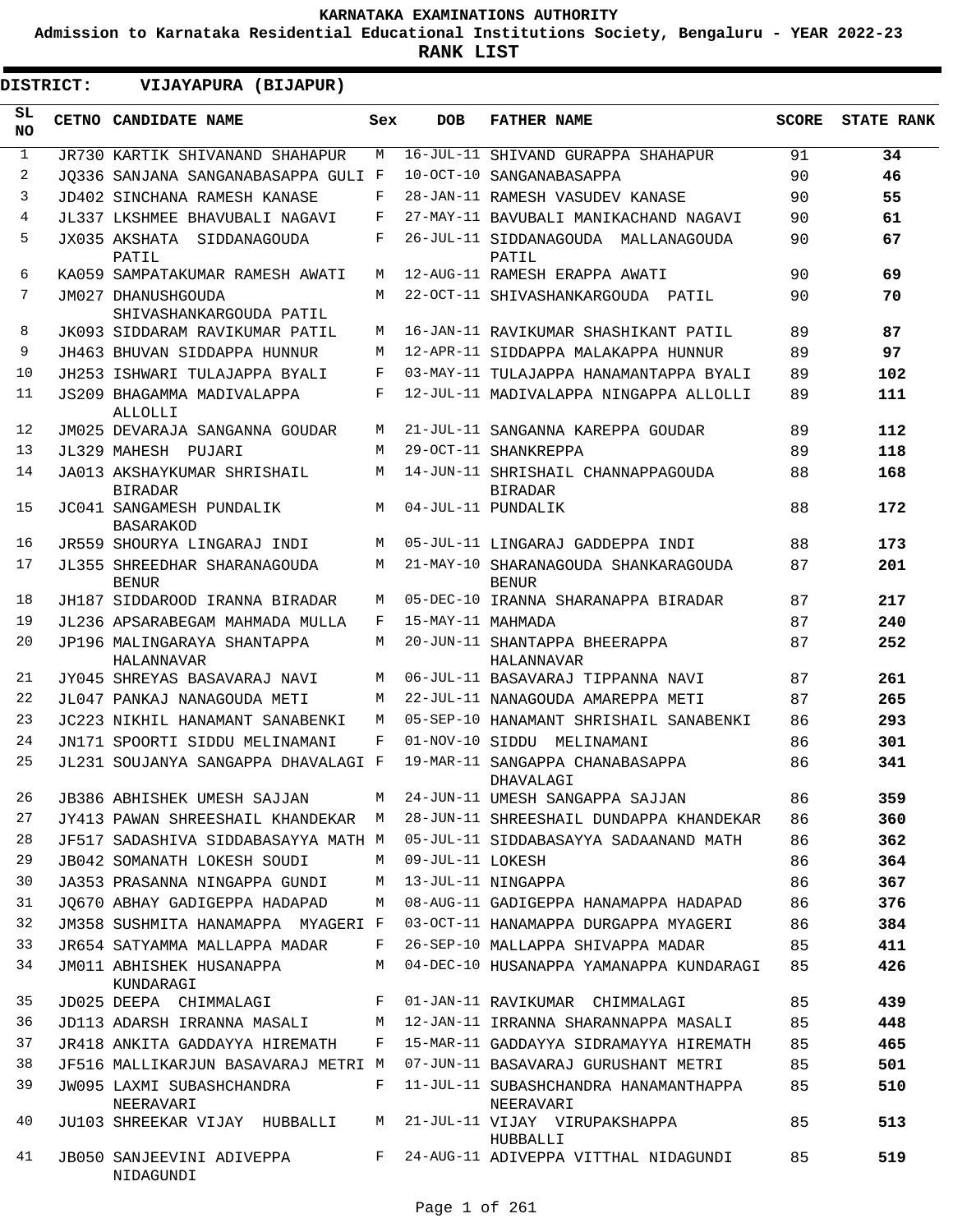**Admission to Karnataka Residential Educational Institutions Society, Bengaluru - YEAR 2022-23**

**RANK LIST**

 $\blacksquare$ 

| <b>DISTRICT:</b> |  | VIJAYAPURA (BIJAPUR)                                            |              |                     |                                                      |    |                  |
|------------------|--|-----------------------------------------------------------------|--------------|---------------------|------------------------------------------------------|----|------------------|
| SL.<br>NO.       |  | CETNO CANDIDATE NAME                                            | Sex          | <b>DOB</b>          | <b>FATHER NAME</b>                                   |    | SCORE STATE RANK |
| 42               |  | JF257 LAXMI RAMESH BADADAL                                      | F            |                     | 01-SEP-11 RAMESH BASAGONDA BADADAL                   | 85 | 526              |
| 43               |  | JA091 AMRUTA BASAPPA KONIN                                      | F            |                     | 02-FEB-12 BASAPPA KONIN                              | 85 | 548              |
| 44               |  | JA171 RAHUL RAJU KALLIMANI                                      | М            |                     | 01-JAN-10 RAJU MAHADEVAPPA KALLIMANI                 | 84 | 553              |
| 45               |  | JH441 NETRAVATI LAXMAN KOKANE                                   | F            |                     | 04-OCT-10 LAXMAN KOKANE                              | 84 | 573              |
| 46               |  | JR694 SHILPA SHIVASHANKARAPPA<br>TAKKALAKI                      | F            |                     | 20-OCT-10 SHIVASHANKARAPPA DEWINDRAPPA<br>TAKKALAKI  | 84 | 578              |
| 47               |  | JY108 VAISHNAVI SHIRGUR                                         | F            |                     | 05-JAN-11 DAYANAND SHIRGUR                           | 84 | 602              |
| 48               |  | JM046 DANAMMA HANAMNTRAY BALAKAL F                              |              |                     | 04-FEB-11 HANAMANTRAY<br>SIDDREDDYAPPAGOUDA BALAKAL  | 84 | 611              |
| 49               |  | JP079 KAVYA SASNUR                                              | F            |                     | 22-FEB-11 MALLANAGOUDA SHANTAGOUDA<br><b>SASANUR</b> | 84 | 618              |
| 50               |  | JE032 RAGHAVENDRA LAVAKUSHA<br>PUJARI                           | M            |                     | 18-MAR-11 LAVAKUSHA SIDARAM PUJARI                   | 84 | 627              |
| 51               |  | JP204 VIJAYAKUMAR DEVINDRAPPA<br>KONYAL                         | M            |                     | 20-MAY-11 DEVINDRAPPA SHIVANAGOUD<br>KONYAL          | 84 | 644              |
| 52               |  | JA218 FATIMA BADIGER                                            | F            |                     | 28-MAY-11 RAJESAB BADIGER                            | 84 | 649              |
| 53               |  | JA456 MAHESH RAMANAGOUD HAYYALA                                 | M            |                     | 17-JUN-11 RAMANAGOUD CHANNAPPA HAYYALA               | 84 | 655              |
| 54               |  | <b>JB123 SAHILRAJ SAMEER KODEKAL</b>                            | M            |                     | 06-JUL-11 SAMEER IBRAHIM KODEKAL                     | 84 | 663              |
| 55               |  | JW079 AMEENADIN SAIYAD MULLA                                    | M            | 10-JUL-11 SAIYAD    |                                                      | 84 | 667              |
| 56               |  | JH200 SAMARTH PRALHAD GURAV                                     | M            |                     | 14-JUL-11 PRALHAD KALLAPPA GURAV                     | 84 | 669              |
| 57               |  | JA449 LAKSHMI MUTTAPPA KOLAKAR                                  | F            |                     | 20-JUL-11 MUTTAPPA SHIVAPPA KOLAKAR                  | 84 | 673              |
| 58               |  | JT130 GURURAJ SHEKHAPPA<br>PARATANALLI                          | M            |                     | 22-JUL-11 SHEKHAPPA GURAPPA PARATANALLI              | 84 | 674              |
| 59               |  | JH210 PRITHAM MARUTI XATRI                                      | M            |                     | 30-AUG-11 MARUTI GANGARAM XATRI                      | 84 | 686              |
| 60               |  | JD165 SHRADDHA KALINGARAY PATTAR F                              |              |                     | 15-SEP-11 KALINGARAY BASAVANTAPPA<br>PATTAR          | 84 | 690              |
| 61               |  | JL120 SHRAVANI BHIMANNA CHIGARI                                 | F            |                     | 05-DEC-11 BHIMANNA BASALINGAPPA CHIGARI              | 84 | 707              |
| 62               |  | JK079 DODDAYYA DHANAYYA MATH                                    | M            |                     | 25-DEC-11 DHANAYYA DODDAYYA MATH                     | 84 | 709              |
| 63               |  | JS053 SUHASINI HANAMANTARAY<br>TELAGABAL                        | $\mathbf{F}$ |                     | 01-JAN-12 HANAMANTARAY                               | 84 | 711              |
| 64               |  | JL076 SPANDANA RUDRAYYA HIREMATH F                              |              |                     | 08-MAY-12 RUDRAYYA REVAYYA HIREMATH                  | 84 | 714              |
| 65               |  | JC127 VIJAYALAXMI IRANAGOUD PATIL F                             |              |                     | 17-OCT-10 IRANAGOUD BAPUGOUD PATIL                   | 83 | 752              |
| 66               |  | JQ718 SHILPA NAGAPPA RAYAGOND                                   |              | F 28-OCT-10 NAGAPPA |                                                      | 83 | 755              |
| 67               |  | JA388 SHRIDHAR PARAGOND                                         | M            | 28-NOV-10 SIDDAPA   |                                                      | 83 | 771              |
| 68               |  | JG147 APOORWA YAMANAPPA GAYAKAWAD F                             |              |                     | 05-JAN-11 YAMANAPPA MAREPPA GAYAKAWAD                | 83 | 785              |
| 69               |  | JO033 SAMARTH SANGAPPA SANTIVOOR M                              |              |                     | 25-JAN-11 SANGAPPA DHARIYAPPA<br>SANTIVOOR           | 83 | 797              |
| 70               |  | JQ588 MALLANAGOUD SAHEBAGOUD<br>PATIL                           | M            |                     | 08-FEB-11 SAHEBAGOUD BASANAGOUD PATIL                | 83 | 801              |
| 71               |  | KA472 ABHISHEK MALLAPPA TELI                                    | M            |                     | 26-FEB-11 MALLAPPA KALLAPPA TELI                     | 83 | 807              |
| 72               |  | JL042 SHASHWITA SOMASHEKHAR<br>SAJJAN                           | F            |                     | 27-FEB-11 SOMASHEKHAR SAJJAN                         | 83 | 808              |
| 73               |  | JA331 TEJASHWINI SHARAT PAWAR                                   | F            |                     | 17-APR-11 SHARAT BABURAO PAWAR                       | 83 | 837              |
| 74               |  | JS166 JAGANNATH KUPPANNA BIRADAR M                              |              |                     | 17-MAY-11 KUPPANNA GURANNA BIRADAR                   | 83 | 853              |
| 75               |  | JS630 MAHALAXMI RAVINDRA<br>DAPALAPUR                           | F            |                     | 25-MAY-11 RAVINDRA                                   | 83 | 859              |
| 76               |  | JQ672 SHASHANK ADESH KULAGERI                                   | M            |                     | 01-JUN-11 ADESH NINGANNA KULAGERI                    | 83 | 865              |
| 77               |  | JH216 SHREEKANT PRAKASH<br>CHAVADIHAL                           | M            |                     | 15-JUL-11 PRAKASH SHRIMANT CHAVADIHAL                | 83 | 880              |
| 78               |  | JD388 SADIQ RAJEBAKSHAR MYAGERI M                               |              |                     | 15-AUG-11 RAJEBAKSHAR<br>MYAGERI                     | 83 | 895              |
| 79               |  | JB120 SHIVARAJ YAMANAPPA KONIN                                  | M            |                     | 22-AUG-11 YAMANAPPA SHIVASANGAPPA KONIN              | 83 | 898              |
| 80               |  | JJ128 SAKSHI DHAREPPA METRI                                     | F            |                     | 28-SEP-11 DHAREPPA METRI                             | 83 | 908              |
| 81               |  | JL407 PRUTVIRAJ IRANNA NARASANAGI M 05-OCT-11 IRANNA NARASANAGI |              |                     |                                                      | 83 | 911              |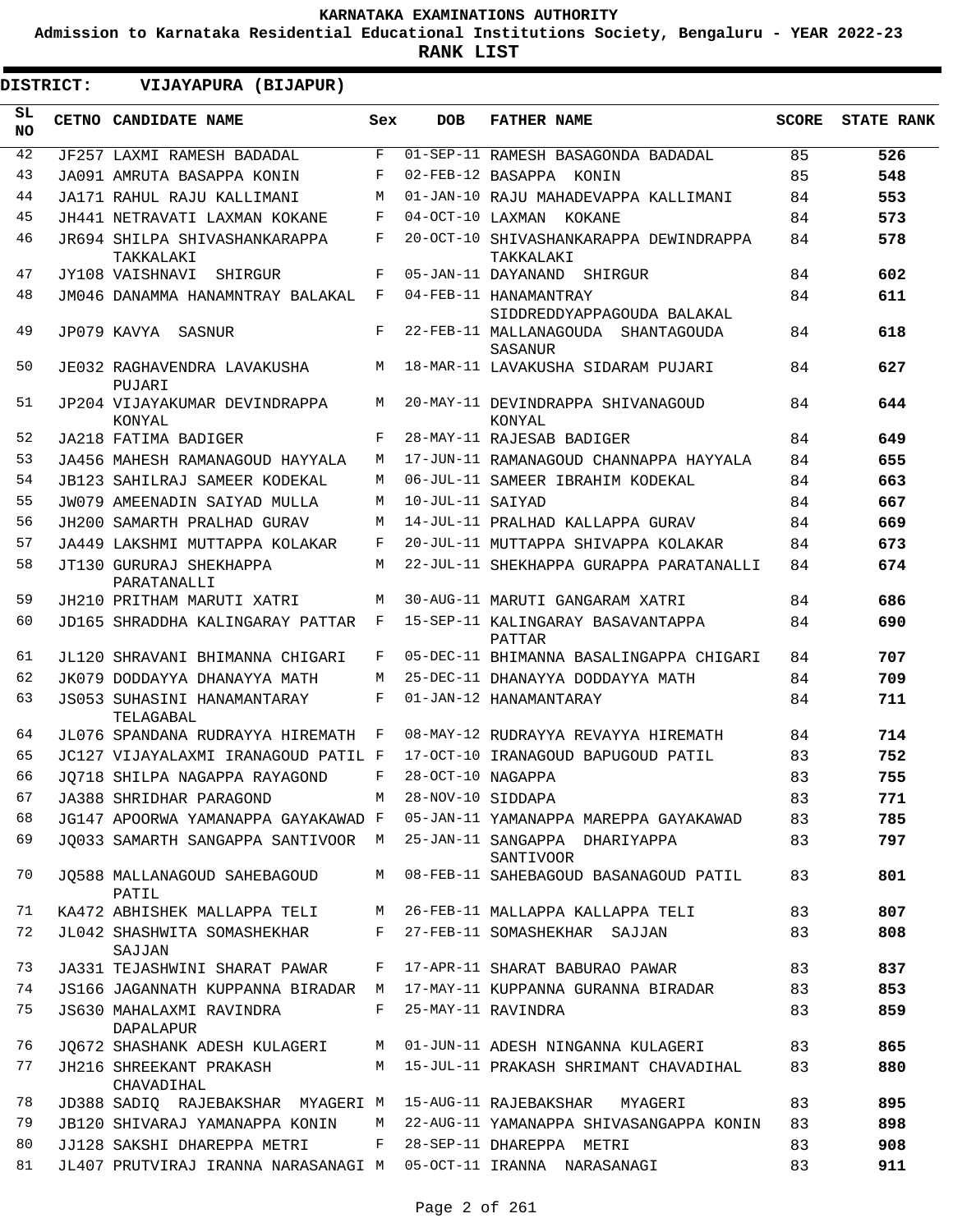**Admission to Karnataka Residential Educational Institutions Society, Bengaluru - YEAR 2022-23**

**RANK LIST**

**DISTRICT:** EE **VIJAYAPURA (BIJAPUR)**

| SL<br><b>NO</b> | <b>CETNO CANDIDATE NAME</b>                      | Sex | <b>DOB</b>        | <b>FATHER NAME</b>                               | <b>SCORE</b> | <b>STATE RANK</b> |
|-----------------|--------------------------------------------------|-----|-------------------|--------------------------------------------------|--------------|-------------------|
| 82              | JG070 RAJU ASHOK KENGANAL                        | M   |                   | 15-OCT-11 ASHOK BHEEMANNA KENGANAL               | 83           | 914               |
| 83              | JL338 SHARAT PARASHURAM RATHOD                   | M   |                   | 15-AUG-09 PARASHURAM MANAPPA RATHOD              | 82           | 934               |
| 84              | JN114 AKASH PARASHURAM NAGUR                     | M   |                   | 18-SEP-10 PARASHURAM BASAPPA NAGUR               | 82           | 950               |
| 85              | JX298 NETRA MALLAPPA WADDAR                      | F   |                   | 17-OCT-10 MALLAPPA NAMADEV WADDAR                | 82           | 964               |
| 86              | JM359 SHILPA MARUTI RATHOD                       | F   |                   | 01-NOV-10 MARUTI KASAPPA RATHOD                  | 82           | 972               |
| 87              | JS681 SONALI SHIVASHARANAPPA<br>JAMADAR          | F   |                   | 04-NOV-10 SHIVASHARANAPPA KARNAPPA<br>MARSANALLI | 82           | 974               |
| 88              | JL321 SANJAYAKUMAR SHREESHAIL<br>KONDAGULI       | М   |                   | 26-NOV-10 SHREESHAIL GURANNA KONDAGULI           | 82           | 978               |
| 89              | JD193 YALLAMMA SIDDAPPA HUGAR                    | F   |                   | 27-JAN-11 SIDDAPPA IRAPPA HUGAR                  | 82           | 1008              |
| 90              | JD038 BHOOMIKA AYYANAGOUDA<br>CHIRALADINNI       | F   |                   | 23-MAY-11 AYYANAGOUDA BHIMARAY<br>CHIRALADINNI   | 82           | 1071              |
| 91              | JH395 SUDHA SANTOSH JAMAGOND                     | F   |                   | 06-JUN-11 SANTOSH SHARANAPPA JAMAGOND            | 82           | 1083              |
| 92              | JL229 PUTTARAJ MANJUNATH HOSAKOTI M              |     |                   | 11-JUN-11 MANJUNATH SHASHIDHAR HOSAKOTI          | 82           | 1089              |
| 93              | JA273 SIDDU SHIVAPPA DINDAWAR                    | М   |                   | 04-JUL-11 SHIVAPPA RAMAPPA DINDAWAR              | 82           | 1101              |
| 94              | JS090 ABHISHEK SIDDAPPA<br>BHATAGUNAKI           | М   |                   | 05-JUL-11 SIDDAPPA CHANDRASHA<br>BHATAGUNAKI     | 82           | 1103              |
| 95              | JS048 NINGARAJ MALLAPPA INGALAGI                 | M   |                   | 10-JUL-11 MALLAPPA RAYAPPA INGALAGI              | 82           | 1109              |
| 96              | JO281 CHANDARASHEKHAR BASAVARAJ<br>TALEWAD       | М   |                   | 15-JUL-11 BASAVARAJ                              | 82           | 1116              |
| 97              | JF420 SOUMYA VITTAL KALMANI                      | F   |                   | 15-JUL-11 VITTAL GADDEPPA KALMANI                | 82           | 1117              |
| 98              | JM077 NAVYA HAVARAGI                             | F   |                   | 17-JUL-11 MAHANTESH IRAPPA HAVARAGI              | 82           | 1118              |
| 99              | KA118 VANI DHAKAPPA LAMANI                       | F   |                   | 28-JUL-11 DHAKAPPA<br>LAMANI                     | 82           | 1123              |
| 100             | KA341 SUMIT JAGADISH KALASAGOND                  | М   |                   | 01-AUG-11 JAGADISH S KALASAGOND                  | 82           | 1125              |
| 101             | JO619 GIRISH SHIVANAND TUBAKE                    | M   |                   | 04-AUG-11 SHIVANAND SHARANAPPA TUBAKE            | 82           | 1128              |
| 102             | JO433 ABHI VIJAYKUMAR LAMANI                     | М   |                   | 08-AUG-11 VIJAYKUMAR DESAPPA LAMANI              | 82           | 1132              |
| 103             | JY022 KEERTI ASHWINIKUMAR DESAI                  | F   |                   | 10-AUG-11 ASHWINIKUMAR DESAI                     | 82           | 1134              |
| 104             | JM289 BHOOMIKA DYAVAPPA HUNASHYAL F              |     |                   | 31-AUG-11 DYAVAPPA MALLAPPA HUNASHYAL            | 82           | 1144              |
| 105             | JP036 NEELAKANTHARAYAGOUDA<br>SIDDRAMAPPA HAYYAL | М   |                   | 02-SEP-11 SIDDRAMAPPA SHARANAGOUDA<br>HAYYAL     | 82           | 1145              |
| 106             | JO364 KARTIK GURUSANGAYYA<br>GACHCHINAMATH       | M   |                   | 19-SEP-11 GURUSANGAYYA MALLAYYA<br>GACHCHINAMATH | 82           | 1147              |
| 107             | JL343 BASAVARAJ SHARANABASAPPA<br>KANDOJI        | М   |                   | 21-SEP-11 SHARANABASAPPA BASAPPA<br>KANDOJI      | 82           | 1150              |
| 108             | JF459 KIRTI BAVURAY JIRANKALAGI                  | F   |                   | 12-OCT-09 BAVURAY NILAPPA JIRANKALAGI            | 81           | 1184              |
| 109             | JR385 SIDRAM SHARANAPPA AIRODAGI                 | М   |                   | 03-JUN-10 SHARANAPPA SIDRAM AIRODAGI             | 81           | 1198              |
| 110             | JN238 ANUJA ANANDA JIGERI                        | М   |                   | 15-AUG-10 ANANDA JIGERI                          | 81           | 1203              |
| 111             | JX076 SUSHMA BASAPPA YALAMELI                    | F   |                   | 22-NOV-10 BASAPPA AMASIDDA YALAMELI              | 81           | 1244              |
| 112             | JO473 NETRA RAGHAVENDRA PATTAR                   | F   |                   | 28-DEC-10 RAGHAVENDRA PATTA                      | 81           | 1262              |
| 113             | JN292 TANUJA SIDDALINGAPPAGOUDA<br>PATIL         | F   |                   | 15-JAN-11 SIDDALINGAPPAGOUDA                     | 81           | 1275              |
| 114             | JR634 IMAMODDIN SALEEMUDDIN<br>YALAGI            | М   |                   | 19-JAN-11 SALEEMUDDIN NASIRUDDIN YALAGI          | 81           | 1279              |
| 115             | JV006 RENUKA JATTEPPA POOJARI                    | F   |                   | 19-JAN-11 JATTEPPA BHOOTALEPPA POOJARI           | 81           | 1280              |
| 116             | JP231 SUDARSHAN IRANNA PATTAR                    | М   |                   | 26-JAN-11 IRANNA PATTAR                          | 81           | 1285              |
| 117             | JE394 PANCHAYYA REVANASIDDAYYA<br>MATHAPATI      | М   |                   | 19-FEB-11 REVANASIDDAYYA MATHAPATI               | 81           | 1298              |
| 118             | JS087 RAMESH JAYANAND PATTAR                     | M   |                   | 19-FEB-11 JAYANAND RAMAPPA PATTAR                | 81           | 1299              |
| 119             | JL397 PRIYA PRAKASH HUNASAGI                     | F   |                   | 28-MAR-11 PRAKASH SHARANAPPA HUNASAGI            | 81           | 1322              |
| 120             | <b>JB232 SAMARTH BAGALI</b>                      | М   | 19-APR-11 BASAPPA |                                                  | 81           | 1338              |
| 121             | JM424 RAVITEJA HIREMAT                           | М   |                   | 24-APR-11 GURULINGAYA HIREMAT                    | 81           | 1342              |
| 122             | JR671 NARENDRA ANIL CHAVAN                       | М   |                   | 29-APR-11 ANIL CHAVAN                            | 81           | 1347              |
| 123             | JZ003 PAYAL RAMACHANDRA RATHOD                   | F   |                   | 29-MAY-11 RAMACHANDRA DESU RATHOD                | 81           | 1368              |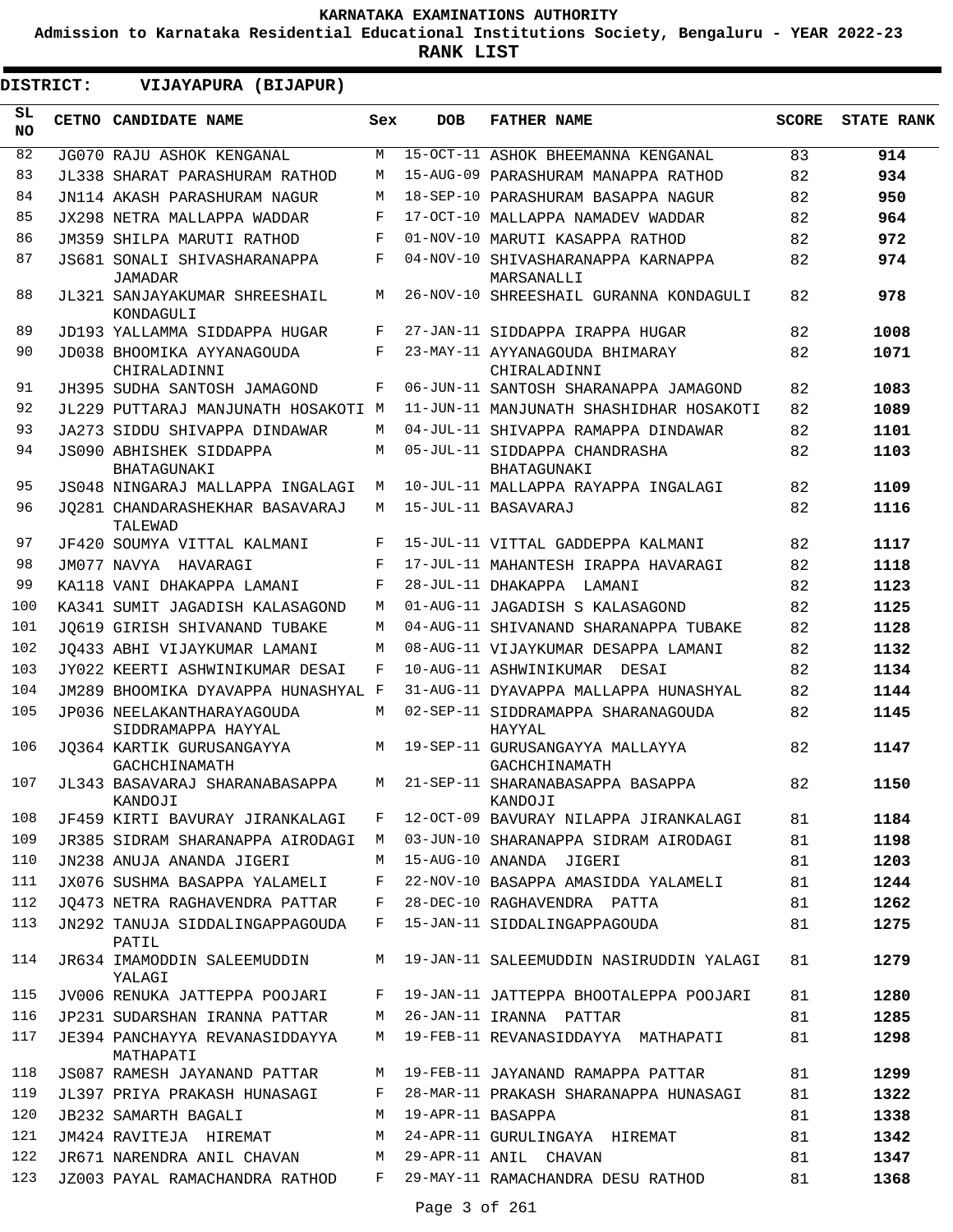**Admission to Karnataka Residential Educational Institutions Society, Bengaluru - YEAR 2022-23**

| <b>DISTRICT:</b> | VIJAYAPURA (BIJAPUR)                           |     |                   |                                                 |              |                   |
|------------------|------------------------------------------------|-----|-------------------|-------------------------------------------------|--------------|-------------------|
| SL<br><b>NO</b>  | <b>CETNO CANDIDATE NAME</b>                    | Sex | <b>DOB</b>        | <b>FATHER NAME</b>                              | <b>SCORE</b> | <b>STATE RANK</b> |
| 124              | JR136 AKASH MALAPPA GUDAGUNTI                  | М   |                   | 01-JUN-11 MALAPPA VITTAPPA GUDAGUNTI            | 81           | 1371              |
| 125              | JO744 SALIYANIKAT DAVALASABA<br>ATTAR          | F   |                   | 02-JUN-11 DAVALASAB HASANASAB ATTAR             | 81           | 1373              |
| 126              | JM024 ASHOK PARASHURAM NAGUR                   | M   |                   | 29-JUL-11 PARASHURAM MALLAPPA NAGUR             | 81           | 1405              |
| 127              | JG103 SHRUSHTI MALLAPPA MASHYAL                | F   |                   | 15-AUG-11 MALLAPPA SIDRAMAPPA MASHYAL           | 81           | 1417              |
| 128              | KA458 SUPRITA MALLAPPA SHIRADON                | F   |                   | 02-OCT-11 MALLAPPA SIDDAPPA SHIRADON            | 81           | 1442              |
| 129              | <b>JB148 PRAJWAL PARASHURAM</b><br>BIDARAKUNDI | М   |                   | 14-APR-10 PARASHURAM SHIVAPPA<br>BIDARAKUNDI    | 80           | 1481              |
| 130              | JP294 ULLASKUMAR MAHANTESH PATIL               | М   |                   | 02-JUL-10 MAHANTESH SIDDAPPA PATIL              | 80           | 1494              |
| 131              | JS189 VIJETA BASAPPA DODAMANI                  | F   |                   | 24-AUG-10 BASAPPA SHIVAPPA DODAMANI             | 80           | 1504              |
| 132              | JS374 KAREPPA BASAPPA BAMMANALLI               | M   |                   | 09-SEP-10 BASAPPA PARASAPPA BAMMANALLI          | 80           | 1508              |
| 133              | JB166 MUJAMIL SHAKILAHAMADA SUTAR M            |     |                   | 28-SEP-10 SHAKILAHAMADA HAJISABA SUTAR          | 80           | 1514              |
| 134              | JK302 NIRAJ RAMESH TALLI                       | M   |                   | 28-SEP-10 RAMESH TALI                           | 80           | 1515              |
| 135              | JE481 ASHISH SANGAMESH GURAV                   | М   |                   | 19-NOV-10 SANGAMESH GURAV                       | 80           | 1539              |
| 136              | JZ479 SANJANA SANTOSH JADHAV                   | F   |                   | 11-FEB-11 SANTOSH<br>JADHAV                     | 80           | 1586              |
| 137              | JC133 SOORAJA SUBHASA VAJJAL                   | M   |                   | 27-FEB-11 SUBHASA SHANKARAGOUDA VAJJAL          | 80           | 1595              |
| 138              | JZ231 PREMADAS ANIL RATHOD                     | M   |                   | 02-MAR-11 ANIL RATHOD                           | 80           | 1597              |
| 139              | JX021 SINCHANA SHIVASHANKAR<br><b>BILAGI</b>   | F   |                   | 17-MAR-11 SHIVASHANKAR<br>BILAGI                | 80           | 1607              |
| 140              | JX122 VAISHNAVI MASHCHANDRA MULIK F            |     |                   | 03-MAY-11 MASHCHANDRA LIMBAJI MULIK             | 80           | 1639              |
| 141              | JH524 ANJALI RAJASHEKHAR KENGANAL F            |     |                   | 25-MAY-11 RAJASHEKHAR LAXMAN KENGANAL           | 80           | 1657              |
| 142              | JA182 NISARGA<br>IRABASAPPA RAMPUR             | – F |                   | 02-JUN-11 IRABASAPPA                            | 80           | 1663              |
| 143              | JS028 PRASHANT AMOGEPPA ALLAPUR                | M   |                   | 02-JUN-11 AMOGEPPA                              | 80           | 1664              |
| 144              | JK067 RANJITA GANGANALLI                       | F   | 21-JUN-11 RAVI    |                                                 | 80           | 1679              |
| 145              | JR232 SHABHA DAVALASAB OTIHAL                  | F   |                   | 25-JUN-11 DAVALASAB MAIBUSAB OTIHAL             | 80           | 1683              |
| 146              | JC004 GURURAJ<br>SHIVANAND<br>KAMMAR           | M   |                   | 27-JUN-11 SHIVANAND<br>KAMMAR                   | 80           | 1684              |
| 147              | JS282 VIRUPAX BHEEMARAY UPPAR                  | М   |                   | 01-JUL-11 BHEEMARAY                             | 80           | 1686              |
| 148              | JF411 SRUSTI PUNDALIK KALMANI                  | F   |                   | 11-JUL-11 PUNDALIK GADDEPPA KALMANI             | 80           | 1695              |
| 149              | JA243 ASHWINI SHRISHAIL HUGAR                  | F   |                   | 25-JUL-11 SHRISHAIL BASAPPA HUGAR               | 80           | 1707              |
| 150              | JJ094 SANVI SIDDHARAM SINDHE                   | F   |                   | 26-AUG-11 SIDDHARAM APPARAYA SINDHE             | 80           | 1727              |
| 151              | JN239 NEEYAJ YAMANOORASA BILAGI                | M   |                   | 30-AUG-11 YAMANOORA SA                          | 80           | 1730              |
| 152              | JF479 SHRAVANI GAJANANA PUJARI                 | F   |                   | 12-SEP-11 GAJANANA PUJARI                       | 80           | 1737              |
| 153              | JL209 BHAVANI SHIVARAJA MALI                   | F   |                   | 27-OCT-11 SHIVARAJA APPANNAGOUDA MALI           | 80           | 1757              |
| 154              | JM020 PAVADAYYA CHANNAYYA<br>HIREMATH          | М   |                   | 29-OCT-11 CHANNAYYA IRAYYA HIREMATH             | 80           | 1759              |
| 155              | JO590 VIDYASHREE SHANKARAGOUD<br>MUYYAPUR      | F   |                   | 01-FEB-10 SHANKARAGOUD MUYYAPUR                 | 79           | 1802              |
| 156              | KA198 BHIMANNA VITTAL HAVALDAR                 | М   |                   | 27-MAR-10 VITTAL DEVINDRA HAVALDAR              | 79           | 1807              |
| 157              | JB276 NINGANAGOUD SHARANAGOUD<br><b>RADDER</b> | M   |                   | 02-JUN-10 SHARANAGOUD NINGANAGOUD<br>RADDER     | 79           | 1811              |
| 158              | JF500 PRAJWAL KISHAN RATHOD                    | М   |                   | 18-SEP-10 KISHAN RATHOD                         | 79           | 1834              |
| 159              | JO048 GOPAL BASAVARAJ BAILAKOOR                | М   |                   | 17-OCT-10 BASAVARAJ BAILAPPA BAILKOOR           | 79           | 1846              |
| 160              | JS589 MALLIKARJUN RAMU KUCHABAL                | M   | 20-OCT-10 RAMU    |                                                 | 79           | 1847              |
| 161              | JD131 SANJANA SIDRAM WADDAR                    | F   |                   | 28-OCT-10 SIDRAM MUDEPPA WADDAR                 | 79           | 1850              |
| 162              | <b>JB160 LAKSHMI MALLU JALAPUR</b>             | F   |                   | 29-OCT-10 MALLU CHANDRAM JALAPUR                | 79           | 1852              |
| 163              | JY002 SHIRAVANTI SURESH HATTALLI               | F   |                   | 31-OCT-10 SURESH HATTALLI                       | 79           | 1853              |
| 164              | JV035 GURURAJ BASAVARAJ KARAJAGI               | М   |                   | 01-NOV-10 BASAVARAJ KARAJAGI                    | 79           | 1855              |
| 165              | JM342 SHASHANK BIRADAR                         | М   |                   | 14-NOV-10 SOMANAGOUDA BIRADAR                   | 79           | 1865              |
| 166              | JM228 SHIDRAMESH KULAGERI                      | М   |                   | 17-NOV-10 BASAVALINGAPPA SIDRAMAPPA<br>KULAGERI | 79           | 1869              |
| 167              | JY288 VISHWAS SATYAPPA SODDI                   | М   |                   | 05-DEC-10 SATYAPPA SODDI                        | 79           | 1881              |
| 168              | JK088 PRATHAM MAHADEV BAJANTRI                 | М   |                   | 23-DEC-10 MAHADEV BAJANTRI                      | 79           | 1889              |
|                  |                                                |     | Page $4$ of $261$ |                                                 |              |                   |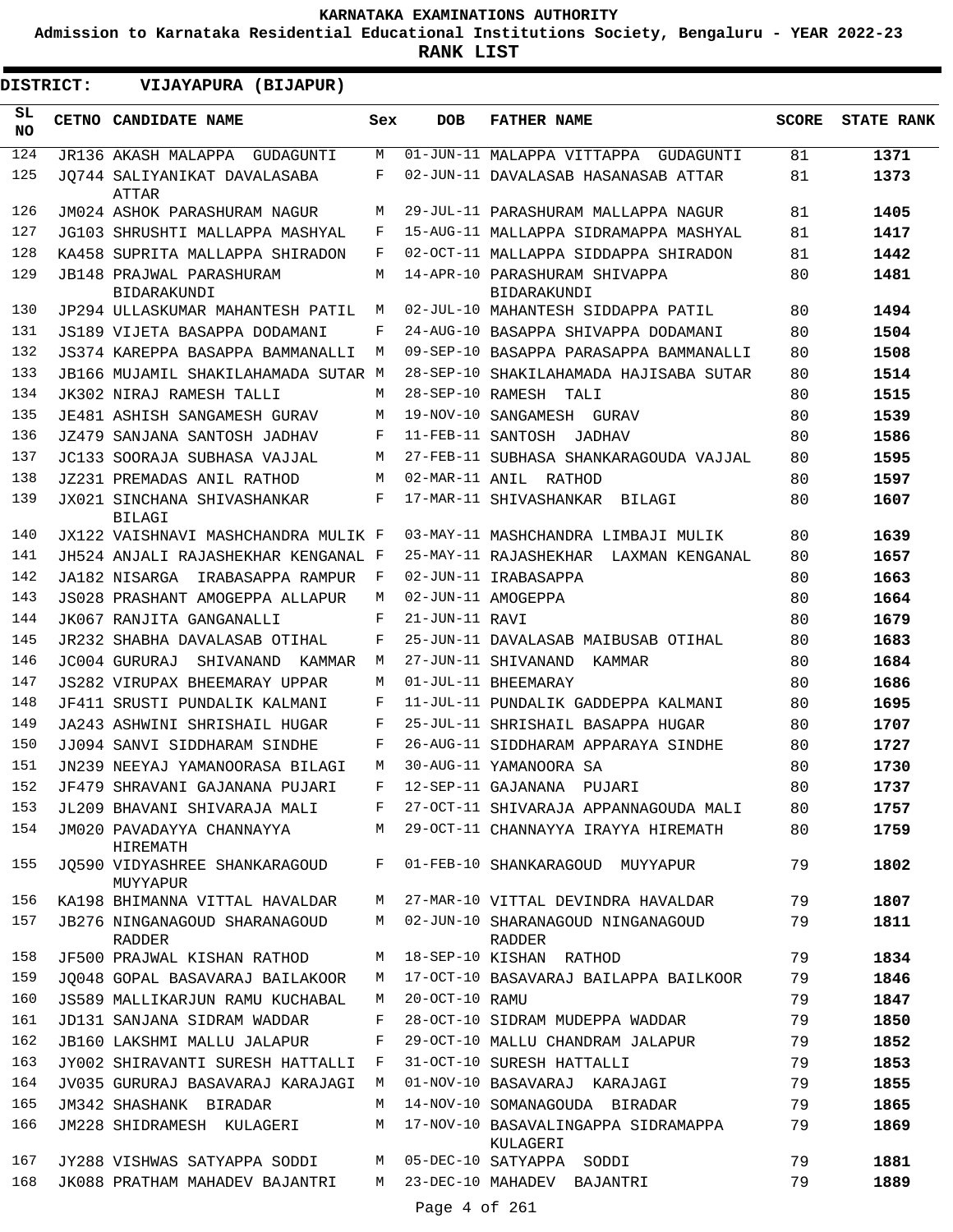**Admission to Karnataka Residential Educational Institutions Society, Bengaluru - YEAR 2022-23**

**RANK LIST**

| <b>DISTRICT:</b> |  | VIJAYAPURA (BIJAPUR)                         |     |                   |                                                  |              |                   |
|------------------|--|----------------------------------------------|-----|-------------------|--------------------------------------------------|--------------|-------------------|
| SL.<br><b>NO</b> |  | CETNO CANDIDATE NAME                         | Sex | <b>DOB</b>        | <b>FATHER NAME</b>                               | <b>SCORE</b> | <b>STATE RANK</b> |
| 169              |  | JF048 NAVINACHANDRA SHRISHRAIL<br>ADALLI     | M   |                   | 28-DEC-10 SHRISHRAIL<br>ADALLI                   | 79           | 1893              |
| 170              |  | JR226 SIDDALING ASHOK NATIKAR                | M   |                   | 12-JAN-11 ASHOK KALYANAPPA NATIKAR               | 79           | 1902              |
| 171              |  | JU174 GOLLAL MAHANTESH MADAR                 | M   |                   | 01-MAR-11 MAHANTESH                              | 79           | 1926              |
| 172              |  | JG047 POOJA SHANTAPPA KUDURE                 | F   |                   | 14-MAR-11 SHANTAPPA BASAVARAJ KUDURE             | 79           | 1935              |
| 173              |  | KA321 SANGAMESH RAMAPPA GUGGARI              | M   |                   | 27-MAR-11 RAMAPPA GURAPPA GUGGARI                | 79           | 1944              |
| 174              |  | JZ287 SAMARTH MALLESH DODAMANI               | M   |                   | 07-APR-11 MALLESH MAHALINGAPPA DODAMANI          | 79           | 1955              |
| 175              |  | JA492 YASHVANTRAYAGOUDA<br>GIRISHGOUDA PATIL | M   |                   | 18-MAY-11 GIRISHGOUDA PATIL                      | 79           | 1993              |
| 176              |  | JR222 SEEMA PRADEP HALEMANI                  | F   |                   | 20-MAY-11 PRADEP SIDRAMAPPA HALEMANI             | 79           | 1995              |
| 177              |  | JF016 SHIVAKUMAR ARJUN KUMATAGI              | M   |                   | 11-JUN-11 ARJUN BASAPPA KUMATAGI                 | 79           | 2016              |
| 178              |  | JD248 PRATHAM ANIL DHANASHETTI               | M   |                   | 24-JUN-11 ANIL SIDDAPPA DHANASHETTI              | 79           | 2025              |
| 179              |  | KA299 PAVAN MARUTI MANNAPUR                  | M   |                   | 06-JUL-11 MARUTI RANGAPPA MANNAPUR               | 79           | 2036              |
| 180              |  | JU216 MALLIKARJUN SURESH TALAWAR             | M   |                   | 20-JUL-11 SURESH SIDDAPPA TALAWAR                | 79           | 2047              |
| 181              |  | JU111 POOJA SIDDARAM MEDI                    | F   |                   | 24-JUL-11 SIDDARAM MEDI                          | 79           | 2049              |
| 182              |  | JX419 SHANKARALINGA BUYYAR                   | M   |                   | 26-JUL-11 MALLIKARJUN BUYYAR                     | 79           | 2050              |
| 183              |  | JY580 SHRAVANI SHRISHAIL GURAV               | F   |                   | 07-AUG-11 SHRISHAIL C GURAV                      | 79           | 2061              |
| 184              |  | JG004 UMESH SANTOSH TADALAGI                 | M   |                   | 12-SEP-11 SANTOSH YELLAPPA TADALAGI              | 79           | 2087              |
| 185              |  | JM338 PRITAM RAJAKUMAR PUJARI                | M   |                   | 03-OCT-11 RAJAKUMAR LAXMAN PUJARI                | 79           | 2093              |
| 186              |  | JP149 SUMAN MAHANTESH YARAZARI               | M   |                   | 08-OCT-11 MAHANTESH                              | 79           | 2095              |
| 187              |  | JR693 AKASH PARASHURAM AGNI                  | M   |                   | 22-OCT-11 PARASHURAM SHANTAPPA AGNI              | 79           | 2102              |
| 188              |  | JL284 SHWETA MALLANAGOUDA PATIL              | F   |                   | 01-DEC-11 MALLANAGOUDA SAGARAGOUDA<br>PATIL      | 79           | 2125              |
| 189              |  | JG199 AKHILAGOUD LAXMAN PATIL                | M   |                   | 02-JAN-12 LAXMAN IRASANGAPPA PATIL               | 79           | 2136              |
| 190              |  | JE296 VIRESH HUCHCHAPPA TALAWAR              | М   |                   | 07-MAR-12 HUCHCHAPPA<br>TALAWAR                  | 79           | 2145              |
| 191              |  | JL317 CHANDRASHAKHAR SHANKRAPPA<br>NAVALI    | M   |                   | 10-DEC-12 SHANKRAPPA MALLAPPA NAVALI             | 79           | 2149              |
| 192              |  | JD127 SOUNDARYA LAXMAN TONASHYAL             | F   |                   | 18-FEB-10 LAXMAN MAHADEVAPPA TONASHYAL           | 78           | 2160              |
| 193              |  | KA095 AISHWARYA RANGAPPA<br>CHIKKALAKI       | F   |                   | 05-APR-10 RANGAPPA CHIKKALAKI                    | 78           | 2162              |
| 194              |  | JL239 SAMPATAKUMAR BASAVARAJ<br>BILAWAR      | M   |                   | 26-JUN-10 BASAVARAJ                              | 78           | 2170              |
| 195              |  | JA289 ANUSHA PADIYAPPA SUNAGAR               | F   |                   | 03-AUG-10 PADIYAPPA                              | 78           | 2173              |
| 196              |  | JB153 AISHWARYA SHIVANANDA<br>ALAKOPPAR      | F   |                   | 28-AUG-10 SHIVANANDA SHANKAREPPA<br>ALAKOPPAR    | 78           | 2180              |
| 197              |  | JQ668 VENKANNA KONTIKALLA                    | М   |                   | 14-SEP-10 RAMESH VENKAPPA KONTIKALLA             | 78           | 2184              |
| 198              |  | JY128 SIDDU UPPASHEPPA POOJARI               | М   |                   | 28-SEP-10 UPPASHEPPA SHANKREPPA POOJARI          | 78           | 2188              |
| 199              |  | JM095 BHOOMIKA RAVAYYA HIREMATH              | F   | 01-OCT-10 RAVAYYA |                                                  | 78           | 2189              |
| 200              |  | JO702 TEJASHWEENI SHIVANAGOUD<br>HACHADAD    | F   |                   | 08-OCT-10 SHIVANAGOUD PARAMANNA<br>HACHADAD      | 78           | 2194              |
| 201              |  | JO602 VAISHNAVI MOHAN KUPPAST                | F   | 21-OCT-10 MOHAN   |                                                  | 78           | 2204              |
| 202              |  | JN054 BASAVARAJ DEVAPPA PUJARI               | M   |                   | 26-OCT-10 DEVAPPA MALLAPPA PUJARI                | 78           | 2206              |
| 203              |  | JP229 BORAMMA MALLAPPA HIREGOUDAR F          |     |                   | 05-NOV-10 MALLAPPA                               | 78           | 2212              |
| 204              |  | JP346 GURULINGAMMA IRANNA SAJJAN             | F   |                   | 14-NOV-10 IRANNA SALABANNA SAJJAN                | 78           | 2214              |
| 205              |  | JL112 AKSHATA YALAWAR                        | F   |                   | 17-NOV-10 CHANABASAPPA TIPPANNA YALAWAR          | 78           | 2217              |
| 206              |  | JS124 ADITYA SHRISHAIL KATARABADI M          |     |                   | 11-DEC-10 SHRISHAIL                              | 78           | 2231              |
| 207              |  | JM239 SHIVARAJ SHARANAPPA ILKAL              | M   |                   | 02-JAN-11 SHARANAPPA ILKAL                       | 78           | 2257              |
| 208              |  | JL061 OMKAR CHARALINGAPPA SASANUR M          |     |                   | 03-JAN-11 CHARALINGAPPA SASANUR                  | 78           | 2260              |
| 209              |  | JL308 RAJU JAGADISH GADI                     | M   |                   | 06-JAN-11 JAGADISH NAGAPPA GADI                  | 78           | 2264              |
| 210              |  | JF134 AKSHATA LAXMAN CHAVAN                  | F   |                   | 07-JAN-11 LAXMAN KAMANNA CHAVAN                  | 78           | 2265              |
| 211              |  | JT195 SHREYA SOMANAGOUDA<br>HULASAGUND       | F   |                   | 09-JAN-11 SOMANAGOUDA SIDDANAGOUDA<br>HULASAGUND | 78           | 2267              |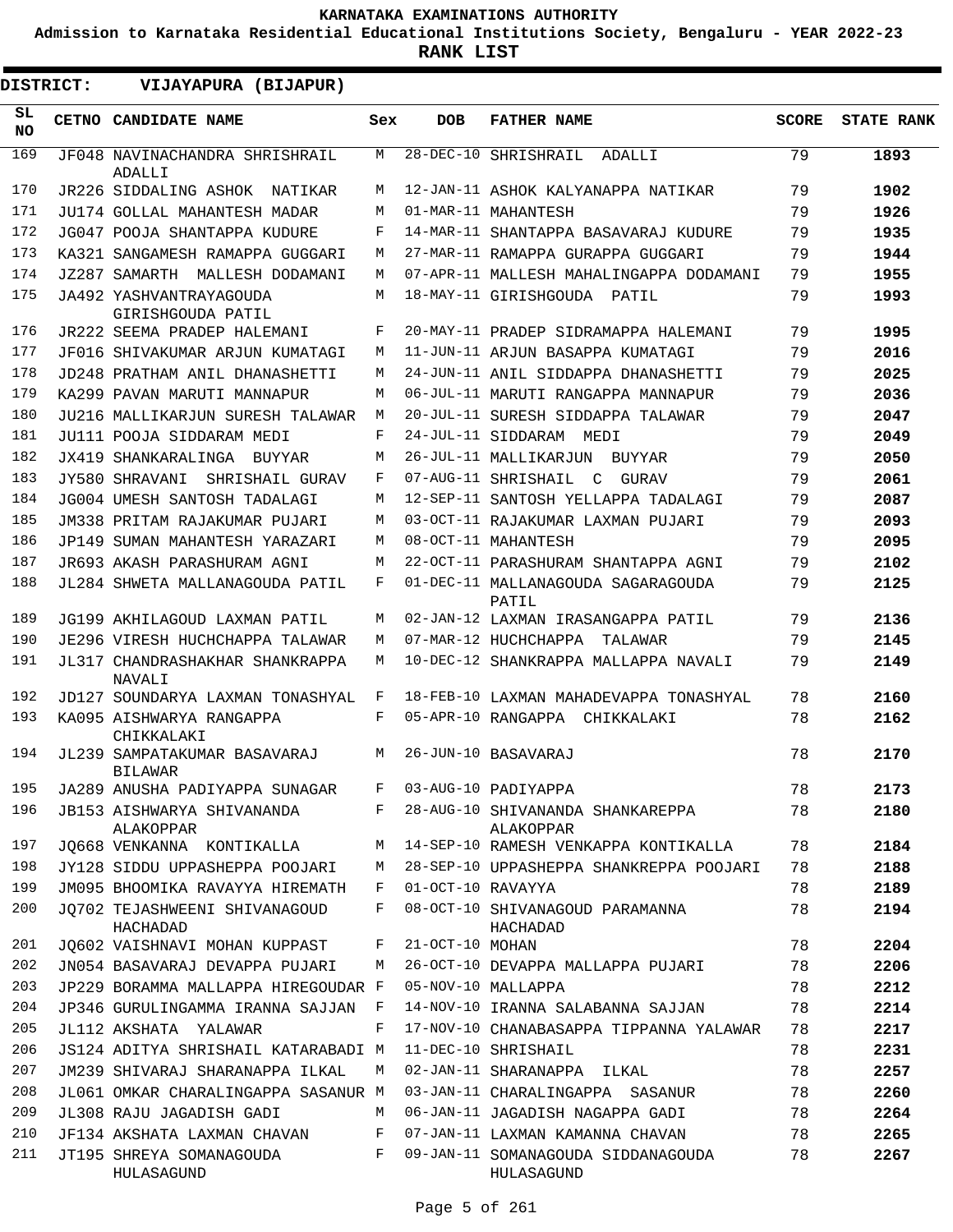**Admission to Karnataka Residential Educational Institutions Society, Bengaluru - YEAR 2022-23**

**RANK LIST**

 $\blacksquare$ 

| <b>DISTRICT:</b> | VIJAYAPURA (BIJAPUR)                              |     |                 |                                                           |              |                   |
|------------------|---------------------------------------------------|-----|-----------------|-----------------------------------------------------------|--------------|-------------------|
| SL.<br>NO.       | CETNO CANDIDATE NAME                              | Sex | <b>DOB</b>      | <b>FATHER NAME</b>                                        | <b>SCORE</b> | <b>STATE RANK</b> |
| 212              | JL087 HANAMANT MALLAPPA CHAVARI                   | М   |                 | 24-JAN-11 MALLAPPA SABANNA CHAVARI                        | 78           | 2281              |
| 213              | JA009 SRUSTI SADASHIVA DONGROJI                   | F   |                 | 25-JAN-11 SADASHIVA DONGRU DONGROJI                       | 78           | 2286              |
| 214              | JA150 AKASH ASHOKA NAYKODI                        | М   |                 | 26-JAN-11 ASHOK SHANMUKHAPPA NAYKODI                      | 78           | 2287              |
| 215              | JF075 MAYURI PRAKASH MUNDEWADI                    | F   |                 | 28-JAN-11 PRAKASH MALAKANNA MUNDEWADI                     | 78           | 2290              |
| 216              | JL364 SAHANA PRABHUGOUDA GURADDI                  | F   |                 | 10-FEB-11 PRABHUGOUDA MALLANNA GURADDI                    | 78           | 2303              |
| 217              | JM293 SAHANA SHIVAPPA<br>GANGANAGOUDAR            | F   |                 | 14-MAR-11 SHIVAPPA GANGANAGOUDAR                          | 78           | 2333              |
| 218              | JS466 SUHAS SHREENIVAS KULKARNI                   | M   |                 | 18-APR-11 SHREENIVAS SHYAMARAV KULKARNI                   | 78           | 2376              |
| 219              | JO047 KAVANA REVANEPPAGOUDA PATIL F               |     |                 | 20-APR-11 REVANEPPAGOUDA YAMANAPPAGOUDA<br>PATIL          | 78           | 2378              |
| 220              | JK284 SANAVI SIDARAYA AKALAVADI                   | F   |                 | 24-APR-11 SIDARAYA AKALAVADI                              | 78           | 2388              |
| 221              | JT115 ARUN GURUDEVA BIRADAR                       | M   |                 | 25-APR-11 GURUDEVA JAGADEVAPPA BIRADARA                   | 78           | 2389              |
| 222              | JK312 PREMA CHANDRAKANT ZALAKI                    | F   |                 | 29-APR-11 CHANDRAKANT MALAKANNA ZALAKI                    | 78           | 2393              |
| 223              | JY465 SUPRIYA GURUNINGAPPA PATIL                  | F   |                 | 05-MAY-11 GURUNINGAPPA PATIL                              | 78           | 2402              |
| 224              | JF487 SOUNDARYA YALLAPPA IMMAN                    | F   |                 | 25-MAY-11 YALLAPPA<br>IMMAN                               | 78           | 2421              |
| 225              | JV120 ABHAY BADADAL                               | M   | 26-MAY-11 ASHOK |                                                           | 78           | 2423              |
| 226              | JO522 AARADYA SIVAYOGEPPA<br>SIVAYOGI             | F   |                 | 29-JUN-11 SIVAYOGEPPA YAMANAPPA<br>SIVAYOGI               | 78           | 2454              |
| 227              | JS713 SUMANT ANNARAYA BIRADAR                     | M   |                 | 05-JUL-11 ANNARAYA SHIVAPPA BIRADAR                       | 78           | 2456              |
| 228              | JR077 SHRADDA SUBHASHARADDY<br>HANDRAL            | F   |                 | 07-JUL-11 SUBHASHAREDDY NANAGOUD<br>HANDRAL               | 78           | 2458              |
| 229              | JR490 GURUPAD NEELAKANTH ALAGUDI                  | M   |                 | 12-JUL-11 NEELAKANTH ALAGUDI                              | 78           | 2461              |
| 230              | JO581 SHRAVANA MADEVAPPA KATARAKI M               |     |                 | 13-JUL-11 MADEVAPPA BASAPPA KATARAKI                      | 78           | 2467              |
| 231              | JG193 SWATI PRAKASH SHIRASHYAD                    | F   |                 | 18-JUL-11 PRAKASH SHARANAPPA SHIRASHYAD                   | 78           | 2471              |
| 232              | JR433 JAIVEERAGOUD SHASHIKANTH<br>PATIL           | M   |                 | 25-JUL-11 SHASHIKANT BHAGAPPA PATIL                       | 78           | 2479              |
| 233              | JR297 SANTOSH MALLAPPA ALAMEL                     | M   |                 | 25-JUL-11 MALLAPPA NINGAPPA ALAMEL                        | 78           | 2481              |
| 234              | KA108 IMAN ASLAM GOGI                             | M   |                 | 08-SEP-11 ASLAM GOGI                                      | 78           | 2523              |
| 235              | JY033 SAKSHI<br>BIDARI                            | F   |                 | 29-OCT-11 SHRISHAIL<br>BIDARI                             | 78           | 2550              |
| 236              | JM277 MUTTU<br>SANGAPPA<br>MURUDI                 | M   |                 | 26-NOV-11 SANGAPPA<br>MURUDI                              | 78           | 2562              |
| 237              | JX078 PRARTHANA MAHESH PODDAR                     | F   |                 | 07-APR-12 MAHESH PODDAR                                   | 78           | 2581              |
| 238              | JL309 MANTAGOUDA SHANKARAGOUDA<br>KALAKERI        | M   |                 | 01-JAN-10 SHANKARAGOUDA SOMAPPA<br>KALAKERI               | 77           | 2589              |
| 239              | JO107 SANGANAGOUDA BHIMANAGOUDA<br><b>BIRADAR</b> | M   |                 | 24-MAR-10 BHIMANAGOUDA BIRADAR                            | 77           | 2594              |
| 240              | JS561 NAVEEN ASHOK YANKANCHI                      | М   |                 | 29-MAR-10 ASHOK YANKANCHI                                 | 77           | 2599              |
| 241              | JM251 YANKKAMMA TAKKAPPA LAMANI                   | F   |                 | 10-MAY-10 TAKKAPPA                                        | 77           | 2601              |
| 242              | JY134 SHRAVAN SHRIKANT BADIGER                    | М   |                 | 15-JUN-10 SHRIKANT IRAPPA BADIGER                         | 77           | 2608              |
| 243              | JR674 SNEHA MADIWALAPPA TALAVAR                   | F   |                 | 20-JUN-10 MADIWALAPPA DEWINDRAPPA<br>TALAVAR              | 77           | 2610              |
| 244              | JD311 RAMYA CHANDRASHEKHARAPPA<br>JALAPUR         | F   |                 | 25-JUN-10 CHANDRASHEKHARAPPA<br>JALAPUR                   | 77           | 2611              |
| 245              | JZ201 SHRAVANI SHRISHAIL ARJUNAGI F               |     |                 | 10-AUG-10 SHRISHAIL ARJUNAGI                              | 77           | 2624              |
| 246              | JO691 SHREEYA SHEKHARAGOUDA<br>UDANAGOUDRA        | F   |                 | 10-SEP-10 SHEKHARAGOUDA GURANAGOUDA<br><b>UDANAGOUDRA</b> | 77           | 2634              |
| 247              | JL058 GANESH SHEKAPPA CHAVAN                      | М   |                 | 15-SEP-10 SHEKAPPA YAMANAPPA CHAVAN                       | 77           | 2639              |
| 248              | JF343 AMIT NILAPPA RATHOD                         | М   |                 | 20-SEP-10 NILAPPA LIMBU RATHOD                            | 77           | 2644              |
| 249              | JP102 SRUSHTHI LAXMAN HARIJAN                     | F   |                 | 01-NOV-10 LAXMAN HARIJAN                                  | 77           | 2674              |
| 250              | JF477 HEMAVATI RAVI MUNDEWADI                     | F   | 16-NOV-10 RAVI  |                                                           | 77           | 2690              |
| 251              | JE238 VITTHAL MANAGENI PUJARI                     | М   |                 | 18-NOV-10 MANAGENI B PUJARI                               | 77           | 2691              |
| 252              | JZ327 ARPITA SHRISHAIL BAJANTRI                   | F   |                 | 26-NOV-10 SHRISHAIL BAJANTRI                              | 77           | 2696              |
| 253              | JU114 MANOJ TALAWAR                               | М   |                 | 06-DEC-10 DEVENDRA TALAWAR                                | 77           | 2703              |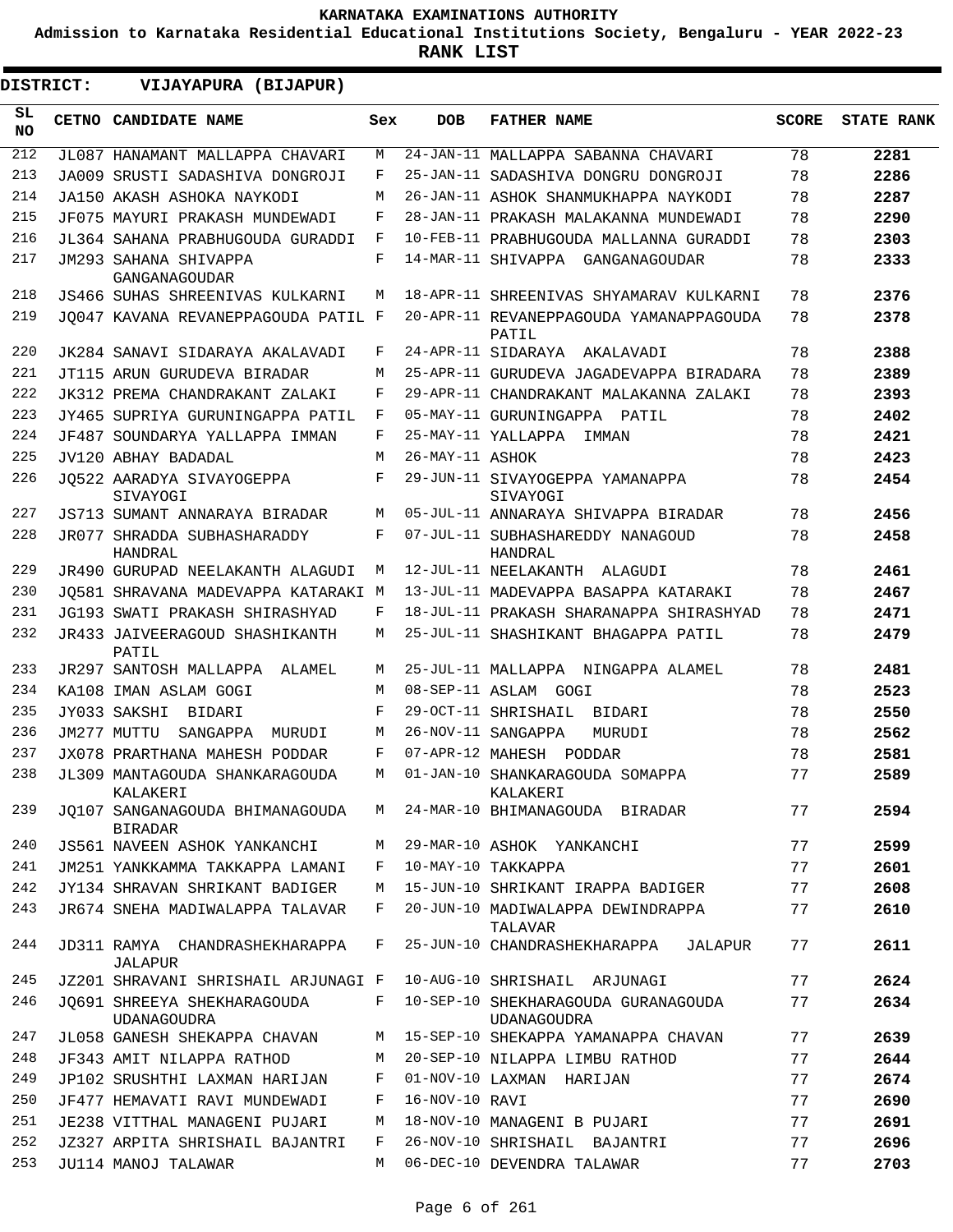**Admission to Karnataka Residential Educational Institutions Society, Bengaluru - YEAR 2022-23**

**RANK LIST**

| <b>DISTRICT:</b> | VIJAYAPURA (BIJAPUR)                                            |              |                  |                                                       |              |                   |
|------------------|-----------------------------------------------------------------|--------------|------------------|-------------------------------------------------------|--------------|-------------------|
| SL.<br><b>NO</b> | CETNO CANDIDATE NAME                                            | Sex          | <b>DOB</b>       | <b>FATHER NAME</b>                                    | <b>SCORE</b> | <b>STATE RANK</b> |
| 254              | JV199 SAVITRI SHIVASHARANAPPA<br>KANTIGOND                      | $\mathbf{F}$ |                  | 11-DEC-10 SHIVASHARANAPPA                             | 77           | 2708              |
| 255              | JL040 NIKHIL GURAPPA KUDAGI                                     | М            |                  | 15-DEC-10 GURAPPA KUDAGI                              | 77           | 2712              |
| 256              | JV016 PRABHUGOUDA BHIMANAGOUDA<br>PATIL                         | М            |                  | 29-DEC-10 BHIMANAGOUDA BASANAGOUDA<br>PATIL           | 77           | 2725              |
| 257              | JE448 SANTOSH BEERAPPA PUJARI                                   | M            |                  | 01-JAN-11 BEERAPPA SIDDAPPA PUJARI                    | 77           | 2732              |
| 258              | JE392 SAVITRI MALAPPA ALLIMALLA                                 | F            |                  | 04-JAN-11 MALAPPA SATAPPA ALLIMALLA                   | 77           | 2736              |
| 259              | JE488 GOPAL SANTOSHA KSHATRI                                    | М            |                  | 18-JAN-11 SANTOSHA SURESH KSHATRI                     | 77           | 2748              |
| 260              | JH021 GANGAPA MALLIKARJUN SAPALI                                | M            |                  | 23-JAN-11 MALLIKARJUN GANGAPA SAPALI                  | 77           | 2756              |
| 261              | JX454 KEERTHAN                                                  | M            |                  | 09-FEB-11 SANJEEVKUMAR KOTE                           | 77           | 2770              |
| 262              | JD100 SANJUGOUD VISHVANATH PATIL                                | M            |                  | 10-MAR-11 VISHVANATH PATIL                            | 77           | 2805              |
| 263              | JC090 ADITYA AMARESH<br>GANGANAGOUDAR                           | M            |                  | 25-MAR-11 AMARESH GANGANAGOUDAR                       | 77           | 2814              |
| 264              | JN230 ROHAN KOMAPPA LAMANI                                      | М            |                  | 22-MAY-11 KOMAPPA LAXMANA LAMANI                      | 77           | 2871              |
| 265              | JS174 APOORVA RAMESH ADAKI                                      | F            | 26-MAY-11 RAMESH |                                                       | 77           | 2876              |
| 266              | JM026 SOMANATH SHIVANAGOUDA<br><b>BIRADAR</b>                   | M            |                  | 28-MAY-11 SHIVANAGOUDA BIRADAR                        | 77           | 2879              |
| 267              | JX221 PRASHANTH RAVI RATHOD                                     | М            |                  | 01-JUN-11 RAVI TEJU RATHOD                            | 77           | 2889              |
| 268              | JH443 SUKANYA SHANTAPPA SINGE                                   | F            |                  | 06-JUN-11 SHANTAPPA RAMAPPA SINGE                     | 77           | 2892              |
| 269              | JZ388 AISHWARYA LALU PAWAR                                      | F            |                  | 10-JUN-11 LALU BASU PAWAR                             | 77           | 2897              |
| 270              | JL033 ARPITA IRAPPA KADAKOL                                     | F            |                  | 15-JUN-11 IRAPPA CHIDANAND KADAKOL                    | 77           | 2903              |
| 271              | JF102 ARPITA GURAPPA ACCHEGAON                                  | F            |                  | 16-JUN-11 GURAPPA BHIMARAY ACCHEGAON                  | 77           | 2906              |
| 272              | KA271 CHANDAN MALLAPPA<br><b>BANDIVADDAR</b>                    | F            |                  | 24-JUN-11 MALLAPPA BHIMANNA BANDIVADDAR               | 77           | 2919              |
| 273              | JH157 LAXMI SANGAPPA LONI                                       | F            |                  | 06-JUL-11 SANGAPPA LONI                               | 77           | 2936              |
| 274              | JT117 BHEEMANAGOUDA SIDDANAGOUDA<br><b>BIRADAR</b>              | M            |                  | 23-JUL-11 SIDDANAGOUDA                                | 77           | 2953              |
| 275              | JA047 SAMPREET SHRISHAIL<br>AGASABAL                            | М            |                  | 31-JUL-11 SHRISHAIL HAVALEPPA AGASABAL                | 77           | 2961              |
| 276              | JN082 SHRAVAN GURUPADAPPA<br><b>BIDARAKUNDI</b>                 | M            |                  | 03-AUG-11 GURUPADAPPA BIDARAKUNDI                     | 77           | 2964              |
| 277              | JF399 SHARADA ARAVIND UNDODI                                    | F            |                  | 15-AUG-11 ARAVIND MURAGEPPA UNDODI                    | 77           | 2971              |
| 278              | JL123 TANUSHREE MUDAKAYYA VASTRAD F 25-AUG-11 MUDAKAYYA VASTRAD |              |                  |                                                       | 77           | 2982              |
| 279              | JO115 SADHANA RAGHAVENDRA<br>MANAGOLIKAR                        | F            |                  | 27-AUG-11 RAGHAVENDRA RAMCHANDRA<br>MANAGOLIKAR       | 77           | 2983              |
| 280              | JZ393 ANKITA PRASHANT UKKALI                                    | F            |                  | 05-OCT-11 PRASHANT SHIVAPPA UKKALI                    | 77           | 3002              |
| 281              | <b>JB146 SOUJANYA SIDDAPPA KUMBAR</b>                           | F            |                  | 12-OCT-11 SIDDAPPA KALLAPPA KUMBAR                    | 77           | 3010              |
| 282              | <b>JK118 YALLAPPA BABASAHEB</b><br>VAGHAMORE                    | М            |                  | 25-OCT-11 BABASAHEB YALLAPPA VAGHAMORE                | 77           | 3020              |
| 283              | JR533 AKASH SONNADA                                             | М            |                  | 29-OCT-11 NAGAPPA SONNADA                             | 77           | 3022              |
| 284              | JD223 SAMPADA JAGADEESH BYAKOD                                  | F            |                  | 29-OCT-11 JAGADEESH BYAKOD                            | 77           | 3023              |
| 285              | JM217 SAVITA KOTRABASAPPA<br><b>BAYYAPUR</b>                    | F            |                  | 23-FEB-12 KOTRABASAPPA SHANKARAPPA<br><b>BAYYAPUR</b> | 77           | 3064              |
| 286              | JE141 PUSHPA CHANDRAKANTH<br>TEGGELLI                           | F            |                  | 26-APR-12 CHANDRAKANTH TEGGELLI                       | 77           | 3067              |
| 287              | JR006 MAHMADYUSUF YAKUB BAGAWAN                                 | М            |                  | 28-SEP-09 YAKUB NABILAL BAGAWAN                       | 76           | 3071              |
| 288              | JB096 RAHUL SHIVANAND TAMADADDI                                 | M            |                  | 03-MAR-10 SHIVANAND MALLAPPA TAMADADDI                | 76           | 3080              |
| 289              | JO460 VIKAS VITTAL ASANGI                                       | М            |                  | 09-MAR-10 VITTAL ASANGI                               | 76           | 3082              |
| 290              | JL137 AJAY MANAPPA WADDAR                                       | М            |                  | 08-APR-10 MANAPPA WADDAR                              | 76           | 3087              |
| 291              | JF323 SANDEEP SHIVANAND TARADI                                  | М            |                  | 23-APR-10 SHIVANAND PARAMESHWAR TARADI                | 76           | 3089              |
| 292              | JO275 PRAVEENAKUMAR SIDDAPPA<br>RONIHAL                         | M            |                  | 08-JUN-10 SIDDAPPA MUDAKAPPA RONIHAL                  | 76           | 3095              |
| 293              | JE052 VARSHA SHREESHAIL KUMBAR F                                |              |                  | 06-JUL-10 SHREESHAIL BHEEMARAY KUMBAR                 | 76           | 3099              |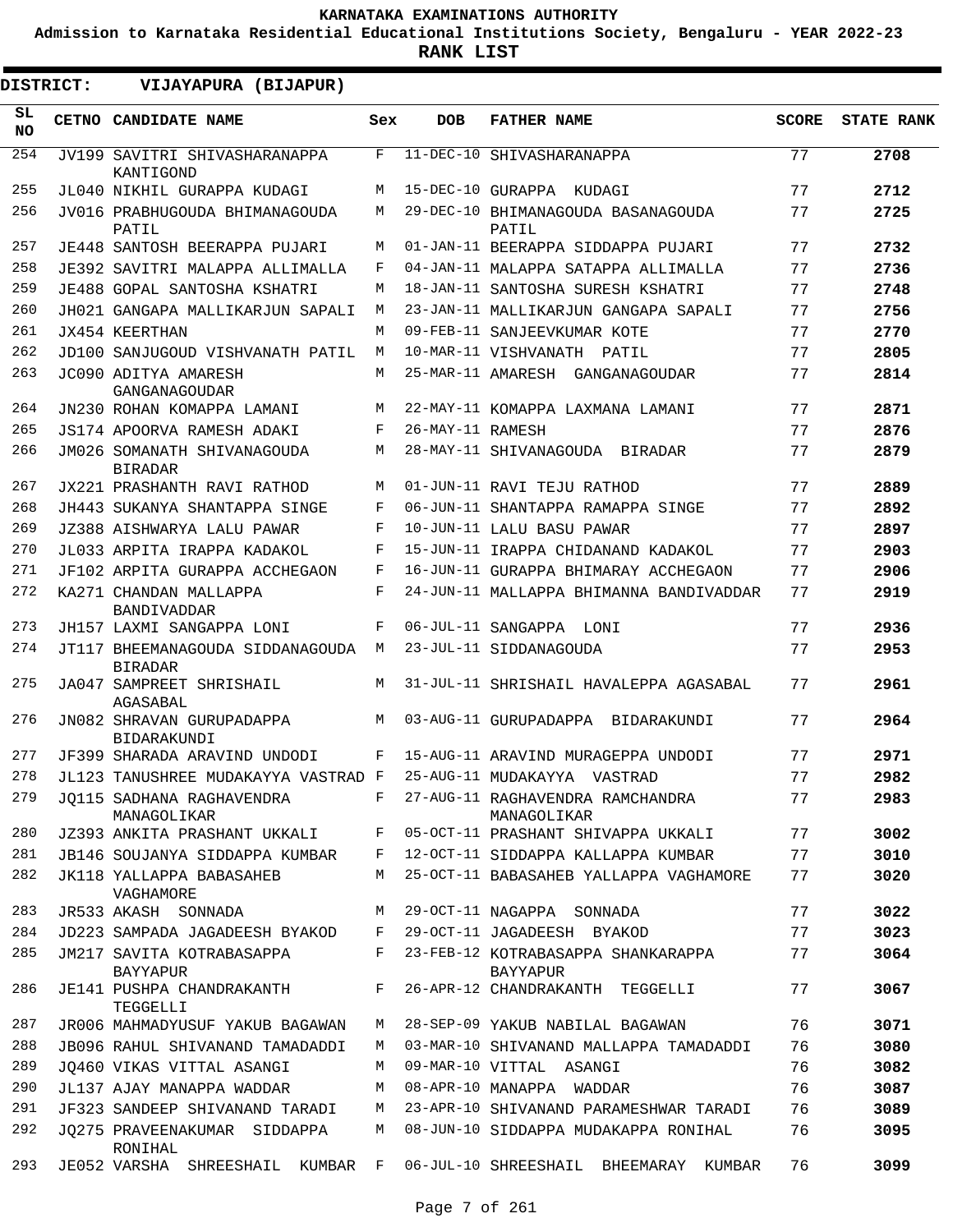**Admission to Karnataka Residential Educational Institutions Society, Bengaluru - YEAR 2022-23**

|            | <b>DISTRICT:</b> | VIJAYAPURA (BIJAPUR)                                                   |     |                   |                                                                            |              |                   |
|------------|------------------|------------------------------------------------------------------------|-----|-------------------|----------------------------------------------------------------------------|--------------|-------------------|
| SL.<br>NO. |                  | CETNO CANDIDATE NAME                                                   | Sex | <b>DOB</b>        | <b>FATHER NAME</b>                                                         | <b>SCORE</b> | <b>STATE RANK</b> |
| 294        |                  | JN142 SHRAVANKUMAR GOUDAR                                              | M   | 30-JUL-10 RAVI    | GOUDAR                                                                     | 76           | 3104              |
| 295        |                  | JN253 AMBARISH BASAVARAJ<br>AMBALANUR                                  | М   |                   | 20-AUG-10 BASAVARAJ SAYABANNA<br>AMBALANUR                                 | 76           | 3117              |
| 296        |                  | JH505 MANOJ SIDDARAM ELEGAON                                           | M   |                   | 27-AUG-10 SIDDARAM ELEGAON                                                 | 76           | 3118              |
| 297        |                  | <b>JB314 NAYAN SHRINATH LAMANI</b>                                     | М   |                   | 08-SEP-10 SHRINATH PANDAPPA LAMANI                                         | 76           | 3130              |
| 298        |                  | <b>JB100 ARPITA MATHAPATI</b>                                          | F   |                   | 16-OCT-10 MAHANTAYYA GURAYYA MATHAPATI                                     | 76           | 3148              |
| 299        |                  | JR271 SAMPATAKUMAR SHIVANAND<br><b>BIRADAR</b>                         | М   |                   | 22-OCT-10 SHIVANAND GOUDAPPA BIRADAR                                       | 76           | 3153              |
| 300        |                  | JC150 JYOTI NAGAPPA KARIGAR                                            | F   |                   | 05-NOV-10 NAGAPPA KARIGAR                                                  | 76           | 3170              |
| 301        |                  | JE347 AISHWARYA SIDDAPPA NAVI                                          | F   |                   | 12-NOV-10 SIDDAPPA SHARANAPPA NAVI                                         | 76           | 3175              |
| 302        |                  | JH301 SAYINATH RAMACHANDR MORE                                         | М   |                   | 01-JAN-11 RAMACHANDR<br>MORE                                               | 76           | 3217              |
| 303        |                  | JO313 SHALINI SANGANAGOUD BIRADAR F                                    |     |                   | 09-JAN-11 SANGANAGOUD HANAMANTGOUD<br><b>BIRADAR</b>                       | 76           | 3221              |
| 304        |                  | JW261 APOORVA DEEPAK WADDAR                                            | F   | 01-FEB-11 DEEPAK  |                                                                            | 76           | 3243              |
| 305        |                  | JD342 SAGAR HANAMANT KURUNAD                                           | М   |                   | 07-FEB-11 HANAMANT KURUNAD                                                 | 76           | 3252              |
| 306        |                  | JQ695 SHREEPORN BALABHIM KULKARNI M                                    |     |                   | 15-FEB-11 BALABHIM<br>KULKARNI                                             | 76           | 3264              |
| 307        |                  | JR735 NAREN SANGAPPA SANNAKKI                                          | M   |                   | 07-MAR-11 SANGAPPA<br>SANNAKKI                                             | 76           | 3279              |
| 308        |                  | JP062 SHWETA SHRIKANTA DEVARAMANI F                                    |     |                   | 18-MAR-11 SHRIKANTA NAGANAGOUDA<br>DEVARAMANI                              | 76           | 3295              |
| 309        |                  | JD095 SUPRIT SHIVANAND DESAI                                           | М   |                   | 02-APR-11 SHIVANAND HANAMANT DESAI                                         | 76           | 3316              |
| 310        |                  | JR344 PREETAM NANDAGOUDA PATIL                                         | M   |                   | 29-APR-11 NANDAGOUDA BHEEMANAGOUDA<br>PATIL                                | 76           | 3356              |
| 311        |                  | JP372 GRANTHIKA MANJUNATH KUMBAR                                       | F   |                   | 24-MAY-11 MANJUNATH IRANNA KUMBAR                                          | 76           | 3396              |
| 312        |                  | JY490 ROHIT RAJENDRA MELAKERI                                          | М   |                   | 27-MAY-11 RAJENDRA LAXMAN MELAKERI                                         | 76           | 3403              |
| 313        |                  | JL228 SUSMA DEVINDRA KAPANUR                                           | F   |                   | 24-JUN-11 DEVINDRA                                                         | 76           | 3443              |
| 314        |                  | JH360 PRAJWAL SIDDRAM BABALADI                                         | М   |                   | 07-JUL-11 SIDDRAM LAXMAN BABALADI                                          | 76           | 3454              |
| 315        |                  | JS454 AVINASH MALLIKARJUN BIRADAR M                                    |     |                   | 10-JUL-11 MALLIKARJUN SHIVASHARANAPPA<br><b>BIRADAR</b>                    | 76           | 3461              |
| 316        |                  | JV229 PRADEEP SHANKRAYYA HIREMATH M                                    |     |                   | 22-JUL-11 SHANKRAYYA SIDDAYYA HIREMATH                                     | 76           | 3481              |
| 317        |                  | JH167 SHARADHA KALLAPPA SATAPUTE                                       | F   |                   | 30-JUL-11 KALLAPPA TUKARAM SATAPUTE                                        | 76           | 3488              |
| 318        |                  | JH284 ARUN SHIVANAND BALLA                                             | М   |                   | 11-AUG-11 SHIVANAND ANNARAY BALLA                                          | 76           | 3496              |
| 319        |                  | JM237 CHETANKUMAR RAMU LAMANI                                          | М   | 14-AUG-11 SIDDESH |                                                                            | 76           | 3498              |
| 320        |                  | JC210 PRAJWAL KANTAPPA<br>INGALESHWAR                                  |     |                   | M 15-AUG-11 KANTAPPA BHIMASHEPPA<br>INGALESHWAR                            | 76           | 3499              |
| 321        |                  |                                                                        |     |                   | JH515 CHETAN VISHWANATH BIJJARAGI M 19-AUG-11 VISHWANATH MAHADEV BIJJARAGI | 76           | 3502              |
| 322        |                  | JT182 HARSHAVARDHANA<br>RAJENDRAREDDY DESAI                            |     |                   | M 19-OCT-11 RAJENDRAREDDY MADIVALAPPA<br>DESAI                             | 76           | 3547              |
| 323<br>324 |                  | JE400 SANKEERNA BHEEMARAY F 26-NOV-11 BHEEMARAY MAVINAMAR<br>MAVINAMAR |     |                   | JQ251 AMRUT RAGHAVENDRA JAMAKANDI M 30-NOV-11 RAGHAVENDRA PUNDALIKAPPA     | 76<br>76     | 3570<br>3572      |
| 325        |                  | JL104 SHREYA SANGANGOWDA BIRADAR F                                     |     |                   | JAMAKANDI<br>20-MAR-10 SANGANGOWDA KENCHAPPAGOWDA                          | 75           | 3610              |
| 326        |                  | JR041 LAXMI APPASAHEB CHATNALLI                                        | F   |                   | BIRADAR<br>30-MAR-10 APPASAHEB                                             | 75           | 3611              |
| 327        |                  | JM073 PREETAM KUSHA CHAVAN                                             |     |                   | M 10-JUN-10 KUSHA CHAVAN                                                   | 75           | 3625              |
| 328        |                  | JT092 PRATAP NINGANNA MADIWALAR                                        |     |                   | M 14-JUL-10 NINGANNA MADIWALAPPA                                           | 75           | 3631              |
|            |                  |                                                                        |     |                   | MADIWALAR                                                                  |              |                   |
| 329        |                  | JM247 MALLIKARJUN GADAGI                                               |     |                   | M 30-JUL-10 bhimanna                                                       | 75           | 3637              |
| 330        |                  | JA007 DANESHWARI SANGAMESH<br>TANGADAGI                                |     |                   | F 24-AUG-10 SANGAMESH                                                      | 75           | 3644              |
| 331        |                  |                                                                        |     |                   | JP100 PRASANNA MAHANTESH YARAGAL M 17-SEP-10 MAHANTESH NARAYANAPPA YARAGAL | 75           | 3658              |
| 332<br>333 |                  | JD099 SACHIN BASAVARAJ BAGEWADI                                        |     |                   | M 24-SEP-10 BASAVARAJ SIDDAPPA BAGEWADI<br>F 18-OCT-10 CHANDRASHEKHAR      | 75<br>75     | 3665              |
|            |                  | JK277 ISHWARY CHANDRASHEKHAR<br>TAKALI                                 |     |                   |                                                                            |              | 3693              |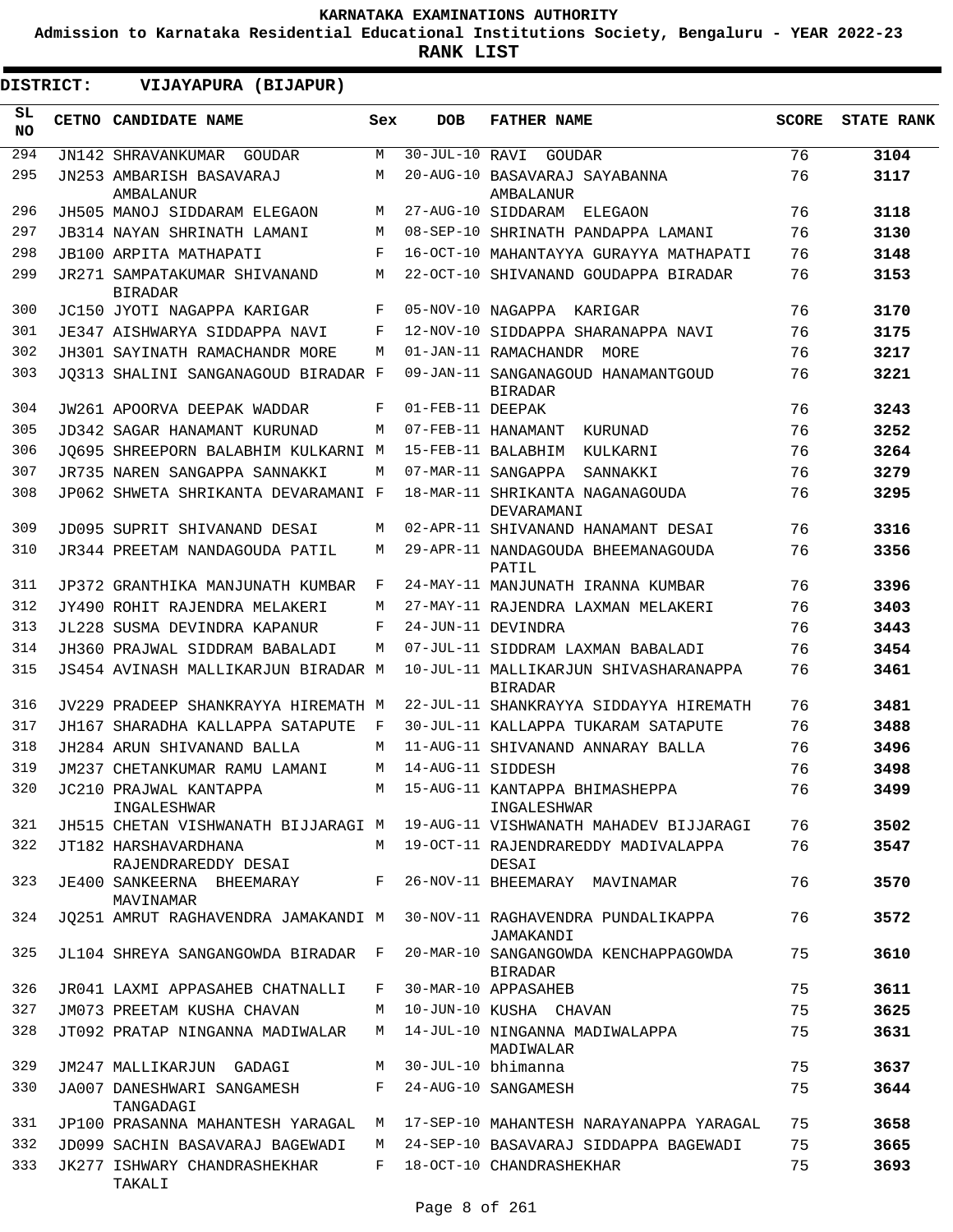**Admission to Karnataka Residential Educational Institutions Society, Bengaluru - YEAR 2022-23**

|                  | <b>DISTRICT:</b> | VIJAYAPURA (BIJAPUR)                                 |     |                   |                                                       |              |                   |
|------------------|------------------|------------------------------------------------------|-----|-------------------|-------------------------------------------------------|--------------|-------------------|
| SL.<br><b>NO</b> |                  | CETNO CANDIDATE NAME                                 | Sex | <b>DOB</b>        | <b>FATHER NAME</b>                                    | <b>SCORE</b> | <b>STATE RANK</b> |
| 334              |                  | JW050 BORAMMA BASAPPA SHIVOOR                        | F   |                   | 20-OCT-10 BASAPPA KANTEPPA SHIVOOR                    | 75           | 3698              |
| 335              |                  | JX312 DEEPA BASAVARAJ SAJJAN                         | F   |                   | 07-NOV-10 BASAVARAJ<br>SAJJAN                         | 75           | 3714              |
| 336              |                  | JH309 AKSHATA PANDIT TOLANUR                         | F   | 09-NOV-10 PANDIT  |                                                       | 75           | 3715              |
| 337              |                  | JD210 SANKET MURUGESH BYAKOD                         | М   |                   | 25-NOV-10 MURUGESH IRAPPA BYAKOD                      | 75           | 3730              |
| 338              |                  | JX497 SOUMYA BASAPPA YARAGAL                         | F   | 08-DEC-10 BASAPPA | YARAGAL                                               | 75           | 3742              |
| 339              |                  | JT212 DARSHAN YALLAPPA KAVALAGI                      | М   |                   | 12-DEC-10 YALLAPPA<br>KAVALAGT                        | 75           | 3744              |
| 340              |                  | JB286 NITIN NARAYAN ALONI                            | М   | 17-DEC-10 NARAYAN | DATTU ALONI                                           | 75           | 3751              |
| 341              |                  | JS385 SWATI SHARANAPPA MATIN                         | F   |                   | 20-DEC-10 SHARANAPPA LAKKAPPA MATIN                   | 75           | 3752              |
| 342              |                  | JF356 VISHWARADYA                                    | М   | 01-JAN-11 ADAPPA  |                                                       | 75           | 3772              |
| 343              |                  | JF463 SOMASHEKHAR SHIVAGONDAPPA<br>PASODI            | M   |                   | 14-JAN-11 SHIVAGONDAPPA GANGADHAR<br>PASODI           | 75           | 3783              |
| 344              |                  | JZ039 AVINASH DEEPU RATHOD                           | М   |                   | 15-JAN-11 DEEPU RATHOD                                | 75           | 3784              |
| 345              |                  | JF078 SANGAMESH SADASHIVA MUDHOL                     | М   |                   | 16-JAN-11 SADASHIVA SHRIKANT MUDHOL                   | 75           | 3785              |
| 346              |                  | JY089 PRIYA GANESH RATHOD                            | F   |                   | 27-JAN-11 GANESH ANAND RATHOD                         | 75           | 3791              |
| 347              |                  | JD429 BHAGYASHREE SHANKRAPPA<br>JARADDI              | F   |                   | 29-JAN-11 SHANKRAPPA BALAVANT JARADDI                 | 75           | 3792              |
| 348              |                  | KA119 BUVANESWARI NILAKANT MADAR                     | F   |                   | 08-FEB-11 NEELAKANT MADAR                             | 75           | 3805              |
| 349              |                  | JZ168 SHRADDA SHANKAR AWATI                          | F   |                   | 18-FEB-11 SHANKAR RAMAGONDAPPA AWATI                  | 75           | 3814              |
| 350              |                  | JL247 MAHALAXMI PARASHURAM TIGADI F                  |     |                   | 22-FEB-11 PARASHURAM                                  | 75           | 3818              |
| 351              |                  | JR682 ARCHANA SHIVANAND HUGAR                        | F   |                   | 24-FEB-11 SHIVANAND CHANDRAMAPPA HUGAR                | 75           | 3820              |
| 352              |                  | JF274 ADITYA SANTOSH POOJARI                         | М   |                   | 09-APR-11 SANTOSH POOJARI                             | 75           | 3868              |
| 353              |                  | JZ320 BHAGYASHREE RAGHAVENDRA<br>HALLUR              | F   |                   | 11-APR-11 RAGHAVENDRA HALLUR                          | 75           | 3870              |
| 354              |                  | JD347 SPOORTI SURESH BAGEWADI                        | F   |                   | 05-MAY-11 SURESH JETTEPPA BAGEWADI                    | 75           | 3911              |
| 355              |                  | JH043 JAGADISH SHRISHAIL BIRADAR                     | М   |                   | 16-JUN-11 SHRISHAIL BIRADAR                           | 75           | 3967              |
| 356              |                  | JH300 SHAYINATH PUNDALIK TATE                        | М   |                   | 01-JUL-11 PUNDALIK<br>TATE                            | 75           | 3987              |
| 357              |                  | JP208 SPOORTI SHANTAGOUDA BIRADAR F                  |     |                   | 03-JUL-11 SHANTAGOUDA BHEEMANAGOUDA<br><b>BIRADAR</b> | 75           | 3990              |
| 358              |                  | JX351 NEELAGANGA SHRIKANT BIRADAR F                  |     |                   | 05-JUL-11 SHRIKANT BIRADAR                            | 75           | 3994              |
| 359              |                  | <b>JR428 SAHEBAGOUDA RAMAGOND</b><br><b>UKUMANAL</b> | M   |                   | 08-JUL-11 RAMAGOND MALLIKARJUN UKUMANAL               | 75           | 4003              |
| 360              |                  | JC166 VIKAS BABU CHAVAN                              | M   |                   | 09-JUL-11 BABU PURAPPA CHAVAN                         | 75           | 4005              |
| 361              |                  | JS710 SHASHANK SURESH TALAWAR                        | M   | 20-JUL-11 SURESH  |                                                       | 75           | 4013              |
| 362              |                  | JJ192 SAYABANNA MALLAPPA CHIGARI                     | M   |                   | 21-JUL-11 MALLAPPA SAYABANNA CHIGARI                  | 75           | 4015              |
| 363              |                  | JF449 AKASH IRANNA ALUR                              | M   |                   | 22-JUL-11 IRANNA ALUR                                 | 75           | 4016              |
| 364              |                  | JS485 NAMADEV PRAKASH CHAVAN                         | М   |                   | 25-JUL-11 PRAKASH GOPU CHAVAN                         | 75           | 4023              |
| 365              |                  | JF384 NIVEDITA REVANASIDDA<br>MASALIKARI             | F   |                   | 25-JUL-11 REVANASIDDA MASALIKARI                      | 75           | 4024              |
| 366              |                  | JL235 RAJU GYANAPPA YARAZARI                         | M   |                   | 03-AUG-11 GYANAPPA YARAZARI                           | 75           | 4035              |
| 367              |                  | JH104 DHANESHWARI PUNDALING<br>GOLASAR               | F   |                   | 13-AUG-11 PUNDALING GOLASAR                           | 75           | 4046              |
| 368              |                  | JM309 RAKSHA SHIVAYOGI KATHEGAR                      | F   |                   | 13-AUG-11 SHIVAYOGI KATHEGAR                          | 75           | 4047              |
| 369              |                  | JC011 ARCHANA SANGANBASAPPA<br>GODEKAR               | F   |                   | 15-AUG-11 SANGANBASAPPA IRABASAPPA<br><b>GODEKAR</b>  | 75           | 4049              |
| 370              |                  | JS586 PRAKASH SHIVANAND BIRADAR                      | М   |                   | 01-SEP-11 SHIVANAND PARAMANAND BIRADAR                | 75           | 4072              |
| 371              |                  | JY565 SUJAL PARASAPPA UDACHAN                        | М   |                   | 06-SEP-11 PARASAPPA NINGAPPA UDACHAN                  | 75           | 4079              |
| 372              |                  | JU123 VIDYA MALLAPPA SUTAR                           | F   |                   | 11-SEP-11 MALLAPPA SIDDANNA SUTAR                     | 75           | 4094              |
| 373              |                  | JR476 ASLAM MUNEERAHMAD<br>NADUVINAMANI              | M   |                   | 30-SEP-11 MUNEERAHMAD NADUVINAMANI                    | 75           | 4107              |
| 374              |                  | JM234 KUSHAL APPASAHEBA PATIL                        | М   |                   | 28-OCT-11 APPASAHEBA PATIL                            | 75           | 4128              |
| 375              |                  | JX362 INDRABAI KRISHNA LOHAR                         | F   |                   | 31-OCT-11 KRISHNA SHAMU LOHAR                         | 75           | 4129              |
| 376              |                  | JC164 PRIYALAKSHMI NARAYANA PAWAR F                  |     |                   | 16-NOV-11 NARAYANA HANUMANTHA PAWAR                   | 75           | 4142              |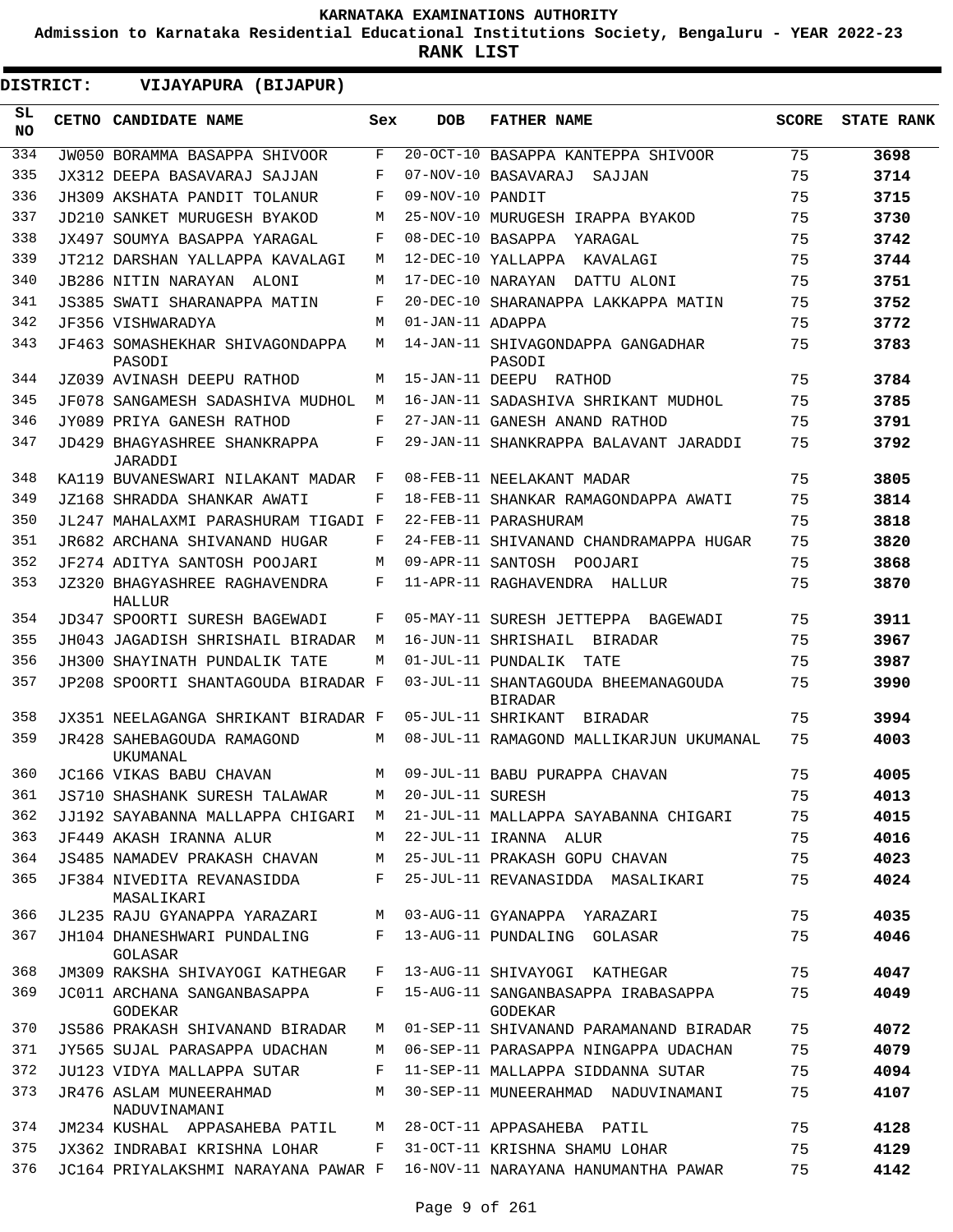**Admission to Karnataka Residential Educational Institutions Society, Bengaluru - YEAR 2022-23**

**RANK LIST**

**DISTRICT:** EE **VIJAYAPURA (BIJAPUR)**

| SL<br><b>NO</b> | CETNO CANDIDATE NAME                                           | Sex          | <b>DOB</b>       | <b>FATHER NAME</b>                                              | <b>SCORE</b> | <b>STATE RANK</b> |
|-----------------|----------------------------------------------------------------|--------------|------------------|-----------------------------------------------------------------|--------------|-------------------|
| 377             | JH457 LAKSHMI<br>BANNETTI                                      | F            |                  | 23-NOV-11 MALLIKARJUN                                           | 75           | 4147              |
| 378             | JE109 DIGVIJAY SIDDESHWAR HONARAV M                            |              |                  | 29-DEC-11 SIDDESHWAR<br>HONARAV                                 | 75           | 4162              |
| 379             | JM218 SIDDANAGOUDA SHANTAGOUDA<br>POLISE PATIL                 | M            |                  | 21-JAN-12 SHANTAGOUDA GOLLALAPPAGOUDA<br>POLISE PATIL           | 75           | 4167              |
| 380             | JV119 SUSHMITA DHOOLAPPA DESAI                                 | F            |                  | 28-NOV-09 DHOOLAPPA SHIVASHARANAPPA<br>DESAI                    | 74           | 4185              |
| 381             | JA129 BHEERAPPA RAMAPPA HACHYAL                                | М            |                  | 13-AUG-10 RAMAPPA SAYABANNA HACHYL                              | 74           | 4231              |
| 382             | JR103 SHRIKANT SHANTAPPA MADAR                                 | М            |                  | 01-SEP-10 SHANTAPPA DHARMANN MADAR                              | 74           | 4242              |
| 383             | JH252 RACHANA RAMESH BABALADI                                  | F            |                  | 10-SEP-10 RAMESH SHARANAPPA BABALADI                            | 74           | 4246              |
| 384             | JL204 HANAMANTRAYAGOUDA<br>CHANDRASHEKHAR<br>CHANDRASHEKHAR BI | М            |                  | 17-SEP-10 CHANDRASHEKHAR HANAMANTRAYA<br><b>BIRADAR</b>         | 74           | 4249              |
| 385             | JL144 LAVANYA B                                                | F            |                  | 05-OCT-10 BASAVARAJ DEVA REDDY H D                              | 74           | 4259              |
| 386             | JD339 DIVYA GOBANAVAR                                          | F            |                  | 22-OCT-10 SHIVANAND<br>GOOBANAVAR                               | 74           | 4277              |
| 387             | JP325 SAHANA MALLIKARJUNA<br>HADAPADA                          | F            |                  | 29-OCT-10 MALLIKARJUNA SHARANAPPA<br>HADAPADA                   | 74           | 4282              |
| 388             | JH322 SIDDAPPA SHIVALINGAPPA<br>MANAGULI                       | М            |                  | 07-NOV-10 SHIVALINGAPPA BASAPPA<br>MANAGULI                     | 74           | 4295              |
| 389             | JL313 SAVITA MALAPPA MALAGOUDAR                                | F            |                  | 13-NOV-10 MALAPPA MALAGOUDAR                                    | 74           | 4306              |
| 390             | JR207 RENUKA AAPPAYY<br>KARAKALLIMATH                          | F            |                  | 17-NOV-10 APPAYYA BASAYYA KARAKALLIMATH                         | 74           | 4310              |
| 391             | JE306 SPOORTI SIDDANNA KADLEWAD                                | F            |                  | 19-NOV-10 SIDDANNA CHANNABASU KADLEWAD                          | 74           | 4313              |
| 392             | JZ126 SHRINIVASA KALLAPPA ROLLI                                | М            |                  | 24-NOV-10 KALLAPPA ROLLI                                        | 74           | 4318              |
| 393             | JX276 MANOJ RAMESH SOLAPUR                                     | M            | 02-DEC-10 RAMESH | SOLAPUR                                                         | 74           | 4329              |
| 394             | JX101 SRUJAL SHIVANAND ARALI                                   | М            |                  | 03-DEC-10 SHIVANAND MALLAPPA ARALI                              | 74           | 4334              |
| 395             | JD362 LAXMI BHEEMANNA GUDAGUNTI                                | F            |                  | 04-DEC-10 BHEEMANNA KALAPPA GUDAGUNTI                           | 74           | 4335              |
| 396             | JB334 MANJUNATH BASAPPA SHEKANNI                               | М            |                  | 28-DEC-10 BASAPPA<br>SHEKANNI                                   | 74           | 4361              |
| 397             | JT062 ARUN SHEKHAPPA ALLAPUR                                   | М            |                  | 01-JAN-11 SHEKHAPPA                                             | 74           | 4371              |
| 398             | JP317 PRAVEEN SANGAMESH HIREMATH                               | M            |                  | 01-JAN-11 SANGAMESH                                             | 74           | 4375              |
| 399             | JP284 NAGARAJ YAMANAPPA GURIKAR                                | М            |                  | 02-JAN-11 YAMANAPPA<br>GURIKAR                                  | 74           | 4379              |
| 400             | JS043 NINGARAJ VITTAL NAVI                                     | M            | 09-JAN-11 VITTAL | NAVI                                                            | 74           | 4386              |
| 401             | JT165 SHREYA BASAVARAJ METI                                    | F            |                  | 25-JAN-11 BASAVARAJ YANKAPPA METI                               | 74           | 4395              |
| 402             | KA125 SOUJANYA BHIMANNA DEVAKATTI F                            |              |                  | 26-JAN-11 BHIMANNA LAYAPPA DEVAKATTI                            | 74           | 4397              |
| 403             | JX123 RANAVEER RAMESH CHAVAN                                   | M            |                  | 18-FEB-11 RAMESH CHAVAN                                         | 74           | 4423              |
| 404             | JL306 ARPITA TUMBAGI                                           | $\mathbf{F}$ |                  | 23-FEB-11 MALLANAGOUDA TUMBAGI                                  | 74           | 4427              |
| 405             |                                                                |              |                  | JM369 GOPALA REVANAPPA METI M 19-MAR-11 REVANAPPA HANMAPPA METI | 74           | 4461              |
| 406             | JA271 BASAMMA MALAPPA BAVOOR                                   | F            |                  | 24-MAR-11 MALAPPA SIDRAMAPPA BAVOOR 74                          |              | 4466              |
| 407             | JC001 SAMI IQBAL NADAF                                         | M            |                  | 24-APR-11 IQBAL SAIPANSAB NADAF                                 | 74           | 4511              |
| 408             | JD002 SNEHA SHARANAYYA GANACHARI F                             |              |                  | 28-APR-11 SHARANAYYA PANCHAYYA<br>GANACHARI                     | 74           | 4518              |
| 409             | JE436 ABHAY SHRAVANAKUMAR PUJARI M                             |              |                  | 01-MAY-11 SHRAVANAKUMAR A PUJARI                                | 74           | 4521              |
| 410             | JZ280 PRASANNA SIDDARAM BADACHI                                | M            |                  | 01-MAY-11 SIDDARAM MALAKAPPA BADACHI                            | 74           | 4522              |
| 411             | JN032 NIKHIL BABUGOUDA PATIL                                   | M            |                  | 02-MAY-11 BABUGOUDA SHANKARGOUDA PATIL                          | 74           | 4523              |
| 412             | JX003 LAXMI THORABOLE                                          | F            |                  | 21-MAY-11 RAJU THORABOLE                                        | 74           | 4549              |
| 413             | JS727 SAHIL RAJASHEKHAR MADAR                                  | M            |                  | 26-MAY-11 RAJASHEKHAR HONNAPP MADAR                             | 74           | 4559              |
| 414             | JU170 RAJSHEKAR NINGANNA HUGAR                                 | M            |                  | 08-JUN-11 NINGANNA SHARNAPPA HUGAR                              | 74           | 4573              |
| 415             | JH494 BHAGYASHRI NAVANATH KARAPE                               | $\mathbf{F}$ |                  | 08-JUL-11 NAVANATH BABURAV KARAPE                               | 74           | 4613              |
| 416             | JY050 MAHESH IRAPPA BHAVI                                      | М            |                  | 10-JUL-11 IRAPPA BHAVI                                          | 74           | 4617              |
| 417             | KA389 VEERESH MANJUNATH KORAWAR                                | M            |                  | 19-JUL-11 MANJUNATH RAVATAPPA KORAWAR                           | 74           | 4631              |
| 418             | JX499 SAMARTH HANAMANT BYADAGI                                 | M            |                  | 20-JUL-11 HANAMANT BYADAGI                                      | 74           | 4634              |
| 419             | JR018 TEJAS SANGALAK                                           | M            |                  | 20-JUL-11 SHANTAKUMAR                                           | 74           | 4636              |
| 420             | JB030 VIJAYALAXMI VITTAPPA                                     | F            |                  | 21-JUL-11 VITTAPPA SHEKANNAVAR                                  | 74           | 4639              |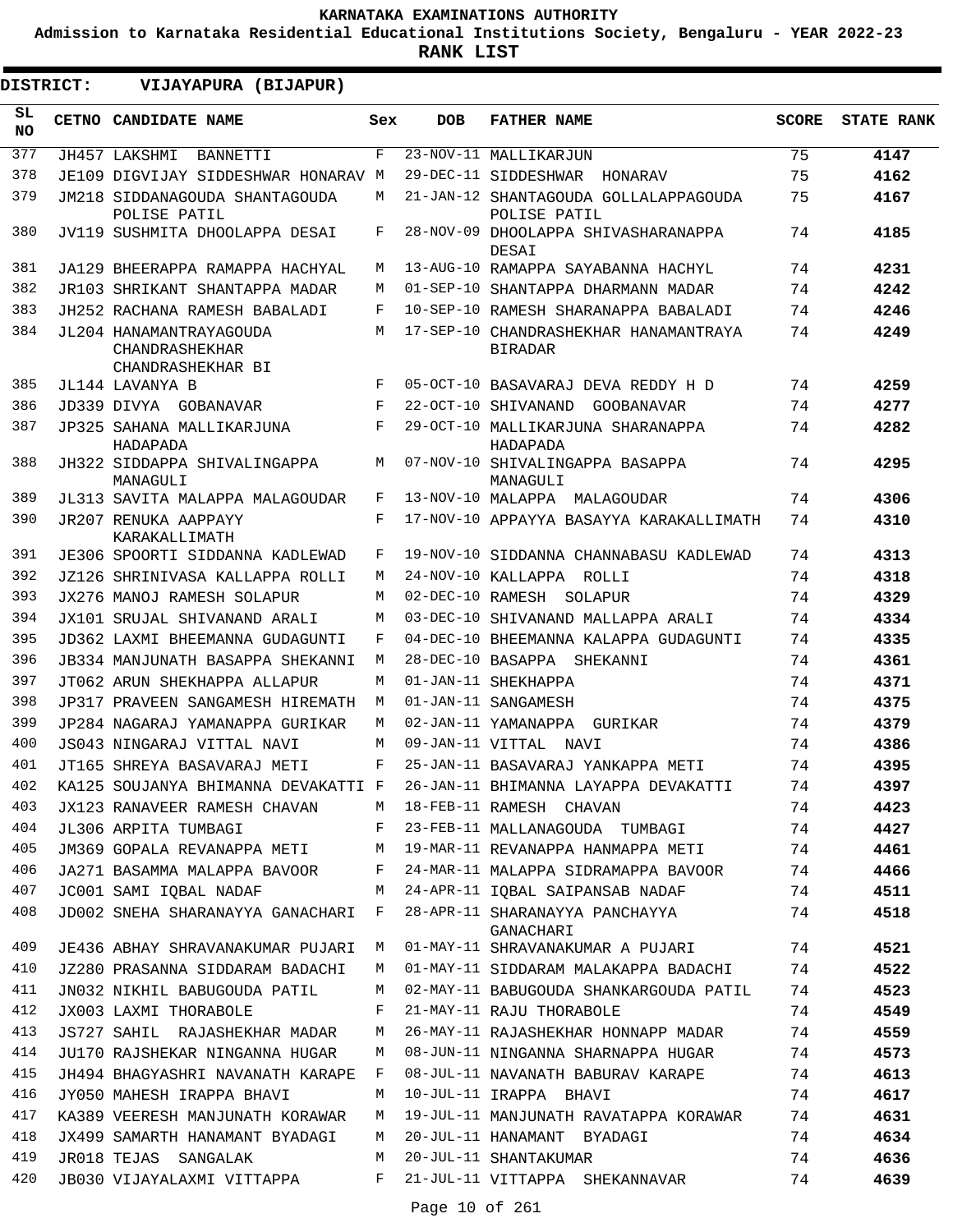**Admission to Karnataka Residential Educational Institutions Society, Bengaluru - YEAR 2022-23**

| <b>DISTRICT:</b> | VIJAYAPURA (BIJAPUR)                                                     |     |                  |                                                 |              |                   |
|------------------|--------------------------------------------------------------------------|-----|------------------|-------------------------------------------------|--------------|-------------------|
| SL<br><b>NO</b>  | <b>CETNO CANDIDATE NAME</b>                                              | Sex | <b>DOB</b>       | <b>FATHER NAME</b>                              | <b>SCORE</b> | <b>STATE RANK</b> |
|                  | SHEKANNAVAR                                                              |     |                  |                                                 |              |                   |
| 421              | JV117 VIKAS BASANAGOUDA PATIL                                            | М   |                  | 22-JUL-11 BASANAGOUDA                           | 74           | 4641              |
| 422              | JN061 GOLAPPAGOUDA SANGANAGOUDA<br>CHOUDRI                               | М   |                  | 24-JUL-11 SANGANGOUDA<br>CHOUDRI                | 74           | 4642              |
| 423              | JD363 SIDDAMMA HUGAR                                                     | F   |                  | 27-JUL-11 CHIDANAND BASAPPA HUGAR               | 74           | 4645              |
| 424              | JW229 VISHAL SHIVANAND SAJJAN                                            | М   |                  | 27-JUL-11 SHIVANAND SIDLINGAPPA SAJJAN          | 74           | 4647              |
| 425              | JO716 NAVIN RAMESH VALIKAR                                               | М   |                  | 30-JUL-11 SHANKREPPA                            | 74           | 4653              |
| 426              | JX091 MANASA ASHOK POOJARI                                               | F   |                  | 01-AUG-11 ASHOK SHRISHAIL POOJARI               | 74           | 4654              |
| 427              | JU178 APPAJI MALLAPPA ROTTI                                              | М   |                  | 20-AUG-11 MALLAPPA<br>ROTTI                     | 74           | 4674              |
| 428              | JA160 PRADEEP MALAKAPPA                                                  | М   |                  | 21-AUG-11 MALAKAPPA BASAPPA ANGADAGERI          | 74           | 4676              |
|                  | ANGADAGERI                                                               |     |                  |                                                 |              |                   |
| 429              | JV177 SATISH JAGADISH GANIGER                                            | M   |                  | 17-SEP-11 JAGADISH<br>GANIGER                   | 74           | 4693              |
| 430              | JM010 TEJASHVINI KRUSHNA LAMANI                                          | F   |                  | 10-NOV-11 KRUSHNA PIRAPPA LAMANI                | 74           | 4737              |
| 431              | JK250 SAMARTH GURUSHANTA ANDENI                                          | M   |                  | 28-NOV-11 GURUSHANTA MALLIKARJUN<br>ANDENI      | 74           | 4752              |
| 432              | JL069 ARPITA PRABHU<br>HUGAR                                             | F   | 24-DEC-11 PRABHU | HUGAR                                           | 74           | 4766              |
| 433              | JD186 ALOK CHIDANAND BIRADAR                                             | М   |                  | 21-MAR-12 CHIDANAND VEERANGOUDA BIRADAR         | 74           | 4780              |
| 434              | <b>JR494 ROHIT SURESH CHAVAN</b>                                         | М   | 01-JAN-10 SURESH | <b>CHAVAN</b>                                   | 73           | 4791              |
| 435              | JM290 YALLAPPA SABANNA KARAKUR                                           | М   |                  | 27-FEB-10 SABANNA YAMANAPPA KARAKUR             | 73           | 4796              |
| 436              | JE217 PRABHAVATI RAVI KENGANAL                                           | F   |                  | 26-MAY-10 RAVI LAKSHMANA KENGANAL               | 73           | 4804              |
| 437              | JH095 AKASH TUKARAM YALAMELI                                             | М   |                  | 02-AUG-10 TUKARAM SHIVAPPA YALAMELI             | 73           | 4821              |
| 438              | JJ095 ANAND TUKARAM YALAMELI                                             | М   |                  | 02-AUG-10 TUKARAM SHIVAPPA YALAMELI             | 73           | 4822              |
| 439              | <b>JB152 SHASHIKALA CHANDRASHEKHAR</b><br>INDI                           | F   |                  | 02-AUG-10 CHANDRASHEKHAR HANAMANT INDI          | 73           | 4823              |
| 440              | JO163 SANAVI MAHANTESH PATIL                                             | F   |                  | 29-AUG-10 MAHANTESH AYYANAGOUD PATIL            | 73           | 4837              |
| 441              | JD269 SRUSHTI BASAVARAJAGOUDA<br>GOTAGI                                  | F   |                  | 15-SEP-10 BASAVARAJAGOUDA SAHEBAGOUDA<br>GOTAGI | 73           | 4851              |
| 442              | KA017 VIKAS MITTU RATHOD                                                 | M   |                  | 28-SEP-10 MITTU RATHOD                          | 73           | 4860              |
| 443              | JK151 SAMRTH SADASHIV OLANKAR                                            | M   |                  | 14-OCT-10 SADASHIV LAXMAN OLANKAR               | 73           | 4875              |
| 444              | JO793 MUZZAMMIL ZAKIRHUSEN<br>SHIVANAGI                                  | M   |                  | 21-OCT-10 ZAKIRHUSEN SAYEDHUSEN<br>SHIVANAGI    | 73           | 4882              |
| 445              | JQ776 SANJAY REVANASIDDAPPA<br>HANGARAGI                                 | M   |                  | 24-OCT-10 REVANASIDDAPPA                        | 73           | 4887              |
| 446              | JL405 VAIBHAVI VENKATESH<br>TALAPALLI                                    | F   |                  | 13-NOV-10 VENKATESH CHOKKAYYA VENKATESH         | 73           | 4911              |
| 447              | JR376 ABHI GANGARAM RATHOD                                               | M   |                  | 21-NOV-10 GANGARAM PANDU RATHOD                 | 73           | 4920              |
| 448              | JZ303 NANDINI MAHESH BIDANUR                                             | F   |                  | 22-NOV-10 MAHESH BIDANUR                        | 73           | 4922              |
| 449              | JF512 DARSHAN MALLIKARJUN BADIGER M                                      |     |                  | 14-DEC-10 MALLIKARJUN BHIMARAY BADIGER          | 73           | 4949              |
| 450              | JG100 ABHAY ANNARAY SINDE                                                | М   |                  | 25-DEC-10 ANNARAY SINDE                         | 73           | 4958              |
| 451              | JH444 SHIVAKUMAR SIDDHARAM KANNUR M                                      |     |                  | 01-JAN-11 SIDDHARAM DOULATRAYA KANNUR           | 73           | 4968              |
| 452              | JW221 GAYATRI ANAND GOUDAR                                               | F   |                  | 03-JAN-11 ANAND SIDRAMAPPA GOUDAR               | 73           | 4971              |
| 453              | JT016 VASANTKUMAR HODLA                                                  | M   |                  | 03-JAN-11 VISHWANATH                            | 73           | 4973              |
| 454              | JP363 SRUSHTI MALLAPPA NARASANAGI F                                      |     |                  | 04-JAN-11 MALLAPPA NARASANAGI                   | 73           | 4976              |
| 455              | JZ588 SHREYA SUKHANAND MULIMANI                                          | F   |                  | 08-FEB-11 SUKHANAND CHANNAPPA MULIMANI          | 73           | 5008              |
| 456              | JD296 ACHYUT KUMASHI                                                     | M   |                  | 11-FEB-11 BASAVARAJ KUMASHI                     | 73           | 5010              |
| 457              | JS434 POORNIMA SIDDALINGAPPA<br><b>BENUR</b>                             | F   |                  | 15-FEB-11 SIDDALINGAPPA BENUR                   | 73           | 5015              |
| 458              | JD438 MALLIKARJUN RAMESH<br>CHALAVADI                                    | M   |                  | 19-FEB-11 RAMESH MARIYAPPA CHALAVADI            | 73           | 5018              |
| 459              | JT147 PRASADKUMAR ANNAPPA BIRADAR M 21-FEB-11 ANNAPPA RUDRAGOUDA BIRADAR |     |                  |                                                 | 73           | 5020              |
| 460              | JZ066 VISHNU SABU KALASANNAVAR                                           | M   |                  | 02-MAR-11 SABU PARAMATMA KALASANNAVAR           | 73           | 5029              |
| 461              | JL095 BASAVARAJ SANGANNA<br>HIREGOUDAR                                   | M   |                  | 06-MAR-11 SANGANNA                              | 73           | 5034              |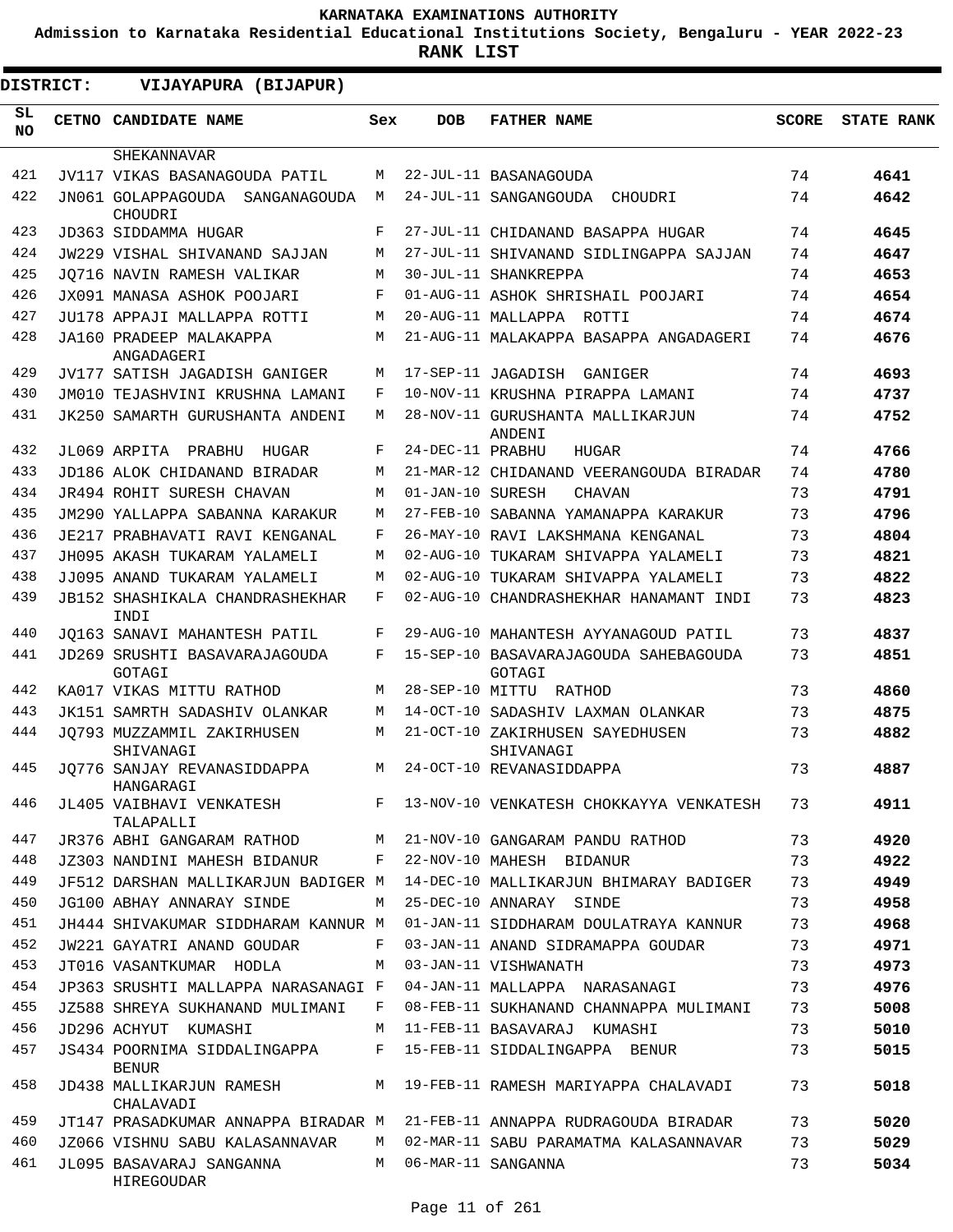**Admission to Karnataka Residential Educational Institutions Society, Bengaluru - YEAR 2022-23**

| <b>DISTRICT:</b> | VIJAYAPURA (BIJAPUR)                                               |     |                   |                                                                             |              |                   |
|------------------|--------------------------------------------------------------------|-----|-------------------|-----------------------------------------------------------------------------|--------------|-------------------|
| SL.<br><b>NO</b> | CETNO CANDIDATE NAME                                               | Sex | <b>DOB</b>        | <b>FATHER NAME</b>                                                          | <b>SCORE</b> | <b>STATE RANK</b> |
| 462              | <b>JR471 CHETAN TEERTHAPPA KOLLUR</b>                              | М   |                   | 12-MAR-11 TEERTHAPPA MADEVAPPA KOLLUR                                       | 73           | 5041              |
| 463              | JL333 ARJUNA SABAPPA HIREGOUDRA                                    | М   |                   | 14-MAR-11 SABAPPA SANGAPPA HIREGOUDRA                                       | 73           | 5044              |
| 464              | JC005 MAMTAJ SAIYAD DADED                                          | F   |                   | 20-MAR-11 SAIYAD DONGREESAB DADED                                           | 73           | 5056              |
| 465              | JX171 ANANYA ARAVIND HANGARAGI                                     | F   |                   | 25-MAR-11 ARAVIND M HANGARAGI                                               | 73           | 5064              |
| 466              | JL073 SAKSHI SAHEBAGOUDA PATIL                                     | F   |                   | 28-MAR-11 SAHEBAGOUDA                                                       | 73           | 5067              |
| 467              | JY536 NIRANJAN HANAMANT KHANDEKAR M                                |     |                   | 08-APR-11 HANAMANT VITTAL KHANDEKAR                                         | 73           | 5091              |
| 468              | JN273 SAVITA PRABHU KADABAGAVI                                     | F   |                   | 16-APR-11 PRABHU KADABAGAVI                                                 | 73           | 5109              |
| 469              | JF083 SAMARTH PRAKASH KAMBLE                                       | M   |                   | 22-APR-11 PRAKASH MARUTI KAMBLE                                             | 73           | 5115              |
| 470              | JL094 JYOTI BASAVARAJ KUMBAR                                       | F   |                   | 24-APR-11 BASAVARAJ IRAPPA KUMBAR                                           | 73           | 5119              |
| 471              | JF221 SIDDARTH RAJKUMAR GIDDAPGOL M                                |     |                   | 29-APR-11 RAJKUMAR MALEPPA GIDDAPGOL                                        | 73           | 5128              |
| 472              | JY225 POOJA VITTHAL KANABUR                                        | F   |                   | 14-MAY-11 VITTHAL BHIMAPPA KANABUR                                          | 73           | 5143              |
| 473              | JB199 PREETAM SAHEBAGOUDA BIRADAR M                                |     |                   | 15-MAY-11 SAHEBAGOUDA BIRADAR                                               | 73           | 5144              |
| 474              | JM007 SAKKUBAI VALAPPA LAMANI                                      | F   |                   | 18-MAY-11 VALAPPA MANAPPA LAMANI                                            | 73           | 5153              |
| 475              | JD455 CHANDRASHEKHAR ANKUSH<br>KANASE                              | М   |                   | 10-JUL-11 ANKUSH DUNDAPPA KANASE                                            | 73           | 5245              |
| 476              | JS108 VISHWANATH ANAVEERAYYA<br>GUDIMATH                           | M   |                   | 22-JUL-11 ANAVEERAYYA<br>GUDIMATH                                           | 73           | 5259              |
| 477              | JO479 KAVANA SANGANAGOUDA<br><b>BIRADAR</b>                        | F   |                   | 15-AUG-11 SANGANAGOUDA GUNADAPPAGOUDA<br><b>BIRADAR</b>                     | 73           | 5290              |
| 478              | JR435 PRASAD SURESH NATIKAR                                        | М   |                   | 23-AUG-11 SURESH BASAPPA NATIKAR                                            | 73           | 5302              |
| 479              | JO561 SURESH SHIVANNA<br>BEERALADINNI                              | M   |                   | 08-SEP-11 SHIVANNA CHANDAPPA<br>BEERALADINNI                                | 73           | 5319              |
| 480              | JU061 SAMBRIN PEER SHAHA<br>MAKANADAR                              | F   |                   | 10-SEP-11 PEER SHAHA MAKANADAR                                              | 73           | 5322              |
| 481              | JH386 SADANAND ANNARAY BABALADI                                    | М   |                   | 20-SEP-11 ANNARAY BABALADI                                                  | 73           | 5328              |
| 482              | JP077 SHIVAPPA AYYAPPA METI                                        | М   |                   | 30-SEP-11 AYYAPPA SHIVANNA METI                                             | 73           | 5340              |
| 483              | JU210 DARSHAN PUNDALIK KATAGIGAN                                   | М   |                   | 07-OCT-11 PUNDALIK DUNDAPPA KATAGIGAN                                       | 73           | 5343              |
| 484              | JS388 SAMARTH SURESH KUMBAR                                        | М   |                   | 27-OCT-11 SURESH NINGAPPA KUMBAR                                            | 73           | 5367              |
| 485              | JE172 VIDYA SANJEEV BALIGIDAD                                      | F   |                   | 13-NOV-11 SANJEEV RAMAPPA BALIGIDAD                                         | 73           | 5388              |
| 486              | JF515 VAISHNAVI VIJAYAKUMAR PATIL F                                |     |                   | 19-MAR-12 VIJAYAKUMAR S PATIL                                               | 73           | 5430              |
| 487              | JX090 SHREENIDHI ARAVIND<br>BAGALAKOT                              | F   | 24-MAR-12 ARAVIND |                                                                             | 73           | 5431              |
| 488              | JR310 VIJAYAKUMAR SHREESHAIL<br>JONDI                              | M   |                   | 09-JUL-09 SHREESHAIL CHANDRAKANT JONDI                                      | 72           | 5438              |
| 489              | JP408 MANASI                                                       | F   |                   | 20-MAR-10 RAVAJAPPA BADIGER                                                 | 72           | 5451              |
| 490              | JV179 POOJA PARAMANANDA BIRADAR F                                  |     |                   | 01-MAY-10 PARAMANANDA MAMALLAPPA<br>BIRADAR                                 | 72           | 5460              |
| 491              | JN072 MALLAMMA BYALAL                                              |     |                   | F 15-JUL-10 DYAVAPPA BYALAL                                                 | 72           | 5471              |
| 492              | <b>BIRADAR</b>                                                     |     |                   | JR015 SHRAVANAKUMAR SRISHAIL M 10-AUG-10 SRISHAIL SHARANAPPA BIRADAR        | 72           | 5485              |
| 493              | DARIKAR                                                            |     |                   | JH506 SHRISHAIL MADIVALAPPA M 30-SEP-10 MADIVALAPPA SHIVAYOGEPPA<br>DARIKAR | 72           | 5514              |
| 494              | JR501 SHRIPAD BHEEMASHANKAR<br>GOUNDI                              |     |                   | M 16-OCT-10 BHEEMASHANKAR PAKEERAPPA<br>GOUNDI                              | 72           | 5530              |
| 495              | JS633 SRUSHTI SHANTHAGOUDA<br>TUMBAGI                              |     |                   | F 01-NOV-10 SHANTHAGOUDA PARAMAPPA<br>TUMBAGI                               | 72           | 5543              |
| 496              | JA437 PRAVEEN MALLANNA<br>KANAMUCHANAL                             |     |                   | M 08-NOV-10 MALLANNA KANAMUCHANAL                                           | 72           | 5550              |
| 497              | JT205 BHAGAMMA BHEEMANAGOUDA F 14-NOV-10 BHEEMANAGOUDA<br>BIRADAR  |     |                   |                                                                             | 72           | 5559              |
| 498              | JQ236 SHREYA PATIL                                                 |     |                   | F 01-DEC-10 SIDDANAGOUDA GANGAPPAGOUDA<br>PATIL                             | 72           | 5587              |
| 499              | JY418 MALLIKARJUN BHEEMU M 02-DEC-10 BHEEMU GUDADINNI<br>GUDADINNI |     |                   |                                                                             | 72           | 5590              |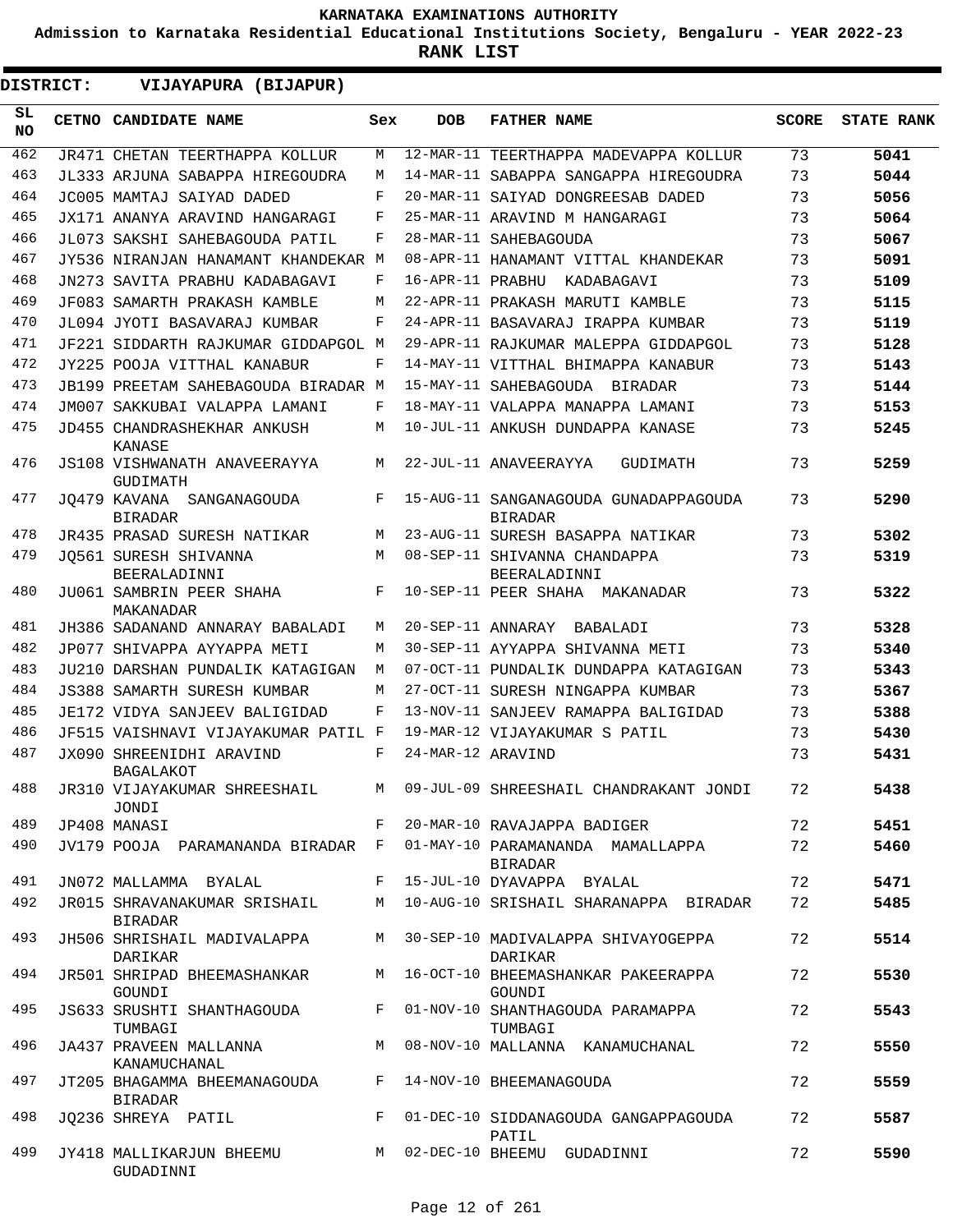**Admission to Karnataka Residential Educational Institutions Society, Bengaluru - YEAR 2022-23**

|  | <b>DISTRICT:</b> |  |  |
|--|------------------|--|--|
|  |                  |  |  |

| <b>DISTRICT:</b> | VIJAYAPURA (BIJAPUR)                                                     |     |            |                                                  |              |                   |
|------------------|--------------------------------------------------------------------------|-----|------------|--------------------------------------------------|--------------|-------------------|
| SL.<br><b>NO</b> | <b>CETNO CANDIDATE NAME</b>                                              | Sex | <b>DOB</b> | <b>FATHER NAME</b>                               | <b>SCORE</b> | <b>STATE RANK</b> |
| 500              | JZ179 AMEET SHIVANAND JADHAV                                             | M   |            | 10-DEC-10 SHIVANAND<br>JADHAV                    | 72           | 5598              |
| 501              | JR113 SRUSHTI BASAVARAJ KATTIMANI F                                      |     |            | 10-DEC-10 BASAVARAJ SIDDAPPA KATTIMANI           | 72           | 5600              |
| 502              | JU195 SAGAR PUNDALEEK MARADI                                             | M   |            | 12-JAN-11 PUNDALEEK                              | 72           | 5643              |
| 503              | JA230 TANAVIR BANDAGISAB MULLA                                           | M   |            | 16-JAN-11 BANDAGISAB<br>MULLA                    | 72           | 5650              |
| 504              | JR098 TASLEEMA SAIPULAL MULLA                                            | F   |            | 17-JAN-11 SAIPULAL HUSENBASHA MULLA              | 72           | 5651              |
| 505              | JD120 SANGAMESH MANNIKERI                                                | M   |            | 20-JAN-11 IRAPPA MANNIKERI                       | 72           | 5654              |
| 506              | JR705 ISHWARI SIDDANNA CHOUDRI                                           | F   |            | 04-FEB-11 SIDDANNA BASAVARAJ CHOUDRI             | 72           | 5675              |
| 507              | JD354 SUKANYA SANGANAGOUD BIRADAR F                                      |     |            | 06-FEB-11 SANGANAGOUD                            | 72           | 5680              |
| 508              | JS470 RADHIKA SURESH KALLUR                                              | F   |            | 06-MAR-11 SURESH DHARMANNA KALLUR                | 72           | 5719              |
| 509              | JD326 KARTIK APPU RATHOD                                                 | M   |            | 14-MAR-11 APPU SHETTU RATHOD                     | 72           | 5730              |
| 510              | JJ091 CHETAN GURAPPA<br>CHIKKABEVANUR                                    | M   |            | 23-MAR-11 GURAPPA SIDARAM CHIKKABEVANUR          | 72           | 5738              |
| 511              | JT216 AKSHATA GUBYAD                                                     | F   |            | 25-MAR-11 OGEPPA MALAKAPPA GUBYAD                | 72           | 5742              |
| 512              | KA084 SUHANA MAKABUL ONTI                                                | F   |            | 25-MAR-11 MAKABUL BHASHASAB ONTI                 | 72           | 5744              |
| 513              | JF388 MADEV BHIMASHANKAR HALIJOL                                         | М   |            | 05-APR-11 BHIMASHANKAR MADEV HALIJOL             | 72           | 5759              |
| 514              | JB002 DIVYA RAMANNA HALLI                                                | F   |            | 16-APR-11 RAMANNA HANAMANT HALLI                 | 72           | 5780              |
| 515              | JA385 UJWALREDDY SUBHASCHANDRA<br>GUDAGUNTI                              | М   |            | 25-APR-11 SUBHASCHANDRA VEERANAGOUD<br>GUDAGUNTI | 72           | 5792              |
| 516              | JG157 ABHAYAKUMAR SANGAPPA<br><b>BADIGER</b>                             | M   |            | 04-MAY-11 SANGAPPA BADIGER                       | 72           | 5801              |
| 517              | JM417 ANUSHRI SHIVARAY PYATI                                             | F   |            | 11-MAY-11 SHIVARAY SHARANAPPA PYATI              | 72           | 5810              |
| 518              | JM238 DHANUSHREE ASKI                                                    | F   |            | 15-MAY-11 RAVI ASKI                              | 72           | 5818              |
| 519              | JD451 PRATHIK YAMANAPPA DANDIN                                           | M   |            | 23-MAY-11 YAMANAPPA<br>DANDIN                    | 72           | 5836              |
| 520              | JB346 SHRINIDHI SHARANAPPA<br>DALAWAI                                    | F   |            | 29-MAY-11 SHARANAPPA BASAPPA DALAWAI             | 72           | 5852              |
| 521              | JA105 SHEVANTI MALLANNA CHOUDRI                                          | F   |            | 26-JUN-11 MALLANNA CHOUDRI                       | 72           | 5894              |
| 522              | JY075 SAGAR SHEKHAR BADIGER                                              | M   |            | 29-JUN-11 SHEKHAR BALARAM BADIGER                | 72           | 5900              |
| 523              | JR656 SANDEEP PARASHURAM RATHOD                                          | М   |            | 04-JUL-11 PARASHURAM SAJU RATHOD                 | 72           | 5909              |
| 524              | JR110 PRAJWAL PRAKASH PARAGOND                                           | М   |            | 08-JUL-11 PRAKASH SHARANAPPA PARAGOND            | 72           | 5918              |
| 525              | JY342 SHRISHAIL PARASURAM<br>LENKEPPAGOL                                 | М   |            | 11-JUL-11 PARASURAM SHIVAPPA<br>LENKEPPAGOL      | 72           | 5922              |
| 526              | JR116 SHASHIKANT SIDDAPPA MANGONI M 01-AUG-11 SIDDAPPA MALAKAPPA MANGONI |     |            |                                                  | 72           | 5953              |
| 527              | JD371 VISHAL MARADAPPA NARASAGOND M 15-AUG-11 MARADAPPA NARASAGOND       |     |            |                                                  | 72           | 5970              |
| 528              | JT237 AMBIKA DEVANAND NATIKAR                                            | F   |            | 26-OCT-11 DEVANAND NATIKAR                       | 72           | 6043              |
| 529              | JE429 SHRAVANTI BASAVARAJ PUJARI F                                       |     |            | 12-NOV-11 BASAVARAJ PUJARI                       | 72           | 6056              |
| 530              | JP042 SAMARTH RAVAJEEV KULAKARNI M                                       |     |            | 29-NOV-11 RAVAJEEV KULAKARNI                     | 72           | 6074              |
| 531              | JS403 NINGAMMA GOLLALAPPA MADAR                                          | F   |            | 01-JAN-12 GOLLALAPPA MADAR                       | 72           | 6088              |
| 532              | JR467 SHAMBULINGA SIDDAPPA<br>HALLEPPANAVAR                              | M   |            | 03-JAN-10 SIDDAPPA DHAREPPA<br>HALLEPPANAVAR     | 71           | 6111              |
| 533              | KA339 ANKITA BHUSARADDY F                                                |     |            | 13-JAN-10 HANAMANT BHUSARADDY 71                 |              | 6116              |
| 534              | JL281 SUBANALLA BAHADDUR AWATI                                           | M   |            | 10-FEB-10 BAHADDUR AWATI                         | 71           | 6120              |
| 535              | JL250 SHIVASIDDA MALLAPPA PUJARI                                         | M   |            | 21-JUN-10 MALLAPPA                               | 71           | 6143              |
| 536              | JT061 PRAVEEN SIDDAYYA HIREMATH                                          | M   |            | 05-JUL-10 SIDDAYYA RACHAYYA HIREMATH             | 71           | 6145              |
| 537              | JH149 SURESH NINGAPPA WALIKAR                                            | М   |            | 15-JUL-10 NINGAPPA MALAKAPPA WALIKAR             | 71           | 6148              |
| 538              | JX365 JYOTI RAMESH DODAMANI                                              | F   |            | 30-JUL-10 RAMESH DEVAPPA DODAMANI                | 71           | 6152              |
| 539              | JO243 SIMARAN KHADIRASAB MULLA                                           | F   |            | 30-AUG-10 KHADIRSAB MULLA                        | 71           | 6162              |
| 540              | JS180 MUTTU RAVI CHANDKAVATHE                                            | М   |            | 02-SEP-10 RAVI SAHEBGOUD CHANDKAVATHE            | 71           | 6164              |
| 541              | KA122 AJAYAKUMAR RAMAGOND KONDI                                          | M   |            | 22-SEP-10 RAMAGOND DAREPPA KONDI                 | 71           | 6181              |
| 542              | JT049 RAKSHITA HANAMANT BIRADAR                                          | F   |            | 01-OCT-10 HANAMANT BIRADAR                       | 71           | 6191              |
| 543              | JF485 POOJA SUBHAS KSHATRI                                               | F   |            | 03-OCT-10 SUBHAS RAMACHANDR KSHATRI              | 71           | 6193              |
| 544              | JR495 KIRAN MUTTU JADHAV                                                 | M   |            | 25-OCT-10 MUTTU JADHAV                           | 71           | 6213              |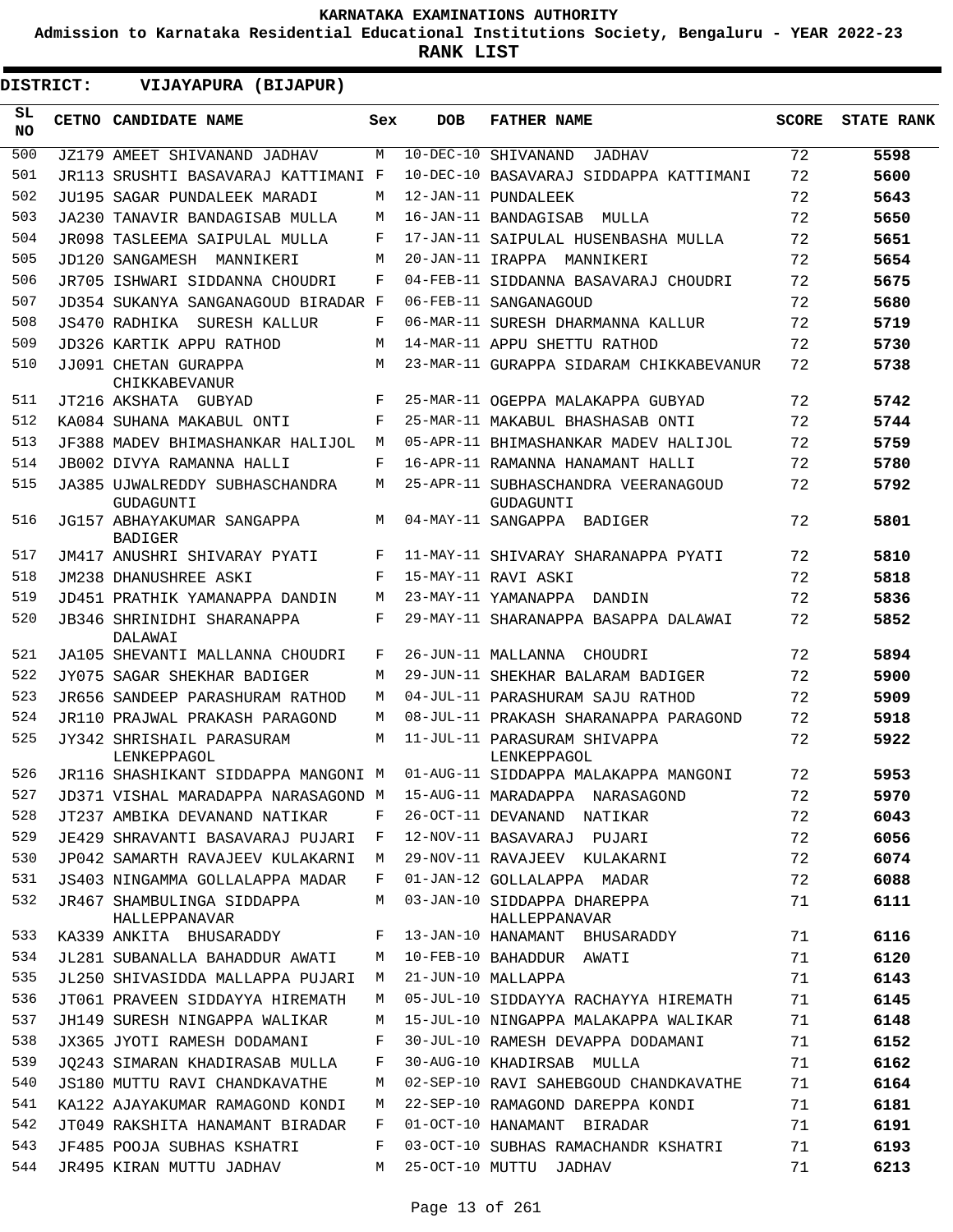**Admission to Karnataka Residential Educational Institutions Society, Bengaluru - YEAR 2022-23**

**RANK LIST**

**DISTRICT:** EE **VIJAYAPURA (BIJAPUR)**

| SL<br><b>NO</b> | CETNO CANDIDATE NAME                         | Sex | <b>DOB</b>        | <b>FATHER NAME</b>                           | <b>SCORE</b> | <b>STATE RANK</b> |
|-----------------|----------------------------------------------|-----|-------------------|----------------------------------------------|--------------|-------------------|
| 545             | JR604 ASHWINI<br><b>JAGADISH BHUSANUR</b>    | F   |                   | 26-NOV-10 JAGADISH SIDDAPPA BHUSANUR         | 71           | 6248              |
| 546             | JK043 MANOJ SIDDARAM BADIGER                 | М   |                   | 22-DEC-10 SIDDARAM ALLAPPA BADIGER           | 71           | 6278              |
| 547             | JO673 KIRTI REVANASIDDAYYA<br>HIREMATH       | F   |                   | 06-JAN-11 REVANASIDDAYYA BASAYYA<br>HIREMATH | 71           | 6303              |
| 548             | JA247 SUMANTAGOUD BHEEMANAGOUD<br>HACHADAD   | М   |                   | 07-JAN-11 BHEEMANAGOUD HACHADAD              | 71           | 6305              |
| 549             | JE333 ABHISHEK BASAVARAJ BIRADAR             | M   |                   | 17-JAN-11 BASAVARAJ BIRADAR                  | 71           | 6318              |
| 550             | JO739 NIKHIL PATTAR                          | M   | 24-JAN-11 MADEV   |                                              | 71           | 6327              |
| 551             | JX192 PRASHANT MALLIKARJUN<br>PADAGANUR      | M   |                   | 25-JAN-11 MALLIKARJUN HANAMANT<br>PADAGANUR  | 71           | 6328              |
| 552             | JB004 PRAMODAKUMAR DODDAPPA<br>MADIWALAR     | M   |                   | 29-JAN-11 DODDAPPA MALLAPPA MADIWALAR        | 71           | 6332              |
| 553             | JS317 SAJAN KURI                             | F   | 31-JAN-11 RAJAK   |                                              | 71           | 6338              |
| 554             | JO314 SHASHANK SHANKREPPA<br>TELAGADI        | M   |                   | 10-FEB-11 SHANKREPPA MANOHAR TELAGADI        | 71           | 6356              |
| 555             | JO046 CHAITANA YAMANAPPA<br>JAYAGONDAR       | F   |                   | 27-FEB-11 YAMANAPPA BHIMAPPA JAYAGONDAR      | 71           | 6390              |
| 556             | JP387 JEEVAN B PATIL                         | M   |                   | 13-MAR-11 BASANA GOUDA                       | 71           | 6410              |
| 557             | JA070 RANJITA BASAVARAJ HADAPAD              | F   |                   | 20-MAR-11 BASAVARAJ                          | 71           | 6420              |
| 558             | JF518 PRATIKSHA BHIMANNA<br>TAVARAKHED       | F   |                   | 25-MAR-11 BHIMANNA DUNDAPPA TAVARAKHED       | 71           | 6428              |
| 559             | JX203 PRASHANT BIRAPPA AIRODAGI              | М   |                   | 05-APR-11 BIRAPPA AIRODAGI                   | 71           | 6445              |
| 560             | JZ426 RAVICHANDRA MARUTI GERADE              | M   | 19-APR-11 MARUTI  | GERADE                                       | 71           | 6466              |
| 561             | JR607 ARATI SHARANAPP KATTI                  | F   |                   | 03-MAY-11 SHARANAPP<br>KATTI                 | 71           | 6490              |
| 562             | JY496 GURURAJ KUCHANUR                       | М   |                   | 12-MAY-11 ADIVEPPA KUCHANUR                  | 71           | 6507              |
| 563             | JO146 PRUTHVIRAJ DYAVAPPA PUJARI             | M   |                   | 13-MAY-11 DYAVAPPA PUJARI                    | 71           | 6509              |
| 564             | JO463 SAMPRIT JAGADISH BIRADAR               | М   |                   | 14-MAY-11 JAGADISH                           | 71           | 6510              |
| 565             | JO592 KEERTI SHARANAPPA ULLAGADDI F          |     |                   | 18-MAY-11 SHARANAPPA GURAPPA ULLAGADDI       | 71           | 6517              |
| 566             | JF443 MAHESH SANTOSH METRI                   | М   |                   | 29-MAY-11 SANTOSH METRI                      | 71           | 6542              |
| 567             | JY151 ABHISHEK HANAMANTH HARIJAN             | M   |                   | 01-JUN-11 HANAMANTH HARIJAN                  | 71           | 6550              |
| 568             | JX284 VISHNU GANAPATI CHAVAN                 | М   |                   | 02-JUN-11 GANAPATI<br>CHAVAN                 | 71           | 6558              |
| 569             | JN240 TEJASHWINI PARASAPPA<br>DODAMANI       | F   |                   | 01-JUL-11 PARSAPPA DODAMANI                  | 71           | 6607              |
| 570             | JZ209 BASANAGOUD BAPUGOUDA<br>SHINGNALLI     | М   |                   | 05-JUL-11 BAPUGOUDA SHIVANNA SHINGNALLI      | 71           | 6613              |
| 571             | JM001 MAHANTESHA TAMMANNA BELALA M           |     |                   | 11-JUL-11 TAMMANNA BELALA                    | 71           | 6624              |
| 572             | JR251 MANSOORAPATEL DASTAGIRPATEL M<br>PATIL |     |                   | 11-JUL-11 DASTAGIRPATEL MUKTUMPATEL<br>PATIL | 71           | 6625              |
| 573             | JU212 MADHUSHREE SHANKAR KALBURGI F          |     |                   | 20-JUL-11 SHANKAR IRAPPA KALBURGI            | 71           | 6644              |
| 574             | JS200 VIJAYAKUMAR BHEEMARAYA<br>AGASAR       | М   |                   | 21-JUL-11 BHEEMARAYA SHREESHAIL AGASAR       | 71           | 6649              |
| 575             | JE120 SHREYA CHANDRAM SUDAM                  | F   |                   | 22-JUL-11 CHANDRAM RAMANAGOUDA SUDAM         | 71           | 6653              |
| 576             | JY123 SURAJ SADASHIVA SAJJAN                 | М   |                   | 24-JUL-11 SADASHIVA BASAPPA SAJJAN           | 71           | 6655              |
| 577             | JY591 SHREYAS BIRADAR                        | М   |                   | 09-AUG-11 MAHANTESH BIRADAR                  | 71           | 6682              |
| 578             | JZ212 SANDARSHA MALEPPA AANI                 | М   |                   | 12-AUG-11 MALEPPA AANI                       | 71           | 6686              |
| 579             | JY581 NAVYA GURUBALAPPA BHOOSTI              | F   |                   | 15-AUG-11 GURUBALAPPA BHOOSTI                | 71           | 6688              |
| 580             | JP348 SAMARTH BASANAGOUDA EVOOR              | М   |                   | 16-AUG-11 BASANAGOUDA                        | 71           | 6691              |
| 581             | JR465 LAXMI SHIVANAND DESAI                  | F   |                   | 18-AUG-11 SHIVANAND JAGADEVAPPA DESAI        | 71           | 6697              |
| 582             | JV195 AKSHATA CHAVHAN                        | F   | 27-AUG-11 SANTOSH |                                              | 71           | 6705              |
| 583             | JJ045 PRAJWAL BABU KITTAD                    | М   | 14-SEP-11 BABU    |                                              | 71           | 6724              |
| 584             | JC059 SANJUREDDI BASAVARAJ<br>HUCHARADDI     | М   |                   | 21-SEP-11 BASAVARAJ AMARAPPA<br>HUCHARADDI   | 71           | 6733              |
| 585             | JY291 DINESH SANJEEV TODALBAGI               | М   |                   | 23-SEP-11 SANJEEV TODALBAGI                  | 71           | 6735              |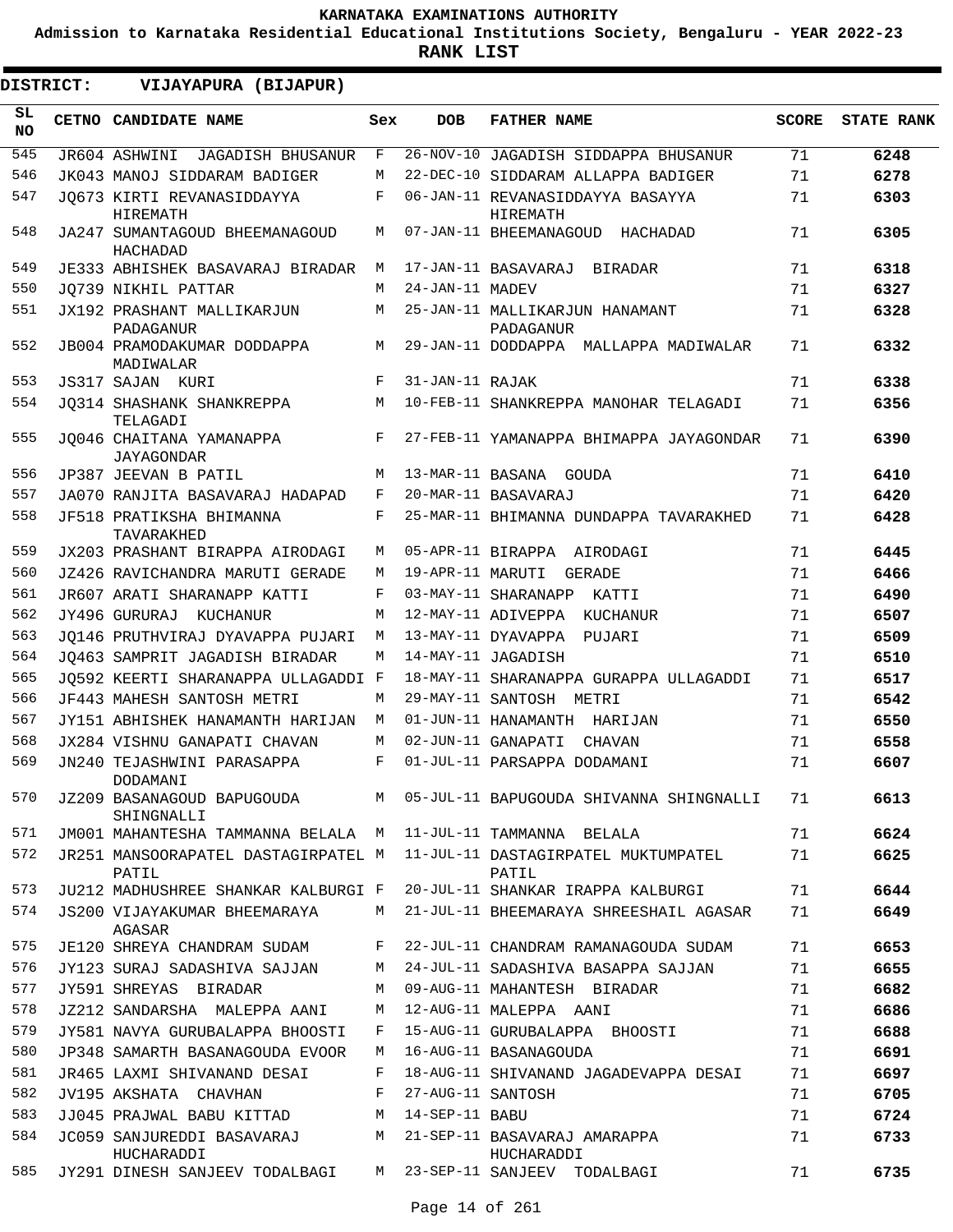**Admission to Karnataka Residential Educational Institutions Society, Bengaluru - YEAR 2022-23**

**RANK LIST**

| <b>DISTRICT:</b> | VIJAYAPURA (BIJAPUR)                                    |        |                   |                                                              |              |                   |
|------------------|---------------------------------------------------------|--------|-------------------|--------------------------------------------------------------|--------------|-------------------|
| SL<br><b>NO</b>  | CETNO CANDIDATE NAME                                    | Sex    | <b>DOB</b>        | <b>FATHER NAME</b>                                           | <b>SCORE</b> | <b>STATE RANK</b> |
| 586              | JE088 CHETAN SHIVAPPA<br>MADARAKHANDI                   | М      | 06-OCT-11         | SHIVAPPA YASHAVANTA<br>MADARAKHANDI                          | 71           | 6750              |
| 587              | JD018 SNEHA KASHINATH BHAJANTRI                         | F      |                   | 07-OCT-11 KASHINATH DUNDAPPA BHAJANTRI                       | 71           | 6751              |
| 588              | JO165 SAMARTH MALLIKARJUNAYYA                           | М      | 08-OCT-11         | MALLIKARJUNAYYA RUDRAYYA                                     | 71           | 6752              |
| 589              | MATHAPATI<br>JC019 APOORVA RAVI BASHETTI                | F      |                   | MATHAPATI<br>21-OCT-11 RAVI MALLAPPA BASHETTI                | 71           | 6766              |
| 590              | JZ584 VINOD SANTOSH MUCHHANDI                           | M      |                   | 27-OCT-11 SANTOSH MUCHHANDI                                  | 71           | 6771              |
| 591              | JU078 SOUNDARYA BHAGANNA BIRADAR                        | F      |                   | 24-NOV-11 BHAGANNA BHIMARAY BIRADAR                          | 71           | 6800              |
| 592              | JR437 SHREYA YANKAPPA NATIKAR                           | F      |                   | 29-NOV-11 YANKAPPA DANDAPPA NATIKAR                          | 71           | 6804              |
| 593              | JL347 MANJUNATH KRISHNAPPA AGASAR M                     |        |                   | 01-JAN-12 KRISHNAPPA SHANKARAPPA AGASAR                      | 71           | 6820              |
| 594              | JH100 YASHITA BASAVARAJ NARUNI                          | F      |                   | 30-MAR-12 BASAVARAJ<br>NARUNI                                | 71           | 6833              |
| 595              | JN286 JAYASHREE MANJUNATH<br>NAGARABETTA                | F      |                   | 15-MAR-10 MANJUNATH BALAPPA NAGARABETTA                      | 70           | 6852              |
| 596              | JP379 VISHWA KSHATRI                                    | М      |                   | 30-MAR-10 GOVINDAPPA KSHATRI                                 | 70           | 6853              |
| 597              | JL035 GOUTAMI SHRIPADA KEASAPUR                         | F      |                   | 10-APR-10 SHRIPADA HANAMANATA KEASAPUR                       | 70           | 6855              |
| 598              | JX468 PREETAM SHANTAPPA INDI                            | M      |                   | 16-APR-10 SHANTAPPA<br>TNDT                                  | 70           | 6857              |
| 599              | JR738 AMRUT BASAVARAJ MADAR                             | М      |                   | 16-MAY-10 BASAVARAJ KALAPPA MADAR                            | 70           | 6865              |
| 600              | JY428 KRISHNAGOUDA SHIVANAGOUDA<br>PATIL                | М      |                   | 27-MAY-10 SHIVANAGOUDA BASANAGOUDA<br>PATIL                  | 70           | 6867              |
| 601              | JF005 LAXMI CHANDRAKANT<br>MADARAKHANDI                 | F      |                   | 26-JUL-10 CHANDRAKANT YASHAVANT<br>MADARAKHANDI              | 70           | 6879              |
| 602              | JH484 SANDEEP SHRISHAIL SAVALE                          | M      |                   | 25-AUG-10 SHRISHAIL APPANNA SAVALE                           | 70           | 6895              |
| 603              | <b>JS338 NANDITA SANTOSH</b><br>PATTANSHETTY            | F      |                   | 01-SEP-10 SANTOSH CHANDRAKANT<br>PATTANSHETTY                | 70           | 6901              |
| 604              | JD316 SANGAMESH NAGESH<br>GULEDAGUDDA                   | М      |                   | 02-SEP-10 NAGESH GANESHPPA GULEDAGUDDA                       | 70           | 6907              |
| 605              | JX004 DARSHAN BASAPPA BAGEWADI                          | М      |                   | 04-SEP-10 BASAPPA GURAPPA BAGEWADI                           | 70           | 6911              |
| 606              | JO209 GOURI GURULINGAPPA ARAKERI                        | F      |                   | 11-SEP-10 GURULINGAPPA SADAPPA ARAKERI                       | 70           | 6919              |
| 607              | JR447 SRUSTI BASAVARAJA KUMBAR                          | F      |                   | 14-SEP-10 BASAVARAJA JAGADEVAPPA KUMBAR                      | 70           | 6925              |
| 608              | JO157 PRAVEEN IRAPPA MAVADI                             | M      |                   | 17-SEP-10 IRAPPA BASAPPA MAVADI                              | 70           | 6928              |
| 609              | JY097 BASAVARAJ SURESH PADAGANUR                        | М      | 04-OCT-10 SURESH  | PADAGANUR                                                    | 70           | 6943              |
| 610              | JD373 KAVYA PAVADEPPA SONNAD                            | F      |                   | 20-OCT-10 PAVADEPPA SONNAD                                   | 70           | 6964              |
| 611              | JX299 MANTASHA HUSAINBASHA<br>SYEDAPUR                  | F      |                   | 25-OCT-10 HUSAINBASHA BABUSAB SYEDAPUR                       | 70           | 6967              |
| 612              | JF280 IRANNA RAMESH NAVI                                | M      |                   | 23-NOV-10 RAMESH<br>SHIVALINGAPPA NAVI                       | 70           | 6996              |
| 613              | JA132 SHREYA SHARANAGOUDA PATIL F                       |        |                   | 29-NOV-10 SHARANAGOUDA NAGANAGOUD PATIL                      | 70           | 7007              |
| 614              | JY475 ANUPAMA BHEEMASHANKAR<br>MASALI                   | F      |                   | 06-DEC-10 BHEEMASHANKAR MASALI                               | 70           | 7018              |
| 615              | JS501 IRAYYA MAHADEVAYYA HIREMATH M                     |        |                   | 08-DEC-10 MAHADEVAYYA                                        | 70           | 7020              |
| 616              | JX432 AJAY GULAB RATHOD                                 | M      | $22-DEC-10$ GULAB |                                                              | 70           | 7032              |
| 617<br>618       | JH291 AVINASH ANIL JADHAV<br>JF164 MALLIKARJUN KALLAPPA | M<br>M |                   | 22-DEC-10 ANIL ISHWAR JADHAV<br>01-JAN-11 KALLAPPA MALAKAPPA | 70<br>70     | 7033<br>7048      |
| 619              | HIREKURABAR<br>JR020 RAKESH SHARANAGOUDA                | M      |                   | HIREKURABAR<br>01-JAN-11 SHARANAGOUDA MALLAPPAGOUDA          | 70           | 7050              |
| 620              | BIRADAR                                                 | F      |                   | BIRADAR                                                      |              |                   |
|                  | JA015 SRUSHTI JEVARAGI                                  |        |                   | 04-JAN-11 SHARANAPPA MADEVAPPA JEVARAGI                      | 70           | 7055              |
| 621              | JG138 PALLAVI CHANDRASHEKAR<br>GANGANALLI               | F      |                   | 08-JAN-11 CHANDRASHEKAR                                      | 70           | 7060              |
| 622              | JS262 NEERAJ VIDYANAND ARALIMATTI M                     |        |                   | 12-JAN-11 VIDYANAND                                          | 70           | 7067              |
| 623              | JC017 SAVITA RUDRAPA KUPPAST                            | F      |                   | 03-FEB-11 RUDRAPPA                                           | 70           | 7102              |
| 624              | JY344 SOUJANYA SUKHADEV KAMBLE                          | F      |                   | 12-FEB-11 SUKHADEV BHIMASHANKAR KAMBLE                       | 70           | 7119              |
| 625              | JB228 PRAVEEN SUBBANNA HACHADAD                         | M      |                   | 13-FEB-11 SUBBANNA SAHEBAGOUD HACHADAD                       | 70           | 7120              |
| 626              | JO648 ANJALI ASHOK KUMBAR                               | F      |                   | 22-FEB-11 ASHOK CHANDRASHEKAR KUMBAR                         | 70           | 7134              |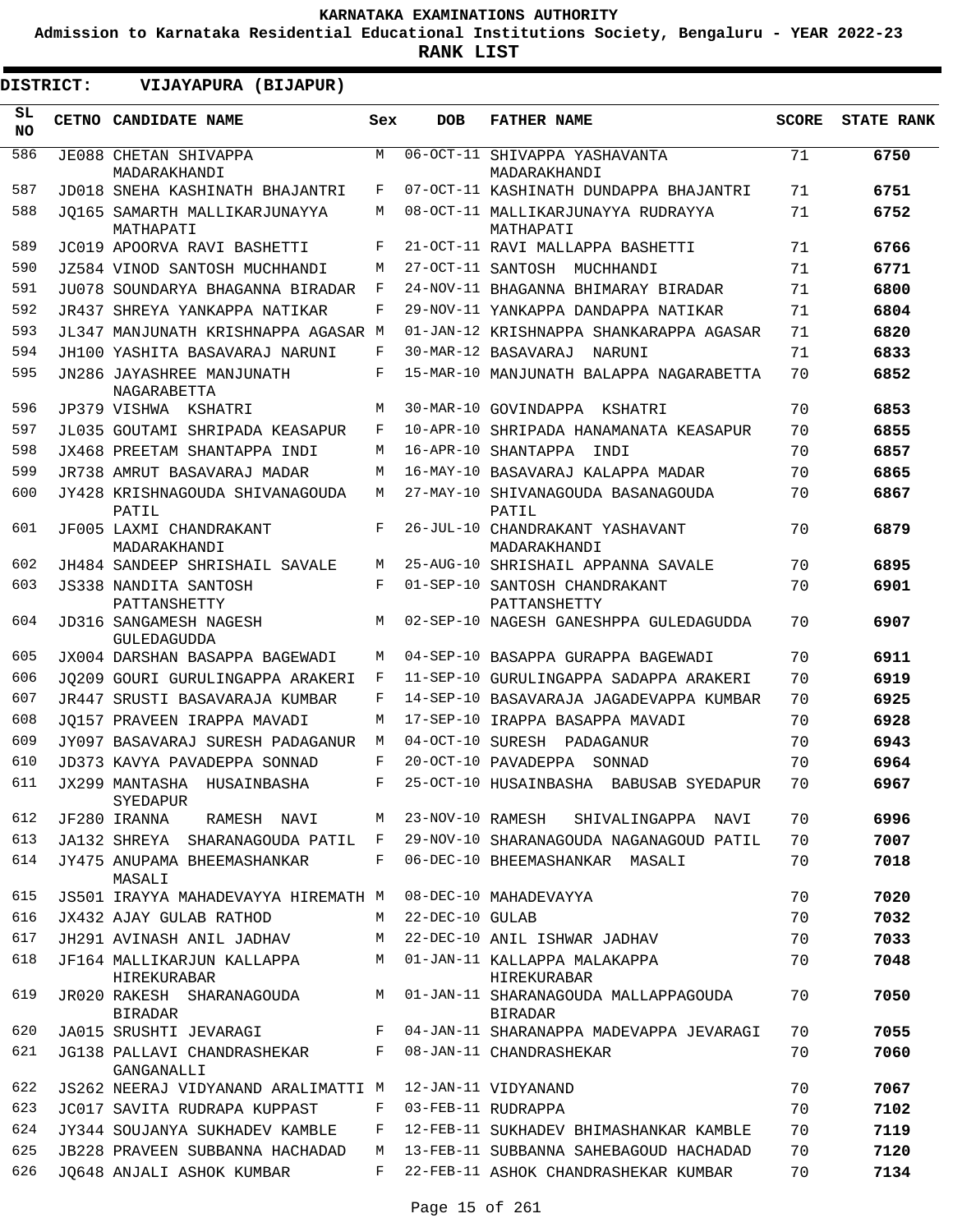**Admission to Karnataka Residential Educational Institutions Society, Bengaluru - YEAR 2022-23**

**RANK LIST**

| <b>DISTRICT:</b> | VIJAYAPURA (BIJAPUR)                             |     |                   |                                                |              |                   |
|------------------|--------------------------------------------------|-----|-------------------|------------------------------------------------|--------------|-------------------|
| SL<br><b>NO</b>  | CETNO CANDIDATE NAME                             | Sex | <b>DOB</b>        | <b>FATHER NAME</b>                             | <b>SCORE</b> | <b>STATE RANK</b> |
| 627              | JY558 MALLIKARJUN DANAPPA PATTAR                 | M   |                   | 22-FEB-11 DANAPPA PATTAR                       | 70           | 7136              |
| 628              | JF509 SINCHANA PARAMANAND KOLI                   | F   |                   | 24-FEB-11 PARAMANAND<br>KOLI                   | 70           | 7142              |
| 629              | JA313 MADHUSUDHAN MALLAPPA<br>HADAPAD            | М   |                   | 05-MAR-11 MALLAPPA IRAPPA HADAPAD              | 70           | 7162              |
| 630              | JS502 PRAJWAL YAMANAPPA JEER                     | M   |                   | 11-MAR-11 YAMANAPPA<br>JEER                    | 70           | 7175              |
| 631              | JM127 SUNILKUMAR SHIVARAJ<br>HEMMODAGI           | M   |                   | 15-MAR-11 SHIVARAJ HEMMODAGI                   | 70           | 7183              |
| 632              | JP293 PRATEEK BASAVARAJ<br>RUDRAGANTI            | M   |                   | 16-MAR-11 BASAVARAJ KARABASAPPA<br>RUDRAGANTI  | 70           | 7186              |
| 633              | KA151 SAHITYA METI                               | F   |                   | 16-MAR-11 SANGAPPA METI                        | 70           | 7188              |
| 634              | <b>JW053 SHREESHAIL MALLIKARJUN</b><br>YANKANCHI | M   |                   | 25-MAR-11 MALLIKARJUN SHARANAPPA<br>YANKANCHI  | 70           | 7204              |
| 635              | JL183 BHARATARAJ SANGAPPA<br>HUBBALLI            | M   |                   | 27-MAR-11 SANGAPPA                             | 70           | 7207              |
| 636              | JR736 SACHIN BEERAPPA KATE                       | M   |                   | 06-APR-11 BEERAPPA RAMU KATE                   | 70           | 7228              |
| 637              | JJ228 SAIDAVVA IRAPPA<br>JEERANKALAGI            | F   |                   | 10-APR-11 IRAPPA NENEPPA JEERANKALAGI          | 70           | 7235              |
| 638              | JD387 PARASHURAM REKU CHAVHAN                    | M   |                   | 26-APR-11 REKU CHAVHAN                         | 70           | 7258              |
| 639              | JR402 GURUSHANTAYYA CHENDARAYYA<br>MATALLIMATH   | M   |                   | 10-MAY-11 CHENDARAYYA PANCHAYYA<br>MATALLIMATH | 70           | 7282              |
| 640              | JD184 ANUSHA ANAND SAJJAN                        | F   |                   | 13-MAY-11 ANAND MAHANTAPPA SAJJAN              | 70           | 7284              |
| 641              | JR352 SIDDU KENCHAPPA HARIJAN                    | M   |                   | 01-JUN-11 KENCHAPPA GOLLALAPPA HARIJAN         | 70           | 7317              |
| 642              | JL036 SAKSHI RAJASHEKHAR<br>ADDODAGI             | F   |                   | 13-JUN-11 RAJASHEKHAR<br>ADDODAGI              | 70           | 7341              |
| 643              | JY495 ROSHAN NAVANATH PAVAR                      | M   |                   | 20-JUN-11 NAVANATH HANAMANT PAVAR              | 70           | 7356              |
| 644              | <b>JS225 SACHIN NAGAPPA TALAWAR</b>              | M   | 20-JUN-11 NAGAPPA |                                                | 70           | 7357              |
| 645              | JR233 SHANKARAGOUD HANAMANT ROOGI M              |     |                   | 01-JUL-11 HANAMANT NO ROOGI                    | 70           | 7378              |
| 646              | JZ328 MANJUNATH SIDDAPPA<br>KALABURGI            | M   |                   | 03-JUL-11 SIDDAPPA KALABURGI                   | 70           | 7381              |
| 647              | JJ097 PRANAV SANTOSH DEVARAMANI                  | М   |                   | 03-JUL-11 SANTOSH MALAKAJAPPA<br>DEVARAMANI    | 70           | 7382              |
| 648              | JC185 PRUTHVI RAYAGONDA                          | F   |                   | 07-JUL-11 ASHOK KALLANAGOUDA RAYAGONDA         | 70           | 7391              |
| 649              | JY576 CHIRAG NAGARAJ KANNUR                      | М   |                   | 08-JUL-11 NAGARAJ KANNUR                       | 70           | 7393              |
| 650              | JS404 PADMAGOND MADIVALAPPA<br>PUJARI            | М   |                   | 12-JUL-11 MADIVALAPPA CHANDRAM PUJARI          | 70           | 7402              |
| 651              | JF326 VISHAL VITTAL KUMBAR                       | М   |                   | 12-JUL-11 VITTAL KUMBAR                        | 70           | 7403              |
| 652              | JY325 SUJAL SANGANAGOUDA PATIL                   | M   |                   | 14-JUL-11 SANGANAGOUDA MONAGOUDA PATIL         | 70           | 7409              |
| 653              | JR060 SIDDARAM KASHINATH PUJARI                  | M   |                   | 15-JUL-11 KASHINATH BASAPPA PUJARI             | 70           | 7413              |
| 654              | JD412 SAMARTH MALLIKARJUN<br>SHEBAGOND           | М   |                   | 20-JUL-11 MALLIKARJUN SHEBAGOND                | 70           | 7422              |
| 655              | JP248 PRATHAM                                    | М   |                   | 24-JUL-11 SIDDAPPA MADDARAKI                   | 70           | 7431              |
| 656              | JP359 BEERESH MOHAN BENAKATAGI                   | М   |                   | 27-JUL-11 MOHAN HABULEPPA BENAKATAGI           | 70           | 7440              |
| 657              | JU155 BHAGYASHREE MALAPPA ELOORI                 | F   |                   | 01-AUG-11 MALAPPA MALLAPPA ELOORI              | 70           | 7446              |
| 658              | JA127 NITISH GURASANGAPPA<br>GOLASANGI           | М   |                   | 01-AUG-11 GURASANGAPPA BASAPPA<br>GOLASANGI    | 70           | 7447              |
| 659              | JA473 SOUJANYA KALLAPPA BALAGOND                 | F   |                   | 01-AUG-11 KALLAPPA BALAGOND                    | 70           | 7448              |
| 660              | JO373 SUSHANT BASAVARAJ SAJJAN                   | M   |                   | 04-AUG-11 BASAVARAJ VIRUPAKSHAPPA<br>SAJJAN    | 70           | 7452              |
| 661              | JJ180 SOUPARNIKA MAHADEV KUDARI                  | F   |                   | 08-AUG-11 MAHADEV KUDARI                       | 70           | 7459              |
| 662              | JB217 SHRAVANAKUMAR SHARANAPPA<br>HEBBI          | М   |                   | 11-AUG-11 SHARANAPPA SANGAPPA HEBBI            | 70           | 7461              |
| 663              | JA478 LAKSHMI BASAPPA JOGI                       | F   |                   | 14-AUG-11 BASAPPA CHANDRAMAPPA JOGI            | 70           | 7466              |
| 664              | JS709 RITESH SIDDANNA HOSAMANI                   | М   |                   | 18-AUG-11 SIDDANNA HANAMANTRAY HOSAMANI        | 70           | 7477              |
| 665              | JY208 SHRISHAIL MALAKAYYA                        | М   |                   | 23-AUG-11 MALAKAYYA                            | 70           | 7482              |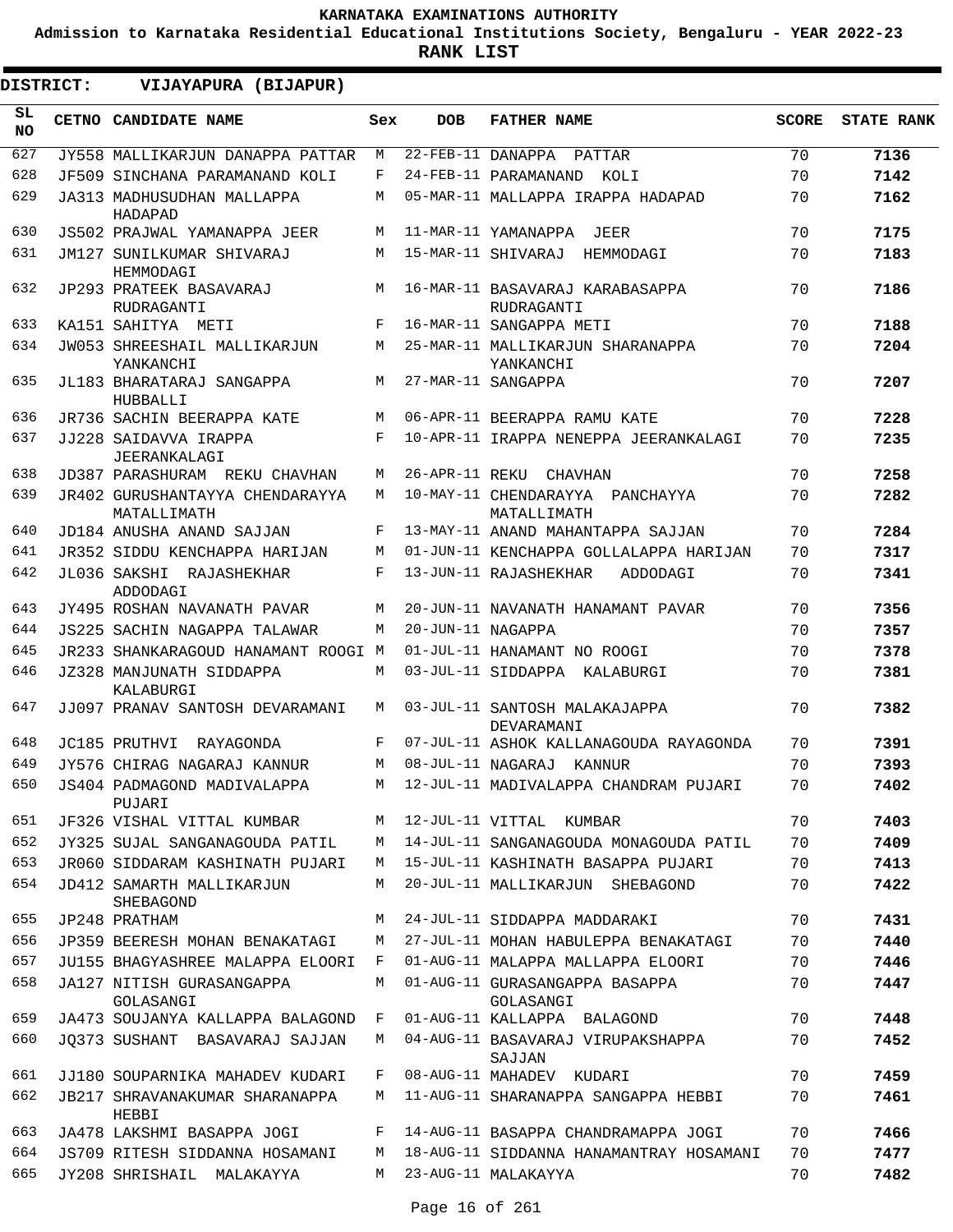**Admission to Karnataka Residential Educational Institutions Society, Bengaluru - YEAR 2022-23**

| DISTRICT:  | VIJAYAPURA (BIJAPUR)                          |            |                 |                                                     |              |                   |
|------------|-----------------------------------------------|------------|-----------------|-----------------------------------------------------|--------------|-------------------|
| SL.<br>NO. | CETNO CANDIDATE NAME                          | Sex        | <b>DOB</b>      | <b>FATHER NAME</b>                                  | <b>SCORE</b> | <b>STATE RANK</b> |
|            | <b>GANACHARI</b>                              |            |                 |                                                     |              |                   |
| 666        | JO348 ANUP VEERAPPA PATTAR                    | M          |                 | 09-SEP-11 VEERAPPA S PATTAR                         | 70           | 7502              |
| 667        | JO442 SANJANA AMARESHAGOUD PATIL              | F          |                 | 14-SEP-11 AMARESHAGOUD BASANAGOUD PATIL             | 70           | 7507              |
| 668        | JE043 KEERTI SHIVALINGAPPA<br>CHINCHOLI       | $_{\rm F}$ |                 | 25-SEP-11 SHIVALINGAPPA SIDDAPPA<br>CHINCHOLI       | 70           | 7519              |
| 669        | JY514 KALPANA ARJUNA RATHODA                  | F          |                 | 28-OCT-11 ARJUNA BHEEMASING RATHODA                 | 70           | 7561              |
| 670        | JP112 PRASANNA RAMANAGOUDA<br>JAKARADDI       | M          |                 | 03-NOV-11 RAMANAGOUDA S JAKARADDI                   | 70           | 7569              |
| 671        | JA114 SAMEEKSHA PARAPPA HALLUR                | F          |                 | 05-NOV-11 PARAPPA HANAMANTHPPA HALLUR               | 70           | 7570              |
| 672        | JP326 VEERESH SANGAPPA SAJJAN                 | M          |                 | 21-NOV-11 SANGAPPA TIPPANAPPA SAJJAN                | 70           | 7582              |
| 673        | JM048 SAMPATTAKUMAR KUMARAGOUDA<br>GOUDAR     | M          |                 | 01-DEC-11 KUMARAGOUDA SIDDANAGOUDA<br><b>GOUDAR</b> | 70           | 7593              |
| 674        | JZ475 TEJASHWINI IRANNA ALLOLLI               | F          |                 | 13-DEC-11 IRANNA ALLOLLI                            | 70           | 7601              |
| 675        | JL091 RAOEEB MALIKSAHEB DHANNUR               | M          |                 | 15-DEC-11 MALIKSAHEB<br>DHANNUR                     | 70           | 7603              |
| 676        | JR243 ASHWINI KALYANI HANAKOONI               | F          |                 | 20-DEC-11 KALYANI SIDDAPPA HANAKOONI                | 70           | 7608              |
| 677        | JZ217 RACHAYYA SANGAYYA PUJARI                | M          |                 | 21-DEC-11 SANGAYYA PUJARI                           | 70           | 7609              |
| 678        | JJ106 SIDDARUDH VIJAYAKUMAR DHULE             | M          |                 | 29-DEC-11 VIJAYAKUMAR MALLESHI DHULE                | 70           | 7614              |
| 679        | JX337 DINESH VINOD SAKAT                      | M          | 04-JAN-12 VINOD | SAKAT                                               | 70           | 7620              |
| 680        | JX384 LAXMI BASAVARAJ PARAGOND                | F          |                 | 12-JAN-12 BASAVARAJ<br>PARAGOND                     | 70           | 7624              |
| 681        | JP362 SINCHANA BASAVARAJ ANGADI               | F          |                 | 14-APR-12 BASAVARAJ DODDABSAPPA ANGADI              | 70           | 7636              |
| 682        | JS446 SANDARSHA BASANAGOUD PATIL              | М          |                 | 06-AUG-09 BASANAGOUD<br>PATIL                       | 69           | 7642              |
| 683        | JM230 PRATHIBA BHIMAPPA CHALAWADI F           |            |                 | 28-JAN-10 BHIMAPPA MAREPPA CHALAWADI                | 69           | 7657              |
| 684        | JV172 SAMARIN DAVALASAB<br>NADUVINAMANI       | F          |                 | 19-FEB-10 DAVALASAB NADUVINAMANI                    | 69           | 7660              |
| 685        | JS531 AKSHAYAKUMAR NINGAPPA<br>UKKALI         | М          |                 | 28-FEB-10 NINGAPPA SAYABANNA UKKALI                 | 69           | 7662              |
| 686        | JF471 SWAPANEEL SIDDAPPA<br><b>BIDARAKOTI</b> | М          |                 | 07-APR-10 SIDDAPPA HANAMANT BIDARAKOTI              | 69           | 7668              |
| 687        | JQ708 PALLAVI PAVADEPPA MANAGULI              | F          |                 | 21-MAY-10 PAVADEPPA GURUBASAPPA<br>MANAGULI         | 69           | 7686              |
| 688        | JU029 RADIKA MALLIKARJUN HAVALAGI F           |            |                 | 17-JUN-10 MALLIKARJUN SAIBANNA HAVALAGI             | 69           | 7694              |
| 689        | JU071 ADITYA VEERABHADRA<br>VISHWKARMA        | M          |                 | 28-JUN-10 VEERABHADRA VISHWAKARMA                   | 69           | 7700              |
| 690        | JL222 MALIKAREHAN MAHMADAIKBAL<br>MULLA       | M          |                 | 24-JUL-10 MAHMADAIKBAL MULLA                        | 69           | 7710              |
| 691        | JA201 SANDEEP NANDI                           | M          |                 | 09-AUG-10 YAMANAPPA SHIVAPPA NANDI                  | 69           | 7718              |
| 692        | JZ311 SHREERAJ ASHOK RATHOD                   | М          |                 | 16-AUG-10 ASHOK RATHOD                              | 69           | 7723              |
| 693        | JS457 VAISHNAVI NANAGOUDA BIRADAR F           |            |                 | 31-AUG-10 NANAGOUDA SIDDANAGOUDA<br><b>BIRADAR</b>  | 69           | 7733              |
| 694        | JH507 NEHA S CHANAPANNAVAR                    | F          |                 | 02-SEP-10 SHANTHAVEER CHANAPANNAVAR                 | 69           | 7735              |
| 695        | JR519 SIDDANAGOUDA SOMANAGOUDA<br>SARAWAD     | М          |                 | 02-SEP-10 SOMANAGOUDA                               | 69           | 7737              |
| 696        | JR400 SWAPNA SHASHIKANTA PUJARI F             |            |                 | 27-SEP-10 SHASHIKANTA<br>PUJARI                     | 69           | 7756              |
| 697        | JM268 ANIRA HASANASAB TALIKOTI                | М          |                 | 29-SEP-10 HASANASAB HAIDARASAB TALIKOTI             | 69           | 7757              |
| 698        | JF391 MANJUNATHA MALAKAPPA METRI              | M          |                 | 14-OCT-10 MALAKAPPA SIDDAPPA METRI                  | 69           | 7775              |
| 699        | JH159 SAVITA GANGAPPA KHILARI                 | F          |                 | 27-OCT-10 GANGAPPA YALLAPPA KHILARI                 | 69           | 7786              |
| 700        | JW233 POORNIMA SHIVASHANKAR<br>ANKALAGI       | F          |                 | 05-DEC-10 SHIVASHANKAR<br>ANKALAGI                  | 69           | 7834              |
| 701        | <b>JB224 SMITA LAKSHMAN DABARI</b>            | F          |                 | 17-DEC-10 LAKSHMAN EERABASAPPA DABARI               | 69           | 7848              |
| 702        | JJ141 SIDDARTHA HUSENI HARIJAN                | М          |                 | 26-DEC-10 HUSENI SHARANAPPA HARIJAN                 | 69           | 7856              |
| 703        | JU067 ADIVEPPA LAXMAN BIRADAR                 | М          |                 | 01-JAN-11 LAXMAN ADIVEPPA BIRADAR                   | 69           | 7864              |
| 704        | JF111 BHARAMANNA RAMANNA HONAGOND M           |            |                 | 01-JAN-11 RAMANNA BHIMANNA HONAGOND                 | 69           | 7866              |
| 705        | JC116 AKASH RAVI YALAVAR                      | M          |                 | 12-JAN-11 RAVI GURANNA YALAVAR                      | 69           | 7890              |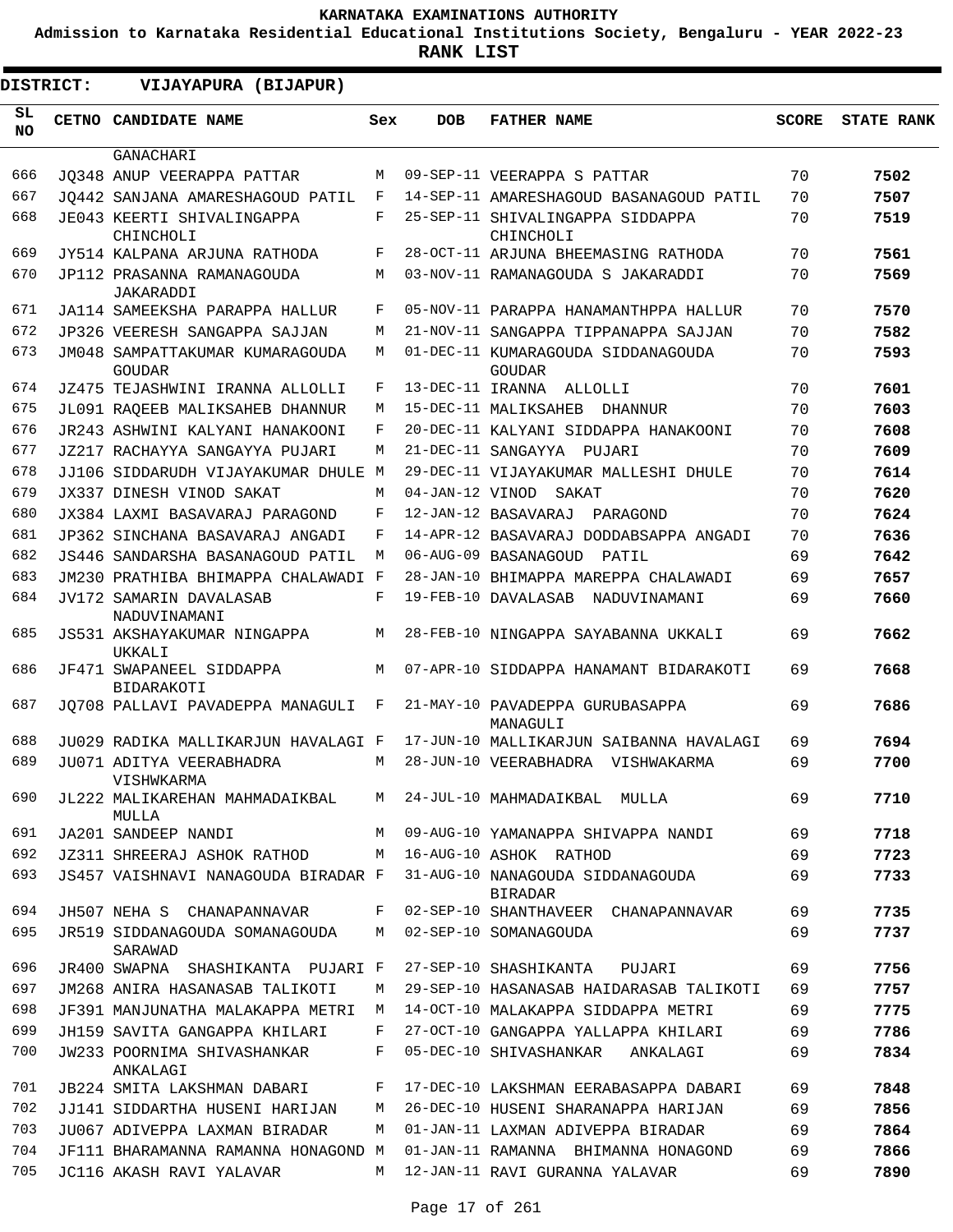**Admission to Karnataka Residential Educational Institutions Society, Bengaluru - YEAR 2022-23**

|                  | DISTRICT: | VIJAYAPURA (BIJAPUR)                                                  |       |                   |                                                                                  |              |                   |
|------------------|-----------|-----------------------------------------------------------------------|-------|-------------------|----------------------------------------------------------------------------------|--------------|-------------------|
| SL.<br><b>NO</b> |           | CETNO CANDIDATE NAME                                                  | Sex   | <b>DOB</b>        | <b>FATHER NAME</b>                                                               | <b>SCORE</b> | <b>STATE RANK</b> |
| 706              |           | JA369 SOMU KALABASAPPA KUMBAR                                         | M     |                   | 31-JAN-11 KALABASAPPA BASAPPA KUMBAR                                             | 69           | 7917              |
| 707              |           | JH437 SAINATH MALLIKARJUN PUJARI                                      | M     |                   | 15-FEB-11 MALLIKARJUN NAGAPPA PUJARI                                             | 69           | 7941              |
| 708              |           | JY348 PAVAN GADYAL                                                    | М     |                   | 03-MAR-11 SANJU BASAPPA GADYAL                                                   | 69           | 7970              |
| 709              |           | JD434 ISHWARI CHANABASAPPA<br>BAGEWADI                                | F     |                   | 14-MAR-11 CHANABASAPPA GURUPADAPPA<br>BAGEWADI                                   | 69           | 7992              |
| 710              |           | KA082 MANOJ SANJEEV<br>TUPPAD                                         | М     | 15-MAR-11 SANJEEV |                                                                                  | 69           | 7996              |
| 711              |           | JH280 ANNAPURNESHWARI BASAVARAJ<br>UPPALADINNI                        | F     |                   | 19-MAR-11 BASAVARAJ UPPALADINNI                                                  | 69           | 8007              |
| 712              |           | JE378 DHANUSHYA ANAND WALI                                            | M     |                   | 06-APR-11 ANAND GURULINGAPPA WALI                                                | 69           | 8052              |
| 713              |           | JL223 PRAJWAL                                                         | M     |                   | 10-APR-11 BASAVARAJ GURUSIDDAPPA<br>MUDRAPPA                                     | 69           | 8063              |
| 714              |           | JC152 MALLAMMA HANAMAPPA HADAPAD F                                    |       |                   | 11-APR-11 HANAMAPPA BASAPPA HADAPAD                                              | 69           | 8065              |
| 715              |           | JY409 KEERTI RAVASAHEB KABBUR                                         | F     |                   | 15-APR-11 RAVASAHEB MALLAPPA KABBUR                                              | 69           | 8074              |
| 716              |           | JR308 MALLIKARJUN SHANKARAGOUDA<br><b>BIRADAR</b>                     | М     |                   | 19-APR-11 SHANKARAGOUDA GOUDAPPGOUDA<br><b>BIRADAR</b>                           | 69           | 8081              |
| 717              |           | JG087 LAXMI PUNDALIK HARAVAL                                          | F     |                   | 25-APR-11 PUNDALIK MALLIKARJUN HARAVAL                                           | 69           | 8098              |
| 718              |           | JO375 SIDDANNA SHIVANAND<br>HACHARADDI                                | M     |                   | 05-MAY-11 SHIVANANDA SIDDANNA<br>HACHARADDI                                      | 69           | 8121              |
| 719              |           | JO136 AKSHATA UMESH ONTAGODI                                          | F     |                   | 06-MAY-11 UMESH BHEEMAPPA ONTAGODI                                               | 69           | 8122              |
| 720              |           | JD110 ROHIT KAREPPA JAKKANNAVAR                                       | М     |                   | 10-MAY-11 KAREPPA MADIVALAPPA<br>JAKKANNAVAR                                     | 69           | 8131              |
| 721              |           | JO395 GURURAJA RAMANAGOUD<br>GUDADINNI                                | M     |                   | 12-MAY-11 RAMANAGOD                                                              | 69           | 8138              |
| 722              |           | JS062 MANU GURURAJ HURAKADLI                                          | M     |                   | 12-MAY-11 GURURAJ MAHANINGAPPA<br>HURAKADLI                                      | 69           | 8139              |
| 723              |           | JO532 PAVANAKUMAR MALHARI PAWAR                                       | М     |                   | 11-JUN-11 MALHARI MAHADEV PAWAR                                                  | 69           | 8193              |
| 724              |           | JP361 AKASH ADAPPA SARJAPUR                                           | М     |                   | 18-JUN-11 ADAPPA SARJAPUR                                                        | 69           | 8211              |
| 725              |           | JL122 JYOTI PARASHURAM MANE                                           | F     |                   | 29-JUN-11 PARASHURAM RAMAPPA MANE                                                | 69           | 8228              |
| 726              |           | JH442 ROHIT RAMESH HATTALLI                                           | M     |                   | 09-JUL-11 RAMESH BALAPPA HATTALLI                                                | 69           | 8246              |
| 727              |           | JM107 JUMMANNA BASAPPA HARIJAN                                        | M     |                   | 14-JUL-11 BASAPPA JUMMANNA HARIJAN                                               | 69           | 8255              |
| 728              |           | JF422 ANUSHKA JAYABHIM SINGE                                          | F     |                   | 15-JUL-11 JAYABHIM SOMANNA SINGE                                                 | 69           | 8256              |
| 729              |           | KA274 BHUVAN RAJKUMAR TALIKOTI                                        | М     |                   | 21-JUL-11 RAJKUMAR TALIKOTI                                                      | 69           | 8264              |
| 730              |           | JQ469 KRISHNA BASAVARAJ LOGAVI                                        | M     |                   | 27-JUL-11 BASAVARAJ HANAMANTH LOGAVI                                             | 69           | 8279              |
| 731              |           | JM003 PRAJWAL KANTAPPA CHALAWADI M                                    |       |                   | 28-JUL-11 KANTAPPA MAHADEVAPPA<br>CHALAWADI                                      | 69           | 8284              |
| 732              |           | JF073 ROHIT SADASHIV PAWALE                                           | M     |                   | 08-AUG-11 SADASHIV<br>PAWALE                                                     | 69           | 8304              |
| 733              |           | JT038 SUNIL RAMAPPA JONGANAVAR                                        |       |                   | M 14-AUG-11 RAMAPPA SIDDALINGAPPA<br>JONGANAVAR                                  | 69           | 8319              |
| 734              |           | JC032 RANGANATH HANAMANTA<br>KAREHOLI                                 |       |                   | M 19-AUG-11 HANAMANTA KAREHOLI                                                   | 69           | 8329              |
| 735              |           | JZ163 PRADEEP RAJU NAYAK                                              |       |                   | M 21-AUG-11 RAJU HUNNU NAYAK                                                     | 69           | 8337              |
| 736              |           | JV002 SHREESHAIL BHAGANNA BIRADAR M 28-AUG-11 BHAGANNA GOUDAPPA GOUDA |       |                   | <b>BIRADAR</b>                                                                   | 69           | 8347              |
| 737              |           | JQ633 SOMANAGOUD RAMESH PATIL M 04-SEP-11 RAMESH PATIL                |       |                   |                                                                                  | 69           | 8360              |
| 738              |           |                                                                       |       |                   | JR393 NEELAMMA SANGANBASU LANGOTI F 06-SEP-11 SANGANBASU CHANABASAPPA<br>LANGOTI | 69           | 8364              |
| 739              |           | JJ171 SUNITKUMAR SANGANNA<br>BHAIRAJI                                 |       |                   | M 04-OCT-11 SANGANNA FAKHIRANNA BHAIRAJI                                         | 69           | 8401              |
| 740              |           | JC153 SHRAVANKUMAR SHIVAPPA<br>AGASABAL                               |       |                   | M 11-OCT-11 SHIVAPPA KATTAPPA AGASABAL                                           | 69           | 8413              |
| 741              |           | JY283 MALLIKARJUN NAGAPPA BADIGER M                                   |       |                   | 15-OCT-11 NAGAPPA BADIGER                                                        | 69           | 8417              |
| 742              |           | JT181 VIRESH SHIVANNA SATIHAL                                         |       |                   | M 15-OCT-11 SHIVANNA SIDDALINGAPPA<br>SATIHAL                                    | 69           | 8419              |
| 743              |           | JD180 ISHWARI NAGESH KUBAKADDI                                        | $F$ – | Page 18 of 261    | 19-OCT-11 NAGESH CHANDRASHEKHAR<br>KUBAKADDI                                     | 69           | 8423              |
|                  |           |                                                                       |       |                   |                                                                                  |              |                   |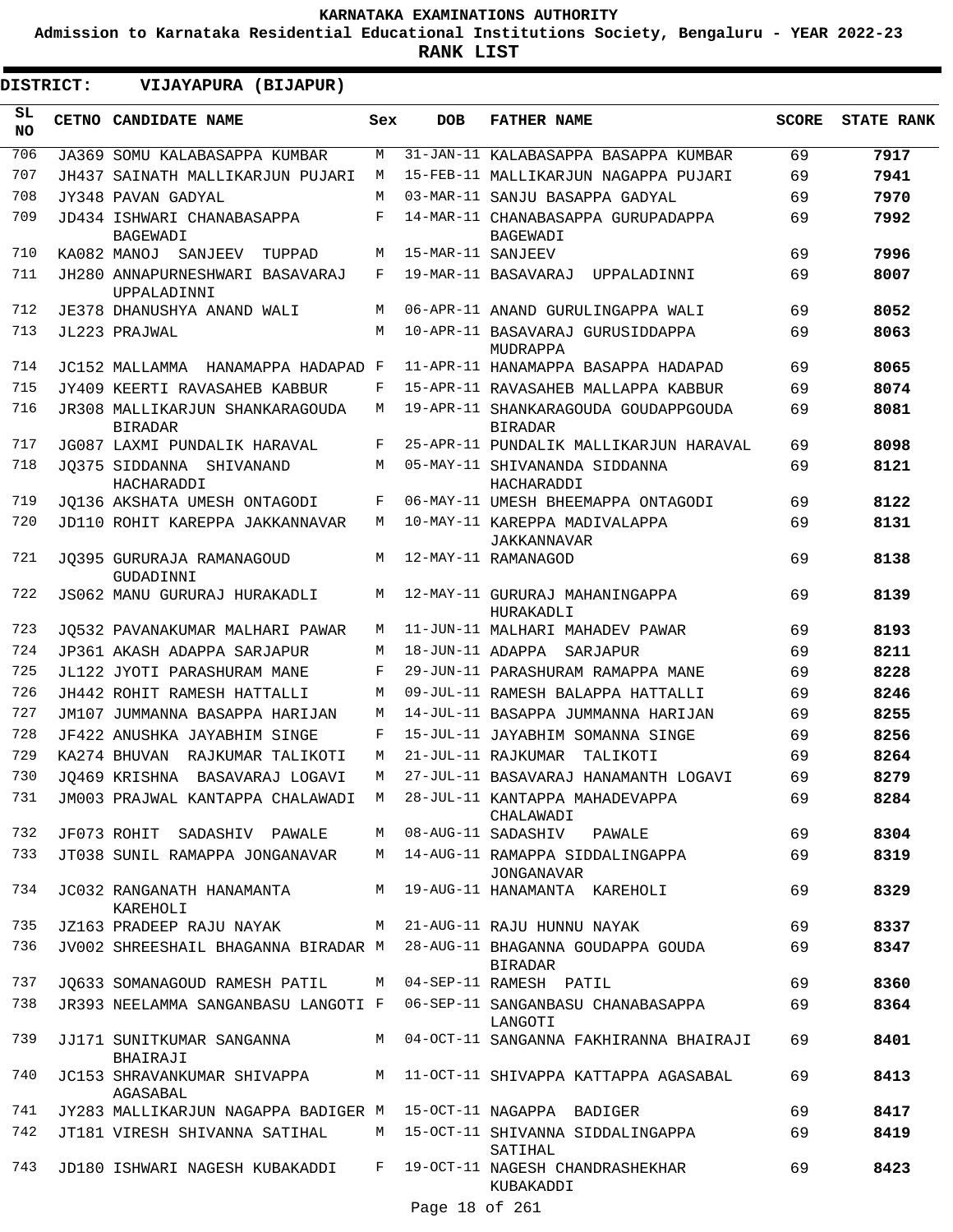**Admission to Karnataka Residential Educational Institutions Society, Bengaluru - YEAR 2022-23**

| <b>DISTRICT:</b> | VIJAYAPURA (BIJAPUR)                                                     |     |                   |                                                                            |              |                   |
|------------------|--------------------------------------------------------------------------|-----|-------------------|----------------------------------------------------------------------------|--------------|-------------------|
| SL.<br><b>NO</b> | <b>CETNO CANDIDATE NAME</b>                                              | Sex | <b>DOB</b>        | <b>FATHER NAME</b>                                                         | <b>SCORE</b> | <b>STATE RANK</b> |
| 744              | JO367 PRUTHVI RAGHAVENDRA BADIGER F                                      |     |                   | 28-OCT-11 RAGHAVENDRA<br>BADIGER                                           | 69           | 8429              |
| 745              | JG033 KASHIBAI AYYAPPA AGATAGI                                           | F   |                   | 30-OCT-11 AYYAPPA AGATAGI                                                  | 69           | 8431              |
| 746              | JF392 AKUL MALLIKARJUN WALIKAR                                           | M   |                   | 05-NOV-11 MALLIKARJUN BHEEMARAY WALIKAR                                    | 69           | 8438              |
| 747              | JA433 SAVITA MAHADEV BIRADAR                                             | F   | 05-NOV-11 MAHADEV |                                                                            | 69           | 8441              |
| 748              | JR326 MADDISIDDA REVANASIDDAPPA<br>MALLABADI                             | М   |                   | 11-NOV-11 REVANASIDDAPPA MALAPPA<br>MALLABADI                              | 69           | 8446              |
| 749              | JE086 BHUMIKA CHANDRASHEKHAR<br>WALIKAR                                  | F   |                   | 22-NOV-11 CHANDRASHEKHAR YAMUNAPPA<br>WALIKAR                              | 69           | 8454              |
| 750              | JH399 VAISHALI BASAVARAJ HEGGONDE F                                      |     |                   | 24-NOV-11 BASAVARAJ GANGAPPA HEGGONDE                                      | 69           | 8459              |
| 751              | JF210 NIVEDITA BHAGAPPA HITNALLI                                         | F   |                   | 28-NOV-11 BHAGAPPA APPARAYA HITNALLI                                       | 69           | 8466              |
| 752              | JS582 MANJULA BHIMASHANKAR<br>KIRANAGI                                   | F   |                   | 10-DEC-11 BHIMASHANKAR CHANDRAMAPPA<br>KIRANAGI                            | 69           | 8476              |
| 753              | JX139 PRAVEEN PUNDALIK MARANUR                                           | М   |                   | 15-DEC-11 PUNDALIK MARANUR                                                 | 69           | 8486              |
| 754              | JQ231 PRATIKA GURAPPA NAYAK                                              | F   |                   | 09-FEB-12 GURAPPA MANU NAYAK                                               | 69           | 8511              |
| 755              | JT044 RIYAZ MAHEBOOB BAGWAN                                              | М   |                   | 09-NOV-08 MAHEBOOB HUSENBASHA BAGWAN                                       | 68           | 8521              |
| 756              | JY167 ROSHAN SHREEKANT JADHAV                                            | М   |                   | 26-DEC-09 SHREEKANT<br>JADHAV                                              | 68           | 8532              |
| 757              | JZ294 DARSHAN SHARANAPPA PADNUR                                          | М   |                   | 01-JAN-10 SHARANAPPA PADNUR                                                | 68           | 8534              |
| 758              | JH186 SHRAVANAKUMAR AMBANNA<br>NERAKI                                    | М   |                   | 08-FEB-10 AMBANNA SIDDANNA NERAKI                                          | 68           | 8544              |
| 759              | JF429 HANAMANT AMRUT DABBIGAR                                            | М   |                   | 10-FEB-10 AMRUT SHEKHAPPA DABBIGAR                                         | 68           | 8545              |
| 760              | JM021 SANGAMESH GURAYYA HIREMATH                                         | M   |                   | 02-APR-10 GURAYYA HIREMATH                                                 | 68           | 8555              |
| 761              | JS382 PREETAM RAVI VADDAR                                                | М   |                   | 06-APR-10 RAVI ADIVEPPA VADDAR                                             | 68           | 8556              |
| 762              | JO680 KARTHEEK BHEEMASHI SHINDE                                          | М   |                   | 13-APR-10 BHEEMESH SHINDE                                                  | 68           | 8560              |
| 763              | JR625 BHAGYASHRI SIDRAM YATNUR                                           | F   |                   | 10-MAY-10 SIDRAM GURANNA YATNUR                                            | 68           | 8568              |
| 764              | JM245 SAKSHI<br>SOMAPPA SAJJAN                                           | F   |                   | 23-MAY-10 SOMAPPA SIDDAPPA SAJJAN                                          | 68           | 8571              |
| 765              | JZ359 SANDEEP SANJEEV RATHOD                                             | М   |                   | 08-JUN-10 SANJEEV RATHOD                                                   | 68           | 8575              |
| 766              | JS639 LAXMI MAHADEV NATIKAR                                              | F   | 13-JUL-10 MAHADEV | NATIKAR                                                                    | 68           | 8590              |
| 767              | JR037 MALAMMA CHANDRAKANTA<br><b>BALUNDAGI</b>                           | F   |                   | 14-JUL-10 CHANDRAKANTA SIDRAMA<br>BALUNDAGI                                | 68           | 8592              |
| 768              | JR138 AKASH BASAVARAJ KOLLUR                                             | М   |                   | 02-AUG-10 BASAVARAJ MADEVAPPA KOLLUR                                       | 68           | 8600              |
| 769              | <b>JS167 SHRIKANT RAJU GUMASTE</b>                                       | М   |                   | 02-AUG-10 RAJU GUMASTE                                                     | 68           | 8601              |
| 770              | JR688 DAYANANDA PARASHURAM<br>UKKALI                                     |     |                   | M 03-AUG-10 PARASHURAM UKKALI                                              | 68           | 8603              |
| 771              | JY126 GADIGESH CHANDRASHEKAR<br>PAWADASHETTI                             |     |                   | M 14-AUG-10 CHANDRASHEKHAR GADIGEPPA<br>PAWADSHETTI                        | 68           | 8612              |
| 772              | JQ601 JYOTHI RAMESH NARASANAGOUD F                                       |     | 22-AUG-10 RAMESH  |                                                                            | 68           | 8617              |
| 773              | JA314 SUSHANTA PATIL                                                     | M   |                   | 23-AUG-10 SHANKARAGOUDA PATIL                                              | 68           | 8619              |
| 774              |                                                                          |     |                   | JE021 VAHEED CHANDABASHA NATIKAR M 07-SEP-10 CHANDABASHA HUSENSAB NATIKAR  | 68           | 8631              |
| 775              | JQ689 POOJA BASAVARAJ KANDAGAL                                           |     |                   | F 09-SEP-10 BASAVARAJ S KANDAGAL                                           | 68           | 8632              |
| 776              | JP237 SHAHINBANU DAVALASAB<br><b>BALAGANUR</b>                           | F   |                   | 26-SEP-10 DAVALASAB LALSAB BALAGANUR                                       | 68           | 8650              |
| 777              | JH009 YASEENASAHEB INTIHAJ<br>TAMBOLI                                    |     |                   | M 05-OCT-10 INTIHAJ SAIPANASAB TAMBOLI                                     | 68           | 8660              |
| 778              | JADAR                                                                    |     |                   | JJ110 VIJAYALAKSHMI GURUSIDDAPPA F 22-OCT-10 GURUSIDDAPPA SHARANAPPA JADAR | 68           | 8688              |
| 779              | JQ743 SINCHANA SIDDALINGAPPA<br>BAGEWADI                                 | F   |                   | 25-OCT-10 SIDDALINGAPPA BADRAPPA<br>BAGEWADI                               | 68           | 8690              |
| 780              | JZ497 MAHADEVI SHIVANAGOUDA F<br>PARASHETTI                              |     |                   | 29-OCT-10 SHIVANAGOUDA SHRISHAIL<br>PARASHETTI                             | 68           | 8695              |
| 781              | JG129 SANJIVA SIDDRAM GUNAKI                                             |     |                   | M 10-NOV-10 SIDDRAM SHIVAPPA GUNAKI                                        | 68           | 8704              |
| 782              | JM330 MANIKANTHAGUODA ANANDAGUODA M 14-NOV-10 ANANDAGUODA PATIL<br>PATIL |     |                   |                                                                            | 68           | 8709              |
| 783              | KA208 PRAVEEN SARAWAD                                                    |     |                   | M 19-NOV-10 RAMESH MALLAPPA SARAWAD                                        | 68           | 8714              |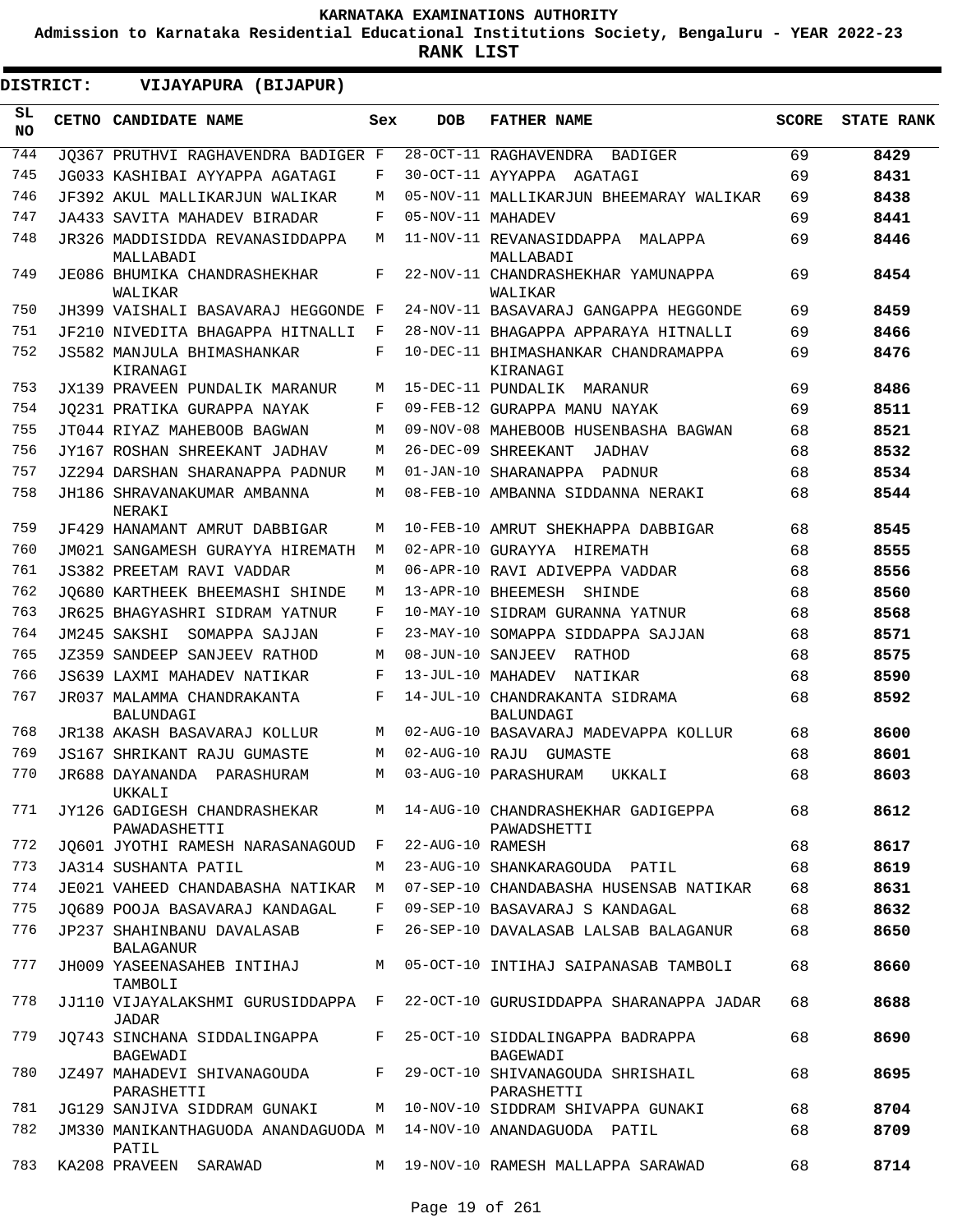**Admission to Karnataka Residential Educational Institutions Society, Bengaluru - YEAR 2022-23**

| <b>DISTRICT:</b> | VIJAYAPURA (BIJAPUR)                                |     |                                |                                                    |              |                   |
|------------------|-----------------------------------------------------|-----|--------------------------------|----------------------------------------------------|--------------|-------------------|
| SL.<br><b>NO</b> | <b>CETNO CANDIDATE NAME</b>                         | Sex | <b>DOB</b>                     | <b>FATHER NAME</b>                                 | <b>SCORE</b> | <b>STATE RANK</b> |
| 784              | JR198 PRATIK IRANNA TALAWAR                         | M   | $\overline{21}$ -DEC-10 IRANNA |                                                    | 68           | 8753              |
| 785              | <b>JB132 SAHANA SOMSHEKHAR</b><br><b>BABANNAVAR</b> | F   |                                | 02-JAN-11 SOMSHEKHAR MALLANNA<br><b>BABANNAVAR</b> | 68           | 8768              |
| 786              | JJ009 BHAGYASHREE RAMAGOND PATIL                    | F   |                                | 05-JAN-11 RAMAGOND SUBHAS PATIL                    | 68           | 8773              |
| 787              | JM454 BASAVARAJ SIDDANNA PUJARI                     | М   |                                | 11-JAN-11 SIDDANNA<br>PUJARI                       | 68           | 8781              |
| 788              | JR649 SUJATA RAYAPPA JYOTI                          | F   |                                | 14-JAN-11 RAYAPPA SAINJYOTI JYOTI                  | 68           | 8795              |
| 789              | JL037 SUMAYYA KASHIMASAB ATTAR                      | F   |                                | 16-JAN-11 KASHIMASAB ATTAR                         | 68           | 8798              |
| 790              | JL070 PRAVEENAKUMAR SHARANABASAV<br>KAJAGAR         | М   |                                | 18-JAN-11 SHARANABASAV KAJAGAR                     | 68           | 8800              |
| 791              | JB319 ABHISHEK SATYAPPA KATTIMANI M                 |     |                                | 22-JAN-11 SATYAPPA DASAPPA KATTIMANI               | 68           | 8804              |
| 792              | JA501 ABHISHEKH NAGESH MYGADI                       | M   |                                | 27-JAN-11 NAGESH MYGADI                            | 68           | 8815              |
| 793              | JD055 POORNIMA RAJAKUMAR KUDARI                     | F   |                                | 30-JAN-11 RAJAKUMAR KUDARI                         | 68           | 8821              |
| 794              | JR566 ANUSHYA MALLAPP BIDARAKUNDI F                 |     |                                | 02-FEB-11 MALLAPP HANAMANT BIDARAKUNDI             | 68           | 8824              |
| 795              | JX475 GAGAN VEERENDRA BELLUNDAGI                    | М   |                                | 04-FEB-11 VEERENDRA S BELLUNDAGI                   | 68           | 8828              |
| 796              | JZ312 SAMARTH BHEEMAPPA BARAGI                      | M   |                                | 06-FEB-11 BHEEMAPPA BARAGI                         | 68           | 8836              |
| 797              | JY064 ANITA SREESHAIL HADAPAD                       | F   |                                | 16-FEB-11 SREESHAIL SIDDAPPA HADAPAD               | 68           | 8856              |
| 798              | JZ002 KRANTIVEER KASHINATH JADHAV M                 |     |                                | 24-FEB-11 KASHINATH<br>JADHAV                      | 68           | 8876              |
| 799              | JY230 SHREYA KRISHNADAS<br><b>BALASANKAR</b>        | F   |                                | 01-MAR-11 KRISHNADAS<br>BALASANKAR                 | 68           | 8885              |
| 800              | JA061 PRATIKSHA MOHAN BADIGER                       | F   |                                | 03-MAR-11 MOHAN DEVENDRAPPA BADIGER                | 68           | 8891              |
| 801              | JO230 MEDHA BEERAPPA SHETTEPPAGOL F                 |     |                                | 12-MAR-11 BEERAPPA SHETTEPPAGOL                    | 68           | 8912              |
| 802              | JM323 KIRTANA MALLIKARJUN HEBBAL                    | F   |                                | 14-MAR-11 MALLIKARJUN                              | 68           | 8916              |
| 803              | JR395 SUNITA ARJUN KANTIGOND                        | F   |                                | 21-MAR-11 ARJUN PARAMANNA KANTIGOND                | 68           | 8932              |
| 804              | JY155 SANJANA SHARANABASU ARAKERI F                 |     |                                | 24-MAR-11 SHARANABASU ARAKERI                      | 68           | 8937              |
| 805              | JK113 JYOTI NINGAPPA TALAWAR                        | F   |                                | 29-MAR-11 NINGAPPA YAMANAPPA TALAWAR               | 68           | 8953              |
| 806              | JF160 RASHI MALLIKARJUN ARAVATTI                    | F   |                                | 09-APR-11 MALLIKARJHUN ARAVATTI                    | 68           | 8988              |
| 807              | JF094 SAMARTH SHETTI CHAVAN                         | М   |                                | 12-APR-11 SHETTI CHAVAN                            | 68           | 9002              |
| 808              | JA107 AMRUTA VEERANNA BADIGER                       | F   |                                | 16-APR-11 VEERANNA SHIVAPPA BADIGER                | 68           | 9010              |
| 809              | JE226 PRAKRUTI KHAJAPPA BOLEGAON                    | F   |                                | 17-APR-11 KHAJAPPA PARASAPPA BOLEGAON              | 68           | 9016              |
| 810              | JZ047 SRUSHTHI RAMESH MURABANDI                     | F   |                                | 04-MAY-11 RAMESH SHEKHAPPA MURABANDI               | 68           | 9058              |
| 811              | JA280 MANIKANTH DANDAPPAGOUDA<br>PATIL              | М   |                                | 06-MAY-11 DANDAPPAGOUDA                            | 68           | 9060              |
| 812              | JT132 PURNIMA UMESH KATTI                           | F   |                                | 09-MAY-11 UMESH SHIVAPPA KATTI                     | 68           | 9071              |
| 813              | JW190 RADHIKA SUBHAS JANGAMSHETTI F                 |     |                                | 17-MAY-11 SUBHAS SIDDAPPA JANGAMSHETTI             | 68           | 9084              |
| 814              | JR016 ROHAN REVANASIDD BADADAL                      | М   |                                | 18-MAY-11 REVANASIDD GURUPAD BADADAL               | 68           | 9088              |
| 815              | JC238 PRATHAM RAJU CHALLAMARAD                      | М   |                                | 20-MAY-11 RAJU CHALLAMARAD                         | 68           | 9096              |
| 816              | JM114 SAMARTH<br>BADIGER                            | М   |                                | 21-MAY-11 SHIVARAY                                 | 68           | 9098              |
| 817              | JO246 SPOORTI TAPPALAD                              | F   |                                | 24-MAY-11 SIDDAPPA TAPPALAD                        | 68           | 9104              |
| 818              | JK201 OMKAR SOMALINGAPPA TALLE                      | М   |                                | 01-JUN-11 SOMALINGAPPA MARUTI TALLE                | 68           | 9125              |
| 819              | JC048 ANUJ SURESH TENKALI                           | М   |                                | 03-JUN-11 SURESH BASAPPA TENKALI                   | 68           | 9132              |
| 820              | JM188 PREETHAM VEERENDRA<br>BAICHABAL               | М   |                                | 06-JUN-11 VIRENDRA BAICHABAL                       | 68           | 9144              |
| 821              | JA401 NIVEDITA SANJIV BYAKOD                        | F   |                                | 10-JUN-11 SANJIV JAKKAPPA BYAKOD                   | 68           | 9162              |
| 822              | JK104 ANKITA RAJASHEKHAR<br>MAVINAMAR               | F   |                                | 11-JUN-11 RAJASHEKHAR MAVINAMAR                    | 68           | 9165              |
| 823              | JO499 NIMBEMMA KENCHAPPA MADAR                      | F   |                                | 14-JUN-11 KENCHAPPA BHIMAPPA MADAR                 | 68           | 9173              |
| 824              | JG175 DIVYA SIDDAPPA KHASABAG                       | F   |                                | 17-JUN-11 SIDDAPPA SHARANAPPA KHASABAG             | 68           | 9181              |
| 825              | JB124 BHARAT SIDDAPPA GOUNDI                        | М   |                                | 19-JUN-11 SIDDAPPA BHARAMANNA GOUNDI               | 68           | 9184              |
| 826              | JM109 AJAY NAMADEV LAMANI                           | М   |                                | 20-JUN-11 NAMADEV BHOJAPPA LAMANI                  | 68           | 9187              |
| 827              | JP318 AKASH BASAVARAJ SAGAR                         | М   |                                | 22-JUN-11 BASAVARAJ RAMAPPA SAGAR                  | 68           | 9190              |
| 828              | JM287 SHANKAR SUBHASH RATHOD                        | М   |                                | 22-JUN-11 SUBHASH SANGAPPA RATHOD                  | 68           | 9192              |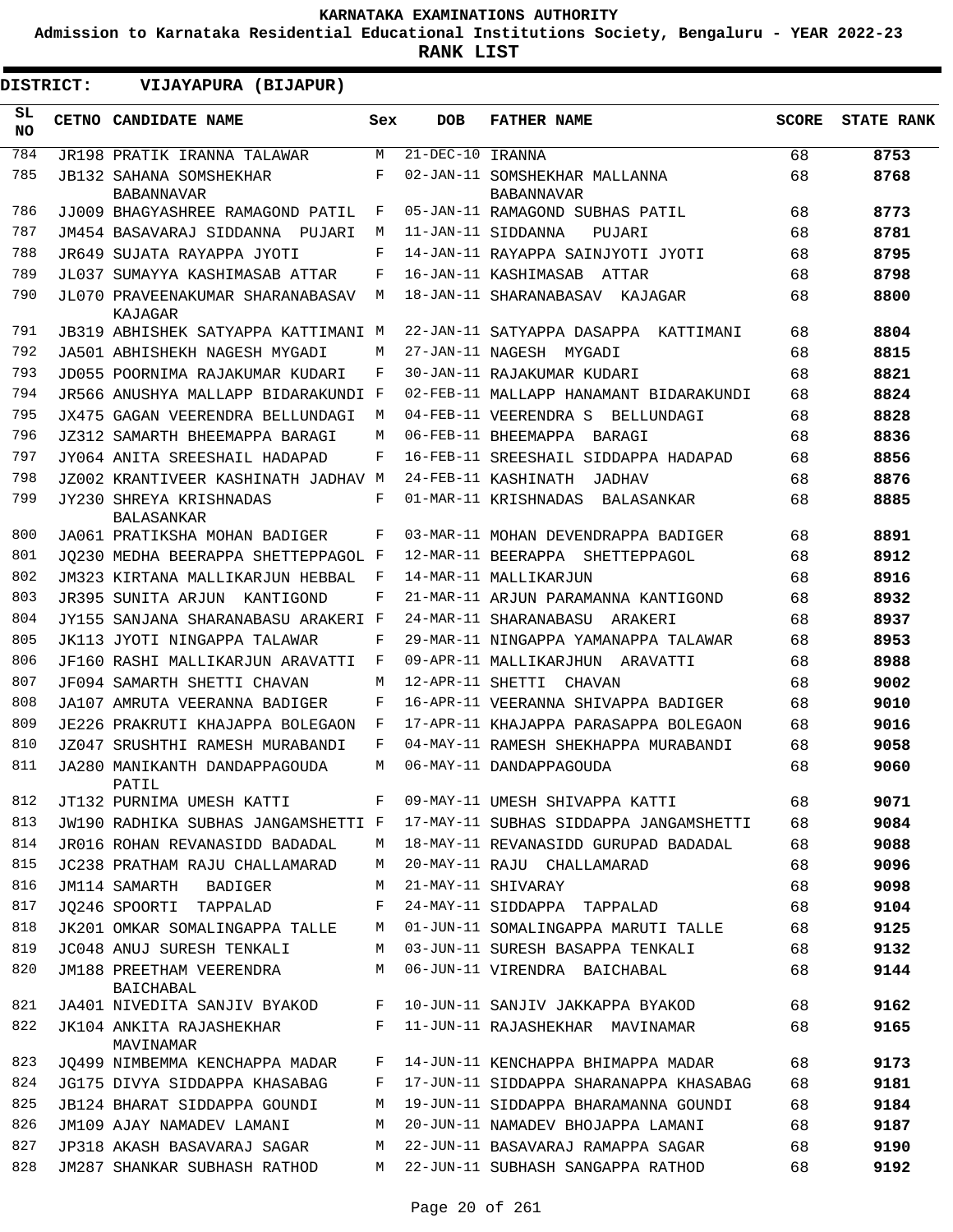**Admission to Karnataka Residential Educational Institutions Society, Bengaluru - YEAR 2022-23**

**RANK LIST**

|            | <b>DISTRICT:</b> | VIJAYAPURA (BIJAPUR)                           |       |                   |                                                |              |                   |
|------------|------------------|------------------------------------------------|-------|-------------------|------------------------------------------------|--------------|-------------------|
| SL.<br>NO. |                  | CETNO CANDIDATE NAME                           | Sex   | <b>DOB</b>        | <b>FATHER NAME</b>                             | <b>SCORE</b> | <b>STATE RANK</b> |
| 829        |                  | JC129 AKASH REVANASIDDA INGALAGI               | М     |                   | 03-JUL-11 REVANASIDDA YAMANAPPA<br>INGALAGI    | 68           | 9224              |
| 830        |                  | JY180 VISHAL VILAS JADHAV                      | М     |                   | 06-JUL-11 VILAS JADHAV                         | 68           | 9231              |
| 831        |                  | JK042 PRADEEP SHARANAPPA ATANUR                | M     |                   | 21-JUL-11 SHARANAPPA MALLESHI ATANUR           | 68           | 9265              |
| 832        |                  | JE519 ROHAN RAVI<br>TANGA                      | М     |                   | 21-JUL-11 RAVI MANOHAR TANGA                   | 68           | 9267              |
| 833        |                  | JT066 SAMARTH ADIVEPPA TALAWA                  | М     |                   | 22-JUL-11 ADIVEPPA SIDRAMAPPA TALAWAR          | 68           | 9269              |
| 834        |                  | JR079 SHREYASH MADIVALAPPA<br>CHATTARAKI       | М     |                   | 22-JUL-11 MADIVALAPPA CHATTARAKI               | 68           | 9270              |
| 835        |                  | JA104 RAKSHA HOSAMANI                          | F     | 25-JUL-11 RAMESH  |                                                | 68           | 9276              |
| 836        |                  | JM419 VAISHNAVI VIRESH HAWALDAR                | F     |                   | 25-JUL-11 VIRESH HAWALDAR                      | 68           | 9278              |
| 837        |                  | JV109 PREETI MANATAPPA BASHETTI                | F     |                   | 27-JUL-11 MANATAPPA SHANKREPPA BASHETTI        | 68           | 9288              |
| 838        |                  | JH405 SRUSHTI BASARAJ HALEMANI                 | F     |                   | 01-AUG-11 BASARAJ HANAMANTARAY HALEMANI        | 68           | 9293              |
| 839        |                  | JD105 ROHINI RAYAPPA METI                      | F     |                   | 09-AUG-11 RAYAPPA PUNDAPPA METI                | 68           | 9305              |
| 840        |                  | JJ068 SAMRUDDHI SHARANBASAPPA<br>KYATA         | F     |                   | 10-AUG-11 SHARANBASAPPA SIDDARUDHA<br>KYATA    | 68           | 9308              |
| 841        |                  | JS408 NIKHIL BHIMASHANKAR BADIGER M            |       |                   | 11-AUG-11 BHIMASHANKAR BADIGER                 | 68           | 9310              |
| 842        |                  | JA285 SHASHANK MAHESH GUJAGOND                 | M     |                   | 13-AUG-11 MAHESH M GUJAGOND                    | 68           | 9314              |
| 843        |                  | JL210 SHISHIR<br>SHANTAPPA BIRADAR             | M     |                   | 16-AUG-11 SHANTAPPA BHOJARAJ BIRADAR           | 68           | 9324              |
| 844        |                  | JS352 SHANKARAGOUDA ASHOK PATIL                | М     |                   | 18-AUG-11 ASHOK SHANKARAGOUDA PATIL            | 68           | 9328              |
| 845        |                  | JG247 SHIVANAND ASHOK HATTI                    | М     |                   | 19-AUG-11 ASHOK HATTI                          | 68           | 9332              |
| 846        |                  | JN062 BASAVARAJ RAMANNA MADAR                  | М     |                   | 20-AUG-11 RAMANNA SHANKRAPPA                   | 68           | 9334              |
| 847        |                  | JH028 MANOJ BALAPPA TALAWAR                    | М     | $28 - AUG - 11 B$ |                                                | 68           | 9346              |
| 848        |                  | JL162 ADARSH HANAMANTH GURIKAR                 | М     |                   | 29-AUG-11 HANAMANTH GURIKAR                    | 68           | 9347              |
| 849        |                  | JF178 ARIF RAJESAB WALIKAR                     | М     |                   | 29-AUG-11 RAJESAB IBRAHIM SAB WALIKAR          | 68           | 9349              |
| 850        |                  | JH320 SRUSHTI RAMACHANDRA<br>JEERANKALAGI      | F     |                   | 09-SEP-11 RAMACHANDRA JEERANKALAGI             | 68           | 9364              |
| 851        |                  | JU039 NANDINI SHRISHAIL PATIL                  | F     |                   | 12-SEP-11 SHRISHAIL<br>PATIL                   | 68           | 9371              |
| 852        |                  | JP354 PRANAVAKUMAR SATISHAKUMAR<br>PATIL       | M     |                   | 13-SEP-11 SATISHAKUMAR PATIL                   | 68           | 9377              |
| 853        |                  | JF194 SHIVANANDA SHRISHAIL SONNA               | М     |                   | 14-OCT-11 SHRISHAIL MALLAPPA SONNA             | 68           | 9415              |
| 854        |                  | <b>JZ247 PUNEET PRAKASH JADHAV</b>             | M     |                   | 21-OCT-11 PRAKASH JADHAV                       | 68           | 9425              |
| 855        |                  | JF314 VIKASAGOUD HANAMANTRAY<br><b>BIRADAR</b> | М     |                   | 22-OCT-11 HANAMANTRAY BIRADAR                  | 68           | 9427              |
| 856        |                  | JY156 ABHISHEK GULAB PAWAR                     | M     | 24-OCT-11 GULAB   | PAWAR                                          | 68           | 9428              |
| 857        |                  | JN102 NIKHIL BASAVARAJ SAJJAN                  | М     |                   | 05-NOV-11 BASAVARAJ NINGAPPA SAJJAN            | 68           | 9441              |
| 858        |                  | JP313 KUSUMA BASANAGOUDA BIRADAR F             |       |                   | 17-NOV-11 BASANAGOUDA NARASANAGOUDA<br>BIRADAR | 68           | 9454              |
| 859        |                  | JW238 NISHCHITA BASAVARAJ<br>MARSANALLI        | $F -$ |                   | 24-DEC-11 BASAVARAJ                            | 68           | 9490              |
| 860        |                  | JZ098 VAISHNAVI VIVEKANAND JADHAV F            |       |                   | 30-DEC-11 VIVEKANAND JADHAV                    | 68           | 9499              |
| 861        |                  | JW191 SHIVANAND SHARANAPPA<br>HARIJAN          | M     |                   | 04-AUG-08 SHARANAPPA                           | 67           | 9518              |
| 862        |                  | JD149 SABAVVA YALLAPPA ANAGAWADI               | F     |                   | 26-DEC-09 YALLAPPA YAMANAPPA ANAGAWADI         | 67           | 9527              |
| 863        |                  | JN269 ROHAN RAJU RATHOD                        | M     |                   | 14-FEB-10 RAJU SHANKRAPPA RATHOD               | 67           | 9539              |
| 864        |                  | JB112 ANSARAHMADA ABDULKAREEM<br>DAVALAGI      | М     |                   | 08-APR-10 ABDULKAREEM SAIDUSAB DAVALAGI        | 67           | 9552              |
| 865        |                  | JX196 MALLIKARJUN SADASHIV<br>NAGATHAN         | M     |                   | 01-JUN-10 SADASHIV NAGATHAN                    | 67           | 9565              |
| 866        |                  | JH079 SUPRIYA BUSAPPA CHATTARAKI F             |       |                   | 27-JUL-10 BUSAPPA MALLAPPA CHATTARAKI          | 67           | 9587              |
| 867        |                  | JM081 CHETAN MALLANAGOUDA BIRADAR M            |       |                   | 24-AUG-10 MALLANAGOUDA SHANTHAGOUDA<br>BIRADAR | 67           | 9601              |
| 868        |                  | JX189 SAMARATH KASHINATH AWATI                 | M     |                   | 26-AUG-10 KASHINATH AWATI                      | 67           | 9603              |
| 869        |                  | JR424 SHIVASHANKAR MALLAPPA                    | M     |                   | 27-AUG-10 MALLAPPA SANGAPPA HACHADAD           | 67           | 9605              |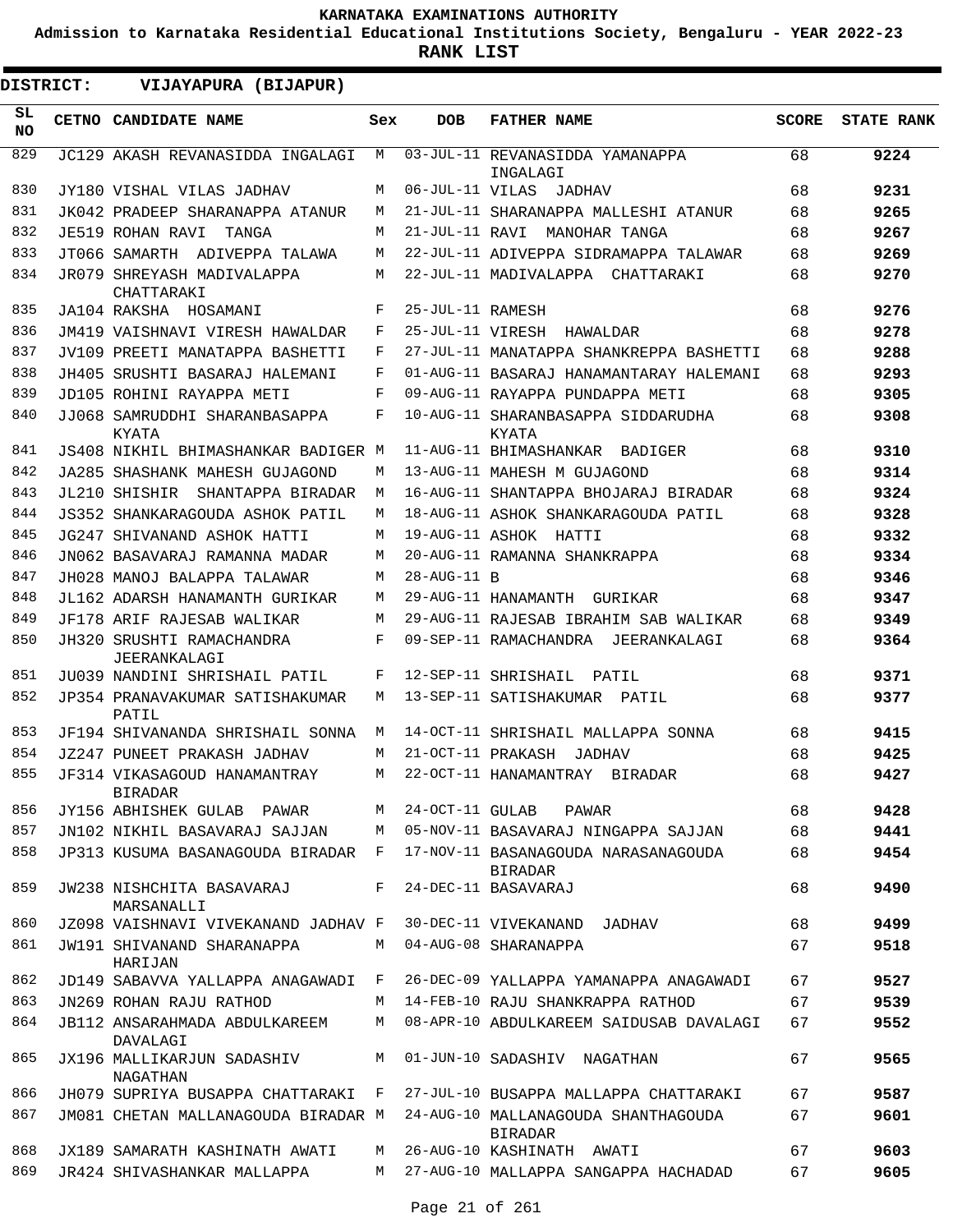**Admission to Karnataka Residential Educational Institutions Society, Bengaluru - YEAR 2022-23**

| <b>DISTRICT:</b> | VIJAYAPURA (BIJAPUR)                             |     |                   |                                                    |              |                   |
|------------------|--------------------------------------------------|-----|-------------------|----------------------------------------------------|--------------|-------------------|
| SL.<br><b>NO</b> | <b>CETNO CANDIDATE NAME</b>                      | Sex | <b>DOB</b>        | <b>FATHER NAME</b>                                 | <b>SCORE</b> | <b>STATE RANK</b> |
|                  | HACHADAD                                         |     |                   |                                                    |              |                   |
| 870              | JC008 MUTTAPPA YAMANAPPA KOLAMALI M              |     |                   | 02-SEP-10 YAMANAPPA RAMAPPA KOLAMALI               | 67           | 9609              |
| 871              | JR221 BHAGIRATHI JATTEPPA<br>HIREKURABAR         | F   |                   | 08-SEP-10 JATTEPPA HIREKURABAR                     | 67           | 9614              |
| 872              | JG184 NIDHA MAHIBUB WALIKAR                      | F   | 02-OCT-10 MAHIBUB | WALIKAR                                            | 67           | 9626              |
| 873              | JO698 POOJA SHRISHAIL ANGADAGERI                 | F   |                   | 02-NOV-10 SHRISHAIL SHANKARAGOUDA<br>ANGADAGERI    | 67           | 9662              |
| 874              | JY104 POORNASHREE PEERANAGOUD<br>PATIL           | F   |                   | 04-NOV-10 PEERANAGOUD<br>PATIL                     | 67           | 9665              |
| 875              | JD254 BASAVARAJ MADIWALAPPA<br>AGASAR            | М   |                   | 16-NOV-10 MADIWALAPPA AGASAR                       | 67           | 9681              |
| 876              | JV158 SAVITA ASHOK PATIL                         | F   |                   | 17-NOV-10 ASHOK HANAMANTRAY PATIL                  | 67           | 9687              |
| 877              | JZ307 NEELAMMA RAMESH HANGARAGI                  | F   | 25-NOV-10 RAMESH  |                                                    | 67           | 9695              |
| 878              | JP158 PRATEEKA RAMESH AGASAR                     | M   | 27-NOV-10 RAMESH  |                                                    | 67           | 9698              |
| 879              | JD207 PREMA BELLUBBI                             | F   | 03-DEC-10 RAMESH  |                                                    | 67           | 9710              |
| 880              | JO147 SAMPAT SANTOSH SASANUR                     | М   | 06-DEC-10 SANTOSH | SASANUR                                            | 67           | 9718              |
| 881              | JN035 JUMAPPA CHANDRASHEKHAR<br>CHALAWADI        | M   |                   | 10-DEC-10 CHANDRASHEKHAR JUMAPPA<br>CHALAWADI      | 67           | 9722              |
| 882              | JX057 SAINATH JANAPPA ALUR                       | M   |                   | 10-DEC-10 JANAPPA ALUR                             | 67           | 9723              |
| 883              | JR489 SRUSHTI MUDDUGOUD BIRADAR                  | F   |                   | 15-DEC-10 MUDDUGOUD GOUDAPPAGOUD<br><b>BIRADAR</b> | 67           | 9733              |
| 884              | JO125 TEJASHVINI SHIVANAND KUMBAR F              |     |                   | 15-DEC-10 SHIVANAND BASAVANTAPPA KUMBAR            | 67           | 9734              |
| 885              | JA198 PRUTHVIRAJ MALLAPPA LAMANI                 | M   |                   | 17-DEC-10 MALLAPPA VITTHAL LAMANI                  | 67           | 9738              |
| 886              | JF019 DARSHAN SIDARAY KHOT                       | M   |                   | 20-DEC-10 SIDARAY S KHOT                           | 67           | 9742              |
| 887              | JX175 SOUNDARYA SITU LAMANI                      | F   | 23-DEC-10 SITU    |                                                    | 67           | 9747              |
| 888              | KA179 BASAVESHWAR SHIVASHANKAR<br><b>BADIGER</b> | М   |                   | 24-DEC-10 SHIVASHANKAR BADIGER                     | 67           | 9749              |
| 889              | JP047 SUMIT SHEKHARAPPA PYATI                    | M   |                   | 26-DEC-10 SHEKHARAPPA SHARANAPPA PYATI             | 67           | 9753              |
| 890              | JN225 SAMARTH MOUNESH RAMPUR                     | M   |                   | 30-DEC-10 MOUNESH CHANDAPPA RAMPUR                 | 67           | 9760              |
| 891              | KA214 PRADNYA SURESH HUGAR                       | F   |                   | 01-JAN-11 SURESH HUGAR                             | 67           | 9767              |
| 892              | JG108 SHRIDHAR KASHINATH HIREMATH M              |     |                   | 01-JAN-11 KASHINATH REVANASIDDAYYA<br>HIREMATH     | 67           | 9768              |
| 893              | JB021 NAZAKATH                                   | F   |                   | 05-JAN-11 JAVEED MAKANDAR                          | 67           | 9777              |
| 894              | JP081 SRUSHTI YALLAPPA CHALAWADI F               |     |                   | 11-JAN-11 YALLAPPA YAMANAPPA CHALAVADI             | 67           | 9788              |
| 895              | JS651 CHINNU BABU CHAVAN                         | F   | 12-JAN-11 BABU    |                                                    | 67           | 9789              |
| 896              | JP295 SIDDARTH RAJASHEKHAR<br>CHIGARI            | М   |                   | 12-JAN-11 RAJASHEKHAR CHIGARI                      | 67           | 9790              |
| 897              | JH247 BHAGESH BHIMARAY METRI                     | M   |                   | 13-JAN-11 BHIMARAY MALAKAPPA METRI                 | 67           | 9791              |
| 898              | JM343 TULAJARAM PATANGE                          | М   |                   | 14-JAN-11 ASHOK PATANGE                            | 67           | 9794              |
| 899              | JF475 ISHWARY VIDYADAR PUJARI                    | F   |                   | 20-JAN-11 VIDYADAR PUJARI                          | 67           | 9802              |
| 900              | JY153 HANAMANT BASAVARAJ JOPADI                  | М   |                   | 30-JAN-11 BASAVARAJ JOPADI                         | 67           | 9817              |
| 901              | KA398 AMRUTA SHREENATH JADHAV                    | F   |                   | 31-JAN-11 SHREENATH JADHAV                         | 67           | 9819              |
| 902              | JO539 BHOOMIKA SHANTAPPA HADAPAD                 | F   |                   | 02-FEB-11 SHANTAPPA MADIVALAPPA HADAPAD            | 67           | 9822              |
| 903              | KA029 RAJASHREE RAMAGOND KOLAKAR                 | F   |                   | 15-FEB-11 RAMAGOND KOLAKAR                         | 67           | 9853              |
| 904              | JS051 SHRUTI KENCHAPPA MADAR                     | F   |                   | 15-FEB-11 KENCHAPPA PARASAPPA MADAR                | 67           | 9855              |
| 905              | JZ507 VIJAYAKUMAR GURALINGAPPA<br>BELLUNDAGI     | M   |                   | 19-FEB-11 GURALINGAPPA SHIVAPPA<br>BELLUNDAGI      | 67           | 9860              |
| 906              | JN125 MALLANAGOUDA SAHEBAGOUDA<br>SAVARAD        | М   |                   | 15-MAR-11 SAHEBAGOUDA BASAVARAJ SAVARAD            | 67           | 9914              |
| 907              | JZ058 SHRAVANI BIRADAR                           | F   |                   | 01-APR-11 AMAGOND SOMANING BIRADAR                 | 67           | 9956              |
| 908              | JL215 KEERTHI PRAKASH SHAHAPUR                   | F   |                   | 02-APR-11 PRAKASHA SHAHAPUR                        | 67           | 9958              |
| 909              | JR160 LAKSHMI PRAKASH HIREMATH                   | F   |                   | 08-APR-11 PRAKASH MADIVALAYYA HIREMATH             | 67           | 9969              |
| 910              | JY125 HARSHA VIJAYAKUMAR MEDEGAR M               |     |                   | 10-APR-11 VIJAYAKUMAR MEDEGAR                      | 67           | 9974              |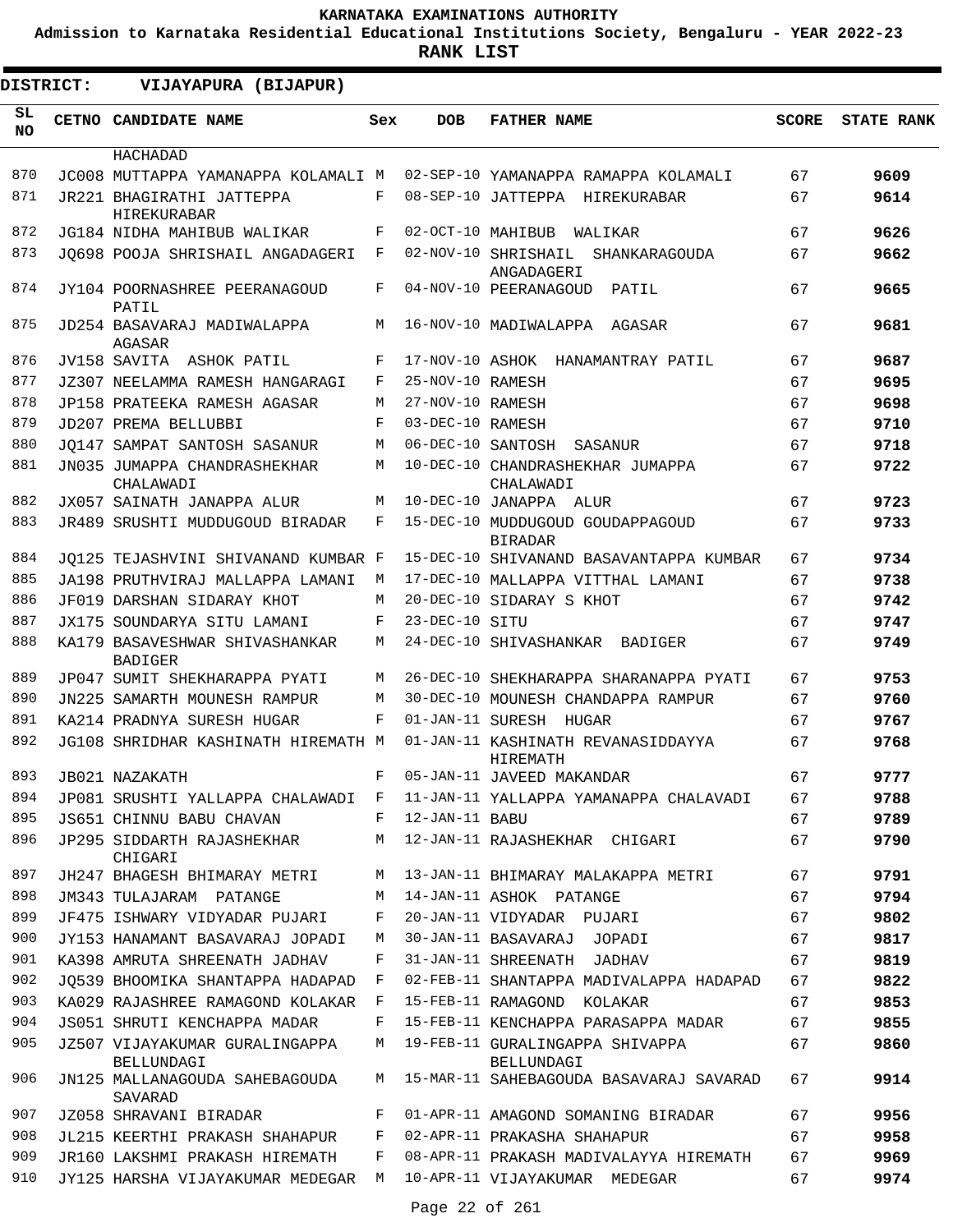**Admission to Karnataka Residential Educational Institutions Society, Bengaluru - YEAR 2022-23**

**RANK LIST**

**DISTRICT:** EE **VIJAYAPURA (BIJAPUR)**

| SL<br><b>NO</b> | <b>CETNO CANDIDATE NAME</b>                  | Sex | <b>DOB</b>        | <b>FATHER NAME</b>                                    | <b>SCORE</b> | <b>STATE RANK</b> |
|-----------------|----------------------------------------------|-----|-------------------|-------------------------------------------------------|--------------|-------------------|
| 911             | JO707 CHETAN SARAWAD                         | M   |                   | 11-APR-11 CHANDRASEKHAR                               | 67           | 9978              |
| 912             | JA126 PRAVEEN BASAPPA UPPAR                  | М   |                   | 11-APR-11 BASAPPA MALAKAJAPPA UPPAR                   | 67           | 9981              |
| 913             | JN284 SRUSTI MANTESH MEDIKANAL               | F   | 04-MAY-11 MANTESH | MEDIKANAL                                             | 67           | 10032             |
| 914             | JV152 SAYEE SANTOSH RATHOD                   | М   |                   | 08-MAY-11 SANTOSH BABU RATHOD                         | 67           | 10047             |
| 915             | JS453 SHIVALINGAPPA MALKANNA<br><b>GUGRI</b> | М   |                   | 10-MAY-11 MALKANNA SHIVALINGAPPA GUGRI                | 67           | 10049             |
| 916             | JF141 GANGA CHANDRASHEKHAR<br>YALAMELU       | F   |                   | 18-MAY-11 CHANDRASHEKHAR TIPPAYYA<br>YALAMELU         | 67           | 10070             |
| 917             | JM389 DIVYA NEELAPPA RATHOD                  | F   |                   | 20-MAY-11 NEELAPPA                                    | 67           | 10077             |
| 918             | JD140 PREETAM SIDDALINGAPP ROLLI             | М   |                   | 23-MAY-11 SIDDALINGAPP MAHADEVA ROLLI                 | 67           | 10083             |
| 919             | JE413 TANUJA SHARANAPPA CHALEKAR             | F   |                   | 24-MAY-11 SHARANAPPA<br>CHALEKAR                      | 67           | 10087             |
| 920             | JL382 NAYANA MALLANNA ASKI                   | F   |                   | 26-MAY-11 MALLANNA ASKI                               | 67           | 10091             |
| 921             | JZ187 VISHWANATH GANAPATI<br>SURYAVANSHI     | М   |                   | 28-MAY-11 GANAPATI<br>SURYAVANSHI                     | 67           | 10094             |
| 922             | JZ567 KRISHNA PAWAR                          | M   |                   | 01-JUN-11 FULASING PAWAR                              | 67           | 10099             |
| 923             | JH318 MALLIKARJUN NINGAPPA<br>KUMASAGI       | М   |                   | 01-JUN-11 NINGAPPA MALLIKARJUN KUMASAGI               | 67           | 10101             |
| 924             | JS546 SHILPA KAREGOL                         | F   |                   | 01-JUN-11 HAIBATRAY                                   | 67           | 10104             |
| 925             | <b>JR220 AFREEN IBRAHIM KALABURGI</b>        | F   |                   | 04-JUN-11 IBRAHIM MAIBUSAB KALABURGI                  | 67           | 10112             |
| 926             | JC159 RAVIKANT KASHINATH JADAR               | М   |                   | 04-JUN-11 KASHINATH SANGAPPA JADAR                    | 67           | 10116             |
| 927             | JU125 SANJANA SURESH BIRADAR                 | F   | 06-JUN-11 SURESH  |                                                       | 67           | 10119             |
| 928             | JR050 PALLAVI KALLAPPA MYAKERI               | F   |                   | 08-JUN-11 KALLAPPA JETTAPPA MYAKERI                   | 67           | 10127             |
| 929             | JT091 CHANNABASU BHIMARAY BIRADAR M          |     |                   | 09-JUN-11 BHIMARAY<br>BIRADAR                         | 67           | 10129             |
| 930             | JO692 SRUJAN VEERESH HADKIYAL                | М   | 09-JUN-11 VEERESH |                                                       | 67           | 10133             |
| 931             | JB270 MALLIKARJUN DEVAPPA POLESHI M          |     |                   | 23-JUN-11 DEVAPPA B POLESHI                           | 67           | 10169             |
| 932             | JX098 NAVYA VINAYAK BARADOL                  | F   |                   | 02-JUL-11 VINAYAK NAGAPPA BARADOL                     | 67           | 10190             |
| 933             | JT148 PRUTWIRAJ BHIMARAY<br>MANAGOOLI        | M   |                   | 10-JUL-11 BHIMARAY SATYAPPA MANAGOOLI                 | 67           | 10213             |
| 934             | JR485 MUTTURAJ PARASHURAM BIRADAR M          |     |                   | 20-JUL-11 PARASHURAM SHANKARAGOUDA<br><b>BIRADAR</b>  | 67           | 10236             |
| 935             | JR619 SANDYA ISHANGOUD BIRADAR               | F   |                   | 23-JUL-11 ISHANGOUD HANAMANTRAYGOUD<br><b>BIRADAR</b> | 67           | 10241             |
| 936             | JL175 ABHISHEKA MALLANNA METI                | М   |                   | 28-JUL-11 MALLANNA SHARANAPPA METI                    | 67           | 10256             |
| 937             | JO184 MALLESH TIPPANNA MANTUR                | М   |                   | 28-JUL-11 TIPPANNA MANTUR                             | 67           | 10260             |
| 938             | JL373 SHWETA ASHOK MALI                      | F   |                   | 28-JUL-11 ASHOK BASANAGOUDA MALI                      | 67           | 10262             |
| 939             | JC109 NAGIYA KHADARBASHA BHAGAWAN F          |     |                   | 18-AUG-11 KHADARBASHA RAJESAB BHAGAWAN                | 67           | 10305             |
| 940             | JR217 SAVITRI NINGAPPA BIRADAR               | F   |                   | 22-AUG-11 NINGAPPA MAHARAJ BIRADAR                    | 67           | 10312             |
| 941             | JQ577 SHIVARAJ CHANDRASHEKAR<br>KALAKERI     | М   |                   | 23-AUG-11 CHANDRASHEKAR KALAKERI                      | 67           | 10313             |
| 942             | JS293 NIJALINGAMMA KASAPPA<br>HADIMANI       | F   |                   | 24-AUG-11 KASAPPA YAMANAPPA HADIMANI                  | 67           | 10316             |
| 943             | JA274 SAVITA SIDDANNA DEVANAGANVI F          |     |                   | 24-AUG-11 SIDDANNA YALLAPPA DEVANAVANVI               | 67           | 10317             |
| 944             | JF482 ANANADA SHRIKANT BADIGER               | М   |                   | 27-AUG-11 SHRIKANT ANANADAPPA BADIGER                 | 67           | 10322             |
| 945             | JX141 CHETAN DHAREPPA ATTALATTI              | М   |                   | 31-AUG-11 DHAREPPA KANTEPPA ATTALATTI                 | 67           | 10326             |
| 946             | JR074 MALLAMMA PARAMANANDA<br>LANGOTI        | F   |                   | 08-SEP-11 PARAMANANDA RUDRAPPA LANGOTI                | 67           | 10339             |
| 947             | JH023 GOURI SHANTESH NARAYANAPUR             | F   |                   | 15-SEP-11 SHANTESH NIJALINGAPPA<br>NARAYANAPUR        | 67           | 10349             |
| 948             | JK202 PRATIK PRASHANT GIDAVEER               | М   |                   | 15-SEP-11 PRASHANT GIDAVEER                           | 67           | 10350             |
| 949             | KA034 ISHWARI SALUTAGI                       | F   |                   | 23-SEP-11 MALLIKARJUNA SHIVAYOGEPPA<br>SALUTAGI       | 67           | 10360             |
| 950             | JR062 ANJUM HUSENSAB NADAF                   | F   |                   | 14-OCT-11 HUSENSAB DAVALSAB NADAF                     | 67           | 10387             |
| 951             | JM143 PRIYANKA NAGAPPA VADDAR                | F   |                   | 10-NOV-11 NAGAPPA VADDAR                              | 67           | 10424             |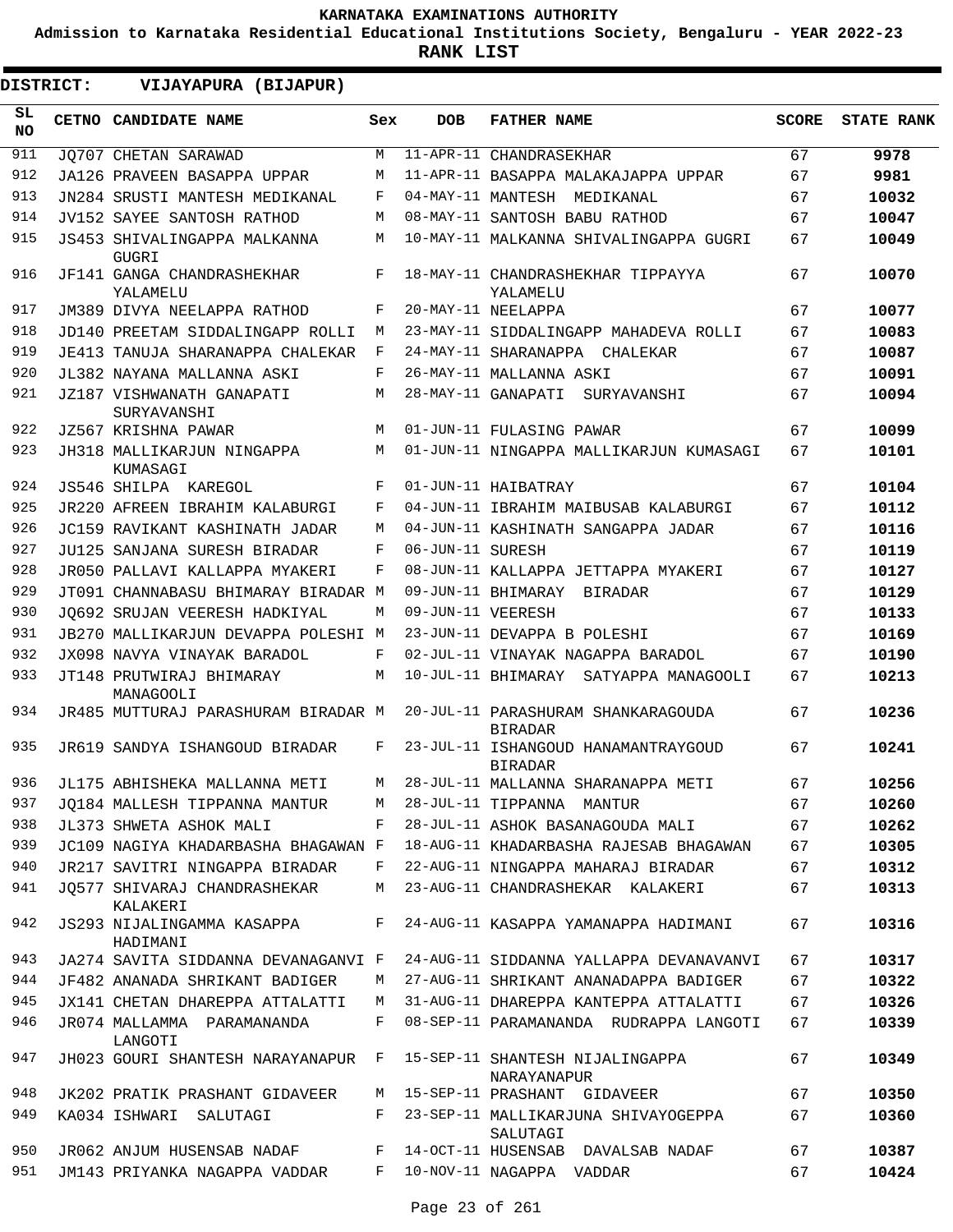**Admission to Karnataka Residential Educational Institutions Society, Bengaluru - YEAR 2022-23**

| SL.<br>CETNO CANDIDATE NAME<br><b>DOB</b><br><b>FATHER NAME</b><br><b>SCORE</b><br>Sex<br><b>NO</b><br>952<br>М<br>20-NOV-11 MALLANAGOUD RUDRAGOUD BIRADAR<br>JO582 RUDRAGOUD MALLANAGOUD<br>10436<br>67<br><b>BIRADAR</b><br>953<br>12-DEC-11 SURESH<br>67<br>10459<br>JC195 YAMANURI SURESH HADAPAD<br>М<br>954<br>26-DEC-11 DEVAPPA<br>JM429 AKASH DEVAPPA AMBIGER<br>67<br>М<br>AMBIGER<br>10467<br>955<br>JS560 GANGA SANGAMESH<br>F<br>26-DEC-11 SANGAMESH RAMESH<br>67<br>10468<br>PATTANASHETTI<br>PATTANASHETTI<br>956<br>67<br>JO631 NAGARATNA MANJUNATH HYGAR<br>F<br>04-JAN-12 MANJUNATH MALLAPP HYGAR<br>10477<br>957<br>JF491 PREETI SANJAY NIMBALAKAR<br>67<br>03-APR-12 SANJAY YASAVANTH NIMBALAKAR<br>10491<br>F<br>958<br>F<br>24-SEP-09 PRAKASH<br>66<br>JS235 GOURI<br>YARANAL<br>10505<br>YARANAL<br>959<br>66<br>JH191 PRAVEEN SHIVAPPA KENGANAL<br>07-MAR-10 SHIVAPPA LAXMAN<br>10525<br>M<br>KENGANAL<br>960<br>JW060 SANGANAGOUDA SOMANNAGOUDA<br>07-APR-10 SOMANNAGOUDA SAHEBAGOUDA<br>66<br>10536<br>М<br><b>BIRADAR</b><br><b>BIRADAR</b><br>961<br>F<br>12-APR-10 SIDRAM RAMANNA DOADAMANI<br>66<br>10539<br>JB402 SANJANA DODAMANI<br>962<br>JK153 SAKSHI APPASAHEB KALAL<br>19-MAY-10 APPASAHEB KALAL<br>66<br>F<br>10545<br>963<br>18-JUN-10 SIDDAPPA BASAPPA MADAR<br>66<br>JS467 PRAMOD SIDDAPPA MADAR<br>М<br>10560<br>964<br>27-JUN-10 SHANKAR BASAPPA HOSAMANI<br>66<br>JM292 ABHISHEK SHANKAR HOSAMANI<br>M<br>10564<br>965<br>18-JUL-10 VITTAL RATHOD<br>JZ469 SANDEEP VITTAL RATHOD<br>66<br>10573<br>М<br>966<br>21-JUL-10 MADDIPEERAPPA NINGAPPA MIRAGI<br>10575<br>JR422 DEEPAK MADDIPIRAPPA MIRAGI<br>М<br>66<br>967<br>F<br>28-JUL-10 MALLIKARJUN BHIMARAY JEVARGI<br>66<br>JO366 RENUKA MALLIKARJUN JEVARGI<br>10580<br>968<br>М<br>06-SEP-10 BASAPPA LAXMAN KUMBAR<br>66<br>10611<br>JY430 RAKESH BASAPPA KUMBAR<br>969<br>F<br>07-SEP-10 ANNARAI KALLAPPA INDIKAR<br>66<br>10612<br>JX184 BHUMIKA ANNARAI INDIKAR<br>970<br>13-SEP-10 RAMAGOND SHRISHAIL HALLI<br>10620<br>JO042 SHASHIDHAR RAMAGOND HALLI<br>М<br>66<br>971<br>28-SEP-10 ADIVEPPA KADAPPA KANNUR<br>66<br>JL211 ARUN ADIVEPPA KANNUR<br>М<br>10625<br>972<br>30-SEP-10 ILAHI BIRADAR<br>66<br>JZ106 ABUBAKAR ILAHI BIRADAR<br>M<br>10627<br>973<br>30-SEP-10 SANGANNA IRAPPA BAIRAMADAGI<br>66<br>JR462 VIJAYAKUMAR SANGANNA<br>М<br>10630<br>BAIRAMADAGI<br>974<br>13-OCT-10 BASAVARAJ IRANNA GUMASHETTI<br>66<br>JT042 KAVYA BASAVARAJ GUMASHETTI F<br>10647<br>975<br>JE267 DEEPA BASAVARAJ SHIVOOR<br>15-OCT-10 BASAVARAJ<br>66<br>F<br>SHIVOOR<br>10651<br>976<br>JT189 MANANDA DHARMANNA NATIKAR<br>F<br>17-OCT-10 DHARMANNA MALKAPPA NATIKAR<br>66<br>10658<br>977<br>F<br>21-OCT-10 SHIVALINGAPPA KULAGERI<br>66<br>JL187 SUSMITA SHIVALINGAPAA<br>10664<br>KULAGERI<br>978<br>JW124 MANOJ SIDDANAGOUDA BIRADAR M 26-OCT-10 SIDDANAGOUDA<br>10671<br>66<br>979<br>JM111 AKSHATA BASAVARAJ RATHOD<br>06-NOV-10 BASAVARAJ DHARMAPPA RATHOD<br>66<br>10681<br>F<br>66<br>980<br>10686<br>JZ580 VAIBHAVI GOURISHANKAR<br>F<br>07-NOV-10 GOURISHANKAR HIREMATH<br>HIREMATH<br>981<br>08-DEC-10 KASHINATH KALAGHATAGI<br>66<br>KA465 ROHIT KASHINATH KALAGHATAGI M<br>10727<br>982<br>JW236 IRANNA SHIVANAND PATTAR<br>17-DEC-10 SHIVANAND DEVENDRA PATTAR<br>66<br>М<br>10742<br>983<br>23-DEC-10 BAPUGOUDA<br>JL387 KAVYA BAPUGOUDA GOUDAR<br>66<br>10752<br>F<br>984<br>01-JAN-11 RAMESH GURANNA DESAI<br>JM378 AJIT RAMESH DESAI<br>66<br>10762<br>М<br>985<br>01-JAN-11 BASAVARAJ SHIVALINGAPPA<br>66<br>JS029 NINGANNAGOUD BASAVARAJ<br>М<br>10765<br>HACHADAD<br>HACHADAD<br>986<br>$01$ -JAN-11 B TELI<br>66<br>KA369 SHIVARAJ BASAVARAJ TELI<br>М<br>10768<br>987<br>66<br>JZ252 KARAN MITTU JADHAV<br>02-JAN-11 MITTU JADHAV<br>10769<br>М<br>988<br>JE106 BHAVANI SHARANAPPA BUYYAR<br>F<br>05-JAN-11 SHARANAPPA BUYYAR<br>66<br>10778<br>989<br>JV101 UTKARSHA NINGARAYA SANGOGI<br>08-JAN-11 NINGARAYA TUKARAM SANGOGI<br>66<br>10782<br>M<br>990<br>JY023 PALLAVI PRAKASH GENNUR<br>F<br>09-JAN-11 PRAKASH<br>66<br>10783<br>991<br>JZ508 DIVYA MALLAPPA DHANYAL<br>16-JAN-11 MALLAPPA MAYAPPA DHANYAL<br>66<br>10798<br>F<br>992<br>JL219 ABDUL REHAMAN SABEERPASHA<br>М<br>18-JAN-11 SABEERPASHA JAHAGIRADAR<br>66<br>10800<br>JAHAGIRADAR<br>993<br>28-JAN-11 BASAPPA GURALINGAPPA<br>66<br>JY222 PARAVEEN<br>OURASANGA<br>10821<br>M<br>OURASANGA<br>994<br>29-JAN-11 MURTUJASAB NADAF<br>66<br>JP167 HUSENSAB MURTUJASAB NADAF<br>M<br>10823 | <b>DISTRICT:</b> | VIJAYAPURA (BIJAPUR) |  |  |                   |
|------------------------------------------------------------------------------------------------------------------------------------------------------------------------------------------------------------------------------------------------------------------------------------------------------------------------------------------------------------------------------------------------------------------------------------------------------------------------------------------------------------------------------------------------------------------------------------------------------------------------------------------------------------------------------------------------------------------------------------------------------------------------------------------------------------------------------------------------------------------------------------------------------------------------------------------------------------------------------------------------------------------------------------------------------------------------------------------------------------------------------------------------------------------------------------------------------------------------------------------------------------------------------------------------------------------------------------------------------------------------------------------------------------------------------------------------------------------------------------------------------------------------------------------------------------------------------------------------------------------------------------------------------------------------------------------------------------------------------------------------------------------------------------------------------------------------------------------------------------------------------------------------------------------------------------------------------------------------------------------------------------------------------------------------------------------------------------------------------------------------------------------------------------------------------------------------------------------------------------------------------------------------------------------------------------------------------------------------------------------------------------------------------------------------------------------------------------------------------------------------------------------------------------------------------------------------------------------------------------------------------------------------------------------------------------------------------------------------------------------------------------------------------------------------------------------------------------------------------------------------------------------------------------------------------------------------------------------------------------------------------------------------------------------------------------------------------------------------------------------------------------------------------------------------------------------------------------------------------------------------------------------------------------------------------------------------------------------------------------------------------------------------------------------------------------------------------------------------------------------------------------------------------------------------------------------------------------------------------------------------------------------------------------------------------------------------------------------------------------------------------------------------------------------------------------------------------------------------------------------------------------------------------------------------------------------------------------------------------------------------------------------------------------------------------------------------------------------------------------------------------------------------------------------------------------------------------------------------------------------------------------------------------------------------------------------------------------------------------------------------------------------------------------------------------------------------------------------------------------|------------------|----------------------|--|--|-------------------|
|                                                                                                                                                                                                                                                                                                                                                                                                                                                                                                                                                                                                                                                                                                                                                                                                                                                                                                                                                                                                                                                                                                                                                                                                                                                                                                                                                                                                                                                                                                                                                                                                                                                                                                                                                                                                                                                                                                                                                                                                                                                                                                                                                                                                                                                                                                                                                                                                                                                                                                                                                                                                                                                                                                                                                                                                                                                                                                                                                                                                                                                                                                                                                                                                                                                                                                                                                                                                                                                                                                                                                                                                                                                                                                                                                                                                                                                                                                                                                                                                                                                                                                                                                                                                                                                                                                                                                                                                                                                                                    |                  |                      |  |  | <b>STATE RANK</b> |
|                                                                                                                                                                                                                                                                                                                                                                                                                                                                                                                                                                                                                                                                                                                                                                                                                                                                                                                                                                                                                                                                                                                                                                                                                                                                                                                                                                                                                                                                                                                                                                                                                                                                                                                                                                                                                                                                                                                                                                                                                                                                                                                                                                                                                                                                                                                                                                                                                                                                                                                                                                                                                                                                                                                                                                                                                                                                                                                                                                                                                                                                                                                                                                                                                                                                                                                                                                                                                                                                                                                                                                                                                                                                                                                                                                                                                                                                                                                                                                                                                                                                                                                                                                                                                                                                                                                                                                                                                                                                                    |                  |                      |  |  |                   |
|                                                                                                                                                                                                                                                                                                                                                                                                                                                                                                                                                                                                                                                                                                                                                                                                                                                                                                                                                                                                                                                                                                                                                                                                                                                                                                                                                                                                                                                                                                                                                                                                                                                                                                                                                                                                                                                                                                                                                                                                                                                                                                                                                                                                                                                                                                                                                                                                                                                                                                                                                                                                                                                                                                                                                                                                                                                                                                                                                                                                                                                                                                                                                                                                                                                                                                                                                                                                                                                                                                                                                                                                                                                                                                                                                                                                                                                                                                                                                                                                                                                                                                                                                                                                                                                                                                                                                                                                                                                                                    |                  |                      |  |  |                   |
|                                                                                                                                                                                                                                                                                                                                                                                                                                                                                                                                                                                                                                                                                                                                                                                                                                                                                                                                                                                                                                                                                                                                                                                                                                                                                                                                                                                                                                                                                                                                                                                                                                                                                                                                                                                                                                                                                                                                                                                                                                                                                                                                                                                                                                                                                                                                                                                                                                                                                                                                                                                                                                                                                                                                                                                                                                                                                                                                                                                                                                                                                                                                                                                                                                                                                                                                                                                                                                                                                                                                                                                                                                                                                                                                                                                                                                                                                                                                                                                                                                                                                                                                                                                                                                                                                                                                                                                                                                                                                    |                  |                      |  |  |                   |
|                                                                                                                                                                                                                                                                                                                                                                                                                                                                                                                                                                                                                                                                                                                                                                                                                                                                                                                                                                                                                                                                                                                                                                                                                                                                                                                                                                                                                                                                                                                                                                                                                                                                                                                                                                                                                                                                                                                                                                                                                                                                                                                                                                                                                                                                                                                                                                                                                                                                                                                                                                                                                                                                                                                                                                                                                                                                                                                                                                                                                                                                                                                                                                                                                                                                                                                                                                                                                                                                                                                                                                                                                                                                                                                                                                                                                                                                                                                                                                                                                                                                                                                                                                                                                                                                                                                                                                                                                                                                                    |                  |                      |  |  |                   |
|                                                                                                                                                                                                                                                                                                                                                                                                                                                                                                                                                                                                                                                                                                                                                                                                                                                                                                                                                                                                                                                                                                                                                                                                                                                                                                                                                                                                                                                                                                                                                                                                                                                                                                                                                                                                                                                                                                                                                                                                                                                                                                                                                                                                                                                                                                                                                                                                                                                                                                                                                                                                                                                                                                                                                                                                                                                                                                                                                                                                                                                                                                                                                                                                                                                                                                                                                                                                                                                                                                                                                                                                                                                                                                                                                                                                                                                                                                                                                                                                                                                                                                                                                                                                                                                                                                                                                                                                                                                                                    |                  |                      |  |  |                   |
|                                                                                                                                                                                                                                                                                                                                                                                                                                                                                                                                                                                                                                                                                                                                                                                                                                                                                                                                                                                                                                                                                                                                                                                                                                                                                                                                                                                                                                                                                                                                                                                                                                                                                                                                                                                                                                                                                                                                                                                                                                                                                                                                                                                                                                                                                                                                                                                                                                                                                                                                                                                                                                                                                                                                                                                                                                                                                                                                                                                                                                                                                                                                                                                                                                                                                                                                                                                                                                                                                                                                                                                                                                                                                                                                                                                                                                                                                                                                                                                                                                                                                                                                                                                                                                                                                                                                                                                                                                                                                    |                  |                      |  |  |                   |
|                                                                                                                                                                                                                                                                                                                                                                                                                                                                                                                                                                                                                                                                                                                                                                                                                                                                                                                                                                                                                                                                                                                                                                                                                                                                                                                                                                                                                                                                                                                                                                                                                                                                                                                                                                                                                                                                                                                                                                                                                                                                                                                                                                                                                                                                                                                                                                                                                                                                                                                                                                                                                                                                                                                                                                                                                                                                                                                                                                                                                                                                                                                                                                                                                                                                                                                                                                                                                                                                                                                                                                                                                                                                                                                                                                                                                                                                                                                                                                                                                                                                                                                                                                                                                                                                                                                                                                                                                                                                                    |                  |                      |  |  |                   |
|                                                                                                                                                                                                                                                                                                                                                                                                                                                                                                                                                                                                                                                                                                                                                                                                                                                                                                                                                                                                                                                                                                                                                                                                                                                                                                                                                                                                                                                                                                                                                                                                                                                                                                                                                                                                                                                                                                                                                                                                                                                                                                                                                                                                                                                                                                                                                                                                                                                                                                                                                                                                                                                                                                                                                                                                                                                                                                                                                                                                                                                                                                                                                                                                                                                                                                                                                                                                                                                                                                                                                                                                                                                                                                                                                                                                                                                                                                                                                                                                                                                                                                                                                                                                                                                                                                                                                                                                                                                                                    |                  |                      |  |  |                   |
|                                                                                                                                                                                                                                                                                                                                                                                                                                                                                                                                                                                                                                                                                                                                                                                                                                                                                                                                                                                                                                                                                                                                                                                                                                                                                                                                                                                                                                                                                                                                                                                                                                                                                                                                                                                                                                                                                                                                                                                                                                                                                                                                                                                                                                                                                                                                                                                                                                                                                                                                                                                                                                                                                                                                                                                                                                                                                                                                                                                                                                                                                                                                                                                                                                                                                                                                                                                                                                                                                                                                                                                                                                                                                                                                                                                                                                                                                                                                                                                                                                                                                                                                                                                                                                                                                                                                                                                                                                                                                    |                  |                      |  |  |                   |
|                                                                                                                                                                                                                                                                                                                                                                                                                                                                                                                                                                                                                                                                                                                                                                                                                                                                                                                                                                                                                                                                                                                                                                                                                                                                                                                                                                                                                                                                                                                                                                                                                                                                                                                                                                                                                                                                                                                                                                                                                                                                                                                                                                                                                                                                                                                                                                                                                                                                                                                                                                                                                                                                                                                                                                                                                                                                                                                                                                                                                                                                                                                                                                                                                                                                                                                                                                                                                                                                                                                                                                                                                                                                                                                                                                                                                                                                                                                                                                                                                                                                                                                                                                                                                                                                                                                                                                                                                                                                                    |                  |                      |  |  |                   |
|                                                                                                                                                                                                                                                                                                                                                                                                                                                                                                                                                                                                                                                                                                                                                                                                                                                                                                                                                                                                                                                                                                                                                                                                                                                                                                                                                                                                                                                                                                                                                                                                                                                                                                                                                                                                                                                                                                                                                                                                                                                                                                                                                                                                                                                                                                                                                                                                                                                                                                                                                                                                                                                                                                                                                                                                                                                                                                                                                                                                                                                                                                                                                                                                                                                                                                                                                                                                                                                                                                                                                                                                                                                                                                                                                                                                                                                                                                                                                                                                                                                                                                                                                                                                                                                                                                                                                                                                                                                                                    |                  |                      |  |  |                   |
|                                                                                                                                                                                                                                                                                                                                                                                                                                                                                                                                                                                                                                                                                                                                                                                                                                                                                                                                                                                                                                                                                                                                                                                                                                                                                                                                                                                                                                                                                                                                                                                                                                                                                                                                                                                                                                                                                                                                                                                                                                                                                                                                                                                                                                                                                                                                                                                                                                                                                                                                                                                                                                                                                                                                                                                                                                                                                                                                                                                                                                                                                                                                                                                                                                                                                                                                                                                                                                                                                                                                                                                                                                                                                                                                                                                                                                                                                                                                                                                                                                                                                                                                                                                                                                                                                                                                                                                                                                                                                    |                  |                      |  |  |                   |
|                                                                                                                                                                                                                                                                                                                                                                                                                                                                                                                                                                                                                                                                                                                                                                                                                                                                                                                                                                                                                                                                                                                                                                                                                                                                                                                                                                                                                                                                                                                                                                                                                                                                                                                                                                                                                                                                                                                                                                                                                                                                                                                                                                                                                                                                                                                                                                                                                                                                                                                                                                                                                                                                                                                                                                                                                                                                                                                                                                                                                                                                                                                                                                                                                                                                                                                                                                                                                                                                                                                                                                                                                                                                                                                                                                                                                                                                                                                                                                                                                                                                                                                                                                                                                                                                                                                                                                                                                                                                                    |                  |                      |  |  |                   |
|                                                                                                                                                                                                                                                                                                                                                                                                                                                                                                                                                                                                                                                                                                                                                                                                                                                                                                                                                                                                                                                                                                                                                                                                                                                                                                                                                                                                                                                                                                                                                                                                                                                                                                                                                                                                                                                                                                                                                                                                                                                                                                                                                                                                                                                                                                                                                                                                                                                                                                                                                                                                                                                                                                                                                                                                                                                                                                                                                                                                                                                                                                                                                                                                                                                                                                                                                                                                                                                                                                                                                                                                                                                                                                                                                                                                                                                                                                                                                                                                                                                                                                                                                                                                                                                                                                                                                                                                                                                                                    |                  |                      |  |  |                   |
|                                                                                                                                                                                                                                                                                                                                                                                                                                                                                                                                                                                                                                                                                                                                                                                                                                                                                                                                                                                                                                                                                                                                                                                                                                                                                                                                                                                                                                                                                                                                                                                                                                                                                                                                                                                                                                                                                                                                                                                                                                                                                                                                                                                                                                                                                                                                                                                                                                                                                                                                                                                                                                                                                                                                                                                                                                                                                                                                                                                                                                                                                                                                                                                                                                                                                                                                                                                                                                                                                                                                                                                                                                                                                                                                                                                                                                                                                                                                                                                                                                                                                                                                                                                                                                                                                                                                                                                                                                                                                    |                  |                      |  |  |                   |
|                                                                                                                                                                                                                                                                                                                                                                                                                                                                                                                                                                                                                                                                                                                                                                                                                                                                                                                                                                                                                                                                                                                                                                                                                                                                                                                                                                                                                                                                                                                                                                                                                                                                                                                                                                                                                                                                                                                                                                                                                                                                                                                                                                                                                                                                                                                                                                                                                                                                                                                                                                                                                                                                                                                                                                                                                                                                                                                                                                                                                                                                                                                                                                                                                                                                                                                                                                                                                                                                                                                                                                                                                                                                                                                                                                                                                                                                                                                                                                                                                                                                                                                                                                                                                                                                                                                                                                                                                                                                                    |                  |                      |  |  |                   |
|                                                                                                                                                                                                                                                                                                                                                                                                                                                                                                                                                                                                                                                                                                                                                                                                                                                                                                                                                                                                                                                                                                                                                                                                                                                                                                                                                                                                                                                                                                                                                                                                                                                                                                                                                                                                                                                                                                                                                                                                                                                                                                                                                                                                                                                                                                                                                                                                                                                                                                                                                                                                                                                                                                                                                                                                                                                                                                                                                                                                                                                                                                                                                                                                                                                                                                                                                                                                                                                                                                                                                                                                                                                                                                                                                                                                                                                                                                                                                                                                                                                                                                                                                                                                                                                                                                                                                                                                                                                                                    |                  |                      |  |  |                   |
|                                                                                                                                                                                                                                                                                                                                                                                                                                                                                                                                                                                                                                                                                                                                                                                                                                                                                                                                                                                                                                                                                                                                                                                                                                                                                                                                                                                                                                                                                                                                                                                                                                                                                                                                                                                                                                                                                                                                                                                                                                                                                                                                                                                                                                                                                                                                                                                                                                                                                                                                                                                                                                                                                                                                                                                                                                                                                                                                                                                                                                                                                                                                                                                                                                                                                                                                                                                                                                                                                                                                                                                                                                                                                                                                                                                                                                                                                                                                                                                                                                                                                                                                                                                                                                                                                                                                                                                                                                                                                    |                  |                      |  |  |                   |
|                                                                                                                                                                                                                                                                                                                                                                                                                                                                                                                                                                                                                                                                                                                                                                                                                                                                                                                                                                                                                                                                                                                                                                                                                                                                                                                                                                                                                                                                                                                                                                                                                                                                                                                                                                                                                                                                                                                                                                                                                                                                                                                                                                                                                                                                                                                                                                                                                                                                                                                                                                                                                                                                                                                                                                                                                                                                                                                                                                                                                                                                                                                                                                                                                                                                                                                                                                                                                                                                                                                                                                                                                                                                                                                                                                                                                                                                                                                                                                                                                                                                                                                                                                                                                                                                                                                                                                                                                                                                                    |                  |                      |  |  |                   |
|                                                                                                                                                                                                                                                                                                                                                                                                                                                                                                                                                                                                                                                                                                                                                                                                                                                                                                                                                                                                                                                                                                                                                                                                                                                                                                                                                                                                                                                                                                                                                                                                                                                                                                                                                                                                                                                                                                                                                                                                                                                                                                                                                                                                                                                                                                                                                                                                                                                                                                                                                                                                                                                                                                                                                                                                                                                                                                                                                                                                                                                                                                                                                                                                                                                                                                                                                                                                                                                                                                                                                                                                                                                                                                                                                                                                                                                                                                                                                                                                                                                                                                                                                                                                                                                                                                                                                                                                                                                                                    |                  |                      |  |  |                   |
|                                                                                                                                                                                                                                                                                                                                                                                                                                                                                                                                                                                                                                                                                                                                                                                                                                                                                                                                                                                                                                                                                                                                                                                                                                                                                                                                                                                                                                                                                                                                                                                                                                                                                                                                                                                                                                                                                                                                                                                                                                                                                                                                                                                                                                                                                                                                                                                                                                                                                                                                                                                                                                                                                                                                                                                                                                                                                                                                                                                                                                                                                                                                                                                                                                                                                                                                                                                                                                                                                                                                                                                                                                                                                                                                                                                                                                                                                                                                                                                                                                                                                                                                                                                                                                                                                                                                                                                                                                                                                    |                  |                      |  |  |                   |
|                                                                                                                                                                                                                                                                                                                                                                                                                                                                                                                                                                                                                                                                                                                                                                                                                                                                                                                                                                                                                                                                                                                                                                                                                                                                                                                                                                                                                                                                                                                                                                                                                                                                                                                                                                                                                                                                                                                                                                                                                                                                                                                                                                                                                                                                                                                                                                                                                                                                                                                                                                                                                                                                                                                                                                                                                                                                                                                                                                                                                                                                                                                                                                                                                                                                                                                                                                                                                                                                                                                                                                                                                                                                                                                                                                                                                                                                                                                                                                                                                                                                                                                                                                                                                                                                                                                                                                                                                                                                                    |                  |                      |  |  |                   |
|                                                                                                                                                                                                                                                                                                                                                                                                                                                                                                                                                                                                                                                                                                                                                                                                                                                                                                                                                                                                                                                                                                                                                                                                                                                                                                                                                                                                                                                                                                                                                                                                                                                                                                                                                                                                                                                                                                                                                                                                                                                                                                                                                                                                                                                                                                                                                                                                                                                                                                                                                                                                                                                                                                                                                                                                                                                                                                                                                                                                                                                                                                                                                                                                                                                                                                                                                                                                                                                                                                                                                                                                                                                                                                                                                                                                                                                                                                                                                                                                                                                                                                                                                                                                                                                                                                                                                                                                                                                                                    |                  |                      |  |  |                   |
|                                                                                                                                                                                                                                                                                                                                                                                                                                                                                                                                                                                                                                                                                                                                                                                                                                                                                                                                                                                                                                                                                                                                                                                                                                                                                                                                                                                                                                                                                                                                                                                                                                                                                                                                                                                                                                                                                                                                                                                                                                                                                                                                                                                                                                                                                                                                                                                                                                                                                                                                                                                                                                                                                                                                                                                                                                                                                                                                                                                                                                                                                                                                                                                                                                                                                                                                                                                                                                                                                                                                                                                                                                                                                                                                                                                                                                                                                                                                                                                                                                                                                                                                                                                                                                                                                                                                                                                                                                                                                    |                  |                      |  |  |                   |
|                                                                                                                                                                                                                                                                                                                                                                                                                                                                                                                                                                                                                                                                                                                                                                                                                                                                                                                                                                                                                                                                                                                                                                                                                                                                                                                                                                                                                                                                                                                                                                                                                                                                                                                                                                                                                                                                                                                                                                                                                                                                                                                                                                                                                                                                                                                                                                                                                                                                                                                                                                                                                                                                                                                                                                                                                                                                                                                                                                                                                                                                                                                                                                                                                                                                                                                                                                                                                                                                                                                                                                                                                                                                                                                                                                                                                                                                                                                                                                                                                                                                                                                                                                                                                                                                                                                                                                                                                                                                                    |                  |                      |  |  |                   |
|                                                                                                                                                                                                                                                                                                                                                                                                                                                                                                                                                                                                                                                                                                                                                                                                                                                                                                                                                                                                                                                                                                                                                                                                                                                                                                                                                                                                                                                                                                                                                                                                                                                                                                                                                                                                                                                                                                                                                                                                                                                                                                                                                                                                                                                                                                                                                                                                                                                                                                                                                                                                                                                                                                                                                                                                                                                                                                                                                                                                                                                                                                                                                                                                                                                                                                                                                                                                                                                                                                                                                                                                                                                                                                                                                                                                                                                                                                                                                                                                                                                                                                                                                                                                                                                                                                                                                                                                                                                                                    |                  |                      |  |  |                   |
|                                                                                                                                                                                                                                                                                                                                                                                                                                                                                                                                                                                                                                                                                                                                                                                                                                                                                                                                                                                                                                                                                                                                                                                                                                                                                                                                                                                                                                                                                                                                                                                                                                                                                                                                                                                                                                                                                                                                                                                                                                                                                                                                                                                                                                                                                                                                                                                                                                                                                                                                                                                                                                                                                                                                                                                                                                                                                                                                                                                                                                                                                                                                                                                                                                                                                                                                                                                                                                                                                                                                                                                                                                                                                                                                                                                                                                                                                                                                                                                                                                                                                                                                                                                                                                                                                                                                                                                                                                                                                    |                  |                      |  |  |                   |
|                                                                                                                                                                                                                                                                                                                                                                                                                                                                                                                                                                                                                                                                                                                                                                                                                                                                                                                                                                                                                                                                                                                                                                                                                                                                                                                                                                                                                                                                                                                                                                                                                                                                                                                                                                                                                                                                                                                                                                                                                                                                                                                                                                                                                                                                                                                                                                                                                                                                                                                                                                                                                                                                                                                                                                                                                                                                                                                                                                                                                                                                                                                                                                                                                                                                                                                                                                                                                                                                                                                                                                                                                                                                                                                                                                                                                                                                                                                                                                                                                                                                                                                                                                                                                                                                                                                                                                                                                                                                                    |                  |                      |  |  |                   |
|                                                                                                                                                                                                                                                                                                                                                                                                                                                                                                                                                                                                                                                                                                                                                                                                                                                                                                                                                                                                                                                                                                                                                                                                                                                                                                                                                                                                                                                                                                                                                                                                                                                                                                                                                                                                                                                                                                                                                                                                                                                                                                                                                                                                                                                                                                                                                                                                                                                                                                                                                                                                                                                                                                                                                                                                                                                                                                                                                                                                                                                                                                                                                                                                                                                                                                                                                                                                                                                                                                                                                                                                                                                                                                                                                                                                                                                                                                                                                                                                                                                                                                                                                                                                                                                                                                                                                                                                                                                                                    |                  |                      |  |  |                   |
|                                                                                                                                                                                                                                                                                                                                                                                                                                                                                                                                                                                                                                                                                                                                                                                                                                                                                                                                                                                                                                                                                                                                                                                                                                                                                                                                                                                                                                                                                                                                                                                                                                                                                                                                                                                                                                                                                                                                                                                                                                                                                                                                                                                                                                                                                                                                                                                                                                                                                                                                                                                                                                                                                                                                                                                                                                                                                                                                                                                                                                                                                                                                                                                                                                                                                                                                                                                                                                                                                                                                                                                                                                                                                                                                                                                                                                                                                                                                                                                                                                                                                                                                                                                                                                                                                                                                                                                                                                                                                    |                  |                      |  |  |                   |
|                                                                                                                                                                                                                                                                                                                                                                                                                                                                                                                                                                                                                                                                                                                                                                                                                                                                                                                                                                                                                                                                                                                                                                                                                                                                                                                                                                                                                                                                                                                                                                                                                                                                                                                                                                                                                                                                                                                                                                                                                                                                                                                                                                                                                                                                                                                                                                                                                                                                                                                                                                                                                                                                                                                                                                                                                                                                                                                                                                                                                                                                                                                                                                                                                                                                                                                                                                                                                                                                                                                                                                                                                                                                                                                                                                                                                                                                                                                                                                                                                                                                                                                                                                                                                                                                                                                                                                                                                                                                                    |                  |                      |  |  |                   |
|                                                                                                                                                                                                                                                                                                                                                                                                                                                                                                                                                                                                                                                                                                                                                                                                                                                                                                                                                                                                                                                                                                                                                                                                                                                                                                                                                                                                                                                                                                                                                                                                                                                                                                                                                                                                                                                                                                                                                                                                                                                                                                                                                                                                                                                                                                                                                                                                                                                                                                                                                                                                                                                                                                                                                                                                                                                                                                                                                                                                                                                                                                                                                                                                                                                                                                                                                                                                                                                                                                                                                                                                                                                                                                                                                                                                                                                                                                                                                                                                                                                                                                                                                                                                                                                                                                                                                                                                                                                                                    |                  |                      |  |  |                   |
|                                                                                                                                                                                                                                                                                                                                                                                                                                                                                                                                                                                                                                                                                                                                                                                                                                                                                                                                                                                                                                                                                                                                                                                                                                                                                                                                                                                                                                                                                                                                                                                                                                                                                                                                                                                                                                                                                                                                                                                                                                                                                                                                                                                                                                                                                                                                                                                                                                                                                                                                                                                                                                                                                                                                                                                                                                                                                                                                                                                                                                                                                                                                                                                                                                                                                                                                                                                                                                                                                                                                                                                                                                                                                                                                                                                                                                                                                                                                                                                                                                                                                                                                                                                                                                                                                                                                                                                                                                                                                    |                  |                      |  |  |                   |
|                                                                                                                                                                                                                                                                                                                                                                                                                                                                                                                                                                                                                                                                                                                                                                                                                                                                                                                                                                                                                                                                                                                                                                                                                                                                                                                                                                                                                                                                                                                                                                                                                                                                                                                                                                                                                                                                                                                                                                                                                                                                                                                                                                                                                                                                                                                                                                                                                                                                                                                                                                                                                                                                                                                                                                                                                                                                                                                                                                                                                                                                                                                                                                                                                                                                                                                                                                                                                                                                                                                                                                                                                                                                                                                                                                                                                                                                                                                                                                                                                                                                                                                                                                                                                                                                                                                                                                                                                                                                                    |                  |                      |  |  |                   |
|                                                                                                                                                                                                                                                                                                                                                                                                                                                                                                                                                                                                                                                                                                                                                                                                                                                                                                                                                                                                                                                                                                                                                                                                                                                                                                                                                                                                                                                                                                                                                                                                                                                                                                                                                                                                                                                                                                                                                                                                                                                                                                                                                                                                                                                                                                                                                                                                                                                                                                                                                                                                                                                                                                                                                                                                                                                                                                                                                                                                                                                                                                                                                                                                                                                                                                                                                                                                                                                                                                                                                                                                                                                                                                                                                                                                                                                                                                                                                                                                                                                                                                                                                                                                                                                                                                                                                                                                                                                                                    |                  |                      |  |  |                   |
|                                                                                                                                                                                                                                                                                                                                                                                                                                                                                                                                                                                                                                                                                                                                                                                                                                                                                                                                                                                                                                                                                                                                                                                                                                                                                                                                                                                                                                                                                                                                                                                                                                                                                                                                                                                                                                                                                                                                                                                                                                                                                                                                                                                                                                                                                                                                                                                                                                                                                                                                                                                                                                                                                                                                                                                                                                                                                                                                                                                                                                                                                                                                                                                                                                                                                                                                                                                                                                                                                                                                                                                                                                                                                                                                                                                                                                                                                                                                                                                                                                                                                                                                                                                                                                                                                                                                                                                                                                                                                    |                  |                      |  |  |                   |
|                                                                                                                                                                                                                                                                                                                                                                                                                                                                                                                                                                                                                                                                                                                                                                                                                                                                                                                                                                                                                                                                                                                                                                                                                                                                                                                                                                                                                                                                                                                                                                                                                                                                                                                                                                                                                                                                                                                                                                                                                                                                                                                                                                                                                                                                                                                                                                                                                                                                                                                                                                                                                                                                                                                                                                                                                                                                                                                                                                                                                                                                                                                                                                                                                                                                                                                                                                                                                                                                                                                                                                                                                                                                                                                                                                                                                                                                                                                                                                                                                                                                                                                                                                                                                                                                                                                                                                                                                                                                                    |                  |                      |  |  |                   |
|                                                                                                                                                                                                                                                                                                                                                                                                                                                                                                                                                                                                                                                                                                                                                                                                                                                                                                                                                                                                                                                                                                                                                                                                                                                                                                                                                                                                                                                                                                                                                                                                                                                                                                                                                                                                                                                                                                                                                                                                                                                                                                                                                                                                                                                                                                                                                                                                                                                                                                                                                                                                                                                                                                                                                                                                                                                                                                                                                                                                                                                                                                                                                                                                                                                                                                                                                                                                                                                                                                                                                                                                                                                                                                                                                                                                                                                                                                                                                                                                                                                                                                                                                                                                                                                                                                                                                                                                                                                                                    |                  |                      |  |  |                   |
|                                                                                                                                                                                                                                                                                                                                                                                                                                                                                                                                                                                                                                                                                                                                                                                                                                                                                                                                                                                                                                                                                                                                                                                                                                                                                                                                                                                                                                                                                                                                                                                                                                                                                                                                                                                                                                                                                                                                                                                                                                                                                                                                                                                                                                                                                                                                                                                                                                                                                                                                                                                                                                                                                                                                                                                                                                                                                                                                                                                                                                                                                                                                                                                                                                                                                                                                                                                                                                                                                                                                                                                                                                                                                                                                                                                                                                                                                                                                                                                                                                                                                                                                                                                                                                                                                                                                                                                                                                                                                    |                  |                      |  |  |                   |
|                                                                                                                                                                                                                                                                                                                                                                                                                                                                                                                                                                                                                                                                                                                                                                                                                                                                                                                                                                                                                                                                                                                                                                                                                                                                                                                                                                                                                                                                                                                                                                                                                                                                                                                                                                                                                                                                                                                                                                                                                                                                                                                                                                                                                                                                                                                                                                                                                                                                                                                                                                                                                                                                                                                                                                                                                                                                                                                                                                                                                                                                                                                                                                                                                                                                                                                                                                                                                                                                                                                                                                                                                                                                                                                                                                                                                                                                                                                                                                                                                                                                                                                                                                                                                                                                                                                                                                                                                                                                                    |                  |                      |  |  |                   |
|                                                                                                                                                                                                                                                                                                                                                                                                                                                                                                                                                                                                                                                                                                                                                                                                                                                                                                                                                                                                                                                                                                                                                                                                                                                                                                                                                                                                                                                                                                                                                                                                                                                                                                                                                                                                                                                                                                                                                                                                                                                                                                                                                                                                                                                                                                                                                                                                                                                                                                                                                                                                                                                                                                                                                                                                                                                                                                                                                                                                                                                                                                                                                                                                                                                                                                                                                                                                                                                                                                                                                                                                                                                                                                                                                                                                                                                                                                                                                                                                                                                                                                                                                                                                                                                                                                                                                                                                                                                                                    |                  |                      |  |  |                   |
|                                                                                                                                                                                                                                                                                                                                                                                                                                                                                                                                                                                                                                                                                                                                                                                                                                                                                                                                                                                                                                                                                                                                                                                                                                                                                                                                                                                                                                                                                                                                                                                                                                                                                                                                                                                                                                                                                                                                                                                                                                                                                                                                                                                                                                                                                                                                                                                                                                                                                                                                                                                                                                                                                                                                                                                                                                                                                                                                                                                                                                                                                                                                                                                                                                                                                                                                                                                                                                                                                                                                                                                                                                                                                                                                                                                                                                                                                                                                                                                                                                                                                                                                                                                                                                                                                                                                                                                                                                                                                    |                  |                      |  |  |                   |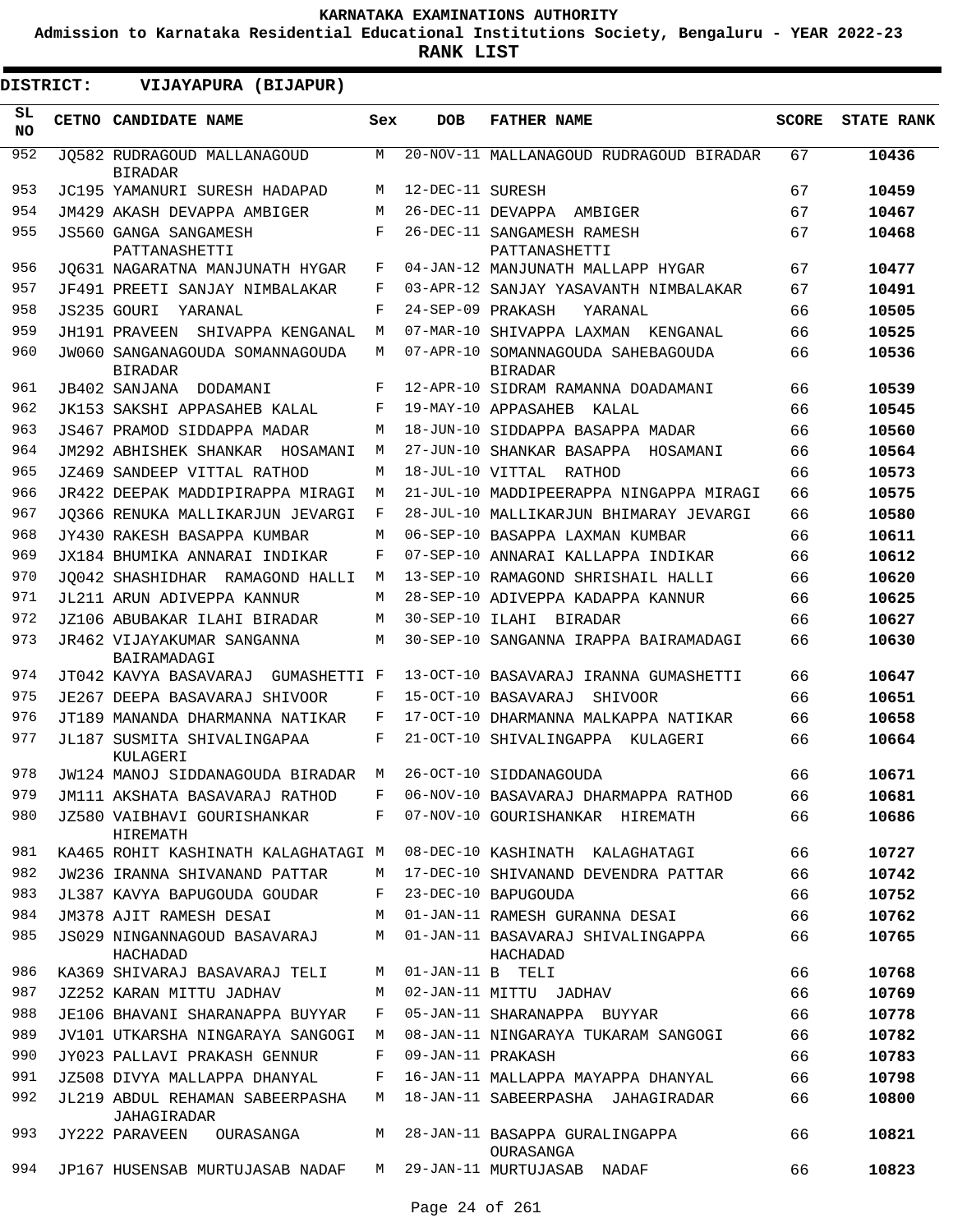**Admission to Karnataka Residential Educational Institutions Society, Bengaluru - YEAR 2022-23**

**RANK LIST**

| DISTRICT:        | VIJAYAPURA (BIJAPUR)                              |     |                                |                                                     |              |                   |
|------------------|---------------------------------------------------|-----|--------------------------------|-----------------------------------------------------|--------------|-------------------|
| SL.<br><b>NO</b> | CETNO CANDIDATE NAME                              | Sex | <b>DOB</b>                     | <b>FATHER NAME</b>                                  | <b>SCORE</b> | <b>STATE RANK</b> |
| 995              | JY315 AISHWARYA IRANNA GOOLI                      | F   | $\overline{01}$ -FEB-11 IRANNA | GOOLI                                               | 66           | 10829             |
| 996              | JN180 SAMEER BOMMANAHALLI                         | М   | 18-FEB-11 SALEEM               | BOMMANAHALLI                                        | 66           | 10861             |
| 997              | JN050 PRERANA ANANDA RATHOD                       | F   |                                | 22-FEB-11 ANANDA VALAPPA RATHOD                     | 66           | 10867             |
| 998              | JF462 LAXMI RAVIDAS RATHOD                        | F   |                                | 23-FEB-11 RAVIDAS RAMU RATHOD                       | 66           | 10868             |
| 999              | KA296 SHARUK DAVALASAB NADAF                      | M   |                                | 27-FEB-11 DAVALASAB<br>NADAF                        | 66           | 10878             |
| 1000             | JW184 PAVITRA MALLANAGOUDA<br><b>BIRADAR</b>      | F   |                                | 01-MAR-11 MALLANAGOUDA GOLLALAPPA<br><b>BIRADAR</b> | 66           | 10883             |
| 1001             | JF290 SOUMYA SADANAND JOGUR                       | F   |                                | 14-MAR-11 SADANAND SHARANAPPA<br>JOGUR              | 66           | 10921             |
| 1002             | JS181 SANJANA SHIVASHARAN<br>KERIGONDA            | F   |                                | 31-MAR-11 SHIVASHARAN<br>SHANKAR<br>KERIGONDA       | 66           | 10955             |
| 1003             | JO566 AMOGHA ASANGI                               | M   |                                | 06-APR-11 IRABASAPPA AKHANDAPAP ASANGI              | 66           | 10968             |
| 1004             | JH214 SHREYA CHIDANAND TELI                       | F   |                                | 10-APR-11 CHIDANAND MALLIKARJUN TELI                | 66           | 10980             |
| 1005             | JF013 POORVI PRABHUDEV BIRADAR                    | F   |                                | 13-APR-11 PRABHUDEV BIRADAR                         | 66           | 10991             |
| 1006             | JS738 VINOD KHAJAPPA MASHYAL                      | М   |                                | 14-APR-11 KHAJAPPA GANGAPPA MASHYAL                 | 66           | 10995             |
| 1007             | JD042 VIJAYALAXMI SHIVANAND<br>CHINAGUDI          | F   |                                | 17-APR-11 SHIVANAND TIPPANNA CHINAGUDI              | 66           | 11003             |
| 1008             | JU148 SHRUSTI BHIMARAYAGOUDA<br>PATIL             | F   |                                | 19-APR-11 BHIMARAYAGOUDA<br>GOLLALAPPAGOUDA PATIL   | 66           | 11008             |
| 1009             | JG086 BHAGAMMA JAKKAPPA LONI                      | F   |                                | 23-APR-11 JAKKAPPA LONI                             | 66           | 11016             |
| 1010             | <b>JB299 AKASH GURANNA UPPAR</b>                  | М   |                                | 14-MAY-11 GURANNA BHIMARAYA UPPAR                   | 66           | 11066             |
| 1011             | JY021 SHVETA SURESH GENNUR                        | F   | 23-MAY-11 SURESH               | GENNUR                                              | 66           | 11094             |
| 1012             | JO104 KHUSHI CHAMARAJ TELAGADI                    | F   |                                | 27-MAY-11 CHAMARAJ<br>TELAGADI                      | 66           | 11102             |
| 1013             | JG010 VINOOTA PRAKASH PUJARI                      | F   | 07-JUN-11 PRAKASH              |                                                     | 66           | 11133             |
| 1014             | JN042 KIRAN                                       | М   |                                | 09-JUN-11 BASAVARAJ HOMBALAKALL                     | 66           | 11138             |
| 1015             | JC056 SAMARTH SHANTAGOUD BIRADAR                  | М   |                                | 17-JUN-11 SHANTAGOUD BHEEMANAGOUD<br><b>BIRADAR</b> | 66           | 11166             |
| 1016             | JZ474 MALAPPA SHRISHAIL PUJARI                    | M   |                                | 18-JUN-11 SHRISHAIL NINGAPPA PUJARI                 | 66           | 11168             |
| 1017             | JD011 HANAMANTARAY VISHVANATH<br>HACHADAD         | М   |                                | 23-JUN-11 VISHVANATH HANAMANTRAY<br>HACHADAD        | 66           | 11178             |
| 1018             | JH211 SHREYA RAVEENDRA BIRADAR                    | F   |                                | 23-JUN-11 RAVEENDRA<br>SIDDANNA BIRADAR             | 66           | 11180             |
| 1019             | JM387 SUJAYREDDY CHOUDRI                          | М   |                                | 10-JUL-11 VIJAYARADDY CHOUDRI                       | 66           | 11221             |
| 1020             | JZ486 SHREELAXMI ASHOK GADYAL                     | F   |                                | 19-JUL-11 ASHOK GADYAL                              | 66           | 11245             |
| 1021             | JL062 ABHISHEK MALLAPPA MADAR                     | М   |                                | 21-JUL-11 MALLAPPA DYAMANNA MADAR                   | 66           | 11246             |
| 1022             | JW013 SHIVANAGOUD NANAGOUD<br>BIRADAR             | M   |                                | 22-JUL-11 NANAGOUDA YASHAVANTRAY<br><b>BIRADAR</b>  | 66           | 11249             |
| 1023             | JF281 SANJU MAILAREPPA CHAVAR                     | M   |                                | 25-JUL-11 MAILAREPPA MALLAPPA CHAVAR                | 66           | 11260             |
| 1024             | JF431 SHREEDEVI DATTU RAIJI                       | F   |                                | 29-JUL-11 DATTU SHRIMANT RAIJI                      | 66           | 11269             |
| 1025             | JK205 ADARSH SOMASHEKHAR ZAMPA                    | M   |                                | 05-AUG-11 SOMASHEKHAR ZAMPA                         | 66           | 11284             |
| 1026             | JR235 VISHWARADHYA PRABHULINGAYYA M<br>MELINAMATH |     |                                | 05-AUG-11 PRABHULINGAYYA MELINAMATH                 | 66           | 11286             |
| 1027             | JE320 SHREYASH RAJAKUMAR<br>DYAMAGOND             |     |                                | M 09-AUG-11 RAJAKUMAR BHEEMARAY DYAMAGOND           | 66           | 11293             |
| 1028             | JC121 BHUMIKA VASUDEV MYAGERI                     | F   |                                | 13-AUG-11 VASUDEV RAMAPPA MYAGERI                   | 66           | 11300             |
| 1029             | JA323 KALMESH SHANKARALING<br>ULLAGADDI           | M   |                                | 19-AUG-11 SHANKARALING ULLAGADDI                    | 66           | 11307             |
| 1030             | JR105 PRASHANT SHARANAGOUD<br>BIRADAR             | M   |                                | 20-AUG-11 SHARANAGOUD BASANAGOUD<br>BIRADAR         | 66           | 11309             |
| 1031             | JQ119 SHREYA SURESH BIRADAR                       | F   |                                | 27-AUG-11 SURESH S BIRADAR                          | 66           | 11326             |
| 1032             | JF297 KARTIK KUMAR JADHAV                         | M   |                                | 28-AUG-11 KUMAR KHEMU JADHAV                        | 66           | 11327             |
| 1033             | JK144 SHAILA SANGANAGOUDA PATIL                   | F   |                                | 20-SEP-11 SANGANAGOUDA SAINAPATI PATIL              | 66           | 11367             |
| 1034             | JX102 SAHANA SIDDAPPA KODEKAL                     | F   |                                | 29-SEP-11 SIDDAPPA                                  | 66           | 11380             |
| 1035             | JH056 SINCHANA VIRESH KUMBAR                      | F   |                                | 07-OCT-11 VIRESH PANDIT KUMBAR                      | 66           | 11389             |
| 1036             | JC173 MANOJA BIRADAR                              | M   |                                | 08-OCT-11 DYAVAPPA                                  | 66           | 11392             |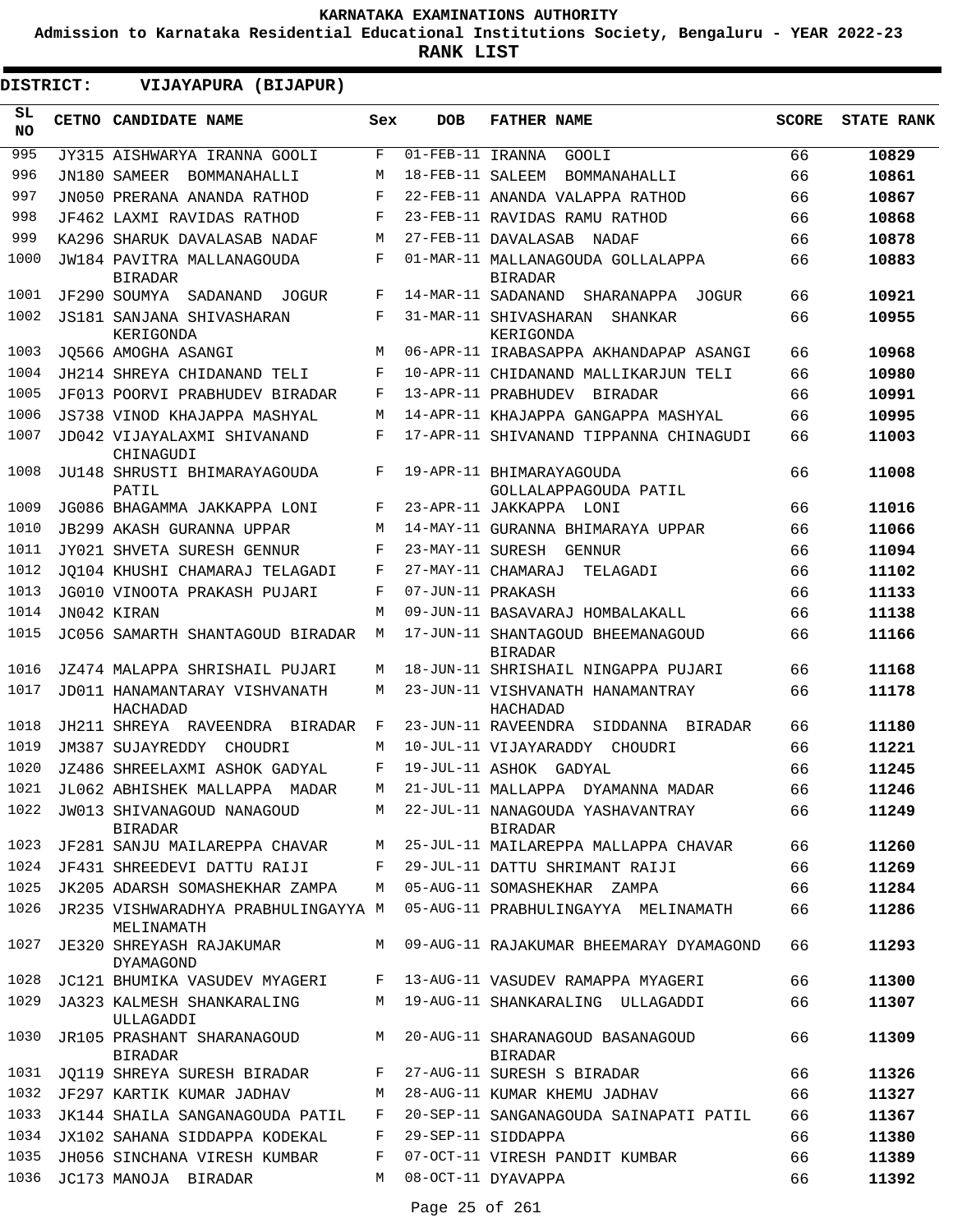**Admission to Karnataka Residential Educational Institutions Society, Bengaluru - YEAR 2022-23**

| <b>DISTRICT:</b> | VIJAYAPURA (BIJAPUR)                          |     |                   |                                                |              |                   |
|------------------|-----------------------------------------------|-----|-------------------|------------------------------------------------|--------------|-------------------|
| SL.<br><b>NO</b> | <b>CETNO CANDIDATE NAME</b>                   | Sex | <b>DOB</b>        | <b>FATHER NAME</b>                             | <b>SCORE</b> | <b>STATE RANK</b> |
| 1037             | JN185 JOTI MAHADEV HARINDRAL                  | F   |                   | 08-NOV-11 MAHADEV SIDDAPPA HARINDRAL           | 66           | 11431             |
| 1038             | JZ166 SANGEETA SANJU RATHOD                   | F   |                   | 16-NOV-11 SANJU DHENU RATHOD                   | 66           | 11438             |
| 1039             | JB247 TEJAS PRAVEEN PATIL                     | M   | 22-NOV-11 PRAVEEN | PATIL                                          | 66           | 11444             |
| 1040             | JK258 SHREYA<br>SANTOSH MUTTIN                | F   | 23-NOV-11 SANTOSH | MUTTIN                                         | 66           | 11448             |
| 1041             | JH032 SATISH SANGAPPA KODAHONNA               | М   |                   | 27-NOV-11 SANGAPPA MARUTI KODAHONNA            | 66           | 11453             |
| 1042             | JW100 BASAVARAJ KANNAPPA PUJARI               | М   |                   | 01-DEC-11 KANNAPPA BASAPPA PUJARI              | 66           | 11461             |
| 1043             | JG089 SAMARTHA SANTOSH MUCHANDI               | M   |                   | 01-DEC-11 SANTOSH MUCHANDI                     | 66           | 11462             |
| 1044             | JR546 KAVERI HIRAMAN RATHOOD                  | F   | 01-JAN-12 HIRAMAN |                                                | 66           | 11485             |
| 1045             | JE042 AISHWARYA RAVUTARAY<br>HONNAKATTI       | F   |                   | 11-JAN-12 RAVUTARAY HONNAKATTI                 | 66           | 11490             |
| 1046             | JA469 SINCHANA CHIDANAND ARAKERI              | F   |                   | 11-JAN-12 CHIDANAND                            | 66           | 11491             |
| 1047             | JF502 BHUVNESHWARI<br>SANTOSH<br>HIREMATH     | F   |                   | 24-JAN-12 SANTOSH SHRISHAIL<br><b>HIREMATH</b> | 66           | 11495             |
| 1048             | JE486 SAMSKAR RAJAKUMAR BASME                 | M   |                   | 30-APR-12 RAJAKUMAR<br>BASME                   | 66           | 11505             |
| 1049             | JJ014 VISHAL VASUDEV CHAVAN                   | M   |                   | 01-JAN-10 VASUDEV RAJU CHAVAN                  | 65           | 11528             |
| 1050             | JA326 BHUMIKA GIRISH MANTUR                   | F   | 18-JAN-10 GIRISH  |                                                | 65           | 11535             |
| 1051             | JF018 ABISHEK CHANDRASHEKAR<br>BHAJANTRI      | M   |                   | 27-JAN-10 CHANDRASHEKAR JATTEPPA<br>BHAJANTRI  | 65           | 11537             |
| 1052             | JL060 SAJEED HAMID MALLI                      | M   |                   | 15-FEB-10 HAMID MAHAMADSA MALLI                | 65           | 11542             |
| 1053             | JF305 SANGAMESH SHARANAPPA GADYAL M           |     |                   | 07-MAY-10 SHARANAPPA GADYAL                    | 65           | 11569             |
| 1054             | JS052 JAANAKKA NANASAB BIRADAR                | F   |                   | 28-JUN-10 NANASAB NINGANGOUD BIRADAR           | 65           | 11593             |
| 1055             | JN132 PRAJVAL RAVI NAYKODI                    | М   |                   | 23-JUL-10 RAVI BASAPPA NAYKODI                 | 65           | 11607             |
| 1056             | JO383 PARASHURAM SHREESHAIL GANI              | М   |                   | 24-JUL-10 SHREESHAIL                           | 65           | 11608             |
| 1057             | JB357 PRAVEENKUMAR APPANNA<br>JAMATAR         | М   |                   | 04-AUG-10 APPANNA KALLAPPA JAMATAR             | 65           | 11615             |
| 1058             | JO193 ARBAZ IMAMPATEL BAVUR                   | M   |                   | 12-AUG-10 IMAMPATEL DASTAGIRASAB BAVUR         | 65           | 11620             |
| 1059             | JM042 MALLIKARJUN BIYAPPA CHOKAVI             | M   | 18-AUG-10 BIYAPPA | CHOKAVI                                        | 65           | 11622             |
| 1060             | JS110 SAHANA PRAKASH CHIMMALAGI               | F   |                   | 19-SEP-10 PRAKASH BASAPPA CHIMMALAGI           | 65           | 11654             |
| 1061             | JK223 RAJAKUMAR RAMESH MURAGONDI              | М   | 27-SEP-10 RAMESH  | MURAGONDI                                      | 65           | 11661             |
| 1062             | JL388 POORNANAND HANAMANT METI                | M   |                   | 28-SEP-10 HANAMANT SANGAPPA METI               | 65           | 11663             |
| 1063             | JM254 MEGHA BHIMARAY BIRADAR                  | F   |                   | 01-OCT-10 BHIMARAY MALAPPA BIRADAR             | 65           | 11667             |
| 1064             | JD082 G TANUSHREE                             | F   |                   | 02-OCT-10 G RAJASHEKHAR REDDY                  | 65           | 11668             |
| 1065             | JZ454 PRATHIK M KOULAGI                       | М   |                   | 04-OCT-10 MALLANAGOUD                          | 65           | 11670             |
| 1066             | JX167 SURESH SHETTI CHAVAN                    | М   |                   | 06-OCT-10 SHETTI CHAVAN                        | 65           | 11673             |
| 1067             | JZ430 RADHIKA KRISHNAPPA VADDAR               | F   |                   | 10-OCT-10 KRISHNAPPA VADDAR                    | 65           | 11677             |
| 1068             | JW072 ARPITA GURURAJ TEGGELLI                 | F   |                   | 21-NOV-10 GURURAJ TEGGELLI                     | 65           | 11737             |
| 1069             | JD129 SOUMYA SANGAPPA CHALAWADI               | F   |                   | 25-NOV-10 SANGAPPA BHIMAPPA CHALAWADI          | 65           | 11745             |
| 1070             | JM273 RAKSHITA MALLAPPA WALIKAR               | F   |                   | 28-NOV-10 MALLAPPA WALIKAR                     | 65           | 11751             |
| 1071             | JV234 SNEHA SHIVANANDA KOLLUR                 | F   |                   | 02-DEC-10 SHIVANANDA SHANKREPPA KOLLUR         | 65           | 11758             |
| 1072             | JP342 SANJU CHIDANAND KAJAGAR                 | М   |                   | 17-DEC-10 CHIDANAND IRAPPA KAJAGAR             | 65           | 11776             |
| 1073             | JJ193 ABHISHEK RACHAGOND<br><b>BHAIRAGOND</b> | М   |                   | 18-DEC-10 RACHAGOND KASANNA BHAIRAGOND         | 65           | 11777             |
| 1074             | JO131 MALAPPA SOMALINGAPPA<br>SEBAGOND        | M   |                   | 24-DEC-10 SOMALINGAPPA SIDRAMAPPA<br>SEBAGOND  | 65           | 11786             |
| 1075             | JD008 PRAJVAL GOLASANGI                       | М   |                   | 30-DEC-10 HANAMANTH SHETTEPPA GOLASANGI        | 65           | 11792             |
| 1076             | JU085 MAHMADAHANIF RAMAJAN MULLA              | M   |                   | 31-DEC-10 RAMAJAN LALASAB MULLA                | 65           | 11797             |
| 1077             | JX206 REKHA GURAPPA HOSATTI                   | F   |                   | 31-DEC-10 GURAPPA GIRAMALLAPPA HOSATTI         | 65           | 11798             |
| 1078             | JG011 AISHWARYA DAMAJI NAYAK                  | F   |                   | 01-JAN-11 DAMAJI HARICHANDRA NAYAK             | 65           | 11799             |
| 1079             | JW027 BASAVARAJ<br>WALIKAR                    | М   |                   | 01-JAN-11 DATTAPPA                             | 65           | 11803             |
| 1080             | JL254 NAGARAJ BASAVARAJ NAGANUR               | М   |                   | 01-JAN-11 BASAVARAJ MALLAPPA NAGANUR           | 65           | 11805             |
| 1081             | JR461 ROHIT RAVI BIRADAR                      | М   |                   | 13-JAN-11 RAVI BASAVARAJ BIRADAR               | 65           | 11845             |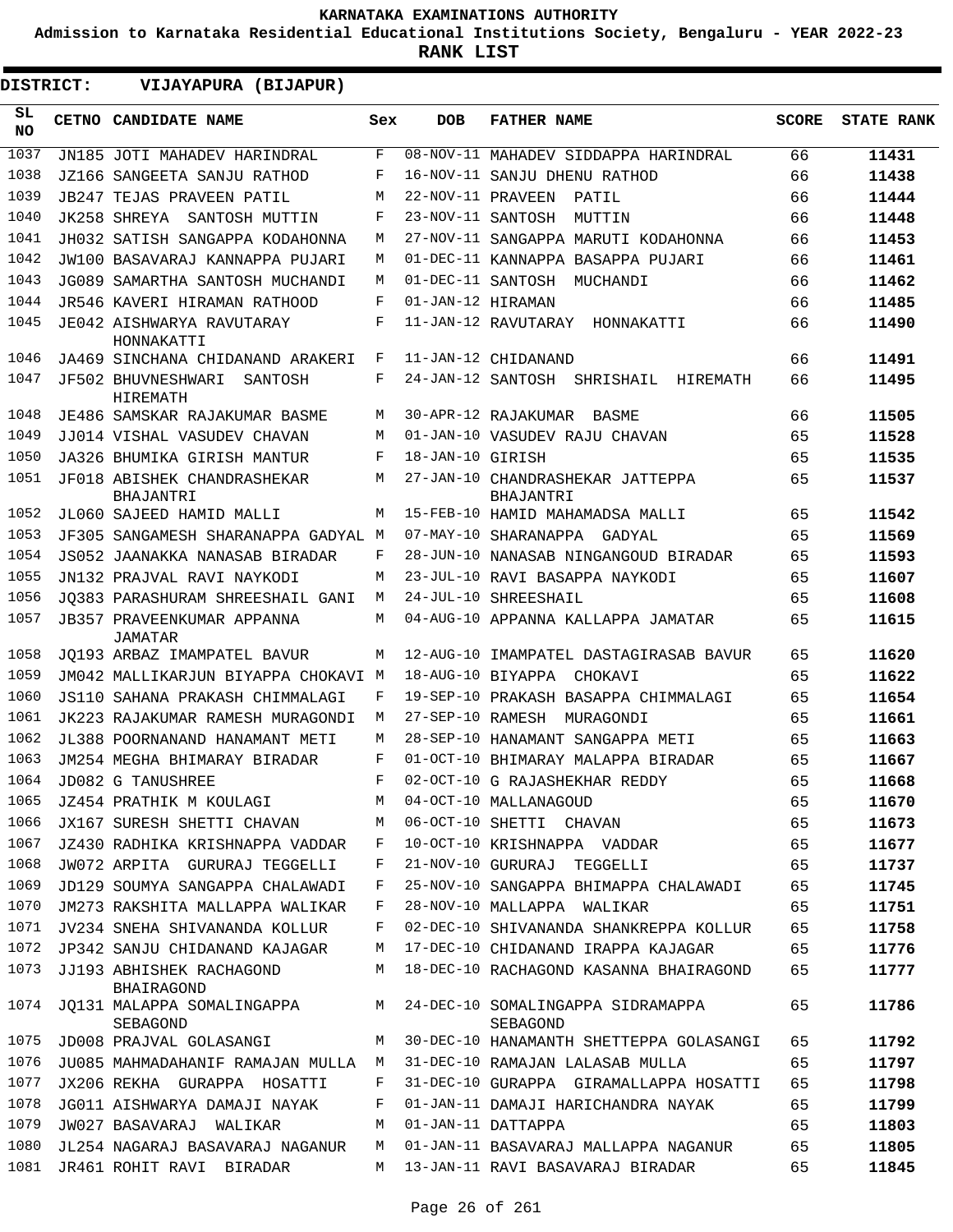**Admission to Karnataka Residential Educational Institutions Society, Bengaluru - YEAR 2022-23**

| DISTRICT:        | VIJAYAPURA (BIJAPUR)                                |     |                 |                                               |              |                   |
|------------------|-----------------------------------------------------|-----|-----------------|-----------------------------------------------|--------------|-------------------|
| SL.<br><b>NO</b> | <b>CETNO CANDIDATE NAME</b>                         | Sex | <b>DOB</b>      | <b>FATHER NAME</b>                            | <b>SCORE</b> | <b>STATE RANK</b> |
| 1082             | JT209 SWAPNA MALAKAPPA BIRADAR                      | F   |                 | 13-JAN-11 MALAKAPPA SHARANAPPA BIRADAR        | 65           | 11847             |
| 1083             | JD444 SONIYA RAMESH KANMUCHANAL                     | F   |                 | 15-JAN-11 RAMESH SHIVALINGAPPA<br>KANMUCHANAL | 65           | 11851             |
| 1084             | JO751 SURESH UMESH KURANAD                          | М   |                 | 16-JAN-11 UMESH KURANAD                       | 65           | 11853             |
| 1085             | JY150 YANKAPPA VITTAL RADDIGOUD                     | M   |                 | 16-JAN-11 VITTAL RADDIGOUD                    | 65           | 11854             |
| 1086             | JL096 PAVITRA<br>SAJJAN                             | F   |                 | 31-JAN-11 GURUNATH SAJJAN                     | 65           | 11877             |
| 1087             | JZ540 SOUJANYA SIDDALINGA BADIGER F                 |     |                 | 02-FEB-11 SIDDALINGA BANARAJ BADIGER          | 65           | 11880             |
| 1088             | JY264 SHIFA MASHAK NADAF                            | F   |                 | 12-FEB-11 MASHAK MAIBUBSAB NADAF              | 65           | 11898             |
| 1089             | JF191 RENUKA SOMANING WAGHAMORE                     | F   |                 | 13-FEB-11 SOMANING AMASIDDHA WAGHAMORE        | 65           | 11900             |
| 1090             | JR188 SRUSTI MATH                                   | F   |                 | 15-FEB-11 GUNDAYYA                            | 65           | 11907             |
| 1091             | JR248 BHAGYASHREE GURULINGAYYA<br>HIREMATH          | F   |                 | 20-FEB-11 GURULINGAYYA GUNDAYYA<br>HIREMATH   | 65           | 11916             |
| 1092             | JB302 SAHANA SHIVANAND RAJAPUT                      | F   |                 | 23-FEB-11 SHIVANAND VALAJI RAJAPUT            | 65           | 11926             |
| 1093             | JO584 VINAYAK MOUNESH BADIGER                       | М   |                 | 11-MAR-11 MOUNESH GANGADHAR BADIGER           | 65           | 11963             |
| 1094             | JZ374 ASHWINI SHREESHAIL<br><b>GHATEPPANAVAR</b>    | F   |                 | 27-MAR-11 SHREESHAIL GHATEPPANAVAR            | 65           | 11998             |
| 1095             | JF282 SHANTESH JAKKAPPA SARAWAD                     | М   |                 | 04-APR-11 JAKKAPPA                            | 65           | 12021             |
| 1096             | <b>JS616 PRAVEEN ANIL KUMBAR</b>                    | М   |                 | 09-APR-11 ANIL ASHOK KUMBAR                   | 65           | 12029             |
| 1097             | JH224 SHARAVATI SHAHAJI PATIL                       | F   |                 | 11-APR-11 SHAHAJI BHAIRAPPA PATIL             | 65           | 12036             |
| 1098             | JM394 ANKIT RAVI<br>PAWAR                           | М   | 21-APR-11 RAVI  | SOMAPPA PAWAR                                 | 65           | 12066             |
| 1099             | JH175 NAJAMIN RAFIQ BURLI                           | F   | 26-APR-11 RAFIO | BURLI                                         | 65           | 12081             |
| 1100             | JZ585 SAGAR SHRISHAIL HARAWAL                       | М   |                 | 26-APR-11 SHRISHAIL HARAWAL                   | 65           | 12082             |
| 1101             | JR200 MADIVALAMMA CHANDRAKANT<br>ALLOLLI            | F   |                 | 03-MAY-11 CHANDRAKANT SIDDAPPA ALLOLLI        | 65           | 12100             |
| 1102             | JT013 VISHAL VITTHAL PATTAR                         | М   |                 | 09-MAY-11 VITTHAL PATTAR                      | 65           | 12111             |
| 1103             | JH228 BASAVARAJ GURUSIDDAYYA<br>MATHAPATI           | М   |                 | 10-MAY-11 GURUSIDDAYYA MATHAPATI              | 65           | 12113             |
| 1104             | JM213 RAHUL KALLUR                                  | М   |                 | 15-MAY-11 SANGAPPA KALLUR                     | 65           | 12125             |
| 1105             | JO172 SHREYA PRAVEENKUMAR<br>HULAGABAL              | F   |                 | 22-MAY-11 PRAVEENKUMAR S HULAGABAL            | 65           | 12142             |
| 1106             | JN073 SAKSHI LOKESH LAMANI                          | F   |                 | 25-MAY-11 LOKESH LAMANI                       | 65           | 12150             |
| 1107             | JM322 BASAMMA NAGAPPA CHALAVADI                     | F   |                 | 27-MAY-11 NAGAPPA TIPPANNA CHALAVADI          | 65           | 12154             |
| 1108             | JO524 BHAGYALAKSHMI CHINAGUDI                       | F   |                 | 31-MAY-11 SUBBANNA CHINAGUDI                  | 65           | 12158             |
| 1109             | JS042 SUNANDA SATIRAPPA BIRADAR                     | F   |                 | 01-JUN-11 SATIRAPPA HANUMANT BIRADAR          | 65           | 12168             |
| 1110             | JY596 SHREEDHAR MAHADEV NYAMAGOUD M                 |     |                 | 06-JUN-11 MAHADEV NYAMAGOUD                   | 65           | 12186             |
| 1111             | JY256 AMIT SHRISHSAILA GANIGER                      | М   |                 | 17-JUN-11 SHRISHSAILA NIGAPPA GANIGER         | 65           | 12209             |
| 1112             | JR381 PRANITA RAJAKUMAR TALAWAR                     | F   |                 | 17-JUN-11 RAJAKUMAR TALAWAR                   | 65           | 12212             |
| 1113             | JN246 DEVAMMA SIDDAPPA DODAMANI F                   |     |                 | 20-JUN-11 SIDDAPPA                            | 65           | 12220             |
| 1114             | JW162 ANITA YALLAPPA GODDEMMI                       | F   |                 | 26-JUN-11 YALLAPPA                            | 65           | 12239             |
| 1115             | JX370 ANITA VIJAY JADHAV                            | F   |                 | 27-JUN-11 VIJAY JADHAV                        | 65           | 12244             |
| 1116             | JL030 PREETI BASAVARAJ CHAVAN                       | F   |                 | 30-JUN-11 BASAVARAJ MOTILAL CHAVAN            | 65           | 12251             |
| 1117             | JL324 GOUTAMI ANILKUMAR NAYAK                       | F   |                 | 01-JUL-11 ANILKUMAR MANGALESH NAYAK           | 65           | 12253             |
| 1118             | JJ172 CHETAN VITTAL POOJARI                         | М   |                 | 06-JUL-11 VITTAL POOJARI                      | 65           | 12261             |
| 1119             | JB147 HAREESH BASAREDDAPPAGOUDA M<br><b>BIRADAR</b> |     |                 | 10-JUL-11 BASAREDDAPPAGOUDA BIRADAR           | 65           | 12271             |
| 1120             | JH113 LAXMI KASHINATH HYALAD                        | F   |                 | 10-JUL-11 KASHINATH GANGAPPA HYALAD           | 65           | 12273             |
| 1121             | JS576 PRAJWAL SHREEKANT KHAINUR                     | M   |                 | 10-JUL-11 SHREEKANT                           | 65           | 12274             |
| 1122             | JZ012 SHARANAGOUDA BABAGOUDA<br>PATIL               | М   |                 | 11-JUL-11 BABAGOUD IRAGOND PATIL              | 65           | 12280             |
| 1123             | JS248 ARCHANA PRAVIN PATTAR                         | F   |                 | 15-JUL-11 PRAVIN PATTAR                       | 65           | 12288             |
| 1124             | JN248 PALLAVI SHIVANN LAMANI                        | F   |                 | 15-JUL-11 SHIVANNA LAMANI                     | 65           | 12292             |
| 1125             | JW232 PRADEEP BASAVARAJ HOONALLI M                  |     |                 | 24-JUL-11 BASAVARAJ MADIVALAPPA               | 65           | 12314             |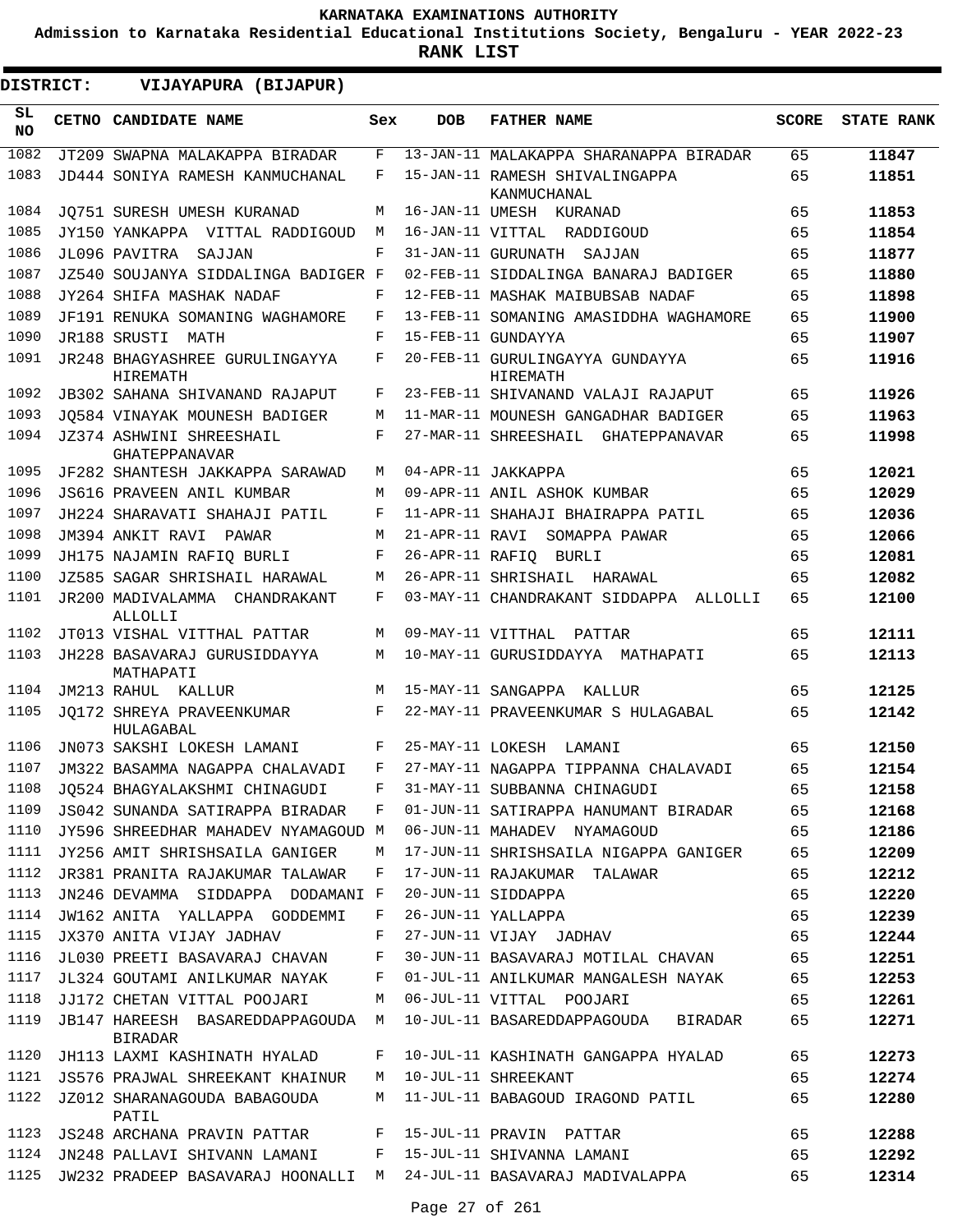**Admission to Karnataka Residential Educational Institutions Society, Bengaluru - YEAR 2022-23**

|                 | DISTRICT: | VIJAYAPURA (BIJAPUR)                             |              |            |                                                    |              |                   |
|-----------------|-----------|--------------------------------------------------|--------------|------------|----------------------------------------------------|--------------|-------------------|
| SL<br><b>NO</b> |           | CETNO CANDIDATE NAME                             | Sex          | <b>DOB</b> | <b>FATHER NAME</b>                                 | <b>SCORE</b> | <b>STATE RANK</b> |
|                 |           |                                                  |              |            | HOONALLI                                           |              |                   |
| 1126            |           | JD369 SHIVU KALLAPPA YARANAL                     | M            |            | 25-JUL-11 KALLAPPA SIDDAPPA YARANAL                | 65           | 12315             |
| 1127            |           | JR214 PRATIBHA MANJUNATH NAGAVI                  | F            |            | 26-JUL-11 MANJUNATH NAGAVI                         | 65           | 12317             |
| 1128            |           | JF186 NAVEEN SHANTAPPA TALAWAR                   | М            |            | 28-JUL-11 SHANTAPPA SHRISHAIL TALAWAR              | 65           | 12322             |
| 1129            |           | JF142 SIDDARAM MALLAPPA PUJARI                   | М            |            | 28-JUL-11 MALLAPPA KENCHEPPA PUJARI                | 65           | 12323             |
| 1130            |           | JD218 TAYABA ASHRAFALI KANKARPEER F              |              |            | 06-AUG-11 ASHRAFALI KANKARPEER                     | 65           | 12350             |
| 1131            |           | JD206 PRIYANKA RAVINDRAYYA<br>HIREMATH           | F            |            | 09-AUG-11 RAVINDRAYYA SHEKHARAYYA<br>HIREMATH      | 65           | 12362             |
| 1132            |           | JB404 MALLANAGOUD MADIVALAPPAGOUD M<br>PATIL     |              |            | 13-AUG-11 MADIVALAPPAGOUD<br>PATIL                 | 65           | 12371             |
| 1133            |           | JJ119 BASAVARAJ CHANDRASHEKAR<br>PUJARI          | M            |            | 15-AUG-11 CHANDRASHEKAR<br>PUJARI                  | 65           | 12373             |
| 1134            |           | JW107 YASARAJ AMUL RATHOD                        | М            |            | 15-AUG-11 AMUL ASHOK RATHOD                        | 65           | 12378             |
| 1135            |           | JH340 VIJAYAKUMAR RAJAKUMAR LONI                 | М            |            | 18-AUG-11 RAJAKUMAR<br>LONI                        | 65           | 12382             |
| 1136            |           | JE518 PRAMOD BHIMANNA TAVARAKHED                 | M            |            | 24-AUG-11 BHIMANNA DUNDAPPA TAVARAKHED             | 65           | 12397             |
| 1137            |           | JR448 DAYANAND BHAGAVANT GHALI                   | М            |            | 25-AUG-11 BHAGAVANT                                | 65           | 12398             |
| 1138            |           | JH394 PRUTHVI SAHEBAGOUD<br>MADABHAVI            | F            |            | 26-AUG-11 SAHEBAGOUD SIDDUGOUD<br>MADABHAVI        | 65           | 12401             |
| 1139            |           | JJ004 BHAGYASHREE<br>GADDEPPA<br>AWAJI           | F            |            | 27-AUG-11 GADDEPPA MAHADEVAPPA<br>AWAJI            | 65           | 12402             |
| 1140            |           | JC074 MAHESHGOUD VIJAYKUMARGOUD<br>PATIL         | М            |            | 28-AUG-11 VIJAYKUMARGOUD KALLANGOUD<br>PATIL       | 65           | 12404             |
| 1141            |           | <b>JD287 KASIMA DASTAGEERSAB</b><br>CHANDANKERI  | M            |            | 01-SEP-11 DASTAGEERSAB KASIMSAB<br>CHANDANAKERI    | 65           | 12415             |
| 1142            |           | JR626 LAVANYA VEERBHADRA JALAPOOR F              |              |            | 02-SEP-11 VEERBHADRA GURAPPA JALAPOOR              | 65           | 12418             |
| 1143            |           | JD312 ANAND MAHADEVAPPA BASARAKOD M              |              |            | 10-SEP-11 MAHADEVAPPA NINGAPPA<br><b>BASARAKOD</b> | 65           | 12431             |
| 1144            |           | JL399 SONALI<br>SHIDDAPPA HADAPAD                | F            |            | 15-SEP-11 SIDDAPPA HADAPAD                         | 65           | 12447             |
| 1145            |           | JK192 PRITI MALLIKARJUN MALAGAR                  | F            |            | 17-SEP-11 MALLIKARJUN DUNDAPPA MALAGAR             | 65           | 12453             |
| 1146            |           | JF023 VISHV RAVI KAMBAR                          | М            |            | 17-SEP-11 RAVI VISHWANATH KAMBAR                   | 65           | 12455             |
| 1147            |           | JV107 KIRAN BHEERAPPA SINDAGI                    | М            |            | 25-SEP-11 BHEERAPPA<br>SINDAGI                     | 65           | 12474             |
| 1148            |           | JR595 VIJAYALAXMI MANOHARA NAYAKA F              |              |            | 30-SEP-11 MANOHARA ROOPASING NAYAKA                | 65           | 12485             |
| 1149            |           | JE104 PAVITRA PRAKASH BIRADAR                    | $\mathbf{F}$ |            | 01-OCT-11 PRAKASH MAHADEV BIRADAR                  | 65           | 12486             |
| 1150            |           | JH054 NIRANJAN RUDRESH<br>PATTANASHETTI          | M            |            | 05-OCT-11 RUDRESH PATTANASHETTI                    | 65           | 12492             |
| 1151            |           | JY040 AMEET NATHU RATHOD                         | M            |            | 13-OCT-11 NATHU RAMU RATHOD                        | 65           | 12501             |
| 1152            |           | KA447 SRUSTI BHIMASHANKAR BANDI                  | F            |            | 26-OCT-11 BHIMASHANKAR SHRIMANT BANDI              | 65           | 12528             |
| 1153            |           | JL048 SANGAMMA YAMANAPPA<br>HARINDRAL            | F            |            | 04-NOV-11 YAMANAPPA NINGAPPA HARINDRAL             | 65           | 12544             |
| 1154            |           | JJ202 TASMIYA ABDULHAMID BAGAWAN                 | F            |            | 15-NOV-11 ABDULHAMID BAGAWAN                       | 65           | 12556             |
| 1155            |           | JU153 SAKSHI SIDDANNA KERUTAGI                   | F            |            | 19-NOV-11 SIDDANNA AYYAPPA KERUTAGI                | 65           | 12558             |
| 1156            |           | KA154 ISMAIL KUTUBUDDIN MULLA                    | М            |            | 25-NOV-11 KUTABUDDIN GAIBUSAB MULLA                | 65           | 12566             |
| 1157            |           | JC126 SANGAMESH BASAVARAJ<br>NEGINAL             | М            |            | 26-NOV-11 BASAVARAJ MALLAPPA NEGINAL               | 65           | 12567             |
| 1158            |           | JC014 SHRINIVAS DUNDAPPA PATTAR                  | M            |            | 14-DEC-11 DUNDAPPA PATTAR                          | 65           | 12589             |
| 1159            |           | KA045 SHRAVANTI MANJUNATH<br>KALLOLLI            | F            |            | 04-JAN-12 MANJUNATH SANGAPPA KALLOLLI              | 65           | 12605             |
| 1160            |           | JZ522 NANDINI PRAKASH RATHODA                    | F            |            | 13-JAN-12 PRAKASH RATHODA                          | 65           | 12608             |
| 1161            |           | JX179 KAMALAKAR SAMPATAKUMAR<br>BHANDARI         | М            |            | 21-FEB-12 SAMPATAKUMAR BHANDARI                    | 65           | 12620             |
| 1162            |           | JE329 SOHELPATEL DASTAGIRPATEL<br><b>BIRADAR</b> | M            |            | 16-MAR-12 DASTAGIRPATEL CHANDPATEL<br>BIRADAR      | 65           | 12624             |
| 1163            |           | JE156 SHIVAPUTRA GUDDAPPA<br><b>JOTAGOND</b>     |              |            | M 20-OCT-09 GUDAPPA JOTAGOND                       | 64           | 12644             |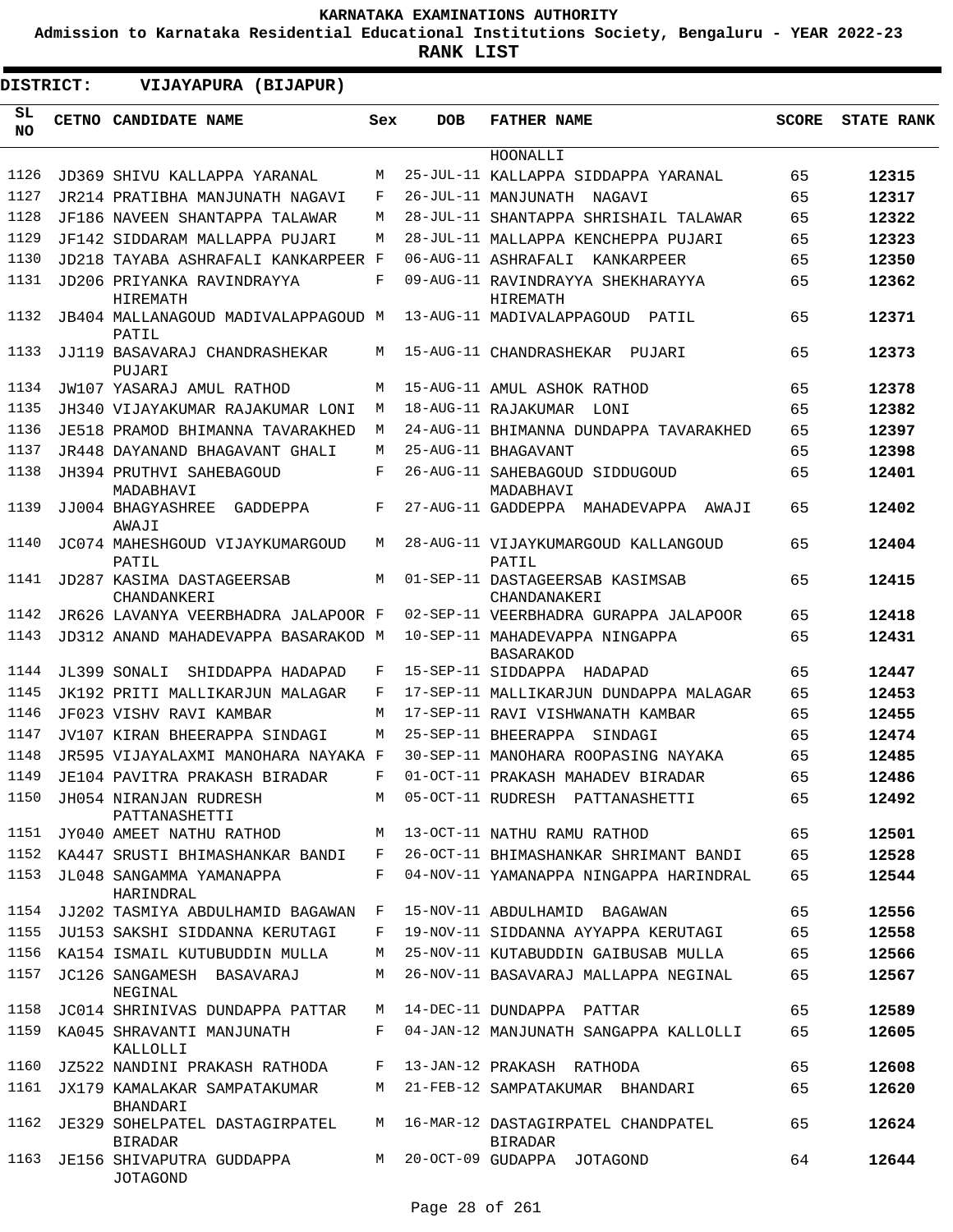**Admission to Karnataka Residential Educational Institutions Society, Bengaluru - YEAR 2022-23**

**RANK LIST**

| <b>DISTRICT:</b> | VIJAYAPURA (BIJAPUR)                            |     |                   |                                                  |              |                   |
|------------------|-------------------------------------------------|-----|-------------------|--------------------------------------------------|--------------|-------------------|
| SL.<br><b>NO</b> | CETNO CANDIDATE NAME                            | Sex | <b>DOB</b>        | <b>FATHER NAME</b>                               | <b>SCORE</b> | <b>STATE RANK</b> |
| 1164             | KA423 PRIYANKA PRAKASH HADAPAD                  | F   | 06-DEC-09 PRAKASH | HADAPAD                                          | 64           | 12646             |
| 1165             | JZ496 SUKANYA BASAPPA BASHETTI                  | F   | 10-JAN-10 BASAPPA | BASHETTI                                         | 64           | 12657             |
| 1166             | JG029 LAXMIKANT VIJAYAKUMAR METRI M             |     |                   | 14-JAN-10 VIJAYAKUMAR SIDRAM METRI               | 64           | 12658             |
| 1167             | JO682 SAMRATH SHARANAPPA MOKASHI                | М   |                   | 28-FEB-10 SHARANAPPA MOKASHI                     | 64           | 12667             |
| 1168             | JF011 AKASH BABURAV KADAM                       | М   |                   | 04-MAR-10 BABURAV MALASIDDA KADAM                | 64           | 12669             |
| 1169             | <b>JS094 PRATIGNYA GURUBASAYYA</b><br>VASTRAD   | F   |                   | 11-MAR-10 GURUBASAYYA                            | 64           | 12670             |
| 1170             | JE424 SHREYA RAMESH MASALI                      | F   |                   | 01-JUN-10 RAMESH SATISH MASALI                   | 64           | 12690             |
| 1171             | KA025 SANTOSH PUNDLEEK<br>MADARAKHANDI          | M   |                   | 15-JUN-10 PUNDLEEK                               | 64           | 12694             |
| 1172             | JR606 SURESH MALLIKARJUN VIJAPUR                | M   |                   | 17-JUN-10 MALLIKARJUN PANCHAPPA VIJAPUR          | 64           | 12695             |
| 1173             | JC141 PURNIMA BASAVARAJ BADIGER                 | F   |                   | 19-JUL-10 BASAVARAJ<br>BADIGER                   | 64           | 12708             |
| 1174             | JU177 PRASHANT GURULINGAPPA<br><b>GUGGARI</b>   | M   |                   | 28-SEP-10 GURULINGAPPA RANNA GUGGARI             | 64           | 12761             |
| 1175             | JS004 DINESH DILEEP WALIKAR                     | M   |                   | 09-OCT-10 DILEEP AMINAPPA WALIKAR                | 64           | 12776             |
| 1176             | JM266 AMARESH SURESH BIRADAR                    | M   | 11-OCT-10 SURESH  | BIRADAR                                          | 64           | 12777             |
| 1177             | JZ480 PALLAVI RAMESH NIMBAL                     | F   | 14-OCT-10 RAMESH  | NIMBAL                                           | 64           | 12780             |
| 1178             | JM315 TRISHILA TAVANAPPA MUTTIN                 | F   |                   | 17-OCT-10 TAVANAPPA PADMAPPA MUTTIN              | 64           | 12787             |
| 1179             | JC091 DUNDAPPA GURUBASAPPA KUMBAR M             |     |                   | 23-OCT-10 GURUBASAPPA KALLAPPA KUMBAR            | 64           | 12797             |
| 1180             | JD277 CHETAN BASAPPA GULANNAVAR                 | M   | 28-OCT-10 BASAPPA | GULANNAVAR                                       | 64           | 12806             |
| 1181             | JG056 SHAKUNTALA SURESH PODDAR                  | F   |                   | 29-OCT-10 SURESH V PODDAR                        | 64           | 12809             |
| 1182             | JO616 SHRIDHAR JAGADISH GUJAGOND                | M   |                   | 10-NOV-10 JAGADISH MANTAPPA GUJAGOND             | 64           | 12827             |
| 1183             | JR611 DHANUSH RAJASHEKHAR<br>HOLAKUNDI          | M   |                   | 18-NOV-10 RAJASHEKHAR BHEEMASHANKAR<br>HOLAKUNDI | 64           | 12839             |
| 1184             | JP223 SHARANAGOUDA BALVANTARAYA<br>YARAGAL      | М   |                   | 22-NOV-10 BALVANTARAYA YARAGAL                   | 64           | 12852             |
| 1185             | JO384 PRAJWAL DAYANANDA HIPPARAGI M             |     |                   | 09-DEC-10 DAYANAND VITTAL HIPPARAGI              | 64           | 12886             |
| 1186             | JO141 MALLIKARJUN RAMESH UKKALI                 | M   | 18-DEC-10 RAMESH  |                                                  | 64           | 12899             |
| 1187             | JA122 FATEEMA MAHMADARAFIO<br>WALIKAR           | F   |                   | 28-DEC-10 MAHAMADRAFIQ                           | 64           | 12916             |
| 1188             | JZ147 LAXMI VASANT BADIGER                      | F   |                   | 01-JAN-11 VASANT BADIGER                         | 64           | 12931             |
| 1189             | JV227 KAVERI HULIKANTHARAY HER                  | F   |                   | 03-JAN-11 HULIKANTHARAY<br>HER                   | 64           | 12941             |
| 1190             | JN228 DAWALAMALLIK DASAGIRSA<br>HALLUR          | M   |                   | 06-JAN-11 DASAGIRSA HALLUR                       | 64           | 12950             |
| 1191             | JE115 SAMARTH HANAMANT PANDICHERI M             |     |                   | 10-JAN-11 HANAMANT PANDICHERI                    | 64           | 12965             |
| 1192             | JE016 VIKRAM BHIMAPPA VATHAR                    | M   |                   | 12-JAN-11 BHIMAPPA RAMAPA VATHAR                 | 64           | 12968             |
| 1193             | JO171 GOURAMMA PRAKASH AKKI                     | F   |                   | 27-JAN-11 PRAKASH MAHANTAPPA AKKI                | 64           | 12994             |
|                  | 1194 JA269 CHANDRASHEKAHAR BASAVARAJ<br>SUNAGAR | M   |                   | 29-JAN-11 BASAVARAJ SABAPPA SUNAGAR              | 64           | 12998             |
| 1195             | JA227 AMARESHAGOUD SHIVANAGOUD<br>PATIL         | M   |                   | 30-JAN-11 SHIVANAGOUD VEERANAGOUD PATIL          | 64           | 13000             |
| 1196             | JQ142 SHARANAMMA DHARIYAPPA<br>HOSAMANI         | F   |                   | 30-JAN-11 DHARIYAPPA                             | 64           | 13002             |
| 1197             | JS298 DRAKSHAYANI MANTGOUD<br>CHOUDRI           | F   |                   | 02-FEB-11 MANTGOUD GOUDAPPA CHOUDRI              | 64           | 13010             |
| 1198             | JQ443 AMIT BASAVARAJ METI                       | M   |                   | 10-FEB-11 BASAVARAJ MALLAPPA METI                | 64           | 13026             |
| 1199             | JR655 SANDEEP MOHAN RATHOD                      | M   |                   | 10-FEB-11 MOHAN RATHOD                           | 64           | 13028             |
| 1200             | JD056 SOUJANYA SHARANABASU<br>TALLOLLI          | F   |                   | 10-FEB-11 SHARANABASAPPA SALABANNA<br>TALLOLLI   | 64           | 13029             |
| 1201             | JC115 MAHAMMADPAIGAMBAR<br>MAKTUMASAB WALIKAR   | M   |                   | 22-FEB-11 MAKTUMASAB X WALIKAR                   | 64           | 13046             |
| 1202             | JX197 VEENA SHIVANAND BAGALAKOT                 | F   |                   | 01-MAR-11 SHIVANAND BAGALAKOT                    | 64           | 13063             |
| 1203             | JR523 MALAPPA RAMU MOPAGAR                      | M   |                   | 04-MAR-11 RAMU MOPAGAR                           | 64           | 13067             |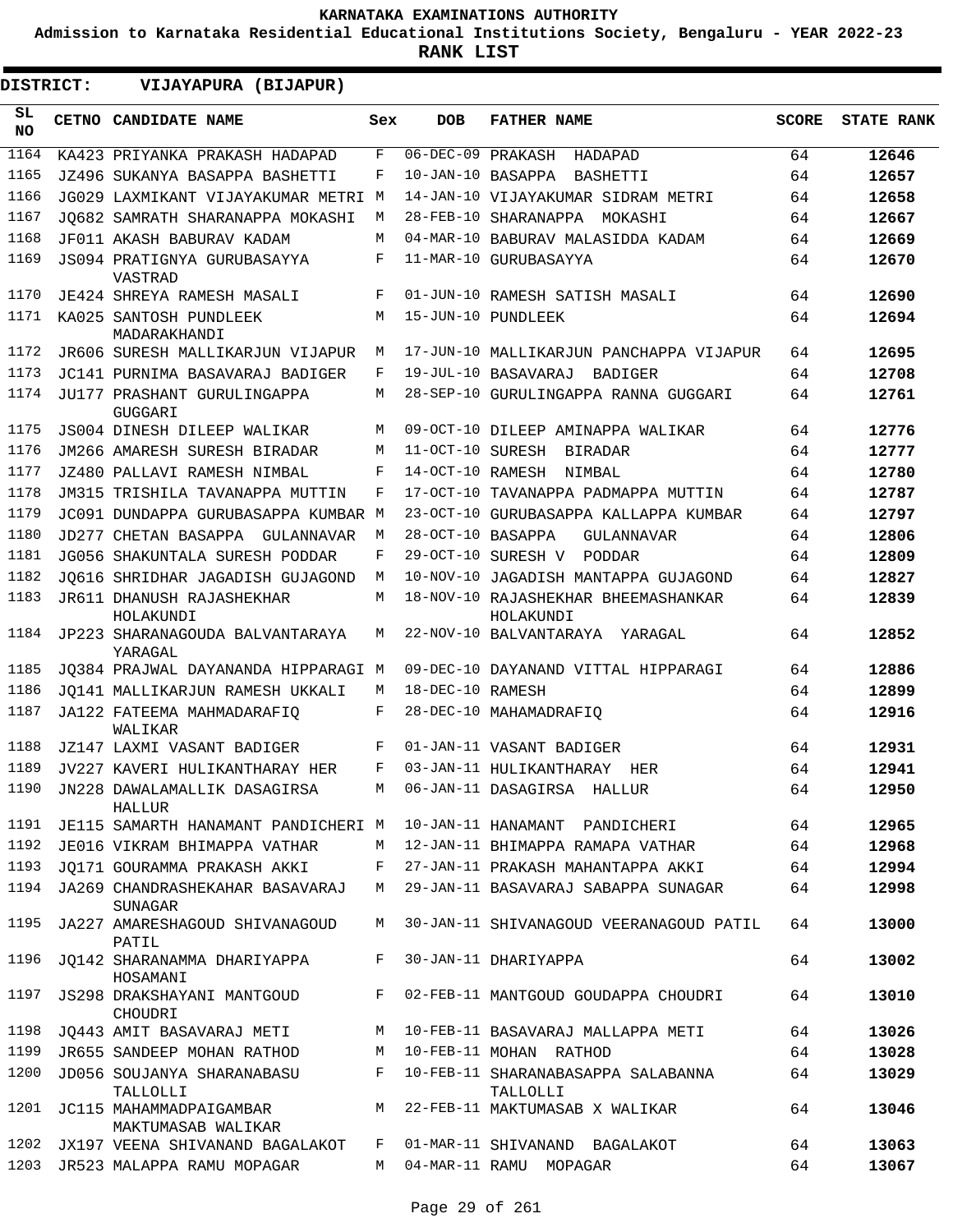**Admission to Karnataka Residential Educational Institutions Society, Bengaluru - YEAR 2022-23**

| DISTRICT:       | VIJAYAPURA (BIJAPUR)                                                        |     |                   |                                                           |              |                   |
|-----------------|-----------------------------------------------------------------------------|-----|-------------------|-----------------------------------------------------------|--------------|-------------------|
| SL<br><b>NO</b> | CETNO CANDIDATE NAME                                                        | Sex | <b>DOB</b>        | <b>FATHER NAME</b>                                        | <b>SCORE</b> | <b>STATE RANK</b> |
| 1204            | JY085 PEEROJ HUSENASAB HABBU                                                | M   |                   | 07-MAR-11 HUSENASAB                                       | 64           | 13075             |
| 1205            | JM286 GOUTAM BHIMASING CHAVAN                                               | M   |                   | 10-MAR-11 BHIMASING LALAPPA CHAVAN                        | 64           | 13080             |
| 1206            | JO508 PRUTWIRAJ SHANMUKH TAKKE                                              | M   |                   | 11-MAR-11 SHANMUKH<br>TAKKE                               | 64           | 13088             |
| 1207            | JU070 SOUMYA SHARANAPPA HUGAR                                               | F   |                   | 14-MAR-11 SHARANAPPA<br>HUGAR                             | 64           | 13094             |
| 1208            | JE491 SHRAVANI SHREESHAIL KATE                                              | F   |                   | 15-MAR-11 SHREESHAIL BHIMANNA KATE                        | 64           | 13097             |
| 1209            | SIDDARAM KARABATTI<br>JK112 SAKSHI                                          | F   |                   | 16-MAR-11 SIDDARAM<br>KARABATTI                           | 64           | 13100             |
| 1210            | JA225 NIRMALA MUDDAPPA PATIL                                                | F   |                   | 17-MAR-11 MUDDAPPA NAGAPPA PATIL                          | 64           | 13107             |
| 1211            | JM361 MALLAMMA REVANASIDDA<br>NEERALAGI                                     | F   |                   | 18-MAR-11 SREEDEVI REVANASIDDAPPA<br>NEERALAGI            | 64           | 13113             |
| 1212            | JM124 GOUTAM MAHANTESH SAJJAN                                               | М   |                   | 24-MAR-11 MAHANTESH IRAPPA SAJJAN                         | 64           | 13129             |
| 1213            | JT105 AYYAPPAGOUD<br>SHIVALINGAPPAGOUD BIRADAR                              | М   |                   | 27-MAR-11 SHIVALINGAPPAGOUD NAGAPPAGOUD<br><b>BIRADAR</b> | 64           | 13132             |
| 1214            | JS480 MAHMAD MAHIR MOINUDDEEN<br>MULLA                                      | М   |                   | 28-MAR-11 MOINUDDEEN<br>MULLA                             | 64           | 13136             |
| 1215            | JL184 BABU BASAVARAJ BIRADAR                                                | М   |                   | 29-MAR-11 BASAVARAJ<br>BIRADAR                            | 64           | 13139             |
| 1216            | JL141 KAVERI NINGAPPA AGASABAL                                              | F   |                   | 02-APR-11 LAXMI NINGANNA AGASABALA                        | 64           | 13150             |
| 1217            | JZ490 DANAMMA SUBHASH NAGANUR                                               | F   |                   | 08-APR-11 SUBHASH NAGANUR                                 | 64           | 13166             |
| 1218            | JD452 AVANEETA MALLANAGUOD PATIL                                            | F   |                   | 11-APR-11 MALLANAGUOD CHANNAPPAGUOD<br>PATIL              | 64           | 13180             |
| 1219            | KA227 SANJANA PAMOJI                                                        | F   | 25-APR-11 VITTHAL | PAMOJI                                                    | 64           | 13217             |
| 1220            | JZ143 ARUN SIDDARAM GERADE                                                  | М   |                   | 03-MAY-11 SIDDARAM MAHADEV GERADE                         | 64           | 13237             |
| 1221            | JJ099 SHRIDHAR SHARANAPPA KUMBAR                                            | М   |                   | 12-MAY-11 SHARANNAPPA KUMBAR                              | 64           | 13261             |
| 1222            | JX273 SAMARTH<br>PATIL                                                      | М   |                   | 14-MAY-11 SUBHASCHANDRA PATIL                             | 64           | 13273             |
| 1223            | JE015 JANARDAN KASHINATH BANUR                                              | М   |                   | 25-MAY-11 KASHINATH JATTEPPA BANUR                        | 64           | 13303             |
| 1224            | JO038 SOMASHEKHAR SHIVAPPA<br>PUJARI                                        | М   |                   | 29-MAY-11 SHIVAPPA SHIVASHANKARAPPA<br>PUJARI             | 64           | 13317             |
| 1225            | JD103 PREETAM MEELU<br>LAMANI                                               | M   |                   | 01-JUN-11 MEELU BAGAPPA LAMANI                            | 64           | 13324             |
| 1226            | JO073 SUPRIYA TUKARAM KUCHABAL                                              | F   |                   | 02-JUN-11 TUKARAM BHEEMAPPA KUCHABAL                      | 64           | 13328             |
| 1227            | JY379 SUKANYA BASAVARAJ<br>JANGINAMATH                                      | F   |                   | 06-JUN-11 BASAVARAJ                                       | 64           | 13345             |
| 1228            | JS441 SACHIN MALLIKARJUN<br>KAVADI                                          | M   |                   | 07-JUN-11 MALLIKARJUN<br>KAVADI                           | 64           | 13350             |
| 1229            | JG095 SNEHA SURESH HANCHANAL                                                | F   |                   | 12-JUN-11 SURESH SHIVANINGAPPA<br>HANCHANAL               | 64           | 13358             |
| 1230            | JA065 ANKITA ARAVIND DODAMANI                                               | F   |                   | 21-JUN-11 ARAVIND SOMANNA DODAMANI                        | 64           | 13379             |
| 1231            | JL260 MALLAMMA NAGAPPA NAYKODI                                              | F   |                   | 28-JUN-11 NAGAPPA NAYKODI                                 | 64           | 13401             |
| 1232            | JT220 IRFAN ABBASALI NADAF                                                  | М   |                   | 09-JUL-11 ABBASALI NADAF                                  | 64           | 13430             |
| 1233            | JY350 SRUSHTI GOPAL DEGINAL                                                 | F   |                   | 09-JUL-11 GOPAL DEGINAL                                   | 64           | 13432             |
| 1234            | JL243 UTTAM PARASHURAM LAMANI                                               | М   |                   | 09-JUL-11 PARASHURAM BHIMASINGA LAMANI                    | 64           | 13433             |
| 1235            | JQ434 MAHENDRA VITTAL HUGAR                                                 | М   |                   | 10-JUL-11 VITTAL SHANKREPPA HUGAR                         | 64           | 13435             |
| 1236            | JZ346 LAXMI BASAVARAJ ILAKAL                                                | F   |                   | 12-JUL-11 BASAVARAJ ILAKAL                                | 64           | 13438             |
| 1237            | JF043 SANGANABASAV SHIVAYOGAPPA<br><b>BIRADAR</b>                           | М   |                   | 15-JUL-11 SHIVAYOGAPPA JAGADEVAPPA<br><b>BIRADAR</b>      | 64           | 13452             |
| 1238            | JE440 NAVEEN SIDDAPPA JOGUR                                                 | М   |                   | 31-JUL-11 SIDDAPPA MALLIKARJUN JOGUR                      | 64           | 13495             |
| 1239            | JB215 RAKSHITA YALAGURADAPPA<br>BOMMANNAGI                                  | F   |                   | 01-AUG-11 YALAGURADAPPA HANAMANTA<br>BOMMANNAGI           | 64           | 13502             |
| 1240            | JZ272 AKSHATA SANTOSH UPPAR                                                 | F   |                   | 07-AUG-11 SANTOSH RAMANING UPPAR                          | 64           | 13510             |
| 1241            | JL109 CHARITA MANJUNATH GASTI                                               | F   |                   | 19-AUG-11 MANJUNATH CHANDAPPA GASTI                       | 64           | 13543             |
| 1242            | JJ070 SOUBHAGYA DAYANAND AWATI                                              | F   |                   | 22-AUG-11 DAYANAND AWATI                                  | 64           | 13551             |
| 1243            | JZ282 MALLIKARJUN GANAGOTAGI                                                | М   |                   | 31-AUG-11 NINGAPPA SHIVAPPA GANAGOTAGI                    | 64           | 13575             |
| 1244            | JA041 ANANYA BAJANTRI                                                       | F   |                   | 16-SEP-11 MAHESHKUMAR                                     | 64           | 13605             |
| 1245            | JS474 MOHAMMED SADIQ HASANDONGARI M 22-SEP-11 HASANDONGARI BILAGI<br>BILAGI |     |                   |                                                           | 64           | 13618             |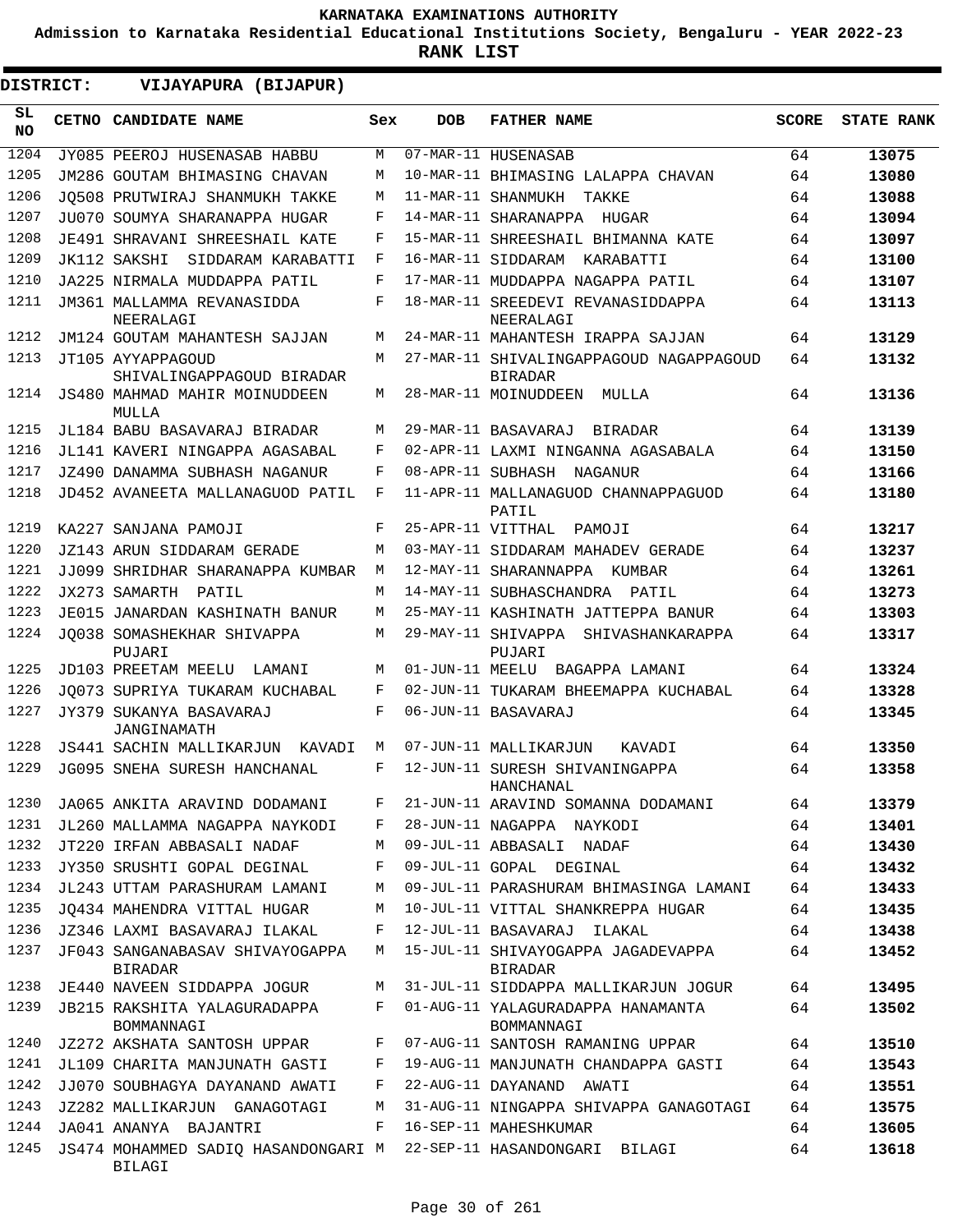$\blacksquare$ 

**Admission to Karnataka Residential Educational Institutions Society, Bengaluru - YEAR 2022-23**

| <b>DISTRICT:</b> | VIJAYAPURA (BIJAPUR)                                                     |     |                   |                                                                                   |              |                   |
|------------------|--------------------------------------------------------------------------|-----|-------------------|-----------------------------------------------------------------------------------|--------------|-------------------|
| SL.<br>NO.       | CETNO CANDIDATE NAME                                                     | Sex | <b>DOB</b>        | <b>FATHER NAME</b>                                                                | <b>SCORE</b> | <b>STATE RANK</b> |
| 1246             | JE253 ROHIT RAVIKANT GONGI                                               | M   |                   | 25-SEP-11 RAVIKANT<br>GONGI                                                       | 64           | 13623             |
| 1247             | JY442 ISHWARI SHRISHAIL TENIHALLI F                                      |     |                   | 01-OCT-11 SHRISHAIL<br>TENIHALLI                                                  | 64           | 13633             |
| 1248             | JY584 SANVI SANTOSH MASALI                                               | F   |                   | 02-OCT-11 SANTOSH SHREESHAIL MASALI                                               | 64           | 13635             |
| 1249             | JY454 NIKHITA SANGAPPA GUDADINNI                                         | F   |                   | 14-OCT-11 SANGAPPA                                                                | 64           | 13652             |
| 1250             | JB263 PUNIT MANJUNATH HANCHINAL                                          | M   |                   | 03-NOV-11 MANJUNATH PUNDALIKAPPA<br>HANCHINAL                                     | 64           | 13681             |
| 1251             | JF069 SHRUSTI SUBHASACHANDRA<br>PEERAGOND                                | F   |                   | 09-NOV-11 SUBHASACHANDRA DONDAPPA<br>PEERGOND                                     | 64           | 13693             |
| 1252             | JF433 SHRISHAIL NILAPPA PUJARI                                           | M   |                   | 11-NOV-11 NILAPPA SHRISHAIL PUJARI                                                | 64           | 13696             |
| 1253             | JB291 PURVIKA PARASHURAM KANI                                            | F   |                   | 02-DEC-11 PARASHURAM KANI                                                         | 64           | 13725             |
| 1254             | <b>JB172 ROHINI DONDIBA LAMANI</b>                                       | F   | 08-DEC-11 DONDIBA |                                                                                   | 64           | 13730             |
| 1255             | JM377 ISHWAR HIREMATH                                                    | M   |                   | 01-JAN-12 IRAYA HIREMATH                                                          | 64           | 13756             |
| 1256             | JE195 ARUSH PADMARAJ MUTTIN                                              | M   |                   | 01-FEB-12 PADMARAJ<br>MUTTIN                                                      | 64           | 13772             |
| 1257             | KA247 NOORMAHAMMAD FAYAZ AHMAD<br>MUTHWALLI                              | М   |                   | 29-SEP-09 FAYAZ AHMAD BASHIR MUTHWALLI                                            | 63           | 13802             |
| 1258             | JL325 ANITA CHANDU RATHOD                                                | F   | 05-NOV-09 CHANDU  | RATHOD                                                                            | 63           | 13806             |
| 1259             | JL174 BASAMMA KARABASAPPA<br>SULIBAVI                                    | F   |                   | 01-JAN-10 KARABASAPPA SANGAPPA SULIBAVI                                           | 63           | 13813             |
| 1260             | JR289 SATISH BHIMARAY MURUKANAL                                          | M   |                   | 03-JAN-10 BHIMARAY SHIVAPPA MURUKANAL                                             | 63           | 13816             |
| 1261             | JE214 JYOTI ASHOK PUJARI                                                 | F   |                   | 21-JAN-10 ASHOK SIDDAPPA PUJARI                                                   | 63           | 13819             |
| 1262             | JN109 JAGADEESH SIDDANAGOUDA<br>BADARABANDI                              | M   |                   | 31-JAN-10 SIDDANAGOUDA SHIVASHANKRAPPA<br>BADARABANDI                             | 63           | 13820             |
| 1263             | JH511 RAMYA HEMU RATHOD                                                  | F   |                   | 02-FEB-10 HEMU HUNNU RATHOD                                                       | 63           | 13822             |
| 1264             | JD321 PRATIBHA PRABHULINGA<br>MURAGANUR                                  | F   |                   | 15-APR-10 PRABHULING                                                              | 63           | 13841             |
| 1265             | JS274 ABISHEKH BHIMAPPA<br>GORAVAGUNDAGI                                 | M   |                   | 25-MAY-10 BHIMAPPA GORAVAGUNDAGI                                                  | 63           | 13854             |
| 1266             | JN095 SOMANATH SIDRAMAPPA<br>SATAGOL                                     | M   |                   | 01-JUN-10 SIDRAMAPPA<br>S<br>SATAGOL                                              | 63           | 13860             |
| 1267             | JP178 LAXMI SHEKHANAGOUDA GOUDRA                                         | F   |                   | 08-JUN-10 SHEKHANAGOUDA HANAMANTA<br>GOUDRA                                       | 63           | 13865             |
| 1268             | JS253 KAVYA SHIVANAND HIREMATH                                           | F   |                   | 28-JUN-10 SHIVANAND IRAYYA HIREMATH                                               | 63           | 13874             |
| 1269             | JV017 DEEPAK BHIMARAY KOTARAGASTI M                                      |     |                   | 06-JUL-10 BHIMRAY SAYABANNA KOTARAGASTI                                           | 63           | 13880             |
|                  | PATIL                                                                    |     |                   | 1270 JA106 BASANAGOUDA SANGANAGOUDA M 10-AUG-10 SANGANAGOUDA BASANAGOUDA<br>PATIL | 63           | 13899             |
|                  | 1271 JM413 RAKSHITA BHEEMANNA BHANGI                                     |     |                   | F 06-SEP-10 BHEEMANNA BHANGI                                                      | 63           | 13924             |
|                  | 1272 JL275 SHANTAMMA SHIVANANDAYYA F 12-SEP-10 SHIVANANDAYYA<br>HIREMATH |     |                   |                                                                                   | 63           | 13935             |
|                  | 1273 JW248 VINAYAKA RAMESH CHATTER M                                     |     |                   | 14-SEP-10 RAMESH SHANMUKHAPPA CHATTER                                             | 63           | 13939             |
|                  | 1274 JG222 SAKSHI BHEEMANNA POOJARI F                                    |     |                   | 16-SEP-10 BHEEMANNA KAMANNA POOJARI                                               | 63           | 13940             |
|                  | 1275 JL101 NAGARATNA SHANTAYYA<br>HIREMATH                               |     |                   | F 17-SEP-10 SHANTAYYA GADAGAYYA HIREMATH                                          | 63           | 13944             |
|                  | 1276 JS301 DARSHAN PARASHURAM<br>GUDAGUNTI                               |     |                   | M 19-SEP-10 PARASHURAM MADDAPPA<br>GUDAGUNTI                                      | 63           | 13946             |
|                  |                                                                          |     |                   | 1277 JQ481 ROHIT SHIVAJI CHAVAN M 21-SEP-10 SHIVAJI GURUNATH CHAVAN               | 63           | 13951             |
| 1278             |                                                                          |     |                   | JM166 LAXMI SAHEBAGOUDA PATIL F 10-OCT-10 SAHEBAGOUDA SHANTAGOUDA PATIL           | 63           | 13979             |
| 1279             | JN194 SANGAMESHA BASANAGOUDA M 11-OCT-10 BASANAGOUDA<br>BIRADARA         |     |                   |                                                                                   | 63           | 13981             |
|                  | 1280 JF427 SHWETA IRANNA ALAMEL                                          |     |                   | F 12-OCT-10 IRANNA GURAPADAPPA ALAMEL                                             | 63           | 13986             |
| 1281             | JX527 SHWETA SOMU RATHOD F                                               |     |                   | 15-OCT-10 SOMU RATHOD                                                             | 63           | 13994             |
| 1282             | JK241 SUNIL SOMANING DOMANAL                                             | M   |                   | 26-OCT-10 SOMANING CHANAMALLAPPA<br>DOMANAL                                       | 63           | 14015             |
|                  | 1283 JE265 VIJAYALAXMI MAHADEV<br>SHIRASHYAD                             |     |                   | F 29-OCT-10 MAHADEV SHIRASHYAD                                                    | 63           | 14018             |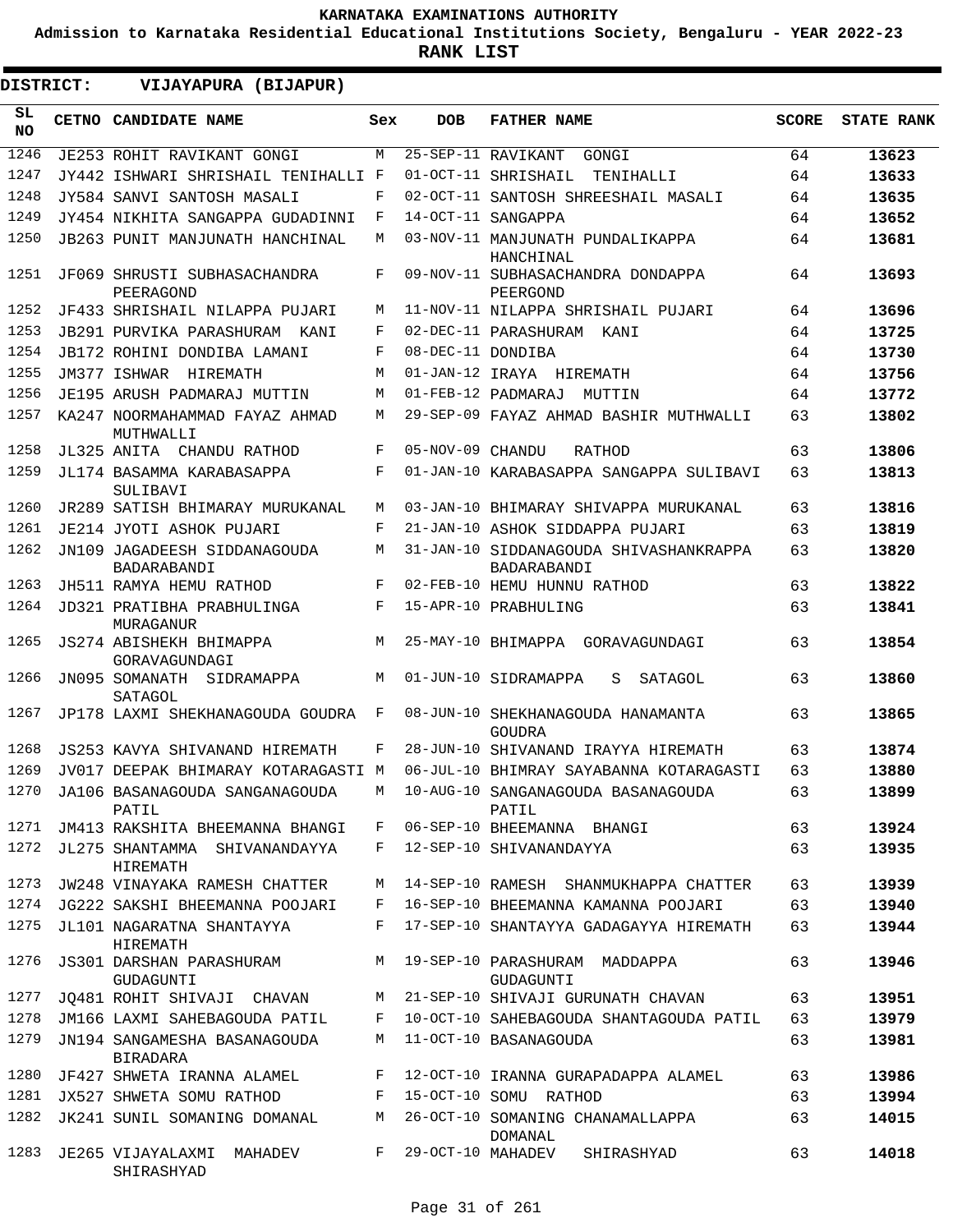**Admission to Karnataka Residential Educational Institutions Society, Bengaluru - YEAR 2022-23**

**RANK LIST**

 $\blacksquare$ 

| <b>DISTRICT:</b> |                  | VIJAYAPURA (BIJAPUR)                                         |            |                   |                                                                                        |              |                   |
|------------------|------------------|--------------------------------------------------------------|------------|-------------------|----------------------------------------------------------------------------------------|--------------|-------------------|
| SL<br><b>NO</b>  |                  | CETNO CANDIDATE NAME                                         | Sex        | <b>DOB</b>        | <b>FATHER NAME</b>                                                                     | <b>SCORE</b> | <b>STATE RANK</b> |
| 1284             |                  | JY499 SABU KENCHAPPA NATIKAR                                 | М          |                   | 30-OCT-10 KENCHAPPA ADAPPA NATIKAR                                                     | 63           | 14020             |
| 1285             |                  | JO018 VIJAYALAXMI MAHANTESH<br>MUKARTIHAL                    | F          |                   | 30-OCT-10 MAHANTESH SIDDAPPA MUKARTIHAL                                                | 63           | 14021             |
| 1286             |                  | JD279 AKSHAT NAGARAJ DEVARADDI                               | F          |                   | 02-NOV-10 NAGARAJA                                                                     | 63           | 14029             |
| 1287             |                  | JH414 SHREENIDHI SIDHARAM BIRADAR F                          |            |                   | 05-NOV-10 SIDHARAM BIRADAR                                                             | 63           | 14036             |
| 1288             |                  | JM204 KAVYA CHANDRASHEKHAR<br>MALINGAPUR                     | F          |                   | 09-NOV-10 CHANDRASHEKHAR MALINGAPUR                                                    | 63           | 14044             |
| 1289             |                  | KA185 RAMANAGOUDA CHANNAGOND<br>HATTARAKIHAL                 | М          |                   | 11-NOV-10 CHANAGOND GOLAPPA<br>HATTARAKIHAL                                            | 63           | 14049             |
| 1290             |                  | JX443 SANTOSH YAMANAPPA POOJARI                              | М          |                   | 13-NOV-10 YAMANAPPA S POOJARI                                                          | 63           | 14056             |
| 1291             |                  | JO355 MAKSUD MAHAMMADSHAFIO<br>INAMADAR                      | М          |                   | 24-NOV-10 MAHAMMADSHAFIQ MAHIBOOSAB<br>INAMADAR                                        | 63           | 14074             |
| 1292             |                  | JL131 MADHUMITA<br>YALAWAR                                   | $_{\rm F}$ |                   | 27-NOV-10 DODABASU BARAMANNA YALAWAR                                                   | 63           | 14078             |
| 1293             |                  | JT214 BHAGYASHRI KHANAPUR                                    | F          |                   | 09-DEC-10 RAVI MADEVAPPA KHANAPUR                                                      | 63           | 14094             |
| 1294             |                  | JB189 SHIVAJI MALLIKARJUN HADAPAD M                          |            |                   | 10-DEC-10 MALLIKARJUN SANGAPPA HADAPAD                                                 | 63           | 14095             |
| 1295             |                  | JP264 MAREMMA SHIVAPUTRAPPA<br>HARINDRAL                     | $_{\rm F}$ |                   | 25-DEC-10 SHIVAPUTRAPPA SANGAPPA<br>HARINDRAL                                          | 63           | 14126             |
| 1296             |                  | JF357 AISHWARYA LAXMAN<br>AMBARE                             | F          |                   | 01-JAN-11 LAXMAN BABU AMBARE                                                           | 63           | 14140             |
| 1297             |                  | JS424 PRAMILA MALLIKARJUN KUMASI                             | F          |                   | 01-JAN-11 MALLIKARJUN SHRISHAIL KUMASI                                                 | 63           | 14149             |
| 1298             |                  | JJ127 SHIVARAJ NINGAPPA KADANI                               | М          |                   | 01-JAN-11 NINGAPPA SHANKREPPA KADANI                                                   | 63           | 14153             |
| 1299             |                  | JX043 SOMIBAI HARISHCHANDRA<br><b>JADHAV</b>                 | F          |                   | 15-JAN-11 HARISHCHANDRA JADHAV                                                         | 63           | 14188             |
| 1300             |                  | JB333 AKHANDESH GANGADHAR PATTAR                             | M          |                   | 01-FEB-11 GANGADHAR PATTAR                                                             | 63           | 14222             |
| 1301             |                  | JX104 PRATEEKSHA NAGAPPA BIRADAR                             | F          | 07-FEB-11 NAGAPPA |                                                                                        | 63           | 14233             |
| 1302             |                  | JF183 SHIVANAND ARAVIND SALOTAGI                             | M          |                   | 08-FEB-11 ARAVIND SHRIMANTH SALOTAGI                                                   | 63           | 14237             |
| 1303             |                  | JZ356 SIMARANBANU IRSHAD PATEL                               | F          |                   | 13-FEB-11 IRSHAN INTUPATEL PATEL                                                       | 63           | 14249             |
| 1304             |                  | JR223 PRAJWAL RAJU SALOTAGI                                  | М          |                   | 19-FEB-11 RAJU NILAKANTH SALOTAGI                                                      | 63           | 14260             |
| 1305             |                  | JU003 ARCHANA HANAMANT HIRAPUR                               | F          |                   | 15-MAR-11 HANAMANT                                                                     | 63           | 14314             |
| 1306             |                  | JS555 SANA MUSTAK MOGALAI                                    | F          |                   | 25-MAR-11 MUSTAK CHANDSAB MOGALAI                                                      | 63           | 14349             |
| 1307             |                  | JL354 PRAJWAL<br>YALAWAR                                     | M          |                   | 11-APR-11 SANGANNA YALAWAR                                                             | 63           | 14392             |
| 1308             |                  | JR230 MAHADEVI SIDDANNA HADAPAD                              | F          |                   | 13-APR-11 SIDDANNA SHANKREPPA HADAPAD                                                  | 63           | 14398             |
| 1309             |                  | JZ148 TANUSHREE MALLIKARJUN<br>KARIKALLA                     | F          |                   | 19-APR-11 MALLIKARJUN KALLAPPA<br>KARIKALLA                                            | 63           | 14414             |
|                  |                  | HATTARAKIHAL                                                 |            |                   | 1310 JB068 GURURAJ SANGAPPA M 24-APR-11 SANGAPPA GURUPADAPPA<br>HATTARAKIHAL           | 63           | 14432             |
|                  |                  | WAGHAMORE                                                    |            |                   | 1311 JK186 SHASHIKANT BHIMASHANKAR M 26-APR-11 BHIMASHANKAR KANTAPPA 63<br>WAGHAMORE   |              | 14437             |
|                  | 1312 JR525 JYOTI |                                                              |            |                   | F 01-MAY-11 BASAVARAJ HANAMANTARAY 63<br>SHIRASHYAD                                    |              | 14445             |
|                  |                  |                                                              |            |                   | 1313 JP166 SHRUSTI SHIVANAND NANDI F 06-MAY-11 SHIVANAND NANDI                         | 63           | 14449             |
|                  |                  |                                                              |            |                   | 1314 JQ218 ANU CHANNAYYA SARANGAMATH F 08-MAY-11 CHANNAYYA MURAGAYYA 63<br>SARANGAMATH |              | 14455             |
|                  |                  | 1315 JJ073 SUSHANT SANGAMESH DAMA                            |            |                   | M 15-MAY-11 SANGAMESH SHANTAPPA DAMA 63                                                |              | 14474             |
|                  |                  | 1316 JQ715 ARUNASAGAR SIDDAPPA HELAWAR M 16-MAY-11 SIDDAPPA  |            |                   |                                                                                        | 63           | 14476             |
|                  |                  |                                                              |            |                   | 1317 JM385 PARASHURAM RAJU LAMANI M 17-MAY-11 RAJU SHETTEPPA LAMANI                    | 63           | 14482             |
|                  |                  | 1318 JA325 SHAREEF PEERSAB MULLA M 28-MAY-11 PEERSAB M MULLA |            |                   |                                                                                        | 63           | 14511             |
|                  |                  | BIDARAKUNDI                                                  |            |                   | 1319 JP324 BHUMIKA AYYAPPAA $F$ 31-MAY-11 AYYAPPA BIDARAKUNDI                          | 63           | 14522             |
|                  |                  | 1320 JS126 VINAY BABU RATHOD M 05-JUN-11 BABU                |            |                   |                                                                                        | 63           | 14548             |
|                  |                  |                                                              |            |                   | 1321 JQ587 BHOOMIKA RAMU RATHOD F 08-JUN-11 RAMU NAMU RATHOD                           | 63           | 14555             |
|                  |                  | SIRASAGI                                                     |            |                   | 1322 JR170 NOORJANBI SHABBIRPATEL F 10-JUN-11 SHABBIRPATEL IMAMPATEL 63<br>SIRASAGI    |              | 14564             |
|                  |                  | 1323 JX272 CHANDAN KAILASA<br>KALYANSHETTI                   |            |                   | M 12-JUN-11 KAILASA MALEAPPA KALYANSHETTI 63                                           |              | 14572             |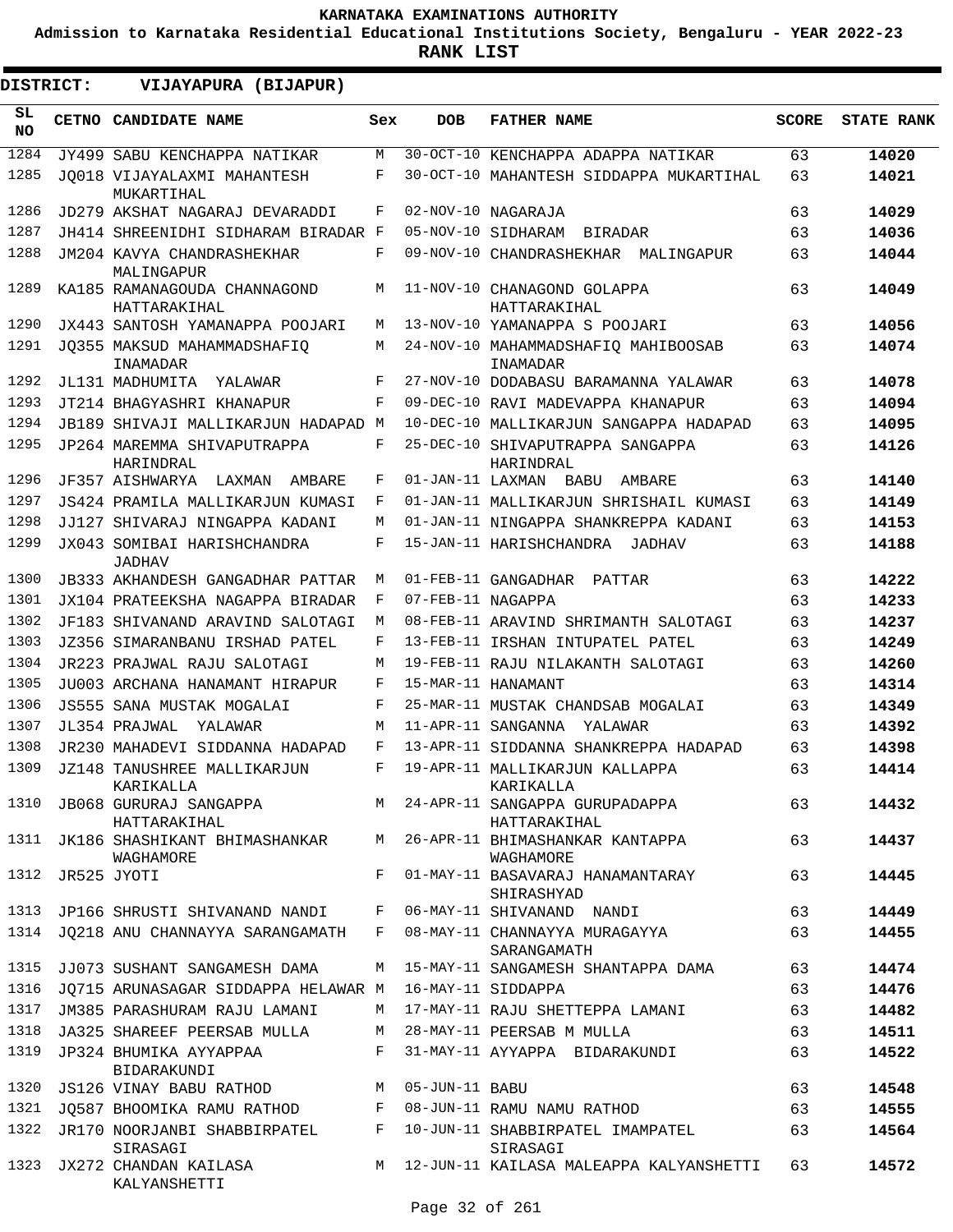**Admission to Karnataka Residential Educational Institutions Society, Bengaluru - YEAR 2022-23**

**RANK LIST**

.

 $\blacksquare$ 

| DISTRICT: | VIJAYAPURA (BIJAPUR)                                             |              |                  |                                                                    |              |                   |
|-----------|------------------------------------------------------------------|--------------|------------------|--------------------------------------------------------------------|--------------|-------------------|
| SL<br>NO. | CETNO CANDIDATE NAME                                             | Sex          | <b>DOB</b>       | <b>FATHER NAME</b>                                                 | <b>SCORE</b> | <b>STATE RANK</b> |
| 1324      | JS547 SOUMYA BASAVARAJ SHIRASHYAD F                              |              |                  | 15-JUN-11 BASAVARAJ BHIMARAY SHIRASHYAD                            | 63           | 14579             |
| 1325      | JS315 MALLIKARJUN SHARANAPPA<br>HOLAKUNDI                        | М            |                  | 04-JUL-11 SHARANAPPA SIDDAPPA HOLAKUNDI                            | 63           | 14636             |
| 1326      | JO397 MANOJ SHIVANAGOUDA PATIL                                   | M            |                  | 09-JUL-11 SHIVANAGOUDA                                             | 63           | 14651             |
| 1327      | JM085 BHARATGOUDA<br>MARALINGAPPAGOUDA PATIL                     | M            |                  | 10-JUL-11 MARALINGAPPAGOUDA AYYANAGOUDA<br>PATIL                   | 63           | 14653             |
| 1328      | JR403 VINIYA MALLIKARJUN BIRADAR                                 | $\mathbf{F}$ |                  | 14-JUL-11 MALLIKARJUN SHANKREPPA<br><b>BIRADAR</b>                 | 63           | 14670             |
| 1329      | JS717 KARTIK SHIVASHARAN<br><b>BINJALABAVI</b>                   | M            |                  | 17-JUL-11 SHIVASHARAN                                              | 63           | 14676             |
| 1330      | JU196 NAGARAJ KRISHANA KALAKUTAGI M                              |              |                  | 20-JUL-11 KRISHANA HONNAPPA KALAKUTAGI                             | 63           | 14683             |
| 1331      | JV116 MANJUNATH VIKRAM CHAVAN                                    | M            |                  | 21-JUL-11 VIKRAM GUJJU CHAVAN                                      | 63           | 14687             |
| 1332      | JJ092 PRAJWAL MALLIKARJUN<br>GUNJETTI                            | М            |                  | 22-JUL-11 MALLIKARJUN SOMANNA GUNJETTI                             | 63           | 14694             |
| 1333      | JP329 VINAY DESAI                                                | M            |                  | 22-JUL-11 CHANABASAPPA                                             | 63           | 14696             |
| 1334      | JM418 VAIBHAVI VIRESH HAWALDAR                                   | F            |                  | 25-JUL-11 VIRESH HAWALDAR                                          | 63           | 14706             |
| 1335      | JN182 SHESHANK BASAVARAJ<br>MEDIKANAL                            | M            |                  | 31-JUL-11 BASAVARAJ SANGAPPA MEDIKANAL                             | 63           | 14721             |
| 1336      | JF407 SHREYA KALLANNA<br>DHAVALWSHWAR                            | $_{\rm F}$   |                  | 04-AUG-11 KALLANNA<br>DHAVALWSHWAR                                 | 63           | 14732             |
| 1337      | JS230 CHANDRIKA SIDDAPPA KATTI                                   | F            |                  | 13-AUG-11 SIDDAPPA KATTI                                           | 63           | 14753             |
| 1338      | JS149 APURVA GIRIMALLAPPA LANGOTI F                              |              |                  | 14-AUG-11 GIRIMALLAPPA RUDRAPPA LANGOTI                            | 63           | 14757             |
| 1339      | <b>JV104 SATISH PRAKASH</b><br>SANGANAGOUDAR                     | M            |                  | 15-AUG-11 PRAKASH SAHEBAGOUD<br>SANGANAGOUDAR                      | 63           | 14760             |
| 1340      | JO121 BHUMIKA SANGAPPA HONNUTAGI                                 | F            |                  | 22-AUG-11 SANGAPPA NINGAPPA HONNUTAGI                              | 63           | 14775             |
| 1341      | JF510 SHRUSHTI DAVALAPPA KOLI                                    | F            |                  | 24-AUG-11 DAVALAPPA BHIMASHA KOLI                                  | 63           | 14784             |
| 1342      | JA376 AISHWARYA RAMESH KUMBAR                                    | F            |                  | 27-AUG-11 RAMESH CHANNAPPA KUMBAR                                  | 63           | 14789             |
| 1343      | JZ034 SNEHA<br><b>JEVOOR</b>                                     | F            |                  | 29-AUG-11 BALAGONDAPPA JEVOOR                                      | 63           | 14792             |
| 1344      | JH385 VIKAS VISHWANATH AWATI                                     | M            |                  | 31-AUG-11 VISHWANATH                                               | 63           | 14795             |
| 1345      | JA174 SANGITA RAMESH AGASAR                                      | F            | 05-SEP-11 RAMESH |                                                                    | 63           | 14802             |
| 1346      | JO525 ANUSHA MALLIKARJUN MASALI                                  | F            |                  | 06-SEP-11 MALLIKARJUN A MASALI                                     | 63           | 14804             |
| 1347      | JJ003 SHIVABAI BHEEMARAY HONNALLI F                              |              |                  | 06-SEP-11 BHEEMARAY SHIVALINGAPPA<br>HONNALLI                      | 63           | 14805             |
|           |                                                                  |              |                  | 1348 JK294 LAXMI DHAREPPA NAVI F 16-SEP-11 DHAREPPA CHIDANAND NAVI | 63           | 14826             |
| 1349      | JS146 SACHINA MALLANNA SAJJANA M 26-SEP-11 MALLANNA              |              |                  |                                                                    | 63           | 14842             |
| 1350      | JO427 TANUSHREE SHIVANANDA METI                                  | F            |                  | 30-SEP-11 SHIVANANDA MAHADEVAPPA METI                              | 63           | 14850             |
| 1351      | JT200 LAXMI GOLLALAPPA KATTIMANI F                               |              |                  | 11-OCT-11 GOLLALAPPA BASAPPA KATTIMANI                             | 63           | 14872             |
| 1352      | JG104 SHREYA PREMANAND REBINAL                                   | F            |                  | 14-OCT-11 PREMANAND MALAKAPPA REBINAL                              | 63           | 14877             |
| 1353      | JB025 ABHINAYA MEESI                                             | F            |                  | 16-OCT-11 BHEEMAPPA MEESI                                          | 63           | 14879             |
| 1354      | JG210 NANDINI KALYANI KSHATRI F                                  |              |                  | 26-OCT-11 KALYANI HANAMANT KSHATRI                                 | 63           | 14896             |
| 1355      | JM102 BHAGYASHREE BASAVARAJ F<br>NEERALAGI                       |              |                  | 29-OCT-11 BASAVARAJ NEERALAGI                                      | 63           | 14902             |
| 1356      | JL052 MARUTI BASAPPA NALATWAD M 05-NOV-11 BASAPPA                |              |                  |                                                                    | 63           | 14913             |
| 1357      | JK073 HARSHA SANJAYAKUMAR MALAGAR F                              |              |                  | 04-DEC-11 SANJAYAKUMAR GURALINGAPPA<br>MALAGAR                     | 63           | 14952             |
| 1358      | JN047 ANKITA SHANKARAGOUDA<br>SOMANAL                            |              |                  | F 24-DEC-11 SHANKARAGOUDA IRAGANTEPPA<br>SOMANAL                   | 63           | 14973             |
| 1359      | THANEKEDAR                                                       |              |                  | JP074 NIKHITA MANJUNATH F 01-JAN-12 MANJUNATH NINGAPPA THANEKEDAR  | 63           | 14984             |
| 1360      | JH298 SAKSHI MALLIKARJUN BIRADAR F 21-JAN-12 MALLIKARJUN BIRADAR |              |                  |                                                                    | 63           | 14993             |
| 1361      | JH481 LAKSHMI SANTOSH CHANDKAVTHE F                              |              |                  | 07-FEB-12 SANTOSH SHARANAPA CHANDKAVTHE                            | 63           | 14998             |
| 1362      | JZ408 SAICHIRAG PRASHANT<br>CHOUDHARI                            |              |                  | M 17-FEB-12 PRASHANT CHOUDHARI                                     | 63           | 15006             |
| 1363      | JG209 PRITAM SUNIL WALIKHINDI                                    | M            |                  | 20-MAY-10 SUNIL WALIKHINDI                                         | 62           | 15064             |
|           |                                                                  |              | Page 33 of 261   |                                                                    |              |                   |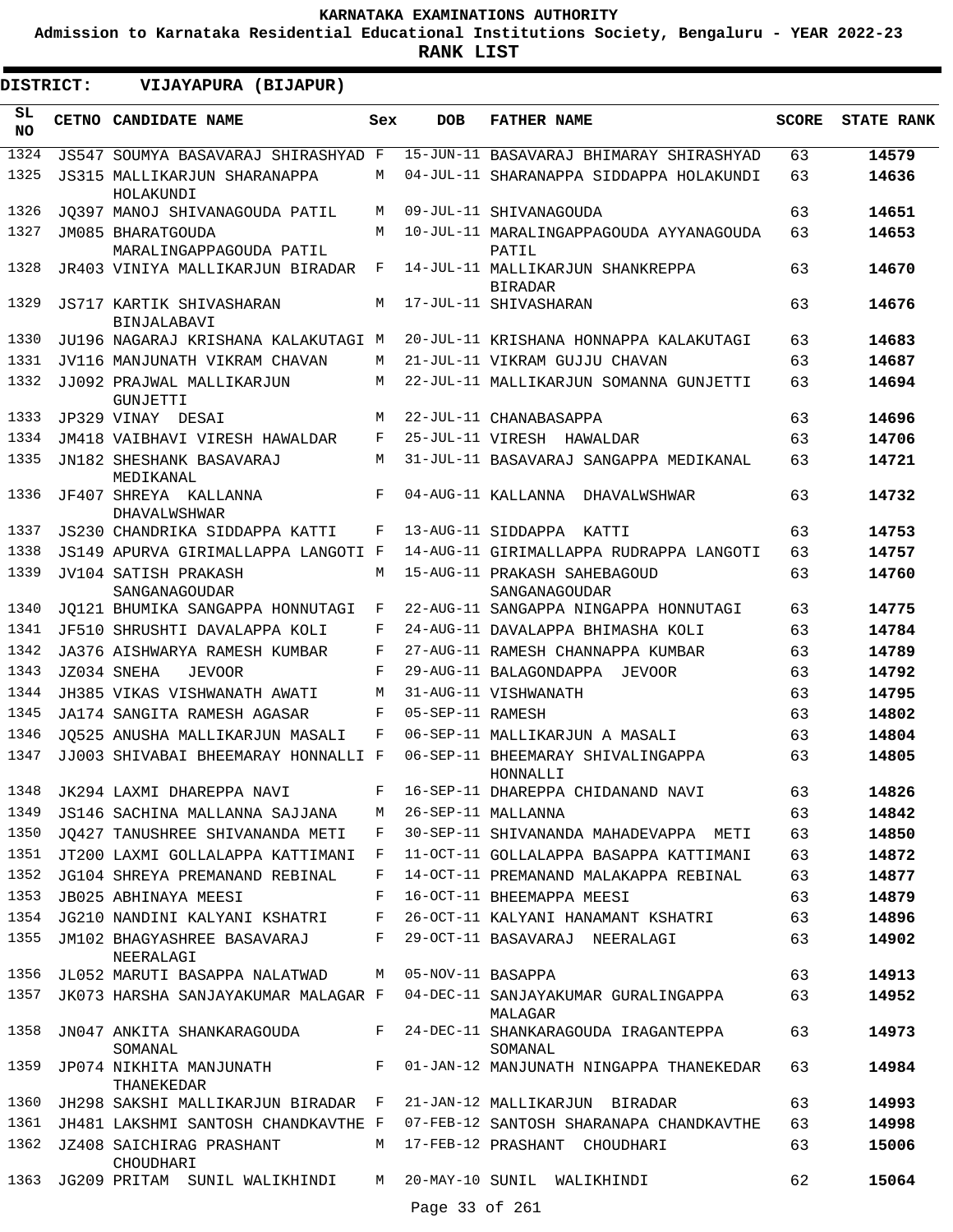**Admission to Karnataka Residential Educational Institutions Society, Bengaluru - YEAR 2022-23**

**RANK LIST**

| <b>DISTRICT:</b> | VIJAYAPURA (BIJAPUR)                                           |       |                        |                                                                             |              |                   |
|------------------|----------------------------------------------------------------|-------|------------------------|-----------------------------------------------------------------------------|--------------|-------------------|
| SL.<br><b>NO</b> | CETNO CANDIDATE NAME                                           | Sex   | <b>DOB</b>             | <b>FATHER NAME</b>                                                          | <b>SCORE</b> | <b>STATE RANK</b> |
| 1364             | JU050 BANDENAMAJ PAIGAMBAR<br><b>BHAGAVAN</b>                  | M     |                        | 17-JUN-10 PAIGAMBAR GAPURSAB BHAGAVAN                                       | 62           | 15074             |
| 1365             | KA295 SAJEED PAIGAMBAR KORABU                                  | M     |                        | 29-JUN-10 PAIGAMBAR KORABU                                                  | 62           | 15081             |
| 1366             | JS397 VAISHYALI MALINGARAY<br><b>NATIKAR</b>                   | F     |                        | 09-JUL-10 MALINGARAY BASAPPA NATIKAR                                        | 62           | 15087             |
| 1367             | JR149 ANKITA DYAMANAGOUDA PATIL                                | F     |                        | 23-JUL-10 DYAMANAGOUDA GURANAGOUDA<br>PATIL                                 | 62           | 15098             |
| 1368             | JU188 HAREESH<br>RAMU<br>MANUR                                 | М     | 23-JUL-10 RAMU         | MANUR                                                                       | 62           | 15099             |
| 1369             | JS620 PRIYANKA MALLIKARJUN KUMBAR F                            |       |                        | 03-AUG-10 MALLIKARJUN GUNDAPPA KUMBAR                                       | 62           | 15106             |
| 1370             | JP308 GUNDURAO RAMANNA KUMBAR                                  | М     |                        | 07-AUG-10 RAMANNA KUMBAR                                                    | 62           | 15108             |
| 1371             | JV003 CHANNABASU<br>KADANI                                     | М     | $16 - \text{AUG} - 10$ | SHREESHAIL                                                                  | 62           | 15117             |
| 1372             | JV022 BHUMIKA IRANNA METRI                                     | F     |                        | 18-AUG-10 IRANNA PRABHU METRI                                               | 62           | 15119             |
| 1373             | JB338 PRAJVAL<br>DYAMAGOND                                     | М     |                        | 22-AUG-10 SIDDAPPA                                                          | 62           | 15123             |
| 1374             | JO068 NIKHIL MAHESH DODAMANI                                   | М     | 26-AUG-10 MAHESH       |                                                                             | 62           | 15127             |
| 1375             | JL022 SHIVAPPA JAMADAGNI ALYAL                                 | М     | $27 - \text{AUG} - 10$ | JAMADAGNI<br>ALYAL                                                          | 62           | 15129             |
| 1376             | JV031 CHINMAY BASANAGOUDA<br>SIDAREDDI                         | М     |                        | 09-SEP-10 BASANAGOUDA                                                       | 62           | 15140             |
| 1377             | JF461 TEJAVANT PRAMASING RATHOD                                | М     |                        | 13-SEP-10 PRAMASING GOVIND RATHOD                                           | 62           | 15144             |
| 1378             | JW196 RUDRAMUNI PRAKASH HIREMATH                               | M     |                        | 24-SEP-10 PRAKASH SADASHIVA HIREMATH                                        | 62           | 15164             |
| 1379             | JV038 MALLIKARJUN SHARANAPPA<br><b>KALLOOR</b>                 | М     |                        | 28-SEP-10 SHARANAPPA SIDDAPPA KALLOOR                                       | 62           | 15168             |
| 1380             | JF337 BASAVARAJ AMASIDDHA BIRADAR M                            |       |                        | 08-OCT-10 AMASIDDHA BASANNA BIRADAR                                         | 62           | 15182             |
| 1381             | JB256 SAVITA RAMESH KIRASHYALA                                 | F     |                        | 11-OCT-10 RAMESH HANAMANTARAYA<br>KIRASHYALA                                | 62           | 15188             |
| 1382             | JS303 PALLAVI RAMESH ARALAGADDI                                | F     |                        | 17-OCT-10 RAMESH MANTAPPA ARALAGADDI                                        | 62           | 15198             |
| 1383             | JN278 SHAHID GULAB JAMADAR                                     | М     |                        | 25-OCT-10 GULAB D JAMADAR                                                   | 62           | 15214             |
| 1384             | JY400 PRAVEEN SURESH PULARI                                    | М     | 27-OCT-10 SURESH       | PULARI                                                                      | 62           | 15217             |
| 1385             | JX134 RAJESHWARI SHREEKANTA<br>NAYAKA                          | F     |                        | 01-NOV-10 SHREEKANTA HUNNU NAYAKA                                           | 62           | 15230             |
| 1386             | JE261 SNEHA RAMESH DHUMAGOND                                   | F     | 02-NOV-10 RAMESH       | DHUMAGOND                                                                   | 62           | 15234             |
| 1387             | JM006 SNEHA SANJEEVAPPA BHANGI                                 | F     |                        | 03-NOV-10 SANJEEVAPPA HULAGAPPA BHANGI                                      | 62           | 15236             |
| 1388             | JQ435 DEEPIKA VITTHAL WALIKAR                                  | F     |                        | 07-NOV-10 VITTHAL YAMANAPPA WALIKAR                                         | 62           | 15244             |
| 1389             | JA432 KALMESH KALAGURKI                                        |       | M 14-NOV-10 ASHOK      |                                                                             | 62           | 15258             |
| 1390             | JY014 MANOJ MAHESH NAYAKAR M 14-NOV-10 MAHESH NAYAKAR          |       |                        |                                                                             | 62           | 15259             |
| 1391             |                                                                |       |                        | JN291 RITESH MOTILAL KALAL M 24-NOV-10 MOTILAL KALAL TIPPANNA KALAL         | 62           | 15278             |
| 1392             | JL327 KAVITA SHEKHRAPPA RATHOD F                               |       |                        | 26-NOV-10 SHEKHARAPPA KAMALAPPA RATHOD                                      | 62           | 15282             |
| 1393             | JL056 BASAVARAJ JATTEPPA KATMALLI M                            |       |                        | 08-DEC-10 JATTEPPA BASAPPA KATMALLI                                         | 62           | 15310             |
| 1394             | JO589 PUTTARAJ SANTOSH HUGAR                                   | M     |                        | 08-DEC-10 SANTOSH BASAVARAJ HUGAR                                           | 62           | 15312             |
| 1395             |                                                                |       |                        | JS570 SHIVARAJ SHIVANAND BADAN M 08-DEC-10 SHIVA AND BHIMASHANKAR BADAN     | 62           | 15313             |
| 1396             | JM393 MALLIKARJUN BIRAPPA<br>HIREKURABAR                       | M     |                        | 09-DEC-10 BIRAPPA MALLAPPA HIREKURABAR                                      | 62           | 15317             |
|                  | 1397 JM426 SHREE RAMESH ASKI M 10-DEC-10 RAMESHA SIDDANNA ASKI |       |                        |                                                                             | 62           | 15324             |
| 1398             |                                                                |       |                        | JD298 PUNIT CHANDRASHEKHAR LAMANI M 15-DEC-10 CHANDRASHEKHAR GURAPPA LAMANI | 62           | 15339             |
| 1399             | JS690 LAXMI CHANNAYYA MATAPATI                                 | $F$ – |                        | 28-DEC-10 CHANNAYYA SHARANNAYYA<br>MATAPATI                                 | 62           | 15362             |
| 1400             | JY384 ASHWINI BASAYYA PUJARI                                   | F     |                        | 29-DEC-10 BASAYYA PUJARI                                                    | 62           | 15364             |
| 1401             | JN158 MUTTU YALLALING ILAGERI                                  | M     |                        | 01-JAN-11 YALLALINGA MALLAYYA ILAGERI                                       | 62           | 15374             |
| 1402             | JT223 SIMRAN BANDENAWAZ NADAF                                  | F     |                        | 07-JAN-11 BANDENAWAZ MAKTUMASAB NADAF                                       | 62           | 15394             |
| 1403             | JD440 SAKSHI GOLASANGI                                         | F     |                        | 11-JAN-11 SHIVAPPA GOLASANGI                                                | 62           | 15410             |
| 1404             | JG141 PRIYANKA CHIDANAND PATIL                                 | F     |                        | 15-JAN-11 CHIDANAND<br><b>PATIL</b>                                         | 62           | 15417             |
| 1405             | JH440 DEEPA CHANDRASHEKHAR ALUR                                | F     |                        | 20-JAN-11 CHANDRASHEKHAR VITHOB ALUR                                        | 62           | 15424             |
| 1406             | JF284 DATTA RAJAKUMAR KOLI                                     | M     |                        | 21-JAN-11 RAJAKUMAR KOLI                                                    | 62           | 15431             |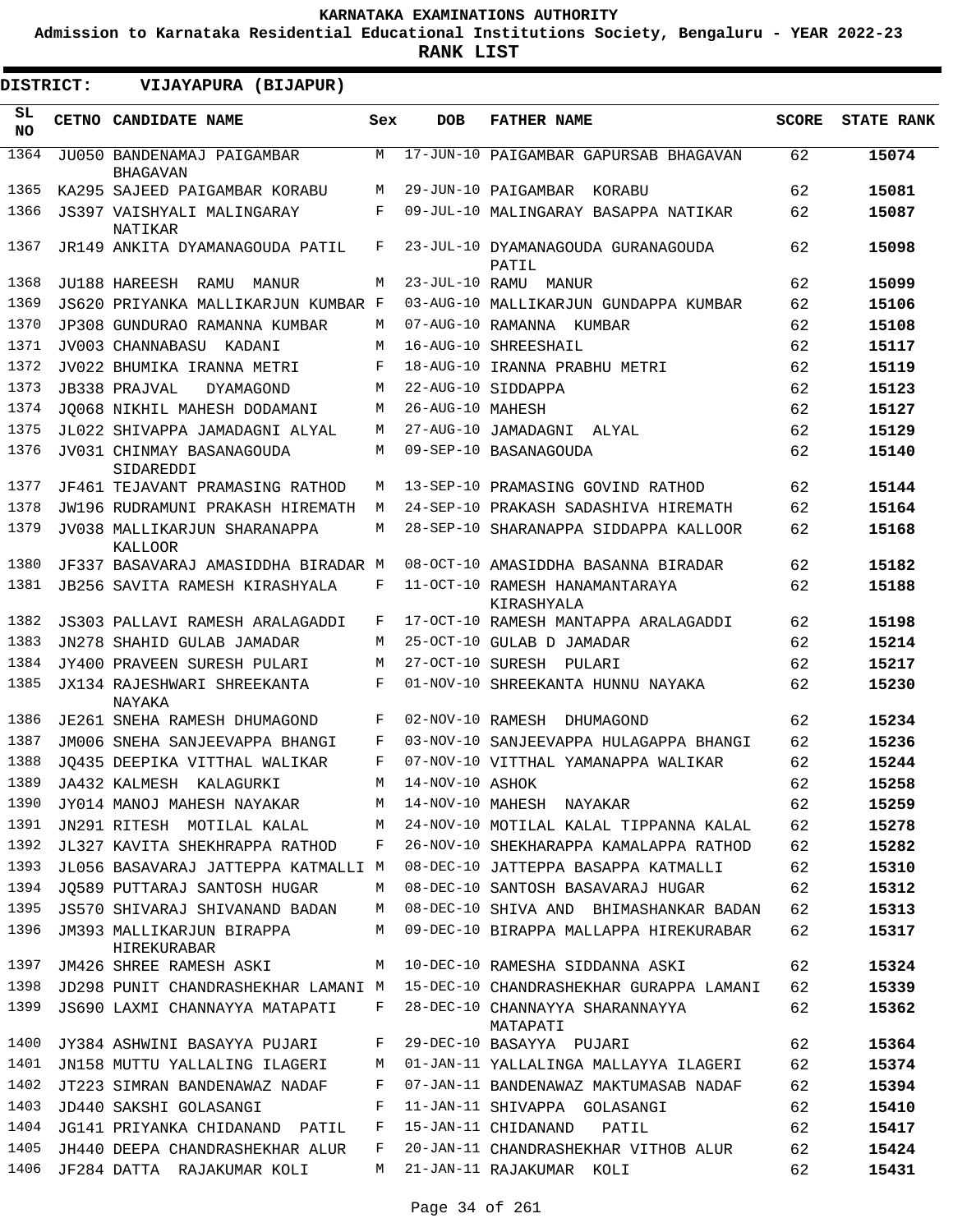**Admission to Karnataka Residential Educational Institutions Society, Bengaluru - YEAR 2022-23**

| DISTRICT:        | VIJAYAPURA (BIJAPUR)                                  |              |                   |                                                          |              |                   |
|------------------|-------------------------------------------------------|--------------|-------------------|----------------------------------------------------------|--------------|-------------------|
| SL.<br><b>NO</b> | CETNO CANDIDATE NAME                                  | Sex          | <b>DOB</b>        | <b>FATHER NAME</b>                                       | <b>SCORE</b> | <b>STATE RANK</b> |
| 1407             | JK055 SAGAR BABU KSHATRI                              | M            |                   | 24-JAN-11 BABU BHIMU KSHATRI                             | 62           | 15439             |
| 1408             | JD166 NANDEESH SHANKREPPA<br>GOLASANGI                | M            |                   | 26-JAN-11 SHANKREPPA                                     | 62           | 15444             |
| 1409             | JH130 BOURAMMA LAYAPPA TENIHALLI                      | F            |                   | 12-FEB-11 LAYAPPA BHIRAPPA TENIHALLI                     | 62           | 15480             |
| 1410             | JT108 SWATI ANILKUMAR BIRADAR                         | F            |                   | 16-FEB-11 ANILKUMAR VITHOBA<br>BIRADAR                   | 62           | 15488             |
| 1411             | JN221 SHIVANAGOUDA CHANNAPPAGOUDA M<br><b>BIRADAR</b> |              |                   | 17-FEB-11 CHANNAPPAGOUDA BHEEMANAGOUDA<br><b>BIRADAR</b> | 62           | 15492             |
| 1412             | JJ124 PREETI SHREEMANT CHAVAN                         | F            |                   | 19-FEB-11 SHREEMANT KRISHNA CHAVAN                       | 62           | 15495             |
| 1413             | JL289 MALLIKARJUN BASAVARAJ HUGAR M                   |              |                   | 04-MAR-11 BASAVARAJ VITTAL HUGAR                         | 62           | 15530             |
| 1414             | JL403 NINGANAGOUDA NANAGOUDA<br><b>BIRADAR</b>        | М            |                   | 09-MAR-11 NANAGOUDA AMBRAPPAGOUDA<br><b>BIRADAR</b>      | 62           | 15566             |
| 1415             | JK196 VARSHA PRAKASH BIRADAR                          | F            |                   | 12-MAR-11 PRAKASH MALLESHAGOUD BIRADAR                   | 62           | 15577             |
| 1416             | JB040 MALLIKARJUN ASHOK HOLEGOL                       | М            |                   | 13-MAR-11 ASHOK MAHADEVAPPA HOLEGOL                      | 62           | 15580             |
| 1417             | JF031 PALLAVI PARASHURAM MUNJI                        | F            |                   | 17-MAR-11 PARASHURAM NAGAPPA MUNJI                       | 62           | 15593             |
| 1418             | JH435 RAKESH SHIVANAND UMMARAJI                       | M            |                   | 18-MAR-11 SHIVANAND<br>UMMARAJI                          | 62           | 15600             |
| 1419             | JN024 PRADEEPREDDY PRAKASH<br><b>BHANTANUR</b>        | М            |                   | 19-MAR-11 PRAKASH BHANTANUR                              | 62           | 15603             |
| 1420             | KA043 DANESHWARI SHIVANANDA HANDI F                   |              |                   | 22-MAR-11 SHIVANANDA MALLAPPA HANDI                      | 62           | 15609             |
| 1421             | JT240 SIDDU SHIVANAND GUDDI                           | М            |                   | 23-MAR-11 SHIVANAND MAMALLAPPA GUDDI                     | 62           | 15611             |
| 1422             | JH075 VIKASREDDY B PATIL                              | М            |                   | 24-MAR-11 BALASAHEB<br>PATIL                             | 62           | 15615             |
| 1423             | JH268 MALLIKARJUN GANGADHAR<br>MEDEDAR                | М            |                   | 26-MAR-11 GANGADHAR AMMANNA MEDEDAR                      | 62           | 15626             |
| 1424             | KA041 SAKEEB KUTUBUDDIN<br>BAMMANALLI                 | М            |                   | 30-MAR-11 KUTUBUDDIN<br>BAMMANALLI                       | 62           | 15643             |
| 1425             | JY453 ANNAYYA SHEKHARAYYA<br>GANACHARI                | М            |                   | 13-APR-11 SHEKHARAYYA                                    | 62           | 15697             |
| 1426             | JJ030 PRATIBHA IRANNA KALASE                          | F            |                   | 15-APR-11 IRANNA CHANDAPPA KALASE                        | 62           | 15706             |
| 1427             | JZ396 ANUJA SANTOSH JADHAV                            | F            | 18-APR-11 SANTOSH | JADHAV                                                   | 62           | 15714             |
| 1428             | KA290 ADARSH OLEKAR                                   | M            |                   | 19-APR-11 BASAVARAJ<br>OLEKAR                            | 62           | 15719             |
| 1429             | JW023 NITINKUMAR RAMANAGOUDA<br><b>BIRADAR</b>        | М            |                   | 22-APR-11 RAMANAGOUDA SHANTAGOUDA<br><b>BIRADAR</b>      | 62           | 15725             |
| 1430             | JS386 TANUJA SHREESHAIL KUMBAR                        | F            |                   | 23-APR-11 SHREESHAIL BASAPPA KUMBAR                      | 62           | 15728             |
|                  | 1431 JQ065 PRITAM RAMESH MANAGULI                     | M            |                   | 24-APR-11 RAMESH NAGAPPA MANAGULI                        | 62           | 15732             |
| 1432             | JH010 SUDEEP BANAPPA BIRADAR                          | М            |                   | 29-APR-11 BANAPPA SHANTAPPA BIRADAR                      | 62           | 15745             |
| 1433             | JQ362 ADARSH ARAVIND KIRAGAT                          | М            |                   | 01-MAY-11 ARAVIND MARUTI KIRAGAT                         | 62           | 15747             |
| 1434             | KA187 VAISHNAVI GANGAPPA KABADE                       | F            |                   | 08-MAY-11 GANGAPPA YALLAPPA KABADE                       | 62           | 15772             |
| 1435             | JA181 BRAMHANAND HUCHHAPPA METI                       | М            |                   | 18-MAY-11 HUCHHAPPA                                      | 62           | 15800             |
| 1436             | JG116 AISHWARYA SANTOSH SUDHAM                        | F            | 20-MAY-11 SANTOSH |                                                          | 62           | 15806             |
| 1437             | JG225 KISHORI BAJARANGAPRASAD<br>TIVARI               | F            |                   | 20-MAY-11 BAJARANGAPRASAD KISANAPRASAD<br>TIVARI         | 62           | 15809             |
| 1438             | JH248 SUMAYYA SHABBEER MOTAGI                         | F            |                   | 03-JUN-11 SHABBIR BASHASAB MOTAGI                        | 62           | 15854             |
| 1439             | JE317 SAKSHI MALLIKARJUN<br>HATTARAKI                 | F            |                   | 07-JUN-11 MALLIKARJUN DAREPPA HATTARAKI                  | 62           | 15870             |
| 1440             | JJ165 KAVERI SIDDANNA MULAJI                          | F            |                   | 10-JUN-11 SIDDANNA NAGANNA MULAJI                        | 62           | 15884             |
| 1441             | KA318 SHREYAS MANJUNATH LOHAR                         | М            |                   | 11-JUN-11 MANJUNATH LOHAR                                | 62           | 15891             |
| 1442             | JZ386 SHAMBHAVI GURURAJ KULKARNI                      | F            |                   | 12-JUN-11 GURURAJ KULKARNI                               | 62           | 15893             |
| 1443             | JR689 SRUSHTI SHADAKSHARI<br>JERATAGI                 | F            |                   | 15-JUN-11 SHADAKSHARI                                    | 62           | 15900             |
| 1444             | JL318 SHARANAMMA SHEKAPPA KADI                        | $\mathbf{F}$ |                   | 18-JUN-11 SHEKAPPA BASAPPA KADI                          | 62           | 15907             |
| 1445             | JG038 ANKITA SIDDAPPA HIREGAN                         | F            |                   | 21-JUN-11 SIDDAPPA HIREGAN                               | 62           | 15916             |
| 1446             | JT072 PRAVEEN SIDDAPPA<br>HIREKURABAR                 | M            |                   | 26-JUN-11 SIDDAPPA NANDAPPA HIREKURABAR                  | 62           | 15939             |
| 1447             | JM093 AISHA LALASAB KODEKAL                           | F            |                   | 28-JUN-11 LALASAB KASHIMASAB KODEKAL                     | 62           | 15946             |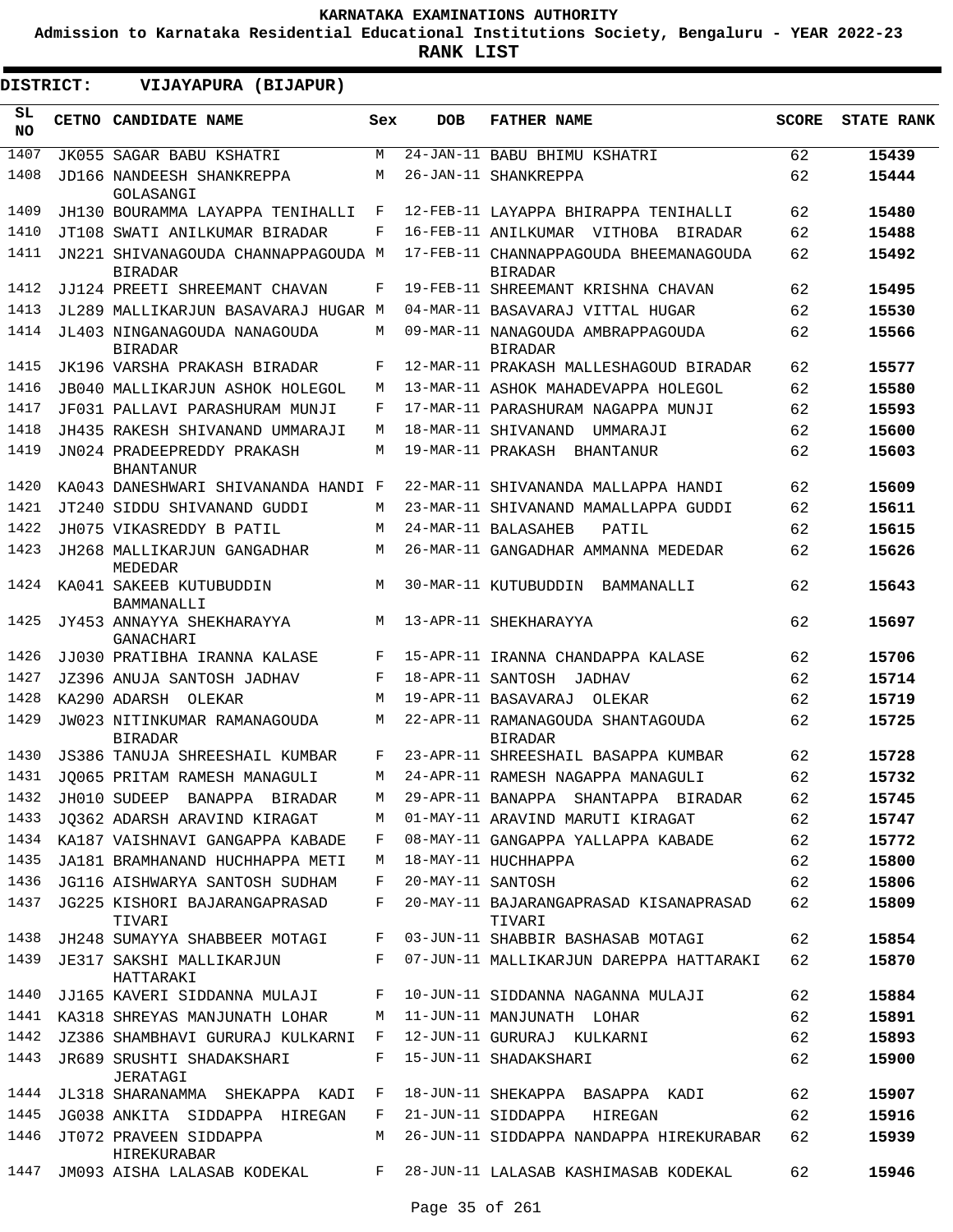**Admission to Karnataka Residential Educational Institutions Society, Bengaluru - YEAR 2022-23**

**RANK LIST**

 $\blacksquare$ 

| DISTRICT: |  | VIJAYAPURA (BIJAPUR)                           |     |                   |                                                   |              |                   |
|-----------|--|------------------------------------------------|-----|-------------------|---------------------------------------------------|--------------|-------------------|
| SL<br>NO. |  | CETNO CANDIDATE NAME                           | Sex | <b>DOB</b>        | <b>FATHER NAME</b>                                | <b>SCORE</b> | <b>STATE RANK</b> |
| 1448      |  | JA447 MAYAKKA MALAPPA BEERAKABBI               | F   |                   | 29-JUN-11 MALLAPPA HANAMANT BEERAKABBI            | 62           | 15950             |
| 1449      |  | JS013 SHREYA PATIL                             | F   |                   | 01-JUL-11 SHIVANAGOUDA                            | 62           | 15961             |
| 1450      |  | JM349 CHANDRASHEKHAR BASAVARAJ<br>SAJJANA      | M   |                   | 02-JUL-11 BASAVARAJ MAHADEVAPPA SAJJANA           | 62           | 15964             |
| 1451      |  | JZ478 SAANAVI<br>SONDUR                        | F   | 05-JUL-11 SACHIN  | SONDUR                                            | 62           | 15982             |
| 1452      |  | JC130 AMRUTA BAJANTRI                          | F   |                   | 07-JUL-11 JAYSHREE SHEKAPPA BHAJANTRI             | 62           | 15985             |
| 1453      |  | JY260 YALLALING PARASURAM MADAR                | M   |                   | 10-JUL-11 PARASURAM MADAR                         | 62           | 16002             |
| 1454      |  | JG144 RADHEKA RAMESH KAMBALE                   | F   |                   | 15-JUL-11 RAMESH YAMANAPPA KAMBALE                | 62           | 16013             |
| 1455      |  | JD380 PUSHPA MANAGULI                          | F   |                   | 16-JUL-11 SHEKHAPPA IRAPPA MANAGULI               | 62           | 16017             |
| 1456      |  | JG254 SHRISHAIL DAYANAND BAGALI                | M   |                   | 16-JUL-11 DAYANAND SHRISHAIL BAGALI               | 62           | 16019             |
| 1457      |  | JW028 NANAGOUD AMBARISH<br>NANDASHETTI         | M   |                   | 20-JUL-11 AMBARISH NANAGOUD NANDASHETTI           | 62           | 16033             |
| 1458      |  | JR609 SANDEEP MAILARALING MALLI                | M   |                   | 22-JUL-11 MAILARALING<br>MALLI                    | 62           | 16039             |
| 1459      |  | JS091 AYUSH RAMESH NAIK                        | M   |                   | 25-JUL-11 RAMESH BASU NAIK                        | 62           | 16046             |
| 1460      |  | JA257 SAGAR SURESH UPPAR                       | M   |                   | 25-JUL-11 SURESH YAMANAPPA UPPAR                  | 62           | 16049             |
| 1461      |  | JH069 SAMARTH BHIMASHANKAR<br><b>BIRADAR</b>   | M   |                   | 06-AUG-11 BHIMASHANKAR RAMAGOND<br><b>BIRADAR</b> | 62           | 16086             |
| 1462      |  | JL138 VEDANTA SUDHEERA LAMANI                  | М   |                   | 07-AUG-11 SUDHEERA<br>LAMANI                      | 62           | 16091             |
| 1463      |  | JM453 MAHALAXMI GURUPADA SUDAKAR               | F   |                   | 09-AUG-11 GURUPADA<br>SUDAKAR                     | 62           | 16097             |
| 1464      |  | JC076 SUVARNA BASAVRAJ HACHARADDI F            |     |                   | 10-AUG-11 BASAVARAJ SUBHAS HACHARADDI             | 62           | 16102             |
| 1465      |  | JE279 DIVYA SHIVANAND NIMBARAGI                | F   |                   | 16-AUG-11 SHIVANAND<br>NIMBARAGI                  | 62           | 16108             |
| 1466      |  | JE490 AMRUTA NAGARAJ BALLA                     | F   |                   | 19-AUG-11 NAGARAJ ANNARAY BALLA                   | 62           | 16119             |
| 1467      |  | JP006 SAMPAT THAVARU RATHOD                    | M   | 29-AUG-11 THAVARU |                                                   | 62           | 16145             |
| 1468      |  | JS348 KHANDERAY DATTATRAY KALE                 | M   |                   | 30-AUG-11 DATTATRAY MALAKAPPA KALE                | 62           | 16147             |
| 1469      |  | JG246 MALLIKARJUN SADASHIVA<br>VAGHAMORE       | M   |                   | 16-SEP-11 SADASHIVA YALLAPPA VAGHAMORE            | 62           | 16179             |
| 1470      |  | JC111 JAN PATEL IBRAHIM SHIVANAGI M            |     | 25-SEP-11 IBRAHIM | SHIVANAGI                                         | 62           | 16196             |
| 1471      |  | JN105 VINAYAK LAXMAN DURVE                     | M   |                   | 26-SEP-11 LAXMAN VITTHAL DURVE                    | 62           | 16202             |
| 1472      |  | JS322 JANNATABI MAHAMADRAPIK<br><b>BYALYAL</b> | F   |                   | 28-SEP-11 MAHAMADRAPIK SAHEBLAL BYALYAL           | 62           | 16204             |
| 1473      |  | JG075 AKASH                                    | M   |                   | 02-OCT-11 SHANKARALINGAYYA MATA                   | 62           | 16209             |
|           |  | 1474 JQ562 SURESH SHRISHAIL MALLI              | M   |                   | 25-OCT-11 SHRISHAIL SHARANAPPA MALLI              | 62           | 16257             |
| 1475      |  | JR124 ANJANA BYAKOD                            | F   |                   | 13-NOV-11 SIDDARAM DHAREPPA BYAKOD                | 62           | 16283             |
| 1476      |  | JT009 PRAMOD HUCHAPPA HONAKANTHI M             |     |                   | 13-NOV-11 HUCCHAPPA HONAKANTHI                    | 62           | 16285             |
| 1477      |  | KA277 AVINASH KEDARLINGA INDI                  | M   |                   | 16-NOV-11 KEDARLING<br>INDI                       | 62           | 16288             |
| 1478      |  | JO723 SHANKARAGOUDA GANGADAR<br><b>BIRADAR</b> | М   |                   | 18-NOV-11 GANGADAR BASAPPAGOUDA BIRADAR           | 62           | 16291             |
| 1479      |  | JW160 NINGANAGOUD SUBRAYGOUD<br><b>BIRADAR</b> | M   |                   | 01-DEC-11 SUBRAYGOUD NINGANAGOUD<br>BIRADAR       | 62           | 16311             |
| 1480      |  | JS583 PRAJWAL CHENNAPPA SHAMBEWAD M            |     |                   | 01-JAN-12 CHENNAPPA BASAPPA SHAMBEWAD             | 62           | 16348             |
| 1481      |  | JY083 DEVAKI TANGADAGI                         | F   |                   | 08-FEB-12 SHARANAPPA MUTTAPPA TANGADAGI           | 62           | 16362             |
| 1482      |  | JZ186 ROHIT CHIKKAPPA DODAMANI                 | М   |                   | 06-SEP-12 CHIKKAPPA RANGAPPA DODAMANI             | 62           | 16386             |
| 1483      |  | JT155 KUMAR JAGANNATHA RATHOD                  | M   |                   | 29-SEP-09 JAGANNATHA RATHOD                       | 61           | 16395             |
| 1484      |  | <b>JW172 SAHERA NABISA GOLAGERI</b>            | F   |                   | 03-DEC-09 NABISA GOLAGERI                         | 61           | 16397             |
| 1485      |  | JG048 AJAYAKUMAR RAJAKUMAR NAVI M              |     |                   | 01-JAN-10 RAJAKUMAR ANNAPPA NAVI                  | 61           | 16398             |
| 1486      |  | JG198 MALLIKARJUN ARJUN<br>KATAKADHOND         | M   |                   | 19-JAN-10 ARJUN KATAKADHOND                       | 61           | 16407             |
| 1487      |  | JR195 RANJIT KUMAR RATHOD                      | М   |                   | 29-JAN-10 KUMAR UMALU RATHOD                      | 61           | 16408             |
| 1488      |  | JD273 RAJESHWARI NIJAPPANAVAR                  | F   |                   | 01-MAR-10 SIDDALINGAPPA SANGAPPA<br>NIJAPPANAVAR  | 61           | 16420             |
| 1489      |  | JS325 MALLIKARJUN SHRISHAIL<br><b>BIRADAR</b>  | M   |                   | 09-MAR-10 SHRISHAIL BIRADAR                       | 61           | 16423             |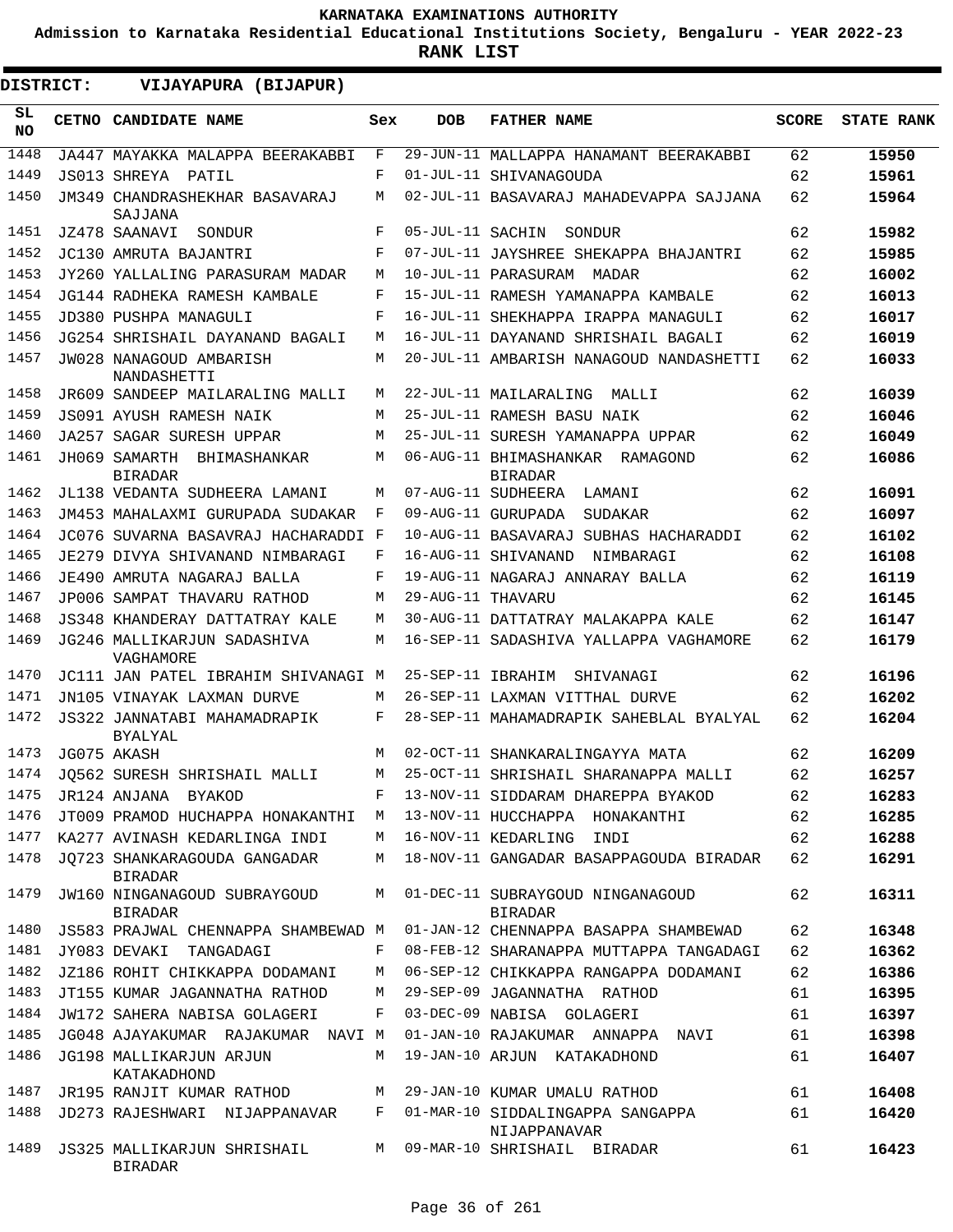**Admission to Karnataka Residential Educational Institutions Society, Bengaluru - YEAR 2022-23**

**RANK LIST**

.

| DISTRICT: |  | VIJAYAPURA (BIJAPUR)                     |     |                   |                                                 |              |                   |
|-----------|--|------------------------------------------|-----|-------------------|-------------------------------------------------|--------------|-------------------|
| SL<br>NO. |  | CETNO CANDIDATE NAME                     | Sex | <b>DOB</b>        | <b>FATHER NAME</b>                              | <b>SCORE</b> | <b>STATE RANK</b> |
| 1490      |  | JO726 GURUBAYI MAHADEVAPPA<br>HADAPAD    | F   |                   | 24-APR-10 MAHADEVAPPA BASAPPA HADAPAD           | 61           | 16433             |
| 1491      |  | JP307 PREETI GURULINGAPPAGOUDA<br>PATIL  | F   |                   | 18-JUN-10 GURULINGAPPAGOUDA PATIL               | 61           | 16461             |
| 1492      |  | JX280 GOUTAM PINTU RATHOD                | M   | 07-JUL-10 PINTU   |                                                 | 61           | 16475             |
| 1493      |  | JC200 MADESH YALAGURADAPPA<br>NARASALAGI | M   |                   | 10-JUL-10 YALAGURADAPPA SANGAPPA<br>NARASALAGI  | 61           | 16477             |
| 1494      |  | JX341 LAVANYA HANAMANT GURAV             | F   |                   | 27-JUL-10 HANAMANT HANAMANT GURAV               | 61           | 16491             |
| 1495      |  | JR692 PARJAVAL IRAPPA CHANDKAVATE M      |     |                   | 28-JUL-10 IRAPPA SHRIMANTH CHANDKAVATE          | 61           | 16492             |
| 1496      |  | JL295 VEERESH MALLAPPA AGNI              | M   |                   | 07-AUG-10 MALLAPPA IRAPPA AGNI                  | 61           | 16500             |
| 1497      |  | JR338 SRUSHTHI RAM MADDARAKI             | F   |                   | 09-AUG-10 RAM SHARANAPPA MADDARAKI              | 61           | 16504             |
| 1498      |  | JV185 SHIVARAJ SIDDU MAKANAPUR           | M   |                   | 10-AUG-10 SIDDU MAKANAPUR                       | 61           | 16505             |
| 1499      |  | JN250 SHRUSHTI<br>PATIL                  | F   |                   | 10-AUG-10 RAMANAGOUDA                           | 61           | 16506             |
| 1500      |  | JY149 VINAYAK MALI                       | M   |                   | 23-AUG-10 SATISH LAXMAN MALI                    | 61           | 16528             |
| 1501      |  | JM171 JYOTI SIDDAPPA LINGASUR            | F   |                   | 18-SEP-10 SIDDAPPA LINGASUR                     | 61           | 16551             |
| 1502      |  | JJ161 REHAN                              | M   |                   | 21-SEP-10 GAFFOR SAB PYATI                      | 61           | 16556             |
| 1503      |  | JT032 SANJEEVINI PANDIT DODAMANI         | F   |                   | 21-SEP-10 PANDIT SHIVAYOGI DODAMANI             | 61           | 16557             |
| 1504      |  | JX024 AMRUTA NIMBENNA GUDDEVADI          | F   |                   | 14-OCT-10 NIMBENNA GURALINGAPPA<br>GUDDEVADI    | 61           | 16595             |
| 1505      |  | JZ288 ABHISHEK SAYABANNA<br>BANASHETTI   | M   |                   | 15-OCT-10 SAYABANNA BANASHETTI                  | 61           | 16599             |
| 1506      |  | JV075 RANJITA MAHADEVAPPA<br>TELAGANI    | F   |                   | 15-OCT-10 MAHADEVAPPA                           | 61           | 16601             |
| 1507      |  | JT193 NAGESH SHIVANAND MARABAGI          | М   |                   | 18-OCT-10 SHIVANAND MARABAGI                    | 61           | 16606             |
| 1508      |  | JO186 SUSHMITA SURESH BUYYAR             | F   |                   | 19-OCT-10 SURESH SIDDAPPA BUYYAR                | 61           | 16608             |
| 1509      |  | JK304 SAMARTH SHADAKSHARI<br>ARAVATTI    | M   |                   | 23-OCT-10 SHADAKSHARI ARAVATTI                  | 61           | 16617             |
| 1510      |  | JY162 PRUTHAVI PRAKASH CHALAWADI         | F   |                   | 26-OCT-10 PRAKASH BASAPPA CHALAWADI             | 61           | 16620             |
| 1511      |  | JN123 SHREYA GOUDAPPAGOUDA PATIL         | F   |                   | 31-OCT-10 GOUDAPPAGOUDA BASSANGOUDA<br>PATIL    | 61           | 16628             |
| 1512      |  | JE139 DHARMARAJ MAHESH BIRADAR           | M   | 17-NOV-10 MAHESH  | SHRISHAIL BIRADAR                               | 61           | 16649             |
| 1513      |  | JO181 SHRIRAKSHA SHRISHAIL<br>LINGADALLI | F   |                   | 17-NOV-10 SHRISHAIL PARAPPA LINGADALLI          | 61           | 16652             |
| 1514      |  | JR704 SHIVASHARAN SURESH<br>KATTIMANI    |     |                   | M 19-NOV-10 SURESH NARASAPPA KATTIMANI          | 61           | 16659             |
| 1515      |  | JT152 SHASHIKALA SANTOSH ARJUNAGI F      |     |                   | 27-NOV-10 SANTOSH ARJUNAGI                      | 61           | 16674             |
| 1516      |  | JF049 RAJIYABEGUM SAIPANASAB<br>NADAF    | F   |                   | 28-NOV-10 SAIPANASAB MODINASAB NADAF            | 61           | 16677             |
| 1517      |  | KA313 SHAVUBAI DUNDAPPA WALIKAR          | F   |                   | 01-DEC-10 DUNDAPPA SANGAPPA WALIKAR             | 61           | 16683             |
| 1518      |  | JX154 NAGESH MURAGEPPA JIRGYAL           | М   |                   | 02-DEC-10 MURAGEPPA NAGESH JIRGYAL              | 61           | 16685             |
| 1519      |  | JZ077 SUJITKUMAR AMARESH KOLAKUR         | М   | 03-DEC-10 AMARESH |                                                 | 61           | 16688             |
| 1520      |  | JH454 SHANTU SHIVALING MADAR             | М   |                   | 04-DEC-10 SHIVALING MADAR                       | 61           | 16692             |
| 1521      |  | JD352 NAGAMMA HUGAR                      | F   |                   | 05-DEC-10 PANDAPPA                              | 61           | 16694             |
| 1522      |  | JQ516 Susmita Mallikarjun<br>INGLESWAR   | F   |                   | 11-DEC-10 MALLIKARJUN BASAGONDAPPA<br>INGLESWAR | 61           | 16712             |
| 1523      |  | JY313 AISHWARYA CHANNAMALLAPPA<br>MASALI | F   |                   | 18-DEC-10 CHANNAMALLAPPA APPANNA MASALI         | 61           | 16721             |
| 1524      |  | JT238 SRUSHTI GURUGOUD BIRADAR           | F   |                   | 26-DEC-10 GURUGOUD BIRADAR                      | 61           | 16743             |
| 1525      |  | JA430 SHRUTI SHEKAPPA HUGAR              | F   |                   | 30-DEC-10 SHEKAPPA HANAMANTH HUGAR              | 61           | 16754             |
| 1526      |  | JS103 GANESH SHREESHAIL HUGAR            | М   |                   | 01-JAN-11 SHREESHAIL BASANNA HUGAR              | 61           | 16760             |
| 1527      |  | KA159 SOMANATH HANAMANT GUNAKI           | М   |                   | 15-JAN-11 HANAMANT SIDDAPPA GUNAKI              | 61           | 16802             |
| 1528      |  | JF070 SUMAN ASHOK RATHOD                 | F   |                   | 15-JAN-11 ASHOK TOPU RATHOD                     | 61           | 16803             |
| 1529      |  | JT151 PRUTHVIRANI NINGARADDI             | F   |                   | 20-JAN-11 NINGARADDI SHARANAGOUDA               | 61           | 16811             |
|           |  | AMARKHED                                 |     |                   | AMARKHED                                        |              |                   |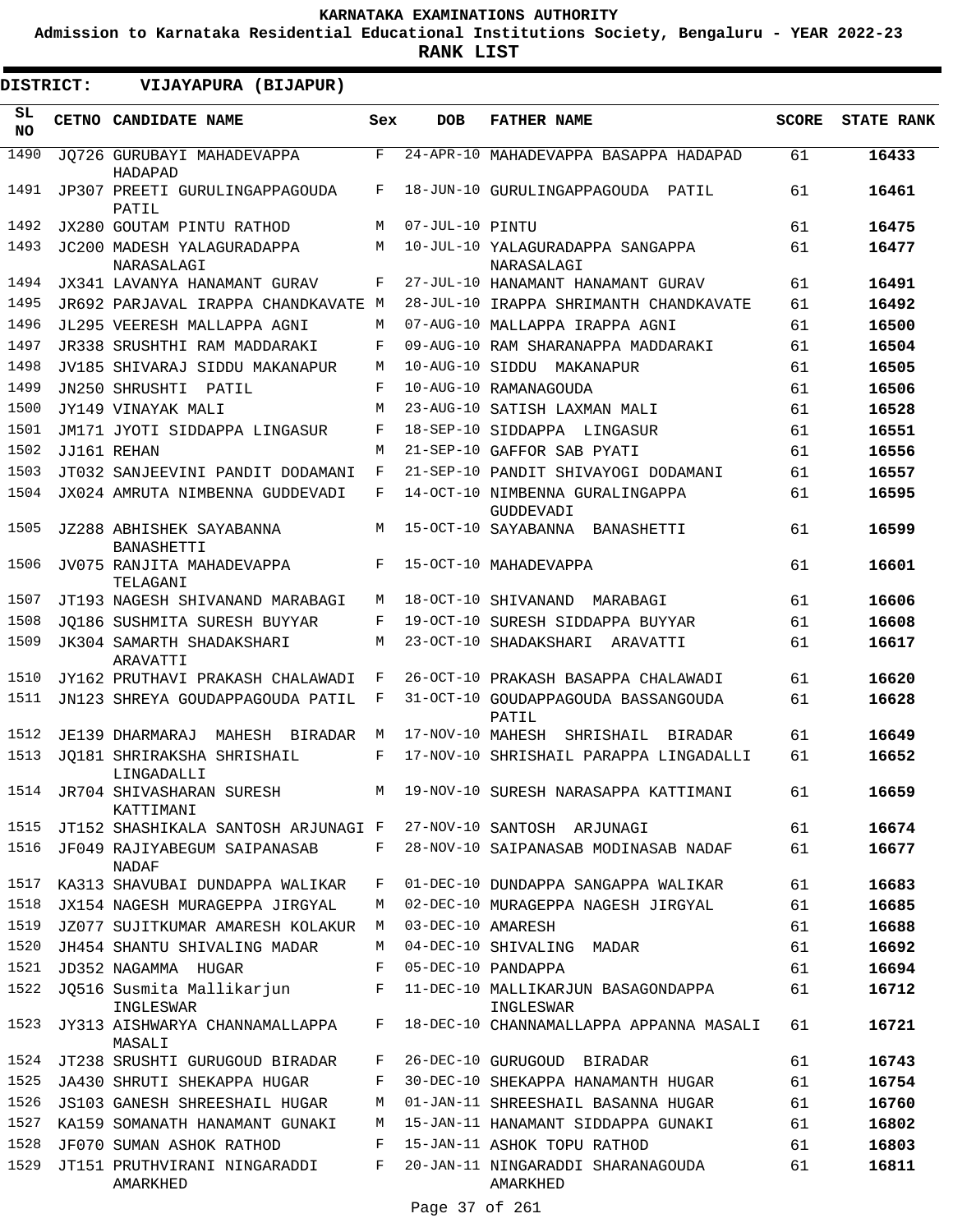**SCORE STATE RANK**

**17064 17066 17076**

**17080 17102 17114**

**17240**

**17253**

**17263**

61 61 61

61 61 61

61

61

61

**Admission to Karnataka Residential Educational Institutions Society, Bengaluru - YEAR 2022-23**

|           |                                                    |     | <b>RANK LIST</b>  |                                                   |
|-----------|----------------------------------------------------|-----|-------------------|---------------------------------------------------|
| DISTRICT: | VIJAYAPURA (BIJAPUR)                               |     |                   |                                                   |
| SL<br>NO. | CETNO CANDIDATE NAME                               | Sex | <b>DOB</b>        | <b>FATHER NAME</b>                                |
| 1530      | JH203 VINOD SHIVAPUTRA NALVAR                      | M   |                   | 26-JAN-11 SHIVAPUTRA T NALVAR                     |
| 1531      | JS650 AMBIKA SHREEMANTA KANNOOR                    | F   |                   | 29-JAN-11 SHREEMANTA SHREESHAIL KANNOOR           |
| 1532      | JR293 MAHESH K ALLAPUR                             | M   |                   | 30-JAN-11 KANNAPPA M ALLAPUR                      |
| 1533      | JY447 SHRUTI SHARANAPPA GHADALOTI F                |     |                   | 30-JAN-11 SHARANAPPA SIDDAPPA GHADALOTI           |
| 1534      | KA477 SINCHANA MALI                                | F   |                   | 01-FEB-11 MAHANTESH MALI                          |
| 1535      | JB400 SHRISHAIL RAMANNA CHOUDHARI M                |     |                   | 04-FEB-11 RAMANNA TIPPANNA CHOUDHARI              |
| 1536      | JR429 VAISHNAVI RAMESH KATTIMANI                   | F   |                   | 05-FEB-11 RAMESH HIRGYAPPA KATTIMANI              |
| 1537      | JM008 RAJSHEKHAR VEERESH JAINAPUR M                |     | 08-FEB-11 VEERESH |                                                   |
| 1538      | JT039 PRAVEEN SHRISHAIL JALVADI                    | М   |                   | 20-FEB-11 SHRISHAIL SIDRAMAPPA JALVADI            |
| 1539      | JO325 KHUSHI SHIVANAND NADAKATTI                   | F   |                   | 28-FEB-11 SHIVANAND NADAKATTI                     |
| 1540      | JA336 LEELA YAMANAPP NAGARAL                       | F   |                   | 04-MAR-11 YAMANAPP ADEPPA NAGARAL                 |
| 1541      | JO112 SNEHA TIMMANNA SINDAGI                       | F   |                   | 09-MAR-11 TIMMANNA SINDAGI                        |
| 1542      | JR185 KALPANA MANTAPPA BADAN                       | F   |                   | 10-MAR-11 MANTAPPA SHNKREPPA BADAN                |
| 1543      | KA327 LAXMI SHRISHAIL HADAPAD                      | F   |                   | 16-MAR-11 SHRISHAIL HADAPAD                       |
| 1544      | JB303 NANDINI VENKATESH JAINAPUR                   | F   |                   | 17-MAR-11 VENKATESH SHIVAPPA JAINAPUR             |
| 1545      | JA154 Madhusri Somappa Sajjan                      | F   |                   | 18-MAR-11 SOMAPPA CHANNAPPA SAJJAN                |
| 1546      | JN190 POORVA VISHWANATH NAYAK                      | F   |                   | 20-MAR-11 VISHWANATH MURALI NAYAK                 |
| 1547      | JR012 BHARATKUMAR SURYAKANT<br>KADAGANCHI          | M   |                   | 23-MAR-11 SURYAKANT BHEEMAPPA<br>KADAGANCHI       |
| 1548      | JM376 KARTIK SANGAMESH SAJJAN                      | M   |                   | 26-MAR-11 SANGAMESH                               |
| 1549      | JL199 JEENAT KOUSAR DAKHANI                        | F   |                   | 01-APR-11 HASUNUDDIN ABDULSAB DAKHANI             |
| 1550      | JN289 NAGARAJ HANAMANTRAYA MUDNUR M                |     |                   | 03-APR-11 HANAMANTRAYA NAGAPPA MUDNUR             |
| 1551      | JM149 SAHANA KANTHEPPA BHOYAR                      | F   |                   | 08-APR-11 KANTHEPPA                               |
| 1552      | JB279 SAMPREET REVANASIDDAPPA<br><b>HAVANNAVAR</b> | M   |                   | 10-APR-11 REVANASIDDAPPA HAVANNAVAR               |
| 1553      | JS224 PREETAM NARAYANA CHAVAN                      | M   |                   | 13-APR-11 NARAYANA GANGU CHAVAN                   |
| 1554      | JY351 SOUNDARYA SOMANNA MASHYAL                    | F   |                   | 13-APR-11 SOMANNA SIDARAY MASHYAL                 |
| 1555      | JF090 DHEERAJ SIDAPPA<br><b>BHARMANNAVAR</b>       | M   |                   | 15-APR-11 SIDAPPA BHARMANNAVAR                    |
| 1556      | JQ249 HANAMANT YALLAPPA BIRADAR                    | M   |                   | 16-APR-11 YALLAPPA SUBHASH BIRADAR                |
| 1557      | JR209 SANDESH LOKESH SHIVANAGI                     | М   |                   | 23-APR-11 LOKESH SHIVANAGI                        |
| 1558      | JE294 KAVERI BHIMASHANKAR<br>BHAIRAGI              | F   |                   | 26-APR-11 BHIMASHANKAR FAKIRAPPA<br>BHAIRAGI      |
| 1559      | JW195 MANOJ ANNARAYA BAIRAMADAGI                   | М   |                   | 10-MAY-11 ANNARAYA BAIRAMADAGI                    |
| 1560      | JD236 SANGANAGOUD HACHADAD                         | М   |                   | 10-MAY-11 GURADDI SANGAPPA HACHADAD               |
| 1561      | JP270 ALIYA MOULASHA MAKANDAR                      | F   |                   | 12-MAY-11 MOULASHA KALLASHYA MAKANDAR             |
| 1562      | JR213 IBRAHIMMA NABISAIB KHURESI                   | M   |                   | 13-MAY-11 NABISAIB                                |
| 1563      | JX249 PRIYANKA IRAPPA HOSAMANI                     | F   |                   | 19-MAY-11 IRAPPA APPANNAPPA HOSAMANI              |
| 1564      | JP291 YASHODHA VIJAYAKUMAR KATTI                   | F   |                   | 19-MAY-11 VIJAYAKUMAR                             |
| 1565      | JD160 TRIVENI RAMAPPA WADDAR                       | F   |                   | 24-MAY-11 RAMAPPA TAYAPPA WADDAR                  |
| 1566      | JD267 AMBRISH HANAMANT HOLEGOL                     | M   |                   | 25-MAY-11 HANAMANT HOLEGOL                        |
| 1567      | JS327 MAHIBOOB MAINUDDIN MULLA                     | M   |                   | 26-MAY-11 MAINUDDIN KHADIRABASHA MULLA            |
| 1568      | JM403 SACHIN PARASHURAM KUMBAR                     | М   |                   | 26-MAY-11 PARASHURAM KUMBAR                       |
| 1569      | JM235 SPOORTI SANGAPPA TALAWAR                     | F   |                   | 28-MAY-11 SANGAPPA HANAMAPPA TALAWAR              |
| 1570      | JK154 AJIT HANAMANT CHIKKABENUR                    | M   |                   | 30-MAY-11 HANAMANT                                |
| 1571      | JJ040 KHANDOBAGOUD PRABHAKAR<br>BIRADAR            | M   |                   | 01-JUN-11 PRABHAKAR MALLIKARJUN BIRADAR           |
| 1572      | JB175 SANJANA MALLIKARJUN IVANAGI F                |     |                   | 01-JUN-11 MALLIKARJUN SHIVASHANKARAPPA<br>IVANAGI |

- 1573 JQ649 AMEETAREDDY BASAVARAJ BORAGI
- JS569 VINUT SANDEEP HUGAR 1574
- Page 38 of 261

M 05-JUN-11 BASAVARAJ NINGAPPA BORAGI

M 08-JUN-11 SANDEEP IRANNA HUGAR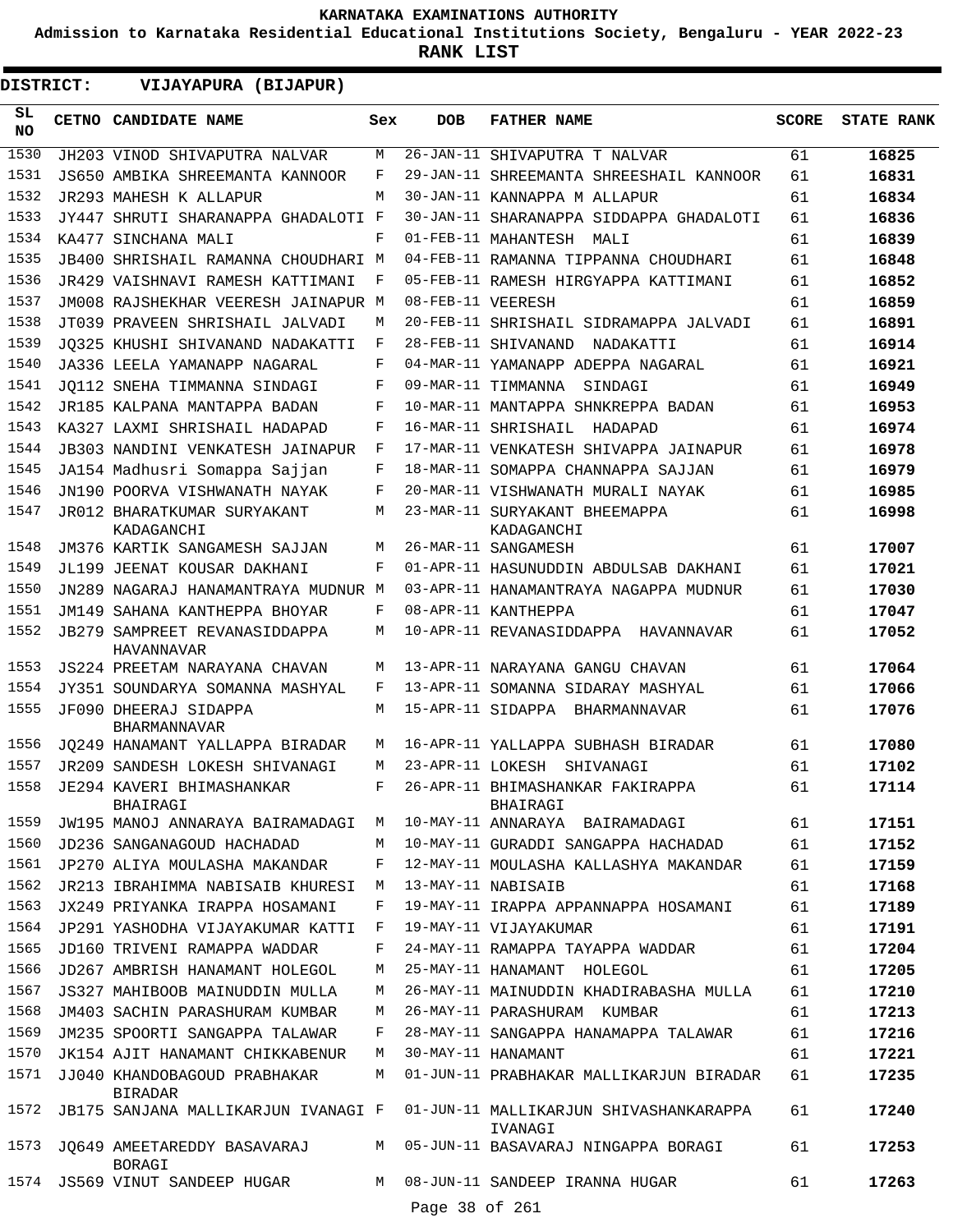**Admission to Karnataka Residential Educational Institutions Society, Bengaluru - YEAR 2022-23**

| <b>DISTRICT:</b> | VIJAYAPURA (BIJAPUR)                          |     |                   |                                             |              |                   |
|------------------|-----------------------------------------------|-----|-------------------|---------------------------------------------|--------------|-------------------|
| SL.<br>NO.       | CETNO CANDIDATE NAME                          | Sex | <b>DOB</b>        | <b>FATHER NAME</b>                          | <b>SCORE</b> | <b>STATE RANK</b> |
| 1575             | JP249 SHIVANAND RAMESH NAGARAL                | М   |                   | 20-JUN-11 RAMESHA APPASAHEBA NAGARALA       | 61           | 17299             |
| 1576             | JC045 DEEPTI PAVADAPPA GONAL                  | F   |                   | 21-JUN-11 PAVADAPPA DALAPPA GONAL           | 61           | 17301             |
| 1577             | JS202 NITEEN BASAVARAJ AMARAGOL               | M   |                   | 29-JUN-11 BASAVARAJ SANGAPPA AMARAGOL       | 61           | 17335             |
| 1578             | JZ299 PAVITRA MARUTI MANNAPUR                 | F   |                   | 06-JUL-11 MARUTI RANGAPPA MANNAPUR          | 61           | 17367             |
| 1579             | JO729 AJAY NINGAPPA HEBBAL                    | М   |                   | 07-JUL-11 NINGAPPA MADIVALAPPA HEBBAL       | 61           | 17369             |
| 1580             | JL017 SAHANA HANAMANTRAY<br><b>NADAGOUDRA</b> | F   |                   | 07-JUL-11 HANAMANTRAY                       | 61           | 17372             |
| 1581             | JZ069 VAISHNAVI SANGANAGOUD PATIL F           |     |                   | 07-JUL-11 SANGANAGOUD<br>PATIL              | 61           | 17373             |
| 1582             | JD368 BHAGIRATHI IRAPPA BIRADAR               | F   |                   | 19-JUL-11 IRAPPA SHANKARAGOUD BIRADAR       | 61           | 17414             |
| 1583             | JW010 SHRIDHAR LAKSHMAN HIROLLI               | M   |                   | 19-JUL-11 LAKSHMAN SUBBARAYA HIROLLI        | 61           | 17417             |
| 1584             | JG007 ANKITA SAHEBAGOUD MIRAGI                | F   |                   | 27-JUL-11 SAHEBAGOUD BHIMASHANKAR<br>MIRAGI | 61           | 17436             |
| 1585             | JO750 AKSHAYKUMAR SHIVAPPA<br>HANDRAL         | М   |                   | 01-AUG-11 SHIVAPPA SOMAPPA HANDRAL          | 61           | 17450             |
| 1586             | JJ066 ARUSH RAJENDRA HATTALLI                 | M   |                   | 01-AUG-11 RAJENDRA HATTALLI                 | 61           | 17451             |
| 1587             | KA437 SHARANABASU TIPARAY TALAWAR M           |     | 01-AUG-11 TIPARAY | TALAWAR                                     | 61           | 17453             |
| 1588             | JL245 JAISMITA SHARANAPPA BHOVI               | F   |                   | 02-AUG-11 SHARANAPPA LAKSHMANNA BHOVI       | 61           | 17458             |
| 1589             | JN043 PRAJVAL SHIVAPPA SHIVAPURA              | М   |                   | 03-AUG-11 SHIVAPPA BHIMAPPA SHIVAPURA       | 61           | 17462             |
| 1590             | JO248 MALLAPPA BADAGI                         | М   |                   | 06-AUG-11 HANAMANTA                         | 61           | 17473             |
| 1591             | JA072 KEERTI SIDDABIRAPPA RATTAL              | F   |                   | 16-AUG-11 SIDDABIRAPPA NANDAPPA RATTAL      | 61           | 17506             |
| 1592             | JS409 SPOORTI JAGANNATH BANAGUNDI F           |     |                   | 18-AUG-11 JAGANNATH                         | 61           | 17515             |
| 1593             | JS607 ANITA SHRISHAIL NEDALAGI                | F   |                   | 22-AUG-11 SHRISHAIL SHARANAPPA NEDALAGI     | 61           | 17521             |
| 1594             | JL241 KIRANAKUMAR HANAMANT<br>CHALAWADI       | М   |                   | 24-AUG-11 HANAMANT HANAMANT CHALAWADI       | 61           | 17533             |
| 1595             | JR417 GANGAYYA CHIDANAND HIREMATH M           |     |                   | 25-AUG-11 CHIDANAND GANGAYYA HIREMATH       | 61           | 17536             |
| 1596             | JR327 NINGARAJ TIPPANNA UKKALI                | М   |                   | 31-AUG-11 TIPPANNA BHIMASHYA UKKALI         | 61           | 17555             |
| 1597             | JS017 SWATI PRASHANTH YANKANCHI               | F   |                   | 09-SEP-11 PRASHANTH RA YANKANCHI            | 61           | 17576             |
| 1598             | JC155 MANIKANT SHRIKANT PATTAR                | М   |                   | 16-SEP-11 SHRIKANT RATNAKAR PATTAR          | 61           | 17595             |
| 1599             | JT033 POOJA SANGAMESH NAVI                    | F   |                   | 21-SEP-11 SANGAMESH ADIVEPPA NAVI           | 61           | 17606             |
| 1600             | JA387 PRASANNA YALLAPPA DODAMANI              | M   |                   | 04-OCT-11 YALLAPPA DURAGAPPA DODAMANI       | 61           | 17631             |
| 1601             | JE092 VIKASH HANAMANTH MADAR                  | М   |                   | 09-OCT-11 HANAMANTH ARJUN MADAR             | 61           | 17641             |
| 1602             | JR100 SOUMYA DUNDAPPA MUDDI                   | F   |                   | 12-OCT-11 DUNDAPPA MUDDI                    | 61           | 17648             |
| 1603             | JZ250 LAILABI MAIBOOB TAKKOD                  | F   |                   | 18-OCT-11 MAIBOOB TAKKOD                    | 61           | 17659             |
| 1604             | JE102 SANKET DHANIKUMAR RATHOD                | М   |                   | 20-OCT-11 DHANIKUMAR HEERACHAND RATHOD      | 61           | 17668             |
| 1605             | KA400 SAMARTH VIJAYAKUMAR SHEELIN M           |     |                   | 10-NOV-11 VIJAYAKUMAR SHEELIN               | 61           | 17699             |
| 1606             | JD436 SANJANA CHALAWADI                       | F   |                   | 11-NOV-11 LAKSHMAN MAHANTAPPA CHALAWADI     | 61           | 17704             |
| 1607             | JF238 AMEETKUMAR MANOHAR KOLI                 | М   |                   | 15-NOV-11 MANOHAR M KOLI                    | 61           | 17709             |
| 1608             | JE365 AKSHATA RAMESH NATIKAR                  | F   |                   | 16-NOV-11 RAMESH JATTEPPA NATIKAR           | 61           | 17710             |
| 1609             | JF010 PREETAM PREMASING CHAVAN                | М   |                   | 11-FEB-12 PREMASING                         | 61           | 17783             |
| 1610             | KA455 TANUSHREE DHAREPPA KONDI                | F   |                   | 03-MAY-12 DHAREPPA DUNDAPPA KONDI           | 61           | 17789             |
| 1611             | JR600 SAHANA VITTAL BIRADAR                   | F   |                   | 04-NOV-12 VITTAL SHIVARAYAGOUDA BIRADAR     | 61           | 17794             |
| 1612             | JV142 LAXMI UMESH HATTI                       | F   |                   | 01-JAN-09 UMESH HATTI                       | 60           | 17799             |
| 1613             | JR229 MALLIKARJUN RAVUTAPPA<br>PUJARI         | М   |                   | 30-JAN-10 RAVUTAPPA MALLAPPA PUJARI         | 60           | 17837             |
| 1614             | JQ440 SUDEEP GOPAL LAMANI                     | М   | 10-APR-10 GOPAL   |                                             | 60           | 17860             |
| 1615             | JZ080 ARATI PRAKASH JADHAV                    | F   |                   | 24-APR-10 PRAKASH JADHAV                    | 60           | 17865             |
| 1616             | KA019 SAMANING GUGADADDI                      | М   |                   | 27-APR-10 YALLAPPA                          | 60           | 17868             |
| 1617             | JH362 VINAYAK BALAPPA HEDAGI                  | M   | 12-MAY-10 BALAPPA |                                             | 60           | 17873             |
| 1618             | JF458 ADITYA CHANDRAKANT KAMBALE M            |     |                   | 24-MAY-10 CHANDRAKANT KAMBALE               | 60           | 17879             |
| 1619             | JE512 GURUDATTA MADEVA KOLI                   | М   |                   | 26-MAY-10 MADEVA KOLI                       | 60           | 17881             |
| 1620             | JA324 ASHWINI MALLAPPA TOTAD                  | F   |                   | 04-JUL-10 MALLAPPA SIDDAPPA TOTAD           | 60           | 17901             |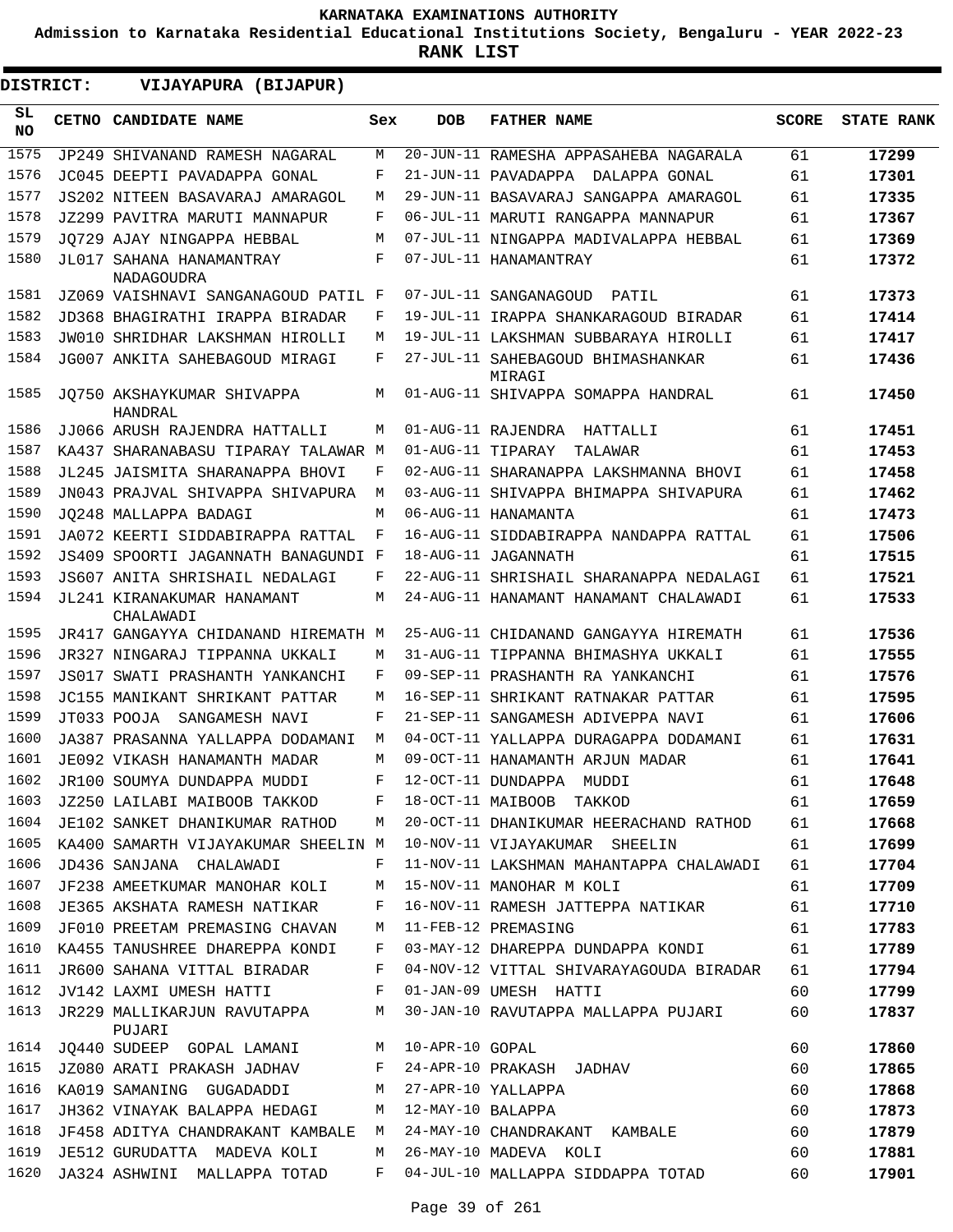**Admission to Karnataka Residential Educational Institutions Society, Bengaluru - YEAR 2022-23**

**RANK LIST**

| DISTRICT:       | VIJAYAPURA (BIJAPUR)                                            |             |                   |                                                 |              |                   |
|-----------------|-----------------------------------------------------------------|-------------|-------------------|-------------------------------------------------|--------------|-------------------|
| SL<br><b>NO</b> | CETNO CANDIDATE NAME                                            | Sex         | <b>DOB</b>        | <b>FATHER NAME</b>                              | <b>SCORE</b> | <b>STATE RANK</b> |
| 1621            | JZ582 PRAVEEN MALLAPPA GABAGUDI                                 | М           |                   | 11-JUL-10 MALLAPPA<br>GABAGUDI                  | 60           | 17908             |
| 1622            | JR024 MALLIKARJUN SAKREPPA<br>POLESHI                           | M           |                   | 18-JUL-10 SAKREPPA BHEEMAPPA POLESHI            | 60           | 17912             |
| 1623            | JS079 SHIVAPADMA IRAPPA AKKIHUGGI M                             |             | 11-AUG-10 IRAPPA  | AKKIHUGGI                                       | 60           | 17936             |
| 1624            | JL253 KRISHNA BARAMAPPA MADAR                                   | M           |                   | 26-AUG-10 BARAMAPPA PARASAPPA MADAR             | 60           | 17951             |
| 1625            | JR023 SUHASINI MALAKANNA HUGAR                                  | F           |                   | 01-SEP-10 MALAKANNA MADIVALAPPA HUGAR           | 60           | 17959             |
| 1626            | JO549 SHRAVAN BASAVARAJ RUDAGI                                  | M           |                   | 02-SEP-10 BASAVARAJ SHIDDALINGAPPA<br>RUDAGI    | 60           | 17962             |
| 1627            | JN122 PRASHANT<br>HIREMATH                                      | M           |                   | 08-SEP-10 BASAYYA<br>HIREMATH                   | 60           | 17965             |
| 1628            | JY512 SAMARTH SHIVANAGOUDA PATIL                                | M           |                   | 12-SEP-10 SHIVANAGOUDA JAGADEVAPPA<br>PATIL     | 60           | 17967             |
| 1629            | JX494 SHLOKAKUMAR TULAJARAM<br>MARATHE                          | М           |                   | 13-SEP-10 TULAJARAM                             | 60           | 17969             |
| 1630            | JZ120 MALLIKARJUN CHANNAPPA<br>JUMANAL                          | M           |                   | 02-OCT-10 CHANNAPPA BHEEMARAY JUMANAL           | 60           | 18001             |
| 1631            | JA215 RADHIKA SUNIL<br>GEJJI                                    | F           | 03-OCT-10 SUNIL   | GEJJI                                           | 60           | 18004             |
| 1632            | JK200 PRAKASH RAJASHEKHAR KODATE                                | M           |                   | 07-OCT-10 RAJASHEKHAR KALLAPPA KODATE           | 60           | 18008             |
| 1633            | JE024 SHRADDHA SUNILAKUMAR<br>TALASANGI                         | $\mathbf F$ |                   | 11-OCT-10 SUNILAKUMAR<br>TALASANGI              | 60           | 18020             |
| 1634            | JU034 VIJAY GIRIDHAR BHAVIMANI                                  | M           |                   | 11-OCT-10 GIRIDHAR VEERABHADRA<br>BHAVIMANI     | 60           | 18021             |
| 1635            | JX309 POOJA<br>DOMANAL                                          | F           |                   | 12-OCT-10 SHIVAYOGI EERAPPA DOMANAL             | 60           | 18022             |
| 1636            | JY491 VIJAYALAXMI SHARANABASAPPA<br><b>HUGAR</b>                | F           |                   | 17-OCT-10 SHARANABASAPPA SIDDAPPA HUGAR         | 60           | 18032             |
| 1637            | JT040 SUSHMITA BHEEMANNA RATYAL                                 | F           |                   | 21-OCT-10 BHEEMANNA SOMANNA RATYAL              | 60           | 18044             |
| 1638            | JR739 SHIVARAJ MALLIKARJUN                                      | M           |                   | 25-OCT-10 MALLIKARJUN SHANKRAPPA                | 60           | 18052             |
| 1639            | BHAJANTRI<br>JG041 REVANASIDDA RAJKUMAR<br>ATHARGA              | M           |                   | BHAJANTRI<br>27-OCT-10 RAJKUMAR KASAPPA ATHARGA | 60           | 18060             |
| 1640            | JF254 ARPITA TUKARAM HARALAYYA                                  | F           | 29-OCT-10 TUKARAM | HARALAYYA                                       | 60           | 18062             |
| 1641            | JH115 SHREEDEVI BANNEPPA<br>JIDDIMANI                           | F           |                   | 01-NOV-10 BANNEPPA PARASAPPA JIDDIMANI          | 60           | 18066             |
| 1642            | JZ434 DIVYA BASAVARAJ HADAPAD                                   | F           |                   | 04-NOV-10 BASAVARAJ<br>HADAPAD                  | 60           | 18071             |
| 1643            | KA307 SUNANDA GANTI                                             | F           |                   | 07-NOV-10 SHIVAPPA                              | 60           | 18075             |
| 1644            | JY094 VARSHA PARASAPPA KOLI                                     | F           |                   | 12-NOV-10 PRAKASH KOLI                          | 60           | 18091             |
| 1645            | JC088 SANVI ANAND BASARAKOD                                     | F           |                   | 16-NOV-10 ANAND BASAVANTAPPA BASARAKOD          | 60           | 18096             |
| 1646            | JV163 SHRAVANI GURANNA PATIL                                    | F           | 28-NOV-10 GURANNA |                                                 | 60           | 18125             |
| 1647            | JB349 SIDDAMMA BHIMAPPA MEESI                                   | F           |                   | 28-NOV-10 BHIMAPPA SIDDAPPA MEESI               | 60           | 18126             |
| 1648            | JR396 RASHMI JETTEPPA KOTYAL                                    | F           |                   | 08-DEC-10 JETTEPPA SOMAPPA KOTYAL               | 60           | 18143             |
| 1649            | JL342 KISHOR SHIVANAGOUDA BIRADAR M                             |             |                   | 10-DEC-10 SHIVANAGOUDA                          | 60           | 18146             |
| 1650            | JF396 NAGENDRA SIDDARTH KHAMBLE                                 | M           |                   | 14-DEC-10 SIDDARTH BHEEM RAO KHAMBLE            | 60           | 18154             |
| 1651            | JF525 ARAMAN VAHID MULLA                                        | M           |                   | 17-DEC-10 VAHID MULLA                           | 60           | 18157             |
| 1652            | JN233 BHUMIKA YOGESH GUDAGUNTI                                  | F           |                   | 25-DEC-10 BASANAGOUDA ISHWARAPPA<br>GUDAGUNTI   | 60           | 18170             |
| 1653            | JH073 KARTIK SADASHIV YELAGI                                    | М           |                   | 01-JAN-11 SADASHIV YELAGI                       | 60           | 18191             |
| 1654            | JF524 PRIYANKA SHARANABASAPPA<br>SARAWAD                        | F           |                   | 01-JAN-11 SHARANABASAPPA APPASAB<br>SARAWAD     | 60           | 18196             |
| 1655            | JM174 SANGAMESH KARABASAPPA<br>SULIBAVI                         | М           |                   | 01-JAN-11 KARABASAPPA SANGAPPA SULIBAVI         | 60           | 18199             |
| 1656            | JS077 SANGEETA JANIWAR                                          | F           | 01-JAN-11 VITTAL  |                                                 | 60           | 18200             |
| 1657            | JR332 MALLIKARJUN PRAKASH<br>BASHETTI                           | М           | 02-JAN-11 PRAKASH |                                                 | 60           | 18208             |
| 1658            | JD330 PAVITRA YAMANAPPA WALIKAR                                 | F           |                   | 04-JAN-11 YAMANAPPA BABU WALIKAR                | 60           | 18214             |
| 1659            | JQ127 MANJUNATH SHIVAPPA JALAWADI M 05-JAN-11 SHIVAPPA JALAWADI |             |                   |                                                 | 60           | 18218             |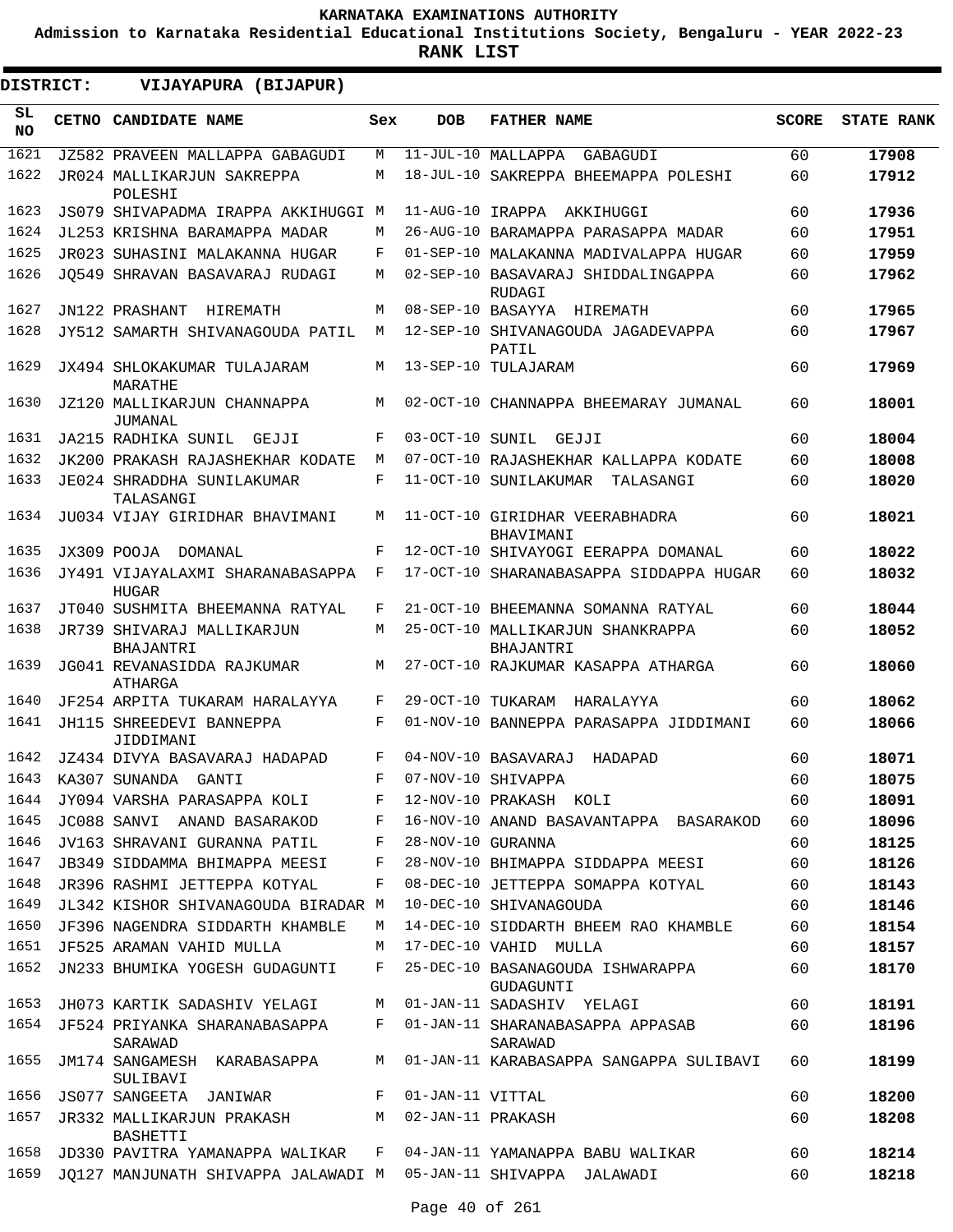**Admission to Karnataka Residential Educational Institutions Society, Bengaluru - YEAR 2022-23**

**RANK LIST**

**DISTRICT:** EE **VIJAYAPURA (BIJAPUR)**

| SL<br><b>NO</b> | CETNO CANDIDATE NAME                            | Sex | <b>DOB</b>        | <b>FATHER NAME</b>                                  | <b>SCORE</b> | <b>STATE RANK</b> |
|-----------------|-------------------------------------------------|-----|-------------------|-----------------------------------------------------|--------------|-------------------|
| 1660            | JA487 SRUSHTI DHAREPPA NATIKAR                  | F   | $13 - JAN-11$     | DHAREPPA SHIVAPPA NATIKAR                           | 60           | 18234             |
| 1661            | JH438 ROHIT RAMESH HOSAMANI                     | М   |                   | 17-JAN-11 RAMESH SHARANAPPA HOSAMANI                | 60           | 18241             |
| 1662            | JW078 KALAMMA SIDDLINGAPPA HEBBAL F             |     | 26-JAN-11         | SIDDLINGAPPA PARAMANNA HEBBAL                       | 60           | 18258             |
| 1663            | JH178 SHAMAIL NABILAL SHEKH                     | М   |                   | 28-JAN-11 NABILAL RAJAK SHEKH                       | 60           | 18264             |
| 1664            | JL233 SUVANA GAJUSAB CHAPPARABAND               | F   | 05-FEB-11         | GAJUSAB KHADARALI<br>CHAPPARABAND                   | 60           | 18282             |
| 1665            | JP093 LAXMI NANAGOUD JARADDI                    | F   |                   | 09-FEB-11 NANAGOUD DUNDAPPA JARADDI                 | 60           | 18290             |
| 1666            | JW014 SHREE IRANNA KAGGOD                       | M   |                   | 11-FEB-11 IRANNA SHARANAPPA KAGGOD                  | 60           | 18300             |
| 1667            | JN202 SURABHI SHANKARGOUD PATIL                 | F   | 20-FEB-11         | SHANKARGOUD<br>PATIL                                | 60           | 18325             |
| 1668            | JH182 IFHRAA SHABBIRAPATEL PATIL                | F   | $22$ -FEB-11      | SHABBIRAPATEL ALLAPATEL PATIL                       | 60           | 18327             |
| 1669            | JF106 IRANNA SIDDAPPA REDDI                     | М   | 28-FEB-11         | SIDDAPPA SHANKAREPPA REDDI                          | 60           | 18342             |
| 1670            | JZ403 SAGAR BASAPPA JAGADAL                     | М   |                   | 06-MAR-11 BASAPPA BALAPPA JAGADAL                   | 60           | 18370             |
| 1671            | JX420 KARAN SHIVANAND SHAHABADE                 | М   | 13-MAR-11         | SHIVANAND TUKARAM SHAHABADE                         | 60           | 18390             |
| 1672            | JC117 RAHUL BHIMASING RATHOD                    | М   |                   | 13-MAR-11 BHIMASING                                 | 60           | 18393             |
| 1673            | KA089 SANJANA MALEPPA CHALAVADI                 | F   |                   | 13-MAR-11 MALEPPA CHALVADI                          | 60           | 18395             |
| 1674            | JL238 MAIBUBI DAVALASAB SAGAR                   | F   |                   | 16-MAR-11 DAVALASAB<br>SAGAR                        | 60           | 18400             |
| 1675            | JP129 SAVITRI LAXMANNA UNDI                     | F   |                   | 17-MAR-11 LAXMANA D UNDI                            | 60           | 18404             |
| 1676            | JZ130 PRUTHVIRAJ SHRINATH LAMANI                | М   | 23-MAR-11         | SHRINATH<br>LAMANI                                  | 60           | 18419             |
| 1677            | JY320 ADITYA PRAKASH MALI                       | M   | 25-MAR-11 PRAKASH | MALI                                                | 60           | 18426             |
| 1678            | JD247 ANIRUD ANILKUMAR CHILLAPUR                | M   |                   | 05-APR-11 ANILKUMAR DHRVARAO CHILLAPUR              | 60           | 18457             |
| 1679            | JS276 KIRAN<br>GOUNDI                           | М   |                   | 07-APR-11 BHEEMARAY                                 | 60           | 18466             |
| 1680            | JP115 SNEHA PARASAPPA PUJARI                    | F   |                   | 17-APR-11 PARASAPPA                                 | 60           | 18523             |
| 1681            | JJ112 VINOD RAJESHWAR KATTIMANI                 | М   |                   | 19-APR-11 RAJESHWAR<br>KATTIMANI                    | 60           | 18531             |
| 1682            | JT051 DILSHAD BIJANASAB HUNASHYAL               | F   |                   | 21-APR-11 BIJANASAB                                 | 60           | 18540             |
| 1683            | JB127 MALLIKARJUN HANAMANT<br>NYAMAGOND         | М   |                   | 24-APR-11 HANAMANT<br>NYAMAGOND                     | 60           | 18550             |
| 1684            | JN201 RAKSHEETA GANGADHAR KUMBAR                | F   |                   | 24-APR-11 GANGADHAR                                 | 60           | 18552             |
| 1685            | JW152 ADISHESH SHANKREPPA<br>KUPPASTA           | М   | 29-APR-11         | SHANKREPPA VEERABHADRAPPA<br>KUPPASTA               | 60           | 18570             |
| 1686            | JR196 ASHWINI AYYANNA PATTAR                    | F   |                   | 30-APR-11 AYYANNA PATTAR                            | 60           | 18572             |
| 1687            | KA294 MAHESHWARI SHIVANAGOUDA<br><b>BIRADAR</b> | F   |                   | 01-MAY-11 SHIVANGOUDA SURESHGOUDA<br><b>BIRADAR</b> | 60           | 18576             |
| 1688            | JM285 AKSHAYA BIRADAR                           | М   |                   | 06-MAY-11 SHIVANAGOUDA BIRADAR                      | 60           | 18589             |
| 1689            | JZ131 SRUJAN CHANAMALLAPPA<br>BALURAGI          |     |                   | M 10-MAY-11 CHANAMALLAPPA SHANKREPPA<br>BALURAGI    | 60           | 18604             |
| 1690            | JP312 DANESHWARI BASAVRAJ GAWADE F              |     |                   | 11-MAY-11 BASAVRAJ GAWADE                           | 60           | 18605             |
| 1691            | JE017 SAMARTHA MALLAPPA<br>PATTANASHETTI        | M   |                   | 20-MAY-11 MALLAPPA SHRISHAILAPPA<br>PATTANASHETTI   | 60           | 18645             |
| 1692            | JP143 PRAVEENA ASHOKA SURAPUR                   | M   |                   | 25-MAY-11 ASHOKA SIDDAPPA SURAPUR                   | 60           | 18660             |
| 1693            | JE148 ABHISHEK ASHOK BHAIRAGOND                 | М   |                   | 05-JUN-11 ASHOK BHAIRAGOND                          | 60           | 18700             |
| 1694            | JG059 BHOURAMMA PARAMANAND<br>HOSAMANI          | F   |                   | 08-JUN-11 PARAMANAND SHARANAPPA<br>HOSAMANI         | 60           | 18716             |
| 1695            | JR030 ANAND MANTESH KUMBAR                      | М   |                   | 13-JUN-11 MANTESH HIRAGAPPA KUMBAR                  | 60           | 18733             |
| 1696            | JB090 SANDESH PARAMESHWAR RATHOD                | M   |                   | 18-JUN-11 PARAMESHWAR RATHOD                        | 60           | 18753             |
| 1697            | JA097 SAKSHI SURESH SAJJAN                      | F   |                   | 21-JUN-11 SURESH SANGAPPA SAJJAN                    | 60           | 18763             |
| 1698            | JV157 ASMA KASHIMPATEL BIRADAR                  | F   |                   | 22-JUN-11 KASHIMPATEL KHADARPATEL<br><b>BIRADAR</b> | 60           | 18766             |
| 1699            | JE089 PREETI AMAGOND KUMBAR                     | F   |                   | 05-JUL-11 AMAGOND SIDDHARAY KUMBAR                  | 60           | 18820             |
| 1700            | JV097 KARTIK KUMAR DODAMANI                     | M   |                   | 06-JUL-11 KUMAR KHEMU DODAMANI                      | 60           | 18821             |
| 1701            | JZ116 KIRAN ASHOK JANOJI                        | М   |                   | 07-JUL-11 ASHOK SANGAPPA JANOJI                     | 60           | 18824             |
| 1702            | JM229 ANANYA SANDEEP HANCHATE                   | F   |                   | 12-JUL-11 SANDEEP SHIVAJIRAO HANCHATE               | 60           | 18851             |
| 1703            | JQ721 BINDUSHREE BHIMANGOUD                     | F   |                   | 17-JUL-11 BHIMANGOUD APPANAPPA MANAGULI             | 60           | 18868             |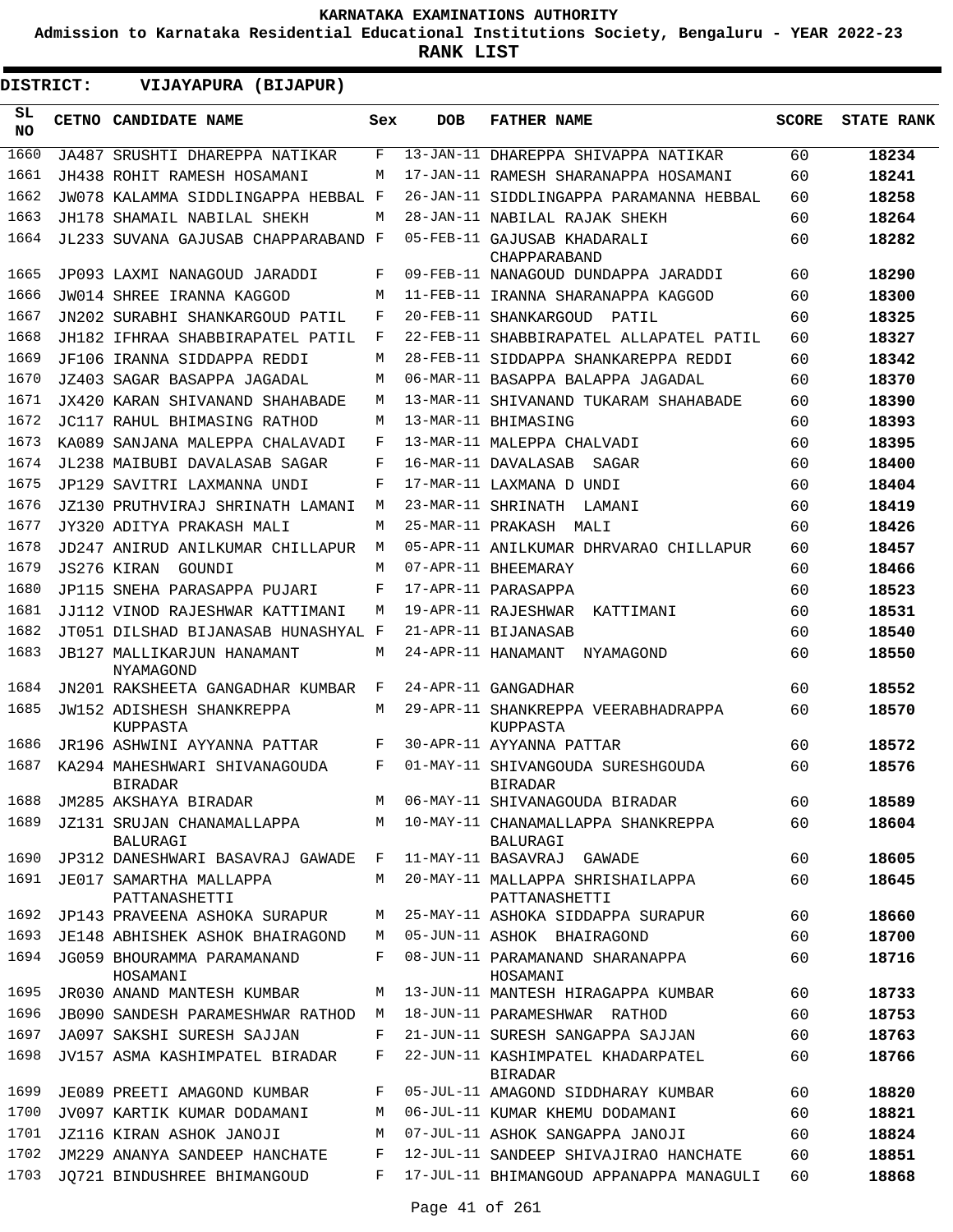**Admission to Karnataka Residential Educational Institutions Society, Bengaluru - YEAR 2022-23**

**RANK LIST**

Ξ

| <b>DISTRICT:</b> | VIJAYAPURA (BIJAPUR)                      |              |                   |                                                |              |                   |
|------------------|-------------------------------------------|--------------|-------------------|------------------------------------------------|--------------|-------------------|
| SL<br><b>NO</b>  | <b>CETNO CANDIDATE NAME</b>               | Sex          | <b>DOB</b>        | <b>FATHER NAME</b>                             | <b>SCORE</b> | <b>STATE RANK</b> |
|                  | MANAGULI                                  |              |                   |                                                |              |                   |
| 1704             | JX124 RATNA SHIVASHANKAR WALIKAR          | F            |                   | 17-JUL-11 SHIVASHANKAR NEELAPPA WALIKAR        | 60           | 18871             |
| 1705             | JD393 SANGITA HANAMANT BARAGI             | F            |                   | 20-JUL-11 HANAMANT SANGAPPA BARAGI             | 60           | 18881             |
| 1706             | JV024 SHARANABASU SHIVANAND<br>KARISHETTI | М            |                   | 22-JUL-11 SHIVANAND NEELAPPA KARISHETTI        | 60           | 18888             |
| 1707             | JA354 SACHIN NYAMAGOND                    | М            |                   | 27-JUL-11 RAJASHEKHAR                          | 60           | 18907             |
| 1708             | JJ220 VEERESH SHIVANAND KOSHTI            | М            |                   | 03-AUG-11 SHIVANAND DAYANAND KOSHTI            | 60           | 18927             |
| 1709             | JD009 NIKHITA CHIKKAMATH                  | F            |                   | 17-AUG-11 MALLIKARJUN                          | 60           | 18959             |
| 1710             | JY079 OMKAR PRAVEEN JADHAV                | М            | 19-AUG-11 PRAVEEN | JADHAV                                         | 60           | 18970             |
| 1711             | JU088 LAXMI YAMANOORAPPA BADIGER          | F            |                   | 26-AUG-11 YAMANOORAPPA SIDDANNA BADIGER        | 60           | 18989             |
| 1712             | JH092 MALLIKARJUN KENCHAPPA<br>TEGGELLI   | М            |                   | 27-AUG-11 KENCHAPPA CHANDRAM TEGGELLI          | 60           | 18994             |
| 1713             | JX047 SRUSHTI SHREESHAIL HALALLI          | F            |                   | 28-AUG-11 SHREESHAIL SHANKAR HALALLI           | 60           | 18998             |
| 1714             | JN287 DODDAPPAGOUDA SURESH PATIL          | M            |                   | 03-SEP-11 SURESH DODDAPPAGOUDA PATIL           | 60           | 19017             |
| 1715             | JD211 SAGAR RAJASHEKHAR NIDAGUNDI M       |              |                   | 08-SEP-11 RAJASHEKHAR RAMANNA NIDAGUNDI        | 60           | 19031             |
| 1716             | KA469 RANJIT YALLAPPA BANDIVADDAR M       |              |                   | 10-SEP-11 YALLAPPA ARJUN BANDIVADDAR           | 60           | 19035             |
| 1717             | JJ214 CHITRA DANAPPA KODAHONNA            | F            |                   | 12-SEP-11 DANAPPA CHANNAPPA KODAHONNA          | 60           | 19038             |
| 1718             | JU146 SNEHA SIDDANAGOUDA BIRADAR          | F            |                   | 16-SEP-11 SIDDANAGOUDA BIRADAR                 | 60           | 19055             |
| 1719             | JF199 SHIVALEELA DUNDAPPA<br>MANAGULI     | F            |                   | 17-SEP-11 DUNDAPPA SUBHAS MANAGULI             | 60           | 19059             |
| 1720             | JN271 SHAREEFSAB LALASAB NADAF            | М            | 29-SEP-11 LALASAB |                                                | 60           | 19082             |
| 1721             | JZ505 SUPRIYA ANNAPPA KOTYAL              | F            |                   | 30-SEP-11 ANNAPPA NAGAPPA KOTYAL               | 60           | 19087             |
| 1722             | JE417 SANYOJIT PARAMANAND<br>CHANDAKAVATE | М            |                   | 05-OCT-11 PARAMANAND<br>CHANDAKAVATE           | 60           | 19094             |
| 1723             | JR449 SHARADA CHOUDAPPA<br>KUMBAR         | F            |                   | 31-OCT-11 CHOUDAPPA<br>BASAPPA<br>KUMBAR       | 60           | 19149             |
| 1724             | JX108 TEJASHWINI RUDRAGOUDA PATIL F       |              |                   | 02-NOV-11 RUDRAGOUDA<br>PATIL                  | 60           | 19156             |
| 1725             | JH091 PRITAM GEMU NAIK                    | M            |                   | 03-DEC-11 GEMU PANDU NAIK                      | 60           | 19215             |
| 1726             | JV049 SUCHITRA SHIVANAND SALIMATH F       |              |                   | 12-DEC-11 SHIVANAND SIDRAMAYYA SALIMATH        | 60           | 19232             |
| 1727             | JK276 SHIVANI SUBHASCHANDRA KOLI          | F            |                   | 20-FEB-12 SUBHASCHANDRA SHRIMANT KOLI          | 60           | 19265             |
| 1728             | JZ412 NASIRAHAMMAD SAHEBALAL<br>PAREET    | М            |                   | 01-JAN-10 SAHEBALAL<br>PAREET                  | 59           | 19300             |
| 1729             | JE520 ROHIT RAJU CHAVAN                   | М            |                   | 01-JAN-10 RAJU GOPU CHAVAN                     | 59           | 19301             |
| 1730             | JY148 VINOAD LAXMAN MADAR                 | M            |                   | 18-JAN-10 LAXMAN KALLAPPA MADAR                | 59           | 19309             |
| 1731             | JM216 ARVIND BASANAGOUD<br>HIREGOUDAR     | M            |                   | 24-FEB-10 BASANAGOUD NINGANAGOUD<br>HIREGOUDAR | 59           | 19325             |
| 1732             | JP054 HULGESH GURUPAD MADAR               | M            |                   | 10-MAR-10 GURUPAD BASAPPA MADAR                | 59           | 19327             |
| 1733             | JW250 YASEEN NADAF                        | M            |                   | 16-MAY-10 MAHIBOOBSAB                          | 59           | 19353             |
| 1734             | JL098 YALLALING SHIVANAND<br>DODAMANI     | M            |                   | 05-JUN-10 SHIVANAND YALLAPPA DODAMANI          | 59           | 19361             |
| 1735             | JO152 PRASHANT BASAPPA SUNTYAN            | М            |                   | 10-JUN-10 BASAPPA YAMANAPPA SUNTYAN            | 59           | 19366             |
| 1736             | JY419 RAMACHANDRA PARAMANAND NAVI M       |              |                   | 04-AUG-10 PARAMANAND RAMAPPA NAVI              | 59           | 19409             |
| 1737             | JG136 NIDHI VITTHAL NAYKODI               | F            |                   | 14-AUG-10 VITTHAL SHARANAPPA NAYKODI           | 59           | 19427             |
| 1738             | JH221 CHINMAY ARAVIND ALEGAON             | M            |                   | 16-AUG-10 ARAVIND G ALEGAON                    | 59           | 19429             |
| 1739             | JY364 PREMA RAJU JADHAV                   | F            |                   | 26-AUG-10 RAJU JADHAV                          | 59           | 19436             |
| 1740             | JC177 HONNAPPA SOMANAGOUD BIRADAR M       |              |                   | 29-AUG-10 SOMANAGOUD BIRADAR                   | 59           | 19437             |
| 1741             | JT088 POORNIMA PEERAPPA HOSAMANI          | $\mathbb{F}$ |                   | 08-SEP-10 PEERAPPA CHANDAPPA HOSAMANI          | 59           | 19447             |
| 1742             | JR552 SHREYA SHANKAR SASATTI              | F            |                   | 13-SEP-10 SHANKAR SASATTI                      | 59           | 19454             |
| 1743             | JS421 AYRAN LAXMIKANT GAVANDI             | М            |                   | 25-SEP-10 LAXMIKANT GAVANDI                    | 59           | 19473             |
| 1744             | JR709 PREETI NINGAPPA MASUTI              | F            |                   | 05-OCT-10 NINGAPPA CHANNAPPA MASUTI            | 59           | 19497             |
| 1745             | JX345 MAHALAXMI VIRUPAKSHAPPA<br>MANTOOR  | F            |                   | 10-OCT-10 VIRUPAKSHAPPA MANTOOR                | 59           | 19505             |
| 1746             | JG123 SIDDARTH RUPESH WAGHAMORE           | M            |                   | 12-OCT-10 RUPESH MALASIDDA WAGHAMORE           | 59           | 19507             |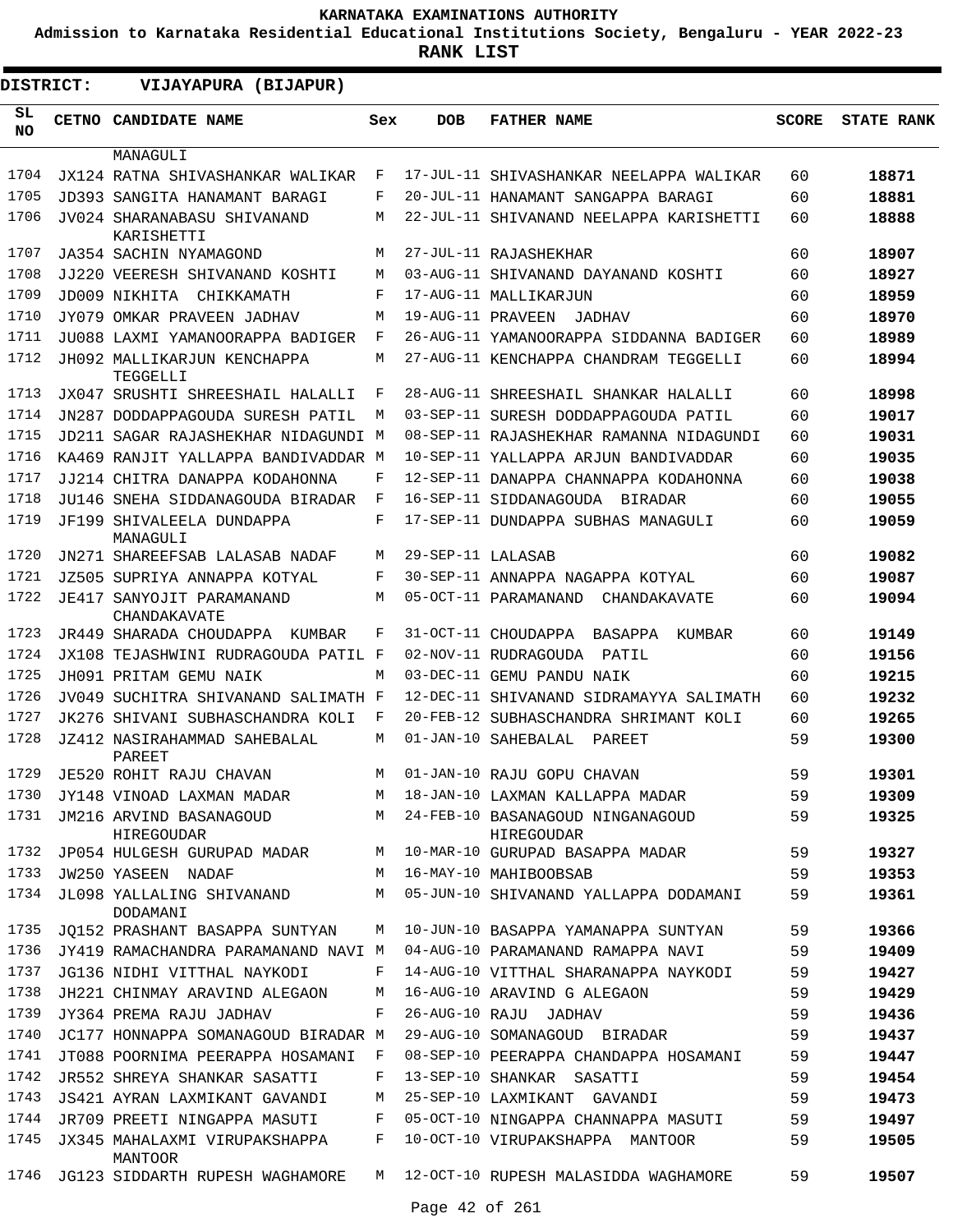**Admission to Karnataka Residential Educational Institutions Society, Bengaluru - YEAR 2022-23**

**RANK LIST**

ı

| DISTRICT:       | VIJAYAPURA (BIJAPUR)                                             |            |                   |                                               |              |                   |
|-----------------|------------------------------------------------------------------|------------|-------------------|-----------------------------------------------|--------------|-------------------|
| SL<br><b>NO</b> | CETNO CANDIDATE NAME                                             | Sex        | <b>DOB</b>        | <b>FATHER NAME</b>                            | <b>SCORE</b> | <b>STATE RANK</b> |
| 1747            | JF115 KARABASAPPA SHIVANNA<br><b>BADADAL</b>                     | M          |                   | 13-OCT-10 SHIVANNA SANGAPPA BADADAL           | 59           | 19508             |
| 1748            | JM353 SAHANA MALLAPPA SAJJAN                                     | F          |                   | 14-OCT-10 MALLAPPA SAJJAN                     | 59           | 19510             |
| 1749            | JN069 YAMUNA SHARANAPPA JAINAPUR                                 | F          |                   | 14-OCT-10 SHARANAPPA JAINAPUR                 | 59           | 19512             |
| 1750            | JT142 HAREESH SHANKARALING<br>NAGATHAN                           | M          |                   | 22-OCT-10 SHANKARALING MALAKANNA<br>NAGATHAN  | 59           | 19530             |
| 1751            | JS392 VIDYASHRI GURU CHAVAN                                      | F          |                   | 22-OCT-10 GURU LACHHU CHAVAN                  | 59           | 19531             |
| 1752            | JH310 SRUSHTI<br>SAJJAN                                          | F          | 24-OCT-10 RAMESHA | SAJJAN                                        | 59           | 19535             |
| 1753            | JX317 PRATIKSHA LOGAVI                                           | $_{\rm F}$ |                   | 27-OCT-10 MADAGOND AMAGOND LOGANVI            | 59           | 19542             |
| 1754            | JG093 SAMARTHA RAJKUMAR DALAWAI                                  | M          |                   | 28-OCT-10 RAJKUMAR JATTEPPA DALAWAI           | 59           | 19549             |
| 1755            | JA270 VIJAYALAXMI CHANDRAKANT<br>CHALAWADI                       | F          |                   | 05-NOV-10 CHANDRAKANT GURAPPA CHALAWADI       | 59           | 19564             |
| 1756            | JA292 MURALEEDHAR SANGAPPA GUDDAD M                              |            |                   | 08-NOV-10 SANGAPPA MUKKANNA GUDDAD            | 59           | 19567             |
| 1757            | JX371 SUVARNA YALLALING RADDI                                    | F          |                   | 12-NOV-10 YALLALING RADDI                     | 59           | 19580             |
| 1758            | JZ498 KEERTI BASAPPA DEVAPUR                                     | F          |                   | 17-NOV-10 BASAPPA MALLAPPA DEVAPUR            | 59           | 19587             |
| 1759            | JT124 AKASH ASHOK DORI                                           | M          | 19-NOV-10 ASHOK   |                                               | 59           | 19592             |
| 1760            | JC178 PRAVEEN YANKAPPA HADIMANI                                  | M          |                   | 24-NOV-10 YANKAPPA MAHADEV HADIMANI           | 59           | 19600             |
| 1761            | JE305 SNEHA SHARANABASU YANKANCHI F                              |            |                   | 27-NOV-10 SHARANABASU HANAMANT<br>YANKANCHI   | 59           | 19610             |
| 1762            | JG057 SAMARTH SIDDAPPA METRI                                     | М          |                   | 29-NOV-10 SIDDAPPA METRI                      | 59           | 19614             |
| 1763            | JO417 SURAPPA NAGAPPA SURAPUR                                    | M          |                   | 01-DEC-10 NAGAPPA SURAPPA SURAPUR             | 59           | 19616             |
| 1764            | JV141 BHARATI MOHAN RATHOD                                       | F          |                   | 07-DEC-10 MOHAN KHABU RATHOD                  | 59           | 19629             |
| 1765            | KA022 ANANYA AKHANDAPPA TALEWAD                                  | F          |                   | 16-DEC-10 AKHANDAPPA<br>TALEWAD               | 59           | 19650             |
| 1766            | JR167 PRIYANKA NINGAPPA PUJARI                                   | F          |                   | 29-DEC-10 NINGAPPA SHANKRAPPA PUJARI          | 59           | 19677             |
| 1767            | JZ425 MURUGESH IRAPPA MARANI                                     | M          |                   | 30-DEC-10 IRAPPA MALEPPA MARANI               | 59           | 19680             |
| 1768            | JB012 SANGAMESH GOPAL HANDI                                      | M          |                   | 30-DEC-10 GOPAL SHEKAPPA HANDI                | 59           | 19681             |
| 1769            | JT204 PAROOK HASANASAB YADRAMI                                   | M          |                   | 01-JAN-11 HASANASAB BANDAGISAB YADRAMI        | 59           | 19695             |
| 1770            | JF151 PREMA SIDRAM CHOKAYI                                       | F          |                   | 01-JAN-11 SIDRAM CHOKAYI                      | 59           | 19696             |
| 1771            | JK105 SAKSHI SHANTAPPA VALIKAR                                   | F          |                   | 01-JAN-11 SHANTAPPA VALIKAR                   | 59           | 19699             |
| 1772            | JH293 SPANDANA BASAVARAJ<br>GUNDAGARJI                           | F          |                   | 03-JAN-11 BASAVARAJ MALAPPA GUNDAGARJI        | 59           | 19712             |
| 1773            | JQ158 SINCHANA KALLANAGOUDA PATIL F 15-JAN-11 KALLANAGOUDA PATIL |            |                   |                                               | 59           | 19733             |
| 1774            | JX474 sanket SAYABANNA HAVAGOND                                  |            |                   | M 16-JAN-11 SAYABANNA HAVAGOND                | 59           | 19736             |
| 1775            | JK052 SURAJ PRAKASH RATHOD                                       | M          |                   | 20-JAN-11 PRAKASH SHANKAR RATHOD              | 59           | 19749             |
| 1776            | JT024 SAMARTH SHARANAPPA OTHIHAL M                               |            |                   | 21-JAN-11 SHARANAPPA DUNDAPPA OTHIHAL         | 59           | 19751             |
| 1777            | JB056 RASHMITA SANGANABASAPPA<br>DALAVAYI                        | F          |                   | 26-JAN-11 SANGANABASAPPA HANAMANT<br>DALAVAYI | 59           | 19765             |
| 1778            | JR312 SANGAMESH SOMASHEKHAR JOGUR M                              |            |                   | 26-JAN-11 SOMASHEKHAR MAMALLAPPA JOGUR        | 59           | 19766             |
| 1779            | JA044 KAVERI JAYARAJ CHALLAMARAD F                               |            |                   | 04-FEB-11 JAYARAJ MARUTI CHALLAMARAD          | 59           | 19799             |
| 1780            | JA303 ARUN SHRIKANT SONAR                                        | М          |                   | 09-FEB-11 SHRIKANT VASAPPA SONAR              | 59           | 19803             |
| 1781            | JY521 HRUTIKA MAHADEV CHAVAN                                     | F          |                   | 16-FEB-11 MAHADEV LAXMAN CHAVAN               | 59           | 19824             |
| 1782            | JE061 AKASH SANTOSH BIRADAR                                      | M          |                   | 21-FEB-11 SANTOSH BHIMARAY BIRADAR            | 59           | 19841             |
| 1783            | JH204 AKASH MALLAPPA BIDARAKOTI                                  | M          |                   | 23-FEB-11 MALLAPPA DUNDAPPA BIDARAKOTI        | 59           | 19851             |
| 1784            | JQ714 SAMARTHA LOHIT CHOPADE                                     | F          |                   | 23-FEB-11 LOHIT CHPOADE                       | 59           | 19854             |
| 1785            | JM063 PALLAVI BASAVARAJ KARADI                                   | F          |                   | 28-FEB-11 BASAVARAJ                           | 59           | 19864             |
| 1786            | JZ033 SUSMITA SADEV BANNENAVAR                                   | F          |                   | 28-FEB-11 SADEV BANNENAVAR                    | 59           | 19866             |
| 1787            | JF316 LAYAPPA VITHAL BIRADAR                                     | М          |                   | 02-MAR-11 VITHAL LAYAPPA BIRADAR              | 59           | 19873             |
| 1788            | JQ054 PARVATI MAGONDAPPA RAMPUR                                  | F          |                   | 02-MAR-11 MAGONDAPPA RACHAPPA RAMPUR          | 59           | 19874             |
| 1789            | JM132 CHANDRASHEKHAR NINGAPPA<br>ASKI                            | М          |                   | 03-MAR-11 NINGAPPA YAMANAPPA ASKI             | 59           | 19877             |
| 1790            | JL237 SANTOSH VENKATESH DASAR                                    | М          |                   | 09-MAR-11 VENKATESH HANUMAYYA DASAR           | 59           | 19902             |
| 1791            | JW237 SHARADA PARASHURAM                                         | F          | Page 43 of 261    | 11-MAR-11 PARASHURAM SANDIMANI                | 59           | 19910             |
|                 |                                                                  |            |                   |                                               |              |                   |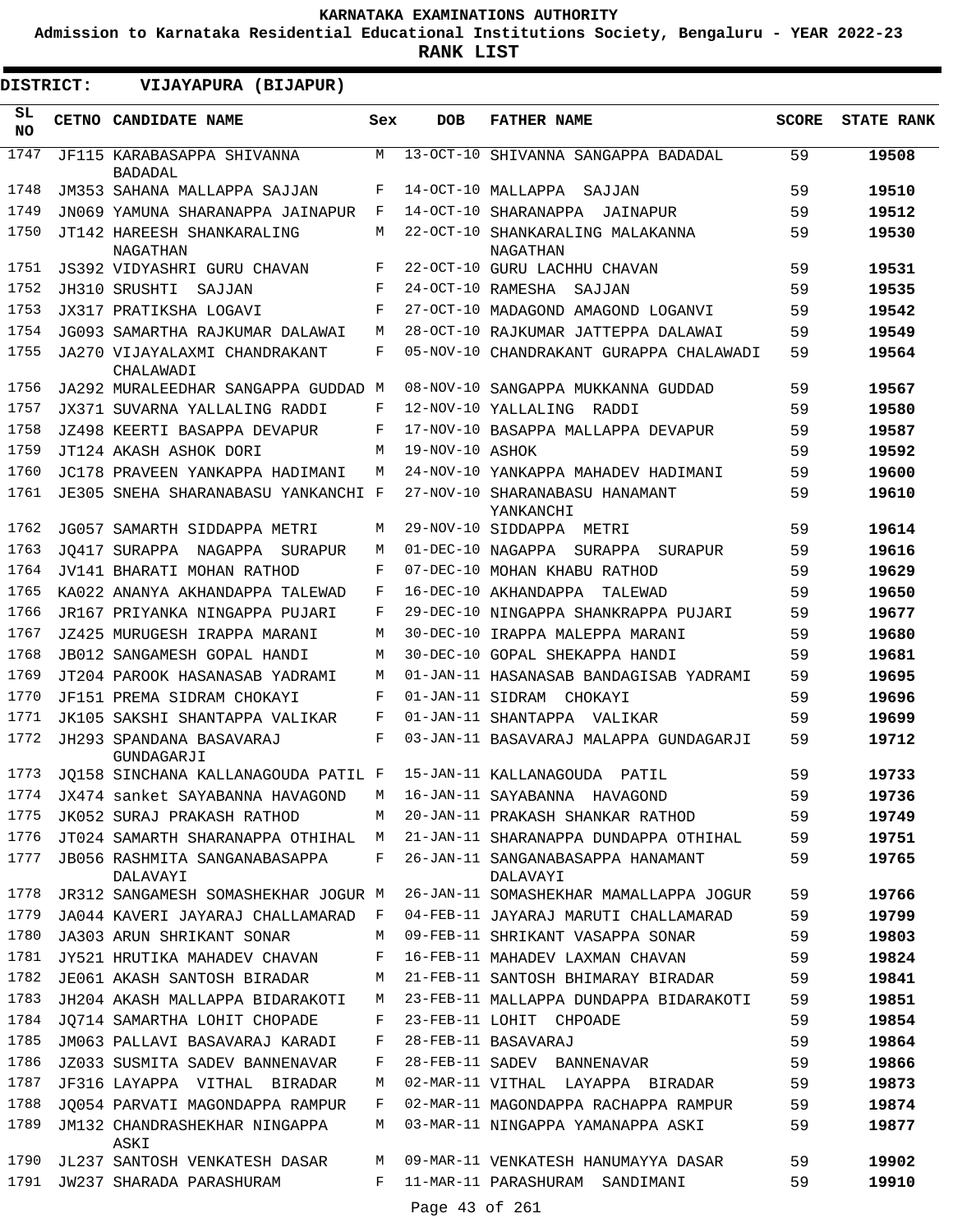**Admission to Karnataka Residential Educational Institutions Society, Bengaluru - YEAR 2022-23**

**RANK LIST**

| <b>DISTRICT:</b> | VIJAYAPURA (BIJAPUR)                             |     |                   |                                              |              |                   |
|------------------|--------------------------------------------------|-----|-------------------|----------------------------------------------|--------------|-------------------|
| SL<br>NO.        | CETNO CANDIDATE NAME                             | Sex | <b>DOB</b>        | <b>FATHER NAME</b>                           | <b>SCORE</b> | <b>STATE RANK</b> |
|                  | SANDIMANI                                        |     |                   |                                              |              |                   |
| 1792             | JR648 SANTANALAKSHMI GOLLALAPPA<br>DESAI         | F   |                   | 13-MAR-11 GOLLALAPPA HANAMANT DESAI          | 59           | 19921             |
| 1793             | JO259 SOMANAGOUDA ANNAPPAGOUDA                   | M   |                   | 15-MAR-11 ANNAPPAGOUDA                       | 59           | 19930             |
|                  | PATIL                                            |     |                   | CHANNABASAPPAGOUDA PATIL                     |              |                   |
| 1794             | JF241 ADARSH SIDARAYA KOLI                       | M   |                   | 16-MAR-11 SIDARAYA KOLI                      | 59           | 19931             |
| 1795             | KA182 POOJA SHAHAPUR                             | F   |                   | 24-MAR-11 SHARANAPPA SHAHAPUR                | 59           | 19963             |
| 1796             | JM416 PRAKRUTI SURESH AMARANNAVAR F              |     |                   | 31-MAR-11 SURESH C AMARANNAVAR               | 59           | 19985             |
| 1797             | JB088 MALLIKARJUN SHIVANAND<br>HOSAMANI          | М   |                   | 01-APR-11 SHIVANAND                          | 59           | 19988             |
| 1798             | JO775 ROSHAN SURESH RATHOD                       | M   |                   | 02-APR-11 SURESH SETHU RATHOD                | 59           | 19993             |
| 1799             | JW136 ISHWARI SIDDALINGAYYA<br>HIREMATH          | F   |                   | 07-APR-11 SIDDALINGAYYA                      | 59           | 20008             |
| 1800             | JM017 SIDDU JUMMANNA TAKKALAKI                   | M   |                   | 09-APR-11 JUMMANNA SIDDAPPA TAKKALAKI        | 59           | 20019             |
| 1801             | JO202 ALFIYA SALIM HADAGINAL                     | F   |                   | 14-APR-11 SALIM HADAGINAL                    | 59           | 20036             |
| 1802             | JM405 PAVAN SUBHASHA CHAVAN                      | M   |                   | 17-APR-11 SUBHASHA HARISHCHANDRA CHAVAN      | 59           | 20046             |
| 1803             | KA197 PURVI SUBHASH GADACHI                      | F   |                   | 28-APR-11 SUBHASH MALLAPPA GADACHI           | 59           | 20083             |
| 1804             | <b>JS452 BHAGYASHREE MADIVALAPPA</b><br>RAYAGOND | F   |                   | 02-MAY-11 MADIVALAPPA RAYAGOND               | 59           | 20098             |
| 1805             | JD421 BASAVARAJ RAVI KOUJALAGI                   | M   |                   | 06-MAY-11 RAVI KOUJALAGI                     | 59           | 20110             |
| 1806             | JZ236 SHREEKANT SIDDAPPA BOODIHAL M              |     |                   | 06-MAY-11 SIDDAPPA BOODIHAL                  | 59           | 20114             |
| 1807             | JO583 BHAGYA MALLAPPA ANKALGI                    | F   |                   | 11-MAY-11 MALLU KRISHNAPPA ANKALGI           | 59           | 20134             |
| 1808             | JX504 MAYA KHAVI                                 | F   |                   | 11-MAY-11 AMAGOND MADEVAPPA KHAVI            | 59           | 20135             |
| 1809             | JD171 MANOJA SHANKARAPPA UPPAR                   | M   |                   | 31-MAY-11 SHANKARAPPA BHIMARAYA UPPAR        | 59           | 20217             |
| 1810             | JN195 KASHINATH BASAPPA PUJARI                   | M   | 01-JUN-11 BASAPPA | PUJARI                                       | 59           | 20223             |
| 1811             | JZ348 SOUNDARYA SEVU JADHAV                      | F   |                   | 01-JUN-11 SEVU DEEPALU JADHAV                | 59           | 20226             |
| 1812             | JS574 SUDEEP PARAMANAND BHASAGI                  | M   |                   | 01-JUN-11 PARAMANAND HANAMANTARAY<br>BHASAGI | 59           | 20227             |
| 1813             | JM397 VIJAYALAKXMI RAMANAGOUDA<br>TILAGOOL       | F   |                   | 01-JUN-11 RAMANAGODA TILAGOOL                | 59           | 20228             |
| 1814             | JM324 BHARATAKUMAR ASHOKA<br>TANGADAGI           | M   |                   | 06-JUN-11 ASHOKA YAMANAPPA TANGADAGI         | 59           | 20247             |
| 1815             | JK120 SHIVANAND GURUSIDDA NEELUR                 |     |                   | M 06-JUN-11 GURUSIDDA NEELUR                 | 59           | 20250             |
| 1816             | JZ150 GANESH GURUPADAPPA TELI                    | M   |                   | 10-JUN-11 GURUPADAPPA S TELI                 | 59           | 20256             |
| 1817             | JV046 VIDYSHREE SASANUR                          | F   |                   | 10-JUN-11 KENCHAPPA                          | 59           | 20264             |
| 1818             | JR427 AVINASH RAJU PAWAR                         | M   |                   | 12-JUN-11 RAJU BHEELU PAWAR                  | 59           | 20269             |
| 1819             | JO630 SWATI GUNDAPPA KARAJOL                     | F   |                   | 16-JUN-11 GUNDAPPA GUNDAPPA KARAJOL          | 59           | 20285             |
| 1820             | JP169 POOJA CHANDAKI                             | F   |                   | 19-JUN-11 NINGAPPA                           | 59           | 20292             |
| 1821             | JD331 KASHEENATH ANAND PATTAR                    | М   |                   | 21-JUN-11 ANAND PATTAR                       | 59           | 20305             |
| 1822             | JZ512 SHESHAPPA SIDARAY NATIKAR                  | M   |                   | 26-JUN-11 SIDARAY NATIKAR                    | 59           | 20323             |
| 1823             | JQ475 NIJAPPA CHALAWADI RAJU<br>CHALAWADI        | М   |                   | 01-JUL-11 RAJU NIJAPPA CHALAWADI             | 59           | 20351             |
|                  | 1824 KA276 VIRESH ASHOK AGASAR                   | M   |                   | 01-JUL-11 ASHOK AGASAR                       | 59           | 20355             |
| 1825             | JC050 KEERTI RAJU RATHOD                         | F   |                   | 07-JUL-11 RAJU SHANKAR RATHOD                | 59           | 20384             |
| 1826             | JX483 SANAT SHANTAPPA KOTI                       | М   |                   | 08-JUL-11 SHANTAPPA KOTI                     | 59           | 20386             |
| 1827             | JA334 ARUN MALLIKARJUN OLEKAR                    | М   |                   | 10-JUL-11 MALLIKARJUN OLEKAR                 | 59           | 20391             |
| 1828             | JH120 MICHAL DEEPAK KATAKADHOND                  | F   |                   | 13-JUL-11 DEEPAK KATAKADHOND                 | 59           | 20405             |
| 1829             | JG258 AKSHATA RAMACHANDRA<br>MENDEGAR            | F   |                   | 18-JUL-11 RAMACHANDRA SIDLING MENDEGAR       | 59           | 20419             |
| 1830             | JG230 VISHAL SHIVANAND ZALAKI                    | М   |                   | 22-JUL-11 SHIVANAND XXX ZALAKI               | 59           | 20438             |
| 1831             | KA258 SIDDARTH RACHAPA MARYANI                   | М   |                   | 23-JUL-11 RACHAPPA SIDDAPPA MARYANI          | 59           | 20442             |
| 1832             | JW227 SOUJANYA KALLAPPA SAJJAN                   | F   |                   | 27-JUL-11 KALLAPPA SOMAPPA SAJJAN            | 59           | 20455             |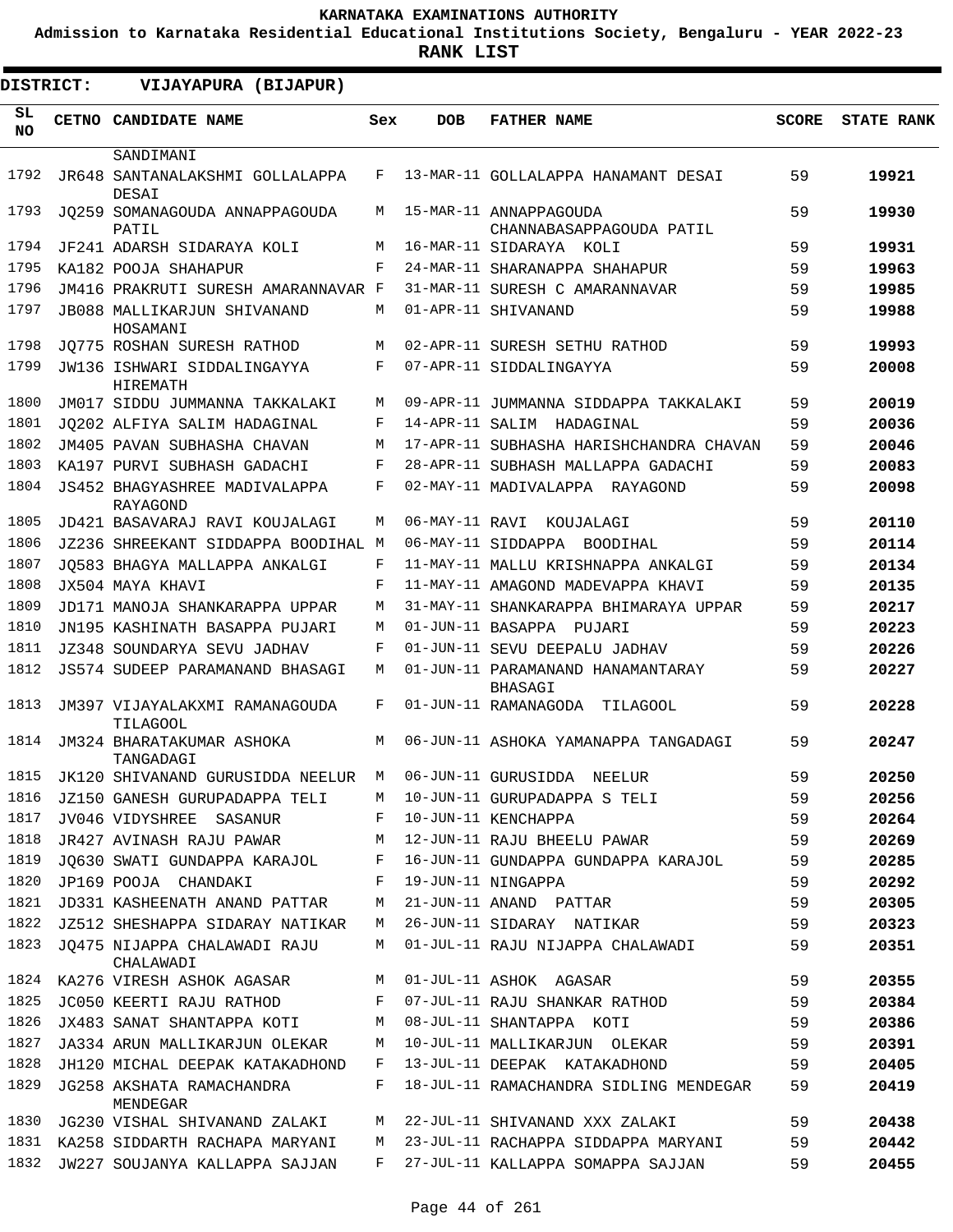**Admission to Karnataka Residential Educational Institutions Society, Bengaluru - YEAR 2022-23**

**RANK LIST**

| DISTRICT:        | VIJAYAPURA (BIJAPUR)                       |              |                     |                                                     |              |                   |
|------------------|--------------------------------------------|--------------|---------------------|-----------------------------------------------------|--------------|-------------------|
| SL.<br><b>NO</b> | <b>CETNO CANDIDATE NAME</b>                | Sex          | <b>DOB</b>          | <b>FATHER NAME</b>                                  | <b>SCORE</b> | <b>STATE RANK</b> |
| 1833             | JM079 MUTTU BASAVARAJ ASKI                 | M            |                     | 28-JUL-11 BASAVARAJ SHIVALINGAPPA ASKI              | 59           | 20460             |
| 1834             | JP194 ANNU YAMANAPPA BADAKURI              | F            |                     | 04-AUG-11 YAMANAPPA                                 | 59           | 20488             |
| 1835             | JD286 MANIKANTH SIDDANAGOUDA<br>HADLAGERI  | M            |                     | 05-AUG-11 SIDDANAGOUDA MALLANAGOUDA<br>HADLAGERI    | 59           | 20494             |
| 1836             | JX130 SHRAVYA SURESH BANNUR                | F            | 18-AUG-11 SURESH    |                                                     | 59           | 20539             |
| 1837             | JL083 PRAJWAL RAMANAGOUDA BIRADAR M        |              |                     | 19-AUG-11 RAMANAGOUDA BASANAGOUDA<br><b>BIRADAR</b> | 59           | 20541             |
| 1838             | JS218 SOURABH DINESH SINDAGI               | M            |                     | 22-AUG-11 DINESH SHANKREPPA<br>SINDAGI              | 59           | 20551             |
| 1839             | JR325 JEEVAN SHAMARAY<br>METRI             | M            |                     | 26-AUG-11 SHAMARAY SIDDAPPA METRI                   | 59           | 20563             |
| 1840             | JH445 RAJASHRI SANJEEV HATTUR              | F            |                     | 30-AUG-11 SANJEEV BANASIDDA HATTUR                  | 59           | 20576             |
| 1841             | JY007 BHAGYA KASHINATH KUMBAR              | F            |                     | 31-AUG-11 KASHINATH SHARANAPPA KUMBAR               | 59           | 20577             |
| 1842             | JR109 SAMARTH GANGAYYA HIREMATH            | M            |                     | 01-SEP-11 GANGAYYA SHIVAPADAYYA<br>HIREMATH         | 59           | 20583             |
| 1843             | JS417 SUPRITA DHAREPPA KUMBAR              | F            |                     | 05-SEP-11 DHAREPPA SANGAPPA KUMBAR                  | 59           | 20590             |
| 1844             | JP068 SNEHA MUTTAPPA BISALDINNI            | F            |                     | 07-SEP-11 MUTTAPPA RAVAJAPPA BISALDINNI             | 59           | 20601             |
| 1845             | JH119 CHANDRASHEKHAR BHAIRAPPA<br>KANNOLLI | M            |                     | 09-SEP-11 BHAIRAPPA CHANDRASHEKHAR<br>KANNOLLI      | 59           | 20605             |
| 1846             | JC093 PUSHPA MALLAPPA UNNIBHAVI            | F            |                     | 09-SEP-11 MALLAPPA IRAPPA UNNIBHAVI                 | 59           | 20607             |
| 1847             | JZ366 BHAGYASHRI SANJEEV SUTAR             | F            |                     | 14-SEP-11 SANJEEV BHAGAVANT SUTAR                   | 59           | 20615             |
| 1848             | JB069 OMKAR GIRIDARGOUD PATIL              | M            |                     | 17-SEP-11 GIRIDARGOUD<br>PATTI,                     | 59           | 20621             |
| 1849             | JZ085 ARSHAD HASHIMPEER YELLAPUR           | M            |                     | 20-SEP-11 HASHIMPEER DASTAGEERSAB<br>YELLAPUR       | 59           | 20629             |
| 1850             | JG106 PRATIKSHA SIDDAPPA TAMBE             | F            |                     | 23-SEP-11 SIDDAPPA SHIVAPPA TAMBE                   | 59           | 20635             |
| 1851             | JV114 KALPANA PARASHURAM WADDAR            | F            |                     | 30-SEP-11 PARASHURAM RAMAYYA WADDAR                 | 59           | 20650             |
| 1852             | JE209 ANUSHRI BASAPPA MANDALI              | F            | 17-OCT-11 BASAPPA   |                                                     | 59           | 20679             |
| 1853             | JP234 SAISAMPAT DEVINDRA BADIGER           | M            |                     | 25-OCT-11 DEVINDRA<br>BADIGER                       | 59           | 20701             |
| 1854             | JB155 PRATIKSHA MAHANTESH HUGAR            | F            |                     | 28-OCT-11 MAHANTESH ANNAPA HUGAR                    | 59           | 20705             |
| 1855             | JF513 SANJAY SANTOSH ARAVATTU              | M            |                     | 03-NOV-11 SANTOSH CHANDRASHEKAR<br>ARAVATTU         | 59           | 20715             |
| 1856             | JE276 SHREYA SHREEMANT RAVOOR              | F            |                     | 06-NOV-11 SHREEMANT SIDDAPPA RAVOOR                 | 59           | 20722             |
| 1857             | JS265 JATTINGARAYA BHIMASHANKAR<br>JATNAL  | M            |                     | 07-NOV-11 BHIMASHANKAR GURAPPA JATNAL               | 59           | 20725             |
| 1858             | JD023 AKSHATA BASAVARAJ RATHOD             | F            |                     | 11-NOV-11 BASAVARAJ NANU RATHOD                     | 59           | 20738             |
| 1859             | JD170 GANESH RACHAPPA<br>PATTANASHETTI     |              |                     | M 17-NOV-11 RACHAPPA SHANKARAPPA<br>PATTANASHETTI   | 59           | 20754             |
| 1860             | JV095 BASAVRAJ SIDDU HANAMAGONDA M         |              |                     | 24-NOV-11 SIDDU BASANNA HANAMAGONDA                 | 59           | 20769             |
| 1861             | JD029 SHIVALEELA SHREESHAIL<br>KUMBAR      | F            |                     | 28-NOV-11 SHREESHAIL SHIVAPPA KUMBAR                | 59           | 20785             |
| 1862             | JF493 RANI GURALINGAPPA<br>ISHWARAPPAGOL   | $\mathbf{F}$ |                     | 06-DEC-11 GURALINGAPPA GURUPAD<br>ISHWARAPPAGOL     | 59           | 20796             |
| 1863             | JB140 SHAMBHAVI PARASHURAM<br>MUDAPOOJI    | F            |                     | 19-DEC-11 PARASHURAM YALLAPPA MUDAPOOJI             | 59           | 20814             |
| 1864             | KA454 VIDYASHREE SHRISHAIL<br>JOTIKHAN     | $F$ and      |                     | 23-DEC-11 SHRISHAIL                                 | 59           | 20822             |
| 1865             | JJ077 SHANKAR SIDDHARAM KALYANI            | M            |                     | 28-DEC-11 SIDDHARAM KALYANI                         | 59           | 20833             |
| 1866             | JK025 AMASIDDA PUNDALIK KOLI               | M            |                     | 01-JAN-12 PUNDALIK RAVUSAB KOLI                     | 59           | 20836             |
| 1867             | KA413 SPOORTI SHIVANANDA CHAVHANA F        |              |                     | 04-MAR-12 SHIVANANDA KESU CHAVHANA                  | 59           | 20864             |
| 1868             | JW074 PRAVEEN SIDDAPPA HALLI               | M            |                     | 29-SEP-12 SIDDAPPA KENCHAPPA HALLI                  | 59           | 20880             |
| 1869             | JE236 SHIVAPPA JATTEPPA PATAR              | M            |                     | 31-MAR-09 JATTEPPA ARJUN PATAR                      | 58           | 20885             |
| 1870             | JN131 BHAGYASHREE HANAMAPPA<br>KANNUR      | F            |                     | 26-JUL-09 HANAMAPPA KANNUR                          | 58           | 20887             |
| 1871             | JY246 PRAJWAL MALLANAGOUD BIRADAR M        |              |                     | 31-DEC-09 MALLANAGOUD BASANGOUD BIRADAR             | 58           | 20904             |
| 1872             | JS659 KASHI SANJEEV RATHOD                 |              | M 01-JAN-10 SANJEEV |                                                     | 58           | 20905             |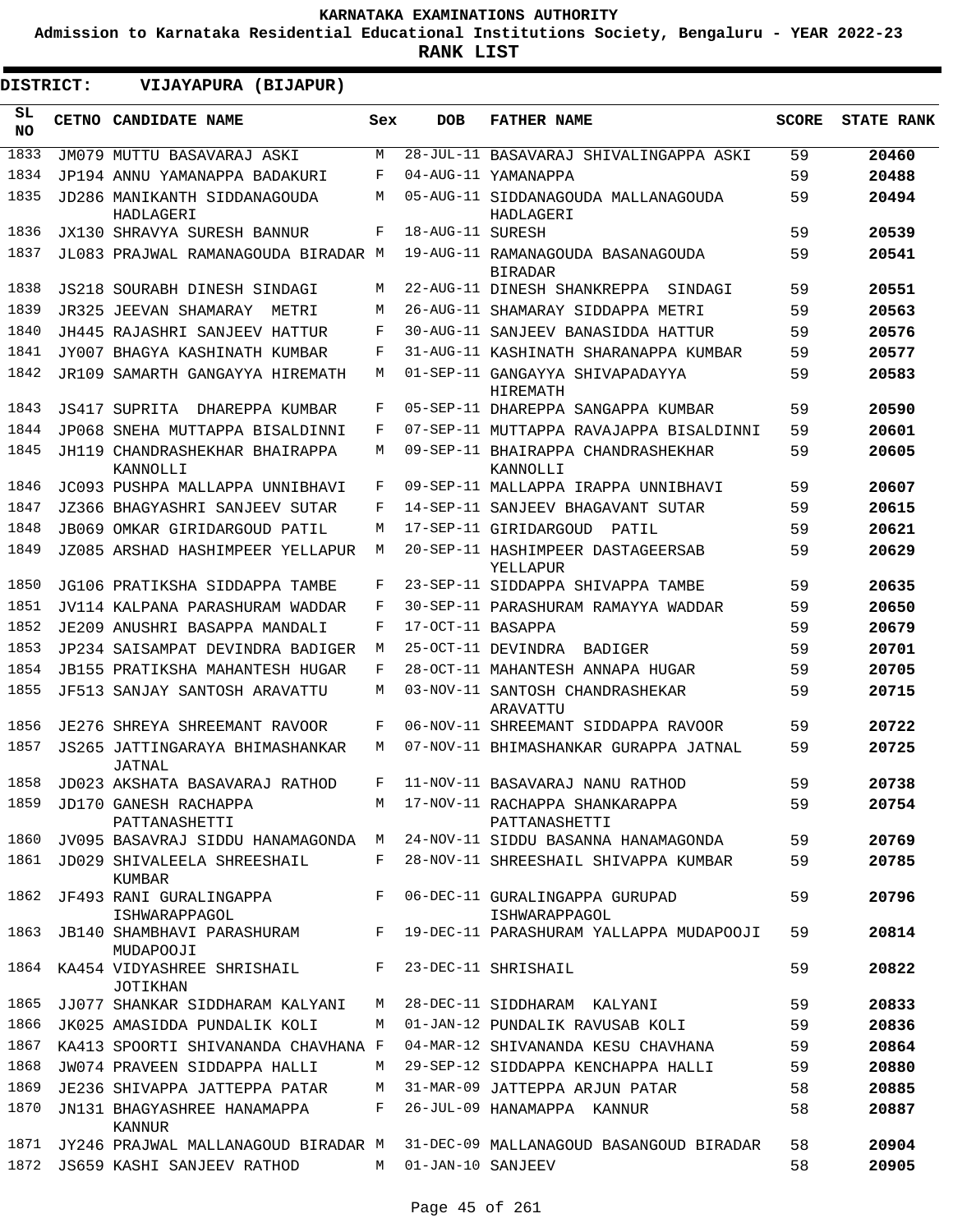**Admission to Karnataka Residential Educational Institutions Society, Bengaluru - YEAR 2022-23**

| DISTRICT:    |            | VIJAYAPURA (BIJAPUR)                                                |        |                  |                                                                        |              |                   |
|--------------|------------|---------------------------------------------------------------------|--------|------------------|------------------------------------------------------------------------|--------------|-------------------|
| SL.<br>NO.   |            | CETNO CANDIDATE NAME                                                | Sex    | <b>DOB</b>       | <b>FATHER NAME</b>                                                     | <b>SCORE</b> | <b>STATE RANK</b> |
| 1873         |            | JM054 HANAMANTRAY BHIRAPPA<br>GOUROJI                               | M      |                  | 27-JAN-10 BHIRAPPA BASAVARAJ GOUROJI                                   | 58           | 20914             |
| 1874         |            | JS462 ABHISHEK SAYABANNA NATIKAR                                    | M      |                  | 15-MAR-10 SAYABANNA KAASAPPA NATIKAR                                   | 58           | 20929             |
| 1875         |            | JD238 RADHIKA RAMESH BILAGI                                         | F      |                  | 10-MAY-10 RAMESH CHANNAPPA BILAGI                                      | 58           | 20949             |
| 1876         |            | JY317 MAHESHWARI MALAPPA KORI                                       | F      |                  | 18-JUN-10 MALAPPA LAXMAN KORI                                          | 58           | 20958             |
| 1877         |            | JD435 NAVYA DAYANANDA<br>BHANDARKAVATE                              | F      |                  | 21-JUN-10 DAYANANDA BHANDARKAVATE                                      | 58           | 20960             |
| 1878         | JE422 RAJU | SUBHAS JADHAV                                                       | M      | 01-JUL-10 SUBHAS | JADHAV                                                                 | 58           | 20967             |
| 1879         |            | JH218 MANJUNATH SOMANNA<br>SHIRASHYAD                               | M      |                  | 05-JUL-10 SOMANNA SHIVANNA SHIRASHYAD                                  | 58           | 20970             |
| 1880         |            | JQ217 SANIKA SHIVANAND KALABURKI                                    | F      |                  | 13-JUL-10 SHIVANAND KALABURKI                                          | 58           | 20974             |
| 1881         |            | JY592 BHOOMIKA SURESH HIREMATH                                      | F      | 16-JUL-10 SURESH | HIREMATH                                                               | 58           | 20975             |
| 1882         |            | JO320 BHUVANESHWARI PRADANEPPA<br>SAJJAN                            | F      |                  | 18-JUL-10 PRADANEPPA MALLAPPA SAJJAN                                   | 58           | 20978             |
| 1883         |            | JL034 SOUJANYA ASHOK GOTAGANAKI                                     | F      |                  | 24-JUL-10 ASHOK GOTAGANAKI                                             | 58           | 20981             |
| 1884         |            | <b>JS362 SUBHASH SANTOSH CHAVAN</b>                                 | M      |                  | 01-AUG-10 SANTOSH MANNU CHAVAN                                         | 58           | 20985             |
| 1885         |            | JC213 SHRADHA SHREEKANT KOLAMALI                                    | F      |                  | 04-AUG-10 SHREEKANT NAGAPPA KOLAMALI                                   | 58           | 20991             |
| 1886         |            | JD411 NAGARAJA<br>JAMADARA                                          | M      |                  | 12-AUG-10 MADIVALAPPA                                                  | 58           | 21001             |
| 1887         |            | JS148 PREMA BHIM VADDAR                                             | F      |                  | 15-AUG-10 BHIM TIPPANNA VADDAR                                         | 58           | 21005             |
| 1888         |            | JO526 RAKSHITA SIDDAPPA DIGGAVI                                     | F      |                  | 16-AUG-10 SIDDAPPA DIGGAVI                                             | 58           | 21007             |
| 1889         |            | JO414 PREETI MADEVAPPA KOLAKAR                                      | F      |                  | 22-AUG-10 MADEVAPPA SHIVAPPA KOLAKAR                                   | 58           | 21014             |
| 1890         |            | JS036 PRATIKSHA BABUGOUD BIRADAR                                    | F      |                  | 23-AUG-10 BABUGOUD SIDDAPPAGOUD BIRADAR                                | 58           | 21017             |
| 1891         |            | JV057 RAKSHITA DILIP CHANDAKI                                       | F      | 24-AUG-10 DILIP  | CHANDAKI                                                               | 58           | 21018             |
| 1892         |            | JY036 SOUBHAGYA SHIVANAND BALLARI F                                 |        |                  | 25-AUG-10 SHIVANAND<br>BALLARI                                         | 58           | 21020             |
| 1893         |            | JS021 SANJANA<br>MALALI                                             | F      |                  | 28-AUG-10 BHIMANNA                                                     | 58           | 21022             |
| 1894         |            | KA115 PRASHANTHAGAUDA<br>RAJAKUMARGAUDA PATIL                       | M      |                  | 06-SEP-10 RAJAKUMARGAUDA                                               | 58           | 21034             |
| 1895         |            | JR252 BHUVANESHVARI ANNARAY TELI                                    | F      |                  | 09-SEP-10 ANNARAY BHIMARAY TELI                                        | 58           | 21035             |
| 1896         |            | JZ452 SOMANATH NANDEPPA MADABHAVI M                                 |        |                  | 09-SEP-10 NANDEPPA SHIVAPPA MADABHAVI                                  | 58           | 21038             |
| 1897         |            | JE233 REVATI SIDDAPPA MANDEWALI                                     | F      |                  | 11-SEP-10 SIDDAPPA SHANKREPPA<br>MANDEWALI                             | 58           | 21042             |
| 1898         |            | JG130 MALLIKARJUN DATTATRAYA<br>JADAR                               | M      |                  | 15-SEP-10 DATTATRAYA SHARANAPPA JADAR                                  | 58           | 21048             |
| 1899         |            | JN081 PREETI SIDDAPPA TALAVAR                                       | F      |                  | 27-SEP-10 SIDDAPPA                                                     | 58           | 21069             |
| 1900         |            | JX216 BHAGAMMA BHEEMANNA VADDAR                                     | F      |                  | 28-SEP-10 BHEEMANNA VADDAR                                             | 58           | 21070             |
| 1901         |            | JK208 SAKSHI SITARAM DEVARNAVADGI F                                 |        |                  | 08-OCT-10 SITARAM DHARMAN DEVARNAVADGI                                 | 58           | 21087             |
| 1902         |            | JM270 RAJESAB TEGGINMANI                                            | M      |                  | 10-OCT-10 MAHMADARAFIO TEGGENAMANI                                     | 58           | 21090             |
| 1903         |            | JZ509 SRUSHTI PRASHANT HADAPAD                                      | F      |                  | 17-OCT-10 PRASHANT HADAPAD                                             | 58           | 21107             |
| 1904<br>1905 |            | JF173 AMOGHASIDDA PADMANNA PUJARI M<br>JE027 CHAITRA CHANDRASHEKHAR | F      |                  | 18-OCT-10 PADMANNA PRABHU PUJARI<br>19-OCT-10 CHANDRASHEKHAR MALAKAPPA | 58<br>58     | 21109<br>21111    |
| 1906         |            | HATTI<br>JC023 AKSHATA KALLAPPA CHALAWADI F                         |        |                  | HATTI<br>20-OCT-10 KALLAPPA SHANKREAPPA                                | 58           | 21116             |
|              |            |                                                                     |        |                  | CHALAWADI                                                              |              |                   |
| 1907         |            | <b>JW150 KAVERI MALLIKARJUN HUGAR</b>                               | F      |                  | 24-OCT-10 MALLIKARJUN NAGAPPA HUGAR                                    | 58           | 21123             |
| 1908<br>1909 |            | JX088 SHRUSTHI LAKKAPPA AMBIGER                                     | F<br>F |                  | 10-NOV-10 LAKKAPPA                                                     | 58           | 21154             |
| 1910         |            | JT137 NIKHITHA GURURAJA MAJJAGI                                     | F      |                  | 15-NOV-10 GURURAJA MALLIKARJUNA MAJJAGI<br>19-NOV-10 BHIMAPPA METI     | 58<br>58     | 21161             |
| 1911         |            | JL054 SAVITRI BHIMAPPA METI                                         | F      |                  |                                                                        |              | 21166             |
|              |            | JA133 DANESHWARI SHANKRAPPA<br><b>BADIGER</b>                       |        |                  | 29-NOV-10 SHANKRAPPA GURANNA BADIGER                                   | 58           | 21187             |
| 1912         |            | JH449 YUVARAJ KALLAPPA KOLI                                         | M      |                  | 02-DEC-10 KALLAPPA<br>KOLI                                             | 58           | 21197             |
| 1913         |            | JA149 VISHWANATH SIDDAYYA PUJARI                                    | М      |                  | 11-DEC-10 SIDDAYYA BASAYYA PUJARI                                      | 58           | 21219             |
| 1914         |            | JZ551 RAVI NEELAKANTH BAGEWADI                                      | M      |                  | 12-DEC-10 NEELAKANTH BAGEWADI                                          | 58           | 21220             |
|              |            |                                                                     |        |                  |                                                                        |              |                   |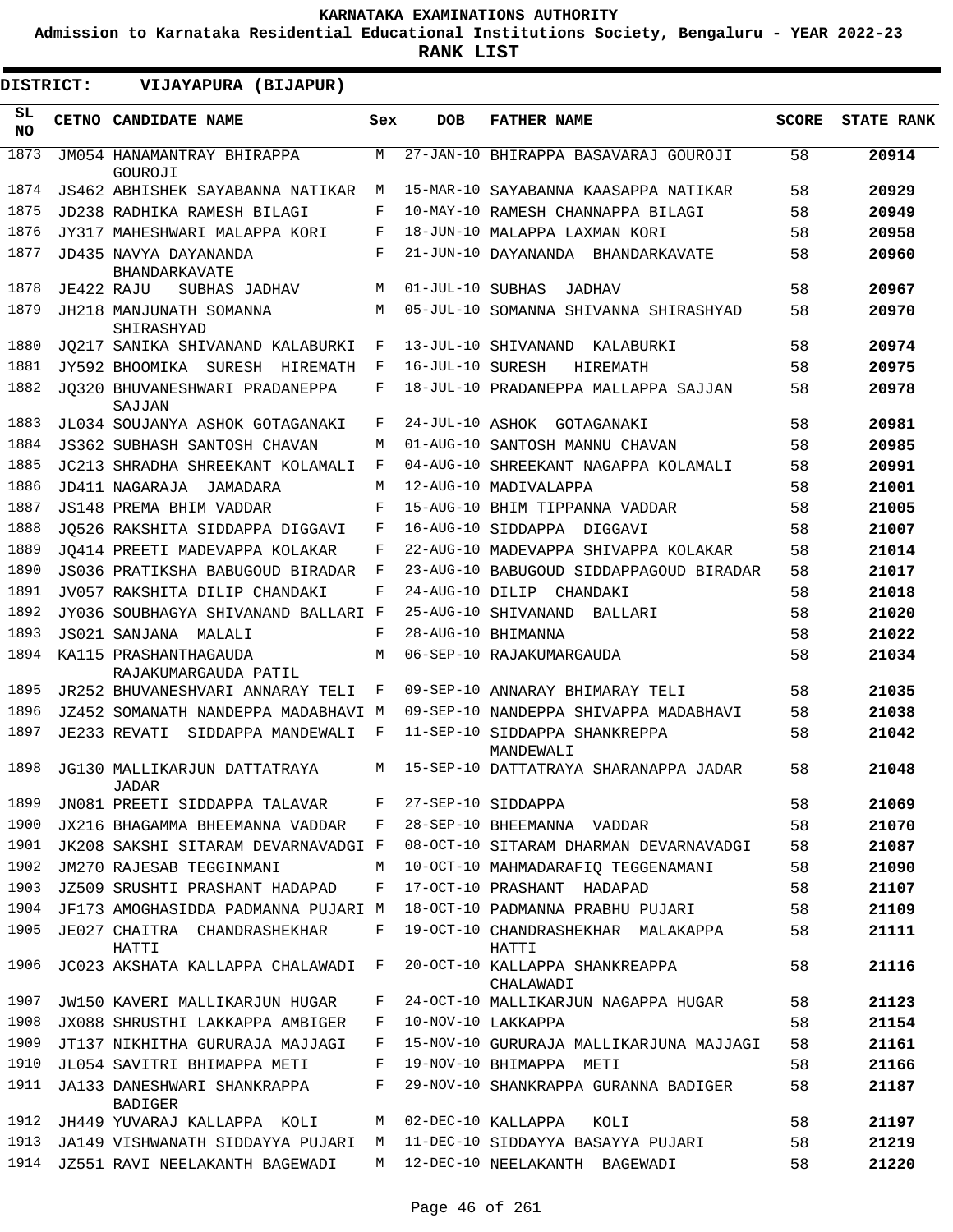**Admission to Karnataka Residential Educational Institutions Society, Bengaluru - YEAR 2022-23**

| <b>DISTRICT:</b> | VIJAYAPURA (BIJAPUR)                                     |     |                 |                                               |              |                   |
|------------------|----------------------------------------------------------|-----|-----------------|-----------------------------------------------|--------------|-------------------|
| SL<br>NO.        | CETNO CANDIDATE NAME                                     | Sex | <b>DOB</b>      | <b>FATHER NAME</b>                            | <b>SCORE</b> | <b>STATE RANK</b> |
| 1915             | JB377 VARSHA<br>LENKENNAVAR                              | F   | $15-DEC-10$     | SABANNA MAHADEVAPPA<br>LENKENNAVAR            | 58           | 21234             |
| 1916             | JS423 PREMA<br>KANNIJR                                   | F   |                 | 21-DEC-10 MALAKAPPA SAYABANNA KANNUR          | 58           | 21244             |
| 1917             | JW114 MAHADEVAPPA RAMESH KOLARI                          | М   |                 | 30-DEC-10 RAMESH MAHADEVAPPA<br>KOLARI        | 58           | 21261             |
| 1918             | JK309 GOUTAMI<br><b>GURAV</b>                            | F   | $31 - DEC - 10$ | SHANKAR                                       | 58           | 21264             |
| 1919             | JK127 KULSUM SHAKIL MULLA                                | F   |                 | 01-JAN-11 SHAKIL MAHAMAD MULLA                | 58           | 21270             |
| 1920             | JS697 MADHUSINGH<br>TULAJARAM<br>HAJERI                  | М   |                 | 01-JAN-11 TULAJARAM L<br>HAJERI               | 58           | 21272             |
| 1921             | JP201 SAVITRI HULAGAPPA KAMBALI                          | F   |                 | 01-JAN-11 HULAGAPPA AMARAPPA KAMBALI          | 58           | 21276             |
| 1922             | JR378 YALLALING MALLAPPA BYAKOD                          | M   |                 | 01-JAN-11 MALLAPPA SHANKREPPA BYAKOD          | 58           | 21283             |
| 1923             | JH011 HARSHITA DASHARATH HARIJAN                         | F   |                 | 05-JAN-11 DASHARATH KALLAPPA HARIJAN          | 58           | 21294             |
| 1924             | JA193 VINOD SHARANAGOUD GURADDI                          | M   |                 | 10-JAN-11 SHARANAGOUD SHANKRAPPA<br>GURADDI   | 58           | 21323             |
| 1925             | JR234 NANAGOUDA SHREESHAIL<br>HACHADAD                   | М   |                 | 26-JAN-11 SHREESHAIL SHARANAPPA<br>HACHADAD   | 58           | 21366             |
| 1926             | JF014 AJEET SANGANABASAPPA<br><b>BIRADAR</b>             | М   |                 | 28-JAN-11 SANGANABASAPPA BIRADAR              | 58           | 21370             |
| 1927             | JR010 ANANYA ADIVEPPA RANJANAGI                          | F   |                 | 11-FEB-11 ADIVEPPA GURUBALAPPA<br>RANJANAGI   | 58           | 21409             |
| 1928             | JX393 TANUSHRI PRAKASH KAWATAGI                          | F   |                 | 11-FEB-11 PRAKASH VITTAL KAWATAGI             | 58           | 21413             |
| 1929             | JC149 LAXMI VISHWANATH SAVALAGI                          | F   |                 | 12-FEB-11 VISHWANATH GURAPPA SAVALAGI         | 58           | 21414             |
| 1930             | JD317 DEEPIKA MAHADEV LAMANI                             | F   |                 | 13-FEB-11 MAHADEV SHANKARA LAMANI             | 58           | 21417             |
| 1931             | JL074 SPOORTI BHIMASHEPPA HUGAR                          | F   |                 | 21-FEB-11 BHIMASHEPPA HANAMANTRAYA<br>HUGAR   | 58           | 21442             |
| 1932             | JX125 KASHINATH SURESH LOGAVI                            | М   |                 | 24-FEB-11 SURESH LOGAVI                       | 58           | 21450             |
| 1933             | JH046 SPOORTI MANTESH UDACHAN                            | F   |                 | 09-MAR-11 MANTESH PARAMANAND UDACHAN          | 58           | 21502             |
| 1934             | JF061 SUNITHA SANTOSHKUMAR<br>HIREMATH                   | F   |                 | 12-MAR-11 SANTOSHKUMAR MURUGAYYA<br>HIREMATH  | 58           | 21508             |
| 1935             | JA014 SIDDARTH BASAVARAJ DANI                            | М   |                 | 20-MAR-11 BASAVARAJ                           | 58           | 21542             |
| 1936             | KA138 PREETAM PAVADEPPA KICHADI                          | M   |                 | 21-MAR-11 PAVADEPPA MAHADEVAPPA KICHADI       | 58           | 21546             |
| 1937             | JL351 PREMA<br>SAJJAN                                    | F   |                 | 21-MAR-11 MALLANNA<br>SAJJAN                  | 58           | 21547             |
| 1938             | JJ164 AKASH OGESH OGI                                    | M   |                 | 25-MAR-11 OGESH HANAMANT OGI                  | 58           | 21563             |
| 1939             | JY059 BASAVARAJ PARASHURAM ATHANI M 28-MAR-11 PARASHURAM |     |                 | ATHANI                                        | 58           | 21580             |
| 1940             | KA391 SHAKSHATA PARASHURAM DOLLI                         | F   |                 | 29-MAR-11 PARASHURAM<br>DOLLI                 | 58           | 21588             |
| 1941             | JE412 MALLIKARJUN RAJENDRA HUGAR                         | M   |                 | 04-APR-11 RAJENDRA BHIMASHYA HUGAR            | 58           | 21611             |
| 1942             | JD215 SHRINIVAS YAMANAPPA PATROTI M                      |     |                 | 08-APR-11 YAMANAPPA DOGREPPA PATROTI          | 58           | 21631             |
| 1943             | JG217 SIDDARAM SANJEEVKUMAR<br>ATANUR                    | М   |                 | 10-APR-11 SANJEEVKUMAR SHREESHAIL<br>ATANUR   | 58           | 21645             |
| 1944             | JZ318 CHANNU MALLIKARJUN VALASANG M                      |     |                 | 12-APR-11 MALLIKARJUN SOMANING VALASANG       | 58           | 21648             |
| 1945             | JO076 MOHMMADSALBA MOULASAB<br>MANAGULI                  | М   |                 | 16-APR-11 MOULASAB MASTANASAB MANAGULI        | 58           | 21665             |
| 1946             | JE205 JEEVARAJ SHREESHAIL UMARANI M                      |     |                 | 17-APR-11 SHREESHAIL GURAPPA UMARANI          | 58           | 21667             |
| 1947             | JN252 CHANDRASHEKHAR ANAND<br>BISALADINNI                | М   |                 | 19-APR-11 ANAND CHANDRASHEKHAR<br>BISALADINNI | 58           | 21677             |
| 1948             | JA219 APREEN MALIKASA ALMEL                              | F   |                 | 28-APR-11 MALIKASA GALIBASA ALMEL             | 58           | 21717             |
| 1949             | JX387 SNEHA ISHWAR METRI                                 | F   |                 | 28-APR-11 ISHWAR CHANDRASHEKHAR METRI         | 58           | 21722             |
| 1950             | JF128 SAMARTH MALLAPPA MANAGOND                          | М   |                 | 30-APR-11 MALLAPPA DHULAPPA MANAGOND          | 58           | 21728             |
| 1951             | JG084 AASIF ISMAYIL CHOUDHARI                            | М   |                 | 01-MAY-11 ISMAYIL LALASAB CHOUDHARI           | 58           | 21729             |
| 1952             | JM355 BHAGHYASHREE SHIVAPPA<br>MANGYAL                   | F   |                 | 01-MAY-11 SHIVAPPA BASAVANTRAY MANGYAL        | 58           | 21730             |
| 1953             | JH520 PRAJWAL PARASHURAM TALAWAR                         | M   |                 | 10-MAY-11 PARASURAM TALAWAR                   | 58           | 21772             |
| 1954             | JB001 SURESH MUTTAPPA<br>UPPALADINNI                     | M   |                 | 14-MAY-11 MUTTAPPA KALLAPPA UPPALADINNI       | 58           | 21792             |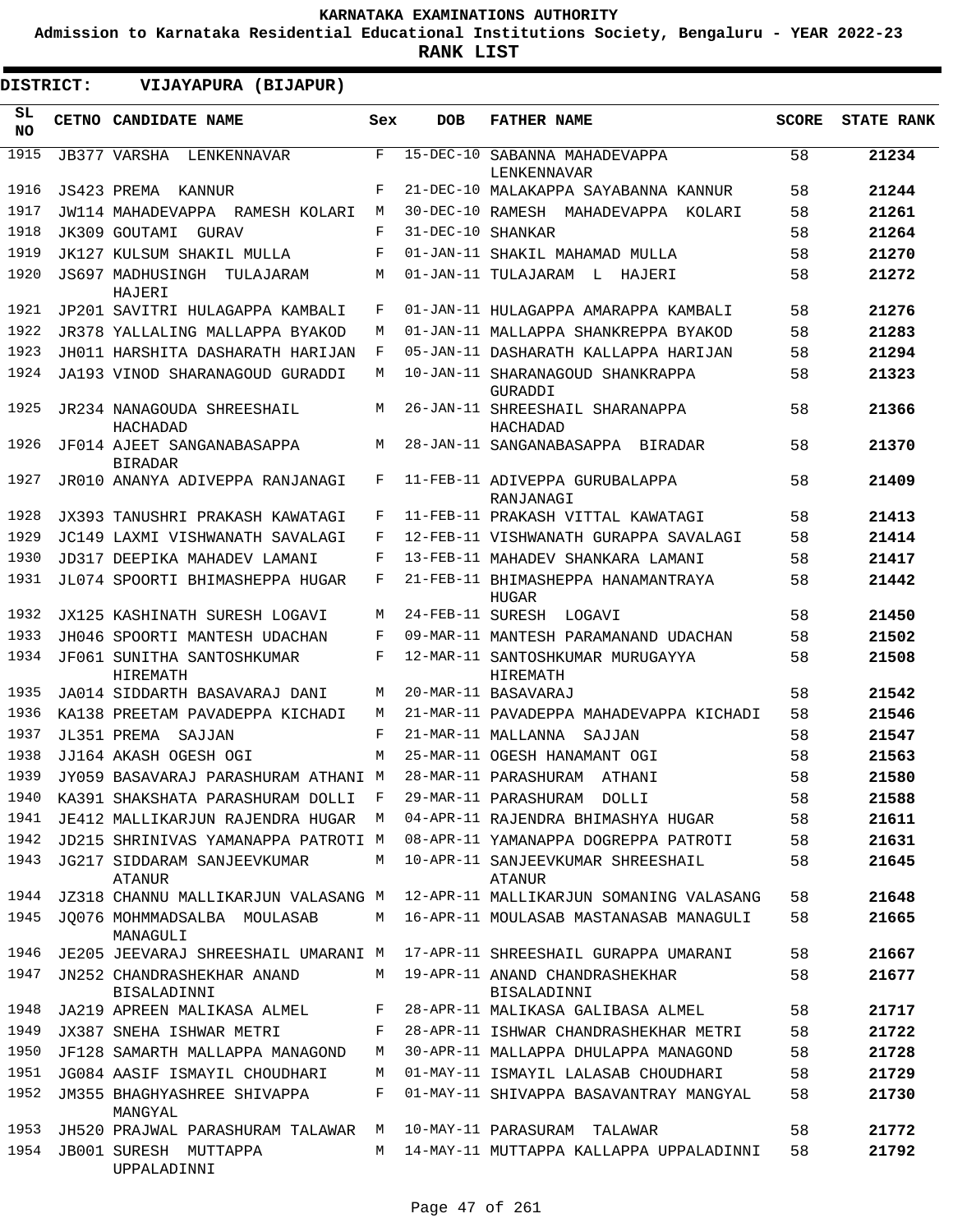**Admission to Karnataka Residential Educational Institutions Society, Bengaluru - YEAR 2022-23**

**RANK LIST**

| <b>DISTRICT:</b> |  | VIJAYAPURA (BIJAPUR)                                 |            |                               |                                                                            |       |                   |
|------------------|--|------------------------------------------------------|------------|-------------------------------|----------------------------------------------------------------------------|-------|-------------------|
| SL<br>NO.        |  | CETNO CANDIDATE NAME                                 | Sex        | <b>DOB</b>                    | <b>FATHER NAME</b>                                                         | SCORE | <b>STATE RANK</b> |
| 1955             |  | JK209 SANJANA RAMESH<br><b>CHAVAN</b>                | $_{\rm F}$ | $\overline{01-JUN}-11$ RAMESH | <b>CHAVAN</b>                                                              | 58    | 21860             |
| 1956             |  | JS056 BASAVARAJ SHIVAPUTRA<br>MOODAGI                | М          |                               | 02-JUN-11 SHIVAPUTRA MALLAPPA MOODAGI                                      | 58    | 21862             |
| 1957             |  | JS360 CHETAN AMOGHAPPA GUDAGUNTI                     | М          |                               | 06-JUN-11 AMOGHAPPA VITTAL GUDAGUNTI                                       | 58    | 21886             |
| 1958             |  | JH446 KAVITA ARJUN JEVOOR                            | F          |                               | 06-JUN-11 ARJUN VITHOBA JEVOOR                                             | 58    | 21887             |
| 1959             |  | JF273 PRUTVI SANGANAGOUD BIRADAR                     | F          |                               | 10-JUN-11 SANGANAGOUD SHARANAGOUD<br><b>BIRADAR</b>                        | 58    | 21904             |
| 1960             |  | JD308 ADITYA MAHANTESH CHOUDRI                       | М          |                               | 12-JUN-11 MAHANTESH SHIVAPPA CHOUDRI                                       | 58    | 21911             |
| 1961             |  | JH417 SANKET RAJSHEKHAR BAYAGONDI M                  |            |                               | 12-JUN-11 RAJASHEKHAR APPASAHEB<br>BAYAGONDI                               | 58    | 21914             |
| 1962             |  | JA241 ANUSHREE RAMESHA MANNUR                        | F          |                               | 14-JUN-11 RAMESHA VITTAL MANNUR                                            | 58    | 21918             |
| 1963             |  | JA317 SNEHA<br>BADIGER                               | F          |                               | 15-JUN-11 SHIVANAND MANAPPA BADIGER                                        | 58    | 21926             |
| 1964             |  | JW249 AKASH VITTAL BHASAGI                           | М          | 16-JUN-11 VITTAL              | BHASAGI                                                                    | 58    | 21927             |
| 1965             |  | JJ108 SUSHMITA PANCHAKSHARI<br>KANAMAS               | F          |                               | 17-JUN-11 PANCHAKSHARI SANGANNA KANAMAS                                    | 58    | 21931             |
| 1966             |  | JF057 ANUSHA SHIVAPUTRAYYA MASUTI F                  |            |                               | 18-JUN-11 SHIVAPUTRAYYA BASAYYA MASUTI                                     | 58    | 21933             |
| 1967             |  | JA267 PUNEET YALLAPPA<br>NADUVINAMANI                | М          |                               | 22-JUN-11 YALLAPPA                                                         | 58    | 21954             |
| 1968             |  | JO683 SAMPAT SHARANAPPA MOKASHI                      | М          |                               | 01-JUL-11 SHARANAPPA<br>MOKASHI                                            | 58    | 21991             |
| 1969             |  | JR150 VIJAIAXMI KHANDAPPA KOTI                       | F          |                               | 04-JUL-11 KHANDAPPA RAYAPPA KOTI                                           | 58    | 22001             |
| 1970             |  | JP337 SOUNDARYA MAHAVEER<br>DASHARATH                | F          |                               | 08-JUL-11 MAHAVEER DASARATH                                                | 58    | 22018             |
| 1971             |  | JX519 VAISHALI ASHOK RATHOD                          | F          |                               | 08-JUL-11 ASHOK RATHOD                                                     | 58    | 22020             |
| 1972             |  | JA390 ASHARAT BANDENAVAJ KORABU                      | F          |                               | 09-JUL-11 BANDENAVAJ KHAJESAB KORABU                                       | 58    | 22021             |
| 1973             |  | JK251 SOUNDARYA PARASAPPA<br>RANAGATTI               | F          |                               | 09-JUL-11 PARASAPPA SIDRAM RANAGATTI                                       | 58    | 22024             |
| 1974             |  | JR565 PAVIT KANTEPPA KANTIGOND                       | М          |                               | 10-JUL-11 KANTEPPA REVAPPA KANTIGOND                                       | 58    | 22028             |
| 1975             |  | JV043 SAHIL LALMODDIN INCHAGERI                      | М          |                               | 11-JUL-11 LALMODDIN MAHMADAHUSEN<br>INCHAGERI                              | 58    | 22033             |
| 1976             |  | JT233 SAMPAT KARAVEER KAMBAR                         | М          |                               | 12-JUL-11 KARAVEER BHIMARAY KAMBAR                                         | 58    | 22038             |
| 1977             |  | <b>JS522 PRASHANTREDDY</b><br>PARUTAPPAGOUDA BIRADAR | М          |                               | 15-JUL-11 PARUTAPPAGOUDA SIDDANAGOUDA<br><b>BIRADAR</b>                    | 58    | 22053             |
| 1978             |  | JG082 RAKESH SURESH POOJARI                          | M          |                               | 15-JUL-11 SURESH POOJARI                                                   | 58    | 22054             |
|                  |  |                                                      |            |                               | 1979 JZ101 POORVI ANEEL CHALAWADI F 16-JUL-11 ANEEL TAMMANNA CHALAWADI     | 58    | 22057             |
|                  |  |                                                      |            |                               | 1980 JS549 SAKSHI LAKKAPPA UPPAR F 23-JUL-11 LAKKAPPA NAGAPPA UPPAR        | 58    | 22080             |
|                  |  | 1981 JY378 PRITHVIRAJ LAVA CHAVAN M 24-JUL-11 LAVA   |            |                               |                                                                            | 58    | 22084             |
|                  |  | 1982 JS242 BORAMMA GURUSWAMI HIREMATH F              |            |                               | 25-JUL-11 GURUSWAMI SIDDALINGAYYA<br>HIREMATH                              | 58    | 22090             |
| 1983             |  |                                                      |            |                               | JS232 ROHIT PARASHURAM KATAKADOND M 28-JUL-11 PARASHURAM MARUTI KATAKADOND | 58    | 22100             |
| 1984             |  | JP228 SANJEEVAREDDY<br>CHANDRASHEKHAR NADAGADDI      |            |                               | M 28-JUL-11 CHANDRASHEKHAR SOMANAGOUD<br>NADAGADDI                         | 58    | 22101             |
| 1985             |  | JK271 BHIRESH PUNDALIK SANGOGI                       |            |                               | M 31-JUL-11 PUNDALIK DUNDAPPA SANGOGI                                      | 58    | 22113             |
| 1986             |  | JQ132 MEGHA SOMALU RATHOD                            | F          |                               | 01-AUG-11 SOMALU RAMALU RATHOD                                             | 58    | 22119             |
| 1987             |  | JF304 LAKSHMI SANTOSH CHAVAN                         | F          |                               | 05-AUG-11 SANTOSH MAHADEV CHAVAN                                           | 58    | 22128             |
| 1988             |  | JE067 SAIKUMAR SANGAPPA WALIKAR                      | M          |                               | 20-AUG-11 SANGAPPA NAGAPPA WALIKAR                                         | 58    | 22192             |
| 1989             |  | JR394 SHASHIKALA MALLIKARJUNA<br>NAYKAL              | F          |                               | 21-AUG-11 MALLIKARJUNA                                                     | 58    | 22194             |
| 1990             |  | JE375 SINDHU RAMANAGODA PATIL                        | F          |                               | 24-AUG-11 RAMANAGOUDA ANNAPPAGOUDA<br>PATIL                                | 58    | 22202             |
| 1991             |  |                                                      |            |                               | JF359 SNEHA PRAKASH ALLOLLI F 25-AUG-11 PRAKASH SHIVAPPA ALLOLLI           | 58    | 22206             |
| 1992             |  | JY547 MAHI AMRUT JOLLI                               |            |                               | F 27-AUG-11 AMRUT VITTAL JOLLI                                             | 58    | 22215             |
| 1993             |  |                                                      |            |                               | JN176 SHIVUKUMAR PRAKASH MAGI MARTA 21-AUG-11 PRAKASH SHIVAPPA MAGI        | 58    | 22227             |
| 1994             |  |                                                      |            |                               | JS526 SINCHANA ADAYYA RAMPURMATH F 06-SEP-11 ADAYYA GHOSHAYYA RAMPURMATH   | 58    | 22239             |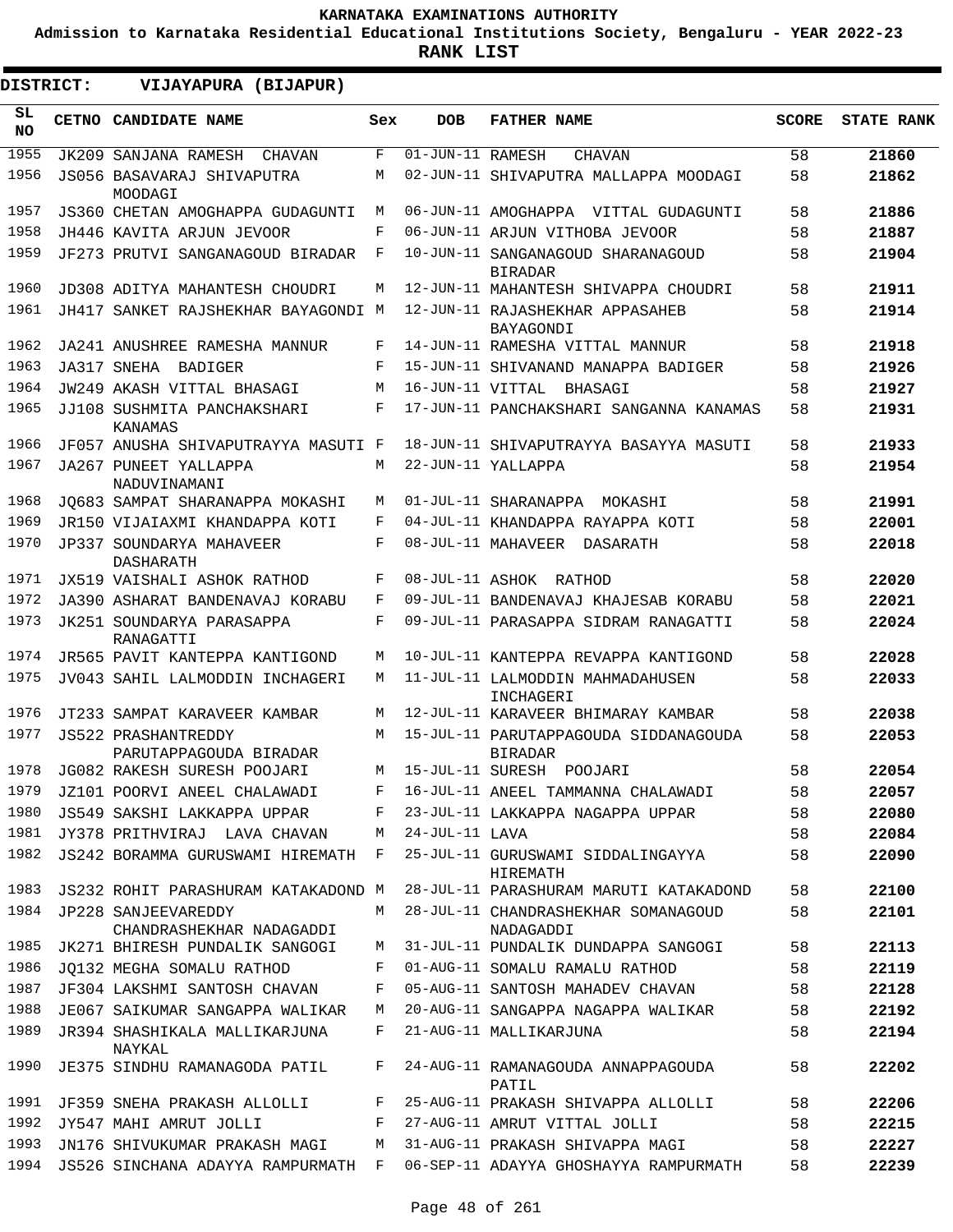**Admission to Karnataka Residential Educational Institutions Society, Bengaluru - YEAR 2022-23**

**RANK LIST**

| DISTRICT:       | VIJAYAPURA (BIJAPUR)                          |     |                   |                                                     |              |                   |
|-----------------|-----------------------------------------------|-----|-------------------|-----------------------------------------------------|--------------|-------------------|
| SL<br><b>NO</b> | <b>CETNO CANDIDATE NAME</b>                   | Sex | <b>DOB</b>        | <b>FATHER NAME</b>                                  | <b>SCORE</b> | <b>STATE RANK</b> |
| 1995            | JU109 OMAKAR KALAMESHWAR SRIGIRI              | M   |                   | 08-SEP-11 KALAMESHWAR VISHWANATH<br>SRIGIRI         | 58           | 22244             |
| 1996            | JT014 SHRAVANAKUMAR SHREEMANT<br>HARAVAL      | М   |                   | 09-SEP-11 SHREEMANT SHARANAPPA HARAVAL              | 58           | 22247             |
| 1997            | JY056 PRADEEP RAMESH NARALI                   | M   |                   | 12-SEP-11 RAMESH VISHWANATH NARALI                  | 58           | 22251             |
| 1998            | JS175 SAGAR SIDDAPPA WALIKAR                  | M   |                   | 14-SEP-11 SIDDAPPA                                  | 58           | 22259             |
| 1999            | KA382 SHAMBHAVI ASHOK PADANAD                 | F   |                   | 15-SEP-11 ASHOK PADANAD                             | 58           | 22263             |
| 2000            | JP139 KAJOL GUNDURAV RATHOD                   | F   |                   | 02-OCT-11 GUNDURAV PANDAPPA RATHOD                  | 58           | 22306             |
| 2001            | JH486 SIDDHARTH<br>SANTOSH WALI               | M   | 05-OCT-11 SANTOSH | WALI                                                | 58           | 22316             |
| 2002            | JL220 VIJAYAKUMAR SIDDHARUD<br>MANGYAL        | M   |                   | 18-OCT-11 SIDDHARUD                                 | 58           | 22340             |
| 2003            | JR007 AKSHAY BHEEMASHANKAR<br><b>RAJAPURE</b> | M   |                   | 20-OCT-11 BHEEMASHANKAR VENKAPPA<br><b>RAJAPURE</b> | 58           | 22341             |
| 2004            | JS041 SANJANA SHANTAPPA BIRADAR               | F   |                   | 25-OCT-11 SHANTAPPA                                 | 58           | 22352             |
| 2005            | JD324 YUVARAJ VIRESH MEGERI                   | M   |                   | 29-OCT-11 VIRESH MEGERI                             | 58           | 22358             |
| 2006            | JF116 MADEV VITTAL RATHOD                     | M   |                   | 01-NOV-11 VITTAL HUNNU RATHOD                       | 58           | 22362             |
| 2007            | JF034 DARSHANGOUD HANAMANTRAYGOUD M<br>PATIL  |     |                   | 06-NOV-11 HANAMANTRAYGOUD<br>SHANKREPPAGOUD PATIL   | 58           | 22371             |
| 2008            | JL298 VAISHNAVI<br>YALAWAR                    | F   |                   | 02-DEC-11 SHIVANAND YALAWAR                         | 58           | 22432             |
| 2009            | JN235 PRUTHVI MADEVAPPA<br>KAVADIMATTI        | F   |                   | 20-DEC-11 MADEVAPPA SHIVAPPA<br>KAVADIMATTI         | 58           | 22459             |
| 2010            | JU194 PRADEEP DHAREPPA KANTIGOND              | M   |                   | 01-JAN-12 DHAREPPA SADASHIVAPPA<br>KANTIGOND        | 58           | 22481             |
| 2011            | JL264 SUDEEP SHANKARAPPA HARIJAN              | M   |                   | 01-JAN-12 SHANKARAPPA SHIVAMANAPPA<br>HARIJAN       | 58           | 22484             |
| 2012            | JX049 KAVERI BHAGAPPA NAYKODI                 | F   |                   | 02-JUL-12 BHAGAPPA YAMANAPPA NAYKODI                | 58           | 22516             |
| 2013            | JF321 BHAGYASHREE REVANASIDDA<br>DHANDARAGI   | F   |                   | 19-MAR-10 REVANASIDDA<br>DHANDARAGI                 | 57           | 22564             |
| 2014            | JG043 RUDRESH SHRIMANTA ADALLI                | M   |                   | 18-APR-10 SHRIMANTA<br>SIDARAY ADALLI               | 57           | 22577             |
| 2015            | KA155 AKSHATA SHREEMANT CHAVAN                | F   |                   | 07-MAY-10 SHREEMANT<br><b>CHAVAN</b>                | 57           | 22585             |
| 2016            | KA233 RADHIKA MALLIKARJUN JADHAV              | F   |                   | 01-JUN-10 MALLIKARJUN BASU JADHAV                   | 57           | 22597             |
| 2017            | JR084 VIRESH KALLAPPAGOUD<br>MALIPATIL        | М   |                   | 05-JUL-10 KALLAPPAGOUD SHARNAPPAGOUD<br>MALIPATIL   | 57           | 22616             |
| 2018            | JO399 ANUSHYA MAHADEVA ASHANGI                | F   |                   | 08-JUL-10 MAHADEVA ASHANGI                          | 57           | 22618             |
| 2019            | JP085 PRASHANT BASAVARAJ MULIMANI M           |     |                   | 24-JUL-10 BASAVARAJ ABHIMANYAPPA<br>MULIMANI        | 57           | 22635             |
| 2020            | JE485 ABHISHEK APPASAB KOUDI                  | M   |                   | 02-AUG-10 APPASAB CHANDRASHEKAR KOUDI               | 57           | 22641             |
| 2021            | JK065 ASHWINI MAHADEV AKALAWADI               | F   |                   | 03-AUG-10 MAHADEV CHANDRAKANT AKALAWADI             | 57           | 22642             |
| 2022            | JC013 KARTIK SHRISHAILGOUDA PATIL M           |     |                   | 11-AUG-10 SHRISHAILGOUDA                            | 57           | 22648             |
| 2023            | JD057 BHAGYSHREE YAMANAPPA BHANGI F           |     |                   | 24-AUG-10 YAMANAPPA BASAPPA BHANGI                  | 57           | 22659             |
| 2024            | JN197 DEVARAJ KARIHOLEPPA<br>VANDALI          | М   |                   | 01-SEP-10 KARIHOLEPPA BHIMANNA VANDALI              | 57           | 22670             |
| 2025            | JR652 ANKUSHA DHARMANNA PUJARI                | M   |                   | 05-SEP-10 DHARMANNA<br>PUJARI                       | 57           | 22681             |
| 2026            | JA004 DANAMMA BASAVARAJ BABANAGAR F           |     |                   | 07-SEP-10 BASAVARAJ SHANKREPPA<br>BABANAGAR         | 57           | 22684             |
| 2027            | JV056 SAMARTH BASAVARJ SIMPI                  | М   |                   | 07-SEP-10 BASAVARAJ PANCHAPPA SIMPI                 | 57           | 22686             |
| 2028            | JR458 GANESH NURANDAYYA MATH                  | М   |                   | 08-SEP-10 NURANDAYYA NINGAYYA MATH                  | 57           | 22688             |
| 2029            | JU120 SANGEETA KENCHAPPA BANAGOND F           |     |                   | 19-SEP-10 KENCHAPPA ANNAPPA BANAGOND                | 57           | 22699             |
| 2030            | JC021 UMARFARUK MAHIBUB<br>CHATTARAKI         | M   |                   | 22-SEP-10 MAHIBUB DASTAGEERSAHEB<br>CHATTARAKI      | 57           | 22705             |
| 2031            | JF179 ADITYA SHRISHAIL INDI                   | М   |                   | 28-SEP-10 SHRISHAIL GURUBAL INDI                    | 57           | 22715             |
| 2032            | JO161 MALIYAPPA MAHADEVAPPA<br>MALEPPANAVAR   | М   |                   | 02-OCT-10 MAHADEVAPPA MALIYAPPA<br>MALEPPANAVAR     | 57           | 22724             |
| 2033            | JR599 RAMABAI SHARANAPPA                      | F   |                   | 04-OCT-10 SHARANAPPA HUCHAPPA                       | 57           | 22733             |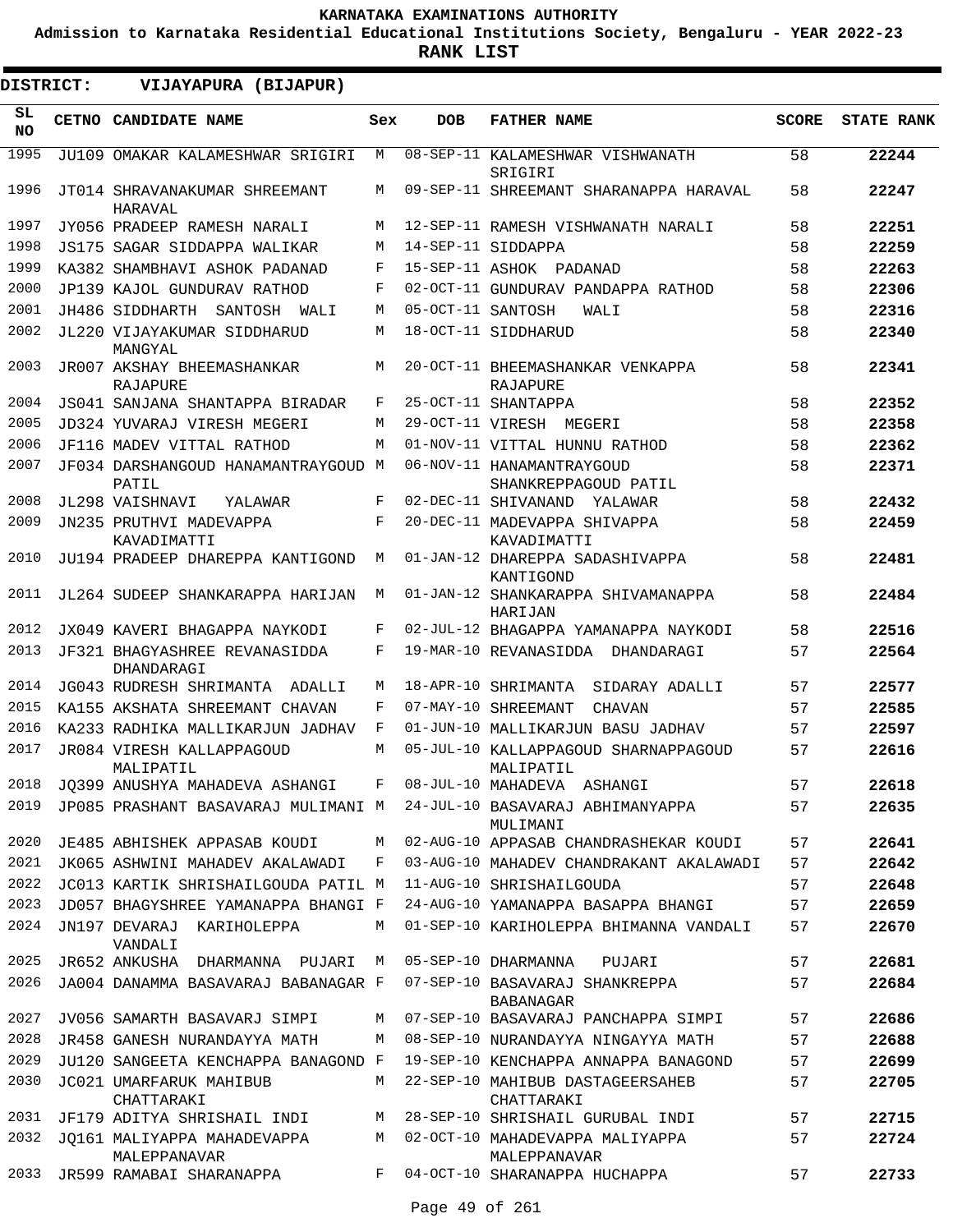**Admission to Karnataka Residential Educational Institutions Society, Bengaluru - YEAR 2022-23**

**RANK LIST**

**DISTRICT:** EE **VIJAYAPURA (BIJAPUR)**

| SL<br><b>NO</b> | CETNO CANDIDATE NAME                           | Sex   | <b>DOB</b>        | <b>FATHER NAME</b>                            | <b>SCORE</b> | <b>STATE RANK</b> |
|-----------------|------------------------------------------------|-------|-------------------|-----------------------------------------------|--------------|-------------------|
|                 | <b>DHANYANAVAR</b>                             |       |                   | <b>DHANYANAVAR</b>                            |              |                   |
| 2034            | JM158 MUTTU MALLAPPA KARADI                    | М     |                   | 10-OCT-10 MALLAPPA                            | 57           | 22749             |
| 2035            | JK226 RAVI RAMGOND BIRADAR                     | M     |                   | 18-OCT-10 RAMGOND BHEEMARAY BIRADAR           | 57           | 22763             |
| 2036            | JY088 PRAVEEN DAREPPA<br>KENGALAGUTTI          | M     |                   | 20-OCT-10 DAREPPA SHANKREPPA<br>KENGALAGUTTI  | 57           | 22774             |
| 2037            | JP257 CHINMAYI HANAMANTH<br>NARAYANPUR         | F     |                   | 21-OCT-10 HANAMANTH<br>NARAYANPUR             | 57           | 22775             |
| 2038            | JZ583 RACHOTI RAVINDRA KANNAL                  | М     |                   | 25-OCT-10 RAVINDRA GANGAPPA KANNAL            | 57           | 22790             |
| 2039            | JH101 SHRUSHTI CHANABASAPPA HATTI F            |       |                   | 28-OCT-10 CHANABASAPPA HATTI                  | 57           | 22797             |
| 2040            | JT029 DEEPA GURAPPA GUMASTE                    | F     | 29-OCT-10 GURAPPA | GUMASTE                                       | 57           | 22798             |
| 2041            | JC202 MALLIKARJUN RAJU KUMBAR                  | М     | 29-OCT-10 RAJU    |                                               | 57           | 22799             |
| 2042            | JS277 NANDINI NANAGOUDA BIRADAR                | F     |                   | 04-NOV-10 NANAGOUDA BIRADAR                   | 57           | 22815             |
| 2043            | JG134 REKHA LAXMAN SHINDE                      | F     |                   | 08-NOV-10 LAXMAN SHIVAPPA SHINDE              | 57           | 22820             |
| 2044            | JJ222 PREETI SHIVANAND NATIKAR                 | F     |                   | 14-NOV-10 SHIVANAND KANTAPPA NATIKAR          | 57           | 22834             |
| 2045            | JB072 PREMA MUTTAPPA MADAR                     | F     |                   | 21-NOV-10 MUTTAPPA<br>MADAR                   | 57           | 22847             |
| 2046            | JH198 VAISHNAVI BALASAHEB VADARI               | F     |                   | 23-NOV-10 BALASAHEB JAYAKRUSHNA VADARI        | 57           | 22852             |
| 2047            | JO271 SAKSHI RAJASEKAR METAGAR                 | F     |                   | 24-NOV-10 RAJASEKAR DHAREPPA METAGAR          | 57           | 22855             |
| 2048            |                                                | М     |                   | 02-DEC-10 MALLAPPA JOTEPPA GANI               | 57           | 22870             |
| 2049            | JA461 JYOTIBA MALLAPPA GANI                    |       |                   |                                               | 57           |                   |
| 2050            | JX053 SHRADDHA SHRISHAIL HONAKERI F            |       |                   | 10-DEC-10 SHRISHAIL<br>HONAKERI               |              | 22898             |
|                 | JH044 MAHESH SURESH HUGAR                      | M     |                   | 14-DEC-10 SURESH BHIMASHYA HUGAR              | 57           | 22907             |
| 2051            | JV197 SHALASHA ISMAIL MAKANDAR                 | M     |                   | 17-DEC-10 ISMAIL HUSENBHASHA MAKANDAR         | 57           | 22909             |
| 2052            | <b>JW129 KUSHI SANDEEP RATHOD</b>              | F     | 20-DEC-10 SANDEEP | RAGHUVEER RATHOD                              | 57           | 22920             |
| 2053            | KA250 MAHAMMAD MOSIN ABDULARAZAK<br>HADAGALI   | M     |                   | 31-DEC-10 ABDULARAZAK<br>HADAGALI             | 57           | 22944             |
| 2054            | JR205 GOUTAM SUBHAS RATHOD                     | M     |                   | 01-JAN-11 SUBHAS SHANKAR RATHOD               | 57           | 22954             |
| 2055            | JR748 MOHMMED UMER BABULAL<br>MULLA M          |       | 03-JAN-11 BABULAL | MULLA                                         | 57           | 22970             |
| 2056            | JW228 NINGAMMA RACHAYYA HIREMATH               | F     |                   | 03-JAN-11 RACHAYYA SHANKRAYYA HIREMATH        | 57           | 22971             |
| 2057            | JW031 ANAMOL<br>KALE                           | М     | 06-JAN-11 ANIL    |                                               | 57           | 22977             |
| 2058            | JH220 RAGHUVIR RAVANASIDDA<br>HAVINAL          | M     |                   | 19-JAN-11 RAVANASIDDA MALAKANNA HAVINAL       | 57           | 23023             |
| 2059            | JF269 BHARATI MALLIKARJUN TALAWAR F            |       |                   | 25-JAN-11 MALLIKARJUN S TALAWAR               | 57           | 23044             |
| 2060            | JX342 POOJA KAMBAR                             | F     |                   | 01-FEB-11 MARUTI MADEV KAMBAR                 | 57           | 23069             |
| 2061            | JF206 MAHAMMADASAAD SHANUR<br><b>REVOORKAR</b> | M     |                   | 17-FEB-11 SHANUR REVOORKAR                    | 57           | 23121             |
| 2062            | JG121 VIJAYALAXMI KEDARANATH<br>ARAVATTU       | $F -$ |                   | 23-FEB-11 KEDARANATH MALLESHI ARAVATTU        | 57           | 23147             |
| 2063            | JG196 AISHWARY ASHOK BIRADAR                   | F     |                   | 01-MAR-11 ASHOK SHREEMANT BIRADAR             | 57           | 23161             |
| 2064            | JY231 SAMARTHA BASAVARAJ LADANGI               | M     |                   | 04-MAR-11 BASAVRAJ                            | 57           | 23169             |
| 2065            | JM422 BASAVARAJ SIDDAPPA<br>MADDARAKI          | M     |                   | 07-MAR-11 SIDDAPPA NAGAPPA MADDARAKI          | 57           | 23174             |
| 2066            | JV111 VIJAY VEERAYYA HIREMATH                  | M     |                   | 07-MAR-11 VEERAYYA SANGANABASAYYA<br>HIREMATH | 57           | 23179             |
| 2067            | JR125 POOJA PARASHURAM GUDIMANI                | F     |                   | 13-MAR-11 PARASHURAM                          | 57           | 23194             |
| 2068            | JW097 BHARATKUMAR MALLAPPA<br>HOSAMANI         | M     |                   | 18-MAR-11 MALLAPPA                            | 57           | 23211             |
| 2069            | JE373 SHWETA SHAMARAY KARYAL                   | F     |                   | 25-MAR-11 SHAMARAY NINGAPPA KARYAL            | 57           | 23243             |
| 2070            | JO369 SHARIYA MURTUJ SUTAR                     | F     |                   | 31-MAR-11 MURTUJASAB BANDAGISAB SUTAR         | 57           | 23265             |
| 2071            | KA300 TEJASWINI PARAMANAND SARUR               | F     |                   | 03-APR-11 PARAMANAND                          | 57           | 23280             |
| 2072            | JQ734 SAMPATAKUMAR SHARANAGOUDA<br>NADAGOUDA   | M     |                   | 16-APR-11 SHARANAGOUDA NADAGOUDA              | 57           | 23329             |
| 2073            | JE142 AISHWARYA MALLAPPA<br>MAKANAPUR          | F     |                   | 19-APR-11 MALLAPPA SHRIMANT MAKANAPUR         | 57           | 23335             |
|                 | 2074 JQ294 LAVANYA ANNARAYA GUNKI              | F     |                   | 23-APR-11 ANNARAYA CHANDRAMAPPA GUNKI         | 57           | 23350             |
|                 |                                                |       | Page 50 of 261    |                                               |              |                   |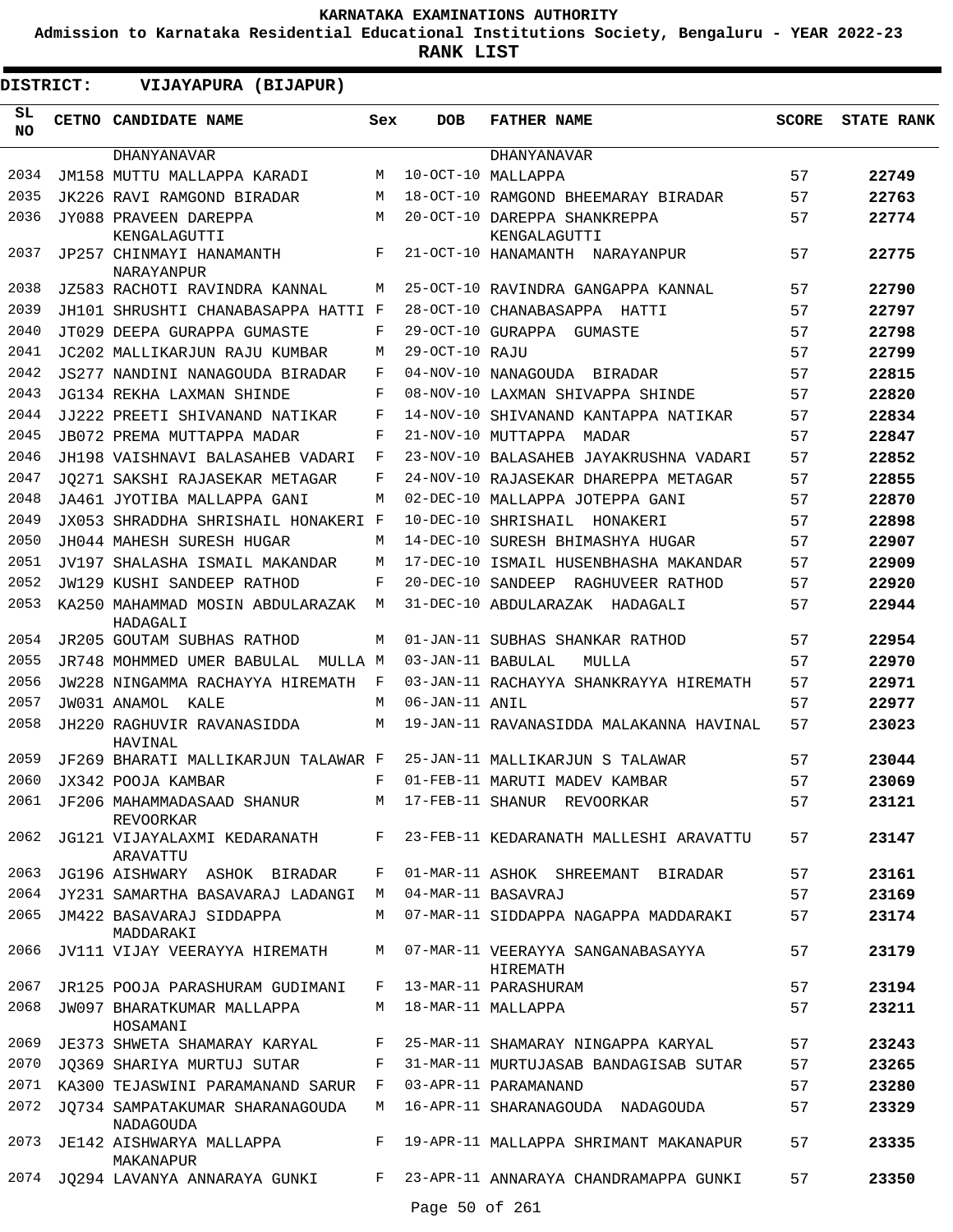**Admission to Karnataka Residential Educational Institutions Society, Bengaluru - YEAR 2022-23**

**RANK LIST**

ı

| DISTRICT:        | VIJAYAPURA (BIJAPUR)                           |     |                  |                                                 |              |                   |
|------------------|------------------------------------------------|-----|------------------|-------------------------------------------------|--------------|-------------------|
| SL.<br><b>NO</b> | CETNO CANDIDATE NAME                           | Sex | <b>DOB</b>       | <b>FATHER NAME</b>                              | <b>SCORE</b> | <b>STATE RANK</b> |
| 2075             | JZ592 PADMAVATI IRAPPA NARATTI                 | F   | 02-MAY-11 IRAPPA | KALLAPPA NARATTI                                | 57           | 23400             |
| 2076             | JZ336 AKASH SIDDHARAMA PUJARI                  | M   | 10-MAY-11 SIDDU  | PUJARI                                          | 57           | 23435             |
| 2077             | <b>JB362 GURUBAI BHEEMANGOUDA</b><br>HANGARAGI | F   |                  | 10-MAY-11 BHEEMANGOUDA HANGARAGI                | 57           | 23437             |
| 2078             | JB149 BHUMIKA SOMANATH GORAGUNDGI F            |     |                  | 11-MAY-11 SOMANATH PARAMAPPA GORAGUNDGI         | 57           | 23444             |
| 2079             | KA384 SWATI DASHARAT JADHAV                    | F   |                  | 12-MAY-11 DASHARAT<br>JADHAV                    | 57           | 23451             |
| 2080             | JM240 SWETA<br>BHOSALE                         | F   |                  | 13-MAY-11 BHAVANEPPA                            | 57           | 23452             |
| 2081             | JD150 PRAJWAL RAJAKUMAR DODAMANI               | М   |                  | 15-MAY-11 RAJAKUMAR HANAMANT DODAMANI           | 57           | 23459             |
| 2082             | JO278 SANGAMESHA AYYAPPAYYA MATH               | М   |                  | 15-MAY-11 AYYAPPAYYA MATH                       | 57           | 23460             |
| 2083             | JJ061 SUJALKUMAR BHIMASHA<br>ARAVATTU          | М   |                  | 18-MAY-11 BHIMASHA SIDDAPPA ARAVATTU            | 57           | 23472             |
| 2084             | JX218 SHIVANI SHIVANAND NAGATHAN               | F   |                  | 31-MAY-11 SHIVANAND SHRIMANT NAGATHAN           | 57           | 23520             |
| 2085             | JF235 KAJAL GANDHI GANDHI                      | F   |                  | 01-JUN-11 GANDHI K GANDHI                       | 57           | 23525             |
| 2086             | JX473 SAKSHI PRASHANTH BANASODE                | F   |                  | 01-JUN-11 PRASHANTH YAMANAPPA BANASODE          | 57           | 23527             |
| 2087             | JV098 YASHODA HULASUR                          | F   | 01-JUN-11 IRANNA |                                                 | 57           | 23529             |
| 2088             | JA284 SHREERAKSH ASHOK PADASHATTI F            |     |                  | 02-JUN-11 ASHOK PAVADEPPA PADASHATTI            | 57           | 23531             |
| 2089             | JA382 TEJASWINI SHIVANAND JUMANAL F            |     |                  | 05-JUN-11 SHIVANAND YAMANAPPA JUMANAL           | 57           | 23548             |
| 2090             | JR045 SOHAL HUSENBASHA ALAMEL                  | M   |                  | 12-JUN-11 HUSENBASHA<br>ALAMEL                  | 57           | 23583             |
| 2091             | JL041 SAHANA RAJASHEKAR ADDODAGI               | F   |                  | 13-JUN-11 RAJASHEKAR<br>ADDODAGI                | 57           | 23587             |
| 2092             | JN169 NAVITA SHANKARGOUDA PATIL                | F   |                  | 16-JUN-11 SHANKARAGOUDA SAHEBAGOUDA<br>PATIL    | 57           | 23600             |
| 2093             | JF334 LAKSHMI NINGAPA NAVADGI                  | F   |                  | 17-JUN-11 NINGAPA NAVADGI                       | 57           | 23604             |
| 2094             | JU106 MANOJ DAVALAPPA TALAKERI                 | М   |                  | 17-JUN-11 DAVALAPPA                             | 57           | 23605             |
| 2095             | JG060 NARASAMMA DHAREPPA KHILARI               | F   |                  | 18-JUN-11 DHAREPPA YALLAPPA KHILARI             | 57           | 23612             |
| 2096             | JJ195 AISHWARYA SOMANING<br>DEVARAMANI         | F   |                  | 26-JUN-11 SOMANING LAXMAN DEVARAMANI            | 57           | 23646             |
| 2097             | JO450 BHAGYASHRI MANTESH KOLAKAR               | F   |                  | 28-JUN-11 MANTESH RAMAPPA KOLAKAR               | 57           | 23652             |
| 2098             | JM272 PRAFUL LOHIT TORAGAL                     | М   |                  | 04-JUL-11 LOHIT B TORAGALLA                     | 57           | 23679             |
| 2099             | JR278 NEWTAN HANAMANTHARAYA<br>BHAJANTRI       | М   |                  | 05-JUL-11 HANAMANTHARAYA                        | 57           | 23686             |
| 2100             | JF144 PRAGATI RAJU DUDAGI                      | F   |                  | 05-JUL-11 RAJU AMGOND DUDAGI                    | 57           | 23687             |
|                  | 2101 JS557 RAKESH SHIVUKUMAR METI              |     |                  | M 07-JUL-11 SHIVUKUMAR                          | 57           | 23695             |
| 2102             | JD346 NANDEESH SHIVANAND BIRADAR  M            |     |                  | 08-JUL-11 SHIVANAND RAMANAGOUDA BIRADAR         | 57           | 23698             |
| 2103             | JY497 SWATI SHANKAR HACHADAD                   | F   |                  | 08-JUL-11 SHANKAR MALLAPPA HACHADAD             | 57           | 23701             |
| 2104             | JZ419 SUPRIYA PRAKASH UTAGI                    | F   |                  | 14-JUL-11 PRAKASH UTAGI                         | 57           | 23730             |
| 2105             | JY411 ANAND SURESH JADHAV                      | М   |                  | 16-JUL-11 SURESH JADHAV                         | 57           | 23737             |
| 2106             | JK109 PREETI AKASH PATIL                       | F   |                  | 17-JUL-11 AKASH TAMMARAO PATIL                  | 57           | 23744             |
| 2107             | JZ341 NISARGA HANAMANT SIDARADDI               | F   |                  | 19-JUL-11 HANAMANT SIDARADDI                    | 57           | 23751             |
| 2108             | JT169 ASHWINI RAMAGOND<br>HIREKURUBAR          | F   |                  | 21-JUL-11 RAMAGOND NINGAPPA HIREKURUBAR         | 57           | 23761             |
| 2109             | JW007 DYAMANAGOUDA RAMANAGOUD<br>NAGANASUR     | М   |                  | 21-JUL-11 RAMANAGOUDA NAGANASUR                 | 57           | 23762             |
| 2110             | JA032 LAKKAPPA SATYAPPA PUJERI                 | М   |                  | 22-JUL-11 SATYAPPA LAKKAPPA PUJERI              | 57           | 23766             |
| 2111             | JH078 SHRUSTI KASHINATH PATIL                  | F   |                  | 22-JUL-11 KASHINATH<br>PATIL                    | 57           | 23769             |
| 2112             | JL218 SANGAMESH PARASHURAM HALLUR M            |     |                  | 25-JUL-11 PARASHURAM SHARANAPPA HALLUR          | 57           | 23782             |
| 2113             | JS662 UDAYAKUMAR HANAMANT HUGAR                | M   |                  | 25-JUL-11 HANAMANT BASAPPA HUGAR                | 57           | 23783             |
| 2114             | JN214 HOLEMMA MALLIKARJUN<br>GUDLAMANI         | F   |                  | 26-JUL-11 MALLIKARJUN BASALINGAPPA<br>GUDLAMANI | 57           | 23786             |
| 2115             | JS670 SANTOSH PARUTAREDDI BIRADAR M            |     |                  | 26-JUL-11 PARUTAREDDI BIRADAR                   | 57           | 23791             |
| 2116             | JW161 MUSKAN HASAN MAKANDAR                    | F   |                  | 31-JUL-11 HASAN SAIFANSAB MAKANDAR              | 57           | 23807             |
| 2117             | JW058 TEJAS KANAKAPPA KANAKAGIRI               | M   |                  | 02-AUG-11 KANAKAPPA HANAMANTHA WADDAR           | 57           | 23815             |
| 2118             | JC067 NAGARAJ BASAVARAJ KONDAGULI M            |     |                  | 03-AUG-11 BASAVARAJ BIMARAYA KONDGULI           | 57           | 23816             |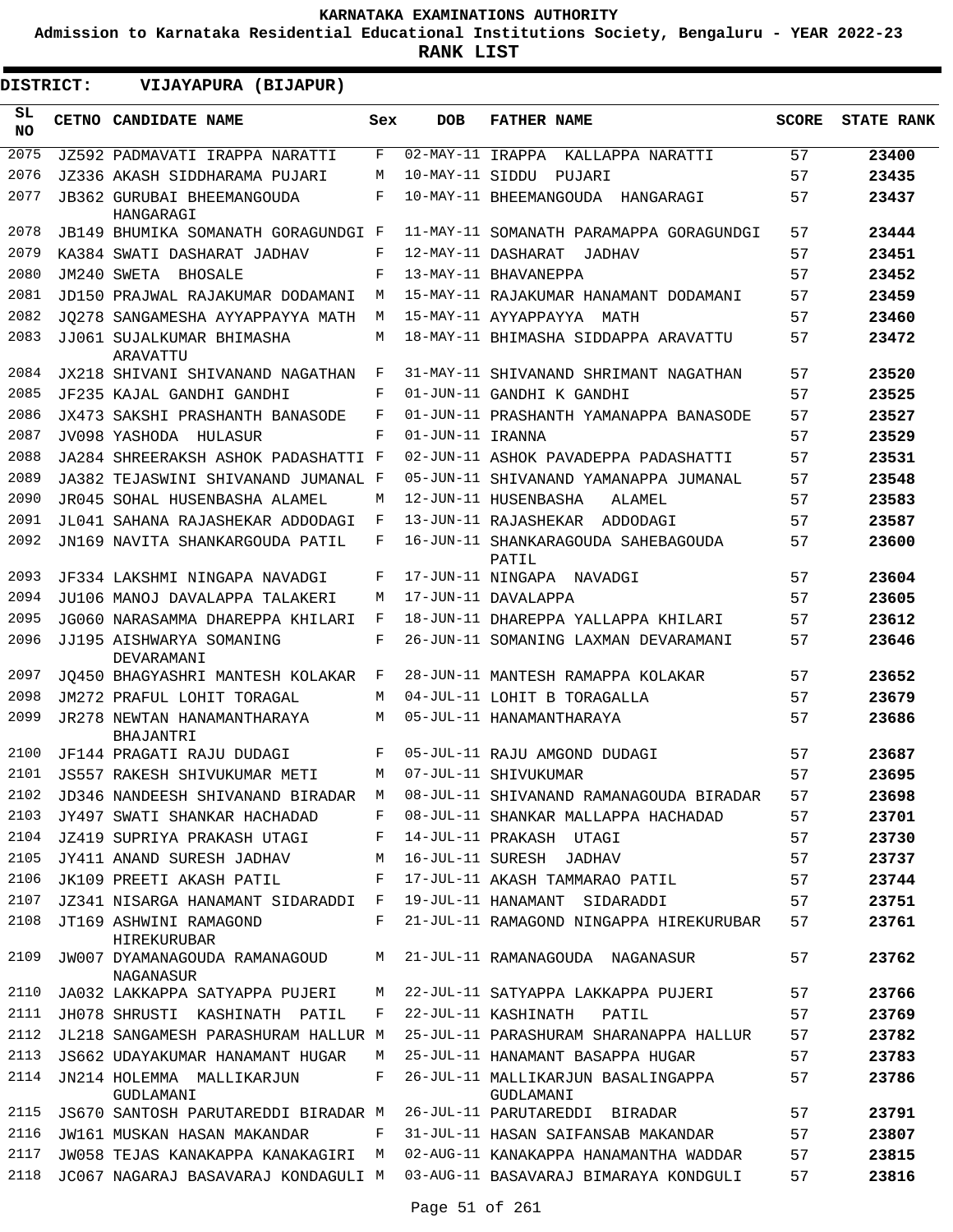**Admission to Karnataka Residential Educational Institutions Society, Bengaluru - YEAR 2022-23**

**RANK LIST**

| DISTRICT: | VIJAYAPURA (BIJAPUR)                                  |     |                     |                                                                                   |              |                   |
|-----------|-------------------------------------------------------|-----|---------------------|-----------------------------------------------------------------------------------|--------------|-------------------|
| SL<br>NO. | CETNO CANDIDATE NAME                                  | Sex | <b>DOB</b>          | <b>FATHER NAME</b>                                                                | <b>SCORE</b> | <b>STATE RANK</b> |
| 2119      | JR361 PRASHANT BEERAPPA PUJARI                        | М   |                     | 03-AUG-11 BEERAPPA SHANKREPPA PUJARI                                              | 57           | 23819             |
| 2120      | JM151 SANGAMESH HIRALAL LAMANI                        | M   |                     | 08-AUG-11 HIRALAL RAMAPPA LAMANI                                                  | 57           | 23844             |
| 2121      | JO717 PRAVEEN KAGAL                                   | M   |                     | 11-AUG-11 SHIVANAND                                                               | 57           | 23861             |
| 2122      | JH380 VEDANT IRANNA HIREMATH                          | M   | 14-AUG-11 IRANNA    |                                                                                   | 57           | 23874             |
| 2123      | JB337 KARTIK SHIVAPPA MALAJI                          | M   |                     | 16-AUG-11 SHIVAPPA                                                                | 57           | 23881             |
| 2124      | JL234 SUSMITA MALLIKARJUN<br>BHAJANTRI                | F   |                     | 16-AUG-11 MALLIKARJUN YALLAPPA<br>BHAJANTRI                                       | 57           | 23883             |
| 2125      | JF497 SHANTUGOUDA SHIVANAND PATIL M                   |     |                     | 19-AUG-11 SHIVANAND<br>PATIL                                                      | 57           | 23897             |
| 2126      | JA165 SVATI SHARANAPPA BADEGARA                       | F   |                     | 19-AUG-11 SHARANAPPA VIRABADRAPPA<br><b>BADEGARA</b>                              | 57           | 23899             |
| 2127      | JY053 VINOD SHRISHAIL REVANI                          | M   |                     | 23-AUG-11 SHRISHAIL SHEKHAPPA REVANI                                              | 57           | 23914             |
| 2128      | JA195 HANAMANT NAGAPPA HADAPAD                        | M   | 15-SEP-11 NAGAPPA   |                                                                                   | 57           | 23988             |
| 2129      | JE401 AKSHATA NAGAPPA KERUR                           | F   |                     | 18-SEP-11 NAGAPPA KERUR                                                           | 57           | 23997             |
| 2130      | JG185 KAVERI SHRISHAIL TELI                           | F   |                     | 29-SEP-11 SHRISHAIL C TELI                                                        | 57           | 24017             |
| 2131      | JN217 SWATI MAHESH PAMPANNAVAR                        | F   |                     | 05-OCT-11 MAHESH MALLAPPA PAMPANNAVAR                                             | 57           | 24034             |
| 2132      | JY322 SNEHA RAVI BADALLI                              | F   |                     | 09-OCT-11 RAVI BADALLI                                                            | 57           | 24049             |
| 2133      | JF438 SHRADDHA REVANASIDDAPPA<br><b>ROOLI</b>         | F   |                     | 10-OCT-11 REVANASIDDAPPA IRAPPA ROOLI                                             | 57           | 24055             |
| 2134      | JP330 VIJAY ASHOK BALAWAT                             | M   |                     | 17-OCT-11 ASHOK SANGANNA BALAWAT                                                  | 57           | 24080             |
| 2135      | JH383 MAYAKKA MUTTAPPA BISANAL                        | F   |                     | 22-OCT-11 MUTTAPPA SANGAPPA BISANAL                                               | 57           | 24094             |
| 2136      | JW019 KAVERI NEELAKANTH BIRADAR                       | F   |                     | 04-NOV-11 NEELAKANTH CHENABASAPPA<br><b>BIRADAR</b>                               | 57           | 24120             |
| 2137      | JO045 ANJANA PARASAPPA KUMBAR                         | F   |                     | 08-NOV-11 PARASAPPA SALABANNA KUMBAR                                              | 57           | 24131             |
| 2138      | JX187 SUSHMITA DHONDIRAM TALAWAR                      | F   |                     | 10-NOV-11 DHONDIRAM CHANDRASHEKHAR<br>TALAWAR                                     | 57           | 24138             |
| 2139      | JW106 ONKAR NINGESH BASETTI                           | М   | 04-DEC-11 NIGESH    |                                                                                   | 57           | 24197             |
| 2140      | JR042 SAMARTH JAGADISH HADAPAD                        | M   |                     | 18-DEC-11 JAGADISH SIDDAPPA HADAPAD                                               | 57           | 24222             |
| 2141      | JR269 HANAMANTRAY RAMESH ARAKERI                      | M   |                     | 20-DEC-11 RAMESH KANTEPPA ARAKERI                                                 | 57           | 24225             |
| 2142      | JR531 VISHAL DHARMU RATHOD                            | M   | 20-DEC-11 DHARMU    |                                                                                   | 57           | 24226             |
| 2143      | JO628 SUKANYA HALAGALI                                | F   |                     | 25-DEC-11 GANGADHAR                                                               | 57           | 24231             |
| 2144      | JH518 ARCHANA MALASHETEEPPA<br>BASAGI                 | F   |                     | 01-JAN-12 MALASHETEEPPA NANDABASU<br>BASAGI                                       | 57           | 24238             |
| 2145      |                                                       |     |                     | JR102 PANKAJA PUNDALIK RATHOD MO9-JAN-12 PUNDALIK LALU RATHOD                     | 57           | 24250             |
|           |                                                       |     |                     | 2146 KA288 SOMANATH SHASHIKANT BIRADAR M 24-MAY-12 SHASHIKANT SANGAPPA BIRADAR 57 |              | 24282             |
| 2147      | JQ655 ANKITA RAMESH NANDI F                           |     |                     | 04-JUN-09 RAMESH NANDI                                                            | 56           | 24299             |
| 2148      | JP265 DANAMMA SIDDAPPA CHALAWADI F                    |     |                     | 25-JUN-09 SIDDAPPA NAGAPPA CHALAWADI 56                                           |              | 24300             |
| 2149      | JX464 AJEET VITTAL AMBIGER                            | M   |                     | 03-MAR-10 VITTAL AMBIGER                                                          | 56           | 24333             |
| 2150      | JF300 AKSHATA PARASURAM SINGE                         | F   |                     | 28-MAR-10 PARASURAM SADASHIV SINGE                                                | 56           | 24343             |
|           |                                                       |     |                     | 2151 JR075 BALU SIDDAPPA HIREKURABAR M 28-MAR-10 SIDDAPPA NANDAPPA HIREKURABAR    | 56           | 24344             |
| 2152      | JT030 LAXMEE RAJKUMAR MALAGOND                        | F   |                     | 04-APR-10 RAJKUMAR SHIVARAYGOUD<br>MALAGOND                                       | 56           | 24348             |
|           | 2153 JZ378 ROHIT RATHOD                               |     |                     | M 11-APR-10 SHRISHAIL                                                             | 56           | 24353             |
|           | 2154 JD088 ANKITA BENAKATTI KWA F 04-MAY-10 MUKTANKAR |     |                     |                                                                                   | 56           | 24359             |
|           | GUNDINAMANI                                           |     |                     | 2155 JC198 DARSHAN PARASAPPA MAN MAN 29-MAY-10 PARASAPPA MAGIYAPPA<br>GUNDINAMANI | 56           | 24367             |
|           |                                                       |     |                     | 2156 JF328 PRETAM GAGNGARAM RATHOD M 10-JUN-10 GAGNGARAM REKHU RATHOD             | 56           | 24372             |
| 2157      | JQ626 LAXMI DALAWAYI                                  |     | F 28-JUN-10 NAGAPPA |                                                                                   | 56           | 24381             |
|           | HONAREDDY                                             |     |                     | 2158 JU147 PRASHANTAREDDY ASHOKA M 11-JUL-10 ASHOKA CHANDRAMA HONAREDDY           | 56           | 24392             |
|           | 2159 JR391 MANISH                                     |     |                     | M 30-JUL-10 RAGHAVENDRA KESHWATAKAR                                               | 56           | 24403             |
|           | JALAWADI                                              |     |                     | 2160 JQ120 MALLIKARJUN SHIVAPPA       M   03-AUG-10 SHIVAPPA D JALAWADI           | 56           | 24408             |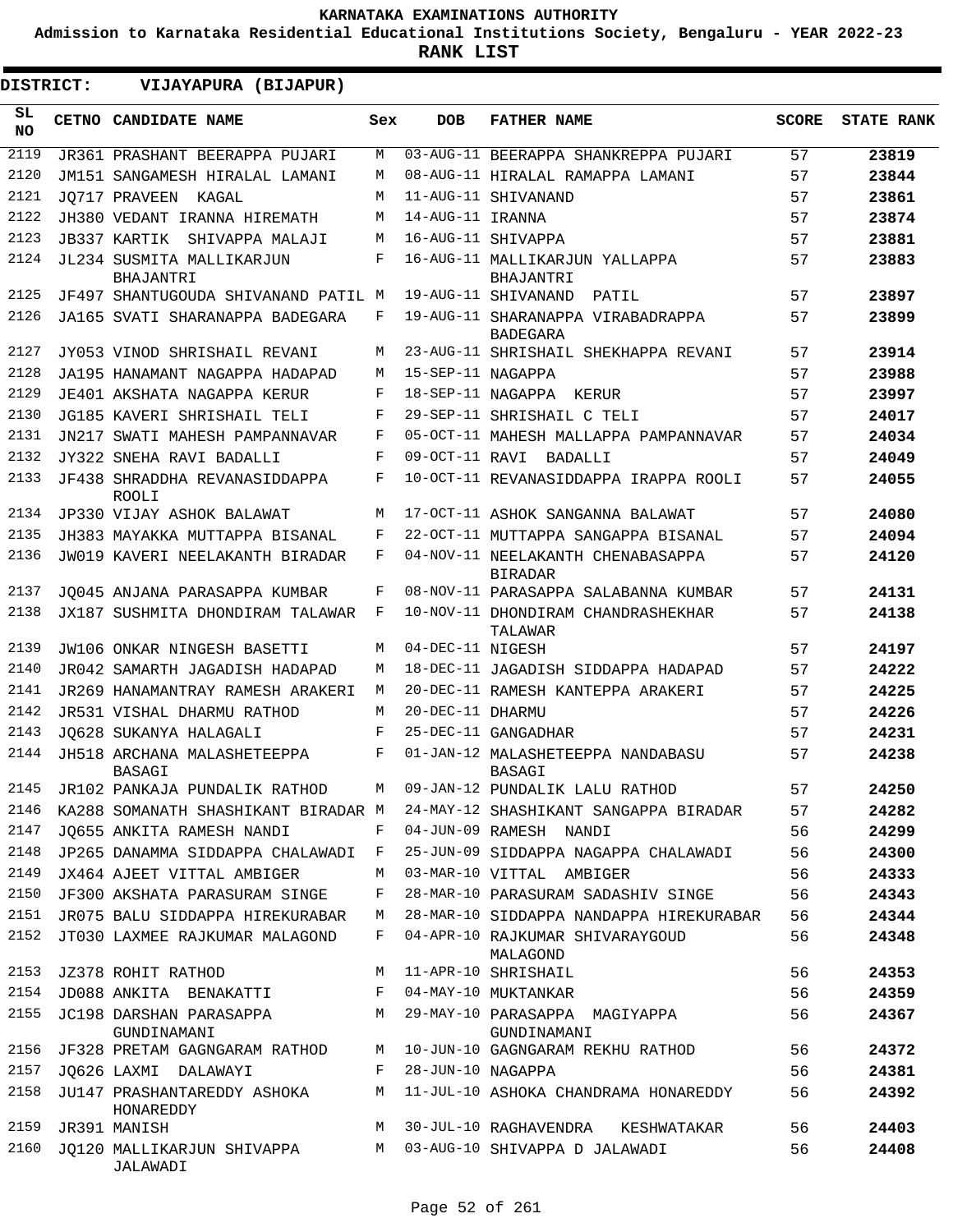**Admission to Karnataka Residential Educational Institutions Society, Bengaluru - YEAR 2022-23**

| DISTRICT:        | VIJAYAPURA (BIJAPUR)                                              |     |                   |                                                                     |              |                   |
|------------------|-------------------------------------------------------------------|-----|-------------------|---------------------------------------------------------------------|--------------|-------------------|
| SL.<br><b>NO</b> | CETNO CANDIDATE NAME                                              | Sex | <b>DOB</b>        | <b>FATHER NAME</b>                                                  | <b>SCORE</b> | <b>STATE RANK</b> |
| 2161             | <b>JB131 SUGUNA SHREESAIL HADAPAD</b>                             | F   |                   | 19-AUG-10 SHREESAIL BHIMARAYA HADAPAD                               | 56           | 24427             |
| 2162             | JU128 VEERU NINGANNA HADIMANI                                     | М   |                   | 24-AUG-10 NINGANNA SIDDAPPA HADIMANI                                | 56           | 24436             |
| 2163             | JM164 LINGARAJ PRAKASH PUJARI                                     | М   | 26-AUG-10 PRAKASH | PUJARI                                                              | 56           | 24440             |
| 2164             | JB309 RAKSHITA RAMESH PENTED                                      | F   | 29-AUG-10 RAMESH  |                                                                     | 56           | 24443             |
| 2165             | KA033 HONNAPPA SHIVAJI HARIJAN                                    | М   | 07-SEP-10 SHIVAJI | HARIJAN                                                             | 56           | 24455             |
| 2166             | JE117 CHETAN RAMESH PAWAR                                         | М   | 08-SEP-10 RAMESH  |                                                                     | 56           | 24458             |
| 2167             | JY267 ARUN BASGONO S                                              | М   | 14-SEP-10 BASGONO |                                                                     | 56           | 24469             |
| 2168             | JL128 ARCHANA MALLIKARJUN CHAVAN                                  | F   |                   | 16-SEP-10 MALLIKARJUN SANGAPPA CHAVAN                               | 56           | 24472             |
| 2169             | JO411 PALLAVI HANAMANTRAY<br>NAYANEGALI                           | F   |                   | 17-SEP-10 HANAMANTRAY NAYANEGALI                                    | 56           | 24475             |
| 2170             | JZ578 AKSHAY DUBALAGUNDI                                          | М   |                   | 18-SEP-10 SHIVAKUMAR                                                | 56           | 24476             |
| 2171             | JR558 PRASHANT BASAVARAJ KUMBAR                                   | М   |                   | 20-SEP-10 BASAVARAJ SIDLINGAPPA KUMBAR                              | 56           | 24480             |
| 2172<br>2173     | JX271 DAREPPA SURESH SHIVANNAVAR                                  | M   |                   | 01-OCT-10 SURESH SHIVANNAVAR                                        | 56           | 24497             |
|                  | JF349 SNEHAL RAJA CHAVAN                                          | F   |                   | 02-OCT-10 RAJA S CHAVAN                                             | 56           | 24502             |
| 2174             | JA338 NILAMMA PREAMAKUMAR MYAGERI F                               |     |                   | 03-OCT-10 PREMAKUMAR                                                | 56           | 24506             |
| 2175             | JR287 PRAJWAL BAPUGOUD KURAKALLI                                  | M   |                   | 04-OCT-10 BAPUGOUD SAHEBGOUD KURAKALLI                              | 56           | 24509             |
| 2176             | JD290 DANESHVARI MALLIKARJUN<br><b>BEVANOOR</b>                   | F   |                   | 06-OCT-10 MALLIKARJUN SHARANAPPA<br><b>BEVANOOR</b>                 | 56           | 24514             |
| 2177             | JK180 RAHUL PRABHU MADDI                                          | M   |                   | 06-OCT-10 PRABHU MALLAPPA MADDI                                     | 56           | 24516             |
| 2178             | JF065 SAKSHI BHIMASHANKAR BIRADAR F                               |     |                   | 07-OCT-10 BHIMASHANKAR MALLIKARJUN<br><b>BIRADAR</b>                | 56           | 24517             |
| 2179             | JY183 SRUSHTI IRAPANNA HANDAGI                                    | F   |                   | 10-OCT-10 SHRUTI IRAPPANNA HANDAGI                                  | 56           | 24525             |
| 2180             | JA138 ROHAN RAVI MASABINAL                                        | M   |                   | 13-OCT-10 RAVI RAMAPPA MASABINAL                                    | 56           | 24530             |
| 2181             | JX042 RANI MUREAPPA HIREAKURABAR                                  | F   |                   | 18-OCT-10 MUREAPPA HIREAKURABAR                                     | 56           | 24543             |
| 2182             | JN258 DINESH HULAGAPPA KADADARAL                                  | М   |                   | 20-OCT-10 HULAGAPPA BASAPPA KADADARAL                               | 56           | 24550             |
| 2183             | JE077 VINAYAKUMAR MALASIDDAPPA<br>ATHARGA                         | М   |                   | 22-OCT-10 MALASIDDAPPA ATHARGA                                      | 56           | 24554             |
| 2184             | JA320 MALASHREE SADASHIVA PUJARI                                  | F   |                   | 25-OCT-10 SADASHIVA                                                 | 56           | 24558             |
| 2185             | JY429 RAKSHITA AMOGHASIDDA UKKALI F                               |     |                   | 02-NOV-10 AMOGHASIDDA KENCHAPPA UKKALI                              | 56           | 24576             |
| 2186             | JX246 MANGALA LAXMAN AGASAR                                       | F   |                   | 09-NOV-10 LAXMAN BASAPPA AGASAR                                     | 56           | 24584             |
| 2187             | JM004 SANGAMESH MANJUNATH<br><b>HIREMATH</b>                      | М   |                   | 15-NOV-10 MANJUNATH IRAYYA HIREMATH                                 | 56           | 24606             |
|                  | MULLA                                                             |     |                   | 2188 JT018 MOHAMADSHAHOD IMAMSAHEB M 16-NOV-10 IMAMSAB ISMAIL MULLA | 56           | 24609             |
| 2189             | JH409 BHAGYA NAGAPPA MASALI                                       | F   |                   | 25-NOV-10 NAGAPPA MALASIDDAPPA MASALI                               | 56           | 24634             |
| 2190             | JN076 MANJULA SIDDAPPA CHALAWADI F                                |     |                   | 26-NOV-10 SIDDAPPA CHALAWADI                                        | 56           | 24637             |
| 2191             | JE495 PRAJAWAL PARASAPPA<br>TAKKALAKI                             | M   |                   | 28-NOV-10 PARASAPPA NINGAPPA TAKKALAKI                              | 56           | 24645             |
| 2192             | JT056 BHUVANESHWARI SHARANAPPA F 29-NOV-10 SHARANAPPA<br>SANNAKKI |     |                   |                                                                     | 56           | 24647             |
|                  | 2193 KA215 SAKSHI BASAPPA WALIKAR                                 | F   |                   | 01-DEC-10 BASAPPA MALAKAPPA WALIKAR                                 | 56           | 24656             |
| 2194             | JE138 TRIVENI SHIVAPPA<br>BENAKANALLI                             |     |                   | F 09-DEC-10 SHIVAPPA SHARANAPPA<br>BENAKANALLI                      | 56           | 24673             |
| 2195             | JW132 DAWALAMALIK RAJESAB<br>KAMATAGI                             |     |                   | M 10-DEC-10 RAJESAB ABDULSAB KAMATAGI                               | 56           | 24675             |
| 2196             | JG264 RATIKANT GHANTI                                             |     |                   | M 19-DEC-10 HANAMANT                                                | 56           | 24696             |
| 2197             | JJ067 NAGARAJ BHAGYESH JALAHALLI                                  | M   |                   | 26-DEC-10 BHAGYESH SIDRAMAPPA JALAHALLI                             | 56           | 24714             |
| 2198             | JO660 REHAAN SALEEM DALAWAI                                       | М   |                   | 30-DEC-10 SALEEM RAJESAB DALAWAI                                    | 56           | 24721             |
| 2199             | JL118 VARSHA CHIDANANDA DALAVAYI F                                |     |                   | 31-DEC-10 CHIDANANDA YALAGURADAPPA<br>DALAVAYI                      | 56           | 24726             |
| 2200             | JF417 ABHISHEK PIRAPPA BUDALE                                     | М   |                   | 01-JAN-11 PIRAPPA MAHADEV BUDALE                                    | 56           | 24727             |
| 2201             | JT163 PUNEETRAJ RAVI POOJARI                                      | М   | 01-JAN-11 RAVI    |                                                                     | 56           | 24740             |
| 2202             | JM040 ANILA BHIMANAGOUDA PATIL M                                  |     |                   | 10-JAN-11 BHIMANAGOUD BASANAGOUDA PATIL                             | 56           | 24776             |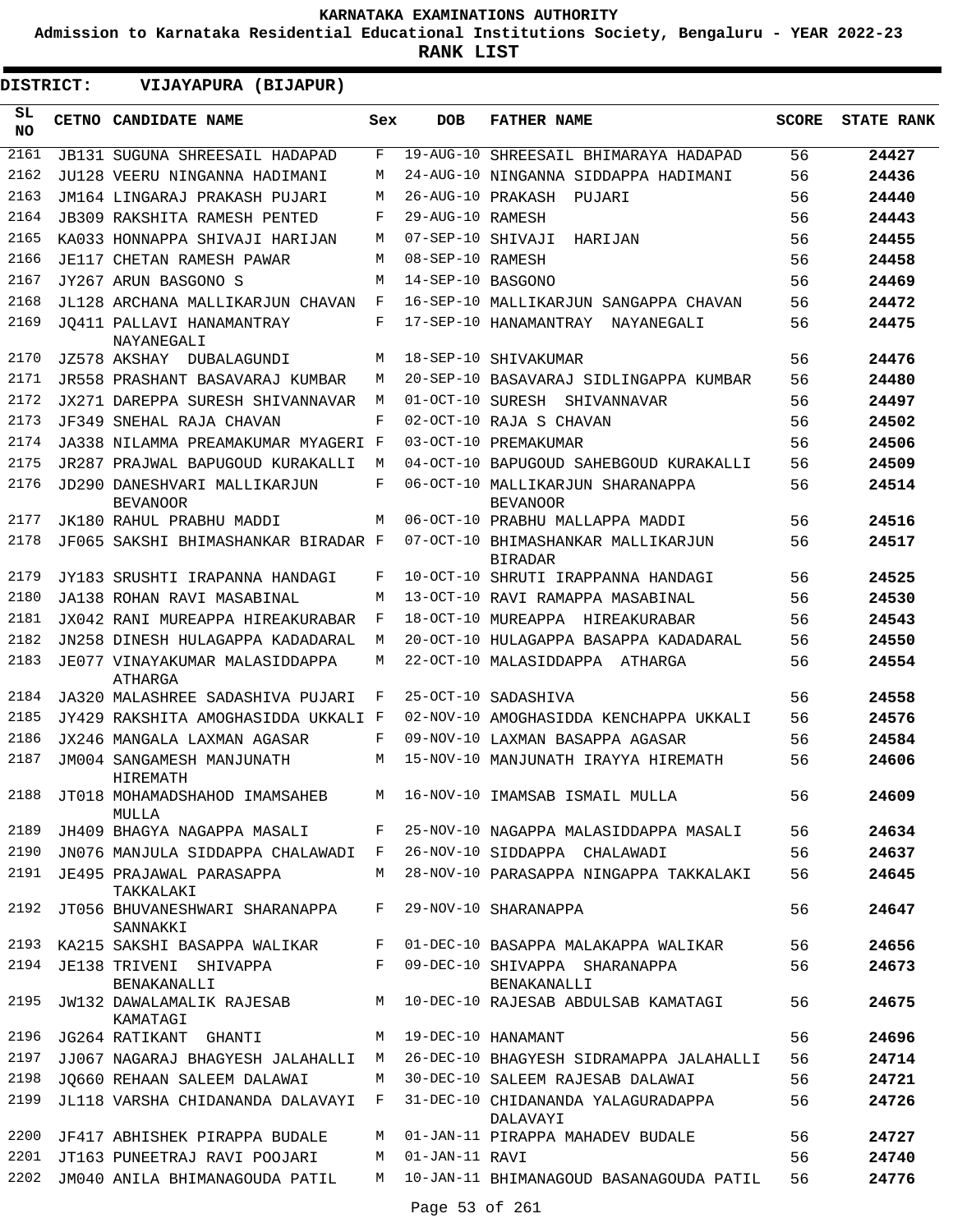**Admission to Karnataka Residential Educational Institutions Society, Bengaluru - YEAR 2022-23**

| DISTRICT: | VIJAYAPURA (BIJAPUR)                                  |            |                   |                                                                                                                            |              |                   |
|-----------|-------------------------------------------------------|------------|-------------------|----------------------------------------------------------------------------------------------------------------------------|--------------|-------------------|
| SL<br>NO. | CETNO CANDIDATE NAME                                  | Sex        | <b>DOB</b>        | <b>FATHER NAME</b>                                                                                                         | <b>SCORE</b> | <b>STATE RANK</b> |
| 2203      | JZ035 KIRAN CHANDRASHEKHAR<br><b>BIRADAR</b>          | M          |                   | 10-JAN-11 CHANDRASHEKHAR SANGAPPA<br><b>BIRADAR</b>                                                                        | 56           | 24778             |
| 2204      | JV178 SHRISHAIL MALLIKARJUN<br><b>BIRADAR</b>         | M          |                   | 12-JAN-11 MALLIKARJUN<br>BIRADAR                                                                                           | 56           | 24789             |
| 2205      | JL027 SHREYA BASAVARAJ YANKANCHI                      | F          |                   | 14-JAN-11 BASAVARAJ RAYAPPA YANKANCHI                                                                                      | 56           | 24795             |
| 2206      | JM248 NANDINI HANAMANTA HADAGALI                      | F          |                   | 16-JAN-11 HANAMANTA                                                                                                        | 56           | 24801             |
| 2207      | JF366 BHAGAMMA SHARANAVVA WALIKAR F                   |            | 27-JAN-11 VITTAL  |                                                                                                                            | 56           | 24833             |
| 2208      | JM262 KOUSHALYA RAMANNA MINAJAGI                      | F          |                   | 06-FEB-11 RAMANNA BASALINGAPPA MINAJAGI                                                                                    | 56           | 24869             |
| 2209      | JO237 MALLAMMA SIDDAPPA KUMBAR                        | F          |                   | 09-FEB-11 SIDDAPPA DUNDAPPA KUMBAR                                                                                         | 56           | 24876             |
| 2210      | JS661 SAKSHI<br>DASHARATH HADAPAD                     | F          |                   | 09-FEB-11 DASHARATH HADAPAD                                                                                                | 56           | 24878             |
| 2211      | JX265 PREETAM NARAYAN CHAVAN                          | M          | 11-FEB-11 NARAYAN | CHAVAN                                                                                                                     | 56           | 24884             |
| 2212      | JW260 SAHERABANU MAINUDDEEN<br>KANDAGALLA             | F          |                   | 20-FEB-11 MAINUDDEEN<br>KANDAGALLA                                                                                         | 56           | 24917             |
| 2213      | JX390 SNEHA MADIVALAR                                 | F          |                   | 21-FEB-11 MANTESH RAMAPPA MADIVALAR                                                                                        | 56           | 24918             |
| 2214      | JO238 SHNEHA PARASHURAM JADHAV                        | F          |                   | 26-FEB-11 PARASHURAM HARICHANDRA JADHAV                                                                                    | 56           | 24929             |
| 2215      | JD336 ATMANAND GOVINDA HANCHINAL                      | M          |                   | 27-FEB-11 GOVIND VIRUPAKSHAPPA<br>HANCHINAL                                                                                | 56           | 24933             |
| 2216      | JL242 FAKKIRESH KASHINATH<br>SAJJANAR                 | M          |                   | 27-FEB-11 KASHINATH IRAPPA SAJJANAR                                                                                        | 56           | 24934             |
| 2217      | JE230 CHANDRIKA SHASHIKANT<br>SURAGIHALLI             | F          |                   | 02-MAR-11 SHASHIKANT CHANDRASHEKAR<br>SURAGIHALLI                                                                          | 56           | 24943             |
| 2218      | JB029 AYANAGOUDA SANTOSH<br>KONAREDDI                 | M          |                   | 08-MAR-11 SANTOSH SANGAPPA KONAREDDI                                                                                       | 56           | 24972             |
| 2219      | JA400 ARCHANA RAMESH BAJANTRI                         | $_{\rm F}$ |                   | 11-MAR-11 RAMESH D BAJANTRI                                                                                                | 56           | 24983             |
| 2220      | JZ531 RUDRA ARUN JADHAV                               | M          | 19-MAR-11 ARUN    |                                                                                                                            | 56           | 25011             |
| 2221      | JS196 MADAN BHEEMARAY KAMBAR                          | M          |                   | 20-MAR-11 BHEEMARAY GIREPPA KAMBAR                                                                                         | 56           | 25012             |
| 2222      | JM295 SHRUSTI MUTTAPPA GUBACHI                        | F          |                   | 06-APR-11 MUTTAPPA YALAPPA GUBACHI                                                                                         | 56           | 25095             |
| 2223      | JZ449 SRUJAN<br>BHEEMAPPA KOPPAD                      | M          |                   | 06-APR-11 BHEEMAPPA<br>KOPPAD                                                                                              | 56           | 25096             |
| 2224      | JB190 PRADEEP MOHAN RATHOD                            | M          |                   | 09-APR-11 MOHAN YAMANAPPA RATHOD                                                                                           | 56           | 25113             |
| 2225      | JP399 BHAGYASHREE SOMASHEKAR<br><b>BEVINAMATTI</b>    | F          |                   | 10-APR-11 SOMASHEKAR BEVINAMATTI                                                                                           | 56           | 25114             |
| 2226      | JN245 ASHWINI VIRESH<br>GANGANAGOUDAR                 | F          |                   | 11-APR-11 VIRESH GANGANAGOUDAR                                                                                             | 56           | 25123             |
|           |                                                       |            |                   |                                                                                                                            | 56           | 25128             |
|           |                                                       |            |                   | 2227 JY505 PAPALLI ANIL RATHOD F 11-APR-11 ANIL SINU RATHOD<br>2228 JN310 PRAJWAL VEERESH JAVOOR M 11-APR-11 VEERESH JAVUR | 56           | 25129             |
| 2229      |                                                       |            |                   | JU113 GURUBAI NAGESH HARIJAN F 13-APR-11 NAGESH KHAJAPPA HARIJAN 56                                                        |              | 25139             |
| 2230      |                                                       |            |                   | JR001 AKSHATA SANTOSH RATHOD F 17-APR-11 SANTOSH D RATHOD 56                                                               |              | 25160             |
| 2231      | JZ257 PRIYANKA ASHOK HANDIGUND F                      |            |                   | 24-APR-11 ASHOK HANDIGUND 56                                                                                               |              | 25191             |
|           |                                                       |            |                   | 2232 JH428 KAVERI KALLAPPA BHATAGUNAKI F 25-APR-11 KALLAPPA BHATAGUNAKI 56                                                 |              | 25194             |
| 2233      | JS444 DIVYA BABU NAVI                                 |            |                   | F 01-MAY-11 BABU MALAPPA NAVI 56                                                                                           |              | 25219             |
| 2234      |                                                       |            |                   | JR663 MANJUNATHA TERI H M 01-MAY-11 HANAMANTH BASAPPA TERI 56                                                              |              | 25220             |
|           |                                                       |            |                   | 2235 JY457 BASAVARAJ KALLAPPA KARAJOL M 03-MAY-11 KALLAPPA SANGAPPA KARAJOL 56                                             |              | 25224             |
|           |                                                       |            |                   | 2236 JY058 PRASHANT SHANTAVEER BADIGER M 07-MAY-11 SHANTAVEER PARAMAHAMSA<br>BADIGER                                       | 56           | 25246             |
| 2237      | JQ665 BHARATAGOUD RATNAPPA ALYAL M 14-MAY-11 RATNAPPA |            |                   |                                                                                                                            | 56           | 25265             |
|           |                                                       |            |                   | 2237 JQ665 BHARATAGOUD RAINAPPA ADIAD - 17 FAI 11 NAINAFFA<br>2238 JY159 KALPANA GOPAL JADHAV - F 20-MAY-11 GOPAL JADHAV   | 56           | 25294             |
| 2239      |                                                       |            |                   | JC113 RAMYA ISHWAR CHALAVADI F 20-MAY-11 ISHWAR LAXMAN CHALAVADI 56                                                        |              | 25296             |
| 2240      |                                                       |            |                   | JA327 SHREYAS GANGADHAR BYAKOD M 30-MAY-11 GANGADHAR IRAPPA BYAKOD                                                         | 56           | 25342             |
|           | 2241 KA449 ASHWINI MALAKAPPA HUNASHAL F               |            |                   | 01-JUN-11 MALAKAPPA SIDDARAYA HUNASHAL                                                                                     | 56           | 25348             |
|           | 2242 JA251 ANKITA TOPU CHAVAN F 02-JUN-11 TOPU CHAVAN |            |                   |                                                                                                                            | 56           | 25355             |
| 2243      | DODAMANI                                              |            |                   | JD327 SOUBHAGYA SHARANAPPA F 18-JUN-11 SHARANAPPA DODAMANI                                                                 | 56           | 25431             |
|           |                                                       |            |                   | 2244 JA058 SAHANA SHIVASANGAPPA F 19-JUN-11 SHIVASANGAPPA                                                                  | 56 —         | 25434             |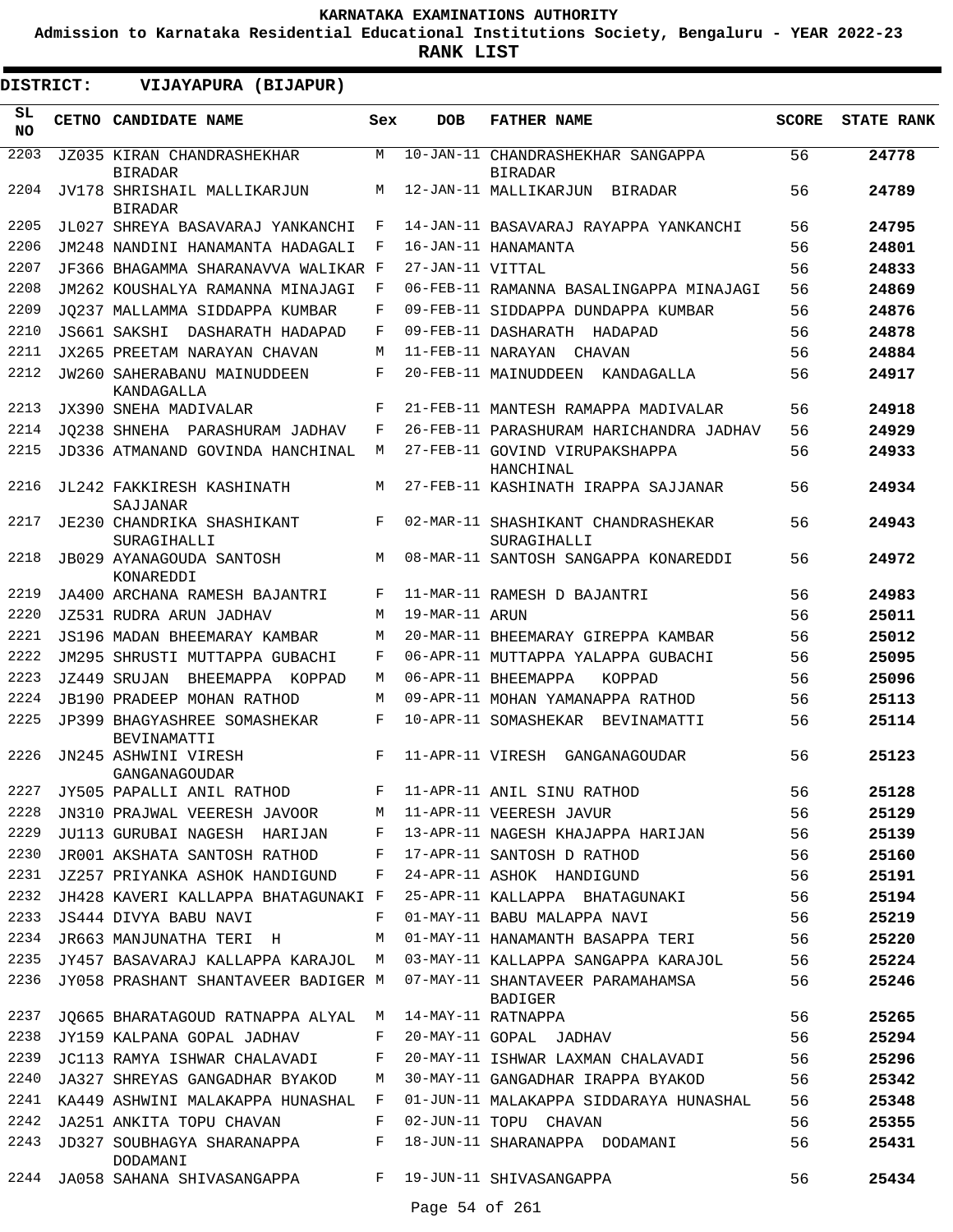**Admission to Karnataka Residential Educational Institutions Society, Bengaluru - YEAR 2022-23**

| <b>DISTRICT:</b> | VIJAYAPURA (BIJAPUR)                             |     |                  |                                                      |              |                   |
|------------------|--------------------------------------------------|-----|------------------|------------------------------------------------------|--------------|-------------------|
| SL<br>NO.        | <b>CETNO CANDIDATE NAME</b>                      | Sex | <b>DOB</b>       | <b>FATHER NAME</b>                                   | <b>SCORE</b> | <b>STATE RANK</b> |
|                  | BIRALADINNI                                      |     |                  |                                                      |              |                   |
| 2245             | JM159 VINAYAK BASAVARAJ WADDAR                   | М   |                  | 19-JUN-11 BASAVARAJ                                  | 56           | 25438             |
| 2246             | JN107 NIKHITA REVANEPPA JAINAPUR                 | F   |                  | 24-JUN-11 REVANEPPA                                  | 56           | 25462             |
| 2247             | JA311 TEJASHRI SURYAKANT HADAPAD                 | F   |                  | 24-JUN-11 SURYAKANT                                  | 56           | 25466             |
| 2248             | JR569 MAHANTESH RUDRAYYA<br>MATHAPATI            | М   |                  | 29-JUN-11 RUDRAYYA IRAYYA MATHAPATI                  | 56           | 25490             |
| 2249             | JN312 MUTTU KASAPPA MADAR                        | М   |                  | 30-JUN-11 KASAPPA GANGAPPA MADAR                     | 56           | 25495             |
| 2250             | JL077 VINOD VISHWANATH NAGAREDDI                 | М   |                  | 06-JUL-11 VISHWANATH BASANAGOUDA<br>NAGAREDDI        | 56           | 25525             |
| 2251             | JH239 ANKITA RAJU DHOTRE                         | F   |                  | 07-JUL-11 RAJU GANAGAPPA DHOTRE                      | 56           | 25526             |
| 2252             | JC022 VEENA ISHWARAPPA KUMBAR                    | F   |                  | 07-JUL-11 ISHWARAPPA IRAPPA KUMBAR                   | 56           | 25532             |
| 2253             | JD319 KAVERI SHIVANAND KUSHALAKAR F              |     |                  | 09-JUL-11 SHIVANAND LAKSHMAN KUSHALAKAR              | 56           | 25540             |
| 2254             | JM253 AKSHAY BASAPPA HALEMANI                    | М   |                  | 11-JUL-11 BASAPPA MAHADEVAPPA HALEMANI               | 56           | 25552             |
| 2255             | JJ031 SHRUSHTI SURESH PYATI                      | F   |                  | 12-JUL-11 SURESH PYATI                               | 56           | 25560             |
| 2256             | JH378 SAIPRASAD CHANDRAKANT NAVI                 | М   |                  | 15-JUL-11 CHANDRAKANT<br>NAVI                        | 56           | 25568             |
| 2257             | JP356 BHARAT AMANDKUMAR BIRADAR                  | M   |                  | 23-JUL-11 AMANDKUMAR<br>BIRADAR                      | 56           | 25595             |
| 2258             | JF416 RANJITA KASHINATH CHANAGOND                | F   |                  | 25-JUL-11 KASHINATH MALLAPPA CHANAGOND               | 56           | 25605             |
| 2259             | JM066 PRAJWAL BALAHANAMANT KOTI                  | M   |                  | 01-AUG-11 BALAHANAMANT YALLAPPA KOTI                 | 56           | 25622             |
| 2260             | JO570 RAHUL GURUNATH MURADI                      | М   |                  | 03-AUG-11 GURUNATH MURADI                            | 56           | 25638             |
| 2261             | JE338 ISHWARI SHRISHAIL BIRADAR                  | F   |                  | 07-AUG-11 SHRISHAIL<br>BIRADAR                       | 56           | 25653             |
| 2262             | KA282 RAKSHITA JYOTEPPA KORI                     | F   |                  | 07-AUG-11 JYOTEPPA RAMANNA KORI                      | 56           | 25654             |
| 2263             | JF419 RAKSHITA MALASIDDA<br>JIGAJINNI            | F   |                  | 13-AUG-11 MALASIDDA BHIMARAY JIGAJINNI               | 56           | 25678             |
| 2264             | JJ184 NAJMIN HUSENSAB WALIKAR                    | F   |                  | 20-AUG-11 HUSENSAB SAIPANASAB WALIKAR                | 56           | 25699             |
| 2265             | <b>JS349 SHARANABASU SANGAPPA</b><br>KADARAPUR   | М   |                  | 20-AUG-11 SANGAPPA DUNDAPPA KADARAPUR                | 56           | 25700             |
| 2266             | JR601 APOORVA NAGENDRA PASODI                    | F   |                  | 28-AUG-11 NAGENDRA                                   | 56           | 25729             |
| 2267             | JD020 PREMA VEERABHADRAYYA<br>GANACHARI          | F   |                  | 04-SEP-11 VEERABHADRAYYA GANACHARI                   | 56           | 25757             |
| 2268             | JS644 AISHWARYA SURESH BIRADAR                   | F   |                  | 05-SEP-11 SURESH SANGODAPPA BIRADAR                  | 56           | 25759             |
| 2269             | JK140 IRANNAGOUD BASAVARAJ PATIL                 | М   |                  | 05-SEP-11 BASAVARAJ PARUGOUD PATIL                   | 56           | 25761             |
| 2270             | JA052 ANISH IBRAHIMSAB MULLA                     | F   |                  | 14-SEP-11 IBRAHIMSAB                                 | 56           | 25788             |
|                  | 2271 JE147 ARATI TIPPANNA AWATI                  | F   |                  | 15-SEP-11 TIPPANNA AWATI                             | 56           | 25793             |
| 2272             | JF460 ROHAN GANAPATI RATHOD                      | М   |                  | 18-SEP-11 GANAPATI DEVU RATHOD                       | 56           | 25810             |
| 2273             | JJ179 SANJANA BASAVARAJ SINGARE                  | F   |                  | 18-SEP-11 BASAVARAJ BHIMASHANKAR<br>SINGARE          | 56           | 25811             |
| 2274             | JQ604 VIDYA SHIVAPPA SIDAGOND                    | F   |                  | 20-SEP-11 SHIVAPPA SIDAGOND                          | 56           | 25817             |
|                  | 2275 JP273 PANDUGOUDA SAHEBAGOUDA<br>PATIL       | М   |                  | 22-SEP-11 SAHEBAGOUDA PANDUGOUDA PATIL               | 56           | 25821             |
| 2276             | JY242 KUMARADEEPA BHIMANAGOUDA<br><b>BIRADAR</b> | M   |                  | 28-SEP-11 BHIMANAGOUDA BASANAGOUDA<br><b>BIRADAR</b> | 56           | 25837             |
| 2277             | JQ703 VEERENDRA SHANKARALING<br>BASARAKOD        |     |                  | M 13-OCT-11 SHANKARALING SANGAPPA<br>BASARAKOD       | 56           | 25881             |
| 2278             | JS211 VIJAYALAXMI SHIVANAND<br>SHAKAPUR          | F   |                  | 15-OCT-11 SHIVANAND PEERAPPA SHAKAPUR                | 56           | 25886             |
|                  | 2279 JR628 AKASH ASHOK DODAMANI                  | M   |                  | 17-OCT-11 ASHOK DODAMANI                             | 56           | 25890             |
| 2280             | JA404 PRITHVI LACHCHAPPA HADAPAD                 | F   |                  | 28-OCT-11 LACHCHAPPA                                 | 56           | 25929             |
| 2281             | JH526 MADHU ISHWARAPPA BAJANTRI                  | F   |                  | 15-NOV-11 ISHWARAPPA SIDDAPPA BAJANTRI               | 56           | 25976             |
| 2282             | JY550 MADANNA BASAPPA SODDI                      | М   |                  | 18-NOV-11 BASAPPA EGAPPA SODDI                       | 56           | 25986             |
| 2283             | JE340 SPANDANA RAMESH DODAMANI                   | F   | 18-NOV-11 RAMESH |                                                      | 56           | 25990             |
| 2284             | JE064 JAINAB SALIM KALABURGI                     | F   |                  | 19-NOV-11 SALIM KALABURGI                            | 56           | 25991             |
| 2285             | JK228 YUVARAJ KASHINATH HADAPAD                  | M   |                  | 20-NOV-11 KASHINATH SIDDAPPA HADAPAD                 | 56           | 25998             |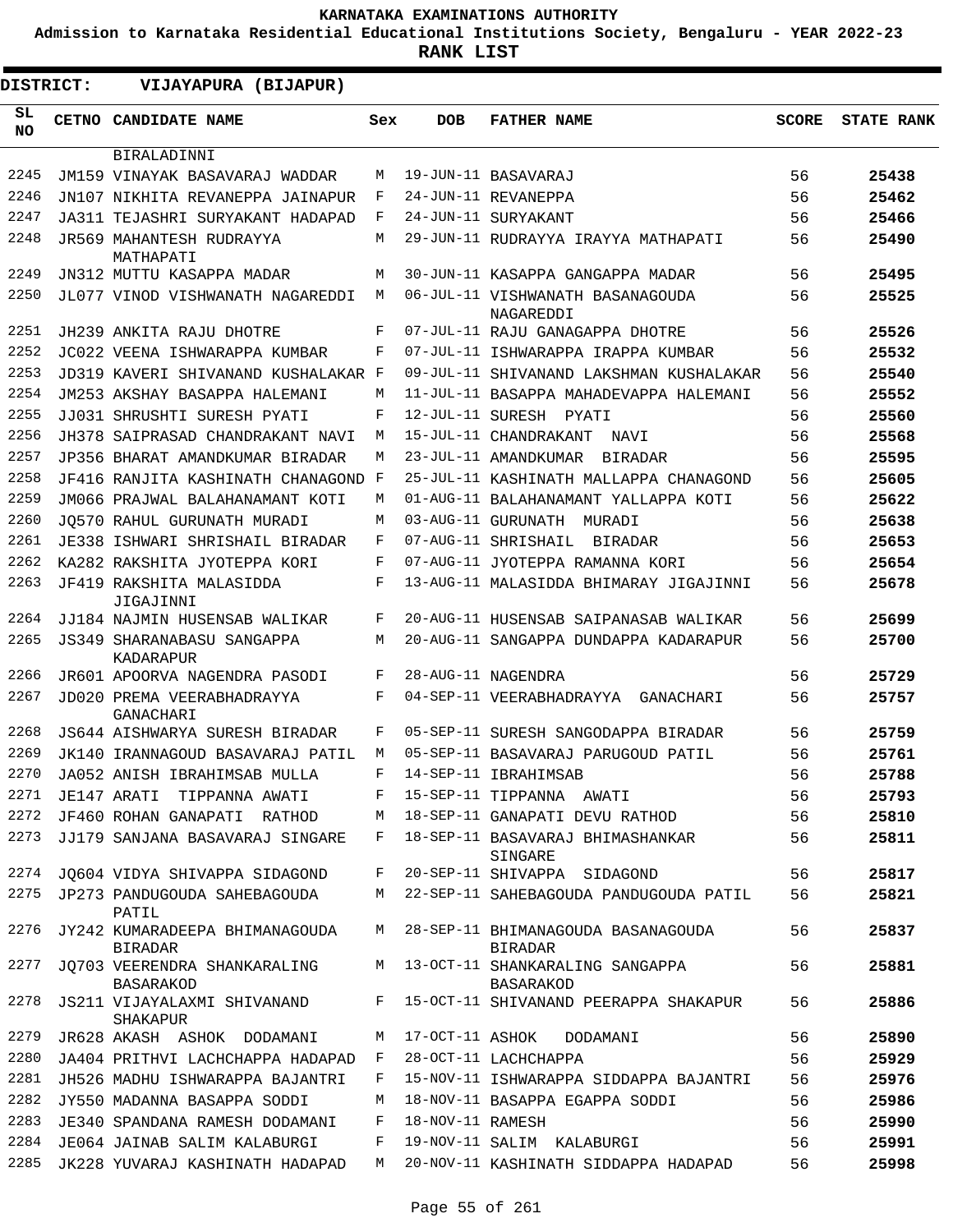**Admission to Karnataka Residential Educational Institutions Society, Bengaluru - YEAR 2022-23**

| <b>DISTRICT:</b> | VIJAYAPURA (BIJAPUR)                            |            |                   |                                                       |              |                   |
|------------------|-------------------------------------------------|------------|-------------------|-------------------------------------------------------|--------------|-------------------|
| SL<br><b>NO</b>  | <b>CETNO CANDIDATE NAME</b>                     | Sex        | <b>DOB</b>        | <b>FATHER NAME</b>                                    | <b>SCORE</b> | <b>STATE RANK</b> |
| 2286             | JL370 NIKHIL SHANMUKHAPPA KADAKAL               | M          |                   | 24-NOV-11 SHANMUKHAPPA BHAGAPPA KADAKAL               | 56           | 26007             |
| 2287             | JY488 SRUSHTHI IRAGOND BIRADAR                  | F          |                   | 24-NOV-11 IRAGOND DUNDAPPA BIRADAR                    | 56           | 26009             |
| 2288             | JF498 ANNAPURNA SUSHILKUMAR<br>GAJAKOSH         | F          |                   | 03-DEC-11 SUSHILKUMAR PRAKASH GAJAKOSH                | 56           | 26037             |
| 2289             | JM390 LAKSHMI MOUNESH BADIGER                   | F          |                   | 06-DEC-11 MOUNESH SHIVASHANKAR BADIGER                | 56           | 26046             |
| 2290             | JM043 SHANKARAGOUDA<br>SHIVALINGAPPAGOUDA PATIL | M          |                   | 12-DEC-11 SHIVALINGAPPAGOUDA SANGAGOUDA<br>PATIL      | 56           | 26057             |
| 2291             | JO328 KAVITA HANAMANT BALAGOND                  | F          |                   | 22-DEC-11 HANAMANT IRAPPA BALAGOND                    | 56           | 26070             |
| 2292             | JE403 MALLU SHIVAYOGEPPA NEDALAGI M             |            |                   | 01-JAN-12 SHIVAYOGEPPA SIDDAPPA<br>NEDALAGI           | 56           | 26091             |
| 2293             | JH339 TASLIMA<br>TABAREJ SHEKH                  | F          | 22-FEB-12 TABAREJ | SHEKH                                                 | 56           | 26111             |
| 2294             | JH163 NEELAMMA DEVANAND HUGAR                   | F          |                   | 24-FEB-12 DEVANAND<br>HUGAR                           | 56           | 26113             |
| 2295             | JM314 MALLAMMA GURUNATH BIRADAR                 | F          |                   | 26-MAR-12 GURUNATH GOUDAPPA BIRADAR                   | 56           | 26121             |
| 2296             | JG224 REKHA RAMACHANDRA CHOUDHARI               | $_{\rm F}$ |                   | 08-JUN-12 RAMACHANDRA<br>CHOUDHARI                    | 56           | 26128             |
| 2297             | JF203 VIKASH JAGADISH BANDAL                    | М          |                   | 31-JUL-12 JAGADISH<br>BANDAL                          | 56           | 26130             |
| 2298             | JB294 LAXMI<br>BASAVARAJ HARIVAL                | F          | $06 - OCT - 09$   | BASAVARAJ KALLAPPA HARIVAL                            | 55           | 26145             |
| 2299             | JZ516 PRADEEP<br>RATHOD                         | М          |                   | 07-DEC-09 APPU MANNU RATHOD                           | 55           | 26151             |
| 2300             | JD275 PARASHURAM CHANNABASAPPA<br>BHAJANTRI     | М          |                   | 25-DEC-09 CHANNABASAPPA DURAGAPPA<br><b>BHAJANTRI</b> | 55           | 26152             |
| 2301             | JK136 KENCHARAY JAKKAPPA PUJARI                 | М          |                   | 01-JAN-10 JAKKAPPA PARAMANNA PUJARI                   | 55           | 26157             |
| 2302             | JU157 PRAVEEN SHARANAPPA ANKALAGI M             |            |                   | 05-JAN-10 SHARANAPPA MATTHAPPA ANKALAGI               | 55           | 26161             |
| 2303             | JA172 REKHA SUBHAS LAMANI                       | F          | $01 - FEB - 10$   | SUBHAS BABU LAMANI                                    | 55           | 26166             |
| 2304             | JU090 DODDAPPA SIDDAPPA YANKANCHI               | M          | $11 - FEB - 10$   | SIDDAPPA BASAPPA YANKANCHI                            | 55           | 26171             |
| 2305             | JR732 KHUSHIRAJ BASAVARAJ KALAGI                | M          |                   | 22-FEB-10 BASAVARAJ KASHINATH KALAGI                  | 55           | 26176             |
| 2306             | JD360 LAKKAPPA BASAPPA KOTHARI                  | М          | $22$ -FEB-10      | BASAPPA GANGAPPA KOTHARI                              | 55           | 26177             |
| 2307             | JR610 AISHWARYA HANAMANT CHALWADI F             |            | 09-APR-10         | HANAMANT TIPPANNA CHALWADI                            | 55           | 26194             |
| 2308             | JP310 PURNIMA ASHOKA GUNDAKANAL                 | F          |                   | 25-APR-10 ASHOKA BHIMANNA GUNDAKANAL                  | 55           | 26204             |
| 2309             | JE260 ABDULARAJAK RAMAJAN MULLA                 | М          |                   | 30-MAY-10 RAMAJAN ABDULARAJAK MULLA                   | 55           | 26227             |
| 2310             | JV136 SIDDAMMA YALLAPPA PUJARI                  | F          |                   | 02-JUN-10 YALLAPPA JADADAREPPA PUJARI                 | 55           | 26234             |
| 2311             | JR356 JABIN SAIPANMALIK BYAKOD                  | F          | $03 - JJJN - 10$  | SAIPANMALIK MAHIBOOSAB BYAKOD                         | 55           | 26237             |
| 2312             | JR254 SUMAIYYA ABDULRAJAK MOULANA F             |            |                   | 11-JUN-10 ABDULRAJAK ISOOP MOULANA                    | 55           | 26242             |
| 2313             | JO103 CHANDRASHEKHAR SHARANAPPA<br>DODAMANI     | M          |                   | 26-JUN-10 SHARANAPPA SIDDAPPA DODAMANI                | 55           | 26251             |
| 2314             | JQ586 RADHIKA RAMESH RATHOD                     | F          |                   | 09-JUL-10 RAMESH DHAVARU RATHOD                       | 55           | 26263             |
| 2315             | JM034 SUPREET ASHOK GOTAGUNAKI                  | М          |                   | 24-JUL-10 ASHOK GOTAGUNAKI                            | 55           | 26273             |
| 2316             | JU104 BASAVARAJ LAXAMAN NAIKODI                 | M          |                   | 01-AUG-10 LAXAMAN BASAPPA NAIKODI                     | 55           | 26280             |
| 2317             | JS559 APPAJI MALLIKARJUN<br>SULIBHAVI           | М          |                   | 05-AUG-10 MALLIKARJUN IRANNA SULIBHAVI                | 55           | 26284             |
| 2318             | JJ100 SHUBHAM BASAVARAJ TODAKAR                 | M          |                   | 05-AUG-10 BASAVARAJ CHANDRAKANT TODAKAR               | 55           | 26285             |
| 2319             | JB133 SAKSHI SHRISHAIL HADAPAD                  | F          |                   | 19-AUG-10 SHRISHAIL BHIMARAYA HADAPAD                 | 55           | 26300             |
| 2320             | JF353 DARSHAN RAJENDRA HATTI                    | М          |                   | 20-AUG-10 RAJENDRA MAHADEV HATTI                      | 55           | 26301             |
| 2321             | JT156 SHANKRAMMA SIDDAPPA<br>HATTARASANG        | F          |                   | 22-AUG-10 SIDDAPPA SHANKRAPPA<br>HATTARASANG          | 55           | 26302             |
| 2322             | JO247 RADHIKA SHIVAPUTRAPPA<br>HUNASHYALA       | F          |                   | 01-SEP-10 SHIVAPUTRAPPA SIDDAPPA<br>HUNASHYALA        | 55           | 26312             |
| 2323             | JX054 SHRADDA SURESH DESAI                      | F          |                   | 01-SEP-10 SURESH DESAI                                | 55           | 26313             |
| 2324             | JN006 MANJUNATH VIJAYA LAMANI                   | М          |                   | 08-SEP-10 VIJAYA RAMAPPA LAMANI                       | 55           | 26324             |
| 2325             | JH223 SHASHANK RAMESHA GOUDAGAVI                | M          |                   | 17-OCT-10 RAMESHA VITHAL GOUDAGAVI                    | 55           | 26395             |
| 2326             | JO547 KARTIK HANAMANTRAY<br>NAKETTIN            | М          |                   | 22-OCT-10 HANAMANTRAY SHIVAPPA<br>NAKETTIN            | 55           | 26411             |
| 2327             | JC051 JUBER MAHAMMEDYUSUF KORABU                | M          |                   | 28-OCT-10 MAHAMMEDYUSUF BABUSAB KORABU                | 55           | 26419             |
| 2328             | JX283 JAYASHREE MALLIKARJUN                     | F          |                   | 05-NOV-10 MALLIKARJUN CHANNA                          | 55           | 26438             |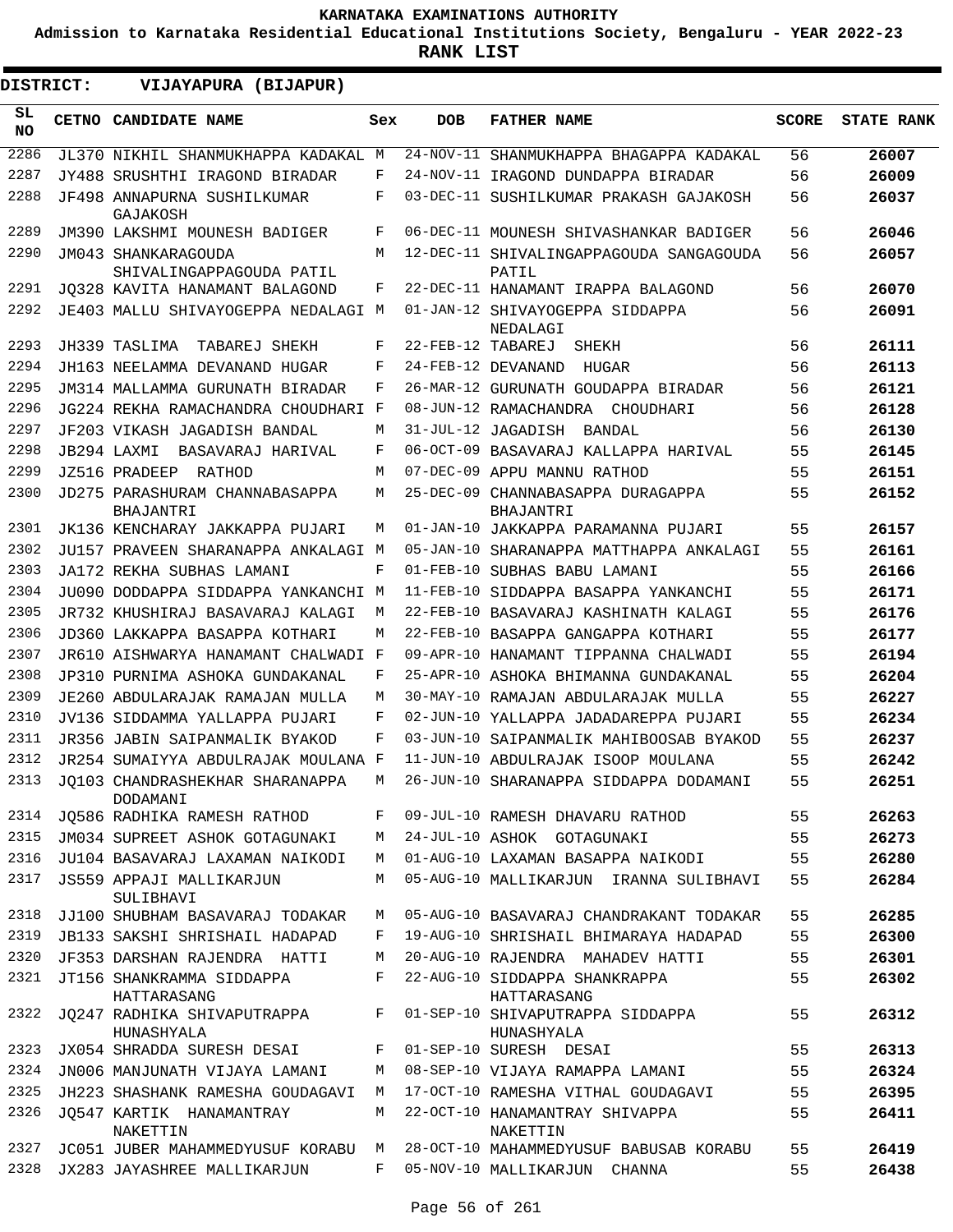**Admission to Karnataka Residential Educational Institutions Society, Bengaluru - YEAR 2022-23**

| <b>DISTRICT:</b> | VIJAYAPURA (BIJAPUR)                              |              |                   |                                                    |              |                   |
|------------------|---------------------------------------------------|--------------|-------------------|----------------------------------------------------|--------------|-------------------|
| SL<br><b>NO</b>  | <b>CETNO CANDIDATE NAME</b>                       | Sex          | <b>DOB</b>        | <b>FATHER NAME</b>                                 | <b>SCORE</b> | <b>STATE RANK</b> |
|                  | <b>CHANNA</b>                                     |              |                   |                                                    |              |                   |
| 2329             | <b>JB360 KIRTANA BASAPPA</b><br>MAHENDRAKAR       | F            | 09-NOV-10 BASAPPA | DANDAPPA<br>MAHENDRAKAR                            | 55           | 26450             |
| 2330             | JF246 NASIRA RASOOL MULLA                         | М            |                   | 18-NOV-10 RASOOL AMBIRASAB MULLA                   | 55           | 26486             |
| 2331             | JB162 SAKSHI SHEKHAR RATHODA                      | F            |                   | 24-NOV-10 SHEKHAR RATHODA                          | 55           | 26502             |
| 2332             | JP136 PAVITRA CHANDRASHEKAR<br><b>HATTUR</b>      | F            |                   | 27-NOV-10 CHANDRASEKHAR HATTUR                     | 55           | 26514             |
| 2333             | JM100 MAHAMMADRAFIQ RAJANNA AWATI M               |              | 30-NOV-10 RAJANNA | AWATI                                              | 55           | 26528             |
| 2334             | JR300 AKASH NINGAPPA DIVATE                       | М            |                   | 08-DEC-10 NINGAPPA DIVATE                          | 55           | 26549             |
| 2335             | JH404 DANESHWARI ARAVIND KOPPA                    | F            |                   | 11-DEC-10 ARAVIND BASANNA KOPPA                    | 55           | 26555             |
| 2336             | JA300 DIVYA MELAPPA BAGEWADI                      | F            |                   | 12-DEC-10 MELAPPA KALLAPPA BAGEWADI                | 55           | 26558             |
| 2337             | JA212 MANIKANTH RAMESH DALAWAI                    | М            |                   | 15-DEC-10 RAMESH ISHWARAPPA DALAWAI                | 55           | 26565             |
| 2338             | JR144 RAJAPPA SHARANAPPA WADDAR                   | M            |                   | 26-DEC-10 SHARANAPPA RAJAPPA WADDAR                | 55           | 26592             |
| 2339             | JS213 SAMARTH PRAKASH NIGADI                      | М            |                   | 29-DEC-10 ASHWINI PRAKASH NIGADI                   | 55           | 26605             |
| 2340             | JR002 KAVERI MANOJ PAWAR                          | F            | 31-DEC-10 MANOJ   | PAWAR                                              | 55           | 26609             |
| 2341             | JE358 ASHWINI GADDEPPA RANAGATTI                  | F            |                   | 01-JAN-11 GADDEPPA RAMAGOND RANAGATTI              | 55           | 26619             |
| 2342             | <b>JR591 BHAGYASHREE SUBHASACHANDRA</b><br>PATTAR | F            |                   | 01-JAN-11 SUBHASACHANDRA PATTAR                    | 55           | 26620             |
| 2343             | JU161 PARAN ABDULRAJAK TALIKOTI                   | М            |                   | 05-JAN-11 ABDULRAJAK KALESAB TALIKOTI              | 55           | 26647             |
| 2344             | JH421 PRAGATI RAMACHANDRA<br>DODAMANI             | F            |                   | 05-JAN-11 RAMACHANDRA MALAKAPPA<br>DODAMANI        | 55           | 26648             |
| 2345             | JU173 SHRUSTI MALAKAPPA VADED                     | F            |                   | 05-JAN-11 MALAKAPPA BASAPPA VADED                  | 55           | 26649             |
| 2346             | <b>JB233 PRATIBHA RAJU VADDARA</b>                | F            |                   | 11-JAN-11 RAJU POTAPPA VADDARA                     | 55           | 26661             |
| 2347             | JB161 GOUTAM<br>SANJU CHAVAN                      | М            |                   | 13-JAN-11 SANJU CHAVAN                             | 55           | 26666             |
| 2348             | JW169 RUBINA BANDENAVAJ MULLA                     | F            |                   | 18-JAN-11 BANDENAVAJA                              | 55           | 26683             |
| 2349             | JO445 SHREENIDHI CHANDRASHEKHAR<br><b>BELLAD</b>  | F            |                   | 20-JAN-11 CHANDRASHEKHAR SIDDAPPA<br><b>BELLAD</b> | 55           | 26690             |
| 2350             | JZ575 MALLIKARJUN HANAMANT<br>JANGANI             | М            |                   | 30-JAN-11 HANAMANT<br>JANGANI                      | 55           | 26729             |
| 2351             | JL010 SANGAMESH BIRADAR                           | М            |                   | 31-JAN-11 SHARANAGOUDA BIRADAR                     | 55           | 26731             |
| 2352             | JF484 CHAITRA SURESH KOSHTHI                      | F            |                   | 03-FEB-11 SURESH SHIVAPPA KOSHTHI                  | 55           | 26738             |
| 2353             | JY552 MANIKANTH PANCHAKSHARI<br>KUMBAR            | М            |                   | 11-FEB-11 PANCHAKSHARI DUNDAPPA KUMBAR             | 55           | 26766             |
| 2354             | JF283 ANITA JETTEPPA HIRERUGI                     | F            |                   | 20-FEB-11 JETTEPPA HIRERUGI                        | 55           | 26799             |
| 2355             | JB274 SAVITRI YALLAPPA BHAJANTRI                  | $\mathbf{F}$ |                   | 23-FEB-11 YALLAPPA YAMANAPPA BHAJANTRI             | 55           | 26812             |
| 2356             | JN019 TEJASHWINI BASAWARAJA KADI                  | F            |                   | 01-MAR-11 BASAWARAJA MALAKAJAPPA KADI              | 55           | 26831             |
| 2357             | JD229 SAMARTH SHIVAPPA NAGOD                      | M            |                   | 04-MAR-11 SHIVAPPA NAGOD                           | 55           | 26846             |
| 2358             | JN159 YAMANAPPAGOUDA<br>SHANKARAGOUDA AVERI       | M            |                   | 05-MAR-11 SHANKARAGOUDA                            | 55           | 26853             |
| 2359             | JM246 ARJUN SUBHASCHANDRA DHANNUR M               |              |                   | 06-MAR-11 SUBHASCHANDRA HANAMANTHRAY<br>DHANNUR    | 55           | 26855             |
| 2360             | JO387 ASHWINI SURESH HADAPAD                      | F            |                   | 09-MAR-11 SURESH IRAPPA HADAPAD                    | 55           | 26870             |
| 2361             | JL032 SHREESAIL NAGARABETTA                       | M            |                   | 09-MAR-11 CHANNAPPA HANAMAPPA<br>NAGARABETTA       | 55           | 26873             |
| 2362             | JX323 SPOORTI RUDRAPPA<br>JANGAMASHETTI           | F            |                   | 11-MAR-11 RUDRAPPA JANGAMASHETTI                   | 55           | 26881             |
| 2363             | JE418 USHA SHANTAPPA MELINAMANI                   | F            |                   | 11-MAR-11 SHANTAPPA MELINAMANI                     | 55           | 26883             |
| 2364             | JJ139 AISHWARYA AMASIDDA KUMBAR                   | F            |                   | 15-MAR-11 AMASIDDA GHENAPPA KUMBAR                 | 55           | 26893             |
| 2365             | JD448 PRAJWAL HANAMANT DENGI                      | M            |                   | 17-MAR-11 HANAMANT YALLAPPA DENGI                  | 55           | 26910             |
| 2366             | JZ090 SAPNA AJIT CHADACHAN                        | F            |                   | 27-MAR-11 AJIT RAMANNA CHADACHAN                   | 55           | 26956             |
| 2367             | JN057 SARASWATI SHARANABASAPPA<br>KATTIMANI       | F            |                   | 01-APR-11 SHARANABASAPPA HULAGAPPA<br>KATTIMANI    | 55           | 26974             |
| 2368             | JB310 KAVERI IRANNA KOLHAR                        | F            |                   | 03-APR-11 IRANNA MALLAPPA KOLHAR                   | 55           | 26978             |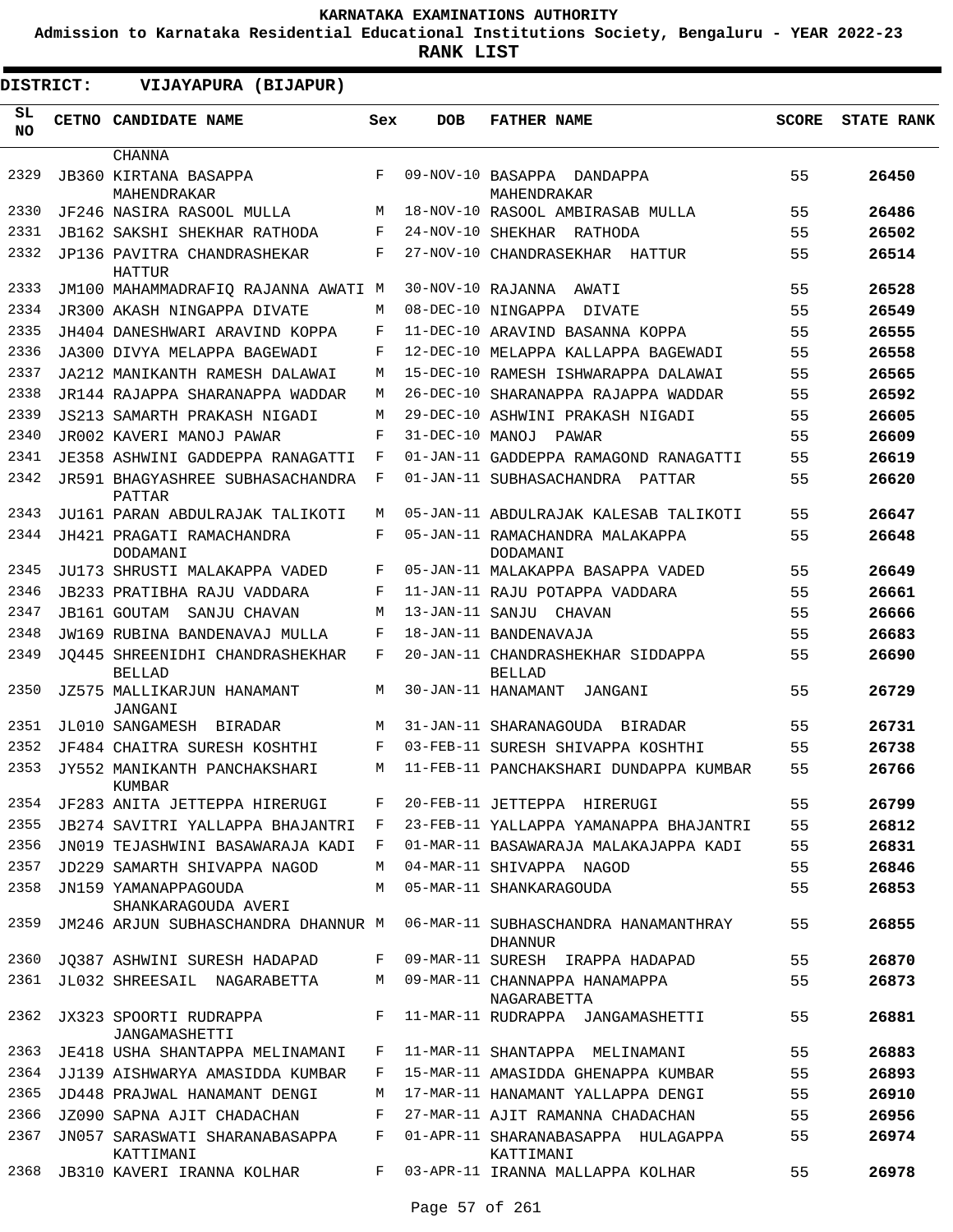**Admission to Karnataka Residential Educational Institutions Society, Bengaluru - YEAR 2022-23**

**RANK LIST**

 $\blacksquare$ 

| SL.<br><b>NO</b><br>2369<br>2370 | CETNO CANDIDATE NAME<br>JE193 MALINGARAY SATISH DEVAKATE | Sex | <b>DOB</b>       | <b>FATHER NAME</b>                                  | <b>SCORE</b> | <b>STATE RANK</b> |
|----------------------------------|----------------------------------------------------------|-----|------------------|-----------------------------------------------------|--------------|-------------------|
|                                  |                                                          |     |                  |                                                     |              |                   |
|                                  |                                                          | М   |                  | 07-APR-11 SATISH DEVAKATE                           | 55           | 27005             |
|                                  | JA250 SANJANA ASHOK RATHOD                               | F   |                  | 07-APR-11 ASHOK LALU RATHOD                         | 55           | 27008             |
| 2371                             | JL148 MAHESH SHIVANAND NASHI                             | M   |                  | 10-APR-11 SHIVANAND<br>NASHI                        | 55           | 27022             |
| 2372                             | JO015 MUTTU BASAVARAJ HUGGI                              | M   |                  | 11-APR-11 BASAVARAJ YALAGURADAPPA HUGGI             | 55           | 27025             |
| 2373                             | KA083 DARSHAN SHIVAPPA GADADI                            | M   |                  | 17-APR-11 SHIVAPPA<br>GADADI                        | 55           | 27060             |
| 2374                             | KA162 ROSHAN PRAKASH RATHOD                              | M   |                  | 01-MAY-11 PRAKASH RASING RATHOD                     | 55           | 27123             |
| 2375                             | JB018 SNEHA BHIMARAYA HADAPAD                            | F   |                  | 01-MAY-11 BHIMARAYA HADAPAD                         | 55           | 27124             |
| 2376                             | JX437 HANAMANT SHRIMANT GALAVE                           | M   |                  | 03-MAY-11 SHRIMANT<br>GALAVE                        | 55           | 27130             |
| 2377                             | JU131 PALLAVI VIJAY CHAVAN                               | F   |                  | 03-MAY-11 VIJAY CHAVAN                              | 55           | 27132             |
| 2378                             | JR742 YUVARAJ YAMANAPPA TALLOLLI                         | M   |                  | 06-MAY-11 YAMANAPPA<br>TALLOLLI                     | 55           | 27155             |
| 2379                             | JA024 ANJALI ANIL LAMANI                                 | F   |                  | 16-MAY-11 ANIL REKHU LAMANI                         | 55           | 27207             |
| 2380                             | JX481 SAPNA BASANAGOUD BIRADAR                           | F   |                  | 17-MAY-11 BASANAGOUD<br>BIRADAR                     | 55           | 27221             |
| 2381                             | JR631 ANUSHREE<br>HULASUR                                | F   |                  | 22-MAY-11 RAVEENDRA                                 | 55           | 27240             |
| 2382                             | JG107 SPOORTI YASHAVANTARAY<br><b>BIRADAR</b>            | F   |                  | 25-MAY-11 YASHAVANTARAY GOUDAPPA<br><b>BIRADAR</b>  | 55           | 27253             |
| 2383                             | JH139 YASH SANTOSH TADDEWADI                             | М   |                  | 28-MAY-11 SANTOSH GANAPATI TADDEWADI                | 55           | 27271             |
| 2384                             | JO196 HASIMPEER GADAGAL                                  | M   |                  | 01-JUN-11 MOULALI BAVASAB GADAGAL                   | 55           | 27287             |
| 2385                             | JD019 SAMRUDDA SANDEEP DOLLIN                            | M   |                  | 01-JUN-11 SANDEEP SHIVAPPA DOLLIN                   | 55           | 27289             |
| 2386                             | JH154 SUMAN RASHID SHEKH                                 | F   | 03-JUN-11 RASHID | SHEKH                                               | 55           | 27308             |
| 2387                             | JB095 SWAROOP SHANKARALING<br>UMANABADI                  | M   |                  | 03-JUN-11 SHANKARALING GURUSIDDAPPA<br>UMANABADI    | 55           | 27309             |
| 2388                             | JL303 AMULYA PRAKASH SAJJAN                              | F   |                  | 07-JUN-11 PRAKASH SAJJAN                            | 55           | 27323             |
| 2389                             | JG173 SARASWATI RAMACHANDRA<br>PUJARI                    | F   |                  | 11-JUN-11 RAMACHANDRA NINGAPPA PUJARI               | 55           | 27346             |
| 2390                             | KA255 NIKHIL<br>SATISH NAYIKA                            | M   | 13-JUN-11 SATISH | NAYIKA                                              | 55           | 27356             |
| 2391                             | JO480 SARVESH SANTOSH BABLAD                             | M   |                  | 18-JUN-11 SANTOSH SOMANING BABLAD                   | 55           | 27379             |
| 2392                             | JR731 BHARAT SOMASHEKHAR SAJJAN                          | М   |                  | 20-JUN-11 SOMASHEKHAR<br>SAJJAN                     | 55           | 27385             |
| 2393                             | JP025 SANKET SHANMUKHAPPAGOUDA<br>PATIL                  | M   |                  | 22-JUN-11 SHANMUKHAPPAGOUDA PATIL                   | 55           | 27398             |
| 2394                             | JD439 PREEYA SANGAPPA CHAVHAN                            | F   |                  | 24-JUN-11 SANGAPPA KUBU CHAVHAN                     | 55           | 27405             |
| 2395                             | JN254 B PRIYA                                            | F   |                  | 26-JUN-11 BHIRAPPA BASAPPA BIRADAR                  | 55           | 27411             |
| 2396                             | JS205 ANUSHKA RAJAKUMAR MULI                             | F   |                  | 27-JUN-11 RAJAKUMAR                                 | 55           | 27418             |
| 2397                             | JS071 TANU JAGADISH CHAVAN                               | F   |                  | 28-JUN-11 JAGADISH CHANDU CHAVAN                    | 55           | 27425             |
| 2398                             | JU047 SAKREPPA BHAGAPPA HUNASHAL                         | M   |                  | 30-JUN-11 BHAGAPPA GOLAPPA HUNASHAL                 | 55           | 27433             |
| 2399                             | JR129 GAYATRI RAJU CHAVAN                                | F   |                  | 01-JUL-11 RAJU DEVALU CHAVAN                        | 55           | 27436             |
| 2400                             | JZ103 SHREEDHAR SHIVANAND BAGADI                         | М   |                  | 01-JUL-11 SHIVANAND MALLAPPA BAGADI                 | 55           | 27438             |
| 2401                             | JA019 PRAJVALGOUD MANJUNATH PATIL M                      |     |                  | 02-JUL-11 MANJUNATH AYYANAGOUDA PATIL               | 55           | 27441             |
| 2402                             | JE326 PREETI VITHAL HALASANGI                            | F   |                  | 05-JUL-11 VITHAL SIDDANNA HALASANGI                 | 55           | 27453             |
| 2403                             | JN279 SUMAN LADPATEL BIRADAR                             | F   |                  | 05-JUL-11 LADPATEL AKBARPATEL BRADAR                | 55           | 27456             |
| 2404                             | JC055 PRIYANKA PRAKASH DESAI                             | F   |                  | 08-JUL-11 PRAKASH MAHADEVAPPA DESAI                 | 55           | 27468             |
| 2405                             | JW199 MALLAYYA VEERABHADRAYYA<br>BHANDARI                | М   |                  | 14-JUL-11 VEERABHADRAYYA BHANDARI                   | 55           | 27489             |
| 2406                             | JS679 VIKRAM RUDRU RATHOD                                | M   |                  | 15-JUL-11 RUDRU LIMBAJI RATHOD                      | 55           | 27498             |
| 2407                             | JZ249 BASAVARAJ SHIVALING MALI                           | М   |                  | 16-JUL-11 SHIVALING SANGAPPA MALI                   | 55           | 27500             |
| 2408                             | JZ343 RAKSHITA SANJEEV HALALLI                           | F   |                  | 19-JUL-11 SANJEEV MALAKAPPA HALALLI                 | 55           | 27519             |
| 2409                             | JA179 AKSHATA SADAPPA BAGALAKOT                          | F   |                  | 25-JUL-11 SADAPPA NINGAPPA BAGALAKOT                | 55           | 27544             |
| 2410                             | JH147 ADITYA OMPRAKASH REVANNAVAR M                      |     |                  | 31-JUL-11 OMPRAKASH                                 | 55           | 27565             |
| 2411                             | <b>JS432 SANKET SHARABASU</b><br><b>BABALESHWAR</b>      | M   |                  | 31-JUL-11 SHARABASU CHANNAPPA<br><b>BABALESHWAR</b> | 55           | 27571             |
| 2412                             | JH237 ARPITA MALLIKARJUN BANASODE F                      |     |                  | 02-AUG-11 MALLIKARJUN GOVINDA BANASODE              | 55           | 27580             |
| 2413                             | JT230 MUTTURAJ UDANDAPPA VIJAPUR M                       |     |                  | 02-AUG-11 UDANDAPPA CHANNABASAPPA<br>VIJAPUR        | 55           | 27584             |

Page 58 of 261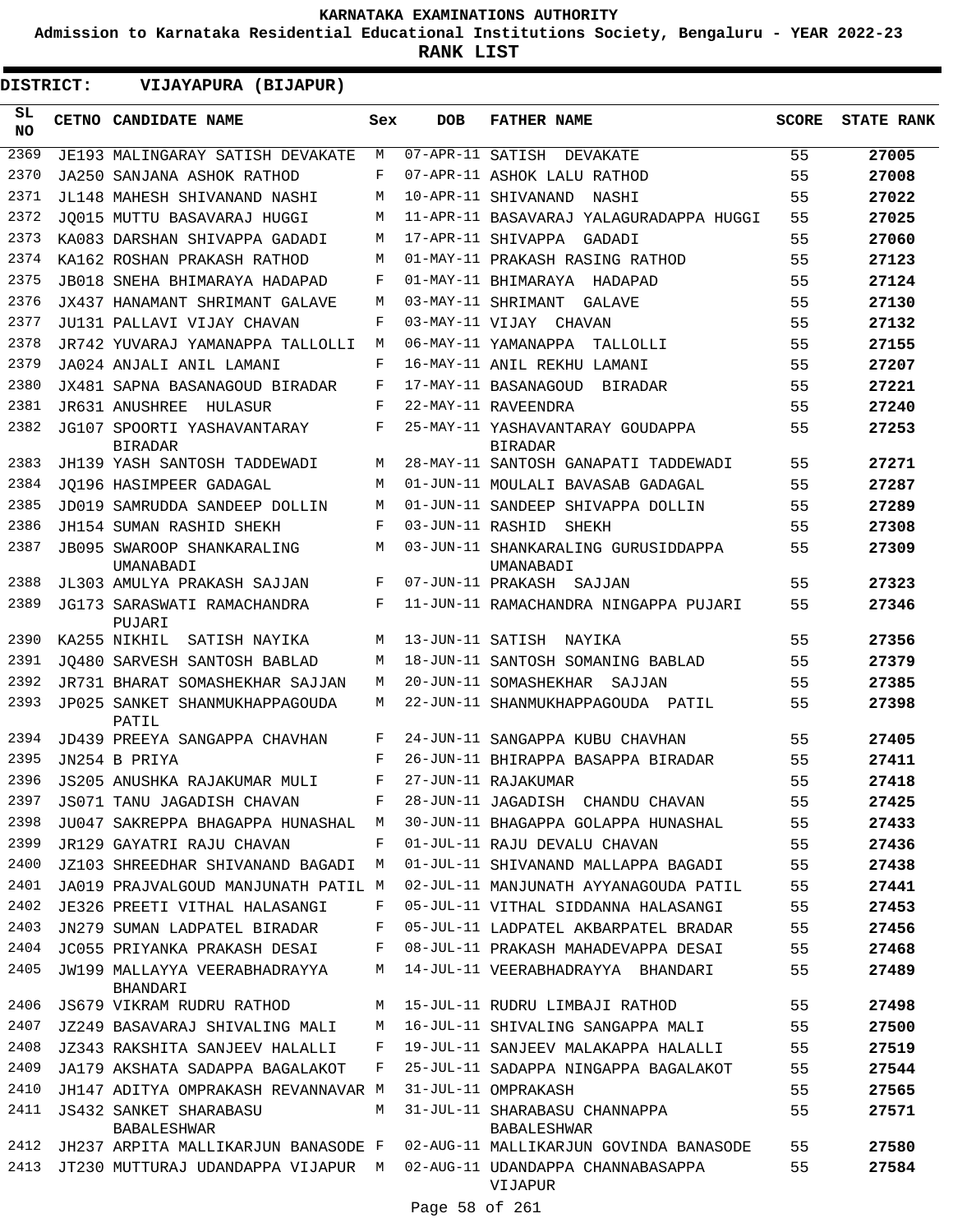**Admission to Karnataka Residential Educational Institutions Society, Bengaluru - YEAR 2022-23**

**RANK LIST**

ı

| DISTRICT:  | VIJAYAPURA (BIJAPUR)                             |     |                        |                                                  |              |                   |
|------------|--------------------------------------------------|-----|------------------------|--------------------------------------------------|--------------|-------------------|
| SL.<br>NO. | <b>CETNO CANDIDATE NAME</b>                      | Sex | <b>DOB</b>             | <b>FATHER NAME</b>                               | <b>SCORE</b> | <b>STATE RANK</b> |
| 2414       | JE380 SHRUSHTI SHIVASHANKAR<br>GANGANALLI        | F   | $23 - \text{AUG} - 11$ | SHIVASHANKAR SIDDANNA<br>GANGANALLI              | 55           | 27666             |
| 2415       | JM106 SAMARTH ASHOK BIRADAR                      | М   |                        | 24-AUG-11 ASHOK KASHIRAI BIRADAR                 | 55           | 27669             |
| 2416       | JS241 SPURTI AMURTA DEVUR                        | F   |                        | 09-SEP-11 AMURTA DEVUR                           | 55           | 27717             |
| 2417       | KA412 VAISHNVI BASAVARAJ BASARAGI F              |     |                        | 10-SEP-11 BASAVARAJ<br>GURUPAD BASARAGI          | 55           | 27719             |
| 2418       | JN232 GANESH MALLAPPA<br>NADUVINAMANI            | M   |                        | 11-SEP-11 MALLAPPA<br>NADUVINAMANI               | 55           | 27720             |
| 2419       | JH232 NIKHITA NANAGOUD<br>PATIL                  | F   |                        | 13-SEP-11 NANAGOUD<br>NINGANAGOUD<br>PATIL       | 55           | 27722             |
| 2420       | JA351 GANESH RAMESH GOLLAR                       | M   | 14-SEP-11 RAMESH       |                                                  | 55           | 27726             |
| 2421       | JG192 SHWETA MAHADEV KAMAGOND                    | F   |                        | 19-SEP-11 MAHADEV BASAPPA KAMAGOND               | 55           | 27744             |
| 2422       | JP097 MALLAMMA SHIVANAND BELLAKKI F              |     |                        | 20-SEP-11 SHIVANAND RUDRAPPA BELLAKKI            | 55           | 27748             |
| 2423       | JL053 BHIRANNA BASAPPA GADI                      | М   |                        | 26-SEP-11 BASAPPA JATTEPPA GADI                  | 55           | 27774             |
| 2424       | JR621 GOURAMMA MANINGAYYA<br>HIREMATH            | F   |                        | 27-SEP-11 MANINGAYYA IRAYYA HIREMATH             | 55           | 27778             |
| 2425       | JA491 SNEHA GANESH DODAMNI                       | F   |                        | 11-OCT-11 GANESH YAMANAPPA DODAMANI              | 55           | 27820             |
| 2426       | JV060 RAKSHITA RAMACHANDRA<br>BALUNDAGI          | F   |                        | 14-OCT-11 RAMACHANDRA REVAPPA BALUNDAGI          | 55           | 27828             |
| 2427       | JE511 SNEHA GOURISHANKAR LAVAGI                  | F   |                        | 19-OCT-11 GOURISHANKAR SHIVAPPA LAVAGI           | 55           | 27847             |
| 2428       | JP364 OMKAR SHRINIVAS HANCHATE                   | М   |                        | 30-OCT-11 SHRINIVAS<br>HANCHATE                  | 55           | 27878             |
| 2429       | JK235 ARUNAKUMAR JAKKAPPA<br>HATTALLI            | М   |                        | 01-NOV-11 JAKKAPPA TAMMANNA HATTALLI             | 55           | 27879             |
| 2430       | JV074 KEERTI SHIVARAY PYARASABADI F              |     |                        | 02-NOV-11 SHIVARAY GOUDAPPA PYARASABADI          | 55           | 27887             |
| 2431       | JF514 ASHWINI SHIVAYYA<br>SAVALAGIMATH           | F   |                        | 03-NOV-11 SHIVAYYA VEERAYYA<br>SAVALAGIMATH      | 55           | 27890             |
| 2432       | JY275 BRAHMI BAHUBALI BASTI                      | F   |                        | 07-NOV-11 BAHUBALI ADAPPA BASTI                  | 55           | 27898             |
| 2433       | KA453 JANNAVI PATIL                              | F   |                        | 12-NOV-11 MALLANAGOUDA                           | 55           | 27918             |
| 2434       | JF215 RAKESH KALLAPPA GADYALA                    | М   |                        | 12-NOV-11 KALLAPPA SHYAMARAYA GADYALA            | 55           | 27920             |
| 2435       | JH492 RANJITA MALLIKARJUN DALAWAI F              |     |                        | 16-NOV-11 MALLIKARJUN SHANKRAPPA<br>DALAWAI      | 55           | 27931             |
| 2436       | JT098 AKASH MADIWALAPPA AGASAR                   | М   |                        | 20-NOV-11 MADIWALAPPA                            | 55           | 27942             |
| 2437       | JR247 VIVEKANANDA D SANKAGOND                    | М   | 22-NOV-11 DAREPPA      |                                                  | 55           | 27949             |
| 2438       | JX374 SANDEEPGOUD BHEEMANAGOUD<br><b>BIRADAR</b> | M   |                        | 05-DEC-11 BHEEMANAGOUD SIDDANAGOUD<br>BIRADAR    | 55           | 27971             |
| 2439       | JV062 SANJAY ANAND HULASAGUNDA                   | М   | 16-DEC-11 ANAND        |                                                  | 55           | 27987             |
| 2440       | JR504 RAMANGOUD GURULINGAPPAGOUD M<br>PATIL      |     |                        | 17-DEC-11 GURULINGAPPAGOUD YALLAPPAGOUD<br>PATIL | 55           | 27989             |
| 2441       | JO363 SHREYA BASAVARAJ HEBBAL                    | F   |                        | 24-DEC-11 BASAVARAJ MANTAPPA HEBBAL              | 55           | 28009             |
| 2442       | JH388 NAVYASHREE DHAREPPA SINDAGI F              |     |                        | 29-DEC-11 DHAREPPA SINDAGI                       | 55           | 28019             |
| 2443       | JV008 ANURADHA AMBARISH ALDI                     | F   |                        | 05-FEB-12 AMBARISH BHIMANAGOUD ALDI              | 55           | 28056             |
| 2444       | JT168 VIJAYALAKSHMI SIDRAMAPPA<br>SANGALAK       | F   |                        | 16-DEC-09 SIDRAMAPPA GURAPPA SANGALAK            | 54           | 28104             |
| 2445       | KA057 TOSIP HAJEESAB MEESI                       | M   |                        | 02-JAN-10 HAJEESAB DASTAGEERSAB MEESI            | 54           | 28112             |
| 2446       | JT071 DEVARAJ SHANKREPPA GHANUR                  | М   |                        | 13-JAN-10 SHANKREPPA                             | 54           | 28114             |
| 2447       | JR123 AKASH BASAVARAJ GHATTARAGI                 | М   |                        | 11-FEB-10 BASAVARAJ GHATTARAGI                   | 54           | 28120             |
| 2448       | JA446 PRIYA NAGESH HULLUR                        | F   |                        | 27-FEB-10 NAGESH AVANNA HULLUR                   | 54           | 28126             |
| 2449       | JY115 ADIL ABDULARAZAK MANUR                     | М   |                        | 19-MAR-10 ABDULARAZAK MANUR                      | 54           | 28138             |
| 2450       | JJ111 NANDINI UMESH KONADE                       | F   |                        | 02-APR-10 UMESH B KONADE                         | 54           | 28148             |
| 2451       | JZ389 SINCHANA MANJUNAT<br>MADARKHANDI           | F   |                        | 11-APR-10 MANJUNAT MADARKHANDI                   | 54           | 28154             |
| 2452       | JL335 RANJITH MAHANTESH LAMANI                   | M   |                        | 14-APR-10 MAHANTESH<br>LAMANI                    | 54           | 28155             |
| 2453       | JP109 SUMANTREDDY KONAL                          | M   |                        | 25-APR-10 SIDDAPPA KONAL                         | 54           | 28157             |
| 2454       | JF336 SHANKAR SHRISHAIL NIMBAL                   | М   |                        | 01-JUN-10 SHRISHAIL SIDDAROOD NIMBAL             | 54           | 28176             |
| 2455       | JR070 DEVIKA NINGARAJ REBINAL                    | F   |                        | 14-JUN-10 NINGARAJ BASAPPA REBINAL               | 54           | 28184             |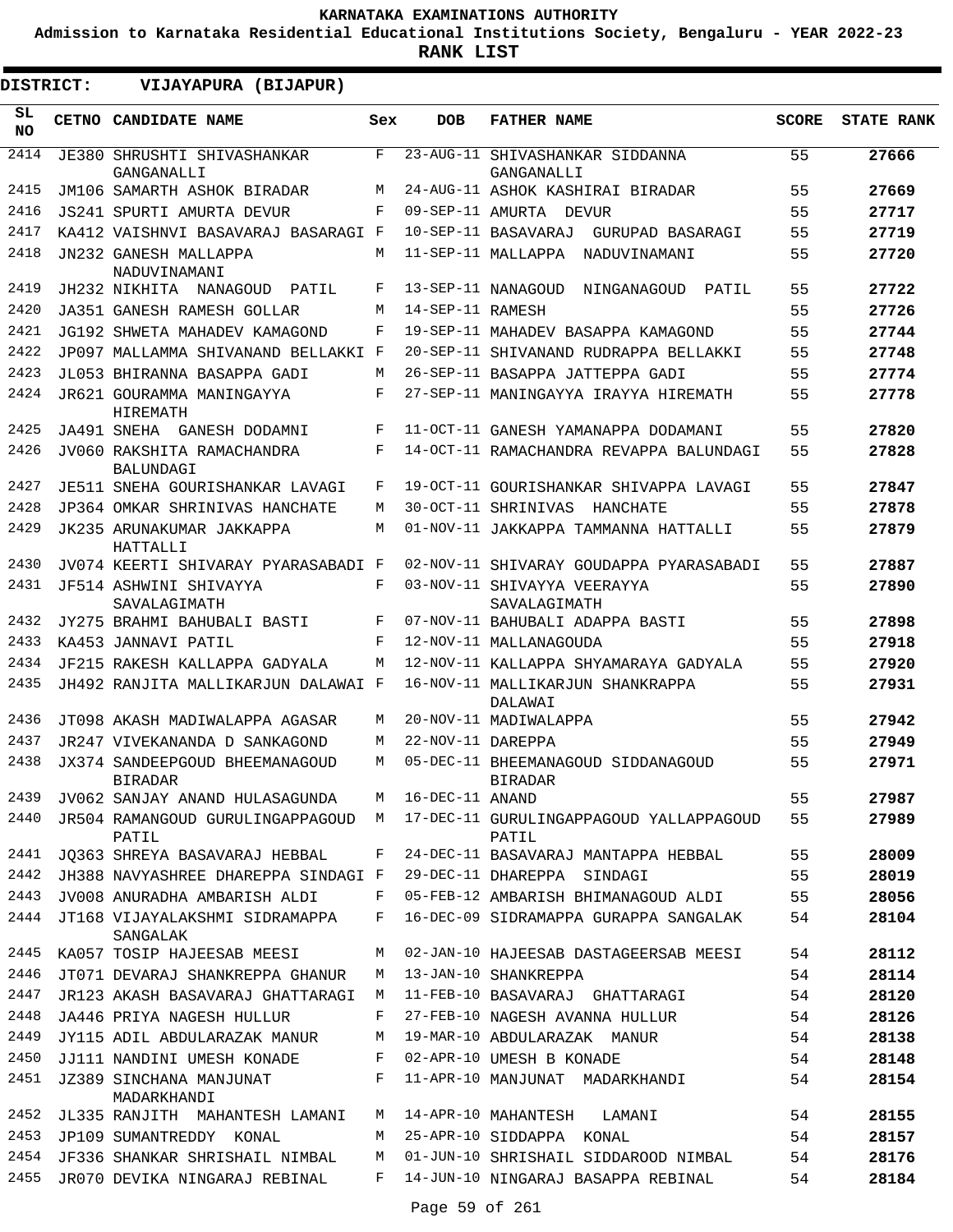**Admission to Karnataka Residential Educational Institutions Society, Bengaluru - YEAR 2022-23**

| <b>DISTRICT:</b> | VIJAYAPURA (BIJAPUR)                             |     |                   |                                                                  |              |                   |
|------------------|--------------------------------------------------|-----|-------------------|------------------------------------------------------------------|--------------|-------------------|
| SL.<br><b>NO</b> | CETNO CANDIDATE NAME                             | Sex | <b>DOB</b>        | <b>FATHER NAME</b>                                               | <b>SCORE</b> | <b>STATE RANK</b> |
| 2456             | JL368 SHRISHAIL ERAPPA KUMBAR                    | M   |                   | 24-JUN-10 ERAPPA VITAL KUMBAR                                    | 54           | 28193             |
| 2457             | JR140 MOHAMMEDRAFEEK MAHIBOOB<br><b>BANNETTI</b> | М   |                   | 05-JUL-10 MAHIBOOB MURTUJA BANNETTI                              | 54           | 28200             |
| 2458             | JA035 PREMA SANTOSH CHAVAN                       | F   |                   | 31-JUL-10 SANTOSH KHUBU CHAVAN                                   | 54           | 28217             |
| 2459             | JR532 KAVERI BUDDAPPA<br>BANDIVADDAR             | F   |                   | 23-AUG-10 BUDDAPPA IRAGHANTEPPA<br><b>BANDIVADDAR</b>            | 54           | 28253             |
| 2460             | JP069 YALAGURDAPPA PARASHURAM<br><b>HULLUR</b>   | М   |                   | 28-AUG-10 PARASHURAM YALAGURDAPPA<br><b>HULLUR</b>               | 54           | 28262             |
| 2461             | JR048 APOORV MALAKAPPA PALED                     | F   |                   | 01-SEP-10 MALAKAPPA DESHETEPPA PALED                             | 54           | 28265             |
| 2462             | JF110 ASHWINI CHIDANAND HADIMANI                 | F   |                   | 04-SEP-10 CHIDANAND<br>HADIMANI                                  | 54           | 28276             |
| 2463             | JF450 SHRUTI MALLAPPA BIRADAR                    | F   |                   | 07-SEP-10 MALLAPPA ANNARAY BIRADAR                               | 54           | 28281             |
| 2464             | JN257 RAYAPPA HANAMANT PUJARI                    | М   |                   | 12-SEP-10 HANAMANT O PUJARI                                      | 54           | 28291             |
| 2465             | JR004 DHANARAJ CHANNAMALLAPPA<br>CHINCHOLI       | М   |                   | 13-SEP-10 CHANNAMALLAPPA NIL CHINCHOLI                           | 54           | 28294             |
| 2466             | JM362 NAYANA BASAPPA HOSAMANI                    | F   | 18-SEP-10 BASAPPA | HOSAMANI                                                         | 54           | 28303             |
| 2467             | JM031 ANKITA PARASHURAM HARIJAN                  | F   |                   | 28-SEP-10 PARASHURAM HARIJAN                                     | 54           | 28316             |
| 2468             | JH353 SACHIN RAMESH PATAR                        | М   |                   | 29-SEP-10 RAMESH MALLAPPA PATAR                                  | 54           | 28318             |
| 2469             | JX528 RIYA TARASING JADHAV                       | F   |                   | 01-OCT-10 TARASING DHANASING JADHAV                              | 54           | 28326             |
| 2470             | JX445 AKASH PARAMU RATHOD                        | М   | 02-OCT-10 PARAMU  | RATHOD                                                           | 54           | 28327             |
| 2471             | JY361 RADHABAYI GOVIND NAIK                      | F   | 03-OCT-10 GOVIND  | NAIK                                                             | 54           | 28329             |
| 2472             | JZ491 SAMARTH SHIVAPPA SHIROL                    | М   |                   | 12-OCT-10 SHIVAPPA SIDDAPPA SHIROL                               | 54           | 28351             |
| 2473             | JS266 PREMKUMAR DAYANAND MADAR                   | М   |                   | 14-OCT-10 DAYANAND YAMANAPA MADAR                                | 54           | 28357             |
| 2474             | JM231 LAKSHMI RAMRAO DESHAPANDE                  | F   | 17-OCT-10 RAMRAO  |                                                                  | 54           | 28361             |
| 2475             | JT097 TABASUMA AMINASAB BAGAWAN                  | F   |                   | 18-OCT-10 AMINASAB G BAGAWAN                                     | 54           | 28365             |
| 2476             | JS527 ARUNAKUMARA IRANNA PATTAR                  | М   |                   | 19-OCT-10 IRANNA MANAPPA PATTAR                                  | 54           | 28366             |
| 2477             | JV061 AYISHYA ABDULRAJAK NATIKAR                 | F   |                   | 19-OCT-10 ABDULRAJAK ABDULKARIM NATIKAR                          | 54           | 28367             |
| 2478             | JL255 SUSMITA CHANDRASHEKHAR<br>BHAJANTRI        | F   |                   | 22-OCT-10 CHANDRASHEKHAR                                         | 54           | 28376             |
| 2479             | JG073 SHWETA SADASHIV HUDADI                     | F   |                   | 17-NOV-10 SADASHIV BIMARAY HUDADI                                | 54           | 28428             |
| 2480             | JT164 PRJAVAL<br>SAYIBANNA MAKONDA               | M   |                   | 27-NOV-10 SAYIBANNA<br>MAKONDA                                   | 54           | 28463             |
| 2481             | JY462 KIRAN SHRISHAIL KUMBAR                     | М   |                   | 30-NOV-10 SHRISHAIL ISHWARAPPA KUMBAR                            | 54           | 28467             |
| 2482             | JX061 DAVALAMALIK BABULAL<br>JILIBILI            | М   |                   | 01-DEC-10 BABULAL JILIBILI                                       | 54           | 28468             |
| 2483             | KUMBAR                                           |     |                   | JJ079 SHIVASHANKAR CHINNAPPA M 02-DEC-10 CHINNAPPA SIDRAM KUMBAR | 54           | 28474             |
| 2484             | JZ571 CHAITRA IMMADI                             | F   |                   | 06-DEC-10 BABU VITTAL IMMADI                                     | 54           | 28483             |
| 2485             | JF466 PRIYANKA APPASAB JUJAGAR                   | F   | 06-DEC-10 APPASAB | JUJAGAR                                                          | 54           | 28484             |
| 2486             | JY037 ABHISHEK BASAVARAJ BIRADAR M               |     |                   | 11-DEC-10 BASAVARAJ BIRADAR                                      | 54           | 28506             |
| 2487             | JR612 ADARSH MAHANTESH SALAKKI                   | М   |                   | 27-DEC-10 MAHANTESH                                              | 54           | 28557             |
| 2488             | JY445 OMKAR DHAREPPA AJETRAO                     | М   |                   | 01-JAN-11 DHAREPPA AJETRAO                                       | 54           | 28576             |
| 2489             | JS216 PRATIBHA MALLIKARJUN BULLA F               |     |                   | 01-JAN-11 MALLIKARJUN IRANNA BULLA                               | 54           | 28579             |
| 2490             | JE231 PRAVEEN TRIMURTI JARMANI                   | М   |                   | 01-JAN-11 TRIMURTI SHANKAREPPA JARMANI                           | 54           | 28581             |
| 2491             | JR281 SHRIDHAR TALAWAR                           | M   |                   | 02-JAN-11 MADIVALAPPA                                            | 54           | 28588             |
| 2492             | JV039 LAXMI SIDDU PUJARI                         | F   |                   | 04-JAN-11 SIDDU SHIVANAND PUJARI                                 | 54           | 28593             |
| 2493             | JY586 JAHNAVI VISHWESHWARAYYA<br>DHANASHRI       | F   |                   | 05-JAN-11 VISHWESHWARAYYA DHANASHRI                              | 54           | 28594             |
| 2494             | JP300 PAVITRA MALLESH KUMBAR                     | F   |                   | 10-JAN-11 MALLESH X KUMBAR                                       | 54           | 28613             |
| 2495             | JR146 PRATIBHA RAMANAGOUDA F<br>MALIPATIL        |     |                   | 14-JAN-11 RAMANAGOUDA                                            | 54           | 28621             |
| 2496             | JB255 SHRUTI MALLAPPA KALAGI                     | F   |                   | 18-JAN-11 MALLAPPA KALAGI                                        | 54           | 28637             |
| 2497             | JX198 ANIRUDDHA TIMMANNA GURADDI M               |     |                   | 21-JAN-11 TIMMANNA GURADDI                                       | 54           | 28644             |
| 2498             | JL358 MAHESH HANAMANTRAYA BIRADAR M              |     |                   | 24-JAN-11 HANAMANTRAYA BASAVANTRAYA                              | 54           | 28653             |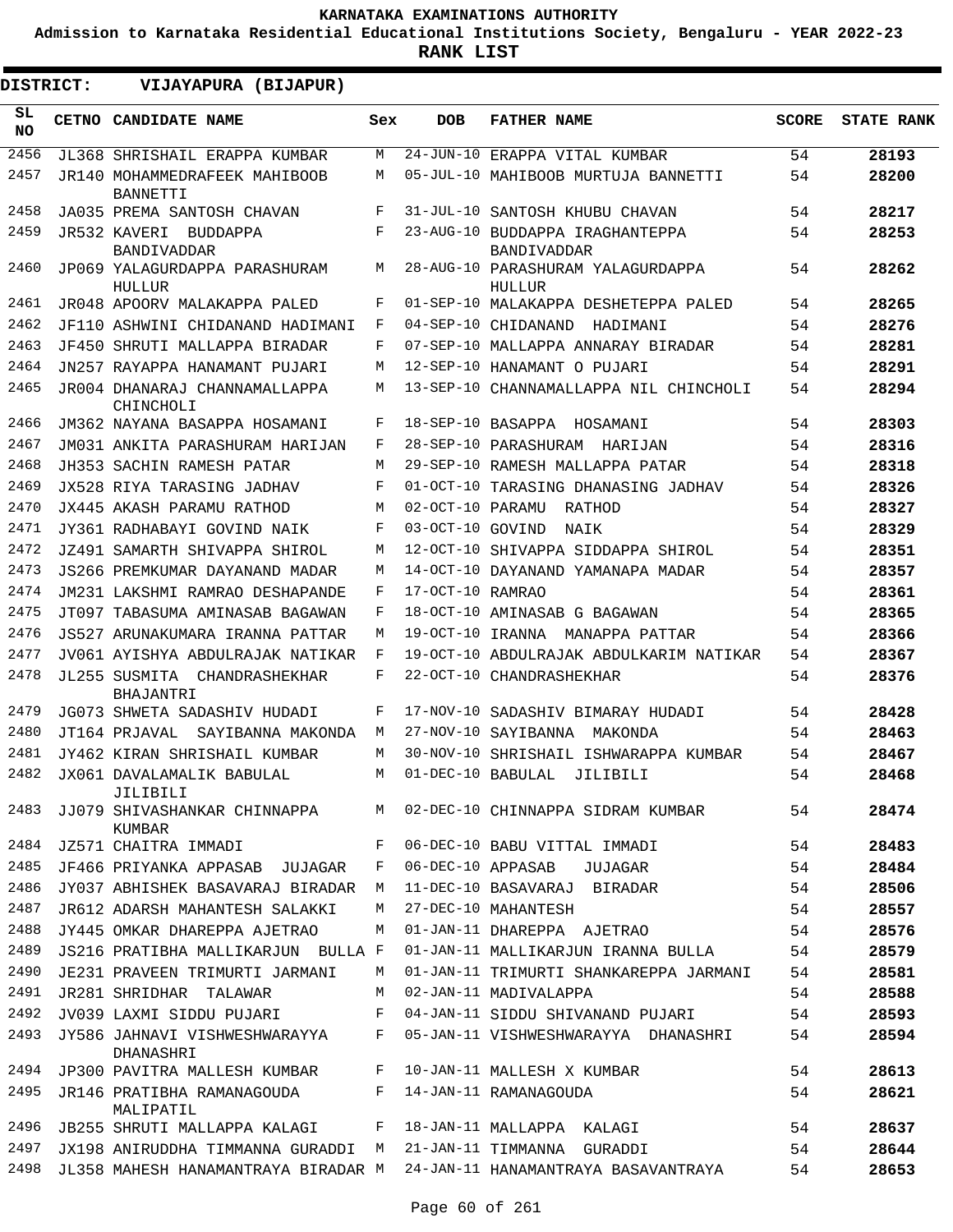**Admission to Karnataka Residential Educational Institutions Society, Bengaluru - YEAR 2022-23**

| <b>DISTRICT:</b> | VIJAYAPURA (BIJAPUR)                             |     |                  |                                                     |              |                   |
|------------------|--------------------------------------------------|-----|------------------|-----------------------------------------------------|--------------|-------------------|
| SL.<br><b>NO</b> | CETNO CANDIDATE NAME                             | Sex | <b>DOB</b>       | <b>FATHER NAME</b>                                  | <b>SCORE</b> | <b>STATE RANK</b> |
|                  |                                                  |     |                  | <b>BIRADAR</b>                                      |              |                   |
| 2499             | JS722 SHWETA DATTU GANUR                         | F   |                  | 24-JAN-11 DATTU GANUR                               | 54           | 28656             |
| 2500             | JZ119 ARATI P MASALI                             | F   | 25-JAN-11 PANDIT |                                                     | 54           | 28657             |
| 2501             | JW212 GURURAJ SHIVAPUTRAPPA<br>NIGADI            | M   |                  | 30-JAN-11 SHIVAPUTRAPPA SIDDAPPA NIGADI             | 54           | 28681             |
| 2502             | JY204 KHAJAMEEN ABDULRAZAK KHATIK M              |     |                  | 04-FEB-11 ABDULRAZAK KHATIK                         | 54           | 28695             |
| 2503             | JE468 SANGANAGOUD MALAKANAGOUD<br>PATIL          | М   |                  | 05-FEB-11 MALAKANAGOUD<br>PATIL                     | 54           | 28703             |
| 2504             | JY463 SUDARSHAN GULEDAGUDDA                      | M   |                  | 10-FEB-11 SURESH CHANDRASHEKHAR<br>GULEDAGUDDA      | 54           | 28720             |
| 2505             | JE145 SRUSHTI SHANKARAPPA BIRADAR F              |     |                  | 16-FEB-11 SHANKARAPPA DUNDAPPA BIRADAR              | 54           | 28745             |
| 2506             | JY352 DUSHANT DASHARATH SINGE                    | М   |                  | 22-FEB-11 DASHRATH NAMADEV SINGE                    | 54           | 28767             |
| 2507             | JC030 AMOGASIDDA YAMANAPPA KUMBAR M              |     |                  | 25-FEB-11 YAMANAPPA BARAMANNA KUMBAR                | 54           | 28776             |
| 2508             | JL159 SUNITA BIRADAR                             | F   |                  | 27-FEB-11 NEELAPPA                                  | 54           | 28790             |
| 2509             | JW112 CHANNAMMA KADANI                           | F   |                  | 01-MAR-11 SHANTAPPA                                 | 54           | 28795             |
| 2510             | JK004 SANGAMESH AMBANNA NAVI                     | М   |                  | 06-MAR-11 AMBANNA MAHADEV NAVI                      | 54           | 28821             |
| 2511             | JO214 SOUJANYA PARAMANAND<br><b>BASARAKOD</b>    | F   |                  | 07-MAR-11 PARAMANAND SHANKREPPA<br><b>BASARAKOD</b> | 54           | 28828             |
| 2512             | JY388 ARATI KUMAR RATHOD                         | F   |                  | 08-MAR-11 KUMAR RATHOD                              | 54           | 28829             |
| 2513             | JO166 SAKSHI MAMALLAPPA<br>PATTANASHETTI         | M   |                  | 09-MAR-11 MAMALLAPPA CHANDRAMAPPA<br>PATTANASHETTI  | 54           | 28837             |
| 2514             | JO267 VAISHNAVI VIJAYAKUAMAR<br>RATHOD           | F   |                  | 12-MAR-11 VIJAYAKUMAR JAMALU RATHOD                 | 54           | 28849             |
| 2515             | JB089 BHEEMANAGOUDA MAHANTAGOUDA<br>PATIL        | М   |                  | 16-MAR-11 MAHANTAGOUDA                              | 54           | 28867             |
| 2516             | JD107 ARCHANA PARASHURAM DODAMANI F              |     |                  | 23-MAR-11 PARASHURAM DODAMANI                       | 54           | 28901             |
| 2517             | JS340 SACHIN SRISHAIL HACHADADA                  | М   |                  | 26-MAR-11 SRISHAIL MALLAPPA HACHADADA               | 54           | 28916             |
| 2518             | JW158 KEERTI BASAVARAJ KSHATRI                   | F   |                  | 01-APR-11 BASAVARAJ ABHIMANYU KSHATRI               | 54           | 28955             |
| 2519             | JF258 VISHAL UMESH HADAPAD                       | М   |                  | 04-APR-11 UMESH HADAPAD                             | 54           | 28973             |
| 2520             | JF222 NANDITA PREMANAND KESHATTI                 | F   |                  | 05-APR-11 PREMANAND                                 | 54           | 28977             |
| 2521             | JN011 SAMPATH                                    | М   |                  | 07-APR-11 SHIVAPPA                                  | 54           | 28991             |
| 2522             | JL103 MALLANAGOUDA MANTAGOUDA<br><b>BIRADAR</b>  | М   |                  | 09-APR-11 MANTAGOUDA SANGANAGOUDA<br><b>BIRADAR</b> | 54           | 28996             |
| 2523             | JK219 BHIMARAO LAXMAN WAGHAMORE                  | М   |                  | 11-APR-11 LAXMAN AMASIDDHA WAGHAMORE                | 54           | 29007             |
| 2524             | JZ459 DARSHAN NATHU JADHAV                       | M   |                  | 14-APR-11 NATHU JADHAV                              | 54           | 29029             |
| 2525             | JJ120 SHUBHAM DEEPAK SINDE                       | М   |                  | 16-APR-11 DEEPAK CHANDRAKANT SINDE                  | 54           | 29040             |
| 2526             | <b>JB313 PRIYANKA PRALHAD BADIGER</b>            | F   |                  | 19-APR-11 PRALHAD NILAKANT BADIGER                  | 54           | 29056             |
| 2527             | JZ380 BHAGYASHRI MALLIKARJUN<br>KADEMANI         | F   |                  | 23-APR-11 MALLIKARJUN YALLAPPA KADEMANI             | 54           | 29078             |
| 2528             | JG126 DANESH VITHAL RATHIOD                      | М   |                  | 26-APR-11 VITHAL RAMU RATHOD                        | 54           | 29099             |
| 2529             | JG262 KAVERI RAMESH KOLI                         | F   |                  | 26-APR-11 RAMESH KOLI                               | 54           | 29102             |
| 2530             | JZ543 MUHAMMAD SHUJAULLAH<br>ABDUSSAMAD DRAKASHI | М   |                  | 27-APR-11 ABDUSSAMAD DRAKASHI                       | 54           | 29109             |
| 2531             | JY597 PANKAJKUMAR MALLAPPA UPPAR                 | М   |                  | 02-MAY-11 MALLAPPA RAMAPPA UPPAR                    | 54           | 29140             |
| 2532             | JY061 ASIF DONGARISAB NADAF                      | М   |                  | 07-MAY-11 DONGARISAB LALASAB NADAF                  | 54           | 29165             |
| 2533             | JM457 MOHAMMADAFFAN AMEERHAMZA<br>MULLA          | M   |                  | 11-MAY-11 AMEERHAMZA MULLA                          | 54           | 29184             |
| 2534             | JT037 ANKITA GURULINGAPPA SAJJAN                 | F   |                  | 12-MAY-11 GURULINGAPPA AMARAPPA SAJJAN              | 54           | 29188             |
| 2535             | JS478 SHAHIN HUSENABASHA SHEKH                   | F   |                  | 27-MAY-11 HUSENABASHA SHEKH                         | 54           | 29270             |
| 2536             | JX510 HARSHA PRASHANT NAGANUR                    | М   |                  | 28-MAY-11 PRASHANT NAGANUR                          | 54           | 29277             |
| 2537             | JS328 MAHAMMADJUBER AKBARSAB<br>NAYKODI          | M   |                  | 01-JUN-11 AKBARSAB                                  | 54           | 29300             |
| 2538             | JU184 RAMESH KAMANNA PUJARI                      | M   |                  | 01-JUN-11 KAMANNA SIDRAM PUJARI                     | 54           | 29303             |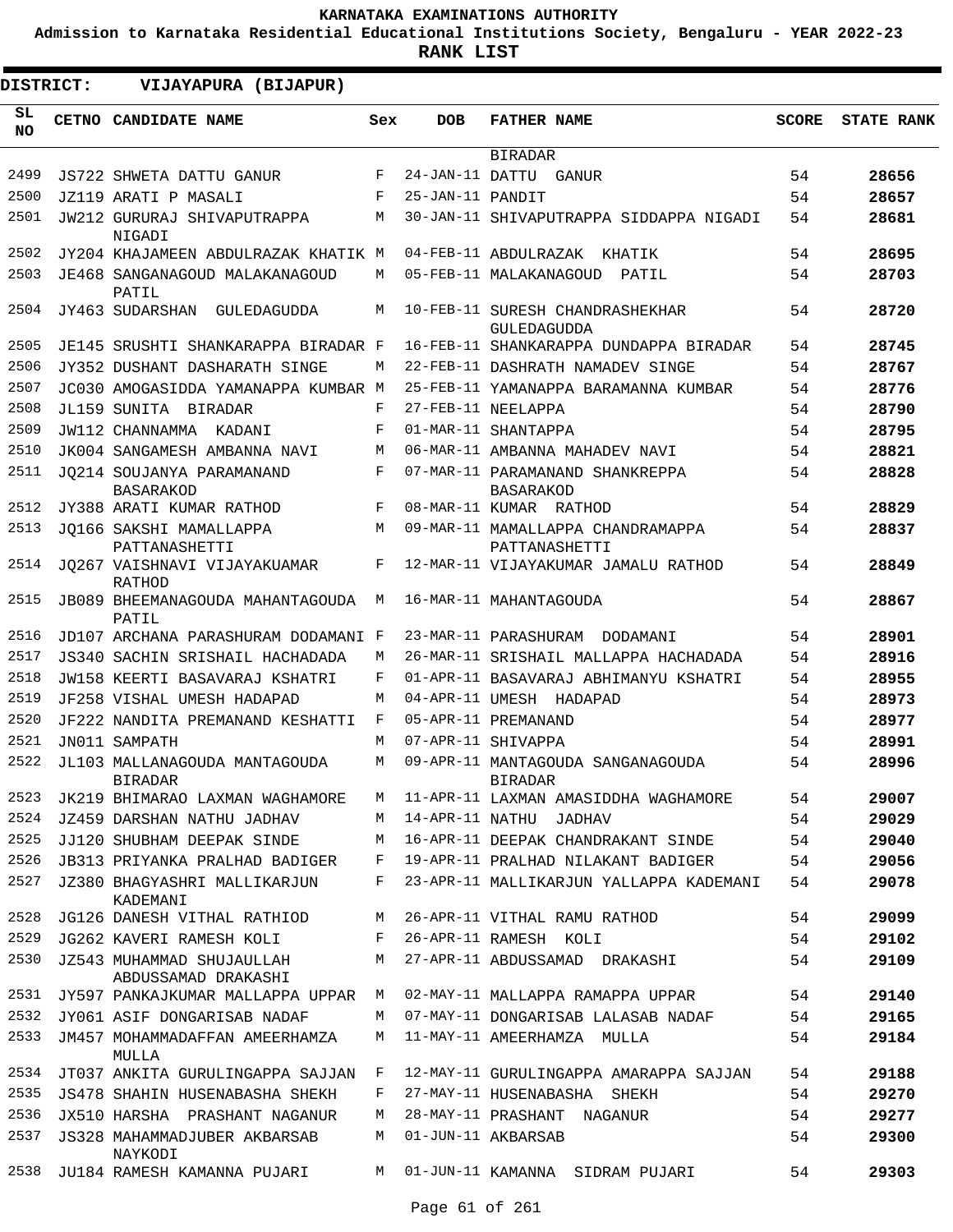**Admission to Karnataka Residential Educational Institutions Society, Bengaluru - YEAR 2022-23**

| DISTRICT:       | VIJAYAPURA (BIJAPUR)                          |     |                   |                                                               |              |                   |
|-----------------|-----------------------------------------------|-----|-------------------|---------------------------------------------------------------|--------------|-------------------|
| SL<br><b>NO</b> | CETNO CANDIDATE NAME                          | Sex | <b>DOB</b>        | <b>FATHER NAME</b>                                            | <b>SCORE</b> | <b>STATE RANK</b> |
| 2539            | JE248 RACHITA<br>SIDARAY<br>HALLI             | M   | 08-JUN-11 SIDARAY | DUNDAPPA HALLI                                                | 54           | 29337             |
| 2540            | JP120 SANJANA MOUNESH BADIGER                 | F   | 10-JUN-11 MOUNESH |                                                               | 54           | 29354             |
| 2541            | JY071 AMASIDDA KENCHAPPA DALAWAI              | M   |                   | 11-JUN-11 KENCHAPPA LAXMAN DALAWAI                            | 54           | 29356             |
| 2542            | JC125 DANAMMA PUNDALIK MALGHAN                | F   |                   | 11-JUN-11 PUNDALIK<br>MALGHAN                                 | 54           | 29358             |
| 2543            | JR725 HARISH LAGAMANNA PUJARI                 | М   |                   | 22-JUN-11 LAGAMANNA LAKKAPPA PUJARI                           | 54           | 29414             |
| 2544            | JO675 PRADEEP SANTOSH RATHOD                  | М   |                   | 26-JUN-11 SANTOSH SHIVAPPA RATHOD                             | 54           | 29436             |
| 2545            | JM242 SHRAVYA KUNTAPPAGOUDA<br>KANAKAREDDY    | F   |                   | 29-JUN-11 KUNTAPPAGOUDA<br>REVANASIDDAPPAGOUDA<br>KANAKAREDDY | 54           | 29450             |
| 2546            | JJ159 AISHWARYA KALYANAPPA<br><b>BIRADARA</b> | F   |                   | 01-JUL-11 KALYANAPPA MALASIDDA BIRADARA                       | 54           | 29454             |
| 2547            | JV134 SHRAVANKUMAR BIRAPPA<br>HOLAKUNDI       | М   |                   | 01-JUL-11 BHIRAPPA NINGAPPA HOLAKUNDI                         | 54           | 29463             |
| 2548            | JS267 VIJAY MANIK KALAKUTAGER                 | M   |                   | 03-JUL-11 MANIK KOLLAPPA KALAKUTAGER                          | 54           | 29479             |
| 2549            | JK212 SAKSHI VITHOBA JOOVER                   | F   | 06-JUL-11 VITHOBA | <b>JOOVER</b>                                                 | 54           | 29496             |
| 2550            | KA238 NANDINI ASHOK CHAVAN                    | F   |                   | 07-JUL-11 ASHOK GOVIND CHAVAN                                 | 54           | 29497             |
| 2551            | JT012 SHREYAS MALLIKARJUN<br>CHATTARKI        | М   |                   | 10-JUL-11 MALLIKARJUN                                         | 54           | 29523             |
| 2552            | JX084 ANAND PRAKASH TELI                      | M   |                   | 14-JUL-11 PRAKASH LAXMAN TELI                                 | 54           | 29538             |
| 2553            | JR335 BHUVANESHWARI BASAVARAJ<br>YALAGI       | F   |                   | 14-JUL-11 BASAVARAJ YALAGI                                    | 54           | 29541             |
| 2554            | JO334 CHETAN PARAMANANDA<br>ALAGUNDAGI        | М   |                   | 17-JUL-11 PARMANANDA                                          | 54           | 29557             |
| 2555            | JY211 PRAVEEN GANAPATI<br>KELAGINAMANI        | M   |                   | 17-JUL-11 GANAPATI SIDDAPPA<br>KELAGINAMANI                   | 54           | 29558             |
| 2556            | JY165 PALLAVI RAVIKIRAN RATHOD                | F   |                   | 18-JUL-11 RAVIKIRAN TUKARAM RATHOD                            | 54           | 29563             |
| 2557            | JO527 RAMYA CHIDANAND LAGATIGER               | F   |                   | 18-JUL-11 CHIDANAND SADAPPA LAGATIGER                         | 54           | 29564             |
| 2558            | JF309 SAMPAT SURESH KARAJAGI                  | M   |                   | 18-JUL-11 SURESH BASANNA KARAJAGI                             | 54           | 29565             |
| 2559            | JE084 BHEEMASHANKAR SANJEEV<br>ALLAGI         | М   |                   | 19-JUL-11 SANJEEV BHEEMASHYA ALLAGI                           | 54           | 29568             |
| 2560            | <b>JS512 SAVITA PARASHURAM KARAGOND</b>       | F   |                   | 20-JUL-11 PARASHURAM MALLAPPA KARAGOND                        | 54           | 29579             |
| 2561            | JR101 RAKESH KASHINATH KORI                   | М   |                   | 21-JUL-11 KASHINATH KALLAPPA KORI                             | 54           | 29590             |
| 2562            | JQ143 SHIVAKUMAR CHANDAPPA<br>NARASANAGI      | M   |                   | 21-JUL-11 CHANDAPPA                                           | 54           | 29591             |
|                 | 2563 JE469 SOUJANYA NAGAPPA FATTEPUR          | F   |                   | 22-JUL-11 NAGAPPA ANNARAY FATTEPUR                            | 54           | 29599             |
| 2564            | JZ173 LAXMAN DUNDDAPPA MINI                   | M   |                   | 25-JUL-11 DUDDAPPA RAMU MINI                                  | 54           | 29608             |
| 2565            | JD410 RAJANNA TUKARAM HANCHATE                | M   |                   | 26-JUL-11 TUKARAM RAJANNA HANCHATE                            | 54           | 29618             |
| 2566            | JF330 SUFIYAN MANJURAHMAD KORTI               | M   |                   | 30-JUL-11 MANJURAHMAD KORTI                                   | 54           | 29638             |
| 2567            | JC081 AYISHA CHANDASAB MAMADAPUR F            |     |                   | 01-AUG-11 CHANDASAB VAJEERASAB<br>MAMADAPUR                   | 54           | 29648             |
| 2568            | JH067 INDRAJEET LALAPPA DASHAVANT M           |     |                   | 02-AUG-11 LALAPPA BHEEMASHYI DASHAVANT                        | 54           | 29654             |
| 2569            | JB292 KRATIKA SIDDAPPA<br>BANDIWADDAR         |     |                   | F 05-AUG-11 SIDDAPPA SOMAPPA BANDIWADDAR                      | 54           | 29674             |
| 2570            | JK252 OMKAR RAMESH ROTTI                      | М   |                   | 07-AUG-11 RAMESH SANGAPPA ROTTI                               | 54           | 29684             |
| 2571            | JD322 PRERANA GURUSWAMI HIREMATH F            |     |                   | 08-AUG-11 GURUSWAMI HIREMATH                                  | 54           | 29692             |
| 2572            | JR130 BHAGYALAKSHMI SANTOSH SINGE F           |     |                   | 10-AUG-11 SANTOSH HUCHAPPA SINGE                              | 54           | 29702             |
| 2573            | JZ243 ROHIT SOMU LAMBANI                      | M   |                   | 23-AUG-11 SOMU LAMBANI                                        | 54           | 29752             |
| 2574            | KA062 VINAYAK APPASAB SANGAPUR                | M   |                   | 24-AUG-11 APPASAB GURAPADAPPA SANGAPUR                        | 54           | 29761             |
| 2575            | JY277 BHAGIRATHI CHANDRAKANT<br>BHAJANTRI     | F   |                   | 27-AUG-11 CHANDRAKANT YALLAPPA<br>BHAJANTRI                   | 54           | 29767             |
| 2576<br>2577    | JD090 SUDEEPA BASAPPA<br>CHANDAKAVATE         | M   |                   | 30-AUG-11 BASAPPA RAMAPPA CHANDAKAVATE                        | 54           | 29784             |
| 2578            | JJ037 SANKET APPASAHEB BIRADAR                | F   |                   | M 02-SEP-11 APPASAHEB                                         | 54           | 29799             |
|                 | JG189 VIJAYALAXMI SHANTAPPA                   |     | Page 62 of 261    | 04-SEP-11 SHANTAPPA PUNDALIK BHAIRAGOND                       | 54           | 29805             |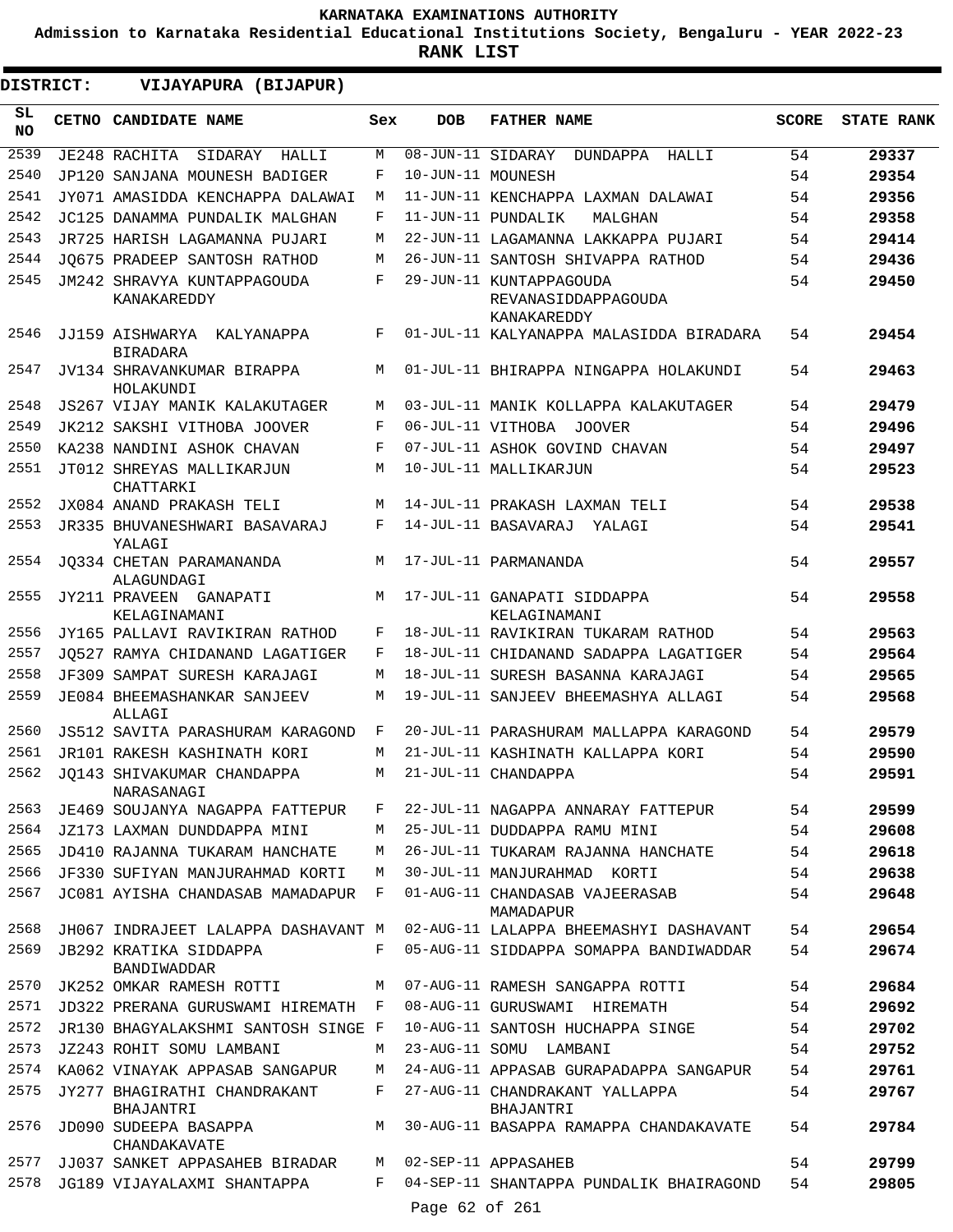**Admission to Karnataka Residential Educational Institutions Society, Bengaluru - YEAR 2022-23**

| DISTRICT:       | VIJAYAPURA (BIJAPUR)                         |     |                   |                                                    |              |                   |
|-----------------|----------------------------------------------|-----|-------------------|----------------------------------------------------|--------------|-------------------|
| SL<br><b>NO</b> | <b>CETNO CANDIDATE NAME</b>                  | Sex | <b>DOB</b>        | <b>FATHER NAME</b>                                 | <b>SCORE</b> | <b>STATE RANK</b> |
|                 | BHAIRAGOND                                   |     |                   |                                                    |              |                   |
| 2579            | JX526 SHRAVATI SATYANAND WALIKAR             | F   |                   | 09-SEP-11 SATYANAND<br>WALIKAR                     | 54           | 29824             |
| 2580            | JF291 KAMAGOND AMASIDDA<br><b>BHAIRAGOND</b> | M   |                   | 12-SEP-11 AMASIDDA<br>BHAIRAGOND                   | 54           | 29835             |
| 2581            | JB356 BALARAJ NINGAPPA KERUTAGI              | M   |                   | 13-SEP-11 NINGAPPA<br>KERUTAGI                     | 54           | 29842             |
| 2582            | JX077 RANGANATH HANJAGI                      | M   | 23-SEP-11 SANTOSH |                                                    | 54           | 29877             |
| 2583            | JB170 SAMPRIT NAGAPPA YANKANCHI              | M   | 28-SEP-11 NAGAPPA | YANKANCHI                                          | 54           | 29891             |
| 2584            | JB083 LATA SIDDAPPA BISANAL                  | F   |                   | 03-OCT-11 SIDDAPPA                                 | 54           | 29901             |
| 2585            | JH336 SPOORTI SIDDARAM SANKH                 | F   |                   | 03-OCT-11 SIDDARAM BASALINGAPPA SANKH              | 54           | 29903             |
| 2586            | JS484 MEGHA NANAGOUDA BIRADAR                | F   |                   | 07-OCT-11 NANAGOUDA NINGANAGOUDA<br><b>BIRADAR</b> | 54           | 29918             |
| 2587            | JH426 SHIVALILA SIDARAY HANCHANAL F          |     |                   | 08-OCT-11 SIDARAY SHIVANNA HANCHANAL               | 54           | 29922             |
| 2588            | JL296 SHIVANI SATISH CHAVAN                  | F   |                   | 13-OCT-11 SATISH SUBANAJI CHAVAN                   | 54           | 29938             |
| 2589            | JD098 KALPANA ARJUN NAYAK                    | F   |                   | 18-OCT-11 ARJUN GOPU NAYAK                         | 54           | 29958             |
| 2590            | JS107 SHIVANAGOUDA PRABHUGOUDA<br>PATIL      | M   |                   | 18-OCT-11 PRABHUGOUDA                              | 54           | 29961             |
| 2591            | JR095 KUMAR KALAPPA BADIGER                  | M   |                   | 25-OCT-11 KALAPPA CHANNAMALLAPPA<br><b>BADIGER</b> | 54           | 29977             |
| 2592            | JT128 VARSHA NINGANNA HADIMANI               | F   |                   | 27-OCT-11 NINGANNA SIDDAPPA HADIMANI               | 54           | 29984             |
| 2593            | JL230 VRUNDA PARUTAYYA<br>STAVARAMATH        | F   |                   | 11-NOV-11 PARUTAYYA STAVARAMATH                    | 54           | 30038             |
| 2594            | JR029 SHREYA ARAVIND BIRADAR                 | F   |                   | 19-NOV-11 ARAVIND PARAMANNA BIRADAR                | 54           | 30058             |
| 2595            | JK126 SUFIYAN MULKASAB MADDIMANUR M          |     |                   | 20-NOV-11 MULKASAB HUSENSAB MADDIMANUR             | 54           | 30063             |
| 2596            | KA047 CHAITAN<br>ISHWAR<br>MADAR             | M   | 24-NOV-11 ISHWAR  | MADAR                                              | 54           | 30070             |
| 2597            | JS724 KARTIK KEDARALING KANNOOR              | M   |                   | 13-DEC-11 KEDARALING SHREESHAIL KANNOOR            | 54           | 30120             |
| 2598            | JG251 AMOGHASIDDA MAHESH<br>VANANJAKAR       | M   | 25-DEC-11 MAHESH  | VANANJAKAR                                         | 54           | 30139             |
| 2599            | JS398 MEGHA<br>PARSURAM DINDIWAR             | F   |                   | 31-DEC-11 PARSURAM<br>DINDIWAR                     | 54           | 30146             |
| 2600            | JL300 YUVARAJ IRANNA GOGI                    | М   |                   | 18-JAN-12 IRANNA MUDIYAPPA GOGI                    | 54           | 30172             |
| 2601            | JG197 RAHELA DASAGEERBHASHA<br>INAMDAR       | F   |                   | 21-FEB-12 DASAGEERBHASHA HUSENSAB<br>INAMDAR       | 54           | 30188             |
| 2602            | JS599 DEVINDRA SIDRAMAPPA<br>KUMUTAGI        | М   |                   | 01-JUN-12 SIDRAMAPPA MALAKAJAPPA<br>KUMUTAGI       | 54           | 30205             |
| 2603            | JZ095 SPANDANA RANGAPPA BIRADAR              | F   |                   | 04-JUN-12 RANGAPPA BIRADAR                         | 54           | 30206             |
| 2604            | JX439 SANJEEV ASHOK MASABINAL                | M   |                   | 20-JUL-12 ASHOK MASABINAL                          | 54           | 30210             |
| 2605            | JX357 ASLAM ABDUL RAHIMAN NADAF              | M   |                   | 05-AUG-09 ABDUL RAHIMAN HASANASAB NADAF            | 53           | 30226             |
| 2606            | JF501 ARYA AMBADAS WAGAMODE                  | F   |                   | 18-NOV-09 AMBADAS CHANDRAKANT WAGAMODE             | 53           | 30236             |
| 2607            | JA238 KAVERI NARAYAN LAMANI                  | F   |                   | 26-DEC-09 NARAYAN LAMANI                           | 53           | 30244             |
| 2608            | JR086 SANIYA BANU SALEEM PATEL               | F   |                   | 27-DEC-09 SALEEM PATEL                             | 53           | 30246             |
| 2609            | JR673 AMBIKA GURANNA HIRAPUR                 | F   |                   | 01-JAN-10 GURANNA HIRAPUR                          | 53           | 30247             |
| 2610            | JK182 VASTADALI IBRAHIM SOUDI                | M   |                   | 03-JAN-10 IBRAHIM RAMAJAN SOUDI                    | 53           | 30256             |
| 2611            | JM033 VEERESH MADIWALAYYA<br>STHAVARAMATH    | M   |                   | 19-JAN-10 MADIWALAYYA STHAVARAMATH                 | 53           | 30262             |
| 2612            | JZ279 PRAJVAL RAVINDRA NATIKAR               | М   |                   | 14-FEB-10 RAVINDRA RAMAPPA NATIKAR                 | 53           | 30270             |
| 2613            | JS015 MANOJ BHIMARAY BADAGER                 | M   |                   | 24-FEB-10 BHIMARAY                                 | 53           | 30274             |
| 2614            | JA466 JYOTI PATIL                            | F   |                   | 01-MAR-10 HANAMANTAGOUD                            | 53           | 30277             |
| 2615            | JO201 MOHAMMADASADIK MAHEBOOB<br>MAKANDAR    | М   |                   | 14-MAR-10 MAHEBOOB AHMADASHA MAKANDAR              | 53           | 30284             |
| 2616            | <b>JB340 SHREEDEVI ASHOK NAYAK</b>           | F   |                   | 29-MAR-10 ASHOK SHANKAR NAYAK                      | 53           | 30291             |
| 2617            | JP290 RAKESH DHARMAPPA CHAVHAN               | М   |                   | 01-APR-10 DHARMAPPA CHAVAHAN                       | 53           | 30292             |
| 2618            | JD408 JYOTI SABANNA KADASIDDA                | F   |                   | 03-APR-10 SABANNA BASAPPA KADASIDDA                | 53           | 30293             |
| 2619            | JG226 ARCHANA ANNARAYA NANDAGERI F           |     |                   | 27-APR-10 ANNARAYA GURUBASAPPA<br>NANDAGERI        | 53           | 30307             |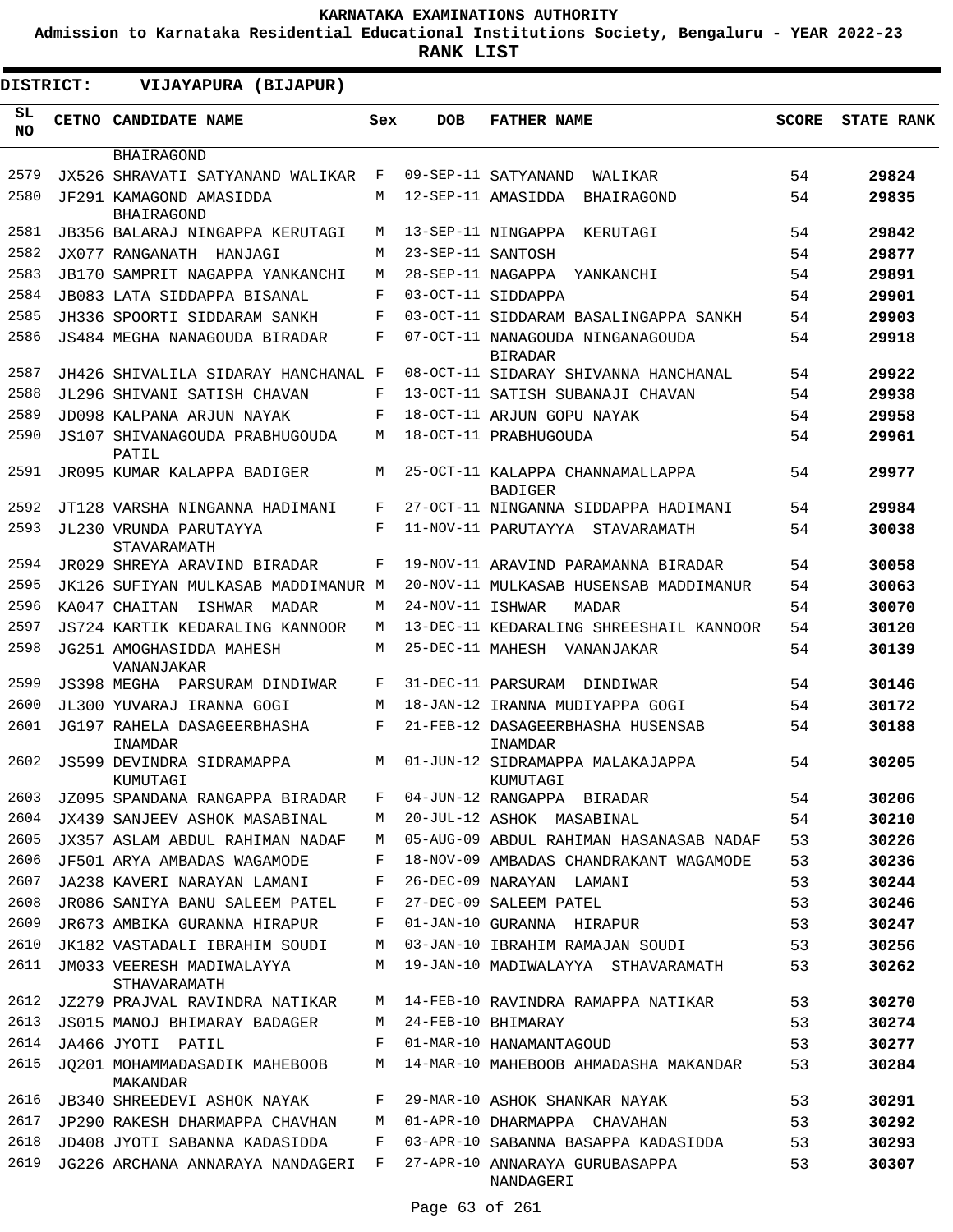**Admission to Karnataka Residential Educational Institutions Society, Bengaluru - YEAR 2022-23**

| DISTRICT:    | VIJAYAPURA (BIJAPUR)                                                    |            |                   |                                                                                 |              |                   |
|--------------|-------------------------------------------------------------------------|------------|-------------------|---------------------------------------------------------------------------------|--------------|-------------------|
| SL.<br>NO.   | CETNO CANDIDATE NAME                                                    | Sex        | <b>DOB</b>        | <b>FATHER NAME</b>                                                              | <b>SCORE</b> | <b>STATE RANK</b> |
| 2620         | JT207 LAXMI BEERAPPA KERAKI                                             | F          |                   | 15-MAY-10 BEERAPPA REVANASIDDAPPA<br>KERAKI                                     | 53           | 30323             |
| 2621         | JY095 LAXMI RAMESH KOLAR                                                | F          |                   | 24-MAY-10 RAMESH GURAPPA KOLAR                                                  | 53           | 30326             |
| 2622         | JP274 PRASHANTA BASAYYA HIREMATH                                        | М          | 24-MAY-10 BASAYYA |                                                                                 | 53           | 30327             |
| 2623         | JR499 JISHYAN ISMAYIL MAKANADAR                                         | M          | 29-MAY-10 ISMAYIL | MAKANADAR                                                                       | 53           | 30331             |
| 2624         | JF351 AKASH K HADNUR                                                    | М          |                   | 30-MAY-10 KUMAR B HADNUR                                                        | 53           | 30333             |
| 2625         | JE349 SAMARTH BHOGESH BELLAKKI                                          | М          |                   | 06-JUN-10 BHOGESH GURUSANGAPPA BELLAKKI                                         | 53           | 30342             |
| 2626         | JR306 PRADEEP RAVICHANDRA PALED                                         | М          |                   | 15-JUN-10 RAVICHANDRA DESHETTEPPA PALED                                         | 53           | 30348             |
| 2627         | JL346 SAYIKUMAR HANAMAPPA<br>CHALAWADI                                  | M          |                   | 20-JUN-10 HANAMAPPA YALLAPPA CHALAWADI                                          | 53           | 30356             |
| 2628         | JB238 AMBIKA NINGAPPA HUGAR                                             | F          |                   | 26-JUN-10 NINGAPPA MALLAPPA HUGAR                                               | 53           | 30359             |
| 2629         | JR561 SUVARNA VIJAYAKUMAR SALUNKE F                                     |            |                   | 29-JUN-10 VIJAYAKUMAR<br>TUKARAM SALUNKE                                        | 53           | 30364             |
| 2630         | JP118 VINODA RAMESH LAMANI                                              | M          |                   | 03-JUL-10 RAMESH VALAPPA LAMANI                                                 | 53           | 30369             |
| 2631         | JO408 SRINIVAS GURUSIDDAPPA<br>KONARADDI                                | М          |                   | 21-JUL-10 GURUSIDDAPPA MANTAPPA<br>KONARADDI                                    | 53           | 30383             |
| 2632         | JT031 NANDITA NANDANAGOUDA METI                                         | F          |                   | 01-AUG-10 NANDANAGOUDA METI                                                     | 53           | 30390             |
| 2633         | JR025 MAYAKKA VIRUPAKSHA HADIMANI F                                     |            |                   | 06-AUG-10 VIRUPAKSHA HADIMANI                                                   | 53           | 30400             |
| 2634         | JO567 PARASHURAM BHIMANN BELLUBBI M                                     |            | 15-AUG-10 BHIMANN |                                                                                 | 53           | 30411             |
| 2635         | JP001 YASHODHA GURUSANGAPPA<br><b>BIRADAR</b>                           | F          |                   | 18-AUG-10 GURUSANGAPPA YAMANAPPA<br><b>BIRADAR</b>                              | 53           | 30420             |
| 2636         | JO324 PALLAVI<br>LAXMANA<br>MASTI                                       | F          | 22-AUG-10 LAXMANA | DASAPPA<br>MASTI                                                                | 53           | 30425             |
| 2637         | JL400 ABHIJIT GAJANAN CHAWAN                                            | М          | 04-SEP-10 GAJANAN | CHAWAN                                                                          | 53           | 30450             |
| 2638         | JS040 NEHA NAYAK                                                        | $_{\rm F}$ |                   | 09-SEP-10 DEVENDRA                                                              | 53           | 30455             |
| 2639         | JD304 GANESH GURURAJ ANGADI                                             | М          | 11-SEP-10 GURURAJ | ANGADI                                                                          | 53           | 30460             |
| 2640         | JD427 LAKSHMI ASHOK HANJAGI                                             | F          |                   | 27-SEP-10 ASHOK SABANNA HANJAGI                                                 | 53           | 30483             |
| 2641         | JC192 SUSHMITA RAYAPPA WALIKAR                                          | F          |                   | 30-SEP-10 RAYAPPA GUDADAPPA WALIKAR                                             | 53           | 30488             |
| 2642         | <b>JD133 PALLAVI BASAPPA BEVUR</b>                                      | F          | 06-OCT-10 BASAPPA | BEVUR                                                                           | 53           | 30503             |
| 2643         | JY220 BANDENAWAZ KHASHIMASAB<br>KATAMANALLI                             | М          |                   | 11-OCT-10 KHASHIMASAB<br>KATAMANALLI                                            | 53           | 30520             |
| 2644         | JD106 HANAMANTRAYA SIDDANNA<br>SALAWADAGI                               | М<br>F     |                   | 14-OCT-10 SIDDANNA<br>SALAWADAGI                                                | 53           | 30529             |
| 2645         | JY437 JANKI SHRISHAIL BAKATI                                            |            |                   | 14-OCT-10 SHRISHAIL HANAMANT BAKATI                                             | 53           | 30530             |
| 2646<br>2647 |                                                                         |            |                   | JN003 SHREENIDHI MALLIKARJUN METI F 28-OCT-10 MALLIKARJUN SHIVALINGAPPA<br>METI | 53           | 30568             |
| 2648         | JY513 SHIVALILA VITTAL PUJARI F 02-NOV-10 VITTAL PUJARI                 | F          |                   | 03-NOV-10 SHARANAPPA MALAGALADINNI                                              | 53           | 30580             |
| 2649         | JN097 BHAGYA SHARANAPPA<br>MALAGALADINNI<br>JC049 SANDEEP SIDDALINGAPPA | М          |                   | 05-NOV-10 SIDDALINGAPPA JETTEPPA GUNAKI                                         | 53<br>53     | 30583<br>30588    |
| 2650         | GUNAKI<br>JT015 SAALIYA KASHIM SALOTAGI                                 | F          |                   | 09-NOV-10 KASIM SALOTAGI                                                        | 53           | 30595             |
| 2651         | JF503 SHWETA SHRISHAIL BIRADAR                                          | F          |                   | 11-NOV-10 SHRISHAIL BIRADAR                                                     | 53           | 30601             |
| 2652         | JS237 VIJAYAKUMAR MANTESH RATHOD                                        | М          |                   | 25-NOV-10 MANTESH RATHOD                                                        | 53           | 30634             |
| 2653         | JR193 AKASH BANNEPPA KANNI                                              | М          |                   | 26-NOV-10 BANNEPPA ALLAPPA KANNI                                                | 53           | 30635             |
| 2654         | JE113 SHARANU CHANDRAM GIRISAGAR                                        | M          |                   | 27-NOV-10 CHANDRAM GIRISAGAR                                                    | 53           | 30643             |
| 2655         | JQ453 SHASHIDHARAYYA                                                    | M          |                   | 01-DEC-10 REVANASIDDAYYA HIREMATH                                               | 53           | 30660             |
| 2656         | REVANASIDDAYYA HIREMATH<br>JA143 DIVYA SHIVAPPA PUJARI                  | F          |                   | 15-DEC-10 SHIVAPPA GURAPPA PUJARI                                               | 53           | 30698             |
| 2657         | JD039 AKASH SHIVAPPA KORI                                               | М          |                   | 17-DEC-10 SHIVAPPA ADIVEPPA KORI                                                | 53           | 30706             |
| 2658         | JS263 SHAKUNTALA GURALINGAPPA                                           | F          |                   | 30-DEC-10 GURALINGAPPA                                                          | 53           | 30741             |
| 2659         | AKKASTI<br>JQ044 GANGU MALAPPA MASUTTI                                  | F          |                   | 01-JAN-11 MALAPPA MASUTTI                                                       | 53           | 30752             |
| 2660         | JE434 PRASHANTH PRAKASH THONE                                           | М          |                   | 01-JAN-11 PRAKASH JATTEPPA THONE                                                | 53           | 30760             |
|              |                                                                         |            |                   | 2661 JK083 VISHWAS MALLESHI BIRADAR M 01-JAN-11 MALLESHI BHIMARAY BIRADAR       | 53           | 30767             |
|              |                                                                         |            |                   |                                                                                 |              |                   |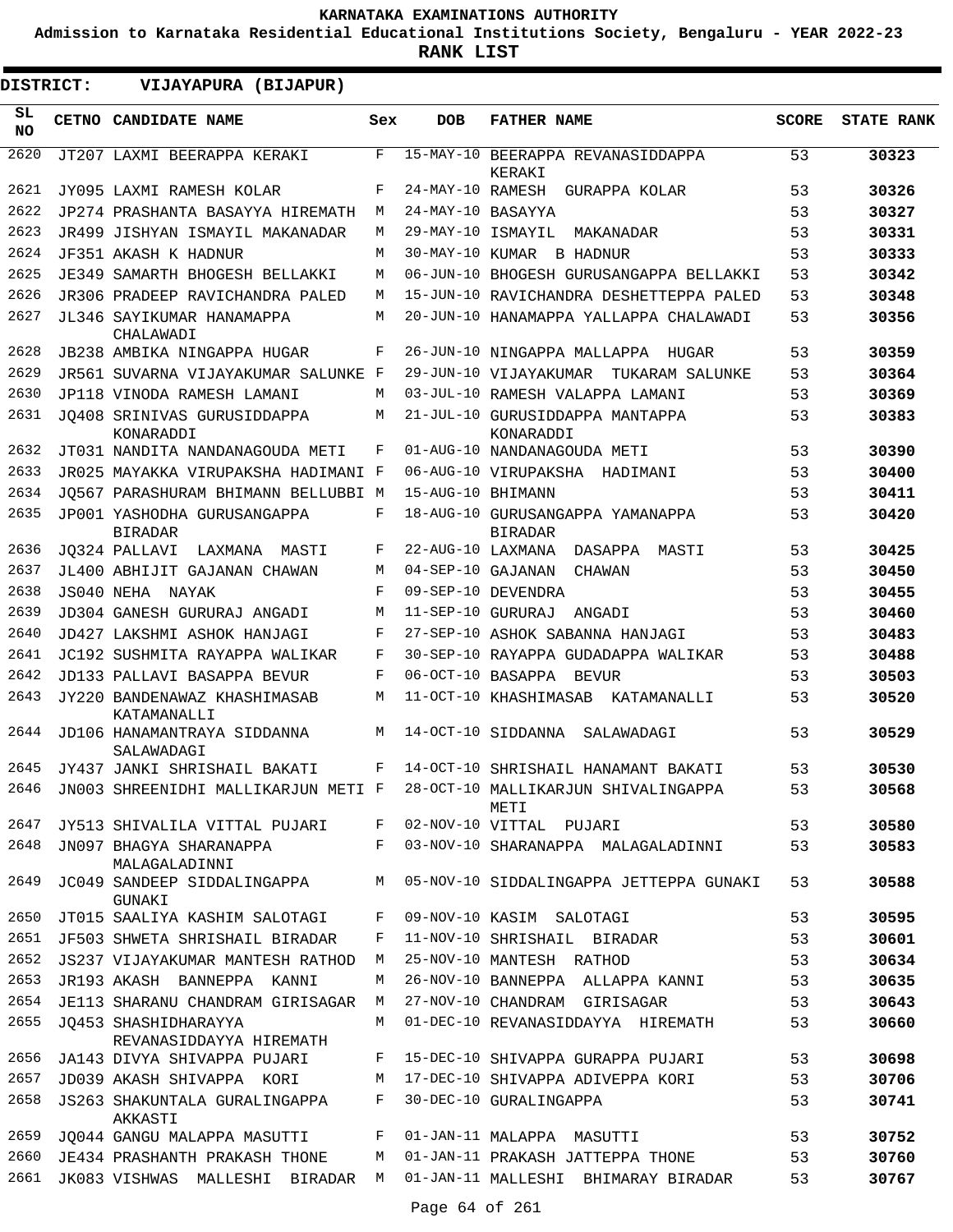**Admission to Karnataka Residential Educational Institutions Society, Bengaluru - YEAR 2022-23**

| DISTRICT:       | VIJAYAPURA (BIJAPUR)                       |     |                   |                                                    |              |                   |
|-----------------|--------------------------------------------|-----|-------------------|----------------------------------------------------|--------------|-------------------|
| SL<br><b>NO</b> | CETNO CANDIDATE NAME                       | Sex | <b>DOB</b>        | <b>FATHER NAME</b>                                 | <b>SCORE</b> | <b>STATE RANK</b> |
| 2662            | JD266 VIDYASHREE JETTEPPA EVUR             | F   |                   | 06-JAN-11 JETTEPPA BASAPPA EVUR                    | 53           | 30788             |
| 2663            | JK303 PRJAVAL SANJIVA GABSAVALGI           | М   |                   | 08-JAN-11 SANJIVA SHARNAPA GABSAVALGI              | 53           | 30792             |
| 2664            | JX073 VIDYA JAGADISH BIDARAKUMBI           | F   |                   | 08-JAN-11 JAGADISH BIDARAKUMBI                     | 53           | 30796             |
| 2665            | JF489 SHILPA SHRISHAIL KEMBAVI             | F   |                   | 10-JAN-11 SHRISHAIL SHARANAPPA KEMBAVI             | 53           | 30804             |
| 2666            | JC040 GOURI PRAKASH CHALVADI               | F   |                   | 11-JAN-11 PRAKASH SHIVAPPA CHALVADI                | 53           | 30809             |
| 2667            | JR651 BHEERALING SIDDAPPA<br>AKHANDALLI    | М   |                   | 12-JAN-11 SIDDAPPA AKHANDALLI                      | 53           | 30812             |
| 2668            | JO368 SRUSHTI RAVATAPPA HALAGI             | F   |                   | 17-JAN-11 RAVATAPPA SIRIYAPPA HALAGI               | 53           | 30833             |
| 2669            | JL316 PRIYA RAMESH CHAVHAN                 | F   |                   | 18-JAN-11 RAMESH KASTURAPPA CHAVHAN                | 53           | 30836             |
| 2670            | JA379 GAGAN SANGAMESH PUJARI               | М   |                   | 31-JAN-11 SANGAMESH RAMESH PUJARI                  | 53           | 30881             |
| 2671            | JC102 MAHANANDA SUBHAS HADAPAD             | F   |                   | 01-FEB-11 SUBHAS SADASHIV HADAPAD                  | 53           | 30887             |
| 2672            | JA102 SUCHITRA CHIDANAND<br>HANCHINALA     | F   |                   | 04-FEB-11 CHIDANAND PAMPANNA HANCHINAL             | 53           | 30902             |
| 2673            | JY403 SOMESH ASHOK UDACHAN                 | M   |                   | 06-FEB-11 ASHOK BASAPPA UDACHAN                    | 53           | 30914             |
| 2674            | JD246 ARPITA<br>SHANTAPPA HUGAR            | F   |                   | 08-FEB-11 SHANTAPPA MAHADEVAPPA HUGAR              | 53           | 30918             |
| 2675            | JP407 HANAMANTA HUSANAPPA MADAR            | М   |                   | 08-FEB-11 HUSANAPPA HANAMANTA MADAR                | 53           | 30919             |
| 2676            | JZ428 SOUJANYA SHIVANAND HIREMATH F        |     |                   | 11-FEB-11 SHIVANAND<br>HIREMATH                    | 53           | 30929             |
| 2677            | KA371 MANIKANTH SANTOSH NATIKAR            | М   | 19-FEB-11 SANTOSH | NATIKAR                                            | 53           | 30966             |
| 2678            | JO051 AISHWARYA SHRISHAIL KAJAGAR F        |     |                   | 24-FEB-11 SHRISHAIL<br>KAJAGAR                     | 53           | 30987             |
| 2679            | JN255 SHIVANAGOUD CHANNANAGOUD<br>SASANUR  | М   |                   | 03-MAR-11 CHANNANAGOUD BASAVANTRAYAGOUD<br>SASANUR | 53           | 31016             |
| 2680            | JO133 PRAJWAL SURESH RATHOD                | М   |                   | 04-MAR-11 SURESH SHIVAPPA RATHOD                   | 53           | 31023             |
| 2681            | JE444 SAGAR SHIVANAND TELI                 | М   |                   | 16-MAR-11 SHIVANANDA CHAYAPPA TELI                 | 53           | 31087             |
| 2682            | JS083 RAVI KASHINATH NAVI                  | M   |                   | 21-MAR-11 KASHINATH<br>NAVI                        | 53           | 31114             |
| 2683            | JW061 ASRAR DAVALAMALEEK<br>SHEETANUR      | М   |                   | 23-MAR-11 DAVALAMALEEK PEERASAHEB<br>SHEETANUR     | 53           | 31119             |
| 2684            | JU043 SHIFA MOULALI KOUTAL                 | F   |                   | 24-MAR-11 MOULALI ABDULSAB KOUTAL                  | 53           | 31125             |
| 2685            | KA404 TANUJA BOOTALASIDDA YEDAVE           | F   |                   | 27-MAR-11 BOOTALASIDDA<br>YEDAVE                   | 53           | 31141             |
| 2686            | JR507 SUNITA KUMAR MADDARAKI               | F   |                   | 02-APR-11 KUMAR SHREESHAIL MADDARAKI               | 53           | 31171             |
| 2687            | JP039 SNEHA NAYKODI                        | F   |                   | 13-APR-11 PRABHU SIDDALINGAPPA NAYKODI             | 53           | 31210             |
| 2688            | JL173 SURESH GURANNAGOUDA PATIL            | М   |                   | 13-APR-11 GURANNAGOUDA PATIL                       | 53           | 31211             |
| 2689            | JK062 PRANAV MALLAPPA GIRAGAVE             | М   |                   | 15-APR-11 MALLAPPA GIRAGAVE                        | 53           | 31217             |
| 2690            | JB085 CHIRANJEEVI MALLAPPA<br>BAJANTRI     | М   |                   | 19-APR-11 MALLAPPA G BAJANTRI                      | 53           | 31235             |
| 2691            | JP182 AKSHATA BASAVARAJ MANDI              | F   |                   | 21-APR-11 BASAVARAJ                                | 53           | 31248             |
| 2692            | JT001 VIKAS SHREESHAIL KUMBAR              | М   |                   | 25-APR-11 SHREESHAIL IRANNA KUMBAR                 | 53           | 31275             |
| 2693            | JN260 NIRMALA NILAPPA VANDAL               | F   |                   | 28-APR-11 NILAPPA MALLAPPA VANDAL                  | 53           | 31293             |
| 2694            | JC039 PRAJWAL MAHARAJ PUJARI               | М   |                   | 28-APR-11 MAHARAJ RAMAPPA PUJARI                   | 53           | 31294             |
| 2695            | JR194 RANJEET ALU GIRANI                   | М   |                   | 28-APR-11 ALU RAMESH GIRANI                        | 53           | 31296             |
| 2696            | JX087 SHIVANI SHRISHAIL PADAGANUR F        |     |                   | 28-APR-11 SHRISHAIL PADAGANUR                      | 53           | 31298             |
| 2697            | JO664 BEEMARAYA REVANASIDDA HUGAR M        |     |                   | 30-APR-11 REVANASIDDA DYAMANNA HUGAR               | 53           | 31306             |
| 2698            | JA053 ARAMANA PAYAJAAMHAD HONYAL           | М   |                   | 02-MAY-11 PAYAJAHMAD MAHIBUBSAB HONYAL             | 53           | 31315             |
| 2699            | JY035 SAMEEKSHA BASAVARAJ TELI             | F   |                   | 06-MAY-11 BASAVARAJ BALAVANT TELI                  | 53           | 31339             |
| 2700            | JS195 SHIVASHANKARA SIDDAROODA<br>TALAWARA | М   |                   | 06-MAY-11 SIDDAROODA SHIVASHANKARA<br>TALAWARA     | 53           | 31340             |
| 2701            | JF089 KAVERI VITTAL PUJARI                 | F   |                   | 09-MAY-11 VITTAL PANDEETA PUJARI                   | 53           | 31353             |
| 2702            | JD147 LALITA GURANAGUODA KOLUR             | F   |                   | 12-MAY-11 GURANAGUODA SIDRAMAPPA KOLUR             | 53           | 31370             |
| 2703            | JO301 SHIVARAJ DURAGAPPA MADAR             | М   |                   | 16-MAY-11 DURAGAPPA NEELAVVA MADAR                 | 53           | 31395             |
| 2704            | JB196 PRAVEEN ARJUN LAMANI                 | М   |                   | 18-MAY-11 ARJUN SHANKAR LAMANI                     | 53           | 31408             |
| 2705            | JA435 PRAJWAL DANESH BAGEWADI              | М   |                   | 19-MAY-11 DANESH BAGEWADI                          | 53           | 31416             |
| 2706            | JF294 YUVARANI DAGADHUSING NAIK            | F   |                   | 19-MAY-11 DAGADHUSING DHARMA NAIK                  | 53           | 31419             |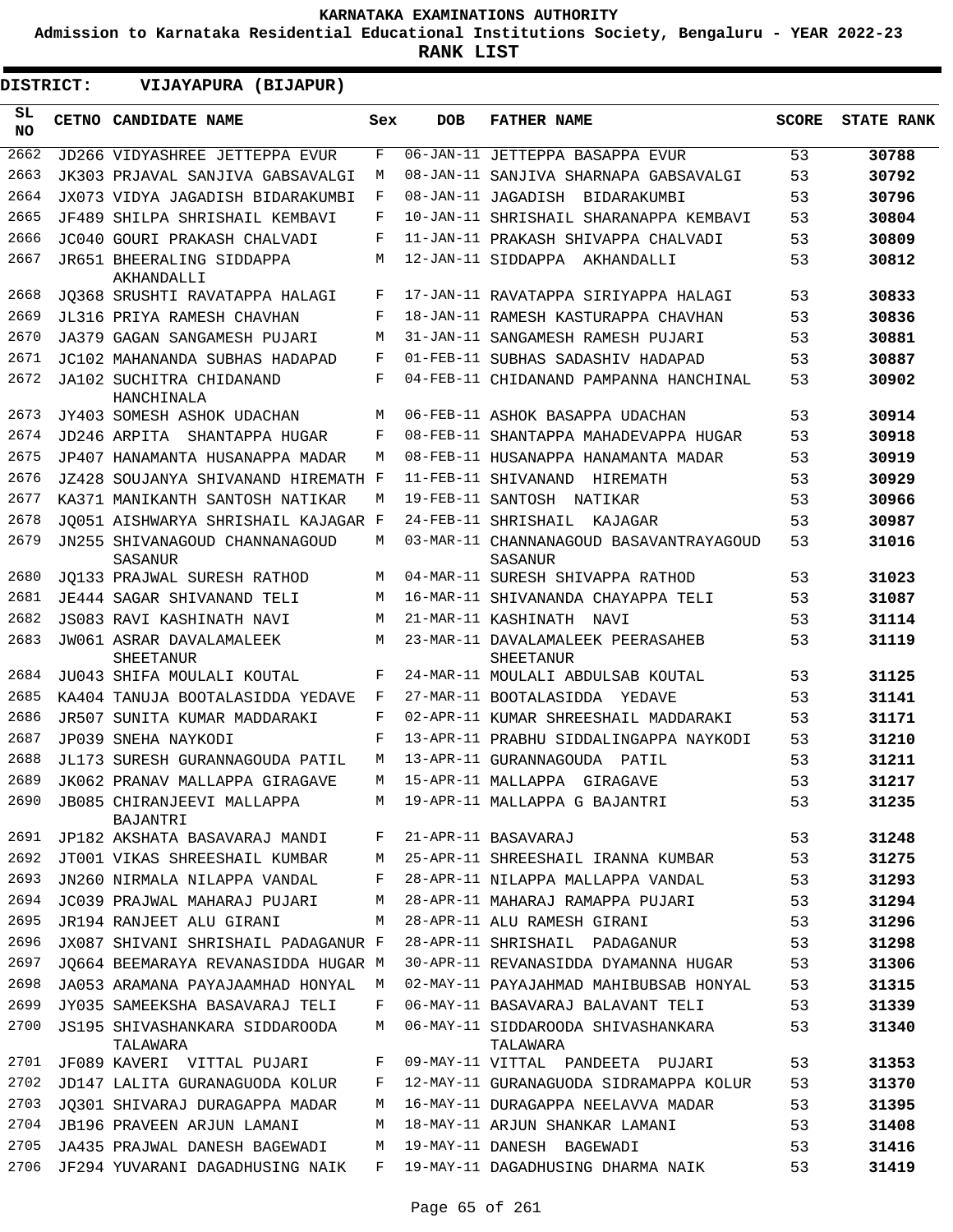**Admission to Karnataka Residential Educational Institutions Society, Bengaluru - YEAR 2022-23**

| DISTRICT:        | VIJAYAPURA (BIJAPUR)                            |       |                    |                                                      |              |                   |
|------------------|-------------------------------------------------|-------|--------------------|------------------------------------------------------|--------------|-------------------|
| SL.<br><b>NO</b> | CETNO CANDIDATE NAME                            | Sex   | <b>DOB</b>         | <b>FATHER NAME</b>                                   | <b>SCORE</b> | <b>STATE RANK</b> |
| 2707             | JT065 NILOFAR SHABBEER YALAGAR                  | F     |                    | 20-MAY-11 SHABBEER<br>YALAGAR                        | 53           | 31422             |
| 2708             | JM331 RUDRAMMA BASAVARAJ HOOGAR                 | F     |                    | 23-MAY-11 BASAVARAJ LAKSHMAN HOOGAR                  | 53           | 31433             |
| 2709             | JY274 VAISHNAVI ASHOK BADIGER                   | F     |                    | 23-MAY-11 ASHOK BADIGER                              | 53           | 31437             |
| 2710             | JY582 SURESH KENCHAPPA KANAMADI                 | M     |                    | 25-MAY-11 KENCHAPPA AMAGONDA KANAMADI                | 53           | 31453             |
| 2711             | JO255 LAXMI RUDRAPPA KENGANAL                   | F     |                    | 30-MAY-11 RUDRAPPA DUNDAPPA KENGANAL                 | 53           | 31471             |
| 2712             | <b>JB220 SPOORTI RATANAKUMAR KARANI</b>         | F     |                    | 31-MAY-11 RATANAKUMAR SHANKAR KARANI                 | 53           | 31478             |
| 2713             | <b>JS163 LAXMEE HANAMANT</b>                    | F     |                    | 01-JUN-11 HANAMANT                                   | 53           | 31488             |
| 2714             | JL277 NAVANITA PARASAPPA BIRADAR                | F     |                    | 01-JUN-11 PARASAPPA JUMMANNA BIRADAR                 | 53           | 31490             |
| 2715             | JX466 ROHIT MAHADEV HARIJAN                     | M     | 01-JUN-11 MAHADEV  | HARIJAN                                              | 53           | 31493             |
| 2716             | JH086 SOUMYA KANTAPPA HANJAGI                   | F     |                    | 01-JUN-11 KANTAPPA<br>HANJAGI                        | 53           | 31496             |
| 2717             | KA230 NIKHEEL ANILKUMAR JADHAV                  | М     |                    | 10-JUN-11 ANILKUMAR<br>JADHAV                        | 53           | 31542             |
| 2718             | JX448 SHAMIMA LADLEMASHAK KARNAL                | F     |                    | 11-JUN-11 LADLEMASHAK KARNAL                         | 53           | 31555             |
| 2719             | JM196 SHARAT MALLANAGOUDA<br>NARASANAGI         | M     |                    | 15-JUN-11 MALLANAGOUDA GURULINGAPPA<br>NARASANAGI    | 53           | 31581             |
| 2720             | JD065 RAJAKUMAR GIRISH BIRADAR                  | М     |                    | 16-JUN-11 GIRISH SIDDANAGOUDA BIRADAR                | 53           | 31586             |
| 2721             | JS682 TEJAL VINAYAK RATHOD                      | F     |                    | 17-JUN-11 VINAYAK THAWARU RATHOD                     | 53           | 31598             |
| 2722             | JK159 DARSHAN KALYANAPPA BIRADARA M             |       |                    | 01-JUL-11 KALYANAPPA MALASIDDAPPA<br><b>BIRADARA</b> | 53           | 31656             |
| 2723             | JM236 GOUSIYA KHAJEHUSEN AVATI                  | F     |                    | 01-JUL-11 KHAZAHUSEN RAJE SAB AVATI                  | 53           | 31658             |
| 2724             | JH197 TOUPIK RAJAKSAB SAYAD                     | M     |                    | 01-JUL-11 RAJAKSAB GANISAB SAYAD                     | 53           | 31664             |
| 2725             | JE122 MALLIKARJUN PARASHURAM<br>HONNAKASTURI    | M     |                    | 02-JUL-11 PARASHURAM SHANKAR<br>HONNAKASTURI         | 53           | 31668             |
| 2726             | JS351 SHRISHAIL SANTOSH BIRADAR                 | M     |                    | 05-JUL-11 SANTOSH BIRADAR                            | 53           | 31680             |
| 2727             | JC240 ADHARSH MALIKARJUN NAYAKODI M             |       |                    | 09-JUL-11 MALIKARJUN NAYAKODI                        | 53           | 31698             |
| 2728             | JO685 ASHA ANIL NAYAK                           | F     | 10-JUL-11 ANIL     |                                                      | 53           | 31702             |
| 2729             | GUNDURAY HALEMANI F<br>JK268 SOUJANYA           |       |                    | 12-JUL-11 GUNDURAY CHANNAPPA HALEMANI                | 53           | 31717             |
| 2730             | JP311 SHASHIDHAR RACHAPPA JAGALI                | M     |                    | 14-JUL-11 RACHAPPA MADIVALAPPA JAGALI                | 53           | 31732             |
| 2731             | JH332 AJEET ANNARAY BAMMANALLI                  | M     |                    | 15-JUL-11 ANNARAY MALLANNA BAMMANALLI                | 53           | 31734             |
| 2732             | JK305 PRIYA<br>SHREESHAIL ZANDE                 | F     |                    | 23-JUL-11 SHREESHAIL SHIVABASAPPA ZANDE              | 53           | 31770             |
| 2733             | JW032 PRABHUGOUD BASALINGAPPA<br><b>BIRADAR</b> | M     |                    | 25-JUL-11 BASALINGAPPA SHANTAGOUD<br><b>BIRADAR</b>  | 53           | 31783             |
| 2734             | JW197 SUDARSHAN SIDDARUD ARJUNAGI M             |       |                    | 26-JUL-11 SIDDARUD RAMANNA ARJUNAGI                  | 53           | 31787             |
| 2735             | JO720 MADIVALA ASHOK KUMBAR                     |       |                    | M 28-JUL-11 ASHOK KUMBAR                             | 53           | 31797             |
| 2736             | JA027 SANJANA CHANDRASHEKHAR<br>BAGEWADI        | $F$ – |                    | 28-JUL-11 CHANDRASHEKHAR BAGEWADI                    | 53           | 31799             |
| 2737             | JA095 SATEESH SANTOSH LAMANI M                  |       |                    | 28-JUL-11 SANTOSH BIKU LAMANI                        | 53           | 31800             |
| 2738             | JH066 BHUMIKA RAJAKUMAR<br>BENAKANAHALLI        |       |                    | F 31-JUL-11 RAJAKUMAR BENAKANAHALLI                  | 53           | 31814             |
| 2739             | JZ447 RISHIKESH KOLURU                          | M     |                    | 31-JUL-11 SHARANAPPA KOLURU                          | 53           | 31818             |
| 2740             | JG069 SANKET SURESH BEVANOOR                    |       | M 02-AUG-11 SURESH |                                                      | 53           | 31826             |
| 2741             | JZ355 AKASH SANTOSH KORI                        | М     |                    | 04-AUG-11 SANTOSH SHIVAGOND KORI                     | 53           | 31834             |
| 2742             | JX327 SHREYAS SHRIKANT HADAPAD                  |       |                    | M 08-AUG-11 SHRIKANT HADAPAD                         | 53           | 31854             |
|                  | 2743 KA379 VISHAL RATHOD                        | M     |                    | 09-AUG-11 PARASHURAM                                 | 53           | 31858             |
|                  | 2744 KA262 ALFIYA IBRAHIM HONNUTAGI             | F     |                    | 10-AUG-11 IBRAHIM ABDULSAB HONNUTAGI                 | 53           | 31859             |
| 2745             | JE389 ANUKALPA DILIPA BANASODE                  | М     |                    | 11-AUG-11 DILIPA BANASODE                            | 53           | 31865             |
| 2746             | JF272 ADITYA RAJASHEKHAR BIRADAR                | M     |                    | 14-AUG-11 RAJASHEKHAR GANAPATHIGOUDA<br>BIRADAR      | 53           | 31881             |
| 2747             | JL177 SHRISHAIL RAMACHANDRA<br>SOMANAL          | M     |                    | 21-AUG-11 RAMACHANDRA SIDDAPPA SOMANAL               | 53           | 31913             |
| 2748             | JK222 LAXMI VISHVANATH LALASERI F               |       |                    | 23-AUG-11 VISHVANATH RAMACHANDRA<br>LALASERI         | 53           | 31918             |
| 2749             | JH042 PRERANA SANTOSH RATHOD                    |       |                    | F 23-AUG-11 SANTOSH SHIVALAL RATHOD                  | 53           | 31919             |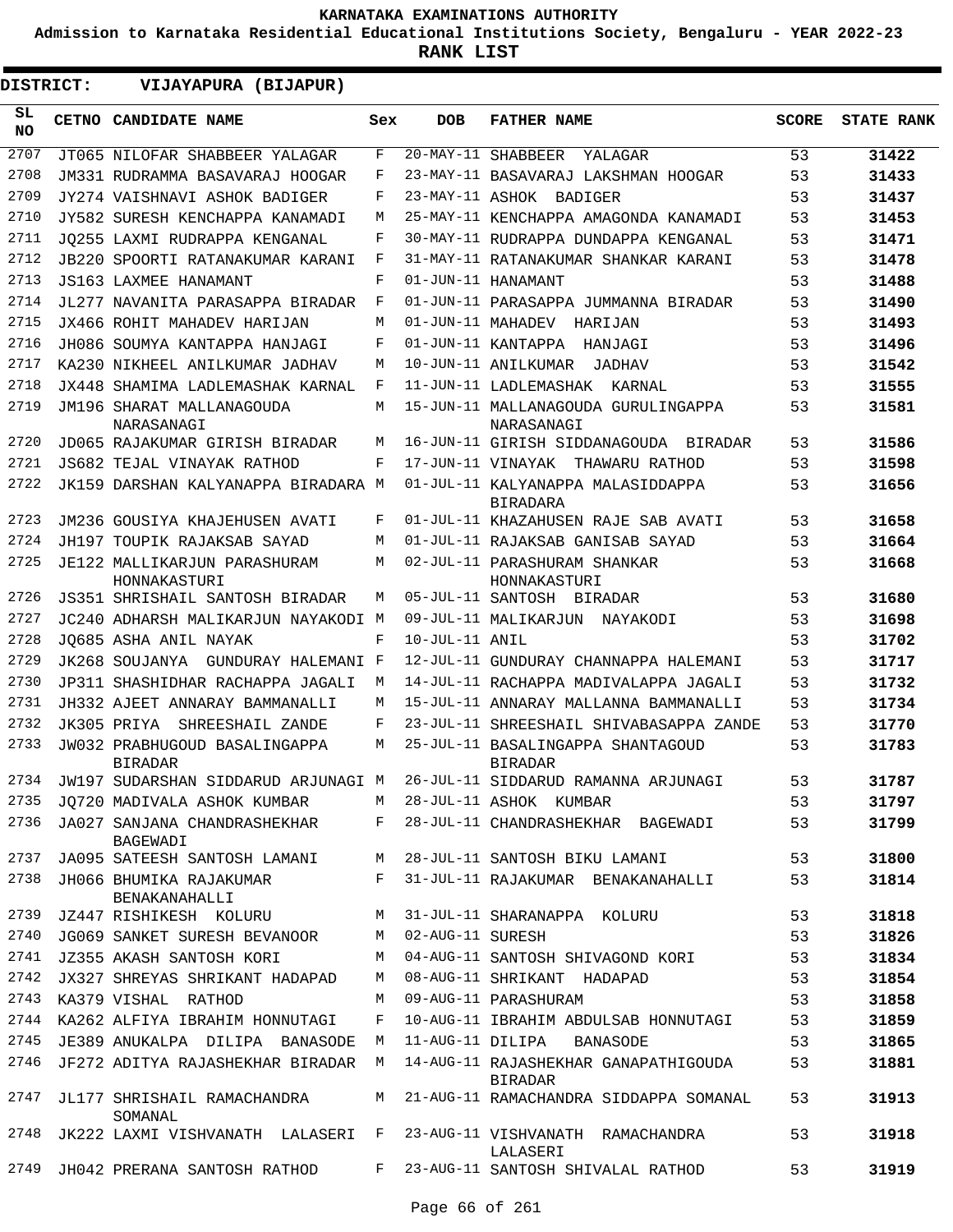**Admission to Karnataka Residential Educational Institutions Society, Bengaluru - YEAR 2022-23**

**RANK LIST**

| <b>DISTRICT:</b> |              | <b>VIJAYAPURA (BIJAPUR)</b>                 |     |                 |                                               |              |                   |
|------------------|--------------|---------------------------------------------|-----|-----------------|-----------------------------------------------|--------------|-------------------|
| SL<br><b>NO</b>  | <b>CETNO</b> | <b>CANDIDATE NAME</b>                       | Sex | <b>DOB</b>      | <b>FATHER NAME</b>                            | <b>SCORE</b> | <b>STATE RANK</b> |
| 2750             |              | JD256 SANDEEP<br>SANGAPPA BENAL             | М   |                 | 03-SEP-11 SANGAPPA YAMANAPPA BENAL            | 53           | 31962             |
| 2751             |              | JB327 GURUSIDDAYYA SANGAYYA<br>MACHAKANUR   | М   |                 | 07-SEP-11 SANGAYYA G MACHAKANUR               | 53           | 31975             |
| 2752             |              | KA079 SHREYA SHRISHAIL JATTI                | F   |                 | 09-SEP-11 SHRISHAIL<br>JATTI                  | 53           | 31987             |
| 2753             |              | <b>JS307 ABISHEKH SEVU CHAVVAN</b>          | M   |                 | 10-SEP-11 SEVU SITARAM CHAVVAN                | 53           | 31988             |
| 2754             |              | JN029 GOUTAM PRABHUGOUDA<br>INACHAGAL       | M   |                 | 19-SEP-11 PRABHUGOUDA<br>INACHAGAL            | 53           | 32013             |
| 2755             |              | JV020 MANOJAKUMAR BABU<br>NADAVINAKERI      | M   |                 | 29-SEP-11 BABU ERAGANTEPPA NADAVINAKERI       | 53           | 32050             |
| 2756             |              | JJ191 PRIYA ANNARAY TELI                    | F   |                 | 29-SEP-11 ANNARAY GAJANANDA TELI              | 53           | 32051             |
| 2757             |              | JY202 BHEEMAPPA TAMMANNA                    | М   |                 | 03-OCT-11 TAMMANNA BHEEMAPPA                  | 53           | 32068             |
|                  |              | JAMAKHANDI                                  |     |                 | JAMAKHANDI                                    |              |                   |
| 2758             |              | JH334 ARPITA NINGAPPA GOTE                  | F   |                 | 08-OCT-11 NINGAPPA BASAGOND GOTE              | 53           | 32095             |
| 2759             |              | JJ206 SANKET RAYAGOND BIRADAR               | M   |                 | 12-OCT-11 RAYAGOND LAXMAN BIRADAR             | 53           | 32112             |
| 2760             |              | JE379 SAMARTH GURURAJ<br>PATTI,             | М   |                 | 13-OCT-11 GURURAJ MADIVALAPPA PATIL           | 53           | 32116             |
| 2761             |              | JV219 SNEHA SIDDALINGAPPA YALAGI            | F   |                 | 13-OCT-11 SIDDALINGAPPA NEELAKANTHA<br>YALAGI | 53           | 32118             |
| 2762             |              | JK176 SHRUSHATI RAJENDRA ARAVATTU F         |     |                 | 17-OCT-11 RAJENDRA VITHAL ARAVATTU            | 53           | 32131             |
| 2763             |              | JP211 JATTEPPA MALLANNA NAGUR               | M   |                 | 20-OCT-11 MALLANNA YAMANAPPA NAGUR            | 53           | 32138             |
| 2764             |              | JA018 AISHWARYA ASHOK BIRADAR               | F   |                 | 23-OCT-11 ASHOK BIRADAR                       | 53           | 32152             |
| 2765             |              | JM168 SARVOTTAM BHEEMAPPA NATIKAR M         |     |                 | 04-NOV-11 BHEEMAPPA NATIKAR                   | 53           | 32177             |
| 2766             |              | JG249 KARTIK ALLOLLI                        | М   |                 | 09-NOV-11 RAMESH ALLOLLI                      | 53           | 32191             |
| 2767             |              | JW102 NANDINI RUDRAPP METRI                 | F   |                 | 10-NOV-11 RUDRAPPA NINGAPP METRI              | 53           | 32203             |
| 2768             |              | JT185 AKSHATA PARASHURAM MUDDI              | F   |                 | 12-NOV-11 PARASHURAM SIDDAPPA MUDDI           | 53           | 32208             |
| 2769             |              | JX018 SANGAMESH PRABHAKAR BADIGER M         |     |                 | 12-NOV-11 PRABHAKAR MALAKARI BADIGER          | 53           | 32210             |
| 2770             |              | JE396 DEEPA SIDARAY MAKANI                  | F   |                 | 13-NOV-11 SIDARAY NANASAB MAKANI              | 53           | 32214             |
| 2771             |              | JP019 MEGHA BHAGAPPA CHIKKANALLI            | F   |                 | 15-NOV-11 BHAGAPPA TIMMAPPA CHIKKANALLI       | 53           | 32225             |
| 2772             |              | JR575 SANJANA SHIVANNA<br>HIREKURABAR       | F   |                 | 18-NOV-11 SHIVANNA                            | 53           | 32234             |
| 2773             |              | JE045 AKSHATA LAXMAN RATHOD                 | F   |                 | 30-NOV-11 LAXMAN KASHIRAM RATHOD              | 53           | 32270             |
| 2774             |              | JS433 SRUSHTI SHIVANAND KAMBLE              | F   |                 | 05-DEC-11 SHIVANAND KAMBLE                    | 53           | 32281             |
| 2775             |              | JY555 PRASHANT SIDDAPPA BUSERI              | M   |                 | 12-DEC-11 SIDDAPPA BHEEMASHI BUSERI           | 53           | 32293             |
| 2776             |              | JQ447 AMRUTA KAMARAPPA KATTIMANI F          |     |                 | 14-DEC-11 KAMARAPPA YALLAPPA KATTIMANI        | 53           | 32298             |
| 2777             |              | JL075 PRIYANK SHRINIVAS CHAVAN              | F   |                 | 15-JAN-12 SHRINIVAS MANOHAR CHAVAN            | 53           | 32353             |
| 2778             |              | JH328 ARAMAN AKBAR KHANAPUR                 | М   |                 | 28-JAN-12 AKBAR KHANAPUR                      | 53           | 32361             |
| 2779             |              | JF521 PRABHAVATI SHANKAR<br><b>BANASODE</b> | F   |                 | 01-JUN-12 SHANKAR BANASODE                    | 53           | 32384             |
| 2780             |              | JQ600 AKASH UMESH LAMANI                    | M   | 20-JUN-12 UMESH |                                               | 53           | 32385             |
| 2781             |              | JG105 NAVYA SANTOSH GAYAKAWAD               | F   |                 | 25-JUN-09 SANTOSH GAYAKAWAD                   | 52           | 32397             |
| 2782             |              | JY394 ARATI RAMESH CHAVAN                   | F   |                 | 02-JUL-09 RAMESH DHENU CHAVAN                 | 52           | 32398             |
| 2783             |              | JL143 PRAJWAL SHANTAGOUDA METI              | М   |                 | 01-JAN-10 SHANTAGOUDA METI                    | 52           | 32417             |
| 2784             |              | JB080 RAMESH HANAMANT MADAR                 | М   |                 | 01-JAN-10 HANAMANT YAMANAPPA MADAR            | 52           | 32418             |
| 2785             |              | JG150 ARCHANA ADAVEPPA NADAGADDI            | F   |                 | 11-JAN-10 ADAVEPPA MALLIKARJUN<br>NADAGADDI   | 52           | 32425             |
| 2786             |              | JS694 RENUKHA SIDDAROOD HEBBAL              | F   |                 | 25-JAN-10 SIDDAROOD SHANKR HEBBAL             | 52           | 32429             |
| 2787             |              | JB103 POOJA BASAPPA CHALAWADI               | F   |                 | 29-JAN-10 BASAPPA SHARNAPPA CHALAWADI         | 52           | 32431             |
| 2788             |              | JK051 PRASANTH SHIVANAND PATED              | М   |                 | 02-FEB-10 SHIVANAND SIDDAPPA PATED            | 52           | 32432             |
| 2789             |              | JD284 PRATIK DHAREPPA JUGATI                | М   |                 | 05-APR-10 DHAREPPA BASAPPA JUGATI             | 52           | 32457             |
| 2790             |              | JE031 BHEERAPPA SHIVAPPA POOJERI            | M   |                 | 06-APR-10 SHIVAPPA SOMARAY POOJERI            | 52           | 32458             |
| 2791             |              | JT133 SALMAN SAIFHAN SHEKH                  | М   |                 | 13-APR-10 SAIFHAN ANWARSAB SHEKH              | 52           | 32462             |
| 2792             |              | KA350 MANTESH RAMAPPA KUMBAR                | М   |                 | 26-APR-10 RAMAPPA GURAPPA KUMBAR              | 52           | 32468             |
| 2793             |              | JA108 SAMPATAKUMAR SANJEEV MALUR M          |     |                 | 11-MAY-10 SANJEEV BASAVARAJ MALUR             | 52           | 32474             |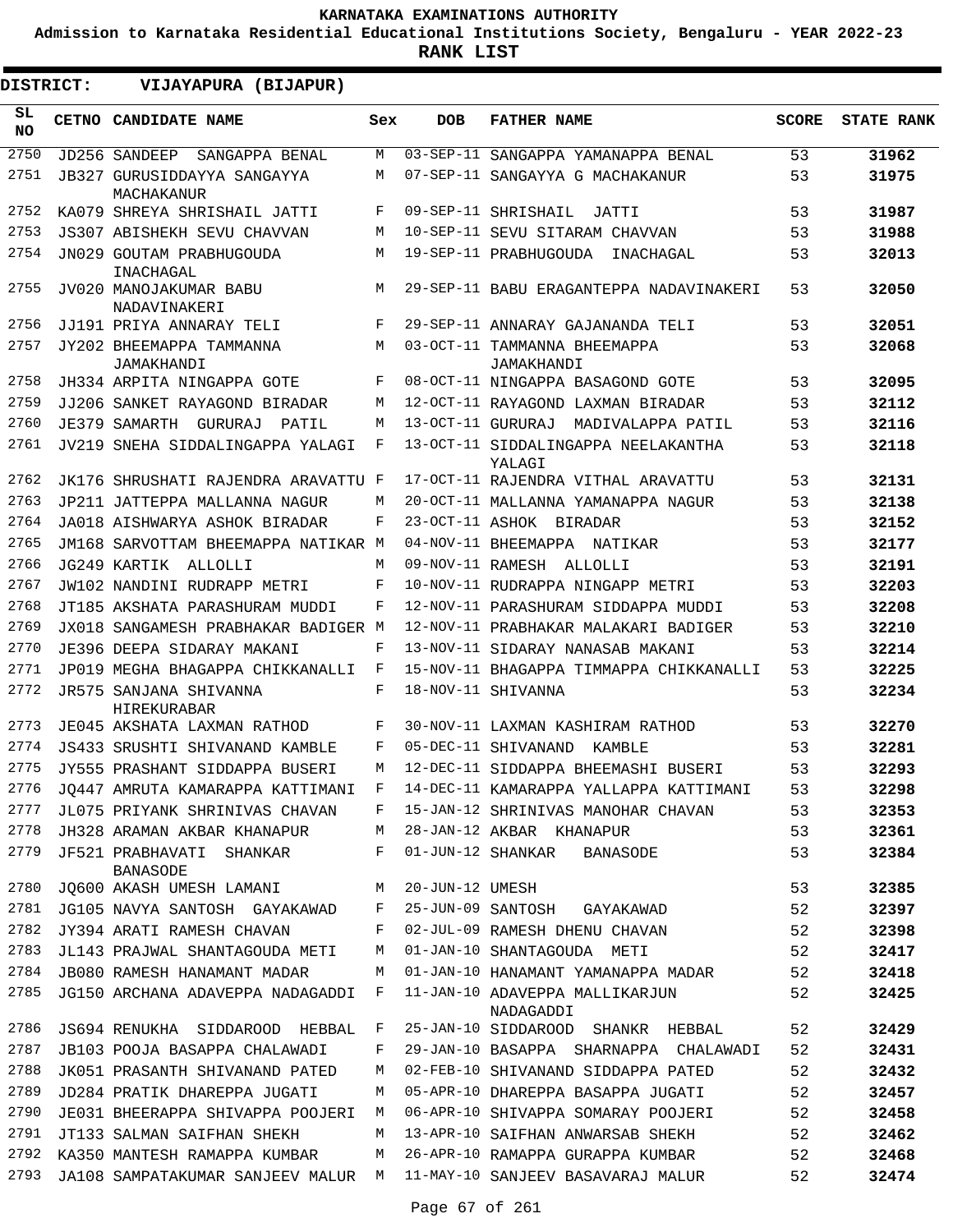**Admission to Karnataka Residential Educational Institutions Society, Bengaluru - YEAR 2022-23**

| <b>DISTRICT:</b> | VIJAYAPURA (BIJAPUR)                                            |     |                  |                                                                                   |              |                   |
|------------------|-----------------------------------------------------------------|-----|------------------|-----------------------------------------------------------------------------------|--------------|-------------------|
| SL.<br><b>NO</b> | <b>CETNO CANDIDATE NAME</b>                                     | Sex | <b>DOB</b>       | <b>FATHER NAME</b>                                                                | <b>SCORE</b> | <b>STATE RANK</b> |
| 2794             | JO371 PUNIT RAMESH UPPAR                                        | M   |                  | 01-JUN-10 RAMESH AMARAPPA UPPAR                                                   | 52           | 32484             |
| 2795             | JL367 SHRIKANT BHIMAPPA<br>NAGARABETTA                          | М   |                  | 24-JUN-10 BHIMAPPA BALAPPA NAGARABETTA                                            | 52           | 32503             |
| 2796             | JA147 PREETI BHIMARAY<br>HONNADA                                | F   |                  | 05-JUL-10 BHIMARAY RANGAPPA<br>HONNADA                                            | 52           | 32511             |
| 2797             | JF414 BASAYYA SHRISHAILAYYA<br>MATHAPATI                        | M   |                  | 07-JUL-10 SHRISHAILAYYA BASAYYA<br>MATHAPATI                                      | 52           | 32513             |
| 2798             | JW254 BORAMMA YALLAPPA HALLI                                    | F   |                  | 21-JUL-10 YALLAPPA MADDAPPA HALLI                                                 | 52           | 32526             |
| 2799             | JN206 REVANASIDDA MARAYALINGA<br>PUJARI                         | M   |                  | 31-JUL-10 MARAYALINGA IRAPPA PUJARI                                               | 52           | 32537             |
| 2800             | JL016 APOORVA PARASAPPA<br><b>BANGARGUNAD</b>                   | F   |                  | 01-AUG-10 PARASAPPA BANGARAGOND                                                   | 52           | 32538             |
| 2801             | JZ074 ASHWINI MALLAPPA TAMBE                                    | F   |                  | 02-AUG-10 MALLAPPA SHARANAPPA TAMBE                                               | 52           | 32540             |
| 2802             | JM232 VINAYAK NINGAYYA HIREMATH                                 | M   |                  | 08-AUG-10 NINGAYYA K HIREMATH                                                     | 52           | 32549             |
| 2803             | JX427 SAKSHI<br>BIRADAR                                         | F   |                  | 26-AUG-10 DYAMANAGOUD<br>BIRADAR                                                  | 52           | 32571             |
| 2804             | JO737 SIDDARTA VIJAYKUMAR KIRASUR M                             |     |                  | 13-SEP-10 VIJAYKUMAR BASANAGOUDA<br>KIRASUR                                       | 52           | 32604             |
| 2805             | JS704 SAVITA GUNDU CHAVHAN                                      | F   |                  | 26-SEP-10 GUNDU PANDU CHAVHAN                                                     | 52           | 32619             |
| 2806             | JG186 PRAVEEN SURESH JEVOOR                                     | M   | 29-SEP-10 SURESH | <b>JEVOOR</b>                                                                     | 52           | 32626             |
| 2807             | KA306 SAVITA BASAPPA SUNGAD                                     | F   |                  | 29-SEP-10 BASAPPA SIDDAPPA SUNGAD                                                 | 52           | 32627             |
| 2808             | JU209 BASAMMA MALLIKARJUN<br>HIREMATH                           | F   |                  | 03-OCT-10 MALLIKARJUN MAHARUDRAYYA<br>HIREMATH                                    | 52           | 32635             |
| 2809             | JS332 PRUTHWI SHREEMANT BAJANTRI                                | M   |                  | 03-OCT-10 SHRIMANT                                                                | 52           | 32639             |
| 2810             | JT003 SAMARTHA YALLAPPA SINNUR                                  | M   |                  | 08-OCT-10 YALLAPPA CHANDRAM SINNUR                                                | 52           | 32646             |
| 2811             | KA310 SADASHIVA AMOGASIDDA GULED                                | M   |                  | 09-OCT-10 AMOGASIDDA RAVUTAPPA GULED                                              | 52           | 32648             |
| 2812             | JL408 SHRIRAKSHA SURESH BADIGER                                 | F   |                  | 10-OCT-10 SURESH LAXMAN BADIGER                                                   | 52           | 32651             |
| 2813             | JB358 MAHESH ASHOK SHIVAYOGI                                    | М   |                  | 12-OCT-10 ASHOK SHIVAYOGI                                                         | 52           | 32654             |
| 2814             | JY446 SANIKA OMKAR CHALAWADI                                    | F   |                  | 21-OCT-10 OMKAR MAHADEV CHALAWADI                                                 | 52           | 32681             |
| 2815             | JP080 MANOJ RAMANAGOUDA BIRADAR                                 | M   |                  | 25-OCT-10 RAMANAGOUDA<br>BAPUGOUDA<br><b>BIRADAR</b>                              | 52           | 32690             |
| 2816             | JY366 PRATIBHA<br>PADAGANUR                                     | F   |                  | 01-NOV-10 SANGANABASAPPA PADAGANUR                                                | 52           | 32709             |
| 2817             | JT150 VISWANATH<br>MADIWALAPPA<br>HADAPADA                      | M   |                  | 01-NOV-10 MADIWALAPPA HADAPADA                                                    | 52           | 32715             |
|                  | 2818 JF344 SANKET BASAVARAJ BANGALI                             |     |                  | M 02-NOV-10 BASAVARAJ SHIVAYOGEPPA<br>BANGALI                                     | 52           | 32721             |
| 2819             | JZ037 SHIMRAN BANDENAWAZ BAGAWAN F                              |     |                  | 05-NOV-10 BANDENAWAZ BAGAWAN                                                      | 52           | 32730             |
| 2820             | JJ207 ARCHANA NANASHAEB AMAGOND                                 | F   |                  | 08-NOV-10 NANASHAEB SIDRAMAPPA AMAGOND                                            | 52           | 32739             |
| 2821             | JP096 MANJUNATH MALAPPA KANNUR                                  | М   |                  | 09-NOV-10 MALAPPA KADADAPPA KANNUR                                                | 52           | 32743             |
| 2822             | JY329 SHRIKANT SUBAS KORAKI                                     | М   |                  | 11-NOV-10 SUBAS DUNDAPPA KORAKI                                                   | 52           | 32747             |
| 2823             | JY257 VINOD BELLUNDAGI                                          | М   |                  | 11-NOV-10 NAGAPPA BELLUNDAGI                                                      | 52           | 32748             |
| 2824             | JM396 KAVYA BHEERAPPA PUJARI                                    | F   |                  | 13-NOV-10 BHEERAPPA PUJARI                                                        | 52           | 32750             |
| 2825             | JO179 SEVANTI SANGAPPA POOJARI                                  | F   |                  | 20-NOV-10 SANGAPPA BASAPPA POOJARI                                                | 52           | 32774             |
| 2826             | JP369 ARPITA SANGANGOUDA VATHAR                                 | F   |                  | 22-NOV-10 SANGANGOUDA SHANKARGOUDA<br>VATHAR                                      | 52           | 32779             |
| 2827             | JB283 SAMARTH SHIVANAGOUDA<br><b>BIRADAR</b>                    | M   |                  | 07-DEC-10 SHIVANAGOUDA BHIMANAGOUDA<br><b>BIRADAR</b>                             | 52           | 32813             |
| 2828             | JC085 AKSHTA SHIVAKUMAR HIREMATH F                              |     |                  | 10-DEC-10 SHIVAKUMAR SANGAYYA HIREMATH                                            | 52           | 32821             |
| 2829             | JZ360 MANJUNATH BHOJAPPA<br>BHAJANTRI                           | M   |                  | 11-DEC-10 BHOJAPPA BHAJANTRI                                                      | 52           | 32827             |
| 2830             | MANOOR                                                          |     |                  | JA457 NANDEESH MANOOR MALLIKARJUN M   11-DEC-10 MALLIKARJUN KARABASAPPA<br>MANOOR | 52           | 32828             |
| 2831             | JQ394 BASAVARAJ SHREESHAIL KUMBAR M 14-DEC-10 SHREESHAIL KUMBAR |     |                  |                                                                                   | 52           | 32833             |
| 2832             | KA324 MALLAVVA SADASHIVA BARADI                                 | F   |                  | 19-DEC-10 SADASHIVA RAMAPPA BARADI                                                | 52           | 32853             |
| 2833             | JQ011 GUNDAMMA GURURAJ NANNUR                                   | F   |                  | 24-DEC-10 GURURAJ SOMALINGAPPA NANNUR                                             | 52           | 32877             |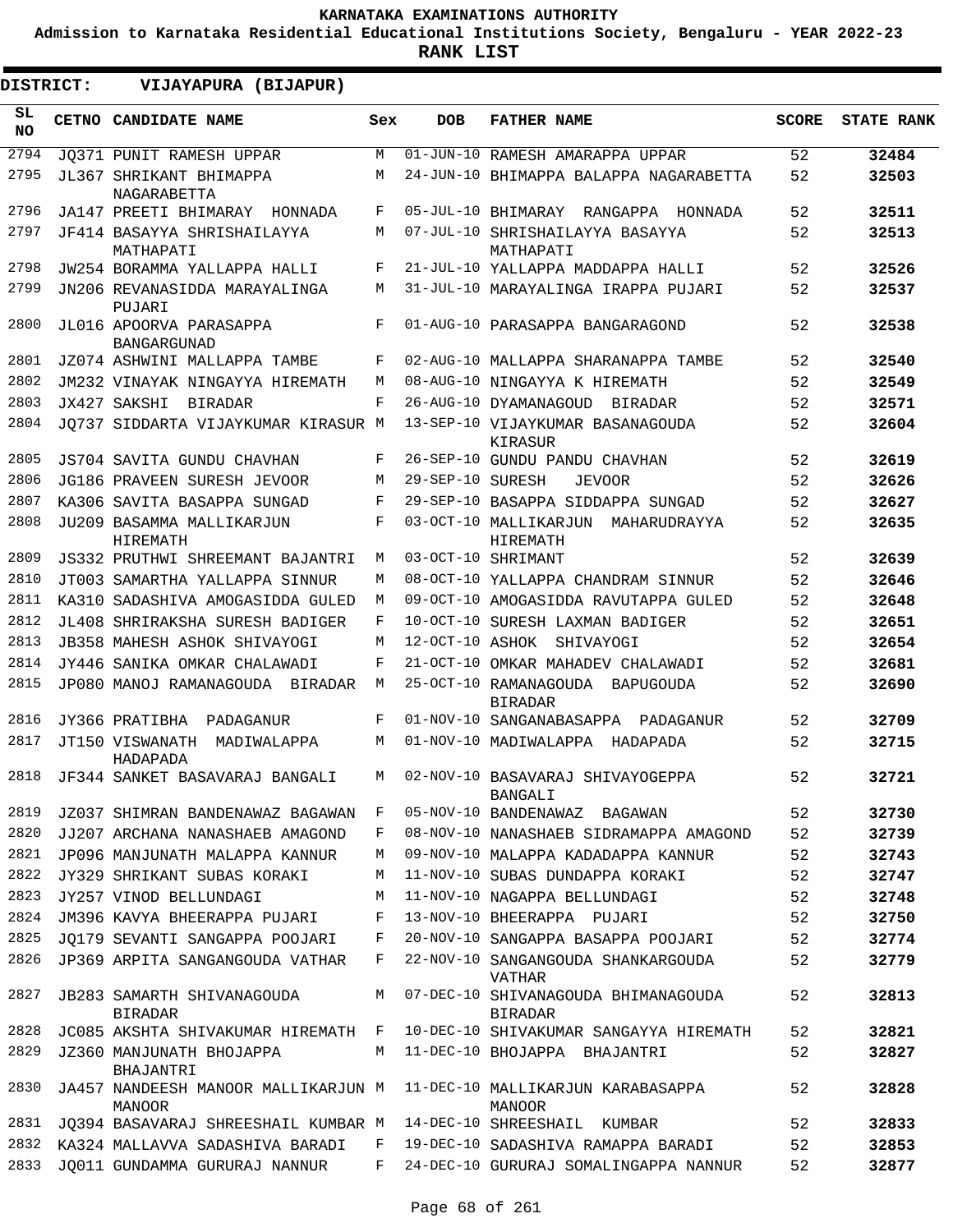**Admission to Karnataka Residential Educational Institutions Society, Bengaluru - YEAR 2022-23**

| DISTRICT:  | VIJAYAPURA (BIJAPUR)                                                        |       |                   |                                                                     |              |                   |
|------------|-----------------------------------------------------------------------------|-------|-------------------|---------------------------------------------------------------------|--------------|-------------------|
| SL.<br>NO. | CETNO CANDIDATE NAME                                                        | Sex   | <b>DOB</b>        | <b>FATHER NAME</b>                                                  | <b>SCORE</b> | <b>STATE RANK</b> |
| 2834       | JL270 SAIF SUBANALLA NADAF                                                  | M     |                   | 25-DEC-10 SUBANALLA NADAF                                           | 52           | 32889             |
| 2835       | JR518 AKSHATA VITTAL WALIKAR                                                | F     |                   | 01-JAN-11 VITTAL YAMANURAPPA WALIKAR                                | 52           | 32908             |
| 2836       | JT166 NAGARAJ MADIVALAPPA SOLAPUR M                                         |       |                   | 01-JAN-11 MADIVALAPPA BHEERAPPA SOLAPUR                             | 52           | 32913             |
| 2837       | JS292 PREETI JYOTILAL CHAVAN                                                | F     |                   | 01-JAN-11 JYOTILAL CHOKU CHAVAN                                     | 52           | 32919             |
| 2838       | JY319 MALLIKARJUN NEVERTI DEVKAR                                            | М     |                   | 14-JAN-11 NEVERTI SADASHIV DEVKAR                                   | 52           | 32972             |
| 2839       | JH222 KRUTIKA GOLAPPA MURAGUNDI                                             | F     |                   | 18-JAN-11 GOLAPPA GURUBALAPPA MURAGUNDI                             | 52           | 32990             |
| 2840       | JA010 SRUSTI BASAPPA GADAGINAVAR                                            | F     |                   | 18-JAN-11 BASAPPA NINGAPPA GADAGINAVAR                              | 52           | 32991             |
| 2841       | JZ340 RAVIKANT GANAPATI GALAVE                                              | M     |                   | 26-JAN-11 GANAPATI<br>GALAVE                                        | 52           | 33015             |
| 2842       | JD044 SPANDANA MOHAN BHAJANTRI                                              | F     |                   | 31-JAN-11 MOHAN YALLAPPA BHAJANTRI                                  | 52           | 33035             |
| 2843       | JK002 AYESHA ABBASALI SHAMANAVAR                                            | F     |                   | 02-FEB-11 ABBASALI BASIRAHMAD<br>SHAMANAVAR                         | 52           | 33040             |
| 2844       | <b>JW128 SANDEEP PRAKASH NAIK</b>                                           | M     |                   | 02-FEB-11 PRAKASH MADEV NAIK                                        | 52           | 33044             |
| 2845       | JH427 SHREYASKUMAR SHREEDHAR<br>TALAKERI                                    | M     |                   | 17-FEB-11 SHREEDHAR SIDDAPPA TALAKERI                               | 52           | 33110             |
| 2846       | JZ526 SINDHU BIRADAR                                                        | F     |                   | 19-FEB-11 SIDDAPPA BIRADAR                                          | 52           | 33115             |
| 2847       | JF480 ANNAPURNA PRADEEP WALI                                                | F     |                   | 26-FEB-11 PRADEEP BASANINGAPPA WALI                                 | 52           | 33136             |
| 2848       | JO012 SOUJANYA RAMESH HANDI                                                 | F     |                   | 27-FEB-11 RAMESH HANAMANT HANDI                                     | 52           | 33142             |
| 2849       | JA254 ARASHUNNIDA MUNIRUDDIN<br>KOPPAL                                      | F     |                   | 06-MAR-11 MUNIRUDDIN RAHIMUDDIN KOPPAL                              | 52           | 33172             |
| 2850       | JM037 SANA LALASAB ILAKAL                                                   | F     |                   | 11-MAR-11 LALASAB BABUSAB ILAKAL                                    | 52           | 33208             |
| 2851       | JV173 ABHISHEK DAYANAND MATHA                                               | M     |                   | 12-MAR-11 DAYANAND MALLAYA MATHA                                    | 52           | 33211             |
| 2852       | JJ138 SANVIKA SAMPATH SIMPI                                                 | F     | 17-MAR-11 SAMPATH |                                                                     | 52           | 33237             |
| 2853       | JR416 KAVERI CHIDANAND HADAPAD                                              | F     |                   | 18-MAR-11 CHIDANAND<br>SHIVAPPA HADAPAD                             | 52           | 33241             |
| 2854       | JR722 PUNEETH DATTATREYA<br>HEGGANADODDI                                    | M     |                   | 19-MAR-11 DATTATREYA SHIVAYOGI<br>HEGGANADODDI                      | 52           | 33250             |
| 2855       | JF446 RAKESH KANABUR                                                        | M     |                   | 20-MAR-11 RAMESH HANAMANTAPPA KANABUR                               | 52           | 33253             |
| 2856       | JY070 SANJANA BHAGAVANT KUNDARAGI F                                         |       |                   | 21-MAR-11 BHAGAVANT HANAMANT KUNDARAGI                              | 52           | 33262             |
| 2857       | JF425 PARVATI BASAVRAJ ROOLI                                                | F     |                   | 27-MAR-11 BASAVRAJ ARJUN ROOLI                                      | 52           | 33287             |
| 2858       | JX400 SHREEVARDHAN SURESH PODDAR                                            | М     |                   | 31-MAR-11 SURESH PRAHLAD PODDAR                                     | 52           | 33306             |
| 2859       | JO116 LAXMI RAJU PAWAR                                                      | F     |                   | 01-APR-11 RAJU VITHAL PAWAR                                         | 52           | 33312             |
| 2860       | JX183 SNEHA ANAND BANDIVADDAR                                               | F     | 01-APR-11 ANAND   |                                                                     | 52           | 33316             |
| 2861       | KA193 ARCHANA MUTTAPPA HOSAMANI                                             | F     |                   | 09-APR-11 MUTTAPPA CHINNAPPA HOSAMANI                               | 52           | 33350             |
| 2862       | JD281 ARKAN FIROJKHAN KUNTOJI                                               |       |                   | M 10-APR-11 FIROJKHAN                                               | 52           | 33357             |
| 2863       | JO129 GAYATRI SHRIKANT LAMANI F                                             |       |                   | 10-APR-11 SHRIKANT NANU LAMANI                                      | 52           | 33358             |
| 2864       |                                                                             |       |                   | JH452 ROHINI RAMESH BORAKADE F 10-APR-11 RAMESH DAGADU BORAKADE     | 52           | 33363             |
| 2865       | JS333 DHIVYA HANAMANTAPPA<br><b>BIRADARA</b>                                | $F$ – |                   | 12-APR-11 HANAMANTAPPA GURULINGAPPA<br><b>BIRADARA</b>              | 52           | 33372             |
| 2866       |                                                                             |       |                   | JY458 SHARADA MALLAPPA GANIGER F 14-APR-11 MALLAPPA GURAPPA GANIGER | 52           | 33387             |
| 2867       | JR695 SAKSHI SURESH BIRADAR                                                 |       |                   | F 17-APR-11 SURESH GURUPAD BIRADAR                                  | 52           | 33408             |
| 2868       | JX491 CHIDANAND SADASHIV<br>SHIVANNAVAR                                     |       |                   | M 22-APR-11 SADASHIV SHIVANNAVAR                                    | 52           | 33434             |
| 2869       | JZ229 ANKITA SUBHAS BANNENAVAR                                              |       |                   | F 03-MAY-11 SUBHAS BANNENAVAR                                       | 52           | 33482             |
|            | 2870 JX404 SANIKA BHEEMARAV<br>AMBRAPPAGOL                                  |       |                   | F 04-MAY-11 BHEEMARAV AMBRAPPAGOL                                   | 52           | 33498             |
| 2871       | JF293 SUDHAKAR BASAVARAJ M 09-MAY-11 BASAVARAJ BAGALAKOT<br>BAGALAKOT       |       |                   |                                                                     | 52           | 33522             |
| 2872       | JS515 SHIVARAJ SIDDANGOUD PATIL                                             |       |                   | M 10-MAY-11 SIDDANAGOUD PATIL                                       | 52           | 33526             |
| 2873       | JJ237 CHETAN MALLIKARJUN<br>NIMANGARE                                       |       |                   | M 11-MAY-11 MALLIKARJUN ANAND NIMANGARE                             | 52           | 33528             |
|            | 2874 JX509 SAMARTH MALLESHI M 17-MAY-11 MALLESHI SHEKHAPPA<br>CHIGARANNAVAR |       |                   | CHIGARANNAVAR                                                       | 52           | 33554             |
| 2875       |                                                                             |       |                   | JR627 SUKANYA YAMANAPPA DONUR F 19-MAY-11 YAMANAPPA NINGAPPA DONUR  | 52           | 33571             |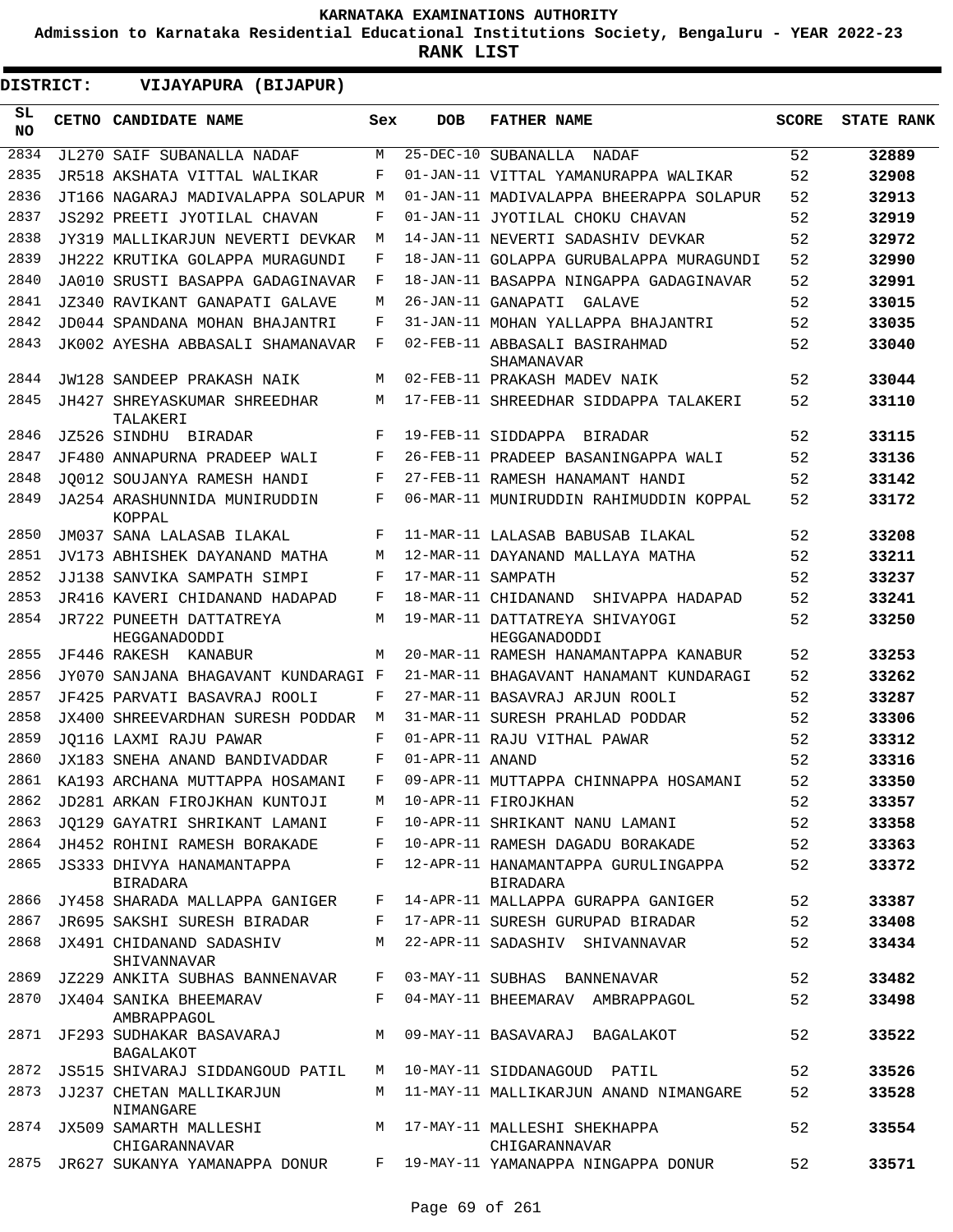**Admission to Karnataka Residential Educational Institutions Society, Bengaluru - YEAR 2022-23**

**RANK LIST**

| <b>DISTRICT:</b> | VIJAYAPURA (BIJAPUR)                             |     |                   |                                                       |              |                   |
|------------------|--------------------------------------------------|-----|-------------------|-------------------------------------------------------|--------------|-------------------|
| SL.<br><b>NO</b> | CETNO CANDIDATE NAME                             | Sex | <b>DOB</b>        | <b>FATHER NAME</b>                                    | <b>SCORE</b> | <b>STATE RANK</b> |
| 2876             | JF289 PRITAM<br>GIRAMALLA BALAGAON M             |     |                   | 25-MAY-11 GIRAMALLA APPASHYA BALAGAON                 | 52           | 33602             |
| 2877             | JK160 ISHWARI SHIVANAND NIGADI                   | F   |                   | 30-MAY-11 SHIVANAND<br>NIGADI                         | 52           | 33626             |
| 2878             | JP360 SHRAVYA SHANKARGOUDA<br><b>BIRADAR</b>     | F   |                   | 30-MAY-11 SHANKARGOUDA NINGANNAPPA<br><b>BIRADAR</b>  | 52           | 33632             |
| 2879             | JA448 SUHASHINI BASAPPA SHEKANNI                 | F   |                   | 31-MAY-11 BASAPPA SHEKANNI                            | 52           | 33642             |
| 2880             | JF310 ROHIT RAJU WALIKAR                         | М   | 01-JUN-11 RAJU    | WALIKAR                                               | 52           | 33649             |
| 2881             | JJ082 SHIVKUMAR MALLIKARJUN<br>SIRAKNALLI        | М   |                   | 01-JUN-11 MALLIKARJUN SIDDAPPA<br>SIRAKNALLI          | 52           | 33650             |
| 2882             | JF325 PRADEEP TUKARAM PUJERI                     | М   |                   | 03-JUN-11 TUKARAM BHEERAPPA PUJERI                    | 52           | 33666             |
| 2883             | JS565 BHAGYASHREE MALLANAGOUDA<br><b>BAGALI</b>  | F   |                   | 05-JUN-11 MALLANAGOUDA SHIVANNAGOUDA<br>BAGALI        | 52           | 33678             |
| 2884             | JL269 NABHIRASOL KASHIMASAB NADAF M              |     |                   | 07-JUN-11 KASHIMASAB NABHISA NADAF                    | 52           | 33698             |
| 2885             | JR401 MANOJA VITTAL BADIGEER                     | М   |                   | 14-JUN-11 VITTAL APPANNA BADIGEER                     | 52           | 33732             |
| 2886             | JR350 KAVYA IRANNA HANGARAGI                     | F   |                   | 15-JUN-11 IRANNA SHA HANGARAGI                        | 52           | 33736             |
| 2887             | JE056 SAKSHI<br>HORTI                            | F   |                   | 17-JUN-11 JETTEPPA                                    | 52           | 33749             |
| 2888             | JA282 KAVERI YAMANAPPA JAKKENAL                  | F   |                   | 18-JUN-11 YAMANAPPA                                   | 52           | 33752             |
| 2889             | JC224 VIDYA MALAPPA SASNUR                       | F   |                   | 18-JUN-11 MALAPPA N SASNUR                            | 52           | 33757             |
| 2890             | KA401 ABHISHEK BIRADAR                           | M   |                   | 19-JUN-11 HANAMANT S BIRADAR                          | 52           | 33758             |
| 2891             | JK039 SHREYA GURUBALAPPA<br>JEERANKALAGI         | F   |                   | 23-JUN-11 GURUBALAPPA SIDARAY<br>JEERANKALAGI         | 52           | 33791             |
| 2892             | JJ011 NIKITA GANGADAR NAVI                       | F   |                   | 01-JUL-11 GANGADAR NAVI                               | 52           | 33843             |
| 2893             | JO297 MALLIKARJUN BASAVARAJ<br>HELAVAR           | M   |                   | 02-JUL-11 BASAVARAJ SHIVAPPA HELAVAR                  | 52           | 33848             |
| 2894             | JP377 KARTHIK IRAYYA HIREMATH                    | M   |                   | 05-JUL-11 IRAYYA SHARANAYYA HIREMATH                  | 52           | 33861             |
| 2895             | JU015 MAIBOOBPATEL KHAJAPATEL<br><b>BIRADAR</b>  | M   |                   | 05-JUL-11 KHAJAPATEL AJMATAPATEL<br><b>BIRADAR</b>    | 52           | 33862             |
| 2896             | JV169 MALLANAGOUDA BASANAGOUDA<br><b>BIRADAR</b> | М   |                   | 05-JUL-11 BASANAGOUDA GURUSANGAPPA<br><b>BIRADAR</b>  | 52           | 33863             |
| 2897             | JX368 DEVINDRA SHIVAPPA KUMBAR                   | М   |                   | 06-JUL-11 SHIVAPPA KUMBAR                             | 52           | 33871             |
| 2898             | JY464 CHIDANAND SHIVANAND KALYANI M              |     |                   | 07-JUL-11 SHIVANAND                                   | 52           | 33880             |
| 2899             | JY143 SATISH PRALHAD<br>SONAKANAHALLI            | М   | 07-JUL-11 PRALHAD | SONAKANAHALLI                                         | 52           | 33885             |
|                  | 2900 JF426 PRAVEEN BASAVARAJ<br>NIRVANASHETTI    |     |                   | M 08-JUL-11 BASAVARAJ PANCHAPPA<br>NIRVANASHETTI      | 52           | 33889             |
|                  | 2901 JS104 PRIYANKA BASAVARAJ F<br>MORAKHANDI    |     |                   | 08-JUL-11 BASAVARAJ GOUDAPPA MORAKHANDI               | 52           | 33890             |
| 2902             | JX434 RAMANAGOUDA BALASAB BIRADAR M              |     |                   | 10-JUL-11 BALASAB RAMAGONG BIRADAR                    | 52           | 33898             |
| 2903             | JW085 RUKKAYYA DAVALASAB SEETANUR F              |     |                   | 10-JUL-11 DAVALASAB BANDAGISAB SEETANUR               | 52           | 33899             |
| 2904             | JX310 JYOTI PUJARI                               | F   |                   | 13-JUL-11 SIDARAYA THAKKAPPA PUJARI                   | 52           | 33911             |
| 2905             | JH354 IRANNA SIDARAY METRI                       | М   |                   | 15-JUL-11 SIDARAY ANNAPPA METRI                       | 52           | 33919             |
| 2906             | JZ293 MAHANTESH RAJAKUMAR NANDYAL M              |     |                   | 15-JUL-11 RAJAKUMAR NANDYAL                           | 52           | 33920             |
| 2907             | JR711 PRAJWAL HARSHAVARDHAN<br><b>BIRADAR</b>    | M   |                   | 15-JUL-11 HARSHAVARDHAN MALLANAGOUD<br><b>BIRADAR</b> | 52           | 33922             |
| 2908             | JS031 SAMPAT SHARANABASAPPA<br>HADIMANI          | M   |                   | 16-JUL-11 SHARANABASAPPA NIJAGAPPA<br>HADIMANI        | 52           | 33928             |
| 2909             | JS634 SUJIT BADIGER                              | М   | 16-JUL-11 MANAPPA |                                                       | 52           | 33929             |
| 2910             | JZ281 SANKET MOHAN RATHOD                        | M   |                   | 19-JUL-11 MOHAN RATHOD                                | 52           | 33946             |
| 2911             | JG096 AVINASH BABU METRI                         | M   |                   | 20-JUL-11 BABU MALLAPPA METRI                         | 52           | 33949             |
| 2912             | JS450 SHRISHAIL GOLLALAPPA CHAVAR M              |     |                   | 20-JUL-11 GOLLALAPPA CHAVAR                           | 52           | 33951             |
| 2913             | JX180 SWATI UMESH MUCHANDI                       | F   |                   | 24-JUL-11 UMESH SADAPPA MUCHANDI                      | 52           | 33968             |
| 2914             | JK237 GANESH MALLIKARJUN WALIKAR M               |     |                   | 25-JUL-11 MALLIKARJUN SHARANAPPA<br>WALIKAR           | 52           | 33970             |
| 2915             | JS606 SANDYA SHANKARAGOWD BIRADAR F              |     |                   | 02-AUG-11 SHANKARAGOWD REVANASIDDAPPA<br>BIRADAR      | 52           | 34023             |

Page 70 of 261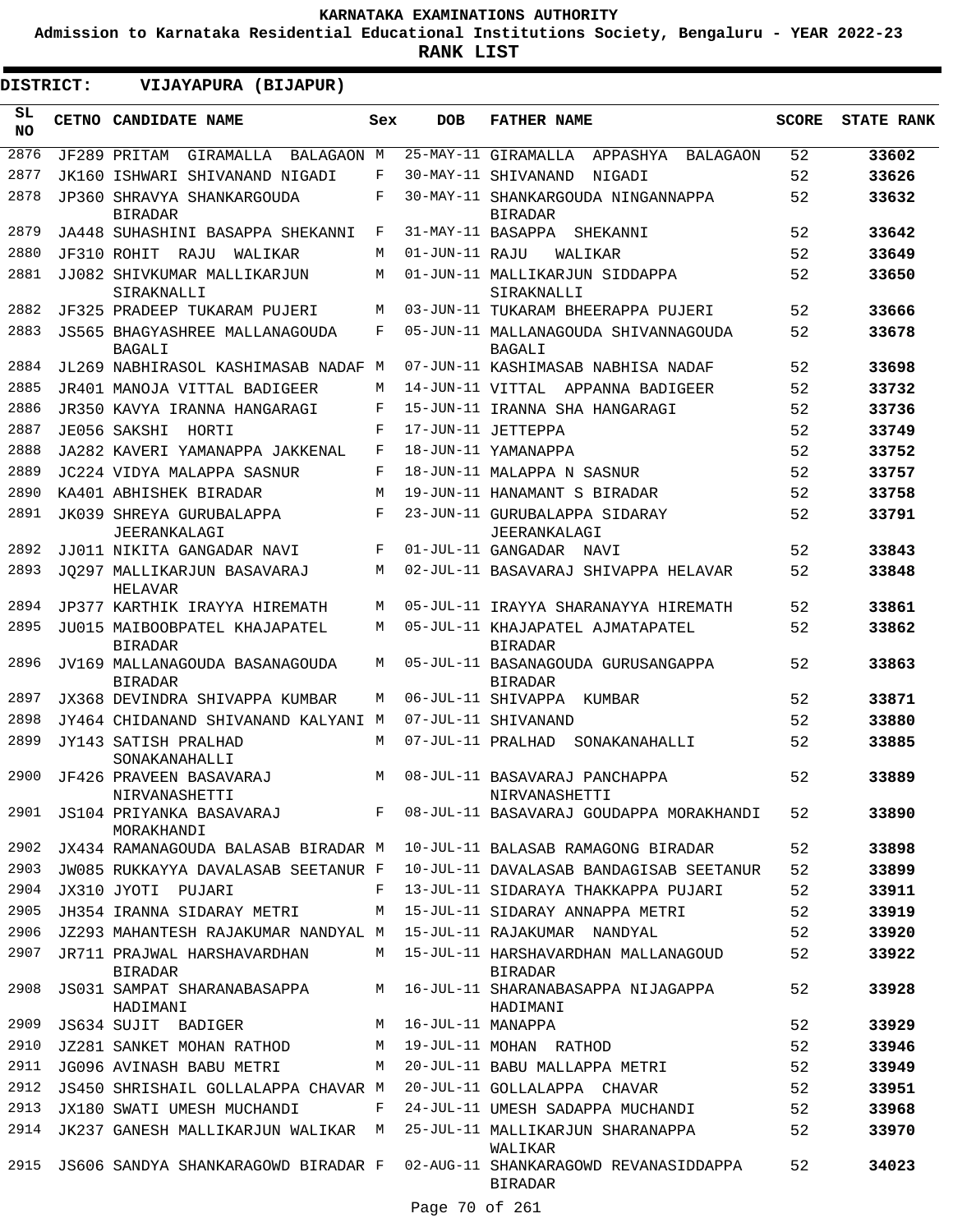**Admission to Karnataka Residential Educational Institutions Society, Bengaluru - YEAR 2022-23**

**RANK LIST**

 $\blacksquare$ 

| DISTRICT: | VIJAYAPURA (BIJAPUR)                         |              |                   |                                                      |              |                   |
|-----------|----------------------------------------------|--------------|-------------------|------------------------------------------------------|--------------|-------------------|
| SL<br>NO. | CETNO CANDIDATE NAME                         | Sex          | <b>DOB</b>        | <b>FATHER NAME</b>                                   | <b>SCORE</b> | <b>STATE RANK</b> |
| 2916      | JL252 MAHANTAGOUDA SAHEBAGOUDA<br>PATIL      | M            |                   | 10-AUG-11 SAHEBAGOUDA<br><b>SHANTAGOUDA</b><br>PATIL | 52           | 34055             |
| 2917      | JX429 SAMARTH VITTALAKUMAR<br>HONAMORE       | M            | 15-AUG-11 VITTAL  | HONAMORE                                             | 52           | 34082             |
| 2918      | JM401 PUNITA RATHOD                          | M            |                   | 17-AUG-11 RAJU RATHOD                                | 52           | 34097             |
| 2919      | JG248 ALIYA SILEMAN SHEKH                    | F            |                   | 18-AUG-11 SILEMAN HUSENASAB SHEKH                    | 52           | 34100             |
| 2920      | JF470 MINAXI SHIVANAND NIMBAL                | F            |                   | 18-AUG-11 SHIVANAND NINGAPPA NIMBAL                  | 52           | 34104             |
| 2921      | JO226 TASABIYA ILAHI<br>BAGAWAN              | F            | 18-AUG-11 ILAHI   | ABDULREHAMAN<br><b>BAGAWAN</b>                       | 52           | 34106             |
| 2922      | JG052 BHAGYASHRI SIDDARAM<br>SHIVANAGI       | F            |                   | 22-AUG-11 SIDDARAM CHIDANANDA SHIVANAGI              | 52           | 34122             |
| 2923      | JH126 VIRENDRASINHA YANKANNA<br>NATIKAR      | M            |                   | 26-AUG-11 YANKANNA<br>NATIKAR                        | 52           | 34147             |
| 2924      | JF097 VAISHNAVI ISHWARAPPA<br><b>BIRADAR</b> | F            |                   | 05-SEP-11 ISHWARAPPA SHIVAPPA BIRADAR                | 52           | 34203             |
| 2925      | JA031 ANIL HONNAPPA DABBANAD                 | М            |                   | 06-SEP-11 HONNAPPA SHANKRAPPA DABBANAD               | 52           | 34207             |
| 2926      | JH245 ANU MUTTAPPA MASALI                    | F            |                   | 09-SEP-11 MUTTAPPA BASAPPA MASALI                    | 52           | 34214             |
| 2927      | JY398 SIDDARTH SHIVALINGAPPA<br>KALEBAG      | M            |                   | 11-SEP-11 SHIVALINGAPPA KALLAPPA<br>KALEBAG          | 52           | 34227             |
| 2928      | JE499 AMAYOGISIDDA BAPU NAYAK                | М            |                   | 13-SEP-11 BAPU HANAMANT NAYAK                        | 52           | 34234             |
| 2929      | JU058 BRAHMAPUTRA SHIVANAND<br>BAMMANNI      | М            |                   | 17-SEP-11 SHIVANAND SANGANABASAPPA<br>BAMMANNI       | 52           | 34255             |
| 2930      | JA071 PRATEEKSHA KALLAPPA GANIGER F          |              |                   | 21-SEP-11 KALLAPPA PARAPPA GANIGER                   | 52           | 34281             |
| 2931      | JX253 BANASHANKARI SOMANING KADDU F          |              |                   | 24-SEP-11 SOMANING KADDU                             | 52           | 34289             |
| 2932      | JR277 MANJUNATH GUBBEWADA                    | М            |                   | 24-SEP-11 UMESH GUBBEWADA                            | 52           | 34290             |
| 2933      | JR409 SAI SAMARTH GOLLALAPPA<br>LYAVI        | М            |                   | 27-SEP-11 GOLLALAPPA                                 | 52           | 34303             |
| 2934      | JS016 PALLAVI SANTOSH KALAL                  | F            |                   | 01-OCT-11 SANTOSH EKANATH KALAL                      | 52           | 34319             |
| 2935      | JD135 MANOJ BASAVARAJ HEBBAL                 | M            |                   | 03-OCT-11 BASAVARAJ MAHADEV HEBBAL                   | 52           | 34326             |
| 2936      | JZ464 DEEPA<br>KALLIMATH                     | F            |                   | 19-OCT-11 MURAGESH                                   | 52           | 34368             |
| 2937      | JY055 SAMARAT IRANNA HUNSHYAL                | М            |                   | 21-OCT-11 IRANNA AMANNA HUNSHYAL                     | 52           | 34374             |
| 2938      | JX355 SAMARTH VIJAYAKUMAR ANGADI             | М            |                   | 03-NOV-11 VIJAYAKUMAR RACHAPP ANGADI                 | 52           | 34423             |
| 2939      | JS513 SHANKARAGOUD REVANASIDDA<br>CHINAMALLI | М            |                   | 07-NOV-11 REVANASIDDA KALLAPPAGOUD<br>CHINAMALLI     | 52           | 34437             |
| 2940      | JQ697 RASHMITA RAVINDRA BAGEWADI             | F            |                   | 09-NOV-11 RAVINDRA BASAVANT BAGEWADI                 | 52           | 34446             |
| 2941      | JE451 VIRESH MALLAPPA HOSAMANI               | М            |                   | 18-NOV-11 MALLAPPA BASAPPA HOSAMANI                  | 52           | 34467             |
| 2942      | KA027 APOORAVA APPASAHEB BIRADAR             | $\mathbf{F}$ |                   | 25-NOV-11 APPASAHEB BIRADAR                          | 52           | 34494             |
| 2943      | JS098 BIMANAGOUDA PARASHURAM<br>BIRADAR      | М            |                   | 07-DEC-11 PARASHURAM BHIMANAGOUDA<br>BIRADAR         | 52           | 34531             |
| 2944      | JG166 SUMAN DHAREPPA MUCCHANDI               | F            |                   | 07-DEC-11 DHAREPPA CHANNAPPA MUCCHANDI               | 52           | 34535             |
| 2945      | JJ006 ROHIT RAJENDRA CHIGARI                 | М            |                   | 20-DEC-11 RAJENDRA SAYABANNA CHIGARI                 | 52           | 34569             |
| 2946      | JS604 ABHISHEK KASHINATH RODAGI              | M            |                   | 01-JAN-12 KASHINATH SHARANAPPA RODAGI                | 52           | 34594             |
| 2947      | JG158 BARAMESH SURESH UTTAGI                 | M            |                   | 01-JAN-12 SURESH PARASAPPA UTTAGI                    | 52           | 34595             |
| 2948      | JV034 PRATWIRAJ MANJUNATH<br>KESHATTI        | М            |                   | 03-JAN-12 MANJUNATH GOLLALAPPA KESHATTI              | 52           | 34607             |
| 2949      | JE234 SIDDARTH ASHOK CHALAWADI               | M            |                   | 07-JAN-12 ASHOK CHALAWADI                            | 52           | 34614             |
| 2950      | JV146 RAJESHWARI MANTESH HOLER               | F            | 16-AUG-09 MANTESH | HOLER                                                | 51           | 34666             |
| 2951      | JM162 MAHESHA HANAMANTRAY MURAL              | М            |                   | 22-OCT-09 HANAMANTRAY DYAVAPPA MURAL                 | 51           | 34673             |
| 2952      | JC075 SRUJAN SHIVAYOGI NAGAREDDY             | M            |                   | 10-FEB-10 SHIVAYOGI NAGAREDDY                        | 51           | 34713             |
| 2953      | JM383 BASANNA BHIMANNA LAKKUNDI              | M            |                   | 05-MAR-10 BHIMANNA BASAPPA LAKKUNDI                  | 51           | 34723             |
| 2954      | JO388 SURESH RATHOD                          | M            |                   | 10-MAR-10 SOMANATH BHIMAPPA RATHOD                   | 51           | 34725             |
| 2955      | KA425 SUSHMITA HULIGEPPA<br>BANDIWADDAR      | F            |                   | 27-MAR-10 HULIGEPPA                                  | 51           | 34736             |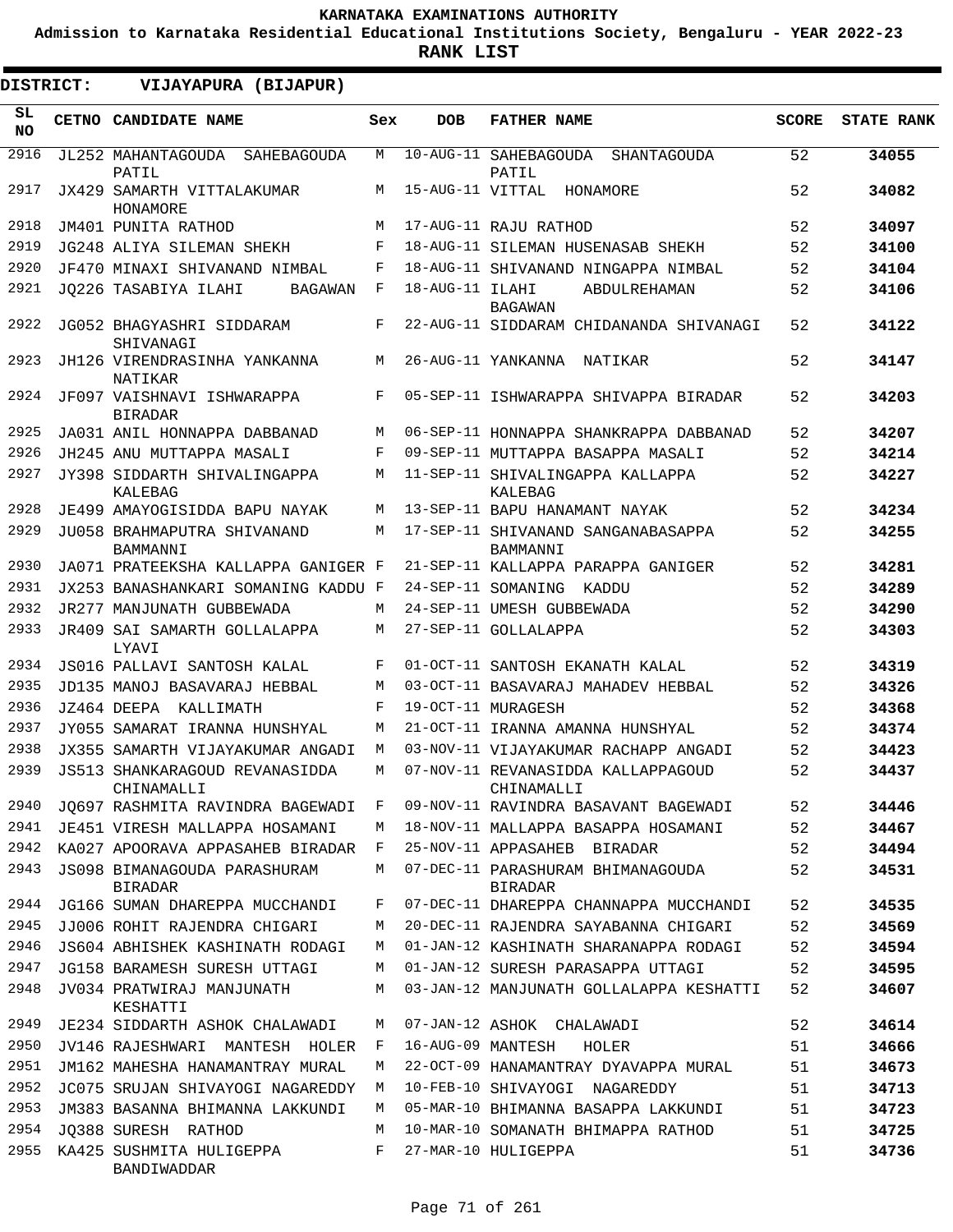**Admission to Karnataka Residential Educational Institutions Society, Bengaluru - YEAR 2022-23**

| DISTRICT:       | VIJAYAPURA (BIJAPUR)                                   |     |                   |                                                          |              |                   |
|-----------------|--------------------------------------------------------|-----|-------------------|----------------------------------------------------------|--------------|-------------------|
| SL<br><b>NO</b> | CETNO CANDIDATE NAME                                   | Sex | <b>DOB</b>        | <b>FATHER NAME</b>                                       | <b>SCORE</b> | <b>STATE RANK</b> |
| 2956            | JJ035 JAKARAY TOPANNA TALAWAR                          | M   | 18-MAY-10 TOPANNA | TALAWAR                                                  | 51           | 34761             |
| 2957            | JD063 MANJU PUNDALEEKAPPA<br>HUDEDAGADDI               | M   |                   | 24-MAY-10 PUNDALEEKAPPA YAMANAPPA<br>HUDEDAGADDI         | 51           | 34762             |
| 2958            | JO159 RUTVIK LAXMAN BHAJANTRI                          | М   |                   | 01-JUN-10 LAXMAN BASAPPA BHAJANTRI                       | 51           | 34768             |
| 2959            | JH455 SIDARAY SIDDANNA LONI                            | M   |                   | 10-JUN-10 SIDDANNA MORTEPPA LONI                         | 51           | 34776             |
| 2960            | JP130 VIDYANAND CHIDANAND<br>HIREMATH                  | M   |                   | 17-JUN-10 CHIDANAND SHEKARYYA HIREMATH                   | 51           | 34779             |
| 2961            | JR279 POOJA BIRADAR                                    | F   |                   | 14-JUL-10 HANAMANTRAY                                    | 51           | 34799             |
| 2962            | JR365 AKASH SHANKREPPA<br>HUVINAHALLI                  | M   |                   | 27-JUL-10 SHANKREPPA                                     | 51           | 34818             |
| 2963            | KA001 PRIYANKA BHIMARAY GERADE                         | F   |                   | 07-AUG-10 BHIMARAY UPPAR (GERADE)                        | 51           | 34834             |
| 2964            | JN213 SHANKRAPPA BASAPPA KORI                          | М   |                   | 07-AUG-10 BASAPPA BASALINGAPPA KORI                      | 51           | 34835             |
| 2965            | JO436 MANJUNATH YANKAPPA<br>METAGUDDA                  | М   |                   | 08-AUG-10 YANKAPPA MALLAPPA METAGUDDA                    | 51           | 34839             |
| 2966            | JW048 LAXMI UDANDAPPA BIRADAR                          | F   |                   | 14-AUG-10 UDANDAPPA BIRADAR                              | 51           | 34846             |
| 2967            | JM122 AJAYA GOPAL NALATAVAD                            | М   | 15-AUG-10 GOPAL   |                                                          | 51           | 34850             |
| 2968            | JY172 SHRAVANKUMAR RAMESH SONNAD                       | M   |                   | 18-AUG-10 RAMESH GADIGEPPA SONNAD                        | 51           | 34859             |
| 2969            | JY271 SWALIYAA DEVAR                                   | F   |                   | 23-AUG-10 ABDUL DEVAR                                    | 51           | 34866             |
| 2970            | JZ146 SHRAVANI SIDDAPPA ADIN                           | F   |                   | 24-AUG-10 SIDDAPPA LAKSHMANA ADIN                        | 51           | 34869             |
| 2971            | JR413 ADIVAPPA RAMESH TAMBAKE                          | М   | 25-AUG-10 RAMESH  | TAMBAKE                                                  | 51           | 34870             |
| 2972            | JT161 SAGAR SIDDARAM MANVI                             | М   |                   | 04-SEP-10 SIDDARAM MANVI                                 | 51           | 34883             |
| 2973            | JZ462 PAVITRA SIDDAPPA NAVANI                          | F   |                   | 09-SEP-10 SIDDAPPA MALLAPPA NAVANI                       | 51           | 34889             |
| 2974            | JO446 KAVERI HANAMANTH HALIHAL                         | F   |                   | 10-SEP-10 HANAMANTH BALAVANTAPPA<br>HALIHAL              | 51           | 34890             |
| 2975            | JD453 ANITA BABU LAMANI                                | F   |                   | 18-SEP-10 BABU CHANDU LAMANI                             | 51           | 34912             |
| 2976            | JE057 VINAY SHIVAYYA MATHAPATI                         | М   |                   | 22-SEP-10 SHIVAYYA                                       | 51           | 34924             |
| 2977            | JH006 VAISHNAVI RAJAKUMAR<br>INGALAGI                  | F   |                   | 24-SEP-10 RAJAKUMAR BHEEMASHYA INGALAGI                  | 51           | 34931             |
| 2978            | JL323 SHWETA PARASHAPPA METI                           | F   |                   | 29-SEP-10 PARASHAPPA YAMANAPPA METI                      | 51           | 34936             |
| 2979            | JY529 DARSHAN SUBHAS NIDONI                            | М   |                   | 30-SEP-10 SUBHAS SIDRAMAPPA NIDONI                       | 51           | 34938             |
| 2980            | JS538 MALLIKARJUN<br>REVANASIDDAPPA M<br><b>BYAKOD</b> |     |                   | 02-OCT-10 REVANASIDDAPPA GURUPADAPPA<br><b>BYAKOD</b>    | 51           | 34946             |
| 2981            | JA148 AMARAVVA NINGAPPA AKKANAVAR F                    |     |                   | 05-OCT-10 NINGAPPA MALLAPPA AKKANAVAR                    | 51           | 34952             |
| 2982            | JL078 NEELAMMA IRAPPA AGNI                             | F   |                   | 08-OCT-10 GIRIJA IRANNA AGNI                             | 51           | 34961             |
| 2983            | JK060 SHRIDHAR MALLAPPA KATTIMANI M                    |     |                   | 16-OCT-10 MALLAPPA NINGAPPA KATTIMANI                    | 51           | 34993             |
| 2984            | JN282 VIDYASHREE                                       | F   |                   | 17-OCT-10 MALLANN VEERAGHANTEPPA UKKALI                  | 51           | 34994             |
| 2985            | JS330 MAHMADTOUSIF GARADIMANI                          | М   |                   | 18-OCT-10 MAHIBOOB                                       | 51           | 34997             |
| 2986            | JO206 APOORVA ASHOK KOTAMBARI                          | F   | 27-OCT-10 ASHOK   |                                                          | 51           | 35013             |
| 2987            | JL046 SHRUTI ASHOK HADAPAD                             | F   |                   | 02-NOV-10 ASHOK MALLAPPA HADAPAD                         | 51           | 35033             |
| 2988            | JP008 LAXMI MALLAPPA KANCHYANI                         | F   |                   | 05-NOV-10 MALLAPPA BASAPPA KANCHYANI                     | 51           | 35043             |
| 2989            | JO511 PRAJWAL BABU DASTREDDI                           | М   | 05-NOV-10 BABU    | DASTAREDDI                                               | 51           | 35044             |
| 2990            | KA478 DANAMMA BASAVARAJ<br>MALLAYYAGOL                 | F   |                   | 06-NOV-10 BASAVARAJ MALLAYYAGOL                          | 51           | 35047             |
| 2991            | JS368 BHIMARAY HONNAPPA PUJARI                         | М   |                   | 09-NOV-10 HONNAPPA SIDDAPPA PUJARI                       | 51           | 35054             |
| 2992            | JC208 DHANUSH BALARAM WADDAR                           | М   |                   | 09-NOV-10 BALARAM BASAPPA WADDAR                         | 51           | 35055             |
| 2993            | JA166 NEHARIN MAHAMMADARAFEEK<br>AWATI                 | F   |                   | 10-NOV-10 MAHAMMADARAFEEK ALLABHAKSHA<br>AWATI           | 51           | 35060             |
| 2994            | JN027 NABUMA RAMJANSAB SHAIKH                          | F   |                   | 11-NOV-10 RAMJANSAB HASANASAB SHAIKH                     | 51           | 35065             |
| 2995            | JO207 SUCHITRA SIDDHARUDA<br>PARASHETTY                | F   |                   | 12-NOV-10 SIDDHARUDA                                     | 51           | 35073             |
| 2996            | JB210 ASHWINI HUCHCHAPPAGOUD<br><b>BIRADAR</b>         | F   |                   | 16-NOV-10 HUCHCHAPPAGOUD YAMANAPPAGOUD<br><b>BIRADAR</b> | 51           | 35081             |
| 2997            | JX109 RENUKA MALAKAPPA SUNTYAN                         | F   |                   | 17-NOV-10 MALAKAPPA SUNTYAN                              | 51           | 35085             |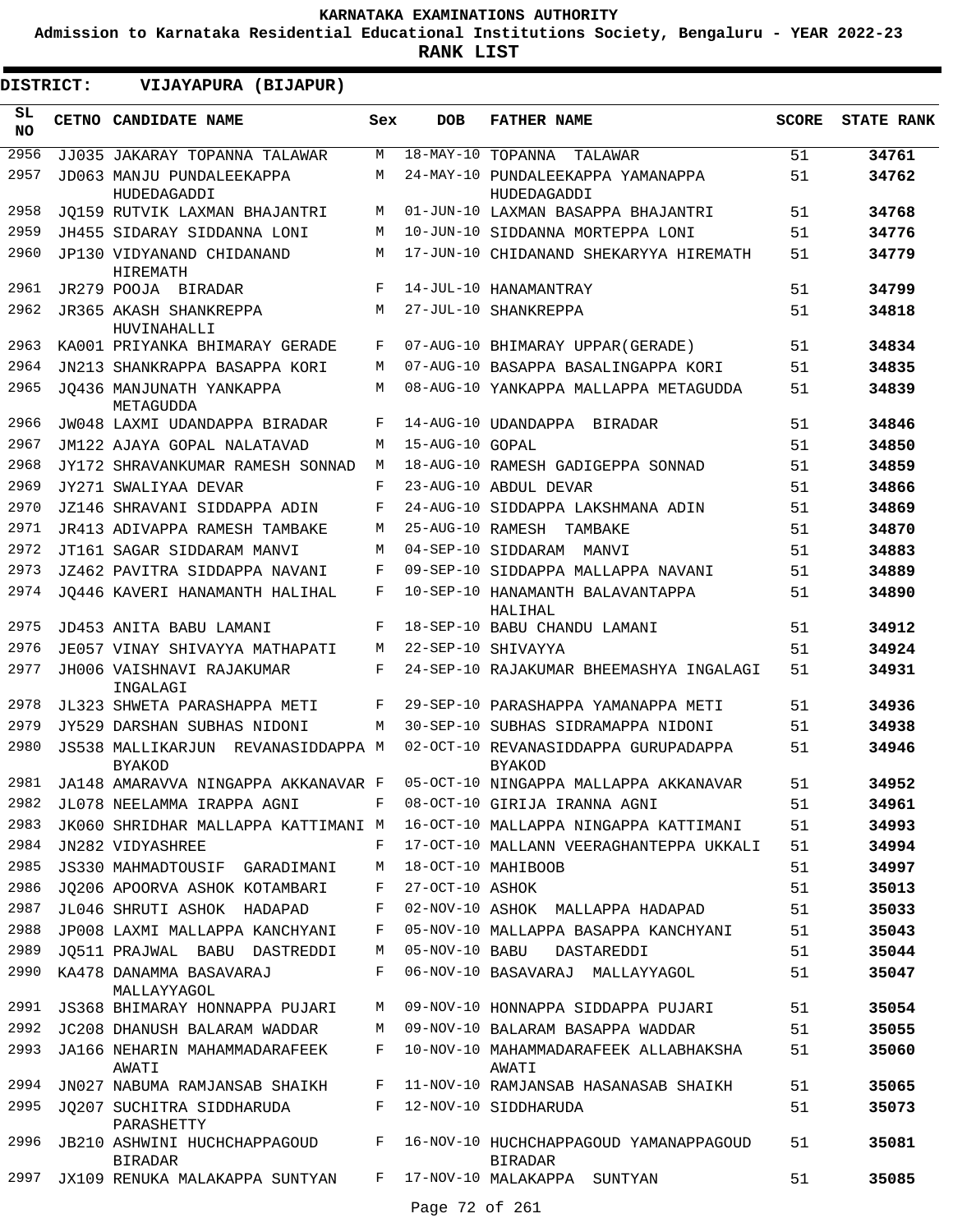**Admission to Karnataka Residential Educational Institutions Society, Bengaluru - YEAR 2022-23**

**RANK LIST**

 $\blacksquare$ 

| DISTRICT:  | VIJAYAPURA (BIJAPUR)                              |     |                               |                                                    |              |                   |
|------------|---------------------------------------------------|-----|-------------------------------|----------------------------------------------------|--------------|-------------------|
| SL.<br>NO. | CETNO CANDIDATE NAME                              | Sex | <b>DOB</b>                    | <b>FATHER NAME</b>                                 | <b>SCORE</b> | <b>STATE RANK</b> |
| 2998       | KA357 MAHIN KOUSAR JAVEED<br>CHATTARAKI           | F   | $\overline{22-NOV}-10$ JAVEED | CHATTARAKI                                         | 51           | 35100             |
| 2999       | KA263 PANDU KALLAPPA DUMAKNAL                     | M   |                               | 24-NOV-10 KALLAPPA<br>DUMAKNAL                     | 51           | 35106             |
| 3000       | KA386 AWINASH HANAMANT CHOUGALE                   | М   |                               | 01-DEC-10 HANAMANT RAMALING CHOUGALE               | 51           | 35123             |
| 3001       | JF239 BHAGYASHREE RAJASHEKHAR<br>HUBBALLI         | F   |                               | 01-DEC-10 RAJASHEKHAR MALAKAPPA<br>HUBBALLI        | 51           | 35124             |
| 3002       | JW209 DEEPA NAGESH PATTAR                         | F   |                               | 01-DEC-10 NAGESH DEWINDRAPPA PATTAR                | 51           | 35126             |
| 3003       | JO219 SIMRAN IMAMAHUSEN NEGIMANI                  | F   |                               | 13-DEC-10 IMAMAHUSEN RAJESAB NEGIMANI              | 51           | 35165             |
| 3004       | JP349 PALLAVI PARAMANNA SINDAGI                   | F   |                               | 14-DEC-10 PARAMANNA                                | 51           | 35169             |
| 3005       | JE268 VIJAYAKUMAR DARMARAJ<br><b>JOTAGOND</b>     | M   |                               | 15-DEC-10 DARMARAJ JETTEPPA JOTAGOND               | 51           | 35176             |
| 3006       | JE207 AXAY BASAVARAJ MADARIKAR                    | М   |                               | 23-DEC-10 BASAVARAJ SHIVAPPA MADARIKAR             | 51           | 35194             |
| 3007       | JO192 LALASAB HAJISAB UPPALADINNI M               |     | 26-DEC-10 HAJISAB             | UPPALADINNI                                        | 51           | 35206             |
| 3008       | JP218 FAYAZ AMARKHED                              | М   |                               | 30-DEC-10 MAHIBOOB AMARKHED                        | 51           | 35215             |
| 3009       | JS165 LOKESH BALAPPAGOUDA PATIL                   | М   |                               | 01-JAN-11 BALAPPAGOUDA PATIL                       | 51           | 35227             |
| 3010       | JN141 MALLIKARJUN CHANNAPPAGOUDA<br>HAMPANAGOUDAR | М   |                               | 01-JAN-11 CHANNAPPAGOUDA HAMPANAGOUDRA             | 51           | 35232             |
| 3011       | JY539 VIKAS PARASAPPA YADAV                       | М   |                               | 01-JAN-11 PARASAPPA<br>YADAV                       | 51           | 35245             |
| 3012       | JH422 PRAJWAL YALLAPPA BANDENAVAR M               |     |                               | 02-JAN-11 YALLAPPA LAYAPPA BANDENAVAR              | 51           | 35249             |
| 3013       | JO779 VIJAYAKUMAR PARASHURAM<br><b>BUDAGOLI</b>   | M   |                               | 06-JAN-11 PARASHURAM<br>BUDAGOLI                   | 51           | 35263             |
| 3014       | JE189 DARSHAN VISHWANATH PARIT                    | M   |                               | 08-JAN-11 VISHWANATH BAVAPPA PARIT                 | 51           | 35268             |
| 3015       | JR642 MALLINATHA<br>SHASHIDHAR<br><b>BULLA</b>    | М   |                               | 08-JAN-11 SHASHIDHAR SHIVAPPA BULLA                | 51           | 35269             |
| 3016       | JH402 SHREYA SHIVANAND NEELANGI                   | F   |                               | 08-JAN-11 SHIVANAND<br>NEELANGI                    | 51           | 35270             |
| 3017       | JW094 SHIVALEELA DAYANAND BIRADAR F               |     |                               | 09-JAN-11 DAYANAND PARAMANAND BIRADAR              | 51           | 35277             |
| 3018       | JB227 BHAGYA SHIVANAND JARADDI                    | F   |                               | 10-JAN-11 SHIVANAND IRAPPA JARADDI                 | 51           | 35279             |
| 3019       | JZ265 SWAPNA SANJU RATHOD                         | F   |                               | 10-JAN-11 SANJU RATHOD                             | 51           | 35284             |
| 3020       | JO731 SHANTAVEER PRAKASH<br><b>BANGARAGUNDA</b>   | М   |                               | 14-JAN-11 PRAKASH SHANTAPPA<br><b>BANGARAGUNDA</b> | 51           | 35290             |
| 3021       | JD187 VIREESH GANGADHAR PATTAR                    | М   |                               | 19-JAN-11 GANGADHAR IRAPPA PATTAR                  | 51           | 35304             |
| 3022       | JU035 TANUJA NINGAMMA BISANAL                     | F   | 27-JAN-11 NIGAPPA             |                                                    | 51           | 35330             |
| 3023       | JS078 SHAMBHAVI SUBHAS SINDHE                     | F   | 04-FEB-11 SUBHAS              |                                                    | 51           | 35366             |
| 3024       | JR408 GANESH SHREESHAIL MADDARAKI M               |     |                               | 05-FEB-11 SHREESHAIL                               | 51           | 35369             |
| 3025       | JB016 VASRSHINI NARAYAN JADHAV                    | F   |                               | 09-FEB-11 NARAYAN JADHAV                           | 51           | 35387             |
| 3026       | JY144 SINCHANA SHANKREPPA JUMANAL F               |     |                               | 22-FEB-11 SHANKREPPA BHIMARAYA JUMANAL             | 51           | 35431             |
| 3027       | JY511 PRASANNA SANBAJI UPPAR                      | M   |                               | 25-FEB-11 SANBAJI UPPAR                            | 51           | 35445             |
| 3028       | JE072 SHREYA MANOHAR NAIK                         | F   |                               | 01-MAR-11 MANOHAR NARAYAN NAIK                     | 51           | 35472             |
| 3029       | JR176 SUNIL BHAGAPPA KURUDI                       | М   |                               | 01-MAR-11 BHAGAPPA                                 | 51           | 35475             |
| 3030       | JN121 SUSHANT MANJUNATH NAYAK                     | М   |                               | 02-MAR-11 MANJUNATH MANGALAPPA NAYAK               | 51           | 35478             |
| 3031       | JS334 BHAVANI BABUGOUDA BIRADAR                   | F   |                               | 06-MAR-11 BABUGOUDA DUNDAPPAGOUDA<br>BIRADAR       | 51           | 35501             |
| 3032       | JF033 SWATI HIRAGANNA KUMBAR                      | F   |                               | 09-MAR-11 HIRAGANNA GURAPPA KUMBAR                 | 51           | 35522             |
| 3033       | JT034 APURVA ASHOK HALAKI                         | F   |                               | 10-MAR-11 ASHOK MALLANNA HALAKI                    | 51           | 35524             |
| 3034       | JE391 SHARAT HANAMANTH GOLASAR                    | M   |                               | 10-MAR-11 HANAMANTH MALLAPPA GOLASAR               | 51           | 35528             |
| 3035       | JS430 SOUMYA RUDRAGOUDA BIRADAR                   | F   |                               | 12-MAR-11 RUDRAGOUDA BASANAGOUDA<br>BIRADAR        | 51           | 35535             |
| 3036       | JX319 SINCHANA MUKENDRA HARIJAN                   | F   |                               | 19-MAR-11 MUKENDRA PRABHU HARIJAN                  | 51           | 35567             |
| 3037       | JY486 AMIT RAVEENDR RAMOJI                        | M   |                               | 25-MAR-11 RAVEENDRA RAMOJI                         | 51           | 35594             |
| 3038       | JX471 SUNIL APPASAHEB ASKI                        | М   |                               | 26-MAR-11 APPASAHEB SIDDAPPA ASKI                  | 51           | 35602             |
| 3039       | JS377 MANOJ MAHANTESH KOULAGI                     | M   |                               | 28-MAR-11 MAHANTESH GOLLALAPPA KOULAGI             | 51           | 35610             |
| 3040       | JR244 VAISHNAVI VITTHAL DEGINAL                   | F   |                               | 28-MAR-11 VITTHAL SIDDAPPA DEGINAL                 | 51           | 35612             |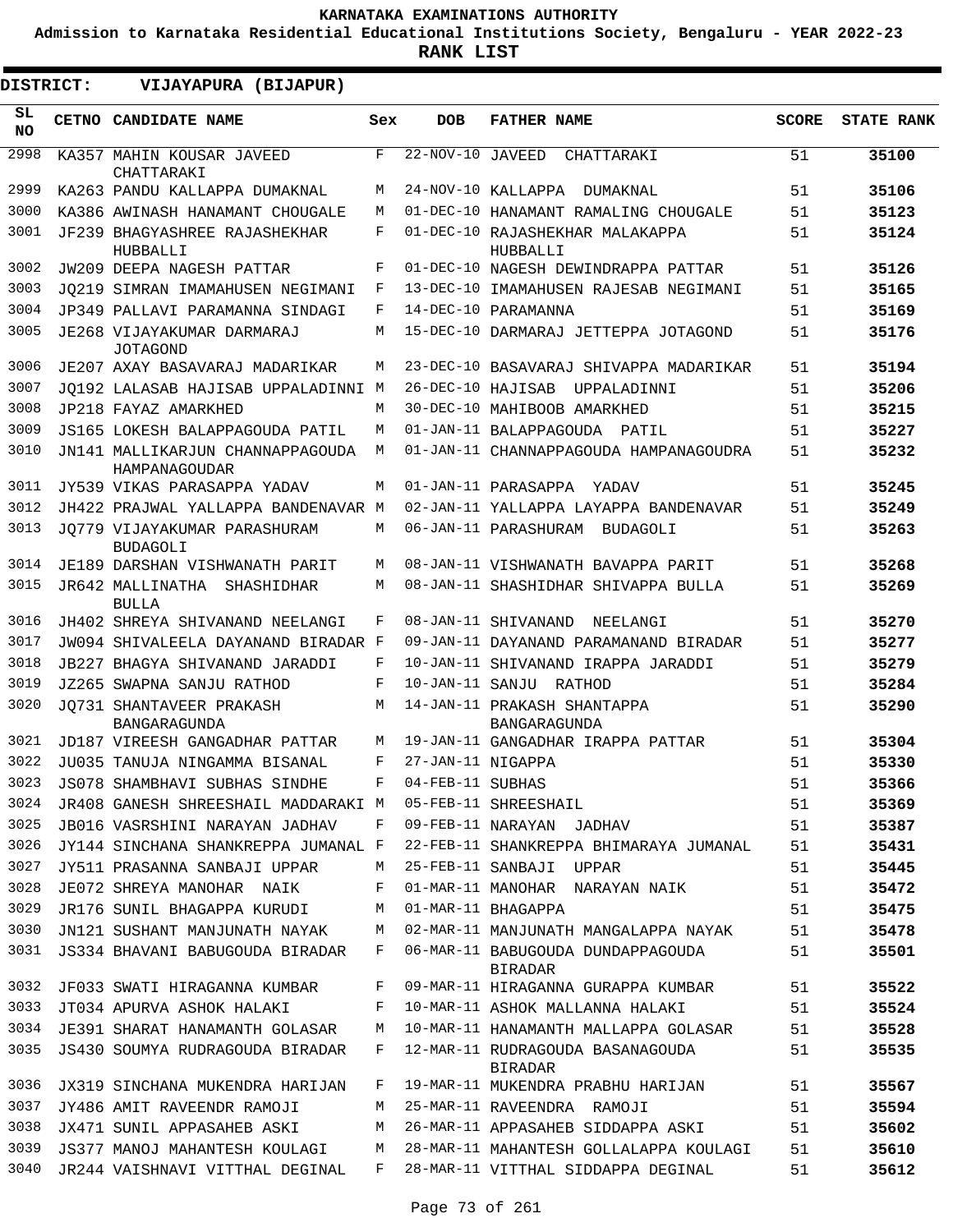**Admission to Karnataka Residential Educational Institutions Society, Bengaluru - YEAR 2022-23**

| <b>DISTRICT:</b> | VIJAYAPURA (BIJAPUR)                          |     |                    |                                                  |              |                   |
|------------------|-----------------------------------------------|-----|--------------------|--------------------------------------------------|--------------|-------------------|
| SL.<br><b>NO</b> | CETNO CANDIDATE NAME                          | Sex | <b>DOB</b>         | <b>FATHER NAME</b>                               | <b>SCORE</b> | <b>STATE RANK</b> |
| 3041             | JR089 ABHILASH DEVINDRAPPA<br>TIPANATTI       | M   |                    | 29-MAR-11 DEVINDRAPPA MADIWALAPPA<br>TIPANATTI   | 51           | 35613             |
| 3042             | JV137 RAKSHITA ATMANAND RAJAPOOT              | F   |                    | 29-MAR-11 ATMANAND NARASING RAJPOOT              | 51           | 35619             |
| 3043             | JN126 VIVEK SHANTAPPA CHAVAN                  | М   |                    | 29-MAR-11 SHANTAPPA MANAPPA CHAVAN               | 51           | 35622             |
| 3044             | JH168 SIDDU MANTESH MADAR                     | М   |                    | 30-MAR-11 MANTESH SHIVAPPA MADAR                 | 51           | 35626             |
| 3045             | JN021 PALLAVI HANAMANTA HARINDRAL F           |     |                    | 01-APR-11 HANAMANTA BHIMANNA HARINDRAL           | 51           | 35639             |
| 3046             | JC140 VARSHA RAVUTAPPA MUSUGURI               | F   |                    | 04-APR-11 RAVUTAPPA SHANTAPPA MUSUGURI           | 51           | 35657             |
| 3047             | JB094 RAHUL RAJU CHAVAN                       | М   |                    | 07-APR-11 RAJU SHIVAPPA CHAVAN                   | 51           | 35676             |
| 3048             | JL375 ANUSHKA RAJUSING RAJAPUT                | F   |                    | 14-APR-11 RAJUSING<br>RAJAPUT                    | 51           | 35715             |
| 3049             | JM141 LAXMAN HANAMAGOUDA PATIL                | М   |                    | 17-APR-11 HANAMAGOUDA                            | 51           | 35727             |
| 3050             | JU182 SANGAMESH YALAGOD                       | М   |                    | 20-APR-11 CHANDRASHEKAR                          | 51           | 35742             |
| 3051             | JY579 ANJALI HANAMANT KAMBAR                  | F   |                    | 22-APR-11 HANAMANT                               | 51           | 35754             |
| 3052             | JH041 OMKAR RAJU PAWAR                        | М   |                    | 22-APR-11 RAJU DANASING PAWAR                    | 51           | 35757             |
| 3053             | JB397 MALLIKARJUN BASAVARAJ<br>PUJARI         | М   |                    | 02-MAY-11 BASAVARAJ LAKKAPPA PUJARI              | 51           | 35806             |
| 3054             | JJ023 SHRAVANI SHIVANNA<br>GIRANIVADDAR       | F   |                    | 02-MAY-11 SHIVANNA SHANKAR GIRANIVADDAR          | 51           | 35807             |
| 3055             | JE387 LAKSHMI ANNARAY HOSAMANI                | F   |                    | 05-MAY-11 ANNARAY YASHAVANTAPPA<br>HOSAMANI      | 51           | 35814             |
| 3056             | JG008 SAMARTH SIDDANGOUD BIRADAR              | М   |                    | 06-MAY-11 SIDDANGOUD GURANGOUD BIRADAR           | 51           | 35821             |
| 3057             | JS411 SAMBHRAM SHIVAPUTRA<br>MANAGULI         | M   |                    | 06-MAY-11 SHIVAPUTRA<br>MANAGULI                 | 51           | 35822             |
| 3058             | JA309 DARSHAN MALLIKARJUNA<br>UMANABADI       | М   |                    | 08-MAY-11 MALLIKARJUN REVANSIDDAPPA<br>UMANABADI | 51           | 35827             |
| 3059             | JP283 ASLAM MAINUDDIN MULLA                   | М   |                    | 13-MAY-11 MAINUDDIN<br>MULLA                     | 51           | 35855             |
| 3060             | JJ051 POOJA SANGAMESH KUMBAR                  | F   |                    | 13-MAY-11 SANGAMESH G KUMBAR                     | 51           | 35857             |
| 3061             | JA170 SHWETA MALLAPPA TOTAD                   | F   |                    | 20-MAY-11 MALLAPPA<br>TOTAD                      | 51           | 35895             |
| 3062             | JN305 ANANYA S YALAGI SHARANABASU F<br>YALAGI |     |                    | 21-MAY-11 SHARANABASU B YALAGI                   | 51           | 35898             |
| 3063             | JB017 PARVATI NANAGOUDA PATIL                 | F   |                    | 22-MAY-11 NANAGOUDA                              | 51           | 35908             |
| 3064             | KA052 SHRADDA SHIVANAGOUD BIRADAR F           |     |                    | 24-MAY-11 SHIVANAGOUD<br><b>BIRADAR</b>          | 51           | 35919             |
| 3065             | JM062 DARSHAN HANANMANT WADDAR                | М   |                    | 28-MAY-11 HANAMANT                               | 51           | 35942             |
| 3066             | JY063 PAVITRA UPPAR                           | F   |                    | 28-MAY-11 MAHADEV UPPAR                          | 51           | 35943             |
| 3067             | JK139 AKASH ARJUN BAJANTRI                    | М   |                    | 01-JUN-11 ARJUN SHARANAPPA BAJANTRI              | 51           | 35957             |
| 3068             | JY332 HAFEEJA MAHAMMADRAFEEO<br><b>NADAF</b>  | F   |                    | 01-JUN-11 MAHAMMADRATEEQ NADAF                   | 51           | 35959             |
| 3069             | JH251 VAISHNAVI MALLAPPA<br>HADALASANG        | F   |                    | 01-JUN-11 MALLAPPA LAXMAN HADALASANG             | 51           | 35968             |
| 3070             | JQ484 ASHWINI MAHESH JALAGERI                 | F   |                    | 02-JUN-11 MAHESH SHIVAGONDAPPA JALAGERI          | 51           | 35974             |
|                  | 3071 KA436 SHIVAKUMAR SHEKAPPA<br>JAMAKHANDI  | М   |                    | 04-JUN-11 SHEKAPPA JAMAKHANDI                    | 51           | 35992             |
| 3072             | JD201 SAJID MAHIBOOBSAB HALLI                 | М   |                    | 06-JUN-11 MAHIBOOBSAB HALLI                      | 51           | 36008             |
| 3073             | JY427 SAVATRI SIDDANGOUDA BIRADAR F           |     |                    | 06-JUN-11 SIDDANAGOUDA BIRADAR                   | 51           | 36009             |
| 3074             | JX426 VAISHNAVI LAXMAN REVANNAVAR F           |     | 09-JUN-11 LAXMAN   |                                                  | 51           | 36035             |
| 3075             | JE313 SANKEET CHANNAPPA BIRADAR               | M   |                    | 10-JUN-11 CHANNAPPA NEELAPPA BIRADAR             | 51           | 36039             |
| 3076             | JB154 MALLAPPA YAMANAPPA JUGATI               | М   |                    | 12-JUN-11 YAMANAPPA SIDRAMAPPA JUGATI            | 51           | 36049             |
| 3077             | JW017 NIKITA BASAVARAJ DEVANAGANV F           |     |                    | 13-JUN-11 BASAVARAJ                              | 51           | 36052             |
| 3078             | JD208 MALLIKARJUN BASAPPA BASTALA M           |     |                    | 15-JUN-11 BASAPPA IRAPPA BASTALA                 | 51           | 36073             |
| 3079             | JP106 MD YUSUF SASANUR                        | М   |                    | 16-JUN-11 IBRAHIMSA                              | 51           | 36078             |
| 3080             | JY133 PRAJWAL SANGAPPA ANASHATTI M            |     |                    | 18-JUN-11 SANGAPPA SIDDAPPA ANASHATTI            | 51           | 36096             |
| 3081             | JP247 MALLIKARJUN KUDLEPPA<br><b>BIRADAR</b>  | М   | 19-JUN-11 KUDLEPPA |                                                  | 51           | 36101             |
|                  | 3082 JL286 GAGAN BHIMARAY DASAR               | M   |                    | 21-JUN-11 BHIMARAY DASAR                         | 51           | 36109             |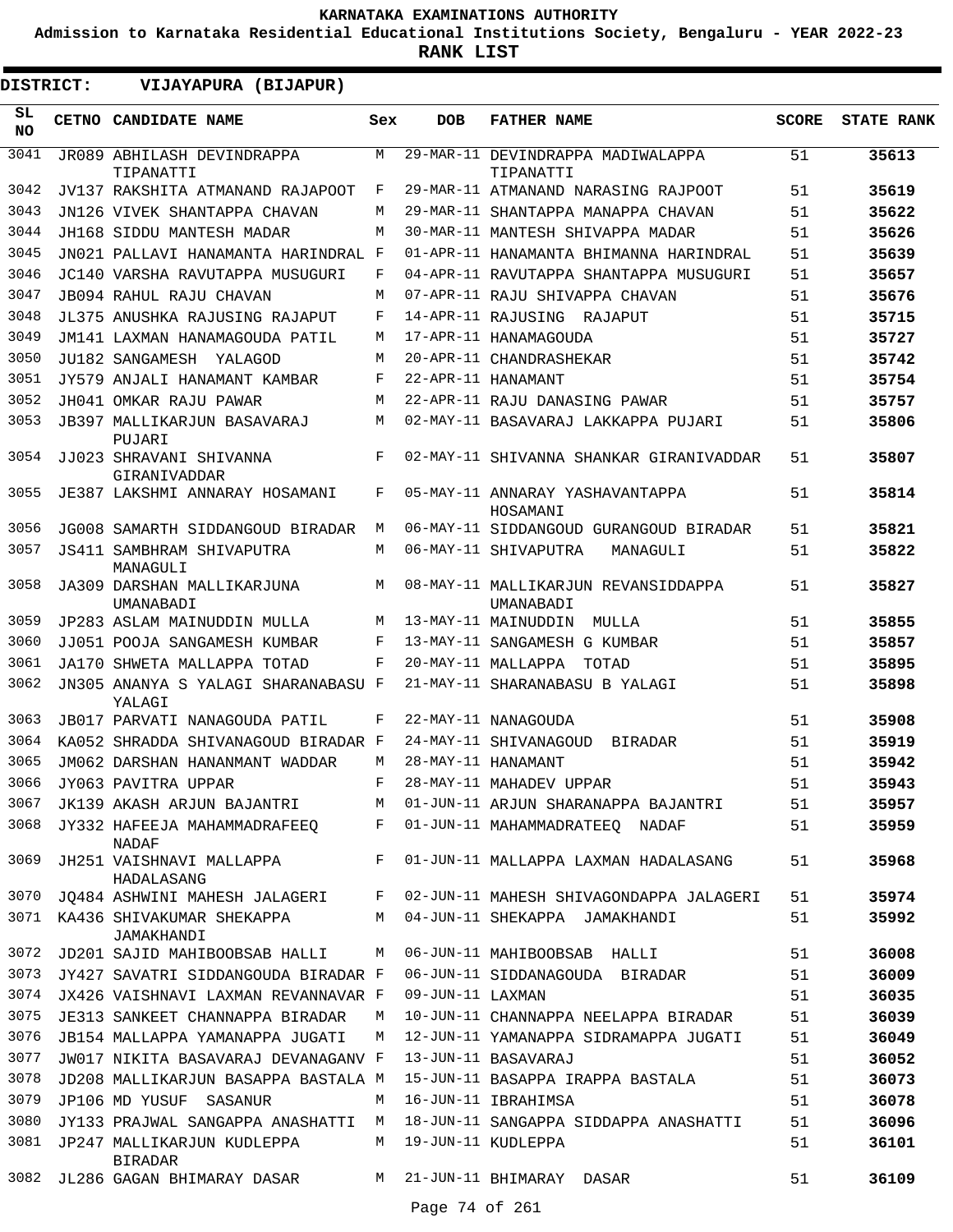**Admission to Karnataka Residential Educational Institutions Society, Bengaluru - YEAR 2022-23**

| DISTRICT:       |  | VIJAYAPURA (BIJAPUR)                                |     |                   |                                                       |              |                   |
|-----------------|--|-----------------------------------------------------|-----|-------------------|-------------------------------------------------------|--------------|-------------------|
| SL<br><b>NO</b> |  | CETNO CANDIDATE NAME                                | Sex | <b>DOB</b>        | <b>FATHER NAME</b>                                    | <b>SCORE</b> | <b>STATE RANK</b> |
| 3083            |  | JA086 SNEHA RANGAPPA KALADAGI                       | F   |                   | 25-JUN-11 RANGAPPA<br>KALADAGI                        | 51           | 36132             |
| 3084            |  | JP389 SANGAMESH KANTESH<br>CHANAKOTI                | М   | 29-JUN-11 KANTESH | CHANAKOTI                                             | 51           | 36152             |
| 3085            |  | JM090 SHRIDEVI BHIMANNA<br>NAGABHUSHI               | F   |                   | 29-JUN-11 BHIMANNA O NAGABHUSHI                       | 51           | 36153             |
| 3086            |  | JA021 SADANAND MALINGARAYA<br>TAKKALAKI             | M   |                   | 01-JUL-11 MALINGARAYA JANAPPA TAKKALAKI               | 51           | 36174             |
| 3087            |  | JY046 SAGAR RAMESH CHANAL                           | М   | 02-JUL-11 RAMESH  | CHANAL                                                | 51           | 36183             |
| 3088            |  | JD203 ARPITA MANGESH RATHOD                         | F   |                   | 04-JUL-11 MANGESH BASU RATHOD                         | 51           | 36186             |
| 3089            |  | JY540 NAVEEN SATISH KOVALLI                         | M   |                   | 04-JUL-11 SATISH KOVALLI                              | 51           | 36188             |
| 3090            |  | JE445 SUMANT SIDDARAM LONI                          | М   |                   | 04-JUL-11 SIDDARAM MAHADEVAPPA LONI                   | 51           | 36192             |
| 3091            |  | JX149 MANIKANTH SADASHIV PUJARI                     | М   |                   | 07-JUL-11 SADASHIV<br>PUJARI                          | 51           | 36209             |
| 3092            |  | JZ345 SHREE YALLAPPA DODAMANI                       | F   |                   | 14-JUL-11 YALLAPPA<br>DODAMANI                        | 51           | 36257             |
| 3093            |  | JL366 MAHESH AMBRESH KUMBAR                         | М   |                   | 15-JUL-11 AMBRESH ADAPPA KUMBAR                       | 51           | 36259             |
| 3094            |  | JL191 NIKIL RAMU CHAVHAN                            | М   |                   | 15-JUL-11 RAMU NILLAPPA CHAVHAN                       | 51           | 36260             |
| 3095            |  | JL311 RAKESH PARASAPPA MULIMANI                     | M   |                   | 15-JUL-11 PARASAPPA MULIMANI                          | 51           | 36261             |
| 3096            |  | JL263 BASALINGAPPA SANGAPPA<br>HOSAMANI             | М   |                   | 17-JUL-11 SANGAPPA BASALINGAPPA<br>HOSAMANI           | 51           | 36272             |
| 3097            |  | JH439 SANIKA SHARANAPPA ATHANI                      | F   |                   | 20-JUL-11 SHARANAPPA NAGAPPA ATHANI                   | 51           | 36293             |
| 3098            |  | JX220 RAKSHIT LAXMAN TELASANGA                      | F   |                   | 21-JUL-11 LAXMAN KASHAPPA TELASANGA                   | 51           | 36301             |
| 3099            |  | JS194 SADHANA ANAND YAMPURE                         | F   |                   | 21-JUL-11 ANAND HANUMANT YAMPURE                      | 51           | 36303             |
| 3100            |  | JM035 ANIL MALAPPA HALANNAVAR                       | М   |                   | 27-JUL-11 MALAPPA SIDDAPPA HALANNAVAR                 | 51           | 36336             |
| 3101            |  | JT197 MAHMADANIS ABDULNABI SHEK                     | М   |                   | 29-JUL-11 ABDULNABI<br>SHEK                           | 51           | 36357             |
| 3102            |  | JP316 SANJAYA BAPUGOUD SASANUR                      | М   |                   | 31-JUL-11 BAPUGOUD<br>SASANUR                         | 51           | 36369             |
| 3103            |  | JF402 VAISHNAVI SATISH BHAVIMANI                    | F   |                   | 01-AUG-11 SATISH GANGADHAR BHAVIMANI                  | 51           | 36380             |
| 3104            |  | JJ085 NAGESH BABAURAY KATAGERI                      | M   |                   | 04-AUG-11 BABAURAY KATAGERI                           | 51           | 36389             |
| 3105            |  | JB380 AMOGHASIDDA KAGGOD                            | М   |                   | 09-AUG-11 SHARANAPPA KAGGOD                           | 51           | 36411             |
| 3106            |  | JT035 NANDINI<br>PAWAR                              | F   | 09-AUG-11 RAJU    |                                                       | 51           | 36414             |
| 3107            |  | JZ221 SANDEEP SURESH BANDIWADDAR                    | М   |                   | 09-AUG-11 SURESH CHENNAPPA BANDIWADDAR                | 51           | 36416             |
| 3108            |  | JU190 KAVERI SHARANAPPA TALAWAR                     | F   |                   | 15-AUG-11 SHARANAPPA SIDDAPPA TALAWAR                 | 51           | 36446             |
| 3109            |  | JC146 SHRINIVAS ARJUN SHILPI                        | М   | 16-AUG-11 ARJUN   |                                                       | 51           | 36453             |
| 3110            |  | <b>JB187 KEERTI CHINNAPPAGOUD</b><br><b>BIRADAR</b> | F   |                   | 19-AUG-11 CHINNAPPAGOUD BHARAMAGOUD<br><b>BIRADAR</b> | 51           | 36468             |
| 3111            |  | JR311 CHANDRAKANT SIDRAMA BUJARI                    | М   |                   | 22-AUG-11 SIDRAMA CHANDRAKANT BUJARI                  | 51           | 36478             |
| 3112            |  | JZ237 SHRAVANA NATAJI BANDIVADDAR F                 |     |                   | 24-AUG-11 NATAJI BANDIVADDAR                          | 51           | 36493             |
| 3113            |  | JT055 BHAGYA PARASHURAM KAMBLE                      | F   |                   | 25-AUG-11 PARASHURAM BASAPPA KAMBLE                   | 51           | 36496             |
| 3114            |  | JO377 VINAYAK SIDDAPPA DURGI                        | М   |                   | 03-SEP-11 SIDDAPPA DURGI                              | 51           | 36530             |
| 3115            |  | JL257 BHARAT GURUPADAPPA<br>HEBBALLA                | М   |                   | 04-SEP-11 GURUPADAPPA<br>HEBBALLA                     | 51           | 36531             |
| 3116            |  | JH263 AKASH ANNARAY SHIVANAGI                       | М   |                   | 10-SEP-11 ANNARAY BHEEMARAY SHIVANAGI                 | 51           | 36557             |
| 3117            |  | JO432 PRAMOD VIJAYAKUMAR NEGINAL                    | M   |                   | 11-SEP-11 VIJAYAKUMAR MALLAPPA NEGINAL                | 51           | 36569             |
| 3118            |  | JU069 LAVANYA SATIRAPPA VADDODAGI F                 |     |                   | 14-SEP-11 SATIRAPPA BASAGONDAPPA<br>VADDODAGI         | 51           | 36582             |
| 3119            |  | JO299 PRAJVAL BHIMAPPA OLEKAR                       | М   |                   | 14-SEP-11 BHIMAPPA NINGAPPA OLEKAR                    | 51           | 36585             |
| 3120            |  | JD053 SHRUSTI SANTOSH HADAPAD                       | F   |                   | 22-SEP-11 SANTOSH HADAPAD                             | 51           | 36615             |
| 3121            |  | JS663 VIJALAXMI IRAYYA MATAPATI                     | F   |                   | 24-SEP-11 IRAYYA GURUPADAYYA MATAPATI                 | 51           | 36623             |
| 3122            |  | JE251 SAHANA HONNAPPA MADAGOND                      | F   |                   | 01-OCT-11 HONNAPPA MALLAPPA MADAGOND                  | 51           | 36650             |
| 3123            |  | JR710 KARTIK SANTOSH SHIRAKANALLI M                 |     |                   | 03-OCT-11 SANTOSH SHIRAKANALLI                        | 51           | 36652             |
| 3124            |  | JA078 AMBIKA CHANDRAKANT<br>GAYAKAWAD               | F   |                   | 05-OCT-11 CHANDRAKANT GAYAKAWAD                       | 51           | 36660             |
| 3125            |  | JA094 SHARADA RAJASHEKHAR<br>SOMANAKATTI            | F   |                   | 05-OCT-11 RAJASHEKHAR SOMANAKATTI                     | 51           | 36664             |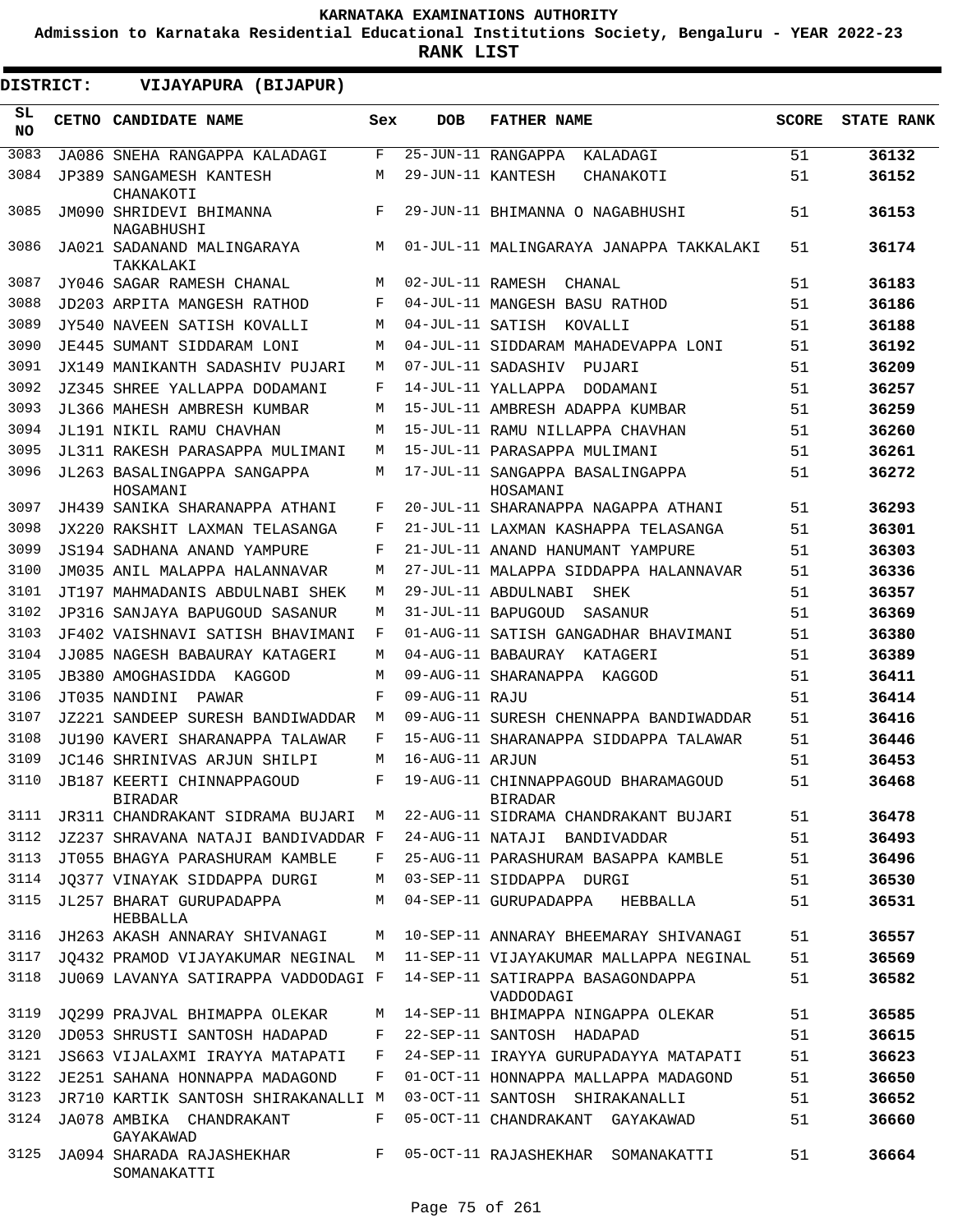**Admission to Karnataka Residential Educational Institutions Society, Bengaluru - YEAR 2022-23**

**RANK LIST**

.

 $\blacksquare$ 

| DISTRICT:       |  | VIJAYAPURA (BIJAPUR)                                           |              |                |                                                                                                                         |              |                   |
|-----------------|--|----------------------------------------------------------------|--------------|----------------|-------------------------------------------------------------------------------------------------------------------------|--------------|-------------------|
| SL<br><b>NO</b> |  | CETNO CANDIDATE NAME                                           | Sex          | <b>DOB</b>     | <b>FATHER NAME</b>                                                                                                      | <b>SCORE</b> | <b>STATE RANK</b> |
| 3126            |  | JZ467 DANESHWARI SANGAPPA<br>LINGADALLI                        | $\mathbf{F}$ |                | 13-OCT-11 SANGAPPA LAXMAN LINGADALLI                                                                                    | 51           | 36695             |
| 3127            |  | JX080 LAXMI VISHNU CHANABASAGOL                                | F            |                | 26-OCT-11 VISHNU BASAPPA CHANABASAGOL                                                                                   | 51           | 36735             |
| 3128            |  | JB396 SHANKAR JAMAKHANDI                                       | M            |                | 26-OCT-11 KASHINATH                                                                                                     | 51           | 36738             |
| 3129            |  | JT011 AVINASHREDDI RAVI MANGALUR                               | M            |                | 01-NOV-11 RAVI APPASAHEB MANGALUR                                                                                       | 51           | 36751             |
| 3130            |  | JJ185 MALLIKARJUN SHRIMANTH<br><b>BIRADAR</b>                  | M            |                | 12-NOV-11 SHRIMANTH NANAGOUDA BIRADAR                                                                                   | 51           | 36792             |
| 3131            |  | KA016 SHRUTIKA SOMANATH BORAGI                                 | F            |                | 15-NOV-11 SOMANATH SHIVASHARAN BORAGI                                                                                   | 51           | 36811             |
| 3132            |  | JX344 MALLIKARJUN SIDDANAGOUD<br>POLICEGOUDAR                  | М            |                | 23-NOV-11 SIDDANAGOUD<br>POLICEGOUDAR                                                                                   | 51           | 36841             |
| 3133            |  | JS461 SUKANYA RAYAGONDAPPA<br><b>BIRADAR</b>                   | F            |                | 23-NOV-11 RAYAGONDAPPA KH BIRADAR                                                                                       | 51           | 36843             |
| 3134            |  | JP288 MALLIKARJUN BASAPPA TALAWAR M                            |              |                | 26-NOV-11 BASAPPA<br>TALAWAR                                                                                            | 51           | 36854             |
| 3135            |  | JS504 PARVEEN KANTEPPA HACHAYAL                                | М            |                | 28-NOV-11 KANTEPPA DUSANGEPPA HACHAYAL                                                                                  | 51           | 36862             |
| 3136            |  | JE335 SHREYASH RAVUTAPPA YADRAMI                               | М            |                | 28-NOV-11 RAVUTAPPA BHIMASHANKAR<br>YADRAMI                                                                             | 51           | 36863             |
| 3137            |  | JW123 SEETADEVI RAVI RATHODA                                   | F            |                | 02-DEC-11 RAVI SELASING RATHODA                                                                                         | 51           | 36877             |
| 3138            |  | JH472 KAJEL SURESH RATHOD                                      | F            |                | 05-DEC-11 SURESH TARASING RATHOD                                                                                        | 51           | 36882             |
| 3139            |  | JM306 RAKSHITA SANGAPPA DESAI                                  | F            |                | 30-DEC-11 SANGAPPA KALLAPPA DESAI                                                                                       | 51           | 36944             |
| 3140            |  | JH434 SAMRTHA SADASHIV SAVALASANG M                            |              |                | 18-JAN-12 SADASHIV SHANKRAPPA<br>SAVALASANG                                                                             | 51           | 36971             |
| 3141            |  | KA340 SAMARTH GUNDAPPA UMADI                                   | М            |                | 10-FEB-12 GUNDAPPA UMADI                                                                                                | 51           | 36988             |
| 3142            |  | JD395 AISHWARYA GANGADHAR<br>HIREMATH                          | F            |                | 20-MAR-12 GANGADAR                                                                                                      | 51           | 36997             |
| 3143            |  | JO041 RAKESH SHREEKRISHNA<br>BHAJANTRI                         | M            |                | 01-MAY-12 SREELRISHNA BASAPPA BHAJANTRI                                                                                 | 51           | 36999             |
| 3144            |  | JE382 VISHWANATH MALAKAPPA PUJARI M                            |              |                | 25-MAY-12 MALAKAPPA PUJARI                                                                                              | 51           | 37002             |
| 3145            |  | JH424 MANJUNATH SHANKAR NATIKAR                                | М            |                | 07-FEB-09 SHANKAR TAYAPPA NATIKAR                                                                                       | 50           | 37013             |
| 3146            |  | JW082 SHRISHAIL GURUBASAPPA<br><b>BIRADAR</b>                  | М            |                | 28-DEC-09 GURUBASAPPA SANGANABASAPPA<br>BIRADAR                                                                         | 50           | 37038             |
| 3147            |  | JS491 ABHILASH SIDDAPPA TALAWAR                                | M            |                | 01-JAN-10 SIDDAPPA RAVATAPPA TALAWAR                                                                                    | 50           | 37039             |
| 3148            |  | JS473 BAGESH MALLAPPA KOLARI                                   | М            |                | 01-JAN-10 MALLAPA SANGAPPA KOLARI                                                                                       | 50           | 37041             |
| 3149            |  | JM363 APOORVA MADIVALAPPAGOUD<br>PATIL                         | F            |                | 24-FEB-10 MADIVALAPPAGOUD MALLANAGOUD<br>PATIL                                                                          | 50           | 37057             |
| 3150            |  |                                                                |              |                | JZ596 PREMA MAHADEV TOLE F 06-APR-10 MAHADEV RAMAPPA TOLE                                                               | 50           | 37071             |
| 3151            |  | JS316 YALLAMMA SHANMUKAPPA HAIYAL F 27-MAY-10 Shanmukappa      |              |                |                                                                                                                         | 50           | 37097             |
| 3152            |  | JY519 SHIVARAJ BHEEMAPP CHALAWADI M                            |              |                | 01-JUN-10 BHEEMAPP CHALAWADI                                                                                            | 50           | 37102             |
| 3153<br>3154    |  | JJ058 SAMARTH SHIVANAND HALAKUDE M                             |              |                | 10-JUN-10 SHIVANAND HALAKUDE                                                                                            | 50           | 37109             |
| 3155            |  | JJ208 BASAVARAJ SHIVASHARAN<br>YAMBATNALA                      |              |                | M 19-JUN-10 SHIVASHARAN BHIMASHYA<br>YAMBATNALA<br>JW092 RAJAKUMAR SHIVANAND BHASAGI M 03-JUL-10 SHIVANAND HANAMANTARAY | 50<br>50     | 37112<br>37124    |
|                 |  |                                                                |              |                | BHASAGI                                                                                                                 |              |                   |
|                 |  |                                                                |              |                | 3156 JH348 POOJA APPALAL JADHAV F 05-JUL-10 APPALAL KRISHNA JADHAV                                                      | 50           | 37127             |
| 3157            |  |                                                                |              |                | JA144 RAKSHITA KUMAR CHAVAN F 03-AUG-10 KUMAR PADIYAPPA CHAVAN                                                          | 50           | 37150             |
| 3158            |  |                                                                |              |                | JS023 VARUN MALLIKARJUN PASODI     M   05-AUG-10 MALLIKARJUN SHYAMRAY PASODI                                            | 50           | 37153             |
| 3159            |  | JS518 RAJAKUMAR ASANGIHAL M                                    |              |                | 13-AUG-10 KALLAPPA                                                                                                      | 50           | 37168             |
| 3160            |  | JD102 SHWETA KENGANAL                                          |              |                | F 23-AUG-10 GOURAVVA KENGANAL                                                                                           | 50           | 37186             |
| 3161            |  |                                                                |              |                | JF060 BHOUARAMMA BEEMANNA BAGALI F 30-AUG-10 BEEMANNA RAMANNA BAGALI                                                    | 50           | 37194             |
| 3162            |  | JS532 NINGANAGOUDA NILKANTARAY<br>BIRADAR                      |              |                | M 08-SEP-10 NILKANTARAY BIRADAR                                                                                         | 50           | 37213             |
|                 |  | BHANDARI                                                       |              |                | 3163 JF469 VIDYADHAR NEELAKANTH MAN 20-SEP-10 NEELAKANTH NEEJAPPA BHANDARI                                              | 50           | 37236             |
|                 |  | 3164 JY574 PRATIKSHA MAHESH RAJAPUT F 21-SEP-10 MAHESH RAJAPUT |              |                |                                                                                                                         | 50           | 37237             |
|                 |  |                                                                |              | Page 76 of 261 | 3165 KA284 NIHAL ABDULRAZAK MANAGULI   M   26-SEP-10 ABDULRAZAK  MANAGULI                                               | 50           | 37246             |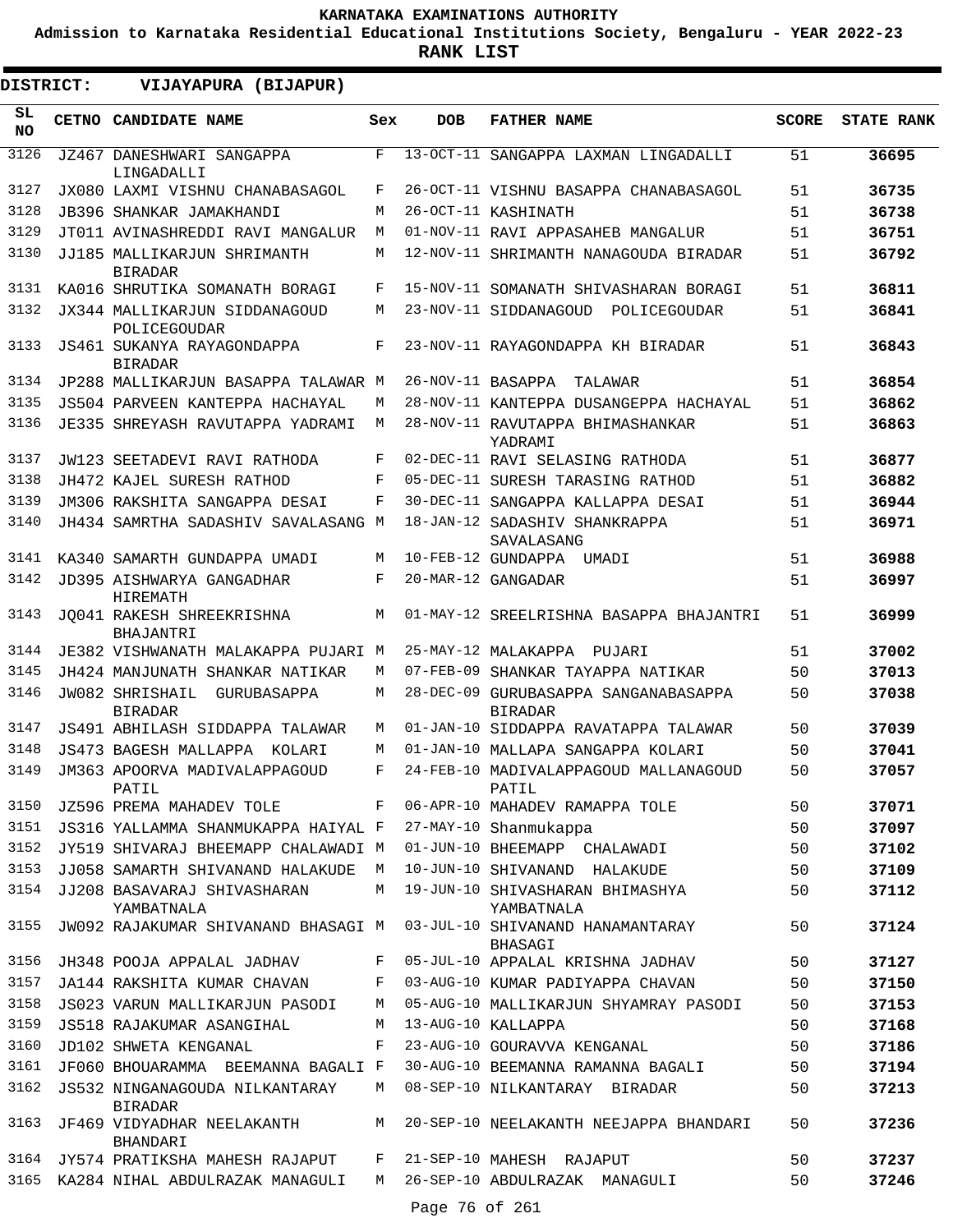**Admission to Karnataka Residential Educational Institutions Society, Bengaluru - YEAR 2022-23**

| DISTRICT:       | VIJAYAPURA (BIJAPUR)                           |     |                   |                                                    |              |                   |
|-----------------|------------------------------------------------|-----|-------------------|----------------------------------------------------|--------------|-------------------|
| SL<br><b>NO</b> | CETNO CANDIDATE NAME                           | Sex | <b>DOB</b>        | <b>FATHER NAME</b>                                 | <b>SCORE</b> | <b>STATE RANK</b> |
| 3166            | JU138 AKSHATA MANTESH MANGALI                  | F   |                   | 29-SEP-10 MANTESH SHARANAPPA MANGALI               | 50           | 37251             |
| 3167            | JS354 SUMAN ALLABAKSHA HALIMANI                | F   |                   | 05-OCT-10 ALLABAKSHA MAIHIBOOB HALIMANI            | 50           | 37267             |
| 3168            | JZ134 SRUJAN SHRISHAIL BADACHI                 | М   |                   | 06-OCT-10 SHRISHAIL BASAVANT BADACHI               | 50           | 37272             |
| 3169            | JV162 SURAJ GURURAJ KALBURGI                   | M   | 06-OCT-10 GURURAJ | KALBURGI                                           | 50           | 37274             |
| 3170            | JW143 VIJAYAKUMAR RAMESH PATIL                 | М   |                   | 07-OCT-10 RAMESH MALLANAGOUDA PATIL                | 50           | 37275             |
| 3171            | JN203 SHIVANAGOUDA BHEEMANAGOUDA<br>PATIL      | М   |                   | 13-OCT-10 BHEEMANAGOUDA NINGANAGOUDA<br>PATIL      | 50           | 37297             |
| 3172            | JF409 SAMIKSHA MALLIKARJUN<br><b>MANDROOP</b>  | F   |                   | 15-OCT-10 MALLIKARJUN BHIMANNA MANDROOP            | 50           | 37304             |
| 3173            | JL068 BASAVARAJ DEVANNA DESAI                  | М   | 18-OCT-10 DEVANNA | DESAI                                              | 50           | 37309             |
| 3174            | JM098 SUSHMITA SHIVAPPA TANGADAGI F            |     |                   | 19-OCT-10 SHIVAPPA REVANAPPA TANGADAGI             | 50           | 37313             |
| 3175            | JT157 SHIVARAJ BASAVANTRAY<br><b>BIRADAR</b>   | M   |                   | 31-OCT-10 BASAVANTRAY                              | 50           | 37353             |
| 3176            | JK195 GANGUBAI KENCHAPPA<br><b>HIREKURABAR</b> | F   |                   | 01-NOV-10 KENCHAPPA JATTEPPA<br><b>HIREKURABAR</b> | 50           | 37355             |
| 3177            | JT206 SIDDANAGOUDA SANGANAGOUDA<br>PATIL       | М   |                   | 20-NOV-10 SANGANAGOUDA                             | 50           | 37417             |
| 3178            | JO500 DANAMMA LAVAPPA HALAGI                   | F   |                   | 23-NOV-10 LAVAPPA SIDDAPPA HALAGI                  | 50           | 37429             |
| 3179            | JZ485 VISHAL<br>CHAVAN                         | M   |                   | 28-NOV-10 RAJKUMAR<br>CHAVAN                       | 50           | 37442             |
| 3180            | JP122 SOUBHAGYA JUMMANNA PUJARI                | F   |                   | 29-NOV-10 JUMMANNA AMATEPPA PUJARI                 | 50           | 37444             |
| 3181            | JY524 RAKESH RAVI HATTARAKIHAL                 | M   | 02-DEC-10 RAVI    | HATTARAKIHAL                                       | 50           | 37454             |
| 3182            | JG132 RASKHITA TUKARAM HONAMORE                | F   |                   | 03-DEC-10 TUKARAM SANGAPPA HONAMORE                | 50           | 37458             |
| 3183            | JO598 PURUSHOTTAM RAMAPPA LAMANI               | М   |                   | 06-DEC-10 RAMAPPA GOPAL LAMANI                     | 50           | 37465             |
| 3184            | JF348 AJAYAKUMAR BABU HOSAMANI                 | М   |                   | 22-DEC-10 BABU DHAREPPA HOSAMANI                   | 50           | 37505             |
| 3185            | KA407 RAHUL PARAMANAND BADIGER                 | M   |                   | 25-DEC-10 PARAMANAND MANAPPA BADIGER               | 50           | 37519             |
| 3186            | JP099 NETRA PATIL                              | F   |                   | 26-DEC-10 BASAVARAJ BALAVANTHAPPAGOUDA<br>PATILA   | 50           | 37522             |
| 3187            | JO404 VIJAYKUMAR BASAVARAJ<br>KOUJALGI         | M   |                   | 28-DEC-10 BASAVARAJ BHIMAPPA KOUJALGI              | 50           | 37533             |
| 3188            | JL249 ROHIT GANJI                              | М   |                   | 30-DEC-10 HULAGAPPA                                | 50           | 37540             |
| 3189            | JS081 AKASHA MAREPPA<br>PUJARI                 | М   |                   | 01-JAN-11 MAREPPA CHANDAPPA PUJARI                 | 50           | 37551             |
| 3190            | JE161 MALAPPA TUKARAM SALOTAGI                 | М   |                   | 01-JAN-11 TUKARAM CHANDRAM SALOTAGI                | 50           | 37561             |
| 3191            | JW105 MALLIKARJUNA GANGAPPA MADAR M            |     |                   | 01-JAN-11 GANGAPPA SHARNAPPA MADAR                 | 50           | 37562             |
| 3192            | JK087 PRADEEP SHIVALINGAPPA<br>HAVALAGI        | M   |                   | 01-JAN-11 SHIVALINGAPPA GADDEPPA<br>HAVALAGI       | 50           | 37567             |
| 3193            | JH412 RADHIKA SHANKREPPA HELAVAR               | F   |                   | 01-JAN-11 SHANKREPPA SHANMUKHA HELAVAR             | 50           | 37570             |
| 3194            | JS741 SHIRSHAILA RAMALINGA MADAR               | М   |                   | 01-JAN-11 RAMALINGA SHARANAPPA MADAR               | 50           | 37575             |
| 3195            | JS111 AKASH SHIVAPPA MOPAGAR                   | М   |                   | 05-JAN-11 SHIVAPPA HANAMANT MOPAGAR                | 50           | 37591             |
| 3196            | KA303 PRABHAVATI PRAKASH KOLUR                 | F   |                   | 06-JAN-11 PRAKASH KOLUR                            | 50           | 37598             |
| 3197            | JO416 CHAITRA MARUTI NALAVADE                  | F   |                   | 15-JAN-11 MARUTI BABU NALAVADE                     | 50           | 37633             |
| 3198            | JP343 ASHWINI BASAVARAJ UNDI                   | F   |                   | 19-JAN-11 BASAVARAJ                                | 50           | 37645             |
| 3199            | JG208 SAGAR SHIVAPPA ALAMEL                    | М   |                   | 19-JAN-11 SHIVAPPA MANTAPPA ALAMEL                 | 50           | 37646             |
| 3200            | JC025 RENUKA RAMESH HALLUR                     | F   | 21-JAN-11 RAMESH  |                                                    | 50           | 37655             |
| 3201            | JP210 PRAMODA<br>PATIL                         | М   |                   | 23-JAN-11 PRABHUGOUDA                              | 50           | 37661             |
| 3202            | JQ413 SPOORTI JAGADISH PATIL                   | F   |                   | 24-JAN-11 JAGADISH BALOSO PATIL                    | 50           | 37667             |
| 3203            | JB151 NANDITA ARAVIND SHILPI                   | F   |                   | 31-JAN-11 ARAVIND PULEPPA SHILPI                   | 50           | 37689             |
| 3204            | JS718 SRUSHTI SHANTAVEERAYYA<br>HIREMATH       | F   |                   | 01-FEB-11 SHANTAVEERAYYA                           | 50           | 37693             |
| 3205            | JY017 JAYASHREE RAMESH RATHOD                  | F   |                   | 02-FEB-11 RAMESH RATHOD                            | 50           | 37695             |
| 3206            | JS326 VEERESH RUDRAPPA HUGAR                   | М   |                   | 16-FEB-11 RUDRAPPA IRANNA HUGAR                    | 50           | 37759             |
| 3207            | JV077 RENUKA HANAMANTRAYAGOUD<br>HUGGI         | F   |                   | 20-FEB-11 HANAMANTRAYAGOUD GUTTAPPAGOUD<br>HUGGI   | 50           | 37773             |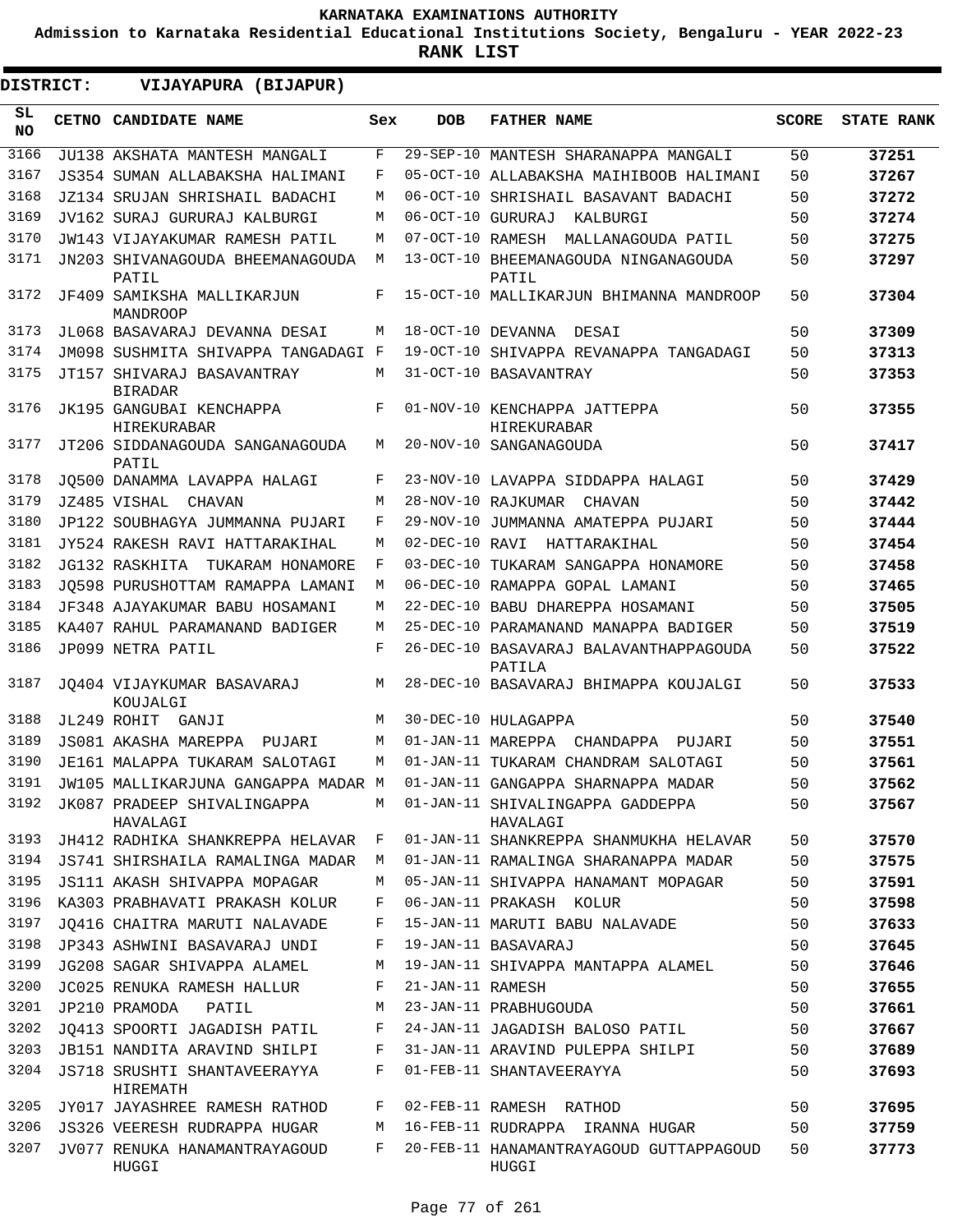**Admission to Karnataka Residential Educational Institutions Society, Bengaluru - YEAR 2022-23**

| DISTRICT:       | VIJAYAPURA (BIJAPUR)                             |     |                   |                                                    |              |                   |
|-----------------|--------------------------------------------------|-----|-------------------|----------------------------------------------------|--------------|-------------------|
| SL<br><b>NO</b> | <b>CETNO CANDIDATE NAME</b>                      | Sex | <b>DOB</b>        | <b>FATHER NAME</b>                                 | <b>SCORE</b> | <b>STATE RANK</b> |
| 3208            | JY461 LAKSHMI SAHEBGOUDA TERADAL                 | F   |                   | 27-FEB-11 SAHEBGOUDA GANGAPPA TERADAL              | 50           | 37799             |
| 3209            | JH171 LAVANYA MALLAPPA PUJARI                    | F   |                   | 01-MAR-11 MALLAPPA BHIMANNA PUJARI                 | 50           | 37805             |
| 3210            | JR182 RAVICHANDAR DANAPPA INDI                   | М   |                   | 01-MAR-11 DANAPPA SHANTAPPA<br>INDI                | 50           | 37806             |
| 3211            | JS552 PAVITRA SHANTAGOUD BIRADAR                 | F   |                   | 09-MAR-11 SHANTAGOUD BASANAGOUD BIRADAR            | 50           | 37844             |
| 3212            | JM152 ANAND KRISHNA DURVA                        | M   |                   | 12-MAR-11 KRISHNA VITTHAL DURVA                    | 50           | 37853             |
| 3213            | JG081 LADLEMASHAK ISAK ATTAR                     | М   |                   | 20-MAR-11 LADLEMASHAK GULABASAB ATTAR              | 50           | 37905             |
| 3214            | JZ556 SHREYAS VEERBHADRA TALAWAR                 | M   |                   | 23-MAR-11 VEERABHADRA                              | 50           | 37927             |
| 3215            | JM269 SABERABEGUM MAHIBUB GANGUR                 | F   |                   | 24-MAR-11 MAHIBUB RAJESAB GANGUR                   | 50           | 37935             |
| 3216            | JA196 PRIYANKA ANILKUMAR LAMANI                  | F   |                   | 03-APR-11 ANILAKUMAR SHIVU LAMANI                  | 50           | 37983             |
| 3217            | JL089 SUNKAPPA BASAPPA GOUNDI                    | М   |                   | 08-APR-11 BASAPPA DASAPPA GOUNDI                   | 50           | 38018             |
| 3218            | JM395 SANJAY SHARANABASAPPA<br><b>BANGARGUND</b> | М   |                   | 10-APR-11 SHARANABASAPPA                           | 50           | 38027             |
| 3219            | JO488 SHRUSTI IRAYYA GANACHARI                   | F   | 10-APR-11 IRAYYA  | GANACHARI                                          | 50           | 38028             |
| 3220            | JY568 YESHUBAI PAWAR                             | F   |                   | 12-APR-11 BABU PAWAR                               | 50           | 38044             |
| 3221            | JF028 BASAVARAJ VIJAYAKUMAR<br><b>DINDOOR</b>    | М   |                   | 14-APR-11 VIJAYAKUMAR BASAVANT DINDOOR             | 50           | 38055             |
| 3222            | JB267 SAVITA AVVANNA NAYAK                       | F   | 17-APR-11 AVVANNA |                                                    | 50           | 38073             |
| 3223            | JM380 ASHA SANGAPPA CHALAWADI                    | F   |                   | 24-APR-11 SANGAPPA HANAMAPPA CHALAWADI             | 50           | 38104             |
| 3224            | JY001 CHANDRABAGA S NAYKODI                      | F   |                   | 30-APR-11 SANGAMANATH NAYKODI                      | 50           | 38141             |
| 3225            | JF252 SHRINIDHI PRAMOD UMARJI                    | F   |                   | 01-MAY-11 PRAMOD SIDRAM UMARJI                     | 50           | 38147             |
| 3226            | JG022 SHRAVYA SHIVANNA<br>GIRANIVADDAR           | F   |                   | 02-MAY-11 SHIVANNA GIRANIVADDAR                    | 50           | 38151             |
| 3227            | JN229 ADITYA CHANDRASHEKHAR<br>SAJJAN            | M   |                   | 03-MAY-11 CHANDRASHEKHAR GUTTAPPA<br>SAJJAN        | 50           | 38153             |
| 3228            | JN184 SANGAPPA BASAVARAJ TALIGERI M              |     |                   | 05-MAY-11 BASAVARAJ<br>TALIGERI                    | 50           | 38171             |
| 3229            | JE295 AISHWARYA DHAREPPA<br>YALASANGI            | F   |                   | 06-MAY-11 DHAREPPA MALLAPPA YALASANGI              | 50           | 38174             |
| 3230            | JP255 SPOORTI CHANNAPPA<br><b>JAVALAGERI</b>     | F   |                   | 08-MAY-11 CHANNAPPA<br>JAVALAGERI                  | 50           | 38190             |
| 3231            | JD307 SANGANAGOUD BASANAGOUD<br>PATIL            | М   |                   | 11-MAY-11 BASANAGOUD HANAMANTRAY PATIL             | 50           | 38209             |
| 3232            | JM223 SHIVANAND TUPPAD                           | M   |                   | 17-MAY-11 MALLAPPA SHANKRAPPA TUPPADA              | 50           | 38231             |
| 3233            | JS698 SHIVANANGOUDA NINGANAGOUDA M<br>PATIL      |     |                   | 18-MAY-11 NINGANAGOUDA<br>SHIVAGONDAPPAGOUDA PATIL | 50           | 38236             |
| 3234            | JW251 LAXMI RAGHAVENDRA PUJARI                   | F   |                   | 20-MAY-11 RAGHAVENDRA SHANMUKH PUJARI              | 50           | 38247             |
| 3235            | JP060 AKASH GANGADHAR AIHOLI                     | М   |                   | 23-MAY-11 GANGADHAR AIHOLI                         | 50           | 38258             |
| 3236            | JE097 SHANTESH HANAMATH PUJARI                   | M   |                   | 23-MAY-11 HANAMATH L PUJARI                        | 50           | 38264             |
| 3237            | <b>JB130 KRISHNA SHANKAR RATHOD</b>              | М   |                   | 28-MAY-11 SHANKAR HIRU RATHOD                      | 50           | 38292             |
| 3238            | JL198 BHEERAPPA SHARANAPPA<br>MINAJAGI           | М   |                   | 01-JUN-11 SHARANAPPA                               | 50           | 38314             |
| 3239            | JG133 PALLAVI DILIP JADHAV                       | F   |                   | 01-JUN-11 DILIP SEVU JADHAV                        | 50           | 38320             |
| 3240            | JN237 RAJIYA ALLABAKSH MULLA                     | F   |                   | 01-JUN-11 ALLABAKSH DAVALASAB MULLA                | 50           | 38321             |
| 3241            | JZ155 YALLAPPA SHIVAPUTRAPPA<br>HANCHANAL        | М   |                   | 02-JUN-11 SHIVAPUTRAPPA HANCHANAL                  | 50           | 38335             |
| 3242            | JF506 GANESH DUNDAPPA KALLUR                     | М   |                   | 05-JUN-11 DUNDAPPA SHIVARAY KALLUR                 | 50           | 38346             |
| 3243            | JD070 PRAVEEN IRAYYA GAJANDIMATH                 | M   |                   | 05-JUN-11 IRAYYA GAJANDIMATH                       | 50           | 38350             |
| 3244            | JW026 PRAJWAL SIDDU DEVANAGANVI                  | М   |                   | 06-JUN-11 SIDDU SANGAPPA DEVANAGANVI               | 50           | 38355             |
| 3245            | JS064 MALLIKARJUN DEVENDRA<br>KUMASAGI           | М   |                   | 10-JUN-11 DEVINDRA BASAVANTRAYA<br>KUMASAGI        | 50           | 38380             |
| 3246            | JS537 SOUJANYA NINGANAGOUDA PATIL F              |     |                   | 12-JUN-11 NINGANAGOUDA PATIL                       | 50           | 38390             |
| 3247            | JO266 SUNIL SUBHAS MADAR                         | M   |                   | 18-JUN-11 SUBHAS YAMANAPPA MADAR                   | 50           | 38424             |
| 3248            | JR536 PARVATI DURAGAPPA MADAR                    | F   |                   | 19-JUN-11 DURAGAPPA KOTREPPA MADAR                 | 50           | 38429             |
| 3249            | JT202 SATISH DYAVAPPA PUJARI                     | M   |                   | 26-JUN-11 DYAVAPPA PUJARI                          | 50           | 38474             |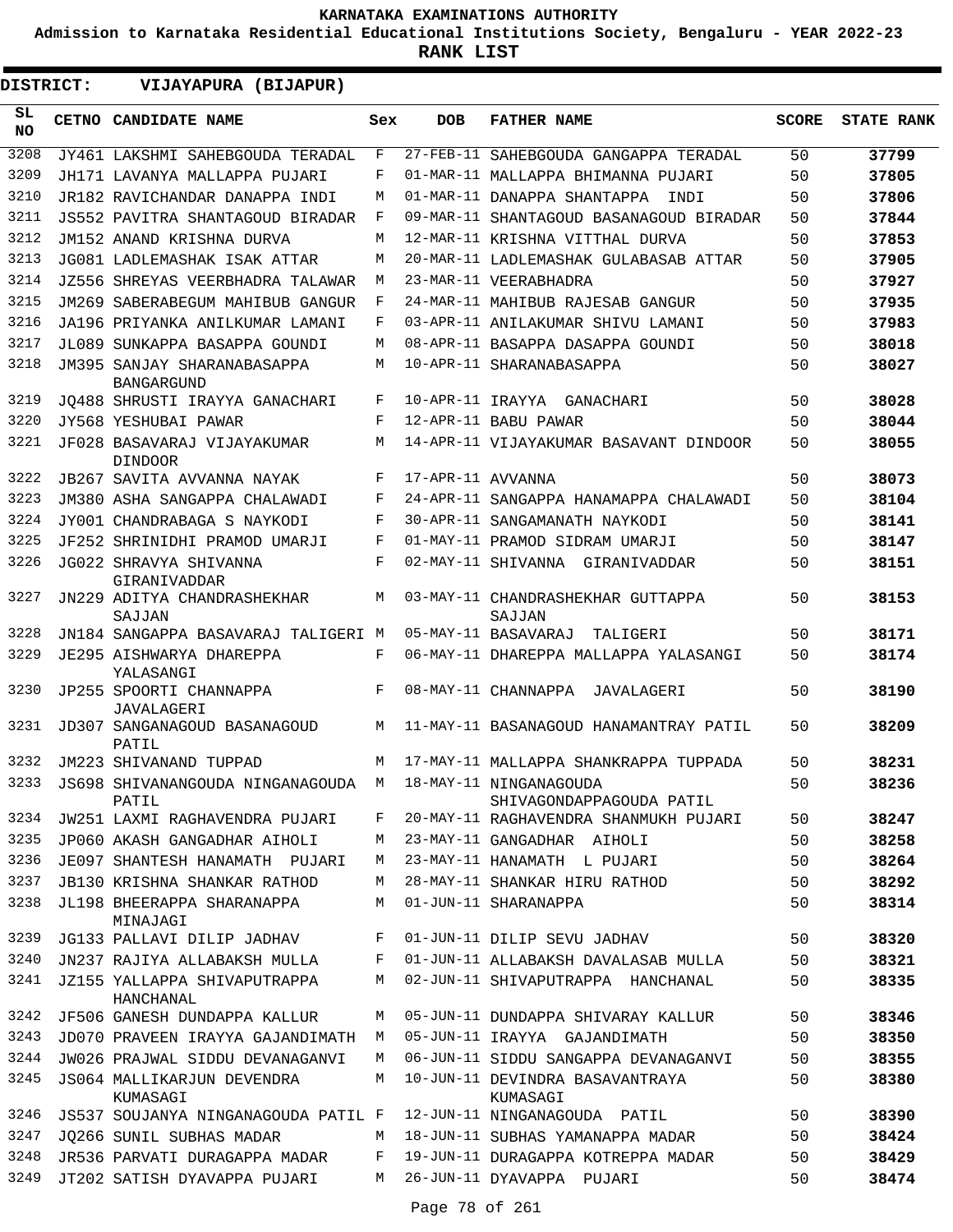**Admission to Karnataka Residential Educational Institutions Society, Bengaluru - YEAR 2022-23**

**RANK LIST**

 $\blacksquare$ 

| DISTRICT:       | VIJAYAPURA (BIJAPUR)                              |     |                   |                                                        |              |                   |
|-----------------|---------------------------------------------------|-----|-------------------|--------------------------------------------------------|--------------|-------------------|
| SL<br><b>NO</b> | CETNO CANDIDATE NAME                              | Sex | <b>DOB</b>        | <b>FATHER NAME</b>                                     | <b>SCORE</b> | <b>STATE RANK</b> |
| 3250            | JC218 RITESH RAVI BUYIM                           | M   |                   | 27-JUN-11 RAVI KANTAPPA BUYIM                          | 50           | 38482             |
| 3251            | JR721 LAGAMAVVA BASAPPA BANAGOND                  | F   |                   | 01-JUL-11 BASAPPA LAGAMANNA BANAGOND                   | 50           | 38507             |
| 3252            | JZ561 VEERESH SANGANNA AGASAR                     | М   |                   | 01-JUL-11 SANGANNA                                     | 50           | 38510             |
| 3253            | JF423 NIKHITA BASAVARAJ BAKE                      | F   |                   | 02-JUL-11 BASAVARAJ IRANNA BAKE                        | 50           | 38517             |
| 3254            | JR629 SAGAR JAYARAM CHAVAN                        | M   | 04-JUL-11 JAYARAM |                                                        | 50           | 38532             |
| 3255            | JR459 SUSHMITA PARASHURAM JAMADAR F               |     |                   | 04-JUL-11 PARASHURAM CHANDRAM JAMADAR                  | 50           | 38535             |
| 3256            | JK035 ROHINI NIMBANNA WALIKAR                     | F   |                   | 06-JUL-11 NIMBANNA<br>WALIKAR                          | 50           | 38549             |
| 3257            | JO284 LAXMI CHANDAPPA HIREMANI                    | F   |                   | 07-JUL-11 CHANDAPPA BASAPPA HIREMANI                   | 50           | 38553             |
| 3258            | JM433 PRAVEENKUMAR ASHOK<br>CHALAWADI             | М   |                   | 14-JUL-11 ASHOK YAMANAPPA CHALAWADI                    | 50           | 38590             |
| 3259            | JL093 AYAAN MAMMADAGOUS MUKHIHAL                  | M   |                   | 15-JUL-11 MAMMADAGOUS HUSENSA MUKHIHAL                 | 50           | 38594             |
| 3260            | JS486 RAHUL BABU HITNALLI                         | M   |                   | 15-JUL-11 BABU BASAPPA HITNALLI                        | 50           | 38598             |
| 3261            | JU166 GANTHEPPA MADIWALAPPA<br><b>KANAMESHWAR</b> | M   |                   | 17-JUL-11 MADIWALAPPA GOLLALAPPA<br><b>KANAMESHWAR</b> | 50           | 38606             |
| 3262            | JX288 KRATIKA RAJAKUMAR JADHAV                    | F   |                   | 19-JUL-11 RAJAKUMAR JADHAV                             | 50           | 38621             |
| 3263            | KA253 SHARANABASU MALLIKARJUN<br>PATTANAD         | M   |                   | 20-JUL-11 MALLIKARJUN PATTANAD                         | 50           | 38627             |
| 3264            | JZ603 SAJID LALASAB BADAKAL                       | М   | 21-JUL-11 LALASAB | BADAKAL                                                | 50           | 38634             |
| 3265            | JT111 SHRAVAN SHRISHAIL LALASANGI M               |     |                   | 21-JUL-11 SHRISHAIL RAMANNA LALASANGI                  | 50           | 38635             |
| 3266            | JF056 SUPRITA DEVENDRA BARADOL                    | F   |                   | 21-JUL-11 DEVENDRA SOMANNA BARADOL                     | 50           | 38636             |
| 3267            | JZ300 NAGARAJ SANGAPPA HANGARAGI                  | M   |                   | 24-JUL-11 SANGAPPA                                     | 50           | 38651             |
| 3268            | JU160 AMOGHASIDDA SIDDAPPA<br><b>BAGALOOR</b>     | M   |                   | 25-JUL-11 SIDDAPPA AVANNA BAGALOOR                     | 50           | 38653             |
| 3269            | JR452 SHARANABASU MADIVALAPPA<br>NIMBAL           | М   |                   | 25-JUL-11 MADIVALAPPA NIMBAL                           | 50           | 38656             |
| 3270            | JZ576 SAMARTH SHIVANAND JAMBAGI                   | M   |                   | 27-JUL-11 SHIVANAND HANAMANTH JAMBAGI                  | 50           | 38664             |
| 3271            | JS337 SUDIPA NINGAPPA SASATTI                     | M   |                   | 27-JUL-11 NINGAPPA SANGAPPA SASATTI                    | 50           | 38666             |
| 3272            | JR372 PRIYANKA BASAWARAJ HOSAMANI F               |     |                   | 01-AUG-11 BASAWARAJ                                    | 50           | 38691             |
| 3273            | KA071 SHARANAKUMAR MALAKAPPA<br>KAGGOD            | M   |                   | 08-AUG-11 MALAKAPPA KAGGOD                             | 50           | 38724             |
| 3274            | JP285 SANJU SHEKHAPPA MALAGI                      | M   |                   | 13-AUG-11 SHEKHAPPA                                    | 50           | 38749             |
| 3275            | JE103 KARTIK KASHINATH JEVOOR                     | M   |                   | 14-AUG-11 KASHINATH<br><b>JEVOOR</b>                   | 50           | 38755             |
| 3276            | JE085 ABHISHEK SHRISHAIL<br>GANGANALLIMATH        | M   |                   | 16-AUG-11 SHRISHAIL MAHADEVAYYA<br>GANGANALLIMATH      | 50           | 38767             |
| 3277            | JK193 SAKSHI SHIVANANDA BIRADAR                   | F   |                   | 16-AUG-11 SHIVANANDA SIDDANNA BIRADAR                  | 50           | 38771             |
| 3278            | JM139 VIDYASHRI BASANAGOUDA<br><b>BIRADAR</b>     | F   |                   | 20-AUG-11 BASANAGOUDA SANGANAGOUDA<br><b>BIRADAR</b>   | 50           | 38793             |
| 3279            | JA339 SHRUTI KAGAL                                | F   |                   | 22-AUG-11 SADANAND                                     | 50           | 38797             |
| 3280            | JH460 PRATIK GANGARAM CHAVAN                      | М   |                   | 24-AUG-11 GANGARAM SITARAM CHAVAN                      | 50           | 38807             |
| 3281            | JJ229 JIVIKA RAJASEKAR KASE                       | F   |                   | 25-AUG-11 RAJASEKAR APPASEPPA KASE                     | 50           | 38812             |
| 3282            | JY290 SHIVASHARAN SHRIMANT<br>ELAMELI             | M   |                   | 31-AUG-11 SHRIMANT AMASIDDA ELAMELI                    | 50           | 38838             |
| 3283            | JL026 MADHU SHARANABASU KARADI                    | F   |                   | 25-SEP-11 SHARANABASU JATTEPPA KARADI                  | 50           | 38938             |
| 3284            | JJ152 KIRAN NAGANNA CHANAGOND                     | M   |                   | 30-SEP-11 NAGANNA CHANDANNA CHANAGOND                  | 50           | 38967             |
| 3285            | JB107 KISHOR VISHWANATH<br>NAGASHETTI             | M   |                   | 04-OCT-11 VISHWANATH DANAPPA NAGASHETTI                | 50           | 38981             |
| 3286            | JL127 SOUMYA SHIVANNA DORANAHALLI F               |     |                   | 04-OCT-11 SHIVANNA SANGANNA DORANAHALLI                | 50           | 38982             |
| 3287            | JE459 ABHINASH ANAND KUMBAR                       | М   |                   | 05-OCT-11 ANAND KUMBAR                                 | 50           | 38983             |
| 3288            | JX503 SHEWATA BHIMRAYA HUNSHYAL                   | F   |                   | 23-OCT-11 BHIMRAYA SIDDAPPA HUNSHYAL                   | 50           | 39055             |
| 3289            | JS076 BHAGYASHREE RAMESH BIRADAR                  | F   |                   | 08-NOV-11 RAMESH MUTTAPPA BIRADAR                      | 50           | 39107             |
| 3290            | JQ540 SHANTA SIDDAPPA GUGIHAL                     | F   |                   | 09-NOV-11 SIDDAPPA SANGAPPA GUGIHAL                    | 50           | 39118             |
| 3291            | KA320 VEERESH RAJU BAJANTRI                       | M   |                   | 15-NOV-11 RAJU BAJANTRI                                | 50           | 39143             |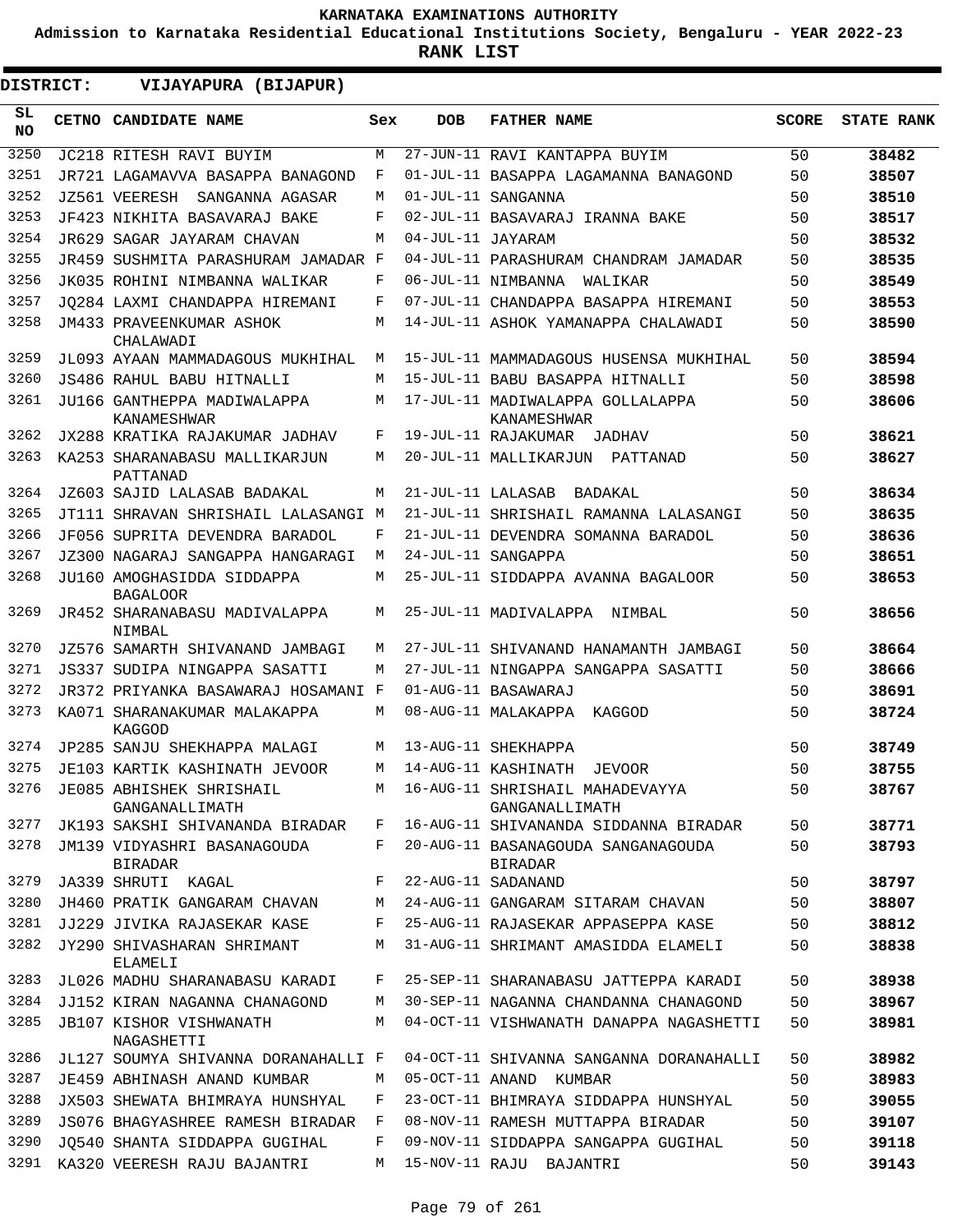**Admission to Karnataka Residential Educational Institutions Society, Bengaluru - YEAR 2022-23**

| DISTRICT:       | VIJAYAPURA (BIJAPUR)                                           |       |                  |                                                                                    |              |                   |
|-----------------|----------------------------------------------------------------|-------|------------------|------------------------------------------------------------------------------------|--------------|-------------------|
| SL<br><b>NO</b> | CETNO CANDIDATE NAME                                           | Sex   | <b>DOB</b>       | <b>FATHER NAME</b>                                                                 | <b>SCORE</b> | <b>STATE RANK</b> |
| 3292            | JE127 SHAHIN RAMJAN SHEKH                                      | F     | 18-NOV-11 RAMJAN |                                                                                    | 50           | 39154             |
| 3293            | JX128 GOUREESH SIDRAM HOSAMANI                                 | M     |                  | 29-NOV-11 SIDRAM BHIMASHA HOSAMANI                                                 | 50           | 39194             |
| 3294            | JT096 RAKSHITA SANJEEV RATHOD                                  | F     |                  | 01-DEC-11 SANJEEV LALASING RATHOD                                                  | 50           | 39202             |
| 3295            | JH122 LAKSHMI RAJSHEKAR LONI                                   | F     |                  | 02-DEC-11 RAJSHEKAR SHIVAYOGEPPA LONI                                              | 50           | 39204             |
| 3296            | JR696 PREETAM VITTHAL HARIJAN                                  | M     |                  | 12-DEC-11 VITTHAL SANGAPPA HARIJAN                                                 | 50           | 39226             |
| 3297            | JW044 SADHIK PEERSAB NADAF                                     | M     |                  | 13-DEC-11 PEERSAB KHAJESAB NADAF                                                   | 50           | 39229             |
| 3298            | JA308 PRUTHVIRAJ RAJASHEKHAR<br>KOTYAL                         | M     |                  | 25-DEC-11 RAJASHEKHAR BHIMANNA KOTYAL                                              | 50           | 39252             |
| 3299            | JF051 AISHWARYA GANAPATI SHINDE                                | F     |                  | 31-DEC-11 GANAPATI SAMBA SHINDE                                                    | 50           | 39263             |
| 3300            | JH510 SHIVARAJ DAYANAND MATH                                   | M     |                  | 01-JAN-12 DAYANAND SHIVAYYA MATH                                                   | 50           | 39272             |
| 3301            | JR516 SHIVAGANGU UDANDAPPA<br>BAGALI                           | F     |                  | 04-JAN-12 UDANDAPPA LACHCHEPPA BAGALI                                              | 50           | 39281             |
| 3302            | KA364 PAVANKUMAR RAMASING LAMBANI M                            |       |                  | 06-APR-12 RAMASING D LAMBANI                                                       | 50           | 39333             |
| 3303            | JO180 BEENU SHIVANAND MADAGYAL                                 | F     |                  | 28-APR-12 SHIVANAND MALLAPPA MADIGYAL                                              | 50           | 39336             |
| 3304            | JP328 MADHUSHREE SOMASHEKHARAYYA<br>HIREMATH                   | F     |                  | 22-JUN-12 SOMASHEKHARAYYA                                                          | 50           | 39348             |
| 3305            | JF332 CHIRU ANNAPPA MALI                                       | F     |                  | 25-OCT-12 ANNAPPA VASANTH MALI                                                     | 50           | 39354             |
| 3306            | JD198 RAKESH PARASAPPA BISANAL                                 | M     |                  | 22-AUG-09 PARASAPPA YAMANAPPA BISANAL                                              | 49           | 39369             |
| 3307            | JO576 SANJANA BIRESH POOJARI                                   | F     |                  | 04-SEP-09 BIRESH DUNDAPPA POOJARI                                                  | 49           | 39371             |
| 3308            | JA125 ADITYA                                                   | M     | 21-SEP-09 IRAPPA |                                                                                    | 49           | 39376             |
| 3309            | JN060 BASAVARAJ SANGAPPA<br>KAKHANDAKI                         | M     |                  | 09-OCT-09 SANGAPPA KAKHANDAKI                                                      | 49           | 39380             |
| 3310            | JP303 MUTTANN LAKSHMAN HAGGAD                                  | M     |                  | 26-DEC-09 LAKSHMAN YALAGURADAPPA HAGGAD                                            | 49           | 39396             |
| 3311            | JT125 PRANESH<br>CHAVHAN                                       | M     | 16-JAN-10 GOVIND |                                                                                    | 49           | 39413             |
| 3312            | KA410 ANITA SUDHAKAR NAGANUR                                   | F     |                  | 24-JAN-10 SUDHAKAR NAGANUR                                                         | 49           | 39417             |
| 3313            | JS378 ANANDA MALLAPPA HARAVAL                                  | M     |                  | 27-JAN-10 MALLAPPA SHIVALINGAGAPPA<br>HARAVAL                                      | 49           | 39418             |
| 3314            | JR139 SAKSHI BASAVARAJ KADAMAGERI F                            |       |                  | 28-JAN-10 BASAVARAJ BHIMAPPA KADAMAGERI                                            | 49           | 39421             |
| 3315            | JA493 SRUJAN HANAMATHRAO TUPPAD                                | M     |                  | 28-FEB-10 HANAMATHRAO KARIYAPPA TUPPAD                                             | 49           | 39434             |
| 3316            | JN087 PRAKASH SHIVAPPA WADDAR                                  | M     |                  | 09-MAR-10 SHIVAPPA BASAPPA WADDAR                                                  | 49           | 39437             |
| 3317            | JC138 NIRANJAN SHIVAYOGI SAJJANAR M                            |       |                  | 20-MAR-10 SHIVAYOGI SAJJANAR                                                       | 49           | 39440             |
| 3318            | JK147 AISHWARYA ARJUN NAYKODI                                  | $F -$ |                  | 01-APR-10 ARJUN LAXMAN NAYKODI                                                     | 49           | 39449             |
| 3319            |                                                                |       |                  | JF412 ROHAN SHANKAR MELINAMANI     M   14-APR-10 SHANKAR VITTAL MELINAMANI         | 49           | 39459             |
| 3320            |                                                                |       |                  | JO296 SUJATA BASAVARAJ BANASI     F   16-APR-10 BASAVARAJ SANGAPPA BANASI          | 49           | 39462             |
| 3321            | JP034 KISHORE                                                  |       |                  | M 24-APR-10 SURESH HIPPARAGI                                                       | 49           | 39470             |
| 3322            |                                                                |       |                  | JB288 SOMYA MALLAPPA KANMUCHANAL F 06-MAY-10 MALLAPPA BASAPPA KANMUCHANAL          | 49           | 39478             |
| 3323            | JZ448 GOURISHANKAR PADADAYYA<br>HIREMATH                       |       |                  | M 13-MAY-10 PADADAYYA HIREMATH                                                     | 49           | 39484             |
|                 | 3324 JR313 SHASHIKANT SURESH RATHOD                            |       |                  | M 24-MAY-10 SURESH RATHOD                                                          | 49           | 39498             |
| 3325            |                                                                |       |                  | JN013 POORVI SANGANAGOUDA BIRADAR F 29-MAY-10 SANGANAGOUDA SIDDANAGOUDA<br>BIRADAR | 49           | 39500             |
| 3326            | JH244 JASMIN ISMAIL MANOOR                                     |       |                  | F 01-JUN-10 ISMAIL CHANDASAB MANOOR                                                | 49           | 39501             |
| 3327            | KA390 PRASHANT NAGAPPA NAGARALLI M 01-JUN-10 NAGAPPA NAGARALLI |       |                  |                                                                                    | 49           | 39502             |
| 3328            | JY255 DANAMMA SHIVASHANKARA<br>HUNASHIKATTI                    |       |                  | F 06-AUG-10 SHANKAREPPA HUNASHIKATTI                                               | 49           | 39563             |
| 3329            | JS097 DEEPA GANAPATI GONDALE                                   |       |                  | F 07-AUG-10 GANAPATI PARASHURAM GONDALE                                            | 49           | 39565             |
| 3330            | JK165 VASANTI VIRUPAXAYYA<br>MATHAPATI                         |       |                  | F 15-AUG-10 VIRUPAXAYYA MALLAYYA<br>MATHAPATI                                      | 49           | 39575             |
|                 | 3331 JX441 SHUBHAM KUMAR CHAVAN                                |       |                  | M 20-AUG-10 KUMAR CHAVAN                                                           | 49           | 39581             |
|                 | 3332 KA419 SHRAVANAKUMAR RAMESH<br>VANAROTTI                   |       |                  | M 05-SEP-10 RAMESH BYALEPPA VANAROTTI                                              | 49           | 39620             |
|                 | VIRAKTAMATH                                                    |       |                  | 3333 JF406 VEERESH GURUPADAYYA M 06-SEP-10 GURUPADAYYA GURUSANGAYYA<br>VIRAKTAMATH | 49           | 39622             |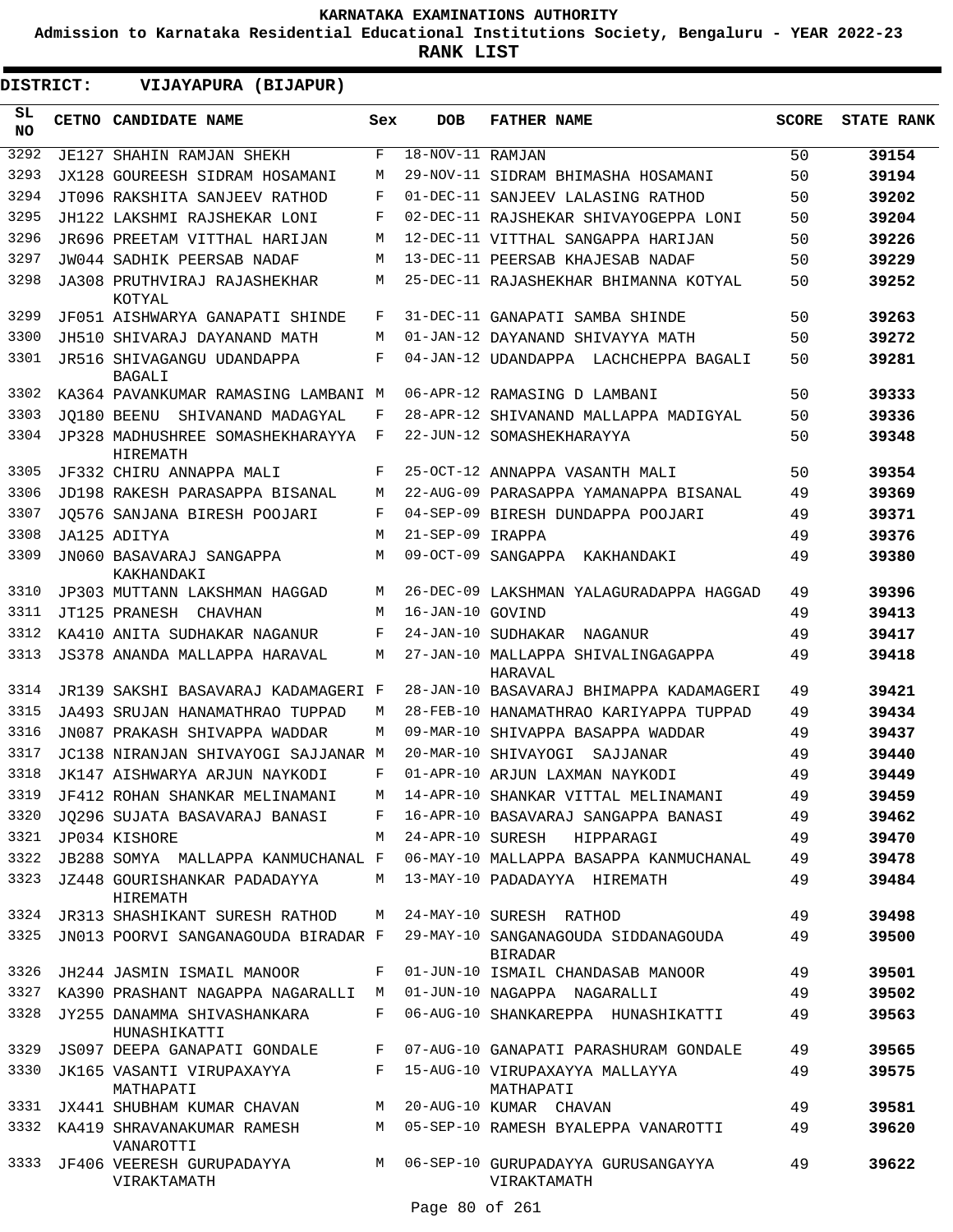**Admission to Karnataka Residential Educational Institutions Society, Bengaluru - YEAR 2022-23**

**RANK LIST**

ı

| DISTRICT:        | VIJAYAPURA (BIJAPUR)                        |     |                   |                                               |              |                   |
|------------------|---------------------------------------------|-----|-------------------|-----------------------------------------------|--------------|-------------------|
| SL.<br><b>NO</b> | <b>CETNO CANDIDATE NAME</b>                 | Sex | <b>DOB</b>        | <b>FATHER NAME</b>                            | <b>SCORE</b> | <b>STATE RANK</b> |
| 3334             | JC184 DANESHWARI ANAND ANDELI               | F   |                   | 21-SEP-10 ANAND SANGAPPA ANDELI               | 49           | 39646             |
| 3335             | JZ109 KAVYA IRABASAPPA MYAGERI              | F   |                   | 01-OCT-10 IRABASAPPA                          | 49           | 39671             |
| 3336             | JJ150 PRAMOD CHANDRAKANT GOLASAR            | М   |                   | 07-OCT-10 CHANDRAKANT S GOLASAR               | 49           | 39693             |
| 3337             | JU150 AKASH MALLANGOUD DANAGOND             | М   |                   | 10-OCT-10 MALLANGOUD<br>DANAGOND              | 49           | 39698             |
| 3338             | <b>JD015 SHASHIKANT</b><br><b>BELLUBBI</b>  | М   | 10-OCT-10 HAJAPPA |                                               | 49           | 39700             |
| 3339             | JP051 AMBIKA DEVANNA MAHENDRAKAR            | F   | 12-OCT-10 DEVANNA |                                               | 49           | 39705             |
| 3340             | JO425 GOURAMMA SHANKARAGOUDA<br>SUMBADADA   | F   |                   | 17-OCT-10 SHANKARAGOUDA NINGAPPA<br>SUMBADADA | 49           | 39716             |
| 3341             | JO678 SAAD ABBASALI ALAMEL                  | М   |                   | 17-OCT-10 ABBASALI                            | 49           | 39720             |
| 3342             | JO521 AISHWARYA SHIVANAND<br><b>BIRADAR</b> | F   |                   | 19-OCT-10 SHIVANAND BASAPPA BIRADAR           | 49           | 39726             |
| 3343             | JM346 BHAVANA HANAMAPPA WALIKAR             | F   |                   | 22-OCT-10 HANAMAPPA SIDDAPPA WALIKAR          | 49           | 39733             |
| 3344             | JY072 PRAVEEN<br>BIRADAR                    | M   |                   | 22-OCT-10 SIDDANGOUDA BIRADAR                 | 49           | 39736             |
| 3345             | JA090 NIRAJAN BIRADAR                       | M   |                   | 24-OCT-10 LAKSHMAN<br>BIRADAR                 | 49           | 39746             |
| 3346             | JE204 AMBABHAVANI SAGAR NAYAK               | F   |                   | 25-OCT-10 SAGAR VENKAPPA NAYAK                | 49           | 39749             |
| 3347             | JY426 IRANNA MALLIKARJUN KUMBAR             | М   |                   | 25-OCT-10 MALLIKARJUN SANGANBASAPPA<br>KUMBAR | 49           | 39752             |
| 3348             | JN066 SIDDANNA HANAMANTH SINDAGI            | М   |                   | 01-NOV-10 HANAMANTH SIDDAPPA SINDAGI          | 49           | 39781             |
| 3349             | JS291 RUCHITA HANAMANT SANGOGI              | F   |                   | 04-NOV-10 HANAMANT SHIVAPPA SANGOGI           | 49           | 39790             |
| 3350             | JR470 MANTESH SOMANNA ASANGIHAL             | М   |                   | 06-NOV-10 SOMANNA MALLAPPA ASANGIHAL          | 49           | 39793             |
| 3351             | JO564 SOUBHAGYA VIRESH AKKASALIG            | F   |                   | 07-NOV-10 VIRESH SALABAPPA AKKASALIG          | 49           | 39798             |
| 3352             | JN130 PRAJWAL BHAGAPPA VALABATTA            | M   |                   | 13-NOV-10 BHAGAPPA YAMANAPPA VALABATTA        | 49           | 39818             |
| 3353             | JS288 AJAY BHIMANNA DIDDIMANI               | M   |                   | 22-NOV-10 BHIMANNA SHIVASHANKAR<br>DIDDIMANI  | 49           | 39837             |
| 3354             | KA370 UTTAMAKUMAR VILAS PAVAR               | М   |                   | 24-NOV-10 VILAS GEMU PAVAR                    | 49           | 39845             |
| 3355             | JD087 MAJUNATH IRAPPA KUMBAR                | М   |                   | 26-NOV-10 IRAPPA GURAPPA KUMBAR               | 49           | 39855             |
| 3356             | JE421 BUSHRA MOHAMMED MASHAK<br>KHURESHI    | F   |                   | 09-DEC-10 MOHAMMED MASHAK KHURESHI            | 49           | 39895             |
| 3357             | JH206 ESHWARAGOUD NINGANAGOUD<br>PATIL      | М   |                   | 09-DEC-10 NINGANAGOUD<br>PATIL                | 49           | 39896             |
| 3358             | JU023 SHVETA NAGAYYA HIREMATH               | F   |                   | 12-DEC-10 NAGAYYA MADIVALAYYA HIREMATH        | 49           | 39909             |
| 3359             | JY422 ALPIYA NABILAL DEVAR                  | F   |                   | 13-DEC-10 NABILAL MOHAMADSAB DEVAR            | 49           | 39911             |
| 3360             | JO787 MAHAMMADSALMAN ABBASALI<br>HUNASHAL   | М   |                   | 14-DEC-10 ABBASALI KASHIMASAB HUNASHAL        | 49           | 39916             |
| 3361             | JD237 HANAMANT NAGAPPA KAMATAR              | М   |                   | 15-DEC-10 NAGAPPA BHIMARAI KAMATAR            | 49           | 39919             |
| 3362             | JB324 AKSHATA SHRISHAIL KARIGAR             | F   |                   | 19-DEC-10 SHRISHAIL RAMAPPA KARIGAR           | 49           | 39932             |
| 3363             | JO177 TEJASHWINI REVANASIDDAPPA<br>KOLAKAR  | F   |                   | 25-DEC-10 REVANASIDDAPPA MALAKAPPA<br>KOLAKAR | 49           | 39954             |
| 3364             | JV215 DANAMMA IRAPPA NAYKODI                | F   |                   | 30-DEC-10 IRAPPA MADIVALAPPA NAYKODI          | 49           | 39973             |
| 3365             | JA495 PRATIKSHA LAXMAN JAGIRDAR             | F   |                   | 01-JAN-11 LAXMAN BALASAHEB JAGIRDAR           | 49           | 40000             |
| 3366             | JG037 PREETI SHRISHAIL KUMBAR               | F   |                   | 01-JAN-11 SHRISHAIL BHIMARAYA KUMBAR          | 49           | 40001             |
| 3367             | JD443 PREMA VISHNU BADIGER                  | F   |                   | 01-JAN-11 VISHNU SHANKREPPA BADIGER           | 49           | 40002             |
| 3368             | JY353 RIYAN TAJUDDIN SANADI                 | М   |                   | 01-JAN-11 TAJUDDIN<br>SANADI                  | 49           | 40004             |
| 3369             | JW176 SAMARTH BHAGANNA BIRADAR              | М   |                   | 01-JAN-11 BHAGANNA SIDDAPPA BIRADAR           | 49           | 40005             |
| 3370             | JE447 SHRAVAN BASAVARAJ NINGAMANI M         |     |                   | 01-JAN-11 BASAVARAJ BHIMANNA NINGAMANI        | 49           | 40010             |
| 3371             | JB058 GANGABAI BHEEMANNA VATAVATI F         |     |                   | 03-JAN-11 BHEEMANNA RAMANNA VATAVATI          | 49           | 40018             |
| 3372             | JM222 JAINABI NJEERAHMMAD<br>CHAPPARABAND   | F   |                   | 06-JAN-11 NJEERAHMMAD MOULASAB<br>CHAPPARBAND | 49           | 40032             |
| 3373             | JG032 MALLIKARJUN BASAVARAJ ANKAD M         |     |                   | 07-JAN-11 BASAVARAJ SHIVAYOGEPPA ANKAD        | 49           | 40041             |
| 3374             | JH333 SHUBHAM MURAGEPPA ATHANI              | M   |                   | 15-JAN-11 MURAGEPPA SHRISAIL ATHANI           | 49           | 40069             |
| 3375             | JL217 SIDDARTH CHANDRASHEKHAR<br>KESAPUR    | M   |                   | 17-JAN-11 CHANDRASHEKHAR HANAMANT<br>KESAPUR  | 49           | 40077             |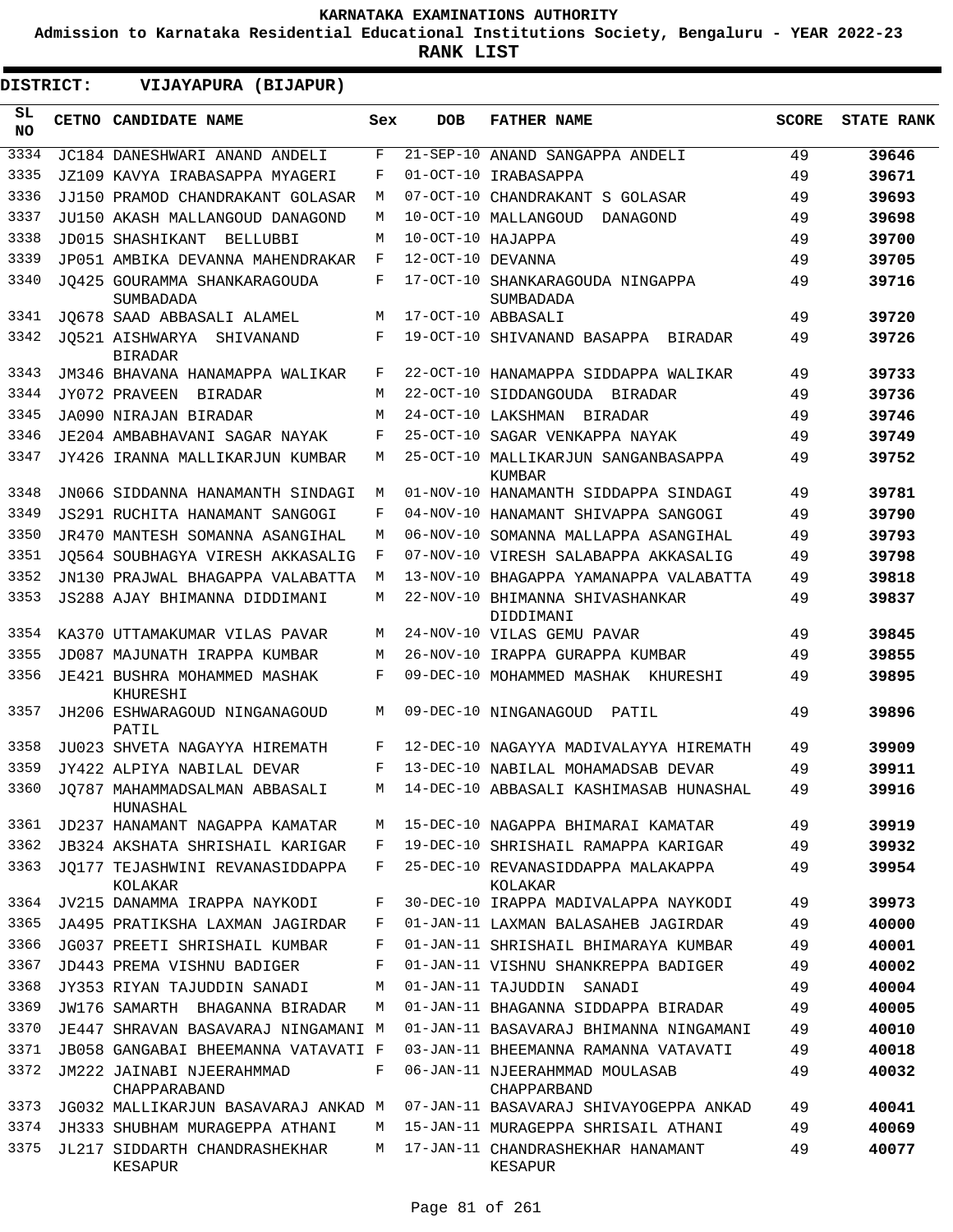**Admission to Karnataka Residential Educational Institutions Society, Bengaluru - YEAR 2022-23**

| DISTRICT:        | VIJAYAPURA (BIJAPUR)                             |     |                  |                                                   |              |                   |
|------------------|--------------------------------------------------|-----|------------------|---------------------------------------------------|--------------|-------------------|
| SL.<br><b>NO</b> | CETNO CANDIDATE NAME                             | Sex | <b>DOB</b>       | <b>FATHER NAME</b>                                | <b>SCORE</b> | <b>STATE RANK</b> |
| 3376             | <b>JB093 LAXMI MAHANTESH SURUPUR</b>             | F   |                  | 19-JAN-11 MAHANTESH<br>SURUPUR                    | 49           | 40087             |
| 3377             | JV096 NEELAMMA CHANDRAKANT<br>CHANDRAPPAGOL      | F   |                  | 21-JAN-11 CHANDRAKANT SHANKREPPA<br>CHANDRAPPAGOL | 49           | 40097             |
| 3378             | JR466 VIJAYAKUMAR SHREENATH NAIK                 | М   |                  | 25-JAN-11 SHREENATH SAHEBANNA NAIK                | 49           | 40116             |
| 3379             | JX069 MAHMADAMOSIN SHABBIRAHMAD<br><b>BIDARI</b> | M   |                  | 28-JAN-11 SHABBIRAHMAD                            | 49           | 40123             |
| 3380             | JZ083 SHIVANAND RAMESH BYAKOD                    | M   | 30-JAN-11 RAMESH | BYAKOD                                            | 49           | 40132             |
| 3381             | JF271 RAJASHREE PRABHU HONNAKORE                 | F   |                  | 01-FEB-11 PRABHU JATTEPPA HONNAKORE               | 49           | 40137             |
| 3382             | JM199 GANESH MALAKAJAPPA<br>WADAWADAGI           | M   |                  | 02-FEB-11 MALAKAJAPPA VIVEKANANDA<br>WADAWADAGI   | 49           | 40138             |
| 3383             | JO263 SAVITRI KALAPPA BADIGER                    | F   |                  | 05-FEB-11 KALAPPA MANAPPA BADIGER                 | 49           | 40152             |
| 3384             | JJ048 SAKSHI LAXMAN HALASANGI                    | F   |                  | 10-FEB-11 LAXMAN MAHADEV HALASANGI                | 49           | 40173             |
| 3385             | KA106 SAVIL BANDAGISAB HALABAR                   | М   |                  | 10-FEB-11 BANDAGISAB CHANDASAB HALABAR            | 49           | 40174             |
| 3386             | JB109 APSARA AMIN JIDDIMANI                      | F   |                  | 14-FEB-11 AMIN SAHEBALAL JIDDIMANI                | 49           | 40191             |
| 3387             | JZ504 ANKITA PANDU LAMANI                        | F   |                  | 16-FEB-11 PANDU LAMANI                            | 49           | 40202             |
| 3388             | JH184 MOHMADFAISAL<br>INDI                       | M   |                  | 16-FEB-11 NAJEERAHMAD<br>INDI                     | 49           | 40203             |
| 3389             | JO072 HEMA SUBHAS HATTARAKAL                     | F   |                  | 18-FEB-11 SUBHAS AVVAPPA HATTARAKAL               | 49           | 40208             |
| 3390             | JB354 SHREESHAIL RAMALINGAPPA<br>MANAGULI        | М   |                  | 22-FEB-11 RAMALINGAPPA                            | 49           | 40225             |
| 3391             | JU065 SHREE YASHWANTH DONUR                      | F   |                  | 26-FEB-11 YASHWANTH M DONUR                       | 49           | 40248             |
| 3392             | JY157 BHARATI ANNU LAMANI                        | F   |                  | 27-FEB-11 ANNU LAMANI                             | 49           | 40253             |
| 3393             | JM372 SUNITA MUTTANNA RATHOD                     | F   |                  | 01-MAR-11 MUTTANNA BADDAPPA RATHOD                | 49           | 40266             |
| 3394             | JO183 SPORTHI SURESH HANDIGANOOR                 | F   |                  | 05-MAR-11 SURESH SHANKRAPPA HANDIGANOOR           | 49           | 40285             |
| 3395             | JS122 SHRISHAIL BHAGAPPA MOODAGI                 | M   |                  | 07-MAR-11 BHAGAPPA SHANMUKAPPA MOODAGI            | 49           | 40292             |
| 3396             | JB013 RAKESH SHRISHAIL MALAJI                    | M   |                  | 13-MAR-11 SHRISHAIL CHANNABASAPPA<br>MALAJI       | 49           | 40322             |
| 3397             | JS705 SAMARTH<br>MANGALI                         | M   | 17-MAR-11 UMESH  |                                                   | 49           | 40346             |
| 3398             | JR420 ROHIT HANAMANT PAWAR<br>HANAMANT PAWAR     | М   |                  | 18-MAR-11 HANAMANT PAVAR PAWAR                    | 49           | 40349             |
| 3399             | JE374 PAVITRA SOMANING NINGAMANI                 | F   |                  | 19-MAR-11 SOMANING MALAKAPPA NINGAMANI            | 49           | 40354             |
| 3400             | JH490 MADHAVI PANCHAKSHARI MATH                  | F   |                  | 22-MAR-11 PANCHAKSHARI IRAYYA MATH                | 49           | 40367             |
| 3401             | JL371 MANIKANT SHIVARAJ BALAKALLA M              |     |                  | 23-MAR-11 SHIVARAJ NANAGOUD BALAKALLA             | 49           | 40378             |
| 3402             | JP221 HEENAKOUSAR RANJANAGI                      | F   |                  | 25-MAR-11 MAINUDDIN USMANSAB RANJANAGI            | 49           | 40389             |
| 3403             | KA292 ASHOK KIRAN MADDIMANI                      | M   |                  | 27-MAR-11 KIRAN ASHOK MADDIMANI                   | 49           | 40402             |
| 3404             | JK148 GURUKIRAN LAXMAN PHULARI                   | M   |                  | 01-APR-11 LAXMAN GURUBAL PHULARI                  | 49           | 40426             |
| 3405             | KA050 GANGA LAXMAN UPPAR                         | F   |                  | 02-APR-11 LAXMAN KALLAPPA UPPAR                   | 49           | 40433             |
| 3406             | JS370 SHIVANAND MALIKARJUN<br>MANAGOOLI          | М   |                  | 05-APR-11 MALLIKARJUN GURAPP MANAGOOLI            | 49           | 40450             |
| 3407             | JV071 AKSHARA GULAB HONAMORE                     | F   | 07-APR-11 GULAB  |                                                   | 49           | 40459             |
| 3408             | JG252 PRAJVAL RAMACHANDR CHOPADE                 | M   |                  | 07-APR-11 RAMACHANDR MAHADEV CHOPADE              | 49           | 40461             |
| 3409             | JR031 RAHUL RAJAKUMAR BUYYAR                     | М   |                  | 09-APR-11 RAJAKUMAR BHEEMARAY BUYYAR              | 49           | 40471             |
| 3410             | JR386 SPOORTI SHARANU WANGI                      | F   |                  | 09-APR-11 SHARANU SHREESHAIL WANGI                | 49           | 40472             |
| 3411             | JK137 AAKEEF MASTAN CHOUDHARI                    | М   |                  | 12-APR-11 MASTAN LALSAB CHOUDHARI                 | 49           | 40490             |
| 3412             | JS026 FARAN BANDAGISAB ALAMEL                    | М   |                  | 17-APR-11 BANDAGISAB LALASAB ALAMEL               | 49           | 40519             |
| 3413             | JG257 ANJUSHREE JATTTEPPA TALAWAR F              |     |                  | 20-APR-11 JATTTEPPA TALAWAR                       | 49           | 40536             |
| 3414             | JJ233 SAVITRI AMAYOGI INGALAGI                   | F   |                  | 20-APR-11 AMAYOGI ADAVEPPA INGALAGI               | 49           | 40540             |
| 3415             | JA259 VAISHNAVI SITARAM CHAVAN                   | F   |                  | 23-APR-11 SITARAM DEVALU CHAVAN                   | 49           | 40552             |
| 3416             | JL272 ARUSH ANAND CHOUDHARI                      | М   | 27-APR-11 ANAND  |                                                   | 49           | 40568             |
| 3417             | JT175 SAMARTH SATISH HADAPAD                     | М   | 27-APR-11 SATISH |                                                   | 49           | 40573             |
| 3418             | JB078 MODINASA LALASA TAKKALAKI                  | M   |                  | 03-MAY-11 LALASA HASANASAB TAKKALAKI              | 49           | 40605             |
| 3419             | JM227 PRAJVAL YANKAPPA WADDAR                    | М   |                  | 05-MAY-11 YANKAPPA RAMANNA WADDAR                 | 49           | 40621             |
| 3420             | JG236 SHRENIVAS KASHINATH                        | М   | Page 82 of 261   | 06-MAY-11 KASHINATH SHETTAPPA BANASODE            | 49           | 40623             |
|                  |                                                  |     |                  |                                                   |              |                   |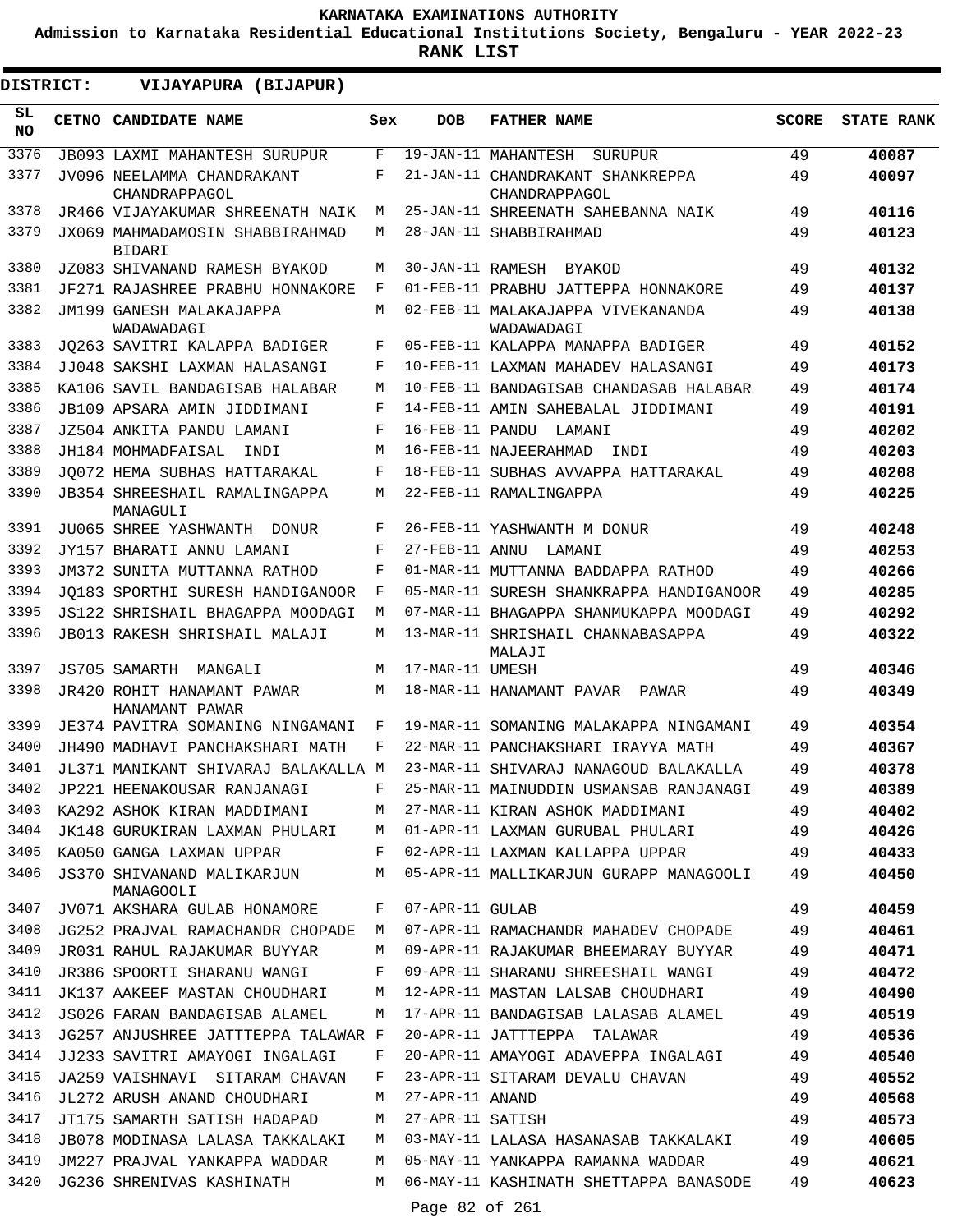**Admission to Karnataka Residential Educational Institutions Society, Bengaluru - YEAR 2022-23**

| <b>DISTRICT:</b> | VIJAYAPURA (BIJAPUR)                              |     |                   |                                                                        |              |                   |
|------------------|---------------------------------------------------|-----|-------------------|------------------------------------------------------------------------|--------------|-------------------|
| SL<br><b>NO</b>  | <b>CETNO CANDIDATE NAME</b>                       | Sex | <b>DOB</b>        | <b>FATHER NAME</b>                                                     | <b>SCORE</b> | <b>STATE RANK</b> |
|                  | <b>BANASODE</b>                                   |     |                   |                                                                        |              |                   |
| 3421             | JE227 VAISHNAVI YELLAPPA PUJARI                   | F   |                   | 06-MAY-11 YELLAPPA MALAKAPPA PUJARI                                    | 49           | 40625             |
| 3422             | JO452 ANKITA PUNDALIK KUMBAR                      | F   |                   | 12-MAY-11 PUNDALIK BASAPPA KUMBAR                                      | 49           | 40655             |
| 3423             | JF490 PARASURAM NARASAPPA BAGALI                  | М   |                   | 17-MAY-11 NARASAPPA SHRIMANT BAGALI                                    | 49           | 40700             |
| 3424             | JY131 SANJANA ASHOK<br>JAGATAP                    | F   |                   | 21-MAY-11 ASHOK JAGATAP                                                | 49           | 40720             |
| 3425             | JG006 NAGARAJ NIJAGUNI MAJJAGI                    | М   |                   | 22-MAY-11 NIJAGUNI ANNAPPA MAJJAGI                                     | 49           | 40725             |
| 3426             | JH077 LAXMIKANT SIDDAPPA ASHAPUR                  | M   |                   | 24-MAY-11 SIDDAPPA BHIMANNA ASHAPUR                                    | 49           | 40741             |
| 3427             | JT131 LAXMI UMESH GAJAKOSH                        | F   |                   | 29-MAY-11 UMESH MALLIKARJUN GAJAKOSH                                   | 49           | 40774             |
| 3428             | JX195 SANGAMESH PRAKASH KAPALI                    | М   | 31-MAY-11 PRAKASH | KAPALI                                                                 | 49           | 40793             |
| 3429             | JG219 SHRAVANI<br>DUNDAPPA KAGAR                  | F   |                   | 01-JUN-11 DUNDAPPA KAGAR                                               | 49           | 40803             |
| 3430             | JB405 VIKAS CHANDRAKANT CHAVHAN                   | М   |                   | 01-JUN-11 CHANDRAKANT<br>CHAVHAN                                       | 49           | 40806             |
| 3431             | JC128 SAVITRI NANAGOUD BIRADAR                    | F   |                   | 02-JUN-11 NANAGOUD RAMANAGOUD BIRADAR                                  | 49           | 40813             |
| 3432             | JV190 SOUNDARYA SHREESHAIL<br>PARADESHI           | F   |                   | 02-JUN-11 SHREESHAIL<br>PARADESHI                                      | 49           | 40815             |
| 3433             | JD249 YASHODA MALLAPPA BYALYAL                    | F   |                   | 03-JUN-11 MALLAPPA BASALINGAPPA BYALYAL                                | 49           | 40823             |
| 3434             | JF161 SHANKAR VEERABHADRA BAGALI                  | М   |                   | 08-JUN-11 VEERABHADRA GANAPATI BAGALI                                  | 49           | 40851             |
| 3435             | JF220 AKASH MALLESHI METRI                        | М   |                   | 10-JUN-11 MALLESHI BHAGAVANTHA METRI                                   | 49           | 40861             |
| 3436             | JJ176 BHUVANESWARI ROVUTAPPA<br>MASALI            | F   |                   | 10-JUN-11 ROVUTAPPA KALLAPPA MASALI                                    | 49           | 40862             |
| 3437             | KA450 DHANU MALLAYYA KALLIMATH                    | F   |                   | 10-JUN-11 MALLAYYA<br>KALLIMATH                                        | 49           | 40863             |
| 3438             | JN298 TANUSHRI ASHOK NAGARAL                      | F   |                   | 10-JUN-11 ASHOK MAHADEV NAGARAL                                        | 49           | 40873             |
| 3439             | JV218 YASHWANT GANGADHAR UDACHAN                  | М   |                   | 10-JUN-11 GANGADHAR<br>UDACHAN                                         | 49           | 40876             |
| 3440             | JD144 VIDYASHREE PARASAPPA MADAR                  | F   |                   | 28-JUN-11 PARASAPPA SHIVAPPA MADAR                                     | 49           | 40990             |
| 3441             | JR398 PALLAVI PARASHURAM MADAR                    | F   |                   | 01-JUL-11 PARASHURAM<br>MADAR                                          | 49           | 41007             |
| 3442             | JT010 SACHIN DOULATARAY PARAGOND                  | М   |                   | 01-JUL-11 DOULATARAY BINDURAY PARAGOND                                 | 49           | 41009             |
| 3443             | JZ410 ANJANI SOMANING DARGA                       | F   |                   | 02-JUL-11 SOMANING<br>DARGA                                            | 49           | 41011             |
| 3444             | JM345 BHAGYASHREE GURAPPA<br>KALLAPPAGOL          | F   |                   | 02-JUL-11 GURAPPA SIDDAPPA KALLAPPAGOL                                 | 49           | 41014             |
| 3445             | JQ641 SANJU SAMU RATHOD                           | М   |                   | 04-JUL-11 SAMU TUKARAM RATHOD                                          | 49           | 41028             |
| 3446             | JS158 CHANDRASHEKHAR YOGAPPA<br>BASARI            | М   | 06-JUL-11 YOGAPPA |                                                                        | 49           | 41039             |
| 3447             | JQ634 SIDDANAGOUDA SANGAPPA<br><b>BIRADAR</b>     | M   |                   | 08-JUL-11 SANGAPPA BIRADAR                                             | 49           | 41050             |
| 3448             | JS383 BHEEMARAY SANGANABASU<br>NANDYAL            |     |                   | M 09-JUL-11 SANGANABASU NANDYAL                                        | 49           | 41051             |
| 3449             |                                                   |     |                   | JQ197 ALIYA MOULASAB GANJYALA F 10-JUL-11 MOULASAB MAVASURSAB GANJYALA | 49           | 41053             |
| 3450             | JF379 SAKSHITA MALLANAGOUD<br><b>BIRADAR</b>      |     |                   | F 10-JUL-11 MALLANAGOUD CHENNAGONDAPPA<br><b>BIRADAR</b>               | 49           | 41058             |
| 3451             | JH161 ADITYA BASANINGAPPA KAMBLE                  |     |                   | M 12-JUL-11 BASANINGAPPA DHARMANNA<br>KAMBALE                          | 49           | 41070             |
|                  | 3452 JR537 LAXMIKANTH MALLESHI<br>CHOUDARI        |     |                   | M 12-JUL-11 MALLESHI CHOUDARI                                          | 49           | 41075             |
|                  | 3453 JW125 SPOORTI KALLANAGOUDA<br><b>BIRADAR</b> |     |                   | F 12-JUL-11 KALLANAGOUDA                                               | 49           | 41078             |
|                  | 3454 JM427 VIJAYALAXMI BASAVARAJ<br>NEERALAGI     |     |                   | F 12-JUL-11 BASAVARAJ                                                  | 49           | 41079             |
|                  | 3455 JF214 SANKET BASAVARAJ LALASANGI             |     |                   | M 15-JUL-11 BASAVARAJ MAHANTAPPA<br>LALASANGI                          | 49           | 41093             |
|                  | 3456 JN204 AMRUTA CHANDRASHEKHAR<br>TONDIHAL      |     |                   | F 16-JUL-11 CHANDRASHEKHAR CHANNABASAPPA<br>TONDIHAL                   | 49           | 41095             |
|                  | 3457 KA249 NABILAL MAHAMADARAPHIK<br>PATHAN       |     |                   | M 16-JUL-11 MAHAMADARAPHIK PATHAN                                      | 49           | 41096             |
|                  | 3458 JY201 SOMANATH RAMESH BILAGI                 |     |                   | M 18-JUL-11 RAMEAH SIDDAPPA BILAGI                                     | 49           | 41117             |
|                  | 3459 JE298 SHIVAKUMAR MAHADEVAPPA                 |     |                   | M 19-JUL-11 MAHADEVAPPA JATTEPPA                                       | 49           | 41125             |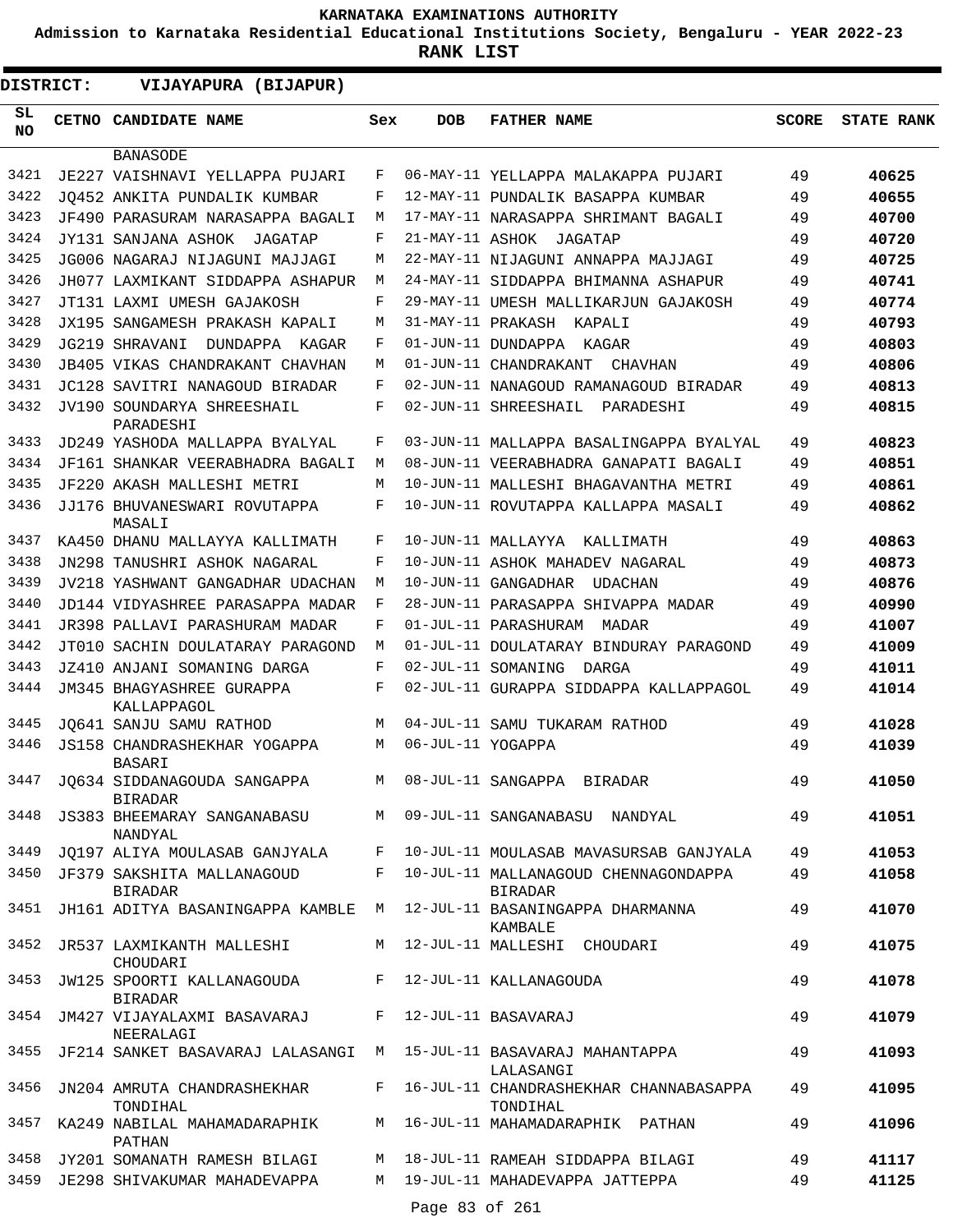**Admission to Karnataka Residential Educational Institutions Society, Bengaluru - YEAR 2022-23**

| <b>DISTRICT:</b> | VIJAYAPURA (BIJAPUR)                               |     |                   |                                                     |              |                   |
|------------------|----------------------------------------------------|-----|-------------------|-----------------------------------------------------|--------------|-------------------|
| SL<br><b>NO</b>  | CETNO CANDIDATE NAME                               | Sex | <b>DOB</b>        | <b>FATHER NAME</b>                                  | <b>SCORE</b> | <b>STATE RANK</b> |
|                  | HARALAYYA                                          |     |                   | HARALAYYA                                           |              |                   |
| 3460             | JF303 SHREESHAIL SACHIN TELI                       | М   | 20-JUL-11 SACHIN  | TELI                                                | 49           | 41130             |
| 3461             | JG102 MANU HANAMANT METRI                          | М   |                   | 25-JUL-11 HANAMANT SIDRAM METRI                     | 49           | 41153             |
| 3462             | JP304 DOULABI KASIMSAB NIRALGI                     | F   |                   | 26-JUL-11 KASIMSAB MASHAKSAB NIRALGI                | 49           | 41161             |
| 3463             | JO454 YALLAVVA RAVI KARAJOL                        | F   |                   | 26-JUL-11 RAVI RAVUTAPPA KARAJOL                    | 49           | 41169             |
| 3464             | JM325 PAYAL CHANDU RATHOD                          | F   |                   | 27-JUL-11 CHANDU GOPAL RATHOD                       | 49           | 41173             |
| 3465             | JY304 SHREYAS PRAVEEN BADRI                        | М   | 29-JUL-11 PRAVEEN | BADRI                                               | 49           | 41181             |
| 3466             | JH118 SANDEEP<br>APPASAB GUDDODAGI                 | М   | 30-JUL-11 APPASAB | GUDDODAGI                                           | 49           | 41190             |
| 3467             | JS498 SHANAWAZ JHAKEERAHUSEN<br>YADRAMI            | М   |                   | 30-JUL-11 JHAKEERAHUSEN B YADRAMI                   | 49           | 41192             |
| 3468             | JX086 MOHAMMAD MUSTAFA JANIPASHA<br><b>ATHANUR</b> | М   |                   | 31-JUL-11 JANIPASHA ATHANUR                         | 49           | 41201             |
| 3469             | JY187 ADITYA GANAPATI MUDDEBIHAL                   | M   |                   | 01-AUG-11 GANAPATI<br>MUDDEBIHAL                    | 49           | 41205             |
| 3470             | KA164 DANAMMA RAMESH VIJAPUR                       | F   |                   | 02-AUG-11 RAMESH VIJAPUR                            | 49           | 41210             |
| 3471             | JO365 PRAMOD IRAPPA GOLASANGI                      | М   |                   | 08-AUG-11 IRAPPA NAGAPPA GOLASANGI                  | 49           | 41244             |
| 3472             | JE083 JUBER HAJIMALANG KARABARI                    | М   |                   | 09-AUG-11 HAJIMALANG LALASAB KARABARI               | 49           | 41249             |
| 3473             | JF079 ANKITA SANGANNA KALASHETTI                   | F   |                   | 10-AUG-11 SANGANNA BHIM KALASHETTI                  | 49           | 41255             |
| 3474             | JF369 NIKITA CHINGU CHAVAN                         | F   |                   | 10-AUG-11 CHINGU KASHINTH CHAVAN                    | 49           | 41260             |
| 3475             | JO242 FARAN MAHAMMADSALIM MULLA                    | М   |                   | 13-AUG-11 MAHAMMADSALIM                             | 49           | 41274             |
| 3476             | JO546 VIJAYA KANTAPPA BANDIWADDAR M                |     |                   | 17-AUG-11 KANTAPPA TIMMANNA                         | 49           | 41291             |
| 3477             | JR078 ULLAS UMESH SHIRASHYAD                       | М   |                   | 26-AUG-11 UMESH BHIMARAY SHIRASHYAD                 | 49           | 41339             |
| 3478             | JF047 DHAREPPA SHANTAPPA<br>CHANDAKAVATE           | М   |                   | 28-AUG-11 SHANTAPPA SHARANAPPA<br>CHANDAKAVATE      | 49           | 41346             |
| 3479             | JE110 SAMARTH CHANAPPA HUNNUR                      | М   |                   | 30-AUG-11 CHANAPPA<br>HUNNUR                        | 49           | 41363             |
| 3480             | JM411 VINAYAKUMAR SIDDANAGOUD<br>MANGYAL           | М   |                   | 02-SEP-11 SIDDANAGOUD BHEEMANAGOUD<br>MANGYAL       | 49           | 41376             |
| 3481             | JR354 MOHAMMED AYAAN<br>GACHIMAHAL                 | М   |                   | 08-SEP-11 RASHED AHMED<br>GACHIMAHAL                | 49           | 41399             |
| 3482             | JY188 SHAMBHAVI GURAPPA DESAI                      | F   | 14-SEP-11 GURAPPA | DESAI                                               | 49           | 41424             |
| 3483             | JO788 SAMEENA<br>IBRAHIM AWATI                     | F   | 15-SEP-11 IBRAHIM | AWATI                                               | 49           | 41429             |
| 3484             | JR624 MUTTAPPA SIDDAPPA BIRADAR                    | М   |                   | 18-SEP-11 SIDDAPPA MUTTAPPA BIRADAR                 | 49           | 41444             |
| 3485             | JK114 KADAMBARI BHIMARAY HITNALLI F                |     |                   | 27-SEP-11 BHIMARAY IRAPPA HITNALLI                  | 49           | 41480             |
| 3486             | JH111 MANJUNATH SHIVASHANKAR<br>BAGALI             | М   |                   | 09-OCT-11 SHIVASHANKAR SIDDANNA BAGALI              | 49           | 41521             |
| 3487             | JG203 MASAPPA MADEV ERASUR                         | M   |                   | 10-OCT-11 MADEV SHIVANNA ERASUR                     | 49           | 41526             |
| 3488             | JH294 Ankita Danayya MATHAPATI                     | F   |                   | 11-OCT-11 DANAYYA BASAYYA MATHAPATI                 | 49           | 41530             |
| 3489             | JP059 RAVUTHARAYA DHARMAPPA MADAR M                |     |                   | 14-OCT-11 DHARMAPPA LAKSHMANA MADAR                 | 49           | 41544             |
| 3490             | JX058 ADARSH MANTESH DHANYAL                       | M   |                   | 19-OCT-11 MANTESH DHANYAL                           | 49           | 41557             |
| 3491             | JG181 PRAVINA VITTAL MADARAKANDI                   | М   |                   | 21-OCT-11 VITTAL BHEEMARAY MADARAKANDI              | 49           | 41565             |
| 3492             | JP011 BHANUPRAKASH RAMANAGOUDA<br><b>BIRADAR</b>   | M   |                   | 26-OCT-11 RAMANAGOUDA SOMANAGOUDA<br><b>BIRADAR</b> | 49           | 41586             |
| 3493             | JS575 SPANDANA SHIVANNA<br><b>HIREKURABAR</b>      | F   |                   | 18-NOV-11 SHIVANNA                                  | 49           | 41675             |
| 3494             | JQ738 TEJASHWINI KALLANAGOUDA<br><b>BIRADAR</b>    | F   |                   | 18-NOV-11 KALLANAGOUDA BIRADAR                      | 49           | 41676             |
| 3495             | JE222 BHAGYASHRI NAREPPA<br>VANANJKAR              | F   |                   | 21-NOV-11 NAREPPA NARASAPPA VANANJKAR               | 49           | 41687             |
| 3496             | JF250 ADITYA BALAKRISHNA BANASODE M                |     |                   | 01-DEC-11 BALAKRISHNA BANASODE                      | 49           | 41717             |
| 3497             | JU037 CHETAN HARISHCHANDRA PAWAR M                 |     |                   | 09-DEC-11 HARISHCHANDRA REVU PAWAR                  | 49           | 41742             |
| 3498             | JZ222 SHANKRAPPA GURURAJ ARAKERI                   | M   |                   | 11-DEC-11 GURURAJ SHREESHAIL ARAKERI                | 49           | 41743             |
| 3499             | JK091 ROHINI GURUSWAMI HIREMATH                    | F   |                   | 15-DEC-11 GURUSWAMI G HIREMATH                      | 49           | 41756             |
| 3500             | JK308 KRATIKA VINAYAK BAGALAKOT                    | F   |                   | 29-DEC-11 VINAYAK BAGALAKOT                         | 49           | 41798             |
| 3501             | JE452 MAHESH MALLIKARJUN TABASI                    | M   |                   | 01-JAN-12 MALLIKARJUN VITHOBA TABASI                | 49           | 41809             |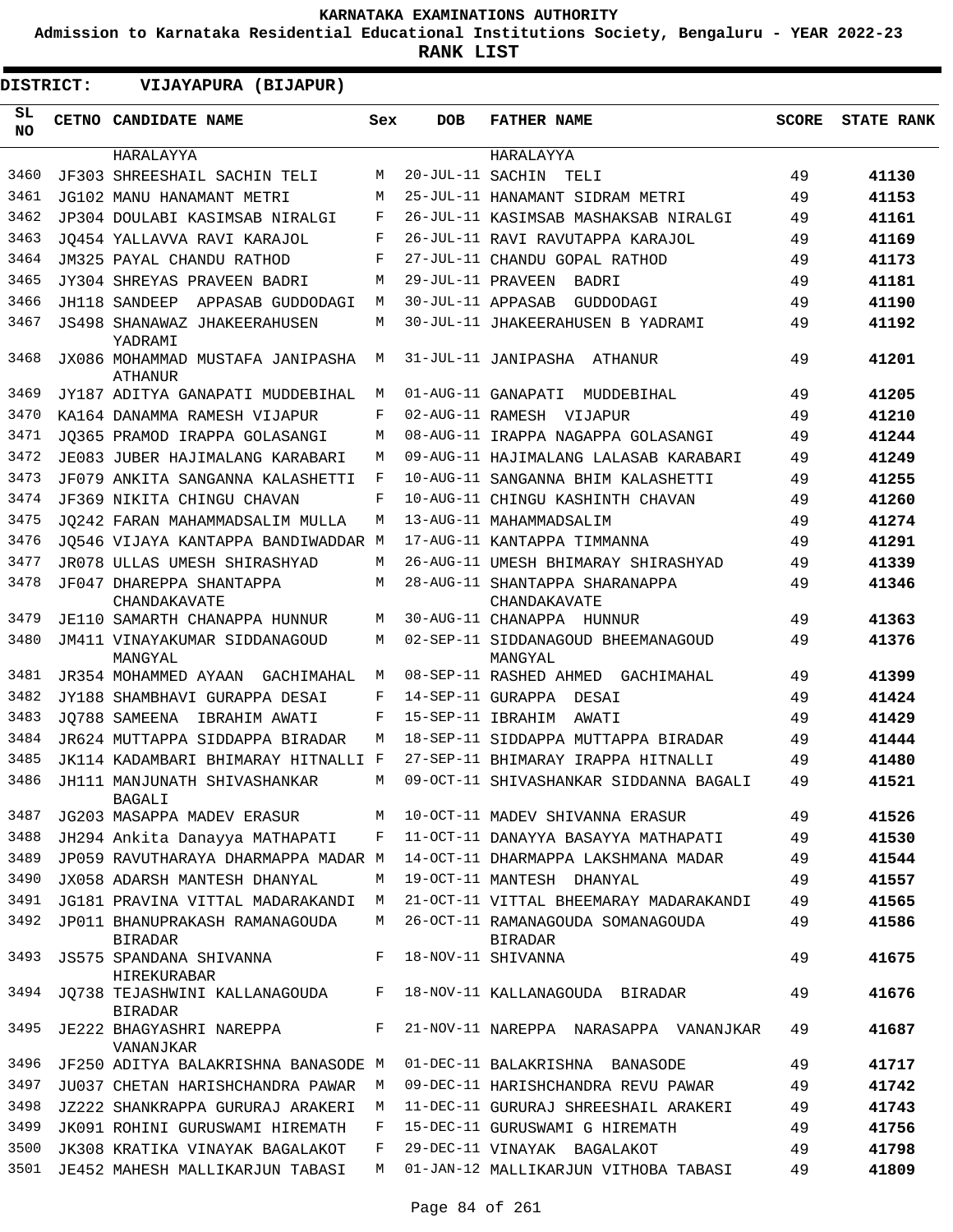**Admission to Karnataka Residential Educational Institutions Society, Bengaluru - YEAR 2022-23**

| <b>DISTRICT:</b> | VIJAYAPURA (BIJAPUR)                                                         |              |                  |                                                                         |              |                   |
|------------------|------------------------------------------------------------------------------|--------------|------------------|-------------------------------------------------------------------------|--------------|-------------------|
| SL.<br><b>NO</b> | <b>CETNO CANDIDATE NAME</b>                                                  | Sex          | <b>DOB</b>       | <b>FATHER NAME</b>                                                      | <b>SCORE</b> | <b>STATE RANK</b> |
| 3502             | JF068 ADARSH KALLAPPA WALIKHINDE                                             | М            |                  | 18-JAN-12 KALLAPPA                                                      | 49           | 41830             |
| 3503             | JJ033 SRUSHTI BASAVARAJ<br>PADASHETTI                                        | F            |                  | 24-JAN-12 BASAVARAJ SHIVALINGAPPA<br>PADASHETTI                         | 49           | 41840             |
| 3504             | JF003 SIDDARAM ARJUN ZALAKI                                                  | М            |                  | 12-FEB-12 ARJUN SHANKREPPA ZALAKI                                       | 49           | 41849             |
| 3505             | JW183 ROHIT SHARANAPPA CHOUDAKI                                              | М            |                  | 28-FEB-12 SHRANAPPA JETTEPPA CHOUDAKI                                   | 49           | 41857             |
| 3506             | JZ570 BASAVARAJ HANAMANTH<br><b>BAJANTRI</b>                                 | М            |                  | 01-MAR-12 HANAMANTH<br>BAJANTRI                                         | 49           | 41858             |
| 3507             | JX056 VIJAYALAXMI CHANDRASHEKHAR<br>MALI                                     | F            |                  | 04-APR-12 CHANDRASHEKHAR MALI                                           | 49           | 41869             |
| 3508             | JO661 RAJU AMARESH HOSAMANI                                                  | М            |                  | 01-JUN-12 AMARESH MAHADEVAPPA HOSAMANI                                  | 49           | 41876             |
| 3509             | KA312 PRIYANKA BHIRAPPA TALEVAD                                              | F            |                  | 26-DEC-08 BHIRAPPA SHANKAREPPA TALEVAD                                  | 48           | 41888             |
| 3510             | JW246 SINCHANA BABUGOUDA BIRADAR                                             | F            |                  | 01-OCT-09 BABUGOUDA                                                     | 48           | 41906             |
| 3511             | JS721 SRUJAN BASAPPA BANKALAGI                                               | М            |                  | 15-DEC-09 BASAPPA MAHADEVAPPA BANKALAGI                                 | 48           | 41917             |
| 3512             | JB032 SRUSTI SHIVASANGAPPAGOUD<br>PATIL                                      | F            |                  | 28-DEC-09 SHIVASANGAPPAGOUD<br>PATIL                                    | 48           | 41920             |
| 3513             | JH181 SANJANA ASHOKA BIRADAR                                                 | F            |                  | 09-JAN-10 ASHOKA BIRADAR                                                | 48           | 41934             |
| 3514             | JN186 RAHUL POUDEPPA WADDAR                                                  | М            |                  | 26-JAN-10 POUDEPPA SATYAPPA WADDAR                                      | 48           | 41937             |
| 3515             | JT201 BHEEMASHANKAR RAMANAGOUDA<br><b>BIRADAR</b>                            | М            |                  | 10-MAR-10 RAMANAGOUDA NAGONDAPPA<br><b>BIRADAR</b>                      | 48           | 41957             |
| 3516             | JM428 MUTTURAJ BASAVARAJ WALIKAR                                             | М            |                  | 10-MAR-10 BASAVARAJ<br>WALIKAR                                          | 48           | 41959             |
| 3517             | JS615 PRADEEP                                                                | M            |                  | 16-MAR-10 CHANDRASHEKAR                                                 | 48           | 41966             |
| 3518             | JC078 VISHAL IRAYYA HIREMATH                                                 | М            |                  | 17-MAR-10 IRAYYA SHANTAYYA HIREMATH                                     | 48           | 41967             |
| 3519             | JR009 VIJAYKUMAR SHIVAPPA UDACHAN M                                          |              |                  | 01-APR-10 SHIVAPPA UDACHAN                                              | 48           | 41976             |
| 3520             | JP108 ROSHAN KUMAR KOLURA                                                    | М            |                  | 06-APR-10 KUMARA DEVAPPA KOLURA                                         | 48           | 41978             |
| 3521             | JE352 KOMAL MALLIKARJUN RADDI                                                | F            |                  | 02-MAY-10 MALLIKARJUN BHIMARAY RADDI                                    | 48           | 41997             |
| 3522             | JX169 KARTIK VITHAL RATHOD                                                   | М            | 20-MAY-10 VITHAL | RATHOD                                                                  | 48           | 42001             |
| 3523             | JN173 MAHESH HANAMANTHRAY<br>NAVADAGI                                        | М            |                  | 21-MAY-10 HANAMANTHRAY BASAPPA NAVADAGI                                 | 48           | 42003             |
| 3524             | JZ205 RAKESH BEERAPPA ASANGI                                                 | М            |                  | 01-JUN-10 BEERAPPA ASANGI                                               | 48           | 42011             |
| 3525             | JF362 ASHWINI<br>NAIK                                                        | F            | 05-JUN-10 RAJU   |                                                                         | 48           | 42013             |
| 3526             | JR090 BHAGYASHREE SHREESHAIL<br>ALLAPUR                                      | F            |                  | 12-JUN-10 SHREESHAIL                                                    | 48           | 42022             |
| 3527             | JL111 VIKAS CHAVAN                                                           | M            |                  | 04-JUL-10 GUNDU CHAVAN                                                  | 48           | 42043             |
| 3528             | JG244 AKSHATA GOPAL NAIK                                                     | $\mathbf{F}$ |                  | 07-JUL-10 GOPAL KALAPPA NAIK                                            | 48           | 42045             |
| 3529             | JP322 HANAMESH GADIYAPPA WALIKAR M 10-JUL-10 GADIYAPPA WALIKAR               |              |                  |                                                                         | 48           | 42050             |
| 3530             | JR551 RAKSHITA PARAMANAND<br>HUNASAGI                                        | F            |                  | 14-JUL-10 PARAMANAND HUNASAGI                                           | 48           | 42057             |
|                  | 3531 JS156 JYOTI SHREESHAIL MOOLIMANI F 27-JUL-10 SHREESHAIL MADEVAPPA       |              |                  | MOOLIMANI                                                               | 48           | 42066             |
|                  | 3532 JM104 SAMPAT SANGANNA CHALAVADI                                         |              |                  | M 11-AUG-10 SANGANNA CHALAVADI                                          | 48           | 42096             |
| 3533             | JD031 VIVEKANAND SHREESHAIL<br>CHIRCHINAKAL                                  |              |                  | M 18-AUG-10 SHREESHAIL                                                  | 48           | 42107             |
|                  | 3534 KA046 SURAKSHA SHARANBASU ARAB 19-AUG-10 SHARANBASU SIRADON<br>SHIRADON |              |                  |                                                                         | 48           | 42109             |
|                  |                                                                              |              |                  | 3535 JS683 ROHIT ANAND HOSAMANI MANAMANI MANG-10 ANAND VITHOBA HOSAMANI | 48           | 42113             |
| 3536             | JL029 ADARSH RAMANAGOUDA<br>MALIPATIL                                        |              |                  | M 27-AUG-10 RAMANAGOUDA MALIPATIL                                       | 48           | 42120             |
|                  |                                                                              |              |                  | 3537 JS384 RAVINA SHANTILAL JADHAV F 04-SEP-10 SHANTILAL MOTILAL JADHAV | 48           | 42138             |
| 3538             | JM344 BHAGYASHREE BASAVARAJ<br>NAYKODI                                       |              |                  | F 10-SEP-10 BASAVARAJ MADIVALAPPA NAYKODI                               | 48           | 42151             |
| 3539             | JV055 UDAYAKUMAR RAMANAGOUDA<br>MURAL                                        |              |                  | M 14-SEP-10 RAMANAGOUDA<br>MURAL                                        | 48           | 42160             |
| 3540             | JA046 ANKITA RAMESH PAWAR                                                    |              |                  | F 19-SEP-10 RAMESH SOMALU PAWAR                                         | 48           | 42168             |
|                  | 3541 JB026 NITIN HACHADAD                                                    |              | Page 85 of 261   | M 22-SEP-10 ANAND SHIVANAGOUD HACHADAD                                  | 48           | 42175             |
|                  |                                                                              |              |                  |                                                                         |              |                   |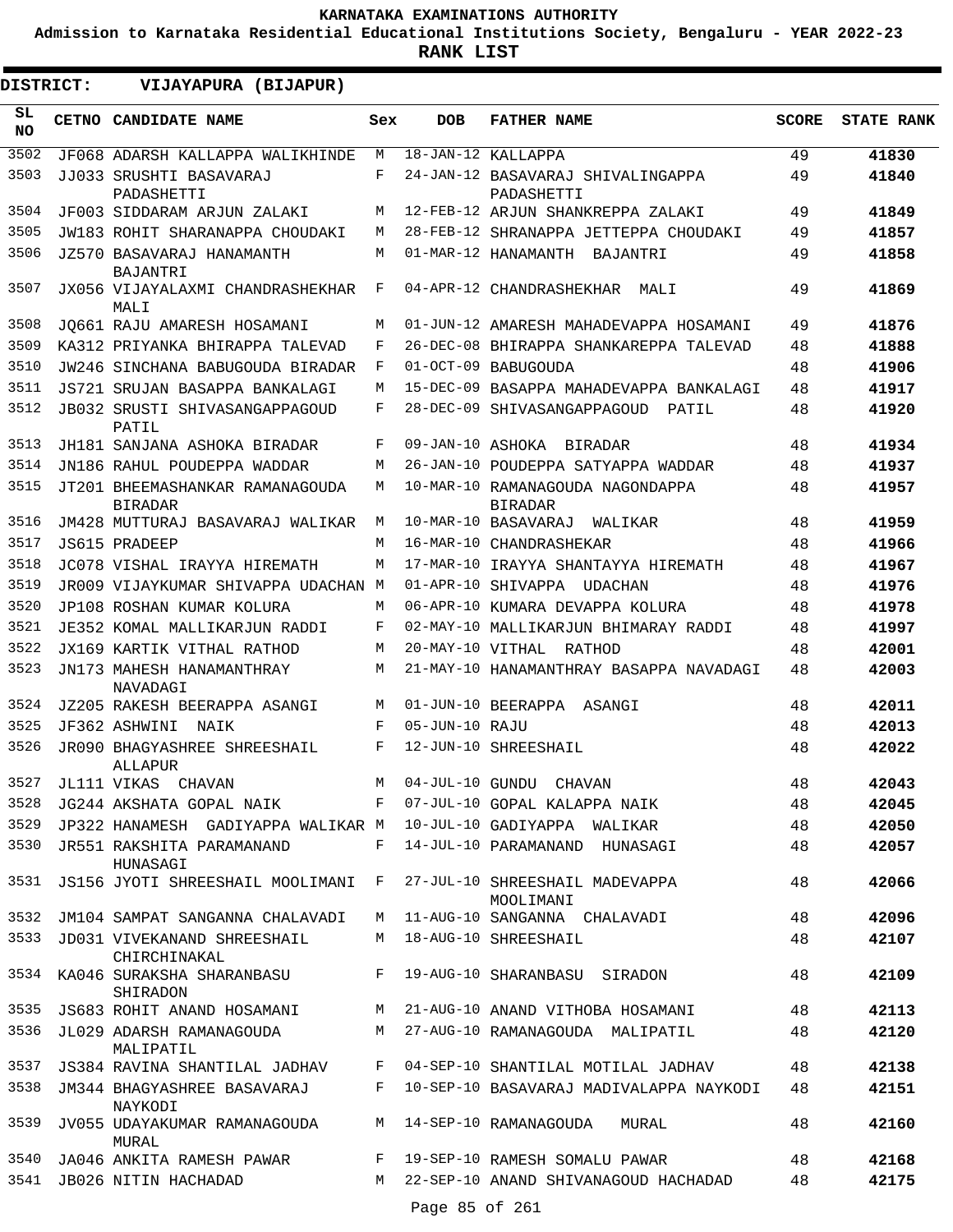**Admission to Karnataka Residential Educational Institutions Society, Bengaluru - YEAR 2022-23**

| DISTRICT:        | VIJAYAPURA (BIJAPUR)                              |     |                 |                                                           |              |                   |
|------------------|---------------------------------------------------|-----|-----------------|-----------------------------------------------------------|--------------|-------------------|
| SL.<br><b>NO</b> | CETNO CANDIDATE NAME                              | Sex | <b>DOB</b>      | <b>FATHER NAME</b>                                        | <b>SCORE</b> | <b>STATE RANK</b> |
| 3542             | JU118 NITHIN CHANDRAM UPPAR                       | М   |                 | 24-SEP-10 CHANDRAM UPPAR                                  | 48           | 42180             |
| 3543             | JR131 VAISHNAVI SUNIL SALAKKI                     | F   | 28-SEP-10 SUNIL | SALAKKI                                                   | 48           | 42188             |
| 3544             | KA286 KUSHAL M UBHALE                             | M   |                 | 01-OCT-10 MUKTESHWAR                                      | 48           | 42191             |
| 3545             | JG140 PREETI BASAVARAJ ARJANAL                    | F   |                 | 04-OCT-10 BASAVARAJ SHEKAPPA ARJANAL                      | 48           | 42201             |
| 3546             | JN166 SANGEETA BASAVARAJ SAROOR                   | F   |                 | 09-OCT-10 BASAVARAJ<br><b>SAROOR</b>                      | 48           | 42218             |
| 3547             | JA194 AJAYA UMESH SHANKARASHATTY M                |     |                 | 15-OCT-10 UMESH IRANNA SHANKARASHATTY                     | 48           | 42232             |
| 3548             | JP041 RAJU SHIVARAJ ASKI                          | М   |                 | 20-OCT-10 SHIVARAJ ASKI                                   | 48           | 42245             |
| 3549             | JF145 SUMIT SHIVAKUMAR PRADHANI                   | M   |                 | 20-OCT-10 SHIVAKUMAR REVANASIDDAPPA<br>PRADHANI           | 48           | 42247             |
| 3550             | JT232 SAGAR DIDDIMANI                             | M   |                 | 28-OCT-10 SANGANNA DIDDIMANI                              | 48           | 42270             |
| 3551             | JO311 NANDINI PRAKASH BHAJANTRI                   | F   |                 | 01-NOV-10 PRAKASH<br>BHAJANTRI                            | 48           | 42284             |
| 3552             | JM044 AKASH SHAMBANNA KUDAGI                      | М   |                 | 04-NOV-10 SHAMBANNA SHEKHAPPA KUDAGI                      | 48           | 42288             |
| 3553             | JO139 MADAN MANJUNATH YALAWAR                     | М   |                 | 07-NOV-10 MANJUNATH DUNDAPPA YALAWAR                      | 48           | 42304             |
| 3554             | JM339 PREMA SIDDAPPA NAVALAGERI                   | F   |                 | 15-NOV-10 SIDDAPPA NEELAPPA NAVALAGERI                    | 48           | 42341             |
| 3555             | JS086 SADIK MAIBUBASAB JALAGERI                   | М   |                 | 15-NOV-10 MAIBUBASAB<br>JALAGERI                          | 48           | 42342             |
| 3556             | JO538 SHIVARAJ SANGAPPA SAJJAN                    | М   |                 | 16-NOV-10 SANGAPPA SAJJAN                                 | 48           | 42347             |
| 3557             | JM384 MADHU LAXMAN NADUVINAMANI                   | F   |                 | 20-NOV-10 LAXMAN BASAPPA NADUVINAMANI                     | 48           | 42363             |
| 3558             | JQ741 SNEHA NAGARAJ CHIKKARADDI                   | F   |                 | 24-NOV-10 NAGARAJ SHIVANAGOUD<br>CHIKKARADDI              | 48           | 42377             |
| 3559             | JU054 MALLIKARJUNA SAHEBAGOUD<br>KONASHIRASAGI    | М   |                 | 28-NOV-10 SAHEBAGOUD YAMANAPPA<br>KONASHIRASAGI           | 48           | 42383             |
| 3560             | JX138 ABHAY GURUPAD BANGARI                       | М   |                 | 01-DEC-10 GURUPAD SIDARAY BANGARI                         | 48           | 42388             |
| 3561             | JR526 PREETI SHARANAGOUD<br>GANGAREDDI            | F   |                 | 12-DEC-10 SHARANAGOUDA GANGAREDDI                         | 48           | 42428             |
| 3562             | JV112 SHRISHAIL MALAKANNA GUGRI                   | М   |                 | 13-DEC-10 MALAKANNA SHANTAPPA GUGRI                       | 48           | 42433             |
| 3563             | JZ029 LAXMI MARUTI PUJARI                         | F   |                 | 25-DEC-10 MARUTI SIDDAPPA PUJARI                          | 48           | 42463             |
| 3564             | JP260 PRASAN NINGAPPA HARINDRAL                   | М   |                 | 31-DEC-10 NINGAPPA BHIMANNA HARINDRAL                     | 48           | 42483             |
| 3565             | JE408 AJAYAKUMAR MAHANTAYYA<br>HIREMATH           | М   |                 | 01-JAN-11 MAHANTAYYA REVANASIDDAYYA<br>HIREMATH           | 48           | 42486             |
| 3566             | JW180 KARTHIK SHARANABASAPPA<br>HUNASHYAL         | M   |                 | 01-JAN-11 SHARANABASAPPA SAYABANNA<br>HUNASHYAL           | 48           | 42495             |
| 3567             | JK076 SANIYA RUKMUDIN MULLA                       | F   |                 | 01-JAN-11 RUKMUDIN K MULLA                                | 48           | 42509             |
| 3568             | JD258 TASAMIYA AMEENASAB HALLI                    | F   |                 | 01-JAN-11 AMEENASAB BANDAGISAB HALLI                      | 48           | 42513             |
| 3569             | JB209 PRUTHVIRAJ BASAVARAJ<br>ERADETTIN           | М   |                 | 04-JAN-11 BASAVARAJ BASALINGAPPA<br>ERADETTIN             | 48           | 42531             |
| 3570             | JS618 SHIVALILA IRAPPA HADAPAD                    | F   |                 | 04-JAN-11 IRAPPA HADAPAD                                  | 48           | 42532             |
| 3571             | JV208 SAMARTH HANAMANT SUNAGAR                    | М   |                 | 08-JAN-11 HANAMANT SUNAGAR                                | 48           | 42555             |
| 3572             | JV159 ARCHANA LAKKAPPA DODAMANI                   | F   |                 | 21-JAN-11 LAKKAPPA SOMAPPA DODAMANI                       | 48           | 42607             |
| 3573             | JR542 BANGAREVVA KASAPPA DODAMANI F               |     |                 | 21-JAN-11 KASAPPA TUKKAPPA DODAMANI                       | 48           | 42608             |
| 3574             | JA484 KARISIDDAPPA CHANDRAMAPPA<br>PUJERI         | М   |                 | 04-FEB-11 CHANDRAMAPPA YALLAPPA PUJERI                    | 48           | 42653             |
| 3575             | JS536 GURUDEVI GURUSANGAPPA<br><b>BABALESHWAR</b> | F   |                 | 06-FEB-11 GURUSANGAPPA BASALINGAPPA<br><b>BABALESHWAR</b> | 48           | 42664             |
| 3576             | JV238 VAISHNAVI NAGAREDDY<br>VADDODAGI            | F   |                 | 07-FEB-11 NAGAREDDY BALAVANTARAY<br>VADDODAGI             | 48           | 42670             |
| 3577             | JB344 ASHA PULAKESHI MELLIGERI                    | F   |                 | 20-FEB-11 PULAKESHI H MELLIGERI                           | 48           | 42728             |
| 3578             | JS600 MADIVALAPPA YAMANOORAPPA<br>TALAWAR         | М   |                 | 21-FEB-11 YAMANOORAPPA MOULAPPA TALAWAR                   | 48           | 42737             |
| 3579             | JT210 LAXMI PRAKASH UDACHAN                       | F   |                 | 22-FEB-11 PRAKASH SIDDAPPA UDACHAN                        | 48           | 42743             |
| 3580             | JT140 TANVEER NABILAL MURTUR                      | М   |                 | 02-MAR-11 NABILAL MURTUR                                  | 48           | 42779             |
| 3581             | JS285 SANDYA YASHAVANT<br>NARAYANAKAR             | F   |                 | 04-MAR-11 YASHAVANT TULAJARAM<br>NARAYANAKAR              | 48           | 42784             |
| 3582             | JR483 SANJANA BABAGOUDA BIRADAR                   | F   |                 | 10-MAR-11 BABAGOUDA                                       | 48           | 42820             |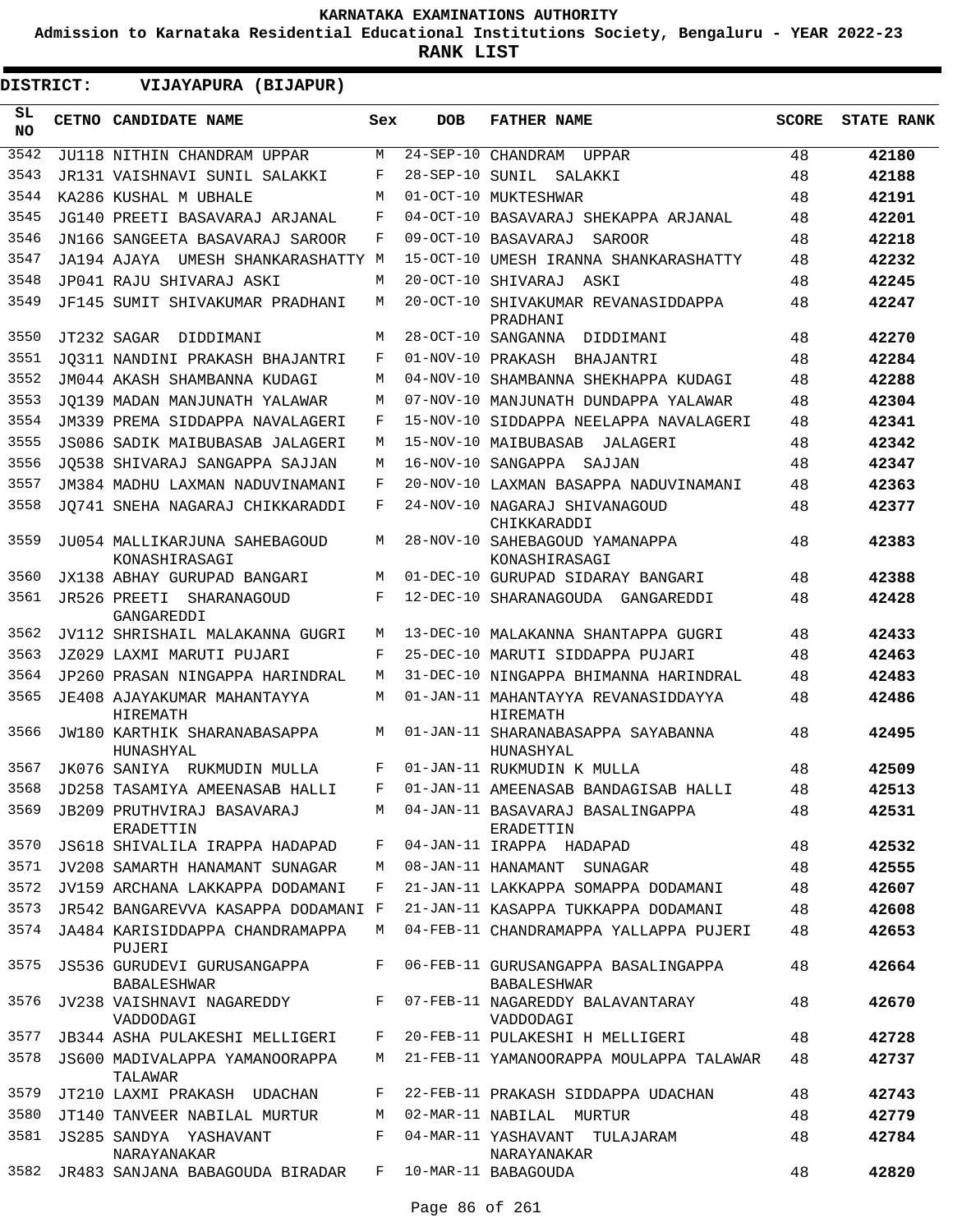**Admission to Karnataka Residential Educational Institutions Society, Bengaluru - YEAR 2022-23**

| DISTRICT:       | VIJAYAPURA (BIJAPUR)                              |              |                   |                                                        |              |                   |
|-----------------|---------------------------------------------------|--------------|-------------------|--------------------------------------------------------|--------------|-------------------|
| SL<br><b>NO</b> | CETNO CANDIDATE NAME                              | Sex          | <b>DOB</b>        | <b>FATHER NAME</b>                                     | <b>SCORE</b> | <b>STATE RANK</b> |
| 3583            | JO370 ALPATAJAHA MAHIBOOBASAB<br>BARIINAMADAR     | F            |                   | 14-MAR-11 MAHIBOOBASAB AMEENASAB<br>BARIINAMADAR       | 48           | 42836             |
| 3584            | JQ724 JAKKAMMA HANAMANT<br>KALI                   | F            |                   | 15-MAR-11 HANAMANT NINGAPPA KALI                       | 48           | 42844             |
| 3585            | JF444 SACHIN SHRISHAIL CHITTAPUR                  | М            |                   | 17-MAR-11 SHRISHAIL SHIVAPPA CHITTAPUR                 | 48           | 42858             |
| 3586            | JA481 RAMESH BASAVARAJ ONAKYAL                    | М            |                   | 20-MAR-11 BASAVARAJ SIDDAPPA ONAKYAL                   | 48           | 42872             |
| 3587            | JO100 RAKSHITA SIDDAPPA HUGAR                     | F            |                   | 28-MAR-11 SIDDAPPA SHIVAPPA HUGAR                      | 48           | 42933             |
| 3588            | JH523 BASAVARJ<br>KAMBAR                          | М            |                   | 29-MAR-11 SIDDAPPA                                     | 48           | 42937             |
| 3589            | JU167 SAKSHI SHARANAGOWDA PATIL                   | F            |                   | 31-MAR-11 SHARANAGOWDA MALLANAGOWDA<br>PATIL           | 48           | 42957             |
| 3590            | JH128 SAVITRI RAJASHEKAR MASALI                   | F            |                   | 01-APR-11 RAJASHEKAR<br>MASALI                         | 48           | 42965             |
| 3591            | JR640 VARSHA PARAMANAND MAKANAPUR F               |              |                   | 01-APR-11 PARAMANAND SOMALING MAKANAPUR                | 48           | 42966             |
| 3592            | JO419 SUJATA NARAYAN PAWAR                        | F            |                   | 03-APR-11 NARAYAN GOPAL PAWAR                          | 48           | 42978             |
| 3593            | JD071 SUKANYA SHREEKANTA KOCHABAL F               |              |                   | 04-APR-11 SHREEKANTA RAMACHANDAR<br>KOCHABAL           | 48           | 42983             |
| 3594            | JY589 SHREEDEVI HANAMANT<br><b>BANNENAVAR</b>     | F            |                   | 05-APR-11 HANAMANT<br>BANNENAVAR                       | 48           | 42989             |
| 3595            | JN041 SHRISHAIL SHARANAGOUDA<br><b>DAMANAL</b>    | М            |                   | 06-APR-11 SHARANAGOUDA BASAPPA DAMANAL                 | 48           | 42996             |
| 3596            | JK155 PARAMANAND CHANDRASHEKHAR<br><b>BIRADAR</b> | M            |                   | 09-APR-11 CHANDRASHEKHAR PARAPPA<br><b>BIRADAR</b>     | 48           | 43012             |
| 3597            | JY012 KARTIK ASHOK PAWAR                          | M            |                   | 16-APR-11 ASKOK RAMU PAWAR                             | 48           | 43054             |
| 3598            | JD415 MOULALI MAIBOOB MULLA                       | М            |                   | 17-APR-11 MAIBOOB MOULALI MULLA                        | 48           | 43060             |
| 3599            | JP125 ANIRUDH SANGANAGOUDA<br><b>BIRADAR</b>      | М            |                   | 27-APR-11 SANGANAGOUDA DANDAPPAGOUDA<br><b>BIRADAR</b> | 48           | 43114             |
| 3600            | JE321 SOUMYA RAMESH BIRADAR                       | F            |                   | 30-APR-11 RAMESH REVAPPA BIRADAR                       | 48           | 43132             |
| 3601            | JF120 MARUTI CHANDRASHEKAR<br>TALAWAR             | М            |                   | 01-MAY-11 CHANDRASHEKAR MARUTI TALAWAR                 | 48           | 43136             |
| 3602            | JH246 MAHIBOOB SHABBIR SHEKH                      | М            | 05-MAY-11 SHABBIR | SHEKH                                                  | 48           | 43149             |
| 3603            | JF240 SUDEEP SANGANNA TELI                        | М            |                   | 08-MAY-11 SANGANNA BASANNA TELI                        | 48           | 43168             |
| 3604            | JH470 REVANAKUMAR SHIVAPPA<br>GUGADADDI           | М            |                   | 12-MAY-11 SHIVAPPA PARASAPPA GUGADADDI                 | 48           | 43190             |
| 3605            | <b>JS379 AKSHAYA MANTESH KUMBAR</b>               | M            | 19-MAY-11 MANTESH | GURALINGAPPA KUMBAR                                    | 48           | 43231             |
| 3606            | JF249 NASIR NAJIR ATTAR                           | М            |                   | 31-MAY-11 NAJIR GULABASA. ATTAR                        | 48           | 43317             |
| 3607            | JJ007 DHANAMMA SHIVANAND VIJAPUR F                |              |                   | 01-JUN-11 SHIVANAND SHANKAREPPA VIJAPUR                | 48           | 43322             |
| 3608            | JM045 AKSHATA BABU CHAVHANA                       | F            |                   | 03-JUN-11 BABU KASTURAPPA CHAVHANA                     | 48           | 43333             |
| 3609            | JY367 OMKAR SEENU NAYIK                           | М            |                   | 04-JUN-11 SEENU NAYIK                                  | 48           | 43341             |
| 3610            | JH411 MALAKARISIDDA RAJAKUMAR<br>KAKAMARI         | М            |                   | 06-JUN-11 RAJAKUMAR KAKAMARI                           | 48           | 43357             |
| 3611            | JU102 AKSHATA RAVI NAYAKA                         | F            |                   | 07-JUN-11 RAVI LALSING NAYAKA                          | 48           | 43360             |
| 3612            | JT043 ANISH MAMMADASHARIF SHAPUR M                |              |                   | 10-JUN-11 MAMMADASHARIF SHAPUR                         | 48           | 43386             |
| 3613            | JS468 BHAGYASHRI SIDDAPPA TELAGAR F               |              |                   | 16-JUN-11 SIDDAPPA SHIVAPPA TELAGAR                    | 48           | 43429             |
| 3614            | JC191 SUPRIYA RAJASHEKHAR DENGI                   | $\mathbf{F}$ |                   | 17-JUN-11 RAJASHEKHAR IRASANGAPPA DENGI                | 48           | 43447             |
| 3615            | JY138 RANJITA HANAMTARAYA BIRADAR F               |              |                   | 20-JUN-11 HANAMTARAYA SIDDAPPA BIRADAR                 | 48           | 43463             |
| 3616            | JH219 PAVAN ANANDA KULAKARNI                      | М            |                   | 25-JUN-11 ANANDA DATTATREY KULAKARNI                   | 48           | 43496             |
| 3617            | KA335 GIRIJA PRAKASH MELAKERI                     | F            |                   | 26-JUN-11 PRAKASH SHARANAPPA MELAKERI                  | 48           | 43502             |
| 3618            | JW055 NIJALINGAPPA RAMACHANDRA<br>JALAWADI        | М            |                   | 01-JUL-11 RAMACHANDRA HIRAGAPPA<br>JALAWADI            | 48           | 43532             |
| 3619            | JS343 SAGAR SHARANAPPA MADAR                      | М            |                   | 01-JUL-11 SHARANAPPA                                   | 48           | 43534             |
| 3620            | JS259 SHAHISTANAZ IMAMSAB BIJALI                  | F            |                   | 01-JUL-11 IMAMSAB DAWOODSAB BIJALI                     | 48           | 43536             |
| 3621            | JL307 SIMRAN KHADIRSA ASKI                        | F            |                   | 01-JUL-11 KHADIRASA ASKI                               | 48           | 43537             |
| 3622            | JZ198 DEEKSHA VIJAYAKUMAR KUDARI                  | F            |                   | 03-JUL-11 VIJAYAKUMAR MAHADEV KUDARI                   | 48           | 43542             |
| 3623            | JM321 MADHU SIDDAPPA HIREKURUBAR                  | F            |                   | 03-JUL-11 SIDDAPPA GURAPPA HIREKURUBAR                 | 48           | 43543             |
| 3624            | JT046 MADESH RAMAPPA DESAI                        | M            | 05-JUL-11 RAMAPPA |                                                        | 48           | 43550             |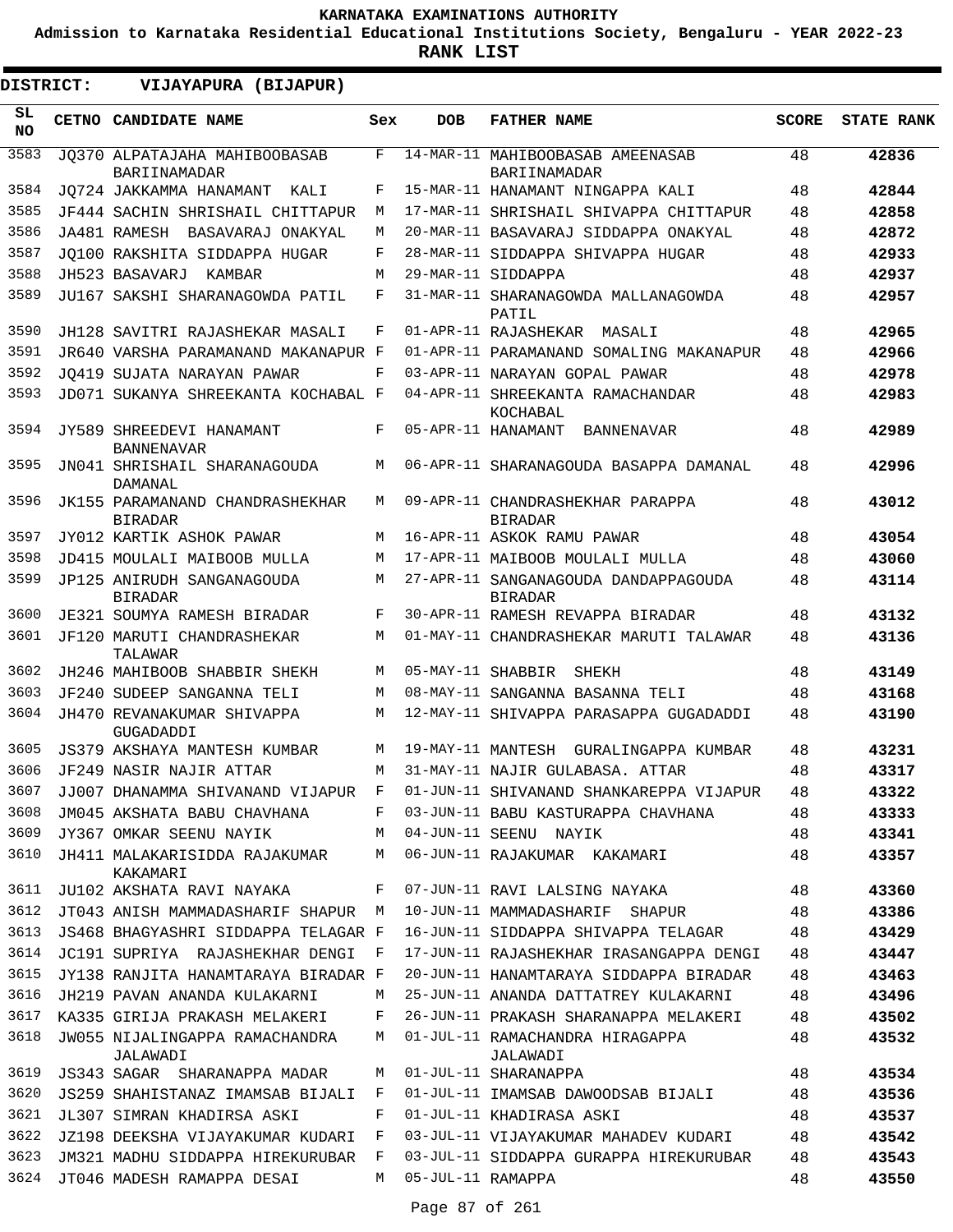**Admission to Karnataka Residential Educational Institutions Society, Bengaluru - YEAR 2022-23**

| <b>DISTRICT:</b> | VIJAYAPURA (BIJAPUR)                           |     |                   |                                                      |              |                   |
|------------------|------------------------------------------------|-----|-------------------|------------------------------------------------------|--------------|-------------------|
| SL.<br><b>NO</b> | CETNO CANDIDATE NAME                           | Sex | <b>DOB</b>        | <b>FATHER NAME</b>                                   | <b>SCORE</b> | <b>STATE RANK</b> |
| 3625             | JY543 VEERESH VIJAY SHIRUR                     | М   | 05-JUL-11 VIJAY   | <b>SHIRUR</b>                                        | 48           | 43558             |
| 3626             | JW243 KAVERI SIDDARAMA HADAPADA                | F   |                   | 08-JUL-11 SIDDARAMA BASANNA HADAPADA                 | 48           | 43574             |
| 3627             | JA233 MAHESHA NINGAPPA HALLURA                 | М   |                   | 14-JUL-11 NINGAPPA MALLAPPA HALLURA                  | 48           | 43623             |
| 3628             | JS284 MALLIKARJUN SHIVASHARAN<br>KAMBAR        | М   |                   | 15-JUL-11 SHIVASHARAN KALAPPA KAMBAR                 | 48           | 43631             |
| 3629             | JT110 SANTOSH<br>SANGAMESH IJERI               | М   |                   | 15-JUL-11 SANGAMESH BASAPPA IJERI                    | 48           | 43632             |
| 3630             | <b>JB216 SHASHIKANT YAMANAPPA</b><br>JIDDIMANI | М   |                   | 17-JUL-11 YAMANAPPA                                  | 48           | 43643             |
| 3631             | JV106 MEERABAI RATHOD                          | F   | 18-JUL-11 SANTOSH |                                                      | 48           | 43648             |
| 3632             | JV069 SIDDANNA SHARANAPPA<br>KAKKALAMELI       | M   |                   | 18-JUL-11 SHARANAPPA<br>SIDDANNA<br>KAKKALAMELI      | 48           | 43653             |
| 3633             | JP116 GOURAMMA CHIDANAND KOTI                  | F   |                   | 24-JUL-11 CHIDANAND SOMAPPA KOTI                     | 48           | 43680             |
| 3634             | JA454 PRITAM LAXAMAN HADAGALI                  | М   |                   | 26-JUL-11 LAXAMAN B HADAGALI                         | 48           | 43692             |
| 3635             | JW071 SAMARTH DONUR                            | М   |                   | 27-JUL-11 DAYANAND                                   | 48           | 43707             |
| 3636             | JU208 BORAMMA GOLLAL BIRADAR                   | F   |                   | 30-JUL-11 GOLLAL BASAPPA BIRADAR                     | 48           | 43717             |
| 3637             | JX032 AYAN MOULALI HADIMANI                    | М   |                   | 04-AUG-11 MOULALI MAIBUBASAB HADIMANI                | 48           | 43747             |
| 3638             | JK050 GAYATRI SIDDAROD KOLLUR                  | F   |                   | 05-AUG-11 SIDDAROD YASHAWANT KOLLUR                  | 48           | 43755             |
| 3639             | JX496 PRATHVEERAJ SANJEEVAKUMAR<br>CHANDAKI    | M   |                   | 09-AUG-11 SANJEEVAKUMAR                              | 48           | 43779             |
| 3640             | JS503 GANGABAI BASAPPA CHORGASTI               | F   |                   | 12-AUG-11 BASAPPA SAYABANNA CHORGASTI                | 48           | 43800             |
| 3641             | JZ089 ANUSHKA RAMESH PATIL                     | F   |                   | 13-AUG-11 RAMESH KALLANAGOUDA PATIL                  | 48           | 43804             |
| 3642             | JU062 DHANALAKSHMI NINGARAJ<br>HOSMANI         | F   |                   | 15-AUG-11 NINGARAJ                                   | 48           | 43817             |
| 3643             | JE497 ANNUGOUDA SHIVANAND PATIL                | M   |                   | 19-AUG-11 SHIVANAND<br>PATIL                         | 48           | 43841             |
| 3644             | JO309 LAXMI POMU LAMANI                        | F   |                   | 19-AUG-11 POMU SHANKAR LAMANI                        | 48           | 43844             |
| 3645             | JE272 ROHINI RAHUL RAYA                        | F   |                   | 21-AUG-11 RAHUL FAKEER RAYA                          | 48           | 43860             |
| 3646             | JO138 SHRAVYA VINOD PATIL                      | F   |                   | 25-AUG-11 VINOD BASANGOUD PATIL                      | 48           | 43879             |
| 3647             | <b>JU127 SHRISHAIL CHIDANAND</b><br>MANASUNAGI | M   |                   | 28-AUG-11 CHIDANAND NINGAPPA MANASUNAGI              | 48           | 43894             |
| 3648             | JK234 SHRIDHAR CHIDANAND<br>GANGANAHALLI       | М   |                   | 31-AUG-11 CHIDANAND GANGANAHALLI                     | 48           | 43904             |
| 3649             | JO782 GANESH SHANKAR GUNDINAMANI               | М   |                   | 01-SEP-11 SHANKAR HANAMANT GUNDINAMANI               | 48           | 43905             |
| 3650             | JN108 GOURAMMA BASAVARAJ DODAMANI F            |     |                   | 01-SEP-11 BASAVARAJ DODAMANI                         | 48           | 43906             |
| 3651             | JN002 LAKSHMI MALLANAGOUDA<br>KARALAKUNTI      |     |                   | F 01-SEP-11 MALLANAGOUDA NINGANAGOUDA<br>KARALAKUNTI | 48           | 43907             |
| 3652             | JB317 SHRUSHTI IRAPPA HANDAGI                  | F   |                   | 02-SEP-11 IRAPPA RAMMANNA HANDAGI                    | 48           | 43914             |
| 3653             | JE224 SURAJ NANASAB KAMAGOND                   | М   |                   | 03-SEP-11 NANASAB SIDAGOND KAMAGOND                  | 48           | 43920             |
| 3654             | JM332 MANJUNATH RAMLINGAYYA<br>NALATWAD        | М   |                   | 12-SEP-11 RAMLINGAYYA SIDDAYYA NALATWAD              | 48           | 43952             |
| 3655             | JP375 POOJA PATIL                              | F   |                   | 12-SEP-11 RAVI B PATIL                               | 48           | 43953             |
| 3656             | JE415 RAJU SOMANINGA MASALI                    | M   |                   | 13-SEP-11 SOMANINGA SHRISHAIL MASALI                 | 48           | 43960             |
| 3657             | JN227 SHEIKALI BASHEER PATEL                   | M   |                   | 02-OCT-11 BASHEER KASHIM PATEL                       | 48           | 44047             |
| 3658             | JE278 BHAGYASHRI REVANAPPA<br>MANDRUP          | F   |                   | 03-OCT-11 REVANAPPA BHIMASH MANDRUP                  | 48           | 44048             |
| 3659             | JE196 SOUMYA GUNDURAO KUDIGANOOR F             |     |                   | 11-OCT-11 GUNDURAO HANUMANT KUDIGANOOR               | 48           | 44087             |
| 3660             | JH429 SAMEEKSHA ANNARAYA METRI                 | F   |                   | 15-OCT-11 ANNARAYA IRANNA METRI                      | 48           | 44107             |
| 3661             | JG131 CHANDRAKANT RAMESH PATIL                 | М   |                   | 20-OCT-11 RAMESH SHIVAGOUND PATIL                    | 48           | 44127             |
| 3662             | JS407 DEEPA RUDRAGOUDA BIRADAR                 | F   |                   | 23-OCT-11 RUDRAGOUDA                                 | 48           | 44136             |
| 3663             | JZ223 LAKSMI SANGAMESH BUYYAR                  | F   |                   | 26-OCT-11 SANGAMESH BUYYAR                           | 48           | 44147             |
| 3664             | JE496 SANDEEP SANGAMESH KOLI                   | М   |                   | 30-OCT-11 SANGAMESH LAKSHAMAN KOLI                   | 48           | 44162             |
| 3665             | JZ139 SHREEYA SHRISHAIL MALAGOND               | F   |                   | 31-OCT-11 SHRISHAIL SHANKAREPPA<br>MALAGOND          | 48           | 44166             |
| 3666             | JS101 MUTTU MADEVAPPA DUDDAGI                  | M   | Page 88 of 261    | 02-NOV-11 MADEVAPPA SHANKREPPA DUDDAGI               | 48           | 44169             |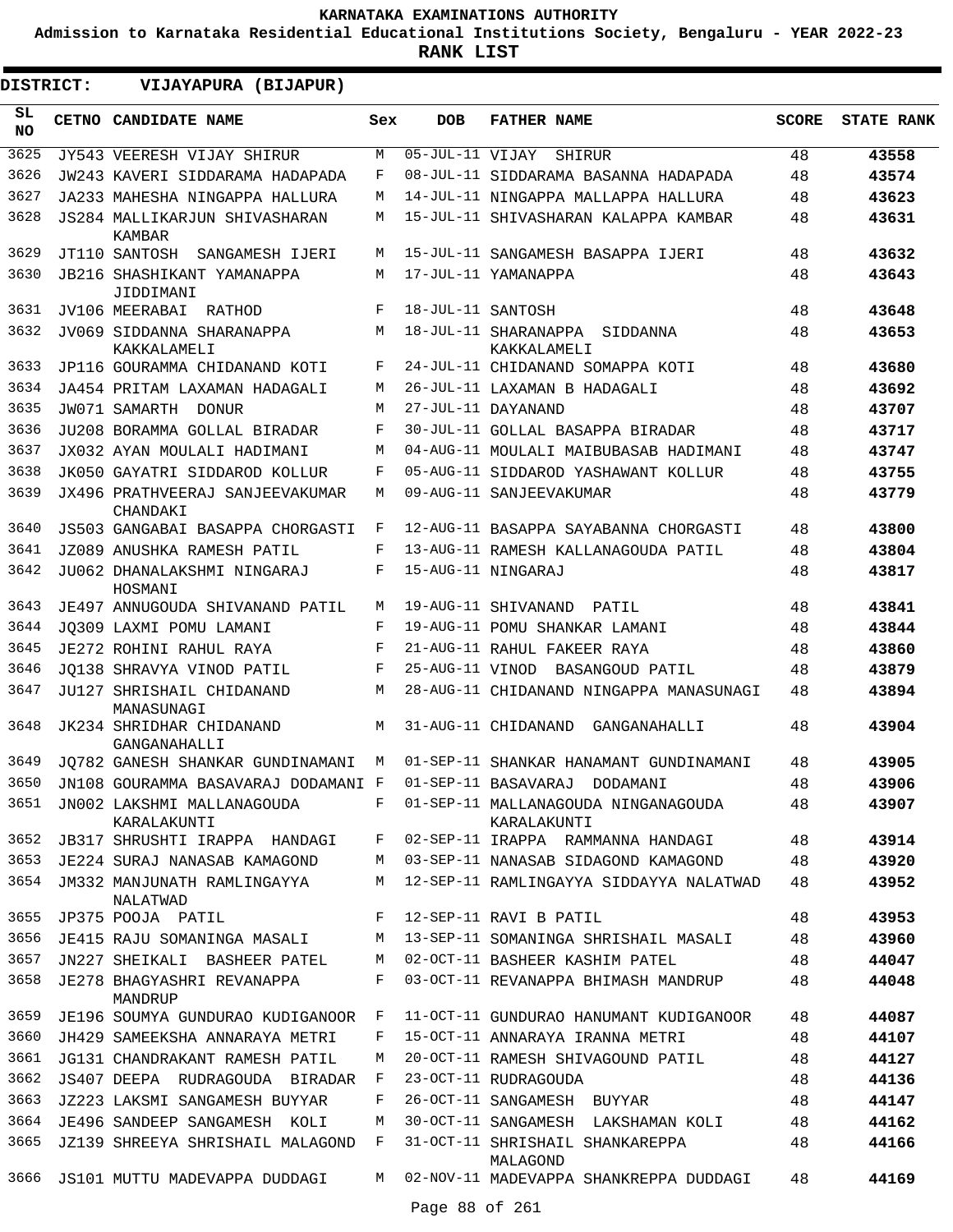**Admission to Karnataka Residential Educational Institutions Society, Bengaluru - YEAR 2022-23**

| DISTRICT:       |  | VIJAYAPURA (BIJAPUR)                                                       |              |                   |                                                                                    |              |                   |
|-----------------|--|----------------------------------------------------------------------------|--------------|-------------------|------------------------------------------------------------------------------------|--------------|-------------------|
| SL<br><b>NO</b> |  | <b>CETNO CANDIDATE NAME</b>                                                | Sex          | <b>DOB</b>        | <b>FATHER NAME</b>                                                                 | <b>SCORE</b> | <b>STATE RANK</b> |
| 3667            |  | JF209 PADMAVATI<br>SIDDARAM<br><b>NAROOTE</b>                              | $\mathbf{F}$ |                   | 03-NOV-11 SIDDARAM<br><b>NAROOTE</b>                                               | 48           | 44175             |
| 3668            |  | KA402 CHAITANYA<br>MANDAR                                                  | F            | 04-NOV-11 LAXMAN  | MANDAR                                                                             | 48           | 44179             |
| 3669            |  | JM080 VISHALA SHIVAPPA MADAR                                               | F            |                   | 13-NOV-11 SHIVAPPA YALAGURADAPPA MADAR                                             | 48           | 44208             |
| 3670            |  | JS050 Shankar BASAWARAJ Managuli                                           | М            |                   | 15-NOV-11 BASAWARAJ                                                                | 48           | 44218             |
| 3671            |  | JX321 VIRENDRA RAJU BAJANTRI                                               | M            |                   | 15-NOV-11 RAJU BAJANTRI                                                            | 48           | 44219             |
| 3672            |  | JR225 PREMALATA BASU RATHOD                                                | F            | 16-NOV-11 BASU    |                                                                                    | 48           | 44222             |
| 3673            |  | JG187 PRASHANT DHARMANNA SONNA                                             | М            |                   | 21-NOV-11 DHARMANNA DHOOLAPPA SONNA                                                | 48           | 44241             |
| 3674            |  | JK072 AKASH REVANASIDDA<br><b>BABALESHWAR</b>                              | М            |                   | 29-NOV-11 REVANASIDDA BABALESHWAR                                                  | 48           | 44272             |
| 3675            |  | JZ010 MEGHA LAXMAN SIDAGOND                                                | F            |                   | 04-DEC-11 LAXMAN MAHADEVEPPA SIDAGOND                                              | 48           | 44286             |
| 3676            |  | JY380 SANKETH SURESH BIRADAR                                               | M            | 09-DEC-11 SURESH  | BIRADAR                                                                            | 48           | 44301             |
| 3677            |  | JY209 SHRINIDHI APPASAB<br>THAKKANNAVAR                                    | F            |                   | 27-DEC-11 APPASAB NAGAPPA THAKKANNAVAR                                             | 48           | 44347             |
| 3678            |  | JZ169 SHUKRIYA GAIBUSAB NADAF                                              | F            |                   | 30-DEC-11 GAIBUSAB MAIBOOBSAB NADAF                                                | 48           | 44358             |
| 3679            |  | JY244 ABHISHEK MUKTABAI MADAR                                              | М            |                   | 18-FEB-12 MUKTABAI<br>MADAR                                                        | 48           | 44399             |
| 3680            |  | JX064 ABHISHEK SHIVANINGAPPA<br>MADARAKHANDI                               | М            |                   | 26-APR-12 SHIVANINGAPPA LAXMAN<br>MADARKHANDI                                      | 48           | 44417             |
| 3681            |  | JR478 MAHAMADSAMEER BANDENAVAZ<br>MANAGULI                                 | М            |                   | 27-APR-12 BANDENAVAZ MAHIBOOBSAB<br>MANAGULI                                       | 48           | 44418             |
| 3682            |  | JZ283 VISHAL RAMESH SONNAD                                                 | M            |                   | 09-MAY-12 RAMESH SONNAD                                                            | 48           | 44421             |
| 3683            |  | JF176 SHRADDHA CHANNABASAPPA<br><b>BADACHI</b>                             | F            |                   | 01-JUN-12 CHANNABASAPPA SHARANAPPA<br><b>BADACHI</b>                               | 48           | 44423             |
| 3684            |  | JU021 CHARALINGAYYA HIREMATH                                               | М            |                   | 13-DEC-12 SHARANABASAYYA                                                           | 48           | 44427             |
| 3685            |  | JS654 SAHIL MOHAN RATHOD                                                   | М            |                   | 04-MAY-09 MOHAN RATHOD                                                             | 47           | 44431             |
| 3686            |  | <b>JC142 CHANDRASHEKHAR</b><br>MAHANTAPPA<br>GUJJANNA                      | M            |                   | 05-JUL-09 MAHANTAPPA SHEKHAPPA GUJJANNA                                            | 47           | 44438             |
| 3687            |  | JS159 BASAVARAJ BHAGANNA PATIL                                             | М            |                   | 25-JUL-09 BHAGANNA ANNARAY PATIL                                                   | 47           | 44441             |
| 3688            |  | JS381 MONIKA RAMAPPA SHIVANAGI                                             | F            |                   | 01-FEB-10 RAMAPPA CHANDRAM SHIVANAGI                                               | 47           | 44492             |
| 3689            |  | JF190 CHETAN CHANDRAKANT ANDEWADI M                                        |              |                   | 09-MAR-10 CHANDRAKANT                                                              | 47           | 44507             |
| 3690            |  | JY190 ROHIT MAHADEV HALAPPAGOL                                             | M            | 10-MAY-10 MAHADEV | HALAPPAGOL                                                                         | 47           | 44542             |
| 3691            |  | JZ349 BASAVARAJ GOUDAPPA MEDEGAR                                           | M            |                   | 16-MAY-10 GOUDAPPA<br>MEDEGAR                                                      | 47           | 44548             |
| 3692            |  | JH347 AISHWARYA DHARMANNA MYAKERI F                                        |              |                   | 01-JUN-10 DHARMANNA HIRAGAPPA MYAKERI                                              | 47           | 44552             |
| 3693            |  | JM448 PRASANT PUJARI                                                       |              |                   | M 23-JUN-10 MANJUNATH PUJARI                                                       | 47           | 44570             |
| 3694            |  | JS365 LAXMI DODDAPPA NANDAGERI                                             | F            |                   | 03-AUG-10 DODDAPPA                                                                 | 47           | 44612             |
| 3695            |  | JM406 KAVYA SHIVAJI PAWAR                                                  | F            |                   | 04-AUG-10 SHIVAJI KRISHNAJI PAWAR                                                  | 47           | 44614             |
| 3696<br>3697    |  | JJ084 PRASAD JAGADISH BELAVANAKI M<br>JS228 SHRISHAIL NEELAKANTH           | M            |                   | 07-AUG-10 JAGADISH PUNDALEEKAPPA<br>BELAVANAKI<br>09-AUG-10 NEELAKANTH MALLESHAPPA | 47<br>47     | 44616<br>44621    |
| 3698            |  | <b>BIRADAR</b><br>JS627 HANAMANT BASAVARAJ                                 |              |                   | <b>BIRADAR</b><br>M 25-AUG-10 BASAVARAJ HANAMANT CHALAGERI                         | 47           | 44637             |
| 3699            |  | CHALAGERI<br>JZ261 PRIYANKA SANTOSH KATNALLI                               | F            |                   | 28-AUG-10 SANTOSH SIDDAPPA KATNALLI                                                | 47           |                   |
| 3700            |  | JE100 SHARAN ADIVEPA KINAGI                                                | М            |                   | 04-SEP-10 ADIVEPA VISHVANATH KINAGI                                                | 47           | 44646             |
| 3701            |  |                                                                            |              |                   |                                                                                    |              | 44659             |
| 3702            |  | JS567 PRIYANKA BHIMASHANKAR HANDI F                                        | F            |                   | 06-SEP-10 BHIMASHANKAR SHRIPATI HANDI                                              | 47<br>47     | 44663             |
| 3703            |  | JY043 LAXMI SANGAPPA KONDAGULI                                             | M            | 11-SEP-10 MASTAN  | 11-SEP-10 SANGAPPA KONDAGULI                                                       | 47           | 44674             |
| 3704            |  | JA349 RAHIMAN MASTAN GADED                                                 | M            |                   |                                                                                    | 47           | 44676             |
| 3705            |  | JY432 MALLIKARJUN SIDDARAMAYYA<br>HIREMATH<br>JW109 VITHALSING MANJUSING   |              |                   | 13-SEP-10 SIDDARAMAYYA<br>M 14-SEP-10 MANJUSING VITHALSING RAJAPUT                 | 47           | 44679             |
|                 |  | RAJAPUT                                                                    |              |                   |                                                                                    |              | 44685             |
|                 |  | 3706 JX328 VIDYASHREE SHRISHAIL F 23-SEP-10 SHRISHAIL MANHOLLI<br>MANHOLLI |              |                   |                                                                                    | 47           | 44697             |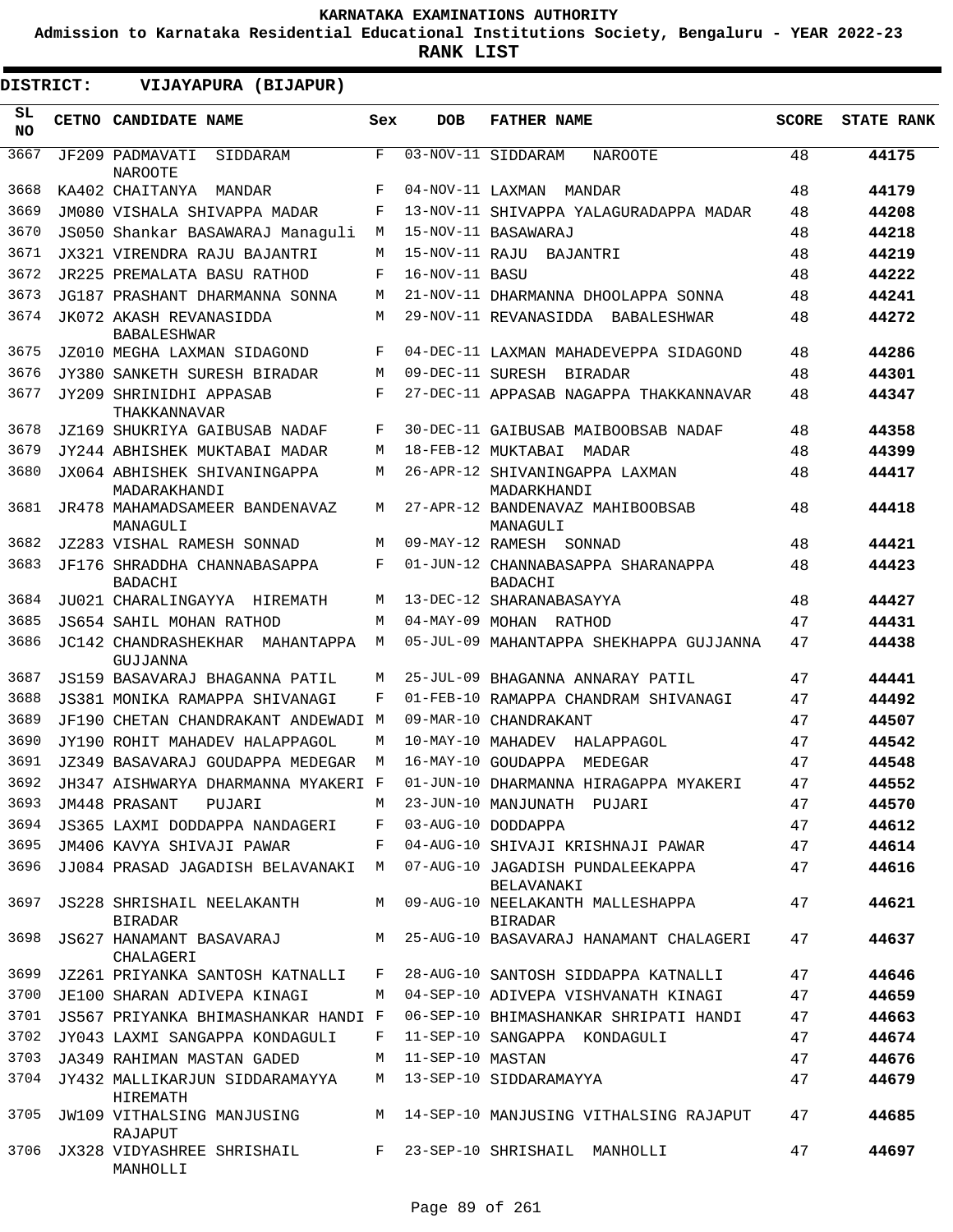**Admission to Karnataka Residential Educational Institutions Society, Bengaluru - YEAR 2022-23**

**RANK LIST**

ı

| <b>DISTRICT:</b> |  | VIJAYAPURA (BIJAPUR)                             |     |                  |                                              |              |                   |
|------------------|--|--------------------------------------------------|-----|------------------|----------------------------------------------|--------------|-------------------|
| SL<br><b>NO</b>  |  | CETNO CANDIDATE NAME                             | Sex | <b>DOB</b>       | <b>FATHER NAME</b>                           | <b>SCORE</b> | <b>STATE RANK</b> |
| 3707             |  | JM219 RIHAN MAHMADRAFK LAHORI                    | М   |                  | 28-SEP-10 MAHMADRAFIK                        | 47           | 44707             |
| 3708             |  | JS419 AMRUTA HANAMANT MURAL                      | F   |                  | 30-SEP-10 HANAMANT CHANDRAM MURAL            | 47           | 44708             |
| 3709             |  | JG005 GOUDAPPAGOUD CHANDRAM<br><b>BIRADAR</b>    | М   |                  | 01-OCT-10 CHANDRAM SATAPPA BIRADAR           | 47           | 44714             |
| 3710             |  | JP020 CHETAN GADDEPPA JALIBENCHI                 | М   |                  | 04-OCT-10 GADDEPPA HANAMANT JALIBENCHI       | 47           | 44723             |
| 3711             |  | JU112 CHAITANYA PATIL                            | F   | 09-OCT-10 ASHOK  |                                              | 47           | 44738             |
| 3712             |  | JX405 SHIVAKUMAR CHANDRKANT TELI                 | М   |                  | 10-OCT-10 CHANDRKANT MAHADEV TELI            | 47           | 44747             |
| 3713             |  | JS193 AKSHATA PARAMANNA ELOORI                   | F   |                  | 21-OCT-10 PARAMANNA MAYAPPA ELOORI           | 47           | 44774             |
| 3714             |  | JO736 SANIKA SHIVAPPA DEVANAGOAN                 | F   |                  | 21-OCT-10 SHIVAPPA BHIMAPPA DEVANAGOAN       | 47           | 44776             |
| 3715             |  | JD069 DAYASHANKAR SANGAPPA PATED                 | M   |                  | 23-OCT-10 SANGAPPA PATED                     | 47           | 44780             |
| 3716             |  | JP251 KAVERI LAXMANA CHALAVADI                   | F   |                  | 24-OCT-10 LAXMANA THIPPANNA CHALAVADI        | 47           | 44783             |
| 3717             |  | KA104 SALIM JAFAR NADAF                          | М   | 01-NOV-10 JAFAR  | NADAF                                        | 47           | 44808             |
| 3718             |  | KA212 SUSHMITA RAJAKUMAR MARATHE                 | F   |                  | 01-NOV-10 RAJAKUMAR<br>MARATHE               | 47           | 44809             |
| 3719             |  | JH201 YOGESH SHREESHAIL UDACHYAN                 | М   |                  | 06-NOV-10 SHREESHAIL CHANDRAMA UDACHYAN      | 47           | 44819             |
| 3720             |  | JZ302 RATNABAI CHANNAPPA UKKALI                  | F   |                  | 09-NOV-10 CHANNAPPA BASAPPA UKKALI           | 47           | 44829             |
| 3721             |  | JG161 OMKAR YALLAPPA PUJARI                      | М   |                  | 10-NOV-10 YALLAPPA SHARANAPPA PUJARI         | 47           | 44839             |
| 3722             |  | JA075 MANJUNATA GURAPPA<br>SINDAGERI             | М   |                  | 15-NOV-10 GURAPPA MADIVALAPPA<br>SINDAGERI   | 47           | 44857             |
| 3723             |  | JY314 CHANDAN GOVINDAPPA MADAR                   | M   |                  | 18-NOV-10 GOVINDAPPA YAMANAPPA MADAR         | 47           | 44865             |
| 3724             |  | JA381 SIDHARTHA SHIVALINGAPPA<br>CHALAWADI       | М   |                  | 19-NOV-10 SHIVALINGAPPA<br>CHALAWADI         | 47           | 44872             |
| 3725             |  | KA351 HUSENABI AFATABAHMMAD PATEL F              |     |                  | 25-NOV-10 AFATABAHMMAD IMMAMHUSHEN<br>PATEL  | 47           | 44892             |
| 3726             |  | JL156 PRAVEEN NARASAPPA METI                     | М   |                  | 01-DEC-10 NARASAPPA SHIVALINGAPPA METI       | 47           | 44909             |
| 3727             |  | JO513 SATEESH DANESH RANJANAGI                   | M   | 01-DEC-10 DANESH | RANJANAGI                                    | 47           | 44910             |
| 3728             |  | JZ181 SPURTI IRAPPA BADIGER                      | F   |                  | 01-DEC-10 IRAPPA GURUNATH BADIGER            | 47           | 44911             |
| 3729             |  | KA165 JAGADEVI REVANASIDDA<br>GORANAL            | F   |                  | 20-DEC-10 REVANASIDDA BASAPPA GORANAL        | 47           | 44978             |
| 3730             |  | JY130 PRAJWAL<br>KULANAKAR<br>TELI               | М   |                  | 23-DEC-10 KULANAKAR<br>TELI                  | 47           | 44990             |
| 3731             |  | JE232 SOUMYA<br>AMRUTARAY<br>SAKKARI             | F   |                  | 24-DEC-10 AMRUTARAY<br>DHAREPPA<br>SAKKARI   | 47           | 44992             |
| 3732             |  | JU066 IRANNA CHANDRAKANTH KATHTHI M              |     |                  | 25-DEC-10 CHANDRAKANTH PARAMANNA<br>KATHTHI  | 47           | 44993             |
| 3733             |  | JA480 AVINASH BASAPPA MADAR                      | М   |                  | 26-DEC-10 BASAPPA MALLAPPA MADAR             | 47           | 44997             |
| 3734             |  | JZ260 SADASHIV SHEKAPPA BADAGI                   | M   |                  | 28-DEC-10 SHEKAPPA BADAGI                    | 47           | 45003             |
| 3735             |  | JH325 AKASH VISHWANATH HIREMATH M                |     |                  | 01-JAN-11 VISHWANATH SOMALINGAYY<br>HIREMATH | 47           | 45018             |
| 3736             |  | JH363 SACHIN SURESH DANDAVATI                    | М   |                  | 01-JAN-11 SURESH BASAVANTARAY<br>DANDAVATI   | 47           | 45038             |
| 3737             |  | JV220 SALIMA TASLIM MULLA                        | F   |                  | 01-JAN-11 TASLIM AMINUDDIN MULLA             | 47           | 45039             |
| 3738             |  | JN215 BASAMMA PRABHUGAOUDA<br><b>BIRADAR</b>     | F   |                  | 02-JAN-11 PRABHUGAOUDA                       | 47           | 45046             |
| 3739             |  | JM340 RAVI CHANDRU CHALAVADI                     | М   |                  | 06-JAN-11 CHANDRU HANAMANT CHALAVADI         | 47           | 45070             |
| 3740             |  | JZ081 ALFIYA MOULALI MULAWAD                     | F   |                  | 14-JAN-11 MOULALI MAKABULSAB MULAWAD         | 47           | 45092             |
| 3741             |  | JA502 DEEPAK PARASAPPA LAMANI                    | М   |                  | 18-JAN-11 PARASAPPA TUKKAPPA LAMANI          | 47           | 45107             |
| 3742             |  | <b>JS215 SUNEELKUMAR SHREEMANT</b><br>KARIGOUDAR | M   |                  | 18-JAN-11 SHEEIMANT MUTTAPPA<br>KARIGOUDAR   | 47           | 45114             |
| 3743             |  | JS342 SHAHIN MAIHIBUBASAB PINJAR                 | F   |                  | 23-JAN-11 MAIHIBUBASAB                       | 47           | 45140             |
| 3744             |  | JH465 YASHASHWI VIJAY TALAWAR                    | F   |                  | 26-JAN-11 VIJAY TALAWAR                      | 47           | 45151             |
| 3745             |  | JC131 HANAMANT SHREESHAIL KARAJOL M              |     |                  | 31-JAN-11 SHREESHAIL RAVUTAPPA KARAJOL       | 47           | 45170             |
| 3746             |  | JS563 VIVEKANANDA BASALINGAYYA<br>HEREMATA       | M   |                  | 05-FEB-11 BASALINGAYYA RUDRAYYA<br>HEREMATA  | 47           | 45191             |
| 3747             |  | JE158 LAXMI SHRISHAIL BANNE                      | F   |                  | 11-FEB-11 SHRISHAIL D BANNE                  | 47           | 45212             |
| 3748             |  | JJ113 GEETA MAHADEV HIROLLI                      | F   |                  | 15-FEB-11 MAHADEV HIROLLI                    | 47           | 45234             |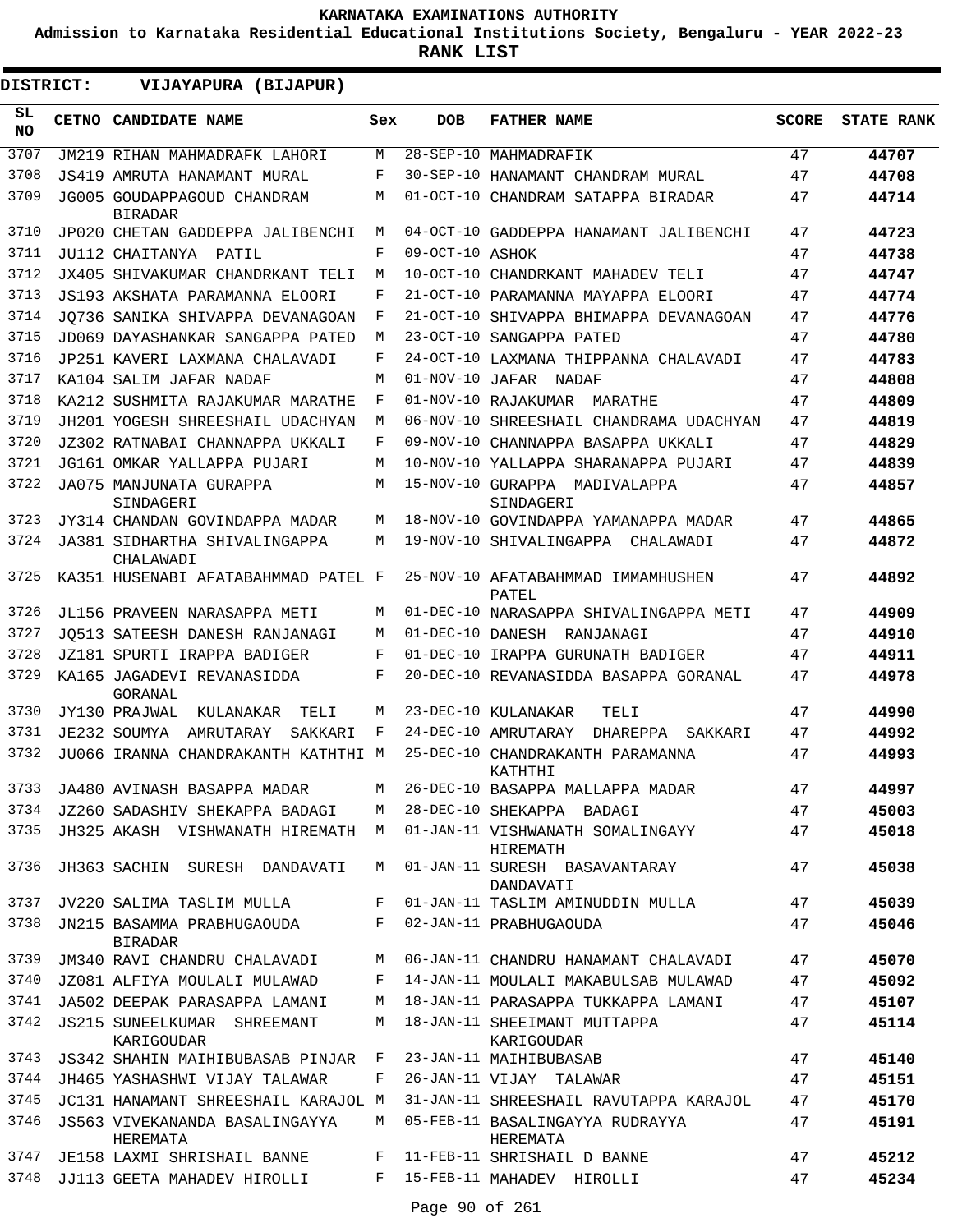**Admission to Karnataka Residential Educational Institutions Society, Bengaluru - YEAR 2022-23**

| DISTRICT:        | VIJAYAPURA (BIJAPUR)                                                |            |            |                                                           |              |                   |
|------------------|---------------------------------------------------------------------|------------|------------|-----------------------------------------------------------|--------------|-------------------|
| SL.<br><b>NO</b> | CETNO CANDIDATE NAME                                                | Sex        | <b>DOB</b> | <b>FATHER NAME</b>                                        | <b>SCORE</b> | <b>STATE RANK</b> |
| 3749             | JF007 SHIVARAJ RAMESH TELASANG                                      | M          |            | 16-FEB-11 RAMESH SHANKAR TELASANG                         | 47           | 45239             |
| 3750             | JO746 BANADEVI MANJUNATH KUCHABAL F                                 |            |            | 18-FEB-11 MANJUNATH RAMACHANDRAPPA<br>KUCHABAL            | 47           | 45246             |
| 3751             | JX164 SIDDAROAD RAMANAGOUD KOTI                                     | М          |            | 02-MAR-11 RAMANAGOUD DUNDAPPA KOTI                        | 47           | 45306             |
| 3752             | JN300 SUNITA LAXMAN KUMBAR                                          | F          |            | 03-MAR-11 LAXMAN VEERABHADRAPP KUMBAR                     | 47           | 45311             |
| 3753             | JR667 ABHISHEK BHIMANAGOUDA<br>CHALLAGI                             | М          |            | 04-MAR-11 BHIMANAGOUDA YAMANNAPPA<br>CHALLAGI             | 47           | 45312             |
| 3754             | JY170 WAJIRAMA<br>MOKALE                                            | F          |            | 11-MAR-11 JUBRAIL MOKALE                                  | 47           | 45361             |
| 3755             | JZ402 SUNITA BASAVARAJ NAVI                                         | F          |            | 12-MAR-11 BASAVARAJ                                       | 47           | 45363             |
| 3756             | JH243 SHEVANTI SHIVAPPA KOTAGOUND F                                 |            |            | 13-MAR-11 SHIVAPPA MAHADEVAPPA<br>KOTAGOUND               | 47           | 45369             |
| 3757             | KA091 MALERAJENDRA DEVENDRA<br><b>BADIGER</b>                       | М          |            | 22-MAR-11 DEVENDRA MALEPPA BADIGER                        | 47           | 45425             |
| 3758             | JN208 ROOPA SHANKRAPPA WADDAR                                       | F          |            | 22-MAR-11 SHANKRAPPA NARASAPPA WADDAR                     | 47           | 45428             |
| 3759             | JH116 AMASIDDA KALMESH KALEBAG                                      | М          |            | 23-MAR-11 KALMESH G KALEBAG                               | 47           | 45431             |
| 3760             | JP238 SUMA BALAVANTARAYA BIRADAR                                    | F          |            | 23-MAR-11 BALAVANTARAYA BASAVANTARAYA<br><b>BIRADAR</b>   | 47           | 45435             |
| 3761             | JF103 LAXMI MALLAPPA KUMBAR                                         | F          |            | 24-MAR-11 MALLAPPA HANAMANTH KUMBAR                       | 47           | 45439             |
| 3762             | JO056 NETRAVATI SHARANAPPA<br><b>DINDAVAR</b>                       | $_{\rm F}$ |            | 25-MAR-11 SHARANAPPA SIKINDRAPPA<br><b>DINDAVAR</b>       | 47           | 45449             |
| 3763             | <b>JX512 SHREENIVAS SHIVALINGAPPA</b><br>NINGANOOR                  | М          |            | 25-MAR-11 SHIVALINGAPPA CHANNAPPA<br>NINGANOOR            | 47           | 45451             |
| 3764             | JG250 SUPRITA DADAGOUD PATIL                                        | F          |            | 26-MAR-11 DADAGOUD JAGADEVAPPAGOUD<br>PATIL               | 47           | 45459             |
| 3765             | JN058 LAXMAN SIDDAPPA CHALAWADI                                     | М          |            | 29-MAR-11 SIDDAPPA REVANEPPA CHALAWADI                    | 47           | 45474             |
| 3766             | JH482 DHANESHWARI SHRIMANT<br><b>BADIGER</b>                        | $_{\rm F}$ |            | 31-MAR-11 SHRIMANT<br>BADIGER                             | 47           | 45489             |
| 3767             | JG195 LAXMI MALAKARI PUJARI                                         | F          |            | 01-APR-11 MALAKARI MALAPPA PUJARI                         | 47           | 45494             |
| 3768             | JV079 AKSHATA SHREEKANT DALAVAYI                                    | F          |            | 02-APR-11 SHREEKANT MADEVAPPA DALAVAYI                    | 47           | 45500             |
| 3769             | JF096 SANKET TIPPANNA BANASODE                                      | М          |            | 07-APR-11 TIPPANNA                                        | 47           | 45526             |
| 3770             | JO609 ABHISHEK CHANABASAYYA<br>HIREMATH                             | М          |            | 08-APR-11 CHANABASAYYA MALLAYYA<br>HIREMATH               | 47           | 45529             |
| 3771             | JH226 APOORVA HANAMANT UDAGI                                        | F          |            | 09-APR-11 HANAMANT SHANKREPPA UDAGI                       | 47           | 45532             |
| 3772             | JU162 SHARANAMMA NAGAPPA<br>GORAGUNDAGI                             | F          |            | 10-APR-11 NAGAPPA GORAGUNDAGI                             | 47           | 45544             |
| 3773             | JB138 SHARANABASU SANGAPPA HALLAD M                                 |            |            | 14-APR-11 SANGAPPA SHARANAPPA HALLAD                      | 47           | 45571             |
| 3774             | JK003 AISHWARYA BHIMAPPA KONNUR F                                   |            |            | 15-APR-11 BHIMAPPA REVAPPA KONNUR                         | 47           | 45572             |
| 3775             | JH306 SUHANI SIDDARAM BIRADAR                                       | F          |            | 16-APR-11 SIDDARAM BIRADAR                                | 47           | 45583             |
| 3776             | JV076 GOLLALAPPA KALYANARAY VASEN M                                 |            |            | 26-APR-11 KALYANARAY NINGANNA VASEN                       | 47           | 45640             |
| 3777<br>3778     | JD101 SHRISHAIL RAMESH MANAGULI<br><b>JB395 SANGAMESH RUDRAMUNI</b> | M<br>M     |            | 27-APR-11 RAMESH MANAGULI<br>29-APR-11 RUDRAMUNI HIREMATH | 47<br>47     | 45649<br>45660    |
| 3779             | HIREMATH<br>JZ123 SHREYA SHANKAR AMBIGER                            | F          |            | 02-MAY-11 SHANKAR AMBIGER                                 | 47           | 45689             |
| 3780             | JC065 DEEPA CHANDRAKUMAR NAYAK                                      | F          |            | 11-MAY-11 CHANDRAKUMAR SHIVAPPA NAYAK                     | 47           | 45740             |
| 3781             | JH142 POOJA MALLIKARJUN KANNUR                                      | F          |            | 11-MAY-11 MALLIKARJUN MALAPPA KANNUR                      | 47           | 45742             |
| 3782             | JY349 BASANAGOUD KALLAPPA BIRADAR M                                 |            |            | 12-MAY-11 KALLAPPA BASANAGOUD BIRADAR                     | 47           | 45745             |
| 3783             | JS728 SHIVALILA SANGANABASAPPA<br>MUTTAGI                           | F          |            | 14-MAY-11 SANGANABASAPPA IRAPPA MUTTAGI                   | 47           | 45763             |
| 3784             | JY309 BHAGYASHRI HANCHINAL                                          | F          |            | 15-MAY-11 MALLAPPA HANCHINAL                              | 47           | 45766             |
| 3785             | JL339 NISARGA RAVI RATHOD                                           | F          |            | 17-MAY-11 RAVI SHANKARAPPA RATHOD                         | 47           | 45782             |
| 3786             | JQ315 SAHANA SHENKRAPPA BADAGI                                      | F          |            | 17-MAY-11 SHENKRAPPA GURAPADAPPA<br>BADAGI                | 47           | 45783             |
| 3787             | JE105 PRUTHVI RAMANNA TAMBE                                         | F          |            | 18-MAY-11 RAMANNA MUTTAPPA TAMBE                          | 47           | 45793             |
| 3788             | JR151 SUDHAKAR MALLU HUNASAGI                                       | М          |            | 25-MAY-11 MALLU HANAMATH HUNASAGI                         | 47           | 45831             |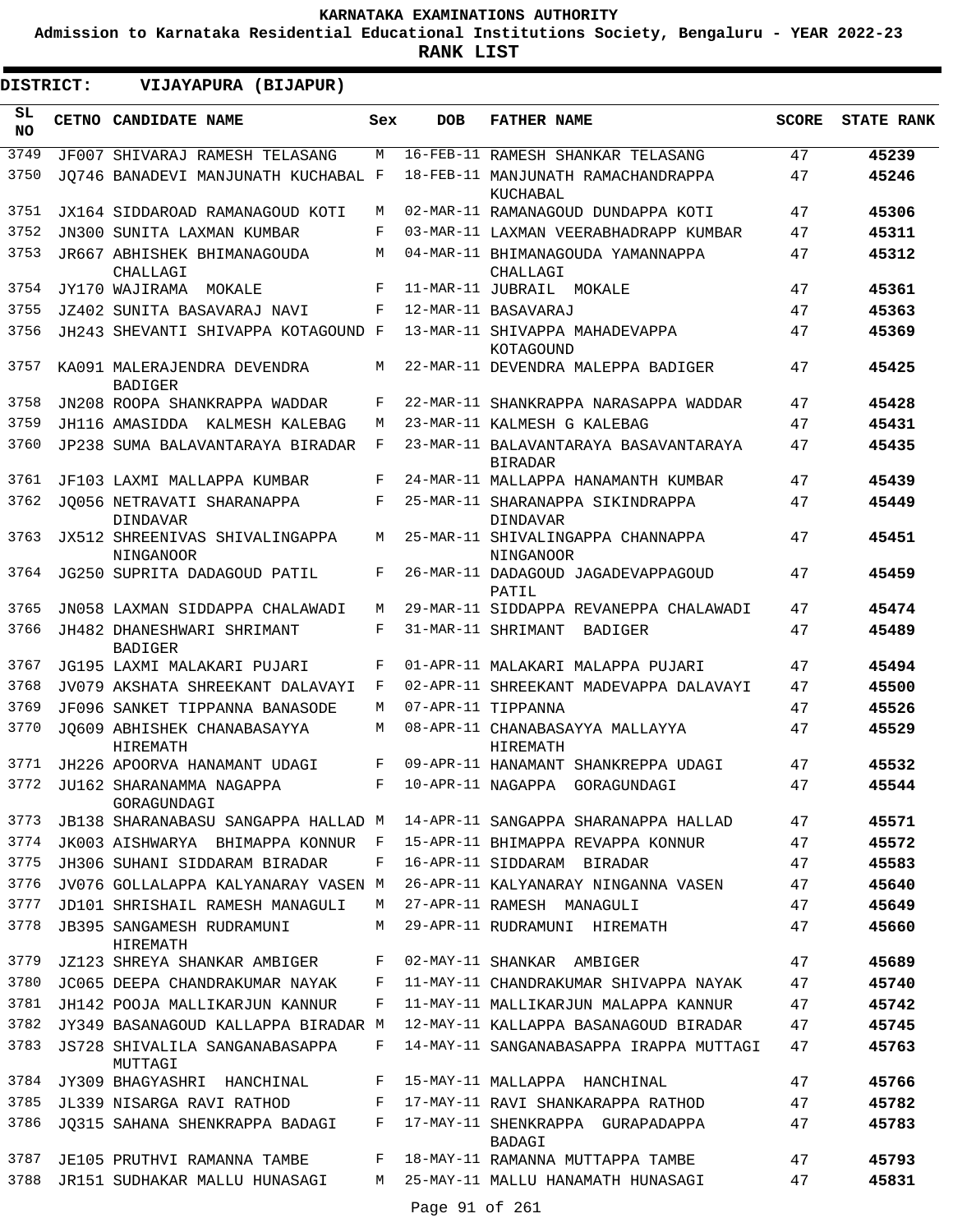**Admission to Karnataka Residential Educational Institutions Society, Bengaluru - YEAR 2022-23**

**RANK LIST**

ı

| DISTRICT:        | VIJAYAPURA (BIJAPUR)                               |     |                   |                                                           |              |                   |
|------------------|----------------------------------------------------|-----|-------------------|-----------------------------------------------------------|--------------|-------------------|
| SL.<br><b>NO</b> | CETNO CANDIDATE NAME                               | Sex | <b>DOB</b>        | <b>FATHER NAME</b>                                        | <b>SCORE</b> | <b>STATE RANK</b> |
| 3789             | JV004 SOUNDARYA PARAMANAND MANUR                   | F   |                   | 26-MAY-11 PARAMANAND<br>MANUR                             | 47           | 45841             |
| 3790             | JT192 AFREEN AMEENSAB BAGALAKOT                    | F   |                   | 01-JUN-11 AMEENSAB JANESAB BAGALAKOT                      | 47           | 45877             |
| 3791             | JH313 NIRMALA DAYANAND MIRAGI                      | F   |                   | 01-JUN-11 DAYANAND BALAVANT MIRAGI                        | 47           | 45888             |
| 3792             | JS464 VIDYASHREE SHIVANAND<br><b>BIRADAR</b>       | F   |                   | 01-JUN-11 SHIVANAND SHARANAGOUDA<br><b>BIRADAR</b>        | 47           | 45891             |
| 3793             | JY120 MANJUNATH BASAPPA BISANAL                    | М   |                   | 03-JUN-11 BASAPPA BISANAL                                 | 47           | 45905             |
| 3794             | JV041 AISHWARY MOUNESH PUJARI                      | F   | 07-JUN-11 MOUNESH |                                                           | 47           | 45933             |
| 3795             | JS261 LAKSHIMIPUTRA SHARANAPPA<br>KALLUR           | М   |                   | 10-JUN-11 SHARANAPPA SHIDDAPPA KALLUR                     | 47           | 45954             |
| 3796             | JJ231 SHIVARAJ PRAKASH KALASHETTI M                |     | 10-JUN-11 PRAKASH |                                                           | 47           | 45958             |
| 3797             | JM145 VIJAYAKUMAR GURUNATH<br>JALAPUR              | М   |                   | 10-JUN-11 GURUNATH BASAPPA JALAPUR                        | 47           | 45961             |
| 3798             | JC006 ANNAPOORNESHWARI MALLAPPA<br><b>BIRADAR</b>  | F   |                   | 16-JUN-11 MALLAPPA BASAGONDAPPA BIRADAR                   | 47           | 45987             |
| 3799             | JM019 MANJUNATH BASAVARAJ YALAGOD M                |     |                   | 24-JUN-11 BASAVARAJ GOLLALAPPAGOUDA<br>YALAGOD            | 47           | 46056             |
| 3800             | JR032 PEERESHGOUDA SIDDARAM<br>KADABAGAVI          | M   |                   | 24-JUN-11 SIDDARAM                                        | 47           | 46059             |
| 3801             | JE075 BHAGYASHARI SUBASH SURVE                     | F   |                   | 01-JUL-11 SUBASH NAMADEV SURVE                            | 47           | 46101             |
| 3802             | JZ195 KAVITA RAMESH JADHAV                         | F   | 02-JUL-11 RAMESH  | JADHAV                                                    | 47           | 46110             |
| 3803             | JT058 RADHIKA MANOHAR TALAKERI                     | F   |                   | 03-JUL-11 MANOHAR RAMAPPA TALAKERI                        | 47           | 46117             |
| 3804             | JT118 MANJUNATH APPARAYGOUD<br><b>BIRADAR</b>      | М   |                   | 05-JUL-11 APPARAYGOUD NINGAPPAGOUD<br><b>BIRADAR</b>      | 47           | 46127             |
| 3805             | JS279 RAKESH MANTESH NAGARAL                       | М   | 05-JUL-11 MANTESH |                                                           | 47           | 46130             |
| 3806             | JR665 AKASH SHIVALINGAPPA HEGADE<br><b>BIRADAR</b> | M   |                   | 08-JUL-11 SHIVALINGAPPA MALLAPPA HEGADE<br><b>BIRADAR</b> | 47           | 46147             |
| 3807             | JE225 ANAND CHANNAPPAGOUD BIRADAR M                |     |                   | 08-JUL-11 CHANNAPPAGOUD GANAPATIGOUD<br><b>BIRADAR</b>    | 47           | 46148             |
| 3808             | JW037 NEELAMMA KALLAPPA BALUCHI                    | F   |                   | 08-JUL-11 KALLAPPA BALAPPA BALUCHI                        | 47           | 46152             |
| 3809             | JH051 SANKET MALAPPA PUJARI                        | M   |                   | 08-JUL-11 MALAPPA BHEERAPPA PUJARI                        | 47           | 46156             |
| 3810             | JV030 GOUTAM ASHOK UPPAR                           | М   |                   | 10-JUL-11 ASHOK SANGAPPA UPPAR                            | 47           | 46167             |
| 3811             | JR104 MALLIKARJUN ARAVIND ANDELI                   | M   |                   | 10-JUL-11 ARAVIND GOLLALAPPA ANDELI                       | 47           | 46171             |
| 3812             | JA116 ABHISHEK ASHOK VADDAR                        | М   |                   | 16-JUL-11 ASHOK PARASHURAM VADDAR                         | 47           | 46202             |
| 3813             | <b>JS118 MAIBUB IBRAHIM NADAF</b>                  | М   |                   | 18-JUL-11 IBRAHIM LALASAB NADAF                           | 47           | 46224             |
| 3814             | JO666 MANJUNATH SHASHAPPA MADAR                    | М   |                   | 18-JUL-11 SHASAPPA BALAPPA MADAR                          | 47           | 46225             |
| 3815             | JY245 KARISIDDA MADDAPPA HUGAR                     | M   |                   | 20-JUL-11 MADDAPPA HUGAR                                  | 47           | 46236             |
| 3816             | KA241 SRUSHTI PATIL                                | F   |                   | 22-JUL-11 SHANKARAGOUD PATIL                              | 47           | 46256             |
| 3817             | JF237 SANGANBASVA MAHADEVA<br>JAMAKHANDI           | М   |                   | 28-JUL-11 MAHADEVA JAMAKHANDI                             | 47           | 46288             |
| 3818             | JD386 PRAJWAL VITHAL HADAPAD                       | М   |                   | 29-JUL-11 VITHAL BASAPPA HADAPAD                          | 47           | 46300             |
| 3819             | JL240 NAGARATNA SAHEBAGOUDA<br>BYAKODA             | F   |                   | 03-AUG-11 SAHEBAGOUDA                                     | 47           | 46334             |
| 3820             | JW159 MAHESH PANDIT CHAVHAN                        | М   |                   | 04-AUG-11 PANDIT SOMALU CHAVHAN                           | 47           | 46337             |
| 3821             | JK124 AJAYAKUMAR SHRISHAIL<br>LANGOTI              | М   |                   | 05-AUG-11 SHRISHAIL LANGOTI                               | 47           | 46343             |
| 3822             | JK031 SHRADDA IRANNAGOUD BIRADAR                   | F   |                   | 05-AUG-11 IRANNAGOUD RAMANAGOUDA<br>BIRADAR               | 47           | 46350             |
| 3823             | JE360 SUMIT SANJEEV KAMBAR                         | М   |                   | 05-AUG-11 SANJEEV NAGAPPA KAMBAR                          | 47           | 46351             |
| 3824             | KA448 SUPRIYA SHIVALINGAPPA<br>SANDIMANI           | F   |                   | 09-AUG-11 SHIVALINGAPPA HANAMANT<br>SANDIMANI             | 47           | 46368             |
| 3825             | JT119 DEEPA ASHOK AMBALANUR                        | F   |                   | 10-AUG-11 ASHOK NINGAPPA AMBALANUR                        | 47           | 46375             |
| 3826             | JY483 SHREEPAD SHREEKANT PUJARI                    | М   |                   | 15-AUG-11 SHREEKANT BHEEMAIYA PUJARI                      | 47           | 46393             |
| 3827             | JR747 SHAPIKPATEL SAHEBPATEL<br>BIRADAR            | M   |                   | 20-AUG-11 SAHEBPATEL IBRAHIMPATEL<br><b>BIRADAR</b>       | 47           | 46416             |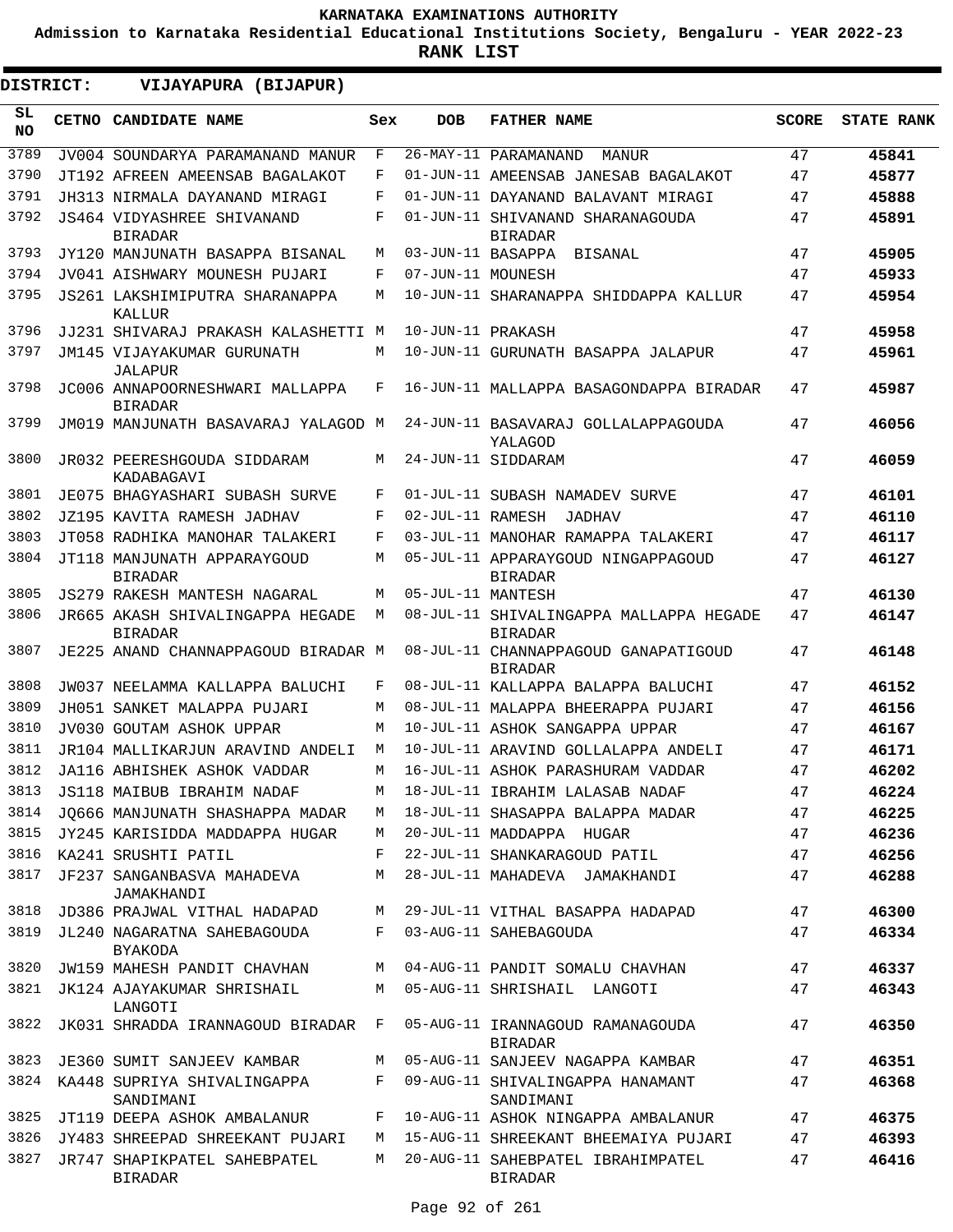**Admission to Karnataka Residential Educational Institutions Society, Bengaluru - YEAR 2022-23**

**RANK LIST**

**DISTRICT:** EE **VIJAYAPURA (BIJAPUR)**

| SL<br><b>NO</b> | CETNO CANDIDATE NAME                         | Sex        | <b>DOB</b>        | <b>FATHER NAME</b>                               | <b>SCORE</b> | <b>STATE RANK</b> |
|-----------------|----------------------------------------------|------------|-------------------|--------------------------------------------------|--------------|-------------------|
| 3828            | JD355 RAKSHITA RAVUT GOLASANGI               | F          | 24-AUG-11 RAVUT   | GOLASANGI                                        | 47           | 46429             |
| 3829            | JR487 MALLU SHRISHAIL BIRADAR                | М          |                   | 25-AUG-11 SHRISHAIL MALLESHAPPA BIRADAR          | 47           | 46434             |
| 3830            | JS680 SRUSHTI BASAVARAJ KALLUR               | F          |                   | 25-AUG-11 BASAVARAJ MOUNAPPA KALLUR              | 47           | 46436             |
| 3831            | JA217 VINODA LAXAMAN HOSAMANI                | М          |                   | 28-AUG-11 LAXAMAN SHIVAPPA HOSAMANI              | 47           | 46450             |
| 3832            | JS428 KAVERI RAMESH BEKINAL                  | F          |                   | 01-SEP-11 RAMESH GURANNA BEKINAL                 | 47           | 46464             |
| 3833            | JC132 ADITYA JAYASINGH PAWAR                 | М          |                   | 02-SEP-11 JAYASINGH MOHAN PAWAR                  | 47           | 46467             |
| 3834            | JW217 GAYATRI BASAVARAJ TALIKOTI             | F          |                   | 02-SEP-11 BASAVARAJ SHANKREPPA TALIKOTI          | 47           | 46469             |
| 3835            | JD176 RENUKA RAVI CHAVAN                     | $_{\rm F}$ |                   | 02-SEP-11 RAVI SHANKARAPPA CHAVAN                | 47           | 46474             |
| 3836            | JG176 SOUPARNIKA MANTESH ANGADI              | F          |                   | 04-SEP-11 MANTESH SHANTAPPA ANGADI               | 47           | 46487             |
| 3837            | JB275 LAKSHMI NALATAWAD                      | $_{\rm F}$ | 05-SEP-11 BASAPPA |                                                  | 47           | 46488             |
| 3838            | JR579 PANKAJ RAMESH KSHATRI                  | М          | 05-SEP-11 RAMESH  |                                                  | 47           | 46489             |
| 3839            | JR260 PRAVEEN PADMANNA GADDI                 | М          |                   | 05-SEP-11 PADMANNA GADDI                         | 47           | 46490             |
| 3840            | JE309 LAXMI YALLAPPA PUJARI                  | F          |                   | 14-SEP-11 YELLAPPA BASAPPA PUJARI                | 47           | 46532             |
| 3841            | JU164 MALLIKARJUN SHIVASHARAN<br>PUJARI      | М          |                   | 14-SEP-11 SHIVASHARAN<br>PUJARI                  | 47           | 46533             |
| 3842            | JA348 UDAYAKUMAR NARAYAN HADAPAD             | M          |                   | 08-OCT-11 NARAYAN MALLAPPA HADAPAD               | 47           | 46637             |
| 3843            | JW054 BHARAT VIJAYAKUMAR UKKALI              | М          |                   | 10-OCT-11 VIJAYAKUMAR BHIMASHYA UKKALI           | 47           | 46641             |
| 3844            | JS691 SUSHANT GIRIMALLA<br>DEVARAMANI        | М          |                   | 10-OCT-11 GIRIMALLA DEVARAMANI                   | 47           | 46646             |
| 3845            | JM407 REKHA HANAMANTRAYA BACHYAL             | F          |                   | 19-OCT-11 HANAMANTRAYA<br>BACHYAL                | 47           | 46688             |
| 3846            | JO709 ROHAN RAMESH GUJAGOND                  | М          |                   | 24-OCT-11 RAMESH GUJAGOND                        | 47           | 46712             |
| 3847            | JZ204 HUSENABI AMEENASAB JATAGAR             | F          |                   | 29-OCT-11 AMEENASAB<br>JATAGAR                   | 47           | 46739             |
| 3848            | JR706 SAMARTH SIDDANNA BIRADAR               | М          |                   | 01-NOV-11 SIDDANNA                               | 47           | 46752             |
| 3849            | JF428 SANKALP<br>ΑI                          | М          |                   | 09-NOV-11 ASHOK KUMAR<br>ISHWARAGOND             | 47           | 46778             |
| 3850            | JJ012 AMIT LAXMAN CHOUGALE                   | M          |                   | 14-NOV-11 LAXMAN CHOUGALE                        | 47           | 46786             |
| 3851            | JG125 KAVERI<br>SOMASHEKHAR<br>GIDAVEER      | $_{\rm F}$ |                   | 22-NOV-11 SOMASHEKHAR<br>GIDAVEER                | 47           | 46818             |
| 3852            | JJ225 AKSHARA GURUSIDDESHWAR<br>SUVARNAKANDI | F          |                   | 23-NOV-11 GURUSIDDESHWAR RAMAYYA<br>SUVARNAKANDI | 47           | 46821             |
| 3853            | JA083 MUTTURAJ YOGESH RAJAPUT                | М          |                   | 24-NOV-11 YOGESH SHETTEPPA RAJAPUT               | 47           | 46827             |
| 3854            | JU129 GANESH RAMESH PAWAR                    | М          |                   | 25-NOV-11 RAMESH SHANKAR PAWAR                   | 47           | 46833             |
| 3855            | JC071 BHOOMIKA SHIVANAND<br>RANJANAGI        | $_{\rm F}$ |                   | 29-NOV-11 SHIVANAND KALLAPPA RANJANAGI           | 47           | 46848             |
| 3856            | JW062 SAMARTH ANAND HULASAGUND               | М          |                   | 16-DEC-11 ANAND MALLANAGOUDA HULASAGUND          | 47           | 46915             |
| 3857            | JZ110 KHUSHABU BABUSAB NADAF                 | F          |                   | 17-DEC-11 BABUSAB NADAF                          | 47           | 46919             |
| 3858            | JA120 VINAYAK SANGAPPA HOLEGOL               | М          |                   | 21-DEC-11 SANGAPPA SHIVAYOGEPPA HOLEGOL          | 47           | 46937             |
| 3859            | JS588 DIVYA KANTU RATHOD                     | F          | 24-DEC-11 KANTU   |                                                  | 47           | 46940             |
| 3860            | JK214 VINAY DAYANAND CHIKKAPATTA             | M          |                   | 27-DEC-11 DAYANAND SANGAYYA CHIKKAPATTA          | 47           | 46946             |
| 3861            | JS229 SHRAVANI SANTOSH HALAGOND              | F          |                   | 07-JAN-12 SANTOSH BASAPPA HALAGOND               | 47           | 46980             |
| 3862            | JD121 MAHMEDAYAN SIKANDAR<br>BAGALAKOT       | M          |                   | 15-FEB-12 SIKANDAR BAGALKOT                      | 47           | 47013             |
| 3863            | JB308 SAIKUMAR YANKOJI GAVADE                | М          |                   | 17-FEB-12 YANKOJI RAMACHANDRA GAVADE             | 47           | 47014             |
| 3864            | JM018 SHREEDEVI APPASAHEB KOLUR              | F          |                   | 05-APR-12 APPASAHEB PARUTAREDDY KOLUR            | 47           | 47023             |
| 3865            | JC094 LAKSHMI RAMACHANDR<br>HANDIGANUR       | F          |                   | 15-NOV-08 RAMACHANDR HANDIGANUR                  | 46           | 47051             |
| 3866            | JN031 MANOJ MAHESH CHALAWADI                 | M          | 22-SEP-09 MAHESH  |                                                  | 46           | 47071             |
| 3867            | JR292 AKSHATA IRANNA HADAGALI                | F          |                   | 30-NOV-09 IRANNA HANAMANTA HADAGALI              | 46           | 47081             |
| 3868            | JN116 RENUKA CHANDRASHEKHAR<br>KOLAKAR       | F          |                   | 26-DEC-09 CHANDRASHEKHAR BASAPPA<br>KOLAKAR      | 46           | 47087             |
| 3869            | JB024 SHIVAKUMAR RAMALING<br>BHANTANALLI     | M          |                   | 01-JAN-10 RAMALING LAXMAN BHANTANALLI            | 46           | 47102             |
| 3870            | JJ232 KIRAN BABU NAYAK                       |            |                   | M 17-JAN-10 BABU NAYAK                           | 46           | 47109             |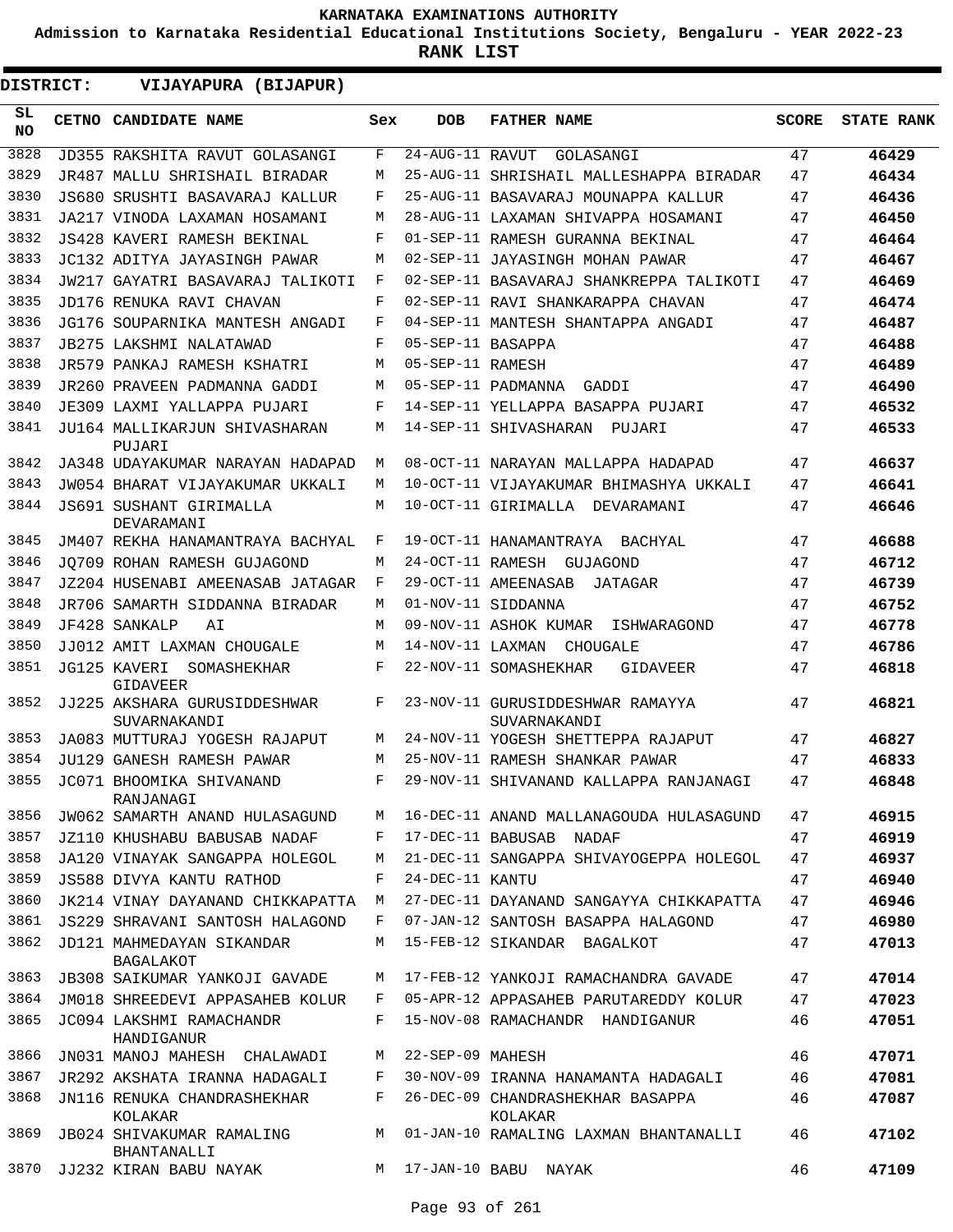**Admission to Karnataka Residential Educational Institutions Society, Bengaluru - YEAR 2022-23**

**RANK LIST**

ı

| <b>DISTRICT:</b> |  | VIJAYAPURA (BIJAPUR)                           |     |                  |                                                   |              |                   |
|------------------|--|------------------------------------------------|-----|------------------|---------------------------------------------------|--------------|-------------------|
| SL.<br><b>NO</b> |  | CETNO CANDIDATE NAME                           | Sex | <b>DOB</b>       | <b>FATHER NAME</b>                                | <b>SCORE</b> | <b>STATE RANK</b> |
| 3871             |  | JH387 MALAPPA BASAPPA PADAGANUR                | M   |                  | 01-FEB-10 BASAPPA SHANTAPPA PADAGANUR             | 46           | 47118             |
| 3872             |  | JH145 SHANKAR SHIVASHARAN<br>KOTTALAGI         | M   |                  | 12-FEB-10 SHIVASHARAN KOTTALAGI                   | 46           | 47130             |
| 3873             |  | JE022 BHARATI RAMESH KOUDI                     | F   | 08-MAR-10 RAMESH |                                                   | 46           | 47146             |
| 3874             |  | JZ160 NIKHIL KALLAPPA PUJARI                   | M   |                  | 19-MAR-10 KALLAPPA GOPAL PUJARI                   | 46           | 47154             |
| 3875             |  | JM301 REKHA NINGANNA SOMANAL                   | F   |                  | 05-APR-10 NINGANNA SHANTAPPA SOMANAL              | 46           | 47163             |
| 3876             |  | JG064 MOSIN MAHAMADHANIF<br>RUKAMUDDIN         | M   |                  | 09-APR-10 MAHAMADHANIF MAHAMADHANIF<br>RUKAMUDDIN | 46           | 47165             |
| 3877             |  | JU031 SWATI PANDIT KOTYAL                      | F   |                  | 20-APR-10 PANDIT SHARANAPPA KOTYAL                | 46           | 47171             |
| 3878             |  | JD194 MADHUSHRI YAMANAPPA<br>DODAMANI          | F   |                  | 23-APR-10 YAMANAPPA DODAMANI                      | 46           | 47172             |
| 3879             |  | JJ158 AISHWARYA DUNDAPPA KUMBAR                | F   |                  | 18-MAY-10 DUNDAPPA SHIVALINGAPPA KUMBAR           | 46           | 47191             |
| 3880             |  | JL007 PAVAN BABAU CHAVHANA                     | M   | 05-JUN-10 BABAU  | CHAVHANA                                          | 46           | 47206             |
| 3881             |  | JF050 ASMA RASUL SHEKH                         | F   |                  | 04-JUL-10 RASUL LALASAB SHEKH                     | 46           | 47228             |
| 3882             |  | JO623 MAHAMADREHAN ABUBAKAR SATHI M            |     |                  | 14-JUL-10 ABUBAKAR SATHI                          | 46           | 47234             |
| 3883             |  | JZ167 KARTIK SIDDALING<br>YADAVANNAVAR         | M   |                  | 15-JUL-10 SIDDALING KALLAPPA<br>YADAVANNAVAR      | 46           | 47236             |
| 3884             |  | JP035 DANESH PRAKASH OLEKAR                    | M   |                  | 17-JUL-10 PRAKASH OLEKAR                          | 46           | 47239             |
| 3885             |  | JF342 DEEKSHA ASHOK RATHOD                     | F   |                  | 25-JUL-10 ASHOK NATU RATHOD                       | 46           | 47247             |
| 3886             |  | JR664 TRIVENI MANTAPPA KOOTANUR                | F   |                  | 29-JUL-10 MANTAPPA KOOTANUR                       | 46           | 47251             |
| 3887             |  | JM350 TEJASHWINI SHANKRAPPA MANDI F            |     |                  | 06-AUG-10 SHANKRAPPA                              | 46           | 47262             |
| 3888             |  | JZ235 SHANKAR APPASAHEB KHATALE                | M   |                  | 08-AUG-10 APPASAHEB KHATALE                       | 46           | 47264             |
| 3889             |  | JR528 SNEHA MADIVALAPPA<br>WALIKAR             | F   |                  | 16-AUG-10 MADIVALAPPA LAXMAN WALIKAR              | 46           | 47277             |
| 3890             |  | JN293 ANURADHA SRISHAIL<br>CHOUDRI F           |     |                  | 18-AUG-10 SRISHAIL NINGANGOUDA<br>CHOUDRI         | 46           | 47280             |
| 3891             |  | JA431 SANJANA SANGAPPA ASANGI                  | F   |                  | 25-AUG-10 SANGAPPA SHIVARAY ASANGI                | 46           | 47291             |
| 3892             |  | JO684 ASHWINI BABU LAMANI                      | F   |                  | 28-AUG-10 BABU LAMANI                             | 46           | 47297             |
| 3893             |  | JY044 AISHWARYA SURESH KALASAGOND F            |     |                  | 29-AUG-10 SURESH KALASAGOND                       | 46           | 47299             |
| 3894             |  | JX465 RAJU GIRIMALLA GUGGARI                   | M   |                  | 31-AUG-10 GIRIMALLA GUGGARI                       | 46           | 47304             |
| 3895             |  | JS652 SHREYA SHIVAPPA MYAGERI                  | F   |                  | 02-SEP-10 SHIVAPPA BASAPPA MYAGERI                | 46           | 47310             |
| 3896             |  | JE293 SHIVALEELA BALAPPA SARAWAD               | F   |                  | 15-SEP-10 BALAPPA MALAKAPPA SARAWAD               | 46           | 47336             |
| 3897             |  | JP398 ARJUN SHIVANABASAPPA MADAR M             |     |                  | 26-SEP-10 SHIVANABASAPPA HANAMAPPA<br>MADAR       | 46           | 47353             |
| 3898             |  | JY119 ANU PRABHU KANABUR F                     |     |                  | 28-SEP-10 PRABHU KANABUR                          | 46           | 47356             |
| 3899             |  | JW059 SANGANAGOUDA DEVINDRA M<br>HANAMANTAGOLA |     |                  | 30-SEP-10 DEVINDRA HANAMANTRAYA<br>HANAMANTAGOLA  | 46           | 47360             |
| 3900             |  | JA371 ABHINAYA MANASINGH LAMANI                | F   |                  | 01-OCT-10 MANASINGH KHEMAPPA LAMANI               | 46           | 47361             |
| 3901             |  | JR319 MAIBOOB ALLABAKSH NAIKODI                | M   |                  | 01-OCT-10 ALLABAKSH LALAMAHMAD NAIKODI            | 46           | 47363             |
| 3902             |  | JZ026 VAISHNAVI JAYAVANT<br>HALLADAKERI        | F   |                  | 01-OCT-10 JAYAVANT PANDIT HALLADAKERI             | 46           | 47364             |
| 3903             |  | JZ329 SAKSHI SUBHAS SHIVAGOND                  | F   |                  | 04-OCT-10 SUBHAS SHIVAGOND                        | 46           | 47369             |
| 3904             |  | JV103 PRAJWAL VIRESH BIRADAR                   | M   |                  | 07-OCT-10 VIRESH BASANAGOUD BIRADAR               | 46           | 47383             |
| 3905             |  | JS422 SAMARTH MAHANTESH<br>GANGANALLI          | M   |                  | 13-OCT-10 MAHANTESH HANAMANTAPPA<br>GANGANALLI    | 46           | 47403             |
| 3906             |  | JQ352 SOHANA MOHAMMAD RAFEEQ<br>ARBOL          | F   |                  | 13-OCT-10 MOHAMMAD RAFEEQ ARBOL                   | 46           | 47404             |
| 3907             |  | JH065 BHAGYASHREE KRISHNASING<br>SORADI        | F   |                  | 21-OCT-10 KRISHNASING BALUSING SORADI             | 46           | 47429             |
| 3908             |  | JE343 NITISH HUSANAPPA<br>SAINASAKALE          | M   |                  | 29-OCT-10 HUSANAPPA MANU SAINASAKALE              | 46           | 47446             |
| 3909             |  | JG239 CHETAN RAJKUMAR CHHATRI                  | M   |                  | 31-OCT-10 RAJKUMAR SHAMARAY CHHATRI               | 46           | 47454             |
| 3910             |  | JD231 KANTU MUTTAPPA AWATI                     | M   |                  | 31-OCT-10 MUTTAPPA GURAPPA AWATI                  | 46           | 47456             |
|                  |  | 3911 JC187 SIDDARTH DEVEENDRA                  | M   |                  | 03-NOV-10 DEVEENDRA CHALAWADI                     | 46           | 47469             |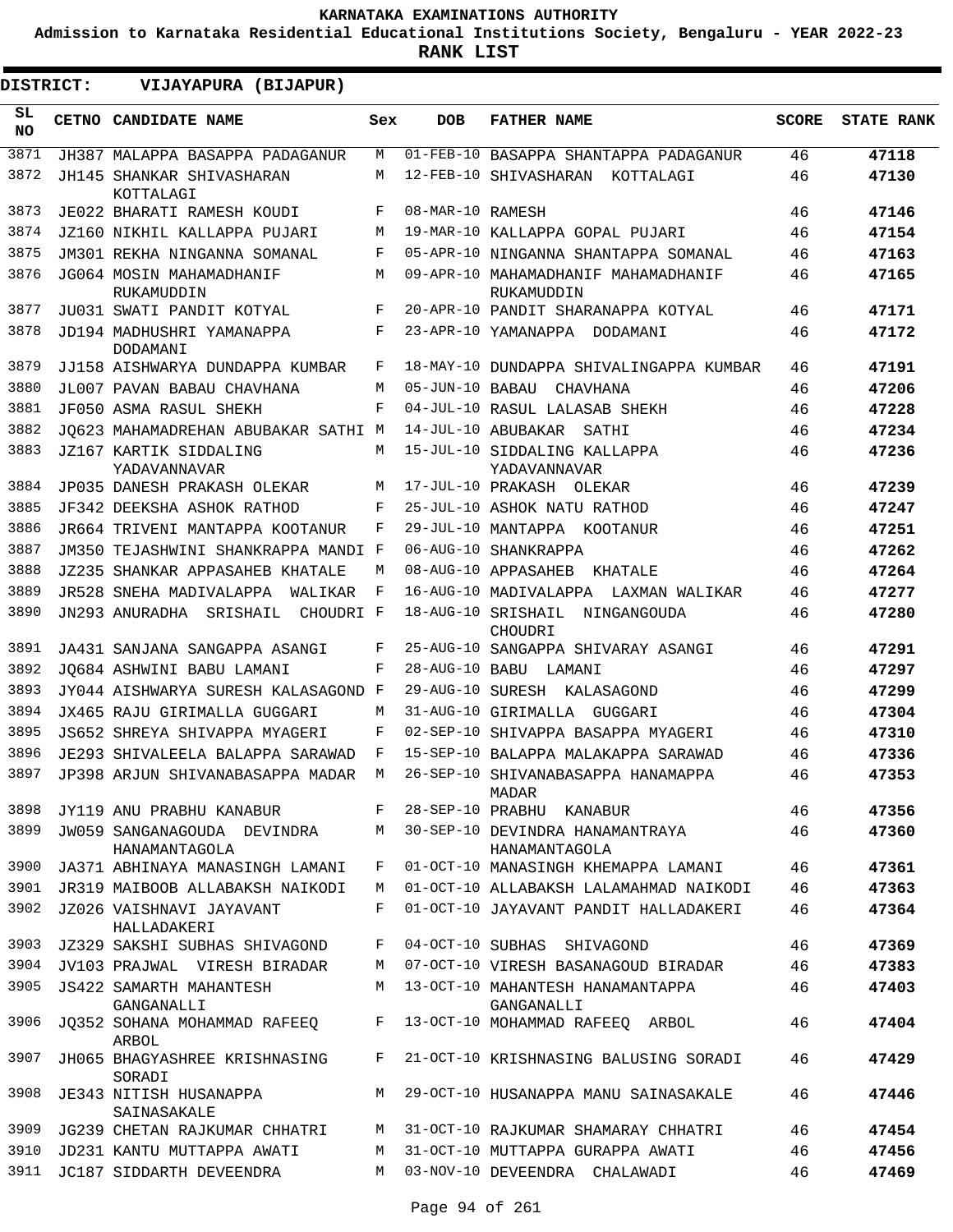**Admission to Karnataka Residential Educational Institutions Society, Bengaluru - YEAR 2022-23**

| <b>DISTRICT:</b> | VIJAYAPURA (BIJAPUR)                                 |     |                     |                                                                               |              |                   |
|------------------|------------------------------------------------------|-----|---------------------|-------------------------------------------------------------------------------|--------------|-------------------|
| SL<br><b>NO</b>  | <b>CETNO CANDIDATE NAME</b>                          | Sex | <b>DOB</b>          | <b>FATHER NAME</b>                                                            | <b>SCORE</b> | <b>STATE RANK</b> |
| 3912             | CHALAWADI<br>JC145 BHUVANESHWARI SOMASHEKHAR         | F   |                     | 06-NOV-10 SOMASHEKHAR BISALAPPA WALI                                          | 46           | 47471             |
| 3913             | WALI<br>KA172 PURANIMA SIDRAM UPPAR                  | F   |                     | 06-NOV-10 SIDRAM KALLAPPA UPPAR                                               | 46           | 47474             |
| 3914             | JZ534 SHREELATA BASAVARAJ BUYYAR                     | F   |                     | 08-NOV-10 BASAVARAJ BUYYAR                                                    | 46           | 47484             |
| 3915             | JS106 SIDDRATHA MANTESH BADIGER                      | М   |                     | 08-NOV-10 MANTESH BADIGER                                                     | 46           | 47485             |
| 3916             | JM252 SAMARTH SANGANAGOUD<br>ADDODAGI                | М   |                     | 14-NOV-10 SANGANAGOUD<br>ADDODAGI                                             | 46           | 47509             |
| 3917             | JJ212 ARPITA ASHOK MADAR                             | F   | 19-NOV-10 ASHOK     | SHREEMANT MADAR                                                               | 46           | 47520             |
| 3918             | KA373 SOMANATH GURAPPA TAMAGONDA                     | М   | 01-DEC-10 GURAPPA   | TATAMAGONDA                                                                   | 46           | 47572             |
| 3919             | JN059 SAMPAT MANAPPA LAMANI                          | М   |                     | 06-DEC-10 MANAPPA RAMAPPA LAMANI                                              | 46           | 47587             |
| 3920             | JO283 SUPRITA BAGAPPA HALLI                          | F   |                     | 10-DEC-10 BAGAPPA BASAPPA HALLI                                               | 46           | 47605             |
| 3921             | JE235 PALLAVI DAYANANDA NAGARAL                      | F   |                     | 15-DEC-10 DAYANANDA DHAREPPA NAGARAL                                          | 46           | 47628             |
| 3922             | JE101 SOUNDARYA BHAGAVANTARAY<br>HAVALAGI            | F   |                     | 16-DEC-10 BHAGAVANTARAY GURANNA<br>HAVALAGI                                   | 46           | 47636             |
| 3923             | JY376 SAMARTHA MALLIKARJUN<br><b>BELLUNDAGI</b>      | M   |                     | 17-DEC-10 MALLIKARJUN YASHWANT<br>BELLUNDAGI                                  | 46           | 47641             |
| 3924             | JN304 AFIFAAIMAN KASHIMPATEL<br><b>BIRADAR</b>       | F   |                     | 23-DEC-10 KASHIMPATEL                                                         | 46           | 47657             |
| 3925             | JH012 ROSHAN LALU RATHOD                             | М   |                     | 25-DEC-10 LALU KESU RATHOD                                                    | 46           | 47666             |
| 3926             | JF058 AMRUT IRANNA MADABHAVI                         | М   |                     | 26-DEC-10 IRANNA MALASIDDAPPA MADABHAVI                                       | 46           | 47667             |
| 3927             | JK102 SANDEEP KARABASAYY HIREMATH M                  |     |                     | 29-DEC-10 KARABASAYY CHANDRASHEKHARAYYA<br>HIREMATH                           | 46           | 47682             |
| 3928             | JS611 DHANAMMA CHANDRASHEKAR<br><b>BIRADAR</b>       | F   |                     | 01-JAN-11 CHANDRASHEKAR BIRADAR                                               | 46           | 47688             |
| 3929             | JX019 MUJAMEEL ADAM JAMADAR                          | М   |                     | 01-JAN-11 ADAM HASANSAB JAMADAR                                               | 46           | 47697             |
| 3930             | JO693 ROHIT SIDDUBA KIRAGAT                          | М   |                     | 01-JAN-11 SIDDUBA MARUTI KIRAGAT                                              | 46           | 47705             |
| 3931             | JU048 SAMPAT SHANKARANAND BULLA                      | М   |                     | 01-JAN-11 SHANKARANAND IRANNA BULLA                                           | 46           | 47708             |
| 3932             | JS410 VIKAS NINGAPPA BIRADAR                         | М   |                     | 01-JAN-11 NINGAPPA                                                            | 46           | 47720             |
| 3933             | JC212 BHAGYA SHANTAPPA CHALAWADI                     | F   |                     | 03-JAN-11 SHANTAPPA BHEEMAPPA CHALAWADI                                       | 46           | 47727             |
| 3934             | JT208 SAVITA DEVINDRA<br>NYAMANNAVAR                 | F   |                     | 13-JAN-11 DEVENDAR RAJSHEKHAR<br>NYAMANNAVAR                                  | 46           | 47784             |
|                  |                                                      |     |                     | 3935 JB382 SAVITA SHIVANANDA GADDIKAL F 13-JAN-11 SHIVANANDA BASANNA GADDIKAL | 46           | 47785             |
| 3936             | JC053 KARTIK NILAPPA DHAWALAGI                       |     | M 15-JAN-11 NILAPPA |                                                                               | 46           | 47797             |
| 3937             | JD219 VAISHALI SALALLI                               | F   |                     | 15-JAN-11 HANAMANTH                                                           | 46           | 47802             |
| 3938             | JH282 SANVI RAVINDRA KATAKDOND                       | F   |                     | 18-JAN-11 RAVINDRA                                                            | 46           | 47819             |
| 3939             | JS024 NIKHITA SANJU PATIL                            | F   |                     | 26-JAN-11 SANJU PATIL                                                         | 46           | 47858             |
| 3940             | JH436 ASHIVANI RAGHAVENDRA<br><b>BIRADAR</b>         | F   |                     | 28-JAN-11 RAGHAVENDRA DUNDAPPA BIRADAR                                        | 46           | 47866             |
| 3941             | JN110 MOUNESH SANGANABASAPPA<br>HADAPAD              | M   |                     | 30-JAN-11 SANGANABASAPPA                                                      | 46           | 47878             |
| 3942             | JJ157 NINGANNA SHANTAPPA BAGALI                      | M   |                     | 01-FEB-11 SHANTAPPA SHARANAPPA BAGALI                                         | 46           | 47882             |
| 3943             | JS500 ARIF SOPISAB HORAKERI                          | М   |                     | 04-FEB-11 SOPISAB BABULAL HORAKERI                                            | 46           | 47890             |
| 3944             | JE350 PRIYANKA RAJU AVATI                            | F   |                     | 04-FEB-11 RAJU BABU AVATI                                                     | 46           | 47892             |
| 3945             | JO763 BASAVARAJ RAJU MADAR                           | М   |                     | 07-FEB-11 RAJU NEELAVVA MADAR                                                 | 46           | 47906             |
| 3946             | JM130 SIDDANAGOUDA SHEKHANAGOUDA M<br><b>BIRADAR</b> |     |                     | 07-FEB-11 SHEKHANAGOUDA BIRADAR                                               | 46           | 47911             |
| 3947             | JR317 ALSHIFHA BANDAGISAB WALIKAR F                  |     |                     | 13-FEB-11 BANDAGISAB WALIKAR                                                  | 46           | 47936             |
| 3948             | JE493 PREM SHIVASHARAN SINDHE                        | M   |                     | 14-FEB-11 SHIVASHARAN                                                         | 46           | 47941             |
| 3949             | JX514 VIKASA HANAMANT MADAR                          | М   |                     | 18-FEB-11 HANAMANT MADEV MADAR                                                | 46           | 47962             |
| 3950             | JE302 VISHAL RAMESH CHAVAN                           | М   |                     | 24-FEB-11 RAMESH SHEVU CHAVAN                                                 | 46           | 48000             |
| 3951             | JS507 SHIVARAJ SHIVASHARAN<br>HIPPARAGI              | M   |                     | 25-FEB-11 SHIVASHARAN MAMALLAPPA<br>HIPPARAGI                                 | 46           | 48007             |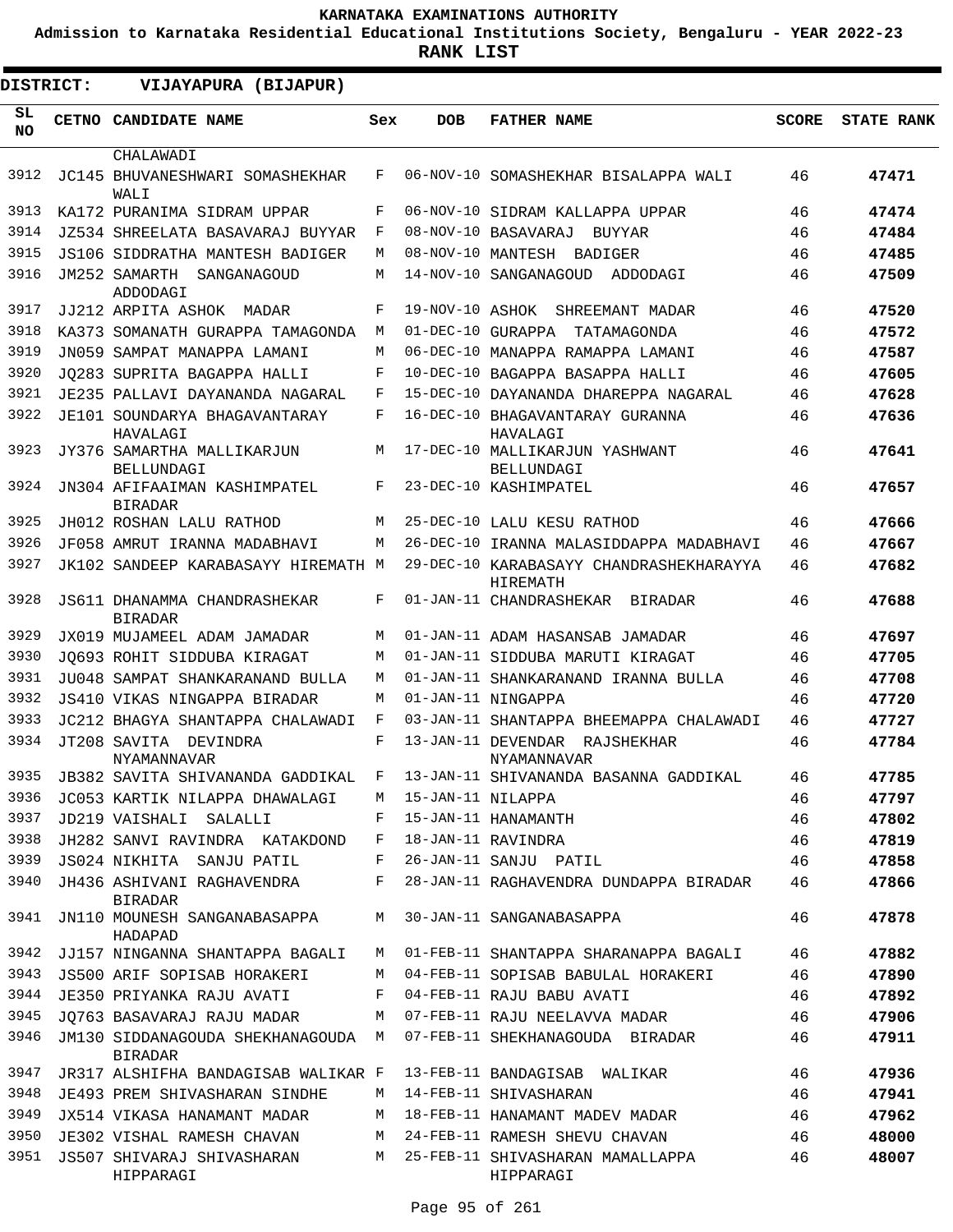**Admission to Karnataka Residential Educational Institutions Society, Bengaluru - YEAR 2022-23**

**RANK LIST**

ı

| <b>DISTRICT:</b> |  | VIJAYAPURA (BIJAPUR)                          |     |                    |                                                      |              |                   |
|------------------|--|-----------------------------------------------|-----|--------------------|------------------------------------------------------|--------------|-------------------|
| SL.<br><b>NO</b> |  | CETNO CANDIDATE NAME                          | Sex | <b>DOB</b>         | <b>FATHER NAME</b>                                   | <b>SCORE</b> | <b>STATE RANK</b> |
| 3952             |  | JX314 AMIT MARUTI KOPPAD                      | M   |                    | 26-FEB-11 MARUTI ERAPPA KOPPAD                       | 46           | 48009             |
| 3953             |  | JP394 GOUTAM PRASHANT KALE                    | M   | 10-MAR-11 PRASHANT |                                                      | 46           | 48082             |
| 3954             |  | JB370 SANJANA KESAPPA SONNAD                  | F   |                    | 12-MAR-11 KESAPPA SONNAD                             | 46           | 48093             |
| 3955             |  | JA248 MALLIKARJUN BASAVARAJ<br>KOTYAL         | M   |                    | 16-MAR-11 BASAVARAJ                                  | 46           | 48120             |
| 3956             |  | JY139 VIRESH SHANKAR AVARADI                  | M   |                    | 17-MAR-11 SHANKAR AVARADI                            | 46           | 48131             |
| 3957             |  | JL059 LAKSHMI YAMANAPPA MADAR                 | F   |                    | 23-MAR-11 YAMANAPPA BASAPPA MADAR                    | 46           | 48163             |
| 3958             |  | JP040 PRIYANKA MALLANAGOUDA<br><b>BIRADAR</b> | F   |                    | 23-MAR-11 MALLANAGOUDA SAHEBGOUDA<br><b>BIRADAR</b>  | 46           | 48166             |
| 3959             |  | JA297 PAVITRA SIDDAPPA YARANAL                | F   |                    | 24-MAR-11 SIDDAPPA YARANAL                           | 46           | 48177             |
| 3960             |  | JZ489 PRAGATI PRABHU KOPPAD                   | F   |                    | 24-MAR-11 PRABHU MALLAPPA KOPPAD                     | 46           | 48178             |
| 3961             |  | JZ477 ABHILASH SHIVAYOGEPPA JOGUR M           |     |                    | 01-APR-11 SHIVAYOGEPPA GIRIMALLAPPA<br><b>JOGUR</b>  | 46           | 48220             |
| 3962             |  | JB287 LAXMI MOUNESH KAMBAR                    | F   |                    | 01-APR-11 MOUNESH SIDDAPPA KAMBAR                    | 46           | 48224             |
| 3963             |  | JC072 ROOPA SHEKHAPPA MALUR                   | F   |                    | 04-APR-11 SHEKHAPPA SHREESHAIL MALUR                 | 46           | 48242             |
| 3964             |  | JM449 LAXMI CHANDAPPA KUPPI                   | F   |                    | 05-APR-11 CHANDAPPA MALLAPPA KUPPI                   | 46           | 48248             |
| 3965             |  | JE414 TANUSHREE SHRINIVAS PAWAR               | F   |                    | 07-APR-11 SHRINIVAS SHANKAR PAWAR                    | 46           | 48264             |
| 3966             |  | JF324 GANGABAI SIDDAPPA HUGAR                 | F   |                    | 08-APR-11 SIDDAPPA HUGAR                             | 46           | 48266             |
| 3967             |  | JE514 KAVERI SHIVASHARANAPPA<br>KUMBAR        | F   |                    | 12-APR-11 SHIVASHARANAPPA BASAPPA<br>KUMBAR          | 46           | 48292             |
| 3968             |  | <b>JS677 SOORAJ SANJEEV ELAGER</b>            | М   |                    | 13-APR-11 SANJEEV LAXMAN ELAGER                      | 46           | 48300             |
| 3969             |  | JR680 MALLAPPA RAMESH KUMBAR                  | M   |                    | 14-APR-11 RAMESH NINGAPPA KUMBAR                     | 46           | 48304             |
| 3970             |  | JH415 SAHANA DANESHWAR ADAKI                  | F   |                    | 14-APR-11 DANESHWAR SHANKREPPA ADAKI                 | 46           | 48306             |
| 3971             |  | KA383 SAHANA BASAVARAJ MABRUKAR               | F   |                    | 15-APR-11 BASAVARAJ HANAMANT MABRUKAR                | 46           | 48311             |
| 3972             |  | JO006 SRUSTHI MALLIKARJUN UPPAR               | F   |                    | 18-APR-11 MALLIKARJUN<br>UPPAR                       | 46           | 48324             |
| 3973             |  | JV217 VAISHNAVI BAKKAPPAYYA<br>VEERAKTAMATH   | F   |                    | 19-APR-11 BAKKAPPAYYA VEERABHADRAYYA<br>VEERAKTAMATH | 46           | 48333             |
| 3974             |  | JS726 BHAGAMMA MUDDANNA PURANIK               | F   |                    | 22-APR-11 MUDDANNA RACHOOTAYYA PURANIK               | 46           | 48350             |
| 3975             |  | JA425 MUSKAN HUSENSAB MUKARTIHAL              | F   |                    | 22-APR-11 HUSENSAB BAVASAB MUKARTIHAL                | 46           | 48352             |
| 3976             |  | JJ102 KADAMBARI HUSANAPPA<br>TALAKERI         | F   |                    | 24-APR-11 HUSANAPPA SIDRAMA TALAKERI                 | 46           | 48367             |
| 3977             |  | JZ242 KARTIK PARASHURAM BUYITE                | M   |                    | 24-APR-11 PARASHURAM<br><b>BUYITE</b>                | 46           | 48368             |
| 3978             |  | JS249 ADARSH SANTOSH PATTANADA                | M   |                    | 26-APR-11 SANTOSH BASAPPA PATTANADA                  | 46           | 48374             |
| 3979             |  | JG097 SHRUSHTHI RAJKUMAR BIRADAR              | F   |                    | 27-APR-11 RAJASHEKHAR BIRADAR                        | 46           | 48382             |
| 3980             |  | JZ269 VIKRAM MANOHAR TARASE                   | M   |                    | 10-MAY-11 MANOHAR APPASAB TARASE                     | 46           | 48471             |
| 3981             |  | JY334 ARAMAN HASANASAB MAGARE                 | M   |                    | 11-MAY-11 HASANASAB MAGARE                           | 46           | 48475             |
| 3982             |  | JY032 MISBAH BASIRAHEMAD MUJAWAR              | F   |                    | 14-MAY-11 B MUJAWAR                                  | 46           | 48492             |
| 3983             |  | JS236 KARTIK RAMESH RATHOD                    | М   |                    | 25-MAY-11 RAMESH GENU RATHOD                         | 46           | 48576             |
| 3984             |  | JL205 PRAJWAL HANAMANT VADDAR                 | М   |                    | 25-MAY-11 HANAMANT MAYAPPA VADDAR                    | 46           | 48577             |
| 3985             |  | JL356 GOUTAM HIKKANAGUTTI                     | M   |                    | 27-MAY-11 CHANDRASHEKHAR                             | 46           | 48586             |
| 3986             |  | JM296 RADHIKA SHIVAJI PAVAR                   | F   |                    | 31-MAY-11 SHIVAJI DEVAPPA PAVAR                      | 46           | 48613             |
| 3987             |  | JZ292 OMKARAYYA ISHWARAYYA MATHAD M           |     |                    | 01-JUN-11 ISHWARAYYA MATHAD                          | 46           | 48624             |
| 3988             |  | JH478 SACHIN BHIRAPPA TURAYI                  | М   |                    | 01-JUN-11 BHIRAPPA AMAGOND TURAYI                    | 46           | 48626             |
| 3989             |  | JX117 SUSHANT NAMADEV GALAVE                  | М   |                    | 02-JUN-11 NAMADEV GALAVE                             | 46           | 48642             |
| 3990             |  | JA074 SHRAVANTI RAGHAVENDRA<br>WADAWADAGI     | F   |                    | 05-JUN-11 RAGHAVENDAR SIDDAPPA<br>WADAWADAGI         | 46           | 48666             |
| 3991             |  | JT094 SUDHA SANJEEV METAGAR                   | F   | 10-JUN-11 SANJEEV  |                                                      | 46           | 48701             |
| 3992             |  | JE055 KALMESH CHANDRAKANT<br>LINGADALLI       | М   |                    | 12-JUN-11 CHANDRAKANT KALLAPPA<br>LINGADALLI         | 46           | 48708             |
| 3993             |  | JR120 PARMESHWAR DUNDAPPA PUJARI              | M   |                    | 15-JUN-11 DUNDAPPA MALAPPA PUJARI                    | 46           | 48739             |
| 3994             |  | JL082 SANIKA BASAVARAJ METI                   | F   |                    | 19-JUN-11 BASAVARAJ SUBHAS METI                      | 46           | 48758             |
| 3995             |  | JT086 SANIYA MATAB GANGUR                     | F   |                    | 23-JUN-11 MATAB ALISAB GANGUR                        | 46           | 48795             |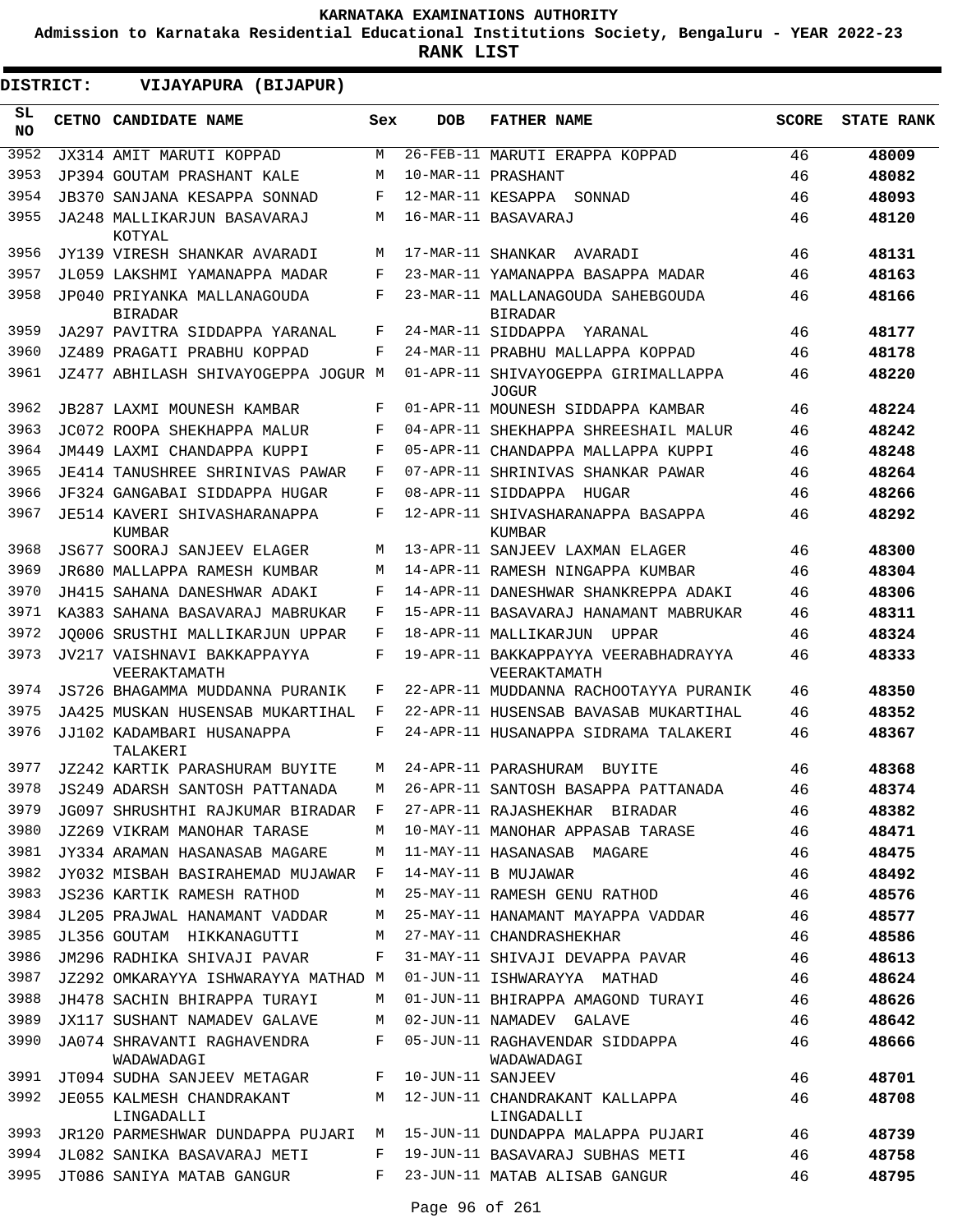**Admission to Karnataka Residential Educational Institutions Society, Bengaluru - YEAR 2022-23**

**RANK LIST**

**DISTRICT:** EE **VIJAYAPURA (BIJAPUR)**

| SL<br><b>NO</b> | CETNO CANDIDATE NAME                          | Sex        | <b>DOB</b>        | <b>FATHER NAME</b>                                                     | <b>SCORE</b> | <b>STATE RANK</b> |
|-----------------|-----------------------------------------------|------------|-------------------|------------------------------------------------------------------------|--------------|-------------------|
| 3996            | KA055 PREETAM SURESH NINGANOOR                | M          | 27-JUN-11 SURESH  |                                                                        | 46           | 48828             |
| 3997            | JR660 SAMARTH MAHADEVAPPA GUDYAL              | М          |                   | 30-JUN-11 MAHADEVAPPA SIDDAPPA GUDYAL                                  | 46           | 48851             |
| 3998            | JV168 SOUBHAGYA YAMANAPPA BAKALI              | F          |                   | 01-JUL-11 YAMANAPPA HANUMANTHRAY BAKALI                                | 46           | 48859             |
| 3999            | JW239 ULLAS RAMESH KARANAL                    | М          |                   | 01-JUL-11 RAMESH SIDDAPPA KARANAL                                      | 46           | 48861             |
| 4000            | JR286 MADESH ANILAKUMAR KATNALLI              | М          |                   | 02-JUL-11 ANILAKUMAR MADEVAPPA KATNALLI                                | 46           | 48866             |
| 4001            | JA329 SRUJAN CHANABASAPPA PATIL               | М          |                   | 02-JUL-11 CHANABASAPPA<br>PATIL                                        | 46           | 48871             |
| 4002            | JJ103 BHIMASHANKARA PARASHURAM<br>MUNJI       | M          |                   | 04-JUL-11 PARASHURAM NAGAPPA MUNJI                                     | 46           | 48879             |
| 4003            | JH379 PAVITRA SIDDAPPA BHARAMANNA F           |            |                   | 04-JUL-11 SIDDAPPA MALAPA BHARAMANNA                                   | 46           | 48884             |
| 4004            | JW174 KENCHAPPA SHIVAPUR                      | М          |                   | 05-JUL-11 SIDDAPPA                                                     | 46           | 48889             |
| 4005            | JR231 SIRAJ KHADARABASHA POLASI               | M          |                   | 05-JUL-11 KHADARABASHA MOULASAB POLASI                                 | 46           | 48893             |
| 4006            | JE013 KARTIK NINGAPPA GONGI                   | M          |                   | 06-JUL-11 NINGAPPA NAGAPPA GONGI                                       | 46           | 48895             |
| 4007            | JF312 SHREYA BHIMASYA YALAKOTI                | F          |                   | 06-JUL-11 BHIMASYA<br>YALAKOTI                                         | 46           | 48901             |
| 4008            | JH466 BHAGANNA BHAGAVANT<br>DASHAVANT         | М          |                   | 07-JUL-11 BHAGAVANT BHAGAPPA DASHAVANT                                 | 46           | 48904             |
| 4009            | JV209 AKSHAYAKUMAR MAYOOR BEELAGI M           |            |                   | 08-JUL-11 MAYOOR YALLAPPA BEELAGI                                      | 46           | 48907             |
| 4010            | JK211 MANIKANTHA MALAPPA HANJAGI              | M          |                   | 08-JUL-11 MALAPPA SHREEMANT HANJAGI                                    | 46           | 48909             |
| 4011            | JZ565 SHRAVAN SHIVYOGI ALAGUR                 | М          |                   | 11-JUL-11 SHIVYOGI<br>ALAGUR                                           | 46           | 48932             |
| 4012            | JH057 VISHAL RAVASAR HADARI                   | М          | 11-JUL-11 RAVASAB | HADARI                                                                 | 46           | 48934             |
| 4013            | JN034 VIKAS DASAGEER BANDIWADDAR              | М          |                   | 12-JUL-11 DASAGEER SHIVAPPA BANDIWADDAR                                | 46           | 48939             |
| 4014            | JX106 DAWALMA ELAYI KEEJI                     | F          |                   | 15-JUL-11 ELAYI RUKMUDDINNA KEEJI                                      | 46           | 48954             |
| 4015            | JR107 PRASHANT<br>BANKALAGI                   | М          |                   | 15-JUL-11 MALLANNA                                                     | 46           | 48958             |
| 4016            | JU193 BEERAPPA LAXMAN PATED                   | М          | 16-JUL-11 LAXMAN  | PATED                                                                  | 46           | 48963             |
| 4017            | KA311 YALLALING BASAPPA<br><b>BANDIVADDAR</b> | M          |                   | 16-JUL-11 BASAPPA BANDIVADDAR                                          | 46           | 48969             |
| 4018            | JH205 SHREYAS SANTOSH TANGA                   | М          |                   | 21-JUL-11 SANTOSH MANOHAR TANGA                                        | 46           | 49008             |
| 4019            | JB326 SAHITYA KAMATAGI                        | $_{\rm F}$ |                   | 22-JUL-11 MAHADEVAPPA                                                  | 46           | 49011             |
| 4020            | JO360 PREKSHA BASAVARAJ<br>PATTANASHETTI      | F          |                   | 28-JUL-11 BASAVRAJ MAHADEAPPA<br>PATTANASHETTI                         | 46           | 49050             |
| 4021            | JF044 KEERTI SOMANING KOSHTI                  | F          |                   | 04-AUG-11 SOMANING KOSHTI                                              | 46           | 49079             |
| 4022            | JW075 MAHESHA SHIVARAYA<br>KAKKALAMELI        | M          |                   | 05-AUG-11 SHIVARAYA SHARANAPPA<br>KAKKALAMELI                          | 46           | 49083             |
|                 | 4023 JZ550 PRAJWAL BASAVARAJ KOLUR            | M          |                   | 06-AUG-11 BASAVARAJ NINGAPPA KOLUR                                     | 46           | 49093             |
| 4024            | JM276 RATNAKAR KIRAN JOSHI                    |            | M 07-AUG-11 KIRAN |                                                                        | 46           | 49099             |
| 4025            |                                               |            |                   | JV093 SAMEER MUNEER ATTAR           M   07-AUG-11 MUNEER IBRAHIM ATTAR | 46           | 49100             |
| 4026            | JL365 BASAVARAJESHWARI JAGADISH<br>PATIL      | F          |                   | 08-AUG-11 JAGADISH BASANAGOUD PATIL                                    | 46           | 49106             |
| 4027            | JV150 SHRISHAIL MALLIKARJUN<br><b>BIRADAR</b> | M          |                   | 08-AUG-11 MALLIKARJUN BIRADAR                                          | 46           | 49110             |
| 4028            | JL360 SAVITA NINGANNA DODAMANI                | F          |                   | 11-AUG-11 NINGANNA GURAPPA DODAMANI                                    | 46           | 49127             |
| 4029            | JX349 VIJAYALAXMI SANGAPPA UPPAR              | F          |                   | 12-AUG-11 SANGAPPA YANKAPPA UPPAR                                      | 46           | 49138             |
| 4030            | JO245 BASAVARAJ KARIYAPPA METI                | M          |                   | 19-AUG-11 KARIYAPPA BASAPPA METI                                       | 46           | 49167             |
| 4031            | JZ455 PREM BASAPPA KALE                       | M          |                   | 19-AUG-11 BASAPPA KALE                                                 | 46           | 49168             |
| 4032            | JP279 AFSANABEGUM LALASAB NADAF               | F          |                   | 20-AUG-11 LALASAB NABISAB NADAF                                        | 46           | 49171             |
| 4033            | JE047 CHETAN SANGAPPA BIRADAR                 | M          |                   | 22-AUG-11 SANGAPPA BANAGOND BIRADAR                                    | 46           | 49180             |
| 4034            | JN083 SANGAMESH RAJSHEKHAR<br>HIREMATH        | M          |                   | 22-AUG-11 RAJASHEKAR HIREMATH                                          | 46           | 49181             |
| 4035            | JN222 SHRAVANAKUMAR SHIVAPPA<br><b>BUDNI</b>  | M          |                   | 22-AUG-11 SHIVAPPA<br>BUDNI                                            | 46           | 49182             |
| 4036            | JK207 PRATIKSHA RAMESH PARAGOND               | F          |                   | 23-AUG-11 RAMESH CHANDRASHEKAR PARAGOND                                | 46           | 49187             |
| 4037            | JM305 SAMIYA PEERAJADE                        | F          |                   | 25-AUG-11 NAJEERAHMAD PEERAJADE                                        | 46           | 49206             |
| 4038            | JM058 SHASHIKANT SHIVAPPA ADIHAL M            |            |                   | 27-AUG-11 SHIVAPPA MALLAPPA ADIHAL                                     | 46           | 49222             |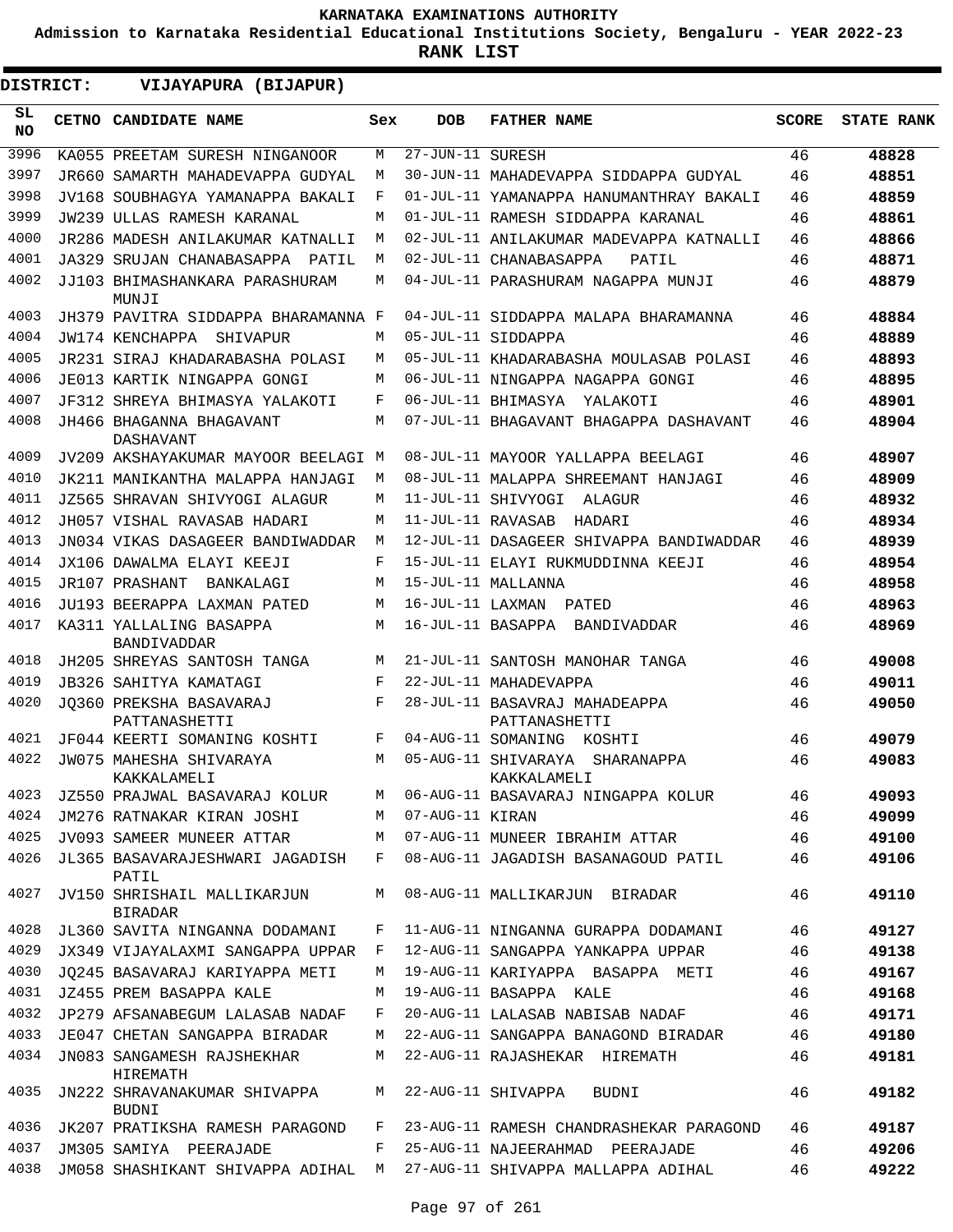**Admission to Karnataka Residential Educational Institutions Society, Bengaluru - YEAR 2022-23**

| DISTRICT:        | VIJAYAPURA (BIJAPUR)                                          |     |                   |                                                                                |              |                   |
|------------------|---------------------------------------------------------------|-----|-------------------|--------------------------------------------------------------------------------|--------------|-------------------|
| SL.<br><b>NO</b> | CETNO CANDIDATE NAME                                          | Sex | <b>DOB</b>        | <b>FATHER NAME</b>                                                             | <b>SCORE</b> | <b>STATE RANK</b> |
| 4039             | KA144 ROHINI VASANT PAWAR                                     | F   |                   | 31-AUG-11 VASANT PANDURANG PAWAR                                               | 46           | 49246             |
| 4040             | JJ178 NANDINI MUTTUGOUD PATIL                                 | F   |                   | 06-SEP-11 MUTTUGOUD SIDDANAGOUD PATIL                                          | 46           | 49274             |
| 4041             | KA206 SHREENIVAS SANJU PAWAR                                  | M   | 10-SEP-11 SANJU   | PAWAR                                                                          | 46           | 49299             |
| 4042             | JO017 BASAVARAJ HANAMANTHA<br>KOLAKAR                         | М   |                   | 17-SEP-11 HANAMANTHA BASAPPA KOLAKAR                                           | 46           | 49340             |
| 4043             | JL147 PRAJWAL RAMESH MADIVALAR                                | М   |                   | 19-SEP-11 RAMESH MADIVALAR                                                     | 46           | 49350             |
| 4044             | <b>JE348 SAMRTHA SHRISHAIL KUMBAR</b>                         | М   |                   | 01-OCT-11 SHRISHAIL JATTEPPA KUMBAR                                            | 46           | 49393             |
| 4045             | JL265 PRASAD SHIVAPUTRAPPA<br>YADRAMI                         | М   |                   | 06-OCT-11 SHIVAPUTRAPPA HANAMANTRAYA<br>YADRAMI                                | 46           | 49412             |
| 4046             | JW052 YASHODA VITHOBA KADAM                                   | F   |                   | 06-OCT-11 VITHOBA CHANDRASHEKHAR KADAM                                         | 46           | 49416             |
| 4047             | JP064 MODINASAB DAVALASAB ATTAR                               | М   |                   | 10-OCT-11 DAVALASAB MODINASAB ATTAR                                            | 46           | 49436             |
| 4048             | JY062 MISBA MOULALI MOMIN                                     | М   |                   | 31-OCT-11 MOULALI ISMAYIL MOMIN                                                | 46           | 49520             |
| 4049             | JA096 KAVERI SHIVANAND PATTAR                                 | F   |                   | 03-NOV-11 SHIVANAND IRANNA PATTAR                                              | 46           | 49537             |
| 4050             | JX023 KARTIK SUDEER ETI                                       | М   | 07-NOV-11 SUDEER  |                                                                                | 46           | 49550             |
| 4051             | JF195 PRATIBHA YALLAPPA HULLUR                                | F   |                   | 14-NOV-11 YALLAPPA MALLAPPA HULLUR                                             | 46           | 49573             |
| 4052             | JD154 ASHWINI SHIVANAND LAMANI                                | F   |                   | 15-NOV-11 SHIVANAND DHEERU LAMANI                                              | 46           | 49574             |
| 4053             | JX451 ANKITA SANJAY DENGANAVAR                                | F   |                   | 16-NOV-11 SANJAY NINGOND DENGANAVAR                                            | 46           | 49577             |
| 4054             | JP315 VINAYAKA NAGARAJ<br>GANGANAGOUDAR                       | М   | 16-NOV-11 NAGARAJ | GANGANAGOUDAR                                                                  | 46           | 49583             |
| 4055             | JG036 SOUJANYA MALLIKARJUN<br>HANJAGI                         | F   |                   | 17-NOV-11 MALLIKARJUN LAKKAPPA HANJAGI                                         | 46           | 49587             |
| 4056             | JF264 BHAGYASHREE SHASHIKANT<br>PATIL                         | F   |                   | 09-DEC-11 SHASHIKANT                                                           | 46           | 49651             |
| 4057             | JZ314 AMBANNA GURAPPA PUJARI                                  | М   |                   | 01-JAN-12 GURAPPA PUJARI                                                       | 46           | 49730             |
| 4058             | JH456 PRAJWAL ABHIMANYA SINDHE                                | М   |                   | 01-JAN-12 ABHIMANYA KAMANNA SINDHE                                             | 46           | 49735             |
| 4059             | JH107 NAMRATA PANDURANG GHOTE                                 | F   |                   | 14-FEB-12 PANDURANG KRISHNA GHOTE                                              | 46           | 49786             |
| 4060             | JX006 PAVITRA SHRISHAIL GENNUR                                | F   |                   | 16-MAR-12 SHRISHAIL ARJUN GENNUR                                               | 46           | 49803             |
| 4061             | JF440 ARYAN BANSILLAL RATHOD                                  | M   |                   | 05-APR-12 BANSILLAL NOORU RATHOD                                               | 46           | 49811             |
| 4062             | JR088 LAXMI CHIDANAND BASHETTI                                | F   |                   | 05-APR-12 CHIDANAND                                                            | 46           | 49812             |
| 4063             | JO188 VINOD MANJUNATH PAWAR                                   | М   |                   | 10-JUL-12 MANJUNATH BABU PAWAR                                                 | 46           | 49827             |
| 4064             | JE216 BHEEMASHANKAR MALLIKARJUN<br>MALAGAR                    | M   |                   | 08-JUL-08 MALLIKARJUN RAMU MALAGAR                                             | 45           | 49833             |
| 4065             | JH371 AVINASH GANAPATI KOLI                                   | М   |                   | 01-JUN-09 GANAPATI SHANKAREPPA KOLI                                            | 45           | 49841             |
| 4066             | <b>Example 20</b><br>JZ086 LAXMI ASHOK RATHOD                 |     |                   | 13-AUG-09 ASHOK RATHOD                                                         | 45           | 49851             |
| 4067             | JQ189 RANJEETA MALLAPA MADAR F 15-AUG-09 MALLAPPA             |     |                   |                                                                                | 45           | 49852             |
| 4068             | JA162 GUNDUROV SHEETU LAMANI                                  | М   |                   | 21-DEC-09 SHEETU LAMANI                                                        | 45           | 49866             |
| 4069             | JH498 AKASH VIJAY KAPALI                                      | M   |                   | 07-JAN-10 VIJAY BHAGWANT KAPALI                                                | 45           | 49886             |
| 4070             | JK070 BHAGYASHREE GUNDURAV KASAR F                            |     |                   | 14-JAN-10 GUNDURAV SAKARAM KASAR                                               | 45           | 49890             |
| 4071             | JE443 SUDEEP SADASIVA HOSAMANI                                | М   |                   | 17-MAR-10 SADASIVA PARASAPPA HOSAMANI                                          | 45           | 49916             |
|                  | 4072 JY030 MAHESH SOMAYYA MATHAPATI                           | М   |                   | 20-MAR-10 SOMAYYA SIDDAYYA MATHAPATI                                           | 45           | 49917             |
| 4073             | JO761 AMULYA NARASAPPA PADASALAGI F                           |     |                   | 02-APR-10 NARASAPPA BHIMAPPA PADASALAGI                                        | 45           | 49924             |
| 4074             | JB134 SAHIL NABISAB GOUMVAR                                   |     |                   | M 05-APR-10 NABISAB SHABBIR GOUMVAR                                            | 45           | 49929             |
| 4075             | JT199 PRUTHVI PARASHURAM M 27-APR-10 PARASHURAM<br>MELINAMANI |     |                   |                                                                                | 45           | 49944             |
| 4076             | JJ175 MOHAMMEDJABEER ABDULKARIM<br>ATTAR                      | M   |                   | 06-MAY-10 ABDULKARIM BAKSARSAB ATTAR                                           | 45           | 49947             |
| 4077             | JQ637 DARSHAN ASHOK LAMANI                                    | M   |                   | 20-MAY-10 ASHOK LAMANI                                                         | 45           | 49957             |
|                  |                                                               |     |                   | 4078 JD058 SANJAY GIRIMALLA BAGEWADI M 01-JUN-10 GIRIMALLA SHANKRAPPA BAGEWADI | 45           | 49968             |
| 4079             | JC038 RAMU AMBOJI PAWAR                                       |     |                   | M 02-JUN-10 AMBOJI PAWAR                                                       | 45           | 49973             |
| 4080             | JS027 TANVEER MAHAMMADASHA<br>MAKANDAR                        | M   |                   | 10-JUN-10 MAHAMMADASHA MAKANDAR                                                | 45           | 49983             |
|                  | 4081 JT190 SIDDU SANTOSH KUMBAR M 21-JUN-10 SANTOSH KUMBAR    |     |                   |                                                                                | 45           | 49993             |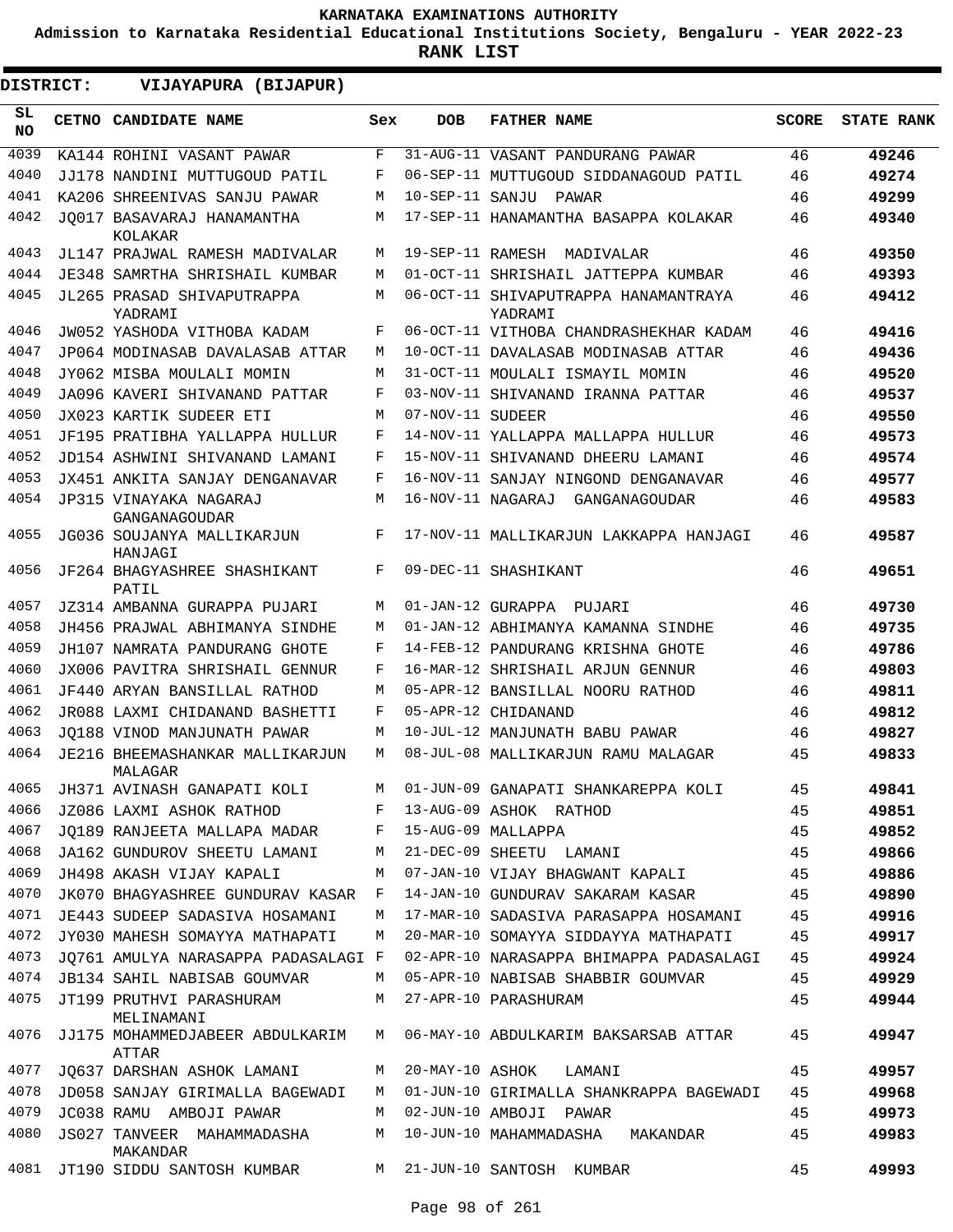**Admission to Karnataka Residential Educational Institutions Society, Bengaluru - YEAR 2022-23**

**RANK LIST**

**DISTRICT:** EE **VIJAYAPURA (BIJAPUR)**

| SL<br><b>NO</b> | CETNO CANDIDATE NAME                             | Sex        | <b>DOB</b>        | <b>FATHER NAME</b>                            | <b>SCORE</b> | <b>STATE RANK</b> |
|-----------------|--------------------------------------------------|------------|-------------------|-----------------------------------------------|--------------|-------------------|
| 4082            | JA494 SAKSHI LAXMAN BADIGER                      | $_{\rm F}$ |                   | 26-JUN-10 LAXMAN MANAPPA BADIGER              | 45           | 49998             |
| 4083            | JH074 MALLIKARJUN SHIVANANDA<br>MALAGAR          | М          | 28-JUN-10         | SHIVANANDA CHANDRASHEKHAR<br>MALAGAR          | 45           | 50000             |
| 4084            | JW029 DARSHAN MANTESH DESUNAGI                   | М          |                   | 30-JUN-10 MANTESH SIDDAPPA DESUNAGI           | 45           | 50005             |
| 4085            | JV065 SANGAMESH UMEASH VASTRAD                   | М          |                   | 02-JUL-10 UMEASH SANGAYYA VASTRAD             | 45           | 50009             |
| 4086            | JY068 SUFIYAN MAHMAD RAFIO GOTHE                 | М          |                   | 11-JUL-10 MAHMAD RAFIQ<br>GOTHE               | 45           | 50018             |
| 4087            | KA356 MAHMAD AYAAN ABDUL RAHIMAN<br><b>NADAF</b> | М          |                   | 20-JUL-10 ABDUL RAHIMAN<br>NADAF              | 45           | 50023             |
| 4088            | KA070 BHAGYSHREE HOLEBASAPPA<br>LAKKURI          | F          |                   | 26-JUL-10 HOLEBASAPPA                         | 45           | 50032             |
| 4089            | JU036 YAMUNABAI BHEEMARAYA<br>HATTALLI           | F          |                   | 27-JUL-10 BHEEMARAYA KESAPPA HATTALLI         | 45           | 50035             |
| 4090            | JN007 PARVATI GADDEPPA GADDI                     | F          |                   | 02-AUG-10 GADDEPPA<br>GADDI                   | 45           | 50040             |
| 4091            | JK187 SHIVARAJ LAXMAN WAGHAMORE                  | М          |                   | 03-AUG-10 LAXMAN BHEEMANNA WAGHAMORE          | 45           | 50043             |
| 4092            | JD152 SANDIP IRAPPA KOPPAD                       | М          |                   | 06-AUG-10 IRAPPA SANGANABASAPPA KOPPAD        | 45           | 50050             |
| 4093            | JL161 POOJA BIRAPPA METI                         | F          |                   | 08-AUG-10 BIRAPPA SHIVAPPA METI               | 45           | 50055             |
| 4094            | KA203 SUCHITRA PATIL                             | F          | 14-AUG-10         | CHANDRASHEKAR                                 | 45           | 50065             |
| 4095            | JX523 SOUMYA RAJKUMAR BAMANALLI                  | F          |                   | 16-AUG-10 RAJKUMAR SOMANING BAMANALLI         | 45           | 50074             |
| 4096            | JZ161 AJEET NAMADEV RATHOD                       | М          |                   | 22-AUG-10 NAMADEV TANAJI RATHOD               | 45           | 50081             |
| 4097            | JA442 HRUTIK SUBHASH GAYAKAWAD                   | М          | 22-AUG-10 SUBHASH | GAYAKAWAD                                     | 45           | 50082             |
| 4098            | JA258 KANNYAKUMARI BASAPPA<br>HOSAMANI           | F          |                   | 22-AUG-10 BASAPPA NANDAPPA HOSAMANI           | 45           | 50083             |
| 4099            | JF213 ARUNDHATI SANJEEV KAMBALE                  | F          |                   | 27-AUG-10 SANJEEV SIDDAPPA KAMBALE            | 45           | 50090             |
| 4100            | KA135 RAHUL GANAPATI MORE                        | М          |                   | 05-SEP-10 GANAPATI NAMDEV MORE                | 45           | 50100             |
| 4101            | KA024 SHIVAYOGI TAMMANNA ODEYAR                  | М          | 09-SEP-10         | TAMMANNA BILIYANISIDD ODEYAR                  | 45           | 50111             |
| 4102            | JY401 KANCHANA GANAPATI GERADE                   | F          |                   | 12-SEP-10 GANAPATI MAHADEV GERADE             | 45           | 50121             |
| 4103            | JP243 VINAYAKUMAR<br>RAVI BEKINAL                | М          | 17-SEP-10 RAVI    | BASAPPA BEKINAL                               | 45           | 50131             |
| 4104            | JR740 BHIRANNA VISHWARADYA<br>KURABATALLI        | М          |                   | 19-SEP-10 VISHWARADYA NINGAPPA<br>KURABATALLI | 45           | 50139             |
| 4105            | JY073 SIDDAROODH KASHINATH<br><b>BADACHI</b>     | М          |                   | 21-SEP-10 KASHINATH GURUBAL BADACHI           | 45           | 50149             |
| 4106            | KA141 BHOURAMMA RAYAGOND METI                    | F          |                   | 25-SEP-10 RAYAGOND<br>METI                    | 45           | 50158             |
| 4107            | JH483 SHRUSHTI SIDARAY RAVUT                     | F          |                   | 25-SEP-10 SIDARAY VITTHAL RAVUT               | 45           | 50161             |
| 4108            | JT077 SHRUSHTI NAGAPPA HUNASAGI                  | F          | 26-SEP-10 NAGAPPA |                                               | 45           | 50164             |
| 4109            | JS305 SOMANATH RAVI KUMBAR                       | M          |                   | 06-OCT-10 RAVI SOMANNA KUMBAR                 | 45           | 50192             |
| 4110            | JX336 HUSENSAB RAFIQ MANIKANAVAR                 | M          |                   | 07-OCT-10 RAFIQ SHAIDUSAB MANIKANAVAR         | 45           | 50195             |
| 4111            | JJ090 MUTTURAJ RAMESH TELAG                      | М          |                   | 10-OCT-10 RAMESH SHANKAR TELAG                | 45           | 50209             |
| 4112            | JN168 JAYANAND HULAGAPPA<br>CHALAVADI            | M          |                   | 11-OCT-10 HULAGAPPA SHARANAPPA<br>CHALAVADI   | 45           | 50217             |
| 4113            | JB077 DURAGAMMA SHIVAPPA MADAR                   | F          |                   | 16-OCT-10 SHIVAPPA BALAPPA MADAR              | 45           | 50234             |
| 4114            | JL136 BASAVARAJ IRANNA HADAPAD                   | M          |                   | 20-OCT-10 IRANNA S HADAPAD                    | 45           | 50252             |
| 4115            | JE516 VIKAS ASHOK PATALI                         | М          |                   | 23-OCT-10 ASHOK ISTALING PATALI               | 45           | 50266             |
| 4116            | JV092 SAKSHI SHARANAPPA BIRADAR                  | F          |                   | 24-OCT-10 SHARANAPPA HANAMANTA BIRADAR        | 45           | 50267             |
| 4117            | JR421 KARTIK LAKKAPPA HUDED                      | М          |                   | 25-OCT-10 LAKKAPPA NEELAPPA HUDED             | 45           | 50274             |
| 4118            | JR373 SAVITRI SHEKHAR KORABU                     | F          | 25-OCT-10 SHEKHAR |                                               | 45           | 50276             |
| 4119<br>4120    | JE187 LAXMI DATTATREYA KHED                      | F          |                   | 29-OCT-10 DATTATREYA DHAREPPA KHED            | 45           | 50285             |
| 4121            | JJ183 RAKESH SIDDRAM HOSAMANI                    | М<br>F     |                   | 30-OCT-10 SIDDRAM REVAPPA HOSAMANI            | 45           | 50288             |
|                 | JY434 NIRMALA BASALINGAYYA<br>HIREMATH           |            |                   | 02-NOV-10 BASALINGAYYA GURAYYA HIREMATH       | 45           | 50303             |
| 4122            | JY321 ADITYA RAJU MADAR                          | М          |                   | 07-NOV-10 RAJU MADAR                          | 45           | 50323             |
| 4123            | JH148 RENUKA JETTEPPA PUJARI                     | F          |                   | 11-NOV-10 JETTEPPA SAYABANNA PUJARI           | 45           | 50338             |
| 4124            | JF172 SRUSHTI SHADAKSHARI                        | F          |                   | 16-NOV-10 SHADAKSHARI MALLIKARJUNAYYA         | 45           | 50363             |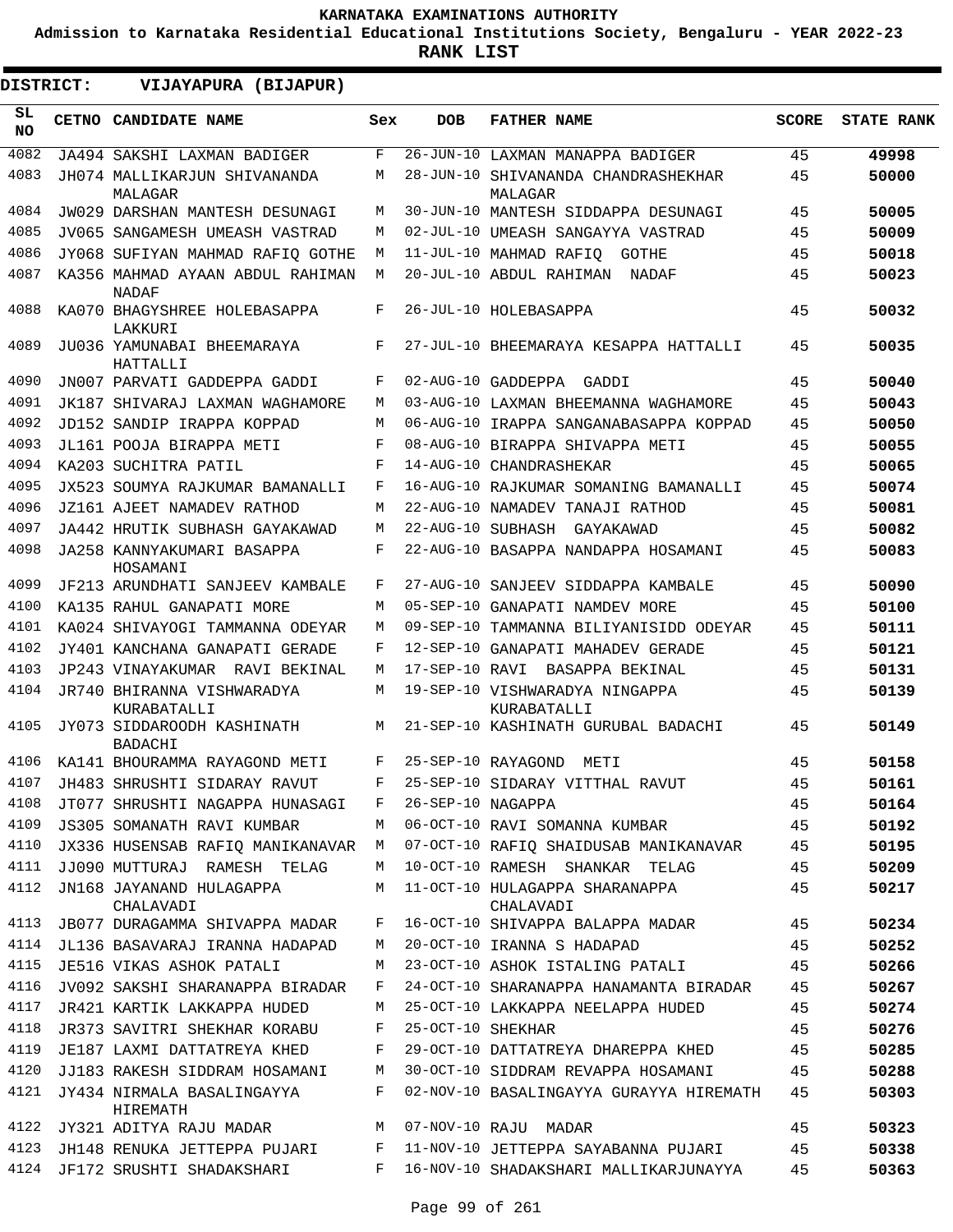**Admission to Karnataka Residential Educational Institutions Society, Bengaluru - YEAR 2022-23**

| <b>DISTRICT:</b> | VIJAYAPURA (BIJAPUR)                           |     |                   |                                                     |              |                   |
|------------------|------------------------------------------------|-----|-------------------|-----------------------------------------------------|--------------|-------------------|
| SL<br>NO.        | <b>CETNO CANDIDATE NAME</b>                    | Sex | <b>DOB</b>        | <b>FATHER NAME</b>                                  | <b>SCORE</b> | <b>STATE RANK</b> |
|                  | MATHAPATI                                      |     |                   | MATHAPATI                                           |              |                   |
| 4125             | JZ418 ISHWAR IRANNA SABANE                     | M   | 19-NOV-10 IRANNA  | SABANE                                              | 45           | 50367             |
| 4126             | JA222 PRAVIN AVVAPPA HORTI                     | М   |                   | 19-NOV-10 AVVAPPA CHANDAPPA HORTI                   | 45           | 50371             |
| 4127             | JS602 SRUSHTI DOOLAPPA HIROLLI                 | F   |                   | 23-NOV-10 DOOLAPPA BASAPPA HIROLLI                  | 45           | 50386             |
| 4128             | <b>JB381 KAVERI SHIVALINGAPPA</b><br>HANGARAGI | F   |                   | 24-NOV-10 SHIVALINGAPPA RAYAPPA<br>HANGARAGI        | 45           | 50388             |
| 4129             | JZ591 AMRUTA BASAYYA HIREMATH                  | F   |                   | 26-NOV-10 BASAYYA LOKAYYA HIREMATH                  | 45           | 50399             |
| 4130             | JR092 KHUSHI HANAMANT KOLI                     | F   |                   | 02-DEC-10 HANAMANT<br>KOLI                          | 45           | 50416             |
| 4131             | JJ076 RAHUL SIDDAPPA PUJARI                    | М   |                   | 19-DEC-10 SIDDAPPA MAHANTAPPA PUJARI                | 45           | 50486             |
| 4132             | JE502 LAXMI BHIMASHANKAR MOGALI                | F   |                   | 24-DEC-10 BHIMASHANKAR MOGALI                       | 45           | 50503             |
| 4133             | JZ275 SHRADDA SHIVASHANKAR CHAVAN F            |     |                   | 26-DEC-10 SHIVASHANKAR<br>CHAVAN                    | 45           | 50514             |
| 4134             | KA099 ASHWINI SIDARAM WADED                    | F   |                   | 28-DEC-10 SIDARAM SANGAPPA WADED                    | 45           | 50520             |
| 4135             | JH257 PREETI MOHAN JADHAV                      | F   |                   | 01-JAN-11 MOHAN DEVENDRA JADHAV                     | 45           | 50561             |
| 4136             | JR645 CHETANA SHIVALINGA KATTI                 | M   |                   | 05-JAN-11 SHIVALINGA DHAREPPA KATTI                 | 45           | 50588             |
| 4137             | JA101 GURURAJ YAMANAPPA SATTIGERI M            |     |                   | 08-JAN-11 YAMANAPPA HANAMANTA SATTIGERI             | 45           | 50602             |
| 4138             | JM193 KHADARABI DARSHMAHAMMAD<br>DARGA         | F   |                   | 09-JAN-11 DARSHMAHAMMAD<br>DARGA                    | 45           | 50608             |
| 4139             | JX470 REKHA BASAVARAJ JANOJI                   | F   |                   | 18-JAN-11 BASAVARAJ<br>JANOJI                       | 45           | 50652             |
| 4140             | JO795 NAGARAJ DODAMANI                         | М   | $25 - JAN - 11$   |                                                     | 45           | 50678             |
| 4141             | JP357 PRASHANT HANAMANT HALABAS                | М   |                   | 28-JAN-11 HANAMANT PARAPPA HALABAS                  | 45           | 50690             |
| 4142             | JJ034 SHOBHA RAMESH KOLI                       | F   |                   | 28-JAN-11 RAMESH NAMADEV KOLI                       | 45           | 50692             |
| 4143             | KA380 ANKITA UMESH KOTYAL                      | F   | 04-FEB-11 UMESH   | KOTYAL                                              | 45           | 50726             |
| 4144             | JR330 SAHIL IBRAHIM NAD                        | M   |                   | 04-FEB-11 IBRAHIM MAKBUL NAD                        | 45           | 50730             |
| 4145             | JZ533 SACHIN ANAND GERADE                      | M   | 08-FEB-11 ANAND   | GERADE                                              | 45           | 50742             |
| 4146             | JD263 BHOMIKA YALLAPPA MOPGAR                  | F   |                   | 11-FEB-11 YALLAPPA NAMADEV MOPGAR                   | 45           | 50753             |
| 4147             | JU172 SAJEED AFROZ<br>MANIYAR                  | M   |                   | 11-FEB-11 AFROZ ISMAIL MANIYAR                      | 45           | 50756             |
| 4148             | JC235 BANGARI SANGAMESH CHOUDARI               | F   |                   | 20-FEB-11 SANGAMESH                                 | 45           | 50798             |
| 4149             | JY171 PRAJWAL<br>KUMATAGI                      | M   |                   | 22-FEB-11 BASAVARAJ<br>KUMATAGI                     | 45           | 50814             |
| 4150             | JL099 ISKAN NABISA NAYKODI                     | M   | 26-FEB-11 NABISA  |                                                     | 45           | 50847             |
| 4151             | JY405 SHIVASHANKAR DHARAMANN<br>SHELLIKERI     | М   |                   | 02-MAR-11 DHARAMANN HANAMANT SHELLIKERI             | 45           | 50873             |
| 4152             | JD243 AJIT ARJUN RATHOD                        | M   | 04-MAR-11 ARJUN   |                                                     | 45           | 50881             |
| 4153             | JG167 ASHWIN CHANNAPPA KAMBALE                 | F   |                   | 08-MAR-11 CHANNAPPA KAMBALE                         | 45           | 50895             |
| 4154             | JL170 RAHUL KALAPPA DUBARI                     | M   | 17-MAR-11 KALAPPA |                                                     | 45           | 50956             |
| 4155             | JM381 PRANAV SURESH HURAKADLI                  | М   |                   | 20-MAR-11 SURESH HALAKATEPPA HURAKADLI              | 45           | 50971             |
| 4156             | JU168 BORAMMA SRISHAIL HUGAR                   | F   |                   | 23-MAR-11 SRISHAIL SOMRAYA HUGAR                    | 45           | 50990             |
| 4157             | JY047 SAMRUDHI SIDDAPPA<br>BANDIWADDAR         | F   |                   | 27-MAR-11 SIDDAPPA SOMAPPA BANDIWADDAR              | 45           | 51028             |
| 4158             | JH229 NETRA PUNDALIK LACHYAN                   | F   |                   | 29-MAR-11 PUNDALIK NINGAPPA LACHYAN                 | 45           | 51037             |
| 4159             | JZ246 MANIKANTH PANDU TALEWAD                  | M   |                   | 09-APR-11 PANDU TALEWAD                             | 45           | 51105             |
| 4160             | JC170 SOHAN RAJASHEKHAR SAJJAN                 | М   |                   | 09-APR-11 RAJASHEKHAR V SAJJAN                      | 45           | 51107             |
| 4161             | JJ126 KAJAL SHAMIR NADAF                       | F   |                   | 10-APR-11 SHAMIR NADAF                              | 45           | 51113             |
| 4162             | JN144 AMIT BASAVARAJ NAYAK                     | М   |                   | 13-APR-11 BASAVARAJ JIVALAPPA NAYAK                 | 45           | 51133             |
| 4163             | JZ579 KIRANREDDY SANGANAGOUD<br><b>BIRADAR</b> | М   |                   | 14-APR-11 SANGANAGOUD BIRADAR                       | 45           | 51142             |
| 4164             | JE155 VIRESH AJEET MUJAGOND                    | М   |                   | 15-APR-11 AJEET REVANASIDDA MUJAGONDA               | 45           | 51155             |
| 4165             | JM028 BHAGYASHRI SHANKAR CHAVAN                | F   |                   | 22-APR-11 SHANKAR LALPPA CHAVAN                     | 45           | 51198             |
| 4166             | JG021 ABHISHEK NANAGOUD BIRADAR                | M   |                   | 24-APR-11 NANAGOUD CHANDRASHEKHAR<br><b>BIRADAR</b> | 45           | 51209             |
| 4167             | JN270 MOHEED MAKANDAR                          | М   |                   | 28-APR-11 RASULSHYA MAKANDAR                        | 45           | 51235             |
| 4168             | JP297 SAYINATH HADAPAD                         | M   |                   | 02-MAY-11 MAHANTESH HADAPAD                         | 45           | 51270             |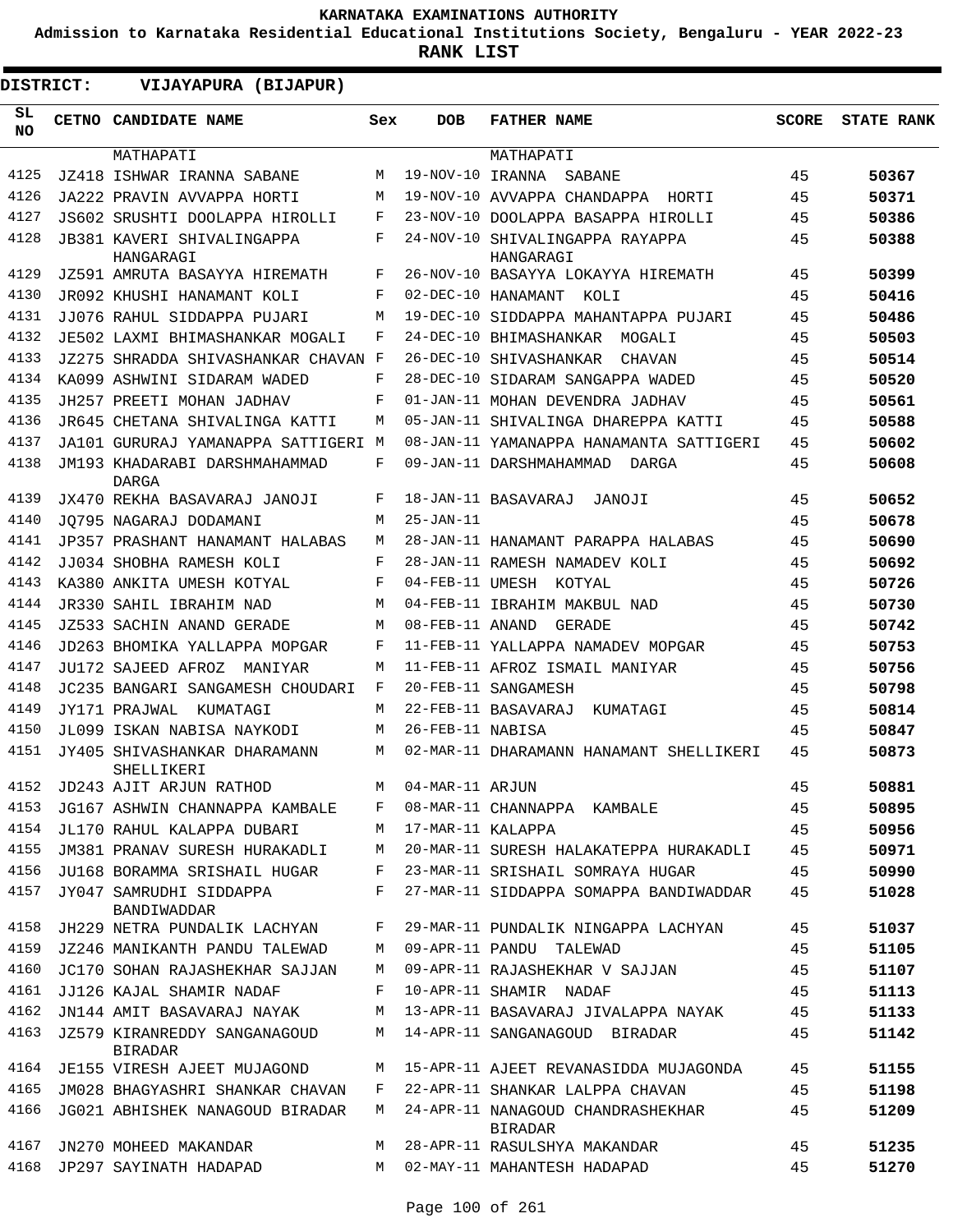**Admission to Karnataka Residential Educational Institutions Society, Bengaluru - YEAR 2022-23**

| <b>DISTRICT:</b> |  | VIJAYAPURA (BIJAPUR)                           |     |                   |                                              |              |                   |
|------------------|--|------------------------------------------------|-----|-------------------|----------------------------------------------|--------------|-------------------|
| SL.<br><b>NO</b> |  | CETNO CANDIDATE NAME                           | Sex | <b>DOB</b>        | <b>FATHER NAME</b>                           | <b>SCORE</b> | <b>STATE RANK</b> |
| 4169             |  | JX326 APPU SHANKAR NAYIK                       | M   | 04-MAY-11         | SHANKAR BASAPPA NAYIK                        | 45           | 51285             |
| 4170             |  | JB023 SIDDAPPA PARASAPPA MADAR                 | М   |                   | 04-MAY-11 PARASAPPA<br>MADAR                 | 45           | 51294             |
| 4171             |  | JY009 ARPITA YAMANAPPA KAMBAR                  | F   |                   | 05-MAY-11 YAMANAPPA<br>KAMBAR                | 45           | 51298             |
| 4172             |  | JS584 PARASHURAM PRADHANI<br>KELAGINAMANI      | М   |                   | 05-MAY-11 PRADHANI<br>KELAGINAMANI           | 45           | 51300             |
| 4173             |  | JS138 SHRUSHTI BASAVARAJ KOODI                 | F   |                   | 05-MAY-11 BASAVARAJ SHANKREPPA KOODI         | 45           | 51303             |
| 4174             |  | JJ140 SHREESHAIL BASAVARAJ METRI               | М   |                   | 07-MAY-11 BASAVARAJ MALAKAPPA METRI          | 45           | 51316             |
| 4175             |  | JA042 SNEHA KAVASAPUR                          | F   |                   | 11-MAY-11 IRAPPA GURAPPA KHAVASAPUR          | 45           | 51336             |
| 4176             |  | JX031 AYAN ISMAYAL BAGAWAN                     | М   |                   | 12-MAY-11 ISMAIL AMINASAB BAGAWAN            | 45           | 51337             |
| 4177             |  | JP305 SAMARTH GOUDAPPAGOUDA<br><b>BIRADAR</b>  | М   |                   | 12-MAY-11 GOUDAPPAGOUDA NIL BIRADAR          | 45           | 51339             |
| 4178             |  | JS035 ARCHANA<br>YALAGOD                       | F   |                   | 13-MAY-11 CHIDANANDA                         | 45           | 51341             |
| 4179             |  | JS012 TEJASWINI VIJAY MADDARAKI                | F   |                   | 13-MAY-11 VIJAY NAGAPPA MADDARAKI            | 45           | 51350             |
| 4180             |  | JY472 SAMARTH KAMAGOND ACCHIGANVI              | M   |                   | 14-MAY-11 KAMAGOND SIDDAPPA ACCHIGANVI       | 45           | 51356             |
| 4181             |  | JV202 SAMEER MAHIBOOB HITNALLI                 | М   |                   | 15-MAY-11 MAHIBOOB DAVALASAB HITNALLI        | 45           | 51361             |
| 4182             |  | JS314 TEJASHWINI YASHAVANT<br>WALIKAR          | F   |                   | 15-MAY-11 YASHAVANT LAXMAN WALIKAR           | 45           | 51363             |
| 4183             |  | JS323 ARAMANPATEL NABIPATEL<br><b>BIRADAR</b>  | M   |                   | 22-MAY-11 NABIPATEL SAHEBPATEL BIRADAR       | 45           | 51404             |
| 4184             |  | JY531 POOJA R MADABHAVI                        | F   |                   | 22-MAY-11 RAJASHEKAR                         | 45           | 51407             |
| 4185             |  | <b>JE330 SHOUKATALI MAHIBUBSAB</b><br>KALAVANT | M   |                   | 23-MAY-11 MAHABUBSAB SIKANDAR KALAVANT       | 45           | 51413             |
| 4186             |  | JG139 ARPITA SANJEEV KATTIMANI                 | F   |                   | 25-MAY-11 SANJEEV NINGAPPA KATTIMANI         | 45           | 51420             |
| 4187             |  | <b>JZ560 MALLIKARJUN SANJEEV</b><br>CHANDAKI   | М   |                   | 28-MAY-11 SANJEEV MALLESHAPPA CHANDAKI       | 45           | 51447             |
| 4188             |  | JY560 SOUNDARYA RAMANNA KAMBALE                | F   |                   | 29-MAY-11 RAMANNA PUNDALEEK KAMBALE          | 45           | 51453             |
| 4189             |  | JN118 SHIVAPPA SHANKRAPPA<br>CHALAVADI         | М   |                   | 06-JUN-11 SHANKRAPPA NAGAPPA CHALAVADI       | 45           | 51515             |
| 4190             |  | KA441 SIDDARTH SANJIV MAVINAMAR                | М   | 07-JUN-11 SANJIV  | MAVINAMAR                                    | 45           | 51526             |
| 4191             |  | JC229 SANGEETA RAMESH MADAR                    | F   |                   | 09-JUN-11 RAMESH TIPPANNA MADAR              | 45           | 51551             |
| 4192             |  | JS736 RAKESH LAKSHMAN TALAWAR                  | М   |                   | 10-JUN-11 LAKSHMAN<br>TALAWAR                | 45           | 51557             |
| 4193             |  | JT020 SHARANABASU MOUNESH TAMBE                | M   | 13-JUN-11 MOUNESH |                                              | 45           | 51578             |
| 4194             |  | JC165 RABIYA KORABU                            | F   | 18-JUN-11 SALEEM  |                                              | 45           | 51625             |
| 4195             |  | JE523 SHRIDHAR SURESHA NAYKODI                 | M   |                   | 18-JUN-11 SURESHA SOMANING NAYKODI           | 45           | 51627             |
| 4196             |  | JO016 MOHAN HANAMANT SAPPURI                   | M   |                   | 20-JUN-11 HANAMANT SIDDAPPA SAPPURI          | 45           | 51641             |
| 4197             |  | JA051 KAMALAKSHI IRAPPA GANTI                  | F   |                   | 22-JUN-11 IRAPPA BHIMANNA GANTI              | 45           | 51658             |
| 4198             |  | JN212 TEJSWINI RUDRAGOUDA DESAI                | F   |                   | 25-JUN-11 RUDRAGOUDA DESAI                   | 45           | 51679             |
| 4199             |  | JO160 DARSHAN MAHADEVAPPA<br>KOLAMALI          | M   |                   | 28-JUN-11 MAHADEVAPPA YAMANAPPA<br>KOLAMALI  | 45           | 51694             |
| 4200             |  | JX292 POOJA BEERAPPA PUJARI                    | F   |                   | 28-JUN-11 BEERAPPA REVANSIDDAPPA PUJARI      | 45           | 51700             |
| 4201             |  | JD093 BHIMANAGOUDA NINGAPPA<br>TUMBAGI         | M   |                   | 01-JUL-11 NINGAPPA SANGAPPA TUMBAGI          | 45           | 51718             |
| 4202             |  | JD294 SATISH RAMESH PAWAR                      | M   |                   | 02-JUL-11 RAMESH LAXMAN PAWAR                | 45           | 51735             |
| 4203             |  | JY215 SUDARSHAN SURESH RAJAPUT                 | M   |                   | 02-JUL-11 SURESH RAJAPUT                     | 45           | 51737             |
| 4204             |  | <b>JB168 PREETI KUMBAR</b>                     | F   |                   | 07-JUL-11 AKHANDAPPA                         | 45           | 51765             |
| 4205             |  | JA197 RAGHU DALAPPA MADAR                      | М   |                   | 07-JUL-11 DALAPPA X MADAR                    | 45           | 51767             |
| 4206             |  | JD062 ARATI SHIVAPPA WALIKAR                   | F   |                   | 08-JUL-11 SHIVAPPA YAMANAPPA WALIKAR         | 45           | 51768             |
| 4207             |  | JE492 DYAVAPPA RAYAGOND<br><b>DYAMAGOND</b>    | M   |                   | 08-JUL-11 RAYAGOND DYAVAPPA DYAMAGOND        | 45           | 51769             |
| 4208             |  | JG213 KAYYUM KHADARSAB INAMDAR                 | M   |                   | 09-JUL-11 KHADARSAB A INAMDAR                | 45           | 51774             |
| 4209             |  | JV121 KUMAR PARASHURAM HANGARAGI               | M   |                   | 10-JUL-11 PARASHURAM GOLLALAPPA<br>HANGARAGI | 45           | 51784             |
| 4210             |  | JR530 MADEV UMESH CHAVAN                       | M   |                   | 10-JUL-11 UMESH DAKU CHAVAN                  | 45           | 51785             |
|                  |  |                                                |     | Page 101 of 261   |                                              |              |                   |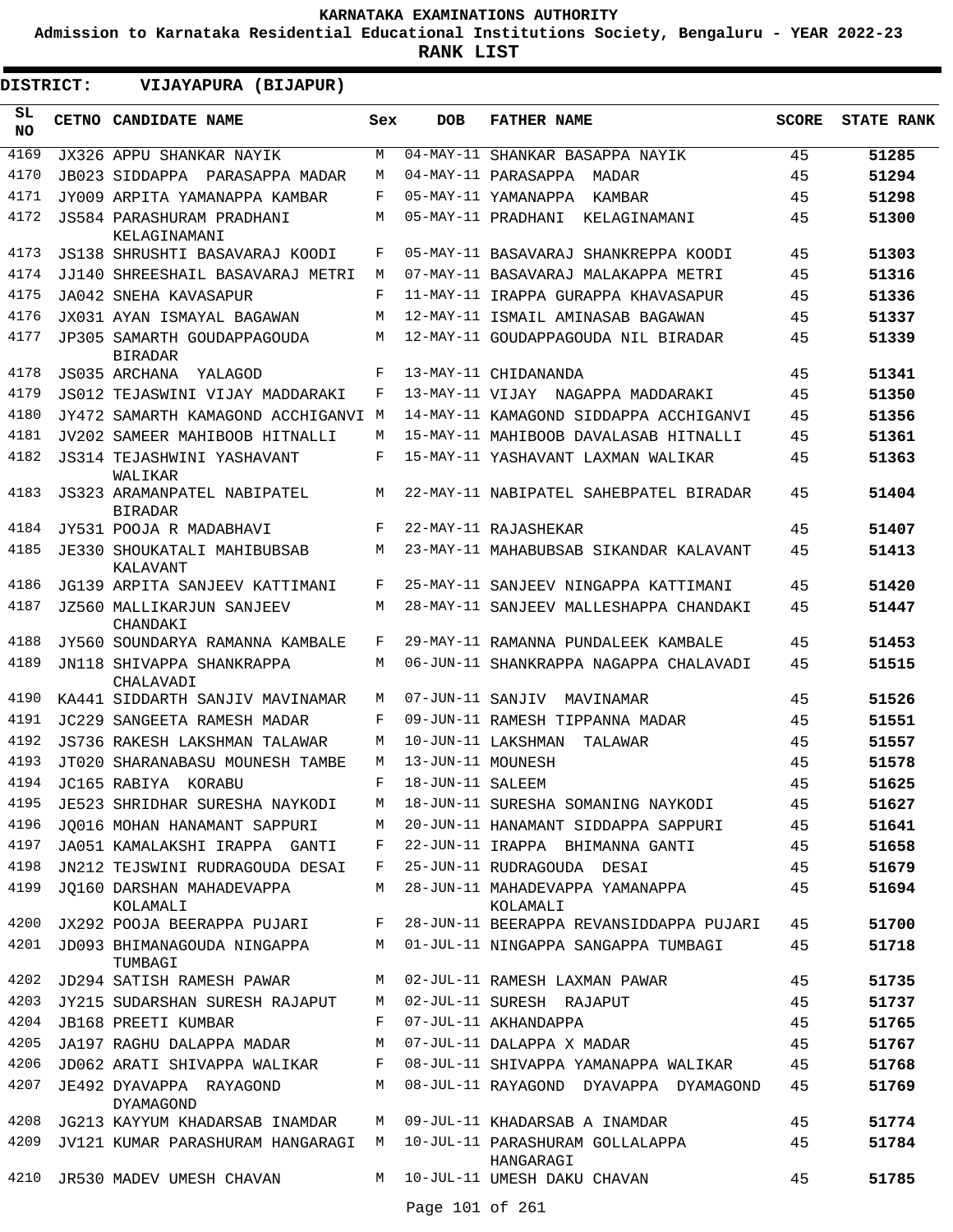**Admission to Karnataka Residential Educational Institutions Society, Bengaluru - YEAR 2022-23**

**RANK LIST**

 $\blacksquare$ 

 $\blacksquare$ 

| <b>DISTRICT:</b> | VIJAYAPURA (BIJAPUR)                           |     |                   |                                                        |              |                   |
|------------------|------------------------------------------------|-----|-------------------|--------------------------------------------------------|--------------|-------------------|
| SL<br>NO.        | CETNO CANDIDATE NAME                           | Sex | <b>DOB</b>        | <b>FATHER NAME</b>                                     | <b>SCORE</b> | <b>STATE RANK</b> |
| 4211             | JZ117 YALLALING SANJAYAKUMAR<br><b>JADHAV</b>  | М   |                   | 10-JUL-11 SANJAYAKUMAR<br>JADHAV                       | 45           | 51790             |
| 4212             | JJ039 AKSHATA GOPAL NANDAGOND                  | F   | 11-JUL-11 GOPAL   | NANDAGOND                                              | 45           | 51791             |
| 4213             | JR541 VISWANATHA SHIVASHARANA<br>JALAWADI      | М   |                   | 12-JUL-11 SHIVASHARANA<br>BASAVANTRAYA<br>JALAWADI     | 45           | 51803             |
| 4214             | JY154 PURNIMA SUBHASHACHANDRA<br>YAMBATNAL     | F   |                   | 15-JUL-11 SUBHASHACHANDRA<br>YAMBATNAL                 | 45           | 51821             |
| 4215             | JJ086 BHAGYASHREE KASHEENATH<br><b>GULED</b>   | F   |                   | 19-JUL-11 KASHEENATH SHIVAYOGEPPA GULED                | 45           | 51845             |
| 4216             | JQ674 PRATEEKGOUDA BASAVARAJ<br>PATIL          | М   |                   | 19-JUL-11 BASAVARAJ AYYANAGOUD PATIL                   | 45           | 51852             |
| 4217             | KA081 ARCHANA HUVANNA POJARI                   | F   | 20-JUL-11 HUVANNA | POJARI                                                 | 45           | 51857             |
| 4218             | JS621 BASAVARAJ NINGAPPA<br>KARISHETTI         | M   |                   | 20-JUL-11 NINGAPPA NEELAPPA KARISHETTI                 | 45           | 51858             |
| 4219             | JU191 NINGANAGOUDA SHIVANAGOUDA<br>PATIL       | M   |                   | 20-JUL-11 SHIVANAGOUDA                                 | 45           | 51863             |
| 4220             | JZ009 SEEPHA SHAMEER MOPAGAR                   | F   | 20-JUL-11 SHAMEER | MOPAGAR                                                | 45           | 51864             |
| 4221             | JY191 DARSHAN MALAPPA BELLAGI                  | M   | 22-JUL-11 MALAPPA | BELLAGI                                                | 45           | 51877             |
| 4222             | JD043 BEERAPPA IRAPPA VANDAL                   | М   |                   | 23-JUL-11 IRAPPA RAVUTAPPA VANDAL                      | 45           | 51882             |
| 4223             | JD089 TIPPANNA IRAPPA GIDDAPPAGOL M            |     | 23-JUL-11 IRAPPA  |                                                        | 45           | 51887             |
| 4224             | JV122 VITTHAL<br>LAXMIPUTRA                    | М   |                   | 24-JUL-11 LAXMIPUTRA<br>BHEEMARAY VALIKAR              | 45           | 51893             |
|                  | VALIKAR                                        |     |                   |                                                        |              |                   |
| 4225             | JV240 AYISHA HASANSAB CHANDAKI                 | F   |                   | 28-JUL-11 HASANSAB MOULASAB CHANDAKI                   | 45           | 51917             |
| 4226             | JB394 MAHMADATAHEER MOHMADISAK<br>HATTARAKIHAL | М   |                   | 31-JUL-11 MOHMADISAK MURTUJASAB<br>HATTARAKIHAL        | 45           | 51933             |
| 4227             | JG051 SUSHMITA MAHANTESH BAGALI                | F   |                   | 31-JUL-11 MAHANTESH BABUGOUD BAGALI                    | 45           | 51935             |
| 4228             | JD115 RESHMA PATELSAHEB MAGI                   | F   |                   | 01-AUG-11 PATELSAHEB KASHIMSAB MAGI                    | 45           | 51944             |
| 4229             | JA173 MAHAMMADSHAMI HUSENABASHA<br>NIMBAL      | М   |                   | 08-AUG-11 HUSENABASHA RAJESAB NIMBAL                   | 45           | 51982             |
| 4230             | JP159 SOUBHAGYA GUNDAPPA<br>BIRADAR F          |     |                   | 11-AUG-11 GUNDAPPA<br>IRAPPA<br>BIRADAR                | 45           | 52009             |
| 4231             | JY084 KUMAR TAYAPPA VALAKAR                    | М   | 12-AUG-11 TAYAPPA | VALAKAR                                                | 45           | 52012             |
| 4232             | <b>JB392 SAMSKRUTI SOMASHEKHAR</b><br>DODAMANI | F   |                   | 12-AUG-11 SOMASHEKHAR BASAVANTAPPA<br>DODAMANI         | 45           | 52013             |
| 4233             | JD414 ADIL BABALAD                             | М   | 14-AUG-11 SHAKEEL |                                                        | 45           | 52021             |
| 4234             | JZ129 TANAVI SUNIL INAMADAR                    | F   |                   | 14-AUG-11 SUNIL S INAMADAR                             | 45           | 52025             |
| 4235             | JO234 BHARAT MOUNESH BADIGER                   | M   | 15-AUG-11 MOUNESH |                                                        | 45           | 52027             |
| 4236             | JS157 ANURAGA MANTAYYA MATHPATI                | F   |                   | 17-AUG-11 MANTAYYA BASAYYA MATHPATI                    | 45           | 52045             |
| 4237             | JA034 PRADEEP RAVI LAMANI                      | M   |                   | 20-AUG-11 RAVI APARAVALASING LAMANI                    | 45           | 52074             |
| 4238             | JP367 CHINMAYI DEVENDRA<br>GUNDAKANAL          | F   |                   | 23-AUG-11 DEVENDRA BHIMANNA GUNDAKANAL                 | 45           | 52080             |
| 4239             | JH425 ADARSH RAJAKUMAR CHANAGOND               | M   |                   | 10-SEP-11 RAJAKUMAR CHANNAMALLAPPA<br>CHANAGOND        | 45           | 52175             |
| 4240             | JX511 LAXMIKANT SADASHIV POLESHI               | M   |                   | 19-SEP-11 SADASHIV SANGANPPA POLESHI                   | 45           | 52208             |
| 4241             | JL261 MUTTANNA NINGAPPA JAINAPUR M             |     |                   | 19-SEP-11 NINGAPPA TIPPANNA JAINAPUR                   | 45           | 52209             |
| 4242             | JM014 ANASUBAI CHANDRASHEKHAR<br>HIREMATH      | F   |                   | 22-SEP-11 CHANDRASHEKHAR BASALINGAYYA<br>HIREMATH      | 45           | 52220             |
| 4243             | JX251 MAHAMMAD HANIF RAFIQ<br>BADAKAL          | M   |                   | 22-SEP-11 RAFIQ BADAKAL                                | 45           | 52224             |
| 4244             | JH473 VIKAS GEMU RATHOD                        |     |                   | M 23-SEP-11 GEMU GANGARAM RATHOD                       | 45           | 52229             |
| 4245             | JU181 SRUSHTI SHREESHAIL HADAPAD F             |     |                   | 02-OCT-11 SHREESHAIL BHAGAPPA HADAPAD                  | 45           | 52270             |
| 4246             | JS676 PRAVEEN RUDRAGOUDA BIRADAR M             |     |                   | 05-OCT-11 RUDRAGOUDA ISHWARAPPAGOUDA<br><b>BIRADAR</b> | 45           | 52284             |
| 4247             | JR054 SANJANA MALLIKARJUN YATANUR F            |     |                   | 10-OCT-11 MALLIKARJUN VITHOBA YATANUR                  | 45           | 52318             |
| 4248             | JW089 BHAVANI IRANNA SINDAGI                   |     |                   | F 13-OCT-11 IRANNA BASAVARAJ SINDAGI                   | 45           | 52329             |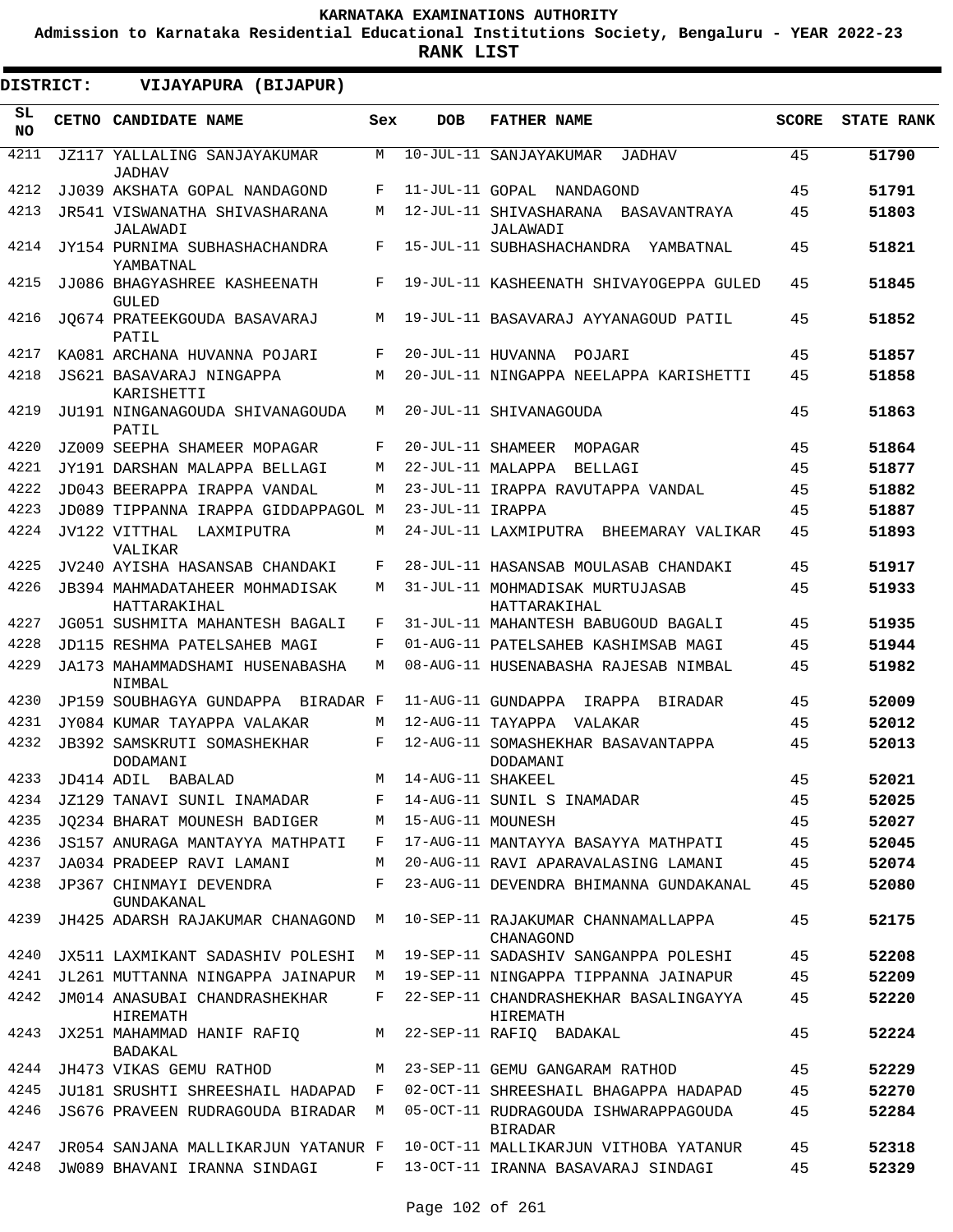**Admission to Karnataka Residential Educational Institutions Society, Bengaluru - YEAR 2022-23**

**RANK LIST**

 $\blacksquare$ 

| <b>DISTRICT:</b> | VIJAYAPURA (BIJAPUR)                            |     |                   |                                                       |              |                   |
|------------------|-------------------------------------------------|-----|-------------------|-------------------------------------------------------|--------------|-------------------|
| SL.<br><b>NO</b> | CETNO CANDIDATE NAME                            | Sex | <b>DOB</b>        | <b>FATHER NAME</b>                                    | <b>SCORE</b> | <b>STATE RANK</b> |
| 4249             | JR282 VAISHNAVI VIJAYAKUMAR UPPAR F             |     |                   | 16-OCT-11 VIJAYAKUMAR                                 | 45           | 52348             |
| 4250             | JA333 DEEPA MANAPPA BADIGER                     | F   |                   | 23-OCT-11 MANAPPA BADIGER                             | 45           | 52374             |
| 4251             | JY298 MAHESH P KHUDANAPUR                       | M   |                   | 25-OCT-11 PARASHURAM MALLAKAPPA<br>KHUDANAPUR         | 45           | 52387             |
| 4252             | JO066 ANUSHA VIRESHA KAJAGAR                    | F   |                   | 26-OCT-11 VIRESHA SHEKAPPA KAJAGAR                    | 45           | 52391             |
| 4253             | JS573 DEEPA JAGADEESH HADAPAD                   | F   |                   | 26-OCT-11 JAGADEESH BASAPPA HADAPAD                   | 45           | 52392             |
| 4254             | JE049 ADITYA UTTAM HOKALE                       | М   |                   | 27-OCT-11 UTTAM SADASHIV HOKALE                       | 45           | 52397             |
| 4255             | JV072 MOUNESH BASAVARAJ BADIGER                 | М   |                   | 28-OCT-11 BASAVARAJ SANGAPPA BADIGER                  | 45           | 52403             |
| 4256             | JZ041 SUJATA RAMESH RATHOD                      | F   |                   | 06-NOV-11 RAMESH RAMU RATHOD                          | 45           | 52451             |
| 4257             | JT127 PARAMANAND BASAVARAJ<br>TALAKERI          | М   |                   | 08-NOV-11 BASAVARAJ PARAMANNA TALAKERI                | 45           | 52467             |
| 4258             | JH227 AMRUTA BABURAO HATTALLI                   | F   |                   | 12-NOV-11 BABURAO HATTALLI                            | 45           | 52482             |
| 4259             | JY518 SAGAR ASHOK CHAVAN                        | M   | 15-NOV-11 ASHOK   | CHAVAN                                                | 45           | 52498             |
| 4260             | JY451 ARPITA SANJAY DENGANAVAR                  | F   |                   | 16-NOV-11 SANJAY NINGOND DENGANAVAR                   | 45           | 52501             |
| 4261             | JK149 SOUNDARYA SURESH TALAVAR                  | F   |                   | 16-NOV-11 SURESH HANAMANT TALAVAR                     | 45           | 52506             |
| 4262             | JR707 ARPITA PANDURANG ANGADI                   | F   |                   | 22-NOV-11 PANDURANG SHIVALAL ANGADI                   | 45           | 52533             |
| 4263             | JJ105 AISHWARYA SHANKAR NAGARE                  | F   |                   | 27-NOV-11 SHANKAR A NAGARE                            | 45           | 52555             |
| 4264             | JP030 MALLANAGOUD SHIVANAGOUD<br><b>BIRADAR</b> | М   |                   | 06-DEC-11 SHIVANAGOUD MALLANAGOUD<br><b>BIRADAR</b>   | 45           | 52592             |
| 4265             | <b>JB230 RIHAN GALIB SHEKH</b>                  | М   |                   | 07-DEC-11 GALIB KHUDAVANDA SHEKH                      | 45           | 52597             |
| 4266             | JH005 SAHANA GURANNA BIRADAR                    | F   |                   | 12-DEC-11 GURANNA SIDDAPPA BIRADAR                    | 45           | 52617             |
| 4267             | JB342 CHAITRA HANAMAGOUD BIRADAR                | F   |                   | 20-DEC-11 HANAMAGOUDA CHANNAPPAGOUD<br><b>BIRADAR</b> | 45           | 52644             |
| 4268             | JA298 ANKITA<br>APPASAB SALUNKE                 | F   |                   | 26-DEC-11 APPASAB BAVASAB SALUNKE                     | 45           | 52659             |
| 4269             | JW253 ALAMAS LALASAB KODAGANUR                  | F   | 01-JAN-12 LALASAB |                                                       | 45           | 52681             |
| 4270             | KA435 APPAJI MAHANTESH BIRADAR                  | М   |                   | 26-JAN-12 MAHANTERSH<br>BIRADAR                       | 45           | 52724             |
| 4271             | KA361 TANUSHRI KEDARALING<br>GALATAGI           | F   |                   | 03-FEB-12 KEDARALING MALLIKARJUN<br>GALATAGI          | 45           | 52736             |
| 4272             | JU020 ANKITA LAXMAN HIKKANAGUTTI                | F   |                   | 09-MAR-12 LAXMAN DUNDAPPA HIKKANAGUTTI                | 45           | 52754             |
| 4273             | JH027 GURUNATH CHANDAPPA NATIKAR                | M   |                   | 08-APR-12 CHANDAPPA JATTEPPA NATIKAR                  | 45           | 52767             |
| 4274             | JG194 MASHAK<br>MAIBUB SHEKH                    | M   |                   | 04-APR-09 MAIBUB PAIGAMBAR<br>SHEKH                   | 44           | 52792             |
| 4275             | JP157 SIDDAMMA MALLANNA HUGAR                   | F   |                   | 04-MAY-09 MALLANNA HUGAR                              | 44           | 52793             |
| 4276             | JS605 SHIVANAND MALAPPA PUJARI                  | М   |                   | 28-MAY-09 MALAPPA NIMBENNA PUJARI                     | 44           | 52795             |
| 4277             | JP200 CHAITANYA KOTRAPPA THANED                 | F   |                   | 25-NOV-09 KOTRAPPA                                    | 44           | 52816             |
| 4278             | JL401 RADHIKA DUNDAPPA MADAR                    | F   |                   | 01-JAN-10 DUNDAPPA                                    | 44           | 52832             |
| 4279             | JS346 ROHITH PAPULU CHAVHAN                     | М   | 01-JAN-10 PAPULU  |                                                       | 44           | 52834             |
| 4280             | JK281 KANCHANA SIDDAPPA GULABAL                 | F   |                   | 26-JAN-10 SIDDAPPA GULABAL                            | 44           | 52850             |
| 4281             | JF302 LAKSHMI RAMESH LOGAVI                     | F   |                   | 09-FEB-10 RAMESH SHIVAPPA LOGAVI                      | 44           | 52858             |
| 4282             | JM012 BISMILLA KASHIM WALIKAR                   | F   |                   | 18-FEB-10 KASHIM WALIKAR                              | 44           | 52866             |
| 4283             | JE259 MUNAVAR SHAKEELAHEMAD TAPAL M             |     |                   | 20-APR-10 SHAKEELAHEMAD ISMAYIL TAPAL                 | 44           | 52901             |
| 4284             | KA199 AVINASH ARAVIND RATHOD                    | M   |                   | 20-MAY-10 ARAVIND CHANDU RATHOD                       | 44           | 52926             |
| 4285             | JB122 MANSUR KHABULAHUSENI<br>DHAKANI           | М   |                   | 17-JUN-10 KHABULAHUSENI DHAKANI                       | 44           | 52950             |
| 4286             | JE239 SANDIP PRAKASH WALEKAR                    | М   |                   | 25-JUN-10 PRAKASH BHIMSHYA WALEKAR                    | 44           | 52955             |
| 4287             | JB121 MAHMADAILIYAS SAIYAD<br>GIRIGANV          | М   |                   | 01-JUL-10 SAIYAD RUKMUDDEEN GIRIGANV                  | 44           | 52963             |
| 4288             | JV070 SOUNDARYA SIDDARAM BIRADAR                | F   |                   | 05-JUL-10 SIDDARAM MALALANAGOUDA<br><b>BIRADAR</b>    | 44           | 52967             |
| 4289             | JF445 UDAYAKUMAR MALASIDDA KUDARI M             |     |                   | 11-JUL-10 MALASIDDA IRAPPA KUDARI                     | 44           | 52976             |
| 4290             | JY477 REKHA BHIMANNA KARAJAGI                   | F   |                   | 20-JUL-10 BHIMANNA KARAJAGI                           | 44           | 52988             |
| 4291             | JM113 YALAGURESH PARASHURAM<br>MUDIGOUDAR       | M   |                   | 25-JUL-10 PARASHURAM YALAGURADAPPA<br>MUDIGOUDAR      | 44           | 52995             |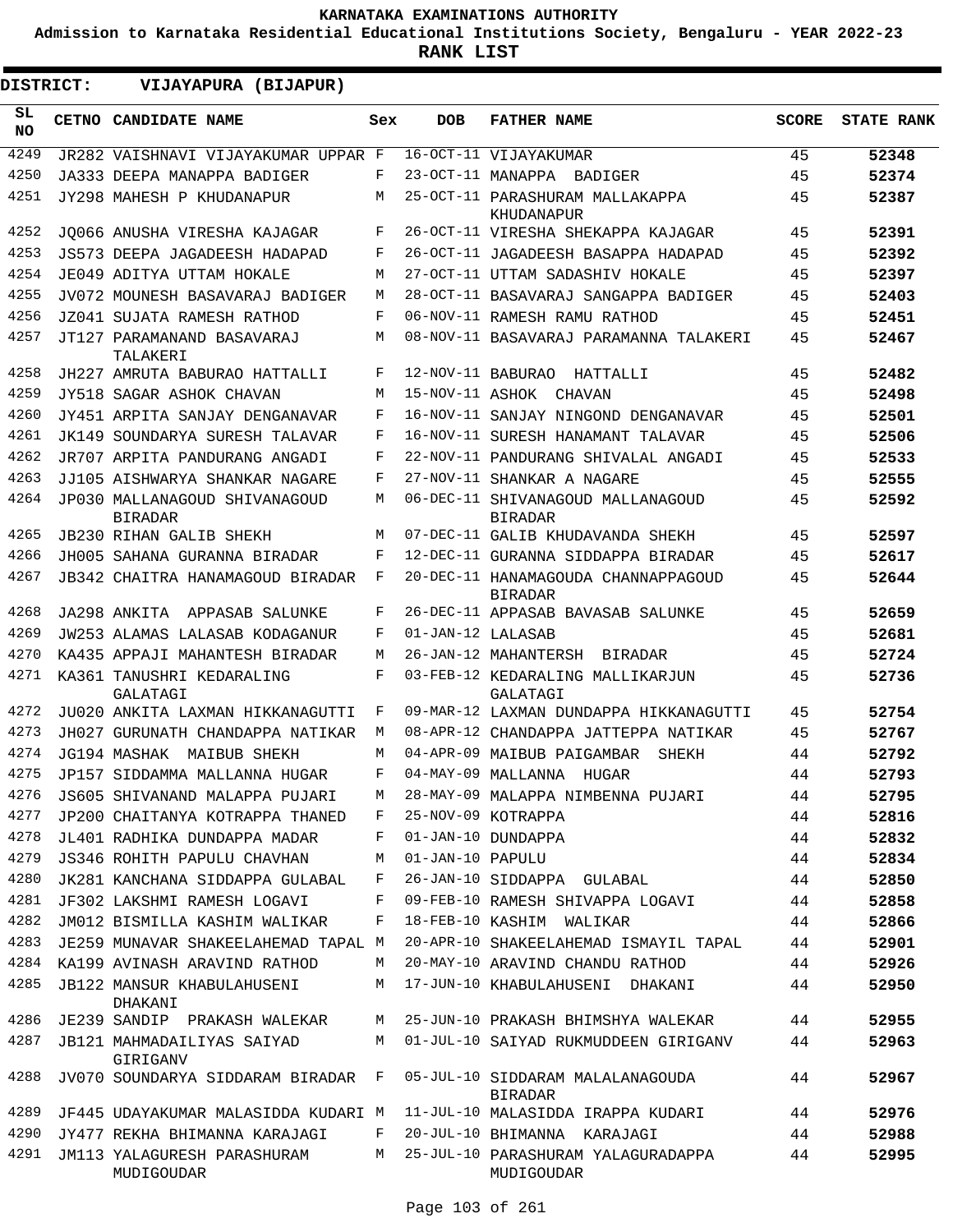**Admission to Karnataka Residential Educational Institutions Society, Bengaluru - YEAR 2022-23**

**RANK LIST**

**DISTRICT:** EE **VIJAYAPURA (BIJAPUR)**

| SL<br><b>NO</b> | CETNO CANDIDATE NAME                                                        | Sex | <b>DOB</b>        | <b>FATHER NAME</b>                                 | <b>SCORE</b> | <b>STATE RANK</b> |
|-----------------|-----------------------------------------------------------------------------|-----|-------------------|----------------------------------------------------|--------------|-------------------|
| 4292            | JN249 SANGEETA NINGANNA KUREKANAL F                                         |     |                   | 01-AUG-10 NINGANNA                                 | 44           | 53010             |
| 4293            | JD333 BHEEMANNA HALEPPA<br>GODAL                                            | М   | 02-AUG-10 HALEPPA | GODALI                                             | 44           | 53011             |
| 4294            | JR201 MALLIKARJUN NINGAPP BIRADAR M                                         |     |                   | 04-AUG-10 NINGAPPA SIDRAMAPPA BIRADAR              | 44           | 53013             |
| 4295            | KA056 VIKAS NAGAPPA JANGONI                                                 | М   |                   | 06-AUG-10 NAGAPPA SHARANAPPA JANGONI               | 44           | 53017             |
| 4296            | JM071 NIKITA HANAMATH ADINA                                                 | F   |                   | 19-AUG-10 HANAMANTH ADINA                          | 44           | 53045             |
| 4297            | JD297 PRITAM ANAND CHAVAN                                                   | М   |                   | 19-AUG-10 ANAND SHEETU CHAVAN                      | 44           | 53047             |
| 4298            | JP114 MALLIKARJAN<br>ELOOR                                                  | М   |                   | 26-AUG-10 LAKKAPPA                                 | 44           | 53057             |
| 4299            | JZ521 TANWI NARAYAN RATHOD                                                  | F   | 03-SEP-10 NARAYAN | RATHOD                                             | 44           | 53075             |
| 4300            | JS703 SHARANU BASAVARAJ AGASAR                                              | М   |                   | 06-SEP-10 BASAVARAJ<br>AGASAR                      | 44           | 53081             |
| 4301            | JH258 SANIYA SADDAM KOODAGI                                                 | F   |                   | 07-SEP-10 SADDAM MAHMADSAB KOODAGI                 | 44           | 53083             |
| 4302            | JP095 DANESHWARI<br>AMBIGER                                                 | F   | 08-SEP-10 AMARESH | AMBIGER                                            | 44           | 53084             |
| 4303            | JP119 MALINGARAAY MALLESH<br>KESAPUR                                        | М   | 09-SEP-10 MALLESH | SIDDAPPA<br>KESAPUR                                | 44           | 53085             |
| 4304            | JO114 PRATIKSHA BASAVARAJ IJERI                                             | F   |                   | 09-SEP-10 BASAVARAJ HUCHCHAPPA IJERI               | 44           | 53086             |
| 4305            | JA359 AKSHATA RENUKA MADAR                                                  | F   | 15-SEP-10 K L M   |                                                    | 44           | 53099             |
| 4306            | JZ494 SUJAL RAMESH RATHOD                                                   | М   |                   | 28-SEP-10 RAMESH RATHOD                            | 44           | 53129             |
| 4307            | JJ064 SHARANABASAVA N YALAMELI                                              | M   |                   | 08-OCT-10 NINGAPPA                                 | 44           | 53164             |
| 4308            | JZ277 SHRUTI HANAMANTAPPA HARIJAN F                                         |     |                   | 10-OCT-10 HANAMANTAPPA ARJUNAPPA<br>HARIJAN        | 44           | 53171             |
| 4309            | JH093 MADHU RAMANNA BANGARI                                                 | F   |                   | 19-OCT-10 RAMANNA SHANKREPPA BANGARI               | 44           | 53199             |
| 4310            | JS603 KIRAN HANAMANTRAY BIRADAR                                             | М   |                   | 23-OCT-10 HANAMANTRAY PARAMANAND<br><b>BIRADAR</b> | 44           | 53207             |
| 4311            | JK129 SOUJANYA ASHOK JOLAPUR                                                | F   |                   | 27-OCT-10 ASHOK JOLAPUR                            | 44           | 53224             |
| 4312            | JY546 SANTOSH BASAVARAJ KORI                                                | М   |                   | 30-OCT-10 BASAVARAJ GURALINGAPPA KORI              | 44           | 53230             |
| 4313            | JL279 MEEJAN<br>AVATI                                                       | М   | 02-NOV-10         | ENYOSAHAMAD<br>AVATI                               | 44           | 53243             |
| 4314            | JG090 SOUJANYA                                                              | F   |                   | 07-NOV-10 SHIVANANDA HADARI                        | 44           | 53256             |
| 4315            | JO122 KAMALA<br>SHANKAR KANTI                                               | F   |                   | 12-NOV-10 SHANKAR BASAVARAJ KANTI                  | 44           | 53278             |
| 4316            | JX289 SAVITA SHREEKANT BANNENAVAR F                                         |     |                   | 13-NOV-10 SHREEKANT<br>BANNENAVAR                  | 44           | 53280             |
| 4317            | JT179 MALINGARAYA NINGAPPA<br>AKHANDALLI                                    | М   |                   | 15-NOV-10 NINGAPPA<br>AKHANDALLI                   | 44           | 53287             |
| 4318            | JV206 ROHIT<br>CHALAWADI                                                    | M   | 22-NOV-10 IRAPPA  | CHALAWADI                                          | 44           | 53312             |
| 4319            | JH471 SWAPNA SIDDAPPA KUMBAR                                                | F   |                   | 29-NOV-10 SIDDAPPA SHREEMANT KUMBAR                | 44           | 53335             |
| 4320            | JX442 APOORVA SHANKREPPA YALAWAR F                                          |     |                   | 18-DEC-10 SHANKREPPA                               | 44           | 53415             |
| 4321            | JP150 DEEPA BEERAPPA HIREKURUBAR F                                          |     |                   | 19-DEC-10 BEERAPPA YAMANAPPA<br>HIREKURUBAR        | 44           | 53423             |
| 4322            | JP162 BIRAPPA HANMANTH METI                                                 | M   |                   | 23-DEC-10 HANMANTH BIRAPPA METI                    | 44           | 53440             |
|                 | 4323 JQ330 ADITYA BABU RAJAPUT                                              |     | M 29-DEC-10 BABU  |                                                    | 44           | 53467             |
|                 | 4324 JR145 MALLAMMA NINGANAGOUD<br>MALIPATIL                                |     |                   | F 01-JAN-11 NINGANAGOUD G MALIPATIL                | 44           | 53496             |
| 4325            | JG088 SANKET VIRUPAKSHI M 01-JAN-11 VIRUPAKSHI CHANDAKAVATE<br>CHANDAKAVATE |     |                   |                                                    | 44           | 53507             |
| 4326            | JS483 SHRADDHA DANAPPAGOUDA<br>BIRADAR                                      | F   |                   | 01-JAN-11 DANAPPAGOUDA                             | 44           | 53509             |
| 4327            | JH096 PRIYANKA BABU NAVI F 08-JAN-11 BABU HANAMANT NAVI                     |     |                   |                                                    | 44           | 53541             |
| 4328            | JQ644 SAMARTH CHANDRASHEKAR M<br>ULLAGADDI                                  |     |                   | 12-JAN-11 CHANDRASHEKAR I                          | 44           | 53563             |
| 4329            | JM165 ASHWINI SHEKHAPPA<br>TAMBARAHALLI                                     |     |                   | F 16-JAN-11 SHEKHAPPA SHIVAPPA<br>TAMBARAHALLI     | 44           | 53580             |
| 4330            | JA413 VEENA DULAPPA KARAJOL                                                 | F   |                   | 17-JAN-11 DULAPPA CHANDRAM KARAJOL                 | 44           | 53584             |
| 4331            | JK068 VINAYAK TUKARAM PAWAR                                                 | M   |                   | 19-JAN-11 TUKARAM IRANNA PAWAR                     | 44           | 53599             |
| 4332            | JG026 VIJYAKUMAR ANIL LONI                                                  | M   |                   | 20-JAN-11 ANIL RAJSHEKHAR LONI                     | 44           | 53604             |
| 4333            | JG165 SACHIN SANJEEV<br>SHIRAKANAHALLI                                      |     |                   | M 21-JAN-11 SANJEEV BASAPPA<br>SHIRAKANAHALLI      | 44           | 53606             |

Page 104 of 261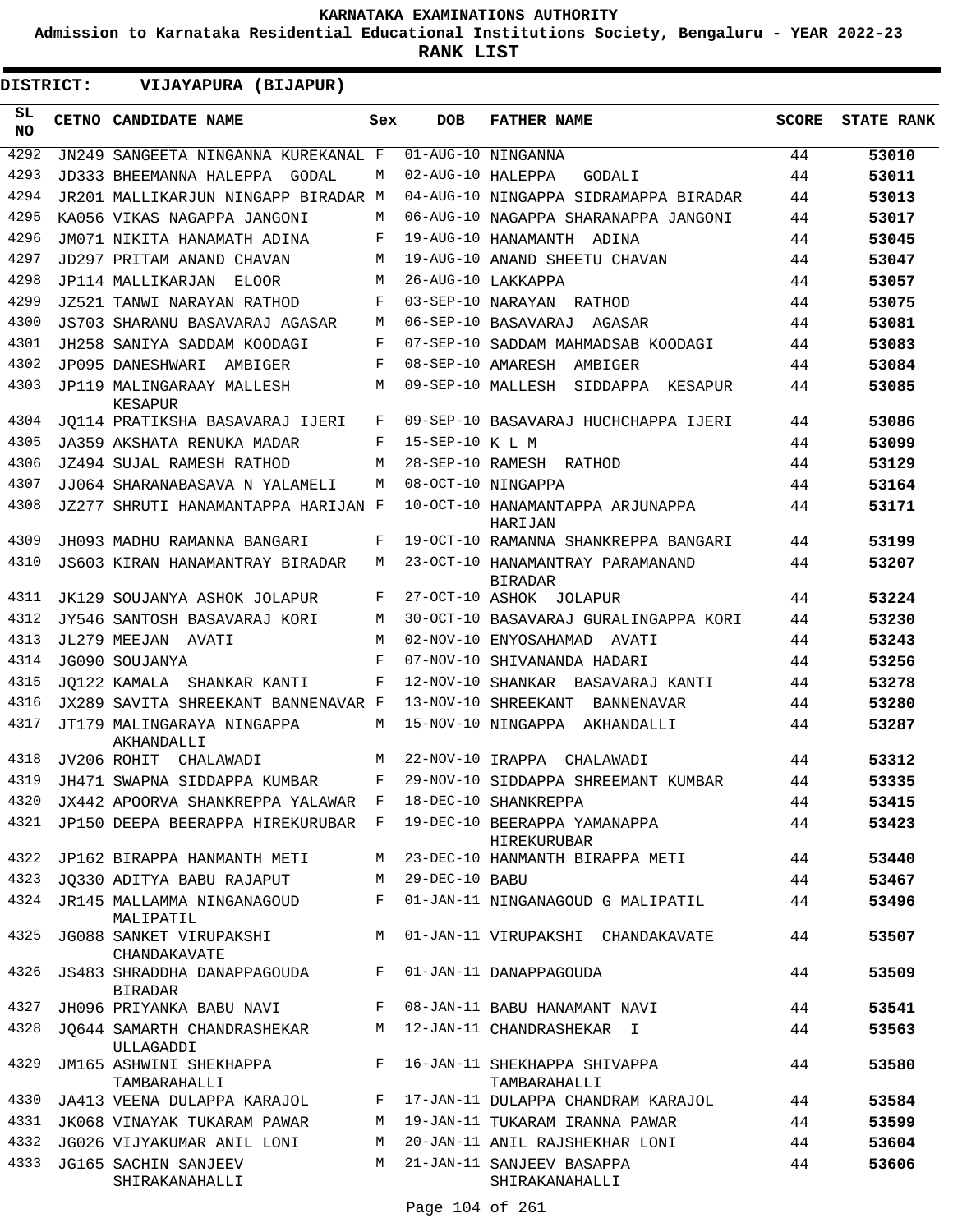**Admission to Karnataka Residential Educational Institutions Society, Bengaluru - YEAR 2022-23**

**RANK LIST**

 $\blacksquare$ 

**DISTRICT:** EE **VIJAYAPURA (BIJAPUR)**

| SL<br><b>NO</b> | CETNO CANDIDATE NAME                             | Sex     | <b>DOB</b>            | <b>FATHER NAME</b>                                                             | <b>SCORE</b> | <b>STATE RANK</b> |
|-----------------|--------------------------------------------------|---------|-----------------------|--------------------------------------------------------------------------------|--------------|-------------------|
| 4334            | JM420 BHAGYASHREE<br>ANAND<br>BADIGER F          |         | $22 - JAN - 11$ ANAND |                                                                                | 44           | 53609             |
| 4335            | JD168 AMRUTA MALLU NAGARAL                       | F       |                       | 25-JAN-11 MALLU YALLAPPA NAGARAL                                               | 44           | 53619             |
| 4336            | JX340 PAVITRA BALESH GUDENNAVAR                  | F       |                       | 03-FEB-11 BALESH GUDENNAVAR                                                    | 44           | 53660             |
| 4337            | JR472 SHREEDEVI SHREENIVAS PATIL                 | F       |                       | 07-FEB-11 ASHREENIVAS                                                          | 44           | 53676             |
| 4338            | JW224 MEGHA BAPUGOUDA BORAWAT                    | F       |                       | 08-FEB-11 BAPUGOUDA                                                            | 44           | 53681             |
| 4339            | JO519 PRAJWAL RAMESH DESAI                       | М       |                       | 11-FEB-11 RAMESH HANAMANTAPPA DESAI                                            | 44           | 53694             |
| 4340            | JO349 ASHWINI VISHWANATH SHILPI                  | F       |                       | 17-FEB-11 VISHWANATH PULEPPA SHILPI                                            | 44           | 53720             |
| 4341            | JX495 MANIKANTHA ISHWARAYYA<br>VIBHUTIMATH       | М       |                       | 22-FEB-11 ISHWARAYYA SANGAYYA<br>VIBHUTIMATH                                   | 44           | 53749             |
| 4342            | JM091 TANZILA AMEENSA GORIKAR                    | F       |                       | 28-FEB-11 AMEENSA GORIKAR                                                      | 44           | 53790             |
| 4343            | JH001 MAHABUBBI ISMAYIL TAMBOLI                  | F       | 12-MAR-11 ISMAYIL     | TAMBOLI                                                                        | 44           | 53855             |
| 4344            | JE180 PREETI DHAREPPA<br>TERI                    | F       |                       | 15-MAR-11 DHAREPPA KALLAPPA TERI                                               | 44           | 53877             |
| 4345            | JO340 LAXMI NAGAPPA BIRADAR                      | F       |                       | 19-MAR-11 NAGAPPA HAGAREPPA BIRADAR                                            | 44           | 53897             |
| 4346            | <b>JR407 BHAGYASHREE CHANNABASU</b><br>MADIWALAR | F       |                       | 22-MAR-11 CHANNABASU MADIWALAR                                                 | 44           | 53916             |
| 4347            | JL336 ANIL MANOHAR NAYAK                         | M       |                       | 24-MAR-11 MANOHAR PUNDALIK NAYAK                                               | 44           | 53937             |
| 4348            | JE325 ABHINAY SUDHAKAR KARABHARI                 | F       |                       | 25-MAR-11 SUDHAKAR KARABHARI                                                   | 44           | 53943             |
| 4349            | JJ226 ABHAY PARASHURAM BIRUNAGI                  | M       |                       | 27-MAR-11 PARASHURAM<br>BIRUNAGI                                               | 44           | 53957             |
| 4350            | JO071 SUDEEP SHIVASHNKAR GODEKAR                 | M       |                       | 30-MAR-11 SHIVASHNKAR NAGAPPA GODEKAR                                          | 44           | 53998             |
| 4351            | JT095 KEERTI SHREESHAIL TELI                     | F       |                       | 31-MAR-11 SHREESHAIL<br>TELI                                                   | 44           | 54002             |
| 4352            | JF335 PRAKRUTI SHANKREPPA KAMBALE                | F       |                       | 01-APR-11 SHANKREPPA KALLAPPA KAMBALE                                          | 44           | 54005             |
| 4353            | JD217 LAXMI SHIVANAND CHIKKALAKI                 | F       |                       | 04-APR-11 SHIVANAND HANAMANT CHIKKALAKI                                        | 44           | 54026             |
| 4354            | JE323 NAVIN SHIVAMURTI TOLANUR                   | M       |                       | 04-APR-11 SHIVAMURTI MAHADEV TOLANUR                                           | 44           | 54028             |
| 4355            | JZ105 MUTTAPPA TAMMANNA GUDADINNI M              |         |                       | 06-APR-11 TAMMANNA                                                             | 44           | 54043             |
| 4356            | JN170 SACHIN BHIMANNA HADAPAD                    | M       |                       | 07-APR-11 BHIMANNA                                                             | 44           | 54054             |
| 4357            | JH153 AMBIKA SHREESHAIL KUMBAR                   | F       |                       | 08-APR-11 SHREESHAIL SHANKREPPA KUMBAR                                         | 44           | 54057             |
| 4358<br>4359    | JB254 AKSHAY NAGAPPA NAGOD                       | М       | 11-APR-11 NAGAPPA     | NAGOD                                                                          | 44           | 54080             |
| 4360            | JY415 KHALEED MUNIRAHMAD INAMADAR M              | М       |                       | 13-APR-11 INAMADAR KAMALAPASHA INAMADAR                                        | 44           | 54101             |
|                 | JA158 VIRESH SHARANABASAPPA<br>DINDAWARA         |         |                       | 21-APR-11 SHARANABASAPPA<br>MALLAPPA<br>DINDAWARA                              | 44           | 54148             |
| 4361            | JE341 SHRUSTI SHANKAR BIRADAR                    | F       |                       | 24-APR-11 SHANKAR BIRADAE                                                      | 44           | 54165             |
| 4362            | JH407 AJIT MADAPPA KUMBAR                        | M       |                       | 01-MAY-11 MADAPPA IRANNA KUMBAR                                                | 44           | 54219             |
| 4363            | JF387 MALINGARAY BABURAY<br>GIRIGOUDAR           |         |                       | M 05-MAY-11 BABURAY GIRIGOUDAR                                                 | 44           | 54257             |
| 4364            | JP351 LAKSHMI ASHOK JALAPUR F                    |         |                       | 06-MAY-11 ASHOK SAHEBAGOUD JALAPUR                                             | 44           | 54263             |
| 4365            | JK283 AMBIKA DHARMARAYGOUD<br><b>BIRADAR</b>     | $F -$   |                       | 07-MAY-11 DHARMARAYGOUD BIRADAR                                                | 44           | 54271             |
| 4366            | JF140 MALLIAKARJUN ASHOK KAMBALE                 | M       |                       | 08-MAY-11 ASHOK DURGAPPA KAMBALE                                               | 44           | 54281             |
| 4367            | JU201 SAMPATH RAMANNA BAIRAVADAGI M              |         |                       | 08-MAY-11 RAMANNA ASHOK BAIRAVADAGI                                            | 44           | 54284             |
| 4368            | JS640 VISHWANATH PRAKASH KUMBAR                  | M       |                       | 10-MAY-11 PRAKASH MADEV KUMBAR                                                 | 44           | 54302             |
| 4369            | JD094 ANKITA SANGAMESH HALLI                     | F       |                       | 12-MAY-11 SANGAMESH HALLI                                                      | 44           | 54317             |
| 4370            | JY164 PRAJWAL RAMESH DODAMANI                    | M       |                       | 26-MAY-11 RAMESH DODAMANI                                                      | 44           | 54403             |
| 4371            | JH053 ARJUN KEMPEGOUDA DAMBAL                    | M       |                       | 01-JUN-11 KEMPEGOUDA JETTEPPA DAMBAL                                           | 44           | 54461             |
| 4372            | JZ517 ARUN APPALAL RATHOD                        | M       |                       | 01-JUN-11 APPALAL RATHOD                                                       | 44           | 54462             |
| 4373            | JL232 DEVINDR PARASHURAM VIJAPUR M<br>VIJAPUR    |         |                       | 01-JUN-11 PARASHURAM DEVINDRA VIJAPUR<br>VIJAPUR                               | 44           | 54466             |
| 4374            | JS521 VISHVA JETTEPPA YENTAMAN                   | M       |                       | 01-JUN-11 JETTEPPA YENTAMAN                                                    | 44           | 54484             |
| 4375            |                                                  |         |                       | JR339 ALOKA SHANKARAGOWDA PATILA M 02-JUN-11 SHANKARAGOWDA NANAGOWDA<br>PATILA | 44           | 54485             |
| 4376            | JL008 ABHISHEK SHARANAPPA<br>RAKKASAGI           |         |                       | M 03-JUN-11 SHARANAPPA AMBRAPPA RAKKASAGI                                      | 44           | 54500             |
| 4377            | JQ285 SANGEETA PARAMAPPA                         | $F$ and |                       | 04-JUN-11 PARAMAPPA NINGAPPA                                                   | 44           | 54512             |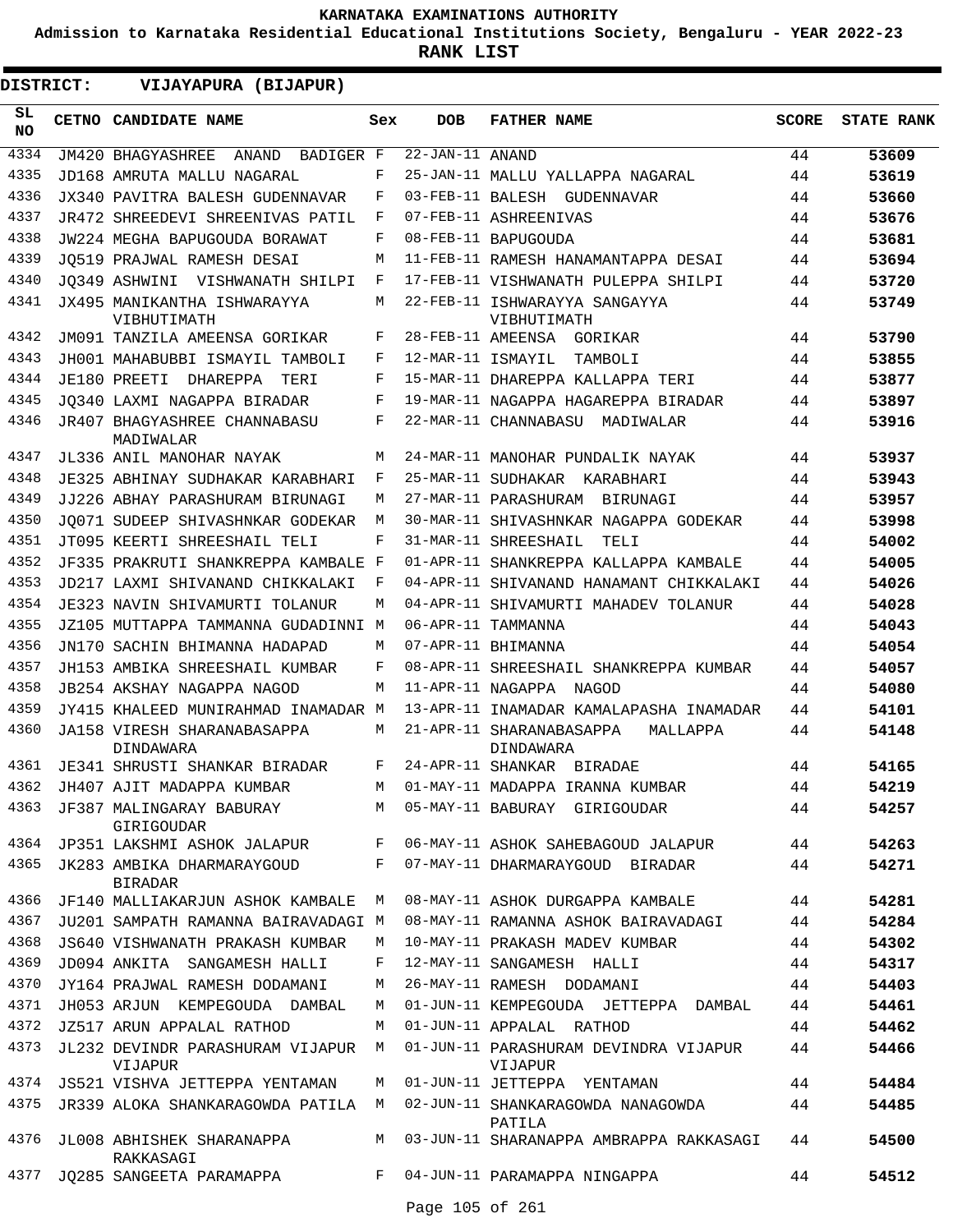**Admission to Karnataka Residential Educational Institutions Society, Bengaluru - YEAR 2022-23**

**RANK LIST**

**DISTRICT:** EE **VIJAYAPURA (BIJAPUR)**

| SL<br><b>NO</b> | CETNO CANDIDATE NAME                                                | Sex          | <b>DOB</b>        | <b>FATHER NAME</b>                                                   | <b>SCORE</b> | <b>STATE RANK</b> |
|-----------------|---------------------------------------------------------------------|--------------|-------------------|----------------------------------------------------------------------|--------------|-------------------|
|                 | HIREKURABAR                                                         |              |                   | HIREKURABAR                                                          |              |                   |
| 4378            | JL288 SUSMITA SHARANAGOUD BIRADAR F                                 |              |                   | 05-JUN-11 SHARANAGOUD RUDRAGOUD BIRADAR                              | 44           | 54524             |
| 4379            | JA005 ABDUL RASHID JABBAR<br>HONNUTAGI                              | M            |                   | 08-JUN-11 JABBAR ABDUL SAB HONNUTAGI                                 | 44           | 54534             |
| 4380            | JO032 CHANDRIKA MUDIYAPPA<br>BHAJANTRI                              | F            |                   | 10-JUN-11 MUDIYAPPA YAMANAPPA BHAJANTRI                              | 44           | 54551             |
| 4381            | JG016 RAMABAI BABU KALE                                             | $\mathbf{F}$ |                   | 10-JUN-11 BABU PARASAPPA KALE                                        | 44           | 54558             |
| 4382            | JD325 GURURAJ SADASHIV MURANAL                                      | M            |                   | 11-JUN-11 SADASHIV GURAPPA MURANAL                                   | 44           | 54564             |
| 4383            | KA316 ROHINI KAREPPA PUJARI                                         | F            | 17-JUN-11 KAREPPA | PUJARI                                                               | 44           | 54616             |
| 4384            | JM163 JATTENNA ISHWARALINGAPPA<br><b>SURAPUR</b>                    | М            |                   | 18-JUN-11 ISHWARALINGAPPA HANAMAPPA<br>SURAPUR                       | 44           | 54619             |
| 4385            | JY197 SIDDANAGOUDA SHREEKANT<br>NAGARALLI                           | М            |                   | 21-JUN-11 SHREEKANT RACHAPPA NAGARALLI                               | 44           | 54643             |
| 4386            | JA103 SACHIN GOVINDAPPA HANCHINAL M                                 |              |                   | 28-JUN-11 GOVINDAPPA DUNDAPPA HANCHINAL                              | 44           | 54698             |
| 4387            | JP373 MANTESH DAYANAND HADAPAD                                      | М            |                   | 30-JUN-11 DAYANAND<br>HADAPAD                                        | 44           | 54712             |
| 4388            | JZ254 SHANKAR GURAPPA KATAGERI                                      | M            |                   | 10-JUL-11 GURAPPA KATAGERI                                           | 44           | 54791             |
| 4389            | JH323 ADITYA<br>SHRISHAIL BABALADI M                                |              |                   | 11-JUL-11 SHRISHAIL<br>BABALADI                                      | 44           | 54797             |
| 4390            | JF175 AMOGH ANILKUMAR KATHARE                                       | М            |                   | 13-JUL-11 ANILKUMAR                                                  | 44           | 54808             |
| 4391            | JC214 SAVITRI SIDDAPPA JAMBAGI                                      | F            |                   | 16-JUL-11 SIDDAPPA PAKIRAPPA JAMBAGI                                 | 44           | 54839             |
| 4392            | JA063 SIDHARTH GURAPPA KALAGI                                       | М            |                   | 20-JUL-11 GURAPPA BHEEMAPPA KALAGI                                   | 44           | 54874             |
| 4393            | JO274 PRAMOD SHRIMANT HOSAMANI                                      | M            |                   | 22-JUL-11 SHRIMANT KALLAPPA HOSAMANI                                 | 44           | 54890             |
| 4394            | JZ333 SWAPNA GOLLAL UKKALI                                          | F            |                   | 23-JUL-11 GOLLAL UKKALI                                              | 44           | 54897             |
| 4395            | JD244 NITISH BABU RATHOD                                            | М            |                   | 25-JUL-11 BABU MOTILAL RATHOD                                        | 44           | 54913             |
| 4396            | JW178 DEEPIKA MALLIKARJUN<br>KATTIMANI                              | F            |                   | 28-JUL-11 MALLIKARJUN DUNDAPPA<br>KATTIMANI                          | 44           | 54929             |
| 4397            | JD117 VINAYAK SANJAY LAMANI                                         | М            |                   | 30-JUL-11 SANJAY NEELAPPA LAMANI                                     | 44           | 54950             |
| 4398            | JA033 ADITYA BASAVARAJ LAMANI                                       | М            |                   | 03-AUG-11 BASAVARAJ<br>LAMANI                                        | 44           | 54969             |
| 4399            | JS009 SANJANA SHIVAPUTRA NATIKAR                                    | F            |                   | 07-AUG-11 SHIVAPUTRA NATIKAR                                         | 44           | 54999             |
| 4400            | JA211 RAHUL PRABHU BAGEWADI                                         | М            |                   | 08-AUG-11 PRABHU RAMANNA BAGEWADI                                    | 44           | 55005             |
| 4401            | JL341 SAGAR LAKSHMANNA NAYAK                                        | М            |                   | 09-AUG-11 LAKSHMANNA<br>NAYAK                                        | 44           | 55013             |
| 4402            | JA429 ASHWATH SHANKRANNA GEJJI                                      | М            |                   | 11-AUG-11 SHANKRANNA CHANNAPPA GEJJI                                 | 44           | 55019             |
| 4403            | JR026 GEERISH AMBANNA PAWAR                                         | М            |                   | 14-AUG-11 AMBANNA DASU PAWAR                                         | 44           | 55038             |
| 4404            | JC144 SWATI LAXMAN METI                                             |              |                   | F 14-AUG-11 LAXMAN YALAGURADAPPA METI                                | 44           | 55046             |
| 4405            | JS499 BHAVANI RAMESH HUGAR                                          | F            |                   | 16-AUG-11 RAMESH HUGAR                                               | 44           | 55059             |
| 4406            | JO415 CHAITRA BALAPPA CHALAWADI                                     | F            |                   | 17-AUG-11 BALAPPA MALLAPPA CHALAWADI                                 | 44           | 55067             |
| 4407            | JL157 NAGARAJ MALLAPPA GANI                                         | M            |                   | 18-AUG-11 MALLAPPA SHIVAPPA GANI                                     | 44           | 55077             |
| 4408            | JB272 VIJAYALAXMI RAVI BAGALI                                       | F            |                   | 26-AUG-11 RAVI IRANNA BAGALI                                         | 44           | 55124             |
| 4409            | JP388 KARTHIK PRABHULING KUMATAGI M                                 |              |                   | 31-AUG-11 PRABHULING RAMANNA KUMATAGI                                | 44           | 55157             |
| 4410<br>4411    | JE154 SAKSHI UMESH BIRADAR<br>JP126 SWATI SHARANABASAPPA            | F<br>F       |                   | 03-SEP-11 UMESH VITTHAL BIRADAR<br>06-SEP-11 SHARANABASAPPA KALLAPPA | 44<br>44     | 55182<br>55197    |
| 4412            | <b>NADAGOUD</b>                                                     |              |                   | <b>NADAGOUD</b>                                                      |              |                   |
| 4413            | JX301 PRAVEEN ANAND BUDIHAL                                         | M            |                   | 15-SEP-11 ANAND BASAVANT BUDIHAL                                     | 44           | 55236             |
|                 | JQ594 SAMARTH SHRISHAIL<br>PADASHETTI                               | М            |                   | 17-SEP-11 SHRISHAIL IRAPPA PADASHETTI                                | 44           | 55247             |
| 4414            | JC108 SRUSTI MURAGESH WALIKAR                                       | F            |                   | 01-OCT-11 MURAGESH MUKAPPA WALIKAR                                   | 44           | 55324             |
| 4415            | JR491 SHIVALINGAPPA BASAVANTRAYA M<br>AWATI                         |              |                   | 03-OCT-11 BASAVANTRAYA SHIVALINGAPPA<br>AWATI                        | 44           | 55335             |
| 4416            | JZ267 RAHUL DEVAPPA KALLI                                           | M            |                   | 06-OCT-11 DEVAPPA KALLI                                              | 44           | 55348             |
| 4417            | JA337 GANESH KASAPPAGOUDA BIRADAR M                                 |              |                   | 08-OCT-11 KASAPPAGOUDA                                               | 44           | 55359             |
| 4418            | JZ541 SUCHITRA SUGINDRA KATRAL                                      | F            |                   | 08-OCT-11 SUGINDRA KATRAL                                            | 44           | 55362             |
| 4419<br>4420    | JK244 DHANAMMA JATTEPPA HARALAYYA F<br>JR341 PRADEEP SURESH BIRADAR | М            |                   | 10-OCT-11 JATTEPPA VITHAL HARALAYYA<br>14-OCT-11 SURESH BIRADAR      | 44<br>44     | 55370<br>55388    |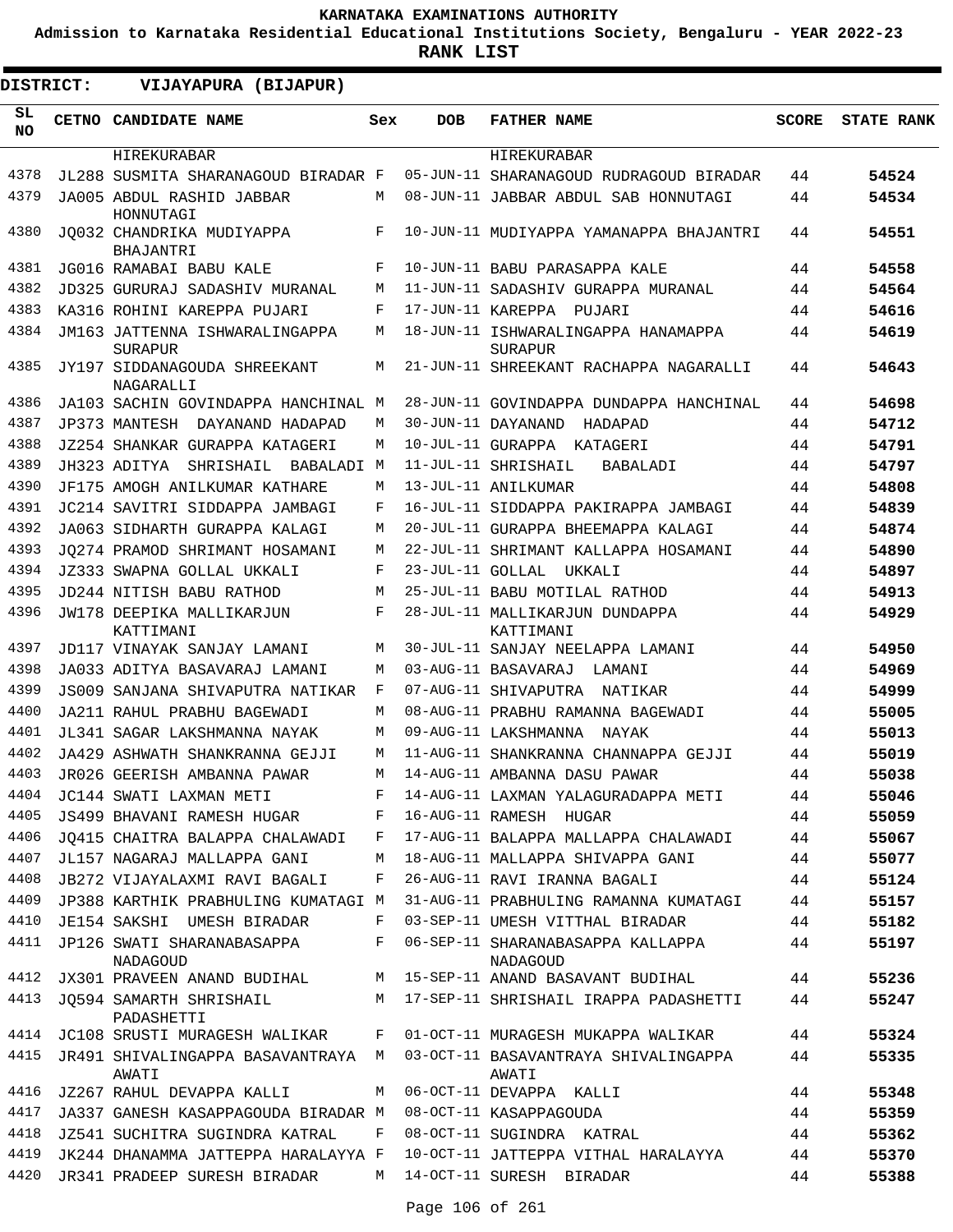**Admission to Karnataka Residential Educational Institutions Society, Bengaluru - YEAR 2022-23**

| <b>DISTRICT:</b> | VIJAYAPURA (BIJAPUR)                            |     |                   |                                                     |              |                   |
|------------------|-------------------------------------------------|-----|-------------------|-----------------------------------------------------|--------------|-------------------|
| SL.<br><b>NO</b> | <b>CETNO CANDIDATE NAME</b>                     | Sex | <b>DOB</b>        | <b>FATHER NAME</b>                                  | <b>SCORE</b> | <b>STATE RANK</b> |
| 4421             | JB265 ASHA RAVI LAMANI                          | F   |                   | 18-OCT-11 RAVI LOKU LAMANI                          | 44           | 55405             |
| 4422             | JK078 NATIKASLIM ISMAYIL BORAGI                 | F   | 18-OCT-11 ISMAYIL | BORAGI                                              | 44           | 55409             |
| 4423             | JE500 DEEPA NAGAPPA KOPPA                       | F   |                   | 19-OCT-11 NAGAPPA SOMANINGAPPA KOPPA                | 44           | 55413             |
| 4424             | JE425 PRATIKSHA DATTATREY<br>NARALI             | F   |                   | 19-OCT-11 DATTATREY KALAPPA NARALI                  | 44           | 55414             |
| 4425             | JL293 VAISHNAVI ANILKUMAR<br>CHOUDIKER          | F   |                   | 20-OCT-11 ANILKUMAR                                 | 44           | 55421             |
| 4426             | JG233 MALLIKARJUN BHIMASHANKAR<br>WAGHMORE      | M   |                   | 21-OCT-11 BHIMASHANKAR<br>WAGHAMORE                 | 44           | 55426             |
| 4427             | JE023 GANAPATI MAHADEV BIRADAR                  | М   | 22-OCT-11 MAHADEV | <b>BIRADAR</b>                                      | 44           | 55429             |
| 4428             | KA177 SHREEKANT PRAKASH RATHOD                  | М   |                   | 23-OCT-11 PRAKASH SHREEMANT RATHOD                  | 44           | 55441             |
| 4429             | JS685 DANESHWARI SIDDANNA HADARI                | F   |                   | 11-NOV-11 SIDDANNA SAHEBAGOUDA HADARI               | 44           | 55520             |
| 4430             | JH048 BANGAREVVA CHANDRAKANT<br><b>BIRADAR</b>  | F   |                   | 18-NOV-11 CHANDRAKANT<br>BIRADAR                    | 44           | 55557             |
| 4431             | JT069 GURURAJ SHIVALINGAPPA<br>HANAMAGOND       | М   |                   | 20-NOV-11 SHIVALINGAPPA                             | 44           | 55572             |
| 4432             | JK306 SAMPATKUMAR SIDDARAM<br>CHANDAKAVATHE     | M   |                   | 02-DEC-11 SIDDARAM DAREPPA<br>CHANDAKAVATHE         | 44           | 55620             |
| 4433             | JZ557 SMITA SANTOSHKUMAR CHOUGALE F             |     |                   | 08-DEC-11 SANTOSHKUMAR CHOUGALE                     | 44           | 55644             |
| 4434             | JZ566 ANKITA TUKARAM SAVANT                     | F   | 19-DEC-11 TUKARAM | SAVANT                                              | 44           | 55680             |
| 4435             | JP233 SAVITRI DUNDAPPA AVATI                    | F   |                   | 19-DEC-11 DUNDAPPA AVATI                            | 44           | 55688             |
| 4436             | JJ145 NEELAMMA SHIVAYOGI<br>KATTIMANI           | F   |                   | 28-DEC-11 SHIVAYOGI MAREPPA KATTIMANI               | 44           | 55718             |
| 4437             | JH146 SHIVARAJ SULTAN BIRADAR                   | М   |                   | 31-DEC-11 SULTAN SHIVANNA BIRADAR                   | 44           | 55726             |
| 4438             | JO662 CHANDRASHEKHAR SIDDAROD<br>KUBAKADDI      | М   |                   | 17-FEB-12 SIDDAROD KUBAKADDI                        | 44           | 55774             |
| 4439             | KA228 ABIJIT RAMESH TAMBAKE                     | М   |                   | 29-MAR-12 RAMESH GURAPPA TAMBAKE                    | 44           | 55792             |
| 4440             | JR321 MAMMADHUJEPA JAFAR TAMBOLI                | M   |                   | 11-APR-12 JAFAR MASHYAKSAB TAMBOLI                  | 44           | 55796             |
| 4441             | JS075 NINGANAGOUD SURESHAREDDI<br>DESAI         | M   |                   | 13-JUN-12 SURESHAREDDI NINGANAGOUD<br>DESAI         | 44           | 55810             |
| 4442             | JZ175 ARYAN ASHOK RATHOD                        | M   |                   | 11-AUG-08 ASHOK RATHOD                              | 43           | 55823             |
| 4443             | JC118 SHIVANAND ADIVEPPA NEGINAL                | M   |                   | 01-JAN-09 ADIVEPPA MURUGEEPPA NEGINAL               | 43           | 55825             |
| 4444             | JZ304 ROHIT RAJU SOORAGOND                      | М   |                   | 03-APR-09 RAJU SOORAGOND                            | 43           | 55829             |
| 4445             | JE219 BASAVARAJ VITHAL TOLANUR                  | М   |                   | 27-APR-09 VITHAL SIDDAPPA TOLANUR                   | 43           | 55832             |
| 4446             | JY118 KARAN RAVI RATHOD                         | M   |                   | 09-JUL-09 RAVI RATHOD                               | 43           | 55838             |
| 4447             | JM414 GURUBASAPPA HANAMANT<br>GUNDAKARJAGI      | M   |                   | 16-SEP-09 HANAMANT GURAPPA GUNDAKARJAGI             | 43           | 55849             |
| 4448             | JG049 RIYAZ LALASAB NADAF                       | M   |                   | 22-SEP-09 LALASAB MAHIBUBASAB NADAF                 | 43           | 55851             |
| 4449             | JZ189 NITISH LALASING RATHOD                    | M   |                   | 01-JAN-10 LALASING LACHCHU RATHOD                   | 43           | 55873             |
| 4450             | JE354 SHRIGANESH SHIVANAND JADHAV M             |     |                   | 01-JAN-10 SHIVANAND NAMADEV JADHAV                  | 43           | 55877             |
| 4451             | JH458 AJIT SADASHIV ALAGUR                      | М   |                   | 05-JAN-10 SADASHIV DAYAPPA ALAGUR                   | 43           | 55881             |
| 4452             | JZ470 SHRUSTI CHANDRASHEKAR<br><b>KAMBALE</b>   | F   |                   | 27-JAN-10 CHANDRASHEKAR SIDARAY KAMABLE             | 43           | 55886             |
| 4453             | JE040 SHRIHARI IRAPPA JAMADAR                   | М   |                   | 10-FEB-10 IRAPPA JAMADAR                            | 43           | 55894             |
| 4454             | JY532 SAMARTH M GOBBI                           | M   |                   | 19-FEB-10 MALLIKARJUN                               | 43           | 55902             |
| 4455             | JM072 BALARAM VITTAL JADHAV                     | М   |                   | 18-MAR-10 VITTAL JADHAV                             | 43           | 55909             |
| 4456             | JE410 SHARANAPPA PARASAPPA KOLI                 | М   |                   | 04-APR-10 PARASAPPA SHIVAPPA KOLI                   | 43           | 55927             |
| 4457             | JA499 ANKITA MUTTAPPA LAMANI                    | F   |                   | 01-MAY-10 MUTTAPPA KASANU LAMANI                    | 43           | 55944             |
| 4458             | JT234 SAIBAGOUDA SIDDANAGOUDA<br><b>BIRADAR</b> | М   |                   | 24-MAY-10 SIDDANAGOUDA<br>GURUSIDDAPPAGOUDA BIRADAR | 43           | 55966             |
| 4459             | JP121 JYOTI MANJUNATHA HADIMANI                 | F   |                   | 30-MAY-10 MANJUNATHA BHIMAPPA HADIMANI              | 43           | 55975             |
| 4460             | JZ100 LAXMI MUTTAPPA BIRADAR                    | F   |                   | 12-JUN-10 MUTTAPPA                                  | 43           | 55991             |
| 4461             | JF341 SHANTAVEER VASU MODI                      | М   |                   | 30-JUN-10 VASU SHANTAPPA MODI                       | 43           | 56010             |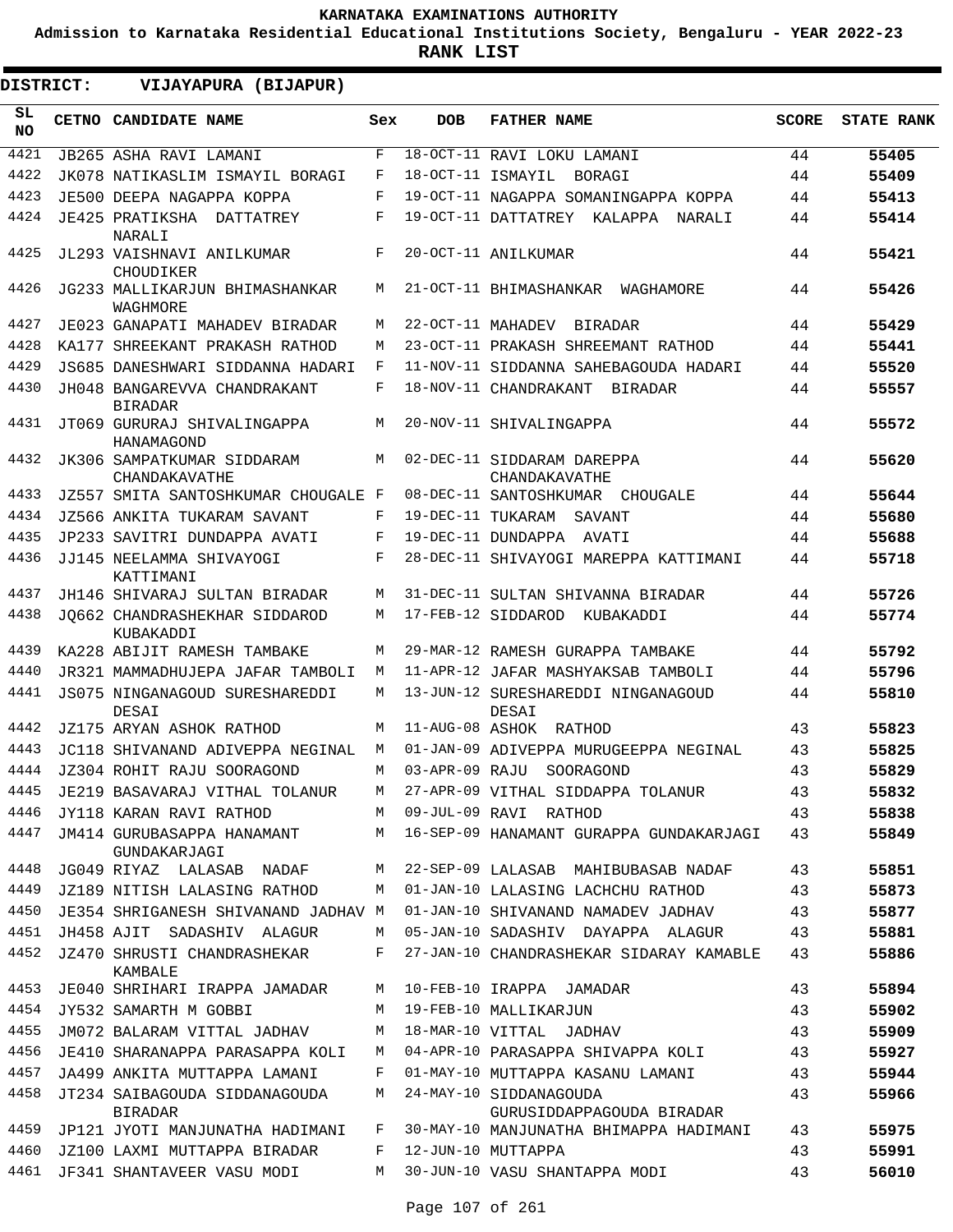**Admission to Karnataka Residential Educational Institutions Society, Bengaluru - YEAR 2022-23**

| DISTRICT:       | VIJAYAPURA (BIJAPUR)                                               |     |                 |                                                                       |              |                   |
|-----------------|--------------------------------------------------------------------|-----|-----------------|-----------------------------------------------------------------------|--------------|-------------------|
| SL<br><b>NO</b> | CETNO CANDIDATE NAME                                               | Sex | <b>DOB</b>      | <b>FATHER NAME</b>                                                    | <b>SCORE</b> | <b>STATE RANK</b> |
| 4462            | JE118 NAGESH AMOGHASIDDA KOTI                                      | М   |                 | 06-JUL-10 AMOGHASIDDA BHIRAPPA KOTI                                   | 43           | 56017             |
| 4463            | JE274 SHANKAR SANTOSH                                              | M   |                 | 07-JUL-10 SANTOSH SHARANAPPA                                          | 43           | 56018             |
| 4464            | MAHAJANSHETTI<br>JL302 SAMARTH SANTOSH HOSAMANI                    | М   |                 | MAHAJANSHETTI<br>08-JUL-10 SANTOSH HOSAMANI                           | 43           | 56019             |
| 4465            | JH502 ROHIT ASHOK CHIMMALAGI                                       | M   |                 | 02-AUG-10 ASHOK HANAMANT CHIMMALAGI                                   | 43           | 56052             |
| 4466            | JJ239 SANTOSHA RAJU RATHOD                                         | M   |                 | 04-AUG-10 RAJU MUTTU RATHOD                                           | 43           | 56056             |
| 4467            | JO372 SHREEDHAR SIDDAPPA<br><b>BEERAKABBI</b>                      | M   |                 | 07-AUG-10 SIDDAPPA KARIYAPPA BEERAKABBI                               | 43           | 56066             |
| 4468            | JF046 SUPRITA DHARMARAY BIRADAR                                    | F   |                 | 07-AUG-10 DHARMARAY SHANKREPPA BIRADAR                                | 43           | 56067             |
| 4469            | KA090 SAKSHI ANIL GULED                                            | F   |                 | 18-AUG-10 ANIL GULED                                                  | 43           | 56088             |
| 4470            | JB106 BORAMMA SHANTAGOUDA PATIL                                    | F   |                 | 21-AUG-10 SHANTAGOUDA BHEEMARAYAGOUDA<br>PATIL                        | 43           | 56094             |
| 4471            | JR328 ASIPA MAIBUB NADAF                                           | M   |                 | 02-SEP-10 MAIBUB KHADARSAB NADAF                                      | 43           | 56114             |
| 4472            | JZ420 JAKKAPPA SRISHAIL BENUR                                      | M   |                 | 07-SEP-10 SRISHAIL BHIMANNA BENUR                                     | 43           | 56125             |
| 4473            | JR570 SHARAT JANAPPA DODAMANI                                      | M   |                 | 09-SEP-10 JANAPPA SHANKREPPA DODMANI                                  | 43           | 56141             |
| 4474            | JM070 SIDDAMMA BHIMAPPA HARINDRAL                                  | F   |                 | 10-SEP-10 BHIMAPPA HARINDRAL                                          | 43           | 56146             |
| 4475            | JW119 PRALLAD DHARMANNA MADAR                                      | M   |                 | 16-SEP-10 DHARMANNA BALAPPA MADAR                                     | 43           | 56159             |
| 4476            | JK092 LAXMI MUTTAPPA VAGHA                                         | F   |                 | 18-SEP-10 MUTTAPPA MAHADEV VAGHA                                      | 43           | 56168             |
| 4477            | JZ368 SAMATTHAKUMAR SIDARAY<br>UMARANI                             | M   |                 | 20-SEP-10 SIDARAY REVANASIDDA UMARANI                                 | 43           | 56172             |
| 4478            | JS161 PRUTHVI RAJASHEKAR GUNDAGI                                   | F   |                 | 24-SEP-10 RAJASHEKAR HANAMANTRAY<br>GUNDAGI                           | 43           | 56177             |
| 4479<br>4480    | JB312 SHIVARAJ JAGADEESH JAVALI                                    | M   |                 | 30-SEP-10 JAGADEESH SHIVALINGAPPA<br>JAVALI                           | 43           | 56191             |
|                 | JD221 PRAKASH<br>BASAPPA<br>HATTARAKIHAL                           | M   |                 | 07-OCT-10 BASAPPA MAMALAPPA<br>HATTARAKIHAL                           | 43           | 56210             |
| 4481            | JT060 BASAVARAJ RAMESH HURAGADLI                                   | M   |                 | 10-OCT-10 RAMESH HURAGADLI                                            | 43           | 56219             |
| 4482<br>4483    | JK263 BHIRAPPA MALLAPPA HOSUR                                      | M   |                 | 13-OCT-10 MALLAPPA BHIRAPPA HOSUR                                     | 43           | 56225             |
| 4484            | JM184 AKSHATA BASAVARAJ TALAVAR                                    | F   |                 | 15-OCT-10 BASAVARAJ TALAVAR                                           | 43           | 56231             |
| 4485            | JG190 CHANNABASU BHIMU SHIRASHYAD M<br>JL165 TEJASHWINI SHARANAPPA | F   |                 | 25-OCT-10 BHIMU SHIRASHYAD<br>26-OCT-10 SHARANAPPA BHIMAPPA HARINDRAL | 43           | 56261             |
|                 | HARINDRAL<br>4486 JG034 NIRAJ NILAKANTH                            |     |                 | M 27-OCT-10 NILAKANTH BHANDARAKAVATE                                  | 43<br>43     | 56268<br>56272    |
| 4487            | BHANDARAKAVATE<br>JS283 SIDDU PUNDAPPA GADDI                       |     |                 | M 28-OCT-10 PUNDAPPA GADDI                                            | 43           | 56274             |
| 4488            | JS510 NADAGOUD BHEEMARAY TADALAGI M                                |     |                 | 29-OCT-10 BEEMARAY GOLLALAPPA TADALAGI                                | 43           | 56277             |
| 4489            | JP352 VINOD DEVINDRA HUNASHYAL                                     | M   |                 | 29-OCT-10 DEVINDRA AMOGHASIDDA                                        | 43           | 56282             |
| 4490            | JD431 ANNAPURNA HANAMANT<br>BANDIVADDAR                            | F   |                 | HUNASHYAL<br>30-OCT-10 HANAMANT                                       | 43           | 56284             |
| 4491            | JM291 NAKSHATRA NINGANAGOUDA<br>MALIPATIL                          | F   |                 | 30-OCT-10 NINGANAGOUDA MALIPATIL                                      | 43           | 56287             |
| 4492            | JS655 PRUTHVIRAJ NARASU CHOUHAN                                    | M   |                 | 30-OCT-10 NARASU SOMALU CHOUHAN                                       | 43           | 56288             |
| 4493            | JQ282 SIDDARTH AMMANN CHALAWADI                                    | M   |                 | 03-NOV-10 AMMANN BASAPPA CHALAWADI                                    | 43           | 56302             |
| 4494            | JV073 NAVIN NANDAPPA BIRADAR                                       | М   |                 | 06-NOV-10 NANDAPPA SIDDANNA BIRADAR                                   | 43           | 56306             |
| 4495            | JZ375 MALLIKARJUN PARASHURAM<br>PATROT                             | М   |                 | 08-NOV-10 PARASHURAM SHANKAR PATROT                                   | 43           | 56316             |
| 4496            | JL084 MANJUNATH KASABEGOUDRA                                       | M   |                 | 10-NOV-10 SHIVANANDA KASABEGOUDAR                                     | 43           | 56323             |
| 4497            | JR059 MALLIKARJUN BASANAGOUDA<br><b>BIRADAR</b>                    | М   |                 | 14-NOV-10 BASANAGOUDA                                                 | 43           | 56339             |
| 4498            | JB393 SNEHA DUNDAPPA MARANUR                                       | F   |                 | 17-NOV-10 DUNDAPPA RUDRAPPA MARANUR                                   | 43           | 56348             |
| 4499            | JB202 SHAHID MAIBUSAB SHEK                                         | М   |                 | 23-NOV-10 MAIBUSAB BHASASAB SHEK                                      | 43           | 56379             |
| 4500            | JN052 REKHA VADAGERI                                               | F   |                 | 30-NOV-10 PARASHURAM                                                  | 43           | 56400             |
| 4501            | JR206 RAKESH NATIKAR                                               | М   | Page 108 of 261 | 05-DEC-10 SIDDARAM                                                    | 43           | 56421             |
|                 |                                                                    |     |                 |                                                                       |              |                   |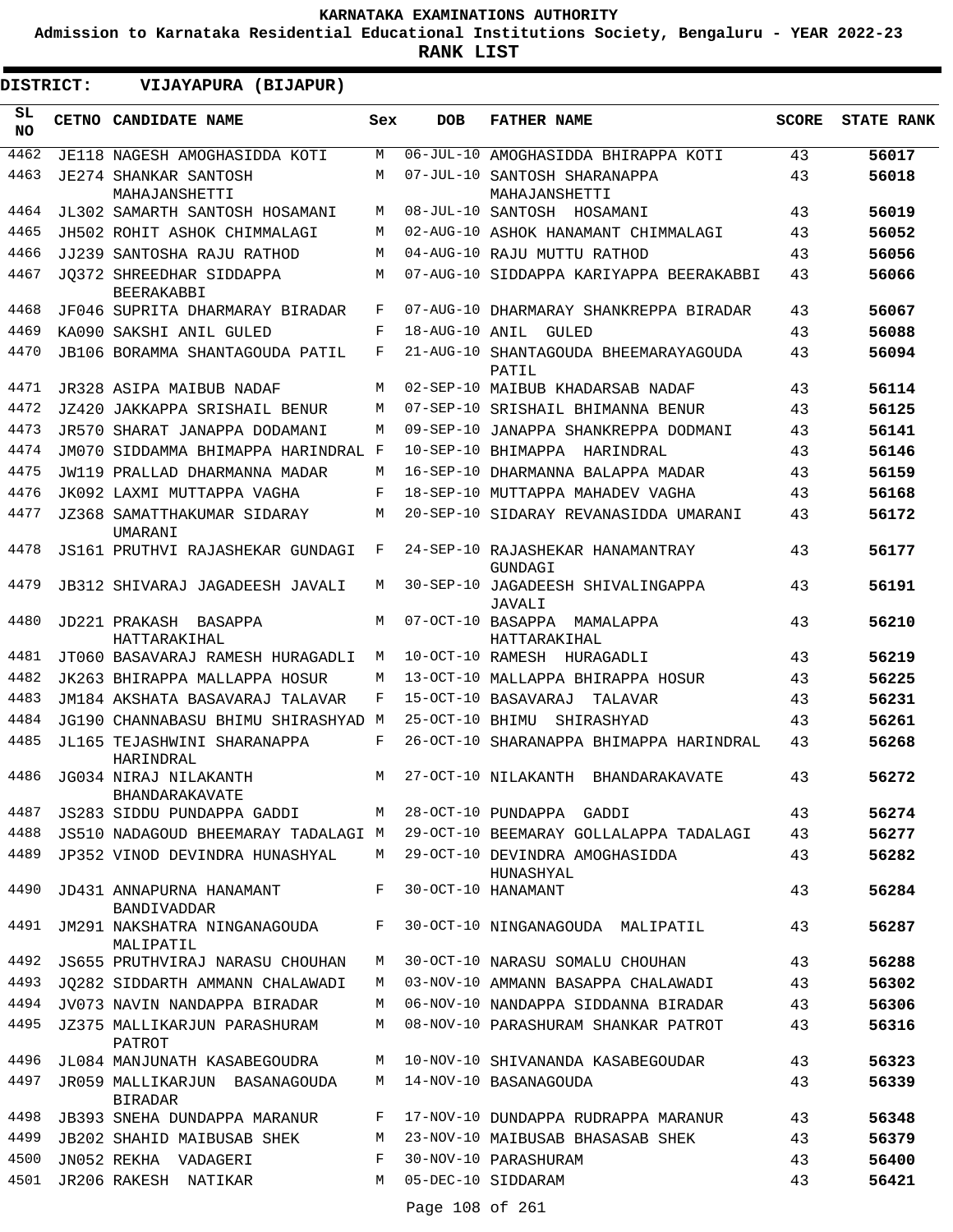**Admission to Karnataka Residential Educational Institutions Society, Bengaluru - YEAR 2022-23**

**RANK LIST**

 $\blacksquare$ 

| <b>DISTRICT:</b> | <b>VIJAYAPURA (BIJAPUR)</b>                                           |     |                |                                                                    |              |                   |
|------------------|-----------------------------------------------------------------------|-----|----------------|--------------------------------------------------------------------|--------------|-------------------|
| SL<br><b>NO</b>  | CETNO CANDIDATE NAME                                                  | Sex | <b>DOB</b>     | <b>FATHER NAME</b>                                                 | <b>SCORE</b> | <b>STATE RANK</b> |
| 4502             | JS188 VARSHITA MANJUNATH<br>PADAGANUR                                 | F   |                | 05-DEC-10 MANJUNATH                                                | 43           | 56423             |
| 4503             | JZ097 ABHISHEKH VIJAY HOSAMANI                                        | М   |                | 06-DEC-10 VIJAY LAXMAN HOSAMANI                                    | 43           | 56424             |
| 4504             | JT226 MADIVALAPPA BABU DESUNAGI                                       | М   | 07-DEC-10 BABU | DESUNAGI                                                           | 43           | 56426             |
| 4505             | JT036 AKSHATA BHAGAPPA YANKANCHI                                      | F   |                | 08-DEC-10 BHAGAPPA<br>YANKANCHI                                    | 43           | 56429             |
| 4506             | JJ148 SHUBHAM KASHINATH VAGGE                                         | M   |                | 10-DEC-10 KASHINATH BASAPPA VAGGE                                  | 43           | 56445             |
| 4507             | KA167 DIVYA SUBHAS MANCHAD                                            | F   |                | 13-DEC-10 SUBHAS RAMAPPA MANCHAD                                   | 43           | 56453             |
| 4508             | JX011 SAGAR SADASHIV KODABAGI                                         | M   |                | 18-DEC-10 SADASHIV MALLAPPA KODABAGI                               | 43           | 56470             |
| 4509             | JU133 ARASHAPATEL HASANAPATEL<br><b>BIRADAR</b>                       | М   |                | 22-DEC-10 HASANAPATEL BIRADAR                                      | 43           | 56484             |
| 4510             | JA504 SAIKUMAR PRAKASH HUGAR                                          | М   |                | 27-DEC-10 PRAKASH SANGANNA HUGAR                                   | 43           | 56508             |
| 4511             | JE201 VAISHNAVI RAMESH BIRADAR                                        | F   |                | 27-DEC-10 RAMESH MALLESHAPPA BIRADAR                               | 43           | 56510             |
| 4512             | JX079 SANDEEP NITYANAND WALIKAR                                       | М   |                | 30-DEC-10 NITYANAND<br>WALIKAR                                     | 43           | 56522             |
| 4513             | JR203 KHAJAHUSENI RAJESAB NADAF                                       | М   |                | 01-JAN-11 RAJESAB MAHAMADSAB NADAF                                 | 43           | 56539             |
| 4514             | JR404 KAVERI BASAVARAJ GHATTARAGI F                                   |     |                | 02-JAN-11 BASAVARAJ SIDDAPPA GHATTARAGI                            | 43           | 56555             |
| 4515             | JN140 AMRUTAGOUDA SANGANAGOUDA<br>KONYAL                              | М   |                | 10-JAN-11 SANGANAGOUDA                                             | 43           | 56590             |
| 4516             | JA396 MALLU DYAMANNA IBRAHIMPUR                                       | М   |                | 12-JAN-11 DYAMANNA                                                 | 43           | 56603             |
| 4517             | JJ022 SHRUSHTI JETTEPPA ASANGIHAL F                                   |     |                | 15-JAN-11 JETTEPPA SUBHAS ASANGIHAL                                | 43           | 56614             |
| 4518             | JR527 NINGANAGOUD BASANAGOUD<br>HALYAL                                | М   |                | 16-JAN-11 BASANAGOUD GURANNAGOUD HALYAL                            | 43           | 56617             |
| 4519             | JB145 PRAJWAL<br>SHIVANAND MALAGAR                                    | М   |                | 16-JAN-11 SHIVANAND CHANDRASHEKHAR<br>MALAGAR                      | 43           | 56619             |
| 4520             | JD132 VIJAYALAKSHMI NAGAPPA<br>KABADE                                 | F   |                | 21-JAN-11 NAGAPPA BHIMAPPA KABADE                                  | 43           | 56641             |
| 4521             | JR111 GURURAJ SHIVAPPA JEVOOR                                         | M   |                | 22-JAN-11 SHIVAPPA JEVOOR                                          | 43           | 56642             |
| 4522             | KA123 SUSHMITA SHANKAR JAKATI                                         | F   |                | 28-JAN-11 SHANKAR PUNDLIK JAKATI                                   | 43           | 56663             |
| 4523             | JO208 ABHISHEK CHANDU RATHOD                                          | М   |                | 29-JAN-11 CHANDU SHANKAR RATHOD                                    | 43           | 56666             |
| 4524             | JY459 ABHISHEK NANDABASAPPA<br>HALALLI                                | М   |                | 31-JAN-11 NANDABASAPPA HALALLI                                     | 43           | 56669             |
| 4525             | JZ245 MANGALA VIRUPAKSHI<br>CHALAWADI                                 | F   |                | 31-JAN-11 VIRUPAKSHI                                               | 43           | 56671             |
| 4526             | JY101 MUTTAPPA MALLAPPA BAVIKATTI M                                   |     |                | 31-JAN-11 MALLAPPA                                                 | 43           | 56673             |
| 4527             | JS170 AKASH PATIL                                                     |     |                | M 01-FEB-11 BHEEMANAGOUD                                           | 43           | 56677             |
| 4528             | JK030 SAVITRI NAGAPPA ANASHETTI                                       |     |                | F 01-FEB-11 NAGAPPA SOMARAYA ANASHETTI                             | 43           | 56683             |
| 4529             | JF105 SWATI RAVINDRANATH<br>DODDAMANI                                 | F   |                | 08-FEB-11 RAVINDRANATH DODDAMANI                                   | 43           | 56716             |
| 4530             | <b>GOUDANAVAR</b>                                                     |     |                | JY541 KASHINATH SIDDAPPA M 12-FEB-11 SIDDAPPA KASHINATH GOUDANAVAR | 43           | 56738             |
| 4531             | JQ509 SUVARNA SIDDAPP MADAR F 13-FEB-11 SIDDAPP PARAMAVVA MADAR       |     |                |                                                                    | 43           | 56746             |
| 4532             | JY013 MADAGOND BILENASIDDA M 15-FEB-11 BILENASIDDA WADEYAR<br>WADEYAR |     |                |                                                                    | 43           | 56755             |
| 4533             | JW177 PRAJWAL JATTEPPA PUJARI                                         | M   |                | 18-FEB-11 JATTEPPA GOLLALAPPA PUJARI                               | 43           | 56781             |
| 4534             | JK280 VAISHALI CHANDRAKANT<br>HIROLLI                                 | F   |                | 21-FEB-11 CHANDRAKANT BHIMARAY HIROLLI                             | 43           | 56799             |
| 4535             | JH431 SAMARTHA GURUPAD BANKALAGI                                      | M   |                | 24-FEB-11 GURUPAD ANNAPPA BANKALAGI                                | 43           | 56811             |
| 4536             | JH462 ADITYA SANTOSH BIRADAR                                          | M   |                | 26-FEB-11 SANTOSH SHRISHAIL BIRADAR                                | 43           | 56820             |
| 4537             | JT022 CHAITRA DUNDAYYA HIREMATH                                       | F   |                | 01-MAR-11 DUNDAYYA MADEVAYYA HIREMATH                              | 43           | 56833             |
| 4538             | JF170 LAXMI SHANKREPPA HOOGAR                                         | F   |                | 04-MAR-11 SHANKREPPA VITHOBA HOOGAR                                | 43           | 56863             |
| 4539             | JV196 ARUNADEVI SHANTESH JIVALAGI F                                   |     |                | 07-MAR-11 SHANTESH BASAVARAJ JIVALAGI                              | 43           | 56877             |
| 4540             | JL119 MADHU SOMAPPA UKKALI                                            | F   |                | 12-MAR-11 SOMAPPA SABANNA UKKALI                                   | 43           | 56916             |
| 4541             | JF256 ABHISHEK ASHOK KUMBAR                                           | M   |                | 13-MAR-11 ASHOK SIDARAY KUMBAR                                     | 43           | 56922             |
| 4542             | JE508 SHREYA SURESH GOLLAGI                                           | F   |                | 15-MAR-11 SURESH HANAMANT GOLLAGI                                  | 43           | 56941             |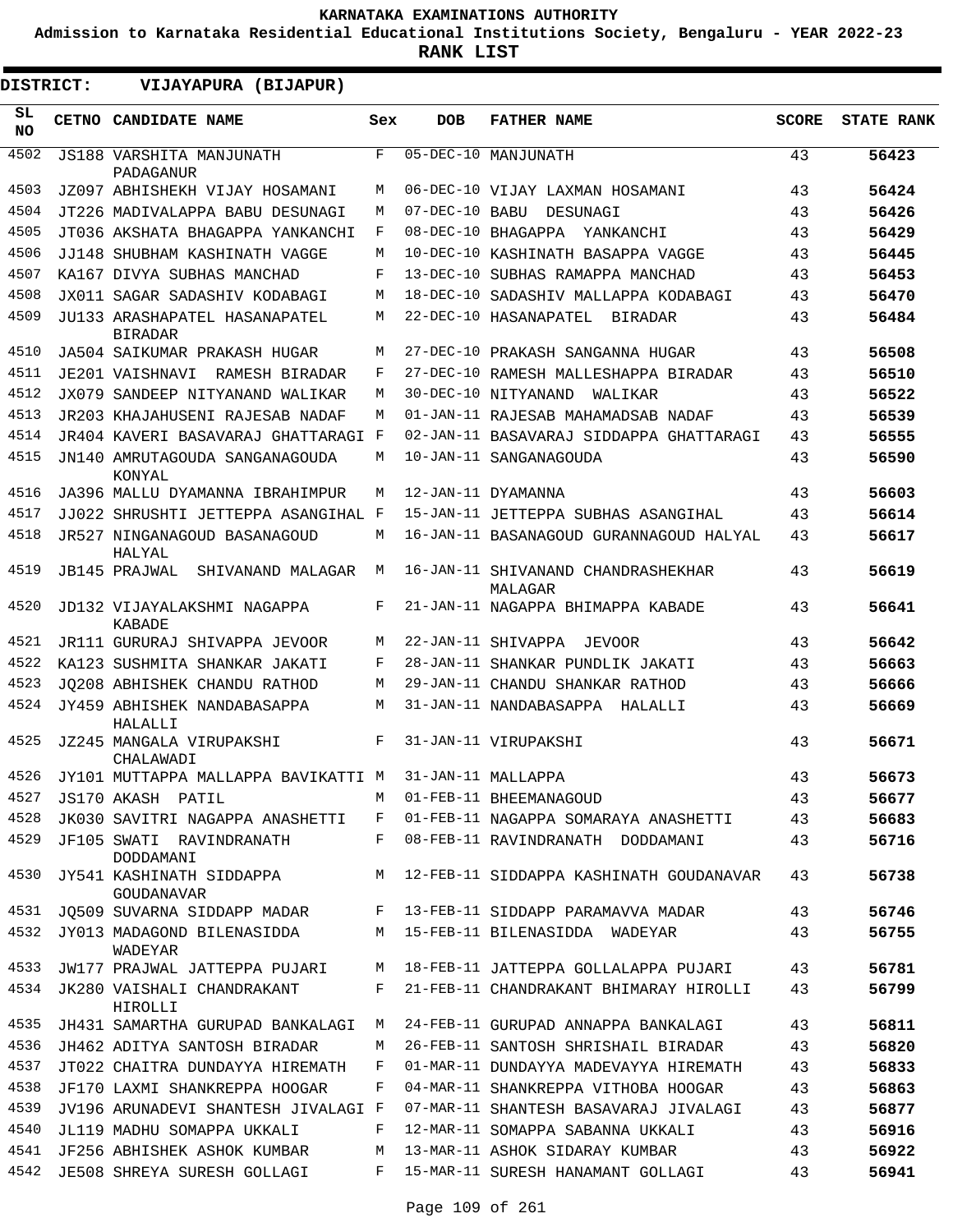**Admission to Karnataka Residential Educational Institutions Society, Bengaluru - YEAR 2022-23**

**RANK LIST**

| <b>DISTRICT:</b> | VIJAYAPURA (BIJAPUR)                     |     |            |                                                     |              |                   |
|------------------|------------------------------------------|-----|------------|-----------------------------------------------------|--------------|-------------------|
| SL<br><b>NO</b>  | CETNO CANDIDATE NAME                     | Sex | <b>DOB</b> | <b>FATHER NAME</b>                                  | <b>SCORE</b> | <b>STATE RANK</b> |
| 4543             | JY523 NAYANA RAJU RAJAPUT                | F   |            | 20-MAR-11 RAJU BASHU RAJAPUT                        | 43           | 56975             |
| 4544             | JM299 VIJAYAKUMAR BHAGAPPA<br>TALAVAR    | M   |            | 27-MAR-11 BHAGAPPA SHANKRAPPA TALAVAR               | 43           | 57037             |
| 4545             | JJ187 SANDEEP JETTAPPA HARIJAN           | М   |            | 29-MAR-11 JETTAPPA LAXMAN HARIJAN                   | 43           | 57053             |
| 4546             | JZ115 RIYANA KHADIRASAB MULLA            | F   |            | 30-MAR-11 KHADIRASAB<br>MULLA                       | 43           | 57058             |
| 4547             | JH160 ASHWINI SHIVANAND DAREKAR          | F   |            | 31-MAR-11 SHIVANAND VITHAL DAREKAR                  | 43           | 57061             |
| 4548             | JD424 RIHAN BANDENAVAJ MULLA             | М   |            | 31-MAR-11 BANDENAWAJ KALESAB MULLA                  | 43           | 57064             |
| 4549             | JW081 BHEERLING GOLLALAPPA ROLLI         | M   |            | 06-APR-11 GOLLALAPPA ROLLI                          | 43           | 57114             |
| 4550             | JF158 SAVITRI SIDDARAM ARAWATTU          | F   |            | 13-APR-11 SIDDARAM SHIVAPAD ARAWATTU                | 43           | 57162             |
| 4551             | JV123 KEERTI MALLIKARJUN GORANAL         | F   |            | 16-APR-11 MALLIKARJUN GORANAL                       | 43           | 57182             |
| 4552             | JA384 GANGABHAVANI SIDDAPPA BUYAR F      |     |            | 19-APR-11 SIDDAPPA SHRISHAIL BUYAR                  | 43           | 57203             |
| 4553             | JS055 SRUSHTI SANTOSH HARIJAN            | F   |            | 19-APR-11 SANTOSH SIDDAPPA HARIJAN                  | 43           | 57204             |
| 4554             | JW175 SIDDARAM MALENDRA HAVALAGI         | М   |            | 24-APR-11 MALENDRA                                  | 43           | 57248             |
| 4555             | JO643 SAHANA GANGADHAR BIRADAR           | F   |            | 27-APR-11 GANGADHAR                                 | 43           | 57269             |
| 4556             | JO482 KAVERI SHIVANAND MASABINAL         | F   |            | 29-APR-11 SHIVANAND NEELAPPA MASABINAL              | 43           | 57275             |
| 4557             | JE165 NAVEEN PUNDALIK POOJARI            | М   |            | 29-APR-11 PUNDALIK SHARANAPPA POOJARI               | 43           | 57276             |
| 4558             | JD353 SACHIN CHALAWADI                   | М   |            | 02-MAY-11 CHANNAPPA                                 | 43           | 57290             |
| 4559             | JK075 AMOGI ASHOK HUGAR                  | М   |            | 03-MAY-11 ASHOK GADDEPPA HUGAR                      | 43           | 57291             |
| 4560             | JG172 MUSKAN RIYAZ BORATAGI              | F   |            | 04-MAY-11 RIYAZ ALLAVUDDIN BORATAGI                 | 43           | 57305             |
| 4561             | JO173 SHWETA RAMESH BHAIRAPPAGOL         | F   |            | 04-MAY-11 RAMESH SOMANINGAPPA<br>BHAIRAPPAGOL       | 43           | 57307             |
| 4562             | JB293 ALPIYA ALLABHAXA BAGAVAN           | F   |            | 07-MAY-11 ALLABHAXA DASTAGIRASAB<br><b>BAGAVAN</b>  | 43           | 57328             |
| 4563             | JO198 AHMDARAJA ASKARALI INAMADAR M      |     |            | 18-MAY-11 ASKARALI NABISAB INAMADARA                | 43           | 57402             |
| 4564             | JD293 NIYAZ DAVALASAB MULLA              | M   |            | 20-MAY-11 DAVALASAB MULLA                           | 43           | 57418             |
| 4565             | JR197 GIRISH YAMANUR NAIKODI             | М   |            | 21-MAY-11 YAMANUR RAVUTAPPA NAIKODI                 | 43           | 57423             |
| 4566             | JB206 AALIA KASHIMSAB RAGATI             | F   |            | 22-MAY-11 KASHIMSAB NABISAB RAGATI                  | 43           | 57428             |
| 4567             | JD068 SWATI RAJASHEKHAR KUMBAR           | F   |            | 24-MAY-11 RAJASHEKHAR SHRIMANT KUMBAR               | 43           | 57447             |
| 4568             | JA119 MOUNESHA BASAVARAJ BADIGER         | М   |            | 29-MAY-11 BASAVARAJ BHIMANNA BADIGER                | 43           | 57477             |
| 4569             | JH341 ANJALI SHASHIKANT NAYAK            | F   |            | 01-JUN-11 SHASHIKANT<br>NAYAK                       | 43           | 57497             |
| 4570             | JR127 LINGU APPU RATHOD                  | М   |            | 01-JUN-11 APPU PEERU RATHOD                         | 43           | 57503             |
| 4571             | JZ323 POOJA SABU TALAWAR                 | F   |            | 01-JUN-11 SABU HANAMANT TALAWAR                     | 43           | 57505             |
| 4572             | JH103 PRUTHWIRAJ PARAMESH KURLE          | M   |            | 01-JUN-11 PARAMESH RACHAPPA KURLE                   | 43           | 57506             |
| 4573             | JH303 PUSHPA SANGANABASAYYA<br>MATHAPATI | F   |            | 01-JUN-11 SANGANABASAYYA MALLAYYA<br>MATHAPATI      | 43           | 57507             |
| 4574             | JX065 SHRUSHTI SADASHIVA KONNUR          | F   |            | 01-JUN-11 SADASHIVA KONNUR                          | 43           | 57511             |
| 4575             | JS245 SAMARTHA BASAVARAJ HUGAR           | M   |            | 03-JUN-11 BASAVARAJ                                 | 43           | 57534             |
| 4576             | KA210 DARSHAN CHANDRASHEKHAR<br>TODAKAR  | М   |            | 06-JUN-11 CHANDRASHEKAR KYADARALINGA<br>TODAKAR     | 43           | 57562             |
| 4577             | JQ579 GAYATRI DURAGAPPA<br>KUNCHIKORAVAR | F   |            | 06-JUN-11 DURAGAPPA GALEPPA<br>KUNCHIKORAVAR        | 43           | 57563             |
| 4578             | JM030 ANKITA RAGHAVENDRA<br>PAKARADDI    | F   |            | 11-JUN-11 RAGHAVENDRA IRANNA PAKARADDI              | 43           | 57605             |
| 4579             | JT141 AISWARYA GOVIND JADAV              | F   |            | 14-JUN-11 GOVIND JADAV                              | 43           | 57629             |
| 4580             | JO487 CHAITRA IRANAGOUD NADAGOUDA F      |     |            | 15-JUN-11 IRANAGOUD SHIVALINGAPPAGOUDA<br>NADAGOUDA | 43           | 57633             |
| 4581             | JX050 BHARAT GURAPPA JAMAKHANDI          | M   |            | 16-JUN-11 GURAPPA SIDDAPPA JAMAKHANDI               | 43           | 57644             |
| 4582             | JF149 SIDDAPPA MUTTANNA KANNAL           | M   |            | 16-JUN-11 MUTTANNA KANNAL                           | 43           | 57654             |
| 4583             | JU080 PRAVEEN BASAVARAJ<br>HALEMANI      | M   |            | 17-JUN-11 BASAVARAJ<br>MAHADEVAPPA<br>HALEMANI      | 43           | 57658             |
|                  | 4584 JW222 NINGANAGOUD BIRADAR           | M   |            | 18-JUN-11 RUDRAGOUD                                 | 43           | 57664             |
| 4585             | JB389 NIDHA MAHIBBUSAHEB DANTALE F       |     |            | 19-JUN-11 MAHIBBUSAHEB DANTALE                      | 43           | 57669             |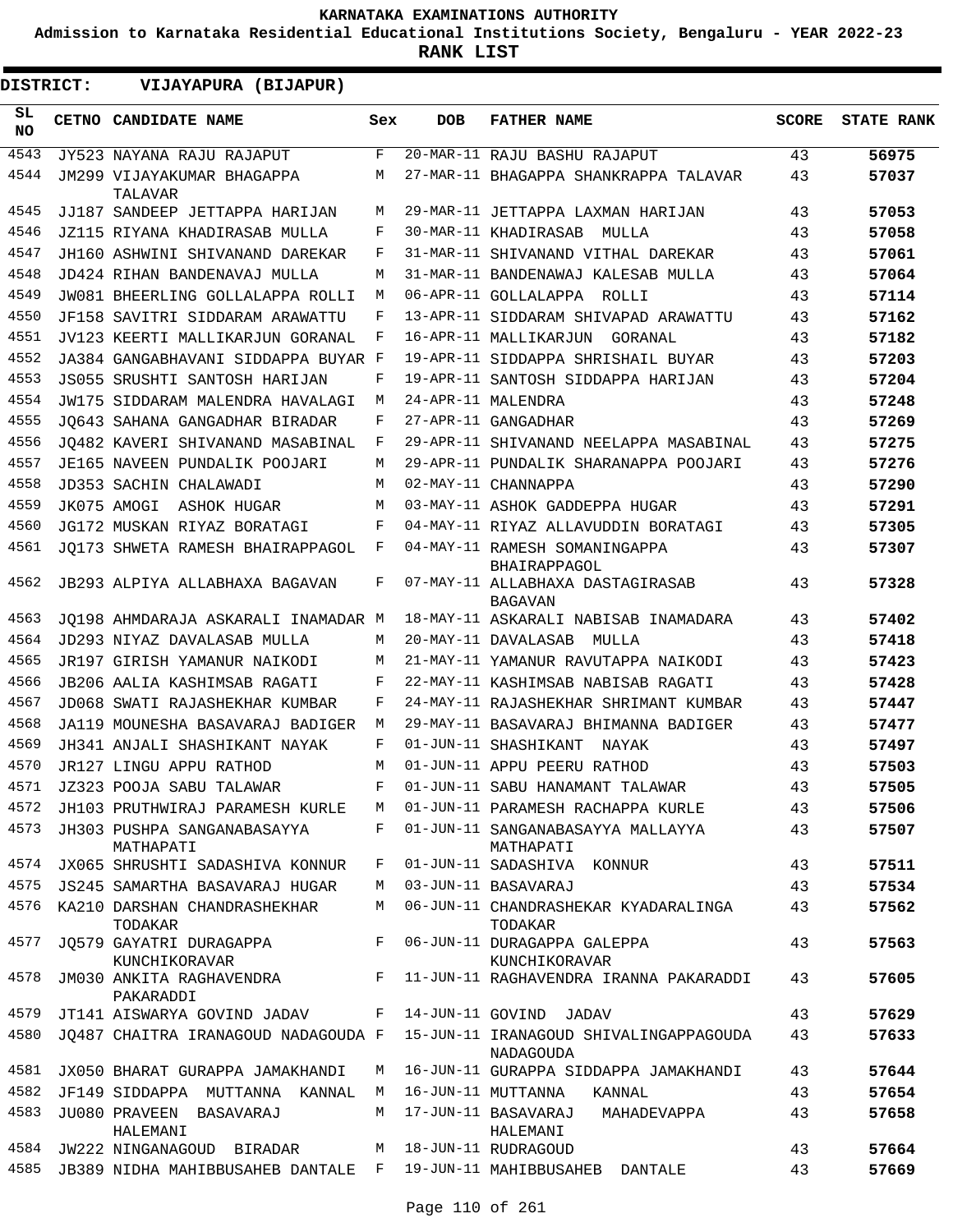**Admission to Karnataka Residential Educational Institutions Society, Bengaluru - YEAR 2022-23**

**RANK LIST**

| <b>DISTRICT:</b> |  | VIJAYAPURA (BIJAPUR)                                          |              |                  |                                                                            |              |                   |
|------------------|--|---------------------------------------------------------------|--------------|------------------|----------------------------------------------------------------------------|--------------|-------------------|
| SL<br><b>NO</b>  |  | CETNO CANDIDATE NAME                                          | Sex          | <b>DOB</b>       | <b>FATHER NAME</b>                                                         | <b>SCORE</b> | <b>STATE RANK</b> |
| 4586             |  | JX380 VAIBHAVI MALLIKARJUN ATANUR F                           |              |                  | 19-JUN-11 MALLIKARJUN<br>ATANUR                                            | 43           | 57675             |
| 4587             |  | JA002 SAKSHI SATISH PATIL                                     | F            | 20-JUN-11 SATISH | PATIL                                                                      | 43           | 57679             |
| 4588             |  | JZ502 PAVITRA SIDDANAGOUDA<br><b>BIRADAR</b>                  | F            |                  | 23-JUN-11 SIDDANAGOUDA BIRADAR                                             | 43           | 57709             |
| 4589             |  | JM243 KAVEERI PAVADEPPA TALWAR                                | F            |                  | 28-JUN-11 PAVADEPPA HANAMANTAPPA TALWAR                                    | 43           | 57745             |
| 4590             |  | JJ029 PAYAL RAMU RATHO                                        | F            |                  | 05-JUL-11 RAMU DHANASING RATHOD                                            | 43           | 57796             |
| 4591             |  | JJ170 SIDDU DHARMA JADHAV                                     | М            |                  | 05-JUL-11 DHARMA RATNU JADHAV                                              | 43           | 57799             |
| 4592             |  | JE411 VEERESH PRAKASH MUJAGOND                                | М            |                  | 05-JUL-11 PRAKASH MALAKANNA MUJAGOND                                       | 43           | 57802             |
| 4593             |  | <b>JE258 RASHMI RAMESH BENOOR</b>                             | F            | 07-JUL-11 RAMESH | BENOOR                                                                     | 43           | 57815             |
| 4594             |  | JO496 SAVITA CHAVAN DARMU CHAVAN                              | F            | 07-JUL-11 DARMU  |                                                                            | 43           | 57817             |
| 4595             |  | JK021 AMRUT SUDHAKAR KATHARE                                  | М            |                  | 08-JUL-11 SUDHAKAR                                                         | 43           | 57819             |
| 4596             |  | JV153 SHIVARAJ SURESH HANGANALLIU M                           |              |                  | 11-JUL-11 SURESH SHIVAPPA HANGANALLI                                       | 43           | 57854             |
| 4597             |  | JV194 RAHUL HANAMANTRAY HUNALLI                               | М            |                  | 12-JUL-11 HANAMANTRAY CHANDRAMAPPA<br>HUNALLI                              | 43           | 57863             |
| 4598             |  | JA341 NANDINI CHANDRASHEKAR<br>KUMBAR                         | F            |                  | 15-JUL-11 CHANDRASHEKAR KUMBAR                                             | 43           | 57887             |
| 4599             |  | JX193 SAKSHATA MANJAPPA GALAGALI                              | F            |                  | 15-JUL-11 MANJAPPA SIDDAPPA GALAGALI                                       | 43           | 57892             |
| 4600             |  | JM050 DHARSHAN                                                | М            |                  | 18-JUL-11 VENKATESH JADHAV                                                 | 43           | 57914             |
| 4601             |  | JD385 PRAJWAL TAYAPPA MADAR                                   | М            |                  | 19-JUL-11 TAYAPPA KAMALAVVA MADAR                                          | 43           | 57919             |
| 4602             |  | JS686 SAMARTH YALLAPPA HOLAKUNDI                              | М            |                  | 21-JUL-11 YALLAPPA SIDDAPPA HOLAKUNDI                                      | 43           | 57943             |
| 4603             |  | JN145 SANJANA MADIWALAPPA TALAVAR F                           |              |                  | 21-JUL-11 MADIWALAPPA<br>TALAVAR                                           | 43           | 57944             |
| 4604             |  | JL377 SHREERAKSHA GURUNATHAGOUDA<br>DODAMANI                  | F            |                  | 21-JUL-11 GURUNATHAGOUDA SOMANAGOUDA<br>DODAMANI                           | 43           | 57945             |
| 4605             |  | JE184 ARBAJ JANGALISAB MULLA                                  | М            |                  | 24-JUL-11 JANGALISAB RAJAKSAB MULLA                                        | 43           | 57958             |
| 4606             |  | KA275 ISHWARI MANTESH MANTLAKUNTI F                           |              |                  | 25-JUL-11 MANTESH MANTLAKUNTI                                              | 43           | 57961             |
| 4607             |  | JA310 SAMARTHAGOUDA SIDDANAGOUDA<br><b>BIRADAR</b>            | М            |                  | 25-JUL-11 SIDDANAGAOUDA RAMANAGOUD<br><b>BIRADAR</b>                       | 43           | 57964             |
| 4608             |  | JV102 SAMARTH RAYAPPA HALAGOND                                | М            |                  | 26-JUL-11 RAYAPPA NINGAPPA HALAGOND                                        | 43           | 57973             |
| 4609             |  | JF259 SUSMITA RAJKUMAR BIRADAR                                | F            |                  | 27-JUL-11 RAJKUMAR BIRADAR                                                 | 43           | 57982             |
| 4610             |  | JW024 REVATI SHRISHAIL BIRADAR                                | F            |                  | 28-JUL-11 SHRISHAIL SHARANAPPA BIRADAR                                     | 43           | 57993             |
| 4611             |  | JY233 METRA MALAPPA KANKALI                                   | F            |                  | 01-AUG-11 MALAPPA KANKALI                                                  | 43           | 58022             |
| 4612             |  | JS204 SAMEERAHMED NABEESA<br>SOUDAGAR                         | М            |                  | 06-AUG-11 NABEESA M SOUDAGAR                                               | 43           | 58058             |
|                  |  | 4613 JT107 VISHWARADHYA RAMESH M 09-AUG-11 RAMESH<br>MANAGULI |              |                  |                                                                            | 43           | 58075             |
| 4614             |  | JH208 RAKESH SHIVAPUTRA DONGROJI M                            |              |                  | 12-AUG-11 SHIVAPUTRA BHIMASHYA DONGROJI                                    | 43           | 58094             |
|                  |  | 4615 KA355 SIRAJ MURADASAB MAYAR                              | M            |                  | 15-AUG-11 MURADASAB MAYAR                                                  | 43           | 58111             |
| 4616             |  | JB332 APSANA KAIYUM DUNDASI                                   | F            | 22-AUG-11 KAIYUM |                                                                            | 43           | 58163             |
| 4617             |  | JH127 UDAY VASANT GAWARI                                      |              |                  | M 24-AUG-11 VASANT ADIVEPPA GAWARI                                         | 43           | 58179             |
| 4618             |  | JD084 CHANDRASHEKHAR BASAVARAJ<br><b>BYALYAL</b>              | M            |                  | 27-AUG-11 BASAVARAJ BYALYAL                                                | 43           | 58194             |
| 4619             |  | JQ347 POOJA SURESH CHAWAN                                     |              |                  | F 27-AUG-11 SURESH RAMACHANDRA CHAWAN                                      | 43           | 58201             |
| 4620             |  | JR415 PRAMOD BASAVARAJ DHARMATI                               | M            |                  | 05-SEP-11 BASAVARAJ DHARMATI                                               | 43           | 58260             |
| 4621             |  | JD356 GANESH RAUTAPPA BAGALI                                  | M            |                  | 07-SEP-11 RAUTAPPA BAGALI                                                  | 43           | 58271             |
|                  |  | 4622 JV078 VISHAL REVANASIDDAYYA<br>HIREMATH                  | M            |                  | 07-SEP-11 REVANASIDDAYYA<br>GURUMURTIYYAHIREMATH HIREMATH                  | 43           | 58276             |
|                  |  | 4623 JZ433 KAVERI ARAVIND PUJARI F                            |              |                  | 09-SEP-11 ARAVIND PUJARI                                                   | 43           | 58280             |
|                  |  | 4624 JZ022 DEEPA KATNALLI                                     |              |                  | F 15-SEP-11 MALAKAPPA CHANNMALLAPPA<br>KATNALLI                            | 43           | 58317             |
|                  |  | 4625 JL352 PRUTHVI BASANAGOUDA BIRADAR F                      |              |                  | 15-SEP-11 BASANAGOUDA SIDDANAGOUDA<br>BIRADAR                              | 43           | 58318             |
| 4626             |  | JC105 KAVYA §RAMESH UNNIBHAVI                                 | $\mathbf{F}$ |                  | 01-OCT-11 RAMESH SHARANAPPA UNNIBHAVI                                      | 43           | 58388             |
|                  |  |                                                               |              |                  | 4627 JB192 SANDEEP RAVIKUMAR NANDYAL M 05-OCT-11 RAVIKUMAR SABANNA NANDYAL | 43           | 58403             |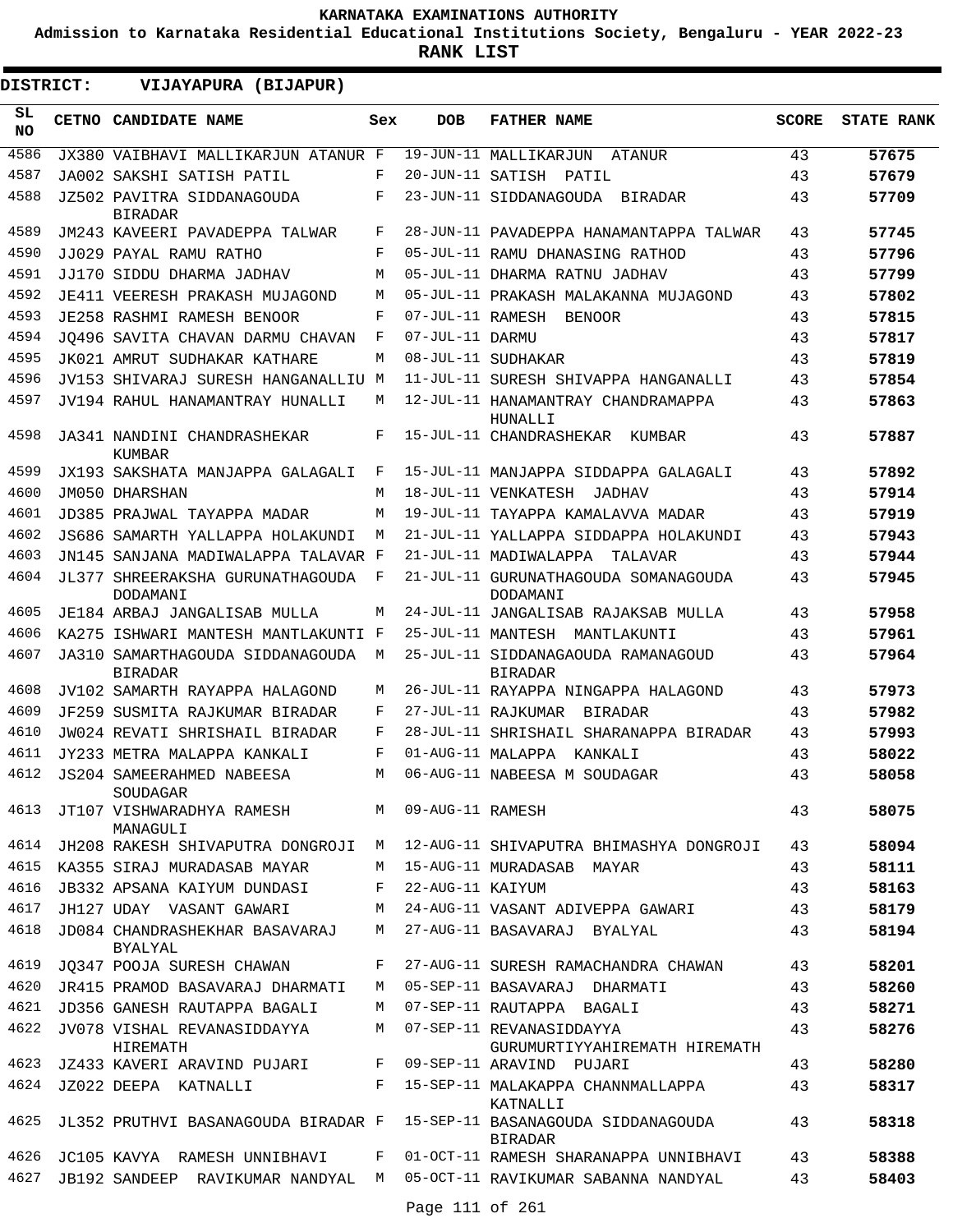**Admission to Karnataka Residential Educational Institutions Society, Bengaluru - YEAR 2022-23**

**RANK LIST**

 $\blacksquare$ 

**DISTRICT:** EE **VIJAYAPURA (BIJAPUR)**

| SL<br>NO. | CETNO CANDIDATE NAME                                             | Sex | <b>DOB</b>        | <b>FATHER NAME</b>                                                      | SCORE | <b>STATE RANK</b> |
|-----------|------------------------------------------------------------------|-----|-------------------|-------------------------------------------------------------------------|-------|-------------------|
| 4628      | JO406 ROHAN DEEPAK PAWAR                                         | M   |                   | 08-OCT-11 DEEPAK DATTU PAWAR                                            | 43    | 58419             |
| 4629      | JF504 SARVESH RAVINDRA<br>BISANAL                                | M   |                   | 19-OCT-11 RAVINDRA MALAKAPPA BISANAL                                    | 43    | 58470             |
| 4630      | JY318 PREMASAI MALLIKARJUN PATTAR M                              |     |                   | 23-OCT-11 MALLIKARJUN<br>PATTAR                                         | 43    | 58493             |
| 4631      | JZ127 ADITYA SHRIKANT HARIJAN                                    | М   |                   | 24-OCT-11 SHRIKANT ARJUN HARIJAN                                        | 43    | 58496             |
| 4632      | JW008 BHARAT MAHADEWAPPA HOSAMANI M                              |     |                   | 31-OCT-11 MAHADEWAPPA CHANDRAPPA<br>HOSAMANI                            | 43    | 58518             |
| 4633      | JS684 SAMRUDDHI NAMDEV VANJARE                                   | F   |                   | 08-NOV-11 NAMDEV VANJARE                                                | 43    | 58567             |
| 4634      | JV014 PRIYA RAMESH CHAVAN                                        | F   | 09-NOV-11 RAMESH  |                                                                         | 43    | 58573             |
| 4635      | JK048 PRAVEEN MALAPPA SALAGAR                                    | M   |                   | 12-NOV-11 MALAPPA SAKARAM SALAGAR                                       | 43    | 58586             |
| 4636      | JR702 AMARASING SANTRAMASING<br>RAJAPUT                          | М   |                   | 14-NOV-11 SANTRAMASING MOHANASING<br>RAJAPUT                            | 43    | 58595             |
| 4637      | JA089 BHAGYA KADEMANI                                            | F   |                   | 14-NOV-11 SANGAMESH                                                     | 43    | 58596             |
| 4638      | JS095 BHIMASHANKAR PARASURAM<br>MALAGAR                          | М   |                   | 20-NOV-11 PARASURAM<br>MALAGAR                                          | 43    | 58613             |
| 4639      | JP190 VAISHNAVI VINOD RANGAREJ                                   | F   | 21-NOV-11 VINOD   | RANGAREJ                                                                | 43    | 58620             |
| 4640      | JB015 SUSHMITA PARAPPA UPPAR                                     | F   |                   | 26-NOV-11 PARAPPA MAHADEVAPPA UPPAR                                     | 43    | 58644             |
| 4641      | JE430 LOHIT ASHOK WALIKAR                                        | M   |                   | 08-DEC-11 ASHOK G WALIKAR                                               | 43    | 58700             |
| 4642      | JF520 ROHAN RAMESH WADRE                                         | M   |                   | 08-DEC-11 RAMESH BHIMARAY WADRE                                         | 43    | 58701             |
| 4643      | JF022 PRUTHVIRAJ<br>MAHANTESH ALADI M                            |     |                   | 28-DEC-11 MAHANTESH ALADI                                               | 43    | 58769             |
| 4644      | JS008 SUDEEP MONAPPA BADIGER                                     | M   |                   | 29-DEC-11 MONAPPA REVANASIDDA BADIGER                                   | 43    | 58773             |
| 4645      | JX297 CHANDABI RAFHIK SHEKH                                      | F   |                   | 09-JAN-12 RAFIK ABDULARAJAK SHEKH                                       | 43    | 58809             |
| 4646      | JP350 DRAVID BASAVARAJ HOSAMANI                                  | М   |                   | 17-JAN-12 BASAVARAJ<br>HOSAMANI                                         | 43    | 58818             |
| 4647      | JO574 KAVYA BASAVARAJ MASABINAL                                  | F   |                   | 28-JAN-12 BASAVARAJ BHIMAPPA MASABINAL                                  | 43    | 58829             |
| 4648      | JZ310 MALANNA SANTOSH WALIKAR                                    | M   | 04-APR-12 SANTOSH | WALIKAR                                                                 | 43    | 58859             |
| 4649      | JS347 AMITA LAXMAN<br>PADASALAGI                                 | М   | 10-MAR-08 LAXMAN  | MAHADEVAPPA<br>PADASALAGI                                               | 42    | 58875             |
| 4650      | JX401 MALLIKARJUN YALLAPPA<br>JAMBAGI                            | М   |                   | 28-SEP-09 YALLAPPA<br>JAMBAGI                                           | 42    | 58897             |
| 4651      | JC034 AKASH MALLIKARJUN CHAVAN                                   | М   |                   | 22-DEC-09 MALLIKARJUN<br>CHAVAN                                         | 42    | 58916             |
| 4652      | JH025 KESHAV VIJAY PAWAR                                         | М   |                   | 01-JAN-10 VIJAY DONGARU PAWAR                                           | 42    | 58928             |
| 4653      | JA145 SAMARTH SHARANAGOUD<br>HIREGOUDAR                          | М   |                   | 11-FEB-10 SHARANAGOUD BHIMANAGOUD<br>HIREGOUDAR                         | 42    | 58945             |
| 4654      | JF026 KALLAPPAGOUD SHANKAR<br><b>BIRADAR</b>                     | М   |                   | 27-FEB-10 SHANKAR KALLAPPA BIRADAR                                      | 42    | 58954             |
| 4655      |                                                                  |     |                   | JS558 NANDITA DEVENDRA KUMBAR F 05-MAR-10 DEVENDRA KALLAPPA KUMBAR      | 42    | 58958             |
| 4656      | JX126 RAKESH BHIMAPPA KOLAKAR M                                  |     |                   | 11-MAY-10 BHIMAPPA VITTHAL KOLAKAR                                      | 42    | 59014             |
| 4657      | JR576 AAKANKSHI SURESH BADIGER F 16-MAY-10 SURESH                |     |                   |                                                                         | 42    | 59018             |
|           | 4658 JR454 VAISHNAVI MALLAPPA<br>CHIGARAHALLI                    |     |                   | F 23-MAY-10 MALLAPPA PANDIT CHIGARAHALLI                                | 42    | 59030             |
|           | 4659 JQ176 RASHMI RAVI NADAKATTI KWARTA 25-MAY-10 RAVI NADAKATTI |     |                   |                                                                         | 42    | 59032             |
| 4660      | JERATAGI                                                         |     |                   | JV170 SUDHAKAR CHANDRAMAPPA M 05-JUN-10 CHANDRAMAPPA JERATAGI           | 42    | 59047             |
|           | 4661 JX146 MAYAVVA BEERAPPA NAGATHAN                             |     |                   | F 07-JUN-10 BEERAPPA                                                    | 42    | 59049             |
|           | 4662 JR117 GIRISH VITTAL PATTAR                                  |     |                   | M 05-JUL-10 VITTAL YAMANUR PATTAR                                       | 42    | 59081             |
| 4663      | JM082 VASANT CHANDRASHEKHAR<br>LAMANI URF PAWAR                  |     |                   | M 09-JUL-10 CHANDRASHEKHAR LAMANI URF<br>PAWAR                          | 42    | 59088             |
| 4664      | JJ181 SANDEEP RAM KOLI M 12-JUL-10 RAM AVAPPA KOLI               |     |                   |                                                                         | 42    | 59090             |
| 4665      |                                                                  |     |                   | JY293 ANUPAM NAGAPPA NATIKAR F 25-JUL-10 NAGAPPA NATIKAR                | 42    | 59112             |
| 4666      | JL221 SUDEEP HAABU LAMANI                                        |     |                   | M 30-JUL-10 HAABU SEVAPPA LAMANI                                        | 42    | 59125             |
| 4667      | HANDRAGAL                                                        |     |                   | JM078 SHIVALEELA BASAVANAGOUD F 02-AUG-10 BASAVANAGOUD O HANDRAGAL      | 42    | 59130             |
|           |                                                                  |     |                   | 4668 JA397 VINODKUMAR ASHOK WADDAR M 05-AUG-10 ASHOK SHIVAPPA WADDAR 42 |       | 59137             |
|           |                                                                  |     | Page 112 of 261   | 4669 JK029 VIKAS SURESH CHAVAN M 06-AUG-10 SURESH PHULASING CHAVAN      | 42    | 59141             |
|           |                                                                  |     |                   |                                                                         |       |                   |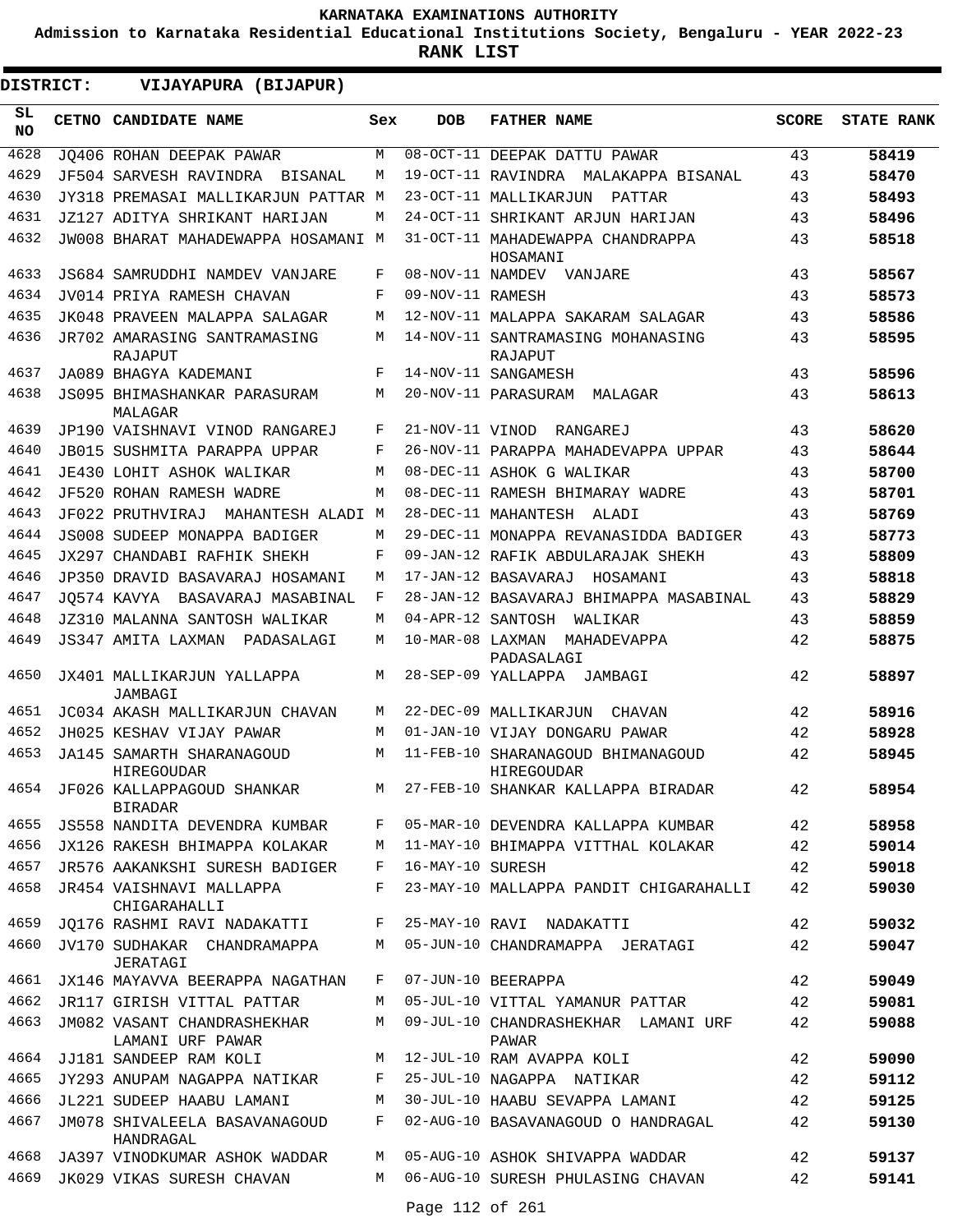**Admission to Karnataka Residential Educational Institutions Society, Bengaluru - YEAR 2022-23**

| <b>DISTRICT:</b> |  | VIJAYAPURA (BIJAPUR)                           |     |                   |                                                    |              |                   |
|------------------|--|------------------------------------------------|-----|-------------------|----------------------------------------------------|--------------|-------------------|
| SL<br>NO.        |  | CETNO CANDIDATE NAME                           | Sex | <b>DOB</b>        | <b>FATHER NAME</b>                                 | <b>SCORE</b> | <b>STATE RANK</b> |
| 4670             |  | JE010 MEGHA NINGAPPA HIREKURABAR               | F   |                   | 16-AUG-10 NINGAPPA KALLAPPA HIREKURABAR            | 42           | 59158             |
| 4671             |  | JZ476 AKASH SIDARAY TOLANUR                    | M   | 25-AUG-10 SIDARAY | TOLANUR                                            | 42           | 59172             |
| 4672             |  | JL181 ROJA HUSENSABA NADAF                     | F   |                   | 25-AUG-10 HUSENSABA NADAF                          | 42           | 59174             |
| 4673             |  | JA069 AKASH MADAR                              | M   | 28-AUG-10 AYYAPPA |                                                    | 42           | 59179             |
| 4674             |  | <b>JW146 REAVANASIDDA BASANAGOUDA</b><br>PATIL | M   |                   | 30-AUG-10 BASANAGOUDA SHARANAGOUDA<br>PATIL        | 42           | 59192             |
| 4675             |  | JR486 AKSHAYKUMAR TUKARAM PODDAR               | М   |                   | 01-SEP-10 TUKARAM PODDAR                           | 42           | 59194             |
| 4676             |  | JS539 BHAGYASHRI SHANTAPPA KUMASI F            |     |                   | 01-SEP-10 SHANTAPPA KALLAPPA KUMASI                | 42           | 59196             |
| 4677             |  | JZ271 SAMARTH BHIMAPPA JAGATAP                 | M   |                   | 03-SEP-10 BHIMAPPA<br>JAGATAP                      | 42           | 59202             |
| 4678             |  | JC171 KAVERI SANTOSH CHOORI                    | F   |                   | 10-SEP-10 SANTOSH BHEEMANNA CHOORI                 | 42           | 59218             |
| 4679             |  | KA109 MAHAMMAD RIYAN DEVAR                     | M   |                   | 15-SEP-10 HUSEN DEVAR                              | 42           | 59232             |
| 4680             |  | JZ600 ASHWINI DILIPASINGH RAJAPUT F            |     |                   | 20-SEP-10 DILIPASINGH<br>RAJAPUT                   | 42           | 59244             |
| 4681             |  | <b>JB156 SAGAR SHIVANAND LAMANI</b>            | M   |                   | 24-SEP-10 SHIVANAND                                | 42           | 59256             |
| 4682             |  | JN264 SOUMYA SHANTAGOUDA<br>CHINCHOLLI         | F   |                   | 27-SEP-10 SHANTAGOUDA B CHINCHOLLI                 | 42           | 59264             |
| 4683             |  | JD037 THRIVENI RAGHAVENDRA<br>UMMARAGI         | F   |                   | 06-OCT-10 RAGHAVENDRA AMARAPPA UMMARAGI            | 42           | 59295             |
| 4684             |  | JR727 RATNAKAR NACHIKET NAGARAL                | М   |                   | 13-OCT-10 NACHIKET DATTATREY NAGARAL               | 42           | 59314             |
| 4685             |  | JB218 SHIRIN MAIBUBASAB NADAF                  | F   |                   | 14-OCT-10 MAIBUBASAB NADAF                         | 42           | 59317             |
| 4686             |  | JL357 NISARGA DYAMAPPA SHIROLAKAR M            |     |                   | 15-OCT-10 DYAMAPPA YAMANAPPA SHIROLAKAR            | 42           | 59321             |
| 4687             |  | JK056 SOHEB RAFIKSAB KAMBALE                   | М   |                   | 20-OCT-10 RAFIKSAB IBRAHIMSAB KAMBALE              | 42           | 59346             |
| 4688             |  | <b>JB325 PRATEEK SHANKAR</b><br>BANDIVADDAR    | М   |                   | 24-OCT-10 SHANKAR IRAPPA BANDIVADDAR               | 42           | 59361             |
| 4689             |  | JY161 AJAYA MANTESH CHAVAN                     | М   |                   | 27-OCT-10 MANTESH RAMU CHAVAN                      | 42           | 59373             |
| 4690             |  | JL190 SAMARTH PARASHURAM TALIKOTI M            |     |                   | 28-OCT-10 PARASHURAM YAMANAPPA TALIKOTI            | 42           | 59379             |
| 4691             |  | JA056 KARTIK<br>SANGAMESH KUMBAR               | М   |                   | 29-OCT-10 SANGAMESH SHANKREPPA KUMBAR              | 42           | 59381             |
| 4692             |  | JD405 KARTIK KANTU RATHOD                      | М   |                   | 30-OCT-10 KANTU UMMU RATHOD                        | 42           | 59384             |
| 4693             |  | JM101 MANJULA DEVAREDDY BIRADAR                | F   |                   | 01-NOV-10 DEVAREDDY                                | 42           | 59392             |
| 4694             |  | JX118 PRATIKSHA PANDU JADHAV                   | F   |                   | 09-NOV-10 PANDU JADHAV                             | 42           | 59427             |
| 4695             |  | JO102 KAVERI KRISHANAJI LAMANI                 | F   |                   | 10-NOV-10 KRISHANAJI ISHAPPA LAMANI                | 42           | 59433             |
| 4696             |  | JS487 AISHWARYA UKKALI                         | F   |                   | 11-NOV-10 MAHADEVAPPA                              | 42           | 59436             |
| 4697             |  | JL314 PRAJWAL BASAPPA CHALAWADI                |     |                   | 12-NOV-10 BASAPPA MALLAPP CHALAWADI                | 42           | 59444             |
| 4698             |  | JT176 VIRESH BASANNA BAMANALLI                 | М   |                   | 20-NOV-10 BASANNA PRADANEPPA<br>BAMANALLI          | 42           | 59482             |
| 4699             |  | JY261 DARSHAN NINGAPPA UMANABADI               | М   |                   | 23-NOV-10 NINGAPPA BHEEMAPPA UMANABADI             | 42           | 59492             |
| 4700             |  | JG179 ANITA SIDARAY SANGOGI                    | F   |                   | 26-NOV-10 SIDARAY HIRAGAPPA SANGOGI                | 42           | 59503             |
| 4701             |  | JV068 RAMANAGOUD NINGANAGOUD<br>KODAMANAHALLI  | М   |                   | 29-NOV-10 NINGANAGOUD BHIMANAGOUD<br>KODAMANAHALLI | 42           | 59522             |
| 4702             |  | JH155 SAMARTH BASAPPA URABINNAVAR M            |     |                   | 01-DEC-10 BASAPPA MALLAPPA URABINNAVAR             | 42           | 59528             |
| 4703             |  | JZ262 ARAMAN HAJISAB NADAF                     | М   |                   | 09-DEC-10 HAJISAB NADAF                            | 42           | 59556             |
| 4704             |  | JZ144 SNEHA ARJUNAPPA BUDIHAL                  | F   |                   | 12-DEC-10 ARJUNAPPA BUDIHAL                        | 42           | 59568             |
| 4705             |  | JG227 VIJAYKUMAT SHSSHIKANT<br>RATHOD          | М   |                   | 12-DEC-10 SHASHIKANTI GANAPATI RATHOD              | 42           | 59569             |
| 4706             |  | JF301 PAVITRA RAJU WAGAMODE                    | F   |                   | 30-DEC-10 RAJU MEGU WAGAMODE                       | 42           | 59638             |
| 4707             |  | JP215 RENUKA GOPALA VIJAPUR<br>VIJAPUR         | F   |                   | 31-DEC-10 GOPAL VIJAPUR VIJAPUR                    | 42           | 59642             |
| 4708             |  | JR072 ADITYA BASAVARAJ RATHOD                  | М   |                   | 01-JAN-11 BASAVARAJ<br>RATHOD                      | 42           | 59648             |
| 4709             |  | JT219 BHAVANI SHREESHAIL KUMBAR                | F   |                   | 01-JAN-11 SHREESHAIL HANAMANT KUMBAR               | 42           | 59655             |
| 4710             |  | JW121 DEEPA SHANKAR JADHAV                     | F   |                   | 01-JAN-11 SHANKAR VENU JADHAV                      | 42           | 59657             |
| 4711             |  | JK173 PRAKASH PADAMANNA SALOTAGI M             |     |                   | 01-JAN-11 PADAMANNA CHANDAPPA SALOTAGI             | 42           | 59670             |
| 4712             |  | JE409 SANGAMMA MALASIDDA BYLI                  | F   |                   | 01-JAN-11 MALASIDDA BYLI                           | 42           | 59679             |
| 4713             |  | JS137 SIDDAPPA AVARADHI                        | М   | 01-JAN-11 KAREPPA |                                                    | 42           | 59681             |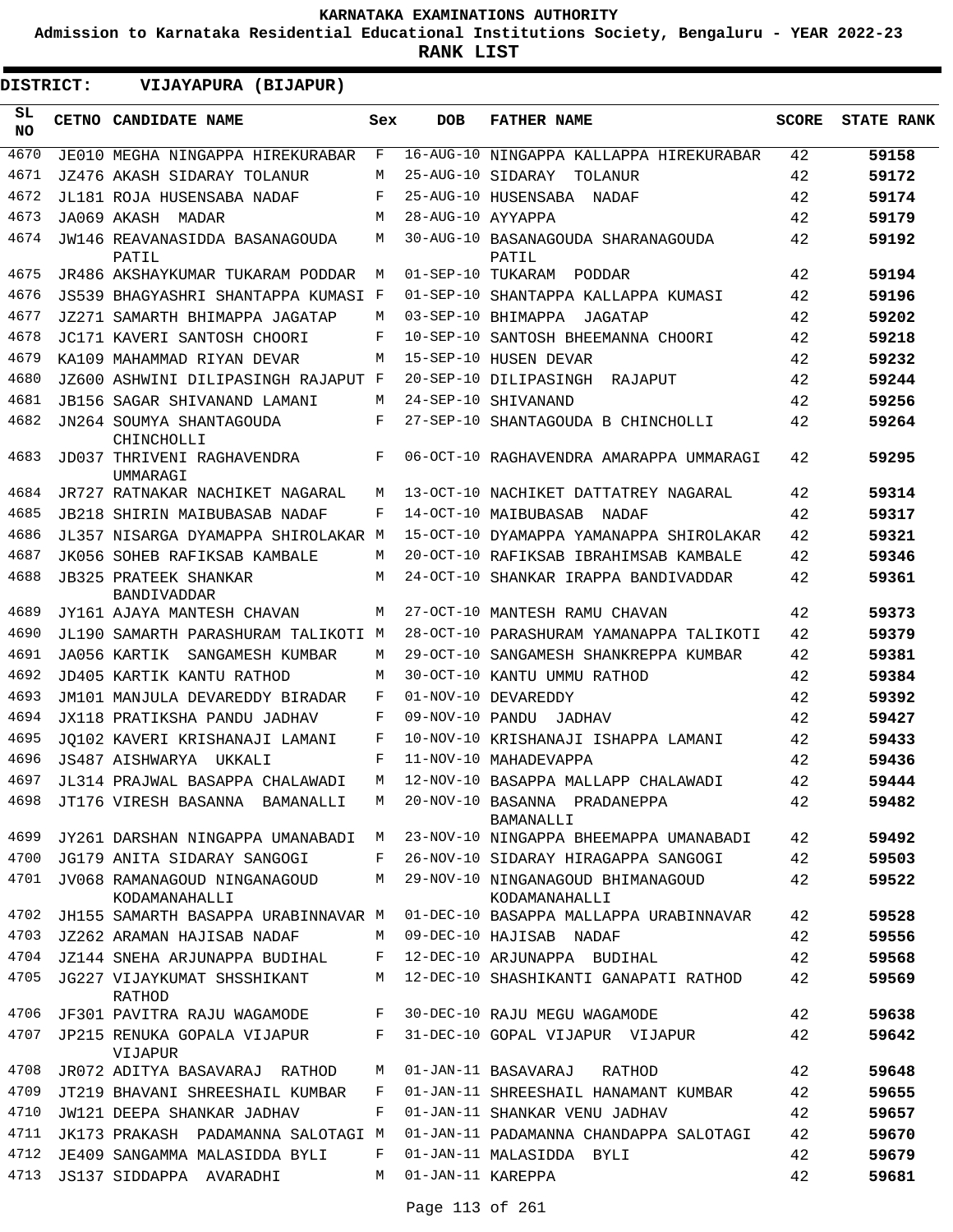**Admission to Karnataka Residential Educational Institutions Society, Bengaluru - YEAR 2022-23**

| <b>DISTRICT:</b> | VIJAYAPURA (BIJAPUR)                           |     |                   |                                                       |              |                   |
|------------------|------------------------------------------------|-----|-------------------|-------------------------------------------------------|--------------|-------------------|
| SL.<br><b>NO</b> | CETNO CANDIDATE NAME                           | Sex | <b>DOB</b>        | <b>FATHER NAME</b>                                    | <b>SCORE</b> | <b>STATE RANK</b> |
| 4714             | JA140 TARUNA NINGAPPA YARANAL                  | M   |                   | 01-JAN-11 NINGAPPA JYOTEPPA YARANAL                   | 42           | 59687             |
| 4715             | JF454 VIJAYALAKSHMI SHEKU MASALI               | F   |                   | 03-JAN-11 SHEKU LAKSHMANA MASALI                      | 42           | 59695             |
| 4716             | JD073 SAMARTH MAHESHAKUMAR<br><b>SALUNKE</b>   | M   |                   | 04-JAN-11 MAHESHKUMAR VITTALARAV<br>SALUNKE           | 42           | 59701             |
| 4717             | JH451 CHANNAVEER MALLIKARJUN<br><b>BIRADAR</b> | M   |                   | 06-JAN-11 MALLIKARJUN SHANTAPPAGOUD<br><b>BIRADAR</b> | 42           | 59711             |
| 4718             | JD361 RAJU BASU HUGAR                          | M   |                   | 06-JAN-11 BASU SIDDAPPA HUGAR                         | 42           | 59714             |
| 4719             | JR511 DIVYA CHANDRASHEKHAR HULLUR F            |     |                   | 11-JAN-11 CHANDRASHEKHAR CHINNAPPA<br>HULLUR          | 42           | 59735             |
| 4720             | KA416 YASEEN HARUNARASEED BAGALI               | М   |                   | 11-JAN-11 HARUNARASEED<br>BAGALI                      | 42           | 59742             |
| 4721             | JZ065 BHAGYASHREE AMASIDD UTAGI                | F   |                   | 12-JAN-11 AMASIDD SOMANNA UTAGI                       | 42           | 59744             |
| 4722             | JJ025 MALLIKARJUN BALAPPA MEDEDAR M            |     |                   | 12-JAN-11 BALAPPA SIVAPPA MEDEDAR                     | 42           | 59746             |
| 4723             | JZ351 AKASH YANKAPPA POTARADDI                 | М   |                   | 14-JAN-11 YANKAPPA POTARADDI                          | 42           | 59752             |
| 4724             | JE044 CHANNAPPA SIDRAMAPPA<br><b>BHAIRGOND</b> | М   |                   | 27-JAN-11 SIDRAMAPPA BASAVANTRAY<br><b>BHAIRGOND</b>  | 42           | 59816             |
| 4725             | <b>JA451 VIDYASHREE SHREEMANT</b><br>HADAPAD   | F   |                   | 02-FEB-11 SHREEMANT SHANTAPPA HADAPAD                 | 42           | 59850             |
| 4726             | JP052 SANGEETA GURULINGAYYA<br><b>HIREMATH</b> | F   |                   | 03-FEB-11 DEVAMMA GURALINGAYYA<br>HIREMATHA           | 42           | 59853             |
| 4727             | JF404 SHARATKUMAR ANNARAY AWARADI M            |     |                   | 05-FEB-11 ANNARAY SHRISHAIL AWARADI                   | 42           | 59864             |
| 4728             | JS440 SUMITAKUMAR MANOHAR<br>PATTAR M          |     | 10-FEB-11 MANOHAR | PATTAR                                                | 42           | 59880             |
| 4729             | JJ101 SANDEEP CHOUDAPPA OURASANGI M            |     |                   | 12-FEB-11 CHOUDAPPA MAHALINGAPPA<br>OURASANGI         | 42           | 59891             |
| 4730             | JG079 MANJUNATH MALAPPA TONTAPUR M             |     | 20-FEB-11 MALAPPA |                                                       | 42           | 59932             |
| 4731             | JO466 VIJAYALXMI BASANAGOUDA<br>DEVAREDDI      | F   |                   | 21-FEB-11 BASANAGOUDA DEVAREDDI                       | 42           | 59948             |
| 4732             | JZ206 PRATIKSHA PRAKASH GONASAGI               | F   | 01-MAR-11 PRAKASH | GONASAGI                                              | 42           | 59991             |
| 4733             | JY240 SOUNDARYA BHEEMASING CHAVAN F            |     |                   | 03-MAR-11 BHEEMASING SHANKAR CHAVAN                   | 42           | 60007             |
| 4734             | JD282 NANDABASU MALLAPPA BAGALI                | M   |                   | 04-MAR-11 MALLAPPA SHRISHAIL BAGALI                   | 42           | 60012             |
| 4735             | JZ407 BHEERAPPA MALAPPA<br>KONTIKALLA          | M   |                   | 07-MAR-11 MALAPPA KONTIKALLA                          | 42           | 60032             |
| 4736             | KA442 SHRISHAIL SURESH WADED                   | M   |                   | 07-MAR-11 SURESH SANGAPPA WADED                       | 42           | 60035             |
| 4737             | JA450 NINGAMMA S KALAKERI                      | F   |                   | 10-MAR-11 SANNAMALLAPPA KALAKERI                      | 42           | 60054             |
| 4738             | JY335 GAIBUSAB MEHABOOB<br>MUNDAGANUR          |     |                   | M 11-MAR-11 MEHABOOB MUNDAGANUR                       | 42           | 60058             |
| 4739             | JR608 SARASWATI SURESH PAWAR                   | F   |                   | 12-MAR-11 SURESH TUKARAM PAWAR                        | 42           | 60066             |
| 4740             | JY019 AMARATAHREEN BANDENAWAZ<br>SHIRGUR       | F   |                   | 19-MAR-11 BANDENAWAZ AMUNSAB SHIRGUR                  | 42           | 60110             |
| 4741             | JL132 JEEVAN MAREPPA TALAWAR                   | M   |                   | 27-MAR-11 MAREPPA DYAVAPPA TALAWAR                    | 42           | 60170             |
| 4742             | JX291 SWATI BALASAHEB TALAWAR                  | F   |                   | 31-MAR-11 BALASAHEB TALAWAR                           | 42           | 60201             |
| 4743             | JF226 MAYANKA RAVINDRA BIRADAR                 | M   |                   | 01-APR-11 RAVINDRA BIRADAR                            | 42           | 60207             |
| 4744             | JZ527 PRAJWAL SURESH LAGALI                    | M   |                   | 01-APR-11 SURESH SHIVAPPA LAGALI                      | 42           | 60209             |
| 4745             | JX521 SWATI MADEV BIRADAR                      | F   |                   | 03-APR-11 MADEV SHIVAPPA BIRADAR                      | 42           | 60226             |
| 4746             | JN136 PRAVEEN BASAVARAJ TOTAD                  | M   |                   | 07-APR-11 BASAVARAJ CHOUDAPPA TOTAD                   | 42           | 60252             |
| 4747             | JQ338 SANTOSH SHIVAPPA WADDAR                  | М   |                   | 11-APR-11 SHIVAPPA BASAPPA WADDAR                     | 42           | 60284             |
| 4748             | JY166 SHREYA SANGAPPA MADAR                    | F   |                   | 17-APR-11 SANGAPPA MADAR                              | 42           | 60324             |
| 4749             | JY087 DANAMMA YALLAPPA CHITTARAKI F            |     |                   | 18-APR-11 YALLAPPA HANAMANT CHITTARAKI                | 42           | 60330             |
| 4750             | JZ528 ABHINAV BANDE                            | M   |                   | 28-APR-11 SURESH BANDE                                | 42           | 60386             |
| 4751             | JQ215 MALLIKARJUN RAMESH AGASAR                | M   |                   | 28-APR-11 RAMESH SIDRAMAPPA AGASAR                    | 42           | 60387             |
| 4752             | JF380 SAMARTH GANESH HOUSE                     | M   |                   | 28-APR-11 GANESH DHANAPPA HOUSE                       | 42           | 60389             |
| 4753             | JD026 SANVI CHANDRASHEKAR HORTI                | F   |                   | 29-APR-11 CHANDRASHEKAR MANTESH HORTI                 | 42           | 60392             |
| 4754             | JS203 YASMEEN ABDUL MULLA                      | F   |                   | 06-MAY-11 ABDUL DASTAGIRSAB MULLA                     | 42           | 60458             |
|                  | 4755 JW213 MALLIKARJUN MAHANTESH               | M   |                   | 07-MAY-11 MAHANTESH MALAKANNA ARALIGIDA               | 42           | 60464             |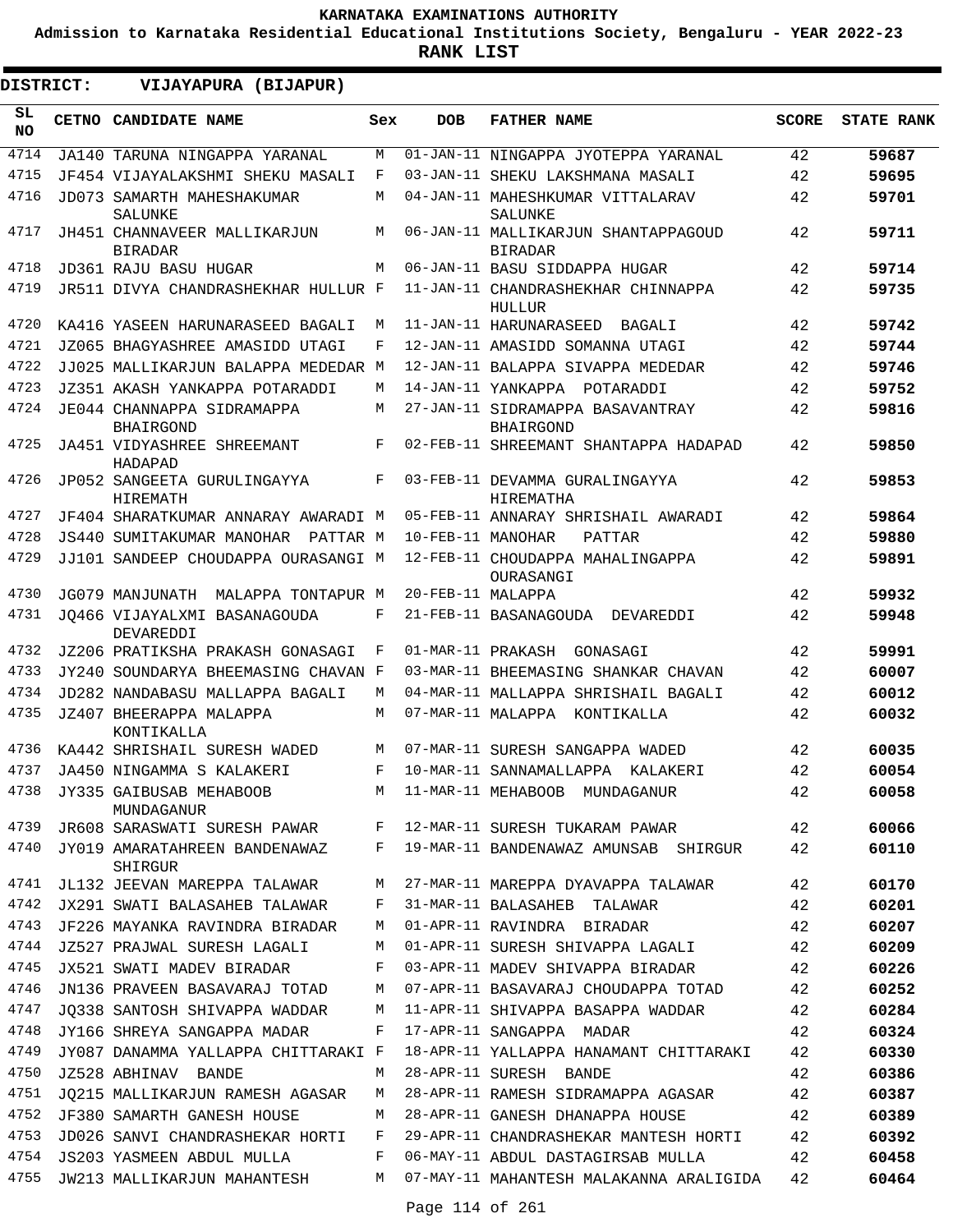**Admission to Karnataka Residential Educational Institutions Society, Bengaluru - YEAR 2022-23**

.

**RANK LIST**

| <b>DISTRICT:</b> | VIJAYAPURA (BIJAPUR)                              |     |                  |                                                |              |                   |
|------------------|---------------------------------------------------|-----|------------------|------------------------------------------------|--------------|-------------------|
| SL<br>NO.        | CETNO CANDIDATE NAME                              | Sex | <b>DOB</b>       | <b>FATHER NAME</b>                             | <b>SCORE</b> | <b>STATE RANK</b> |
|                  | ARALIGIDA                                         |     |                  |                                                |              |                   |
| 4756             | JC029 SAMARTH SHANKRAPPA TELAGADE M               |     |                  | 16-MAY-11 SHANKRAPPA CHANNAPPA TELAGADE        | 42           | 60542             |
| 4757             | JP306 NASRIN HUSENABASHA ARIJANI                  | F   |                  | 22-MAY-11 HUSENABASHA ARIJANI                  | 42           | 60582             |
| 4758             | JG019 SHIVARAJ BASAVARAJ BIRADAR                  | М   |                  | 24-MAY-11 BASAVARAJ                            | 42           | 60598             |
| 4759             | JH014 SHRUTI SURESH BARANI                        | F   |                  | 25-MAY-11 SURESH MALAKAPPA BARANI              | 42           | 60604             |
| 4760             | JV053 PALLAVI KENCHAPPA<br>HULLIKERI              | F   |                  | 01-JUN-11 KENCHAPPA SHIVAPPA HULLIKERI         | 42           | 60653             |
| 4761             | JP012 GURURAJ BALARAM BAKALI                      | М   |                  | 02-JUN-11 BALARAM BASAVARAJ BAKALI             | 42           | 60663             |
| 4762             | JE028 SAMARTH PRAVEEN HALADE                      | М   |                  | 02-JUN-11 PRAVEEN SHRISHAIL HALADE             | 42           | 60667             |
| 4763             | JO150 SUDEEP BASAPPA GUGIHAL                      | М   |                  | 02-JUN-11 BASAPPA SANGAPPA GUGIHAL             | 42           | 60668             |
| 4764             | JM121 TUNGA BASAVARAJ PATTAR                      | F   |                  | 02-JUN-11 BASAVARAJ TANGAPPA PATTAR            | 42           | 60670             |
| 4765             | JK038 CHAITRA APPASAHEB DODDI                     | F   |                  | 04-JUN-11 APPASAHEB SIDDAPPA DODDI             | 42           | 60686             |
| 4766             | KA103 BASAVARAJ SIDARAY BIRADAR                   | М   |                  | 06-JUN-11 SIDARAY BIRADAR                      | 42           | 60707             |
| 4767             | KA244 KARTIK SANTOSH LAMANI                       | M   |                  | 06-JUN-11 SANTOSH LAMANI                       | 42           | 60713             |
| 4768             | JZ266 RANJITA KAMBALE                             | F   |                  | 06-JUN-11 RAMESH KAMBALE                       | 42           | 60714             |
| 4769             | JL139 RAKESH BHIMSINGH JADHAV                     | M   |                  | 08-JUN-11 BHIMSINGH<br>JADHAV                  | 42           | 60736             |
| 4770             | JX033 BHAGYASHREE SHRISHAILA<br><b>BILURA</b>     | F   |                  | 12-JUN-11 SHRISHAILA BILURAA                   | 42           | 60766             |
| 4771             | JH461 SHWETA RAMESH CHAVAN                        | F   | 15-JUN-11 RAMESH | <b>CHAVAN</b>                                  | 42           | 60793             |
| 4772             | JH112 SIDARAY PANDURANG<br>YADRAVAKAR             | M   |                  | 15-JUN-11 PANDURANG SIDARAY YADRAVAKAR         | 42           | 60794             |
| 4773             | JY530 ALAMADIYA RAJAHMAD GIRAGANV F               |     |                  | 18-JUN-11 RAJAHMAD HASANASAB GIRAGANV          | 42           | 60816             |
| 4774             | JS623 BHEEMASHANKAR SHIVANAND<br>ALLAGI           | М   |                  | 18-JUN-11 SHIVANAND MUTTAPPA ALLAGI            | 42           | 60818             |
| 4775             | JZ416 UMAR FARUQ KOLURA                           | М   |                  | 20-JUN-11 ABDUL R KOLURA                       | 42           | 60833             |
| 4776             | JB361 CHANDRASHEKAR BASAVARAJ<br>MADDARAKI        | М   |                  | 28-JUN-11 BASAVARAJ HALLEPPA MADDARAKI         | 42           | 60896             |
| 4777             | JF107 ANNAPURNA VITTHAL MIRAGI                    | F   |                  | 29-JUN-11 VITTHAL BHIMASHANKAR MIRAGI          | 42           | 60903             |
| 4778             | JO269 PRIYANKA HARICHANDRA<br>HARIJAN             | F   |                  | 01-JUL-11 HARICHANDRA BHIMAPPA HARIJAN         | 42           | 60925             |
| 4779             | JG094 RAKESH SHIVANAND<br>PATTANASHETTI           | М   |                  | 01-JUL-11 SHIVANAND PATTANASHETTI              | 42           | 60926             |
| 4780             | JT085 SALEEM ALLABHAKSHA ALAGOOR M                |     |                  | 01-JUL-11 ALLABHAKSHA ALAGOOR                  | 42           | 60927             |
|                  | 4781 JK016 MALLIKARJUN IRANNA<br>HANCHANAL        | M   |                  | 05-JUL-11 IRANNA DANAPPA HANCHANAL             | 42           | 60955             |
|                  | 4782 JV210 SIDHANNA SAYABANNA DALAVAYI M          |     |                  | 07-JUL-11 SAYABANNA HADAGALLAPPA<br>DALAVAYI   | 42           | 60977             |
|                  | 4783 KA475 SANJEETA MURAGESH KADIBAGIL F          |     |                  | 09-JUL-11 MURAGESH CHANDRASHEKHAR<br>KADIBAGIL | 42           | 60994             |
|                  | 4784 JU144 RAVUTRAYA BASAVARAJA<br><b>BIRADAR</b> | M   |                  | 10-JUL-11 BASAVARAJA KALYANAPPA<br>BIRADAR     | 42           | 61002             |
| 4785             | JF091 VISHWANATH CHIDANAND<br>JAMBAGI             | M   |                  | 10-JUL-11 CHIDANAND JAMBAGI                    | 42           | 61005             |
| 4786             | JR171 BHUTALASIDD SIDDAPPA PUJARI M               |     |                  | 11-JUL-11 SIDDAPPA                             | 42           | 61007             |
| 4787             | JW116 SANTOSH HANAMANTRAYA<br>KATTIMANI           | M   |                  | 11-JUL-11 HANAMANTRAYA NINGAPPA<br>KATTIMANI   | 42           | 61014             |
| 4788             | JH235 PRASHANT GOPAL KARAJAGI                     | M   |                  | 12-JUL-11 GOPAL CHANDAPPA KARAJAGI             | 42           | 61019             |
| 4789             | JE427 RAJESHWARI HANAMANT SONNAD F                |     |                  | 16-JUL-11 HANAMANT AMBANNA SONNAD              | 42           | 61043             |
| 4790             | JW156 ARAVINDAREDDY GOUDAPPA<br>KOTIKHANI         | М   |                  | 18-JUL-11 GOUDAPPA KOTIKHANI                   | 42           | 61049             |
| 4791             | JR169 JAGADISH                                    | М   |                  | 18-JUL-11 TIPPANNA POOJARI                     | 42           | 61053             |
| 4792             | JN147 SAYIRAJ SHEKHU CHAVAN                       | М   |                  | 20-JUL-11 SHEKHU POORAPPA CHAVAN               | 42           | 61068             |
| 4793             | JW110 GANESH SHIVANAND HUGAR                      | M   |                  | 22-JUL-11 SHIVANAND IRAPPA HUGAR               | 42           | 61079             |
| 4794             | JH180 SAKSHI JAGADESH KAMBALE                     | F   | Page 115 of 261  | 24-JUL-11 JAGADESH YAMANAPPA KAMBALE           | 42           | 61097             |
|                  |                                                   |     |                  |                                                |              |                   |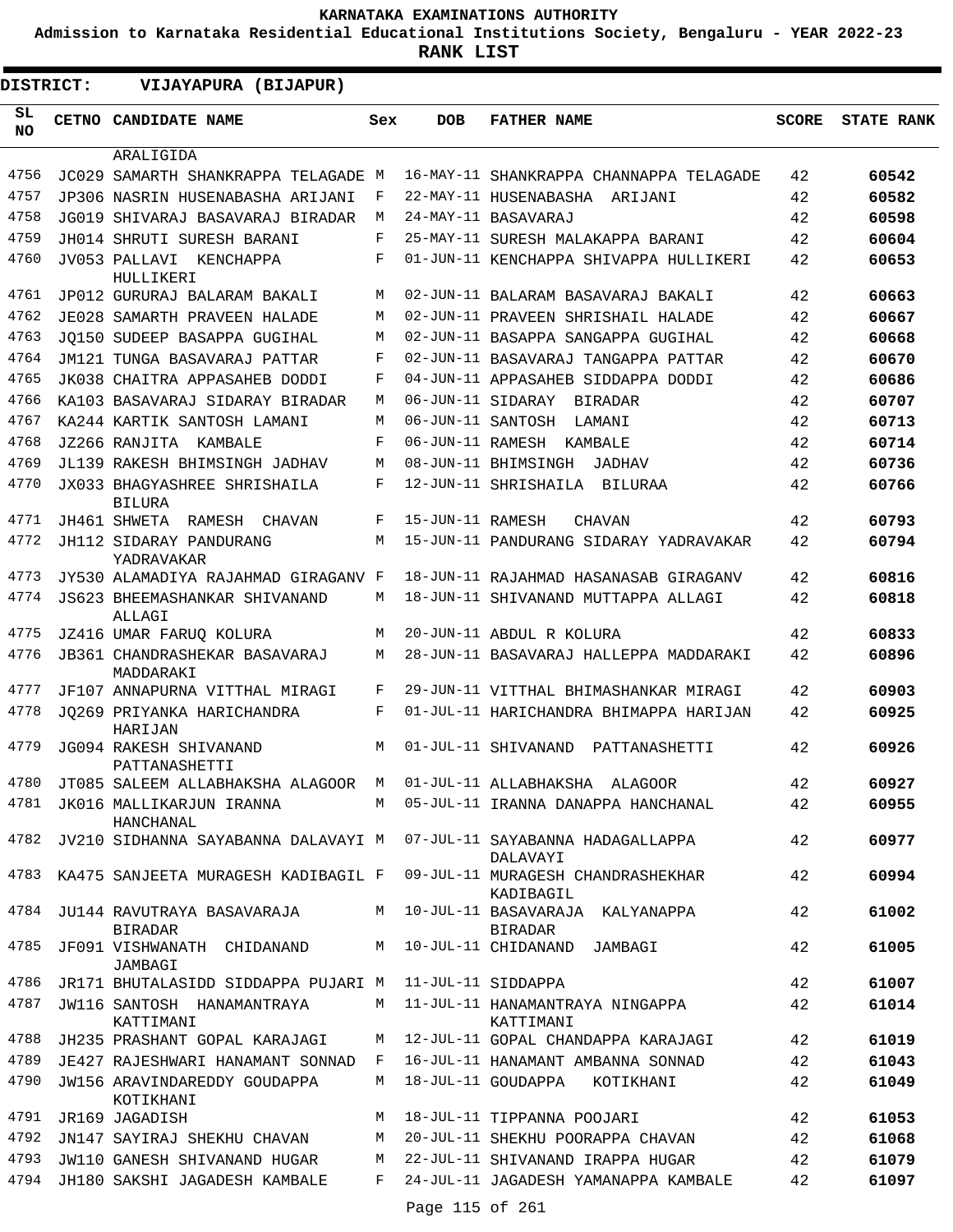**Admission to Karnataka Residential Educational Institutions Society, Bengaluru - YEAR 2022-23**

**RANK LIST**

| <b>DISTRICT:</b> | VIJAYAPURA (BIJAPUR)                         |         |                    |                                               |       |                   |
|------------------|----------------------------------------------|---------|--------------------|-----------------------------------------------|-------|-------------------|
| SL<br>NO.        | CETNO CANDIDATE NAME                         | Sex     | <b>DOB</b>         | <b>FATHER NAME</b>                            | SCORE | <b>STATE RANK</b> |
| 4795             | JY476 PREMAKUMAR PARASHURAM<br>SAMAGAR       | M       |                    | 30-JUL-11 PARASHURAM YAMANAPPA SAMAGAR        | 42    | 61144             |
| 4796             | JD122 SWATI TAMMANNA ASANGI                  | F       |                    | 05-AUG-11 TAMMANNA ASANGI                     | 42    | 61183             |
| 4797             | JC057 DARANESH YALLAPPA NAGOD                | M       |                    | 06-AUG-11 YALLAPPA YANKAPPA NAGOD             | 42    | 61186             |
| 4798             | JU156 PREMA SIDRAM JALAWADI                  | F       |                    | 07-AUG-11 SIDRAM JALAWADI                     | 42    | 61198             |
| 4799             | JP250 VARALAXMI RAVI INGALAGI                | F       | 10-AUG-11 RAVI     | INGALAGI                                      | 42    | 61225             |
| 4800             | KA148 SUDEEP REVANASIDDA<br>JANGAMASHETTI    | М       |                    | 16-AUG-11 REVANASIDDA ARJUN<br>JANGAMASHETTI  | 42    | 61263             |
| 4801             | JW038 DHANESHWARI SHIVANAND<br><b>NANDUR</b> | F       |                    | 19-AUG-11 SHIVANAND GURUPADAPPA NANDUR        | 42    | 61274             |
| 4802             | JN150 RAVICHANDR SHREESHAIL<br>HUBBALLI      | М       |                    | 20-AUG-11 SHREESAIL HUBBALI                   | 42    | 61284             |
| 4803             | JX436 SANGAMANATH PANCHAYYA<br>NANDIKOL      | M       |                    | 21-AUG-11 PANCHAYYA NANDIKOL                  | 42    | 61294             |
| 4804             | JY553 RUTUJA RAJKUMAR BHARATE                | F       |                    | 22-AUG-11 RAJKUMAR SHIVAJI BHARATE            | 42    | 61296             |
| 4805             | JO444 HANAMANT BHEEMAPPA MADAR               | М       |                    | 23-AUG-11 BHEEMAPPA HANAMANT MADAR            | 42    | 61299             |
| 4806             | JZ108 MOHAMADZIYAN MUJAWAR                   | М       | 24-AUG-11 VASIM    |                                               | 42    | 61311             |
| 4807             | JY310 SHRINIDHI<br>TELAGI                    | F       |                    | 24-AUG-11 BHIMAPPA SHIVAPPA TELAGI            | 42    | 61316             |
| 4808             | JF112 ABHINAV GURUNATH KOLLUR                | M       |                    | 26-AUG-11 GURUNATH YASHAVANTARAY KOLLUR       | 42    | 61323             |
| 4809             | JB039 LAKSHMI GURURAJ NAYKODI                | F       |                    | 26-AUG-11 GURURAJ KENCHAPPA NAYKODI           | 42    | 61325             |
| 4810             | JH389 SHRUSTI GAJANAND MALI                  | F       |                    | 29-AUG-11 GAJANAND MALLAPPA MALI              | 42    | 61347             |
| 4811             | JO240 YUSHRA SHABBIRSA BALIGAR               | F       |                    | 30-AUG-11 SHABBIRSA DONGRISA BALIGAR          | 42    | 61353             |
| 4812             | JS614 LAXMI KASHIRAY SINDAGI                 | F       |                    | 02-SEP-11 KASHIRAY BASANN SINDAGI             | 42    | 61366             |
| 4813             | JX411 MALLIKARJUN SURESH<br>GOUDAPPAGOL      | М       |                    | 05-SEP-11 SURESH MALEPPA GOUDAPPAGOL          | 42    | 61390             |
| 4814             | JN191 NAVANEETA YALLALING METI               | F       |                    | 05-SEP-11 YALLALINGA DYAVAPPA METI            | 42    | 61391             |
| 4815             | JO178 GANESH RUDRAPPA DABBANAD               | M       |                    | 06-SEP-11 RUDRAPPA BHEEMAVVA DABBANAD         | 42    | 61395             |
| 4816             | KA302 POOJA DHAREPPA KUMATAGI                | F       |                    | 09-SEP-11 DHAREPPA AMASIDDHA KUMATAGI         | 42    | 61417             |
| 4817             | KA408 PRAVEEN RAMESH CHIKKALAKI              | М       |                    | 13-SEP-11 RAMESH SHIVAPPA CHIKKALAKI          | 42    | 61432             |
| 4818             | JB250 PRITHAM UMESH METRI                    | М       |                    | 13-SEP-11 UMESH TABBANNA METARI               | 42    | 61433             |
| 4819             | JL273 SIDDHARTH MAHANTESH YARNAL             | М       |                    | 17-SEP-11 MAHANTESH YARNAL                    | 42    | 61455             |
| 4820             | JK290 ANJANA TULAJARAM AGASAR                |         |                    | F 18-SEP-11 TULAJARAM SHYAMALING AGASAR       | 42    | 61457             |
|                  | 4821 JG091 RAMANNA DHANAPPA SAVALAGI         |         |                    | M 20-SEP-11 DHANAPPA SHIVANAGAPPA<br>SAVALAGI | 42    | 61470             |
| 4822             | JM134 SUSHMITA SOMAPPA GUDIMANI              | F       |                    | 22-SEP-11 SOMAPPA CHANNAPPA GUDIMANI          | 42    | 61476             |
| 4823             | JC137 NANDEESH RAMESH ARASANAL               | М       |                    | 27-SEP-11 RAMESH ARASANAL                     | 42    | 61500             |
| 4824             | JP091 SUMMAIYA ABUBAKAR MAKANDAR             | F       |                    | 27-SEP-11 ABUBAKAR MAKANDAR                   | 42    | 61505             |
| 4825             | KA366 SANJAY SANTOSH BIRADAR                 | М       |                    | 11-OCT-11 SANTOSH BIRADAR                     | 42    | 61564             |
| 4826             | KA066 SAMARTH SANGAPPA GANJAL                | М       |                    | 14-OCT-11 SANGAPPA MALASIDAPPA GANJAL         | 42    | 61584             |
| 4827             | JX099 SHRUSTI                                | F       |                    | 15-OCT-11 ADIVEPPA                            | 42    | 61588             |
| 4828             | JG074 YASHASWINI SHIVANAND JEVOOR F          |         |                    | 18-OCT-11 SHIVANAND BHIMAGOND JEVOOR          | 42    | 61602             |
| 4829             | JM175 PRAJWAL MALLAPPA NAYKODI               | М       |                    | 22-OCT-11 MALLAPPA KASAPPA NAYKODI            | 42    | 61617             |
| 4830             | JA332 NEELA RAJAKUMAR KUDARI                 | F       |                    | 23-OCT-11 RAJAKUMAR KUDARI                    | 42    | 61623             |
| 4831             | JN088 VIJAYALAXMI PARASHURAM<br>NAYKODI      | F       |                    | 27-OCT-11 PARASHURAM SHIVANNA NAYKODI         | 42    | 61646             |
| 4832             | JD155 CHETAN HANAMANT ADAGIMANI              | M       | 01-NOV-11 HANAMANT |                                               | 42    | 61665             |
| 4833             | JS406 ANUSHYA IRAGANTEPPA GADDAGI F          |         |                    | 02-NOV-11 IRAGANTEPPA                         | 42    | 61670             |
| 4834             | JX452 SHIVANAGOUD BASANAGOUD<br>PATIL        | М       |                    | 02-NOV-11 BASANAGOUD S PATIL                  | 42    | 61673             |
| 4835             | JR309 SHREYAS SHIVAPPA BAGEWADI              | M       |                    | 04-NOV-11 SHIVAPPA SIDDAPPA BAGEWADI          | 42    | 61680             |
| 4836             | JC089 DYAMAKKA YAMANAPPA<br>HATTARAKAL       | $F$ and |                    | 22-NOV-11 YAMANAPPA                           | 42    | 61776             |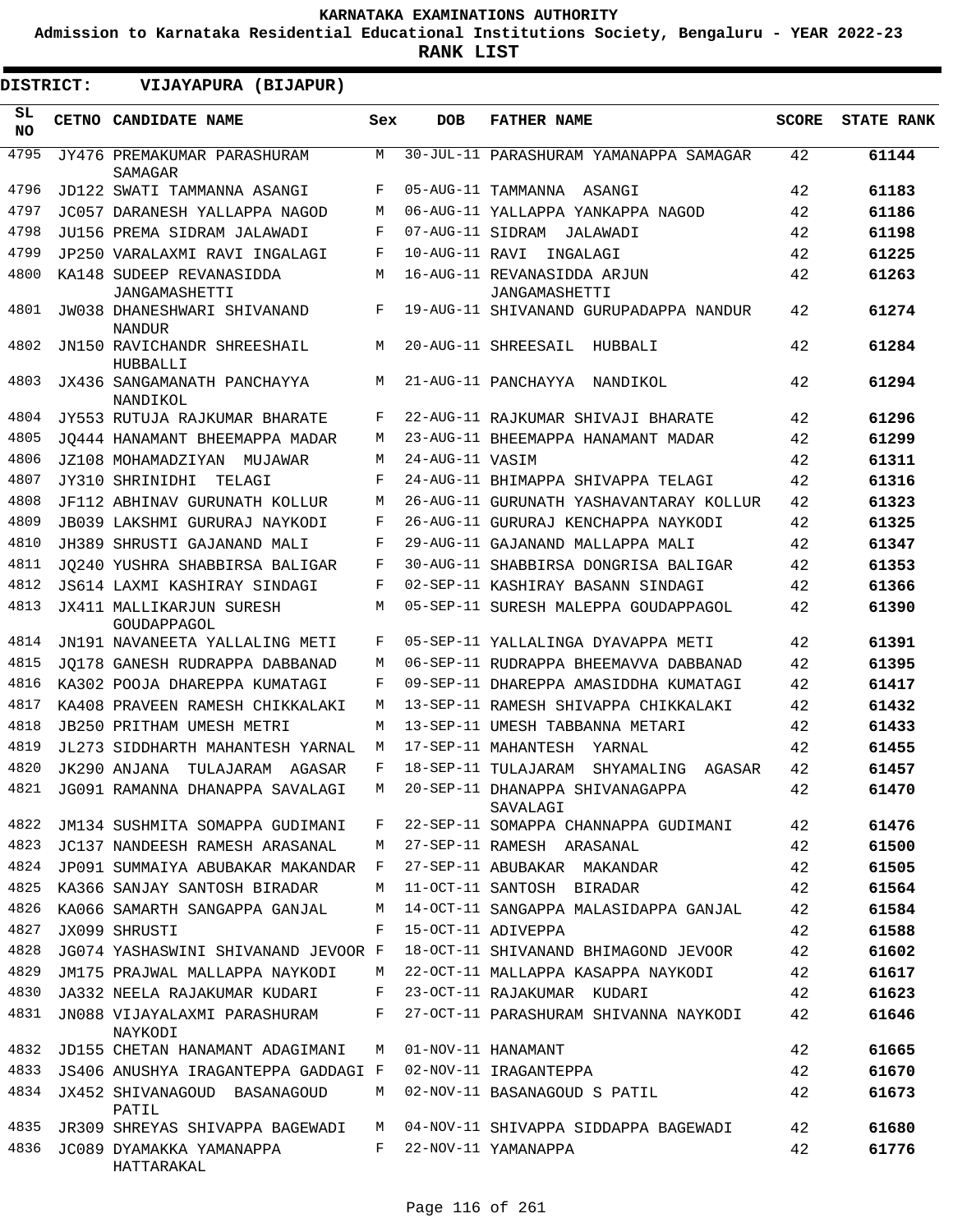**Admission to Karnataka Residential Educational Institutions Society, Bengaluru - YEAR 2022-23**

**RANK LIST**

**DISTRICT:** EE **VIJAYAPURA (BIJAPUR)**

| SL<br><b>NO</b> | CETNO CANDIDATE NAME                                       | Sex | <b>DOB</b>        | <b>FATHER NAME</b>                                     | <b>SCORE</b> | <b>STATE RANK</b> |
|-----------------|------------------------------------------------------------|-----|-------------------|--------------------------------------------------------|--------------|-------------------|
| 4837            | JF124 SAMIT SANTOSH CHAVAN                                 | M   | 28-NOV-11         | SANTOSH<br>CHAVAN                                      | 42           | 61817             |
| 4838            | JS619 LAXMI MALLAPPA KELAGINAMANI F                        |     |                   | 29-NOV-11 MALLAPPA S KELAGINAMANI                      | 42           | 61826             |
| 4839            | JM005 SAKSHI CHANNABASAPPA SAROOR F                        |     |                   | 03-DEC-11 CHANNABASAPPA BASAPPA SAROOR                 | 42           | 61845             |
| 4840            | JJ196 MADHURA MALAKARI HONNAMORE                           | F   |                   | 10-DEC-11 MALAKARI DHAREPPA HONNAMORE                  | 42           | 61866             |
| 4841            | JR580 VAIDEVI BASAVARAJ BADODAGI                           | F   |                   | 19-DEC-11 BASAVARAJ                                    | 42           | 61903             |
| 4842            | JA345 RAGHAVENDRA RAMESH<br><b>BHANDWALKAR</b>             | M   |                   | 30-DEC-11 RAMESH DONDIBA BHANDWALKAR                   | 42           | 61941             |
| 4843            | JO722 APPU CHANNAREDDI POTHAREDDI M                        |     |                   | 01-JAN-12 CHANNAREDDI POTHAREDDI                       | 42           | 61945             |
| 4844            | JK257 YALLALINGA NAGAPPA POOJARI                           | M   |                   | 01-JAN-12 NAGAPPA BHIMANNA POOJARI                     | 42           | 61955             |
| 4845            | JE273 SRUSHTI SANGAMESH AALUR                              | F   |                   | 04-JAN-12 SANGAMESH SIDDAPPA AALUR                     | 42           | 61963             |
| 4846            | JY025 APARNA TUKARAM KADAM                                 | F   |                   | 05-JAN-12 TUKARAM KADAM                                | 42           | 61964             |
| 4847            | JT070 BORAMMA RAYAPPA PUJARI                               | F   |                   | 12-JAN-12 RAYAPPA RAVUTAPPA PUJARI                     | 42           | 61973             |
| 4848            | JF146 JEEVA SIDARAM KATTIMANI                              | M   |                   | 22-JAN-12 SIDARAM KATTIMANI                            | 42           | 61984             |
| 4849            | JS373 VISHAL<br>NAIK                                       | M   | 31-JAN-12 CHENNU  |                                                        | 42           | 61998             |
| 4850            | JY239 BHAVANI JAGADEESH KICHADI                            | F   |                   | 29-FEB-12 JAGADEESH MAHADEVAPPA KICHADI                | 42           | 62010             |
| 4851            | JY410 AJEET SHRISHAIL HINDINAMANI M                        |     |                   | 20-MAR-12 SHRISHAIL HANAMANT<br>HINDINAMANI            | 42           | 62018             |
| 4852            | JM221 SHIVAKUMAR MALAKAPPA<br>NAYIKODI                     | M   |                   | 11-APR-12 MALAKAPPA                                    | 42           | 62023             |
| 4853            | JY365 ROHAN RAMESH RATHOD                                  | M   | 20-JUN-12 RAMESH  | RATHOD                                                 | 42           | 62040             |
| 4854            | JE163 ABHILASH BALAVANT TALAWAR                            | M   |                   | 25-JUN-12 BALAVANT M TALAWAR                           | 42           | 62041             |
| 4855            | JN210 SANJEEVINI GOUDAPPA BIRADAR F                        |     |                   | 29-JUN-12 GOUDAPPA BIRADAR                             | 42           | 62042             |
| 4856            | JY562 PRAJWAL CHANDRAPPA KALAL                             | M   |                   | 07-JUL-12 CHANDRAPPA KALAL                             | 42           | 62043             |
| 4857            | JF152 MAHAMADSUBAN ISHMAYIL<br>KARBARI                     | M   |                   | 25-JUL-01 ISHMAYIL R KARBARI                           | 41           | 62047             |
| 4858            | JA335 MAHESH MUTTAPPA HALAGI                               | M   |                   | 01-DEC-09 MUTTAPPA SIDDAPPA HALAGI                     | 41           | 62081             |
| 4859            | JF025 MUJAFAR NABISAB ATTAR                                | M   | 01-JAN-10 NABISAB | ATTAR                                                  | 41           | 62094             |
| 4860            | JB104 SANJAY DHANAYA GANACHARI                             | M   | 24-JAN-10 DHANAYA | GANACHARI                                              | 41           | 62110             |
| 4861            | JD381 DYAMANAGOUDA SHIVANAND<br>GONAL                      | M   |                   | 17-FEB-10 SHIVANAND SIDDAGONDAPPA GONAL                | 41           | 62121             |
| 4862            | JG206 BHOURAMMA KANTAPPA KOTI                              | F   |                   | 11-MAR-10 KANTAPPA BASAPPA KOTI                        | 41           | 62138             |
| 4863            | JT045 NAZIYA MAHAMMADA HANIF<br>NADAF                      | F   |                   | 15-MAR-10 MAHAMMADA HANIF ALLUDIN NADAF                | 41           | 62141             |
|                 | 4864 JZ604 IMAM FAHAD SAHEB PATEL<br><b>BADEGHAR</b>       |     |                   | M 17-MAR-10 SAHEB PATEL IMAMA PATEL<br><b>BADEGHAR</b> | 41           | 62142             |
| 4865            | JD045 ANKITA RAMESH HALLI F                                |     |                   | 13-APR-10 RAMESH HALLI                                 | 41           | 62164             |
| 4866            | JO770 PRAJWAL VIRUPAKSHI MADAR M                           |     |                   | 21-APR-10 VIRUPAKSHI K MADAR                           | 41           | 62174             |
| 4867            | JA142 CHETAN APPASAHEB CHAVAN M 06-MAY-10 APPASAHEB CHAVAN |     |                   |                                                        | 41           | 62185             |
| 4868            | JX278 ANKEETA PARASHURAM<br>BABALESHWAR                    |     |                   | F 14-MAY-10 PARASHURAM BABALESHWAR                     | 41           | 62193             |
| 4869            | JJ001 ASHIF HANIFSAB DADED                                 |     |                   | M 01-JUN-10 HANIFSAB SAIDUSAB DADED                    | 41           | 62206             |
| 4870            | JP366 KEERTI BHEEMAPPA NARASANAGI F                        |     |                   | 10-JUN-10 BHEEMAPPA DYAMANNA NARASANGI                 | 41           | 62220             |
| 4871            | JM400 LAKKI SANTOSH CHAHWAN                                | M   |                   | 12-JUN-10 SANTOSH HARI CHAHWAN                         | 41           | 62225             |
| 4872            | JW103 PRAVEEN SIDDANNA YARAGALL                            | M   |                   | 16-JUN-10 SIDDANNA                                     | 41           | 62226             |
| 4873            | JF394 SADASHIVA SUBHASA REDDY                              | M   |                   | 28-JUL-10 SUBHASA VITTALA REDDY                        | 41           | 62277             |
| 4874            | JO174 MANOJ RAMESH KALLAPPAGOL                             |     |                   | M 01-AUG-10 RAMESH KALLAPPA KALLAPPAGOL                | 41           | 62286             |
| 4875            | JV044 MAHMADYUSUF CHANGAPATEL<br>VADAGERI                  | M   |                   | 09-AUG-10 CHANGAPATEL                                  | 41           | 62306             |
| 4876            | JY122 SAMARTH MUTTURAJ MADALMATTI M                        |     |                   | 12-AUG-10 MUTTURAJ MADALMATTI                          | 41           | 62318             |
| 4877            | JB219 MAHAMMAD MUZAMMIL SAIPUDDIN M<br>BAGAWAN             |     |                   | 22-AUG-10 SAIPUDDIN KHADARASAB BAGAWAN                 | 41           | 62339             |
|                 | 4878 JB289 JYOTI ANAND HARIJAN                             |     |                   | F 03-SEP-10 ANAND SHARANAPPA HARIJAN                   | 41           | 62361             |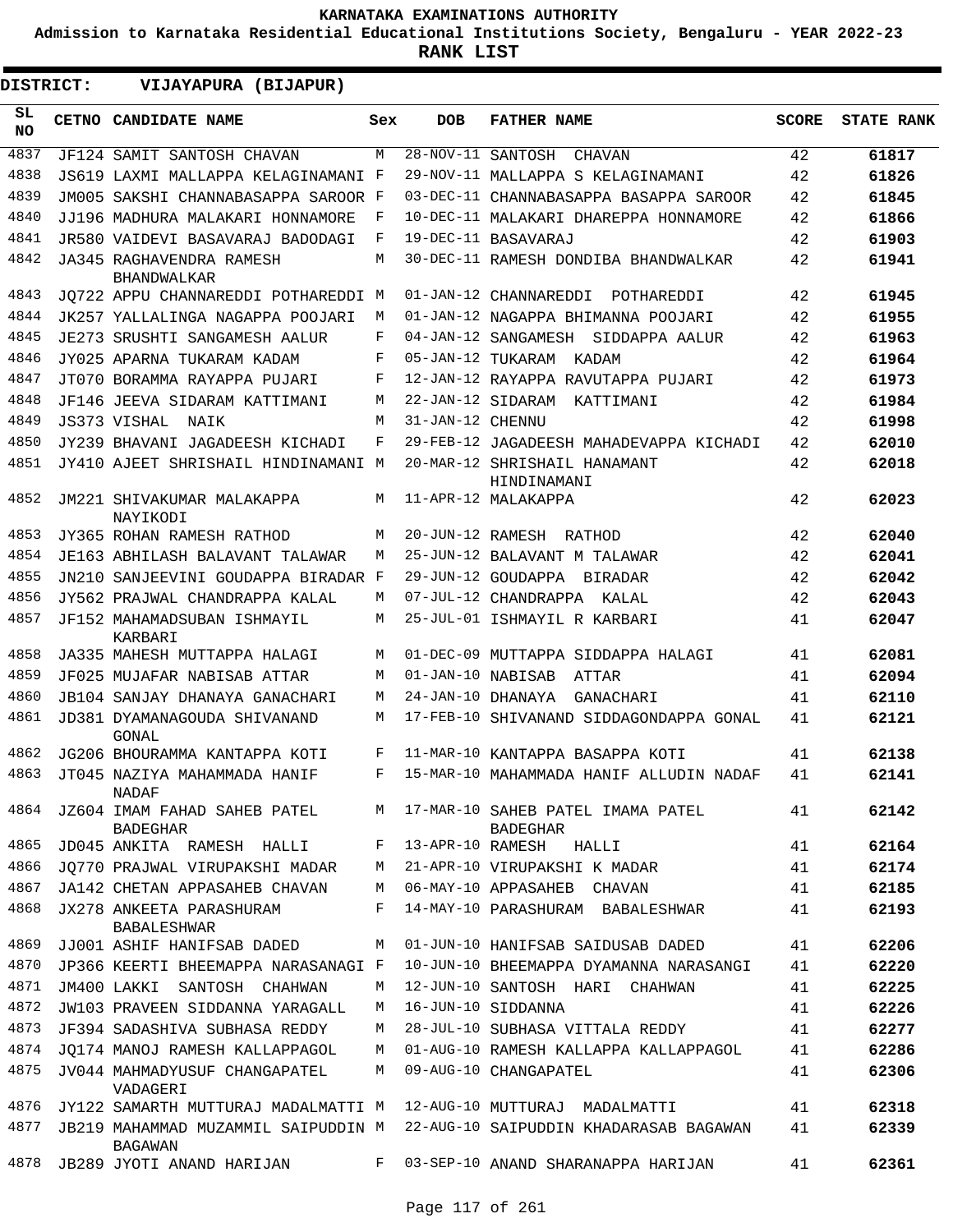**Admission to Karnataka Residential Educational Institutions Society, Bengaluru - YEAR 2022-23**

**RANK LIST**

**DISTRICT:** EE **VIJAYAPURA (BIJAPUR)**

| SL<br><b>NO</b> | CETNO CANDIDATE NAME                            | Sex | <b>DOB</b>      | <b>FATHER NAME</b>                               | <b>SCORE</b> | <b>STATE RANK</b> |
|-----------------|-------------------------------------------------|-----|-----------------|--------------------------------------------------|--------------|-------------------|
| 4879            | JS660 SANGANABASAV MANTESH ANGADI M             |     |                 | 03-SEP-10 MANTESH SANGANABASAV ANGADI            | 41           | 62363             |
| 4880            | JU049 ANKITA SHIVANAND PADASHETTY F             |     | $06 - SEP - 10$ | SHIVANAND GURANNA PADASHETTY                     | 41           | 62372             |
| 4881            | JK273 PREETI SANJEEV LONI                       | F   |                 | 11-SEP-10 SANJEEV SANGAPPA LONI                  | 41           | 62387             |
| 4882            | JZ598 SACHIN SHIVAPPA KAGGOD                    | М   |                 | 12-SEP-10 SHIVAPPA KAGGOD                        | 41           | 62390             |
| 4883            | JR382 NIKHIL RAMESH CHAVAN                      | M   |                 | 13-SEP-10 RAMESH CHAVAN                          | 41           | 62394             |
| 4884            | JD226 KAVERI SHEKHAPPA DALAWAI                  | F   |                 | 16-SEP-10 SHEKHAPPA DALAWAI                      | 41           | 62404             |
| 4885            | JB244 SURAJ CHANNAPPA RATHOD                    | М   |                 | 21-SEP-10 CHANNAPPA                              | 41           | 62415             |
| 4886            | JO704 TANUSHRI BASAPPA NAYKODI                  | F   |                 | 23-SEP-10 BASAPPA RAMAPPA NAYKODI                | 41           | 62422             |
| 4887            | JD137 AKSHATA RAMESH CHANAKOTI                  | F   |                 | 28-SEP-10 RAMESH CHANAKOTI                       | 41           | 62432             |
| 4888            | JE484 YOGITA SIDRAMAPPA KANNUR                  | F   |                 | 02-OCT-10 SIDRAMAPPA REVANASIDDAPPA<br>KANNUR    | 41           | 62450             |
| 4889            | JL186 MAHESH NAGAPPA MADDARAKI                  | М   |                 | 05-OCT-10 NAGAPPA BHIMARAYA MADDARAKI            | 41           | 62466             |
| 4890            | JX287 SAHEBAGOUD BAPU TALAWAR                   | М   |                 | 08-OCT-10 BAPU TALAWAR                           | 41           | 62478             |
| 4891            | JY436 JAIBHIMA PRAVINKUMAR<br>NADUVINAKERI      | M   |                 | 09-OCT-10 PRAVINAKUMAR HUSANAPPA<br>NADUVINAKERI | 41           | 62482             |
| 4892            | JF313 PRUTHVIRAJ CHIDANAND<br>SHENDAGE          | M   |                 | 09-OCT-10 CHIDANAND G SHENDAGE                   | 41           | 62483             |
| 4893            | JZ555 KARTIK SHIVANAND RATHOD                   | М   |                 | 17-OCT-10 SHIVANAND HUNNU RATHOD                 | 41           | 62510             |
| 4894            | JZ138 DEEPA MADEV ADDI                          | F   |                 | 01-NOV-10 MADEV GURULINGAPPA ADDI                | 41           | 62560             |
| 4895            | JA216 PRAGATI MARUTI PAWAR                      | F   |                 | 01-NOV-10 MARUTI GANAPATI PAWAR                  | 41           | 62562             |
| 4896            | JR142 POOJA PARASHURAM PAWAR                    | F   |                 | 03-NOV-10 PARASHURAM CHOLARAM PAWAR              | 41           | 62565             |
| 4897            | JR515 AKEEN SHIVASHANKAR BAGALI                 | М   |                 | 05-NOV-10 SHIVASHANKAR BAGALI                    | 41           | 62572             |
| 4898            | JM105 SHIVANAND GADDEPPA<br>TAKKALAKI           | М   |                 | 05-NOV-10 GADDEPPA DASHARATH TAKKALAKI           | 41           | 62578             |
| 4899            | <b>JB165 YASMEEN SAIFANSAB GOGI</b>             | F   |                 | 05-NOV-10 SAIFANSAB MOULASAB GOGI                | 41           | 62579             |
| 4900            | JO765 DEEPA SHIVAPUTRAPPA MADAR                 | F   |                 | 08-NOV-10 SHIVAPUTRAPPA YAMANAPPA MADAR          | 41           | 62589             |
| 4901            | JH370 AKSHAY RAMESH CHAVHAN                     | М   |                 | 14-NOV-10 RAMESH MARUTI CHAVHAN                  | 41           | 62622             |
| 4902            | KA006 ARCHANA RACHAPPA KARENNI                  | F   |                 | 15-NOV-10 RACHAPPA SHANKARAPPA KARENNI           | 41           | 62627             |
| 4903            | JJ198 LAXMI BASAVARAJ<br>JANGAMASHETTI          | F   |                 | 19-NOV-10 BASAVARAJ<br>JANGAMASHETTI             | 41           | 62646             |
| 4904            | JT053 KALAMMA BHIMANNA GHALI                    | F   |                 | 20-NOV-10 BHIMANNA AMMANNA GHALI                 | 41           | 62649             |
| 4905            | JL051 HARSHITA PRABHULING SASANUR M             |     |                 | 23-NOV-10 PRABHULING<br>SASANUR                  | 41           | 62656             |
| 4906            | JE383 SONU HANAMANT BAGALI                      |     |                 | 27-NOV-10 HANAMANT BABURAY BAGALI                | 41           | 62676             |
| 4907            | JL023 MARUTI LAKSHMAN TOTAD                     | М   |                 | 28-NOV-10 LAKSHMAN BASAPPA TOTAD                 | 41           | 62678             |
| 4908            | JS642 BASAVARAJ SHIVALINGAPPA<br>NAGAVI         | М   |                 | 30-NOV-10 SHIVALINGAPPA SHARANAPPA<br>NAGAVI     | 41           | 62680             |
| 4909            | JR115 AISHARYA SANGAPPA HANDRAL                 | F   |                 | 01-DEC-10 SANGAPPA                               | 41           | 62682             |
| 4910            | JS268 ANAND PAVADEPPA DODAMANI                  | М   |                 | 04-DEC-10 PAVADEPPA DODAMANI                     | 41           | 62697             |
| 4911            | JU087 PRATIKSHA MANJUNATH<br>SAGARAMATH         | F   |                 | 18-DEC-10 MANJUNATH AYYANNA SAGARAMATH           | 41           | 62762             |
| 4912            | KA328 ANAND SIDDAPPA LONAR                      | М   |                 | 23-DEC-10 SIDDAPPA GURALINGAPPA LONAR            | 41           | 62779             |
| 4913            | JF263 AKSHATA BASAYA MATHAPATI                  | F   |                 | 24-DEC-10 BASAYA MATHAPATI                       | 41           | 62784             |
| 4914            | JD348 SANDEEP YAMANURA BAJANTRI                 | М   |                 | 24-DEC-10 YAMANUR BAJANTRI                       | 41           | 62789             |
| 4915            | JE381 DARSHAN BABU BIRADAR                      | М   |                 | 25-DEC-10 BABU JAGADEVAPPA BIRADAR               | 41           | 62791             |
| 4916            | JP323 BASAVARAJ PARASARAMA<br>CHALAWADI         | М   |                 | 01-JAN-11 PARASARAMA GURAPPA CHALAWADI           | 41           | 62820             |
| 4917            | JT218 RADHIKA GANGADHAR UDACHAN                 | F   |                 | 01-JAN-11 GANGADHAR UDACHAN                      | 41           | 62844             |
| 4918            | JS019 SHARANAGOUDA DATTATREYA<br><b>BIRADAR</b> | М   |                 | 01-JAN-11 DATTATREYA                             | 41           | 62852             |
| 4919            | JL297 SHIVANAND NAGAPPA NALATAWAD M             |     |                 | 01-JAN-11 NAGAPPA MALLAPPA NALATAWAD             | 41           | 62853             |
| 4920            | JU185 APOORVA SHARANU PADMANAVAR                | F   |                 | 04-JAN-11 SHARANU GOUDAPPA PADMANNAVAR           | 41           | 62877             |
| 4921            | JB376 Laxmi Ravi Kondaguli                      | F   |                 | 04-JAN-11 Ravi Bimappa Kondaguli                 | 41           | 62881             |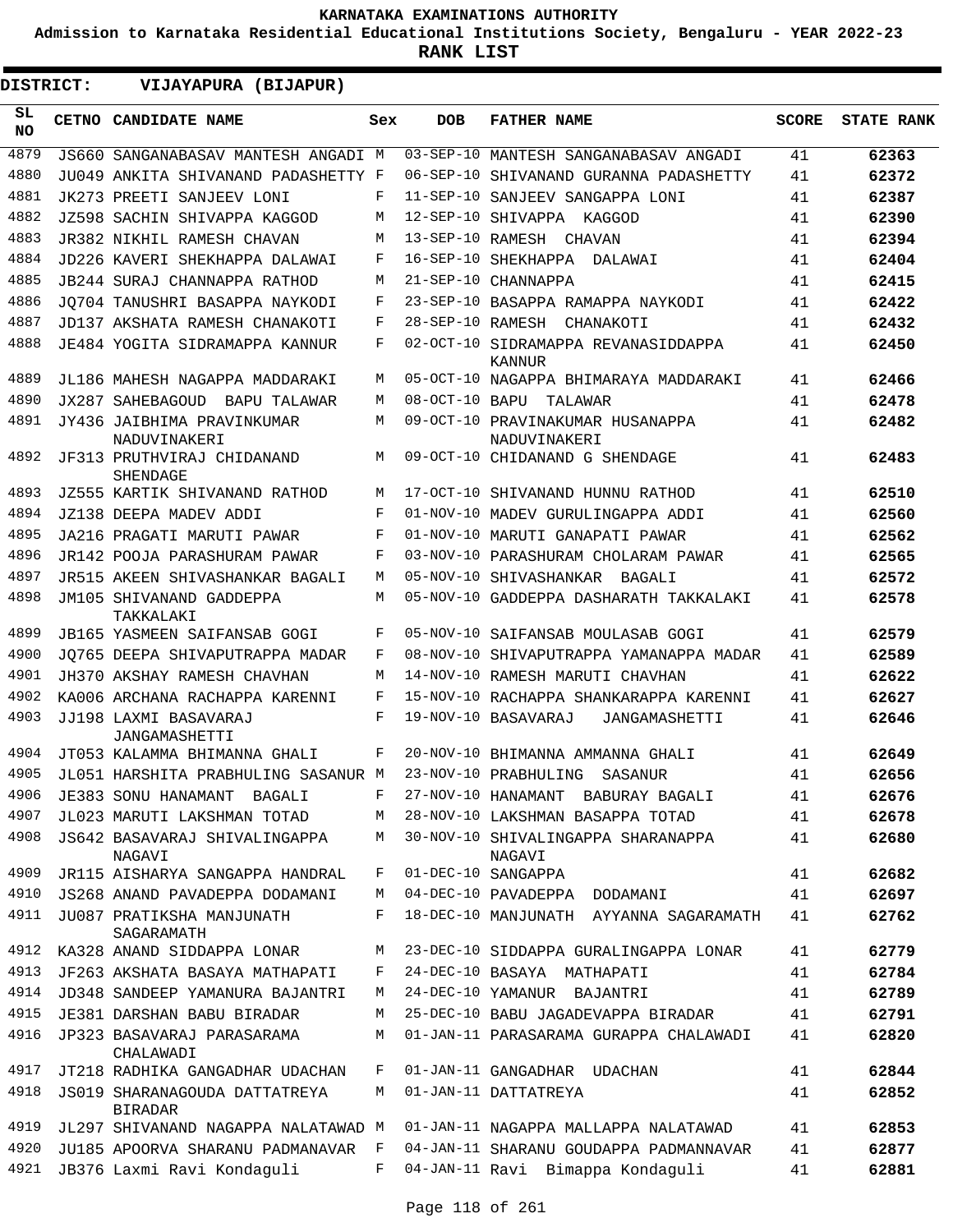**Admission to Karnataka Residential Educational Institutions Society, Bengaluru - YEAR 2022-23**

| DISTRICT:       | VIJAYAPURA (BIJAPUR)                         |     |                        |                                                                                 |              |                   |
|-----------------|----------------------------------------------|-----|------------------------|---------------------------------------------------------------------------------|--------------|-------------------|
| SL<br><b>NO</b> | CETNO CANDIDATE NAME                         | Sex | <b>DOB</b>             | <b>FATHER NAME</b>                                                              | <b>SCORE</b> | <b>STATE RANK</b> |
| 4922            | JO310 GEETA PRABHU PAWAR                     | F   | $05 - JAN - 11$ PRABHU | PAWAR                                                                           | 41           | 62886             |
| 4923            | JZ051 ASWINI NIJAPPA HARIJAN                 | F   |                        | 06-JAN-11 NIJAPPA HARIJAN                                                       | 41           | 62892             |
| 4924            | JS222 GOUTAMI VINAYAK BHOOTI                 | F   |                        | 06-JAN-11 VINAYAK LAKKAPPA BHOOTI                                               | 41           | 62893             |
| 4925            | KA147 PREETI SHIVAPPA ROLLI                  | F   | 07-JAN-11 SHIVAP       |                                                                                 | 41           | 62901             |
| 4926            | JM351 ABHISHEK VADDAR                        | M   |                        | 09-JAN-11 KASHINATH VADDAR                                                      | 41           | 62915             |
| 4927            | KA195 SOUMYA REVANSIDDA SARAWAD              | F   |                        | 12-JAN-11 REVANSIDDA NINGAPPA SARAWAD                                           | 41           | 62932             |
| 4928            | JH317 ARCHANA MOUNESH BADIGER                | F   |                        | 17-JAN-11 MOUNESH SIDRAYA BADIGER                                               | 41           | 62951             |
| 4929            | JP028 PARASHURAM BAGAPPA TALAVAR             | M   |                        | 19-JAN-11 BAGAPPA SAHEBANNA TALAVAR                                             | 41           | 62959             |
| 4930            | JG027 SANGAMESH BHEEMASHANKAR<br>NEELANGI    | M   |                        | 24-JAN-11 BHEEMASHANKAR CHANNAVEERAPPA<br>NEELANGI                              | 41           | 62982             |
| 4931            | JB214 PRATIBHA SIDDAPPA<br>BAIRAPPAGOL       | F   |                        | 27-JAN-11 SIDDAPPA SOMALINGAPPA<br>BAIRAPPAGOL                                  | 41           | 62999             |
| 4932            | JQ391 ANJALI SURESH CHAVAN                   | F   |                        | 28-JAN-11 SURESH CHAVAN                                                         | 41           | 63004             |
| 4933            | JY008 AVINASH GULAB JADHAV                   | M   | 30-JAN-11 GULAB        | JADHAV                                                                          | 41           | 63015             |
| 4934            | JO412 KUSUMA IRANNA PATTAR                   | F   |                        | 31-JAN-11 IRANNA RUDRAPPA PATTAR                                                | 41           | 63021             |
| 4935            | JO747 SAHANA MANTESH DAVANAGERI              | F   |                        | 01-FEB-11 MANTESH SHIVAPPA DAVANAGERI                                           | 41           | 63030             |
| 4936            | JM053 SIDDAMMA BASAVARAJ APARADHI F          |     |                        | 07-FEB-11 BASAVARAJ SIDDAPPA APARADHI                                           | 41           | 63057             |
| 4937            | JV175 SANJEEVARADDI NANAGOUDA<br>ASANTAPUR   | M   |                        | 11-FEB-11 NANAGOUDA ASANTAPUR                                                   | 41           | 63080             |
| 4938            | JG122 ADARSH RAJASHEKHAR BIRADAR             | M   |                        | 15-FEB-11 RAJASHEKHAR SHRISHAIL BIRADAR                                         | 41           | 63104             |
| 4939            | JX012 PRATIKSHA MALLIKARJUN<br>HADAPAD       | F   |                        | 21-FEB-11 PRIYANKA SHIVANAND HADAPAD                                            | 41           | 63130             |
| 4940            | JO467 VIJAYAKUMAR BASANAGOUDA<br>DEVAREDDY   | М   |                        | 21-FEB-11 BASANAGOUDA DEVAREDDY                                                 | 41           | 63134             |
| 4941            | JO091 YASHAVANT CHANAGONDAPPA<br>AVATI       | M   |                        | 21-FEB-11 CHANAGONDAPPA CHANDRAMAPPA<br>AVATI                                   | 41           | 63136             |
| 4942            | JE091 LAXMI BHAGANAGOUDA PATIL               | F   |                        | 25-FEB-11 BHAGANAGOUDA BHEEMANAGOUD<br>PATIL                                    | 41           | 63157             |
| 4943            | JD104 BASANAGOUDA HANAMANTA<br>YANKANCHI     | M   |                        | 26-FEB-11 HANAMANTA BASANAGOUDA<br>YANKANCHI                                    | 41           | 63162             |
| 4944            | JD447 JYOTI ANAGAWADI                        | F   |                        | 01-MAR-11 MAHADEVAPPA                                                           | 41           | 63184             |
| 4945            | JJ131 SANIKA ASHOK NAROTE                    | F   |                        | 01-MAR-11 ASHOK JALADAPPA NAROTE                                                | 41           | 63189             |
|                 |                                              |     |                        | 4946 JR228 SHIVARAJ KENCHAPPA POOJARI M 02-MAR-11 KENCHAPPA MADIVALAPPA POOJARI | 41           | 63202             |
| 4947            | JB407 NINGARAJ BABU UNNIBAVI                 | М   |                        | 05-MAR-11 BABU NANDAPPA UNNIBAVI                                                | 41           | 63218             |
| 4948            | JM430 Y ARUNAKUMAR Y BASAVARAJ               | М   |                        | 05-MAR-11 Y BASAVARAJ                                                           | 41           | 63222             |
| 4949            | JS367 SAVITA DUNDAPPA HOSAMANI               | F   |                        | 13-MAR-11 DUNDAPPA DHAREPPA HOSAMANI                                            | 41           | 63274             |
| 4950            | JY362 GANESH MAHADEV PAWAR                   | M   |                        | 24-MAR-11 MAHADEV GANI PAWAR                                                    | 41           | 63350             |
| 4951            | JY186 PRATIBHA CHANDRASHEKHAR<br>UGAR        | F   |                        | 26-MAR-11 CHANDRASHEKHAR PARASAPPA UGAR                                         | 41           | 63373             |
| 4952            | KA467 ANURADHA SHANKAR IMMANAD               | F   |                        | 28-MAR-11 SHANKAR IMMANAD                                                       | 41           | 63383             |
| 4953            | JE346 MUSKAAN SARJIL GABBUR                  | F   |                        | 29-MAR-11 SARJIL BANDGISAB GABBUR                                               | 41           | 63398             |
| 4954            | JR597 KHESUBAYI REAVANASIDDAPPA<br>KARIMUNGI | F   |                        | 01-APR-11 REVANASIDDAPPA RACHAPPA<br>KARIMUNGI                                  | 41           | 63419             |
| 4955            | JF248 PREETI IRANNA HAVINAL                  | F   |                        | 01-APR-11 IRANNA BASAPPA HAVINAL                                                | 41           | 63420             |
| 4956            | JF390 BASAVARAJ GURUNATH RODAGI              | М   |                        | 02-APR-11 GURUNATH HANAMNTARAY RODAGI                                           | 41           | 63426             |
| 4957            | JO599 RAHUL APPU CHAVAN                      | М   |                        | 08-APR-11 APPU HANAMANT CHAVAN                                                  | 41           | 63484             |
| 4958            | JM354 PRAMOD YALAWAR                         | M   |                        | 11-APR-11 SANGANNA YALAWAR                                                      | 41           | 63511             |
| 4959            | JM267 BASAVARAJ DEVINDRAPPA<br>MADDARAKI     | М   |                        | 12-APR-11 DEVINDRAPPA BASALINGAPPA<br>MADDARAKI                                 | 41           | 63515             |
| 4960            | JU145 AKASH RAMESH YARANAL                   | М   | 14-APR-11 RAMESH       |                                                                                 | 41           | 63525             |
| 4961            | KA077 TANVI<br>RAJAKUMAR KUMBAR              | F   |                        | 15-APR-11 RAJAKUMAR                                                             | 41           | 63536             |
| 4962            | JN231 SRUSHTI MALLAREDDY<br>MASARADDY        | F   |                        | 16-APR-11 MALLARADDY MAHADEVAPPAGOUD<br>MASARADDY                               | 41           | 63541             |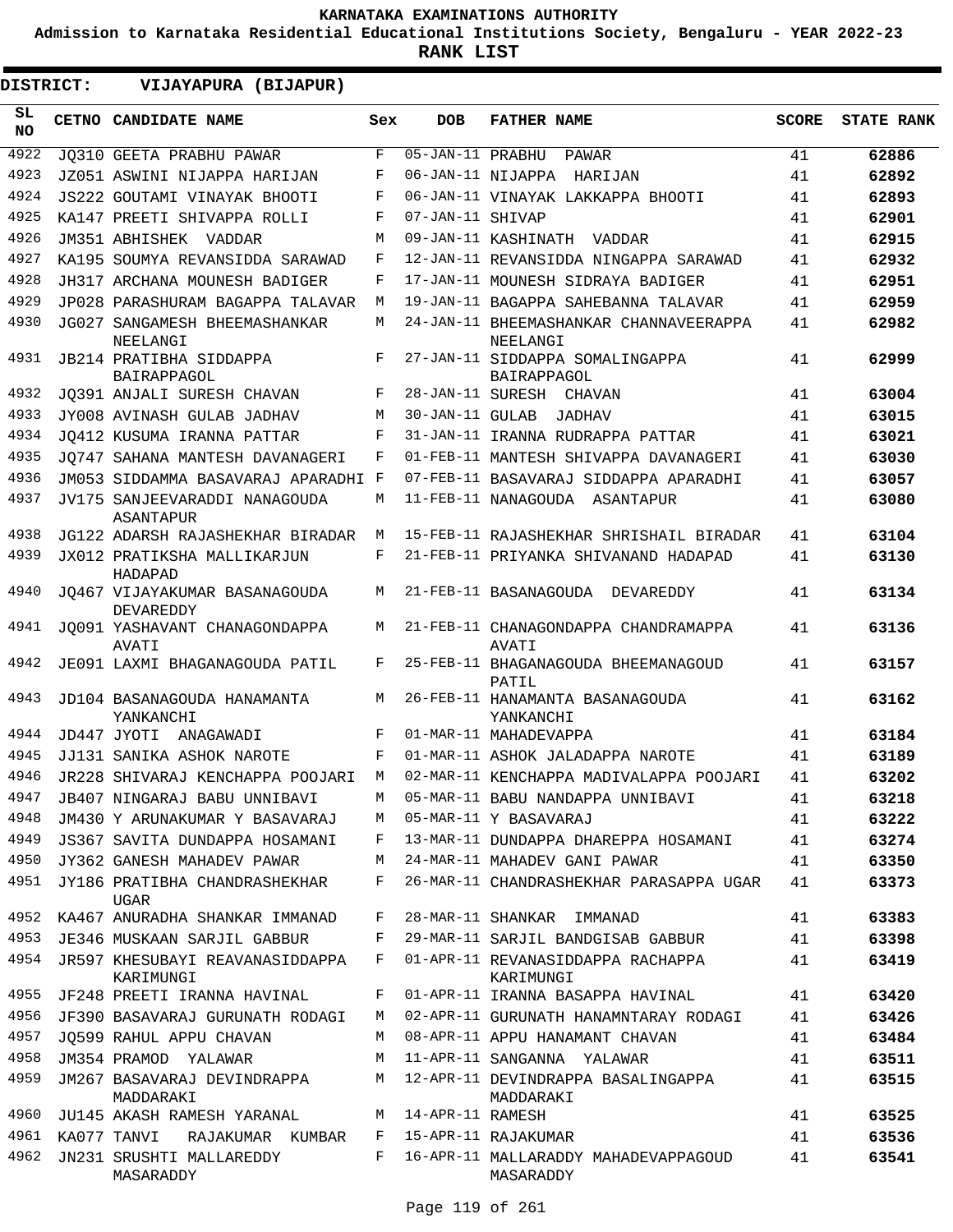**Admission to Karnataka Residential Educational Institutions Society, Bengaluru - YEAR 2022-23**

**RANK LIST**

ı

|                  | DISTRICT: | VIJAYAPURA (BIJAPUR)                          |              |                  |                                                |              |                   |
|------------------|-----------|-----------------------------------------------|--------------|------------------|------------------------------------------------|--------------|-------------------|
| SL.<br><b>NO</b> |           | CETNO CANDIDATE NAME                          | Sex          | <b>DOB</b>       | <b>FATHER NAME</b>                             | <b>SCORE</b> | <b>STATE RANK</b> |
| 4963             |           | JO464 SHIVANAND PAWADEPPA<br><b>CHOUDAKER</b> | M            |                  | 19-APR-11 PAWADEPPA<br>SHIVAPPA<br>CHOUDAKER   | 41           | 63561             |
| 4964             |           | JO742 KIRAN RUDRUSWAMI<br>SHIKALAWADI         | M            |                  | 24-APR-11 RUDRUSWAMI SIDDAYYA<br>SHIKALAWADI   | 41           | 63601             |
| 4965             |           | JT074 SINCHANA SANTOSH HOSMANI                | F            |                  | 25-APR-11 SANTOSH HOSMANI                      | 41           | 63612             |
| 4966             |           | JN157 DANAMMA YALLAPPA CHALAWADI              | F            |                  | 02-MAY-11 YALLAPPA MAILARAPPA CHALAWADI        | 41           | 63651             |
| 4967             |           | JS066 RAKESH MALLAPPA YALAVANTAGI M           |              |                  | 07-MAY-11 MALLAPPA GURULINGAPPA<br>YALAVANTAGI | 41           | 63690             |
| 4968             |           | JE515 ISHWARYA UMESH BABALADI                 | F            |                  | 11-MAY-11 UMESH SHARANAPPA BABALADI            | 41           | 63716             |
| 4969             |           | JX460 PRATIKSHA RAJASHEKHAR<br>SHIVAPUR       | F            |                  | 15-MAY-11 RAJASHEKHAR LAXMAN SHIVAPUR          | 41           | 63751             |
| 4970             |           | JB390 MAHAMADTAHIR BANDENAWAZ<br>MAMADAPUR    | M            |                  | 16-MAY-11 BANDENAWAZ<br>MAMADAPUR              | 41           | 63756             |
| 4971             |           | JE310 SHIVARAJ IRANNA BIRADAR                 | М            | 16-MAY-11 IRANNA |                                                | 41           | 63758             |
| 4972             |           | JO049 SURAJA SANTOSH CHAWAN                   | М            |                  | 17-MAY-11 SANTOSH RATANSINGA CHAWAN            | 41           | 63765             |
| 4973             |           | JY192 SHIVARAJ MALLIKARJUN<br>PANDEGANVI      | М            |                  | 18-MAY-11 MALLIKARJUN PANDEGANVI               | 41           | 63777             |
| 4974             |           | JO486 TEJASHWINI SHARANABASAPPA<br>DODAMANI   | F            |                  | 24-MAY-11 SHARANABASAPPA CHANDAPPA<br>DODAMANI | 41           | 63820             |
| 4975             |           | JP392 SAMARTH SAHEBAGOUDA VAJJAL              | М            |                  | 27-MAY-11 SAHEBAGOUDA HANAMANTRAYA<br>VAJJAL   | 41           | 63840             |
| 4976             |           | JS719 BASAVARAJ RAJASHEKHAR<br>KATTIMANI      | М            |                  | 01-JUN-11 RAJASHEKHAR KATTIMANI                | 41           | 63866             |
| 4977             |           | JO025 MALLIKARJUN                             | M            |                  | 01-JUN-11 RANGANATHA                           | 41           | 63872             |
| 4978             |           | JS669 SACHIN BADU RATHOD                      | M            |                  | 01-JUN-11 BADU NARASING RATHOD                 | 41           | 63876             |
| 4979             |           | JU076 SAHEBGOUD CHANDRAKANT<br>POLESI         | M            |                  | 01-JUN-11 CHANDRAKANT POLESI                   | 41           | 63877             |
| 4980             |           | JY003 PRATINYA SUTHGUNDI                      | F            |                  | 04-JUN-11 SHRISHAIL SUTHGUNDI                  | 41           | 63909             |
| 4981             |           | JP029 BHUVANKUMAR AMARESH<br>GANGANAGOUDAR    | M            |                  | 05-JUN-11 AMARESH GANGANAGOUDAR                | 41           | 63913             |
| 4982             |           | JF204 KAVYA SHIVASHANKAR KANNI                | F            |                  | 06-JUN-11 SHIVASHANKAR MALLAPPA KANNI          | 41           | 63925             |
| 4983             |           | JH430 SRUSTI CHANDANGODA PATIL                | F            |                  | 10-JUN-11 CHANDANGODA PATIL                    | 41           | 63975             |
| 4984             |           | JS548 SIDDARAM HANAMANTH INGALAGI M           |              |                  | 12-JUN-11 HANAMANTH SIDRAM INGALAGI            | 41           | 63992             |
| 4985             |           | JF474 PRATIKSHA ARJUN VADDAR                  | $\mathbf{F}$ |                  | 18-JUN-11 ARJUN NAGAPPA VADDAR                 | 41           | 64044             |
| 4986             |           | JF219 SUPREET SHIVANANDA<br>WAGHAMORE         | M            |                  | 24-JUN-11 SHIVANANDA                           | 41           | 64100             |
| 4987             |           | JK269 DNYANESHWAR MOTILAL KADAM               | M            |                  | 26-JUN-11 MOTILAL KADAM                        | 41           | 64112             |
| 4988             |           | JL392 GURUPADAYYA MALLAYYA<br>HIREMATH        | М            |                  | 29-JUN-11 SUREKHA MALLAYYA HIREMATH            | 41           | 64136             |
| 4989             |           | JH350 AKASH CHANDRAM BUDAGULLI                | М            |                  | 01-JUL-11 CHANDRAM YALAGIND BUDAGULLI          | 41           | 64154             |
| 4990             |           | JS105 BHAGYASHRI SHARANAPPA<br>BIRADAR        | F            |                  | 01-JUL-11 SHARANAPPA BIRADAR                   | 41           | 64155             |
| 4991             |           | JY435 KAVITA GUNDAPPA MANGADE                 | F            |                  | 01-JUL-11 GUNDAPPA MANGADE                     | 41           | 64156             |
| 4992             |           | JS637 ABHISHEK CHANDRASHEKHAR<br>GUNDAGI      | М            |                  | 06-JUL-11 CHANDRASHEKHAR MALLAPPA<br>GUNDAGI   | 41           | 64201             |
| 4993             |           | JX358 AISHWARYA MAHADEV BIRADAR               | F            |                  | 07-JUL-11 MAHADEV BIRADAR                      | 41           | 64215             |
| 4994             |           | JH123 SAMARTH SANGAPPA BIJJARAGI              | М            |                  | 10-JUL-11 SANGAPPA BASAPPA BIJJARAGI           | 41           | 64248             |
| 4995             |           | JK158 SHIVARAJ IRAPPA KUMBAR                  | М            |                  | 11-JUL-11 IRAPPA NAGAPPA KUMBAR                | 41           | 64256             |
| 4996             |           | JA375 PRAVINKUMAR RAJU CHALAWADI              | М            |                  | 15-JUL-11 RAJU BHIMAPPA CHALAWADI              | 41           | 64299             |
| 4997             |           | JH162 SRUJAN BHIMANNA<br>JEERANKALAGI         | M            |                  | 19-JUL-11 BHIMASHANKAR JEERANKALAGI            | 41           | 64332             |
| 4998             |           | JD242 LAXMI BHEERAPPA NANDYALA                | M            |                  | 20-JUL-11 BHEERAPPA DUSHANGAPPA<br>NANDYALA    | 41           | 64334             |
| 4999             |           | JR728 ROHITAREDDI RUDRAGOUDA<br>PATIL         | M            |                  | 20-JUL-11 RUDRAGOUDA SIDDANAGOUDA PATIL        | 41           | 64335             |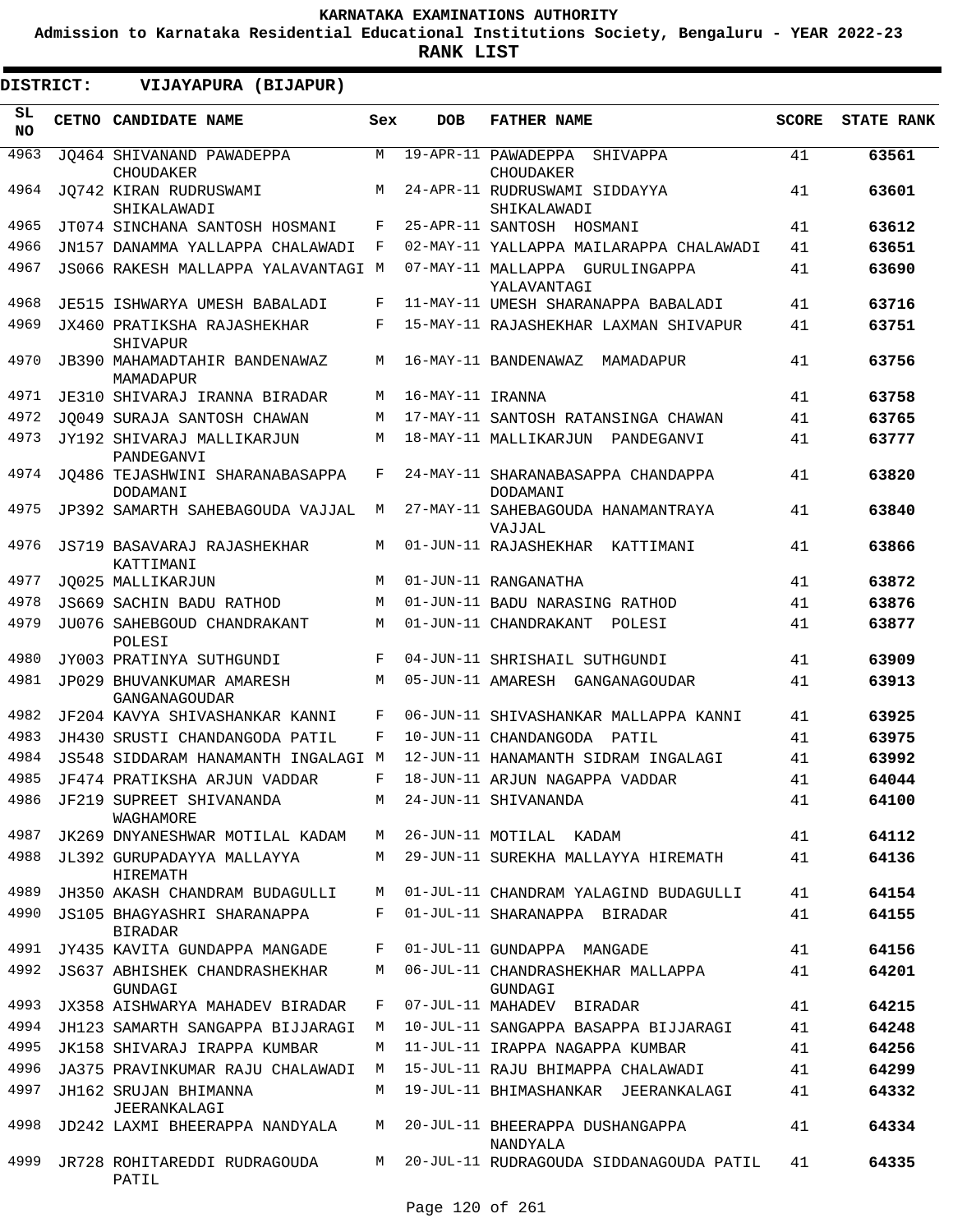**Admission to Karnataka Residential Educational Institutions Society, Bengaluru - YEAR 2022-23**

| <b>DISTRICT:</b> | VIJAYAPURA (BIJAPUR)                          |        |                       |                                                          |              |                   |
|------------------|-----------------------------------------------|--------|-----------------------|----------------------------------------------------------|--------------|-------------------|
| SL<br><b>NO</b>  | CETNO CANDIDATE NAME                          | Sex    | <b>DOB</b>            | <b>FATHER NAME</b>                                       | <b>SCORE</b> | <b>STATE RANK</b> |
| 5000             | JZ350 SHIVANAND KASHIRAM PUJARI               | М      |                       | 20-JUL-11 KASHIRAM PUJARI                                | 41           | 64337             |
| 5001             | JP386 SAVITA HANAMANTRAYA MADAR               | F      |                       | 22-JUL-11 HANAMANTRAYA SANGAPPA MADAR                    | 41           | 64351             |
| 5002             | JH382 VEERESH SATALINGAYYA<br>HIREMATH        | M      |                       | 23-JUL-11 SATALINGAYYA SIDDAYYA<br>HIREMATH              | 41           | 64364             |
| 5003             | JF322 SRUJAN SHARANAPPA RUGI                  | М      |                       | 25-JUL-11 SHARANAPPA DHULAPPA RUGI                       | 41           | 64379             |
| 5004             | JM140 ADITYA DHARMANNA HOSAMANI               | M      |                       | 27-JUL-11 DHARAMANNA MALLAPPA HOSAMANI                   | 41           | 64388             |
| 5005             | JV066 MALLIKARJUN JATTEPPA<br>NADUVINAMANI    | М      |                       | 30-JUL-11 JATTEPPA BHIMANNA<br>NADUVINAMANI              | 41           | 64419             |
| 5006             | JK074 PALLAVI SIDDARAM CHINCHOLI              | F      |                       | 31-JUL-11 SIDDARAM SHANTAPA CHINCHOLI                    | 41           | 64427             |
| 5007             | JM209 KIRAN YAMANAPPA MADAR                   | М      |                       | 04-AUG-11 YAMANAPPA RAMACHANDRA MADAR                    | 41           | 64451             |
| 5008             | JL322 HULAGAMMA HANCHANAL                     | F      |                       | 05-AUG-11 HULAGAPPA                                      | 41           | 64456             |
| 5009             | JA084 GURUPADAPPAGOUDA<br>RAMANAGOUDA BIRADAR | М      |                       | 07-AUG-11 RAMANAGOUDA GURUPADAPPAGOUDA<br><b>BIRADAR</b> | 41           | 64469             |
| 5010             | JY571 VINOD GURUPAD ANGADI                    | М      |                       | 07-AUG-11 GURUPAD<br>ANGADI                              | 41           | 64477             |
| 5011             | JT174 DOULAPPA MALLARI DEVAKATE               | M      | 08-AUG-11 MALLARI     |                                                          | 41           | 64482             |
| 5012             | JY259 SUJEET SANTOSH PAWAR                    | М      | 13-AUG-11 SANTOSH     | PAWAR                                                    | 41           | 64529             |
| 5013             | JO536 GEETA GURANNA MADARI                    | F      | 14-AUG-11 GURANNA     | MADARI                                                   | 41           | 64530             |
| 5014             | JZ290 SHUBHAM MASALI                          | М      |                       | 14-AUG-11 SHARANABASAPPA<br>MASALI                       | 41           | 64535             |
| 5015             | JW073 LAXMI NARASIHM ROOGI                    | F      |                       | 15-AUG-11 NARASIHM MADEVAPPA ROOGI                       | 41           | 64536             |
| 5016             | JB049 VIJAY SHREESHAIL GOUDAR                 | М      |                       | 15-AUG-11 SHREESHAIL NAGANAGOUDA GOUDAR                  | 41           | 64542             |
| 5017             | JX435 RAVI BHIRAPPA PAWAR                     | М      |                       | 16-AUG-11 BHIRAPPA SOMLU PAWAR                           | 41           | 64547             |
| 5018             | JP175 AKSHATA NINGAPPA CHOUDRI                | F      |                       | 19-AUG-11 NINGAPPA BASANNA CHOUDRI                       | 41           | 64568             |
| 5019             | JO762 PRIYA PRAKASH MADAR                     | F      |                       | 20-AUG-11 PRAKASH SHIVANAND MADAR                        | 41           | 64581             |
| 5020             | JY312 ISHWARI BHASKAR NALAWAR                 | F      |                       | 27-AUG-11 BHASKAR NALAWAR                                | 41           | 64619             |
| 5021             | JK227 REVATI<br>PRABHU<br>BIRADAR             | F      | 28-AUG-11 PRABHU      | BIRADAR                                                  | 41           | 64626             |
| 5022             | JK265 SHIVAPRABU ANANDA BIRADAR               | М      |                       | 30-AUG-11 ANANDA BIRADAR                                 | 41           | 64644             |
| 5023             | JN001 GANESH SHREESHAIL AGASAR                | М      |                       | 03-SEP-11 SHREESHAIL                                     | 41           | 64673             |
| 5024             | JX458 LAXMI LAKKAPPA HONAMANI                 | F      |                       | 06-SEP-11 LAKKAPPA SHANKAR HONAMANI                      | 41           | 64691             |
| 5025             | JX381 AKASH POPAT RATHOD                      | М      | $07 - SEP - 11$ POPAT | RATHOD                                                   | 41           | 64693             |
| 5026             | JE095 PREETAM SUBHAS RATHOD                   | М      |                       | 08-SEP-11 SUBHAS RAJU RATHOD                             | 41           | 64703             |
| 5027             | JF118 AKSHATA<br>ANAND<br>AWATI               | F      | 11-SEP-11 ANAND       | AWATI                                                    | 41           | 64722             |
| 5028             | JH212 SPANDANA MAHANTESH GADAGE               | F      |                       | 12-SEP-11 MAHANTESH GADAGE                               | 41           | 64731             |
| 5029             | JA163 SAMARTH SHRISHAIL SINDAGI               | M      |                       | 16-SEP-11 SHRISHAIL KALLAPPA SINDAGI                     | 41           | 64750             |
| 5030             | JC012 SHREEHARI MADHUKAR<br>CHOUDHARI         | M      |                       | 16-SEP-11 MADHUKAR CHOUDHARI                             | 41           | 64752             |
| 5031             | JG153 SAMARTH SHARANAPPA SAKARE               | М      |                       | 20-SEP-11 SHARANAPPA BASAVARAJ SAKARE                    | 41           | 64771             |
| 5032             | JE285 PRATIKSHA VITHOBA MANGOND               | F      |                       | 22-SEP-11 VITHOBA MLLAPPA MANGOND                        | 41           | 64781             |
| 5033             | JY306 PREETI VENKATESH JARALI                 | F      |                       | 27-SEP-11 VENKATESH JARALI                               | 41           | 64805             |
| 5034<br>5035     | JA467 JYOTI YARANAL                           | F      |                       | 06-OCT-11 MALLIKARJUN                                    | 41           | 64851             |
| 5036             | KA396 VAISHALI SANTOSH RATHOD                 | F      |                       | 06-OCT-11 SANTOSH LALASING RATHOD                        | 41           | 64855             |
| 5037             | JD195 PARWATI KRISHNA NAYAK                   | F<br>F |                       | 07-OCT-11 KRISHNA NAYAK                                  | 41           | 64860             |
| 5038             | KA120 POOJA LAYAPPA KANNAL                    | F      |                       | 11-OCT-11 LAYAPPA AMASIDDA KANNAL                        | 41           | 64883             |
| 5039             | KA129 PRAMILA RATHOD                          |        | 11-OCT-11 PAPU        |                                                          | 41           | 64884             |
| 5040             | JS476 FAYAJ DAVALSAB GANGUR                   | М<br>F |                       | 14-OCT-11 DAVALSAB                                       | 41           | 64898             |
|                  | JF418 PRUTWI SHIVARAJ KUMAR<br>KOULAGI        |        |                       | 14-OCT-11 SHIVARAJ KUMAR DYAMANNA<br>KOULAGI             | 41           | 64902             |
| 5041             | JY258 AKSHATA LAXMAN CHAVAN                   | F      |                       | 19-OCT-11 LAXMAN CHAVAN                                  | 41           | 64917             |
| 5042             | JL015 HANAMANT RAMAPPA RAJANALA               | М      |                       | 22-OCT-11 RAMAPPA YAMANAPPA RAJANALA                     | 41           | 64938             |
| 5043             | JF285 SANGANBASAV SHIVAYOGI<br>MADABHAVI      | M      |                       | 22-OCT-11 SHIVAYOGI MAMALLAPPA<br>MADABHAVI              | 41           | 64941             |
| 5044             | JL361 BASSU SHIVANNA BAMMAGUD                 |        |                       | M 23-OCT-11 SHIVANNA SIDDAPPA BAMMAGUD                   | 41           | 64942             |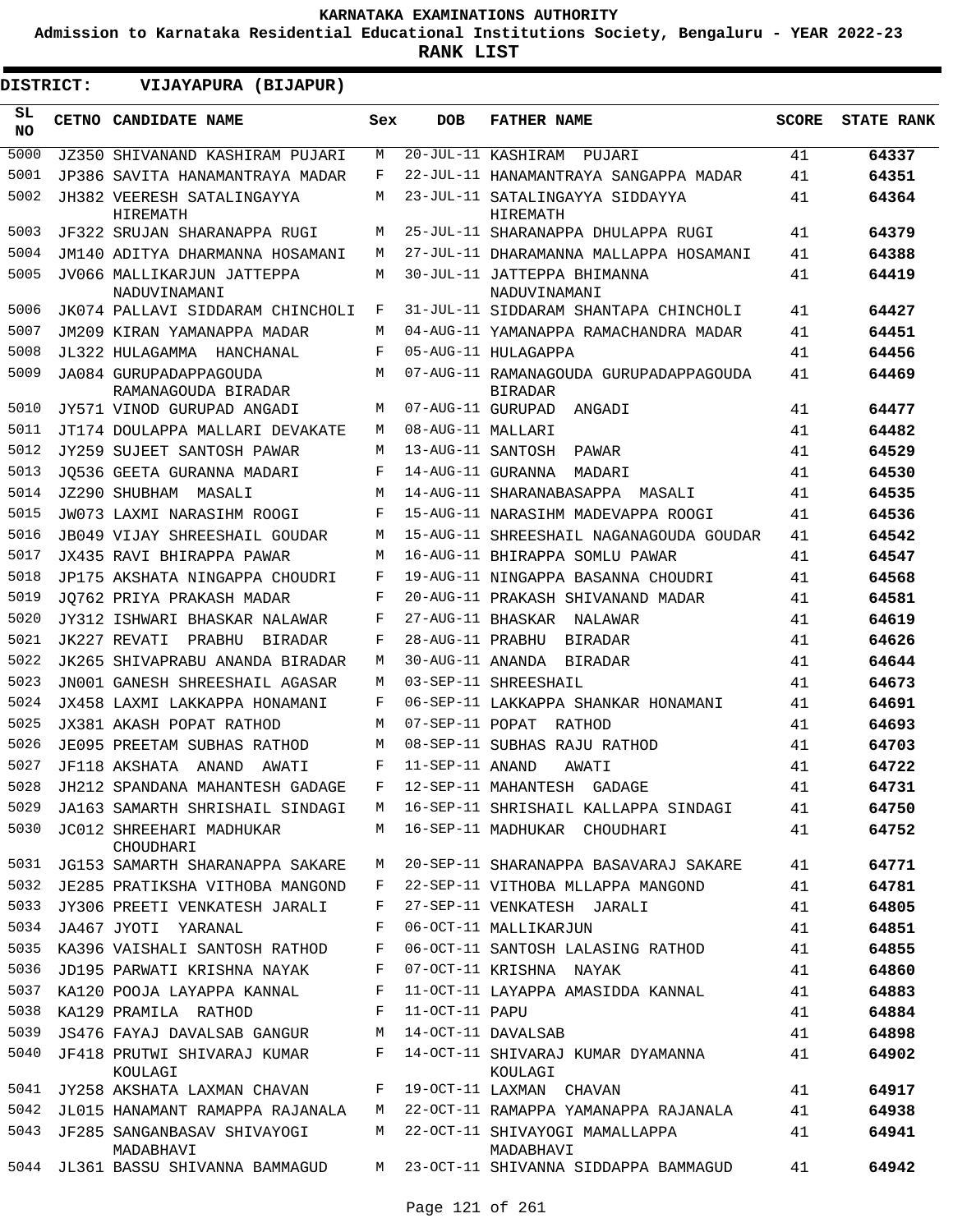**Admission to Karnataka Residential Educational Institutions Society, Bengaluru - YEAR 2022-23**

**RANK LIST**

| DISTRICT: | VIJAYAPURA (BIJAPUR)                          |     |                  |                                               |              |                   |
|-----------|-----------------------------------------------|-----|------------------|-----------------------------------------------|--------------|-------------------|
| SL<br>NO. | CETNO CANDIDATE NAME                          | Sex | <b>DOB</b>       | <b>FATHER NAME</b>                            | <b>SCORE</b> | <b>STATE RANK</b> |
| 5045      | JE116 BHIRAPPA VISHWANATH<br><b>NANDAGOND</b> | M   |                  | 24-OCT-11 VISHWANATH<br>NANDAGOND             | 41           | 64950             |
| 5046      | JO621 SALONI SURESH RATHOD                    | F   |                  | 24-OCT-11 SURESH PUNDALIK RATHOD              | 41           | 64955             |
| 5047      | JJ186 POOJA BHIMARAY TALVAR                   | F   |                  | 25-OCT-11 BHIMARAY SHARNAPPA TALVAR           | 41           | 64957             |
| 5048      | JS647 RAJESHWARI BALAKRISHNA ASKI F           |     |                  | 26-OCT-11 BALAKRISHNA BASAVANTAPPA ASKI       | 41           | 64960             |
| 5049      | JL067 SUNANDA<br>METI                         | F   |                  | 06-NOV-11 SANGAPPA                            | 41           | 65022             |
| 5050      | JY449 SHRINIDHI RAJKUMAR MADNALLI F           |     |                  | 08-NOV-11 RAJKUMAR                            | 41           | 65038             |
| 5051      | KA126 SUSHMITA KALYANAYYA<br>HIREMATH         | F   |                  | 14-NOV-11 KALYANAYYA SIDDAYYA HIREMATH        | 41           | 65079             |
| 5052      | JZ013 SRUJAN CHANDRASHEKHAR<br>NATIKAR        | M   |                  | 20-NOV-11 CHANDRASHEKHAR MALLAPPA<br>NATIKAR  | 41           | 65105             |
| 5053      | JA136 SHASHANK GANAPATHI BADIGER              | М   |                  | 21-NOV-11 GANAPATHI<br>BADIGER                | 41           | 65110             |
| 5054      | JL126 MOUNESH SANGAPPA BADIGER                | М   |                  | 24-NOV-11 SANGAPPA GURANNA BADIGER            | 41           | 65125             |
| 5055      | JK122 ANNAPOORNA RAMESH ROOGI                 | F   |                  | 13-DEC-11 RAMESH BASAPPA ROOGI                | 41           | 65211             |
| 5056      | JS179 HARSHIT NARASAPPA GUGGARI               | M   |                  | 21-DEC-11 NARASAPPA AMBALAPPA GUGGARI         | 41           | 65248             |
| 5057      | JM179 PRIYADARSHINI SHIVAPPA<br>CHALAWADI     | F   |                  | 26-DEC-11 SHIVAPPA PEERAPPA CHALAWADI         | 41           | 65264             |
| 5058      | <b>JE510 SMITA ASHOK PAREET</b>               | F   |                  | 02-JAN-12 ASHOK SIDDAPPA PAREET               | 41           | 65308             |
| 5059      | JS688 PRIYA SIDDAPPA DODAMANI                 | F   |                  | 08-JAN-12 SIDDAPPA                            | 41           | 65313             |
| 5060      | JP278 SAHANA SABANNA WALIKAR                  | F   |                  | 23-JAN-12 SABANNA HANAMAPPA WALIKAR           | 41           | 65330             |
| 5061      | JL326 BHAGYASHREE RAMANAGOUD<br>TUMBAGI       | F   |                  | 27-JAN-12 RAMANAGOUD<br>TUMBAGI               | 41           | 65338             |
| 5062      | JY369 KARTIK SURESH PATIKE                    | M   |                  | 02-MAR-12 SURESH DEVENDRARAO PATIKE           | 41           | 65360             |
| 5063      | JZ224 BHEEMARAJ RAMESH BALLUR                 | М   | 06-MAR-12 RAMESH | BALLUR                                        | 41           | 65363             |
| 5064      | JE070 ANURADHA ARAVIND HAVINAL                | F   |                  | 10-MAR-12 ARAVIND SUBBANNA HAVINAL            | 41           | 65365             |
| 5065      | JL380 SANDHYA AMARESH MUDNOOR                 | F   |                  | 18-APR-12 AMARESH MALLAPPA MUDNOOR            | 41           | 65381             |
| 5066      | JP332 BASAVARAJ SHANKREPPA<br>NIDAGUNDI       | M   |                  | 22-JAN-09 SHANKREPPA C NIDAGUNDI              | 40           | 65402             |
| 5067      | JD024 SANGEETA NAGANAGOUDA<br>DANI            | F   |                  | 14-SEP-09 NAGANAGOUDA DYAMANAGOUDA DANI       | 40           | 65421             |
| 5068      | JL384 TANUSHREE LAXMAN CHAVHAN                | M   |                  | 21-DEC-09 LAXMAN CHAVHA                       | 40           | 65443             |
| 5069      | JR275 AKSHATA SHIVAPPA SHIVANAGI              | F   |                  | 01-JAN-10 SHIVAPPA                            | 40           | 65451             |
| 5070      | JX329 AKASH SOMANING KONGANALLI               | М   |                  | 03-JAN-10 SOMANING KONGANALLI                 | 40           | 65460             |
| 5071      | JP199 DEELEEP BABU RATHOD                     | М   | 07-JAN-10 BABU   |                                               | 40           | 65462             |
| 5072      | JK286 AKASHYA GANGARAM TALAKERI M             |     |                  | 01-FEB-10 GANGARAM TALAKERI                   | 40           | 65475             |
| 5073      | JB335 BHAIRAVI ASHOK MADAR                    | F   |                  | 08-FEB-10 ASHOK SOMAPPA MADAR                 | 40           | 65481             |
| 5074      | JA177 PRITI RAVI LAMANI                       | F   |                  | 12-FEB-10 RAVI PANDAPPA LAMANI                | 40           | 65485             |
| 5075      | JP032 SHREYA BASAVARAJ WADAWADAGI F           |     |                  | 18-FEB-10 BASAVARAJ SIDDANNA WADAWADAGI       | 40           | 65490             |
| 5076      | JE322 OM SANGAPPA JOGI                        | M   |                  | 03-MAR-10 SANGAPPA SHANKAR JOGI               | 40           | 65501             |
| 5077      | JP219 SAHIL AJAMIRASAB SUGANDI                | М   |                  | 08-MAR-10 AJAMIRASAB MUKTUBASAB SUGANDI       | 40           | 65504             |
| 5078      | JG155 SANIKA BALU PAWAR                       | F   |                  | 20-MAR-10 BALU BAPU PAWAR                     | 40           | 65516             |
| 5079      | JS139 SWAPNA NATIKAR                          | F   |                  | 29-MAR-10 MADIVALAPPA NATIKAR                 | 40           | 65525             |
| 5080      | JR708 KUSHAL SIDDARAM DASMA                   | M   |                  | 03-APR-10 SIDDARAM CHANDRASHEKHAR DASMA       | 40           | 65531             |
| 5081      | JS082 SAKSHI PREMANAGOUD PATIL                | F   |                  | 15-APR-10 PREMANAGOUD GOLLALAPPAGOUD<br>PATIL | 40           | 65539             |
| 5082      | JH278 TANVI PRAVIN GACHHINAKATII F            |     |                  | 05-MAY-10 PRAVIN MALLIKARJUN<br>GACHHINAKATII | 40           | 65548             |
| 5083      | JZ216 PREEYA MANJUNATH MADIWAL                | F   |                  | 10-MAY-10 MANJUNATH MADIWAL                   | 40           | 65550             |
| 5084      | JY096 CHAITRA SANGAMESH TELI                  | F   |                  | 15-MAY-10 SANGAMESH TELI                      | 40           | 65554             |
| 5085      | JJ104 SAIKUMAR PUNDALING GOLASAR              | M   |                  | 27-MAY-10 PUNDALING SIDDAPPA GOLASAR          | 40           | 65571             |
| 5086      | JR592 PREMKUMAR BASAVARAJ KUMBAR              | M   |                  | 28-MAY-10 BASAVARAJ SHANMUKHAPPA KUMBAR       | 40           | 65573             |
| 5087      | JK260 AMAR KUMAR JADHAV                       | M   |                  | 10-JUN-10 KUMAR JADHAV                        | 40           | 65586             |
| 5088      | JC196 SHIVANAGOUD BAPUGOUD                    | M   |                  | 15-JUN-10 BAPUGOUD SHANKRAPPA                 | 40           | 65592             |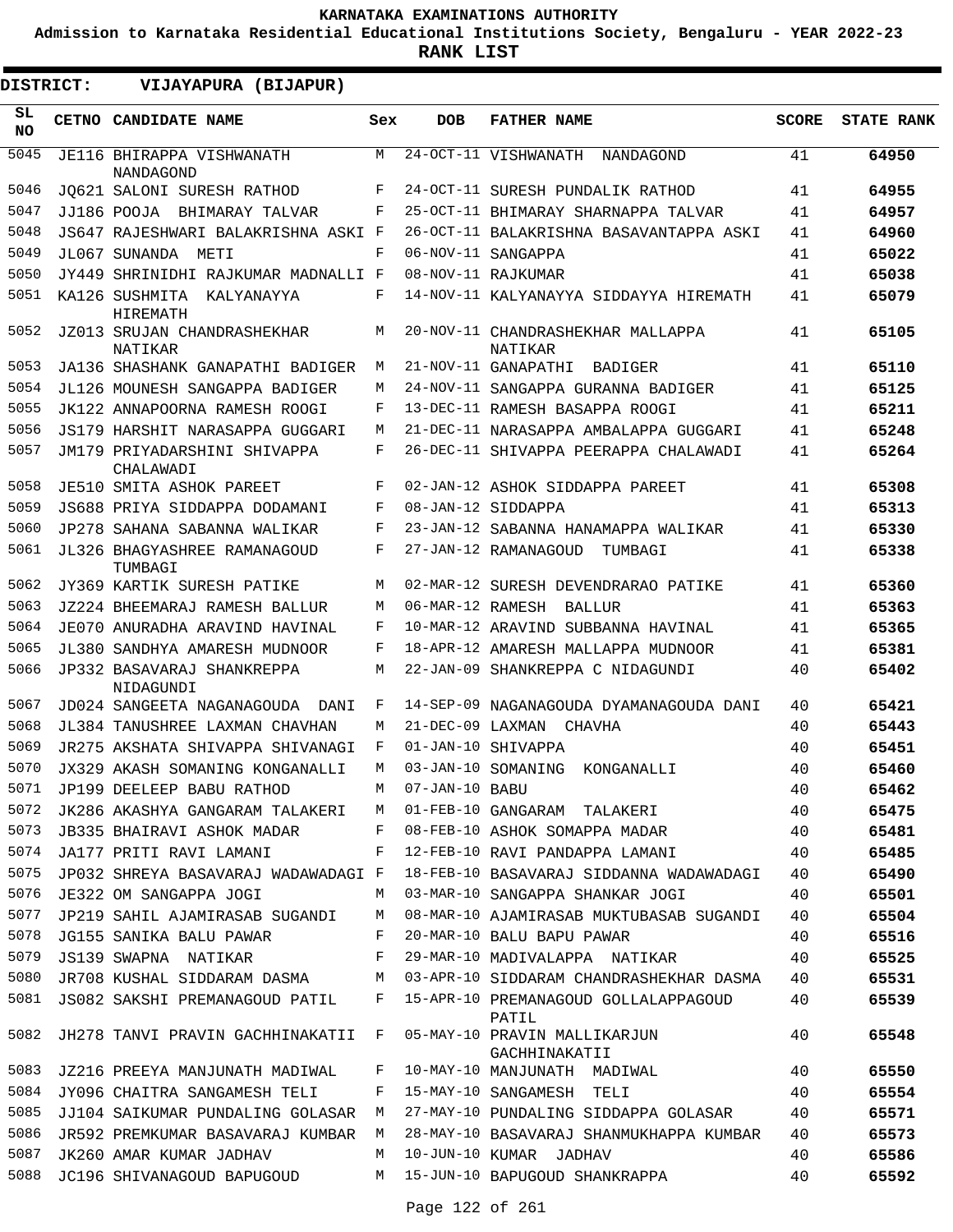**Admission to Karnataka Residential Educational Institutions Society, Bengaluru - YEAR 2022-23**

| <b>DISTRICT:</b> | VIJAYAPURA (BIJAPUR)                            |     |                    |                                               |              |                   |
|------------------|-------------------------------------------------|-----|--------------------|-----------------------------------------------|--------------|-------------------|
| SL<br><b>NO</b>  | CETNO CANDIDATE NAME                            | Sex | <b>DOB</b>         | <b>FATHER NAME</b>                            | <b>SCORE</b> | <b>STATE RANK</b> |
|                  | HOSAGOUDRA                                      |     |                    | HOSAGOUDRA                                    |              |                   |
| 5089             | KA035 BASAVARAJ MALEPPA SOLAPUR                 | М   |                    | 11-JUL-10 MALEPPA APPASAB SOLAPUR             | 40           | 65615             |
| 5090             | JV155 YALLAPPA NINGAPPA PUJARI                  | М   |                    | 12-JUL-10 NINGAPPA PUJARI                     | 40           | 65617             |
| 5091             | JE006 AMOL MAHANTESH DEVAKATE                   | М   |                    | 14-JUL-10 MAHANTESH DEVAKATE                  | 40           | 65618             |
| 5092             | JL278 SHARAT RAJU JALIBENCHI                    | М   |                    | 03-AUG-10 RAJU YANKANNA JALIBENCHI            | 40           | 65651             |
| 5093             | JD295 VILAS KRISHNA LAMANI                      | М   |                    | 03-AUG-10 KRISHNA DHEERAPPA LAMANI            | 40           | 65652             |
| 5094             | JB378 SHOBHA SANGAPPA MALAGOND                  | F   |                    | 12-AUG-10 SANGAPPA IERAPPA MALAGOND           | 40           | 65670             |
| 5095             | JH369 ASHWINI LALASING<br>RATHOD                | F   |                    | 18-AUG-10 LALASING THAVARU RATHOD             | 40           | 65679             |
| 5096             | JO276 SRUSHTHI SOMANATH MAVADI                  | F   |                    | 18-AUG-10 SOMANATH CHANDAPPA MAVADI           | 40           | 65680             |
| 5097             | JE464 PRATHAMESH SRISHAIL HUGAR                 | М   |                    | 19-AUG-10 SRISHAIL B HUGAR                    | 40           | 65682             |
| 5098             | JZ274 VINAYAK CHIDANAND MATHAPATI M             |     |                    | 21-AUG-10 CHIDANAND<br>MATHAPATI              | 40           | 65691             |
| 5099             | KA102 KUMARGOUDA APPASAHEB BAGALI M             |     |                    | 23-AUG-10 APPASAHEB<br>BAGALI                 | 40           | 65695             |
| 5100             | JO140 LAXMI PRAKASH MUDDEBIHAL                  | F   | 24-AUG-10 PRAKASH  |                                               | 40           | 65699             |
| 5101             | JD315 VIKAS RAMESH JADHAV                       | М   |                    | 31-AUG-10 RAMESH PALLU JADHAV                 | 40           | 65712             |
| 5102             | JA023 KAVERI SANJAY LAMANI                      | F   |                    | 02-SEP-10 SANJAY SHANKAR LAMANI               | 40           | 65715             |
| 5103             | JV064 MAHAMMADKASHIM BASHASAB<br>HAVELI         | М   |                    | 23-SEP-10 BASHASAB                            | 40           | 65765             |
| 5104             | JS054 YALLAMMA PARASHURAM NAIKODI F             |     |                    | 27-SEP-10 PARASHURAM DODDAPPA NAIKODI         | 40           | 65779             |
| 5105             | JF208 ANKUSH SHARANAPPA WAGHAMORE M             |     |                    | 01-OCT-10 SHARANAPPA CHANDRAKANT<br>WAGHAMORE | 40           | 65788             |
| 5106             | JS401 DANAMMA HANAMANTH UPPAR                   | F   |                    | 01-OCT-10 HANAMANTH<br>UPPAR                  | 40           | 65789             |
| 5107             | JX361 SRUSTI GOVIND MURARI                      | F   |                    | 05-OCT-10 GOVIND BASAPPA MURARI               | 40           | 65806             |
| 5108             | JY248 VISHWANATH MADU KARAPE                    | M   |                    | 06-OCT-10 MADU KARAPE                         | 40           | 65813             |
| 5109             | JP124 MANOJ RATANACHAND LAMANI                  | M   |                    | 10-OCT-10 RATANACHAND JAPAPPA LAMANI          | 40           | 65832             |
| 5110             | JO515 RAGHAVENDRA MALLIKARJUN<br><b>BIRADAR</b> | М   |                    | 10-OCT-10 MALLIKARJUN                         | 40           | 65833             |
| 5111             | JZ442 AKASH SUNIL RATHOD                        | М   |                    | 12-OCT-10 SUNIL SINU RATHOD                   | 40           | 65841             |
| 5112             | JP261 AJAY PARASHURAM NAYKODI                   | М   |                    | 17-OCT-10 PARASHURAM SANGAPPA NAYKODI         | 40           | 65858             |
| 5113             | KA202 MADHAVI VITTAL PYATI                      | F   |                    | 19-OCT-10 VITTAL S PYATI                      | 40           | 65866             |
| 5114             | JC183 VIRESH HANAMANT MASUTI                    | М   | 20-OCT-10 HANAMANT |                                               | 40           | 65869             |
| 5115             | JK066 SACHIN SANGAPPA HANJAGI                   | М   |                    | 21-OCT-10 SANGAPPA JADAGAPPA HANJAGI          | 40           | 65870             |
| 5116             | JH188 LAKSHMI SHIVANNA TAMBE                    | F   |                    | 26-OCT-10 SHIVANNA GURUBAL TAMBE              | 40           | 65887             |
| 5117             | KA248 SAVITA BABU PUTHANI                       | F   |                    | 28-OCT-10 BABU RAMAPPA PUTHANI                | 40           | 65901             |
| 5118             | JG054 MEGU MALLESHAPPA PAWAR                    | М   |                    | 01-NOV-10 MALLESHAPPA MADEV PAWAR             | 40           | 65921             |
| 5119             | JY054 KRISHNA KUMBAR                            | М   |                    | 03-NOV-10 UMESH KUMBAR                        | 40           | 65931             |
| 5120             | JE177 BEBY SURESH SIMPIGER                      | F   |                    | 11-NOV-10 SURESH BHAGAPPA SIMPIGER            | 40           | 65970             |
| 5121             | JG151 SHANKARAGOUD NANAGOUD<br><b>BIRADAR</b>   | М   |                    | 13-NOV-10 NANAGOUD BIRADAR                    | 40           | 65985             |
| 5122             | JQ636 NINGARAJ SHRIKANT SANABENKI M             |     |                    | 18-NOV-10 SHRIKANT SHRIMANT SANABENKI         | 40           | 66004             |
| 5123             | JD177 SRUSHTI SHRISHAIL BAGEWADI                | F   |                    | 20-NOV-10 SHRISHAIL BASAPPA BAGEWADI          | 40           | 66009             |
| 5124             | JF084 JNYANESHWARI VASANT RATHOD                | F   |                    | 25-NOV-10 VASANT PANDU RATHOD                 | 40           | 66027             |
| 5125             | JY308 VIDYA CHETAN TORAVI                       | F   |                    | 29-NOV-10 CHETAN HANAMANTH TORAVI             | 40           | 66041             |
| 5126             | JM029 LAKSHMI TAMMANNA HARIJANA                 | F   |                    | 08-DEC-10 TAMMANNA HANMANTRAYA HARIJANA       | 40           | 66081             |
| 5127             | JN112 AKSHAYAKUMAR MALLANNA<br>CHOUDRI          | М   |                    | 10-DEC-10 MALLANNA RAMANNA CHOUDRI            | 40           | 66089             |
| 5128             | JF439 SATISH SHAMARAY DODDI                     | М   |                    | 12-DEC-10 SHAMARAY MALLAPPA DODDI             | 40           | 66103             |
| 5129             | JH017 SUBHAM PARAMANAND ARER                    | М   |                    | 13-DEC-10 PARAMANAND ARER                     | 40           | 66110             |
| 5130             | JY081 SOHAIL SAYYAD                             | М   |                    | 16-DEC-10 ALLASAB SAYYAD                      | 40           | 66122             |
| 5131             | JQ501 MAHESH MALAKAPPA LAMANI                   | M   |                    | 18-DEC-10 MALAKAPPA TUKKAPPA LAMANI           | 40           | 66128             |
| 5132             | JD017 PALLAVI PUNDALIK HANCHINAL F              |     |                    | 25-DEC-10 PUNDALIK HANCHINAL                  | 40           | 66151             |
| 5133             | JN306 GOUTAM SHANKARAPPA CHAVAN                 | M   |                    | 27-DEC-10 SHANKARAPPA DHANASING CHAVAN        | 40           | 66156             |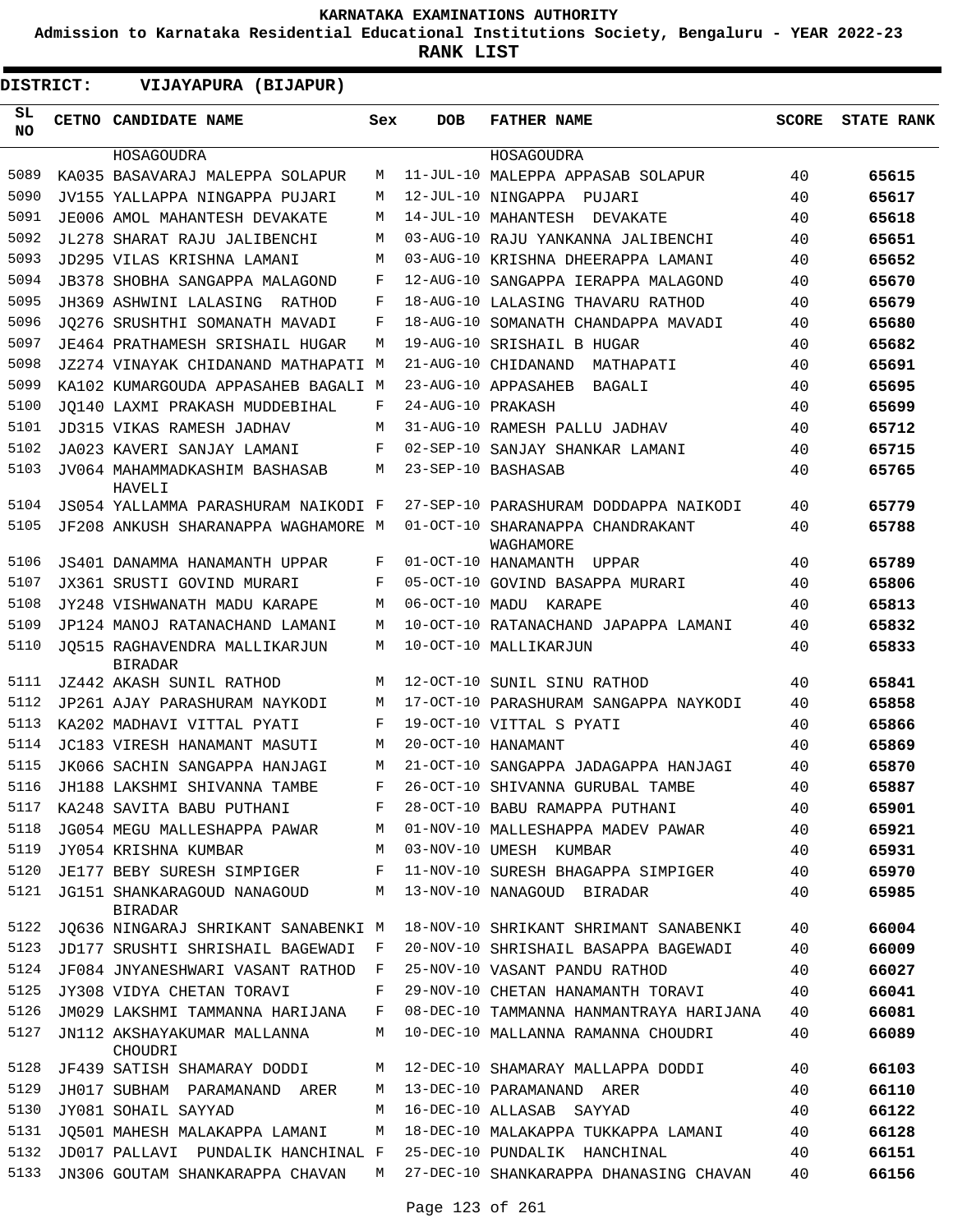**Admission to Karnataka Residential Educational Institutions Society, Bengaluru - YEAR 2022-23**

**RANK LIST**

 $\blacksquare$ 

| <b>DISTRICT:</b> | VIJAYAPURA (BIJAPUR)                          |              |                   |                                                 |              |                   |
|------------------|-----------------------------------------------|--------------|-------------------|-------------------------------------------------|--------------|-------------------|
| SL<br><b>NO</b>  | CETNO CANDIDATE NAME                          | Sex          | DOB               | <b>FATHER NAME</b>                              | <b>SCORE</b> | <b>STATE RANK</b> |
| 5134             | JR522 JYOTI NINGAPPA ITTAGI                   | F            |                   | 01-JAN-11 NINGAPPA BASAPPA ITTAGI               | 40           | 66203             |
| 5135             | JO257 HULANGOUDA KUMARGOUDA<br>GADIGOURU      | М            |                   | 02-JAN-11 KUMARGOUDA GADIGOURU                  | 40           | 66229             |
| 5136             | JC209 PRAJWAL BEERAPPA GULED                  | M            |                   | 04-JAN-11 BEERAPPA GULED                        | 40           | 66241             |
| 5137             | KA267 RAHUL DURGAPPA BANDIVADDAR              | М            |                   | 07-JAN-11 DURGAPPA NAGAPPA BANDIVADDAR          | 40           | 66262             |
| 5138             | JH373 SAMARTH SHIVAYOGI DOMANAL               | M            |                   | 09-JAN-11 SHIVAYOGI MAREPPA DOMANAL             | 40           | 66269             |
| 5139             | JC222 NIKITA YAMANAPPA PRABHAKAR              | F            |                   | 12-JAN-11 YAMANPPA BHEEMAPPA PRABHAKAR          | 40           | 66285             |
| 5140             | JY289 PAVITRA VITTAL HUNASHYAL                | F            | 12-JAN-11 VITTAL  | HUNASHYAL                                       | 40           | 66286             |
| 5141             | KA317 AKASH MALLAPPA HUGAR                    | M            |                   | 14-JAN-11 MALLAPPA DUNDAPPA HUGAR               | 40           | 66292             |
| 5142             | JW117 SUGALABAI SHIVAMURTEPPA<br>TENGALE      | F            |                   | 15-JAN-11 SHIVAMURTEPPA BHIMANNA<br>TENGALE     | 40           | 66304             |
| 5143             | JD288 SWATI SURESH SANGAPUR                   | F            |                   | 27-JAN-11 SURESH DURAGAPPA SANGAPUR             | 40           | 66369             |
| 5144             | JB035 MAHIBUB RAHIMAN MAKANADAR               | М            |                   | 30-JAN-11 RAHIMAN MABUB MAKANADAR               | 40           | 66389             |
| 5145             | JZ581 NANDITA HOLAYYA BARAGI                  | F            |                   | 30-JAN-11 HOLAYYA KALLAYYA BARAGI               | 40           | 66391             |
| 5146             | JD376 RAKSHITA RAVI RATHOD                    | F            |                   | 01-FEB-11 RAVI RAMACHANDRA RATHOD               | 40           | 66405             |
| 5147             | JS456 NINGAPPA MARAYYA MUDNUR                 | М            |                   | 10-FEB-11 MARAYYA MUDNUR                        | 40           | 66449             |
| 5148             | JU030 SAMARTH SANGANN JATNAL                  | М            |                   | 11-FEB-11 SANGANN BASAVANTRAY JATNAL            | 40           | 66461             |
| 5149             | JZ306 MADHUSUDAN VIRUPAKSHI NAVI              | M            |                   | 16-FEB-11 VIRUPAKSHI LAXMAN NAVI                | 40           | 66485             |
| 5150             | JO461 SHANKARAGOUDA VITTAL<br><b>BIRADAR</b>  | М            |                   | 16-FEB-11 VITTAL SHANKARAGOUDA BIRADAR          | 40           | 66487             |
| 5151             | JO710 CHANDRAKANTH SANGAPPA<br><b>BIRADAR</b> | M            |                   | 26-FEB-11 SANGAPPA CHANDRAPPA BIRADAR           | 40           | 66541             |
| 5152             | JO187 KAVYA SHASHIKANT LAMANI                 | F            |                   | 28-FEB-11 SHASHIKANT TULAJAPPA LAMANI           | 40           | 66555             |
| 5153             | JV174 JAGADEESH MANOOR                        | M            |                   | 01-MAR-11 BHEERAPPA                             | 40           | 66565             |
| 5154             | JY049 BHAVANA CHANDRASHEKHAR<br>NAGATHAN      | F            |                   | 02-MAR-11 CHANDRASHEKHAR SHETTEPPA<br>NAGATHAN  | 40           | 66569             |
| 5155             | JS516 SAMARTH SHARANAGOUDA<br><b>BIRADAR</b>  | M            |                   | 05-MAR-11 SHARANAGOUDA                          | 40           | 66602             |
| 5156             | KA028 SIDDALINGAYYA GURUPADAYYA<br>MATHAPATI  | М            |                   | 05-MAR-11 GURUPADAYYA GURULINGAYYA<br>MATHAPATI | 40           | 66603             |
| 5157             | JU183 AYISHA GALIB PATHAN                     | F            |                   | 06-MAR-11 GALIB PATHAN                          | 40           | 66606             |
| 5158             | JD398 SAMARTHA IARAPPA<br>GARASANGI M         |              | 12-MAR-11 IARAPPA | GARASANGI                                       | 40           | 66647             |
| 5159             | JU175 SANJAY RUDRAGOUDA BIRADAR               | М            |                   | 13-MAR-11 RUDRAGOUDA                            | 40           | 66656             |
| 5160             | JY355 PURNIMA VITTAL SHIVANNAVAR              | F            |                   | 19-MAR-11 VITTAL SHIVANNAVAR                    | 40           | 66692             |
| 5161             | JF519 ABHISHEK KULAPPA JAMBAGI                | M            |                   | 20-MAR-11 KULAPPA RAMAPPA JAMBAGI               | 40           | 66696             |
| 5162             | JD074 NINGARAJ YAMANOORI DABARI               | M            |                   | 20-MAR-11 YAMANOORI X DABARI                    | 40           | 66700             |
| 5163             | <b>JX113 GURU PRAKASH RATHOD</b>              | М            |                   | 21-MAR-11 PRAKASH RATHOD                        | 40           | 66705             |
| 5164             | JG178 IRFAN MAIBOOB CHOUDHARI                 | М            |                   | 21-MAR-11 MAIBOOB CHOUDHARI                     | 40           | 66706             |
| 5165             | JT172 GULSHAN MOHAMMED RAFEEK<br>SIRASAGI     | F            |                   | 24-MAR-11 MOHAMMED RAFEEK SIRASAGI              | 40           | 66733             |
| 5166             | JB328 MALLIKARJUN SHRISHAIL<br>MATHAPATI      | M            |                   | 24-MAR-11 SHRISHAIL MATHAPATI                   | 40           | 66734             |
| 5167             | JP370 NAGALINGESH SHARANAPPA<br>WANIKYAL      | M            |                   | 31-MAR-11 SHARANAPPA BHIMAPPA WANIKYAL          | 40           | 66780             |
| 5168             | JP180 TAIJUMA MANASURASAB BAGAWAN F           |              |                   | 31-MAR-11 MANASURASAB                           | 40           | 66784             |
| 5169             | JZ028 GURURAJ ASHOK MAGARI                    | M            |                   | 03-APR-11 ASHOK MADEVA MAGARI                   | 40           | 66814             |
| 5170             | JG118 NANDINI ANAND RATHOD                    | F            |                   | 06-APR-11 ANAND DAGADU RATHOD                   | 40           | 66847             |
| 5171             | JQ489 SNEHA IRAYYA GANACHARI                  | F            |                   | 10-APR-11 IRAYYA GANACHARI                      | 40           | 66888             |
| 5172             | JX391 LAXMI NAGAPPA SALAGAR                   | F            |                   | 11-APR-11 NAGAPPA SALAGAR                       | 40           | 66894             |
| 5173             | JJ059 AKASH RAJENDRA BIRADAR                  | M            |                   | 12-APR-11 RAJENDRA DARAMARAY BIRADAR            | 40           | 66899             |
| 5174             | JM169 PARWATI BALACHANDRA RATHOD              | $\mathbf{F}$ |                   | 25-APR-11 BALACHANDRA NARAYANA RATHOD           | 40           | 66998             |
| 5175             | JM194 NETRA YAMANAPPA THANEDA                 | F            |                   | 28-APR-11 YAMANAPPA                             | 40           | 67012             |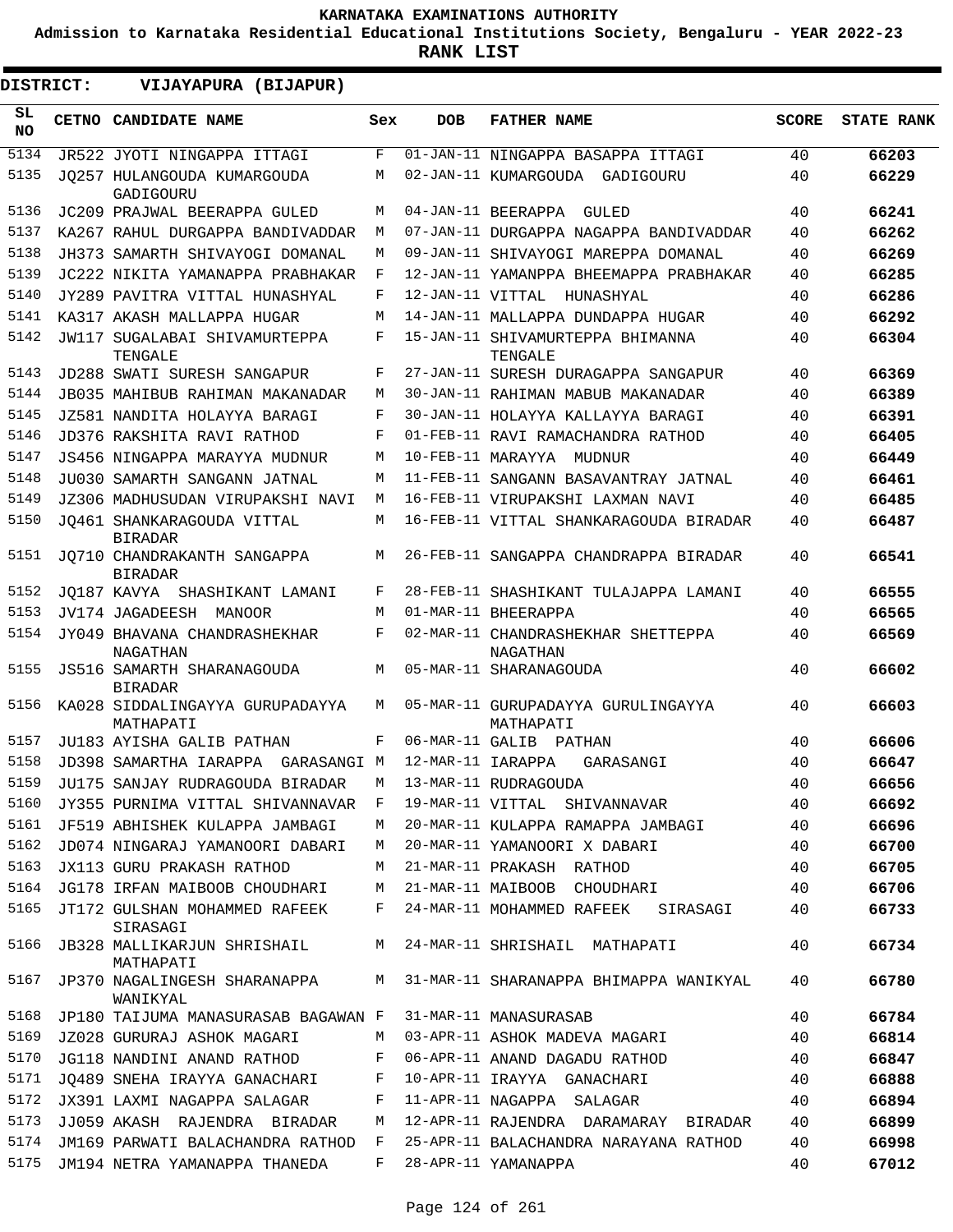**Admission to Karnataka Residential Educational Institutions Society, Bengaluru - YEAR 2022-23**

**RANK LIST**

ı

| <b>DISTRICT:</b> | VIJAYAPURA (BIJAPUR)                            |     |                   |                                                |              |                   |
|------------------|-------------------------------------------------|-----|-------------------|------------------------------------------------|--------------|-------------------|
| SL<br><b>NO</b>  | CETNO CANDIDATE NAME                            | Sex | <b>DOB</b>        | <b>FATHER NAME</b>                             | <b>SCORE</b> | <b>STATE RANK</b> |
| 5176             | JP197 SAMARTH MALLIKARJUN PATTAR                | М   |                   | 28-APR-11 MALLIKARJUN<br>PATTAR                | 40           | 67015             |
| 5177             | JP302 DARSHAN VENKATESH PATTAR                  | М   |                   | 29-APR-11 VENKATESH PATTAR                     | 40           | 67022             |
| 5178             | KA065 SHASHIDHAR BASAPPA BADIGER                | М   |                   | 04-MAY-11 BASAPPA VITTAL BADIGER               | 40           | 67069             |
| 5179             | JF526 BHUVANESHWARI SHATTEPPA<br>DASHAVANT      | F   |                   | 05-MAY-11 SHATTEPPA GURUBAL DASHAVANT          | 40           | 67073             |
| 5180             | JL106 BASANAGOUD SANGANAGOUD<br>JALIKATTI       | М   |                   | 08-MAY-11 SANGANAGOUD KARABASAPPA<br>JALIKATTI | 40           | 67094             |
| 5181             | JS006 SHAMASHAD RAZAKSAB MASALI                 | F   |                   | 17-MAY-11 RAZAKSAB BURANASAB MASALI            | 40           | 67186             |
| 5182             | JM131 MALLANAGOUD GURUSIDDAGOUD<br>PATIL        | М   |                   | 18-MAY-11 GURUSIDDAGOUD MALLANAGOUD<br>PATIL   | 40           | 67193             |
| 5183             | JY572 RADHIKA SUBHAS JADHAV                     | F   |                   | 20-MAY-11 SUBHAS JADHAV                        | 40           | 67205             |
| 5184             | JZ133 SANJANA SANTOSH JADHAV                    | F   |                   | 21-MAY-11 SANTOSH ARJUN JADHAV                 | 40           | 67215             |
| 5185             | JS489 MAHESH MANJUNATH HADAPAD                  | М   |                   | 29-MAY-11 MANJUNATH                            | 40           | 67260             |
| 5186             | JD318 ANISHA SHABBER KOKATANUR                  | F   |                   | 01-JUN-11 SHABBER R KOKATANUR                  | 40           | 67278             |
| 5187             | JL398 IRANNA SANJEEV PATTAR                     | М   |                   | 01-JUN-11 SANJEEV IRAPPA PATTAR                | 40           | 67281             |
| 5188             | JL262 KAREPPA PRABHU HULIKERI                   | M   |                   | 01-JUN-11 PRABHU O HULIKERI                    | 40           | 67282             |
| 5189             | JZ040 KUMAR RAJU CHAVAN                         | M   |                   | 01-JUN-11 RAJU CHAVAN                          | 40           | 67284             |
| 5190             | JX199 POOJA KARABASAPPA MUDDAPUR                | F   |                   | 01-JUN-11 KARABASAPPA                          | 40           | 67288             |
| 5191             | JD374 SOUNDARYA RAJENDRA NAYKODI                | F   |                   | 01-JUN-11 RAJENDRA NAYKODI                     | 40           | 67292             |
| 5192             | JE041 SARVESH RAJAKUMAR KATTIMANI M             |     |                   | 08-JUN-11 RAJAKUMAR KATTIMANI                  | 40           | 67373             |
| 5193             | JO353 AJAY MADAR                                | M   |                   | 09-JUN-11 HANAMANT                             | 40           | 67377             |
| 5194             | <b>JS641 SIDDARTH SHANKARGOUDA</b><br>PARAGONDA | М   |                   | 09-JUN-11 SHANKARAGOUDA PARAGONDA              | 40           | 67388             |
| 5195             | JF243 APURVA ARJUN TALAWAR                      | F   |                   | 11-JUN-11 ARJUN ANNAPPA TALAWAR                | 40           | 67402             |
| 5196             | KA173 SHIVALILA DYAMAGOND<br>DOUTAGANI          | F   |                   | 11-JUN-11 DYAMAGOND<br>DOUTAGANI               | 40           | 67407             |
| 5197             | JA205 MAYAMMA SHARANAPPA SATIHAL                | F   |                   | 14-JUN-11 SHARANAPPA CHANDRAM SATIHAL          | 40           | 67430             |
| 5198             | JR108 AKASH ANAND LALASANGI                     | М   |                   | 16-JUN-11 ANAND KALLAPPA LALASANGI             | 40           | 67447             |
| 5199             | JD216 MOUNESH JAYAPPA BADIGER                   | М   | 16-JUN-11 JAYAPPA |                                                | 40           | 67453             |
| 5200             | JS689 SUKRUTHI NINGAPPA YARNAL                  | F   |                   | 17-JUN-11 NINGAPPA                             | 40           | 67465             |
| 5201             | JJ227 ARUN SIDARAY BIRADAR                      | М   | 23-JUN-11 SIDARAY |                                                | 40           | 67519             |
| 5202             | JG055 PRASANNA SAVALAGEPPA<br>KINAGI            | М   |                   | 24-JUN-11 SAVALAGEPPA<br>KINAGI                | 40           | 67540             |
| 5203             | JA281 PRIYANKA PARASHURAM<br><b>GULAGOND</b>    | F   |                   | 25-JUN-11 PARASHURAM BASAPPA GULAGOND          | 40           | 67547             |
| 5204             | JV205 DOULATARAY ASHOK KUDARAGOND M             |     | 28-JUN-11 ASHOK   |                                                | 40           | 67573             |
| 5205             | JD114 HANAMANT MALLAPPA BOLI                    | M   |                   | 30-JUN-11 MALLAPPA BOLI                        | 40           | 67590             |
| 5206             | JP016 RESHMA CHANDRAKANT<br>CHALAVADI           | F   |                   | 30-JUN-11 CHANDRAKANT                          | 40           | 67595             |
| 5207             | JM198 SANA ADAM MUJAWAR                         | F   |                   | 30-JUN-11 ADAM MODINASAB MUJAWAR               | 40           | 67596             |
| 5208             | JR650 SUJATA SHIVAKUMAR KANTIGOND F             |     |                   | 01-JUL-11 SHIVAKUMAR DHAREPPA KANTIGOND        | 40           | 67608             |
| 5209             | JY287 ANANYA CHIDANAND AWATI                    | F   |                   | 02-JUL-11 CHIDANAND SANGAPPA AWATI             | 40           | 67611             |
| 5210             | JL028 MADHU BASAVARAJ LAMANI                    | F   |                   | 06-JUL-11 BASAVARAJ NURAPPA LAMANI             | 40           | 67654             |
| 5211             | JQ227 BHAVANI RAVINDRA BAGEWADI                 | F   |                   | 07-JUL-11 RAVINDRA                             | 40           | 67665             |
| 5212             | JP065 SHARANABASU YAMANAPPA<br>HALAGODI         | M   |                   | 07-JUL-11 YAMANAPPA HALAGODI                   | 40           | 67672             |
| 5213             | JX524 MAHESH RAVI PAWAR                         | M   |                   | 09-JUL-11 RAVI SHANKAR PAWAR                   | 40           | 67688             |
| 5214             | JG046 GURUBASAV GADDAYYA MATH                   | M   |                   | 11-JUL-11 GADDAYYA MATH                        | 40           | 67708             |
| 5215             | JH384 JEEVAN SHANTAPPA SAGAR                    | М   |                   | 11-JUL-11 SHANTAPPA RUDRAPPA SAGAR             | 40           | 67709             |
| 5216             | JR268 SAINATH PARAMANAND HOSAMANI M             |     |                   | 11-JUL-11 PARAMANAND LAXMAN HOSAMANI           | 40           | 67715             |
| 5217             | JY526 SANDESH SEETARAM RATHOD                   | M   |                   | 11-JUL-11 SEETARAM BEEMU RATHOD                | 40           | 67716             |
| 5218             | JQ342 SAMARTHA NILAKANTH KAGAL                  | M   |                   | 13-JUL-11 NILAKANTH KAGAL                      | 40           | 67730             |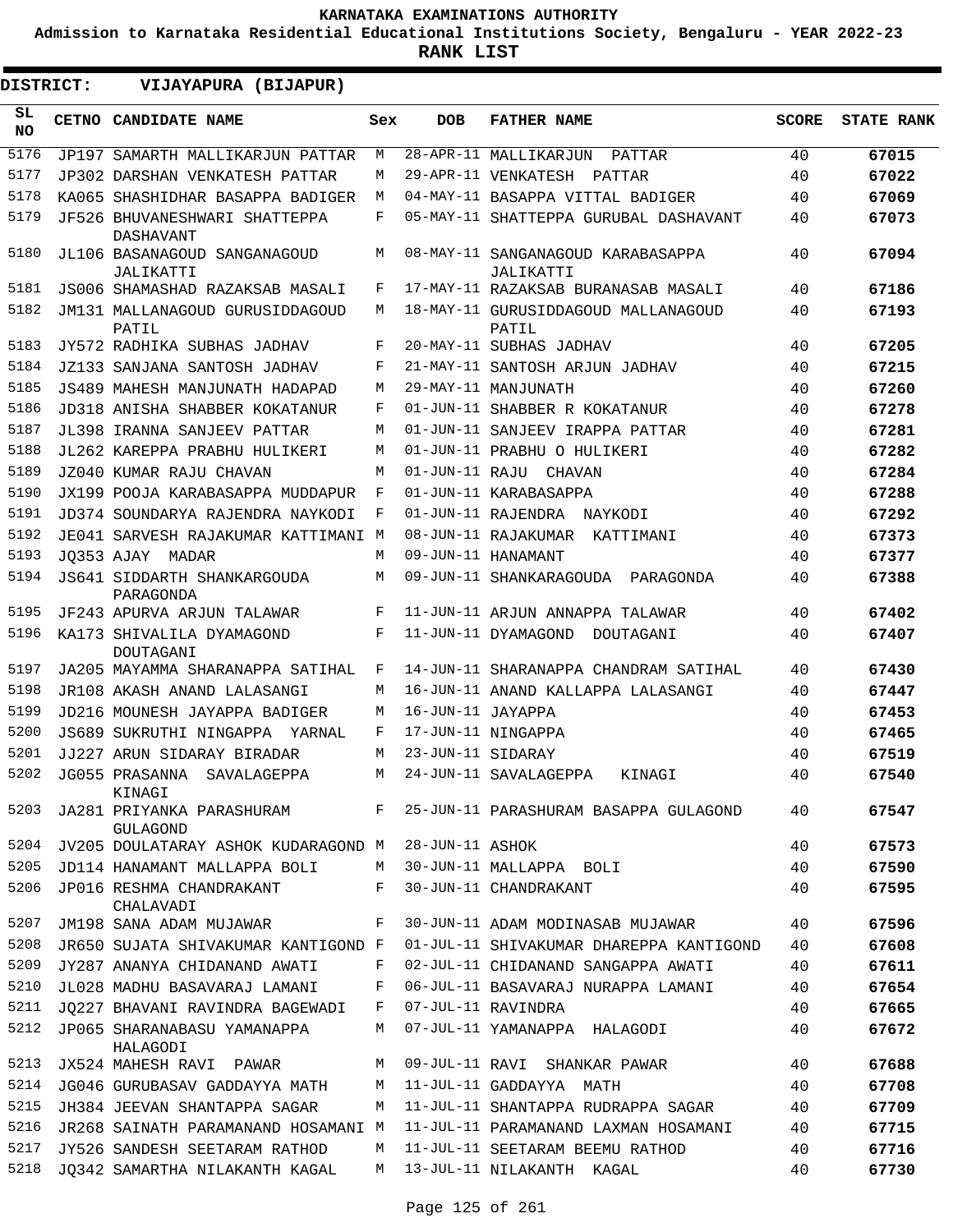**Admission to Karnataka Residential Educational Institutions Society, Bengaluru - YEAR 2022-23**

| DISTRICT:       | VIJAYAPURA (BIJAPUR)                               |     |                    |                                                     |              |                   |
|-----------------|----------------------------------------------------|-----|--------------------|-----------------------------------------------------|--------------|-------------------|
| SL<br><b>NO</b> | CETNO CANDIDATE NAME                               | Sex | <b>DOB</b>         | <b>FATHER NAME</b>                                  | <b>SCORE</b> | <b>STATE RANK</b> |
| 5219            | JD141 SUMIT CHALAVADI                              | М   | $14-JUL-11$ SURESH |                                                     | 40           | 67740             |
| 5220            | JL280 DAWALMALIK KASHIMASAB<br>ROJANADAR           | М   |                    | 15-JUL-11 KASIMSAB KHADIRSAB ROJANADAR              | 40           | 67741             |
| 5221            | JR019 YALLALING DUSANGAPPA<br><b>HUGGENAVAR</b>    | М   |                    | 15-JUL-11 DUSANGAPPA BAIRAPPA<br>HUGGENAVAR         | 40           | 67747             |
| 5222            | JR431 NITIN SADASHIV GANAJALI                      | M   |                    | 16-JUL-11 SADASHIV BHIMARAY GANAJALI                | 40           | 67749             |
| 5223            | JO081 NIRUPADESH SHIVALINGAPPA<br><b>BALABATTI</b> | М   |                    | 21-JUL-11 SHIVALINGAPPA<br>SIDDAPPA<br>BALABATTI    | 40           | 67792             |
| 5224            | JJ047 ABHISHEK SHIVANINGAPPA<br>POOJARI            | М   |                    | 22-JUL-11 SHIVANINGAPPA<br>POOJARI                  | 40           | 67797             |
| 5225            | JZ255 PURVI PRABHAKAR KORI                         | F   |                    | 23-JUL-11 PRABHAKAR KANTAPPA KORI                   | 40           | 67812             |
| 5226            | JR714 SANGAMESH SHIVASHARAN GEEJA M                |     |                    | 24-JUL-11 SHIVASHARAN                               | 40           | 67822             |
| 5227            | JS357 SANJANA SHANTGOUD UMADI                      | F   |                    | 24-JUL-11 SHANTGOUD SIDDAPPA UMADI                  | 40           | 67823             |
| 5228            | JA249 VAISHNAVI CHANDRASHEKAR<br>MURANAL           | F   |                    | 24-JUL-11 CHANDRASHEKAR BHIMAPPA<br>MURANAL         | 40           | 67827             |
| 5229            | JP127 BEBI BASAVARAJ BELLAKKI                      | F   |                    | 27-JUL-11 BASAVARAJ HANAMANTRAY<br>BELLAKKI         | 40           | 67842             |
| 5230            | JW076 RANI SHARANAPPA SONNAD                       | F   |                    | 27-JUL-11 SHARANAPPA SIDDAPPA SONNAD                | 40           | 67847             |
| 5231            | JG188 RAKESH RAMESH RATHOD                         | М   |                    | 28-JUL-11 RAMESH SEVU RATHOD                        | 40           | 67855             |
| 5232            | JN014 SHVETA MALAPPA BYAKODI                       | F   |                    | 30-JUL-11 MALAPPA JETTEPPA BYAKODI                  | 40           | 67872             |
| 5233            | JM202 SPOORTI MALLANNA BAGEWADI                    | F   |                    | 30-JUL-11 MALLANNA CHANNAVIRAPPA<br>BAGEVADI        | 40           | 67873             |
| 5234            | JH137 SIDDALING LAVA NAVI                          | М   |                    | 31-JUL-11 LAVA BHIMASHA NAVI                        | 40           | 67885             |
| 5235            | KA242 JYOTI PRAKASH NAYAK                          | F   | 03-AUG-11 PRAKASH  | NAYAK                                               | 40           | 67895             |
| 5236            | JX131 SHREYAS ASHOK HUBBALLI                       | М   |                    | 04-AUG-11 ASHOK VITTAL HUBBALLI                     | 40           | 67906             |
| 5237            | JL130 SURESH NANDAPPA KUMBAR                       | M   |                    | 11-AUG-11 NANDAPPA SHIVAPPA KUMBAR                  | 40           | 67944             |
| 5238            | JV037 LAXMI IRAPPA TALAWAR                         | F   |                    | 12-AUG-11 IRAPPA BASAPPA TALAWAR                    | 40           | 67951             |
| 5239            | JH250 LAXMIKANTH GADDEPPA AWAJI                    | М   |                    | 13-AUG-11 GADDEPPA CHANNAPPA AWAJI                  | 40           | 67957             |
| 5240            | JO356 PRAVEEN VALU LAMANI                          | М   |                    | 17-AUG-11 VALU SUBHAS LAMANI                        | 40           | 67990             |
| 5241            | JS134 RIYAJ KASEEMSAB GUNDAGI                      | М   |                    | 17-AUG-11 KASEEMSAB NOOR AHMAD GUNDAGI              | 40           | 67991             |
| 5242            | JX501 SOMANATH RAJAKUMAR BORGI                     | М   |                    | 18-AUG-11 RAJAKUMAR SADASIVA BORGI                  | 40           | 67994             |
| 5243            | JG214 LOONABAI BHIMU RATHOD                        | F   |                    | 20-AUG-11 BHIMU MAHADEV RATHOD                      | 40           | 68006             |
| 5244            | JX147 SOMANATH BHEEMASHANKAR<br>SULAKHED           | М   |                    | 24-AUG-11 BHEEMASHANKAR<br>SULAKHED                 | 40           | 68037             |
| 5245            | JZ019 PRASHANT MAHATESH KAMBAR                     | M   |                    | 27-AUG-11 MAHATESH SAYABANNA KAMBAR                 | 40           | 68065             |
| 5246            | JN224 DIVYA DEVINDRA NAYAKODI                      | F   |                    | 30-AUG-11 DEVINDRA BASAVARAJ NAYAKODI               | 40           | 68085             |
| 5247            | JR637 JAYASHREE BASALINGAPPA<br>ADAVI              | F   |                    | 01-SEP-11 BASALINGAPPA BASAPPA ADAVAI               | 40           | 68099             |
| 5248            | JK198 GANESH BHEEMASHYA<br>KELAGINAMANI            | M   |                    | 02-SEP-11 BHEEMASHYA RAYAGOND<br>KELAGINAMANI       | 40           | 68107             |
| 5249            | JO533 SHREYA GURUNATH DEVARADDI                    | F   |                    | 02-SEP-11 GURUNATH                                  | 40           | 68113             |
| 5250            | JS088 BASANAGOUDA MADIVALAPPA<br><b>BIRADAR</b>    | М   |                    | 06-SEP-11 MADIVALAPPA BASANAGOUDA<br><b>BIRADAR</b> | 40           | 68141             |
| 5251            | JS622 ROOPA SANJEEV HOSAMANI                       | F   |                    | 06-SEP-11 SANJEEV MUTTAPPA HOSAMANI                 | 40           | 68144             |
| 5252            | JE513 ROHIT PUNDALIK NAYAKODI                      | М   |                    | 10-SEP-11 PUNDALIK NAYAKODI                         | 40           | 68169             |
| 5253            | JE223 SHRISHAIL ANNARAY MUJAGOND                   | М   |                    | 11-SEP-11 ANNARAY MALAKANNA MUJAGOND                | 40           | 68175             |
| 5254            | JH447 VIJAYALAXMI BEERAPPA<br>HABAGONDE            | F   |                    | 13-SEP-11 BEERAPPA MALAPPA HABAGONDE                | 40           | 68189             |
| 5255            | JX029 KHUSHI MALLAPPA BADIGER                      | F   |                    | 16-SEP-11 MALLAPPA BADIGER                          | 40           | 68202             |
| 5256            | JY016 SAGAR RAVEENDRA HARIJAN                      | М   |                    | 19-SEP-11 RAVEENDRA KALAPPA HARIJAN                 | 40           | 68230             |
| 5257            | JS706 VINITA PATTANASHETTI                         | F   |                    | 26-SEP-11 BASAVARAJ                                 | 40           | 68292             |
| 5258            | JX030 ANANYA SHIVAPPA METAGAR                      | F   |                    | 28-SEP-11 SHIVAPPA METAGAR                          | 40           | 68297             |
| 5259            | JH517 KARTIK ARAVIND RATHOD                        | М   |                    | 10-OCT-11 ARAVID SOMU RATHOD                        | 40           | 68381             |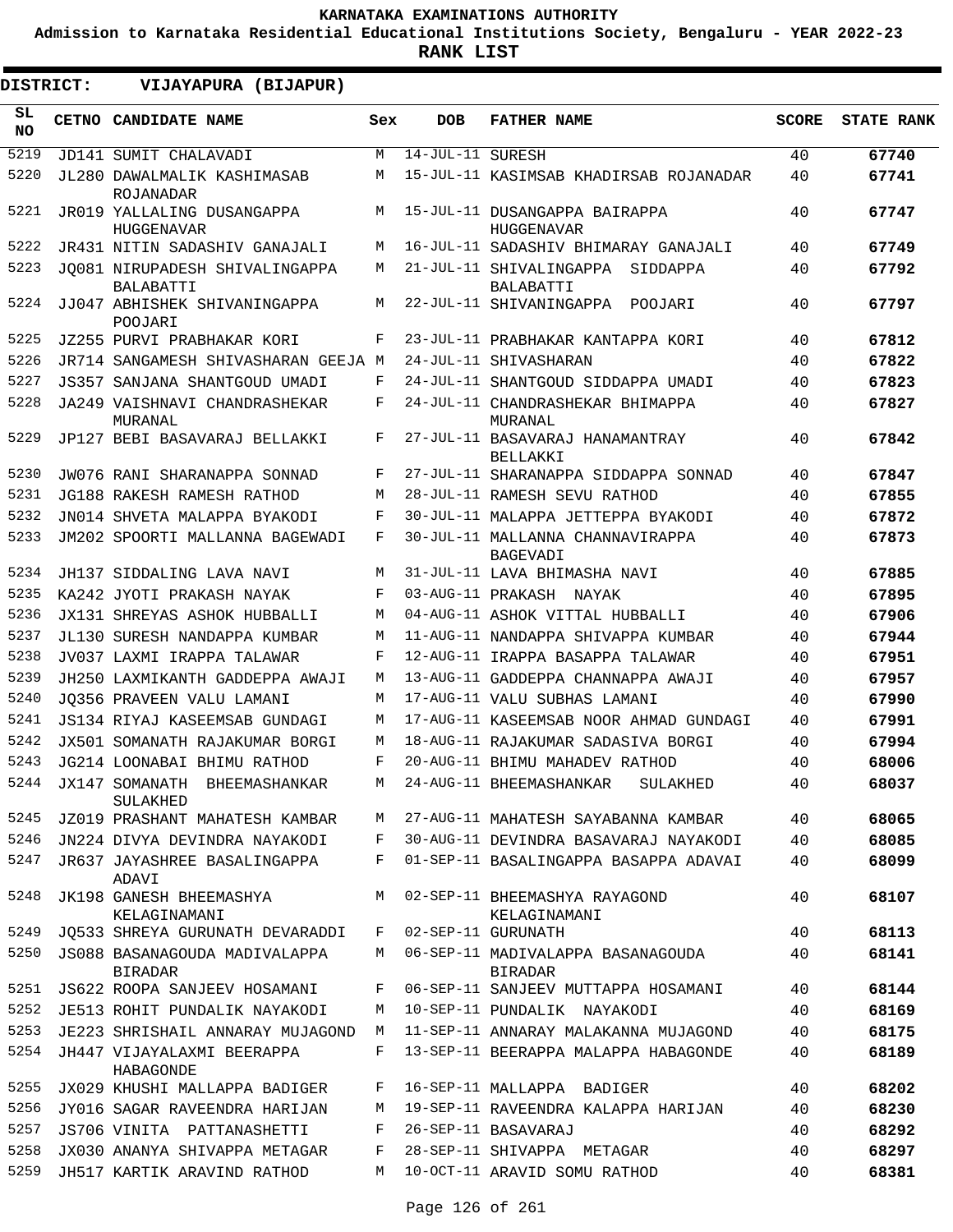**Admission to Karnataka Residential Educational Institutions Society, Bengaluru - YEAR 2022-23**

**RANK LIST**

| DISTRICT:       |  | VIJAYAPURA (BIJAPUR)                         |                |                   |                                                    |              |                   |
|-----------------|--|----------------------------------------------|----------------|-------------------|----------------------------------------------------|--------------|-------------------|
| SL<br><b>NO</b> |  | <b>CETNO CANDIDATE NAME</b>                  | Sex            | <b>DOB</b>        | <b>FATHER NAME</b>                                 | <b>SCORE</b> | <b>STATE RANK</b> |
| 5260            |  | JO124 SANKALPA SHIVALAL CHAVAN               | М              |                   | 12-OCT-11 SHIVALAL BHEEMU CHAVAN                   | 40           | 68397             |
| 5261            |  | JU126 KEERTI ANIL PAWAR                      | F              |                   | 20-OCT-11 ANIL SHANKAR PAWAR                       | 40           | 68445             |
| 5262            |  | JM327 KEERTI SOMANINGAPPA ODEYAR             | F              |                   | 24-OCT-11 SOMANINGAPPA MAHANTAPPA<br><b>ODEYAR</b> | 40           | 68473             |
| 5263            |  | JF319 KARTIK PRABHU SONNADA                  | М              | 25-OCT-11 PRABHU  | SONNADA                                            | 40           | 68478             |
| 5264            |  | JY169 ROSHAN RAVI JADHAV                     | М              |                   | 26-OCT-11 RAVI DAKU JADHAV                         | 40           | 68489             |
| 5265            |  | JT102 INDU RAMESH BIRADAR                    | F              |                   | 27-OCT-11 RAMESH NINGANNA BIRADAR                  | 40           | 68490             |
| 5266            |  | JK061 AKSHATA SHRIKANT RATHOD                | F              |                   | 30-OCT-11 SHRIKANT WALU RATHOD                     | 40           | 68504             |
| 5267            |  | JN272 ANIKET<br>NAVALE                       | М              |                   | 30-OCT-11 GURUNATH<br>NAVALE                       | 40           | 68505             |
| 5268            |  | JM278 AQSAANJUM MOHAMMADYUSUF<br>AWATI       | F              |                   | 31-OCT-11 MOHAMMADYUSUF ABDULRAZAK<br>AWATI        | 40           | 68510             |
| 5269            |  | JH356 SAMARTH MALAKANNA BIRADAR              | М              |                   | 01-NOV-11 MALAKANNA CHANDRAKANT BIRADAR            | 40           | 68522             |
| 5270            |  | JE039 PRAVIN BASAVARAJ MASALI                | М              |                   | 02-NOV-11 BASAVARAJ SHRISHAIL MASALI               | 40           | 68532             |
| 5271            |  | JA059 SOUPARNIKA SAYABANNA PUJERI F          |                |                   | 03-NOV-11 SAYABANNA KAREPPA PUJERI                 | 40           | 68538             |
| 5272            |  | JH468 SRUSHTI MANJUNATH MADNALLI             | F              |                   | 07-NOV-11 MANJUNATH IRAPPA MADNALLI                | 40           | 68560             |
| 5273            |  | JG112 YOGESH IRANNA BADIGER                  | M              |                   | 11-NOV-11 IRANNA G BADIGER                         | 40           | 68587             |
| 5274            |  | JK169 LAXMI RACHAPPA BIRADAR                 | F              |                   | 14-NOV-11 RACHAPPA BHIMARAYA BIRADAR               | 40           | 68596             |
| 5275            |  | JF054 PALLAVI RAMACHANDRA PATIL              | F              |                   | 14-NOV-11 RAMACHANDRA SHANTAPPAGOUD<br>PATIL       | 40           | 68597             |
| 5276            |  | JC189 ABHISHEKESH MANTESH LAMANI             | М              |                   | 15-NOV-11 MANTESH MANGALU LAMANI                   | 40           | 68599             |
| 5277            |  | JO277 SOUJANYA SANGANBASAPPAGOUDA F<br>PATIL |                |                   | 27-NOV-11 SANGANBASAPPAGOUDA BIMANGOUDA<br>PATIL   | 40           | 68666             |
| 5278            |  | JA319 SADIK<br>WALIKAR DAVALASAB<br>WALIKAR  | М              |                   | 28-NOV-11 DAVALASAB MOULASAB WALIKAR               | 40           | 68679             |
| 5279            |  | JF021 CHANDABI HAKIM MAKANADAR               | F              |                   | 04-DEC-11 HAKIM MAKANADAR                          | 40           | 68704             |
| 5280            |  | JG170 APEKSHA SURESH HOSUR                   | F              |                   | 07-DEC-11 SURESH MALLIKARJUN HOSUR                 | 40           | 68719             |
| 5281            |  | JE419 SHRADDHA MAHESH DEGINAL                | F              |                   | 10-DEC-11 MAHESH ASHOK DEGINAL                     | 40           | 68733             |
| 5282            |  | JD341 SAANVI GURURAJ BYAKOD                  | F              | 20-DEC-11 GURURAJ | BYAKOD                                             | 40           | 68783             |
| 5283            |  | JO629 BORAMMA CHANDRAKANT PANKI              | F              |                   | 27-DEC-11 CHANDRAKANT DUNDAPPA PANKI               | 40           | 68814             |
| 5284            |  | JK204 MALLAMMA SANGAPPA WALIKAR              | F              |                   | 01-JAN-12 SANGAPPA<br>WALIKAR                      | 40           | 68847             |
| 5285            |  | JB240 SHRUTI MUTTAPPA DODAMANI               | F              |                   | 01-JAN-12 MUTTAPPA<br>DODAMANI                     | 40           | 68849             |
| 5286            |  | JV115 SANGEETA PARASHURAM<br>KUMASAGI        | $\mathbf{F}^-$ |                   | 06-JAN-12 PARASHURAM JOTEEPPA KUMASAGI             | 40           | 68858             |
| 5287            |  | JF375 SNEHA SAHEBAGOUD BIRADAR               | F              |                   | 20-JAN-12 SAHEBAGOUD IRAPPA BIRADAR                | 40           | 68881             |
| 5288            |  | JE458 SHRUSTI JAGADISH AWATI                 | F              |                   | 21-JAN-12 JAGADISH                                 | 40           | 68884             |
| 5289            |  | JK293 SAMARTH BASAVARAJ LALASANGI M          |                |                   | 23-JAN-12 BASAVARAJ LALASANGI                      | 40           | 68886             |
| 5290            |  | JZ586 PREETI MALLAPPA RAMOJI                 | F              |                   | 12-FEB-12 MALLAPPA MURIGEPPA RAMOJI                | 40           | 68904             |
| 5291            |  | JQ222 ALIYA MURTUJSA MULLA                   | F              |                   | 22-FEB-12 MURTUJSA M MULLA                         | 40           | 68911             |
| 5292            |  | JV188 VAISHNAVI ANAND<br>KARABHANTANAL       | F              |                   | 03-MAR-12 ANAND SHIVAPPA KARABHANTANAL             | 40           | 68920             |
| 5293            |  | JC182 SANKET GURUDEV MINCHANAL               | M              | 14-APR-12 GURUDEV |                                                    | 40           | 68933             |
| 5294            |  | JK188 SHRAVANI SIDRAMAPPA<br>VALASANG        | F              |                   | 27-JUL-12 SIDRAMAPPA BASAPPA VALASANG              | 40           | 68943             |
| 5295            |  | JH485 ABHISHEK VITHAL RATHOD                 | М              |                   | 01-DEC-12 VITHAL D RATHOD                          | 40           | 68947             |
| 5296            |  | JE152 DASAGIR ABDULAGANI WALIKAR M           |                |                   | 18-JUL-08 ABDULAGANI DASTAGIRASAB<br>WALIKAR       | 39           | 68956             |
| 5297            |  | JY263 SANIYA RAZAK BADAMI                    | F              |                   | 08-JAN-09 RAZAK RAJESAB BADAMI                     | 39           | 68960             |
| 5298            |  | JA462 SAGAR RAMESH MADAR                     | М              |                   | 26-OCT-09 RAMESH GIRIMALLAPPA MADAR                | 39           | 68992             |
| 5299            |  | JZ263 AKSHATA HANAMANT HARIJAN               | F              |                   | 05-DEC-09 HANAMANT SHARANAPPA HARIJAN              | 39           | 69004             |
| 5300            |  | JP101 GOUTAM HANAMANT HARIJAN                | M              |                   | 02-JAN-10 HANAMANT<br>B HARIJAN                    | 39           | 69028             |
| 5301            |  | JY163 RAMACHANDRA RAJU LAMANI                | М              |                   | 26-JAN-10 RAJU BHEEMU LAMANI                       | 39           | 69037             |
| 5302            |  | JV213 MOUNESH APPASAB KUMBAR                 | M              |                   | 02-FEB-10 APPASAB KUMBAR                           | 39           | 69040             |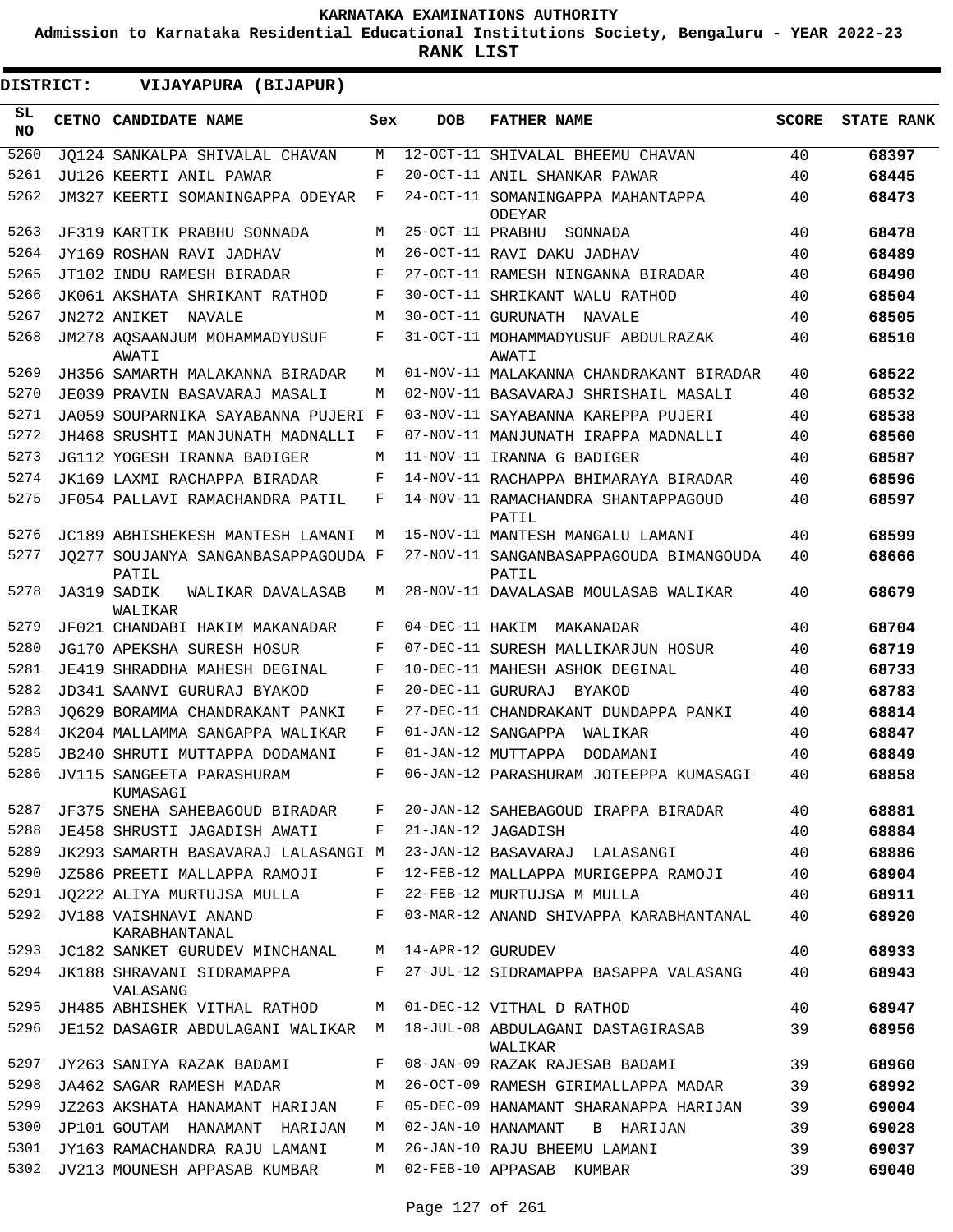**Admission to Karnataka Residential Educational Institutions Society, Bengaluru - YEAR 2022-23**

| DISTRICT:       | VIJAYAPURA (BIJAPUR)                           |     |                    |                                                |              |                   |
|-----------------|------------------------------------------------|-----|--------------------|------------------------------------------------|--------------|-------------------|
| SL<br><b>NO</b> | CETNO CANDIDATE NAME                           | Sex | <b>DOB</b>         | <b>FATHER NAME</b>                             | <b>SCORE</b> | <b>STATE RANK</b> |
| 5303            | JU008 AJAYKUMAR SHIVAPPA UDACHAN               | M   | 01-APR-10          | SHIVAPPA SAYABANNA UDACHAN                     | 39           | 69068             |
| 5304            | JF397 PRAJVAL VIJAYAKUMAR AGASAR               | M   |                    | 01-APR-10 VIJAYAKUMAR AGASAR                   | 39           | 69069             |
| 5305            | JC163 RESHMA SOMANATH CHAVAN                   | F   |                    | 27-APR-10 SOMANATH KRISHNAPPA CHAVAN           | 39           | 69093             |
| 5306            | JP184 SUPRITA<br>GUDAGUNTI                     | F   |                    | 08-MAY-10 CHANNABASAPPA                        | 39           | 69106             |
| 5307            | JL276 KAVERI RAJU LAMANI                       | F   |                    | 04-JUN-10 RAJU RAMESH LAMANI                   | 39           | 69137             |
| 5308            | JD145 NIKITA MALLAPPA HANJAGI                  | F   |                    | 21-JUN-10 MALLAPPA<br>HANJAGI                  | 39           | 69149             |
| 5309            | JY598 VIDYASHREE SADASHIV MANDAR               | F   | 27-JUN-10          | SADASHIV TUKARAM MANDAR                        | 39           | 69162             |
| 5310            | JG120 RAGAVENI CHANNABASAPPA<br>MALAGOND       | F   |                    | 29-JUN-10 CHANNABASAPPA SHREESHAIL<br>MALAGOND | 39           | 69164             |
| 5311            | JS129 SIDDANNA RAMANAGOUDA<br>PARAGONDA        | M   |                    | 12-JUL-10 RAMANAGOUDA PARAGONDA                | 39           | 69175             |
| 5312            | JO077 PRATIKSH GANESH CHAVHAN                  | F   |                    | 16-JUL-10 GANESH SUBHAS CHAVHAN                | 39           | 69178             |
| 5313            | JA378 AVVAMMA SAHEBAGOUDA<br>KAMANATTI         | F   |                    | 08-AUG-10 SAHEBAGOUDA MALLAPPA<br>KAMANATTI    | 39           | 69206             |
| 5314            | JD416 BILAL BASEER BEDREKAR                    | M   |                    | 21-AUG-10 BASEER BEDREKAR                      | 39           | 69239             |
| 5315            | JX294 RUTVIKA RAVI DIVATAGI                    | F   |                    | 30-AUG-10 RAVI SANGHANBASAPPA<br>DIVATAGI      | 39           | 69256             |
| 5316            | JL038 MUBARAK USAMANASAB GURIKAR               | M   |                    | 03-SEP-10 USAMANASAB HASANASAB GURIKAR         | 39           | 69270             |
| 5317            | JP010 VINAY SANGAYYA HIREMATH                  | M   |                    | 11-SEP-10 ANASUYA SANGAYYA HIREMATH            | 39           | 69288             |
| 5318            | JN274 SEEFAANJUMA DAVALSAB<br>PANWALE          | F   |                    | 13-SEP-10 DAVALSAB CHANDSAB PANWALE            | 39           | 69295             |
| 5319            | JW256 RAMESH<br>MUTHAPPA TALAWAR               | М   |                    | 17-SEP-10 MUTHAPPA<br>TALAWAR                  | 39           | 69310             |
| 5320            | JO485 SANDEEP MANTESH TODALABAGI M             |     | 18-SEP-10 MANTESH  | TODALABAGI                                     | 39           | 69312             |
| 5321            | JF080 SANGAMESH SIDDANAGOUDA<br><b>BIRADAR</b> | М   |                    | 18-SEP-10 SIDDANAGOUDA BIRADAR                 | 39           | 69313             |
| 5322            | JS371 PRAJWAL RAJU WADDAR                      | M   | 24-SEP-10 RAJU     |                                                | 39           | 69334             |
| 5323            | JK266 POONAM ASHOK RATHOD                      | F   |                    | 28-SEP-10 ASHOK PURU RATHOD                    | 39           | 69352             |
| 5324            | JR502 MALLANAGOUDA SHANKARAGOUDA<br>NAYAKALLA  | М   |                    | 01-OCT-10 SHANKARAGOUDA                        | 39           | 69364             |
| 5325            | JZ602 PAIGAMBAR AKABARSAB<br>JAMAKHANDI        | М   |                    | 04-OCT-10 AKABARSAB<br>JAMAKHANDI              | 39           | 69374             |
| 5326            | JM177 MADHU RAMANNA GASTIGAR                   | М   |                    | 08-OCT-10 RAMANNA HANAMANTRAYA GASTIGAR        | 39           | 69389             |
| 5327            | JU004 ROHIT LAXMAN BANDIWADDAR                 | М   | 10-OCT-10 LAXMAN   | BANDIWADDAR                                    | 39           | 69403             |
| 5328            | JX402 JYOTI KOLI                               | F   | 16-OCT-10 HANAMANT |                                                | 39           | 69430             |
| 5329            | KA278 LAKSHMI PRAKASH WAGHE                    | F   |                    | 22-OCT-10 PRAKASH SIDDAPPA WAGHE               | 39           | 69442             |
| 5330            | JA463 SUREKHA SHIVAPPA KALADAGI                | F   |                    | 23-OCT-10 SHIVAPPA MALLAPPA KALADAGI           | 39           | 69448             |
| 5331            | JY368 SANDEEP SHIVAPPA MANUR                   | M   |                    | 28-OCT-10 SHIVAPPA MANUR                       | 39           | 69470             |
| 5332            | JU026 JAYABAI TUKARAM RATHOD                   | F   |                    | 30-OCT-10 TUKARAM DENU RATHOD                  | 39           | 69474             |
| 5333            | JZ553 SADANAND SHIVANAND HADAPAD               | M   |                    | 01-NOV-10 SHIVANAND SANGAPPA HADAPAD           | 39           | 69481             |
| 5334            | JT068 RAYAGOND DADAGOUD BIRADAR M              |     |                    | 03-NOV-10 DADAGOUD NADAGOUD BIRADAR            | 39           | 69491             |
| 5335            | <b>JX202 SNEHA SOMALING PRADHANI</b>           | F   |                    | 03-NOV-10 SOMALING SIDARAY PRADHANI            | 39           | 69493             |
| 5336            | JH403 SUNIL SHRISHAIL PUJARI                   | M   |                    | 03-NOV-10 SHRISHAIL SHIVANNA PUJARI            | 39           | 69494             |
| 5337            | JX075 MANJUNATH SADASHIV KORTI                 | М   |                    | 05-NOV-10 SADASHIV KORTI                       | 39           | 69498             |
| 5338            | JE292 BHAGYASHREE APPU NAIK                    | F   |                    | 11-NOV-10 APPU SHIVU NAIK                      | 39           | 69525             |
| 5339            | JR397 GURUKIRAN MADIWALAPPA<br>KATTIMANI       | M   |                    | 11-NOV-10 MADIWALAPPA GUNDAPPA<br>KATTIMANI    | 39           | 69526             |
| 5340            | JF062 REVANASIDDA SURESH NAYAKODI M            |     |                    | 11-NOV-10 SURESH SAIDAPPA NAYAKODI             | 39           | 69530             |
| 5341            | JR043 SEEMA SANGAPPA NIMBAL                    | F   |                    | 13-NOV-10 SANGAPPA MALAKAPPA NIMBAL            | 39           | 69535             |
| 5342            | JY207 TASLIM NABEERSUL MULLA                   | F   |                    | 17-NOV-10 NABEERSUL MULLA                      | 39           | 69553             |
| 5343            | JM200 ABHEELASHA<br>CHANDRASHEKHARGOUDA GOUDAR | М   |                    | 19-NOV-10 CHANDRASHEKHARGOUDA                  | 39           | 69555             |
| 5344            | JR304 BASALINGAMMA RAMESH BIRADAR F            |     |                    | 19-NOV-10 RAMESH DOULATARAY BIRADAR            | 39           | 69556             |
| 5345            | JP195 BHAVANI DHANRAJ BIRADAR                  | F   |                    | 23-NOV-10 DHANRAJ SUBHASGOUDA BIRADAR          | 39           | 69576             |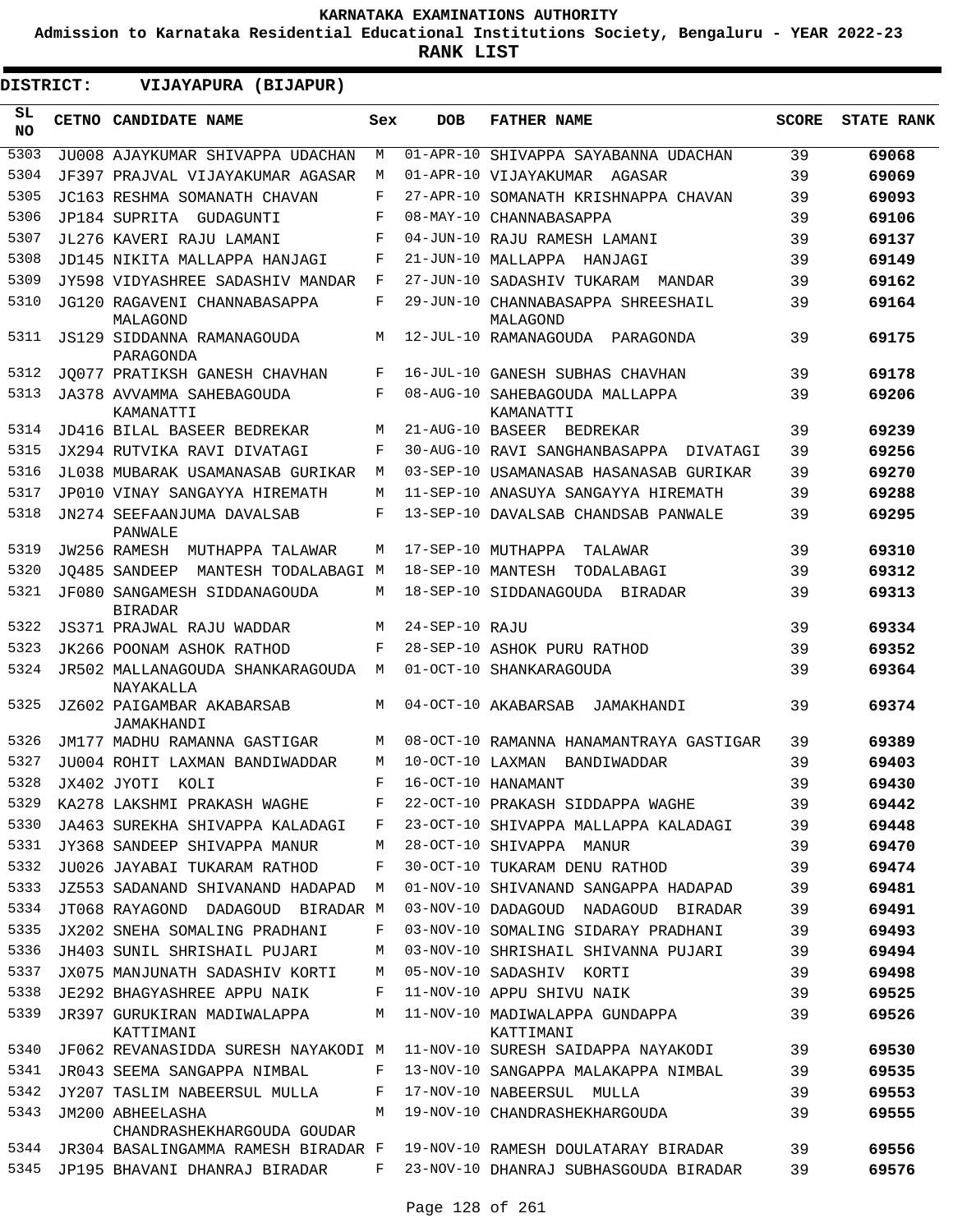**Admission to Karnataka Residential Educational Institutions Society, Bengaluru - YEAR 2022-23**

**RANK LIST**

 $\blacksquare$ 

| <b>DISTRICT:</b> | VIJAYAPURA (BIJAPUR)                       |              |                   |                                                  |              |                   |
|------------------|--------------------------------------------|--------------|-------------------|--------------------------------------------------|--------------|-------------------|
| SL<br>NO.        | CETNO CANDIDATE NAME                       | Sex          | <b>DOB</b>        | <b>FATHER NAME</b>                               | <b>SCORE</b> | <b>STATE RANK</b> |
| 5346             | JD450 SHWETA SHANKARAGOUDA PATIL           | F            |                   | 25-NOV-10 SHANKARAGOUDA SAHEBAGOUDA<br>PATIL     | 39           | 69583             |
| 5347             | JO491 DANAMMA NINGAPPA TALEWAD             | F            |                   | 27-NOV-10 NINGAPPA BASAPPA TALEWAD               | 39           | 69588             |
| 5348             | JM412 SUREKHA SURESH BADIGER               | F            |                   | 30-NOV-10 SURESH SHANTAPPA BADIGER               | 39           | 69602             |
| 5349             | JO653 ARUN NAGESH RANJUNAGI                | M            |                   | 01-DEC-10 NAGESH SHIVARUDRAPPA<br>RANJUNAGI      | 39           | 69603             |
| 5350             | JM173 RAKSHITA GURAPPA KONDAGULI           | F            |                   | 01-DEC-10 GURAPPA NINGAPPA KONDAGULI             | 39           | 69612             |
| 5351             | JT019 VIDYASHREE SHIVAPPA TALAWAR F        |              |                   | 03-DEC-10 SHIVAPPA CHANDRAM TALAWAR              | 39           | 69621             |
| 5352             | JN068 HANAMANTI MALLAPPA WALIKARA F        |              |                   | 04-DEC-10 MALLAPPA JUMMANNA<br>WALIKARA          | 39           | 69623             |
| 5353             | JM049 SOMANATH CHALAGERI                   | М            |                   | 05-DEC-10 RAJASHEKHAR CHALAGERI                  | 39           | 69632             |
| 5354             | JU134 ABDULAZIZ KUTUBODDIN MULLA           | M            |                   | 10-DEC-10 KUTUBODDIN MAHIBOOB MULLA              | 39           | 69648             |
| 5355             | JK071 DHANUSHREE MALKAPPA HAVINAL F        |              |                   | 14-DEC-10 MALKAPPA BASAPPA HAVINAL               | 39           | 69662             |
| 5356             | JX275 KRUTIK SHRISHAIL MASALI              | М            |                   | 14-DEC-10 SHRISHAIL MALAKAPPA MASALI             | 39           | 69664             |
| 5357             | JA293 SHAKIR YASIN MOMIN                   | М            | 28-DEC-10 YASIN   |                                                  | 39           | 69714             |
| 5358             | KA078 VIRESH NAGESH NIMBALAKAR             | М            | 29-DEC-10 NAGESH  | NIMBALAKAR                                       | 39           | 69718             |
| 5359             | JR345 AKKUBAI<br>JAKKAPPA TONTAPUR         | F            |                   | 01-JAN-11 JAKKAPPA VITHOBA<br>TONTAPUR           | 39           | 69739             |
| 5360             | JS542 IMTIYAJ NABIRASUL KEMBHAVI           | М            |                   | 01-JAN-11 NABIRASUL KAJESAB KEMBHAVI             | 39           | 69763             |
| 5361             | JE351 ISHVARALING GOPAL KUMBAR             | М            | 01-JAN-11 GOPAL   | KUMBAR                                           | 39           | 69764             |
| 5362             | JZ573 RAKESH UMESH KALYANI                 | М            |                   | 01-JAN-11 UMESH ANNAPPA KALYANI                  | 39           | 69787             |
| 5363             | JW258 SAMARTH BASAVARAJ AGASAR             | М            |                   | 01-JAN-11 BASAVARAJ NAGAPPA AGASAR               | 39           | 69788             |
| 5364             | JR613 SANJANA<br>MOHAN<br>ANGADI           | F            |                   | 01-JAN-11 MOHAN ROOPASING ANGADI                 | 39           | 69790             |
| 5365             | JT144 SIDDU MANOHAR GUDIMANI               | М            |                   | 01-JAN-11 MANOHAR GUDIMANI                       | 39           | 69800             |
| 5366             | JS018 VISHWARADYA BHIMASHANKAR<br>HAGATAGI | М            |                   | 01-JAN-11 BHIMASHANKAR PUNDALIK<br>HAGATAGI      | 39           | 69804             |
| 5367             | JA191 ARATI PAVADEPPA MAKOND               | F            |                   | 02-JAN-11 PAVADEPPA MAKOND                       | 39           | 69807             |
| 5368             | KA293 JAYASHREE RAJENDRA KOLI              | F            |                   | 06-JAN-11 RAJENDRA CHANDRAPPA KOLI               | 39           | 69837             |
| 5369             | JH109 SHREYAS MAHADEV PANDRE               | М            | 09-JAN-11 MAHADEV | PANDRE                                           | 39           | 69853             |
| 5370             | JR351 MOHAMADMAZ ASIF<br>MULLA             | M            | 10-JAN-11 ASIF    | RAJAHAMAD MULLA                                  | 39           | 69856             |
| 5371             | JS356 SOHEL ETIMSAB MULLA                  | М            |                   | 11-JAN-11 ETIMSAB BUDDESAB MULLA                 | 39           | 69864             |
| 5372             | JM112 BORAMMA MADIVALAPPA<br>KONDAGULI     | F            |                   | 12-JAN-11 MADIVALAPPA SANGANNA<br>KONDAGULI      | 39           | 69867             |
| 5373             | JA043 DHANESHWARI BHEEMANNA KADUR F        |              |                   | 16-JAN-11 BHEEMANNA SANGANNA KADUR               | 39           | 69892             |
| 5374             | JE318 KANCHANA MOUNESH BADIGER             | F            |                   | 17-JAN-11 MOUNESH SIDRAY BADIGER                 | 39           | 69899             |
| 5375             | JC211 BASAVARAJ PRAKASH DESAI              | М            |                   | 19-JAN-11 PRAKASH SHIVAPPA DESAI                 | 39           | 69913             |
| 5376             | JL090 ISHWARI BASALINGAPPA MAKALI F        |              |                   | 25-JAN-11 BASALINGAPPA JETTEPPA MAKALI           | 39           | 69942             |
| 5377             | JY112 PRACHOD PARASAPPA PUJARI             | М            |                   | 26-JAN-11 PARASAPPA PUJARI                       | 39           | 69950             |
| 5378             | JZ372 SAKSHI ANNASAHEB BIRADAR             | F            |                   | 29-JAN-11 ANNASAHEB BIRADAR                      | 39           | 69974             |
| 5379             | JS145 AISHWARYA SHARANAPPA MADAR           | F            |                   | 01-FEB-11 SHARANAPPA CHANNAPPA MADAR             | 39           | 69980             |
| 5380             | JF067 SHRIDHAR SANTOSH POOJARI             | М            |                   | 01-FEB-11 SANTOSH SIDDAPPA POOJARI               | 39           | 69987             |
| 5381             | JL227 SHIVARAJ SOMASHEKHAR<br>HOSAMANI     | М            |                   | 02-FEB-11 SOMASHEKHAR RAMAPPA<br>HOSAMANI        | 39           | 69995             |
| 5382             | JS544 PAVITRA JAYAPRAKASH RATHOD           | $\mathbf{F}$ |                   | 04-FEB-11 JAYAPRAKASH JAIRAM RATHOD              | 39           | 70005             |
| 5383             | JB375 BASAVARAJ RAMANNA ILAGER             | М            |                   | 06-FEB-11 RAMANNA BASAPPA ILAGER                 | 39           | 70015             |
| 5384             | JB008 SAMIKSHA SHIVANAND<br>KAMBALASHETTI  | F            |                   | 08-FEB-11 SHIVANAND GURASIDDPPA<br>KAMBALASHETTI | 39           | 70032             |
| 5385             | JX456 PRIYANKA GANAPATI KOLAKAR            | F            |                   | 09-FEB-11 GANAPATI KOLAKAR                       | 39           | 70038             |
| 5386             | JX217 MANTESH MUTTAPPA ROOGI               | М            |                   | 10-FEB-11 MUTTAPPA BASAPPA ROOGI                 | 39           | 70041             |
| 5387             | JS364 TASMIYA RAFEEO MANIYAR               | F            |                   | 10-FEB-11 RAFEEQ MAHIBOOBSAB MANIYAR             | 39           | 70042             |
| 5388             | JE212 SHREEDHAR RAVIKUMAR MIRJI            | М            |                   | 20-FEB-11 RAVIKUMAR TAMMARAY MIRJI               | 39           | 70099             |
| 5389             | JE474 DIKSHA MOHAN CHAVAN                  | F            |                   | 02-MAR-11 MOHAN CHAVAN                           | 39           | 70145             |
| 5390             | JB188 PRIYANKA HANAMANTH<br>CHALAWADI      | F            |                   | 03-MAR-11 HANAMANTH CHALAWADI                    | 39           | 70154             |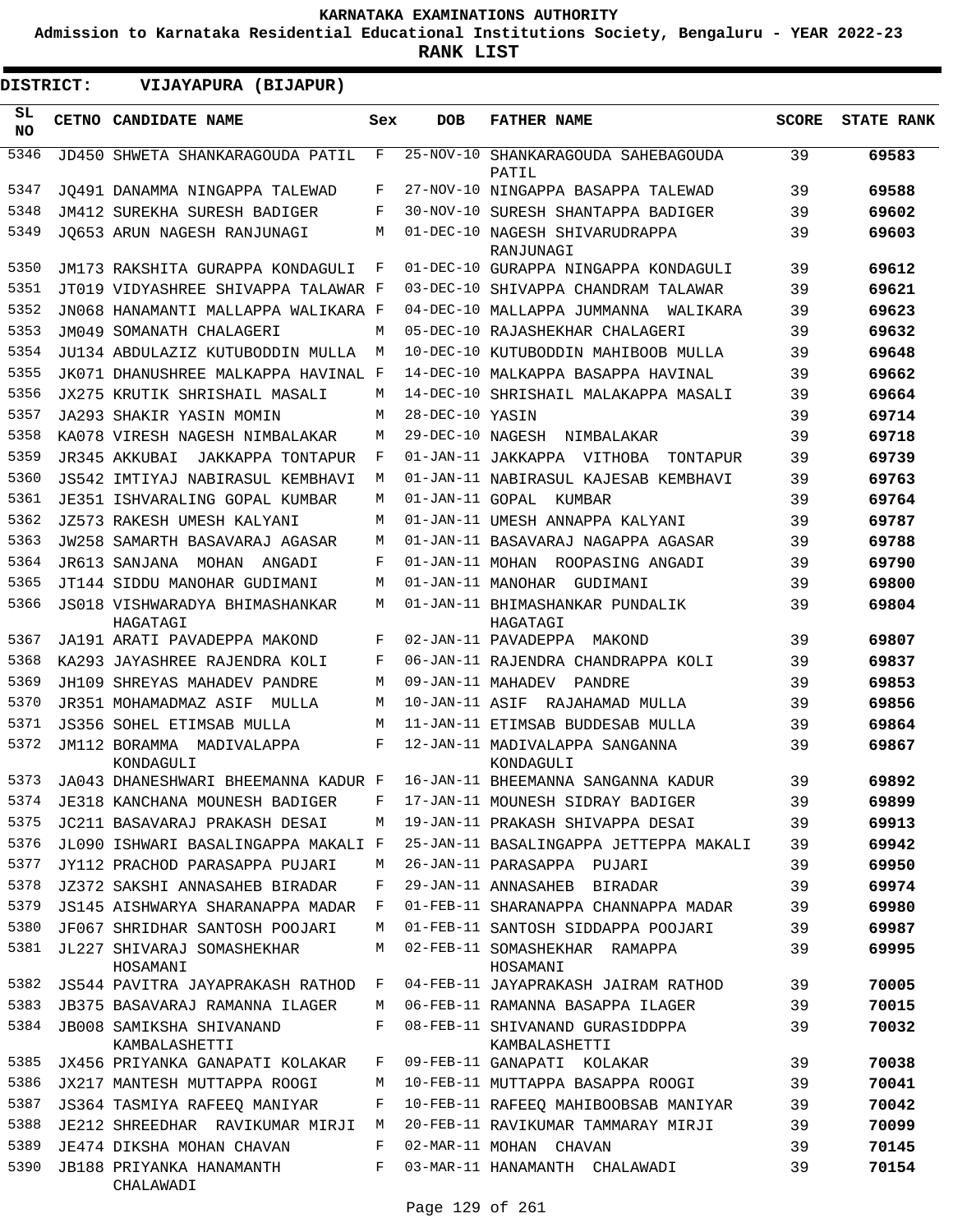**Admission to Karnataka Residential Educational Institutions Society, Bengaluru - YEAR 2022-23**

**RANK LIST**

ı

| DISTRICT:        | VIJAYAPURA (BIJAPUR)                                 |     |                   |                                                      |              |                   |
|------------------|------------------------------------------------------|-----|-------------------|------------------------------------------------------|--------------|-------------------|
| SL.<br><b>NO</b> | CETNO CANDIDATE NAME                                 | Sex | <b>DOB</b>        | <b>FATHER NAME</b>                                   | <b>SCORE</b> | <b>STATE RANK</b> |
| 5391             | JO099 SHASHANK SANGANAGOUD<br>GUDADINNI              | M   | 04-MAR-11         | SANGANAGOUD MANTAGOUD<br>GUDADINNI                   | 39           | 70163             |
| 5392             | JN139 PREEYANKA<br>JAGANNATH AVERI F                 |     |                   | 08-MAR-11 JAGANNATH<br><b>AVERI</b>                  | 39           | 70192             |
| 5393             | <b>JS250 RAHATANVAR BANDENAVAZ</b><br><b>DAPEDAR</b> | М   |                   | 12-MAR-11 BANDENAVAZ DASAGIRASAB<br><b>DAPEDAR</b>   | 39           | 70211             |
| 5394             | JW004 JEEVANA SHANKARAGOWDA HODLA M                  |     |                   | 13-MAR-11 SHANKARAGOWDA SIDDANNA HODLA               | 39           | 70218             |
| 5395             | JF494 SHANTAGOUD NANDAKUMAR<br><b>BIRADAR</b>        | M   |                   | 17-MAR-11 NANDAKUMAR<br>SHANTAGOUD<br><b>BIRADAR</b> | 39           | 70257             |
| 5396             | JY567 VAISHNAVI VASANT LAD                           | F   |                   | 18-MAR-11 VASANT SHANMUKHAPPA<br>LAD                 | 39           | 70267             |
| 5397             | JE342 ANJALI<br>SANTOSH RATHOD                       | F   |                   | 01-APR-11 SANTOSH RATHOD                             | 39           | 70363             |
| 5398             | JP161 SAVITA HANAMANT WADDAR                         | F   |                   | 01-APR-11 HANAMANT BHIMANNA WADDAR                   | 39           | 70371             |
| 5399             | JL180 PARASHURAM LAKKAPPA BIRADAR M                  |     |                   | 05-APR-11 MALAVVA LAKKAPPA BIRADAR                   | 39           | 70386             |
| 5400             | JY034 APOORVA<br>SANGAPPA ROLLI                      | F   |                   | 06-APR-11 SANGAPPA                                   | 39           | 70395             |
| 5401             | JA398 PRIYA BUDDIVANTH HUNUR                         | F   |                   | 07-APR-11 BUDDHIVANTH SHANKRAPPA HUNUR               | 39           | 70400             |
| 5402             | JU082 NIRMALA SHIVANAGOUDA<br>KORALLI                | F   |                   | 09-APR-11 SHIVANAGOUDA SHARANAGOUDA<br>KORALLI       | 39           | 70415             |
| 5403             | JB408 TEJASHWINI MUTTAPPA<br>DAVANAGERI              | F   |                   | 14-APR-11 MUTTAPPA NEELAPPA DAVANAGERI               | 39           | 70462             |
| 5404             | JO262 SRUSHTI KOTI                                   | F   |                   | 18-APR-11 GYANAPPA HANAMANT KOTI                     | 39           | 70490             |
| 5405             | JG211 PRAJVAL GOVIND KAMBALE                         | M   |                   | 19-APR-11 GIVIND AMOGI KAMBALE                       | 39           | 70497             |
| 5406             | JF288 ARCHNA DASHARATH ARJUNE                        | F   |                   | 23-APR-11 DASHARTH SADASHIVA ARJUNE                  | 39           | 70520             |
| 5407             | JH351 SNEHA MALLIKARJUN METRI                        | F   |                   | 26-APR-11 MALLIKARJUN<br>METRI                       | 39           | 70553             |
| 5408             | JG180 SANGEETA GIRAMALL PATIL                        | F   |                   | 28-APR-11 GIRAMALL A PATIL                           | 39           | 70567             |
| 5409             | JG201 SOUMYA SANGAPPA DOMANAL                        | F   |                   | 01-MAY-11 SANGAPPA SHRISHAIL DOMANAL                 | 39           | 70591             |
| 5410             | JX247 AMOGHASIDDA VITHOBA<br>KUMATAGI                | M   |                   | 05-MAY-11 VITHOBA<br>KUMATAGI                        | 39           | 70613             |
| 5411             | JL100 ROHITA GURAPPA PAVARA                          | M   |                   | 05-MAY-11 GURAPPA RATNAPPA PAVARA                    | 39           | 70616             |
| 5412             | JG020 TOSIF LALASAB SHAIKH                           | M   | 05-MAY-11 LALASAB | SHAIKH                                               | 39           | 70617             |
| 5413             | JB084 GOUTAMI SHIVARAJAKUMAR<br>HUBALIKAR            | F   |                   | 07-MAY-11 SHIVARAJAKUMAR SHANKAR<br>HUBALIKAR        | 39           | 70633             |
| 5414             | JA045 SOUMYA MUTTANNA HADAPAD                        | F   |                   | 14-MAY-11 MUTTANNA NANDABASAPPA HADAPAD              | 39           | 70694             |
| 5415             | JB307 SUVANA MAHMADAGOUSA<br>LOKAPURA                | F   |                   | 17-MAY-11 MAHMADAGOUSA LOKAPURA                      | 39           | 70714             |
| 5416             | JA372 GAYATRI MARUTI CHUGALA                         | F   |                   | 23-MAY-11 MARUTI CHUGALA                             | 39           | 70762             |
| 5417             | KA114 ADITYA SUBHAS HARIJAN                          | М   |                   | 24-MAY-11 SUBHAS HARIJAN                             | 39           | 70770             |
| 5418             | JO520 SINDHU SADANAND KUBAKADDI                      | F   |                   | 27-MAY-11 SADANAND MALLAPPA KUBAKADDI                | 39           | 70811             |
| 5419             | JM280 AAFREEN MAKANDAR                               | F   |                   | 28-MAY-11 LALESAB SAHEBLAL MAKANDAR                  | 39           | 70814             |
| 5420             | JO339 ROHIT SOBANNA LAMANI                           | М   |                   | 01-JUN-11 SOBANNA NAMU LAMANI                        | 39           | 70866             |
| 5421             | JA167 SUVARNA SHIVAJI RATHOD                         | F   |                   | 01-JUN-11 SHIVAJI RATHOD                             | 39           | 70873             |
| 5422             | JR034 SHIVANI AVVANNA TALAWAR                        | F   |                   | 03-JUN-11 AVVANNA TALAWAR                            | 39           | 70895             |
| 5423             | JH241 ABISHEKH SOMANING DOMANAL                      | M   |                   | 07-JUN-11 SOMANING CHANAMALLAPPA<br>DOMANAL          | 39           | 70922             |
| 5424             | JQ585 JEEVANKUMAR RAJU<br>BANDIVADDAR                | M   |                   | 07-JUN-11 RAJU BANDIVADDAR                           | 39           | 70930             |
| 5425             | JN103 DANAMMA PARUTAYYA MATHA                        | F   |                   | 08-JUN-11 PARUTAYYA BASAYYA MATHA                    | 39           | 70943             |
| 5426             | JY060 NAJEER HUSENASAB BHAVAKHAN                     | M   |                   | 09-JUN-11 HUSENSAB MOULASAB BHAVAKHAN                | 39           | 70958             |
| 5427             | JQ034 PARASHURAM SHEKAPPA TALAWAR M                  |     |                   | 12-JUN-11 SHEKAPPA TALAWAR                           | 39           | 70986             |
| 5428             | JM318 PARASHURAM BAGAPPA<br>CHAPPARAD                | М   |                   | 14-JUN-11 BAGAPPA HANAMANT CHAPPARAD                 | 39           | 71008             |
| 5429             | JX389 SUSHMITA MAHARUDRAYYA<br>MATHAPATI             | F   |                   | 17-JUN-11 MAHARUDRAYYA MATHAPATI                     | 39           | 71038             |
| 5430             | JR187 MAINABAI SHIVANAND HIRAPUR F                   |     |                   | 18-JUN-11 SHIVANAND SIDRAMAPPA HIRAPUR               | 39           | 71048             |
| 5431             | JH179 VIDYA SIDDAPPA MUCHHANDI                       | F   |                   | 20-JUN-11 SIDDAPPA                                   | 39           | 71086             |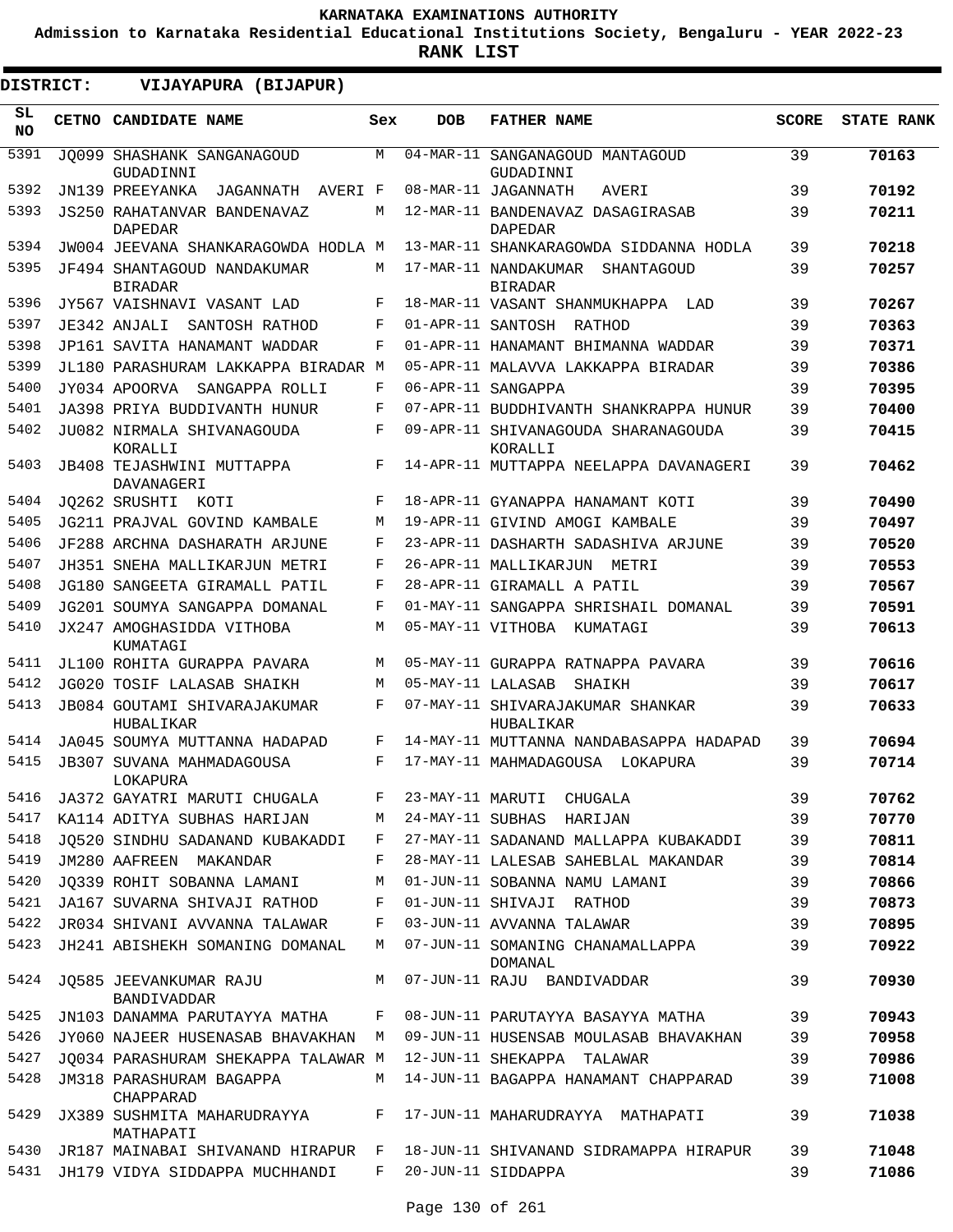**Admission to Karnataka Residential Educational Institutions Society, Bengaluru - YEAR 2022-23**

**RANK LIST**

 $\blacksquare$ 

| <b>DISTRICT:</b> | VIJAYAPURA (BIJAPUR)                                |     |                  |                                                     |              |                   |
|------------------|-----------------------------------------------------|-----|------------------|-----------------------------------------------------|--------------|-------------------|
| SL<br>NO.        | CETNO CANDIDATE NAME                                | Sex | <b>DOB</b>       | <b>FATHER NAME</b>                                  | <b>SCORE</b> | <b>STATE RANK</b> |
| 5432             | <b>JB213 MANTESH SHIVAPPA CHALAVADI</b>             | М   |                  | 23-JUN-11 SHIVAPPA CHANDAPPA CHALAVADI              | 39           | 71106             |
| 5433             | JE505 SINCHANA SIDARAY MALI                         | F   |                  | 23-JUN-11 SIDARAY ADHAVEPPA MALI                    | 39           | 71110             |
| 5434             | JB379 KRISHNA SHANKRAPPA<br>BHAJANTRI               | М   |                  | 27-JUN-11 SHANKAPPA BHAJANTRI                       | 39           | 71146             |
| 5435             | JS319 RAJAMOHAMMAD BANDENAVAJ<br>MULLA              | M   |                  | 28-JUN-11 BANDENAVAJ MAHIBUBASAB MULLA              | 39           | 71163             |
| 5436             | <b>JB383 GANGUBAI SHRISHAIL GANIGER</b>             | F   |                  | 02-JUL-11 SHRISHAIL<br>GANIGER                      | 39           | 71193             |
| 5437             | JH124 SANKET SHIVALAL RATHOD                        | М   |                  | 02-JUL-11 SHIVALAL DHANASING RATHOD                 | 39           | 71198             |
| 5438             | JX408 SANGANABASU POOJAPPA<br>TALAWAR               | М   |                  | 04-JUL-11 POOJAPPA<br>TALAWAR                       | 39           | 71216             |
| 5439             | JE229 YALLALING NAGAPPA<br>GIRANIVADDAR             | M   |                  | 04-JUL-11 NAGAPPA YALLAPPA GIRANIVADDAR             | 39           | 71219             |
| 5440             | JM060 SEVANTI NANEGOUDA KOLIHAL                     | F   |                  | 06-JUL-11 NANEGOUDA SIDDAPPA KOLIHAL                | 39           | 71236             |
| 5441             | JF415 SHRISHAIL YAMANUREPPA INDI                    | М   |                  | 06-JUL-11 YAMANUREPPA GIRIMALLA INDI                | 39           | 71239             |
| 5442             | <b>JW185 VAISHNAVI SOMASHEKHAR</b><br><b>HEROOR</b> | F   |                  | 06-JUL-11 SOMASHEKHAR BHEEMARAY HEROOR              | 39           | 71242             |
| 5443             | JA237 SUMITRA KUMAR PAWAR                           | F   |                  | 07-JUL-11 KUMAR BABU PAWAR                          | 39           | 71250             |
| 5444             | JH129 BIRAPPA IRAPPA HANDRALA                       | М   |                  | 10-JUL-11 IRAPPA MALLAPPA HANDRALA                  | 39           | 71269             |
| 5445             | JK084 SHWETA NINGAPPA KALMANI                       | F   |                  | 10-JUL-11 NINGAPPA KALLAPPA KALMANI                 | 39           | 71276             |
| 5446             | JB150 NIKITHA VITHAL LAMANI                         | F   |                  | 11-JUL-11 VITHAL DANJAPPA LAMANI                    | 39           | 71284             |
| 5447             | JC044 RAMESH MARUTI VAGGAR                          | M   | 11-JUL-11 MARUTI | PARASAPPA VAGGAR                                    | 39           | 71287             |
| 5448             | JO493 ARUN SADASHIVAPPA JOGI                        | M   |                  | 13-JUL-11 SADASHIVAPPA BASAPPA JOGI                 | 39           | 71303             |
| 5449             | JS132 LAXMI PRASHANT MAKTEDAR                       | F   |                  | 13-JUL-11 PRASHANT BABURAO MAKTEDAR                 | 39           | 71306             |
| 5450             | JD164 SRUSHTI HANAMANT PATTAR                       | F   |                  | 13-JUL-11 HANAMANT<br>PATTAR                        | 39           | 71314             |
| 5451             | JL395 PALLAVI MUDAKAPPA HATTI                       | F   |                  | 15-JUL-11 MUDAKAPPA HATTI                           | 39           | 71320             |
| 5452             | JB183 SOMANAGOUDA RAMANAGOUDA<br><b>BIRADAR</b>     | М   |                  | 15-JUL-11 RAMANAGOUDA                               | 39           | 71324             |
| 5453             | JT187 CHAITRA SHASHIKANT HAVALAGI F                 |     |                  | 17-JUL-11 SHASHIKANT                                | 39           | 71333             |
| 5454             | JZ165 PRITAM RAVIKIRAN RATHOD                       | М   |                  | 18-JUL-11 RAVIKIRAN TUKARAM RATHOD                  | 39           | 71341             |
| 5455             | JO001 ASHOK MANJUNATH CHAVHAN                       | M   |                  | 20-JUL-11 MANJUNATH RAMU CHAVHAN                    | 39           | 71355             |
| 5456             | JN161 AKSHATA GUNDAPPA VADDAR                       | F   |                  | 21-JUL-11 GUNDAPPA BUDDAPPA VADDAR                  | 39           | 71361             |
| 5457             | JL124 LAXMI IRANNA AGASABAL                         | F   |                  | 22-JUL-11 IRANNA SHANKARAGOUDA AGASABAL             | 39           | 71375             |
| 5458             | JG124 PRASAD SAYINATH KSHATRI                       | М   |                  | 24-JUL-11 SAYINATH RAMESH KSHATRI                   | 39           | 71388             |
| 5459             | JE478 SACHIN BASAVARAJ AWAJI                        | M   |                  | 25-JUL-11 BASAVARAJ MALLESHI AWAJI                  | 39           | 71398             |
| 5460             | JO210 ISHWAR LAKKAPPA DINDAWAR                      | M   |                  | 26-JUL-11 LAKKAPPA SIDDAPPA DINDAWAR                | 39           | 71403             |
| 5461             | JL379 ADITYA SURESH BASARIGIDAD                     | М   |                  | 27-JUL-11 SURESH SANGAPPA BASARIGIDAD               | 39           | 71413             |
| 5462             | JU099 BHUMIKA CHANDRASHEKHAR<br>ANGADI              | F   |                  | 31-JUL-11 CHANDRASHEKHAR MADEV ANGADI               | 39           | 71441             |
| 5463             | JM399 RAKSHITA SOMANAGOUDA BIRDAR F                 |     |                  | 31-JUL-11 SOMANAGOUDA BHIMANAGOUDA<br><b>BIRDAR</b> | 39           | 71443             |
| 5464             | JY195 VEENA RAMAGOND BYAKOD                         | F   |                  | 04-AUG-11 RAMAGOND NANDAPPA BYAKOD                  | 39           | 71475             |
| 5465             | JY370 NIKHITA VIJJU RATHOD                          | F   |                  | 05-AUG-11 VIJJU BABU RATHOD                         | 39           | 71478             |
| 5466             | JC169 SAIKIRAN MAHESH JAGADALE                      | M   | 05-AUG-11 MAHESH |                                                     | 39           | 71481             |
| 5467             | JP205 KANCHANA MALAKANNA<br>VANDAGANUR              | F   |                  | 10-AUG-11 MALAKANNA SHREEMANT<br>VANDAGANUR         | 39           | 71508             |
| 5468             | JR357 LALEMASHAK HAJIMALANG<br>BHASAGI              | M   |                  | 12-AUG-11 HAJIMALANG NABISAB BHASAGI                | 39           | 71529             |
| 5469             | JD240 BASAVARAJ YAMANURI<br>ALAKOPPAR               | M   |                  | 15-AUG-11 YAMANURI ALAKOPPAR                        | 39           | 71547             |
| 5470             | JY331 PRIYANKA VIRUPAKSH<br>HUGGENAVAR              | F   |                  | 16-AUG-11 VIRUPAKSH DUSANGI HUGGENAVAR              | 39           | 71554             |
| 5471             | JF244 SIDDIIKA GARIBANAWAJ<br>KARJAGI               | F   |                  | 16-AUG-11 GARIBANAVAJ KARJAGI                       | 39           | 71556             |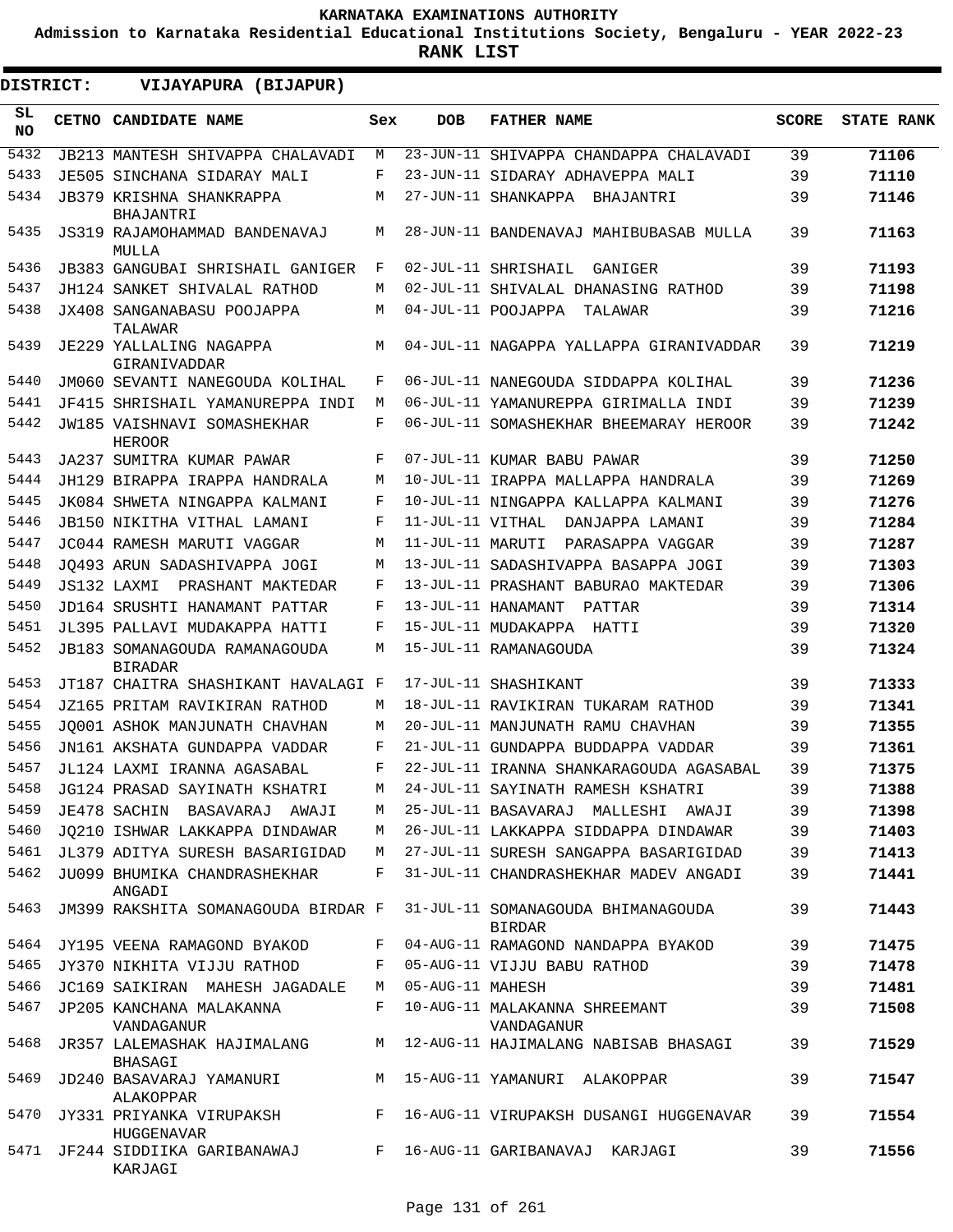**Admission to Karnataka Residential Educational Institutions Society, Bengaluru - YEAR 2022-23**

| DISTRICT:       | VIJAYAPURA (BIJAPUR)                         |     |                   |                                                    |              |                   |
|-----------------|----------------------------------------------|-----|-------------------|----------------------------------------------------|--------------|-------------------|
| SL<br><b>NO</b> | CETNO CANDIDATE NAME                         | Sex | <b>DOB</b>        | <b>FATHER NAME</b>                                 | <b>SCORE</b> | <b>STATE RANK</b> |
| 5472            | <b>JZ203 SUJEET ASHOK BIRADAR</b>            | M   | 16-AUG-11 ASHOK   |                                                    | 39           | 71558             |
| 5473            | JU204 DANISH LAYAK ALI KORABU                | М   | 17-AUG-11 LAYAK   | KORABU                                             | 39           | 71561             |
| 5474            | KA394 MALLIKARJUN RAMESH TALLI               | М   | 18-AUG-11 RAMESH  | TALLI                                              | 39           | 71569             |
| 5475            | JB266 BHAGYALAXMI ANNAPPA LAMANI             | F   |                   | 25-AUG-11 ANNAPPA HANAMANANTA LAMANI               | 39           | 71611             |
| 5476            | JB384 LAXMT<br>SIDDAPPA MASABINAL            | F   |                   | 27-AUG-11 SIDDAPPA BASAPPA MASABINAL               | 39           | 71631             |
| 5477            | JP073 DIVYA AMARESH BADIGER                  | F   |                   | 28-AUG-11 AMARESH KALAPPA BADIGER                  | 39           | 71636             |
| 5478            | KA362 SHRAVANAKUMAR MALLAPPA<br><b>BILUR</b> | М   |                   | 28-AUG-11 MALLAPPA SHRISHAIL BILUR                 | 39           | 71643             |
| 5479            | <b>JW141 VIKAS MOHAN RATHOD</b>              | М   |                   | 01-SEP-11 MOHAN KHUBU RATHOD                       | 39           | 71673             |
| 5480            | JH063 NIKHITA SANGANNA YADRAMI               | F   |                   | 02-SEP-11 SANGANNA BHIMASHANKAR YADRAMI            | 39           | 71675             |
| 5481            | JF153 PALLAVI RAVI RATHOD                    | F   |                   | 05-SEP-11 RAVI RAMASING RATHOD                     | 39           | 71696             |
| 5482            | JJ121 VINAYAK MANOJAKUMAR BIRADAR M          |     |                   | 05-SEP-11 MANOJAKUMAR VITHAL BIRADAR               | 39           | 71701             |
| 5483            | JL282 MOHAMMEDKASIM MOHAMMEDYUNUS M<br>MOMIN |     |                   | 08-SEP-11 MOHAMMEDYUNUS                            | 39           | 71716             |
| 5484            | JE431 IRANAGOUD CHANDRAKANT PATIL M          |     |                   | 11-SEP-11 CHANDRAKANT IRANAGOUD PATIL              | 39           | 71736             |
| 5485            | JO392 SOUMYA SHIVAPPA MADAR                  | F   |                   | 11-SEP-11 SHIVAPPA MADAR                           | 39           | 71740             |
| 5486            | JZ308 PRAJVAL CHOUDHARI                      | М   |                   | 13-SEP-11 RAMESH SHARANAPPA CHOUDHARI              | 39           | 71750             |
| 5487            | JL195 PRASHANTH                              | M   | 14-SEP-11 BASANNA | NAYAK                                              | 39           | 71755             |
| 5488            | JO261 MALLESH GANGAPPA BELLUBBI              | М   |                   | 15-SEP-11 GANGAPPA BELLUBBI                        | 39           | 71759             |
| 5489            | JR453 MUTTANNA MALAKAPPA BIRADAR             | M   |                   | 24-SEP-11 MALAKAPPA MALLANNA BIRADAR               | 39           | 71823             |
| 5490            | JS178 PRAJWAL LAXMAN RATHOD                  | M   |                   | 27-SEP-11 LAXMAN SHANKAR RATHOD                    | 39           | 71844             |
| 5491            | JX044 SANJANA SOMANING<br>NADUVINAMANI       | F   |                   | 29-SEP-11 SOMANING RAVUTAPPA<br>NADUVINAMANI       | 39           | 71860             |
| 5492            | JF389 VARSHA DUNDAPPA IHOLLI                 | F   |                   | 01-OCT-11 DUNDAPPA<br>IHOLLI                       | 39           | 71874             |
| 5493            | JZ539 KOMAL RAJU BAJANTRI                    | F   |                   | 02-OCT-11 RAJU BAJANTRI                            | 39           | 71876             |
| 5494            | JV232 RAGHAVENDRA BASAVARAJ<br>BAJAR         | М   |                   | 03-OCT-11 BASAVARAJ GUNDAPPA BAJAR                 | 39           | 71883             |
| 5495            | JB073 KEERTI HANAMANTH KAMANAKERI F          |     |                   | 05-OCT-11 HANAMANTH<br>KAMANAKERI                  | 39           | 71893             |
| 5496            | KA474 ARUN SIDDU ANKALAGI                    | М   |                   | 07-OCT-11 SIDDU GURAPPA ANKALAGI                   | 39           | 71902             |
| 5497            | JR056 BHARATI SHARANAPPA TALAWAR             | F   |                   | 08-OCT-11 SHARANAPPA IRAPPA TALAWAR                | 39           | 71906             |
| 5498            | JC018 SAMARTHA DAYANAND<br>MATHAPATI         | М   |                   | 09-OCT-11 DAYANAND MALLAYYA MATHAPATI              | 39           | 71915             |
| 5499            | JG200 PRAVEEN PRAKASH SHIVASHARAN M          |     |                   | 10-OCT-11 PRAKASH KALAPPA SHIVASHARAN              | 39           | 71921             |
| 5500            | JQ428 PRAVEEN SIDDAPPA HIPPARAGI             | М   |                   | 12-OCT-11 SIDDAPPA BASAPPA HIPPARAGI               | 39           | 71935             |
| 5501            | JE218 ADITYA SHIVAYOGAPPA<br>KOOTANUR        | М   |                   | 13-OCT-11 SHIVAYOGAPPA SAIBANNA<br><b>KOOTANUR</b> | 39           | 71939             |
| 5502            | JP113 SRUSHTI MAHANTESH BAYYAPUR             | F   |                   | 19-OCT-11 MAHANTESH KOTRAPPA BAYYAPUR              | 39           | 71985             |
| 5503            | JO605 MILAN APPASAHEBA RATHOD                | М   |                   | 25-OCT-11 APPASAHEBA KHEERU RATHOD                 | 39           | 72011             |
| 5504            | JH196 KARTIK BHIMASHANKAR SIMPI              | М   |                   | 26-OCT-11 BHIMASHANKAR SUBHAS SIMPI                | 39           | 72019             |
| 5505            | JY223 SIDDLINGAMMA REVANSIDDA<br>PATIL       | F   |                   | 30-OCT-11 REVANSIDDA BASANGOUDA PATIL              | 39           | 72030             |
| 5506            | JX322 VAISHNAVI RAMESH KANAL                 | F   |                   | 04-NOV-11 RAMESH BHEEMAPPA KANAL                   | 39           | 72052             |
| 5507            | JT104 AKASH JAGADISH BIRADAR                 | М   |                   | 06-NOV-11 JAGADISH MALLAPPA BIRADAR                | 39           | 72060             |
| 5508            | KA012 SHRAVANTI BAVURAY<br>KANAMUCHANAL      | F   |                   | 08-NOV-11 BAVURAY GUNDAPPA KANAMUCHANAL            | 39           | 72075             |
| 5509            | JQ229 DARSHAN BHEEMANNA WALIKAR              | М   |                   | 17-NOV-11 BHEEMANNA WALIKAR                        | 39           | 72109             |
| 5510            | JK243 KAJAL ASHOK CHAVAN                     | F   |                   | 18-NOV-11 ASHOK CHAVAN                             | 39           | 72117             |
| 5511            | JH018 SOOKSHITA SAYABANNA BEDAR              | F   |                   | 20-NOV-11 SAYABANNA RAYAPPA BEDAR                  | 39           | 72128             |
| 5512            | JE299 VASANT MANOHAR MURAMAN                 | М   |                   | 21-NOV-11 MANOHAR G MURAMAN                        | 39           | 72135             |
| 5513            | JY487 PREETAM CHIKKAYYA VASTRAD              | М   |                   | 30-NOV-11 CHIKKAYYA VASTRAD                        | 39           | 72182             |
| 5514            | JS065 ANIS GAIBUSAB MUJAWAR                  | М   |                   | 11-DEC-11 GAIBUSAB KHAJASAB MUJAWAR                | 39           | 72239             |
| 5515            | JS185 VAISHNAVI MURALI PATTAR                | F   |                   | 11-DEC-11 MURALI PATTAR                            | 39           | 72244             |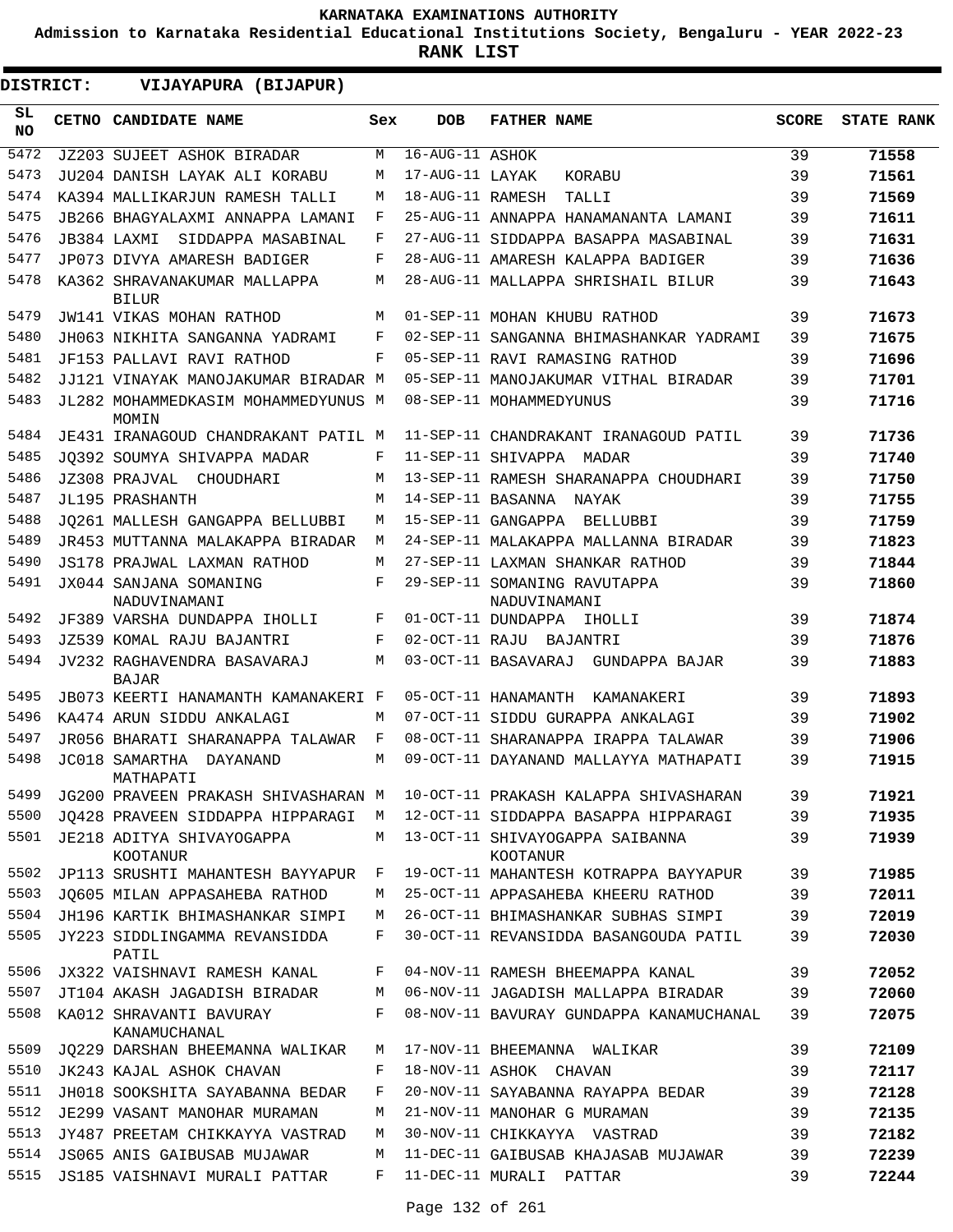**Admission to Karnataka Residential Educational Institutions Society, Bengaluru - YEAR 2022-23**

**RANK LIST**

| DISTRICT:        | VIJAYAPURA (BIJAPUR)                                                     |     |                   |                                                    |              |                   |
|------------------|--------------------------------------------------------------------------|-----|-------------------|----------------------------------------------------|--------------|-------------------|
| SL.<br><b>NO</b> | CETNO CANDIDATE NAME                                                     | Sex | <b>DOB</b>        | <b>FATHER NAME</b>                                 | <b>SCORE</b> | <b>STATE RANK</b> |
| 5516             | <b>JB092 SINCHANA HANUMANT KELAGERI</b>                                  | F   |                   | 17-DEC-11 HANUMANT YALLAPPA KELAGERI               | 39           | 72267             |
| 5517             | JE476 VAISHNAVI S KANNOLLI                                               | F   |                   | 23-DEC-11 SANJAY SINGH KANNOLLI                    | 39           | 72292             |
| 5518             | JA465 ANUPAMA AMBIGER                                                    | F   | 27-DEC-11 APPU    |                                                    | 39           | 72308             |
| 5519             | JM421 SAMARTH PRADEEP BABLESHVAR                                         | М   |                   | 27-DEC-11 PRADEEP KDAPPA BABLESHVAR                | 39           | 72312             |
| 5520             | JG261 AYASHA MOHAMMADHANIF<br>KOTAWAL                                    | F   |                   | 30-DEC-11 MOHAMMADHANIF MAKTUM KOTAWAL             | 39           | 72321             |
| 5521             | JS737 AKSHATA ASHOK METAGAR                                              | F   |                   | 01-JAN-12 ASHOK SAIDAPPA METAGAR                   | 39           | 72326             |
| 5522             | JA441 BASAVARAJ SIDDAPPA DODAMANI M                                      |     |                   | 01-JAN-12 SIDDAPPA DURAGAPPA DODAMANI              | 39           | 72327             |
| 5523             | JR615 HULIKANTEPPA JOGUR                                                 | М   |                   | 01-JAN-12 GOUDAPPA                                 | 39           | 72332             |
| 5524             | JT075 NEELAMMA YALLAPPA HARIJAN                                          | F   |                   | 01-JAN-12 YALLAPPA TIPPANNA HARIJAN                | 39           | 72335             |
| 5525             | JT087 SHWETA BASAVARAJ<br>POLICEPATIL                                    | F   |                   | 01-JAN-12 BASAVARAJ TAMMANAGOUD<br>POLICPATIL      | 39           | 72341             |
| 5526             | JH030 SANJANA CHANDRAKANT TELI                                           | F   |                   | 06-JAN-12 CHANDRAKANT GIRIMALLAPPA TELI            | 39           | 72351             |
| 5527             | JR340 MALLIKARJUN<br>SHIVANANAD<br>JALAVADI                              | М   |                   | 07-JAN-12 SHIVANANAD<br>- JALAVADI                 | 39           | 72353             |
| 5528             | JB316 AMRUTA PANDURANG KULKARNI                                          | F   |                   | 15-JAN-12 PANDURANG KULKARNI                       | 39           | 72366             |
| 5529             | JR614 BORAMMA PARASHURAM<br>RAKKASAGI                                    | F   |                   | 27-JAN-12 PARASHURAM<br>RAKKASAGI                  | 39           | 72386             |
| 5530             | JA220 VAISHALI NAGESH LAMANI                                             | F   |                   | 29-JAN-12 NAGESH CHADU LAMANI                      | 39           | 72387             |
| 5531             | JM120 DANAMMA HANAMANTRAYA<br>MUDNOOR                                    | F   |                   | 01-MAR-12 HANAMATRAYA SAHEBGOUDA<br><b>MUDNOOR</b> | 39           | 72410             |
| 5532             | JM250 SHRISHAIL SHARANAPPA<br>BIDARKUNDHI                                | М   |                   | 01-MAR-12 SHARANAPPA                               | 39           | 72412             |
| 5533             | JM126 VASANTI SANTOSHA RATHOD                                            | F   |                   | 01-MAR-12 SANTOSHA PANDAPPA RATHOD                 | 39           | 72414             |
| 5534             | JZ319 MUTTAKKA PARASAPPA ALABAL                                          | F   |                   | 12-FEB-09 PARASAPPA ALABAL                         | 38           | 72469             |
| 5535             | KA063 DEYAPPA SANJU BIRADAR                                              | М   | 22-NOV-09 SANJU   | BIRADAR                                            | 38           | 72508             |
| 5536             | JZ414 ABHI MALLU CHAVAN                                                  | М   | 09-DEC-09 MALLU   | CHAVAN                                             | 38           | 72516             |
| 5537             | JC104 AKASH BABU CHAVAN                                                  | M   |                   | 01-JAN-10 BABU KEERAPPA<br>CHAVAN                  | 38           | 72523             |
| 5538             | JY466 KALLAPPA MALAPPA INDI                                              | М   | 01-JAN-10 MALAPPA | TNDT                                               | 38           | 72526             |
| 5539             | JG171 PUNEET DATTU NAIK                                                  | М   |                   | 01-JAN-10 DATTU PANDU NAIK                         | 38           | 72530             |
| 5540             | JR383 VAIBHAV REVAPPA UPPAR                                              | М   |                   | 02-JAN-10 REVAPPA LAKSHMAN UPPAR                   | 38           | 72536             |
| 5541             | JA055 AJAY MANJUNATH CHALAWADI                                           | M   |                   | 27-JAN-10 MANJUNATH CHALAWADI                      | 38           | 72551             |
| 5542             | JX074 ABHISHEKH IRAPPA GUDDEWADI                                         | М   |                   | 29-JAN-10 IRAPPA GURULINGAPPA GUDDEWADI            | 38           | 72555             |
| 5543             | JZ050 SHIVAKUMAR LAXMAN SINGADI                                          | M   |                   | 12-FEB-10 LAXMAN SINGADI                           | 38           | 72568             |
| 5544             | JB211 BHARATKUMAR PRABHUGOUDA<br>TILGUL                                  | M   |                   | 17-FEB-10 PRABHUGOUDA TILGUL                       | 38           | 72571             |
| 5545             | JY423 VIKAS DEVENDRA BADIGER                                             | М   |                   | 12-MAR-10 DEVENDRA MALLANNA BADIGER                | 38           | 72587             |
| 5546             | JZ171 SOUNDARYA ASHOK JADHAV                                             | F   |                   | 15-MAR-10 ASHOK JADHAV                             | 38           | 72589             |
| 5547             | JQ154 BHAGYALAXMI CHANDRAKANT<br>LAMANI                                  | F   |                   | 16-MAR-10 CHANDRAKANT SUBBU LAMANI                 | 38           | 72590             |
| 5548             | JX055 SHIVANAND VITTHAL TALAWAR M                                        |     |                   | 18-APR-10 VITTHAL BHIMAPPA TALAWAR                 | 38           | 72611             |
| 5549             | JC046 BHAVANI RUDRU AMBALANUR                                            | F   |                   | 24-APR-10 RUDRU AMBALANUR                          | 38           | 72614             |
| 5550             | JA277 AKSHATA BASAVARAJ BHAVI                                            | F   |                   | 22-MAY-10 BASAVARAJ BHAVI                          | 38           | 72638             |
| 5551             | KA092 DANESH HANAMANT CHOURI                                             | M   |                   | 24-MAY-10 HANAMANT RAMAPPA CHOURI                  | 38           | 72643             |
| 5552             | JY194 SUDEEP NAMDEV RATHOD                                               | М   |                   | 30-MAY-10 NAMDEV CHANDU RATHOD                     | 38           | 72645             |
| 5553             | JA062 PRAJWAL MANIKYA WAGAMORE                                           | М   |                   | 02-JUN-10 MANIKYA WAGAMORE                         | 38           | 72648             |
| 5554             | JR028 MAREPPA BABAU KOPPAL                                               | М   | 22-JUN-10 BABU    |                                                    | 38           | 72671             |
| 5555             | JH519 SHREYA RAMESH TELI                                                 | F   |                   | 25-JUN-10 RAMESH TELI                              | 38           | 72675             |
| 5556             | JW064 HUSSAIN BASHA ISHAQ SAB<br>BENAKANHALLI                            | M   |                   | 24-JUL-10 ISHAQ SAB DAWOOD SAB<br>BENAKANHALLI     | 38           | 72696             |
| 5557             | JQ389 ADITYA KUMAR CHAVAN                                                |     | M 27-JUL-10 KUMAR |                                                    | 38           | 72702             |
| 5558             | JC112 RUKSHANA MOHMMEDHONIF GOTED F 27-JUL-10 MOHMMEDHONIF HAJESAB GOTED |     |                   |                                                    | 38           | 72706             |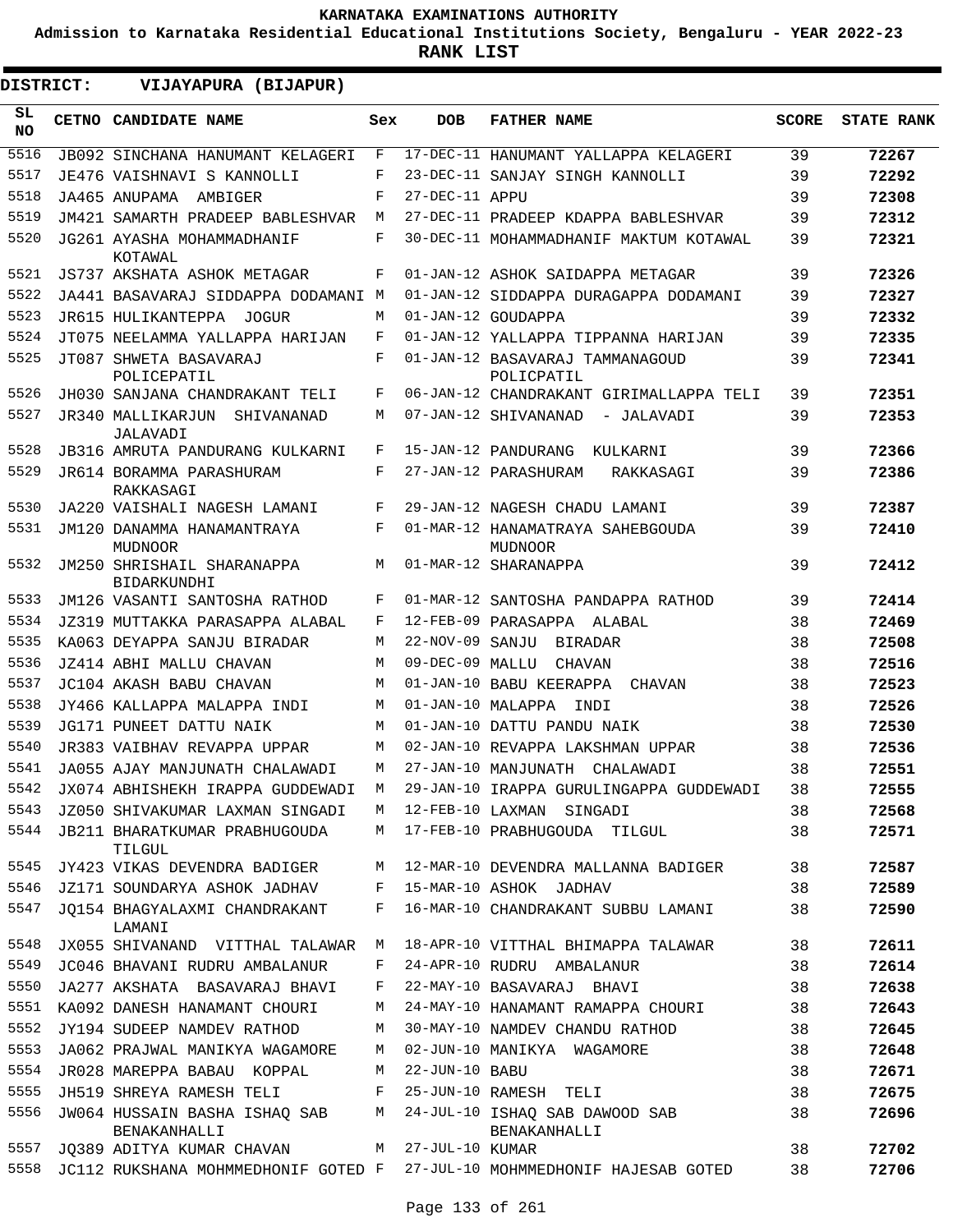**Admission to Karnataka Residential Educational Institutions Society, Bengaluru - YEAR 2022-23**

**RANK LIST**

**DISTRICT:** EE **VIJAYAPURA (BIJAPUR)**

| SL<br><b>NO</b> | CETNO CANDIDATE NAME                          | Sex | <b>DOB</b>        | <b>FATHER NAME</b>                                | <b>SCORE</b> | <b>STATE RANK</b> |
|-----------------|-----------------------------------------------|-----|-------------------|---------------------------------------------------|--------------|-------------------|
| 5559            | JS080 DAVUD KASHIMSAB MULLA                   | М   |                   | 28-JUL-10 KASHIMSAB BAVASAB MULLA                 | 38           | 72709             |
| 5560            | JF354 KAVERI SHREESHAIL BIRADAR               | F   |                   | 28-JUL-10 SHREESHAIL<br>BIRADAR                   | 38           | 72710             |
| 5561            | JE457 AISHWARYA RAJAKUMAR WALIKAR F           |     |                   | 31-JUL-10 RAJAKUMAR<br>WALIKAR                    | 38           | 72718             |
| 5562            | JA180 SAVITHA                                 | F   | 05-AUG-10 SURESH  |                                                   | 38           | 72729             |
| 5563            | JD418 TRUPTI MAHESH PAWAR                     | F   | 10-AUG-10 MAHESH  |                                                   | 38           | 72738             |
| 5564            | JR082 SHREEDHAR LAKSHMAN ANAGOND              | М   |                   | 19-AUG-10 LAKSHMAN HANAMANT ANAGOND               | 38           | 72758             |
| 5565            | JR348 TEJASHWINI BASAVARAJ JEVOOR F           |     |                   | 19-AUG-10 BASAVARAJ<br>JEVOOR                     | 38           | 72759             |
| 5566            | JL178 YALLAMMA SANGANNA BIRADAR               | F   |                   | 20-AUG-10 SANGANNA MUDAKAPPA BIRADAR              | 38           | 72761             |
| 5567            | JM274 MAHAMMADAKAIP MAKANADAR                 | М   |                   | 23-AUG-10 KASHIMSHYA SAHEBLAL MAKANDAR            | 38           | 72767             |
| 5568            | JJ147 RAKSHITA ASHOK METRI                    | F   | 24-AUG-10 ASHOK   |                                                   | 38           | 72772             |
| 5569            | JB348 SIKENDRAPPA YALLAPPA<br>KALABURGI       | M   |                   | 26-AUG-10 YALLAPPA SIDDAPPA KALABURGI             | 38           | 72782             |
| 5570            | JX132 PARASHURAM DURAGAPPA LALI               | М   |                   | 27-AUG-10 DURAGAPPA BHIMANNA LALI                 | 38           | 72785             |
| 5571            | JW016 FAIYAZ HASIMASAB INAMADAR               | M   |                   | 30-AUG-10 HASIMASAB MAHAMMADSAB<br>INAMADAR       | 38           | 72796             |
| 5572            | JO470 DEEPA BHIMU LAMANI                      | F   | 02-SEP-10 BHIMU   | LAMANI                                            | 38           | 72801             |
| 5573            | JE315 SUDEEP KALLAPPA AWATI                   | М   |                   | 11-SEP-10 KALLAPPA SIDAGOND AWATI                 | 38           | 72837             |
| 5574            | JH315 CHETAN KALLAPPA HELAVAR                 | М   |                   | 13-SEP-10 KALLAPPA<br>HELAVAR                     | 38           | 72842             |
| 5575            | JF201 SAGAR RAYAGOND HABAGOND                 | М   |                   | 16-SEP-10 RAYAGOND<br>HABAGOND                    | 38           | 72858             |
| 5576            | JE096 SHREYA YASHAVANT TADLAGI                | F   |                   | 23-SEP-10 YASHAVANT CHANNAPPA TADLAGI             | 38           | 72875             |
| 5577            | JR238 ANKITA AMRUTALAL JADHAV                 | F   |                   | 24-SEP-10 AMRUTALAL MOTILAL JADHAV                | 38           | 72876             |
| 5578            | JH367 JAKKAPPA SHIVAPPA SALUTAGI              | М   |                   | 27-SEP-10 SHIVAPPA<br>SALUTAGI                    | 38           | 72882             |
| 5579            | JE130 AKSHATA<br>BALASAB BIRADAR              | F   |                   | 02-OCT-10 BALASAB BHEEMARAY BIRADAR               | 38           | 72893             |
| 5580            | JL020 NEELAMMA CHANDRASHEKHAR<br>METI         | F   |                   | 04-OCT-10 CHANDRASHEKHAR MUDDAPPA METI            | 38           | 72903             |
| 5581            | KA232 MALU KRISHANAPA ANKALGI                 | М   |                   | 06-OCT-10 KRISHANAPPA DUNDAPPA ANKALGI            | 38           | 72912             |
| 5582            | KA127 PREAM SHRISHAIL DEVAKAR                 | М   |                   | 07-OCT-10 SHRISHAIL LALU DEVAKAR                  | 38           | 72918             |
| 5583            | JA343 VISHALA HUVALAL LAMANI                  | М   |                   | 11-OCT-10 HUVALAL CHANDU LAMANI                   | 38           | 72931             |
| 5584            | JO438 CHANDRIKA MANTESH CHALAVADI F           |     | 14-OCT-10 MANTESH |                                                   | 38           | 72939             |
| 5585            | JM288 SHRISHAIL GUTTAYYA ALAGURA              | М   |                   | 15-OCT-10 GUTTAYYA SHARANAYYA ALAGURA             | 38           | 72946             |
| 5586            | JM308 AKASH KOTRESHA KATTI                    | М   |                   | 24-OCT-10 KOTRESHA BASAPPA KATTI                  | 38           | 72976             |
| 5587            | JR342 BASAVARAJ NINGAPPA<br>LAGASHETTI        | М   |                   | 29-OCT-10 NINGAPPA CHANDRAMAPPA<br>LAGASHETTI     | 38           | 72997             |
| 5588            | JW134 SAIYAD HUSEN KASAB                      |     |                   | M 02-NOV-10 HUSEN KHADIRASAB KASAB                | 38           | 73016             |
| 5589            | JT225 SAVITRI BHAGANNA BIRADAR                | F   |                   | 02-NOV-10 BHAGANNA                                | 38           | 73018             |
| 5590            | JT194 RAKESH DEVENDRA NAIKODI                 | М   |                   | 03-NOV-10 DEVENDRA MALLAPPA NAIKODI               | 38           | 73021             |
| 5591            | JQ337 SHREYAS R BIRADAR                       | M   |                   | 10-NOV-10 RAMANA GOWDA                            | 38           | 73051             |
| 5592            | JQ021 SHIVALEELA MAHANTESH KOLLI F            |     |                   | 11-NOV-10 MAHANTESH IRABASAPPA KOLLI              | 38           | 73056             |
| 5593            | JG137 SACHIN CHANAGONDA CHOUDHARI M           |     |                   | 15-NOV-10 CHANAGONDA BASAVANTRAY<br>CHOUDHARI     | 38           | 73073             |
| 5594            | JQ531 AMRUTA ANNASAHEB<br>JAHAGEERADAR        | F   |                   | 22-NOV-10 ANNASAHEB JAHAGEERADAR                  | 38           | 73103             |
|                 | 5595 JB225 SHREYA PARUTAYYA HIREMATH          | F   |                   | 24-NOV-10 PARUTAYYA HIREMATH                      | 38           | 73114             |
| 5596            | JQ595 BHOOMIKA SHRISHAILAGOUD<br>PATIL        | F   |                   | 29-NOV-10 SHRISHAILAGOUD<br>GURABASAPPAGOUD PATIL | 38           | 73138             |
| 5597            | JF187 SANGANBASU DHAREPPA<br>BENAKANHALLI     | M   |                   | 01-DEC-10 DHAREPPA SHREESHAIL<br>BENAKANHALLI     | 38           | 73153             |
| 5598            | JQ092 BHAGYAVANT CHANDRASHEKHAR<br>LENKENAVAR | M   |                   | 05-DEC-10 CHANDRASHEKHAR SIDDAPPA<br>LENKENAVAR   | 38           | 73167             |
| 5599            | JR455 NAVEEN MALLIKARJUN TALAWAR              | М   |                   | 05-DEC-10 MALLIKARJUN SHIVAPPA TALAWAR            | 38           | 73169             |
|                 | 5600 KA178 MAYUR RANJEET RATNAKAR             | M   |                   | 11-DEC-10 RANJEET RATNAKAR                        | 38           | 73186             |
| 5601            | JX027 SWAGAT SIDRAM BIRADAR                   | M   |                   | 14-DEC-10 SIDRAM BIRADAR                          | 38           | 73203             |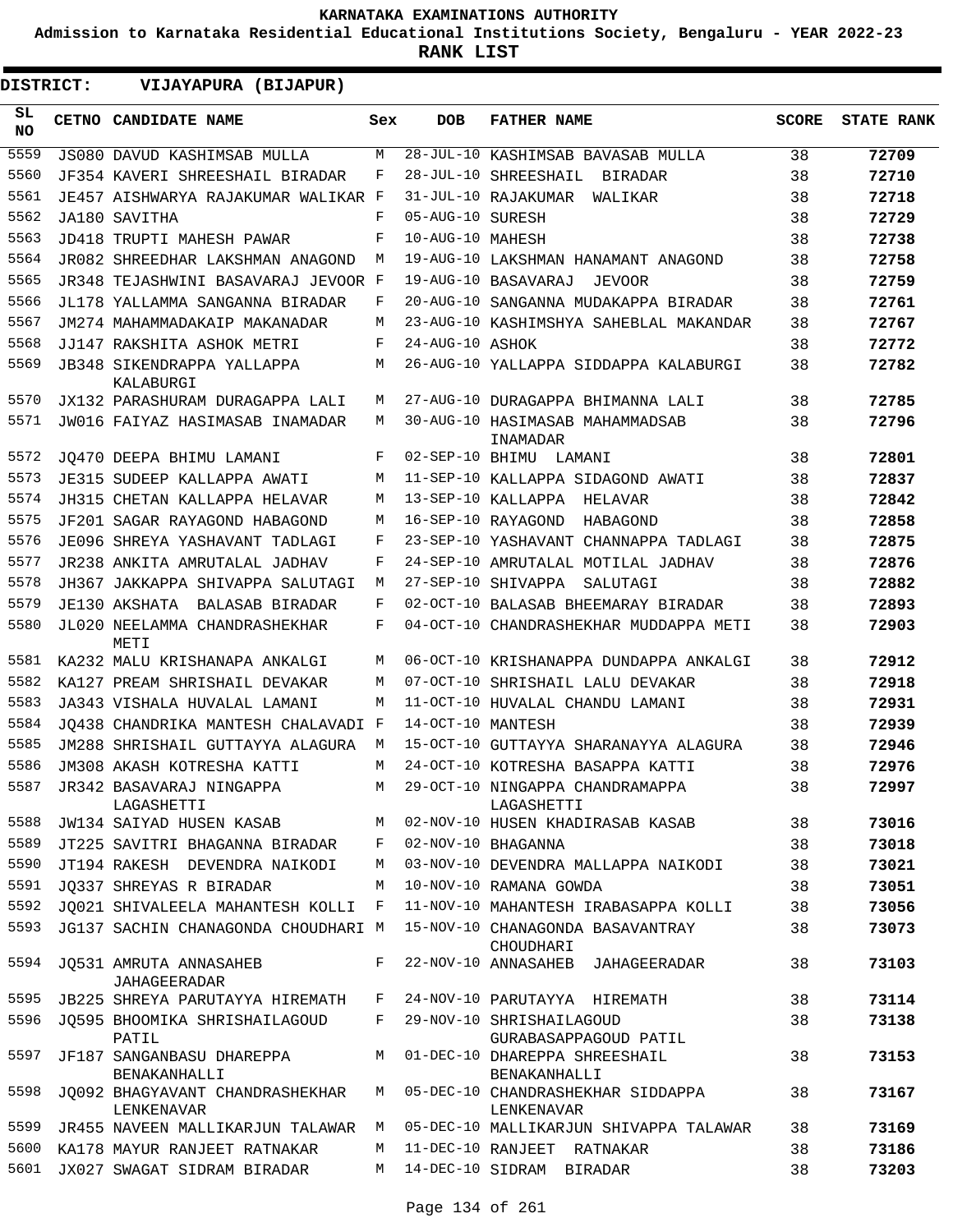**Admission to Karnataka Residential Educational Institutions Society, Bengaluru - YEAR 2022-23**

| DISTRICT:       | VIJAYAPURA (BIJAPUR)                                                |     |                  |                                                                           |              |                   |
|-----------------|---------------------------------------------------------------------|-----|------------------|---------------------------------------------------------------------------|--------------|-------------------|
| SL<br><b>NO</b> | CETNO CANDIDATE NAME                                                | Sex | <b>DOB</b>       | <b>FATHER NAME</b>                                                        | <b>SCORE</b> | <b>STATE RANK</b> |
| 5602            | JR589 LAXMI KANTHU GANGAREDDY                                       | F   | 15-DEC-10 KANTHU |                                                                           | 38           | 73207             |
| 5603            | JM319 HANAMAVVA MALLAPPA NATIKAR                                    | F   |                  | 17-DEC-10 MALLAPPA DEVAPPA NATIKAR                                        | 38           | 73217             |
| 5604            | JA206 CHIDANAND UMESH GULABAL                                       | М   |                  | 19-DEC-10 UMESH YAMANAPPA GULABAL                                         | 38           | 73224             |
| 5605            | JZ417 KEERTI KULLAPPA KATNALLI                                      | F   |                  | 21-DEC-10 KULLAPPA KATNALLI                                               | 38           | 73236             |
| 5606            | JB128 VISHNUVARDHANA NAMADEVA<br>RATHOD                             | М   |                  | 21-DEC-10 NAMADEVA SHANKARA RATHOD                                        | 38           | 73240             |
| 5607            | JS391 PREETAM NITTYANAND RAYAGOND M                                 |     |                  | 22-DEC-10 NITTYANAND<br>RAYAGOND                                          | 38           | 73243             |
| 5608            | JM206 MANJUNATH MALLAPPA BADIGER                                    | М   |                  | 26-DEC-10 MALLAPPA GANGAPPA BADIGER                                       | 38           | 73268             |
| 5609            | JR027 UMARAFARUO RAZAK TORAVI                                       | М   | 30-DEC-10 RAZAK  | TORAVI                                                                    | 38           | 73283             |
| 5610            | JF308 ABHISHEK UMESH RATHOD                                         | М   | 01-JAN-11 UMESH  | RATHOD                                                                    | 38           | 73290             |
| 5611            | JF009 SANKET SHIVARUDRAPPA<br>KOLOORAGI                             | М   |                  | 01-JAN-11 SHIVARUDRAPPA KOLOORAGI                                         | 38           | 73328             |
| 5612            | JF127 SUFIYAN BABU JIDDIMANI                                        | M   |                  | 01-JAN-11 BABU MAHIBOOB JIDDIMANI                                         | 38           | 73335             |
| 5613            | JU197 TANVEER MAHEBOOB DODAMANI                                     | М   |                  | 01-JAN-11 MAHEBOOB KASHIMSAB DODAMANI                                     | 38           | 73339             |
| 5614            | JP397 AKSHATA SANGAPPA PUJARI                                       | F   |                  | 02-JAN-11 SANGAPPA HANAMANT HUGAR                                         | 38           | 73343             |
| 5615            | JM249 SAMARTH VIJAY GANGADHAR                                       | М   | 03-JAN-11 VIJAY  |                                                                           | 38           | 73353             |
| 5616            | JY326 ANKEETA SHANKAR TALAWAR                                       | F   |                  | 04-JAN-11 SHANKAR LAKKAPPA TALAWAR                                        | 38           | 73355             |
| 5617            | JH413 KAVERI SHRIMANT KANNUR                                        | F   |                  | 04-JAN-11 SHRIMANT KANTHEPPA KANNUR                                       | 38           | 73357             |
| 5618            | JO558 MAHESH RAVI LAMANI                                            | М   |                  | 05-JAN-11 RAVI LAXMAN LAMANI                                              | 38           | 73364             |
| 5619            | JY042 CHETAN SADANAND TALEWAD                                       | М   |                  | 10-JAN-11 SADANAND<br>TALEWAD                                             | 38           | 73394             |
| 5620            | JF279 LAXMI SHRISHAIL HIREMATH                                      | F   |                  | 10-JAN-11 SHRISHAIL<br>HIREMATH                                           | 38           | 73395             |
| 5621            | JR284 ARATI HANAMANTA MURADI                                        | F   |                  | 12-JAN-11 HANAMANTA<br>MURADI                                             | 38           | 73403             |
| 5622            | JO317 PAVITRA ADIVEPPA HUNASHAGI                                    | F   |                  | 13-JAN-11 ADIVEPPA BASAPPA HUNASHAGI                                      | 38           | 73415             |
| 5623            | JA455 GOURAMMA IARAPPA<br>GIDDAPPAGOLA                              | F   |                  | 17-JAN-11 IRAPPA BASAPPA GIDDAPPPAGOLA                                    | 38           | 73430             |
| 5624            | JF133 PRITAM DHARMANNA CHAVAN                                       | М   |                  | 18-JAN-11 DHARMANNA JAGAN CHAVAN                                          | 38           | 73437             |
| 5625            | JY091 SINCHANA BABU AMBIGER                                         | F   |                  | 19-JAN-11 BABU AMBIGER                                                    | 38           | 73441             |
| 5626            | JY236 VIKAS MALLAPPA KARENI                                         | М   |                  | 21-JAN-11 MALLAPPA GAIBANNA KARENI                                        | 38           | 73451             |
| 5627            | JM013 B RAMESH                                                      | М   |                  | 28-JAN-11 H LAKSHMANNA                                                    | 38           | 73483             |
| 5628            | JP177 SAVITRI SABANNA HUNAGUNDA                                     | F   |                  | 01-FEB-11 SABANNA BASAPPA HUNAGUNDA                                       | 38           | 73514             |
| 5629            | JZ104 JAINABI JAFAR NADAF                                           | F   |                  | 02-FEB-11 JAFAR NADAF                                                     | 38           | 73519             |
| 5630            | JV012 ANJALI BHIMANAGOUD BIRADAR F 04-FEB-11 BHIMANAGOUD BANGAREPPA |     |                  | BIRADAR                                                                   | 38           | 73526             |
| 5631            | JV052 SHASHIKANT VISHVANATH<br>BADIGER                              | M   |                  | 05-FEB-11 VISHVANATH IRANNA BADIGER                                       | 38           | 73531             |
| 5632            | JB229 PRIYA BHIMAPPA GOUDAR                                         | F   |                  | 06-FEB-11 BHIMAPPA KENCHAPPA GOUDAR                                       | 38           | 73536             |
| 5633            |                                                                     |     |                  | JH240 BHOURAMMA SANJEEV KARABATTI F 07-FEB-11 SANJEEV SHREEMANT KARABATTI | 38           | 73541             |
| 5634            | JO169 MALLIAKARJUN PARASHURAM<br>JYOTI                              |     |                  | M 07-FEB-11 PARASHURAM MALLAPPA JYOTI                                     | 38           | 73544             |
| 5635            | KADIJADAR                                                           |     |                  | JB007 RAVI CHANAMALLAPPA M 08-FEB-11 CHANAMALLAPPA SANGAPPA<br>KADIJADAR  | 38           | 73551             |
| 5636            | JY132 SAMPATKUMAR LAXMAN M<br>HALEGOUDAR                            |     |                  | 08-FEB-11 LAXMAN HALEGOUDAR                                               | 38           | 73552             |
| 5637            | JE090 KINJALI ABDUL LONI F                                          |     |                  | 14-FEB-11 ABDUL SAHEBALAL LONI                                            | 38           | 73583             |
| 5638            | JR384 DARSHAN SANTOSH NAIK M                                        |     |                  | 20-FEB-11 SANTOSH NARAYAN NAIK                                            | 38           | 73618             |
| 5639            | JY136 KARTIK SANTOSH CHAVAN                                         | М   |                  | 20-FEB-11 SANTOSH CHAVAN                                                  | 38           | 73619             |
| 5640            | JJ050 PURUSHOTTAM ARJUNAGI                                          | M   |                  | 20-FEB-11 GURUSHANTAYYA                                                   | 38           | 73622             |
| 5641            |                                                                     |     |                  | JM434 NAVEEN DYAMANNA DODAMANI M 22-FEB-11 DYAMANNA DODAMANI              | 38           | 73638             |
| 5642            | JX260 RAVIKUMAR P RATHOD                                            |     |                  | M 23-FEB-11 PRAKASH RATHOD                                                | 38           | 73642             |
| 5643            | JQ135 SEVALAL THAVARU RATHOD                                        | М   |                  | 23-FEB-11 THAVARU SHANKAR RATHOD                                          | 38           | 73643             |
| 5644            | JW003 VIRESH NAVI                                                   | M   |                  | 23-FEB-11 SIDDAPPA                                                        | 38           | 73644             |
| 5645            | JR097 SAMARTH GOPAL HAJERI                                          | M   |                  | 24-FEB-11 GOPAL LACHCHARAM HAJERI                                         | 38           | 73650             |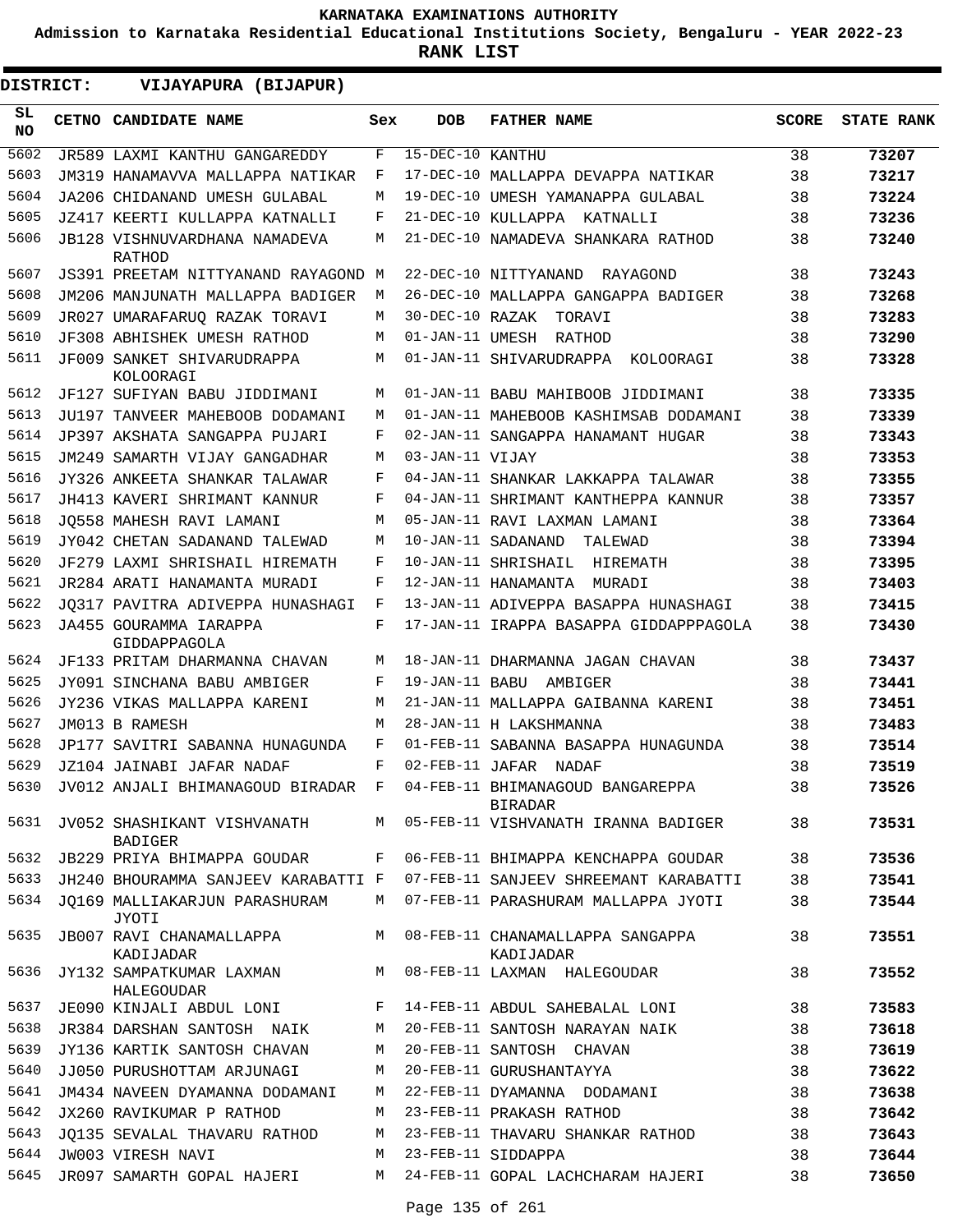**Admission to Karnataka Residential Educational Institutions Society, Bengaluru - YEAR 2022-23**

**RANK LIST**

 $\blacksquare$ 

| <b>DISTRICT:</b> | VIJAYAPURA (BIJAPUR)                                                  |     |                   |                                                   |              |                   |
|------------------|-----------------------------------------------------------------------|-----|-------------------|---------------------------------------------------|--------------|-------------------|
| SL<br>NO.        | <b>CETNO CANDIDATE NAME</b>                                           | Sex | DOB               | <b>FATHER NAME</b>                                | <b>SCORE</b> | <b>STATE RANK</b> |
| 5646             | JJ026 ABUBAKRSIDDIK AMEERABASHA<br><b>BAGAVAN</b>                     | M   |                   | 28-FEB-11 AMEERABASHA DADESAB BAGAVAN             | 38           | 73670             |
| 5647             | JX467 DARSHAN RAJU PAWAR                                              | M   | 28-FEB-11 RAJU    | PAWAR                                             | 38           | 73676             |
| 5648             | JA415 NABHI HASANDONGRI KOLHAR                                        | M   |                   | 28-FEB-11 HASANDONGRI NABHI KOLHAR                | 38           | 73678             |
| 5649             | JX480 GODEPPA LAGASHEPPA                                              | M   |                   | 03-MAR-11 LAGASHEPPA GODEPPA HOLER                | 38           | 73697             |
|                  | CHALAWADI                                                             |     |                   |                                                   |              |                   |
| 5650             | <b>JW049 SOUNDARAY VITHOBA BIRADAR</b>                                | F   |                   | 08-MAR-11 VITHOBA GOLLALAPPA BIRADAR              | 38           | 73742             |
| 5651             | JJ118 AKSHATA ASHOK RATHOD                                            | F   | 09-MAR-11 ASHOK   | RATHOD                                            | 38           | 73743             |
| 5652             | JO768 LAGAMAVVA SUBHASH KURI                                          | F   |                   | 12-MAR-11 SUBHASH RAYAPPA KURI                    | 38           | 73772             |
| 5653             | JR076 KAVERI BABASAHEB KURADADDI                                      | F   |                   | 13-MAR-11 BABASAHEB LAKSHAMAN<br>KURADADDI        | 38           | 73785             |
| 5654             | JM366 YASHODA BASALINGAPPAGOUD<br><b>BIRADAR</b>                      | F   |                   | 13-MAR-11 BASALINGAPPAGOUDA BIRADAR               | 38           | 73791             |
| 5655             | JT079 APPAJI                                                          | M   |                   | 14-MAR-11 SIDDARAM<br>MUNNOLLI                    | 38           | 73792             |
| 5656             | JD357 SAMARTH ASHOK AWATI                                             | M   |                   | 16-MAR-11 ASHOK AWATI                             | 38           | 73811             |
| 5657             | JZ233 POORNIMA PARAMESHWAR<br>AIGALIMATH                              | F   |                   | 19-MAR-11 PRAMESHWAR CHANDRASHEKHAR<br>AIGALIMATH | 38           | 73823             |
| 5658             | JK013 ANKITA RANGAPPA BANASODE                                        | F   |                   | 23-MAR-11 RANGAPPA GURUDEV BANASODE               | 38           | 73850             |
| 5659             | JK086 POOJA MALASIDDA HILLI                                           | F   |                   | 23-MAR-11 MALASIDDA NAGAPPA HILLI                 | 38           | 73854             |
| 5660             | JW021 RAKHESH PRAKASH SAJJAN                                          | M   | 23-MAR-11 PRAKASH |                                                   | 38           | 73857             |
| 5661             | JZ157 PRITHVIRAJ ASHOK CHAVAN                                         | M   |                   | 25-MAR-11 ASHOK BHIMSING CHAVAN                   | 38           | 73874             |
| 5662             | JY382 SRUSHTI ANIL LAKSHANATTI                                        | F   |                   | 25-MAR-11 ANIL YALLAPPA LAKSHANATTI               | 38           | 73877             |
| 5663             | KA209 PRIYANK BASAPPA BIRADAR                                         | F   |                   | 26-MAR-11 BASAPPA PANDUGOUDA BIRADAR              | 38           | 73883             |
| 5664             | JW043 SAMAREEN DAVALSAB BUDDEKHAN F                                   |     |                   | 27-MAR-11 DAVALSAB NABISAB BUDDEKHAN              | 38           | 73894             |
| 5665             | JZ538 SHRINIDHI MAYAPPA<br>PANDICHERI                                 | M   |                   | 28-MAR-11 MAYAPPA PANDICHERI                      | 38           | 73899             |
| 5666             | JO650 SHRAVANTI IRANNA BENUR                                          | F   |                   | 02-APR-11 IRANNA NINGAPPA BENUR                   | 38           | 73933             |
| 5667             | JA482 SHREE BHEEMAPPA MYAGERI                                         | F   |                   | 08-APR-11 BHEEMAPPA S MYAGERI                     | 38           | 73981             |
| 5668             | KA166 RAKESH SANTOSH KAMBALE                                          | M   |                   | 10-APR-11 SANTOSH BHASKAR KAMBALE                 | 38           | 73996             |
| 5669             | KA283 SANDEEP GANGARAM RATHOD                                         | М   |                   | 10-APR-11 GANGARAM RUPASING RATHOD                | 38           | 73997             |
| 5670             | JE190 SIDDU PARASHURAM KADANI                                         | М   |                   | 10-APR-11 PARASHURAM BANNEPPA KADANI              | 38           | 73998             |
| 5671             | JM125 SUSHMITA RAVI RATHOD                                            | F   |                   | 10-APR-11 RAVI SHANKREPPA RATHOD                  | 38           | 74000             |
|                  | 5672 KA121 SANIKA MALLAPPA MANGANAVAR F 14-APR-11 MALLAPPA MANGANAVAR |     |                   |                                                   | 38           | 74039             |
| 5673             | JH281 SHRUSTI SACHIN KANADE                                           |     |                   | F 14-APR-11 SACHIN SHANKAR KANADE                 | 38           | 74040             |
| 5674             | JB038 BHUMIKA MALLIKARJUN BUDIHAL F                                   |     |                   | 16-APR-11 MALLIKARJUN BUDIHAL                     | 38           | 74052             |
| 5675             | JA157 PRAJWAL DALAVAYI                                                | M   |                   | 20-APR-11 LAXMAN BASAPPA DALAVAYI                 | 38           | 74091             |
| 5676             | JX399 PRATIBHA SHRIMANT CHOURI                                        | F   |                   | 24-APR-11 SHRIMANT CHOURI                         | 38           | 74117             |
| 5677             | JS275 BASAVARAJ SANGAMESH NANDYAL M                                   |     |                   | 27-APR-11 SANGAMESH                               | 38           | 74140             |
| 5678             | JS664 SHRADDA MANTGOUD CHOUDRI                                        | F   |                   | 30-APR-11 MANTGOUD MELAPPA CHOUDRI                | 38           | 74162             |
| 5679             | JH068 SHAVANTRI RAMU CHAVAN                                           | F   |                   | 01-MAY-11 RAMU KESU CHAVAN                        | 38           | 74171             |
| 5680             | JB231 ASHA DONGREESAB WALIKAR                                         | F   |                   | 04-MAY-11 DONGREESAB HASANSAB WALIKAR             | 38           | 74191             |
| 5681             | JA003 MAHAMMADYUSHIP ABDULARAJAK M<br>ATTAR                           |     |                   | 06-MAY-11 ABDULARAJAK HASANASAB ATTAR             | 38           | 74210             |
| 5682             | JN266 ARJUN VIJAY CHAVAN                                              | M   |                   | 07-MAY-11 VIJAY CHAVAN                            | 38           | 74216             |
| 5683             | JA427 HANAMAGOUDA ANDANEPPA ODI                                       | M   |                   | 07-MAY-11 ANDANEPPA HANAMAPPA ODI                 | 38           | 74219             |
| 5684             | JZ297 SAMPAT<br>INDI                                                  | M   |                   | 07-MAY-11 BASAVARAJ SHANKRAPPA INDI               | 38           | 74221             |
| 5685             | JH327 SRUSHTI BHEERAPPA PUJARI                                        | F   |                   | 09-MAY-11 BHEERAPPA PUJARI                        | 38           | 74242             |
| 5686             | JO451 SANTOSH NEELAPPA MANTRI                                         | М   |                   | 11-MAY-11 NEELAPPA MANTRI                         | 38           | 74255             |
| 5687             | JT100 RITESH GUNDURAO RATHOD                                          | М   |                   | 13-MAY-11 GUNDURAO MOTILAL RATHOD                 | 38           | 74268             |
| 5688             | JY005 BHUVANESHWAR SHIVANAGOUDA<br>BIRADAR                            | F   |                   | 17-MAY-11 SHIVANAGOUDA CHANAGIRI<br>BIRADAR       | 38           | 74297             |
| 5689             | JP213 ABHISHEK HANAMANT HADAPAD                                       |     |                   | M   22-MAY-11 HANAMANT RAJAPPA HADAPAD            | 38           | 74343             |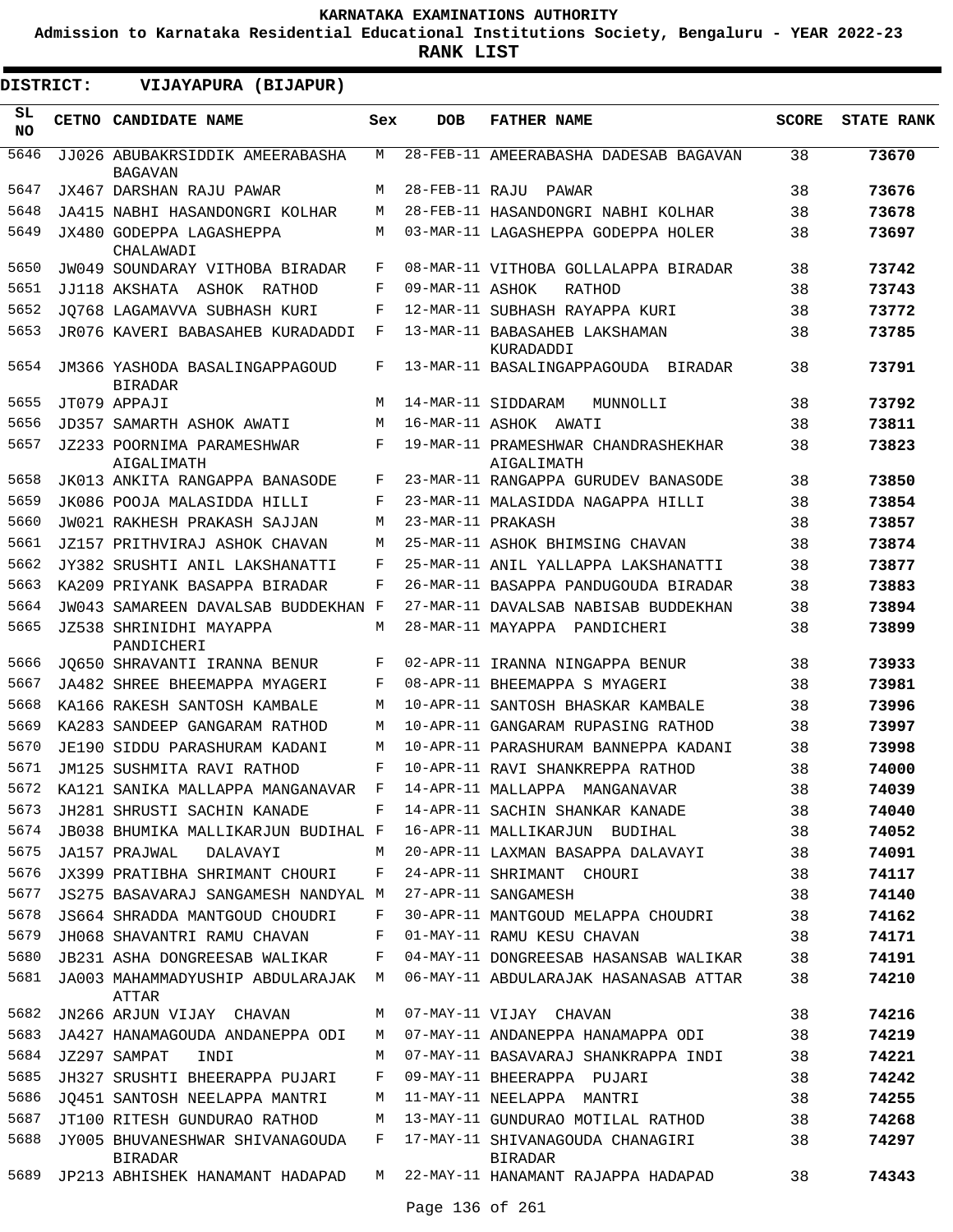**Admission to Karnataka Residential Educational Institutions Society, Bengaluru - YEAR 2022-23**

| <b>DISTRICT:</b> | VIJAYAPURA (BIJAPUR)                         |              |                   |                                                |              |                   |
|------------------|----------------------------------------------|--------------|-------------------|------------------------------------------------|--------------|-------------------|
| SL<br><b>NO</b>  | <b>CETNO CANDIDATE NAME</b>                  | Sex          | <b>DOB</b>        | <b>FATHER NAME</b>                             | <b>SCORE</b> | <b>STATE RANK</b> |
| 5690             | JL088 RAGHAVENDRA PRAKASH BIRADAR M          |              |                   | 22-MAY-11 PRAKASH BASAVARAJ BIRADAR            | 38           | 74348             |
| 5691             | JF383 SARAAVATI IRANNA WALIKAR               | F            |                   | 23-MAY-11 IRANNA SHIVAYOGI WALIKAR             | 38           | 74357             |
| 5692             | JX135 KANCHANA SURESH BIRADAR                | F            |                   | 24-MAY-11 SURESH HANMANTH BIRADAR              | 38           | 74360             |
| 5693             | JB369 VASAVI KANTAPPA KOLAKAR                | F            |                   | 27-MAY-11 KANTAPPA KOLAKAR                     | 38           | 74388             |
| 5694             | JR163 DANESHWARI SANTOSH<br>PATTANASHETTI    | F            | 01-JUN-11 SANTOSH |                                                | 38           | 74432             |
| 5695             | JG182 LALAHAMMAD MODIN GUGIHAL               | M            |                   | 04-JUN-11 MODIN LALAHAMMAD GUGIHAL             | 38           | 74476             |
| 5696             | KA298 RAJANI SHRISAIL KAMBALE                | F            |                   | 04-JUN-11 SHRISAIL MAREPPA KAMBALE             | 38           | 74480             |
| 5697             | JN096 HANAMANTA KITTAPPA<br>HIREKURUBAR      | М            |                   | 06-JUN-11 KITTAPPA KENCHAPPA<br>HIREKURUBAR    | 38           | 74498             |
| 5698             | JS311 NAGAMMA SOMANNA NAYKODI                | F            |                   | 06-JUN-11 SOMANNA NINGAPPA NAYKODI             | 38           | 74500             |
| 5699             | JS646 ASHWINI<br>GADI                        | F            |                   | 10-JUN-11 MADIWALAPPA                          | 38           | 74538             |
| 5700             | JF130 PRAJWAL BHEERAPPA POOJARI              | F            |                   | 12-JUN-11 BHEERAPPA MALLAPPA POOJARI           | 38           | 74567             |
| 5701             | JT083 PURANIMA PARASHURAM BUDIHAL F          |              |                   | 16-JUN-11 PARASHURAM MAHADEVAPPA<br>BUDIHAL    | 38           | 74615             |
| 5702             | JF360 PRATIBHA SIDDANAGOUD PATIL             | F            |                   | 17-JUN-11 SIDDANAGOUD VITTALAGOUD PATIL        | 38           | 74624             |
| 5703             | JR246 SANJANA SIDDANAGOUDA<br><b>BIRADAR</b> | F            |                   | 17-JUN-11 SIDDANAGOUDA                         | 38           | 74627             |
| 5704             | JY281 BHOOMIKA AVINASH KAMBALE               | F            | 18-JUN-11 AVINASH | KAMBALE                                        | 38           | 74631             |
| 5705             | JR364 ABDULLAH<br>MUSTAFA BADEMGOL M         |              | 20-JUN-11 MUSTAFA | BADEMGOL                                       | 38           | 74653             |
| 5706             | JB221 PRAJVAL SURESH MUDAKAVI                | М            | 20-JUN-11 SURESH  |                                                | 38           | 74661             |
| 5707             | JK216 ADITYA RAMACHANDRA PUJARI              | М            |                   | 21-JUN-11 RAMACHANDRA SIDDARAM PUJARI          | 38           | 74663             |
| 5708             | JT073 PRIYANKA MALLANGOUD CHOUDRI F          |              |                   | 24-JUN-11 MALLANGOUD HANAMANTRAY<br>CHOUDRI    | 38           | 74707             |
| 5709             | JP276 RAHUL DANDAPPA PULABAVI                | М            |                   | 24-JUN-11 DANDAPPA<br>PULABAVI                 | 38           | 74708             |
| 5710             | JF059 SAMARTHA PUNDALIK BIRADAR              | М            |                   | 25-JUN-11 PUNDALIK BIBISHAN BIRADAR            | 38           | 74717             |
| 5711             | JY135 SHWETA YAMANAPPA DALAWAI               | F            |                   | 25-JUN-11 YAMANAPPA NINGAPPA DALAWAI           | 38           | 74719             |
| 5712             | JN301 PREETI RAVUTAPPA CHALAVADI             | F            |                   | 29-JUN-11 RAVUTAPPA YALLAPPA CHALAVADI         | 38           | 74754             |
| 5713             | JZ140 PRAJWAL ASHOK PAWAR                    | М            |                   | 30-JUN-11 ASHOK GULAB PAWAR                    | 38           | 74767             |
| 5714             | JH390 SNEHA HANAMANT TELI                    | F            |                   | 30-JUN-11 HANAMANT REVANAPPA TELI              | 38           | 74770             |
| 5715             | JW207 CHIRANJEEVI BHIMARAY<br>HAVALAGI       | M            |                   | 01-JUL-11 BHIMARAY NINGAPPA HAVALAGI           | 38           | 74772             |
| 5716             | JO772 RAGHAVENDRA YAMANAPPA<br>HADAPAD       | M            |                   | 02-JUL-11 YAMANAPPA KODLEPPA HADAPAD           | 38           | 74791             |
| 5717             | JY396 PRATIK SANJAY RATHOD                   | M            |                   | 04-JUL-11 SANJAY RATHOD                        | 38           | 74806             |
| 5718             | JO529 SRUSHTI VIDYANAND DUDDAGI              | F            |                   | 05-JUL-11 VIDYANAND APPASI DUDDAGI             | 38           | 74819             |
| 5719             | JF081 SUMAN HUSENSAB NADAF                   | F            |                   | 05-JUL-11 HUSENSAB LADLESAB NADAF              | 38           | 74820             |
| 5720             | JQ306 CHANDRIKA NINGAPPA NATIKAR             | $\mathbf{F}$ |                   | 08-JUL-11 NINGAPPA JOTEPPA NATIKAR             | 38           | 74844             |
|                  | 5721 KA023 HANAMANT CHIDANAND TALAWAR        | М            |                   | 08-JUL-11 CHIDANAND TALAWAR                    | 38           | 74846             |
| 5722             | JS308 ANKITA SHANTAPPA KUMBAR                | F            |                   | 09-JUL-11 SHANTAPPA HIRAGAPPA KUMBAR           | 38           | 74855             |
| 5723             | JS699 HEENAKOUSAR HUSAIN KAMTHA              | F            |                   | 11-JUL-11 HUSAIN JAMALSAB KAMTHA               | 38           | 74871             |
| 5724             | JR005 NETRAVATI SHARANABSU<br>DHARMASHETTI   | F            |                   | 12-JUL-11 SHARANABSU MALLAPP<br>DHARMASHETTI   | 38           | 74880             |
| 5725             | JK119 SUPRIYA CHANABASAYYA<br>MATHAPATI      | F            |                   | 12-JUL-11 CHANABASAYYA SHREESHAIL<br>MATHAPATI | 38           | 74886             |
| 5726             | JL133 UMESH TIPPANNA MADAR                   | M            |                   | 13-JUL-11 TIPPANNA BHEEMAPPA MADAR             | 38           | 74896             |
| 5727             | JR463 VINOD SHANTAPPA DODAMANI               | M            |                   | 15-JUL-11 SHANTAPPA BHI DODAMANI               | 38           | 74916             |
| 5728             | JW226 KARTIKA BASAVARAJ NAVI                 | M            |                   | 16-JUL-11 BASAVARAJ NAGAPPA NAVI               | 38           | 74922             |
| 5729             | JO591 BASAVARAJ SHANKARAPPA<br>ALLAGI        | M            |                   | 17-JUL-11 SHANKARAPPA GURAPPA ALLAGI           | 38           | 74926             |
| 5730             | JX028 PREETAM SHRISHAIL TALIKOTI             | M            |                   | 20-JUL-11 SHRISHAIL                            | 38           | 74959             |
| 5731             | JU060 REKHA SIDDANNA PUJARI                  | F            |                   | 22-JUL-11 SIDDANNA B PUJARI                    | 38           | 74979             |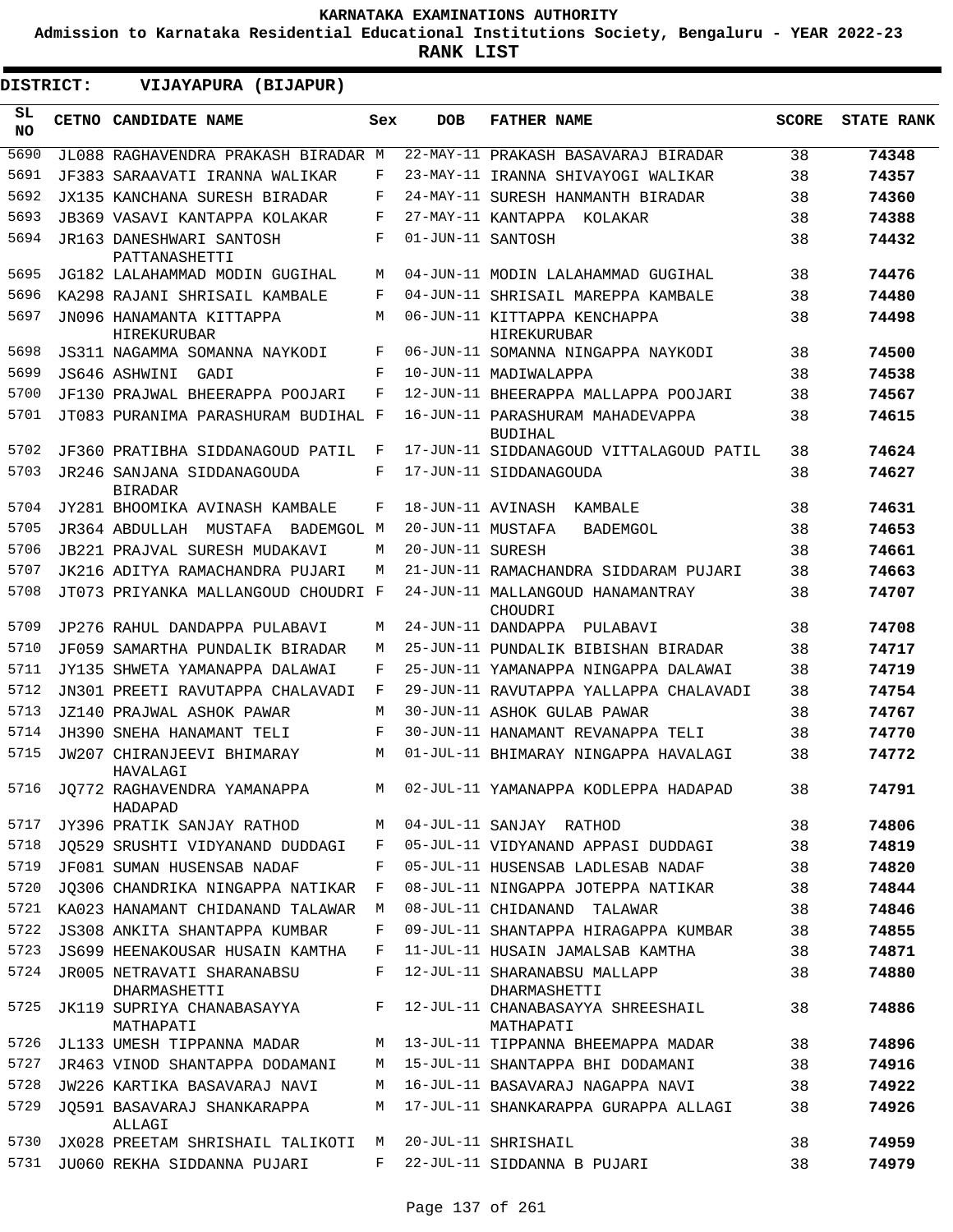**Admission to Karnataka Residential Educational Institutions Society, Bengaluru - YEAR 2022-23**

**RANK LIST**

| DISTRICT:        | VIJAYAPURA (BIJAPUR)                                         |        |                 |                                                        |              |                   |
|------------------|--------------------------------------------------------------|--------|-----------------|--------------------------------------------------------|--------------|-------------------|
| SL.<br><b>NO</b> | CETNO CANDIDATE NAME                                         | Sex    | <b>DOB</b>      | <b>FATHER NAME</b>                                     | <b>SCORE</b> | <b>STATE RANK</b> |
| 5732             | JD004 MAMAD ARMAN ALLABHAKSH<br>NAIKODI                      | М      |                 | 24-JUL-11 ALLABHAKSH LALSAB NAIKODI                    | 38           | 75000             |
| 5733             | JM375 MADAN RAJESH GANI                                      | М      |                 | 25-JUL-11 RAJESH GANI                                  | 38           | 75013             |
| 5734             | JC135 SAGARA R RATHOD                                        | М      | 25-JUL-11 RAJU  |                                                        | 38           | 75015             |
| 5735             | JO346 VANDANA SHREEMANTH RATHOD                              | F      |                 | 26-JUL-11 SHREEMANTH BABU RATHOD                       | 38           | 75021             |
| 5736             | <b>JB047 SANGEETA SIDDALINGAPPA</b><br>MADAR                 | F      |                 | 29-JUL-11 SIDDALINGAPPA SOMAPPA MADAR                  | 38           | 75053             |
| 5737             | JR033 SRUSHTI BASAVARAJ HAJERI                               | F      |                 | 30-JUL-11 BASAVARAJ SHANKARSING HAJERI                 | 38           | 75063             |
| 5738             | JR298 MADAN MALLIKARJUN YANKANCHI M                          |        |                 | 31-JUL-11 MALLIKARJUN BANASUR YANKANCHI                | 38           | 75072             |
| 5739             | JF511 NAGAVENI HAMANTA<br>HABAGONDE F                        |        |                 | 04-AUG-11 HAMANTA HOOVANNA HABAGONDE                   | 38           | 75098             |
| 5740             | KA072 BASAMMA MAHANTESH<br>HANAMASHETTI                      | F      |                 | 08-AUG-11 MAHANTESH SIDRAMAPPA<br>HANAMASHETTI         | 38           | 75123             |
| 5741             | JX070 AKASH BASAVARAJ PUJARI                                 | М      |                 | 10-AUG-11 BASAVARAJ<br>PUJARI                          | 38           | 75137             |
| 5742             | JM210 NAGARAJ SHREESHAIL HOSAMANI M                          |        |                 | 10-AUG-11 SHREESHAIL MADIWALAPPA<br>HOSAMANI           | 38           | 75144             |
| 5743             | JK239 MALLIKARJUN RAVUTAPPA<br>KOLURAGI                      | М      |                 | 11-AUG-11 RAVUTAPPA<br>KOLURAGI                        | 38           | 75151             |
| 5744             | JX313 KEERTI BIRAPPA WALIKAR                                 | F      |                 | 15-AUG-11 BIRAPPA HANAMANTH WALIKAR                    | 38           | 75173             |
| 5745             | KA201 SANGEETA SHRISHAIL HADROLLI F                          |        |                 | 17-AUG-11 SHRISHAIL IRAPPA HADROLLI                    | 38           | 75187             |
| 5746             | JS481 ALLABI HAJIMALANGA<br>MELINAMANI                       | F      |                 | 20-AUG-11 HAJIMALANGA MELINAMANI                       | 38           | 75205             |
| 5747             | KA343 MEGHA SHRISHAIL UMARANI                                | F      |                 | 20-AUG-11 SHRISHAIL BASAPPA UMARANI                    | 38           | 75208             |
| 5748             | JZ055 ANMOL PARASAPPA BARR                                   | M      |                 | 22-AUG-11 PARASAPPA BARR                               | 38           | 75224             |
| 5749             | JR324 SAYISTA NISAR AHMADA<br>MAKANADAR                      | F      |                 | 26-AUG-11 NISAR AHMADA AMEENASAB<br>MAKANADAR          | 38           | 75262             |
| 5750             | JJ046 MALLIKARJUN NANAGOUD<br>MURAGUNDI                      | М      |                 | 29-AUG-11 NANAGOUD H MURAGUNDI                         | 38           | 75280             |
| 5751             | JY121 NIRUPAM MAHESH MARAPUR                                 | М      |                 | 30-AUG-11 MAHESH MURUGHADHR MARAPUR                    | 38           | 75285             |
| 5752             | JT235 SNEHA SANJAYKUMAR KAMBLE                               | F      |                 | 30-AUG-11 SANJAYKUMAR KAMBLE                           | 38           | 75294             |
| 5753             | JT160 GANESH SHARANAGOUD BIRADAR                             | M      |                 | 01-SEP-11 SHARANAGOUD HANAMANTRAYA<br><b>BIRADAR</b>   | 38           | 75297             |
| 5754             | JG177 TEJESHWINI SUDEER<br>KULAKARNI                         | F      |                 | 02-SEP-11 SUDEER VENKATESH KULAKARNI                   | 38           | 75307             |
| 5755             | KA279 SHREYAS SHREEKANT TELI                                 | М      |                 | 06-SEP-11 SHREEKANT TELI                               | 38           | 75335             |
| 5756             | JQ400 UMESH ARUN RATHOD                                      | M      |                 | 18-SEP-11 ARUN CHANDU RATHOD                           | 38           | 75422             |
| 5757             | JV048 SHREENIVAS SHREESHAIL<br>GOUDANALLI                    | M      |                 | 23-SEP-11 SHREESHAIL VENKATARAYA<br>GOUDANALLI         | 38           | 75455             |
| 5758             | JR720 SUKANYA SHANTAPPA SINDAGI                              | F      |                 | 24-SEP-11 SHANTAPPA GURUBASAPPA SINDAGI                | 38           | 75462             |
| 5759             | JO462 BALAVANTRAYA YANKARADDI<br>DEVARADDI                   | М      |                 | 25-SEP-11 YANKARADDI BALAVANTRAYA<br>DEVARADDI         | 38           | 75464             |
| 5760             | JX320 VAISHNAVI PRAKASH IMMANAD                              | F      |                 | 29-SEP-11 PRAKASH BASAPPA IMMANAD                      | 38           | 75488             |
| 5761<br>5762     | KA174 RIYANA AMINASAB BELLAGI<br>JA200 SAMARTH SHIVARUDRAPPA | F<br>M |                 | 07-OCT-11 AMINASAB<br>09-OCT-11 SHIVARUDRAPPA SHASAPPA | 38<br>38     | 75537<br>75550    |
|                  | CHALAWADI                                                    |        |                 | CHALAWADI                                              |              |                   |
| 5763             | KA381 AJEET ANIL RATHOD                                      | M      |                 | 12-OCT-11 ANEEL RAMU RATHOD                            | 38           | 75566             |
| 5764             | JR588 CHETAN SHREESHAIL HULASUR                              | M      |                 | 12-OCT-11 SHREESHAIL                                   | 38           | 75567             |
| 5765             | JK130 DIVYA PARASAPPA KUDARI                                 | F      |                 | 12-OCT-11 PARASAPPA SHREESHAIL KUDARI                  | 38           | 75568             |
| 5766             | JF483 SOURABHA SIDARAY KAMBAR                                | М      |                 | 15-OCT-11 SIDARAY SHREESHAIL KAMBAR                    | 38           | 75591             |
| 5767             | JE203 PANKAJ DHAREPPA HAVINAL                                | М      |                 | 17-OCT-11 DHAREPPA MALLAPPA HAVINAL                    | 38           | 75606             |
| 5768             | KA032 VIKAS MALLIKARJUN<br>KHYATAGOND                        | М      |                 | 17-OCT-11 MALLIKARJUN KHYATAGOND                       | 38           | 75609             |
| 5769             | JD359 AVANESH BABU PAWAR                                     | M      |                 | 24-OCT-11 BABU YASHAVANT PAWAR                         | 38           | 75648             |
| 5770             | JG221 PUNIT CHANDAPPA HIROLLI                                | M      |                 | 26-OCT-11 CHANDAPPA VITTAL HIROLLI                     | 38           | 75662             |
| 5771             | JU063 SHANKARALINGA BHUTALI PACHA M                          |        | Page 138 of 261 | 28-OCT-11 BHUTALI MADIVALAPPA PACHA                    | 38           | 75677             |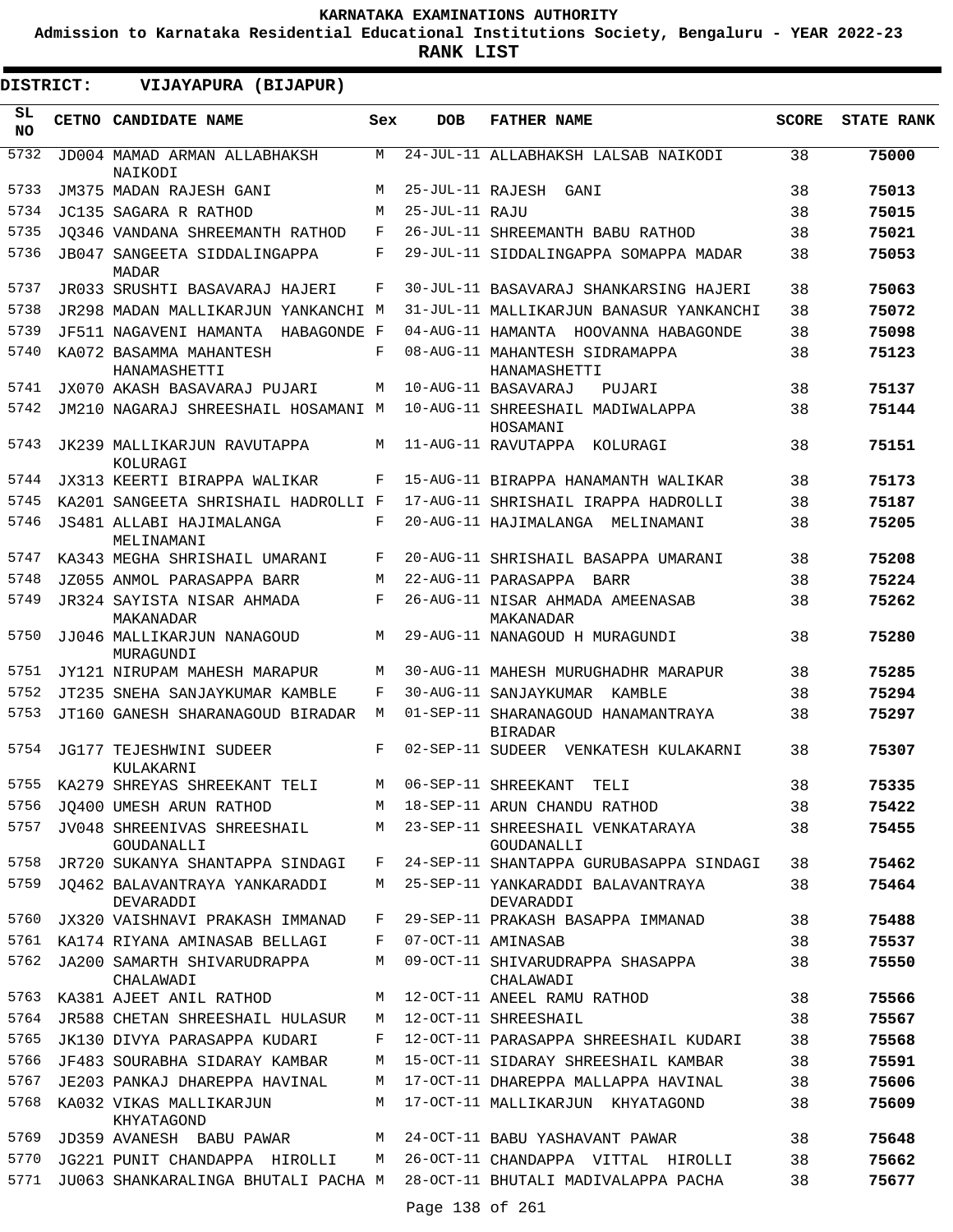**Admission to Karnataka Residential Educational Institutions Society, Bengaluru - YEAR 2022-23**

| DISTRICT:        | VIJAYAPURA (BIJAPUR)                                |     |                  |                                                         |              |                   |
|------------------|-----------------------------------------------------|-----|------------------|---------------------------------------------------------|--------------|-------------------|
| SL.<br><b>NO</b> | <b>CETNO CANDIDATE NAME</b>                         | Sex | <b>DOB</b>       | <b>FATHER NAME</b>                                      | <b>SCORE</b> | <b>STATE RANK</b> |
| 5772             | JX015 SONU PARASHURAM RATHOD                        | F   |                  | 02-NOV-11 PARASHURAM RATHOD                             | 38           | 75707             |
| 5773             | JY417 SOYAL RAIMAN UKKALI                           | M   |                  | 03-NOV-11 RAIMAN BAKSHARASAB UKKALI                     | 38           | 75716             |
| 5774             | JX170 NIKHITA RAYAGOND CHAVALAGI                    | F   |                  | 04-NOV-11 RAYAGOND CHIDANAND CHAVALAGI                  | 38           | 75722             |
| 5775             | JY111 SANJANA BHIMU RATHOD                          | F   |                  | 04-NOV-11 BHIMU PUNNU RATHOD                            | 38           | 75723             |
| 5776             | JL359 RAJESHWARI MALLIKARJUN<br>SALODAGI            | F   |                  | 05-NOV-11 MALLIKARJUN SHANKARAPPA<br>SALODAGI           | 38           | 75728             |
| 5777             | JO431 SHRUSHTI VIJAYAKUMAR<br>KOLAKAR               | F   |                  | 09-NOV-11 VIJAYAKUMAR BASAPPA KOLAKAR                   | 38           | 75753             |
| 5778             | JS568 PAVITARA PARAMANANDA<br>KAPANIMBARGI          | F   |                  | 17-NOV-11 PARAMANANDA SHARANAPPA<br>KAPANIMBARAGI       | 38           | 75808             |
| 5779             | <b>JB136 SHRADDA SHARANAGOUD BAGALI</b>             | F   |                  | 21-NOV-11 SHARANAGOUDA                                  | 38           | 75831             |
| 5780             | JM302 LOKANATHREDDY SHANTAPPA<br><b>BIRADAR</b>     | M   |                  | 22-NOV-11 SHANTAPPA LOKAPPA BIRADAR                     | 38           | 75835             |
| 5781             | JO228 VENKATESH ANAND RATHOD                        | M   |                  | 11-DEC-11 ANAND VITHAL RATHOD                           | 38           | 75934             |
| 5782             | JS399 ABHISHEK SHANTAPPA GOUNDI                     | M   |                  | 24-DEC-11 SHANTAPPA CHINNAPPA GOUNDI                    | 38           | 75988             |
| 5783             | <b>JS169 AKSHATA SHANKARALING</b><br><b>BIRADAR</b> | F   |                  | 26-DEC-11 SHANKARALING NEELAKANTHARAY<br><b>BIRADAR</b> | 38           | 75999             |
| 5784             | JY235 REVANASIDDA BABU SULAKHED                     | M   | 26-DEC-11 BABU   | SULAKHED                                                | 38           | 76003             |
| 5785             | JR445 APPU BABAU<br>SAVALASANG                      | M   |                  | 01-JAN-12 BABU APPANNA SAVALASANG                       | 38           | 76031             |
| 5786             | JY343 SOUBHAGYA SANGOND GOLASANGI F                 |     |                  | 30-JAN-12 SANGOND KANTAPPA GOLASANGI                    | 38           | 76087             |
| 5787             | JK210 PRATIKSHA RAJASHEKHAR<br><b>NANDUR</b>        | F   |                  | 13-FEB-12 RAJASHEKHAR MALAKANNA NANDUR                  | 38           | 76099             |
| 5788             | JS366 NILAMMA BASANGOUD<br>GOTAGUNAKI               | F   |                  | 26-FEB-12 BASANGOUD AMBRESHGOUD<br>GOTAGUNAKI           | 38           | 76110             |
| 5789             | JC010 SATWIK LAKSHMAN JAGADAL                       | M   |                  | 05-MAR-12 LAKSHMAN JAGADAL                              | 38           | 76112             |
| 5790             | JH052 PRUTVI SIRESH BIRADAR                         | F   |                  | 19-JUN-12 SURESH JAGADEV BIRADAR                        | 38           | 76155             |
| 5791             | JY247 SAROJA SANGAMESH KARADE                       | F   |                  | 03-AUG-12 SANGAMESH                                     | 38           | 76162             |
| 5792             | JV001 ADEVVA HANAMANT HIREKURABAR F                 |     |                  | 01-NOV-08 HANAMANT MUTTAPPA HIREKURABAR                 | 37           | 76173             |
| 5793             | JZ431 LOKESH PINTU LAMANI                           | M   |                  | 07-JUL-09 PINTU TULASIRAM LAMANI                        | 37           | 76192             |
| 5794             | JD291 AISHWARYA RAVI BUDIHAL                        | F   |                  | 06-AUG-09 RAVI BASAPPA BUDIHAL                          | 37           | 76194             |
| 5795             | JU124 KARAN HOBU PAWAR                              | M   | 05-SEP-09 HOBU   |                                                         | 37           | 76200             |
| 5796             | JX409 SHAMBHAVI RAMESHAPPA<br>ANDAVAGOL             | F   |                  | 28-SEP-09 RAMESHAPPA UMMANNAPPA<br>ANDAVAGOL            | 37           | 76207             |
| 5797             | JH401 SUDHEER SADASHIV BANASODE                     | М   |                  | 01-JAN-10 SADASHIV RAMACHANDRA BANASODE                 | 37           | 76245             |
| 5798             | JX410 PRABULING SHREESHAIL BUYYAR M                 |     |                  | 08-JAN-10 SHREESHAIL BUYYAR                             | 37           | 76253             |
| 5799             | JY455 DARSHAN SIDARADDI                             | M   |                  | 14-JAN-10 PARASHURAM                                    | 37           | 76255             |
| 5800             | JW153 KANGANA SURESH KHANDEKAR                      | F   |                  | 12-FEB-10 SURESH MALLAPPA KHANDEKAR                     | 37           | 76274             |
| 5801             | JS251 AJEET GURUNATHA MADAR                         | М   |                  | 03-MAR-10 GURUNATHA YAMANAPPA MADAR                     | 37           | 76294             |
| 5802             | JA391 MAHAMAD AYAN MUSTAKIN<br>WALIKAR              | M   |                  | 09-MAR-10 MUSTAKIN HUSENASAB WALIKAR                    | 37           | 76298             |
| 5803             | JO014 DANAMMA SHRISHIAL ALAMATTI                    | F   |                  | 13-APR-10 SHRISHIAL ALAMATTI                            | 37           | 76328             |
| 5804             | JO290 ROHIT ANIL CHAVHAN                            | М   | 05-MAY-10 ANIL   |                                                         | 37           | 76354             |
| 5805             | JH026 SUSHMA APPASHYA SHINDHE                       | F   |                  | 10-MAY-10 APPASHYA SHINDHE                              | 37           | 76363             |
| 5806             | JO448 ARPITA MALLAPPA GUNDANAVAR                    | F   |                  | 12-MAY-10 MALLAPPA S GUNDANAVAR                         | 37           | 76365             |
| 5807             | KA480 ISHWARYA BHIMARAYA TADLAGI                    | F   |                  | 17-MAY-10 BHIMARAYA ANNARAYA TADLAGI                    | 37           | 76371             |
| 5808             | JR211 PARASHURAM SHIVANAND HUDED                    | M   |                  | 01-JUN-10 SHIVANAND IRAPPA HUDED                        | 37           | 76387             |
| 5809             | JW046 BASAYYA CHOUKIMATH                            | М   |                  | 16-JUN-10 VIRABHADRAYYA CHOUKIMATH                      | 37           | 76411             |
| 5810             | JB198 DHAREPPA MALLAPPA NAGOD                       | М   |                  | 21-JUN-10 MALLAPPA NAGOD                                | 37           | 76418             |
| 5811             | JV018 MUSATAFAPATEL HAJARATPATEL<br><b>BIRADAR</b>  | М   |                  | 21-JUN-10 HAJARATPATEL IBRAHIMPATEL<br>BIRADAR          | 37           | 76419             |
| 5812             | JE073 SAGAR SADANANDA MADAR                         | M   |                  | 24-JUN-10 SADANANDA BHIMASHA MADAR                      | 37           | 76424             |
| 5813             | JV090 SHEETAL<br>RATHOD                             | F   | 02-JUL-10 DHEERU | RATHOD                                                  | 37           | 76432             |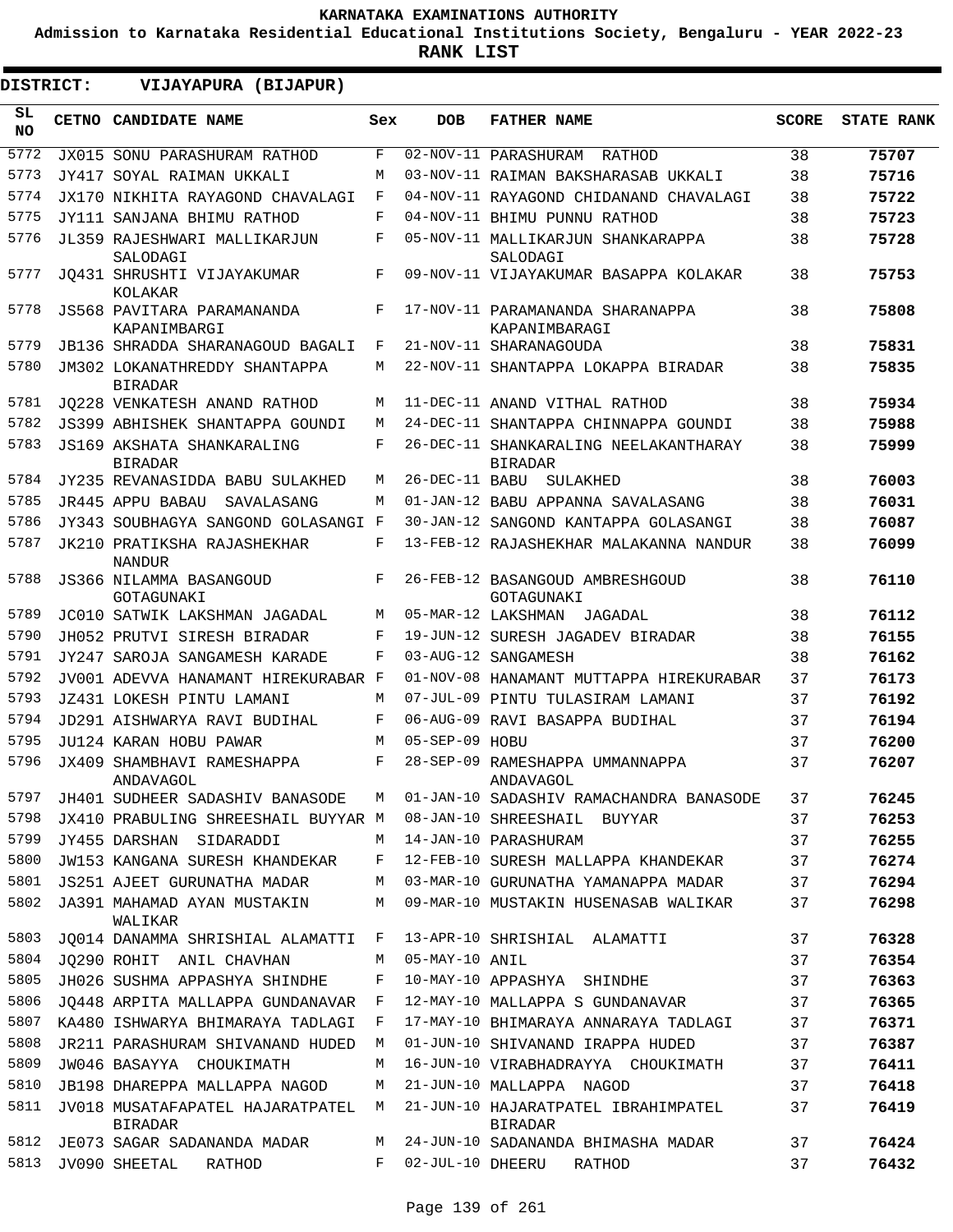**Admission to Karnataka Residential Educational Institutions Society, Bengaluru - YEAR 2022-23**

| DISTRICT:        | VIJAYAPURA (BIJAPUR)                                                |     |                   |                                                                         |              |                   |
|------------------|---------------------------------------------------------------------|-----|-------------------|-------------------------------------------------------------------------|--------------|-------------------|
| SL.<br><b>NO</b> | <b>CETNO CANDIDATE NAME</b>                                         | Sex | <b>DOB</b>        | <b>FATHER NAME</b>                                                      | <b>SCORE</b> | <b>STATE RANK</b> |
| 5814             | JA006 SPANDANA SURESH NAYAK                                         | F   | 16-JUL-10 SURESH  | NAYAK                                                                   | 37           | 76457             |
| 5815             | JK116 SANJANA VIJAYAKUMAR SOUDI                                     | F   |                   | 20-JUL-10 VIJAYAKUMAR BALACHANDRA SOUDI                                 | 37           | 76467             |
| 5816             | JY232 SAMARTH DAREPPA JAMMANKATTI M                                 |     | 28-JUL-10 DAREPPA | JAMMANKATTI                                                             | 37           | 76478             |
| 5817             | JP355 NEHA SHIVAPPA CHALAWADI                                       | F   |                   | 07-AUG-10 SHIVAPPA LAXMAN CHALWADI                                      | 37           | 76497             |
| 5818             | JV042 VERUPAKSHAYYA GURUPADAYYA<br>MATHAPATI                        | М   |                   | 07-AUG-10 GURUPADAYYA CHIDANANDAYYA<br>MATHAPATI                        | 37           | 76500             |
| 5819             | JA286 AMRUTA MANJUNATH DONUR                                        | F   |                   | 09-AUG-10 MANJUNATH MALAKAJAPPA DONUR                                   | 37           | 76503             |
| 5820             | <b>JB174 DEVARAJ BALU JADHAVA</b>                                   | М   | 15-AUG-10 BALU    | JADHAVA                                                                 | 37           | 76521             |
| 5821             | JW255 SHAFIK<br>ALLABAKSHA<br>JAMBAGI M                             |     |                   | 15-AUG-10 ALLABAKSHA<br>ABBASALI<br>JAMBAGI                             | 37           | 76523             |
| 5822             | JY545 ROHAN MOHAN JADHAV                                            | М   | 20-AUG-10 MOHAN   | JADHAV                                                                  | 37           | 76538             |
| 5823             | JX066 SHRUSHTI CHANNAPPA<br>PANCHAVAGOL                             | F   |                   | 01-SEP-10 CHANNAPPA BHEEMAPPA<br>PANCHAVAGOL                            | 37           | 76566             |
| 5824             | JG256 SUMIT SHIVARAYAGOUDA<br><b>BIRADAR</b>                        | M   |                   | 05-SEP-10 SHIVARAYAGOUDA BIRADAR                                        | 37           | 76576             |
| 5825             | JY408 AKASH PRAKASH DEGINAL                                         | M   |                   | 10-SEP-10 PRAKASH DEGINAL                                               | 37           | 76592             |
| 5826             | JO382 UDAYA SIDDAYYA BYALAL                                         | М   |                   | 14-SEP-10 SIDDAYYA<br>BYALAL                                            | 37           | 76608             |
| 5827             | JR571 VINAYAK SHRISHAIL UMMARAGI                                    | М   |                   | 14-SEP-10 SHRISHAIL SIDRAM UMMARAGI                                     | 37           | 76609             |
| 5828             | JP031 SHARATHKUMAR CHANNABASAYYA M<br>AKKIMATH                      |     |                   | 15-SEP-10 CHANNABASAYYA<br>AKKIMATH                                     | 37           | 76613             |
| 5829             | JM133 BINDU ANAND SALOTAGI                                          | F   |                   | 17-SEP-10 ANAND BASAPPA SALOTAGI                                        | 37           | 76622             |
| 5830             | KA011 MALLAMMA JATTINGA<br>KARABANTANAL                             | F   |                   | 21-SEP-10 JATTINGA KENCHAPPA<br>KARABANTANAL                            | 37           | 76637             |
| 5831             | JD076 SHIVARAJ BHIMAPPA NAYKODI                                     | М   |                   | 24-SEP-10 BHIMAPPA HUSANAPPA NAYKODI                                    | 37           | 76649             |
| 5832             | JO059 MALAKANNA CHANNAPPA<br>KATTIMANI                              | М   |                   | 25-SEP-10 CHANNAPPA KATTIMANI                                           | 37           | 76650             |
| 5833             | JM225 VINODGANDHI MALLANAGOUDA<br><b>BIRADAR</b>                    | М   |                   | 02-OCT-10 MALLANAGOUDA NANDANAGOUD<br><b>BIRADAR</b>                    | 37           | 76665             |
| 5834             | JL182 GADDEPPA PARASHURAM HOSUR                                     | М   |                   | 06-OCT-10 PARASHURAM GADDEPPA HOSUR                                     | 37           | 76680             |
| 5835             | JR577 AMBANNA GURUNATH BADIGER                                      | М   |                   | 07-OCT-10 GURUNATH REVANASIDDA BADIGER                                  | 37           | 76681             |
| 5836             | JX163 SHIVARAJ RAJAKUMAR HADAPAD                                    | M   |                   | 07-OCT-10 RAJAKUMAR BAPU HADAPAD                                        | 37           | 76685             |
| 5837             | JU068 LAXMI<br>BASAPPA<br>KALAKERI                                  | F   | 08-OCT-10 BASAPPA | SOMAPPA<br>KALAKERI                                                     | 37           | 76688             |
| 5838             | KA149 SUPRIYA SHIVANAND RAMATIRTH F                                 |     |                   | 10-OCT-10 SHIVANAND APPASAB RAMATIRTH                                   | 37           | 76700             |
| 5839             | JR698 KAJAL ASHOK PAWAR                                             | F   |                   | 11-OCT-10 ASHOK NEELU PAWAR                                             | 37           | 76702             |
| 5840             |                                                                     |     |                   | JL151 SOMASHEKHAR GANGAPPA HALLUR M  11-OCT-10 GANGAPPA DUNDAPPA HALLUR | 37           | 76704             |
| 5841             | KA270 VEERESH SIDRAMAYYA HIREMATH M 12-OCT-10 SIDRAMAYYA SHANKRAYYA |     |                   | HIREMATH                                                                | 37           | 76709             |
| 5842             | JY295 MALLIKARJUN BALU BUSERI                                       | M   |                   | 13-OCT-10 BALU SIDDUBA BUSERI                                           | 37           | 76716             |
| 5843             | JE402 PRAJVALGOUD SADASHIV PATIL                                    | M   |                   | 18-OCT-10 SADASHIV VITHOBA PATIL                                        | 37           | 76738             |
| 5844             | JJ017 LAXMI MALAKAPPA KUDAGI                                        | F   |                   | 23-OCT-10 MALAKAPPA SHRIMANT KUDAGI                                     | 37           | 76759             |
| 5845             | JY316 VAISHNAVI PUJARI                                              | F   |                   | 27-OCT-10 KAMANNA MALLAPPA PUJARI                                       | 37           | 76775             |
| 5846             | JU017 AMAN ABDULSAB MULLA                                           | M   |                   | 04-NOV-10 ABDULSAB BAVASAB MULLA                                        | 37           | 76801             |
| 5847             | JL193 LAXMI VADAVADAGI                                              | F   |                   | 08-NOV-10 BARAMAGOUDA                                                   | 37           | 76817             |
| 5848             | JB157 CHANDRAKANT LINGAPPA PAWAR M                                  |     |                   | 10-NOV-10 LINGAPPA PAWAR                                                | 37           | 76826             |
| 5849             | JG159 SIDDALING BIRAPPA PUJARI                                      | M   |                   | 10-NOV-10 BIRAPPA PUJARI                                                | 37           | 76830             |
| 5850             | JO354 PRAJWAL RAVI RATHOD                                           | M   |                   | 14-NOV-10 RAVI BANDEPPA RATHOD                                          | 37           | 76846             |
| 5851             | JR540 BASAVARAJ SHARANAPPA KOLLI                                    | M   |                   | 24-NOV-10 SHARANAPPA KOLLI                                              | 37           | 76877             |
| 5852             | JN200 BHEEMANNA TALAWAR                                             | M   |                   | 27-NOV-10 SHANKREPPA                                                    | 37           | 76887             |
| 5853             | JU135 MALAKANAGOUD SIDDANAGOUD<br>PATIL                             | M   |                   | 27-NOV-10 SIDDANAGOUD BASANAGOUD PATIL                                  | 37           | 76890             |
| 5854             | JW111 NIKIL NINGAPPA TONASHYAL                                      | M   |                   | 29-NOV-10 NINGAPPA DEVENDRAPPA<br>TONASHYAL                             | 37           | 76904             |
| 5855             | JX315 PRATEEKSHA HANAMANT KITTUR F                                  |     |                   | 30-NOV-10 HANAMANT CHANNABASAPPA KITTUR                                 | 37           | 76909             |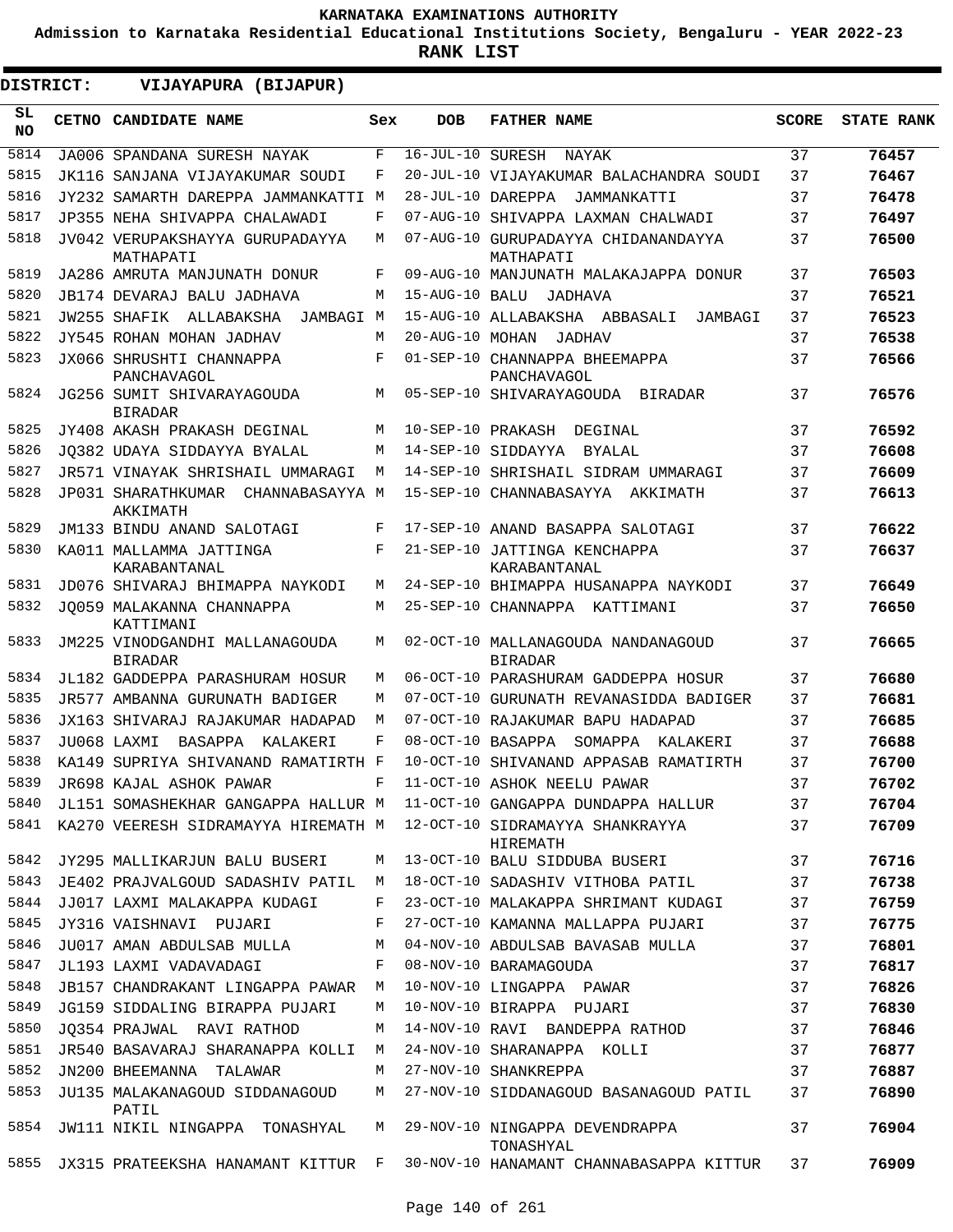**Admission to Karnataka Residential Educational Institutions Society, Bengaluru - YEAR 2022-23**

**RANK LIST**

**DISTRICT:** EE **VIJAYAPURA (BIJAPUR)**

| SL<br><b>NO</b> | CETNO CANDIDATE NAME                              | Sex | <b>DOB</b>        | <b>FATHER NAME</b>                              | <b>SCORE</b> | <b>STATE RANK</b> |
|-----------------|---------------------------------------------------|-----|-------------------|-------------------------------------------------|--------------|-------------------|
| 5856            | JY109 ABHISHEK PUNDALIK KUNDARAGI M               |     |                   | 05-DEC-10 PUNDALIK LAXMAN KUNDARAGI             | 37           | 76934             |
| 5857            | JY420 AMBHIKA SIDARAYA TORAVI                     | F   |                   | 10-DEC-10 SIDARAYA BHIMANNA TORAVI              | 37           | 76957             |
| 5858            | JQ205 RAHUP MAHMAD RAFEEK<br>HATTARAKIHAL         | M   |                   | 13-DEC-10 MAHMAD RAFEEK BABUSAB<br>HATTARAKIHAL | 37           | 76971             |
| 5859            | JX103 AJIT JAYARAM RATHOD                         | M   |                   | 16-DEC-10 JAYARAM GOVIND RATHOD                 | 37           | 76982             |
| 5860            | JS238 PAYAL PANDIT JADHAV                         | F   |                   | 18-DEC-10 PANDIT VENU JADHAV                    | 37           | 76995             |
| 5861            | JK157 MALLIKARJUN SHIVAPPA                        | M   |                   | 23-DEC-10 SHIVAPPA TIPPANNA POOJERI             | 37           | 77022             |
|                 | POOJERI                                           |     |                   |                                                 |              |                   |
| 5862            | JP170 SHRUSHTI MALLAPPA MADARA                    | F   |                   | 28-DEC-10 MALLAMMA MALLAPPA MADAR               | 37           | 77052             |
| 5863            | JA299 VAISHNAVI DHAREPPA WALIKAR                  | F   |                   | 30-DEC-10 DHAREPPA MALAPPA WALIKAR              | 37           | 77060             |
| 5864            | JR426 AKASH PUNDALIK CHAVAN                       | М   |                   | 31-DEC-10 PUNDALIK CHAVAN                       | 37           | 77061             |
| 5865            | JK167 POOJA BASAVARAJ ANDEWADI                    | F   |                   | 31-DEC-10 BASAVARAJ                             | 37           | 77065             |
| 5866            | JD343 KAVYA MALLU LINGAREDDY                      | F   |                   | 01-JAN-11 MALLU LINGAREDDY                      | 37           | 77088             |
| 5867            | JR380 KAVERI NAGAPPA KUMBAR                       | F   | 04-JAN-11 NAGAPPA | KUMBAR                                          | 37           | 77133             |
| 5868            | JU202 SIMRAN ABDULRAJAK BILAGI                    | F   |                   | 05-JAN-11 ABDULRAJAK IMAMSAB BILAGI             | 37           | 77141             |
| 5869            | JR553 KRUSHNA SHARANAGOUD HANDI                   | M   |                   | 06-JAN-11 SHARANAGOUD VITHOBA HANDI             | 37           | 77146             |
| 5870            | JG169 SURESH BANASIDDA LONI                       | М   |                   | 06-JAN-11 BANASIDDA LONI                        | 37           | 77148             |
| 5871            | JF216 PRAJWAL MALLIKARJUN PATIL                   | M   |                   | 07-JAN-11 MALLIKARJUN<br>PATIL                  | 37           | 77151             |
| 5872            | JO640 ADITYA AMBARISH MELDAPUR                    | М   |                   | 10-JAN-11 AMBARISH MELDAPUR                     | 37           | 77170             |
| 5873            | JK184 PALLAVI RAJU RATHOD                         | F   |                   | 10-JAN-11 RAJU DONDIBA RATHOD                   | 37           | 77174             |
| 5874            | JR549 MALLAMMA KENCHAPPA CHOORI                   | F   |                   | 11-JAN-11 KENCHAPPA SANGAPPA CHOORI             | 37           | 77177             |
| 5875            | JE038 RADIKA SANGAPPA KATTI                       | F   |                   | 16-JAN-11 SANGAPPA SHANKRAPPA KATTI             | 37           | 77206             |
| 5876            | JD442 ANIKET SUNEEL RATHOD                        | М   |                   | 17-JAN-11 SUNEEL GANGARAM RATHOD                | 37           | 77209             |
| 5877            | JU005 TOUSHIF<br>BAGAWAN                          | M   | 23-JAN-11 ABDUL   |                                                 | 37           | 77248             |
| 5878            | JD119 MALLIKARJUN PRABHAYYA<br>GADGIMATH          | M   |                   | 26-JAN-11 PRABHAYYA GADGIMATH                   | 37           | 77260             |
| 5879            | JO573 VIDYA BASAVARAJ KOLUR                       | F   |                   | 26-JAN-11 BASAVARAJ GIRIYAPPA KOLUR             | 37           | 77265             |
| 5880            | JF129 KAVERI MALAPPA PUJARI                       | F   |                   | 14-FEB-11 MALAPPA PUJARI                        | 37           | 77358             |
| 5881            | JS479 AYISHA AKBAR KARNACHI                       | F   |                   | 16-FEB-11 AKBAR KARNACHI                        | 37           | 77371             |
| 5882            | JF229 DEEPA NAGAPPA SANGOGI                       | F   |                   | 20-FEB-11 NAGAPPA SHAMARAY SANGOGI              | 37           | 77394             |
| 5883            | JE372 KAVERI MALLIKARJUN AGASAR                   | F   |                   | 23-FEB-11 MALLIKARJUN<br>AGASAR                 | 37           | 77419             |
| 5884            | JF004 KALMESH NEELAPPA HORAKERI                   | F   |                   | 24-FEB-11 NEELAPPA MALAPPA HORAKERI             | 37           | 77433             |
| 5885            | JK045 SHRIMANT SURESH LALASANGI M                 |     |                   | 28-FEB-11 SURESH SHREEMANT LALASANGI            | 37           | 77455             |
| 5886            | JY093 CHAITRA KALLAPPA HARIJAN                    | F   |                   | 01-MAR-11 KALLAPPA HARIJAN                      | 37           | 77457             |
| 5887            | JP154 SHIVRAJ NAGAPPA TIGALI                      | М   |                   | 02-MAR-11 NAGAPPA SANGAPPA TIGALI               | 37           | 77476             |
| 5888            | JZ193 SHARANAPPA MUTTAPPA DEGINAL M               |     |                   | 09-MAR-11 MUTTAPPA DEGINAL                      | 37           | 77534             |
| 5889            | JM336 BASANAGOWDA SHIVANAGOWDA<br><b>BIRADARA</b> | М   |                   | 11-MAR-11 SHASHIKALA SHIVANAGOWDA<br>BIRADARA   | 37           | 77545             |
| 5890            | JO571 SATISH ADIVEPPA<br>GUNDAKARJIGI             | M   |                   | 12-MAR-11 ADIVEPPA BASAPPA GUNDAKARJIGI         | 37           | 77551             |
| 5891            | JY185 SHREYA BASAVARAJ AVATI                      | F   |                   | 12-MAR-11 BASAVARAJ AVATI                       | 37           | 77553             |
| 5892            | JR135 SOHEL ABDUL BUKKAD                          | М   |                   | 14-MAR-11 ABDUL LALASAB BUKKAD                  | 37           | 77568             |
| 5893            | JD409 VASANT APPALAL CHAVAN                       | М   |                   | 15-MAR-11 APPALAL MANNU CHAVAN                  | 37           | 77577             |
| 5894            | JQ439 CHINNAVVA BEERAPPA HERAKAL                  | F   |                   | 17-MAR-11 BEERAPPA                              | 37           | 77589             |
| 5895            | JM059 SOMASHEKHAR YAMANAPPA<br>VADIGERI           | М   |                   | 18-MAR-11 YAMANAPPA NINGAPPA VADIGERI           | 37           | 77596             |
| 5896            | JA452 CHETAN GOPAL LAMANI                         | M   |                   | 22-MAR-11 GOPAL LAMANI                          | 37           | 77623             |
| 5897            | JB226 ABHISHEKA SABANNA<br>DIDDIBAGIL             | М   |                   | 25-MAR-11 SABANNA APPASHAPPA DIDDIBAGIL         | 37           | 77646             |
| 5898            | JQ106 LAXMI BASAVARAJ CHALAWADI                   | F   |                   | 26-MAR-11 BASAVARAJ CHALAWADI                   | 37           | 77657             |
| 5899            | JM304 IRFAN BAVASAB MULLA                         | М   |                   | 28-MAR-11 BAVASAB MOULASAB MULLA                | 37           | 77671             |
| 5900            | JZ190 SWATI MAHADEV RAMATEERTH                    | F   |                   | 28-MAR-11 MAHADEV RAMATEERTH                    | 37           | 77679             |
|                 |                                                   |     | Page 141 of 261   |                                                 |              |                   |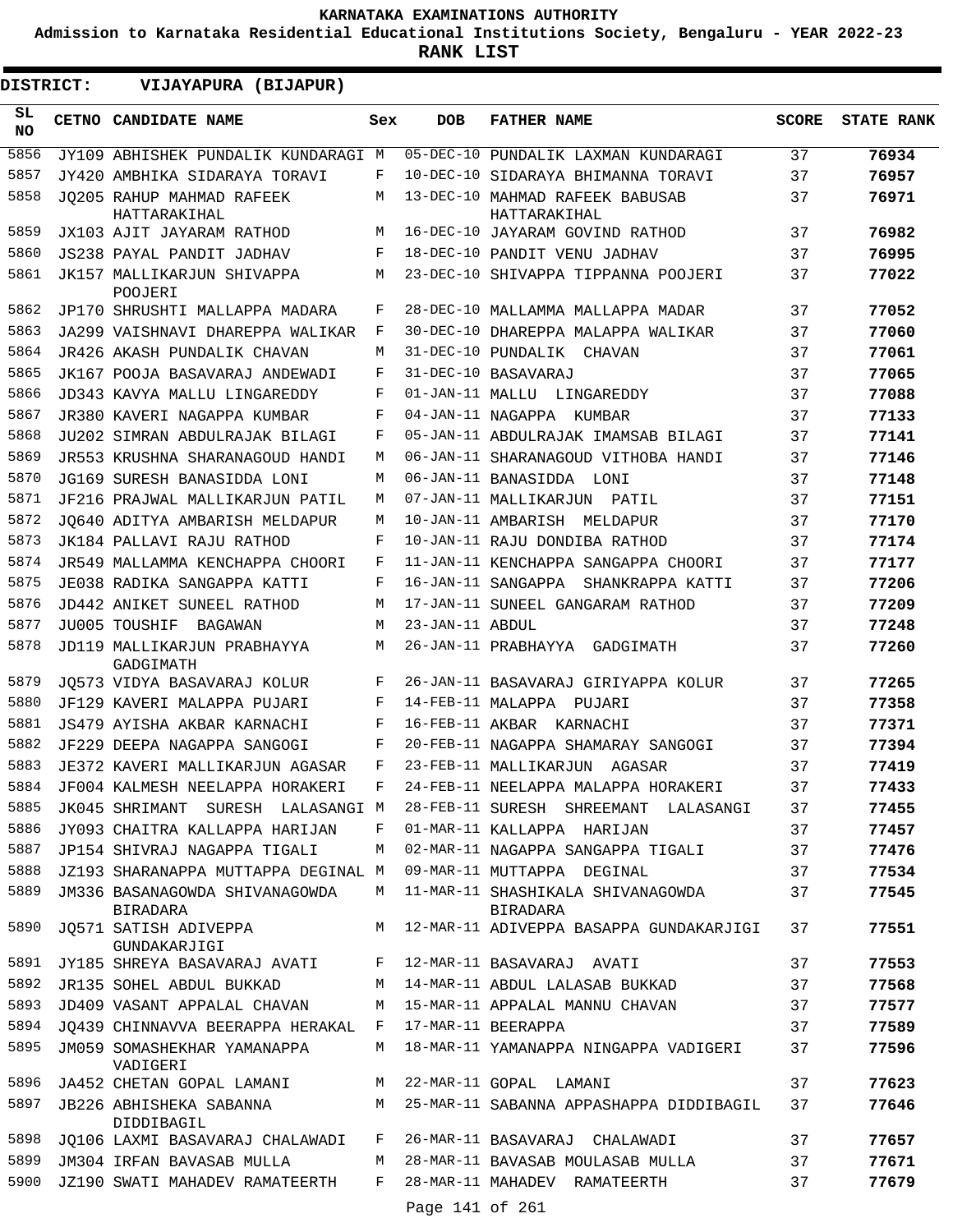**Admission to Karnataka Residential Educational Institutions Society, Bengaluru - YEAR 2022-23**

| DISTRICT:  | VIJAYAPURA (BIJAPUR)                           |     |                   |                                                         |              |                   |
|------------|------------------------------------------------|-----|-------------------|---------------------------------------------------------|--------------|-------------------|
| SL.<br>NO. | CETNO CANDIDATE NAME                           | Sex | <b>DOB</b>        | <b>FATHER NAME</b>                                      | <b>SCORE</b> | <b>STATE RANK</b> |
| 5901       | JC007 LOHIT MANJUNATH MUKARTIHAL               | М   |                   | 05-APR-11 MANJUNATH SHIVAPPA MUKARTIHAL                 | 37           | 77757             |
| 5902       | JP048 VEENA HANAMANTA NADAVINMANI F            |     |                   | 05-APR-11 HANAMANTA FAKIRAPPA<br>NADAVINMANI            | 37           | 77761             |
| 5903       | JP160 BHEEMABAI BAILAPPA TIGALI                | F   |                   | 06-APR-11 BAILAPPA MALLAPPA TIGALI                      | 37           | 77764             |
| 5904       | JA224 NIKHIL KANAKAPPA TALAWAR                 | М   |                   | 07-APR-11 KANAKAPPA TAYAVVA TALAWAR                     | 37           | 77776             |
| 5905       | JZ473 MUTTAPPA RAMESH CHALAVADI                | М   |                   | 08-APR-11 RAMESH RANGAPPA CHALAVADI                     | 37           | 77788             |
| 5906       | JS147 SACHIN AMBADAS NARAYANKAR                | М   | 13-APR-11 AMBADAS | NARAYANKAR                                              | 37           | 77830             |
| 5907       | JF227 POOJA S KAMBALE                          | F   | 14-APR-11 SANTOSH |                                                         | 37           | 77839             |
| 5908       | <b>JS244 SAMARTH SHARANU DESAI</b>             | М   | 15-APR-11 SHARANU | DESAI                                                   | 37           | 77848             |
| 5909       | JS210 CHAITRA PARASHURAM PUJARI                | F   |                   | 18-APR-11 PARASHURAM KAMANNA PUJARI                     | 37           | 77865             |
| 5910       | JA079 SAMARTHA JAGADISH ARUTAGI                | М   |                   | 21-APR-11 JAGADISH SAIBANNA ARUTAGI                     | 37           | 77886             |
| 5911       | JS003 GEETA SHIVASHARANA KORABU                | F   |                   | 22-APR-11 SHIVASHARANA SHENKREPPA<br>KORABU             | 37           | 77899             |
| 5912       | JR218 PUNDALIKA CHIDANANDA<br>NADUVINAKERI     | M   |                   | 23-APR-11 CHIDANANDA BHIMARAYA<br>NADUVINAKERI          | 37           | 77908             |
| 5913       | JL164 SOUMYA PRABHUGOUDA BANNETTI F            |     |                   | 23-APR-11 PRABHUGOUDA NINGANAGOUDA<br><b>BANNETTI</b>   | 37           | 77910             |
| 5914       | JT138 DEVIKA CHANDRASHEKHAR PATIL F            |     |                   | 24-APR-11 CHANDRASHEKHAR DEVINDRAPPA<br>PATIL           | 37           | 77915             |
| 5915       | JA085 PRAMOD DEVENDRA PATTAR                   | M   |                   | 25-APR-11 DEVENDRA IRANNA PATTAR                        | 37           | 77927             |
| 5916       | JB119 SANJU BASAVARAJ GANGASHETTI M            |     |                   | 01-MAY-11 BASAVARAJ<br>GANGASHETTI                      | 37           | 77974             |
| 5917       | JR586 PRUTHVIRAJ SANGAPPA BIRADAR M            |     |                   | 04-MAY-11 SANGAPPA KASAPPA BIRADAR                      | 37           | 78006             |
| 5918       | JO614 KAJAL GURAPPA RATHODA                    | F   |                   | 05-MAY-11 GURAPPA<br>RATHODA                            | 37           | 78010             |
| 5919       | JR137 SAMARTH BEVINAGIDAD                      | М   |                   | 05-MAY-11 JUMMANNA                                      | 37           | 78013             |
| 5920       | JJ223 RENUKA BHEEMASHANKAR<br>TALAWAR          | F   |                   | 16-MAY-11 BHEEMASHANKAR KHANDOBA<br>TALAWAR             | 37           | 78107             |
| 5921       | JX005 MAYAVVA LAXMAN MANGALUR                  | F   |                   | 19-MAY-11 LAXMAN SABU MANGALUR                          | 37           | 78132             |
| 5922       | JZ291 ADARSH AMINAPPA ILAGER                   | М   |                   | 23-MAY-11 AMINAPPA<br>ILAGER                            | 37           | 78157             |
| 5923       | JD285 SANTOSH MALLIKARJUN<br>TALIKOTI          | М   |                   | 27-MAY-11 MALLIKARJUN<br>TALIKOTI                       | 37           | 78193             |
| 5924       | JZ004 AKASH VIJAY KARAGOOLI                    | М   |                   | 29-MAY-11 VIJAY KARAGOOLI                               | 37           | 78204             |
| 5925       | JS609 ARUN BASANAGOUDA BALUNDAGI               | М   |                   | 01-JUN-11 BASANAGOUDA SAHEBAGOUDA<br><b>BALUNDAGI</b>   | 37           | 78240             |
| 5926       | JH489 BASAVARAJ SIDDAPPA TADLAGI               | М   |                   | 01-JUN-11 SIDDAPPA<br>TADLAGI                           | 37           | 78242             |
| 5927       | JR521 VIKAS JETTEPPA YENTAMAN                  | М   |                   | 01-JUN-11 JETTEPPA YENTAMAN                             | 37           | 78264             |
| 5928       | JL155 BHEERANNA NINGANNA RAMPUR                | M   |                   | 03-JUN-11 NINGANNA SIDDAPPA RAMPUR                      | 37           | 78276             |
| 5929       | JB339 SANDEEP<br>MADAR                         | М   |                   | 04-JUN-11 DEVENDAR MADAR                                | 37           | 78292             |
| 5930       | JH311 AMOGHASIDDA BASAVARAJ UTAGI M            |     |                   | 06-JUN-11 BASAVARAJ UTAGI                               | 37           | 78304             |
| 5931       | JM367 BHAGYASHRI CHANNAYYA<br>SHIKALAVADIMATHA | F   |                   | 06-JUN-11 CHANNAYYA SIDDAYYA<br>SHIKALAVADIMATHA        | 37           | 78306             |
| 5932       | JP107 CHANNAVEERAMMA SAGARAMATH                | F   |                   | 06-JUN-11 ALLAMAPRABHU SAGARAMATH                       | 37           | 78309             |
| 5933       | JX207 TANU MANE                                | F   |                   | 06-JUN-11 RAJU MANE                                     | 37           | 78316             |
| 5934       | JB031 JUNED HUSENBASHA BAGAWAN                 | М   |                   | 08-JUN-11 HUSENBASHA KHADIRSAB BAGAWAN                  | 37           | 78324             |
| 5935       | JM138 RAJU TIPPANNA HALLI                      | М   |                   | 08-JUN-11 TIPPANNA MANAPPA HALLI                        | 37           | 78329             |
| 5936       | KA406 RITESH JAGADEESH KUTANUR                 | М   |                   | 09-JUN-11 JAGADEESH KUTANUR                             | 37           | 78339             |
| 5937       | JY160 SANTOSH HUSANAPPA BADIGER                | М   |                   | 09-JUN-11 HUSANAPPA ALLAPPA BADIGER                     | 37           | 78341             |
| 5938       | JA496 BHAGYA MALLANAGOUDA<br>BARAMANNAGOLA     | F   |                   | 16-JUN-11 MALLANAGOUDA<br>CHANDRAMAPPAGOUDA             | 37           | 78394             |
| 5939       | JE182 SIDDHARAM VISHVANATH<br>NAYIKODI         | M   |                   | BARMANNAGOLA<br>16-JUN-11 VISHVANATH SIDDHARAM NAYIKODI | 37           | 78399             |
| 5940       | JJ078 SOMESH LAXMAN BELLI                      | М   |                   | 16-JUN-11 LAXMAN KALLANNA BELLI                         | 37           | 78400             |
| 5941       | JM437 SANGAMESH SANGAPPA MADAR                 | M   |                   | 23-JUN-11 SANGAPPA MALLAPPA MADAR                       | 37           | 78469             |
|            |                                                |     |                   |                                                         |              |                   |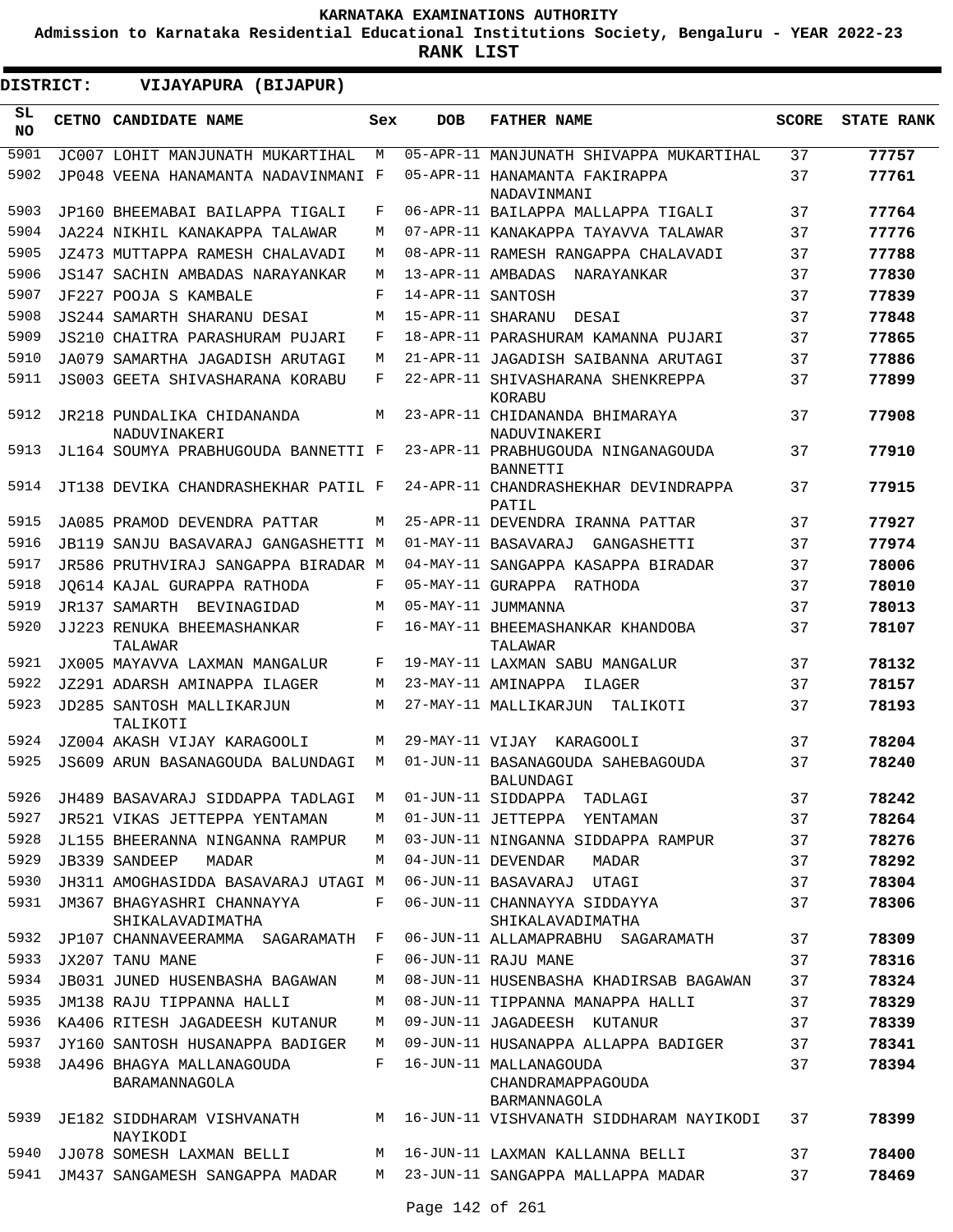**Admission to Karnataka Residential Educational Institutions Society, Bengaluru - YEAR 2022-23**

**RANK LIST**

 $\blacksquare$ 

| <b>DISTRICT:</b> |  | VIJAYAPURA (BIJAPUR)                             |     |                   |                                                       |              |                   |
|------------------|--|--------------------------------------------------|-----|-------------------|-------------------------------------------------------|--------------|-------------------|
| SL<br>NO.        |  | CETNO CANDIDATE NAME                             | Sex | <b>DOB</b>        | <b>FATHER NAME</b>                                    | <b>SCORE</b> | <b>STATE RANK</b> |
| 5942             |  | JX366 PRIYANKA SADASHIV BHOSALE                  | F   |                   | 05-JUL-11 SADASHIV<br>BHOSALE                         | 37           | 78586             |
| 5943             |  | JR581 SACHIN SHARANAPPA WALIKAR M                |     |                   | 05-JUL-11 SHARANAPPA SIDRAM WALIKAR                   | 37           | 78587             |
| 5944             |  | JD130 SHASHIDAR SHIVAPPA<br>ALAKOPPAR            | M   |                   | 05-JUL-11 SHIVAPPA SANGAPPA ALAKOPPAR                 | 37           | 78588             |
| 5945             |  | JS007 PAVITRA GURULINGAPPAGOUD<br><b>BIRADAR</b> | F   |                   | 06-JUL-11 GURULINGAPPAGOUD<br>MALAKAJAPPAGOUD BIRADAR | 37           | 78596             |
| 5946             |  | KA008 BANGARAMMA RAVI BIRADAR                    | F   |                   | 09-JUL-11 RAVI BIRADAR                                | 37           | 78625             |
| 5947             |  | JO733 ANKITA SANTOSH BIRALADINNI                 | F   |                   | 12-JUL-11 SANTOSH NILAKANTHAPPA<br>BIRALADINNI        | 37           | 78657             |
| 5948             |  | KA168 KARTIK VINOD CHALAWADI                     | M   |                   | 12-JUL-11 VINOD SADASHIV CHALAWADI                    | 37           | 78658             |
| 5949             |  | JO535 LAXMAN BASAPPA CHALAWADI                   | M   |                   | 12-JUL-11 BASAPPA CHALAWADI                           | 37           | 78661             |
| 5950             |  | JZ094 LAXMI PRAKASH HIPPARAGI                    | F   |                   | 13-JUL-11 PRAKASH RAVASAB HIPPARAGI                   | 37           | 78669             |
| 5951             |  | <b>JR388 SHWETA SURESH CHAVAN</b>                | F   |                   | 13-JUL-11 SURESH GANGARAM CHAVAN                      | 37           | 78672             |
| 5952             |  | JH375 BASIR PEERSAB HITNALLI                     | М   |                   | 17-JUL-11 PEERSAB BANDAGISAB HITNALLI                 | 37           | 78702             |
| 5953             |  | JC062 AKASH SHAHSIKRAN RAYAGOND                  | М   |                   | 20-JUL-11 SHASHIKIRAN SHRISHAILGOUD<br>RAYAGOND       | 37           | 78735             |
| 5954             |  | JH020 MALLIKARJUN CHANDRAKANT<br>ISHWARAGOND     | М   |                   | 20-JUL-11 CHANDRAKANT SIDDARAM<br>ISHWARAGOND         | 37           | 78740             |
| 5955             |  | JW041 LAXMI GURUNATH SAJJAN                      | F   |                   | 23-JUL-11 GURUNATH SAJJAN                             | 37           | 78765             |
| 5956             |  | JL108 SHWETA BALACHANDRA RATHOD                  | F   |                   | 24-JUL-11 BALACHANDRA PURAPPA RATHOD                  | 37           | 78774             |
| 5957             |  | JO756 ABHISHEK SABALAD                           | М   |                   | 27-JUL-11 IRAPPA SABALAD                              | 37           | 78793             |
| 5958             |  | JH275 KAVERI<br>SHIVAPPA<br>SHIMPI               | F   |                   | 27-JUL-11 SHIVAPPA MALLAPPA SHIMPI                    | 37           | 78799             |
| 5959             |  | JH015 SIDDANAGOUD CHIDANAND<br><b>BIRADAR</b>    | M   |                   | 27-JUL-11 CHIDANAND                                   | 37           | 78807             |
| 5960             |  | JH238 SIDDU PARSAPA BISNAL                       | M   |                   | 29-JUL-11 PARSAPA REVANA BISNAL                       | 37           | 78833             |
| 5961             |  | JR741 VISHWANATH NIJAGAPPA<br><b>GUGGARI</b>     | M   |                   | 31-JUL-11 NIJAGAPPA SHIVAPPA GUGGARI                  | 37           | 78853             |
| 5962             |  | JP181 TABASUM BUDDESAB NINDAGUNDI F              |     |                   | 01-AUG-11 BUDDESAB IMAMSAB NINDAGUNDI                 | 37           | 78863             |
| 5963             |  | JG183 SAMARTH BHIMASHANKAR RAGATE M              |     |                   | 02-AUG-11 BHIMASHANKAR R RAGATE                       | 37           | 78871             |
| 5964             |  | KA367 SWATI SHANKREPPA SHIVANAKAR F              |     |                   | 07-AUG-11 SHANKREPPA SIDDAPPA<br>SHIVANAKAR           | 37           | 78919             |
| 5965             |  | JS643 ANKITA SHIVASHANKAR<br>KARAJAGI            | F   |                   | 11-AUG-11 SHIVASHANKAR ADIVEPPA<br>KARAJAGI           | 37           | 78937             |
| 5966             |  | JZ597 SHRAVANYA RAMAPPA NADAGERI F               |     |                   | 13-AUG-11 RAMAPPA NADAGERI                            | 37           | 78957             |
| 5967             |  | JE160 AKSHATA MALLAPPA MASALI                    | F   |                   | 17-AUG-11 MALLAPPA LAKSHMNA MASALI                    | 37           | 78985             |
| 5968             |  | JB331 TASALLIM SAYYAD NADAF                      | F   |                   | 17-AUG-11 SAYYAD MALLIKASAB NADAF                     | 37           | 78996             |
| 5969             |  | JS733 CHIDANAND CHAVAN                           | М   | 19-AUG-11 DILEEP  |                                                       | 37           | 79009             |
| 5970             |  | JC060 PARASURAM SHIVASHANKAR<br>KUMATAGI         | М   |                   | 19-AUG-11 SHIVASHANKAR KUMATAGI                       | 37           | 79012             |
| 5971             |  | JM386 PRABHU SHEKAPPA KUMBAR                     | М   |                   | 20-AUG-11 SHEKAPPA SHIVAPPA KUMBAR                    | 37           | 79026             |
| 5972             |  | JS514 SEEMA SAHEBGOUD PATIL                      | F   |                   | 20-AUG-11 SAHEBGOUD GOLLALAPPAGOUD<br>PATIL           | 37           | 79030             |
| 5973             |  | JE211 PRAVIN SHARANAPPA AWATI                    | М   |                   | 27-AUG-11 SHARANAPPA AWATI                            | 37           | 79077             |
| 5974             |  | JP043 ANUSHA SHIVAPPA KATTIMANI                  | F   |                   | 30-AUG-11 SHIVAPPA KATTIMANI                          | 37           | 79093             |
| 5975             |  | JZ493 APOORVA MAILIKAR                           | F   | 01-SEP-11 PRAKASH |                                                       | 37           | 79108             |
| 5976             |  | <b>JS143 RAJASHREE DEVINDRA TALAWAR</b>          | F   |                   | 01-SEP-11 DEVINDRA LAGAMANNA TALAWAR                  | 37           | 79111             |
| 5977             |  | JO050 KALPANA ANIL CHAVHAN                       | F   |                   | 04-SEP-11 ANIL SOMALU CHAVHAN                         | 37           | 79138             |
| 5978             |  | JC136 SANJAY RAMESH BIRADAR                      | М   |                   | 10-SEP-11 RAMESH BIRADAR                              | 37           | 79193             |
| 5979             |  | JC176 PRAVEEN PRAKASH RATHOD                     | М   |                   | 21-SEP-11 PRAKASH ROOPASING RATHOD                    | 37           | 79285             |
| 5980             |  | JX506 ABHISHEK BASANAGOUD<br>ALAKOPPUR           | M   |                   | 22-SEP-11 BASANAGOUD IRANAGOUD<br>ALAKOPPUR           | 37           | 79288             |
| 5981             |  | JR358 CHANDABASHA MAHMADRAFIQ<br>MULLA           | M   |                   | 24-SEP-11 MAHMADRAFIQ                                 | 37           | 79300             |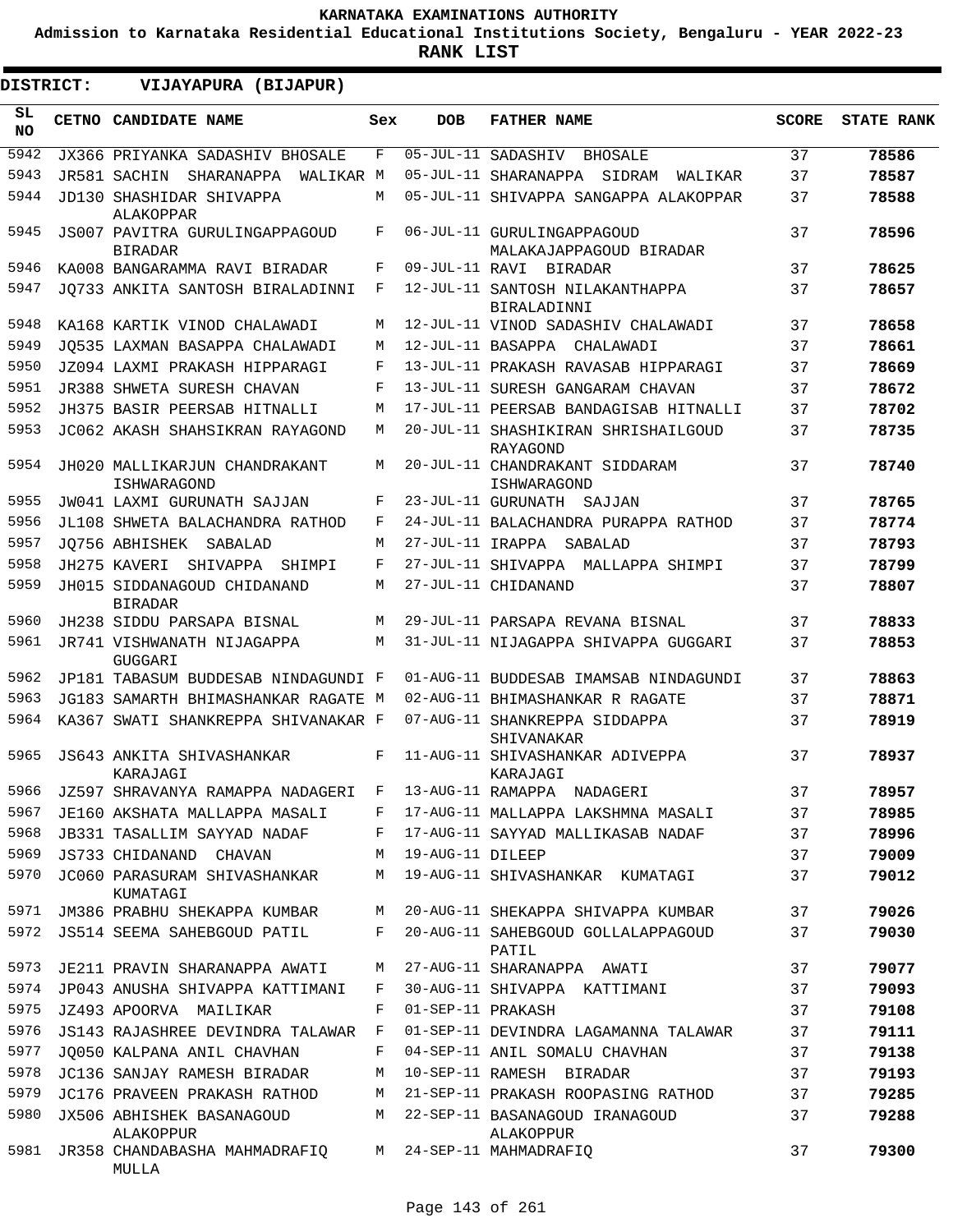**Admission to Karnataka Residential Educational Institutions Society, Bengaluru - YEAR 2022-23**

**RANK LIST**

.

| DISTRICT:       | VIJAYAPURA (BIJAPUR)                                         |              |                   |                                                                               |              |                   |
|-----------------|--------------------------------------------------------------|--------------|-------------------|-------------------------------------------------------------------------------|--------------|-------------------|
| SL<br><b>NO</b> | <b>CETNO CANDIDATE NAME</b>                                  | Sex          | <b>DOB</b>        | <b>FATHER NAME</b>                                                            | <b>SCORE</b> | <b>STATE RANK</b> |
| 5982            | JK110 PUJANNA KENCHAPPA<br>MAVINHALLI                        | M            |                   | 05-OCT-11 KENCHAPPA LAYAPPA MAVINHALLI                                        | 37           | 79377             |
| 5983            | JU084 HASAN BANDAGISAB WALIKAR                               | М            |                   | 06-OCT-11 BANDAGISAB<br>WALIKAR                                               | 37           | 79382             |
| 5984            | JP163 ANIL PARASAPPA MULI                                    | M            |                   | 07-OCT-11 PARASAPPA BALAPPA MULI                                              | 37           | 79392             |
| 5985            | JX191 AISHWARYA MAHANTESH RATHOD                             | F            |                   | 11-OCT-11 MAHANTESH VENKTAESH RATHOD                                          | 37           | 79417             |
| 5986            | JH391 PREETI MALAKAPPA METRI                                 | F            |                   | 14-OCT-11 MALAKAPPA SIDDAPPA METRI                                            | 37           | 79445             |
| 5987            | JP078 SHIVANAND SHEKHARAPPA<br>SHIVAPUR                      | М            |                   | 18-OCT-11 SHEKHARAPPA SIDDAPPA SHIVAPUR                                       | 37           | 79473             |
| 5988            | JA352 LAXMI SHIVANAND ANGADI                                 | F            |                   | 23-OCT-11 SHIVANAND                                                           | 37           | 79501             |
| 5989            | JO053 PREETAM MOOLI                                          | М            |                   | 23-OCT-11 ASHOK RAYAPPA MOOLI                                                 | 37           | 79509             |
| 5990            | JF192 SUDEEP KALYANI HONNALLI                                | М            |                   | 24-OCT-11 KALYANI HANAMANTA HONNALLI                                          | 37           | 79516             |
| 5991            | JM300 BHAGYASHREE IRAYYA HIREMATH F                          |              |                   | 29-OCT-11 IRAYYA GURULINGAYYA HIREMATH                                        | 37           | 79548             |
| 5992            | JS221 CHAITRA VITHOBA PUJARI                                 | F            | 30-OCT-11 VTHOBA  |                                                                               | 37           | 79558             |
| 5993            | JE450 SAKSHI MAHADEV KANTIKAR                                | F            |                   | 30-OCT-11 MAHADEV RAMAGOND KANTIKAR                                           | 37           | 79561             |
| 5994            | JY407 BASAVARAJ MALAPPA KANNAL                               | М            |                   | 31-OCT-11 MALAPPA AMASIDDA KANNAL                                             | 37           | 79566             |
| 5995            | JS460 RAVITEJ RAMESH GUBBEWAD                                | М            |                   | 31-OCT-11 RAMESH KALAPPA GUBBEWAD                                             | 37           | 79572             |
| 5996            | JG042 PRAJWAL SANTOSH RATHOD                                 | М            |                   | 02-NOV-11 SANTOSH D RATHOD                                                    | 37           | 79582             |
| 5997            | KA287 AKSHATA MANINGAPPA<br>PADAGANUR                        | F            |                   | 08-NOV-11 MANINGAPPA PADAGANUR                                                | 37           | 79615             |
| 5998            | JR154 SHIVARAJ YALLAPPA CHOUDEKAR M                          |              |                   | 09-NOV-11 YALLAPPA SADASHIVAPPA<br>CHOUDEKAR                                  | 37           | 79631             |
| 5999            | JR051 RENUKA BANNEPPA BAVUR                                  | F            |                   | 11-NOV-11 BANNEPPA MALLAPPA BAVUR                                             | 37           | 79640             |
| 6000            | JO403 SAMARTHA BASAVARAJ<br>HANGARAGAI                       | М            |                   | 13-NOV-11 BASAVARAJ SIDDAPPA HANGARAGI                                        | 37           | 79651             |
| 6001            | JZ515 SANDEEP SUNIL<br>MURAMATTI                             | М            | 20-NOV-11 SUNIL   |                                                                               | 37           | 79700             |
| 6002            | JP259 BHAGYASHREE NAGAPPA<br>HOSAGOUDAR                      | F            |                   | 22-NOV-11 NAGAPPA TIPPANNA HOSAGOUDAR                                         | 37           | 79709             |
| 6003            | JO409 VINAYAKA HALLEPPA WALIKAR                              | М            |                   | 23-NOV-11 HALLEPPA WALIKAR                                                    | 37           | 79717             |
| 6004            | JX188 POOJA GIRISH TELI                                      | F            |                   | 25-NOV-11 GIRISH CHANDRAM TELI                                                | 37           | 79726             |
| 6005            | JR593 LAKSHMI GANGANN PEERASHETTI F                          |              |                   | 26-NOV-11 GANGANN HANAMANT PEERASHETTI                                        | 37           | 79728             |
| 6006            | JL005 SHANMUKH AMARESH BIRADAR                               | M            | 01-DEC-11 AMARESH | SHRISHAILAPPAGOUD<br><b>BIRADAR</b>                                           | 37           | 79763             |
| 6007            | JA301 OMKAR RACHAYYA MATHAPATI                               |              |                   | M 05-DEC-11 RACHAYYA MATHAPATI                                                | 37           | 79788             |
| 6008            | JX279 ABHISHEK RAJASHEKKAR<br>BELLUNDAGI                     |              |                   | M 08-DEC-11 RAJAKUMAR BELLUNDAGI                                              | 37           | 79800             |
| 6009            | AMALYAL                                                      |              |                   | JN290 HANAMATRAYA SIDDANNA             M   01-JAN-12 SIDDANNA MALAPPA AMALYAL | 37           | 79896             |
| 6010            | JC066 PURNIMA PUNDALIKAPPA PATIL                             | $\mathbf{F}$ |                   | 01-JAN-12 PUNDALIKAPPA RUDRAGOUDA PATIL                                       | 37           | 79902             |
|                 | 6011 JS344 MOULALI HUSENSAB<br>BAMMANAHALLI                  | M            |                   | 11-JAN-12 HUSENSAB BAMMANAHALLI                                               | 37           | 79921             |
| 6012            | JS252 POOJA DATTAPPA BANDARAWAD                              | F            |                   | 16-JAN-12 DATTAPPA SHIVAPPA BANDARAWAD                                        | 37           | 79930             |
|                 | 6013 KA443 SAYYADAKAMAL HUSAENI<br>MAHAMMAD USMAN GANI MULLA | M            |                   | 23-JAN-12 MAHAMMAD USMAN GANI<br>MAKKAHUSSIN MULLA                            | 37           | 79938             |
| 6014            | JF292 ROHAN ASHOK BANDAGAR                                   | M            |                   | 27-JAN-12 ASHOK BANDAGAR                                                      | 37           | 79942             |
| 6015            | JB262 FAIZ AHMED MIRDHE                                      | M            |                   | 06-FEB-12 SARFARAJ MIRDHE                                                     | 37           | 79950             |
| 6016            | JN181 ALAMAS KHAJABANDENAWAZ<br>NADAF                        | F            |                   | 11-FEB-12 KHAJABANDENAWAZ ABDULGAFAR<br>NADAF                                 | 37           | 79953             |
| 6017            | JH170 NAGARAJ GANAPATI GOUDE                                 |              |                   | M 18-FEB-12 GANAPATI SIDDANNA GOUDE                                           | 37           | 79959             |
| 6018            | JY587 APPAJIGOUD BIRADAR                                     | M            |                   | 29-FEB-12 SANGANAGOUD BIRADAR                                                 | 37           | 79972             |
| 6019            | JS045 SHAHUSENI IBRAHIMASAB<br><b>BUKKAD</b>                 | M            |                   | 16-MAR-12 IBRAHIMASAB BUKKAD                                                  | 37           | 79988             |
| 6020            | JS495 SUSHMITA SHARANABASAPPA<br>TALAWAR                     | F            |                   | 05-APR-12 SHARABASAPPA BASANNA TALAWAR                                        | 37           | 80002             |
| 6021            | JS712 SAMARTH RAMESH DODAMANI                                | M            | 06-MAY-12 RAMESH  |                                                                               | 37           | 80015             |
|                 |                                                              |              | Page 144 of 261   |                                                                               |              |                   |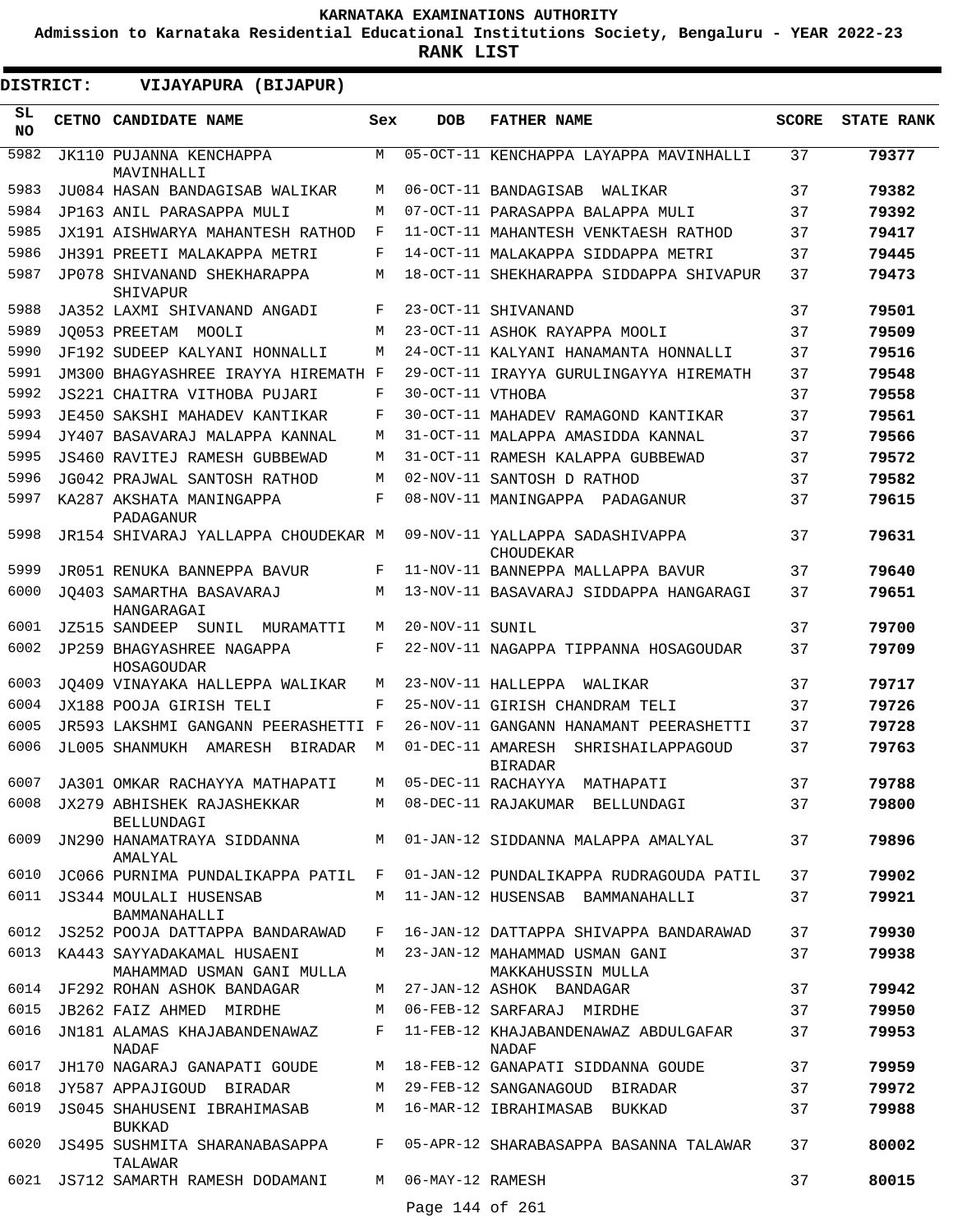**Admission to Karnataka Residential Educational Institutions Society, Bengaluru - YEAR 2022-23**

**RANK LIST**

ı

| <b>DISTRICT:</b> |  | VIJAYAPURA (BIJAPUR)                         |     |                   |                                                  |              |                   |
|------------------|--|----------------------------------------------|-----|-------------------|--------------------------------------------------|--------------|-------------------|
| SL<br><b>NO</b>  |  | CETNO CANDIDATE NAME                         | Sex | <b>DOB</b>        | <b>FATHER NAME</b>                               | <b>SCORE</b> | <b>STATE RANK</b> |
| 6022             |  | JS033 GOVIND PANDIT DODAMANI                 | М   |                   | 25-JUL-12 PANDIT SHIVAYOGI DODAMANI              | 37           | 80031             |
| 6023             |  | JH136 ABHISHEK BABU RATHOD                   | М   |                   | 28-AUG-12 BABU BHIMASING RATHOD                  | 37           | 80034             |
| 6024             |  | JR534 MALLIKARJUN HANAMANT<br>MAKASHI        | М   |                   | 01-JAN-09 HANAMANT                               | 36           | 80045             |
| 6025             |  | JH143 SANGAMESH NIJAPPA WALIKAR              | М   | 06-SEP-09 NIJAPPA | WALIKAR                                          | 36           | 80066             |
| 6026             |  | JN053 MUTTURAJ BASAVARAJ<br>CHALAWADI        | М   |                   | 17-SEP-09 BASAVARAJ SHARANAPPA<br>CHALAWADI      | 36           | 80068             |
| 6027             |  | JH081 MOSIN ILAYI SAIYAD                     | M   |                   | 18-DEC-09 ILAYI ALLABHAKSHA SAIYAD               | 36           | 80094             |
| 6028             |  | JA239 SAVITRI RAMESH CHAVHAN                 | F   |                   | 01-JAN-10 RAMESH SUBBU CHAVHAN                   | 36           | 80114             |
| 6029             |  | JZ392 PREMA PIRAPPA KAWATAGI                 | F   |                   | 02-FEB-10 PIRAPPA BHIMANNA KAWATAGI              | 36           | 80139             |
| 6030             |  | JD426 SUFIYAN YUNUS NAYKODI                  | M   | 21-FEB-10 YUNUS   | NAYKODI                                          | 36           | 80152             |
| 6031             |  | JN259 MUTTU NAGAPPA CHALAVADI                | M   |                   | 10-MAR-10 NAGAPPA BASAGUNDAPP CHALAVADI          | 36           | 80165             |
| 6032             |  | JZ568 RAHUL ANAND JADHAV                     | M   |                   | 21-MAR-10 ANAND BADDU JADHAV                     | 36           | 80177             |
| 6033             |  | JP236 REYAJ<br>WALIKAR                       | М   |                   | 02-APR-10 PEERASAB<br>WALIKAR                    | 36           | 80184             |
| 6034             |  | KA048 LAKSHMI BASAVARAJ VATAVATI             | F   |                   | 23-APR-10 BASAVARAJ RUDRAPPA VATAVATI            | 36           | 80208             |
| 6035             |  | JM154 REVANASIDDA VITTHAL<br>CHALAWADI       | M   |                   | 25-APR-10 VITTHAL SIDDAVVA CHALAWADI             | 36           | 80212             |
| 6036             |  | JM089 MALLIKARJUN BASAVARAJ MADAR M          |     |                   | 08-MAY-10 BASAVARAJ                              | 36           | 80228             |
| 6037             |  | JR484 MALLIKARJUN CHANDRAKANT<br>NARAYANKAR  | М   |                   | 16-MAY-10 CHANDRAKANT<br><b>NARAYANKAR</b>       | 36           | 80239             |
| 6038             |  | JS735 ARATI<br>IRAPPA<br>HIREKOL             | F   | 19-MAY-10 IRAPPA  | MAHADEVAPPA<br>HIREKOL                           | 36           | 80241             |
| 6039             |  | JR175 PAVITRA MARUTI BHAJANTRI               | F   | 21-MAY-10 MARUTI  |                                                  | 36           | 80244             |
| 6040             |  | <b>JW139 SHAHISTA KADIRAPATEL</b><br>MAKASHI | F   |                   | 02-JUN-10 KADIRAPATEL AMINAPATEL<br>MAKASHI      | 36           | 80265             |
| 6041             |  | JL385 SAMPAT PARASAPPA HARIJAN               | M   |                   | 04-JUN-10 PARASAPPA CHANDRAPPA HARIJAN           | 36           | 80267             |
| 6042             |  | JS060 PAVITRA NINGAPPA JANGANI               | F   |                   | 10-JUN-10 NINGAPPA<br>JANGANI                    | 36           | 80284             |
| 6043             |  | JO235 SOUBHAGYA RAMESH BAVUR                 | F   |                   | 10-JUN-10 RAMESH GULAPPA BAVUR                   | 36           | 80287             |
| 6044             |  | JZ075 NAGARAJ SHRISHAIL<br><b>BAJENNAVAR</b> | М   |                   | 25-JUN-10 SHRISHAILA RAMAPPA BAJENNAVAR          | 36           | 80305             |
| 6045             |  | JR669 ASHWINI MADEV RATHOD                   | F   |                   | 26-JUN-10 MADEV TARASING RATHOD                  | 36           | 80308             |
| 6046             |  | JA137 PARUTAGOUD CHANNAPPAGOUD<br>PATIL      | М   |                   | 05-JUL-10 CHANNAPPAGOUD GURUBASAPPAGOUD<br>PATIL | 36           | 80318             |
| 6047             |  | JC098 SAYABANNA YAMANAPPA MANUR              | M   |                   | 11-JUL-10 YAMANAPPA MALLAPPA MANUR               | 36           | 80332             |
| 6048             |  | JV225 SOUJANYA BASAVARAJ TALAWAR F           |     |                   | 11-JUL-10 BASAVARAJ                              | 36           | 80333             |
| 6049             |  | JM328 SHIVARAJ SIDRAMAPPA MADINAL M          |     |                   | 16-JUL-10 SIDRAMAPPA MALIGEPPA MADINAL           | 36           | 80345             |
| 6050             |  | JZ158 ROHIT BABU RATHOD                      | М   | 20-JUL-10 BABU    | RATHOD                                           | 36           | 80352             |
| 6051             |  | JP299 SHAILA GURUSWAMY MATH                  | F   |                   | 26-JUL-10 GURUSWAMY MATH                         | 36           | 80361             |
| 6052             |  | JA420 KIRAN MOHAN PAWAR                      | M   |                   | 08-AUG-10 MOHAN SHEVU PAWAR                      | 36           | 80389             |
| 6053             |  | JJ005 PRIYANKA LAXMAN AJANAL                 | F   |                   | 11-AUG-10 LAXMAN MALLAPPA AJANAL                 | 36           | 80402             |
| 6054             |  | JZ284 GANESHA BASAVARAJA SALI                | M   |                   | 15-AUG-10 BASAVARAJA SALI                        | 36           | 80408             |
| 6055             |  | JZ241 RADHIKA BOSAGI                         | F   |                   | 19-AUG-10 SAHEBAGOUD R BOSAGI                    | 36           | 80417             |
| 6056             |  | JY504 SUSHMITA GUGGARI                       | F   |                   | 21-AUG-10 VASANT GUGGARI                         | 36           | 80421             |
| 6057             |  | JS096 AFARIN MAIBUSUBAN MULLA                | F   |                   | 23-AUG-10 MAIBUSUBAN MAKTUMASAB MULLA            | 36           | 80425             |
| 6058             |  | JF286 GOURABAI VITTHAL AKKALAKOT             | F   |                   | 24-AUG-10 VITTHAL A AKKALAKOT                    | 36           | 80427             |
| 6059             |  | JS556 ROHINI VASANT NAIK                     | F   |                   | 01-SEP-10 VASANT NAIK                            | 36           | 80445             |
| 6060             |  | JS443 PUNITH ASHOK CHAVAN                    | М   |                   | 02-SEP-10 ASHOK HIRU CHAVAN                      | 36           | 80450             |
| 6061             |  | JW067 NANDEESH SATAPPA CHOUDARI              | M   |                   | 04-SEP-10 SATAPPA SHRIMANT CHOUDARI              | 36           | 80455             |
| 6062             |  | JH060 SHWETA KALLAPPA BILIJADAR              | F   |                   | 04-SEP-10 KALLAPPA NINGAPPA BILIJADAR            | 36           | 80456             |
| 6063             |  | JQ019 PREETI RAJANIKANT KAMBAR               | F   |                   | 15-SEP-10 RAJANIKANT SAKRAPPA KAMBAR             | 36           | 80487             |
| 6064             |  | JW264 VAISHNAVI BASAVARAJ<br>VIBHOOTIHALLI   | F   |                   | 28-SEP-10 BASAVARAJ GOLLALAPPA<br>VIBHOOTIHALLI  | 36           | 80523             |
| 6065             |  | JQ784 MALLAMMA BASAPPA KOULAGI               | F   |                   | 01-OCT-10 BASAPPA CHANNAPPA KOULAGI              | 36           | 80533             |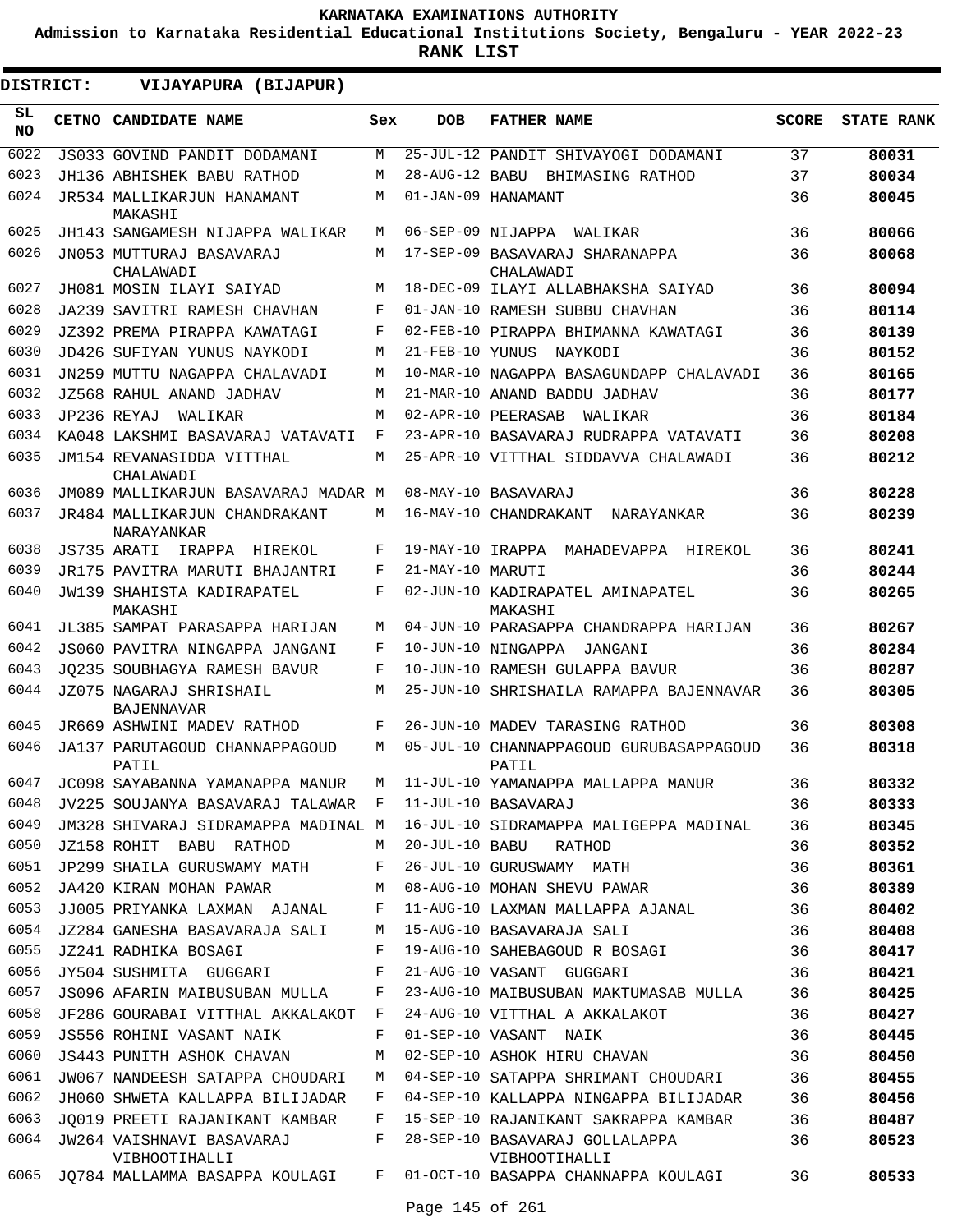**Admission to Karnataka Residential Educational Institutions Society, Bengaluru - YEAR 2022-23**

| DISTRICT:       | VIJAYAPURA (BIJAPUR)                         |     |                   |                                               |              |                   |
|-----------------|----------------------------------------------|-----|-------------------|-----------------------------------------------|--------------|-------------------|
| SL<br><b>NO</b> | <b>CETNO CANDIDATE NAME</b>                  | Sex | <b>DOB</b>        | <b>FATHER NAME</b>                            | <b>SCORE</b> | <b>STATE RANK</b> |
| 6066            | <b>JE150 RAKSHITA VASANT HUGAR</b>           | F   |                   | 04-OCT-10 VASANT VITTHAL HUGAR                | 36           | 80546             |
| 6067            | JL369 RANJITA MUDAKAPPA NAYKODI              | F   |                   | 05-OCT-10 MUDAKAPPA NAGAPPA NAYKODI           | 36           | 80550             |
| 6068            | JD212 SHRISHAIL SHANTAPPA<br>KENCHARADDI     | M   |                   | 09-OCT-10 SHANTAPPA YANKAPPA<br>KENCHARADDI   | 36           | 80563             |
| 6069            | JS415 RAVIKUMAR BASAVARAJ<br>KULAGERI        | М   |                   | 10-OCT-10 BASAVARAJ SHARANAPPA KULAGERI       | 36           | 80569             |
| 6070            | JX477 PREETI PRAHLAD PUJARI                  | F   | 11-OCT-10 PRAHLAD | PUJARI                                        | 36           | 80575             |
| 6071            | JA395 ASIF MEERASAB KALLAGORI                | M   |                   | 14-OCT-10 MEERASAB IMBRAHIMSAB<br>KALLAGORI   | 36           | 80584             |
| 6072            | JB065 BHAGIRATI BASAPPA BOODIHAL             | F   | 16-OCT-10 BASAPPA | SHANTAPPA BOODIHAL                            | 36           | 80594             |
| 6073            | JC016 MAHAMADANIS JAKEERSAB BELIF M          |     |                   | 19-OCT-10 JAKEERSAB<br>BELIF                  | 36           | 80609             |
| 6074            | JZ401 VITTHAL SIDDAPPA BIDARI                | M   |                   | 19-OCT-10 SIDDAPPA SANKAPPA BIDARI            | 36           | 80618             |
| 6075            | JK288 SUJATA SIDDAPPA MANUR                  | F   |                   | 22-OCT-10 SIDDAPPA                            | 36           | 80634             |
| 6076            | JX348 YAMUNA JOTIBA MORE                     | F   |                   | 25-OCT-10 JOTIBA LAXMAN MORE                  | 36           | 80650             |
| 6077            | JT114 ABIHISHEK ANILKUMAR<br>ISWARAPPAGOL    | M   |                   | 27-OCT-10 ANILKUMAR REVNASIDDA<br>ISWARAPPGOL | 36           | 80656             |
| 6078            | JG013 NEHA PUNDALIK RATHOD                   | F   |                   | 27-OCT-10 PUNDALIK VENASU RATHOD              | 36           | 80658             |
| 6079            | JG207 NAVIN KUMAR GARASANGI                  | M   |                   | 30-OCT-10 KUMAR PARASAPPA GARASANGI           | 36           | 80670             |
| 6080            | JA479 MANJUNATH BASAPPA<br>KADALIMATTI       | M   |                   | 05-NOV-10 BASAPPA GURAPPA KADALIMATTI         | 36           | 80687             |
| 6081            | JB062 PRAJWAL PARAMANNA NATIKAR              | M   |                   | 07-NOV-10 PARAMANNA SANGAPPA NATIKAR          | 36           | 80701             |
| 6082            | JA234 KARTIK SURESH KARUR                    | M   |                   | 11-NOV-10 SURESH SANGAPPA KARUR               | 36           | 80722             |
| 6083            | JK203 SHAPIK BABUSAB YADRAMI                 | M   |                   | 12-NOV-10 BABUSAB DHAULASAB YADRAMI           | 36           | 80730             |
| 6084            | JB401 MALLAMMA SHIVAPPA HIPPARAGI F          |     |                   | 16-NOV-10 SHIVAPPA SIDDAPPA HIPPARAGI         | 36           | 80745             |
| 6085            | JU001 ANNAPURNA BHEEMARAYA MADAR             | F   |                   | 17-NOV-10 BHEEMARAYA TULAJAPPA MADAR          | 36           | 80749             |
| 6086            | JE025 SHAHID JEELANI MULLA                   | М   | 21-NOV-10 JILANI  | MULLA                                         | 36           | 80765             |
| 6087            | JM067 ANITA BASANAGOUDA DYAPUR               | F   |                   | 23-NOV-10 BASANAGOUDA MALLANNA DYAPUR         | 36           | 80777             |
| 6088            | JV009 PARWATI SHANTAPPA<br>KHEMASHETTI       | F   |                   | 25-NOV-10 SHANTAPPA                           | 36           | 80793             |
| 6089            | JR303 PAVITRA PRAKASH YALASANGI              | F   |                   | 25-NOV-10 PRAKASH SHARANAPPA YALASANGI        | 36           | 80794             |
| 6090            | JN056 RAKSHITA MALLANNA KUMBAR               | F   |                   | 01-DEC-10 MALLANNA B KUMBAR                   | 36           | 80824             |
| 6091            | JL301 ADITYA MALLIKARJUN<br>HIREKURUBAR      | M   |                   | 03-DEC-10 MALLIKARJUN AMRUT HIREKURUBAR       | 36           | 80832             |
| 6092            | JU139 BANDENAWAZ HARUNASIDA<br>SIPAI         | M   |                   | 08-DEC-10 HARUNRASID SIPAI                    | 36           | 80856             |
| 6093            | JW005 AMEER HAJIMALANG KORABU                | М   |                   | 10-DEC-10 HAJIMALANG KORABU                   | 36           | 80864             |
| 6094            | JS554 SANTOSH BHIMANNA VADDAR                | М   |                   | 10-DEC-10 BHIMANNA                            | 36           | 80869             |
| 6095            | JT222 ASIYA IRAFAN MULLA                     | F   |                   | 11-DEC-10 IRAFAN MULLA                        | 36           | 80872             |
| 6096            | KA378 SAJINA YAMANAPPA METRI                 | F   |                   | 16-DEC-10 YAMANAPPA                           | 36           | 80897             |
| 6097            | JM150 RAHUL HADAPAD                          | М   |                   | 18-DEC-10 PRABHU HADAPAD                      | 36           | 80905             |
| 6098            | JM167 BHAGYASHREE RAAMU PARIYAVAR F          |     |                   | 19-DEC-10 RAAMU BASAPPA PARIYAVAR             | 36           | 80908             |
| 6099            | JV081 SHRISHAIL GOLLALAPPA<br><b>BIRADAR</b> | М   |                   | 21-DEC-10 GOLLALAPPA BASAVANTRAY<br>BIRADAR   | 36           | 80925             |
| 6100            | JV005 KHUSHABU BASIR BASAGI                  | F   |                   | 22-DEC-10 BASIR HUSMANSAB BASAGI              | 36           | 80928             |
| 6101            | JO185 SAMPATHGOUD BASANAGOUD<br>PATIL        | M   |                   | 26-DEC-10 BASANAGOUD PATIL                    | 36           | 80948             |
| 6102            | JZ172 NANDA SHRISHAIL BYAKOD                 | F   |                   | 30-DEC-10 SHRISHAIL DHAREPPA BYAKOD           | 36           | 80960             |
| 6103            | JB053 AKSHATA NILAPPA DHAWALAGI              | F   | 01-JAN-11 NILAPPA |                                               | 36           | 80968             |
| 6104            | <b>JW126 DARSHAN APPALAL CHAVAN</b>          | М   |                   | 01-JAN-11 APPALAL MEGHU CHAVAN                | 36           | 80977             |
| 6105            | JK100 RAHUL BASAVRAJ BIRADAR                 | М   |                   | 01-JAN-11 BASAVRAJ A BIRADAR                  | 36           | 81005             |
| 6106            | JU077 SRUJAN APPANNA ANAGOND                 | М   |                   | 01-JAN-11 APPANNA SHANMUKHAPPA ANAGOND        | 36           | 81020             |
| 6107            | JX353 JUBER NASARODDIN<br>CHANDAKAVATHE      | М   |                   | 02-JAN-11 NASARODDIN CHANDAKAVATHE            | 36           | 81026             |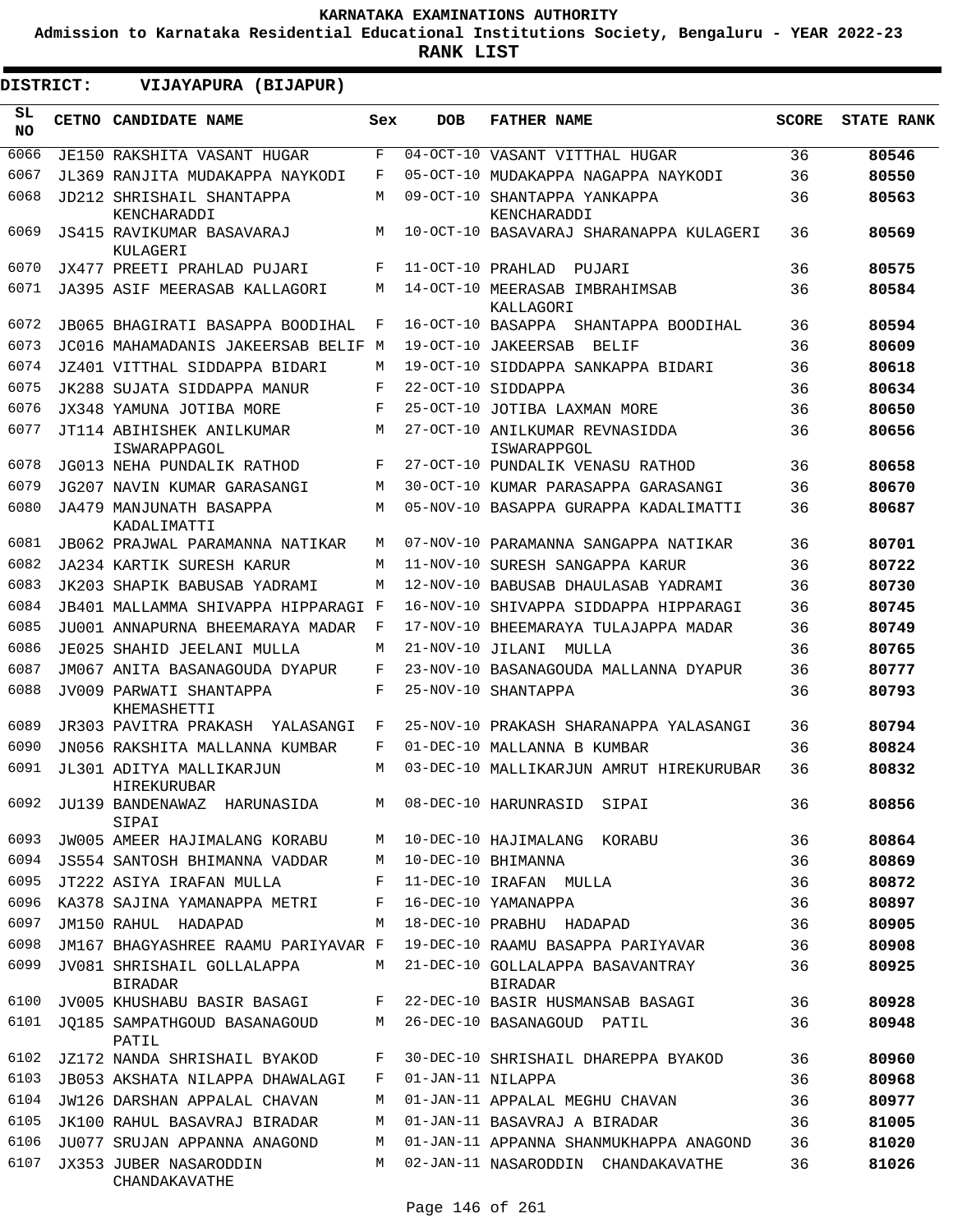**Admission to Karnataka Residential Educational Institutions Society, Bengaluru - YEAR 2022-23**

**RANK LIST**

**DISTRICT:** EE **VIJAYAPURA (BIJAPUR)**

| SL<br><b>NO</b> | CETNO CANDIDATE NAME                         | Sex | <b>DOB</b>        | <b>FATHER NAME</b>                            | SCORE | <b>STATE RANK</b> |
|-----------------|----------------------------------------------|-----|-------------------|-----------------------------------------------|-------|-------------------|
| 6108            | JE517 PRAGATI VITTAL HORTI                   | F   |                   | 03-JAN-11 VITTAL AMBAJI HORTI                 | 36    | 81035             |
| 6109            | JM147 PRAJWAL SANGAPPA CHALAWADI             | M   |                   | 07-JAN-11 SANGAPPA YALLAPPA CHALAWADI         | 36    | 81066             |
| 6110            | JP140 CHETANKUMAR JETTEPPA KURI              | М   |                   | 08-JAN-11 JETTEPPA                            | 36    | 81069             |
| 6111            | JR545 ROHIT RAMESH PAWAR                     | М   |                   | 10-JAN-11 RAMESH PAWAR                        | 36    | 81080             |
| 6112            | JZ569 VARSHA VIJAYKUMAR BHARATE              | F   |                   | 13-JAN-11 VIJAYKUMAR SHIVAJI BHARATE          | 36    | 81102             |
| 6113            | JW039 LAKSHMI SOMASHEKHAR TARAPUR F          |     |                   | 14-JAN-11 SOMASHEKHAR BHIMASHANKAR<br>TARAPUR | 36    | 81104             |
| 6114            | JR291 JEEVAN HANAMANT KATTIMANI              | М   |                   | 17-JAN-11 HANAMANT NAGAPPA KATTIMANI          | 36    | 81124             |
| 6115            | JZ062 GANESH NEELAKANT DESAI                 | М   |                   | 18-JAN-11 NEELAKANT<br>DESAI                  | 36    | 81131             |
| 6116            | KA403 VITTHAL BASAVARAJ BAGALI               | M   |                   | 24-JAN-11 BASAVARAJ SANGAPPA BAGALI           | 36    | 81161             |
| 6117            | JG045 SIDDU NAGAPPA MASALI                   | М   |                   | 01-FEB-11 NAGAPPA MASALI                      | 36    | 81206             |
| 6118            | JV025 CHETAN AVVANNA GWATAGI                 | М   |                   | 06-FEB-11 AVVANNA BASANAGOUD GWATAGI          | 36    | 81238             |
| 6119            | KA051 HAREESH PARASAPPA PATROT               | М   |                   | 10-FEB-11 PARASAPPA YALLAPPA PATROT           | 36    | 81265             |
| 6120            | JR172 ARSHIYA<br>IMAMSAB MULLA               | F   | 11-FEB-11 IMAMSAB | MULLA                                         | 36    | 81277             |
| 6121            | JA485 SHRISHAIL AOURASANG                    | М   |                   | 12-FEB-11 CHANDRASEKHAR                       | 36    | 81287             |
| 6122            | JP333 PRASHANT AMBRAPPA KARIBHAVI M          |     |                   | 13-FEB-11 AMBRAPPA KARIBHAVI                  | 36    | 81296             |
| 6123            | JS306 BHIMARAY SANGANNA GOLAGERI             | M   |                   | 17-FEB-11 SANGANNA BHIMANNA GOLAGERI          | 36    | 81320             |
| 6124            | JP038 MALLIKARIYAN BASEER LAHORI M           |     | 17-FEB-11 BASEER  | LAHORI                                        | 36    | 81322             |
| 6125            | JO302 SAMPAT KHAJAPPA JUMMANAGOL             | M   |                   | 20-FEB-11 KHAJAPPA YALLAPPA JUMMANAGOL        | 36    | 81344             |
| 6126            | JY114 DEEPA SUBHAS KUMASHI                   | F   |                   | 22-FEB-11 SUBHAS NINGAPPA KUMASHI             | 36    | 81350             |
| 6127            | JY092 GANGABAI DYAMAPPA SOUDI                | F   |                   | 03-MAR-11 DYAMAPPA SABU SOUDI                 | 36    | 81396             |
| 6128            | JS372 SAKSHI RAMESH BIRADAR                  | F   | 03-MAR-11 RAMESH  |                                               | 36    | 81400             |
| 6129            | JW164 SHWETA SIDRAM BIRADAR                  | F   |                   | 05-MAR-11 SIDRAM MAMALLAPPA BIRADAR           | 36    | 81421             |
| 6130            | KA020 PRIYA RAMESH RATHOD                    | F   |                   | 06-MAR-11 RAMESH RATHOD                       | 36    | 81429             |
| 6131            | JH418 ADITYA BHIMASHANKAR<br>HABAGOND        | M   |                   | 07-MAR-11 BHIMASHANKAR HABAGOND               | 36    | 81433             |
| 6132            | JR132 MAYUR AMAR NAGUR                       | М   |                   | 07-MAR-11 AMAR NAGUR                          | 36    | 81436             |
| 6133            | JW188 ANNAPOORNA ASHOK DAVALAR               | F   |                   | 08-MAR-11 ASHOK AMMOGI DAVALAR                | 36    | 81439             |
| 6134            | JZ061 YASMIN MODINASAB BIDARI                | F   |                   | 08-MAR-11 MODINASAB BIDARI                    | 36    | 81450             |
| 6135            | JB236 MAKANAPPA SHARANAPPA MADAR             | М   |                   | 13-MAR-11 SHARANAPPA                          | 36    | 81485             |
| 6136            | JU024 AKSHATA SHIVANAND AWATI                | F   |                   | 14-MAR-11 SHIVANAND<br>AWATI                  | 36    | 81491             |
|                 | 6137 JS587 RAKSHITA REVANSIDDAPPA<br>NAGANUR | F   |                   | 16-MAR-11 REVANSIDDAPPA NAGANUR               | 36    | 81519             |
| 6138            | JZ315 PRAJNYA IRAPPA INDI                    | F   |                   | 22-MAR-11 IRAPPA SATAPPA INDI                 | 36    | 81562             |
| 6139            | JJ041 SANTOSH RAJU SOREGAON                  | M   |                   | 22-MAR-11 RAJU SOREGAON                       | 36    | 81564             |
| 6140            | JY292 SHASHIKUMAR IRAPPA TILLIHAL M          |     |                   | 23-MAR-11 IRAPPA TILLIHAL                     | 36    | 81574             |
| 6141            | JR690 SAKSHI APPASAHEB BUDIHAL               | F   |                   | 24-MAR-11 APPASAHEB SHANKREPPA BUDIHAL        | 36    | 81579             |
| 6142            | JE404 ANKUSH BASABARAJ UMARANI               | М   |                   | 27-MAR-11 BASABARAJ GURAPPA UMARANI           | 36    | 81597             |
| 6143            | JU052 APOORVA S C SHASHIKANT<br>CHALAWADI    | F   |                   | 27-MAR-11 SHASHIKANT BASAPPA CHALAWADI        | 36    | 81598             |
| 6144            | JE463 ASHWINI SHARANBASU GUNAKI              | F   |                   | 27-MAR-11 SHARANBASU SIDDAPPA GUNAKI          | 36    | 81600             |
| 6145            | JF135 RAHULKUMAR RAVIKUMAR<br>SATALGAON      | М   |                   | 29-MAR-11 RAVIKUMAR MALAPA SATALGAON          | 36    | 81608             |
| 6146            | JM136 ARAVIND ANIL CHAVAN                    | М   | 01-APR-11 ANIL    | CHAVAN                                        | 36    | 81640             |
| 6147            | JF442 MALLIKARJUN PANDIT BIRADAR             | M   |                   | 01-APR-11 PANDIT BIRADAR                      | 36    | 81644             |
| 6148            | JV147 PRAJVAL BASAVARAJ KORABU               | М   |                   | 01-APR-11 BASAVARAJ KORABU                    | 36    | 81645             |
| 6149            | JM064 SHREEDHAR VEERESH<br>BANDIWADDAR       | М   |                   | 02-APR-11 VEERESH BANDIWADDAR                 | 36    | 81660             |
| 6150            | JE337 LAKSHMI SURESH HAKKI                   | F   |                   | 06-APR-11 SURESH HAKKI                        | 36    | 81688             |
| 6151            | JG072 ROOPA NEELKANTH DOLLI                  | F   |                   | 08-APR-11 NEELKANTH BHOJAPPA DOLLI            | 36    | 81706             |
| 6152            | JU038 SHREESHAIL SANTOSH<br>DHARMASHETTI     | М   |                   | 08-APR-11 SANTOSH MALLAPPA DHARMASHETTI       | 36    | 81707             |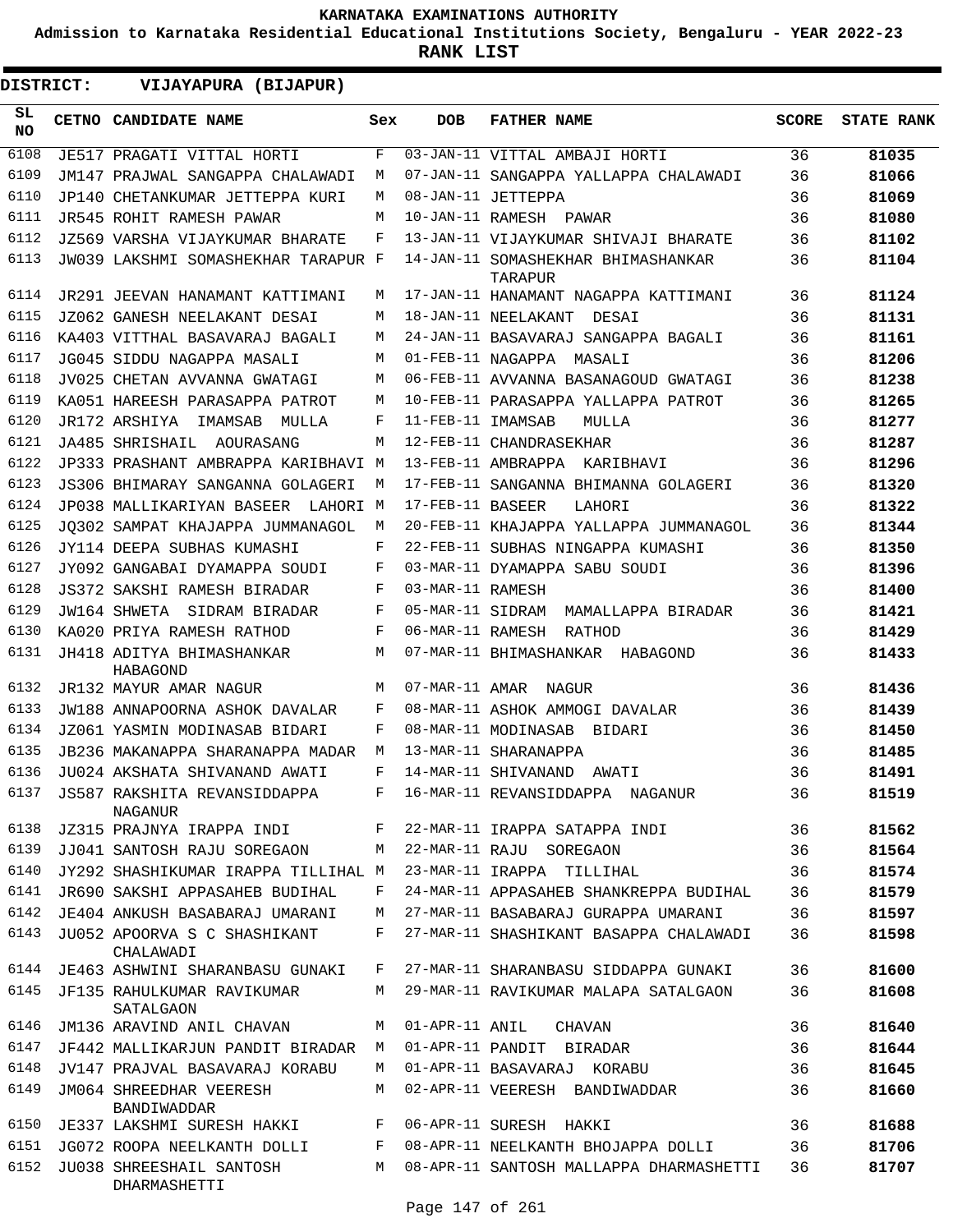**Admission to Karnataka Residential Educational Institutions Society, Bengaluru - YEAR 2022-23**

| DISTRICT:       |            | VIJAYAPURA (BIJAPUR)                         |              |                   |                                                                            |              |                   |
|-----------------|------------|----------------------------------------------|--------------|-------------------|----------------------------------------------------------------------------|--------------|-------------------|
| SL<br><b>NO</b> |            | CETNO CANDIDATE NAME                         | Sex          | <b>DOB</b>        | <b>FATHER NAME</b>                                                         | <b>SCORE</b> | <b>STATE RANK</b> |
| 6153            |            | JK082 ANIYA ABUSAB GHERADI                   | $\mathbf{F}$ |                   | 12-APR-11 ABUSAB GAIBISAB GHERADI                                          | 36           | 81742             |
| 6154            |            | JG071 SOUBHAGYA KALLAPPA<br>TAMASHETTI       | F            |                   | 12-APR-11 KALLAPPA BHEEMARAY TAMASHETTI                                    | 36           | 81750             |
| 6155            |            | JO374 GEETA SHEKAPPA CHOURI                  | F            |                   | 14-APR-11 SHEKAPPA SANGAPPA CHOURI                                         | 36           | 81761             |
| 6156            |            | JK162 AKSHATA ANILKUMAR LONI                 | F            |                   | 24-APR-11 ANILKUMAR GURUSIDDAPPA LONI                                      | 36           | 81836             |
| 6157            |            | JZ273 SOMANATH BASAVARAJ HALLI               | М            |                   | 24-APR-11 BASAVARAJ<br>HALLI                                               | 36           | 81843             |
| 6158            |            | JL291 SOUJANYA MANJUNATH ILAGER              | F            |                   | 24-APR-11 MANJUNATH<br>ILAGER                                              | 36           | 81844             |
| 6159            |            | JR557 DRAVID RAGHU RATHOD                    | M            |                   | 25-APR-11 RAGHU RATHOD                                                     | 36           | 81853             |
| 6160            |            | JO149 SAYABANNA BALACHANDRA<br>MAKOND        | М            |                   | 25-APR-11 BALACHANDRA MAKOND                                               | 36           | 81856             |
| 6161            |            | JK267 SHREENIVAS BHIMASHANKAR<br>DODAMANI    | M            |                   | 26-APR-11 BHIMASHANKAR LAXMAN DODAMANI                                     | 36           | 81864             |
| 6162            |            | JS553 NINGANNA SIDDARAM CHOUDAPUR M          |              |                   | 01-MAY-11 SIDDARAM KAREPPA CHOUDAPUR                                       | 36           | 81908             |
| 6163            |            | JR497 MAMMADAHASAN MAHIBUB<br>KANNOLLI       | M            |                   | 02-MAY-11 MAHIBUB HAMAJESAB KANNOLLI                                       | 36           | 81918             |
| 6164            |            | JN281 PUNIT MANJUNATH RATHOD                 | M            |                   | 05-MAY-11 MANJUNATH RAMANNA RATHOD                                         | 36           | 81944             |
| 6165            |            | JR475 SAMEER ANARASAB NAYKODI                | М            |                   | 05-MAY-11 ANARASAB BANDAGISAB NAYKODI                                      | 36           | 81945             |
| 6166            |            | JK024 ABDUL AZIM HAJIMALANG<br>WALIKAR       | М            |                   | 07-MAY-11 HAJIMALANG ABDULREHAMAN<br>WALIKAR                               | 36           | 81963             |
| 6167            |            | JA012 CHIRANJEEVI MADASUDAN<br>SHILPI        | M            |                   | 10-MAY-11 MADASUDAN PULEPPA SHILPI                                         | 36           | 81993             |
| 6168            |            | JD268 LAGAMAVVA BALABHEEMAPPA<br>JAMMALDINNI | F            |                   | 11-MAY-11 BALABHEEMAPPA DYAMGONDAPPA<br>JAMMALDINNI                        | 36           | 82001             |
| 6169            |            | JD169 SANGEETA JAGADEESH NATIKAR             | F            |                   | 12-MAY-11 JAGADEESH MALLAPPA NATIKAR                                       | 36           | 82016             |
| 6170            |            | KA142 SUMIT KRISHNA RATHOD                   | М            |                   | 13-MAY-11 KRISHNA RATHOD                                                   | 36           | 82026             |
| 6171            |            | JV140 KAVERI KAKKALAMELI                     | F            |                   | 15-MAY-11 CHIDANANDA                                                       | 36           | 82044             |
| 6172            | JN135 ASMA | NADAF                                        | F            |                   | 16-MAY-11 NABIRASUL<br>NADAF                                               | 36           | 82052             |
| 6173            |            | JD111 ASAMAT PULASAB AWATI                   | F            | 20-MAY-11 PULASAB | AWATI                                                                      | 36           | 82093             |
| 6174            |            | JO449 ANUSHREE MALLAPPA HADAPAD              | F            |                   | 21-MAY-11 MALLAPPA SHANTAPPA HADAPAD                                       | 36           | 82101             |
| 6175            |            | JM298 POOJA LAKSHMANNA CHALAWADI             | F            |                   | 22-MAY-11 LAKSHMANNA CHALAWADI                                             | 36           | 82109             |
| 6176            |            | JG237 SEEMA MALLESHI MAGANAGERI              | F            |                   | 23-MAY-11 MALLESHI SHIVAPPA MAGANAGERI                                     | 36           | 82119             |
| 6177            |            | JA411 MAHMADYUNUS MAHIBUBSAB<br>KIRASHYAL    | M            |                   | 25-MAY-11 MAHIBUBSAB BURANSAB KIRASHYAL                                    | 36           | 82132             |
| 6178            |            | JZ422 DAVALASAB MAIBUSAB NADAF               | М            |                   | 29-MAY-11 MAIBUSAB NADAF                                                   | 36           | 82160             |
| 6179            |            | JB060 VAHEED HAJISAB NADAF                   | М            |                   | 31-MAY-11 HAJISAB BASHASAB NADAF                                           | 36           | 82183             |
| 6180            |            | JB318 KIRTHI CHANABASAYYA<br>HIREMATH        | F            |                   | 01-JUN-11 CHANABASAYYA R HIREMATH                                          | 36           | 82190             |
| 6181            |            | JD066 RAJU SHIVAJI LAMANI                    | М            | 01-JUN-11 SHIVAJI |                                                                            | 36           | 82193             |
| 6182            |            | JA048 SHRISHAIL TIPPANNA PYATI               | M            |                   | 01-JUN-11 TIPPANNA GURAPPA PYATI                                           | 36           | 82198             |
| 6183            |            | JP374 SUDEEP PUTTUPPA CHAVHANA               | М            |                   | 01-JUN-11 PUTTUPPA GURAPPA CHAVHANA                                        | 36           | 82200             |
| 6184            |            | JY294 YALLAVVA SABU HANJAGI                  | F            |                   | 02-JUN-11 SABU KANTAPPA HANJAGI                                            | 36           | 82223             |
| 6185            |            | JR496 VANITA BABU RATHOD                     | F            |                   | 03-JUN-11 BABU GOVIND RATHOD                                               | 36           | 82238             |
| 6186            |            | JN040 PAVITRA MALAPPA NARASANAGI             | F            |                   | 04-JUN-11 MALAPPA DYAMANNA NARASANAGI                                      | 36           | 82243             |
| 6187            |            | JS304 RANJITA RAMESH CHOUDAKI                | F            |                   | 04-JUN-11 RAMESH YALLAVVA CHOUDAKI                                         | 36           | 82245             |
| 6188            |            | KA470 RASHMITA MAHADEV PUJARI                | F            |                   | 05-JUN-11 MADEV RAMANNA PUJARI                                             | 36           | 82258             |
| 6189            |            | JR036 SAVITA AMINAPPAGOUD BIRADAR F          |              |                   | 06-JUN-11 AMINAPPAGOUD KANAPPAGOUD<br><b>BIRADAR</b>                       | 36           | 82276             |
| 6190            |            | JY594 MALLIKARJUN BASAPPA<br>MUTTAWAD        | М            |                   | 07-JUN-11 BASAPPA MUTTAWAD                                                 | 36           | 82288             |
| 6191            |            | JE432 SHRIKANTH JAGADISH MIRJI               | М            |                   | 07-JUN-11 JAGADISH TAMMARAY MIRJI                                          | 36           | 82295             |
| 6192            |            | JV193 ARUNAKUMAR SANJIVA<br>HALAKANAVAR      | М            | 10-JUN-11 SANJEEV |                                                                            | 36           | 82322             |
| 6193            |            |                                              |              |                   | JT228 CHANDAPPA NINGANNA KALAKERI M 10-JUN-11 NINGANNA KRUSHNAPPA KALAKERI | 36           | 82324             |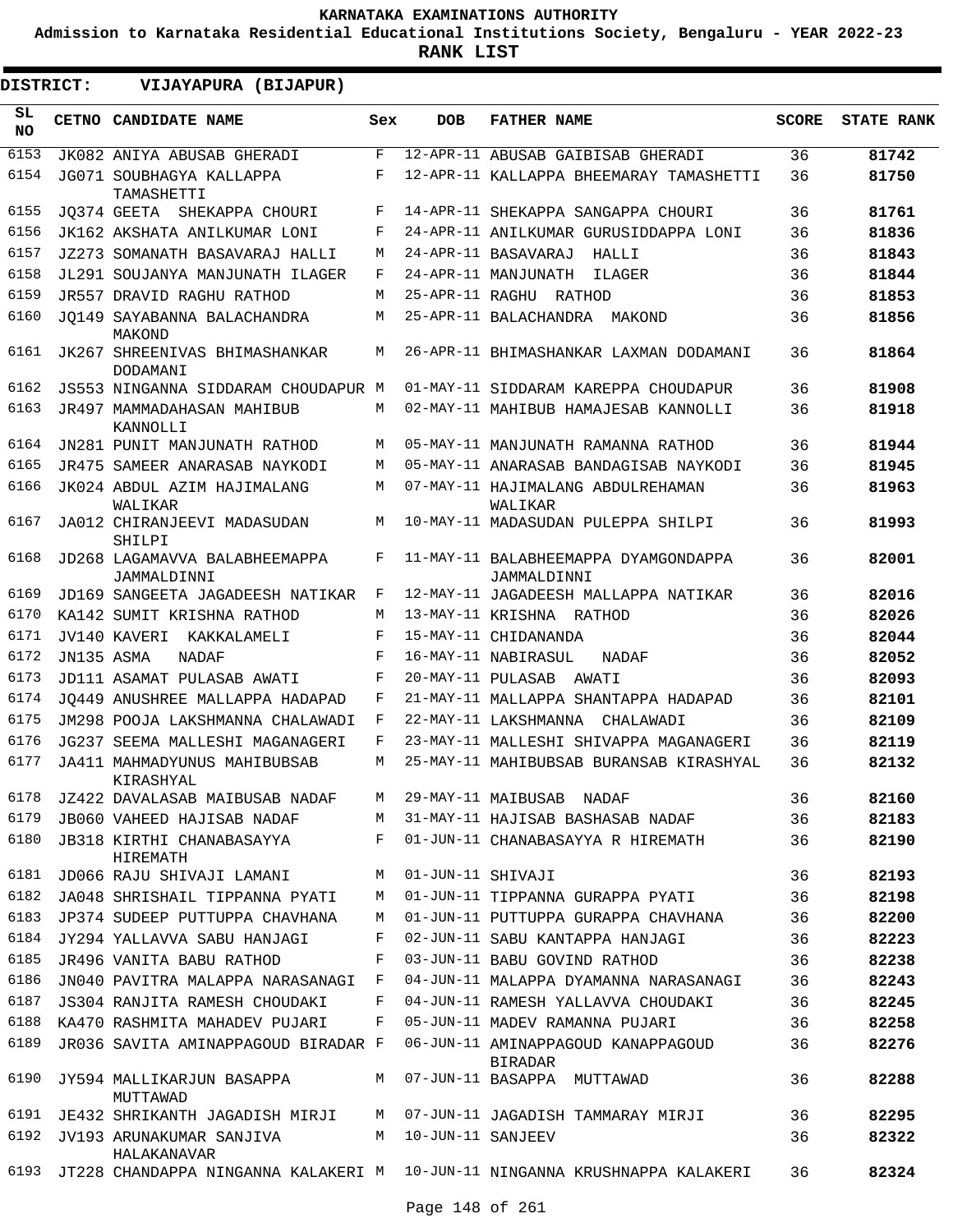**Admission to Karnataka Residential Educational Institutions Society, Bengaluru - YEAR 2022-23**

**RANK LIST**

 $\blacksquare$ 

| DISTRICT:        | VIJAYAPURA (BIJAPUR)                                                   |        |                   |                                                                              |              |                |
|------------------|------------------------------------------------------------------------|--------|-------------------|------------------------------------------------------------------------------|--------------|----------------|
| SL.<br><b>NO</b> | CETNO CANDIDATE NAME                                                   | Sex    | <b>DOB</b>        | <b>FATHER NAME</b>                                                           | <b>SCORE</b> | STATE RANK     |
| 6194             | JO544 RAKESH RUPASINGA LAMANI                                          | М      |                   | 13-JUN-11 RUASINGA                                                           | 36           | 82365          |
| 6195             | JS313 HARISH VIJAYAKUMAR BHOVI                                         | М      |                   | 18-JUN-11 VIJAYAKUMAR ASHOK BHOVI                                            | 36           | 82410          |
| 6196             | JP212 MALLAMMA SANGANNA BELLIHALH F                                    |        |                   | 20-JUN-11 SANGANNA CHANNABASAPPA<br>BELLIHALH                                | 36           | 82434          |
| 6197             | JB322 CHIRAG GANGARAM RATHOD                                           | М      |                   | 22-JUN-11 GANGARAM GOPAL RATHOD                                              | 36           | 82458          |
| 6198             | JA221 VISHAL PARASAPPA HADAPAD                                         | M      |                   | 22-JUN-11 PARASAPPA SHARANAPPA HADAPAD                                       | 36           | 82469          |
| 6199             | JJ038 AKSHATA ARUN NAYAK                                               | F      |                   | 24-JUN-11 ARUN NAYAK                                                         | 36           | 82483          |
| 6200             | JL009 AISHWARYA RAMANAGOUDA PATIL F                                    |        |                   | 25-JUN-11 RAMANAGOUDA HANAMAGOUDA PATIL                                      | 36           | 82494          |
| 6201<br>6202     | JH398 BANASHANKARI GOLLALAPPA<br>LALSANGI<br>JX001 BADESAB SAIPAN      | F<br>M |                   | 25-JUN-11 GOLLALAPPA LALSANGI<br>26-JUN-11 SAIFAN BENAKANAHALLI              | 36<br>36     | 82499<br>82511 |
| 6203             | BENAKANAHALLI                                                          | М      |                   | 27-JUN-11 BUDDESAB BASHESAB BILEKUDARI                                       | 36           | 82524          |
| 6204             | JC124 FAYAZ BUDDESAB BILEKUDARI                                        | F      |                   |                                                                              |              |                |
| 6205             | JL391 LAXMI RAJU RATHOD                                                | М      |                   | 27-JUN-11 RAJU NEMAPPA RATHOD                                                | 36<br>36     | 82526<br>82531 |
| 6206             | JZ344 PRAJWAL SAMAGAR<br>JS199 MUTTU CHIDANAND GEEJA                   | М      |                   | 27-JUN-11 TUKARAM BHUJING SAMAGAR<br>28-JUN-11 CHIDANAND                     | 36           | 82540          |
| 6207             | JN164 RANJITA RAGHAVENDRA TALAWAR F                                    |        |                   | 28-JUN-11 RAGHAVENDRA DYAVAPPA TALAWAR                                       | 36           | 82541          |
| 6208             | JD437 AKASH PAPU LAMANI                                                | М      |                   | 30-JUN-11 PAPU LAMANI                                                        | 36           | 82556          |
| 6209             | JO559 ARATI RAVICHANDRA RATHOD                                         | F      |                   | 30-JUN-11 RAVICHANDRA VASU RATHOD                                            | 36           | 82557          |
| 6210             | JE328 KARTIK SANTOSH RATHOD                                            | М      |                   | 01-JUL-11 SANTOSH LAXMAN RATHOD                                              | 36           | 82570          |
| 6211             | JZ445 ZEESHAN NEESARAMMAD<br>SHIRAGUR                                  | М      |                   | 02-JUL-11 NEESARAMMAD SHIRAGUR                                               | 36           | 82592          |
| 6212             | JQ252 LAXMI SHIVAPPA BANASI                                            | F      |                   | 03-JUL-11 SHIVAPPA BANASI                                                    | 36           | 82596          |
| 6213             | JF385 RAHUL VITTAL MUNJI                                               | М      |                   | 04-JUL-11 VITTAL ADIVEPA MUNJI                                               | 36           | 82608          |
| 6214             | JB011 JEEVAN RAVI LAMANI                                               | М      |                   | 05-JUL-11 RAVI LAMANI                                                        | 36           | 82611          |
| 6215             | JX482 KAVERI HANAMANT ROLLI                                            | F      |                   | 06-JUL-11 HANAMANT ROLLI                                                     | 36           | 82626          |
| 6216             | JV027 ASHOK MALLIKARJUN BADAN                                          | M      |                   | 09-JUL-11 MALLIKARJUN                                                        | 36           | 82664          |
| 6217             | JU214 AKASH PRAKASH KUMBAR                                             | М      | 10-JUL-11 PRAKASH |                                                                              | 36           | 82672          |
| 6218             | JX428 DANAMMA RAMESH UPPIN                                             | F      |                   | 10-JUL-11 RAMESH UPPIN                                                       | 36           | 82674          |
| 6219             | JD175 SANGAMESH NANDAPPA<br>GIDDAPPAGOL                                | M      |                   | 10-JUL-11 NANDAPPA MALLAPPA GIDDAPPAGOL                                      | 36           | 82679          |
|                  |                                                                        |        |                   | 6220 JV166 SNEHA MAHANTESH KIRANAGI F 10-JUL-11 MAHANTESH DUNDAPPA KIRANAGI  | 36           | 82680          |
|                  | 6221 JE036 REVANASIDDHA CHIDANAND M 16-JUL-11 CHIDANAND HATTI<br>HATTI |        |                   |                                                                              | 36           | 82725          |
|                  |                                                                        |        |                   | 6222 JS394 NAGAMMA AMBADAS MANE F 19-JUL-11 AMBADAS SOMANING MANE            | 36           | 82758          |
| 6223             |                                                                        |        |                   | JR451 CHANDRU IRAYYA HIREMATH M 20-JUL-11 IRAYYA SHIVASHARANAYYA<br>HIREMATH | 36           | 82765          |
|                  | 6224 JR630 PRAVEEN SHIVANAND PATIL M                                   |        |                   | 21-JUL-11 SHIVANAND PATIL                                                    | 36           | 82787          |
| 6225             | JS472 SHREEKANT KATTIMANI                                              |        |                   | M 21-JUL-11 MALAKAPPA                                                        | 36           | 82789          |
| 6226             | JO022 BASAMMA YALAGURADAPPA METI F                                     |        |                   | 22-JUL-11 YALAGURADAPPA                                                      | 36           | 82796          |
| 6227             | JA246 CHETAN PATTAR                                                    | M      |                   | 22-JUL-11 LAXMAN                                                             | 36           | 82798          |
| 6228             | KA432 SANJANA PARASHURAM BALLARI F                                     |        |                   | 26-JUL-11 PARASHURAM                                                         | 36           | 82841          |
| 6229             | JQ455 SANKET SATISH DIGGE                                              | M      |                   | 26-JUL-11 SATISH GURAPPA DIGGE                                               | 36           | 82842          |
| 6230             | JS448 NITEESH CHANDRASHEKHAR<br>PATIL                                  | M      |                   | 28-JUL-11 CHANDRASHEKHAR KALLANAGOUDA<br>PATIL                               | 36           | 82871          |
| 6231             |                                                                        |        |                   | JQ611 SWATI DHARMANNA DINDAWAR F 01-AUG-11 DHARMANNA DINDAWAR                | 36           | 82913          |
| 6232             | JL171 SIDDANAGOUND PATIL                                               |        |                   | M 02-AUG-11 BALABHIMARAYGOUND                                                | 36           | 82922          |
| 6233             | JA266 SUDEEP SANTOSH LAMANI                                            | M      |                   | 02-AUG-11 SANTOSH HANAMANT LAMANI                                            | 36           | 82925          |
| 6234             | JU093 AMEER MUNEER ATTAR                                               |        |                   | M 07-AUG-11 MUNEER ATTAR                                                     | 36           | 82965          |
| 6235             | JJ042 CHIDANAND SHANTAPPA KUMBAR M                                     |        |                   | 08-AUG-11 SHANTAPPA JAKKAPPA KUMBAR                                          | 36           | 82972          |
| 6236             | JX303 DANESHWARI KANTU PATIL                                           | F      |                   | 09-AUG-11 KANTU PATIL                                                        | 36           | 82980          |
| 6237             | JZ125 TANUSHRI ANNAPPA PURANIK F                                       |        |                   | 21-AUG-11 ANNAPPA BHIMAPPA PURANIK                                           | 36           | 83077          |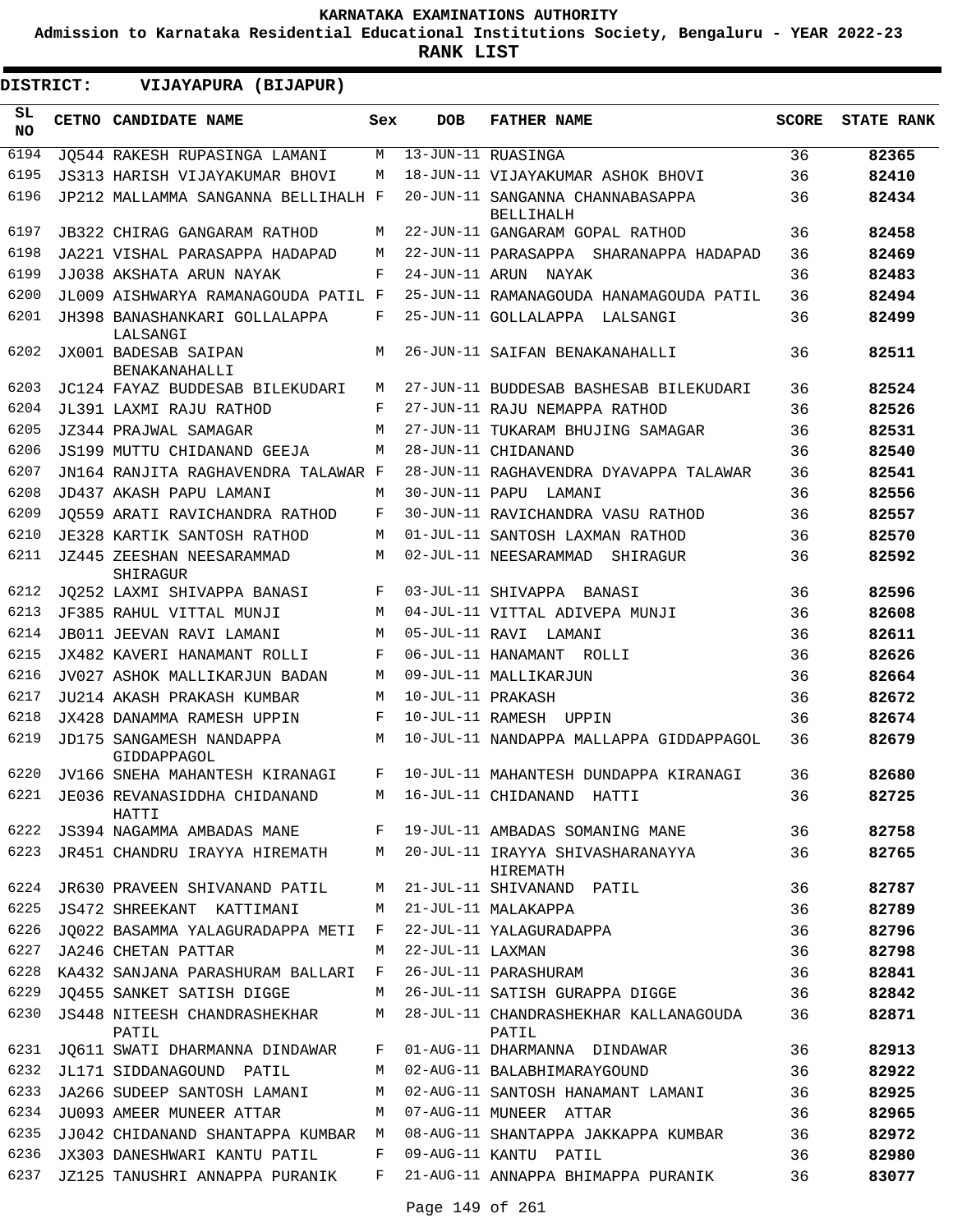**Admission to Karnataka Residential Educational Institutions Society, Bengaluru - YEAR 2022-23**

| DISTRICT:       | VIJAYAPURA (BIJAPUR)                          |     |                   |                                                                                  |              |                   |
|-----------------|-----------------------------------------------|-----|-------------------|----------------------------------------------------------------------------------|--------------|-------------------|
| SL<br><b>NO</b> | <b>CETNO CANDIDATE NAME</b>                   | Sex | <b>DOB</b>        | <b>FATHER NAME</b>                                                               | <b>SCORE</b> | <b>STATE RANK</b> |
| 6238            | JH335 PAVITRA SHANKREPPA MORUTAGI F           |     | 23-AUG-11         | SHANKREPPA KALLAPPA MORUTAGI                                                     | 36           | 83092             |
| 6239            | JA121 AKASH RAJASHEKHAR NAYAK                 | M   |                   | 26-AUG-11 RAJASHEKHAR KRUSHNAJI NAYAK                                            | 36           | 83114             |
| 6240            | JL213 ANKITA CHALAVADI                        | F   |                   | 26-AUG-11 BASAPPA SANGAPPA CHALAVADI                                             | 36           | 83115             |
| 6241            | JL169 PARASHURAM SHIVAPPA MADAR               | М   |                   | 30-AUG-11 SHIVAPPA YAMANAPPA MADAR                                               | 36           | 83152             |
| 6242            | KA376 SAMARTH BABURAY SHIRANAL                | М   | 31-AUG-11 BABURAY | SHIRANAL                                                                         | 36           | 83163             |
| 6243            | JE176 CHAITRALI<br>MURALIDHAR<br>SALUNKE      | F   |                   | 01-SEP-11 MURALIDHAR<br>SALUNKE                                                  | 36           | 83167             |
| 6244            | JE026 LAXMI RAMESH DASWANT                    | F   |                   | 01-SEP-11 RAMESH SURAPPA DASHWANT                                                | 36           | 83170             |
| 6245            | JZ326 AKSHAYA SHANTESH KICHADI                | М   |                   | 02-SEP-11 SHANTESH<br>KICHADI                                                    | 36           | 83177             |
| 6246            | JU100 PREETI JAGADEVAPPA BIRADAR              | F   |                   | 02-SEP-11 JAGADEVAPPA SHANKREPPA<br><b>BIRADAR</b>                               | 36           | 83179             |
| 6247            | JX459 VIDDYA MALLIKARJUN JALAGERI F           |     |                   | 07-SEP-11 MALLIKARJUN BHEEMSHI JALAGERI                                          | 36           | 83217             |
| 6248            | JC036 VENKATESH SHREESHAIL SULAKE M           |     |                   | 09-SEP-11 SHREESHAIL<br>SULAKE                                                   | 36           | 83232             |
| 6249            | JV094 ABHISHEK BASALINGAPPA<br><b>BIRADAR</b> | M   |                   | 13-SEP-11 BASALINGAPPA SHIVALINGAPPA<br><b>BIRADAR</b>                           | 36           | 83262             |
| 6250            | JW033 AKSHATA SHIVAPUTRA MADNALLI F           |     |                   | 18-SEP-11 SHIVAPUTRA BASAPPA MADNALLI                                            | 36           | 83295             |
| 6251            | JK134 PAYAL RAJU RATHOD                       | F   |                   | 23-SEP-11 RAJU AADU RATHOD                                                       | 36           | 83330             |
| 6252            | JE037 MAHESHWARI YALLALING<br>GIRANIVADDAR    | F   |                   | 26-SEP-11 YALLALING VIJAYAKUMAR<br>GIRANIVADDAR                                  | 36           | 83350             |
| 6253            | JJ075 SAMARTH SHRISHAIL PUJARI                | М   |                   | 29-SEP-11 SHRISHAIL HANAMANT PUJARI                                              | 36           | 83378             |
| 6254            | JG243 SUSMITA DAVALAPPA NATIKAR               | F   |                   | 29-SEP-11 DAVALAPPA YAMANAPPA NATIKAR                                            | 36           | 83380             |
| 6255            | JF306 AISHWARYA SIDDAPPA BIRADAR              | F   |                   | 02-OCT-11 SIDDAPPA DUNDAPPA BIRADAR                                              | 36           | 83395             |
| 6256            | JN023 HANAMANTRAY MANAPPA METI                | М   | 03-OCT-11 MANAPPA | METI                                                                             | 36           | 83404             |
| 6257            | JZ183 SIDDARTH NAGENDRA KABADE                | М   |                   | 08-OCT-11 NAGENDRA<br>KABADE                                                     | 36           | 83438             |
| 6258            | JF114 BUVAN SIDDARAM GUDUGUNTI                | М   |                   | 13-OCT-11 SIDDARAM<br>GUDUGUNTI                                                  | 36           | 83467             |
| 6259            | JS666 PRASHANT YALLAPPA KANNOOR               | М   |                   | 13-OCT-11 YALLAPPA BHEEMAPPA KANNOOR                                             | 36           | 83470             |
| 6260            | JY324 VENKATESH SADASHIV PARIT                | М   |                   | 14-OCT-11 SADASHIV SIDDAPPA PARIT                                                | 36           | 83479             |
| 6261            | JZ362 MEENAXI MALAPPA OLEKAR                  | F   |                   | 15-OCT-11 MALAPPA KHANDU OLEKAR                                                  | 36           | 83483             |
| 6262            | JX153 KAVERI SHREESHAIL KALLARI               | F   |                   | 18-OCT-11 SHREESHAIL<br>KALLARI                                                  | 36           | 83494             |
| 6263            | JS598 HARSH SHARANABASAPPA<br>NEGINAL         | М   |                   | 19-OCT-11 SHARANABASAPPA HANAMANT<br>NEGINAL                                     | 36           | 83503             |
| 6264            | JC194 SANDEEP VITTAL HOSAMANI                 | M   |                   | 19-OCT-11 VITTAL SIDDAPPA HOSAMANI                                               | 36           | 83508             |
|                 | LAKSHETTI                                     |     |                   | 6265 KA038 DHEERAJ RAJASHEKHAR MATA 29-OCT-11 RAJASHEKHAR CHINNAPPA<br>LAKSHETTI | 36           | 83574             |
| 6266            |                                               |     |                   | JB204 ANITA SANTOSH RATHOD F 03-NOV-11 SANTOSH BADDU RATHOD                      | 36           | 83614             |
| 6267            | JY506 RAJESH BASAVARAJ MALI                   | M   |                   | 05-NOV-11 BASAVARAJ MALI                                                         | 36           | 83624             |
| 6268            | JH090 MAHESH NAGAPPA BIRADAR                  | М   |                   | 11-NOV-11 NAGAPPA MAHESH BIRADAR                                                 | 36           | 83669             |
| 6269            | JX036 HARSHEETA                               | F   |                   | 18-NOV-11 SIDANNA CHOUDARI                                                       | 36           | 83725             |
| 6270            | JE527 BHAGYA SOMANING BELLUNDAGI F            |     |                   | 19-NOV-11 SOMANING BASAPPA BELLUNDAGI                                            | 36           | 83730             |
| 6271            | JK261 BABULAL ABBASALI SHEKH                  | M   |                   | 24-NOV-11 ABBASALI SHEKH                                                         | 36           | 83755             |
| 6272            | JB398 SIDDU HULLAPPA KARAJOL                  | М   |                   | 28-NOV-11 HULLAPPA BHEEMAPPA KARAJOL                                             | 36           | 83782             |
| 6273            | JV100 DANESHWARI JAIBHIM HARIJAN              | F   |                   | 01-DEC-11 JAIBHIM NINGAPPA HARIJAN                                               | 36           | 83795             |
| 6274            | JS458 SHARAT PARASARAM SAJJAN                 | М   |                   | 06-DEC-11 PARASARAM MALLAPPA SAJJAN                                              | 36           | 83818             |
| 6275            | JW108 BHIMARAO DODAPPA CHALAWADI M            |     |                   | 18-DEC-11 DODAPPA BHIMANNA CHALAWADI                                             | 36           | 83876             |
| 6276            | JM065 KEERTI HANAMANTRAYA PUJARI              | F   |                   | 18-DEC-11 HANAMANTRAYA CHANDRAPPA<br>PUJARI                                      | 36           | 83877             |
| 6277            | JY216 SANTOSH GURAPADAPPA BENNUR              | M   |                   | 28-DEC-11 GURAPADAPPA BENNUR                                                     | 36           | 83935             |
| 6278            | JK179 AMOGI DASHARATHA POOJARI                | М   |                   | 01-JAN-12 DASHARATHA MADEV POOJARI                                               | 36           | 83956             |
| 6279            | JO615 SPOORTI HANAMANT MYAGERI                | F   |                   | 18-JAN-12 HANAMANT SHIRYAPPPA MYAGERI                                            | 36           | 83990             |
| 6280            | JH277 YESHODA                                 | F   |                   | 01-FEB-12 YESHWANTH                                                              | 36           | 84014             |
| 6281            | JP381 AKSHITHA                                | F   |                   | 19-FEB-12 ESWARAPPA                                                              | 36           | 84032             |
| 6282            | JP050 SHARADA KAMARAJ BIRADAR                 | F   |                   | 02-MAR-12 KAMARAJ BHOJARAJ BIRADAR                                               | 36           | 84044             |
|                 |                                               |     | Page 150 of 261   |                                                                                  |              |                   |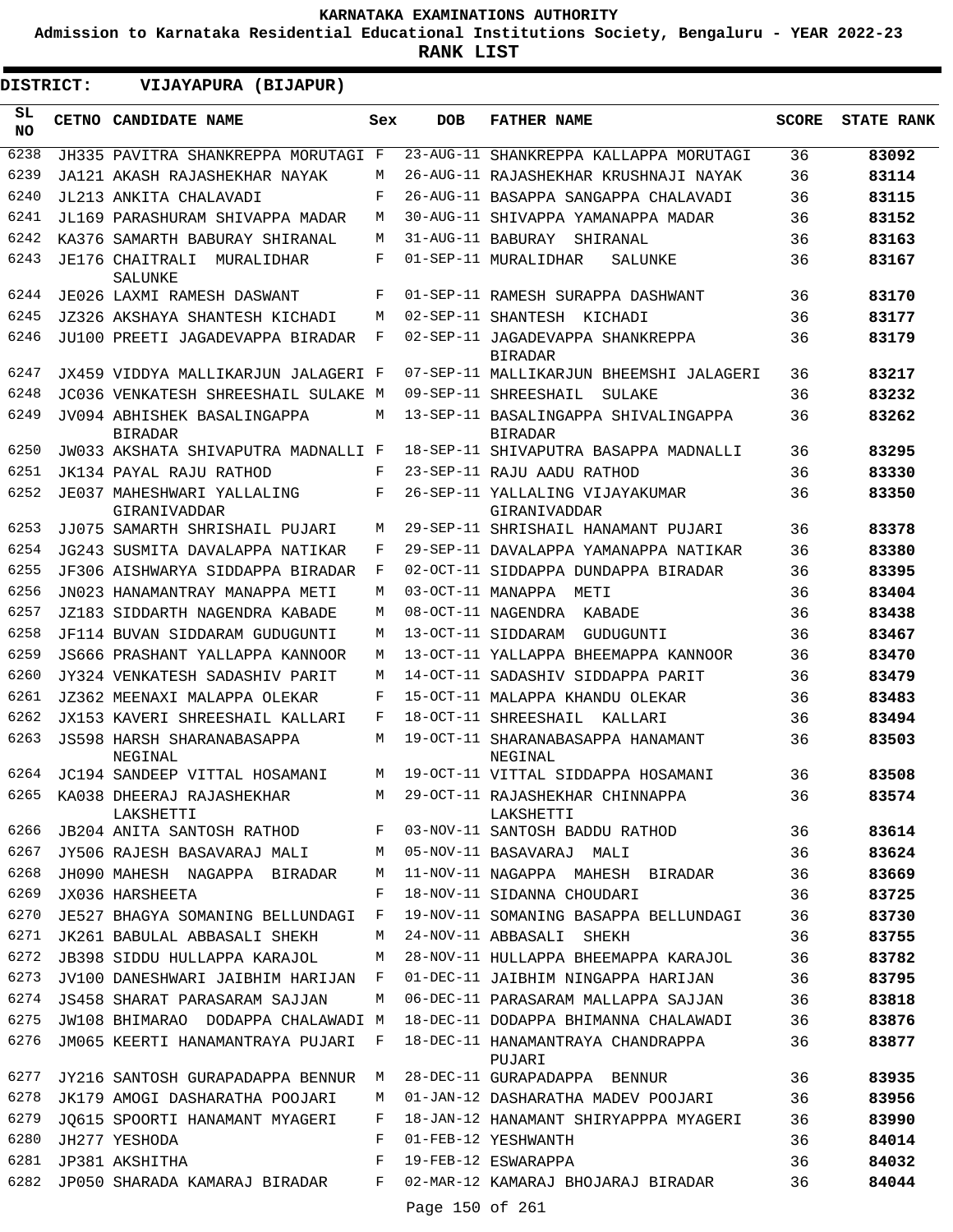**Admission to Karnataka Residential Educational Institutions Society, Bengaluru - YEAR 2022-23**

**RANK LIST**

 $\blacksquare$ 

| <b>DISTRICT:</b> | VIJAYAPURA (BIJAPUR)                             |     |                 |                                                    |              |                   |
|------------------|--------------------------------------------------|-----|-----------------|----------------------------------------------------|--------------|-------------------|
| SL<br>NO.        | CETNO CANDIDATE NAME                             | Sex | <b>DOB</b>      | <b>FATHER NAME</b>                                 | <b>SCORE</b> | <b>STATE RANK</b> |
| 6283             | JY327 SUSHMA SHRIKANT KAMBALE                    | F   |                 | 22-MAR-12 SHRIKANT RAMAPPA KAMBALE                 | 36           | 84058             |
| 6284             | JG119 SANJANA BHAIRAPA BHARAMANNA F              |     |                 | 01-APR-12 BHAIRAPA BHEEMASHANKAR<br>BHARAMANNA     | 36           | 84061             |
| 6285             | JN189 SUDHA BHEEMANNA VADDAR                     | F   |                 | 12-AUG-12 BHEEMANNA MAREPPA VADDAR                 | 36           | 84078             |
| 6286             | JH376 SAVITRI<br>BEERAPPA KHARAT                 | F   |                 | 21-DEC-09 BEERAPPA AMBAJI KHARAT                   | 35           | 84123             |
| 6287             | JK057 VASANTAKUMAR CHOUDAPPA<br>KUMBAR           | М   |                 | 01-JAN-10 CHOUDAPPA SHARANAPPA KUMBAR              | 35           | 84144             |
| 6288             | JR547 BHARAT BASAVARAJ ALAGUR                    | M   |                 | 13-JAN-10 BASAVARAJ ALAGUR                         | 35           | 84148             |
| 6289             | JJ199 DINESHKUMAR MOTIRAM RATHOD                 | M   |                 | 20-JAN-10 MOTIRAM P RATHOD                         | 35           | 84152             |
| 6290             | JN219 SHRISHALI SHIVAPPA MADAR                   | M   |                 | 13-FEB-10 SHIVAPPA                                 | 35           | 84169             |
| 6291             | JU045 AMEENSAB MALIKSAB BEVOOR                   | M   |                 | 10-APR-10 MALIKSAB BABUSAB BEVOOR                  | 35           | 84214             |
| 6292             | JO578 SANJANA RATHOD                             | F   |                 | 03-MAY-10 CHANDRASHEKHAR HANAMANT<br><b>RATHOD</b> | 35           | 84234             |
| 6293             | KA240 AASMA AKBAR NADAF                          | F   |                 | 29-MAY-10 AKBAR MOULASAB NADAF                     | 35           | 84263             |
| 6294             | JZ398 SAKSHI SHIVANAND INDI                      | F   |                 | 04-JUN-10 SHIVANAND<br>INDI                        | 35           | 84279             |
| 6295             | JN098 MALLAMMA SHRIKANTA BIRADAR                 | F   |                 | 07-JUN-10 SHRIKANTA SIDRAMAPPA BIRADAR             | 35           | 84285             |
| 6296             | JU122 VEERESH BASAVARAJ HADAPAD                  | М   |                 | 02-JUL-10 BASAVARAJ                                | 35           | 84310             |
| 6297             | JX107 SADIK HUSEN DALAWAYI                       | М   | 06-JUL-10 HUSEN | DALAWAYI                                           | 35           | 84315             |
| 6298             | JR432 NANDINI SHANTILAL CHAVAN                   | F   |                 | 12-JUL-10 SHANTILAL PREMASING CHAVAN               | 35           | 84322             |
| 6299             | <b>JR622 SHASHIKUMAR RAGHVENDRA</b><br>YANKANCHI | М   |                 | 17-JUL-10 RAGHVENDRA<br>YANKACHI                   | 35           | 84332             |
| 6300             | JW022 VARSHINI LAXMAN MURAL                      | F   |                 | 24-JUL-10 LAXMAN NEELAKANTHARAY MURAL              | 35           | 84338             |
| 6301             | JL290 SHIVANAGOUD RAMANAGOUD<br>HANDRAL          | М   |                 | 02-AUG-10 RAMANAGOUD YAMANURAPPA<br>HANDRAL        | 35           | 84356             |
| 6302             | JS731 SHRAVANI VIKRANT NANDIKOL                  | F   |                 | 11-AUG-10 VIKRANT SIDDALINGAYYA<br>NANDIKOL        | 35           | 84377             |
| 6303             | JS730 SHRAVANKUMAR SIDDANAGOUD<br><b>BEKINAL</b> | М   |                 | 21-AUG-10 SIDDANAGOUD                              | 35           | 84403             |
| 6304             | JS628 MISABA<br>SAMIULLAH MANIYAR                | F   |                 | 24-AUG-10 SMIULLAH MIRASAB MANIYAR                 | 35           | 84409             |
| 6305             | JT089 SAMARTH SIDRAM TAMASHETTI                  | M   |                 | 29-AUG-10 SIDRAM BHIMAROY TAMASHETTI               | 35           | 84422             |
| 6306             | JL163 RAKSHITA HANUMANT YARAGAL                  | F   |                 | 20-SEP-10 HANUMANT MAREPPA YARAGAL                 | 35           | 84493             |
| 6307             | JS695 BHIMASHANKAR VITTAL HARIJAN M              |     |                 | 02-OCT-10 VITTAL SANGAPPA HARIJAN                  | 35           | 84537             |
| 6308             | JW015 POOJA MADIVALAPPGOUD PATIL F               |     |                 | 05-OCT-10 MADIVALAPPAGOUD VITTALGOUD<br>PATIL      | 35           | 84557             |
| 6309             | JE191 SHINCHANA SHANTAPPA<br>KARKAL              | F   |                 | 05-OCT-10 SHANTAPPA HANAMANTH KARKAL               | 35           | 84558             |
| 6310             | JY214 BALAPPA SHASAPPA NATIKAR                   | М   |                 | 10-OCT-10 SHASAPPA RAMAPPA NATIKAR                 | 35           | 84583             |
| 6311             | JF109 KIRAN YALLAPPA BABALADI                    | М   |                 | 16-OCT-10 YALLAPPA MAREPPA BABALADI                | 35           | 84614             |
| 6312             | JO260 SIDDAMMA ASHOK AVATI                       | F   |                 | 17-OCT-10 ASHOK IRAPPA AVATI                       | 35           | 84621             |
| 6313             | JZ215 GANESH SIDDAPPA PUJARI                     | М   |                 | 22-OCT-10 SIDDAPPA BASAVANTA PUJARI                | 35           | 84640             |
| 6314             | JW090 PRAJVAL CHAVAN                             | M   |                 | 22-OCT-10 PRABHAKAR CHAVAN                         | 35           | 84642             |
| 6315             | JQ679 MAHIBUBPATEL MASHAKPATEL<br>PATEL          | М   |                 | 26-OCT-10 MASHAKPATEL HUSENPATEL PATEL             | 35           | 84665             |
| 6316             | JA283 SIDRAMAPPA MALLAPPA<br>MUKANAVAR           | М   |                 | 26-OCT-10 MALLAPPA SIDRAMAPPA<br>MUKANAVAR         | 35           | 84667             |
| 6317             | JG028 VAISHALI VITHAL GOLLAGI                    | F   |                 | 31-OCT-10 VITHAL SHAKREPPA GOLLAGI                 | 35           | 84682             |
| 6318             | JV108 PRAJWAL DATTAPPA DODAMANI                  | M   |                 | 08-NOV-10 DATTAPPA SIDDAPPA DODAMANIS              | 35           | 84716             |
| 6319             | JM190 PRAPUL RAVI TALIKOTI                       | M   |                 | 08-NOV-10 RAVI BASANAGOUD TALIKOTI                 | 35           | 84717             |
| 6320             | JM156 MALLIKARJUN BASAPPA<br>HARINDRAL           | М   |                 | 10-NOV-10 BASAPPA SIDDAPPA HARINDRAL               | 35           | 84723             |
| 6321             | JS416 NINGAPPA CHIDANAND HARIJAN                 | M   |                 | 12-NOV-10 CHIDANAND MAREPPA HARIJAN                | 35           | 84735             |
| 6322             | JY339 MABUBI MOULASAB NAGARAL                    | F   |                 | 16-NOV-10 MOULASAB CHANDASAB NAGARAL               | 35           | 84758             |
| 6323             | JS638 SUDIPA KANTHEPPA TORAVI                    | М   |                 | 19-NOV-10 KANTHEPPA MALLPPA TORAVI                 | 35           | 84773             |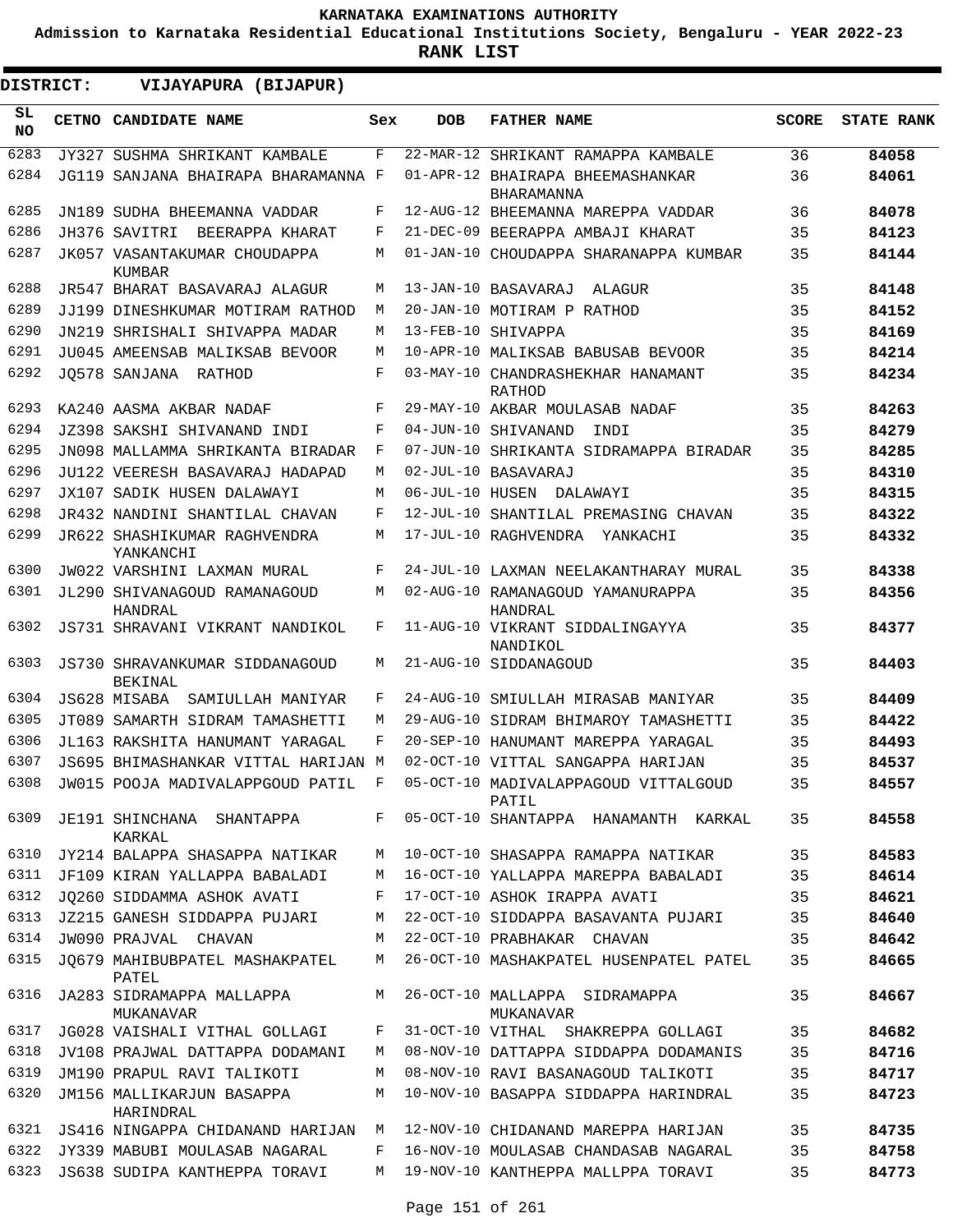**Admission to Karnataka Residential Educational Institutions Society, Bengaluru - YEAR 2022-23**

**RANK LIST**

ı

| <b>DISTRICT:</b> | VIJAYAPURA (BIJAPUR)                           |            |                |                                                |              |                   |
|------------------|------------------------------------------------|------------|----------------|------------------------------------------------|--------------|-------------------|
| SL.<br><b>NO</b> | CETNO CANDIDATE NAME                           | Sex        | <b>DOB</b>     | <b>FATHER NAME</b>                             | <b>SCORE</b> | <b>STATE RANK</b> |
| 6324             | JD046 MURUGESH SANGAPPA BENUR                  | М          | 20-NOV-10      | SANGAPPA<br>BENUR                              | 35           | 84776             |
| 6325             | JG031 VIRAT SHIVAJI JADHAV                     | M          |                | 26-NOV-10 SHIVAJI MEGHU JADHAV                 | 35           | 84793             |
| 6326             | JW099 SRUSHTI DATTATREY UPPAR                  | F          |                | 02-DEC-10 DATTATREY TULUJARAM UPPAR            | 35           | 84820             |
| 6327             | JU115 DANESHWARI NAMDEV RATHOD                 | F          |                | 04-DEC-10 NAMDEV SOMALU RATHOD                 | 35           | 84828             |
| 6328             | JA060 SUBHANA BANDAGISAB<br>AMBALANUR          | М          |                | 05-DEC-10 BANDAGISAB RAJESAB AMBALANUR         | 35           | 84837             |
| 6329             | JE192 PRASHANT HANAMATHA<br>HUNASHYAL          | М          |                | 06-DEC-10 HANAMATHA LAKKAPPA HUNASHYAL         | 35           | 84842             |
| 6330             | JD259 SWAPNA YALLAPPA<br>KUDLEPPAGOLA          | $_{\rm F}$ |                | 08-DEC-10 YALLAPPA DHASHARATH<br>KUDLEPPAGOLA  | 35           | 84854             |
| 6331             | JZ436 SEVANTI RAMESH METRI                     | F          |                | 09-DEC-10 RAMESH METRI                         | 35           | 84862             |
| 6332             | JX363 RAHUL PARASAPPA BIRADAR                  | М          |                | 13-DEC-10 PARASAPPA BIRADAR                    | 35           | 84880             |
| 6333             | JP026 BHAGYA SIDDANNA JAKKERALA                | F          |                | 14-DEC-10 SIDDANNA MALLANNA JAKKERALA          | 35           | 84884             |
| 6334             | JW066 DANESHWARI PARAMANAND<br>HUNASAGI        | F          |                | 14-DEC-10 PARAMANAND SIDDAPPA HUNASAGI         | 35           | 84886             |
| 6335             | JO062 SHREENIVAS YALLAPPA WADDAR               | М          |                | 14-DEC-10 YALLAPPA NARAYAN WADDAR              | 35           | 84889             |
| 6336             | JY276 SHIVANI AMOGHASIDDA<br>BAJANTRI          | F          |                | 16-DEC-10 AMOGHASIDDA BAJANTRI                 | 35           | 84896             |
| 6337             | KA463 SANIKA UMESH HUGAR                       | F          |                | 19-DEC-10 UMESH SIDDAPPA HUGAR                 | 35           | 84905             |
| 6338             | KA229 ABHI BABU RATHOD                         | M          | 23-DEC-10 BABU | RATHOD                                         | 35           | 84921             |
| 6339             | JK183 FAIJAN ABDUL JABBAR GIRANI               | M          |                | 25-DEC-10 ABDUL JABBAR MAHMADASAB<br>GIRANI    | 35           | 84934             |
| 6340             | JP402 SAMARTH HANAMANTRAY<br>HULAGBAL          | М          |                | 28-DEC-10 HANAMANTRAY SABANNA HULAGBAL         | 35           | 84952             |
| 6341             | JB059 GOVINDA SIDDAROODA BIRADAR               | М          |                | 30-DEC-10 SIDDAROODA BIRADAR                   | 35           | 84962             |
| 6342             | JD430 ADIVEPPA SHIVANDA KUMBHAR                | М          |                | 01-JAN-11 SHIVANDA ADIVEPPA KUMBAHAR           | 35           | 84969             |
| 6343             | JR562 DANAMMA MALLAPPA KERUTAGI                | F          |                | 01-JAN-11 MALLAPPA RAMAPPA KERUTAGI            | 35           | 84979             |
| 6344             | JN247 MALLIKARJUN GUDAGUNTI                    | М          |                | 01-JAN-11 HANAMAPPA                            | 35           | 84998             |
| 6345             | JJ182 DANESHWARI GOPAL HOLKAR                  | F          |                | 02-JAN-11 GOPAL HOLKAR                         | 35           | 85029             |
| 6346             | JE241 ROHIT SHRIMANT JADHAV                    | М          |                | 02-JAN-11 SHRIMANT SITARAM JADHAV              | 35           | 85034             |
| 6347             | JE164 DUNDAPPA KALLAPPA BEDAR                  | М          |                | 04-JAN-11 KALLAPPA DUNDAPPA BEDAR              | 35           | 85048             |
| 6348             | JH055 SOMANATH SUDHAKAR BYAKOD                 | М          |                | 10-JAN-11 SUDHAKAR SIDDAPPA BYAKOD             | 35           | 85087             |
| 6349             | JQ642 SINDU SHIVASHANKAR GANI                  | F          |                | 12-JAN-11 SHIVASHANKAR GANI                    | 35           | 85106             |
|                  | 6350 JF017 SAMIR JAYID SHEKH                   |            |                | M 14-JAN-11 JAYID SHEKH                        | 35           | 85114             |
| 6351             | JX097 SAKSHI SUBHAS MANGANAVAR                 | F          |                | 21-JAN-11 SUBHAS MANGANAVAR                    | 35           | 85158             |
| 6352             | JO719 DHANAMMA SADASHIVAPPA<br>JAVADAGI        | F          |                | 26-JAN-11 SADASHIVAPPA BASLINGAPPA<br>JAVADAGI | 35           | 85187             |
| 6353             | JR390 NAGAMMA VITTAL KALLUR                    | F          |                | 29-JAN-11 VITTAL BHIMSHYA KALLUR               | 35           | 85206             |
| 6354             | JD389 ANAM DAVALASAB KARADI                    | F          |                | 30-JAN-11 DAVALASAB PEERASAB KARADI            | 35           | 85208             |
| 6355             | JZ549 SUPRITA ASHOK UKKALI                     | F          |                | 02-FEB-11 ASHOK YAMANAPPA UKKALI               | 35           | 85234             |
| 6356             | JW040 AISHWARYA DODDAPPAGOUDA<br>PATIL         | F          |                | 04-FEB-11 DODDAPPAGOUDA PATIL                  | 35           | 85241             |
| 6357             | KA183 BHAGYASHRI RAMANAGOUDA<br><b>BIRADAR</b> | F          |                | 06-FEB-11 RAMANAGOUDA BALAPPA BIRADAR          | 35           | 85255             |
| 6358             | JH199 PRAJWAL LAYAPPA MASALI                   | M          |                | 08-FEB-11 LAYAPPA NINGAPPA MASALI              | 35           | 85274             |
| 6359             | JP044 SRISHAIL MALLESHAPPA<br>TALAWAR          | M          |                | 10-FEB-11 MALLESHAPPA                          | 35           | 85286             |
| 6360             | JG109 PREETHAM S                               |            |                | M 13-FEB-11 SIDDEGOWDA                         | 35           | 85307             |
| 6361             | JF346 TASMIYA SAIFANMALIK<br>BORATAGI          |            |                | F 13-FEB-11 SAIFANMALIK KHUSRU BORATAGI        | 35           | 85310             |
| 6362             | JS739 LINGESHGOUDA SHIVASHANKAR<br>BIRADAR     |            |                | M 22-FEB-11 SHIVASHANKAR SHARANAPPA<br>BIRADAR | 35           | 85365             |
| 6363             | JA453 KARNA APPU PAWAR                         |            |                | M 25-FEB-11 APPU HANAMANT PAWAR                | 35           | 85390             |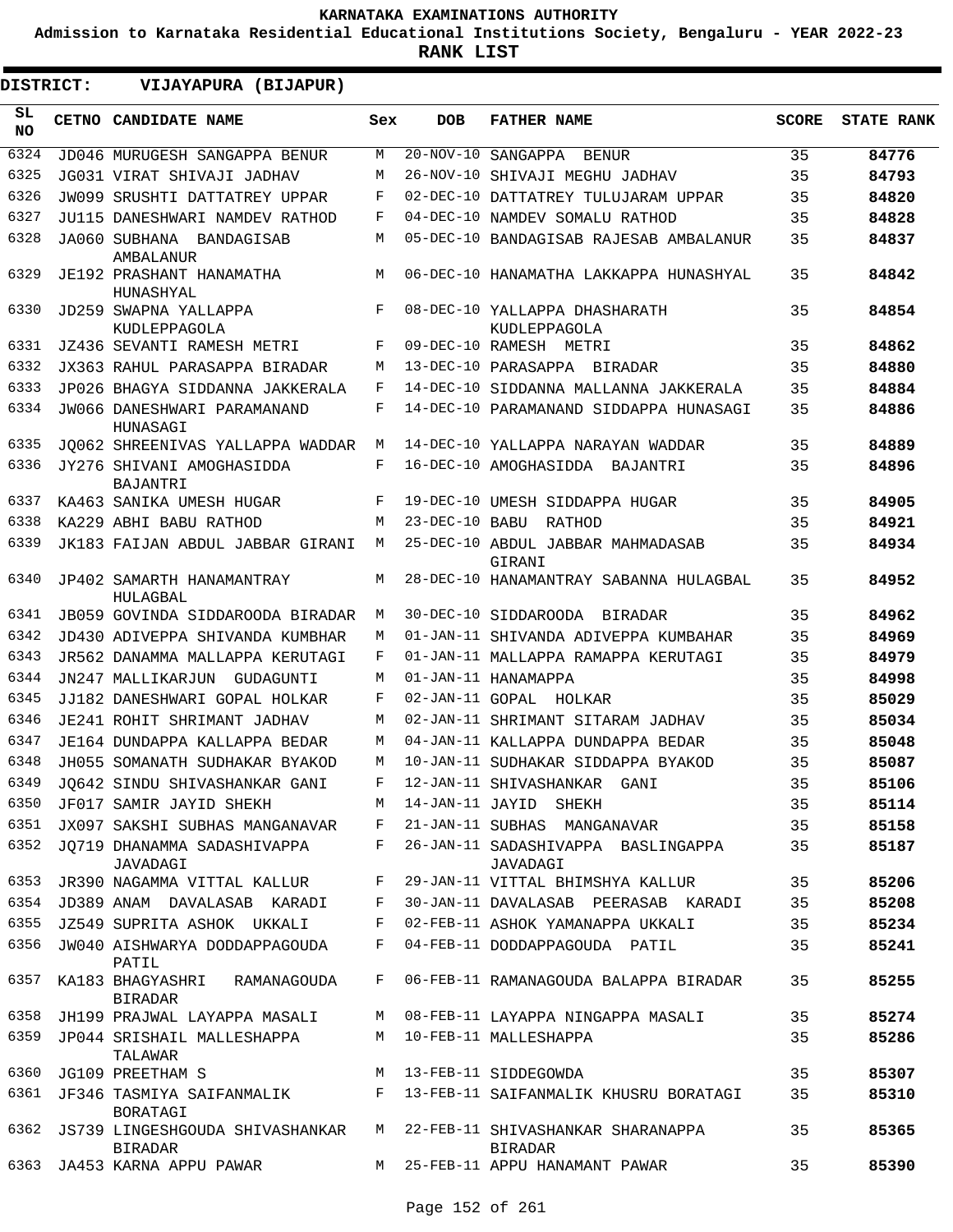**Admission to Karnataka Residential Educational Institutions Society, Bengaluru - YEAR 2022-23**

| DISTRICT:        | VIJAYAPURA (BIJAPUR)                              |     |                   |                                                                                    |              |                   |
|------------------|---------------------------------------------------|-----|-------------------|------------------------------------------------------------------------------------|--------------|-------------------|
| SL.<br><b>NO</b> | CETNO CANDIDATE NAME                              | Sex | <b>DOB</b>        | <b>FATHER NAME</b>                                                                 | <b>SCORE</b> | <b>STATE RANK</b> |
| 6364             | JO308 SANJANA PAVADEPPA NATIKAR                   | F   |                   | 01-MAR-11 PAVADEPPA PARAMAPPA NATIKAR                                              | 35           | 85423             |
| 6365             | JM068 RESHMA MALLAPPA TALAWAR                     | F   |                   | 02-MAR-11 MALLAPPA BASAPPA TALAWAR                                                 | 35           | 85427             |
| 6366             | JO098 NINGAMMA PARASHURAM BANDAL                  | F   |                   | 03-MAR-11 PARASHURAM BANDAL                                                        | 35           | 85438             |
| 6367             | JP230 ARUN MALLIKARJUN KESAPUR                    | М   |                   | 06-MAR-11 MALLIKARJUN<br>KESAPUR                                                   | 35           | 85461             |
| 6368             | JN280 SUMAN LALASABA NADAF                        | F   |                   | 08-MAR-11 LALASABA DONGARESAB NADAF                                                | 35           | 85484             |
| 6369             | JM155 ALTAF DAWALSAB<br>PEERAPUR                  | М   |                   | 13-MAR-11 DAWALSAB<br>PEERAPUR                                                     | 35           | 85519             |
| 6370             | KA268 SPANDANA JULAJULI ISHWAR                    | F   |                   | 22-MAR-11 JULAJULI<br>ISHWAR                                                       | 35           | 85624             |
| 6371             | JS729 NINGARAJ SHEKHAPPA PUJARI                   | М   |                   | 28-MAR-11 SHEKHAPPA SIDDAPPA PUJARI                                                | 35           | 85671             |
| 6372             | JO597 KAVERI YALLAPPA KARAJOL                     | F   |                   | 30-MAR-11 YALLAPPA DUNDAPPA KARAJOL                                                | 35           | 85684             |
| 6373             | <b>JB019 SUSHMITA PARASURAM KOLAKAR</b>           | F   |                   | 30-MAR-11 PARASURAM KOLAKAR                                                        | 35           | 85692             |
| 6374             | JX485 ALFIYA ABDULSATTAR<br>KANAMESHWAR           | F   |                   | 01-APR-11 ABDULSATTAR KANAMESHWAR                                                  | 35           | 85698             |
| 6375             | JW234 BASANAGOUDA PRATAPREDDY<br>YADAHALLI        | М   |                   | 02-APR-11 PRATAPREDDY SHIVASHANKARAPPA<br>YADAHALLI                                | 35           | 85715             |
| 6376             | JO250 MALLIKARJUN CHANDRAPPA<br>MAMADAPUR         | M   |                   | 02-APR-11 CHANDRAPPA                                                               | 35           | 85718             |
| 6377             | JE507 PRACHI MAHESH BAJANTRI                      | F   |                   | 06-APR-11 MAHESH BAJANTRI                                                          | 35           | 85755             |
| 6378             | JZ324 SHEETAL SADASHIV SHINDHE                    | F   |                   | 06-APR-11 SADASHIV HANAMANT SHINDHE                                                | 35           | 85756             |
| 6379             | JO753 ARATI CAHALAVADI                            | F   | 13-APR-11 RAJAPPA |                                                                                    | 35           | 85813             |
| 6380             | JL376 SIMRAN KASHIMASAB NIDAGUNDI F<br>KASHIMASAB |     |                   | 14-APR-11 KASHIMASAB RAJESAB NIDAGUNDI                                             | 35           | 85833             |
| 6381             | JO224 ANWAR DONGRISAB DADED                       | М   |                   | 15-APR-11 DONGRISAB                                                                | 35           | 85837             |
| 6382             | JJ142 REKHA MALLIKARJUN MANAMI                    | F   |                   | 16-APR-11 MALLIKARJUN SHARANAPPA MANAMI                                            | 35           | 85853             |
| 6383             | JR061 SHAKUNTALA SOMAPPA SAJJAN                   | F   |                   | 16-APR-11 SOMAPPA NILAKANTHEPPA SAJJAN                                             | 35           | 85854             |
| 6384             | JE121 PRIYANKA KALLAPPA KOTI                      | F   |                   | 19-APR-11 KALLAPPA<br>KOTI                                                         | 35           | 85873             |
| 6385             | JO699 SHIVARAJ SIDRAMAPPA<br>MUTTAGI              | М   |                   | 19-APR-11 SIDRAMAPPA SHIVAPPA MUTTAGI                                              | 35           | 85874             |
| 6386             | JO476 SHWETA RAMESH HOOGAR                        | F   |                   | 24-APR-11 RAMESH HANAMANT HOOGAR                                                   | 35           | 85911             |
| 6387             | JF340 SOUMYA DAREPPA KUMBAR                       | F   |                   | 24-APR-11 DAREPPA SHARANAPPA KUMBAR                                                | 35           | 85913             |
| 6388             | JA112 PARINA SALEEM NADAFH                        | F   |                   | 26-APR-11 SALEEM JAPHAR NADAFH                                                     | 35           | 85933             |
| 6389             | JF432 RAKSHITA KANTEPPA PARAGOND                  | F   |                   | 27-APR-11 KANTEPPA MALLESHI PARAGOND                                               | 35           | 85944             |
| 6390             | JH083 ROOPA GORAKANATH RATHOD                     | F   |                   | 29-APR-11 GORAKANATH BACHU RATHOD                                                  | 35           | 85957             |
|                  | LANGOTI                                           |     |                   | 6391 JV171 PRAVEEN SHIVASHARANA MARI 2-MAY-11 SHIVASHARANA CHANABASAPPA<br>LANGOTI | 35           | 85981             |
| 6392             | KA471 SAKSHI BHEEMANNA PUJARI F                   |     |                   | 03-MAY-11 BHEEMANNA PUJARI                                                         | 35           | 85989             |
| 6393             | JT136 JYOTI KAMANNA GADI                          | F   |                   | 05-MAY-11 KAMANNA SHARANAPPA GADI                                                  | 35           | 86005             |
| 6394             | JS541 SANGEETA SIDRAMAPPA PUJARI F                |     |                   | 05-MAY-11 SIDRAMAPPA MALLANNA PUJARI 35                                            |              | 86009             |
| 6395             | JV131 JYOTI VITTHAL NAVI                          | F   |                   | 07-MAY-11 VITTHAL YAMANAURI NAVI                                                   | 35           | 86026             |
| 6396             | JA153 MUTTAVVA SHEKAPPA MADAR                     | F   |                   | 08-MAY-11 SHEKAPPA MADEVAPPA MADAR                                                 | 35           | 86037             |
| 6397             | JO380 SWAPNA NAGAPPA KATAGERI                     | F   | 08-MAY-11 NAGAPPA |                                                                                    | 35           | 86039             |
| 6398             | JP117 ARATI ANAND CHAVAN                          | F   |                   | 09-MAY-11 ANAND CHANDRASHEKHAR CHAVAN                                              | 35           | 86044             |
| 6399             | JO063 SIDDAPPA PARASURAM BANDAL                   | M   |                   | 10-MAY-11 PARASURAM BANDAL                                                         | 35           | 86066             |
| 6400             | JL113 PRIYANKA REVANSIDDANNA UNDI F               |     |                   | 12-MAY-11 KAMALAVVA REVANASIDDAPPA UNDI                                            | 35           | 86084             |
| 6401             | JY425 NITEEN VITTHAL CHANABASAGOL M               |     |                   | 13-MAY-11 VITTHAL BASAPPA CHANABASAGOL                                             | 35           | 86094             |
| 6402             | JR055 MALLIKARJUN MADIVALAPPA<br>MADAR            | М   |                   | 18-MAY-11 MADIVALAPPA KASAPPA MADAR                                                | 35           | 86129             |
| 6403             | JK142 SHREENATH MUPPAYYA HIREMATH M               |     |                   | 18-MAY-11 MUPPAYYA HIREMATH                                                        | 35           | 86135             |
| 6404             | JB178 ANJANA UMESH SURAPUR                        | F   |                   | 21-MAY-11 UMESH SURAPUR                                                            | 35           | 86152             |
| 6405             | JH039 GAJANAND GADDEPPA PUJARI                    | М   |                   | 22-MAY-11 GADDEPPA PUJARI                                                          | 35           | 86162             |
| 6406             | JJ200 LAXMI RAJAKUMAR KUMBAR                      | F   |                   | 27-MAY-11 RAJAKUMAR CHAVADAPPA KUMBAR                                              | 35           | 86221             |
| 6407             | JY389 SINCHANA MALLAPPA KOTYAL                    | F   |                   | 30-MAY-11 MALLAPPA SHIVAPPA KOTYAL                                                 | 35           | 86248             |
| 6408             | JJ168 BHAGYASHREE RAMESH MASALI                   | F   |                   | 01-JUN-11 RAMESH KHANDAPA MASALI                                                   | 35           | 86267             |
|                  |                                                   |     | Page 153 of 261   |                                                                                    |              |                   |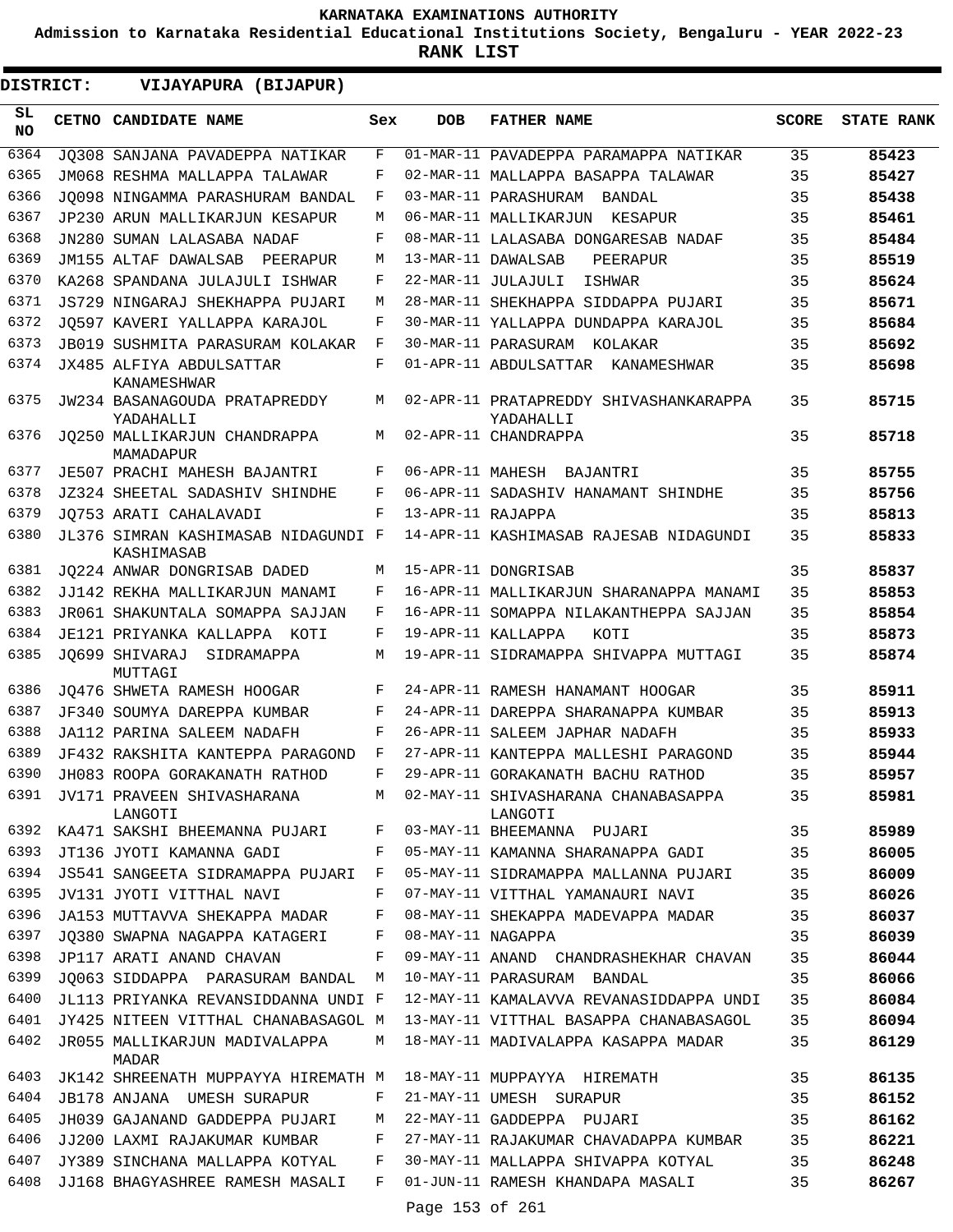**Admission to Karnataka Residential Educational Institutions Society, Bengaluru - YEAR 2022-23**

 $\blacksquare$ 

**RANK LIST**

 $\blacksquare$ 

| DISTRICT: | VIJAYAPURA (BIJAPUR)                                  |              |                   |                                                                            |              |                   |
|-----------|-------------------------------------------------------|--------------|-------------------|----------------------------------------------------------------------------|--------------|-------------------|
| SL<br>NO. | CETNO CANDIDATE NAME                                  | Sex          | <b>DOB</b>        | <b>FATHER NAME</b>                                                         | <b>SCORE</b> | <b>STATE RANK</b> |
| 6409      | JA028 BHIMANAGOUD MALLANAGOUD<br><b>PADEKANOOR</b>    | M            |                   | 01-JUN-11 MALLANAGOUD BHIMANAGOUD<br>PADEKANOOR                            | 35           | 86268             |
| 6410      | JG215 RAHUL MAHADEVAPPA KATTIMANI M                   |              |                   | 01-JUN-11 MAHADEVAPPA MALLAPPA<br>KATTIMANI                                | 35           | 86283             |
| 6411      | JH480 SOUJANYA RAMANNA HALLENAVAR F                   |              |                   | 01-JUN-11 RAMANNA HALLENAVAR                                               | 35           | 86290             |
| 6412      | JN288 PRAJVAL HULAGAPPA TAKKALAKI M                   |              |                   | 02-JUN-11 HULAGAPPA BASAPPA TAKKALAKI                                      | 35           | 86299             |
| 6413      | JL393 KRISHNA SHANTAPPA CHAVAN                        | M            |                   | 05-JUN-11 SHANTAPPA GANGAPPA CHAVAN                                        | 35           | 86345             |
| 6414      | JO004 SRUJAN BABU GUDADINNI                           | M            |                   | 06-JUN-11 BABU YAMANAPPA GUDADINNI                                         | 35           | 86359             |
| 6415      | JT229 KAVITA SANTOSH JADHAV                           | F            |                   | 08-JUN-11 SANTOSH SOMALU JADHAV                                            | 35           | 86379             |
| 6416      | JZ511 PRAKASH SANTOSH ZALAKI                          | M            | 10-JUN-11 SANTOSH | ZALAKI                                                                     | 35           | 86406             |
| 6417      | JE275 SUPRIYA SHIVANAND KUMBAR                        | F            |                   | 17-JUN-11 SHIVANAND ANNAPPA KUMBAR                                         | 35           | 86478             |
| 6418      | JP286 VINAYAKA MUTTANNA LAMANI                        | M            |                   | 19-JUN-11 MUTTANNA PULASING LAMANI                                         | 35           | 86496             |
| 6419      | JL031 AJAY SIDDANAGOUD BIRADAR                        | M            |                   | 20-JUN-11 SIDDANAGOUD RUDRAGOUD BIRADAR                                    | 35           | 86498             |
| 6420      | JR063 LAXMEE MAHANTESH BIRADAR                        | F            |                   | 21-JUN-11 MAHANTESH BASANGOUD BIRADAR                                      | 35           | 86506             |
| 6421      | JO645 SHWETA IRANNA GADAG                             | F            | 22-JUN-11 IRANNA  |                                                                            | 35           | 86519             |
| 6422      | JR288 DANAMMA BHEERAPPA HUNACHYAL F                   |              |                   | 23-JUN-11 BHEERAPPA SHARANAPPA<br>HUNACHYAL                                | 35           | 86522             |
| 6423      | JP045 VEERESH GURUSANGAYY MARI                        | М            |                   | 25-JUN-11 GURUSANGAYY MAHADEVAYY MARI                                      | 35           | 86554             |
| 6424      | JO700 UJWAL SANTOSH MAHENDRAKAR                       | F            |                   | 29-JUN-11 SANTOSH TIPPANNA MAHENDRAKAR                                     | 35           | 86591             |
| 6425      | JM178 SINCHANA SANGAPPA TALAWAR                       | F            |                   | 30-JUN-11 SANGAPPA YALAGURADAPPA<br>TALAWAR                                | 35           | 86610             |
| 6426      | JA399 RAKSHITA IRAPPA MAMADAPUR                       | F            |                   | 03-JUL-11 IRAPPA BHIMAPPA MAMADAPUR                                        | 35           | 86644             |
| 6427      | JF413 DEEPALI SHEESHAIL MATHAPATI F                   |              |                   | 05-JUL-11 SHEESHAIL BASAYYA MATHAPATI                                      | 35           | 86668             |
| 6428      | JS223 SAYIPATEL<br>MADDARAKI                          | M            |                   | 05-JUL-11 MAKTUMAPATEL                                                     | 35           | 86675             |
| 6429      | JD213 BASAVARAJ SHREESHAIL<br><b>BIRADAR</b>          | M            |                   | 06-JUL-11 SHREESHAIL HANAMANT BIRADAR                                      | 35           | 86681             |
| 6430      | JE162 GURURAJ PARASAPPA SINDAGI                       | M            |                   | 07-JUL-11 PARASAPPA PARAMANNA SINDAGI                                      | 35           | 86695             |
| 6431      | JZ017 KUSHI MANU RATHOD                               | F            | 07-JUL-11 MANU    | RATHOD                                                                     | 35           | 86699             |
| 6432      | JR443 ASHWINI ASHOK CHAVAN                            | F            |                   | 10-JUL-11 ASHOK GANU CHAVAN                                                | 35           | 86731             |
| 6433      | JL153 PRAMOD PARAPPA CHALAWADI                        | M            |                   | 10-JUL-11 PARAPPA SHANTAPPA CHALAWADI                                      | 35           | 86737             |
| 6434      | JO759 BASAVARAJ MADIVALAPPA<br>WALIKAR                | M            |                   | 11-JUL-11 MADIVALAPPA BASAPPA WALIKAR                                      | 35           | 86744             |
| 6435      |                                                       |              |                   | JP383 HANAMANTA BHIMANNA LAKKUNDI Mati 13-JUL-11 BHIMANNA BASAPPA LAKKUNDI | 35           | 86771             |
| 6436      | JO256 RAMESH MYAGEDI                                  |              |                   | M 14-JUL-11 GOLLALAPPA                                                     | 35           | 86783             |
| 6437      | JL251 VIJAYALAXMI PRAKASH WALIKAR F 14-JUL-11 PRAKASH |              |                   |                                                                            | 35           | 86786             |
| 6438      | JU211 NIVEDITA SOMANINGA POLESHI                      | $\mathbf{F}$ |                   | 16-JUL-11 SOMANINGA NINGAPPA POLESHI                                       | 35           | 86805             |
| 6439      | JH102 SADHANA HUCCHAPPA BANIKOL                       | F            |                   | 17-JUL-11 HUCCHAPPA KULAPPA BANIKOL                                        | 35           | 86817             |
| 6440      | JS380 SONALI NAMADEV PAWAR                            | F            |                   | 17-JUL-11 NAMADEV MANTESH PAWAR                                            | 35           | 86820             |
| 6441      | JR035 RAJU BHUTHALEPPA POOJARI                        |              |                   | M 19-JUL-11 BHUTHALEPPA HIRAGAPPA<br>POOJARI                               | 35           | 86839             |
| 6442      | JR264 SAGAR SUDHAKAR WALIKAR                          | M            |                   | 19-JUL-11 SUDHAKAR WALIKAR                                                 | 35           | 86840             |
| 6443      | JK141 VISHNU MALAKAPPA KALYANI                        | M            |                   | 19-JUL-11 MALAKAPPA KALYANI                                                | 35           | 86848             |
| 6444      | JN138 ABHISHEK VALAPPA CHAVAN                         | M            |                   | 20-JUL-11 VALAPPA O CHAVAN                                                 | 35           | 86849             |
| 6445      | JP148 ADITYA BASAVARAJ JAINAPUR M                     |              |                   | 20-JUL-11 BASAVARAJ                                                        | 35           | 86850             |
| 6446      | JY441 KASHINATH NEHARURAJ NAIK                        | M            |                   | 20-JUL-11 NEHARURAJ NAIK                                                   | 35           | 86860             |
| 6447      | JJ072 VISHWANATH REVANASIDDA<br>ALLOLLI               | M            |                   | 20-JUL-11 REVANASIDDA MALLESHI ALLOLLI                                     | 35           | 86868             |
| 6448      | JV051 KEERTI MANDEWALI MERRETI SHANKARLING            |              |                   |                                                                            | 35           | 86873             |
| 6449      | MUDLAGERI                                             |              |                   | JL320 BHAGAMMA PARASHURAM F 25-JUL-11 PARASHURAM BHIMARAY MUDLAGERI        | 35           | 86904             |
| 6450      | JC009 AKSHATA MADARA                                  |              | F 27-JUL-11 ASHOK |                                                                            | 35           | 86919             |
| 6451      |                                                       |              |                   | JF260 FOUZAN MUHAMMADSHARIF     M 27-JUL-11 MUHAMMADSHARIF MAHIBOOBSA      | 35           | 86920             |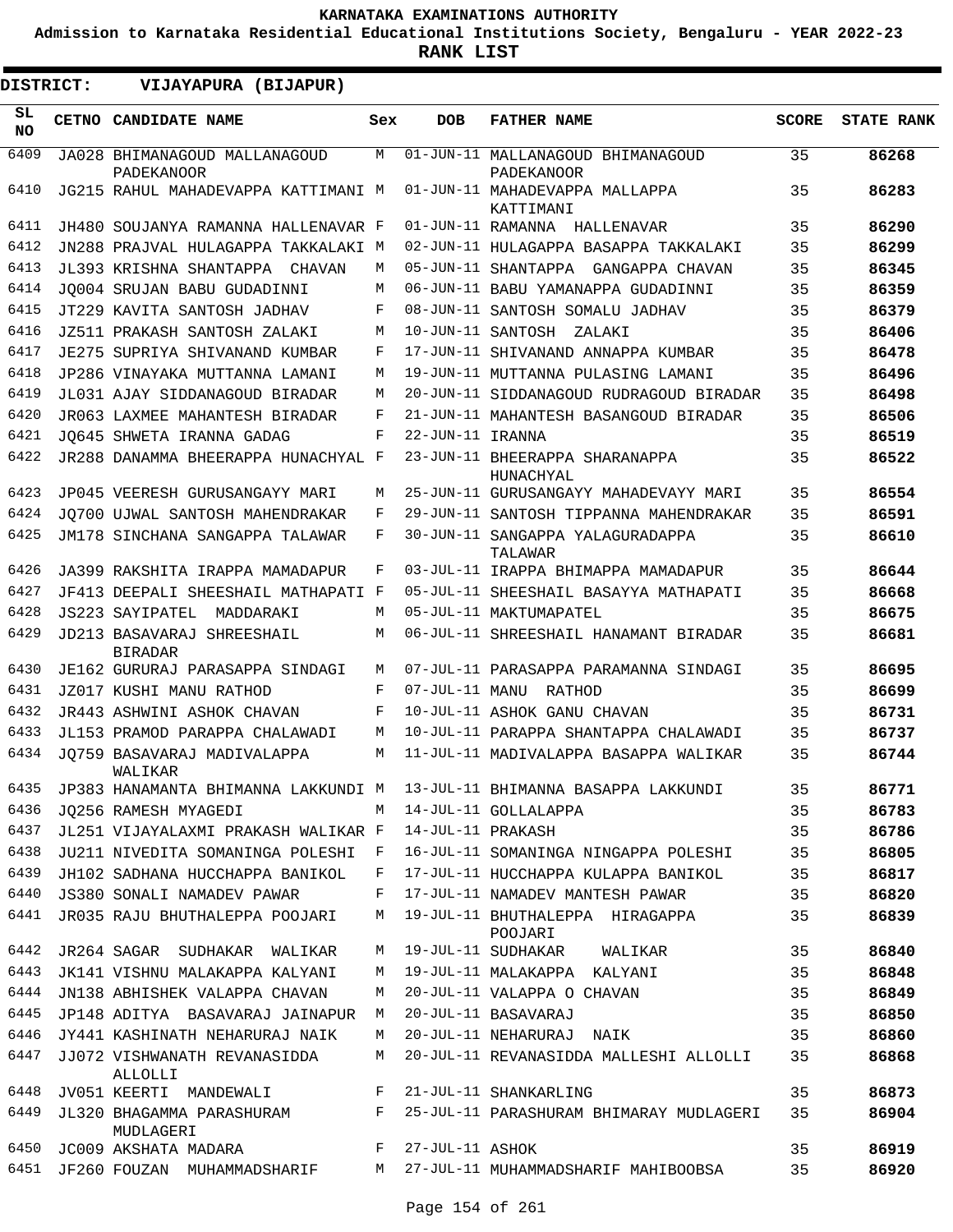**Admission to Karnataka Residential Educational Institutions Society, Bengaluru - YEAR 2022-23**

 $\blacksquare$ 

| DISTRICT:       | VIJAYAPURA (BIJAPUR)                             |     |                   |                                                       |              |                   |  |  |  |  |  |
|-----------------|--------------------------------------------------|-----|-------------------|-------------------------------------------------------|--------------|-------------------|--|--|--|--|--|
| SL<br><b>NO</b> | <b>CETNO CANDIDATE NAME</b>                      | Sex | <b>DOB</b>        | <b>FATHER NAME</b>                                    | <b>SCORE</b> | <b>STATE RANK</b> |  |  |  |  |  |
|                 | <b>TOLNUR</b>                                    |     |                   | TOLNUR                                                |              |                   |  |  |  |  |  |
| 6452            | JO755 HARISH MADAR                               | M   | 28-JUL-11 SANTOSH |                                                       | 35           | 86929             |  |  |  |  |  |
| 6453            | JH033 KARTIK BASAVARAJ MANE                      | М   |                   | 28-JUL-11 BASAVARAJ SHARANAPPA MANE                   | 35           | 86931             |  |  |  |  |  |
| 6454            | JY556 VIJAY BHIMASHANKAR SHEDABAL M              |     |                   | 28-JUL-11 BHIMASHANKAR LAXMAN SHEDABAL                | 35           | 86934             |  |  |  |  |  |
| 6455            | JX334 ASIF HASANASAB BILAGI                      | М   |                   | 29-JUL-11 HASANASAB ULALASAB BILAGI                   | 35           | 86936             |  |  |  |  |  |
| 6456            | JE011 SHIVAPUTRA ASHOK GADDADA                   | M   |                   | 30-JUL-11 ASHOK GADDADA                               | 35           | 86954             |  |  |  |  |  |
| 6457            | JX014 NAGESH KRISHNA RATHOD                      | M   |                   | 31-JUL-11 KRISHNA SHIVAJI RATHOD                      | 35           | 86958             |  |  |  |  |  |
| 6458            | JU098 KAREPPA TALAWAR                            | M   |                   | 01-AUG-11 NINGAPPA                                    | 35           | 86967             |  |  |  |  |  |
| 6459            | JT059 REKHA PARASHURAM<br>JANNAPPAGOL            | F   |                   | 01-AUG-11 PARASHURAM MURAGAPPA<br>JANNAPPAGOL         | 35           | 86970             |  |  |  |  |  |
| 6460            | JD400 VIJAYAKUMAR SIDDANAGOUDA<br><b>BIRADAR</b> | M   |                   | 01-AUG-11 SIDDANAGOUDA B BIRADAR                      | 35           | 86971             |  |  |  |  |  |
| 6461            | JQ528 KARTHIK VAGU CHAVAN                        | M   |                   | 02-AUG-11 VAGU LACHCHAPPA LAMANI                      | 35           | 86974             |  |  |  |  |  |
| 6462            | JZ141 NAGAVVA KASAPPA PUJARI                     | F   |                   | 05-AUG-11 KASAPPA SHANKAREPPA PUJARI                  | 35           | 87003             |  |  |  |  |  |
| 6463            | JL340 ABHISHEKH SHEKHAPPA CHAVAN                 | M   |                   | 06-AUG-11 SHEKHAPPA KHUBAPPA CHAVAN                   | 35           | 87006             |  |  |  |  |  |
| 6464            | JO318 AKSHATA AMBARISH CHAVAN                    | F   |                   | 06-AUG-11 AMBARISH SHANKRAPPA CHAVAN                  | 35           | 87007             |  |  |  |  |  |
| 6465            | JZ180 VIKAS ANAND RATHOD                         | M   |                   | 06-AUG-11 ANAND ROOPASING RATHOD                      | 35           | 87014             |  |  |  |  |  |
| 6466            | KA347 BOURAMMA MARUTI KUNDARAGI                  | F   | 07-AUG-11 MARUTI  |                                                       | 35           | 87017             |  |  |  |  |  |
| 6467            | JY226 VIJAYALAKSHMI MALLAPPA<br>RAMOJI           | F   |                   | 07-AUG-11 MALLAPPA RAMOJI                             | 35           | 87021             |  |  |  |  |  |
| 6468            | JR349 TEJASHWINI PARASHURAM<br>KARAGAR           | F   |                   | 10-AUG-11 PARASHURAM<br>KARAGAR                       | 35           | 87052             |  |  |  |  |  |
| 6469            | JF401 SATEESH NANU RATHOD                        | M   |                   | 12-AUG-11 NANU BHEELU RATHOD                          | 35           | 87068             |  |  |  |  |  |
| 6470            | JK063 RAFIYA ABDULRAHIMAN<br>ABDULRAHIMAN        | F   |                   | 14-AUG-11 ABDULRAHIMAN D ABDULRAHIMAN                 | 35           | 87083             |  |  |  |  |  |
| 6471            | JS488 KARUNA CHANDRASHEKAR KOTIN                 | F   |                   | 15-AUG-11 CHANDRASHEKAR VISHWANATH<br>KOTIN           | 35           | 87089             |  |  |  |  |  |
| 6472            | JS151 POOJA<br>NILAKANT MORAKHANDI               | F   |                   | 15-AUG-11 NILAKANT GOUDAPPA MORAKHANDI                | 35           | 87090             |  |  |  |  |  |
| 6473            | JO542 SONIYA PUNAPPA LAMANI                      | F   |                   | 16-AUG-11 PUNAPPA OMALU LAMANI                        | 35           | 87107             |  |  |  |  |  |
| 6474            | JH267 SHARANABASU BHIMANNA<br>NAYKODI            | M   |                   | 17-AUG-11 BHIMANNA RAYAPPA NAYKODI                    | 35           | 87115             |  |  |  |  |  |
| 6475            | JF448 SRUSHTI DHAREPPA<br>CHANDAKAVATE           | F   |                   | 17-AUG-11 DHAREPPA BHIMASHANKAR<br>CHANDAKAVATE       | 35           | 87116             |  |  |  |  |  |
| 6476            | JJ209 PRANJALI MALAPPA CHOPADE                   | F   |                   | 18-AUG-11 MALAPPA UMAJI CHOPADE                       | 35           | 87123             |  |  |  |  |  |
| 6477            | JX302 LAXMI SHIVANAND PANDEGANVI F               |     |                   | 19-AUG-11 SHIVANAND BILIYANASIDD<br>PANDEGANVI        | 35           | 87131             |  |  |  |  |  |
| 6478            | JP321 HANAMANTA VEERESHA TALAWARA M              |     |                   | 20-AUG-11 VEERESHA SIDFDAPPA TALAWARA                 | 35           | 87140             |  |  |  |  |  |
| 6479            | JP132 MALAPPA SADASHIVA<br>RANGANNAVARA          | M   |                   | 20-AUG-11 SADASHIVA RANGANNAVARA                      | 35           | 87146             |  |  |  |  |  |
| 6480            | JY516 RENUKA KESAKAR                             | F   |                   | 21-AUG-11 MALLARI KESAKAR                             | 35           | 87162             |  |  |  |  |  |
| 6481            | JS534 SHRAVANAKUMAR SHANKREPPA<br><b>BIRADAR</b> | М   |                   | 23-AUG-11 SHANKREPPA                                  | 35           | 87184             |  |  |  |  |  |
| 6482            | JD035 BHUVANESHWARI HALAPPA KURI                 | F   |                   | 28-AUG-11 HALAPPA SIDDAPPA KURI                       | 35           | 87213             |  |  |  |  |  |
| 6483            | JW231 ANJUM JAMALASAB BALAGAR                    | F   |                   | 04-SEP-11 JAMALASAB BABU BALAGAR                      | 35           | 87267             |  |  |  |  |  |
| 6484            | JC205 SUJATA SHIVAPPA TELAGI                     | F   |                   | 04-SEP-11 SHIVAPPA RAMANNA TELAGI                     | 35           | 87272             |  |  |  |  |  |
| 6485            | JN008 YASHAVANT DYAMANNA KOTI                    | M   |                   | 04-SEP-11 DYAMANNA RAMANNA KOTI                       | 35           | 87274             |  |  |  |  |  |
| 6486            | JV164 VISHWANATH SHIVAPUTRA<br>PUJARI            | M   |                   | 05-SEP-11 SHIVAPUTRA PUJARI                           | 35           | 87278             |  |  |  |  |  |
| 6487            | JR668 MALLIKARJUN BIRADAR                        | M   | 06-SEP-11 ASHOK   |                                                       | 35           | 87284             |  |  |  |  |  |
| 6488            | JZ192 KAVYA MALLIKARJUN SONNAD                   | F   |                   | 07-SEP-11 MALLIKARJUN<br>SONNAD                       | 35           | 87290             |  |  |  |  |  |
| 6489            | JR360 PRAJWAL BOMMANALLI                         | M   | 09-SEP-11 BASAPPA |                                                       | 35           | 87312             |  |  |  |  |  |
| 6490            | JA214 PRASHANT SIDAGONDAPPA<br><b>BIRADAR</b>    | M   |                   | 09-SEP-11 SIDAGONDAPPA BASAPPAGOUDA<br><b>BIRADAR</b> | 35           | 87313             |  |  |  |  |  |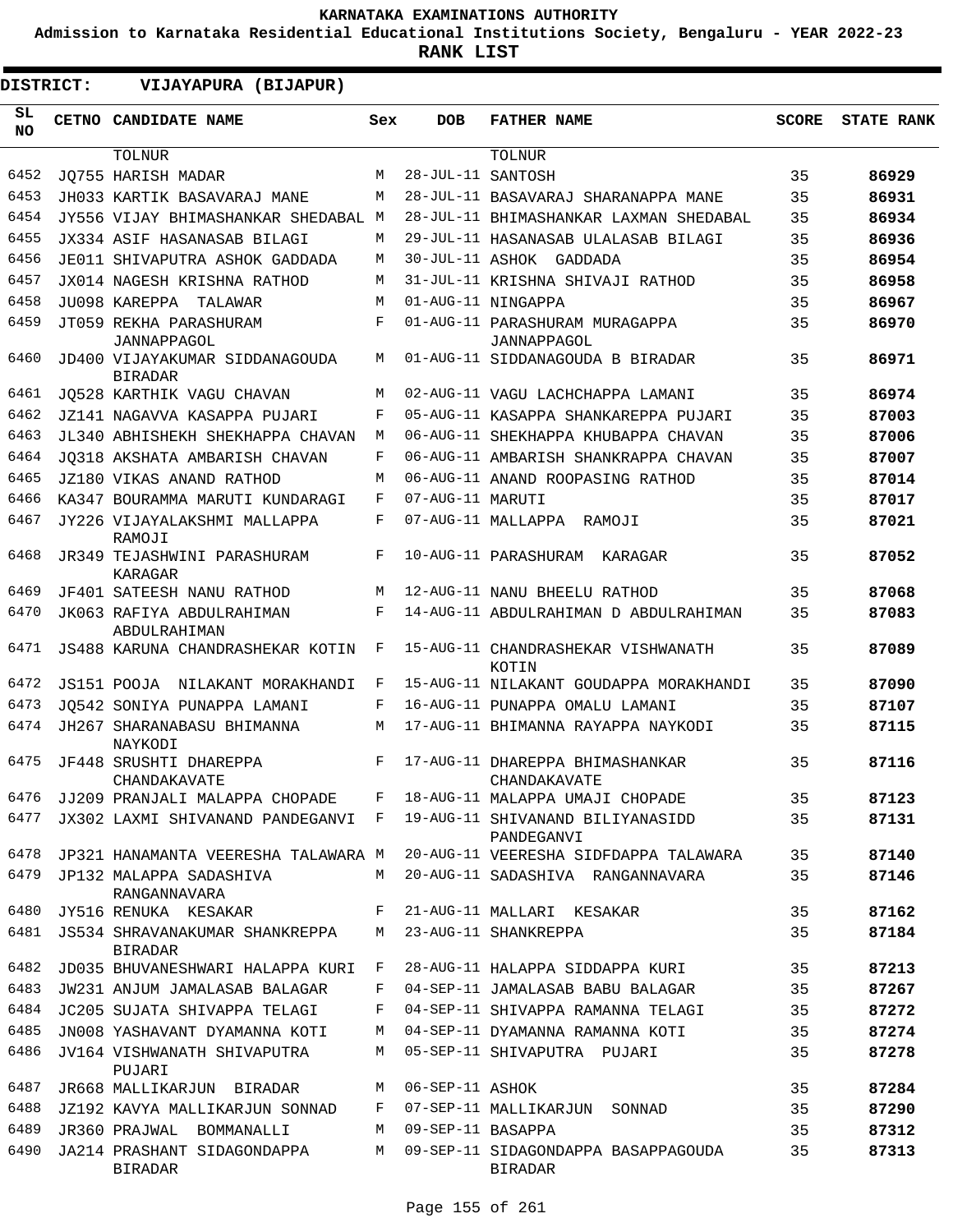**Admission to Karnataka Residential Educational Institutions Society, Bengaluru - YEAR 2022-23**

| DISTRICT: | VIJAYAPURA (BIJAPUR)                            |     |                   |                                         |              |                   |
|-----------|-------------------------------------------------|-----|-------------------|-----------------------------------------|--------------|-------------------|
| SL<br>NO. | CETNO CANDIDATE NAME                            | Sex | <b>DOB</b>        | <b>FATHER NAME</b>                      | <b>SCORE</b> | <b>STATE RANK</b> |
| 6491      | JF212 GURURAJ REVANASIDDA<br>DODAMANI           | M   |                   | 12-SEP-11 REVANASIDDA BASAPPA DODAMANI  | 35           | 87331             |
| 6492      | JB290 SAMARTH MAHADEVAPPA KAMBALI M             |     |                   | 12-SEP-11 MAHADEVAPPA CHANNAPPA KAMBALI | 35           | 87334             |
| 6493      | JP245 INDUJA VISHWANATH UBHALE                  | F   |                   | 16-SEP-11 VISHWANATH VISHNU UBHALE      | 35           | 87367             |
| 6494      | JD027 SHIVALILA JAGADEESH KYAGAVI F             |     |                   | 17-SEP-11 JAGADEESH KYAGAVI             | 35           | 87374             |
| 6495      | JH326 SANSKRUTI VITTHAL WALIKAR                 | F   | 19-SEP-11 VITTHAL | WALIKAR                                 | 35           | 87384             |
| 6496      | JA128 SAMPAT MUDDAPPA NAYAKAR                   | M   |                   | 22-SEP-11 MUDDAPPA YALLAPPA NAYAKAR     | 35           | 87413             |
| 6497      | JO113 PALLAVI CHANDRASHEKHAR<br>LAMANI          | F   |                   | 23-SEP-11 CHANDRASHEKHAR LAMNAI         | 35           | 87419             |
| 6498      | JF495 LAXMI PARASHURAM AGASIMANI                | F   |                   | 26-SEP-11 PARASHURAM AGASIMANI          | 35           | 87442             |
| 6499      | JD300 SANDEEP RACHAPPA KUMBAR                   | M   |                   | 27-SEP-11 RACHAPPA KALLAPPA KUMBAR      | 35           | 87450             |
| 6500      | JO379 VEERUPAKSHAYYA WAGESH<br><b>HIREMATH</b>  | M   |                   | 28-SEP-11 WAGESH SIDRAMAPPA HIREMATH    | 35           | 87456             |
| 6501      | JX274 VINAYAK SHIVANAND IGALIMATH M             |     |                   | 30-SEP-11 SHIVANAND<br>IGALIMATH        | 35           | 87470             |
| 6502      | JX059 KEERTI IRANNA BENUR                       | F   |                   | 01-OCT-11 IRANNA SIDDAPPA BENUR         | 35           | 87475             |
| 6503      | JX431 SHEVANTI PRABHU MAALI                     | F   |                   | 03-OCT-11 PRABHU BASAVARAJ MAALI        | 35           | 87485             |
| 6504      | JX407 ABHISHEK JAGADEVAPPA BANNI                | M   |                   | 04-OCT-11 JAGADEVAPPA<br>BANNI          | 35           | 87486             |
| 6505      | JJ129 KALAVATI MAMALLAPPA PUJARI                | F   |                   | 04-OCT-11 MAMALLAPPA BHTALISIDDA PUJARI | 35           | 87490             |
| 6506      | JM402 SHRAVANITA BHIMAPPA<br><b>GUNDAPUR</b>    | F   |                   | 04-OCT-11 BHIMAPPA GURAPPA GUNDAPUR     | 35           | 87492             |
| 6507      | JS492 ABUSUFIYAN HUSENABASHA<br>MUJAWAR         | M   |                   | 06-OCT-11 HUSENABASHA MUJAWAR           | 35           | 87496             |
| 6508      | JG127 ROHINI SHARANAPPA CHOKAVI                 | F   |                   | 18-OCT-11 SHARANAPPA<br>CHOKAVI         | 35           | 87580             |
| 6509      | JC068 PRAVEEN SHIVAPPA MADAR                    | M   |                   | 25-OCT-11 SHIVAPPA BHIMAPPA MADAR       | 35           | 87638             |
| 6510      | JZ238 RAHUL APPASAB MURAMAN                     | M   |                   | 07-NOV-11 APPASAB HIRAGAPPA MURAMAN     | 35           | 87711             |
| 6511      | JG085 YAMANAPPA YALLAPPA BEVOOR                 | M   |                   | 09-NOV-11 YALLAPPA YAMANAPPA BEVOOR     | 35           | 87727             |
| 6512      | JY213 AKSHAY RAMESH MATYAL                      | M   | 10-NOV-11 RAMESH  | MATYAL                                  | 35           | 87728             |
| 6513      | JZ063 ANKEETA SANJU BIRADAR                     | F   | 15-NOV-11 SANJU   | BIRADAR                                 | 35           | 87761             |
| 6514      | JC174 ROHIT BHEEMU LAMANI                       | M   |                   | 06-DEC-11 BHEEMU THAVAREPPA LAMANI      | 35           | 87894             |
| 6515      | JH344 MAIBUSAB LALASAB BORAMANI                 | M   |                   | 07-DEC-11 LALASAB MAIBOOB BORAMANI      | 35           | 87901             |
| 6516      | JJ177 GAYATRI RUDRAPPA BADIGER                  | F   |                   | 12-DEC-11 RUDRAPPA BADIGER              | 35           | 87923             |
| 6517      | JM357 ABHISHEK GURUSIDDAPPA<br>KOLAKAR          | M   |                   | 15-DEC-11 GURUSIDDAPPA KOLAKAR          | 35           | 87942             |
| 6518      | JF378 AMRUTA ANILAKUMAR TALASANGI F             |     |                   | 15-DEC-11 ANILAKUMAR TALASANGI          | 35           | 87944             |
| 6519      | JG115 PAVITRA TUKARAM PUJARI                    | F   |                   | 16-DEC-11 TUKARAM PUJARI                | 35           | 87954             |
| 6520      | JE159 RUCHITA SHIVAPPA BIRADAR                  | F   |                   | 20-DEC-11 SHIVAPPA BIRADAR              | 35           | 87981             |
| 6521      | JD423 ALAMAS ABDULRAJAK MULLA                   | F   |                   | 22-DEC-11 ABDULRAJAK MULLA              | 35           | 87987             |
| 6522      | JZ572 MITHUN PURANDAR HARIJAN                   | М   |                   | 28-DEC-11 PURANDAR RUDRAPPA HARIJAN     | 35           | 88013             |
| 6523      | JR262 MANTAGOUDA NINGANAGOUDA<br><b>BIRADAR</b> | M   |                   | 02-JAN-12 NINGANAGOUDA                  | 35           | 88047             |
| 6524      | JK197 PREETAM DANYAKUMAR BISANAL M              |     |                   | 05-JAN-12 DANYAKUMAR VITHOBA BISANAL    | 35           | 88055             |
| 6525      | JZ537 BHAGYASHREE LAXMAN RAMOJI                 | F   |                   | 31-MAR-12 LAXMAN APPARAY RAMOJI         | 35           | 88142             |
| 6526      | JF233 SRASHTI BASAVARAJ BIRAJDAR                | F   |                   | 18-APR-12 BASAVARAJ VALIKAR             | 35           | 88149             |
| 6527      | JY086 SHIFANAZ HUSEN BAGAWAN                    | F   |                   | 11-AUG-12 HUSEN BAGAWAN                 | 35           | 88162             |
| 6528      | JS645 AISHWARYA SHIVASHARAN<br>DODAMANI         | F   |                   | 01-OCT-12 SHIVASHARAN DODAMANI          | 35           | 88165             |
| 6529      | JZ520 VIKAS KASHINATH CHAVAN                    | M   |                   | 11-FEB-09 KASHINATH NILU CHAVAN         | 34           | 88183             |
| 6530      | JF182 PHIJAN SADDAM BIJALI                      | F   |                   | 03-AUG-09 SADDAM MITTUSAB BIJALI        | 34           | 88205             |
| 6531      | JQ312 KOMALA RAMAJI PAWAR                       | F   |                   | 08-NOV-09 RAMAJI BHOJU PAWAR            | 34           | 88225             |
| 6532      | JS063 RAHUL ANIL BAJANTRI                       | M   |                   | 22-NOV-09 ANIL JATTEPPA BAJANTRI        | 34           | 88233             |
| 6533      | JF345 AYUBKHAN ILAHI CHOUDHARI                  | М   |                   | 01-JAN-10 ILAHI MAHEBUBAI CHOUDHARI     | 34           | 88245             |
|           | 6534 KA100 PRIYANKA BASAVARAJ UPPAR             | F   |                   | 01-JAN-10 BASAVARAJ LAYAPPA UPPAR       | 34           | 88262             |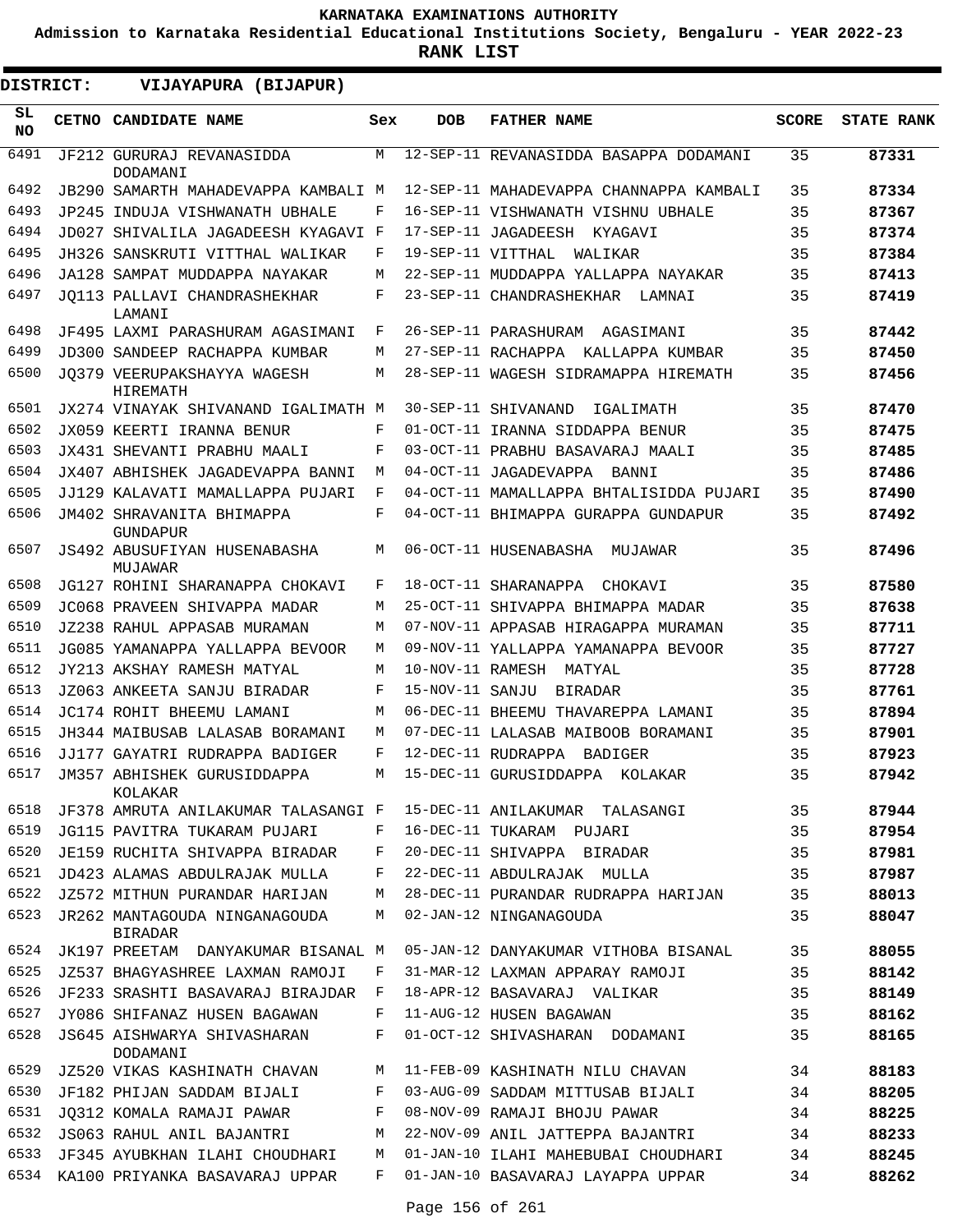**Admission to Karnataka Residential Educational Institutions Society, Bengaluru - YEAR 2022-23**

| DISTRICT: |       | VIJAYAPURA (BIJAPUR)                                              |     |                   |                                                                      |              |                   |
|-----------|-------|-------------------------------------------------------------------|-----|-------------------|----------------------------------------------------------------------|--------------|-------------------|
| SL<br>NO. | CETNO | CANDIDATE NAME                                                    | Sex | <b>DOB</b>        | <b>FATHER NAME</b>                                                   | <b>SCORE</b> | <b>STATE RANK</b> |
| 6535      |       | JO530 RAJESH RAVIKUMAR AMALAGARI                                  | М   |                   | 01-JAN-10 RAVIKUMAR VENKANTRAM<br>AMALAGARI                          | 34           | 88263             |
| 6536      |       | JZ149 SPOORTI SHIVAPPA ROLLI                                      | F   |                   | 07-JAN-10 SHIVAPPA KOLLI                                             | 34           | 88280             |
| 6537      |       | JQ596 SABANNA SOMAPPA CHALAWADI                                   | М   |                   | 10-JAN-10 SOMAPPA PARASAPPA CHALAWADI                                | 34           | 88283             |
| 6538      |       | JS144 AJAY TOPU ROTHOD                                            | М   |                   | 26-JAN-10 TOPU LACHAMU RATHOD                                        | 34           | 88291             |
| 6539      |       | JA408 LAXMI HANAMANT HANDI                                        | F   |                   | 26-FEB-10 HANAMANT SHEKAPPA HANDI                                    | 34           | 88309             |
| 6540      |       | JB055 NINGAPPA PARASAPPA PUJARI                                   | М   |                   | 27-FEB-10 PARASAPPA JATTEPPA PUJARI                                  | 34           | 88311             |
| 6541      |       | JR121 MAHESH SHIVASHARAN BANASODE M                               |     |                   | 01-MAR-10 SHIVASHARAN                                                | 34           | 88314             |
| 6542      |       | JT023 PRASHANTH NADAGOUDA BIRADAR M                               |     |                   | 04-MAR-10 NADAGOUDA SIDDAGONDAPPAGOUDA<br><b>BIRADAR</b>             | 34           | 88318             |
| 6543      |       | JK232 SOUNDARYA RAJASHEKHAR<br>VAGHAMORE                          | F   |                   | 09-MAR-10 RAJASHEKHAR ANAND VAGHAMORE                                | 34           | 88327             |
| 6544      |       | JS426 MAREPPA RAJU DODAMANI                                       | М   |                   | 03-MAY-10 RAJU SHIVAPPA DODAMANI                                     | 34           | 88382             |
| 6545      |       | JK270 ADITYA PANDIT SHINDE                                        | М   |                   | 04-MAY-10 PANDIT HANAMANTH SHINDE                                    | 34           | 88383             |
| 6546      |       | <b>JZ270 JEEVITA PARASHURAM SINGE</b>                             | F   |                   | 10-MAY-10 PARASHURAM SATYAVVA<br>SINGE                               | 34           | 88397             |
| 6547      |       | JL050 HAJIMALANG KHADHARBASHA<br>ALAGUR                           | М   |                   | 23-MAY-10 KHADHARBASHA RAJESAB ALAGUR                                | 34           | 88411             |
| 6548      |       | JO175 LAKSHMI RAVI NADAKATTI                                      | F   | 25-MAY-10 RAVI    | NADAKATTI                                                            | 34           | 88415             |
| 6549      |       | JX505 ANNAPURNA AMAGOND DUDAGI                                    | F   |                   | 02-JUN-10 AMAGOND RJUN DUDAGI                                        | 34           | 88428             |
| 6550      |       | JB022 VAISHALI MAHESH BOODAGOLI                                   | F   |                   | 19-JUN-10 MAHESH SHRISHAIL BOODAGOLI                                 | 34           | 88446             |
| 6551      |       | JR157 NIITHIN CHANDRASHEKHAR<br><b>JADHAV</b>                     | М   |                   | 23-JUN-10 CHANDRASHEKHAR<br>TOPU JADHAV                              | 34           | 88455             |
| 6552      |       | KA256 SOMANATH GANGADHAR HIREMATH M                               |     |                   | 02-JUL-10 GANGADHAR HIREMATH                                         | 34           | 88463             |
| 6553      |       | JY347 ABHILASH PRAKASH HARIJAN                                    | М   |                   | 04-JUL-10 PRAKASH HARIJAN                                            | 34           | 88465             |
| 6554      |       | JP365 BASAVARAJ SANGANAGOUDA                                      | М   |                   | 05-JUL-10 SANGANAGOUDA                                               | 34           | 88468             |
| 6555      |       | PATIL                                                             | F   |                   |                                                                      | 34           | 88475             |
| 6556      |       | JO084 SARIYA LALASAB NADAF<br>JF338 MAHMADARAFEEK ADAMALI SOUDI M |     |                   | 10-JUL-10 LALASAB DAVALASAB NADAF<br>03-AUG-10 ADAMALI RAMAJAN SOUDI | 34           | 88519             |
| 6557      |       | JV160 BHEEMASHANKAR SOMAPPA<br>KAMBAR                             | М   |                   | 10-AUG-10 SOMAPPA BHEEMAPPA KAMBAR                                   | 34           | 88533             |
| 6558      |       | JY390 VINOD MOHAN CHAVAN                                          | M   | 10-AUG-10 MOHAN   | CHAVAN                                                               | 34           | 88536             |
| 6559      |       | JE136 ROOPA TUKARAM JADHAV                                        | F   | 18-AUG-10 TUKARAM | JADHAV                                                               | 34           | 88554             |
| 6560      |       | JA362 ANNAPURNA BHARAMAPPA<br>CHALAWADI                           | F   |                   | 22-AUG-10 BHARAMAPPA YALLAPPA CHALAWADI                              | 34           | 88565             |
| 6561      |       | JM201 NAGARAJ AMBALIHAL M                                         |     |                   | 22-AUG-10 BASANAGOUDA AMBALIHAL                                      | 34           | 88566             |
| 6562      |       | JB208 BHEEMAVVA KANTEPPA<br><b>HIREKURABAR</b>                    |     |                   | F 23-AUG-10 KANTEPPA SHIVAPPA HIREKURABAR                            | 34           | 88567             |
| 6563      |       | JW220 DHANUSH NILAKHANTH NALKAMAN M                               |     |                   | 29-AUG-10 NILAKANTH                                                  | 34           | 88585             |
|           |       | 6564 JR336 BASAMMA GURANNA CHOUDHARI                              | F   |                   | 07-SEP-10 GURANNA TAMMANNA CHOUDHARI                                 | 34           | 88605             |
| 6565      |       | JS590 PRADEEP GURALINGAPPA<br><b>BIRADAR</b>                      | М   |                   | 09-SEP-10 GURALINGAPPA                                               | 34           | 88610             |
| 6566      |       | JH290 SHIVARAJ TAMMARAYA SODDI                                    | M   |                   | 09-SEP-10 TAMMARAYA<br>SODDI                                         | 34           | 88612             |
| 6567      |       | JN048 AKASH LAXMAN NAYKODI                                        | М   |                   | 10-SEP-10 LAXMAN SHARANAPPA NAYKODI                                  | 34           | 88613             |
| 6568      |       | JO333 SACHIN LAXMAN CHAVAN                                        | М   |                   | 12-SEP-10 LAXMAN SEVU CHAVAN                                         | 34           | 88627             |
| 6569      |       | JD377 PRITAM SADASHIV CHIMMALAGI M                                |     |                   | 02-OCT-10 SADASHIV IRAPPA CHIMMALAGI                                 | 34           | 88694             |
| 6570      |       | JH140 PREMA BASAVARAJ ARJANAL                                     | F   |                   | 04-OCT-10 BASAVARAJ SHEKAPPA ARJANAL                                 | 34           | 88701             |
| 6571      |       | JH165 BHAGESH SHANKREPPA<br>BENAKANHALLI                          | М   |                   | 07-OCT-10 SHANKREPPA SHREESHAIL<br>BENAKANHALLI                      | 34           | 88718             |
| 6572      |       | JE074 SOUMYA SHARANABASAPPA<br>KADAKOL                            | F   |                   | 13-OCT-10 SHARANABASAPPA SHIVAPPA<br>KADAKOL                         | 34           | 88757             |
| 6573      |       | JL330 MANOJ MAHADEVAPPA PATTAR                                    | M   |                   | 14-OCT-10 MAHADEVAPPA PATTAR                                         | 34           | 88759             |
| 6574      |       | JZ276 LAYAPPA TIPPARAY BIRADAR                                    | М   |                   | 15-OCT-10 TIPPARAY APPARAY BIRADAR                                   | 34           | 88760             |
| 6575      |       | JW148 NAINA DHARMU RATHOD                                         | F   |                   | 15-OCT-10 DHARMU RATNU RATHOD                                        | 34           | 88761             |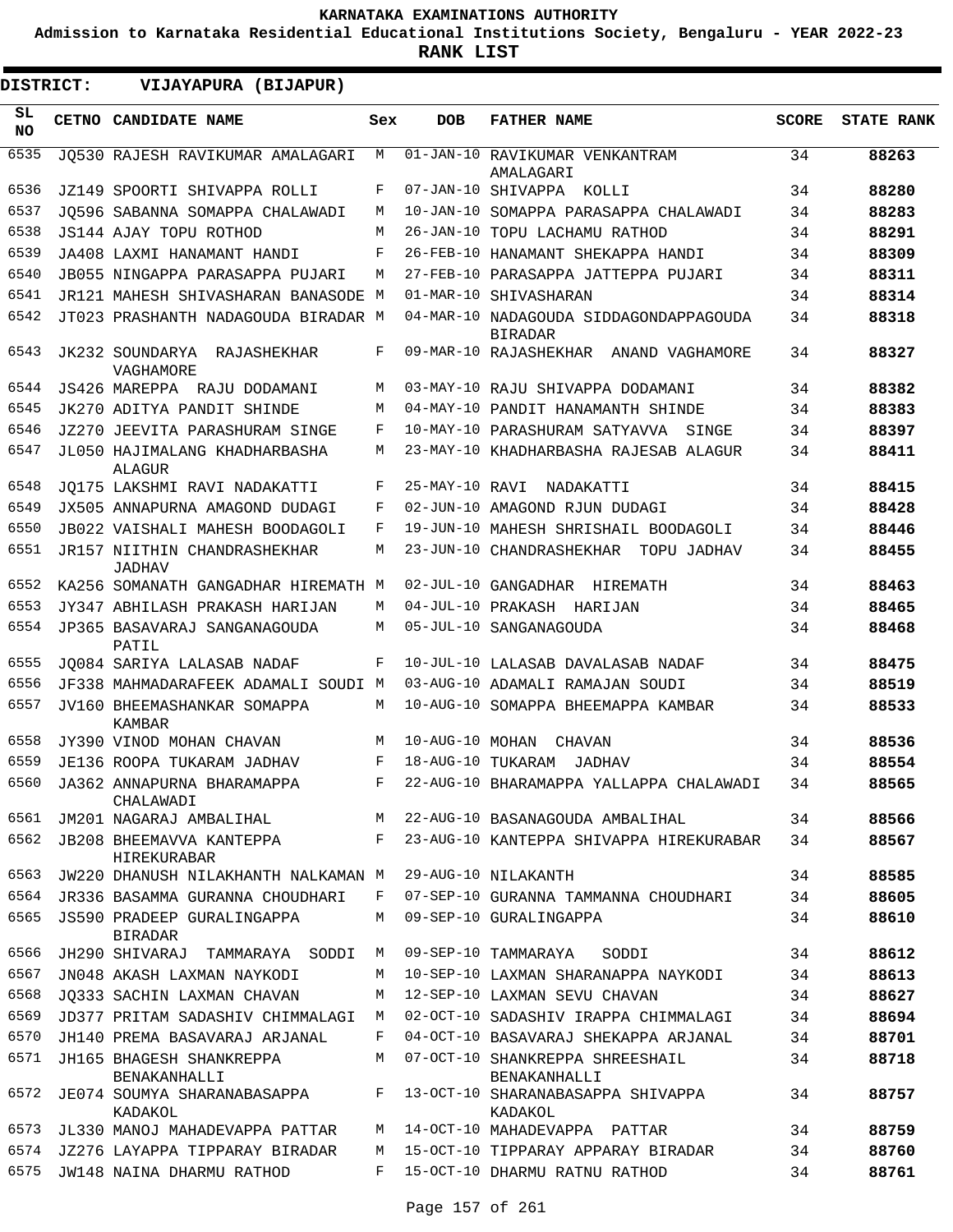**Admission to Karnataka Residential Educational Institutions Society, Bengaluru - YEAR 2022-23**

| <b>DISTRICT:</b> | VIJAYAPURA (BIJAPUR)                           |     |                    |                                                       |              |                   |
|------------------|------------------------------------------------|-----|--------------------|-------------------------------------------------------|--------------|-------------------|
| SL.<br><b>NO</b> | <b>CETNO CANDIDATE NAME</b>                    | Sex | <b>DOB</b>         | <b>FATHER NAME</b>                                    | <b>SCORE</b> | <b>STATE RANK</b> |
| 6576             | JR370 SOMALING SHRISHAIL<br>NIDAGUNDI          | M   |                    | 15-OCT-10 SHRISHAIL HANAMANT NIDAGUNDI                | 34           | 88763             |
| 6577             | JT005 DEEPA BHEEMU ARYAR                       | F   |                    | 16-OCT-10 BHEEMU RAGHUNATH ARYAR                      | 34           | 88767             |
| 6578             | JH152 SHRUTI HAYALAPPA<br>HUGAR                | F   |                    | 16-OCT-10 HAYALAPPA<br>HUGAR                          | 34           | 88768             |
| 6579             | JN134 HANAMANTH VADDAR                         | М   |                    | 19-OCT-10 SURESH VADDAR                               | 34           | 88778             |
| 6580             | JA318 KASHIBAI SUBHASACHANDRA<br>PUJARI        | F   |                    | 20-OCT-10 SUBHASACHANDRA IRAPPA PUJARI                | 34           | 88782             |
| 6581             | <b>JB164 ADESH UMESH NAYAK</b>                 | M   |                    | 21-OCT-10 UMESH LIMBAJI NAYAK                         | 34           | 88789             |
| 6582             | JB245 SINCHANA MAHADEVAPPA<br>KONDAGULI        | F   |                    | 22-OCT-10 MAHADEVAPPA KONDAGULI                       | 34           | 88798             |
| 6583             | JY482 VEENA MANTESH MASALI                     | F   |                    | 30-OCT-10 MANTESH HANAMANT MASALI                     | 34           | 88835             |
| 6584             | JP227 BASAVARAJ SHIVARAJ<br>VIJAYAKAR          | M   | 02-NOV-10 SHIVARAJ |                                                       | 34           | 88847             |
| 6585             | JZ331 SHIVARAJ VITHAL UJALAMBI                 | M   |                    | 02-NOV-10 VITHAL UJALAMBI                             | 34           | 88852             |
| 6586             | JB159 AJIT KANTU RATHOD                        | M   |                    | 05-NOV-10 KANTU RAMCHANDRA RATHOD                     | 34           | 88856             |
| 6587             | JX051 SHESHAGIRI LAXMAN UPPAR                  | М   |                    | 05-NOV-10 LAXMAN KALLAPPA UPPAR                       | 34           | 88867             |
| 6588             | JX143 REKHA MANGALU LAMANI                     | F   |                    | 06-NOV-10 MANGALU DASU LAMANI                         | 34           | 88873             |
| 6589             | JL014 KIRAN BASAVARAJ UNDI                     | M   |                    | 08-NOV-10 BASAVARAJ DHARMANNA UNDI                    | 34           | 88880             |
| 6590             | KA132 RAKSHIT RAMESH LAMANI                    | M   |                    | 12-NOV-10 RAMESH MERASING LAMANI                      | 34           | 88911             |
| 6591             | JO456 PAVITRA SHANKARANAG EVOOR                | F   |                    | 14-NOV-10 SHANKARANAG BASAPPA EVOOR                   | 34           | 88918             |
| 6592             | JH307 PRIYA SUNIL NAYAK                        | F   |                    | 18-NOV-10 SUNIL RAMU NAYAK                            | 34           | 88941             |
| 6593             | JU028 MALASHRI MALAPPA GADDI                   | F   |                    | 24-NOV-10 MALAPPA GADDI                               | 34           | 88970             |
| 6594             | JA360 SHWETA BALU CHAVAN                       | F   |                    | 03-DEC-10 BALU YANKAPPA CHAVAN                        | 34           | 89017             |
| 6595             | JX268 AMOGI HANAMANT LALI                      | М   |                    | 04-DEC-10 HANAMANT<br>LALI                            | 34           | 89019             |
| 6596             | JR253 ROHINI BHAGAPPA WALIKAR                  | F   |                    | 04-DEC-10 BHAGAPPA S WALIKAR                          | 34           | 89025             |
| 6597             | JV156 ANKUSH SUBHAS RATHOD                     | М   |                    | 07-DEC-10 SUBHAS RATHOD                               | 34           | 89035             |
| 6598             | JV203 MALLIKARJUNA SHIVANNA<br>TILAGUL         | М   |                    | 08-DEC-10 SHIVANNA                                    | 34           | 89043             |
| 6599             | JR676 RAXITA RAMESH HARIJAN                    | F   | 08-DEC-10 RAMESH   | SHARANAPPA HARIJAN                                    | 34           | 89045             |
| 6600             | JT054 SHREESHAIL SADANAND JANA                 | M   |                    | 11-DEC-10 SADANAND VIRUPAKSHAPPA JANA                 | 34           | 89064             |
| 6601             | JN113 BEBI MADIVALAPPA KORI                    | F   |                    | 13-DEC-10 MADIVALAPPA<br>KORI                         | 34           | 89076             |
| 6602             | JD344 SIDRAMAPPA RAJASHEKHARA<br>HAMPANNAVARA  |     |                    | M 14-DEC-10 RAJASHEKHARA SIDDARAMAPPA<br>HAMPANNAVARA | 34           | 89091             |
| 6603             | JC197 KASTURIBAI JAYARAM LAMANI                | F   |                    | 15-DEC-10 JAYARAM TUKKAPPA LAMANI                     | 34           | 89096             |
| 6604             | JO740 YASHASWI RAJAKUMAR DODAMANI M            |     |                    | 17-DEC-10 RAJAKUMAR YAMANAPPA DODAMANI                | 34           | 89112             |
| 6605             | JB046 RUDRAPPA SANGAPPA YARANTELI M            |     |                    | 20-DEC-10 SANGAPPA RUDRAPPA YARANTELI                 | 34           | 89125             |
| 6606             | JR259 SUMAYYA BABU MULLA                       | F   |                    | 21-DEC-10 BABU DASTAGEERSAB MULLA                     | 34           | 89131             |
| 6607             | JC020 JIYAULREHAMAN RAJAMAHAMMAD<br>TAHASILDAR | M   |                    | 26-DEC-10 RAJAMAHAMMAD  TAHASILDAR                    | 34           | 89157             |
| 6608             | JB033 VINAYAK SURESH RATHOD                    | М   |                    | 30-DEC-10 SURESH RATHOD                               | 34           | 89186             |
| 6609             | JH190 GOPAL DUNDAPPA KANNI                     | M   |                    | 01-JAN-11 DUNDAPPA SHANKREPPA KANNI                   | 34           | 89210             |
| 6610             | JO194 LADMA MAHAMADRAFIC MULLA                 | F   |                    | 01-JAN-11 MAHAMADRAFIC BUDNESAB MULLA                 | 34           | 89215             |
| 6611             | JH038 NIKHITA YASHAWANTH BIRADAR F             |     |                    | 01-JAN-11 YASHAWANTH VITTAL BIRADAR                   | 34           | 89230             |
| 6612             | <b>JS509 PRAVEEN BALBHIM</b><br>BAMMANAHALLI   | М   |                    | 01-JAN-11 BALBHIM SIDDAPPA BAMMANALLI                 | 34           | 89235             |
| 6613             | JH082 SAVITRI BASAVARAJ MADAGOND               | F   |                    | 01-JAN-11 BASAVARAJ CHANDRAM MADAGOND                 | 34           | 89246             |
| 6614             | JP067 SHIVARAJ BASAVARAJ POOJARI               | M   |                    | 01-JAN-11 BASAVARAJ SIDRAMAPPA POOJARU                | 34           | 89251             |
| 6615             | JE060 ARUNDATI BASAVARAJ<br>MUNDEWADI          | F   |                    | 03-JAN-11 BASAVARAJ MUNDEWADI                         | 34           | 89268             |
| 6616             | JA155 SUMIT GOPAL PAWAR                        | M   | 06-JAN-11 GOPAL    |                                                       | 34           | 89293             |
| 6617             | JZ176 PANKESH EKANATH JADHAV M                 |     |                    | 07-JAN-11 EKANATH JADHAV                              | 34           | 89296             |
| 6618             | JP216 SUSHMITA CHANDRASHEKHAR                  |     |                    | F 17-JAN-11 CHANDRASHEKHAR HANAMANT                   | 34           | 89368             |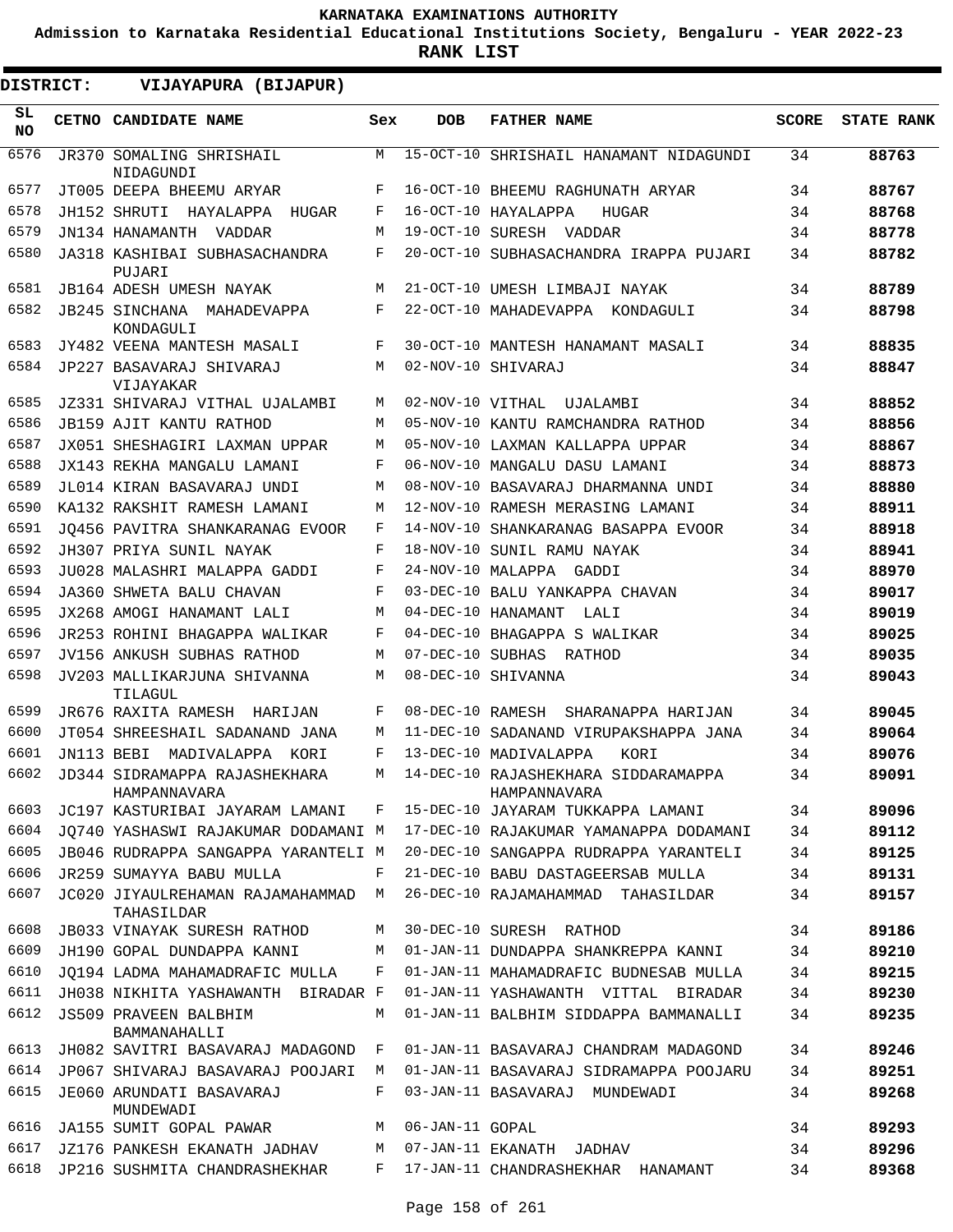**Admission to Karnataka Residential Educational Institutions Society, Bengaluru - YEAR 2022-23**

| <b>DISTRICT:</b> | VIJAYAPURA (BIJAPUR)                                              |         |                   |                                                                           |              |                   |
|------------------|-------------------------------------------------------------------|---------|-------------------|---------------------------------------------------------------------------|--------------|-------------------|
| SL.<br><b>NO</b> | <b>CETNO CANDIDATE NAME</b>                                       | Sex     | <b>DOB</b>        | <b>FATHER NAME</b>                                                        | <b>SCORE</b> | <b>STATE RANK</b> |
|                  | KESAPUR                                                           |         |                   | KESAPUR                                                                   |              |                   |
| 6619             | JZ363 KOMAL PRAKASH HADIMANI                                      | F       | 18-JAN-11 PRAKASH | HADIMANI                                                                  | 34           | 89372             |
| 6620             | JR053 LAXMI SHIVASHARAN<br>BAMMANALLI                             | F       |                   | 18-JAN-11 SHIVASHARAN BAMMANALLI                                          | 34           | 89374             |
| 6621             | KA468 ANKITA SIDALINGAPPA<br>DODAMANI                             | F       |                   | 25-JAN-11 SIDALINGAPPA HAJAPPA<br>DODAMANI                                | 34           | 89408             |
| 6622             | JC203 REVANASIDD MALLAPPA HALAGI                                  | M       |                   | 02-FEB-11 MALLAPPA SIDRAMAPPA HALAGI                                      | 34           | 89457             |
| 6623             | KA405 RAKSHITA GIRIMALLA<br>BANDIWADDAR                           | F       |                   | 06-FEB-11 GIRIMALLA SHATTEPPA<br>BANDIWADDAR                              | 34           | 89481             |
| 6624             | JU055 VIDYASHREE KALLANAGOUD<br><b>BIRADAR</b>                    | F       |                   | 06-FEB-11 KALLANAGOUD                                                     | 34           | 89483             |
| 6625             | JA322 RAMYA CHIDANAND HADAPAD                                     | F       |                   | 15-FEB-11 CHIDANAND<br>HADAPAD                                            | 34           | 89552             |
| 6626             | JZ450 SHARADA GURUNATH MANAGULI                                   | F       |                   | 17-FEB-11 GURUNATH BASAVRAJ MANAGULI                                      | 34           | 89573             |
| 6627             | JF217 SIDDESH REVANASIDDA<br>HADALASANG                           | M       |                   | 18-FEB-11 REVANASIDDA HADALASANG                                          | 34           | 89586             |
| 6628             | JE019 ROOPA SHIVAPUTRA DOMANAL                                    | F       |                   | 20-FEB-11 SHIVAPUTRA VSHWANATH DOMANAL                                    | 34           | 89596             |
| 6629             | JR256 SANDESH SHIVANAND<br>ALAGUNDAGI                             | M       |                   | 26-FEB-11 SHIVANAND                                                       | 34           | 89642             |
| 6630             | JR509 SUDEEP ASHOK DODAMANI                                       | M       |                   | 26-FEB-11 ASHOK BASAPPA DODAMANI                                          | 34           | 89643             |
| 6631             | JO791 ASHIYA CHANDAPATEL GANIYAR                                  | F       |                   | 27-FEB-11 CHANDAPATEL MADARAPATEL<br>GANIYAR                              | 34           | 89645             |
| 6632             | JZ347 KOUSHIK YALLAPP MANAGULI                                    | М       |                   | 01-MAR-11 YALLAPPA SIDDAPPA MANAGULI                                      | 34           | 89666             |
| 6633             | JA229 SUSMA YAMANURI VADDAR                                       | F       |                   | 02-MAR-11 YAMANURI SHANMUKAPPA VADDAR                                     | 34           | 89681             |
| 6634             | JH338 ALLAVUDDIN BANDENAVAJ<br>INAMDAR                            | M       |                   | 05-MAR-11 BANDENAVAJ<br>INAMDAR                                           | 34           | 89700             |
| 6635             | JB067 KANAKARAYA SIDDAPPA<br>MALAGOND                             | М       |                   | 13-MAR-11 SIDDAPPA GIRAMALLAPPA<br>MALAGOND                               | 34           | 89764             |
| 6636             | JP094 SWATI RAJAKUMAR CHAVAN                                      | F       |                   | 15-MAR-11 RAJAKUMAR MOTILAL CHAVAN                                        | 34           | 89780             |
| 6637             | JP024 ROHINI RUDRAGOUDA PATIL                                     | F       |                   | 16-MAR-11 RUDRAGOUDA PATIL                                                | 34           | 89787             |
| 6638             | JO293 SANJEEV ANIL PAWAR                                          | М       |                   | 16-MAR-11 ANIL SUBBU PAWAR                                                | 34           | 89788             |
| 6639             | JH285 DANAMMA ASHOK ANKALAGI                                      | F       |                   | 17-MAR-11 ASHOK ANKALAGI                                                  | 34           | 89799             |
| 6640             | JY500 ASHVINI MITTU JADHAV                                        | F       | 18-MAR-11 MITTU   | JADHAV                                                                    | 34           | 89808             |
| 6641             | JZ268 SPOORTI ISHWAR JULAJULI                                     | F       |                   | 22-MAR-11 ISHWAR JULAJULI                                                 | 34           | 89852             |
| 6642             | JX507 VISHWANATH BHEERAPPA HUGAR M                                |         |                   | 24-MAR-11 BHEERAPPA DUNDAPPA HUGAR                                        | 34           | 89874             |
|                  | 6643 JF352 SUDEEP MUTTAPPA HANJAGI                                |         |                   | M 25-MAR-11 MUTTAPPA SURAPPA HANJAGI                                      | 34           | 89883             |
| 6644             | JW262 PREMAKUMAR VIJAYAKUMAR<br>DODAMANI                          |         |                   | M 31-MAR-11 VIJAYAKUMAR                                                   | 34           | 89937             |
| 6645             | JZ045 SHRISHANTA MALLIKARJUN<br>MASALI                            | M       |                   | 02-APR-11 MALLIKARJUN MASALI                                              | 34           | 89955             |
| 6646             | JR430 PREM RAVI HELAVAR                                           | M       |                   | 03-APR-11 RAVI JATTEPPA HELAVAR                                           | 34           | 89967             |
| 6647             | JA131 ROHITH SHIVAPPA WALIKARA M                                  |         |                   | 06-APR-11 SHIVAPPA YOGAPPA WALIKARA                                       | 34           | 89995             |
| 6648             | JS459 CHAITRA PRAKASH<br>SHIRAKANALLI                             | F       |                   | 07-APR-11 PRAKASH KALLAPPA SHIRAKANALLI                                   | 34           | 89997             |
|                  | 6649 JS255 BABU ARJUN SOLAPUR                                     |         | M 08-APR-11 ARJUN |                                                                           | 34           | 90004             |
| 6650             | JR066 SRUSTHI SHREESHAIL METRI                                    | $F$ –   |                   | 09-APR-11 SHREESHAIL METRI                                                | 34           | 90020             |
| 6651             | JZ309 MANJUNATH HEBBAL                                            | M       |                   | 10-APR-11 SANTOSH HEBBAL                                                  | 34           | 90032             |
| 6652             | JV144 SHREYA KADIMANI                                             | F       |                   | 10-APR-11 ASHOK SIDRAM KADIMANI                                           | 34           | 90036             |
| 6653             |                                                                   |         |                   | JX159 BAGYASHRI BASAVARAJ KUMBAR F 12-APR-11 BASAVARAJ MALLIKARJUN KUMBAR | 34           | 90051             |
| 6654             | JX415 TANNASIRA HAJIMALANG<br>JUMANAL                             | $F$ and |                   | 12-APR-11 HAJIMALANG JUMANAL                                              | 34           | 90061             |
| 6655             | JB364 MALLU DURAGAPPA BYALYAL                                     |         |                   | M 13-APR-11 DURAGAPPA BYALYAL                                             | 34           | 90065             |
| 6656             | JQ381 PRAJWAL RAMANAGOUDA<br>CHOUDARY                             |         |                   | M 15-APR-11 RAMANAGOUDA CHOUDARY                                          | 34           | 90078             |
| 6657             | JD230 AYYAJ IBRAHIM CHAPPARABAND M 17-APR-11 IBRAHIM CHAPPARABAND |         |                   |                                                                           | 34           | 90097             |
|                  |                                                                   |         | Page 159 of 261   |                                                                           |              |                   |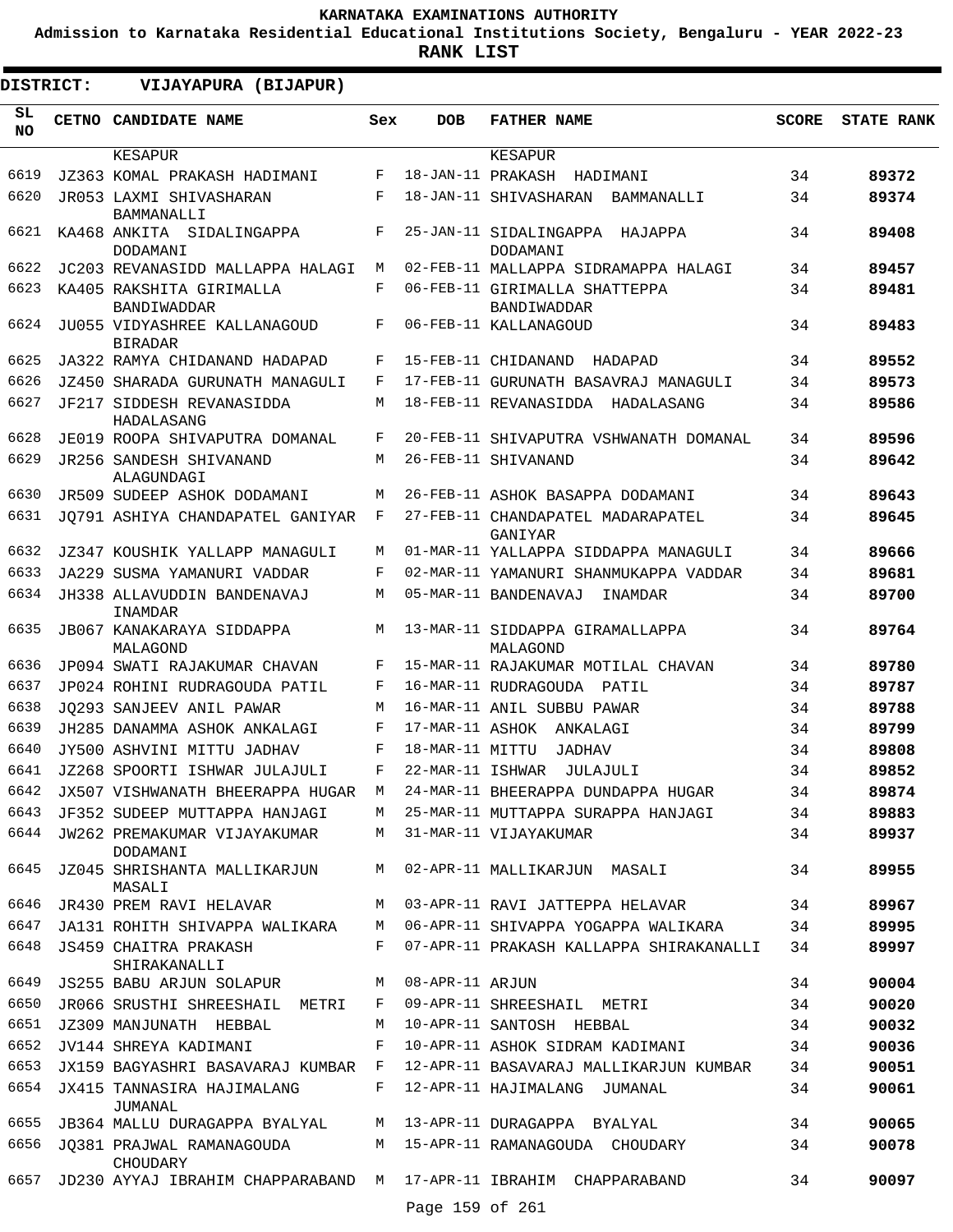**Admission to Karnataka Residential Educational Institutions Society, Bengaluru - YEAR 2022-23**

|                 | DISTRICT:<br>VIJAYAPURA (BIJAPUR) |                                                                          |              |                   |                                                      |              |                   |
|-----------------|-----------------------------------|--------------------------------------------------------------------------|--------------|-------------------|------------------------------------------------------|--------------|-------------------|
| SL<br><b>NO</b> |                                   | CETNO CANDIDATE NAME                                                     | Sex          | <b>DOB</b>        | <b>FATHER NAME</b>                                   | <b>SCORE</b> | <b>STATE RANK</b> |
| 6658            |                                   | JD005 ANKITA RAMESHKUMAR NAYAK                                           | F            |                   | 20-APR-11 RAMESHKUMAR NARAYAN NAYAK                  | 34           | 90122             |
| 6659            |                                   | JD428 ROHIT NIJALINGAPPA<br><b>BHAJANTRI</b>                             | M            |                   | 24-APR-11 NIJALINGAPPA LAKSHMAN<br>BHAJANTRI         | 34           | 90162             |
| 6660            |                                   | JX257 SAIKIRAN SANJU PAWAR                                               | М            |                   | 24-APR-11 VIJU NAMADEV PAWAR                         | 34           | 90163             |
| 6661            |                                   | JS482 MUNERABANU ABBASALI<br>KALABURGI                                   | F            |                   | 05-MAY-11 ABBASALI KALABURGI                         | 34           | 90273             |
| 6662            |                                   | JL212 ASHWINI NAGAPPA KOTI                                               | F            |                   | 06-MAY-11 NAGAPPA CHINNAPPA KOTI                     | 34           | 90281             |
| 6663            |                                   | JK279 ANWAR RAHIMAN JALALBHAI                                            | M            | 07-MAY-11 RAHIMAN | JALALBHAI                                            | 34           | 90291             |
| 6664            |                                   | KA101 BHAGYASHREE NANASAB<br>KALLOLLI                                    | F            | 07-MAY-11 NANASAB | KALLOLLI                                             | 34           | 90292             |
| 6665            |                                   | JD220 SIMRAN LALESAB NADHAF                                              | $\mathbf{F}$ |                   | 08-MAY-11 LALESAB MALIKASA NADHAF                    | 34           | 90310             |
| 6666            |                                   | JO494 BHAGYASHREE SHRIMANT<br>NAGARAL                                    | F            |                   | 10-MAY-11 SHRIMANT GIRAMALLAPPA NAGARAL              | 34           | 90327             |
| 6667            |                                   | JY470 PALLAVI<br>BIRADAR                                                 | F            |                   | 11-MAY-11 SHRISHAIL BIRADAR                          | 34           | 90342             |
| 6668            |                                   | JO087 KRUTHIKA KASHINATH ILAGER                                          | F            |                   | 12-MAY-11 KASHINATH                                  | 34           | 90345             |
| 6669            |                                   | JE228 VITHOBA ASHOK MASALI                                               | М            |                   | 15-MAY-11 ASHOK BASANNA MASALI                       | 34           | 90383             |
| 6670            |                                   | JF040 NAGALAXMI KALLAPPA HOSAMANI F                                      |              |                   | 18-MAY-11 KALLAPPA L HOSAMANI                        | 34           | 90395             |
| 6671            |                                   | JZ563 SUMIT ASHOK RATHOD                                                 | М            |                   | 20-MAY-11 ASHOK MANU RATHOD                          | 34           | 90428             |
| 6672            |                                   | JO321 SHREESHAIL IRAPPA KATAGI                                           | М            |                   | 21-MAY-11 IRAPPA KATAGI                              | 34           | 90438             |
| 6673            |                                   | JZ031 NIKHITA SURESH RATHOD                                              | F            |                   | 22-MAY-11 SURESH MOOTU RATHOD                        | 34           | 90443             |
| 6674            |                                   | JK275 SIDDARTH SHIVAPPA TADLAGI                                          | М            |                   | 23-MAY-11 SHIVAPPA SAYABANNA TADLAGI                 | 34           | 90458             |
| 6675            |                                   | JM176 BHAGYASHREE PRABHU HEBBAL                                          | F            |                   | 25-MAY-11 PRABHU BASANNA HEBBAL                      | 34           | 90471             |
| 6676            |                                   | <b>JS438 JAGADEESH BHAGANNA</b><br>SUNGATHAN                             | М            |                   | 25-MAY-11 BHAGANNA                                   | 34           | 90474             |
| 6677            |                                   | JF436 ANANT VIJAYAKUMAR PATIL                                            | M            |                   | 27-MAY-11 VIJAYAKUMAR SIDRAMAGOUD PATIL              | 34           | 90492             |
| 6678            |                                   | JF265 SUMIT VIJAYAKUMAR BIRADAR M                                        |              |                   | 27-MAY-11 VIJAYAKUMAR<br>SHANTAPPA<br><b>BIRADAR</b> | 34           | 90499             |
| 6679            |                                   | JW200 PRIYADARSHINI MAHESH<br>KIRANAGI                                   | F            |                   | 29-MAY-11 MAHESH DUNDAPPA KIRANAGI                   | 34           | 90514             |
| 6680            |                                   | JP087 MOHAMMAD MOUSIN AMIN SAHEB<br><b>BAGEWADI</b>                      | M            |                   | 01-JUN-11 AMIN SAHEB BAGEWADI                        | 34           | 90546             |
| 6681            |                                   | KA246 CHETAN RANGANATH ILAGER                                            | М            |                   | 03-JUN-11 RANGANATH<br>ILAGER                        | 34           | 90569             |
|                 |                                   | 6682 JK152 BHAGYASHREE PARASURAM TELI F 05-JUN-11 PARASURAM ANNAPPA TELI |              |                   |                                                      | 34           | 90598             |
| 6683            |                                   | JP022 SAVITA LAKSHMAN MADAR                                              | F            |                   | 05-JUN-11 LAKSHMAN CHANDAPPA MADAR                   | 34           | 90607             |
| 6684            |                                   | JN307 SOMANAGOUDA BAPUGOUDA<br>NEERALAGI                                 | M            |                   | 05-JUN-11 BAPUGOUDA SHANKARAGOUDA<br>NEERALAGI       | 34           | 90610             |
| 6685            |                                   | JH070 AKASH BASAVARAJ MARAGUR                                            | М            |                   | 06-JUN-11 BASAVARAJ VITTAL MARAGUR                   | 34           | 90614             |
| 6686            |                                   | JL072 ASHWINI AMARAPPA MASKI                                             | F            |                   | 08-JUN-11 AMARAPPA MASKI                             | 34           | 90641             |
| 6687            |                                   | JC120 NAGAPPA YALLAPPA BARAGI                                            | М            |                   | 09-JUN-11 YALLAPPA                                   | 34           | 90655             |
| 6688            |                                   | JP391 PALLAVI HULAGAPPA<br>NAGARABETTA                                   | F            |                   | 09-JUN-11 HULAGAPPA NAGARABETTA                      | 34           | 90657             |
| 6689            |                                   | JF298 BHAGYASHREE MAHESH<br>INGALESHWAR                                  | F            |                   | 10-JUN-11 MAHESH BASAVARAJ INGALESHWAR               | 34           | 90662             |
| 6690            |                                   | JE453 PRABULING SADANAND HUGAR                                           | М            |                   | 11-JUN-11 SADANAND CHANDRAM HUGAR                    | 34           | 90685             |
| 6691            |                                   | JL208 NAGARATNA SANGAPPA TOTAD                                           | F            |                   | 15-JUN-11 SANGAPPA CHOUDAPPA TOTAD                   | 34           | 90717             |
| 6692            |                                   | JX433 SIDDU BHIMARAY GUDAGUNTI                                           | М            |                   | 16-JUN-11 BHIMARAY                                   | 34           | 90727             |
| 6693            |                                   | JS437 UMESH MADEV PAWAR                                                  | М            |                   | 17-JUN-11 MADEV MANNU PAWAR                          | 34           | 90741             |
| 6694            |                                   | JO200 ASEEF MAKTUMASAB ATTAR                                             | М            |                   | 19-JUN-11 MAKTUMASAB                                 | 34           | 90757             |
| 6695            |                                   | JY065 ABHISHEK KALEL                                                     | М            | 20-JUN-11 VITHTAL |                                                      | 34           | 90765             |
| 6696            |                                   | JF196 BANDENAWAJ CHANDABHASHA<br>MULLA                                   | М            |                   | 20-JUN-11 CHANDABHASHA ALLAHUDDIN MULLA              | 34           | 90768             |
| 6697            |                                   | JX333 ANARAKALI BHASKAR MAYAR                                            | F            |                   | 23-JUN-11 BHASKAR MAYAR                              | 34           | 90802             |
| 6698            |                                   | JA503 VINAYAK PARASHURAM                                                 | M            |                   | 25-JUN-11 PARASHURAM CHANNAPPA                       | 34           | 90834             |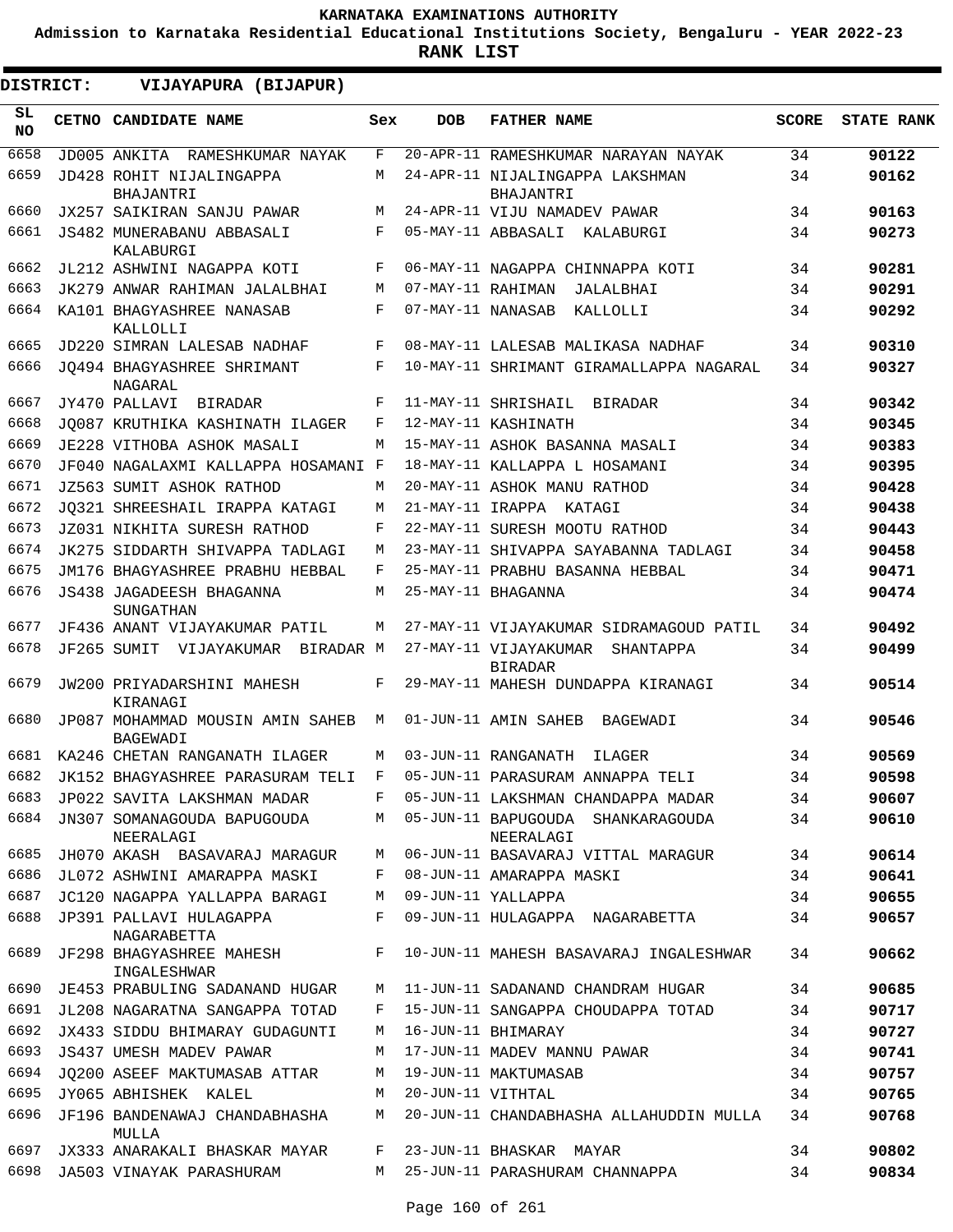**Admission to Karnataka Residential Educational Institutions Society, Bengaluru - YEAR 2022-23**

| <b>DISTRICT:</b> | VIJAYAPURA (BIJAPUR)                                                   |     |                  |                                                   |              |                   |
|------------------|------------------------------------------------------------------------|-----|------------------|---------------------------------------------------|--------------|-------------------|
| SL.<br><b>NO</b> | CETNO CANDIDATE NAME                                                   | Sex | <b>DOB</b>       | <b>FATHER NAME</b>                                | <b>SCORE</b> | <b>STATE RANK</b> |
|                  | ADAGIMANI                                                              |     |                  | ADAGIMANI                                         |              |                   |
| 6699             | JA187 RAVI CHIDANAND HADAPAD                                           | M   |                  | 26-JUN-11 CHIDANAND MAHADVAPPA HADAPAD            | 34           | 90844             |
| 6700             | JV058 SIDDANAGOUDA VISHWANATH<br>PATIL                                 | M   |                  | 28-JUN-11 VISHWANATH SANGANAGOUDA PATIL           | 34           | 90860             |
| 6701             | JG216 RUDRAGOUD NINGANAGOUD PATIL M                                    |     |                  | 01-JUL-11 NINGANAGOUD SHARANAGOUD PATIL           | 34           | 90890             |
| 6702             | JX396 PRAJWAL SANJAY RATHOD                                            | М   |                  | 04-JUL-11 SANJAY RATHOD                           | 34           | 90931             |
| 6703             | JS626 SANDEEP VITHAL BAJANTRI                                          | М   | 05-JUL-11 VITHAL | BAJANTRI                                          | 34           | 90941             |
| 6704             | KA439 DARSHAN RAJU RATHOD                                              | М   |                  | 07-JUL-11 RAJU BHANGU RATHOD                      | 34           | 90953             |
| 6705             | JE210 BHAGYASHREE ANIL KALE                                            | F   |                  | 08-JUL-11 ANIL AMBAJI KALE                        | 34           | 90968             |
| 6706             | JX230 POOJA BABU RATHOD                                                | F   |                  | 08-JUL-11 BABU RATHOD                             | 34           | 90978             |
| 6707             | JM374 SHIVAKUMAR RAMESH RATHOD                                         | М   |                  | 11-JUL-11 RAMESH TUKKAPPA RATHOD                  | 34           | 91018             |
| 6708             | JH296 SHIVARAJ IRANNA BIRADAR                                          | M   |                  | 11-JUL-11 IRANNA S BIRADAR                        | 34           | 91019             |
| 6709             | JS168 MAHESH SIDDAYYA MATHAPATI                                        | М   |                  | 13-JUL-11 SIDDAYYA MALAKAYYA MATHAPATI            | 34           | 91039             |
| 6710             | JB070 PRAJWAL SHIVANAND HADAPAD                                        | М   |                  | 14-JUL-11 SHIVANAND<br>HADAPAD                    | 34           | 91055             |
| 6711             | JV036 SAGAR BHOJU PAWAR                                                | М   |                  | 15-JUL-11 BHOJU GANGARAM PAWAR                    | 34           | 91066             |
| 6712             | KA259 NADIM RAJAMAMMAD MULLA                                           | М   |                  | 17-JUL-11 RAJMAHMMAD<br>MULLA                     | 34           | 91094             |
| 6713             | JD059 HANAMANT DONGAREPPA<br><b>GUNNAPUR</b>                           | М   |                  | 20-JUL-11 DONGAREPPA MALLAPPA GUNNAPUR            | 34           | 91128             |
| 6714             | JG113 SHANTAPPA DATTATREY HUGAR                                        | М   |                  | 21-JUL-11 DATTATREY SHANTAPPA HUGAR               | 34           | 91146             |
| 6715             | JP287 VENKATESH MAHADEV SAGAR                                          | M   |                  | 21-JUL-11 MAHADEV NANDAPPA SAGAR                  | 34           | 91151             |
| 6716             | JE068 MANIKANTH RAMESH GOLASAR                                         | M   |                  | 25-JUL-11 RAMESH MAHADEVAPPA GOLASAR              | 34           | 91187             |
| 6717             | JL202 SHRIDEVI<br>SHIVAPUTRA                                           | F   |                  | 25-JUL-11 SHIVAPUTRA                              | 34           | 91193             |
| 6718             | NAGARABETTA<br>JK077 SHASHIDHAR YASHAVANT<br>KADEGOL                   | М   |                  | 29-JUL-11 YASHAVANT LAYAPPA KADEGOL               | 34           | 91234             |
| 6719             | JS540 RAHUL SHIVALINGAPPA<br>BAMMANAJOGI                               | M   |                  | 06-AUG-11 SHIVALINGAPPA GOLLALAPPA<br>BAMMANAJOGI | 34           | 91300             |
| 6720             | JS608 CHETAN BOJU PAWAR                                                | М   |                  | 08-AUG-11 BOJU PAWAR                              | 34           | 91308             |
| 6721             | JX339 AMANAULLA HAIDARSAB TAMBA                                        | М   |                  | 10-AUG-11 HAIDARSAB HUSENSAB TAMBA                | 34           | 91333             |
| 6722             | JB115 KOUSHALYA BHOJU RATHOD                                           | F   | 13-AUG-11 BHOJU  | BHIMASI<br>RATHOD                                 | 34           | 91374             |
| 6723             | JR439 JEEVAN ARJUN CHAVAN                                              | M   | 14-AUG-11 ARJUN  |                                                   | 34           | 91384             |
| 6724             | JU083 SHREEGURU BASAYYA HIREMATH M 14-AUG-11 BASAYYA KAPPAYYA HIREMATH |     |                  |                                                   | 34           | 91387             |
| 6725             | JE175 ROSHAN SHIVAJI PAWAR                                             |     |                  | M 15-AUG-11 SHIVAJI DEEPALU PAWAR                 | 34           | 91396             |
| 6726             | JD146 SNEHAL SHILPI                                                    | F   | 16-AUG-11 ARJUN  |                                                   | 34           | 91409             |
| 6727             | JH453 NAGESH SHANTAPPA KUDARI                                          | M   |                  | 21-AUG-11 SHANTAPPA RAMAGOND KUDARI               | 34           | 91450             |
| 6728             | JZ472 AMIT MAHADEV DOLLI                                               | M   |                  | 22-AUG-11 MAHADEV SHARANAPPA DOLLI                | 34           | 91452             |
| 6729             | JG098 SAHANA BASAVARAJ BIRADAR                                         | F   |                  | 27-AUG-11 BASAVARAJ HANAMANTH BIRADAR             | 34           | 91493             |
| 6730             | JJ162 SAMARTH SHANKREPPA HALLI                                         | M   |                  | 04-SEP-11 SHANKREPPA RAYAPPA HALLI                | 34           | 91567             |
| 6731             | JL363 AISHWARYA BHIMANNA WADDAR                                        | F   |                  | 05-SEP-11 BHIMAPPA DASAPPA WADDAR                 | 34           | 91569             |
|                  | 6732 JW101 SOUJANYA PARASHURAM<br>HOSAMANI                             | F   |                  | 07-SEP-11 PARASHURAM HANAMANTRAY<br>HOSAMANI      | 34           | 91593             |
| 6733             | JS287 PRAVEEN BASANAGOUDA PATIL                                        | М   |                  | 09-SEP-11 BASANAGOUDA BOMMARAYAGOUDA<br>PATIL     | 34           | 91617             |
| 6734             | JX438 DINESH UMESH TALAGERI                                            | М   |                  | 13-SEP-11 UMESH TALAGERI                          | 34           | 91644             |
| 6735             | JC086 AKSHATA LAXMAN CHALAWADI                                         | F   |                  | 16-SEP-11 LAXMAN BASAPPA CHALAWAD                 | 34           | 91665             |
| 6736             | JY184 JATTINGARAYA APPASAHEB<br><b>BADDUR</b>                          | M   |                  | 17-SEP-11 APPASAHEB BADDUR                        | 34           | 91680             |
|                  | 6737 JX502 ADITYA SHETTU JADHAV                                        | M   |                  | 21-SEP-11 SHETTU JADHAV                           | 34           | 91708             |
| 6738             | JK231 SHRAVANKUMAR HONAKATTI                                           | M   |                  | 23-SEP-11 SHARANABASAPPA                          | 34           | 91731             |
| 6739             | JA111 BHAGYASHRI HANAMAVVA<br>CHALAVADI                                | F   |                  | 29-SEP-11 HANAMAVVA NAGAPPA CHALAVADI             | 34           | 91770             |
| 6740             | JJ143 DHANAMMA NINGANNA KATAGERI F 30-SEP-11 NINGANNA KATAGERI         |     |                  |                                                   | 34           | 91781             |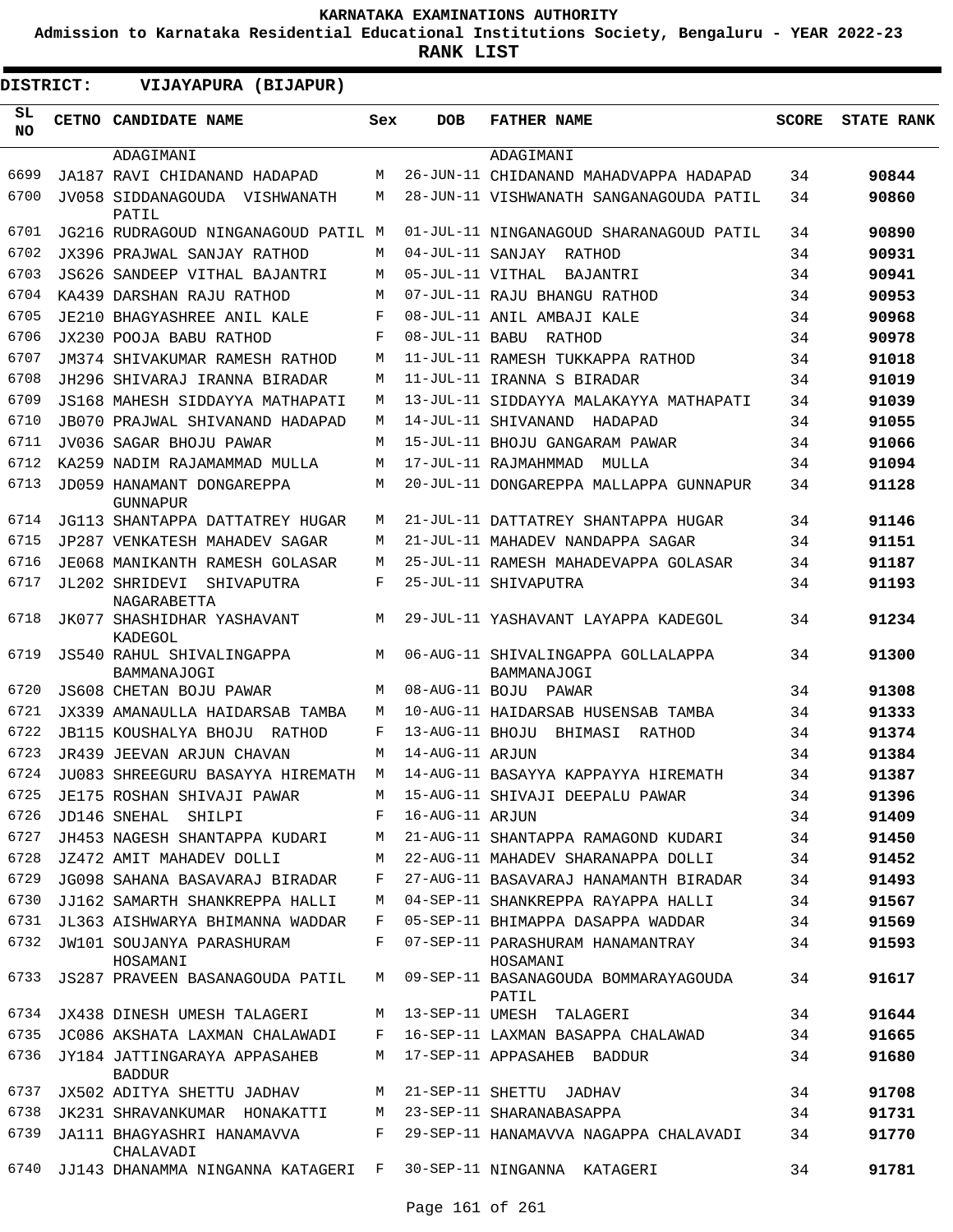**Admission to Karnataka Residential Educational Institutions Society, Bengaluru - YEAR 2022-23**

| DISTRICT:       | VIJAYAPURA (BIJAPUR)                         |     |                 |                                                  |              |                   |
|-----------------|----------------------------------------------|-----|-----------------|--------------------------------------------------|--------------|-------------------|
| SL<br><b>NO</b> | CETNO CANDIDATE NAME                         | Sex | <b>DOB</b>      | <b>FATHER NAME</b>                               | <b>SCORE</b> | <b>STATE RANK</b> |
| 6741            | JE395 SUPRIYA SANGAMESH<br>GANGASHETTI       | F   |                 | 30-SEP-11 SANGAMESH BHIMARAYA<br>GANGASHETTI     | 34           | 91790             |
| 6742            | JJ204 PRAJWAL PRAKASH ZULPI                  | M   |                 | 04-OCT-11 PRAKASH MALLIKARJUN ZULPI              | 34           | 91828             |
| 6743            | JZ484 SHREYAS<br>GARASANGI                   | M   |                 | 05-OCT-11 SADASHIV PARASAPPA GARASANGI           | 34           | 91837             |
| 6744            | JY399 DEVIKI SHRISHAIL HADLI                 | F   |                 | 06-OCT-11 SHRISHAIL SANGAPPA HADLI               | 34           | 91842             |
| 6745            | JA410 VITTAL BASAVARAJ<br>VALAKALADINNI      | M   |                 | 18-OCT-11 BASAVARAJ VITTAL<br>VALAKALADINNI      | 34           | 91938             |
| 6746            | JB197 TANU DHARASING LAMANI                  | F   |                 | 20-OCT-11 DHARASING RUPALU LAMANI                | 34           | 91957             |
| 6747            | JW149 MALLANAGOUDA KANTEPPA<br>SARAWAD       | M   |                 | 25-OCT-11 KANTEPPA NINGANNA SARAWAD              | 34           | 91994             |
| 6748            | JC027 ABHISHEK HANAMANT SUNTYAN              | М   |                 | 28-OCT-11 HANAMANT YAMANAPPA SUNTYAN             | 34           | 92015             |
| 6749            | JF393 DHANAMMA RAMACHANDRA WAGHE             | F   |                 | 29-OCT-11 RAMACHANDRA PRADHANI WAGHE             | 34           | 92025             |
| 6750            | JA307 PAYAL MOHAN RATHOD                     | F   |                 | 01-NOV-11 MOHAN GEMU RATHOD                      | 34           | 92053             |
| 6751            | JS529 AKASHGOUDA SHIVANAND<br><b>BIRADAR</b> | М   |                 | 02-NOV-11 SHIVANAND BASAPPA BIRADAR              | 34           | 92058             |
| 6752            | JM197 SHREEHARI THIRUPATHI<br>MUDLAGERI      | М   |                 | 05-NOV-11 THIRUPATHI                             | 34           | 92086             |
| 6753            | JB269 ADARSH BASAVARAJ WALIKAR               | M   |                 | 08-NOV-11 BASAVARAJ MUTTAPPA WALIKAR             | 34           | 92104             |
| 6754            | JB281 SIDDU SIDDARAM PUJARI                  | M   |                 | 08-NOV-11 SIDDARAM JAKKAPPA PUJARI               | 34           | 92113             |
| 6755            | JZ530 LOKESH CHANDRAKANT YADAV               | M   |                 | 10-NOV-11 CHANDRAKANT                            | 34           | 92121             |
| 6756            | JZ057 NIKITA SHARANAPPA MULIMANI             | F   |                 | 13-NOV-11 SHARANAPPA                             | 34           | 92142             |
| 6757            | JB061 MAHADEVI DUNDAPPA BAJENI               | F   |                 | 14-NOV-11 DUNDAPPA HANAMANT BAJENI               | 34           | 92153             |
| 6758            | JE480 CHAITRA PRABHU BAJANTRI                | F   |                 | 18-NOV-11 PRABHU BHEEMASHYA BAJANTRI             | 34           | 92182             |
| 6759            | JD375 VAISHNAVI RAMESH BADAGANDI             | F   |                 | 23-NOV-11 RAMESH BADAGANDI                       | 34           | 92222             |
| 6760            | JV054 RAMYASHREE SEVULAL NAYAK               | F   |                 | 07-DEC-11 SEVULAL KHESU NAYAK                    | 34           | 92312             |
| 6761            | JK150 SIDDAPPA MALAPPA<br>HIREKURUBAR        | M   |                 | 11-DEC-11 MALAPPA SIDDAPPA HIREKURUBAR           | 34           | 92336             |
| 6762            | JO013 LAXMI BASAVARAJ CHALAWADI              | F   |                 | 12-DEC-11 BASAVARAJ RAMAPPA CHALAWADI            | 34           | 92343             |
| 6763            | KA252 DIVYASHREE RAJKUMAR NAIK               | F   |                 | 14-DEC-11 RAJKUMAR<br>CHANDU NAIK                | 34           | 92356             |
| 6764            | JX304 APURVA PRAKASH RATHOD                  | F   |                 | 15-DEC-11 PRAKASH GANGARAM RATHOD                | 34           | 92364             |
| 6765            | KA326 MAYA SHIVAPPA GALAGALI                 | F   |                 | 25-DEC-11 SHIVAPPA GALAGALI                      | 34           | 92429             |
| 6766            | JC101 GEETA RATHODA BHIMASING<br>RATHODA     | F   |                 | 28-DEC-11 BHIMASING                              | 34           | 92434             |
| 6767            | JU018 ARAMAN MOULALI HADIMANI                | M   |                 | 30-DEC-11 MOULALI NABILAL HADIMANI               | 34           | 92446             |
| 6768            | JD159 AKASH MADU LAMANI                      | M   |                 | 01-JAN-12 MADU LAMANI                            | 34           | 92464             |
| 6769            | JV010 GOUTAM ISHWAR NATIKAR                  | M   |                 | 01-JAN-12 ISHWAR SHANKREPPA NATIKAR              | 34           | 92470             |
| 6770            | JP174 MAHANTESH MADIVALAPPA<br><b>BYALAL</b> | М   |                 | 01-JAN-12 MADIVALAPPA HANMAPPA BYALAL            | 34           | 92472             |
| 6771            | JN149 SHIVARAJ MINAJAGI                      | M   |                 | 01-JAN-12 HANAMANTRAYA                           | 34           | 92480             |
| 6772            | JH270 SHREEDHAR NARASAPPA MADAR              | M   |                 | 01-JAN-12 NARASAPPA SHANTABAI MADAR              | 34           | 92481             |
| 6773            | JX038 PRATIKSHA GANESH PAWAR                 | F   |                 | 26-JAN-12 GANESH MEGHU PAWAR                     | 34           | 92528             |
| 6774            | JR181 KISHOR SHEKHAR KORI                    | M   |                 | 30-JAN-12 SHEKHAR NINGAPPA KORI                  | 34           | 92537             |
| 6775            | JA347 RAHUL SHRISHAIL GOLASANGI              | M   |                 | 12-FEB-12 SHRISHAIL SHIVALINGAPPA<br>GOLASANGI   | 34           | 92555             |
| 6776            | JP187 KIRANA SUNILA LAMANI                   | М   |                 | 04-MAR-12 SUNILA SHIVAJI LAMANI                  | 34           | 92571             |
| 6777            | JZ461 PRADEEP SHARANAPPA NAYKODI             | М   |                 | 11-MAR-12 SHARANAPPA YAMANAPPA NAYKODI           | 34           | 92579             |
| 6778            | JF168 MALLIKARJUN BASAVARAJ KOLI             | M   |                 | 18-MAR-12 BASAVARAJ CHIDANAND KOLI               | 34           | 92584             |
| 6779            | JY234 RAGHAVENDRA SADANAND<br>HORAPETI       | M   |                 | 06-APR-12 SADANAND MALLESHAPPA HORAPETI          | 34           | 92592             |
| 6780            | JF468 ARCHANA MANIK BADIGER                  | F   |                 | 16-NOV-09 MANIK MONAPPA BADIGER                  | 33           | 92685             |
| 6781            | JS073 MURAGENDRA MADIVALAPPA<br>KOTARAGASTI  | M   |                 | 04-DEC-09 MADIVALAPPA MAHADEVAPPA<br>KOTARAGASTI | 33           | 92694             |
| 6782            | JF276 ANJANA SHREESHIL CHAVAN                | F   |                 | 01-JAN-10 SHREESHIL LALU CHAVAN                  | 33           | 92706             |
|                 |                                              |     | Page 162 of 261 |                                                  |              |                   |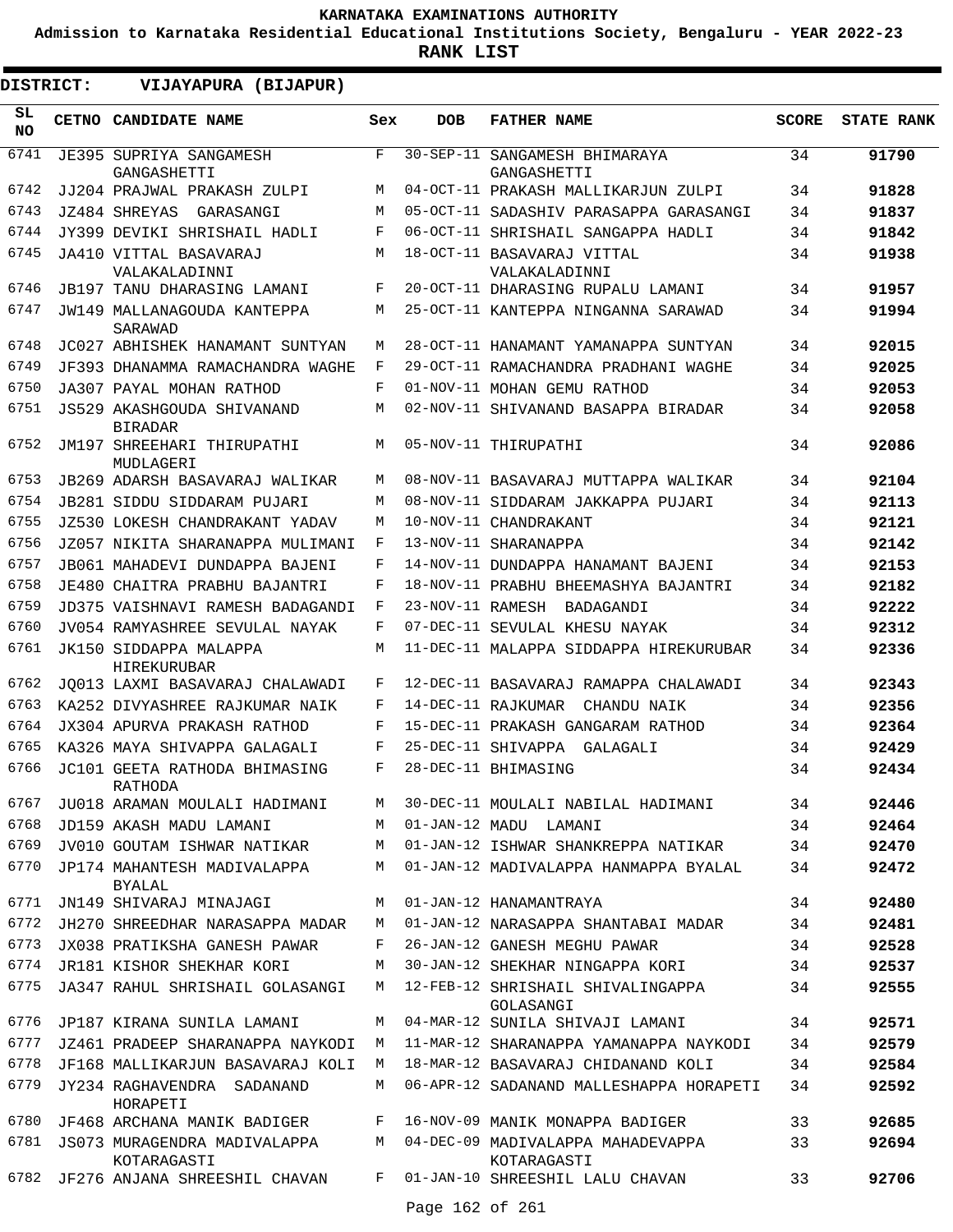**Admission to Karnataka Residential Educational Institutions Society, Bengaluru - YEAR 2022-23**

| DISTRICT:       | VIJAYAPURA (BIJAPUR)                           |     |                                 |                                                 |              |                   |
|-----------------|------------------------------------------------|-----|---------------------------------|-------------------------------------------------|--------------|-------------------|
| SL<br><b>NO</b> | CETNO CANDIDATE NAME                           | Sex | <b>DOB</b>                      | <b>FATHER NAME</b>                              | <b>SCORE</b> | <b>STATE RANK</b> |
| 6783            | JL381 CHANDRASHEKHAR AMARESH<br>PATIL          | М   | $\overline{01}$ -JAN-10 AMARESH | PATIL                                           | 33           | 92710             |
| 6784            | JN268 FAYAZ HUSEENABASHA WALIKAR               | М   |                                 | 01-JAN-10 HUSEENABASHA<br>WALIKAR               | 33           | 92713             |
| 6785            | JE399 KHUSHI SHREEDEVI MADAR                   | F   |                                 | 01-JAN-10 SHREEDEVI                             | 33           | 92717             |
| 6786            | JU046 MOUNESH MALLAPPA TALAWAR                 | M   |                                 | 01-JAN-10 MALLAPPA                              | 33           | 92720             |
| 6787            | JH022 SWETHA HIREMATA                          | F   |                                 | 02-JAN-10 SANGAYYA HIREMATA                     | 33           | 92737             |
| 6788            | JD021 NOMAN MAINUDDIN JALAGAR                  | М   |                                 | 18-JAN-10 MAINUDDIN<br>JALAGAR                  | 33           | 92750             |
| 6789            | JS246 SHRINIVAS SOMASHEKHAR<br><b>BADIGER</b>  | M   |                                 | 18-FEB-10 SOMASHEKHAR                           | 33           | 92771             |
| 6790            | JF266 VISHAL APPASAB NAIK                      | M   |                                 | 24-FEB-10 APPASAB JAKKAPPA NAIK                 | 33           | 92775             |
| 6791            | <b>JX150 BHAGYSHREE NAMADEV RATHOD</b>         | F   |                                 | 31-MAR-10 NAMADEV PUNNU RATHOD                  | 33           | 92802             |
| 6792            | JR257 SANTRUPTI MOHANSING PAWAR                | F   |                                 | 31-MAR-10 MOHANSING<br>PAWAR                    | 33           | 92805             |
| 6793            | JY077 ROHAN KENCHAPPA VANAJOLA                 | M   |                                 | 18-APR-10 KENCHAPPA VANAJOLA                    | 33           | 92833             |
| 6794            | JJ213 PREETI<br>KANTAPPA BHAVIMANI F           |     |                                 | 25-APR-10 KANTAPPA<br>SHANKAR BHAVIMANI         | 33           | 92839             |
| 6795            | JO701 YUVARAJ SHANTAPPA<br>ALAGUNDAGI          | M   |                                 | 01-MAY-10 SHANTAPPA GOLLALAPPA<br>ALAGUNDAGI    | 33           | 92846             |
| 6796            | JK256 GANESH SHREEMANT GUBYAD                  | M   |                                 | 09-MAY-10 SHREEMANT SHIVANNA GUBYAD             | 33           | 92854             |
| 6797            | JJ134 SAANIKA PRAKASH NAIK                     | F   |                                 | 01-JUN-10 PRAKASH KOTU NAIK                     | 33           | 92895             |
| 6798            | JX213 RENUKA RAMESH ADAVI                      | F   |                                 | 15-JUN-10 RAMESH ADAVI                          | 33           | 92913             |
| 6799            | JG205 MANOJ SANTOSH TANGA                      | M   |                                 | 02-JUL-10 SANTOSH MANOHAR TANGA                 | 33           | 92935             |
| 6800            | JK033 RAKESH BASAVARAJ POOJARI                 | M   |                                 | 02-JUL-10 BASAVARAJ KRISHNAPPA POOJARI          | 33           | 92937             |
| 6801            | JO268 TEJASHWINI SANGANABASU DANI F            |     |                                 | 04-JUL-10 SANGANABASU DUNDAPPA DANI             | 33           | 92942             |
| 6802            | JB311 AKASH SAHEBGOUD BIRADAR                  | М   |                                 | 08-JUL-10 SAHEBGOUD<br>BIRADAR                  | 33           | 92944             |
| 6803            | JP128 ALLABHAKSHA MUKIHAL                      | M   | 11-JUL-10 DADESAH               |                                                 | 33           | 92948             |
| 6804            | JA252 SANA AMEENPATEL PASODI                   | F   |                                 | 21-JUL-10 AMEENPATEL MEERASAB PASODI            | 33           | 92971             |
| 6805            | JJ234 AJAYAGOUDA CHIDANAND<br><b>BIRADAR</b>   | M   |                                 | 22-JUL-10 CHIDANAND NINGAPPA BIRADAR            | 33           | 92972             |
| 6806            | JJ154 SANTOSH RACHAPPA AGASAR                  | M   |                                 | 06-AUG-10 RACHAPPA AGASAR                       | 33           | 92998             |
| 6807            | JZ184 SHREEDHAR ASHOK DESAI                    | М   |                                 | 06-AUG-10 ASHOK DESAI                           | 33           | 92999             |
| 6808            | JZ107 PRAVEEN SAVALU MANWAR                    | M   |                                 | 07-AUG-10 SAVALU MANWAR                         | 33           | 93001             |
| 6809            | JY566 RAMESH TAMANNA HATAGAR                   | M   |                                 | 07-AUG-10 TAMANNA SIDARAY HATAGAR               | 33           | 93002             |
| 6810            | JR014 RENUKA PRAKASH MANUR                     |     |                                 | 07-AUG-10 PRAKASH BASAPPA MANUR                 | 33           | 93003             |
| 6811            | JF367 MALAPPA VISHWANATH POOJARI M             |     |                                 | 12-AUG-10 VISHWANATH BASAPPA POOJARI            | 33           | 93017             |
| 6812            | JN036 BI BI AYISHA KHADARABASHA<br>INAMADAR    | F   |                                 | 16-AUG-10 KHADARABASHA INAMADAR                 | 33           | 93030             |
| 6813            | JA228 BHORAMMA SIDDAYYA MATH                   | F   |                                 | 20-AUG-10 SIDDAYYA DAYANAND MATH                | 33           | 93041             |
| 6814            | JS550 GANESH NAMADEV JADHAV                    | M   |                                 | 28-AUG-10 NAMADEV VENU JADHAV                   | 33           | 93066             |
| 6815            | JB296 VINAYAK NAGANUR                          | M   | 30-AUG-10 NAGESH                |                                                 | 33           | 93072             |
| 6816            | JC054 BASAVARAJ CHANDRASHEKHAR<br>MULASAVALAGI | M   |                                 | 31-AUG-10 CHANDRASHEKAR BASAPPA<br>MULASAVALAGI | 33           | 93075             |
| 6817            | JQ055 RUDRAYYA MALLAYYA SALIMATH               | M   |                                 | 01-SEP-10 MALLAYYA SHIVAYYA SALIMATH            | 33           | 93079             |
| 6818            | JU089 MAHMADTAMEEM NABILAL FAREED M            |     | 05-SEP-10 NABILAL               |                                                 | 33           | 93092             |
| 6819            | JE357 RANJIT SARJAN JADHAV                     | М   |                                 | 08-SEP-10 SARJAN TARASHING JADHAVA              | 33           | 93099             |
| 6820            | JZ220 ABHISHEKA DODDAPPA NATIKAR M             |     |                                 | 09-SEP-10 DODDEPPA BASAPPA NATIKAR              | 33           | 93103             |
| 6821            | JQ335 SAINAT SANTOSH NAYAK                     | М   | 14-SEP-10 SANTOSH               |                                                 | 33           | 93130             |
| 6822            | JQ167 GEETA NANDAPPA BIRADAR                   | F   |                                 | 20-SEP-10 NANDAPPA SANGAPPA BIRADAR             | 33           | 93153             |
| 6823            | JZ162 PRADEEP PRAKASH RATHOD                   | М   |                                 | 20-SEP-10 PRAKASH RATHOD                        | 33           | 93156             |
| 6824            | JN026 AISHVARYA SHRISHAIL GURADDI F            |     |                                 | 21-SEP-10 SHRISHAIL MALLANNA GURADDI            | 33           | 93158             |
| 6825            | JH477 SARASWATHI N                             | F   | 21-SEP-10 NAGANNA               |                                                 | 33           | 93161             |
| 6826            | JH279 VAISHNAVI GUNDAPPA<br><b>BOLAGONDI</b>   | F   |                                 | 24-SEP-10 GUNDAPPA SIDDAPPA BOLAGONDI           | 33           | 93171             |
| 6827            | JW179 VIJAYALAXMI PARASAPPA                    | F   |                                 | 29-SEP-10 PARASAPPA KHAJAPPA KARJAGI            | 33           | 93189             |
|                 |                                                |     | Page 163 of 261                 |                                                 |              |                   |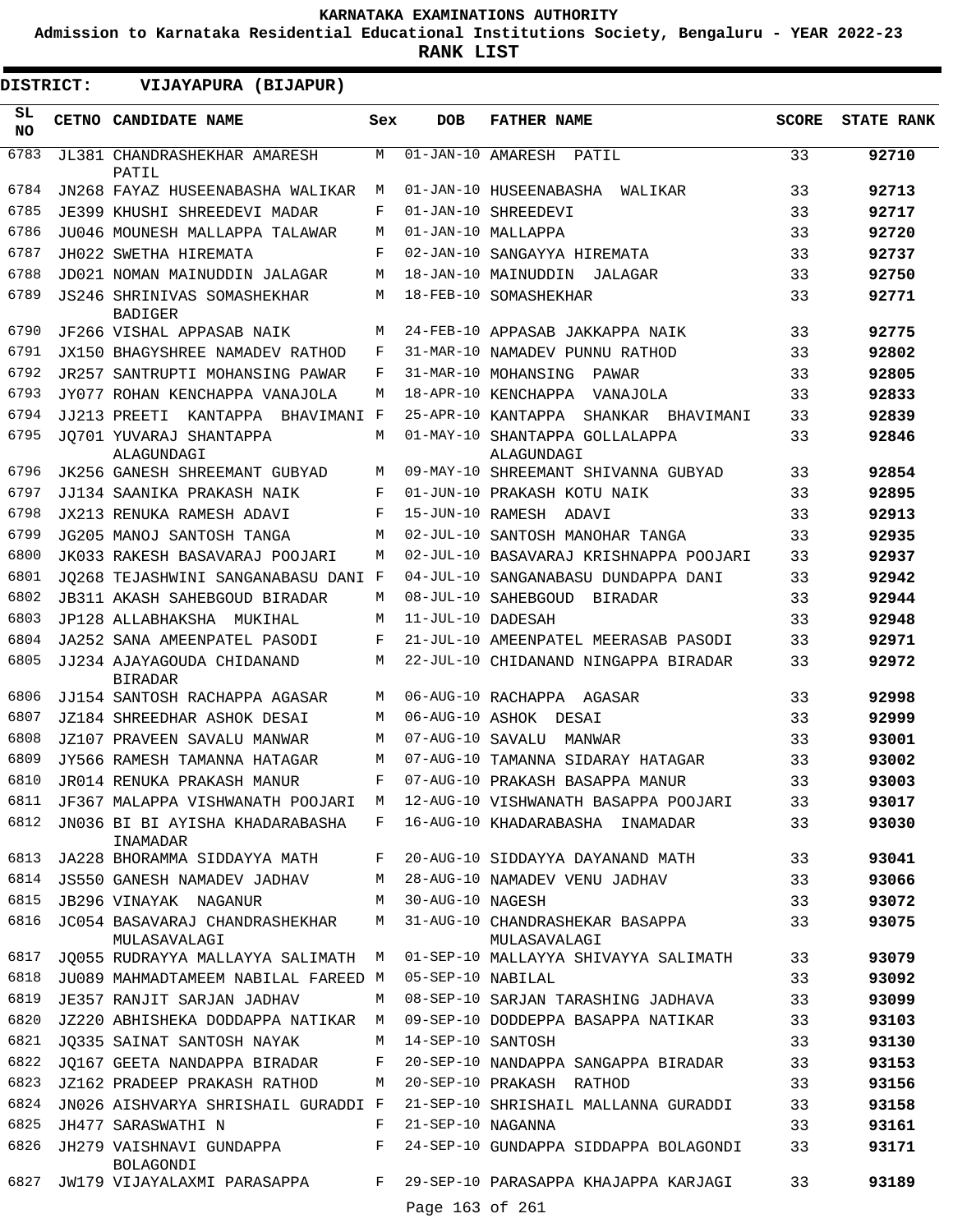**Admission to Karnataka Residential Educational Institutions Society, Bengaluru - YEAR 2022-23**

**RANK LIST**

 $\blacksquare$ 

 $\blacksquare$ 

| DISTRICT:  |  | VIJAYAPURA (BIJAPUR)                      |     |                   |                                                   |              |                   |
|------------|--|-------------------------------------------|-----|-------------------|---------------------------------------------------|--------------|-------------------|
| SL.<br>NO. |  | CETNO CANDIDATE NAME                      | Sex | <b>DOB</b>        | <b>FATHER NAME</b>                                | <b>SCORE</b> | <b>STATE RANK</b> |
|            |  | KARJAGI                                   |     |                   |                                                   |              |                   |
| 6828       |  | JM439 BASAVARAJ YALLAMMA MADAR            | М   |                   | 02-OCT-10 YALLAMMA<br>MADAR                       | 33           | 93200             |
| 6829       |  | KA054 HANAMANT VITTHAL HOSATTI            | M   |                   | 05-OCT-10 VITTHAL GURUPADAPPA HOSATTI             | 33           | 93216             |
| 6830       |  | <b>JB305 PRANIL MANJUNATH CHIGARI</b>     | М   |                   | 06-OCT-10 MANJUNATH MAHADEVAPPA CHIGARI           | 33           | 93219             |
| 6831       |  | JZ068 VIJAYALASKMI SIDDAPPA<br>KONNUR     | F   |                   | 06-OCT-10 SIDDAPPA YAMANNAPPA KONNUR              | 33           | 93221             |
| 6832       |  | JY404 DEEPA BHIMAPPA JANOJI               | F   |                   | 07-OCT-10 BHIMAPPA MALLAPPA JANOJI                | 33           | 93222             |
| 6833       |  | JX212 PANKAJ LAXMAN CHAVAN                | М   | 10-OCT-10 LAXMAN  | CHAVAN                                            | 33           | 93238             |
| 6834       |  | JF262 AMAN BASHIRAHMED MOMIN              | М   |                   | 15-OCT-10 BASHIRAHMED YASEENSAB MOMIN             | 33           | 93264             |
| 6835       |  | JZ548 SHRUTI RAJU<br>NATIKAR              | F   | 16-OCT-10 RAJU    | DHRMANNA NATIKAR                                  | 33           | 93268             |
| 6836       |  | JO465 SRUSHTI RATHOD                      | F   |                   | 18-OCT-10 PINTU RATHOD                            | 33           | 93280             |
| 6837       |  | JS059 MALLAMMA BASANAGOUDA PATIL          | F   |                   | 24-OCT-10 BASANAGOUDA                             | 33           | 93308             |
| 6838       |  | JK272 AKASH RAMAPPA KANNAL                | М   |                   | 27-OCT-10 RAMAPPA CHANDRAM KANNAL                 | 33           | 93320             |
| 6839       |  | JA414 JAVID RAJESAB MULLA                 | М   | 29-OCT-10 RAJESAB |                                                   | 33           | 93330             |
| 6840       |  | JS061 SHRUSHTI MALAKAPPA<br>KAMANAKERI    | F   |                   | 30-OCT-10 MALAKAPPA MALLAPPA KAMANAKERI           | 33           | 93342             |
| 6841       |  | KA190 MITHUN MAHANTESH KAGGOD             | М   |                   | 01-NOV-10 MAHANTESH KAGGOD                        | 33           | 93349             |
| 6842       |  | <b>JD283 SATISH SHREESHAIL HOSAMANI</b>   | М   |                   | 01-NOV-10 SHREESHAIL VEERAGANTEPPA<br>HOSAMANI    | 33           | 93354             |
| 6843       |  | JB181 DEEPA ASHOK PENTED                  | F   | 06-NOV-10 ASHOK   |                                                   | 33           | 93373             |
| 6844       |  | JC158 ROHITA BASU<br>CHAVAN               | М   |                   | 08-NOV-10 BASU CHAVAN                             | 33           | 93387             |
| 6845       |  | KA345 PRAJVAL MALASIDDANAVAR              | М   |                   | 12-NOV-10 SIDDAPPA SIDARAY<br>MALASIDDANAVAR      | 33           | 93407             |
| 6846       |  | JX418 DEEPA BHEEMARAY BHAJANTRI           | F   |                   | 16-NOV-10 BHEEMARAY BHAJANTRI                     | 33           | 93435             |
| 6847       |  | JD314 SUMITGOUD SIDDANAGOUD<br>CHOUDRI    | М   |                   | 16-NOV-10 SIDDANAGOUD BASAPPA CHOUDRI             | 33           | 93436             |
| 6848       |  | JB329 RIYANA HUSENASABA MULLA             | F   |                   | 20-NOV-10 HUSENASABA                              | 33           | 93449             |
| 6849       |  | JO090 RAVI KANTAPPA KOLAMALI              | М   |                   | 21-NOV-10 KANTAPPA SOMARAY KOLAMALI               | 33           | 93457             |
| 6850       |  | JB223 SANTOSH HANAMANT HORAKERI           | М   |                   | 23-NOV-10 HANAMANT CHANDAPPA HORAKERI             | 33           | 93469             |
| 6851       |  | JA380 VIDHYASHRI SHARANAPPA<br>CHALAWADI  | F   |                   | 25-NOV-10 SHARANAPPA CHANABASAPPA<br>CHALAWADI    | 33           | 93478             |
| 6852       |  | JY137 ULLAS BABU JADAV                    | М   |                   | 28-NOV-10 BABU ARJUN JADAV                        | 33           | 93492             |
| 6853       |  | KA368 SAKSHI SIDDAPPA CHORAGASTI          | F   |                   | 02-DEC-10 SIDDAPPA CHORAGASTI                     | 33           | 93515             |
| 6854       |  | JJ153 BHIRAPPA VITOBA INDI                | М   |                   | 03-DEC-10 VITOBA DYAVANNA INDI                    | 33           | 93519             |
| 6855       |  | JT008 GANESH SANTOSH PAWAR                | М   |                   | 07-DEC-10 SANTOSH CHANDU PAWAR                    | 33           | 93539             |
| 6856       |  | JV128 ANKITA PARASHURAM<br>DEVARANAVADAGI | F   |                   | 09-DEC-10 PARASHURAM MAHANTAPPA<br>DEVARANAVADAGI | 33           | 93552             |
| 6857       |  | JX026 RUPA AJIT KAMBLE                    | F   |                   | 14-DEC-10 AJIT KAMBLE                             | 33           | 93581             |
| 6858       |  | JY024 KALPANA RAJU CHAVAN                 | F   |                   | 20-DEC-10 RAJU CHAVAN                             | 33           | 93620             |
| 6859       |  | JA064 ASHWINI SANJEEV KHANDEKAR           | F   |                   | 24-DEC-10 SANJEEV DHARAMMANNA KHANDEKAR           | 33           | 93647             |
| 6860       |  | JW182 SANA KHADIRBASHA NAIKODI            | F   |                   | 25-DEC-10 KHADIRBASHA SHABUDDEEN<br>NAIKODI       | 33           | 93650             |
| 6861       |  | JG242 PALLAVI SOMASHEKHAR<br>BEVINAKATTI  | F   |                   | 27-DEC-10 SOMASHEKHAR SAIDPPA<br>BEVINAKATTI      | 33           | 93656             |
| 6862       |  | JE066 VISHNNU PARASURAM NAVI              | М   |                   | 28-DEC-10 PARASURAM CHENNAPPA NAVI                | 33           | 93670             |
| 6863       |  | JZ544 SAMARTH KABADE                      | М   |                   | 30-DEC-10 NARENDRA                                | 33           | 93686             |
| 6864       |  | JB258 SANGEETA SHIVAPPA NALATAVAD F       |     |                   | 31-DEC-10 SHIVAPPA MAREPPA NALATAVAD              | 33           | 93691             |
| 6865       |  | JE368 BHIRAPA PARSHURAM PUJARI            | М   |                   | 01-JAN-11 PARSHURAM PUJARI                        | 33           | 93709             |
| 6866       |  | JS022 MANTESH BASAVARAJ HOSAMNI           | М   |                   | 01-JAN-11 BASAVARAJ SIDDAPPA HOSAMNI              | 33           | 93729             |
| 6867       |  | JR190 SOORAJ PARASURAM GUDIMANI           | M   |                   | 01-JAN-11 PARASURAM KASAPPA GUDIMANI              | 33           | 93762             |
| 6868       |  | JD309 ANKITA BASAVARAJ<br>LINGARADDI      | F   |                   | 02-JAN-11 BASAVARAJ SANGAPPA<br>LINGARADDI        | 33           | 93768             |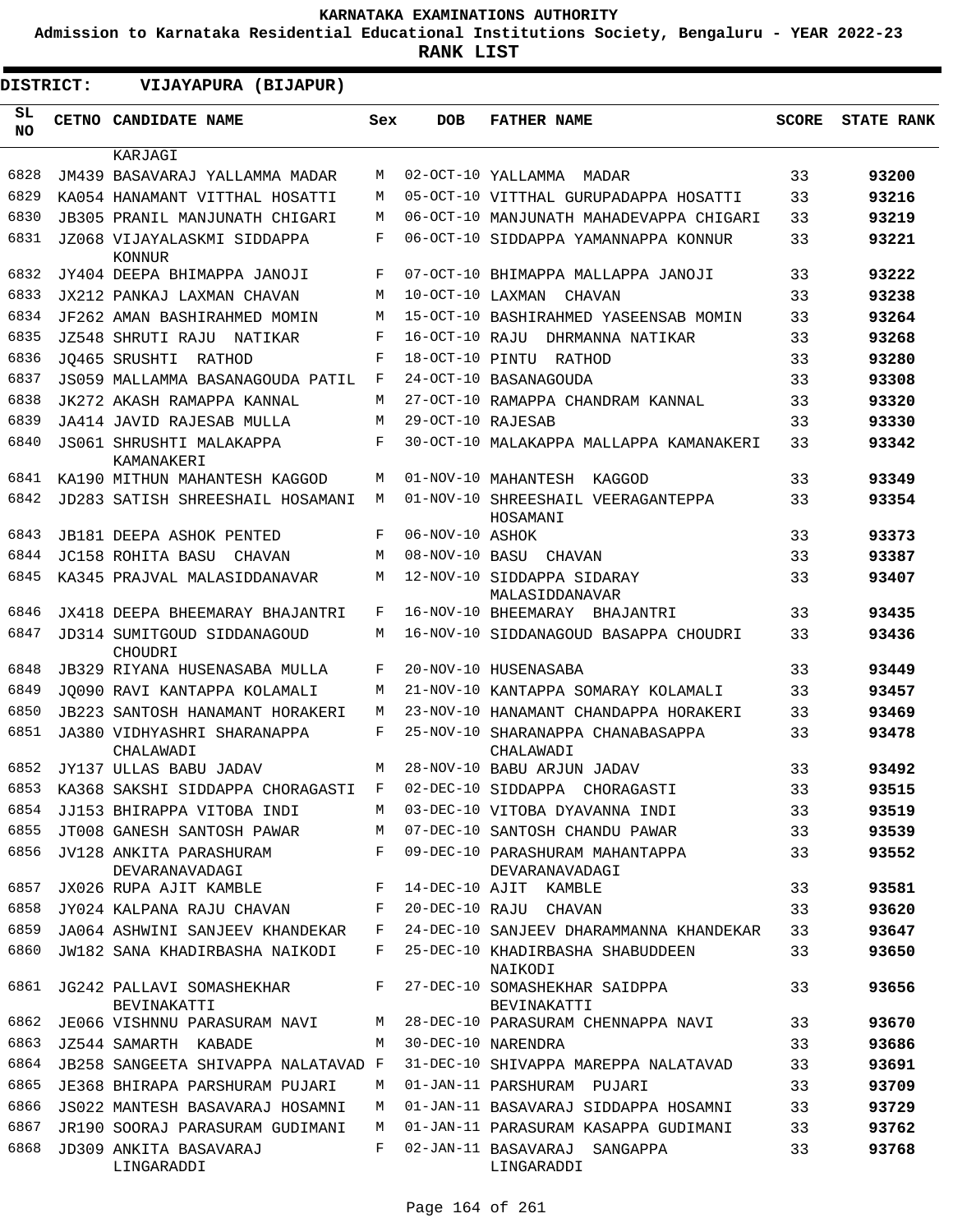**Admission to Karnataka Residential Educational Institutions Society, Bengaluru - YEAR 2022-23**

| <b>DISTRICT:</b> | VIJAYAPURA (BIJAPUR)                                     |         |                   |                                         |              |                   |
|------------------|----------------------------------------------------------|---------|-------------------|-----------------------------------------|--------------|-------------------|
| SL<br>NO.        | CETNO CANDIDATE NAME                                     | Sex     | <b>DOB</b>        | <b>FATHER NAME</b>                      | <b>SCORE</b> | <b>STATE RANK</b> |
| 6869             | JF138 AMBU SHIVASHANKAR SARASAMBI F                      |         |                   | 04-JAN-11 SHIVASHANKAR<br>SARASAMBI     | 33           | 93781             |
| 6870             | JR745 MAHMADYUNUS KHADIRBASHA<br>AGASIMANI               | М       |                   | 04-JAN-11 KHADIRBASHA NABISAB AGASIMANI | 33           | 93786             |
| 6871             | JP339 MAMATA ANIL RATHOD                                 | F       |                   | 04-JAN-11 ANIL MONAPPA RATHOD           | 33           | 93787             |
| 6872             | JE151 DHARMARAJ SHIVAPPA HONAMANE M                      |         |                   | 07-JAN-11 SHIVAPPA BEERAPPA HONAMANE    | 33           | 93808             |
| 6873             | JW173 JATTINGARAY BEERAPPA<br>HIREKURUBAR                | M       | 07-JAN-11 BERAPPA |                                         | 33           | 93814             |
| 6874             | JJ055 AISHWARYA ASHOK HANJAGI                            | F       |                   | 12-JAN-11 ASHOK PADMANNA HANJAGI        | 33           | 93844             |
| 6875             | JX383 SNEHA ASHOK RATHOD                                 | F       |                   | 12-JAN-11 ASHOK BHIMSING RATHOD         | 33           | 93849             |
| 6876             | JT215 ANEELKUMAR<br>SHREEMANT<br>KARIGOUDAR              | М       |                   | 18-JAN-11 SHREEMANT MUTTAPPA KARIGOUDAR | 33           | 93887             |
| 6877             | JF155 CHAITAN BABU CHAVAN                                | M       |                   | 18-JAN-11 BABU RAMU CHAVAN              | 33           | 93888             |
| 6878             | JO612 PAVITRA GANGARAM CHAVHAN                           | F       |                   | 24-JAN-11 GANGARAM SHANKAR CHAVHAN      | 33           | 93927             |
| 6879             | JA235 PALLAVI ARJUN PAWAR                                | F       |                   | 26-JAN-11 ARJUN SHIVAPPA PAWAR          | 33           | 93943             |
| 6880             | JB105 ANKITA RAMANAGOUD GUNDI                            | F       |                   | 27-JAN-11 RAMANAGOUD GURUNATHAPPA GUNDI | 33           | 93952             |
| 6881             | JK245 AYAN PAIGAMBAR INDI                                | М       |                   | 27-JAN-11 PAIGAMBAR<br>INDI             | 33           | 93953             |
| 6882             | JX211 SUVARANA DURAGAPPA MADAR                           | F       |                   | 27-JAN-11 DURAGAPPA SANGAPP MADAR       | 33           | 93956             |
| 6883             | JO652 PRAVEEN MUSHAPPA HALLI                             | М       |                   | 28-JAN-11 MUSHAPPA HALLI                | 33           | 93960             |
| 6884             | JU012 ABINASH RAJU ALAKUNT                               | М       | 04-FEB-11 RAJU    |                                         | 33           | 94006             |
| 6885             | KA330 YALLALING SURESHAKUMAR<br>UPPALADINNI              | М       |                   | 05-FEB-11 SURESHAKUMAR UPPALADINNI      | 33           | 94020             |
| 6886             | JA486 AJAYA DHANASING RATHOD                             | М       |                   | 06-FEB-11 DHANASING DHIRU RATHOD        | 33           | 94021             |
| 6887             | JJ130 ANOSHREE MALLIKARJUN LONI                          | F       |                   | 08-FEB-11 MALLIKARJUN GURUSIDDAPPA LONI | 33           | 94041             |
| 6888             | JP063 PAVITRA GANGAPPA NALATAWAD                         | F       |                   | 08-FEB-11 GANGAPPA SIDDANNA NALATAWAD   | 33           | 94052             |
| 6889             | JF121 RUTUJA KASHINATH KHATAGE                           | F       |                   | 10-FEB-11 KASHINATH DYAMANNA KHATAGE    | 33           | 94073             |
| 6890             | JX472 PRAJWAL GANGARAM KAMBALE                           | М       |                   | 11-FEB-11 GANGARAM YAMANAPPA KAMBALE    | 33           | 94080             |
| 6891             | JX110 MOOBINA RAJESABA DEGINAL                           | F       | 12-FEB-11 RAJESAB | DEGINAL                                 | 33           | 94083             |
| 6892             | JE197 ADARSH HUCCHAPPA BARRA                             | М       |                   | 16-FEB-11 HUCCHAPPA BHAGAPPA BARRA      | 33           | 94115             |
| 6893             | JR685 GOURI RAVI CHAVAN                                  | F       |                   | 16-FEB-11 RAVI SUBBU CHAVAN             | 33           | 94117             |
| 6894             | JY570 SANJANA RAVATARAY NATIKAR                          | F       |                   | 24-FEB-11 RAVATARAY NATIKAR             | 33           | 94179             |
| 6895             | JA424 MOHAMMADZAID ASGAR ALI<br>DARVESH                  | М       |                   | 03-MAR-11 ASGAR ALI CHANDPASHA DARVESH  | 33           | 94220             |
| 6896             | JW219 NETRA SIDDANAGOUDA GUDYAL F 07-MAR-11 SIDDANAGOUDA |         |                   | GURALINGAPPAGOUDA GUDYAL                | 33           | 94258             |
| 6897             | JJ166 KARISIMA KHAJISAB MAIRA                            | F       |                   | 08-MAR-11 KHAJISAB MOULASAB MAIRA       | 33           | 94270             |
| 6898             | JL013 IMAMASAB KUTUBUDDIN<br>LINGADALLI                  | M       |                   | 14-MAR-11 KUTUBUDDIN                    | 33           | 94317             |
| 6899             | JQ792 AKHIL MAHABUB NAGARAL                              |         |                   | M 16-MAR-11 MAHABUB RAJASAB NAGARAL     | 33           | 94339             |
| 6900             | JA098 DANAMMA YAMANAPPA CHALAVADI F                      |         |                   | 17-MAR-11 YAMANAPPA BHIMAPPA CHALAVADI  | 33           | 94349             |
| 6901             | <b>JB260 TEJAS YASHAVANTH BAGALUR</b>                    | M       |                   | 26-MAR-11 YASHAVANTH BAGALUR            | 33           | 94442             |
| 6902             | JF457 VINOD GEMU RATHOD                                  | M       |                   | 26-MAR-11 GEMU RATHOD                   | 33           | 94444             |
| 6903             | JA017 LAVANYA UMESH LIMBIKAI                             | $F$ and | 27-MAR-11 UMESH   |                                         | 33           | 94449             |
| 6904             | JD033 RADHIKA RAMESH REKHA                               | F       |                   | 29-MAR-11 RAMESH BASAPPA REKHA          | 33           | 94475             |
| 6905             | JR697 MAHAMADSAJJAD MAHAMADRAFEEK M<br>KOTIMBAR          |         |                   | 01-APR-11 MAHAMADRAFEEK KOTIMBAR        | 33           | 94512             |
| 6906             | JK255 SADIK RAJESAB AHERI                                |         |                   | M 01-APR-11 RAJESAB BASHASAB AHERI      | 33           | 94515             |
| 6907             | JQ130 CHAITRA SITARAM CHAWHAN                            | F       |                   | 02-APR-11 SITARAM DHEERAPPA CHAWHAN     | 33           | 94524             |
|                  | 6908 JZ532 KEDHARNATHA<br>CHAVAN                         | M       | 11-APR-11 ASHOK   | CHAVAN                                  | 33           | 94633             |
| 6909             | JZ411 SUPRITA BHIMARAY NATIKAR                           | F       |                   | 11-APR-11 BHIMARAY KENCHAPPA NATIKAR    | 33           | 94642             |
| 6910             | JL107 MAHEBOOBSAHEB IMAMSAHEB<br>BAGAWAN                 | М       |                   | 12-APR-11 IMAMSAHEB BAGAWAN             | 33           | 94648             |
| 6911             | JQ618 ROHIT PRAKASH BANDEKAR                             |         |                   | M 12-APR-11 PRAKASH ARANAKUMAR BANDEKAR | 33           | 94649             |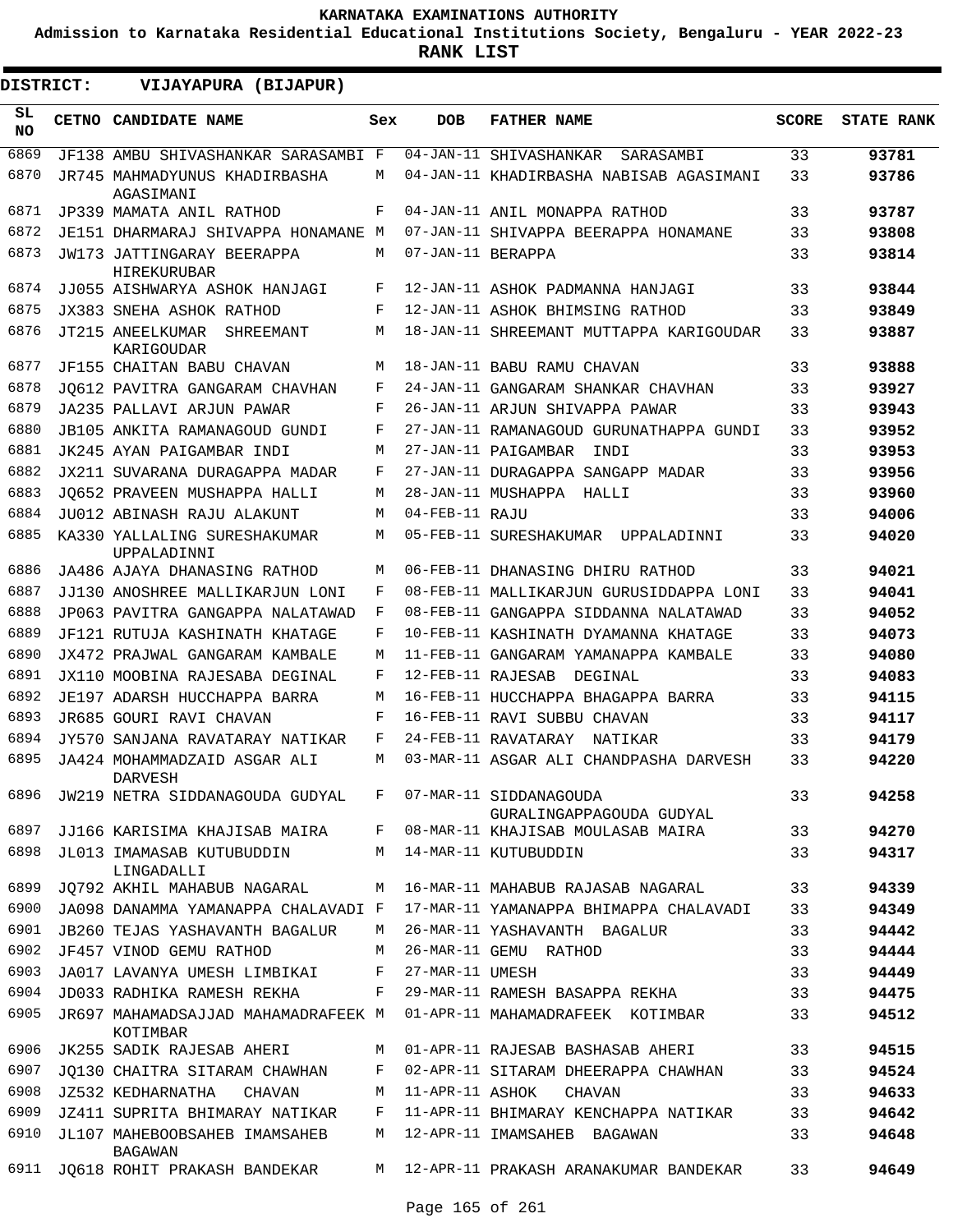**Admission to Karnataka Residential Educational Institutions Society, Bengaluru - YEAR 2022-23**

| DISTRICT:       | VIJAYAPURA (BIJAPUR)                           |     |                   |                                                 |              |                   |
|-----------------|------------------------------------------------|-----|-------------------|-------------------------------------------------|--------------|-------------------|
| SL<br><b>NO</b> | CETNO CANDIDATE NAME                           | Sex | <b>DOB</b>        | <b>FATHER NAME</b>                              | <b>SCORE</b> | <b>STATE RANK</b> |
| 6912            | JK131 ADITYA BALAVANT HALLADAMANI M            |     |                   | 13-APR-11 BALAVANT<br>HALLADAMANI               | 33           | 94651             |
| 6913            | JG229 PRANJALI PARASAPPA<br>GIRANIVADDAR       | F   |                   | 18-APR-11 PARASAPPA YALLAPPA<br>GIRANIVADDAR    | 33           | 94698             |
| 6914            | JO426 SAKSHI SHANTAPPA JUGATI                  | F   |                   | 22-APR-11 SHANTAPPA IRAPPA JUGATI               | 33           | 94741             |
| 6915            | JZ151 AKASH HUWANNA HIREKURUBAR                | М   |                   | 23-APR-11 HUWANNA BHIMARAYA HIREKURABAR         | 33           | 94747             |
| 6916            | JM195 SATYMMA<br>INGANAL                       | F   | 23-APR-11 BIRPPA  |                                                 | 33           | 94757             |
| 6917            | KA036 PRADEEP MALLAPPA DEWAPUR                 | M   |                   | 24-APR-11 MALLAPPA DEWAPUR                      | 33           | 94772             |
| 6918            | JE355 ADARSH SIDDARAM MALAGAR                  | M   |                   | 04-MAY-11 SIDDARAM MAHADEV MALAGAR              | 33           | 94866             |
| 6919            | JH004 PRAVEEN<br>BAGALI                        | M   |                   | 05-MAY-11 KAREPPA BAGALI                        | 33           | 94886             |
| 6920            | JE385 BHAIRU NAGAPA BHARAMANA                  | M   |                   | 06-MAY-11 NAGAPA REVANNA BHARAMANA              | 33           | 94897             |
| 6921            | JQ696 SPHOORTI HANAMANT KOLAKAR                | F   |                   | 16-MAY-11 HANAMANT SANNAPPA KOLAKAR             | 33           | 95000             |
| 6922            | JA476 AKASH ASHOK MADAR                        | M   |                   | 17-MAY-11 ASHOK YAMANAPPA MADAR                 | 33           | 95004             |
| 6923            | JP376 JAYAPRAKASH BASAVARAJA<br><b>BIRADAR</b> | М   |                   | 24-MAY-11 BASAVARAJA BIRADAR                    | 33           | 95090             |
| 6924            | JO790 MAHAMMAD AYYAN BANDENAWAJ<br>SADDI       | М   |                   | 24-MAY-11 BANDENAWAJ<br>SADDI                   | 33           | 95092             |
| 6925            | JY265 ASHWINI RAVI JADHAV                      | F   |                   | 01-JUN-11 RAVI RAMADAS JADHAV                   | 33           | 95167             |
| 6926            | JO031 AVINASH RATHOD                           | M   |                   | 01-JUN-11 ARJUN RATHOD                          | 33           | 95168             |
| 6927            | KA150 DANESH SHIVANAND JAMATAR                 | M   |                   | 01-JUN-11 SHIVANAND<br>JAMATAR                  | 33           | 95173             |
| 6928            | JS625 NISARGA TUKARAM WALIKAR                  | F   |                   | 01-JUN-11 TUKARAM WALIKAR                       | 33           | 95182             |
| 6929            | JF036 SEVANTI GURUPAD VAGGI                    | F   |                   | 01-JUN-11 GURUPAD LAKSHMANA VAGGI               | 33           | 95188             |
| 6930            | JE255 SHANKAR NARASAPPA MYAKERI                | M   |                   | 01-JUN-11 NARASAPPA AMOGISIDDA MYAKERI          | 33           | 95189             |
| 6931            | KA134 SACHIN SHRISHAIL HUGAR                   | M   |                   | 03-JUN-11 SHRISHAIL<br>HUGAR                    | 33           | 95221             |
| 6932            | JO329 AJAYA LINGAPPA HADAGALI                  | M   |                   | 04-JUN-11 LINGAPPA HADAGALI                     | 33           | 95226             |
| 6933            | JJ010 SHRIRAM ANAND CHAVAN                     | M   |                   | 04-JUN-11 ANAND BHIMU CHAVAN                    | 33           | 95236             |
| 6934            | JN028 DASTAGIRSAB BADESAB DALAYAT M            |     | 05-JUN-11 BADESAB | DALAYAT                                         | 33           | 95242             |
| 6935            | JH061 AABHARANA SHRISHAIL<br>KADABAGAON        | F   |                   | 06-JUN-11 SHRISHAIL MALLIKARJUN<br>KADABAGAON   | 33           | 95254             |
| 6936            | JA342 VIJAYAKUMAR GYANAPPAGOUDA<br>PATIL       | М   |                   | 07-JUN-11 GYANAPPAGOUDA VIRANAGOUDA<br>PATIL    | 33           | 95283             |
| 6937            | JN120 ARCHANA PARASAPPA<br>VANDAGANUR          | F   |                   | 08-JUN-11 PARASAPPA BASANNA VANDAGANUR          | 33           | 95286             |
| 6938            | JR071 PARSHANT HANAMANTHARAYA<br>MANTLAKUNTI   | M   |                   | 12-JUN-11 HANAMANTHARAYA IRAPPA<br>MANTLAKUNTI  | 33           | 95345             |
| 6939            | JF131 PRIYANKA PRAKASH AKALADI                 | F   |                   | 14-JUN-11 PRAKASH BABU AKALADI                  | 33           | 95365             |
| 6940            | JW194 RAHUL KUMAR RATHOD                       | М   |                   | 14-JUN-11 KUMAR UMALU RATHOD                    | 33           | 95366             |
| 6941            | KA069 SATHVIK MAHADEV ANANTAPUR                | M   | 17-JUN-11 MAHADEV |                                                 | 33           | 95402             |
| 6942            | JV127 SHIVAKUMAR KALYANAPPA<br>GUDDODAGI       | M   |                   | 17-JUN-11 KALYANAPPA SHIVALINGAPPA<br>GUDDODAGI | 33           | 95403             |
| 6943            | JQ757 ROHIT CHOUDAPPA DHAVALAGI                | M   |                   | 19-JUN-11 CHOUDAPPA MADIVALAPPA<br>DHAVALAGI    | 33           | 95421             |
| 6944            | JY333 AYISHA BHASKAR MAYAR                     | F   |                   | 23-JUN-11 BHASKAR MAYAR                         | 33           | 95478             |
| 6945            | KA004 VISHNU SHEKAPPA JIVOJI                   | M   |                   | 23-JUN-11 SHEKAPPA                              | 33           | 95490             |
| 6946            | JL140 AJEYA BHEEMANNA BIRADAR                  | М   |                   | 24-JUN-11 BHEEMANNA BASAPPA BIRADAR             | 33           | 95492             |
| 6947            | JO506 NIRANJAN BHAGAVANTAPPA<br>PAWAR          | М   |                   | 25-JUN-11 BHAGAVANTAPPA ARJUN PAWAR             | 33           | 95503             |
| 6948            | JT017 SWETHA SANTOSH RATHOD                    | F   |                   | 25-JUN-11 SANTOSH SHIVALALA RATHOD              | 33           | 95508             |
| 6949            | JE438 BHAGYASHREE MAHADEV SAVALE               | F   |                   | 27-JUN-11 MAHADEV BASANNA SAVALE                | 33           | 95521             |
| 6950            | JH516 AISHWARYA SANGAPPA RAMPUR                | F   |                   | 03-JUL-11 SANGAPPA SIDDAPPA RAMPUR              | 33           | 95595             |
| 6951            | JR535 BHAGAVANTRAYA ASHOKA<br>KAKKALAMELI      | M   |                   | 03-JUL-11 ASHOKA NINGANNA KAKKALAMELI           | 33           | 95598             |
| 6952            | JC114 DAYANAND BASAVARJ PUJARI                 | M   |                   | 04-JUL-11 BASAVARAJ PUJARI                      | 33           | 95613             |
| 6953            | JN018 SNEHA BASAPPA HELAVAR                    | F   | Page 166 of 261   | 04-JUL-11 BASAPPA BASALINGAPPA HELAVAR          | 33           | 95617             |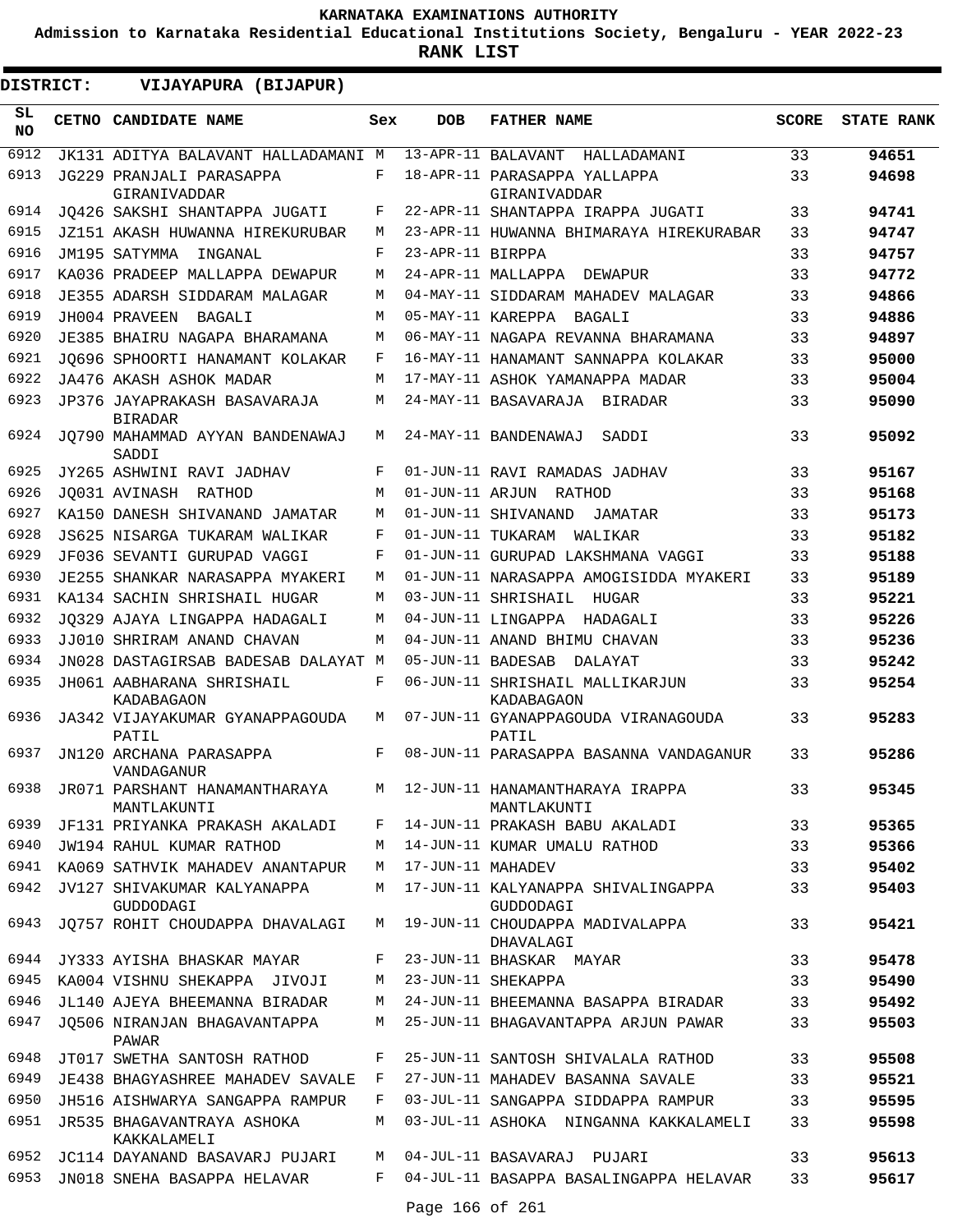**Admission to Karnataka Residential Educational Institutions Society, Bengaluru - YEAR 2022-23**

**RANK LIST**

ı

| <b>DISTRICT:</b> | VIJAYAPURA (BIJAPUR)                            |     |                  |                                                |              |                   |
|------------------|-------------------------------------------------|-----|------------------|------------------------------------------------|--------------|-------------------|
| SL<br><b>NO</b>  | CETNO CANDIDATE NAME                            | Sex | <b>DOB</b>       | <b>FATHER NAME</b>                             | <b>SCORE</b> | <b>STATE RANK</b> |
| 6954             | JH286 MAHADEVI ANIL RATHOD                      | F   |                  | 05-JUL-11 ANIL RAMU RATHOD                     | 33           | 95626             |
| 6955             | JJ146 VIDYASHREE SURESH GINNI                   | F   |                  | 09-JUL-11 SURESH VITHOBA GINNI                 | 33           | 95681             |
| 6956             | JT123 SHARANABASU MADIWALAPPA<br>AGASAR         | M   |                  | 15-JUL-11 MADIWALAPPA SHARANAPPA AGASAR        | 33           | 95753             |
| 6957             | JZ118 SANDEEP MARAGU MANE                       | М   | 17-JUL-11 MARAGU | MANE                                           | 33           | 95769             |
| 6958             | KA414 RAJEBAG BEVANOOR                          | M   |                  | 19-JUL-11 HAJILAL SAHEBALAL BEVANUR            | 33           | 95788             |
| 6959             | JT180 VARSHA RAVINDRA BALAGANUR                 | F   |                  | 20-JUL-11 RAVINDRA SHARANAPPA BALAGANUR        | 33           | 95808             |
| 6960             | <b>JS270 BHAGYASHREE SHARANAPPA</b><br>HAVALAGI | F   |                  | 22-JUL-11 SHARANAPPA DHAREPPAGOWDA<br>HAVALAGI | 33           | 95818             |
| 6961             | JR067 MALLIKARJUN<br>SUBHAS WALI                | M   |                  | 24-JUL-11 SUBHAS SIDDAPPA WALI                 | 33           | 95851             |
| 6962             | JO064 YALLANAGOUDA RAMANNA<br><b>BIRADAR</b>    | M   |                  | 25-JUL-11 RAMANNA BHIMANAGOUDA BIRADAR         | 33           | 95861             |
| 6963             | JO057 NEELAMMA BHIMAPPA<br>JAMAKHANDI           | F   |                  | 26-JUL-11 BHIMAPPA CHANDAPPA JAMAKHANDI        | 33           | 95868             |
| 6964             | JW157 HABEEBA SIRAJ KANNI                       | F   |                  | 27-JUL-11 SIRAJ MAIBOOBSAB KANNI               | 33           | 95878             |
| 6965             | JH289 SHRIKANT ANNARAY NAYAK                    | M   |                  | 27-JUL-11 ANNARAY NAYAK                        | 33           | 95886             |
| 6966             | JU014 SHWETA YALLAPPA PUJARI                    | F   |                  | 27-JUL-11 YALLAPPA<br>PUJARI                   | 33           | 95887             |
| 6967             | JP105 ABHILASH RAMESH DYAMAGONDA                | М   |                  | 28-JUL-11 RAMESSH<br>DYAMAGONDA                | 33           | 95891             |
| 6968             | JY066 BIRAPPA MUDAKAPPA GUGADADDI M             |     |                  | 28-JUL-11 MUDAKAPPA SABU GUGADADDI             | 33           | 95892             |
| 6969             | JW147 DATTU BHEEMASHANKAR GOUNDI                | M   |                  | 30-JUL-11 BHEEMASHANKAR<br>GOUNDI              | 33           | 95916             |
| 6970             | JV182 SADIK ISMAYIL ALDI                        | M   |                  | 30-JUL-11 ISMAYIL IMAMASAB ALDI                | 33           | 95923             |
| 6971             | JO303 NAGARAJ LAXMAN SANATANGI                  | M   |                  | 03-AUG-11 LAXMAN PEERAPPA SANATANGI            | 33           | 95960             |
| 6972             | JP089 SHREEKANT AMBRESH BIRADAR                 | M   |                  | 04-AUG-11 AMBRESH CHANDAPPA BIRADAR            | 33           | 95973             |
| 6973             | JX222 VIJAYAKUMAR SUBHAS KUTANOOR M             |     | 08-AUG-11 SUBHAS |                                                | 33           | 96021             |
| 6974             | JN265 BORAMMA SIDDANAGOUDA<br>MANEPUR           | F   |                  | 11-AUG-11 SIDDANAGOUDA DEVAREDDI<br>MANEPUR    | 33           | 96037             |
| 6975             | JD162 VINOD SHIVANANAD YALWAR                   | M   |                  | 14-AUG-11 SHIVANANAD DUNDAPPA YALWAR           | 33           | 96067             |
| 6976             | JD007 ROHIT MUTTU LAMANI                        | M   |                  | 17-AUG-11 MUTTU BABU LAMANI                    | 33           | 96096             |
| 6977             | JA087 YAMANAPPA PAVADEPPA BASTAL                | M   |                  | 17-AUG-11 PAVADEPPA PARASAPPA BASTAL           | 33           | 96100             |
| 6978             | JP403 VIDYA SIDDANAGOUDA BAVUR                  | F   |                  | 20-AUG-11 SIDDANAGOUDA IRANNA BAVUR            | 33           | 96119             |
| 6979             | JX488 PARVATI DUNDAPPA KALADAGI                 | F   |                  | 21-AUG-11 DUNDAPPA GIRAMALLAPPA<br>KALADAGI    | 33           | 96129             |
| 6980             | JG030 MUSKAN AMIRPASHYA<br>JAGEERADAR           | F   |                  | 24-AUG-11 AMIRPASHYA AMINASAB<br>JAGEERADAR    | 33           | 96158             |
| 6981             | KA013 SARITA HARISHCHANDRA SINGE                | F   |                  | 25-AUG-11 HARISHCHANDRA SINGE                  | 33           | 96170             |
| 6982             | JR691 ABHISHEK GANGADHAR BADIGER                | M   |                  | 27-AUG-11 GANGADHAR IRAPPA BADIGER             | 33           | 96180             |
| 6983             | JD163 VARSHA SUNIL CHAVAN                       | F   |                  | 01-SEP-11 SUNIL RAVU CHAVAN                    | 33           | 96231             |
| 6984             | JP156 KASHIBAI MADANAPPA<br>BALADINNI           | F   |                  | 04-SEP-11 MADANAPPA SABANNA BALADINNI          | 33           | 96263             |
| 6985             | JH479 SIDDARAM JAGADEESH KUMBAR                 | M   |                  | 04-SEP-11 JAGADEESH SHANKREPPA KUMBAR          | 33           | 96274             |
| 6986             | JE290 PRITAM LAXMAN RATHOD                      | M   |                  | 06-SEP-11 LAXMAN RATHOD                        | 33           | 96286             |
| 6987             | JY492 SANKET SUBHAS JADHAV                      | М   |                  | 07-SEP-11 SUBHAS TARASINGH JADHAV              | 33           | 96296             |
| 6988             | JT048 SHIVAMMA RAVUTAPPA PUJARI                 | F   |                  | 07-SEP-11 RAVUTAPPA BASAPPA PUJARI             | 33           | 96297             |
| 6989             | JM182 KASHILING MALLAPPA KORI                   | M   |                  | 10-SEP-11 MALLAPPA SABANNA KORI                | 33           | 96321             |
| 6990             | JS047 POOJA AYYAPPAGOUD BIRADAR                 | F   |                  | 12-SEP-11 AYYAPPAGOUD VITTHALAGOUD<br>BIRADAR  | 33           | 96338             |
| 6991             | JR647 SANJANA LAXMIPUTRA KALAGI                 | F   |                  | 13-SEP-11 LAXMIPUTRA                           | 33           | 96344             |
| 6992             | JZ052 SRUSHTI SHANKARGOUDA PATIL                | F   |                  | 13-SEP-11 SHANKARGOUDA MALIGOUDA PATIL         | 33           | 96345             |
| 6993             | JF082 SUMIT BASAVARAJ GOURI                     | M   |                  | 13-SEP-11 BASAVARAJ T GOURI                    | 33           | 96347             |
| 6994             | JA296 MALLIKARJUN RAMESH BANDAL                 | M   | 24-SEP-11 RAMESH |                                                | 33           | 96428             |
| 6995             | JZ259 MUDASSIRAAHMAD NURAHMMAD<br>SARAWAN       | M   |                  | 26-SEP-11 NURAHMMAD GOUSAMODIN SARAWAN         | 33           | 96439             |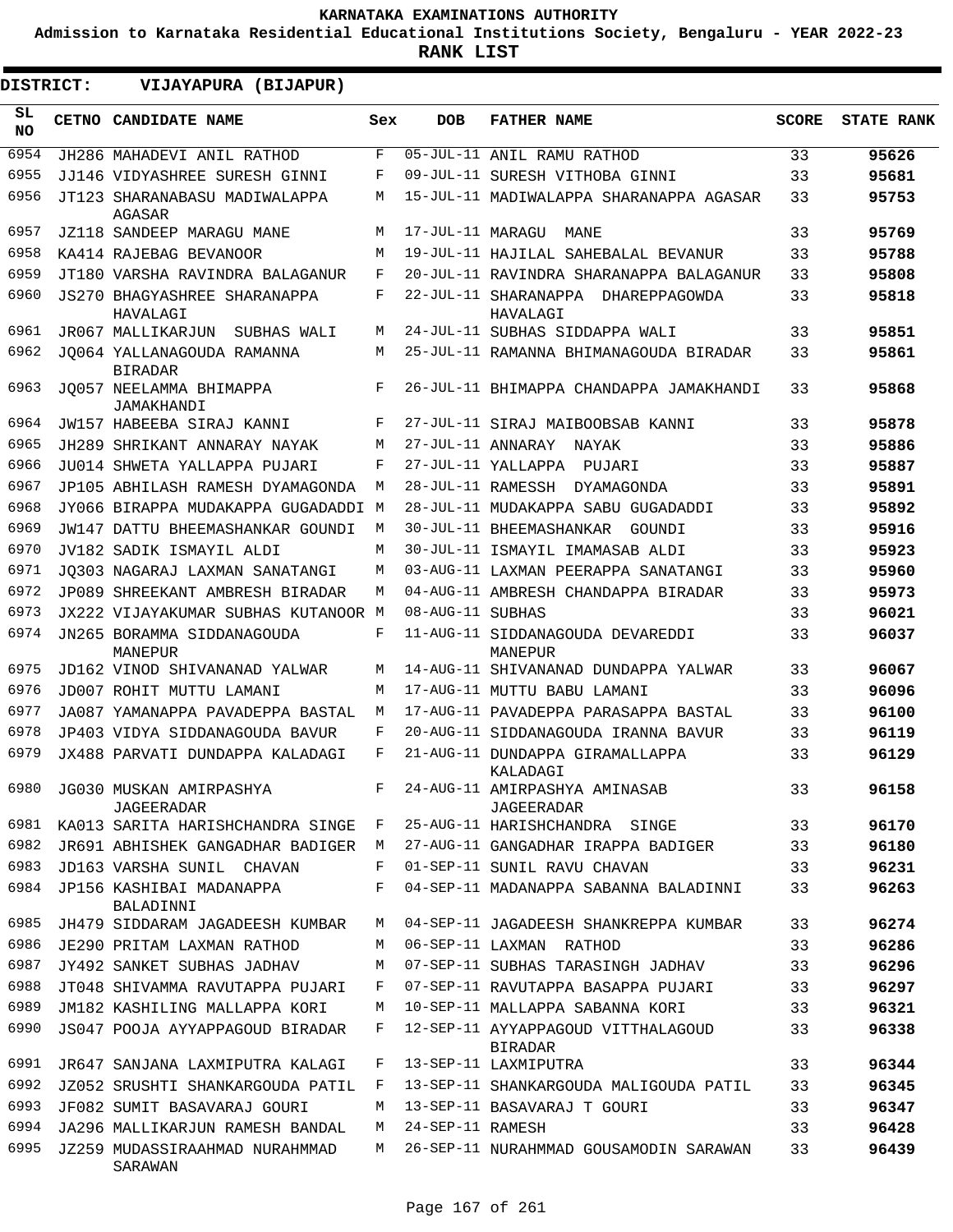**Admission to Karnataka Residential Educational Institutions Society, Bengaluru - YEAR 2022-23**

| DISTRICT:       | VIJAYAPURA (BIJAPUR)                          |     |                   |                                                    |              |                   |
|-----------------|-----------------------------------------------|-----|-------------------|----------------------------------------------------|--------------|-------------------|
| SL<br><b>NO</b> | CETNO CANDIDATE NAME                          | Sex | <b>DOB</b>        | <b>FATHER NAME</b>                                 | <b>SCORE</b> | <b>STATE RANK</b> |
| 6996            | JF042 KIRTI SANGANNA ALAMEL                   | F   |                   | 27-SEP-11 SANGANNA CHANABASAPPA ALAMEL             | 33           | 96447             |
| 6997            | JA471 VIDYA SOMU LAMANI                       | F   | 01-OCT-11 SOMU    |                                                    | 33           | 96486             |
| 6998            | JZ099 BHAGYASHREE SHIVAPPA<br><b>GODEKAR</b>  | F   |                   | 06-OCT-11 SHIVAPPA GODEKAR                         | 33           | 96511             |
| 6999            | JC179 MAYUR KANTHU RATHOD                     | M   |                   | 10-OCT-11 KANTHU HANAMANTH RATHOD                  | 33           | 96556             |
| 7000            | JW131 PRITHVIRAJ                              | M   | 10-OCT-11 PRAKASH | RATHOD                                             | 33           | 96557             |
| 7001            | JH283 RAKESH SANJEEV JADHAV                   | M   |                   | 20-OCT-11 SANJEEV MOTILAL JADHAV                   | 33           | 96649             |
| 7002            | JO396 IRESH BASAVARAJ KAGAL                   | M   |                   | 21-OCT-11 BASAVARAJ                                | 33           | 96656             |
| 7003            | JB365 YALLAMMA HANAMANT DODAMANI              | F   |                   | 21-OCT-11 HANAMANT SHIVAPUTRA DODAMANI             | 33           | 96662             |
| 7004            | JF093 ABUSAB PARASAPPA MADAR                  | M   |                   | 24-OCT-11 PARASAPPA MALLAVVA MADAR                 | 33           | 96685             |
| 7005            | JL189 SHRUTHI SHIVAPPA CHALAWADI              | F   |                   | 24-OCT-11 SHIVAPPA HANAMANTH CHALAWADI             | 33           | 96692             |
| 7006            | KA421 SHIFA ANAM HABIBALLA<br><b>BALAGAR</b>  | F   |                   | 28-OCT-11 HABIBALLA ABDULSAB BALAGAR               | 33           | 96717             |
| 7007            | JX085 AAYISHA MAHAMMAD RAFEEK<br>NADAF        | F   |                   | 29-OCT-11 MAHAMMAD RAFEEK<br>NADAF                 | 33           | 96718             |
| 7008            | JB076 ASHWINI BHIMANNA WADDAR                 | F   |                   | 04-NOV-11 BHIMANNA MADEVAPPA WADDAR                | 33           | 96773             |
| 7009            | KA420 ANANYA SURESH WALI                      | F   |                   | 06-NOV-11 SURESH SHIVAPPA WALI                     | 33           | 96792             |
| 7010            | <b>JE250 BHEERU PREMASUR LOKANDE</b>          | M   |                   | 08-NOV-11 PREMASUR                                 | 33           | 96817             |
| 7011            | JX181 ASHWINI SANTOSH RATHOD                  | F   |                   | 16-NOV-11 SANTOSH GOVIND RATHOD                    | 33           | 96885             |
| 7012            | <b>JE157 KESHAV RAGHAVENDRA</b><br>JAYANNAVAR | M   |                   | 19-NOV-11 RAGHAVENDRA JAYANNAVAR                   | 33           | 96907             |
| 7013            | JX250 ABUSUFIYAN AKBAR JUMANAL                | M   | 21-NOV-11 AKBAR   | JUMANAL                                            | 33           | 96918             |
| 7014            | KA456 LAXMI HANAMANT MUDHOL                   | F   |                   | 24-NOV-11 HANAMANT<br>MUDHOL                       | 33           | 96946             |
| 7015            | JX270 NANDINI PARASAPPA SANAL                 | F   |                   | 24-NOV-11 PARASAPPA<br>SANAL                       | 33           | 96948             |
| 7016            | JA240 DEEPA SHREESHAIL BIRADAR                | F   |                   | 25-NOV-11 SHREESHAIL NINGANGOUDA<br><b>BIRADAR</b> | 33           | 96953             |
| 7017            | JM398 ABHISHEK SHIVANABASAPPA<br>MADAR        | M   |                   | 03-DEC-11 SHIVANABASAPPA HANAMAPPA<br>MADAR        | 33           | 97005             |
| 7018            | KA030 RAMU TEJU CHAVAN                        | M   | 17-DEC-11 TEJU    | CHAVAN                                             | 33           | 97091             |
| 7019            | JY534 SAKSHI ARUN KODAGALI                    | F   | 18-DEC-11 ARUN    | KODAGALI                                           | 33           | 97101             |
| 7020            | JR147 AJAYA<br>CHANDRAKANTH<br>MIRAGI M       |     |                   | 21-DEC-11 CHANDRAKANTH<br>NINGAPPA<br>MIRAGI       | 33           | 97111             |
| 7021            | JD172 SUMAYYA IMAMAPATEL PATEL                | F   |                   | 21-DEC-11 IMAMAPATEL MAIBUPATEL PATEL              | 33           | 97116             |
| 7022            | JK133 BHAGARAJ KALAPPA SUSALADI               | M   |                   | 23-DEC-11 KALAPPA BHEEMASHYA SUSALADI              | 33           | 97126             |
| 7023            | JQ686 PREETAM SURESH HIREMATH                 | М   |                   | 25-DEC-11 SURESH SHANKRAYYA HIREMATH               | 33           | 97140             |
| 7024            | JP301 KARTIK REVAYYA MATH                     | M   |                   | 26-DEC-11 REVAYYA NINGAYYA MATH                    | 33           | 97144             |
| 7025            | JV086 DEVINDRA SACHIN PAWAR                   | М   | 30-DEC-11 SCHIN   |                                                    | 33           | 97172             |
| 7026            | JM144 KOTRESH BASAPPA HAGATAGI                | М   |                   | 30-DEC-11 BASAPPA KOTRAPPA HAGATAGI                | 33           | 97175             |
| 7027            | JH213 YASEEN HASAN NADAF                      | M   |                   | 04-JAN-12 HASANASAB RAJAKASAB NADAF                | 33           | 97223             |
| 7028            | JG101 SAMARTH BUDAPPA TALAWAR                 | М   |                   | 06-FEB-12 BUDAPPA NARASAPPA TALAWAR                | 33           | 97277             |
| 7029            | JE168 PUTALABAI BASAVANTARAY<br>ALAGI         | F   |                   | 09-FEB-12 BASAVANTARAY ALAGI                       | 33           | 97281             |
| 7030            | JQ305 RAKESH MOHAN LAMANI                     | М   |                   | 10-FEB-12 MOHAN NANU LAMANI                        | 33           | 97283             |
| 7031            | JZ244 MOYIN LALASAB WALIKAR                   | F   |                   | 14-MAR-12 LALASAB WALIKAR                          | 33           | 97312             |
| 7032            | JR343 SAMEENA LADALEMASHAK<br>CHATTARKI       | F   |                   | 15-MAR-12 LADALEMASHAK JANESAB<br>CHATTARKI        | 33           | 97314             |
| 7033            | JK295 SWAPNIL GURANNA JADHAV                  | М   |                   | 20-MAY-12 GURANNA JADHAV                           | 33           | 97346             |
| 7034            | JH008 SNEHA VITHAL JADAR                      | F   |                   | 10-DEC-12 VITHAL ANNAPPA JADAR                     | 33           | 97363             |
| 7035            | JV138 PRATAPA RAJU GUDIMANI                   | М   |                   | 20-JUL-13 RAJU MAREPPA GUDIMANI                    | 33           | 97364             |
| 7036            | JM189 SAKIB AL HASAN DAVALASAB<br>HALAKATAGI  | М   |                   | 26-JAN-09 DAVALASAB HUSENSAB HALAKATAGI            | 32           | 97381             |
| 7037            | JJ160 ANKITA SHIVANAND MENDEGAR               | F   |                   | 08-SEP-09 SHIVANAND SIDLING MENDEGAR               | 32           | 97407             |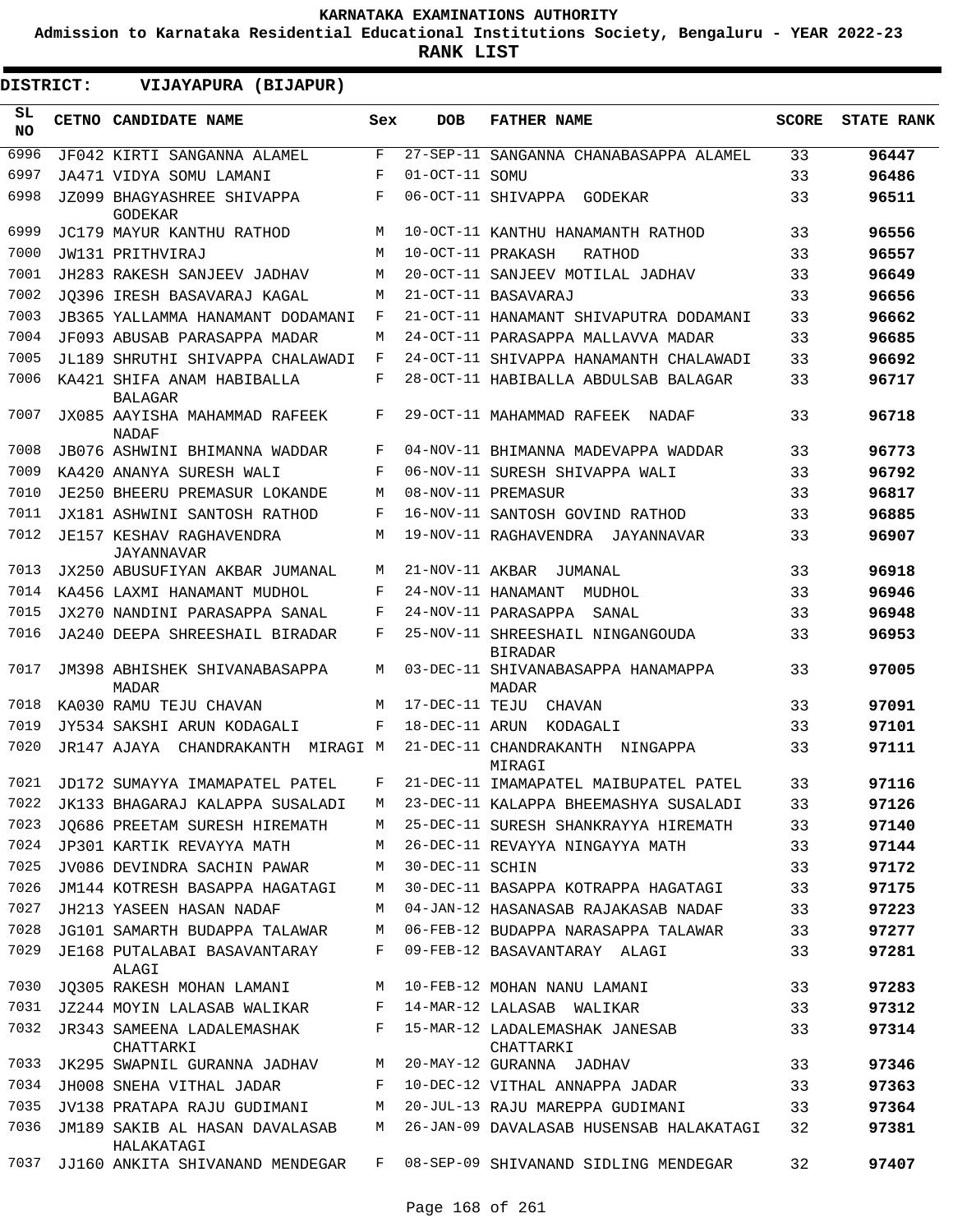**Admission to Karnataka Residential Educational Institutions Society, Bengaluru - YEAR 2022-23**

| <b>DISTRICT:</b> | VIJAYAPURA (BIJAPUR)                          |     |                   |                                                        |              |                   |
|------------------|-----------------------------------------------|-----|-------------------|--------------------------------------------------------|--------------|-------------------|
| SL<br><b>NO</b>  | CETNO CANDIDATE NAME                          | Sex | <b>DOB</b>        | <b>FATHER NAME</b>                                     | <b>SCORE</b> | <b>STATE RANK</b> |
| 7038             | <b>JZ513 NIKEETA YESU RATHOD</b>              | F   | $20-0CT-09$ YESU  | RATHOD                                                 | 32           | 97413             |
| 7039             | JD260 DARSHAN BASVARAJ RAJAPUTA<br>URF LAMANI | М   |                   | 09-DEC-09 BASVARAJ TUKARAM RAJAPUTA URF<br>LAMANI      | 32           | 97426             |
| 7040             | JP165 MALLAYYA SRINIVAS RATHOD                | М   |                   | 01-JAN-10 SHRINIVAS SHIVU RATHOD                       | 32           | 97447             |
| 7041             | JW138 RAHUL RAMESH METAGAR                    | М   |                   | 01-JAN-10 RAMESH METAGAR                               | 32           | 97450             |
| 7042             | JF211 HARISH KAMBLE                           | М   |                   | 07-JAN-10 BABASAHEB                                    | 32           | 97461             |
| 7043             | JL259 PRAKASH LALOJI MADAR                    | М   |                   | 20-FEB-10 LALOJI NINGAPPA MADAR                        | 32           | 97497             |
| 7044             | KA194 VAISHALI PRAKASH JADHAV                 | F   |                   | 26-FEB-10 PRAKASH BABU JADHAV                          | 32           | 97501             |
| 7045             | JX236 AMOGHASIDDA MALLAKARI<br>HALASAGI       | М   |                   | 03-MAR-10 MALLAKARI<br>HALASAGI                        | 32           | 97507             |
| 7046             | KA281 PRATIGNYA RAMESH TORAVI                 | F   |                   | 25-MAR-10 RAMESH SUMANT TORAVI                         | 32           | 97529             |
| 7047             | JG143 MAHESH NANDAPPA PUJARI                  | М   |                   | 01-APR-10 NANDAPPA<br>PUJARI                           | 32           | 97537             |
| 7048             | JF386 SHAKTI<br>SURESH<br>KANNOLLI            | М   |                   | 15-APR-10 SURESH SHANKREPPA KANNOLLI                   | 32           | 97557             |
| 7049             | JB304 SIDDAPPA MUTTANNA MANAGULI              | М   |                   | 20-APR-10 MUTTANNA<br>MANAGULI                         | 32           | 97565             |
| 7050             | KA136 DIVYA APPALAL RATHOD                    | F   |                   | 29-APR-10 APPALAL UMALU RATHOD                         | 32           | 97579             |
| 7051             | JM456 SAGAR BASU RATHOD                       | М   | 07-MAY-10 BASU    |                                                        | 32           | 97591             |
| 7052             | JR638 NEELAMMA DODDANNA MADAR                 | F   |                   | 09-MAY-10 DODDANNA BHEEMAPPA MADAR                     | 32           | 97592             |
| 7053             | JY381 PRATAP NARAYAN RATHOD                   | М   | 20-MAY-10 NARAYAN | RATHOD                                                 | 32           | 97604             |
| 7054             | JZ352 YASEEN<br>MULLA                         | М   |                   | 01-JUN-10 BANDENAVAZ                                   | 32           | 97619             |
| 7055             | JZ064 KAVERI TIPPARAY<br>HATTARAKIHAL         | F   |                   | 30-JUN-10 TIPPARAY HATTARAKIHAL                        | 32           | 97665             |
| 7056             | JJ032 SHRUTI SUBHAS TALAWAR                   | F   |                   | 01-JUL-10 SUBHAS KALLAPPA TALAWAR                      | 32           | 97667             |
| 7057             | JO030 BHAGYASHREE BASAPPA<br>AKALAVADI        | F   |                   | 03-JUL-10 BASAPPA JYOTEPPA AKALAVADI                   | 32           | 97672             |
| 7058             | JP071 SUDEEPA BALARAM RATHOD                  | М   |                   | 06-JUL-10 BALARAM MOTILAL RATHOD                       | 32           | 97683             |
| 7059             | JX259 SANCHANA SANTOSH PAWAR                  | F   | 16-JUL-10 SANTOSH | PAWAR                                                  | 32           | 97695             |
| 7060             | JL176 SIDDAPPA PARASAPPA WALIKAR              | М   |                   | 23-JUL-10 PARASAPPA SIDDAPPA WALIKAR                   | 32           | 97705             |
| 7061             | KA007 RAHUL KATNALLI                          | М   |                   | 01-AUG-10 SHARANAPPA MALLAPPA KATNALLI                 | 32           | 97722             |
| 7062             | JH151 DARSHAN RAVINDRA RUGI                   | М   |                   | 08-AUG-10 RAVINDRA RUGI                                | 32           | 97739             |
| 7063             | JO551 SHRAVAN DALAPPA KELAGERI                | М   |                   | 30-AUG-10 DALAPPA YAMANAPPA KELAGERI                   | 32           | 97804             |
| 7064             | JW257 OMKAR SHARANAPPA KUMBAR                 | M   |                   | 07-SEP-10 SHARANAPPA MADIVALAPPA KUMBAR                | 32           | 97824             |
| 7065             | JY228 VINAYAK SIDDAPPA BADIGER                | M   |                   | 14-SEP-10 SIDDAPPA BADIGER                             | 32           | 97844             |
| 7066             | JC160 NIVEDITA PRALHAD HANDI                  | F   |                   | 24-SEP-10 PRALHAD CHANNAPPA HANDI                      | 32           | 97879             |
| 7067             | JD446 SAIKUMAR BASAVRAJ<br>SHIRAGUNPI         | M   |                   | 24-SEP-10 BASAVARAJ                                    | 32           | 97880             |
| 7068             | JZ036 AKASH TIPPANNA PADASALAGI               | М   |                   | 25-SEP-10 TIPPANNA MUDAKAPPA PADASALAGI                | 32           | 97881             |
| 7069             | JY107 HABIBALLA MOULALI MUJAVAR               | М   |                   | 29-SEP-10 MOULALI MUJAVAR                              | 32           | 97898             |
| 7070             | JA001 RUKSHANA JALAWADI                       | F   |                   | 01-OCT-10 DASTAGEER JALAWADI                           | 32           | 97909             |
| 7071             | JM183 ANIL NAGAPPA MARALADINNI                | М   |                   | 03-OCT-10 NAGAPPA MARALADINNI                          | 32           | 97915             |
| 7072             | JU095 RAHUL SHRISHAIL HIPPARAGI               | М   |                   | 06-OCT-10 SHRISHAIL MALLIKARJUN<br>HIPPARAGI           | 32           | 97934             |
| 7073             | KA309 SARASWATI KALLAPPA DONUR                | F   |                   | 07-OCT-10 KALLAPPA CHANNAPPA DONUR                     | 32           | 97941             |
| 7074             | JM056 SHILPA LAXMAN NATIKAR                   | F   |                   | 10-OCT-10 LAXMAN MADIWALAPPA NATIKAR                   | 32           | 97959             |
| 7075             | KA360 SIDDHARTH CHANDRASHEKAR<br>SANDIMANI    | М   |                   | 17-OCT-10 CHANDRASHEJAR HUCHHAPPA<br>SANDIMANI         | 32           | 98001             |
| 7076             | JV135 LAXMI SIDDANAGOUDA BIRADAR              | F   |                   | 20-OCT-10 SIDDANAGOUDA SHIVALINGAPPA<br><b>BIRADAR</b> | 32           | 98019             |
| 7077             | JJ167 BHUTALI SADASHIV HUGAR                  | М   |                   | 28-OCT-10 SADASHIV                                     | 32           | 98056             |
| 7078             | JZ001 KEERTI RATHOD                           | F   |                   | 29-OCT-10 KASHINATH RATHOD                             | 32           | 98059             |
| 7079             | JE461 SWATI GEMU RATHOD                       | F   |                   | 09-NOV-10 GEMU RATHOD                                  | 32           | 98122             |
| 7080             | JV110 SAMPATT SHANTAGOUDA BIRADAR M           |     |                   | 10-NOV-10 SHANTAGOUDA SAHEBAGOUDA<br><b>BIRADAR</b>    | 32           | 98129             |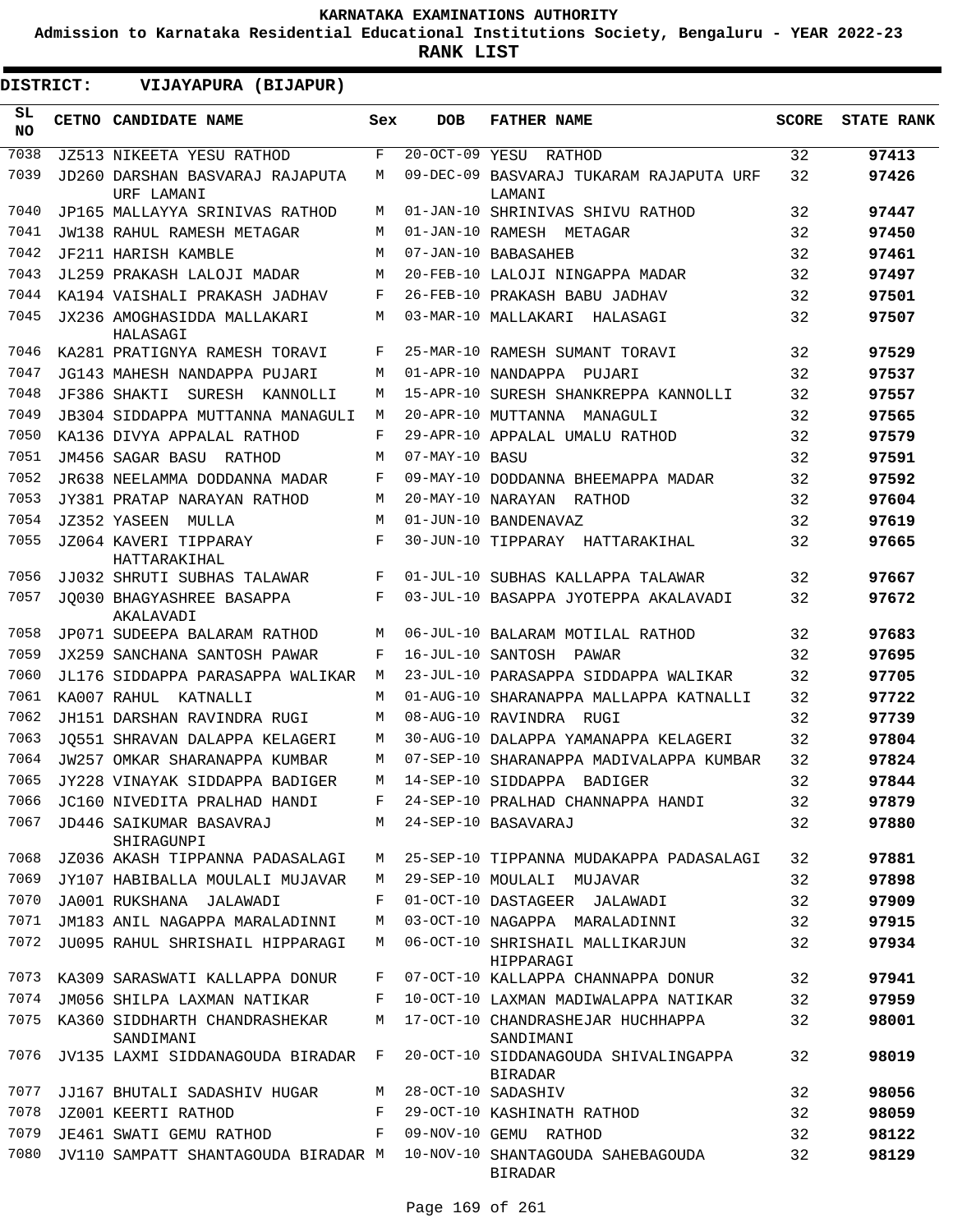**Admission to Karnataka Residential Educational Institutions Society, Bengaluru - YEAR 2022-23**

**RANK LIST**

ı

| <b>DISTRICT:</b> | VIJAYAPURA (BIJAPUR)                         |     |                   |                                              |              |                   |
|------------------|----------------------------------------------|-----|-------------------|----------------------------------------------|--------------|-------------------|
| SL.<br><b>NO</b> | CETNO CANDIDATE NAME                         | Sex | <b>DOB</b>        | <b>FATHER NAME</b>                           | <b>SCORE</b> | <b>STATE RANK</b> |
| 7081             | JT076 SANGANA GOUDA BIRADAR                  | M   |                   | 10-NOV-10 NINGANA GOUDA BIRADAR              | 32           | 98130             |
| 7082             | JM096 LAXMI ADANNA YALAWARA                  | F   | 14-NOV-10 ADANNA  | YALAWARA                                     | 32           | 98143             |
| 7083             | JX115 ANWAR SAYADASAB CHIKKALAKI             | M   |                   | 16-NOV-10 SAYADASAB ABDULASAB<br>CHIKKALAKI  | 32           | 98151             |
| 7084             | JN115 MAHANTESH PUJARI                       | М   |                   | 19-NOV-10 BHIMANNA LAGAMAPPA POOJARI         | 32           | 98176             |
| 7085             | KA280 SAHANA DEVENDRA PATTAR                 | F   |                   | 19-NOV-10 DEVENDRA PATTAR                    | 32           | 98178             |
| 7086             | JL110 BASAMMA RAMANNA GOGI                   | F   |                   | 22-NOV-10 RAMANNA BASALINGAPPA GOGI          | 32           | 98193             |
| 7087             | JA139 ANKITA SURESH NAIK                     | F   | 26-NOV-10 SURESH  |                                              | 32           | 98212             |
| 7088             | JZ353 AKASH BHEEMAPPA LAKKURI                | М   |                   | 28-NOV-10 BHEEMAPPA                          | 32           | 98224             |
| 7089             | JU007 PAVITRA LAXMAN BANDIVADDAR             | F   |                   | 30-NOV-10 LAXMAN NILAKANTA BANDIVADDAR       | 32           | 98246             |
| 7090             | JK020 AARYA SUBHAS PAWAR                     | M   | 02-DEC-10 SUBHAS  | PAWAR                                        | 32           | 98254             |
| 7091             | JA146 PREETAM VISHVANATH KIRAGAT             | M   |                   | 02-DEC-10 KARUNA VISHVANATH KIRAGAT          | 32           | 98262             |
| 7092             | JK253 SHWETA BAIRASIDDA PATIL                | F   |                   | 03-DEC-10 BAIRASIDDA RAMACHANDRA PATIL       | 32           | 98271             |
| 7093             | JD125 SHWETA UMESH RATHOD                    | F   |                   | 03-DEC-10 UMESH RATHOD                       | 32           | 98272             |
| 7094             | JH034 RAVEENA RAMESH<br><b>JADHAV</b>        | F   |                   | 16-DEC-10 RAMESH NATHU JADHAV                | 32           | 98345             |
| 7095             | JP214 CHANDRASHEKHAR SABANNA<br>KAREKALLA    | M   |                   | 19-DEC-10 SABANNA HULLAPPA KAREKALLA         | 32           | 98356             |
| 7096             | JS585 SAMARTH SAHEBGOUD PATIL                | M   |                   | 24-DEC-10 SAHEBGOUD BANDEPPAGOUDA PATIL      | 32           | 98378             |
| 7097             | <b>JX457 SOUMYA JNYANESHVAR SUTAR</b>        | F   |                   | 26-DEC-10 JNYANESHVAR JANARDHAN SUTAR        | 32           | 98392             |
| 7098             | JS369 GANESH NADAGOUD KADLEWAD               | M   |                   | 01-JAN-11 NADAGOUD YASHAVANTRAY<br>KADLEWAD  | 32           | 98455             |
| 7099             | JR265 LAKSHMAN BASKAR NATIKAR                | М   |                   | 03-JAN-11 BASKAR NATIKAR                     | 32           | 98531             |
| 7100             | JF225 SUKANYA RAJANNA KSHATRI                | F   |                   | 03-JAN-11 RAJANNA SHIVAYOGI KSHATRI          | 32           | 98538             |
| 7101             | JF163 ASHWINI BASAVRAJ LONI                  | F   |                   | 05-JAN-11 BASAVRAJ SHANKREPPA LONI           | 32           | 98550             |
| 7102             | JO773 SANJANA DEVENDRAPPA<br>BHAJANTRI       | F   |                   | 06-JAN-11 DEVENDRAPPIA                       | 32           | 98569             |
| 7103             | JT028 SIDDU GURAPPA KHEMASHETTI              | M   | 06-JAN-11 GURAPPA |                                              | 32           | 98572             |
| 7104             | JC233 SPANDANA SHIVAPPA JAINAPUR             | F   |                   | 12-JAN-11 SHIVAPPA<br>JAINAPUR               | 32           | 98617             |
| 7105             | KA333 SUFIYAN HAJISAB PANDE                  | М   | 12-JAN-11 HAJISAB | PANDE                                        | 32           | 98618             |
| 7106             | JZ404 VINAY BIRAPPA GOKAVI                   | M   | 14-JAN-11 BIRAPPA | GOKAVI                                       | 32           | 98634             |
| 7107             | JY015 KRUTIKA PRAKASH JADHAV                 | F   |                   | 19-JAN-11 PRAKASH PANDU JADHAV               | 32           | 98664             |
| 7108             | JH514 AISHWARYA SIDDAPPA GULE                |     |                   | 24-JAN-11 SIDDAPPA CHANDRAKANT GULE          | 32           | 98696             |
| 7109             | JR068 LAKSHMI SHANKREPPA<br>MANGANAVAR       | F   |                   | 25-JAN-11 SHANKREPPA BHIMAPPA<br>MANGANAVAR  | 32           | 98707             |
| 7110             | JL353 SANGEETA GURALINGAPPA<br>CHALAWADI     | F   |                   | 27-JAN-11 GURALINGAPPA O CHALAWADI           | 32           | 98729             |
| 7111             | JR724 SANGEETA HANAMANT PAVAR                | F   |                   | 01-FEB-11 HANAMANT BHIMARAYA PAVAR           | 32           | 98769             |
| 7112             | JK080 BHASKAR KASHIRAM DASHAVANT             | M   |                   | 02-FEB-11 KASHIRAM LAXMAN DASHAVANT          | 32           | 98771             |
| 7113             | JD092 PRATIKSHA KANTAGOUDA<br><b>BIRADAR</b> | F   |                   | 02-FEB-11 KANTAGOUDA BHIMANAGOUDA<br>BIRADAR | 32           | 98775             |
| 7114             | JQ123 AKSHATA SHIVAJI PAWAR                  | F   |                   | 04-FEB-11 SHIVAJI LAXMAN PAWAR               | 32           | 98782             |
| 7115             | JR653 PRAJWAL YASHAWANT DODAMANI M           |     |                   | 06-FEB-11 YASHAWANT HALLEPPA DODAMANI        | 32           | 98796             |
| 7116             | JW171 AMRIN IMAMSAB MULLA                    | F   | 11-FEB-11 IMAMSAB | MULLA                                        | 32           | 98822             |
| 7117             | JN017 REKHA CHANDRASEKHAR<br>ANGADI          | F   |                   | 11-FEB-11 CHANDRASEKHAR<br>R ANGADI          | 32           | 98832             |
| 7118             | JX136 SHIVAJI JANAPPA HATTARAKAL             | М   |                   | 12-FEB-11 JANAPPA SIDDAPPA HITTARKAL         | 32           | 98840             |
| 7119             | JF207 SUSMITA CHAYAPPA KAMBALE               | F   |                   | 13-FEB-11 CHAYAPPA SHIVAPPA KAMBALE          | 32           | 98851             |
| 7120             | JO421 RAVEENA PARASHURAM ALDI                | F   |                   | 14-FEB-11 PARASHURAM VITTAL ALDI             | 32           | 98861             |
| 7121             | JL024 SPANDANA PARASAPPA WADDAR              | F   |                   | 14-FEB-11 PARASAPPA GIRIYAPPA WADDAR         | 32           | 98863             |
| 7122             | JD274 VIJAYALAXMI YAMANAPPA<br>CHALAWADI     | F   |                   | 15-FEB-11 YAMANAPPA TIPPANNA CHALAWADI       | 32           | 98875             |
| 7123             | JO101 TASMIYA BASIRAHAMAD                    | F   |                   | 16-FEB-11 BASIRAHAMAD ANNUSAB SOUDAGAR       | 32           | 98879             |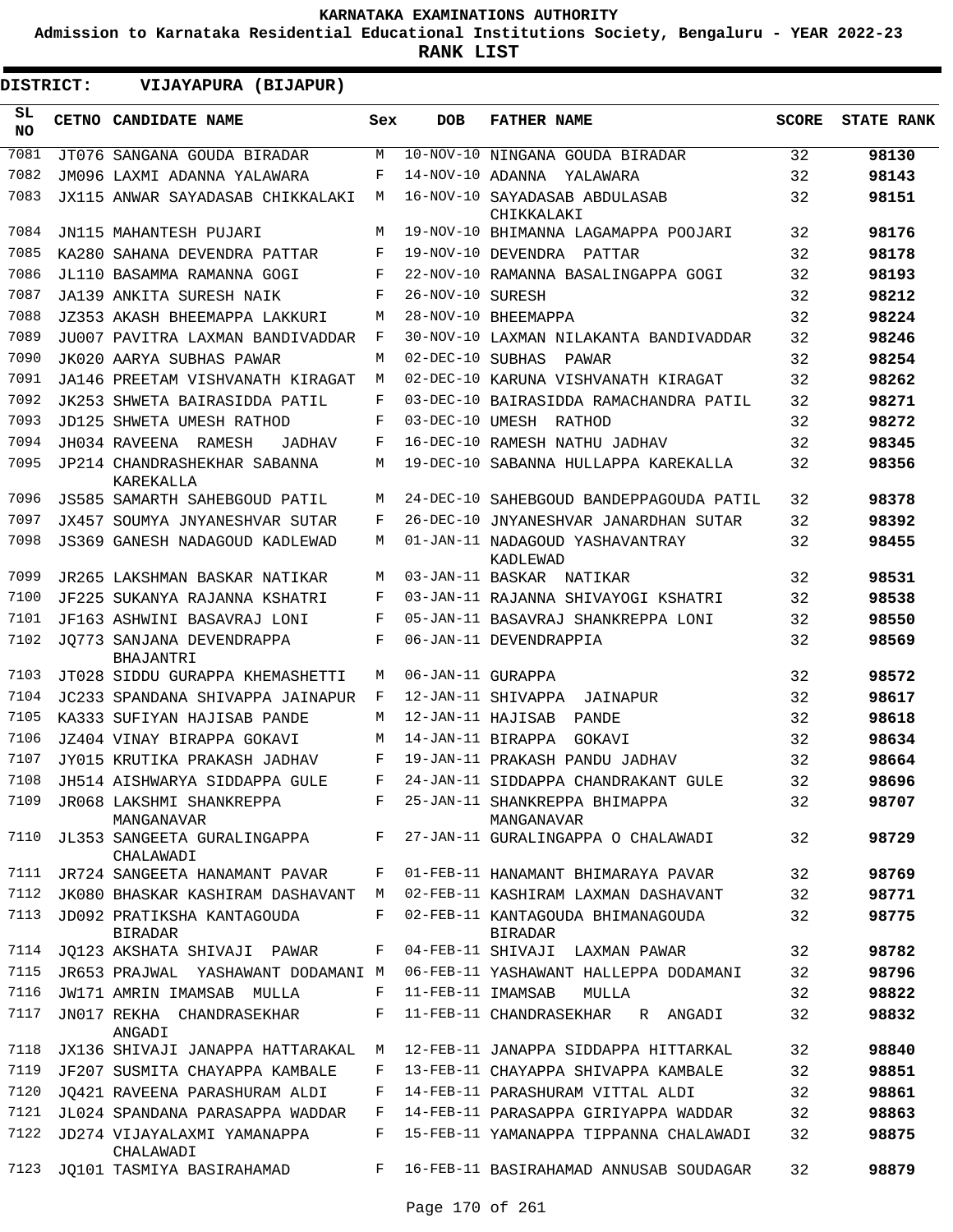**Admission to Karnataka Residential Educational Institutions Society, Bengaluru - YEAR 2022-23**

**RANK LIST**

| <b>DISTRICT:</b> | VIJAYAPURA (BIJAPUR)                                 |       |                            |                                                      |              |                   |
|------------------|------------------------------------------------------|-------|----------------------------|------------------------------------------------------|--------------|-------------------|
| SL<br>NO.        | <b>CETNO CANDIDATE NAME</b>                          | Sex   | <b>DOB</b>                 | <b>FATHER NAME</b>                                   | <b>SCORE</b> | <b>STATE RANK</b> |
|                  | SOUDAGAR                                             |       |                            |                                                      |              |                   |
| 7124             | JC107 CHETAN DANAPPA MADIKESHWAR                     | M     |                            | 21-FEB-11 DANAPPA PARUTAPPA MADIKESHWAR              | 32           | 98919             |
| 7125             | JN297 PRAJWAL DEVINDRA MANYAL                        | М     |                            | 21-FEB-11 BASAMMA DEVINDRA MANYAL                    | 32           | 98920             |
| 7126             | JC035 PRATEEKSHA DHULAPPA<br>MANGANAVAR              | F     |                            | 21-FEB-11 DHULAPPA BASAGOND MANGANAVAR               | 32           | 98921             |
| 7127             | JR362 RAGHU DHARMANNA GARADIMANI                     | M     |                            | 22-FEB-11 DHARMANNA SIDDAPPA GARADIMANI              | 32           | 98928             |
| 7128             | JE524 LAXMI DODAMANI                                 | F     |                            | 02-MAR-11 YAMANAPPA DODAMANI                         | 32           | 98978             |
| 7129             | JA068 SHIVANAND SURESH AVATI                         | М     |                            | 08-MAR-11 SURESH MAHADEV AVATI                       | 32           | 99049             |
| 7130             | JE063 BHAGESH PRAKASH GANGANALLI                     | M     |                            | 10-MAR-11 PRAKASH SHARANAPPA GANGANALLI              | 32           | 99065             |
| 7131             | KA116 APSARA BASAVARAJ UPPAR                         | F     |                            | 20-MAR-11 BASAVARAJ HANAMANT UPPAR                   | 32           | 99175             |
| 7132             | JN187 PRADEEP SIDDAPPA HULAGABAL                     | М     |                            | 21-MAR-11 SIDDAPPA HULAGABAL                         | 32           | 99187             |
| 7133             | KA297 SAMARTHA BHEEMASING RAJAPUT                    | M     |                            | 21-MAR-11 BHEEMASING<br>RAJAPUT                      | 32           | 99195             |
| 7134             | JR274 ADITYA BASAVARAJ CHAVAN                        | М     |                            | 24-MAR-11 BASAVARAJ WALU CHAVAN                      | 32           | 99220             |
| 7135             | JH024 SHIVANAND MALAPPA AIHOLLI                      | М     |                            | 03-APR-11 MALAPPA DUNDAPPA AIHOLLI                   | 32           | 99335             |
| 7136             | JB028 POORVI NEELAPPA HALEMANI                       | F     |                            | 04-APR-11 NEELAPPA MAHADEVAPPA HALEMANI              | 32           | 99346             |
| 7137             | JS355 ASLAM NIJAM FAST                               | M     |                            | 06-APR-11 NIJAM ALLABSAB FAST                        | 32           | 99371             |
| 7138             | JJ194 PAVAN SIDDARAY UPASE                           | M     |                            | 07-APR-11 SIDDARAY MAHADEV UPASE                     | 32           | 99389             |
| 7139             | JH406 SHRAVANTI JAGADISH KAMBAR                      | F     |                            | 08-APR-11 JAGADISH SHRISHAIL KAMBAR                  | 32           | 99394             |
| 7140             | JH266 VIDYASHRI ARAVIND KANAMADI                     | F     |                            | 08-APR-11 ARAVIND BASALINGAPPA KANAMADI              | 32           | 99398             |
| 7141             | JU206 VIKAS VILAS NALKAMAN                           | М     | 09-APR-11 VILAS            |                                                      | 32           | 99412             |
| 7142             | JE327 NIKHIL MALLIKARJUN BARDOL                      | M     |                            | 11-APR-11 MALLIKARJUN SIDRAMAPPA BARDOL              | 32           | 99426             |
| 7143             | JO213 LAXMI MAREPPA DANDIN                           | F     |                            | 14-APR-11 MAREPPA VITTAL DANDIN                      | 32           | 99454             |
| 7144             | JZ357 RABIYA JABBAR JAMADAR                          | F     | 15-APR-11 JABBAR           | JAMADAR                                              | 32           | 99470             |
| 7145             | JY124 SUPRIYA SHREESHAIL PUJARI                      | F     |                            | 17-APR-11 SHREESHAIL PUJARI                          | 32           | 99496             |
| 7146             | JJ236 SRUSHTI LAKSHMIPUTRA<br>REVANNAVAR             | F     |                            | 19-APR-11 LAKSHMIPUTRA SANGANNA<br>REVANNAVAR        | 32           | 99510             |
| 7147             | JZ219 LAKSHMI DHARMASINGH RATHOD                     | F     |                            | 23-APR-11 DHARMASINGH RAMU RATHOD                    | 32           | 99539             |
| 7148             | JG240 PREMAKUMAR SANJAYKUMAR<br>SHIVASHARAN          | М     |                            | 24-APR-11 SANJAYKUMAR B SHIVASHARAN                  | 32           | 99557             |
| 7149             | JO069 SANJU CHANDRAKANT CHALAWADI M                  |       |                            | 24-APR-11 CHANDRAKANT RAMAPPA CHALAWADI              | 32           | 99558             |
| 7150             | JO424 GURURAJ RAVI NYAMAGOND                         | М     | 26-APR-11 RAVI             | NYAMAGOND                                            | 32           | 99568             |
|                  | 7151 JY588 DHANESHWARI RAMANAGOUDA<br><b>BIRADAR</b> | F     |                            | 28-APR-11 RAMANAGOUDA BALAPPAGOUDA<br><b>BIRADAR</b> | 32           | 99588             |
| 7152             | JZ335 AKSHATA PRAKASH KALAKUTAKAR F                  |       |                            | 29-APR-11 PRAKASH LAXMAN KALAKUTAKAR                 | 32           | 99594             |
|                  | 7153 JX296 MAHEKHA KHAJA AMIN<br>KATAKANAKODI        | F     |                            | 02-MAY-11 KHAJA AMIN ABDUL SAB<br>KATAKANAKODI       | 32           | 99630             |
|                  | 7154 JZ240 PAYAL PINTU LAMANI                        | $F$ – |                            | 08-MAY-11 PINTU LAMANI                               | 32           | 99693             |
| 7155             | JR126 VIKRAM DEVENDRAPPA DOAMANI M                   |       |                            | 08-MAY-11 DEVENDRAPPA                                | 32           | 99697             |
| 7156             | JO627 SHRAVANAKUMAR CHANNAPPA<br>MUGALAKHOD          |       |                            | M 12-MAY-11 CHANNAPPA                                | 32           | 99748             |
| 7157             | JR482 HEENAKOUSAR MUJAWAR                            | F     |                            | 14-MAY-11 PAIGAMBAR                                  | 32           | 99761             |
| 7158             | JT103 SATEESH SHRISHAIL HOLI                         | M     |                            | 15-MAY-11 SHRISHAIL SHIVALINGAPPA HOLI               | 32           | 99780             |
| 7159             | JA151 AKSHATA ARJUN MADAR                            | F     | 18-MAY-11 ARJUN            |                                                      | 32           | 99802             |
| 7160             | JL200 ABHISHEK SANTOSH CHAVHAN                       | M     |                            | 19-MAY-11 SANTOSH CHAVHAN                            | 32           | 99814             |
| 7161             | JM137 MADHURAJ SANGAMESH<br>BALADINNI                | M     |                            | 20-MAY-11 SANGAMESH AYYAPPA BALADINNI                | 32           | 99833             |
| 7162             | JE420 NADAGOUD SANJAY ODEYAR                         | М     |                            | 23-MAY-11 SANJAY ODEYAR                              | 32           | 99866             |
| 7163             | JR008 KANCHANA RATHOD                                | F     |                            | 26-MAY-11 RAVI DEVALU RATHOD                         | 32           | 99903             |
| 7164             | JD232 SRUSHTI NINGAPPA DHUPAD                        | F     |                            | 30-MAY-11 NINGAPPA DUNDAPPA DHUPAD                   | 32           | 99958             |
| 7165             | JO117 KANCHAN RAMESH YALAGI                          | F     |                            | 31-MAY-11 RAMESH SIDDAPPA YALAGI                     | 32           | 99963             |
| 7166             | JL225 ROHAN LAXMAN CHAVAN                            | М     |                            | 31-MAY-11 LAXMAN SHANKRAPPA CHAVAN                   | 32           | 99969             |
| 7167             | JD156 SANDEEP RAMU LAMANI                            | M     | 03-JUN-11 RAMU             |                                                      | 32           | 100030            |
|                  |                                                      |       | $D_{0} \approx 171.65.061$ |                                                      |              |                   |

Page 171 of 261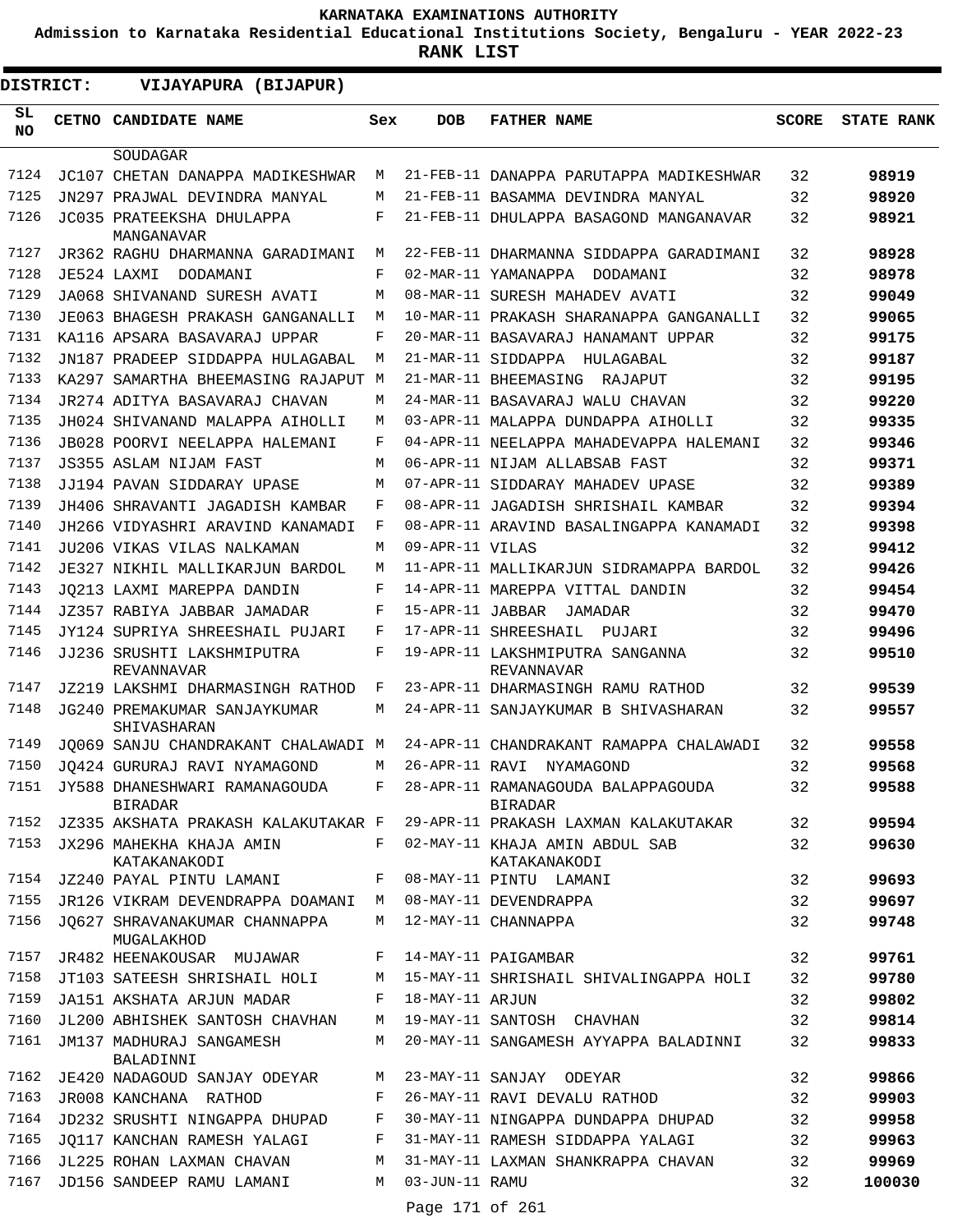**Admission to Karnataka Residential Educational Institutions Society, Bengaluru - YEAR 2022-23**

**RANK LIST**

 $\blacksquare$ 

 $\blacksquare$ 

| SL<br>CETNO CANDIDATE NAME<br><b>DOB</b><br><b>FATHER NAME</b><br><b>SCORE</b><br><b>STATE RANK</b><br>Sex<br><b>NO</b><br>7168<br>04-JUN-11 NINGANAGOUDA HANAMAGOUDA<br>JL086 YANKAMMA NINGANAGOUDA PATIL F<br>32<br>100048<br>PATIL<br>7169<br>05-JUN-11 AVVANNA<br>32<br>100056<br>JV032 SHIVANAND AVVANNA TALAWAR<br>М<br>TALAWAR<br>7170<br>32<br>F<br>09-JUN-11 BASAVARAJ<br>JN093 BHAGYASHREE BASAVARAJ<br>GUNDALAGERI<br>100112<br><b>GUNDALAGERI</b><br>7171<br>JN299 KARTIK CHANDRASHEKHAR<br>32<br>100135<br>M<br>10-JUN-11 CHANDRASHEKHAR YAMANAPPA<br><b>DHANAGOUDA</b><br>DHANAGOUDA<br>7172<br>32<br>10-JUN-11 SHRISHAIL BHAGAVANT NAIK<br>100149<br>JH276 VINEET SHRISHAIL NAIK<br>М<br>7173<br>32<br>11-JUN-11 SANTOSH RAJU JADHAV<br>JS112 ABHISHEK SANTOSH JADHAV<br>М<br>100150<br>7174<br>11-JUN-11 PRAKASH GURAPPA PAWAR<br>32<br>100157<br>JA434 PRADEEP PRAKASH PAWAR<br>М<br>7175<br>KUMBAR F<br>11-JUN-11 SHIVANANAD<br>32<br>JG191 SAVITRI<br>SHIVANANAD<br>100161<br>BHEEMARAY<br>KUMBAR<br>7176<br>12-JUN-11 SAHEBAGOUD IRANNAGOUD PATIL<br>32<br>JE286 SHEHA SAHEBAGOUD PATIL<br>F<br>100174<br>7177<br>JK028 AJIT SURESH PAWAR<br>15-JUN-11 SURESH PAWAR<br>32<br>100195<br>М<br>7178<br>15-JUN-11 BAPUGOUDA BANGAREPPA KALAKERI<br>32<br>100201<br>JU013 NANAGOUDA BAPUGOUDA<br>М<br>KALAKERI<br>7179<br>32<br>100206<br>JX234 SIMRAN SAHEBALAL WALIKAR<br>F<br>15-JUN-11 SAHEBALAL<br>WALIKAR<br>7180<br>JA268 BHAGYA<br>32<br>100212<br>SIDAPPA<br>F<br>16-JUN-11 SIDAPPA<br>JUGATI<br>JUGATI<br>7181<br>32<br>100219<br>JX493 POOJA YALLAPPA MELAKERI<br>F<br>16-JUN-11 YALLAPPA SHARANAPPA MELAKERI<br>7182<br>32<br>100242<br>JB195 SHARAVANKUMAR CHANDRAMAPPA<br>M<br>17-JUN-11 CHANDRAMAPPA<br>PARAMAGONDA<br>7183<br>JH058 AKASH SHANKAR BIRADAR<br>18-JUN-11 SHANKAR GANAPATIGOUD BIRADAR<br>32<br>М<br>100246<br>7184<br>JP168 SANGEETA LAXMAN DONUR<br>F<br>18-JUN-11 LAXMAN<br>32<br>100258<br>DONUR<br>7185<br>22-JUN-11 ISMAIL<br>32<br>100302<br>JC031 SADIK ISMAIL VIJAPUR<br>М<br>VIJAPUR<br>7186<br>32<br>24-JUN-11 LAXMAN BHOUSING CHAVAN<br>100325<br>JK022 GANESH LAXMAN CHAVAN<br>М<br>7187<br>F<br>26-JUN-11 LAXMAN YAMANAPPA GODIHAL<br>32<br>JO758 BHAGYASHREE LAXMAN GODIHAL<br>100353<br>7188<br>26-JUN-11 RAGHAVENDRA<br>М<br>32<br>JL350 SANGAMESH RAGHAVENDRA<br>100370<br>SULTANAPUR<br>7189<br>27-JUN-11 PARASHURAM SHARANAPPA HOLERA<br>32<br>JM103 SRISHYALA PARASHURAM HOLERA M<br>100385<br>7190<br>30-JUN-11 RAVI NADAGERI<br>32<br>JD449 VISHWANATH RAVI NADAGERI<br>100413<br>М<br>7191<br>32<br>01-JUL-11 SHARANAPPA<br>100420<br>KA397 MALLIKARJUN SHARANAPPA<br>М<br>BANNUR<br><b>BANNUR</b><br>7192<br>01-JUL-11 SAHEB GOUD<br>100425<br>JH037 PRADEEP<br>32<br>M<br>7193<br>32<br>100428<br>JR662 SAMRTH DHAREPPA BIRADAR<br>01-JUL-11 DHAREPPA DUNDAPPA BIRADAR<br>М<br>7194<br>JS447 AKASHA BASAYYA ILAGERA<br>03-JUL-11 BASAYYA HANAMANTHA ILAGERA<br>32<br>100449<br>М<br>7195<br>JR366 NANDINI ASHOKA JAYAGONDA<br>03-JUL-11 ASHOKA PAKEERAPPA JAYAGONDA<br>32<br>100454<br>F<br>7196<br>JH343 POOJA RAMESH HARAVAL<br>04-JUL-11 RAMESH SHAMARAYA HARAVAL<br>F<br>32<br>100463<br>7197<br>JA088 SAVITRI HUCCHAPPA GULEAD<br>04-JUL-11 HUCCHAPPA HONAPPA GULEAD<br>32<br>100472<br>F<br>7198<br>KA266 ANAND AMOGHASIDDA DALAWAYI<br>07-JUL-11 AMOGHASIDDA DALAWAYI<br>32<br>100500<br>M<br>7199<br>JF162 VIJAYLAKSHMI PARASAPPA<br>F<br>07-JUL-11 PARASAPPA PARAMANNA SINDAGI<br>32<br>100513<br>SINDAGI<br>7200<br>08-JUL-11 BASAPPA SIDDAPPA HADIMANI<br>JR617 MAHENDRA BASAPPA HADIMANI<br>32<br>100515<br>M<br>7201<br>JE071 AKHILESH JAGADEV PATIL<br>09-JUL-11 JAGADEV NAMDEV PATIL<br>32<br>100522<br>М<br>7202<br>JP037 MOHAMMAD RAFIO ANCHI<br>09-JUL-11 RAJEKSAB KAJISAB ANCHI<br>100525<br>32<br>M<br>7203<br>JH016 RAYANAGOUD DEVANAND BIRADAR M<br>09-JUL-11 DEVANAND RAYAGOND BIRADAR<br>32<br>100528<br>7204<br>10-JUL-11 SHIVASHANKAR JATTI<br>JX492 SAKSHI SHIVASHANKAR JATTI<br>F<br>32<br>100541<br>7205<br><b>JS418 SAMPAT GANGARAM RATHOD</b><br>10-JUL-11 GANGARAM RATNU RATHOD<br>32<br>100542<br>М<br>7206<br><b>JS312 SHREESHAIL SUBHAS SINDAGI</b><br>10-JUL-11 SUBHAS SHREESHAIL SINDAGI<br>32<br>100544<br>M<br>7207<br>JY113 ROHIT SURESH CHAVAN<br>11-JUL-11 SURESH BHILASING CHAVAN<br>32<br>100557<br>M<br>7208<br>13-JUL-11 VIJAYAKUMAR<br>JD064 VIKRAM VIJAYAKUMAR RATHOD<br>32<br>100590<br>M<br>7209<br>15-JUL-11 SHIVARAJ<br>JM334 PRAMOD SHIVARAJ BALAGAR<br>32<br>100609<br>М<br>7210<br>JZ046 RAJASHREE RAMU JADHAV<br>F<br>15-JUL-11 RAMU SHANKAR JADHAV<br>32<br>100613 | <b>DISTRICT:</b> | VIJAYAPURA (BIJAPUR) |  |  |  |
|---------------------------------------------------------------------------------------------------------------------------------------------------------------------------------------------------------------------------------------------------------------------------------------------------------------------------------------------------------------------------------------------------------------------------------------------------------------------------------------------------------------------------------------------------------------------------------------------------------------------------------------------------------------------------------------------------------------------------------------------------------------------------------------------------------------------------------------------------------------------------------------------------------------------------------------------------------------------------------------------------------------------------------------------------------------------------------------------------------------------------------------------------------------------------------------------------------------------------------------------------------------------------------------------------------------------------------------------------------------------------------------------------------------------------------------------------------------------------------------------------------------------------------------------------------------------------------------------------------------------------------------------------------------------------------------------------------------------------------------------------------------------------------------------------------------------------------------------------------------------------------------------------------------------------------------------------------------------------------------------------------------------------------------------------------------------------------------------------------------------------------------------------------------------------------------------------------------------------------------------------------------------------------------------------------------------------------------------------------------------------------------------------------------------------------------------------------------------------------------------------------------------------------------------------------------------------------------------------------------------------------------------------------------------------------------------------------------------------------------------------------------------------------------------------------------------------------------------------------------------------------------------------------------------------------------------------------------------------------------------------------------------------------------------------------------------------------------------------------------------------------------------------------------------------------------------------------------------------------------------------------------------------------------------------------------------------------------------------------------------------------------------------------------------------------------------------------------------------------------------------------------------------------------------------------------------------------------------------------------------------------------------------------------------------------------------------------------------------------------------------------------------------------------------------------------------------------------------------------------------------------------------------------------------------------------------------------------------------------------------------------------------------------------------------------------------------------------------------------------------------------------------------------------------------------------------------------------------------------------------------------------------------------------------------------------------------------------------------------------------------------------------------------------------------------------------------------------------------------------------------------------------------------------------------------------------------------------------------|------------------|----------------------|--|--|--|
|                                                                                                                                                                                                                                                                                                                                                                                                                                                                                                                                                                                                                                                                                                                                                                                                                                                                                                                                                                                                                                                                                                                                                                                                                                                                                                                                                                                                                                                                                                                                                                                                                                                                                                                                                                                                                                                                                                                                                                                                                                                                                                                                                                                                                                                                                                                                                                                                                                                                                                                                                                                                                                                                                                                                                                                                                                                                                                                                                                                                                                                                                                                                                                                                                                                                                                                                                                                                                                                                                                                                                                                                                                                                                                                                                                                                                                                                                                                                                                                                                                                                                                                                                                                                                                                                                                                                                                                                                                                                                                                                                                                                   |                  |                      |  |  |  |
|                                                                                                                                                                                                                                                                                                                                                                                                                                                                                                                                                                                                                                                                                                                                                                                                                                                                                                                                                                                                                                                                                                                                                                                                                                                                                                                                                                                                                                                                                                                                                                                                                                                                                                                                                                                                                                                                                                                                                                                                                                                                                                                                                                                                                                                                                                                                                                                                                                                                                                                                                                                                                                                                                                                                                                                                                                                                                                                                                                                                                                                                                                                                                                                                                                                                                                                                                                                                                                                                                                                                                                                                                                                                                                                                                                                                                                                                                                                                                                                                                                                                                                                                                                                                                                                                                                                                                                                                                                                                                                                                                                                                   |                  |                      |  |  |  |
|                                                                                                                                                                                                                                                                                                                                                                                                                                                                                                                                                                                                                                                                                                                                                                                                                                                                                                                                                                                                                                                                                                                                                                                                                                                                                                                                                                                                                                                                                                                                                                                                                                                                                                                                                                                                                                                                                                                                                                                                                                                                                                                                                                                                                                                                                                                                                                                                                                                                                                                                                                                                                                                                                                                                                                                                                                                                                                                                                                                                                                                                                                                                                                                                                                                                                                                                                                                                                                                                                                                                                                                                                                                                                                                                                                                                                                                                                                                                                                                                                                                                                                                                                                                                                                                                                                                                                                                                                                                                                                                                                                                                   |                  |                      |  |  |  |
|                                                                                                                                                                                                                                                                                                                                                                                                                                                                                                                                                                                                                                                                                                                                                                                                                                                                                                                                                                                                                                                                                                                                                                                                                                                                                                                                                                                                                                                                                                                                                                                                                                                                                                                                                                                                                                                                                                                                                                                                                                                                                                                                                                                                                                                                                                                                                                                                                                                                                                                                                                                                                                                                                                                                                                                                                                                                                                                                                                                                                                                                                                                                                                                                                                                                                                                                                                                                                                                                                                                                                                                                                                                                                                                                                                                                                                                                                                                                                                                                                                                                                                                                                                                                                                                                                                                                                                                                                                                                                                                                                                                                   |                  |                      |  |  |  |
|                                                                                                                                                                                                                                                                                                                                                                                                                                                                                                                                                                                                                                                                                                                                                                                                                                                                                                                                                                                                                                                                                                                                                                                                                                                                                                                                                                                                                                                                                                                                                                                                                                                                                                                                                                                                                                                                                                                                                                                                                                                                                                                                                                                                                                                                                                                                                                                                                                                                                                                                                                                                                                                                                                                                                                                                                                                                                                                                                                                                                                                                                                                                                                                                                                                                                                                                                                                                                                                                                                                                                                                                                                                                                                                                                                                                                                                                                                                                                                                                                                                                                                                                                                                                                                                                                                                                                                                                                                                                                                                                                                                                   |                  |                      |  |  |  |
|                                                                                                                                                                                                                                                                                                                                                                                                                                                                                                                                                                                                                                                                                                                                                                                                                                                                                                                                                                                                                                                                                                                                                                                                                                                                                                                                                                                                                                                                                                                                                                                                                                                                                                                                                                                                                                                                                                                                                                                                                                                                                                                                                                                                                                                                                                                                                                                                                                                                                                                                                                                                                                                                                                                                                                                                                                                                                                                                                                                                                                                                                                                                                                                                                                                                                                                                                                                                                                                                                                                                                                                                                                                                                                                                                                                                                                                                                                                                                                                                                                                                                                                                                                                                                                                                                                                                                                                                                                                                                                                                                                                                   |                  |                      |  |  |  |
|                                                                                                                                                                                                                                                                                                                                                                                                                                                                                                                                                                                                                                                                                                                                                                                                                                                                                                                                                                                                                                                                                                                                                                                                                                                                                                                                                                                                                                                                                                                                                                                                                                                                                                                                                                                                                                                                                                                                                                                                                                                                                                                                                                                                                                                                                                                                                                                                                                                                                                                                                                                                                                                                                                                                                                                                                                                                                                                                                                                                                                                                                                                                                                                                                                                                                                                                                                                                                                                                                                                                                                                                                                                                                                                                                                                                                                                                                                                                                                                                                                                                                                                                                                                                                                                                                                                                                                                                                                                                                                                                                                                                   |                  |                      |  |  |  |
|                                                                                                                                                                                                                                                                                                                                                                                                                                                                                                                                                                                                                                                                                                                                                                                                                                                                                                                                                                                                                                                                                                                                                                                                                                                                                                                                                                                                                                                                                                                                                                                                                                                                                                                                                                                                                                                                                                                                                                                                                                                                                                                                                                                                                                                                                                                                                                                                                                                                                                                                                                                                                                                                                                                                                                                                                                                                                                                                                                                                                                                                                                                                                                                                                                                                                                                                                                                                                                                                                                                                                                                                                                                                                                                                                                                                                                                                                                                                                                                                                                                                                                                                                                                                                                                                                                                                                                                                                                                                                                                                                                                                   |                  |                      |  |  |  |
|                                                                                                                                                                                                                                                                                                                                                                                                                                                                                                                                                                                                                                                                                                                                                                                                                                                                                                                                                                                                                                                                                                                                                                                                                                                                                                                                                                                                                                                                                                                                                                                                                                                                                                                                                                                                                                                                                                                                                                                                                                                                                                                                                                                                                                                                                                                                                                                                                                                                                                                                                                                                                                                                                                                                                                                                                                                                                                                                                                                                                                                                                                                                                                                                                                                                                                                                                                                                                                                                                                                                                                                                                                                                                                                                                                                                                                                                                                                                                                                                                                                                                                                                                                                                                                                                                                                                                                                                                                                                                                                                                                                                   |                  |                      |  |  |  |
|                                                                                                                                                                                                                                                                                                                                                                                                                                                                                                                                                                                                                                                                                                                                                                                                                                                                                                                                                                                                                                                                                                                                                                                                                                                                                                                                                                                                                                                                                                                                                                                                                                                                                                                                                                                                                                                                                                                                                                                                                                                                                                                                                                                                                                                                                                                                                                                                                                                                                                                                                                                                                                                                                                                                                                                                                                                                                                                                                                                                                                                                                                                                                                                                                                                                                                                                                                                                                                                                                                                                                                                                                                                                                                                                                                                                                                                                                                                                                                                                                                                                                                                                                                                                                                                                                                                                                                                                                                                                                                                                                                                                   |                  |                      |  |  |  |
|                                                                                                                                                                                                                                                                                                                                                                                                                                                                                                                                                                                                                                                                                                                                                                                                                                                                                                                                                                                                                                                                                                                                                                                                                                                                                                                                                                                                                                                                                                                                                                                                                                                                                                                                                                                                                                                                                                                                                                                                                                                                                                                                                                                                                                                                                                                                                                                                                                                                                                                                                                                                                                                                                                                                                                                                                                                                                                                                                                                                                                                                                                                                                                                                                                                                                                                                                                                                                                                                                                                                                                                                                                                                                                                                                                                                                                                                                                                                                                                                                                                                                                                                                                                                                                                                                                                                                                                                                                                                                                                                                                                                   |                  |                      |  |  |  |
|                                                                                                                                                                                                                                                                                                                                                                                                                                                                                                                                                                                                                                                                                                                                                                                                                                                                                                                                                                                                                                                                                                                                                                                                                                                                                                                                                                                                                                                                                                                                                                                                                                                                                                                                                                                                                                                                                                                                                                                                                                                                                                                                                                                                                                                                                                                                                                                                                                                                                                                                                                                                                                                                                                                                                                                                                                                                                                                                                                                                                                                                                                                                                                                                                                                                                                                                                                                                                                                                                                                                                                                                                                                                                                                                                                                                                                                                                                                                                                                                                                                                                                                                                                                                                                                                                                                                                                                                                                                                                                                                                                                                   |                  |                      |  |  |  |
|                                                                                                                                                                                                                                                                                                                                                                                                                                                                                                                                                                                                                                                                                                                                                                                                                                                                                                                                                                                                                                                                                                                                                                                                                                                                                                                                                                                                                                                                                                                                                                                                                                                                                                                                                                                                                                                                                                                                                                                                                                                                                                                                                                                                                                                                                                                                                                                                                                                                                                                                                                                                                                                                                                                                                                                                                                                                                                                                                                                                                                                                                                                                                                                                                                                                                                                                                                                                                                                                                                                                                                                                                                                                                                                                                                                                                                                                                                                                                                                                                                                                                                                                                                                                                                                                                                                                                                                                                                                                                                                                                                                                   |                  |                      |  |  |  |
|                                                                                                                                                                                                                                                                                                                                                                                                                                                                                                                                                                                                                                                                                                                                                                                                                                                                                                                                                                                                                                                                                                                                                                                                                                                                                                                                                                                                                                                                                                                                                                                                                                                                                                                                                                                                                                                                                                                                                                                                                                                                                                                                                                                                                                                                                                                                                                                                                                                                                                                                                                                                                                                                                                                                                                                                                                                                                                                                                                                                                                                                                                                                                                                                                                                                                                                                                                                                                                                                                                                                                                                                                                                                                                                                                                                                                                                                                                                                                                                                                                                                                                                                                                                                                                                                                                                                                                                                                                                                                                                                                                                                   |                  |                      |  |  |  |
|                                                                                                                                                                                                                                                                                                                                                                                                                                                                                                                                                                                                                                                                                                                                                                                                                                                                                                                                                                                                                                                                                                                                                                                                                                                                                                                                                                                                                                                                                                                                                                                                                                                                                                                                                                                                                                                                                                                                                                                                                                                                                                                                                                                                                                                                                                                                                                                                                                                                                                                                                                                                                                                                                                                                                                                                                                                                                                                                                                                                                                                                                                                                                                                                                                                                                                                                                                                                                                                                                                                                                                                                                                                                                                                                                                                                                                                                                                                                                                                                                                                                                                                                                                                                                                                                                                                                                                                                                                                                                                                                                                                                   |                  |                      |  |  |  |
|                                                                                                                                                                                                                                                                                                                                                                                                                                                                                                                                                                                                                                                                                                                                                                                                                                                                                                                                                                                                                                                                                                                                                                                                                                                                                                                                                                                                                                                                                                                                                                                                                                                                                                                                                                                                                                                                                                                                                                                                                                                                                                                                                                                                                                                                                                                                                                                                                                                                                                                                                                                                                                                                                                                                                                                                                                                                                                                                                                                                                                                                                                                                                                                                                                                                                                                                                                                                                                                                                                                                                                                                                                                                                                                                                                                                                                                                                                                                                                                                                                                                                                                                                                                                                                                                                                                                                                                                                                                                                                                                                                                                   |                  |                      |  |  |  |
|                                                                                                                                                                                                                                                                                                                                                                                                                                                                                                                                                                                                                                                                                                                                                                                                                                                                                                                                                                                                                                                                                                                                                                                                                                                                                                                                                                                                                                                                                                                                                                                                                                                                                                                                                                                                                                                                                                                                                                                                                                                                                                                                                                                                                                                                                                                                                                                                                                                                                                                                                                                                                                                                                                                                                                                                                                                                                                                                                                                                                                                                                                                                                                                                                                                                                                                                                                                                                                                                                                                                                                                                                                                                                                                                                                                                                                                                                                                                                                                                                                                                                                                                                                                                                                                                                                                                                                                                                                                                                                                                                                                                   |                  |                      |  |  |  |
|                                                                                                                                                                                                                                                                                                                                                                                                                                                                                                                                                                                                                                                                                                                                                                                                                                                                                                                                                                                                                                                                                                                                                                                                                                                                                                                                                                                                                                                                                                                                                                                                                                                                                                                                                                                                                                                                                                                                                                                                                                                                                                                                                                                                                                                                                                                                                                                                                                                                                                                                                                                                                                                                                                                                                                                                                                                                                                                                                                                                                                                                                                                                                                                                                                                                                                                                                                                                                                                                                                                                                                                                                                                                                                                                                                                                                                                                                                                                                                                                                                                                                                                                                                                                                                                                                                                                                                                                                                                                                                                                                                                                   |                  |                      |  |  |  |
|                                                                                                                                                                                                                                                                                                                                                                                                                                                                                                                                                                                                                                                                                                                                                                                                                                                                                                                                                                                                                                                                                                                                                                                                                                                                                                                                                                                                                                                                                                                                                                                                                                                                                                                                                                                                                                                                                                                                                                                                                                                                                                                                                                                                                                                                                                                                                                                                                                                                                                                                                                                                                                                                                                                                                                                                                                                                                                                                                                                                                                                                                                                                                                                                                                                                                                                                                                                                                                                                                                                                                                                                                                                                                                                                                                                                                                                                                                                                                                                                                                                                                                                                                                                                                                                                                                                                                                                                                                                                                                                                                                                                   |                  |                      |  |  |  |
|                                                                                                                                                                                                                                                                                                                                                                                                                                                                                                                                                                                                                                                                                                                                                                                                                                                                                                                                                                                                                                                                                                                                                                                                                                                                                                                                                                                                                                                                                                                                                                                                                                                                                                                                                                                                                                                                                                                                                                                                                                                                                                                                                                                                                                                                                                                                                                                                                                                                                                                                                                                                                                                                                                                                                                                                                                                                                                                                                                                                                                                                                                                                                                                                                                                                                                                                                                                                                                                                                                                                                                                                                                                                                                                                                                                                                                                                                                                                                                                                                                                                                                                                                                                                                                                                                                                                                                                                                                                                                                                                                                                                   |                  |                      |  |  |  |
|                                                                                                                                                                                                                                                                                                                                                                                                                                                                                                                                                                                                                                                                                                                                                                                                                                                                                                                                                                                                                                                                                                                                                                                                                                                                                                                                                                                                                                                                                                                                                                                                                                                                                                                                                                                                                                                                                                                                                                                                                                                                                                                                                                                                                                                                                                                                                                                                                                                                                                                                                                                                                                                                                                                                                                                                                                                                                                                                                                                                                                                                                                                                                                                                                                                                                                                                                                                                                                                                                                                                                                                                                                                                                                                                                                                                                                                                                                                                                                                                                                                                                                                                                                                                                                                                                                                                                                                                                                                                                                                                                                                                   |                  |                      |  |  |  |
|                                                                                                                                                                                                                                                                                                                                                                                                                                                                                                                                                                                                                                                                                                                                                                                                                                                                                                                                                                                                                                                                                                                                                                                                                                                                                                                                                                                                                                                                                                                                                                                                                                                                                                                                                                                                                                                                                                                                                                                                                                                                                                                                                                                                                                                                                                                                                                                                                                                                                                                                                                                                                                                                                                                                                                                                                                                                                                                                                                                                                                                                                                                                                                                                                                                                                                                                                                                                                                                                                                                                                                                                                                                                                                                                                                                                                                                                                                                                                                                                                                                                                                                                                                                                                                                                                                                                                                                                                                                                                                                                                                                                   |                  |                      |  |  |  |
|                                                                                                                                                                                                                                                                                                                                                                                                                                                                                                                                                                                                                                                                                                                                                                                                                                                                                                                                                                                                                                                                                                                                                                                                                                                                                                                                                                                                                                                                                                                                                                                                                                                                                                                                                                                                                                                                                                                                                                                                                                                                                                                                                                                                                                                                                                                                                                                                                                                                                                                                                                                                                                                                                                                                                                                                                                                                                                                                                                                                                                                                                                                                                                                                                                                                                                                                                                                                                                                                                                                                                                                                                                                                                                                                                                                                                                                                                                                                                                                                                                                                                                                                                                                                                                                                                                                                                                                                                                                                                                                                                                                                   |                  |                      |  |  |  |
|                                                                                                                                                                                                                                                                                                                                                                                                                                                                                                                                                                                                                                                                                                                                                                                                                                                                                                                                                                                                                                                                                                                                                                                                                                                                                                                                                                                                                                                                                                                                                                                                                                                                                                                                                                                                                                                                                                                                                                                                                                                                                                                                                                                                                                                                                                                                                                                                                                                                                                                                                                                                                                                                                                                                                                                                                                                                                                                                                                                                                                                                                                                                                                                                                                                                                                                                                                                                                                                                                                                                                                                                                                                                                                                                                                                                                                                                                                                                                                                                                                                                                                                                                                                                                                                                                                                                                                                                                                                                                                                                                                                                   |                  |                      |  |  |  |
|                                                                                                                                                                                                                                                                                                                                                                                                                                                                                                                                                                                                                                                                                                                                                                                                                                                                                                                                                                                                                                                                                                                                                                                                                                                                                                                                                                                                                                                                                                                                                                                                                                                                                                                                                                                                                                                                                                                                                                                                                                                                                                                                                                                                                                                                                                                                                                                                                                                                                                                                                                                                                                                                                                                                                                                                                                                                                                                                                                                                                                                                                                                                                                                                                                                                                                                                                                                                                                                                                                                                                                                                                                                                                                                                                                                                                                                                                                                                                                                                                                                                                                                                                                                                                                                                                                                                                                                                                                                                                                                                                                                                   |                  |                      |  |  |  |
|                                                                                                                                                                                                                                                                                                                                                                                                                                                                                                                                                                                                                                                                                                                                                                                                                                                                                                                                                                                                                                                                                                                                                                                                                                                                                                                                                                                                                                                                                                                                                                                                                                                                                                                                                                                                                                                                                                                                                                                                                                                                                                                                                                                                                                                                                                                                                                                                                                                                                                                                                                                                                                                                                                                                                                                                                                                                                                                                                                                                                                                                                                                                                                                                                                                                                                                                                                                                                                                                                                                                                                                                                                                                                                                                                                                                                                                                                                                                                                                                                                                                                                                                                                                                                                                                                                                                                                                                                                                                                                                                                                                                   |                  |                      |  |  |  |
|                                                                                                                                                                                                                                                                                                                                                                                                                                                                                                                                                                                                                                                                                                                                                                                                                                                                                                                                                                                                                                                                                                                                                                                                                                                                                                                                                                                                                                                                                                                                                                                                                                                                                                                                                                                                                                                                                                                                                                                                                                                                                                                                                                                                                                                                                                                                                                                                                                                                                                                                                                                                                                                                                                                                                                                                                                                                                                                                                                                                                                                                                                                                                                                                                                                                                                                                                                                                                                                                                                                                                                                                                                                                                                                                                                                                                                                                                                                                                                                                                                                                                                                                                                                                                                                                                                                                                                                                                                                                                                                                                                                                   |                  |                      |  |  |  |
|                                                                                                                                                                                                                                                                                                                                                                                                                                                                                                                                                                                                                                                                                                                                                                                                                                                                                                                                                                                                                                                                                                                                                                                                                                                                                                                                                                                                                                                                                                                                                                                                                                                                                                                                                                                                                                                                                                                                                                                                                                                                                                                                                                                                                                                                                                                                                                                                                                                                                                                                                                                                                                                                                                                                                                                                                                                                                                                                                                                                                                                                                                                                                                                                                                                                                                                                                                                                                                                                                                                                                                                                                                                                                                                                                                                                                                                                                                                                                                                                                                                                                                                                                                                                                                                                                                                                                                                                                                                                                                                                                                                                   |                  |                      |  |  |  |
|                                                                                                                                                                                                                                                                                                                                                                                                                                                                                                                                                                                                                                                                                                                                                                                                                                                                                                                                                                                                                                                                                                                                                                                                                                                                                                                                                                                                                                                                                                                                                                                                                                                                                                                                                                                                                                                                                                                                                                                                                                                                                                                                                                                                                                                                                                                                                                                                                                                                                                                                                                                                                                                                                                                                                                                                                                                                                                                                                                                                                                                                                                                                                                                                                                                                                                                                                                                                                                                                                                                                                                                                                                                                                                                                                                                                                                                                                                                                                                                                                                                                                                                                                                                                                                                                                                                                                                                                                                                                                                                                                                                                   |                  |                      |  |  |  |
|                                                                                                                                                                                                                                                                                                                                                                                                                                                                                                                                                                                                                                                                                                                                                                                                                                                                                                                                                                                                                                                                                                                                                                                                                                                                                                                                                                                                                                                                                                                                                                                                                                                                                                                                                                                                                                                                                                                                                                                                                                                                                                                                                                                                                                                                                                                                                                                                                                                                                                                                                                                                                                                                                                                                                                                                                                                                                                                                                                                                                                                                                                                                                                                                                                                                                                                                                                                                                                                                                                                                                                                                                                                                                                                                                                                                                                                                                                                                                                                                                                                                                                                                                                                                                                                                                                                                                                                                                                                                                                                                                                                                   |                  |                      |  |  |  |
|                                                                                                                                                                                                                                                                                                                                                                                                                                                                                                                                                                                                                                                                                                                                                                                                                                                                                                                                                                                                                                                                                                                                                                                                                                                                                                                                                                                                                                                                                                                                                                                                                                                                                                                                                                                                                                                                                                                                                                                                                                                                                                                                                                                                                                                                                                                                                                                                                                                                                                                                                                                                                                                                                                                                                                                                                                                                                                                                                                                                                                                                                                                                                                                                                                                                                                                                                                                                                                                                                                                                                                                                                                                                                                                                                                                                                                                                                                                                                                                                                                                                                                                                                                                                                                                                                                                                                                                                                                                                                                                                                                                                   |                  |                      |  |  |  |
|                                                                                                                                                                                                                                                                                                                                                                                                                                                                                                                                                                                                                                                                                                                                                                                                                                                                                                                                                                                                                                                                                                                                                                                                                                                                                                                                                                                                                                                                                                                                                                                                                                                                                                                                                                                                                                                                                                                                                                                                                                                                                                                                                                                                                                                                                                                                                                                                                                                                                                                                                                                                                                                                                                                                                                                                                                                                                                                                                                                                                                                                                                                                                                                                                                                                                                                                                                                                                                                                                                                                                                                                                                                                                                                                                                                                                                                                                                                                                                                                                                                                                                                                                                                                                                                                                                                                                                                                                                                                                                                                                                                                   |                  |                      |  |  |  |
|                                                                                                                                                                                                                                                                                                                                                                                                                                                                                                                                                                                                                                                                                                                                                                                                                                                                                                                                                                                                                                                                                                                                                                                                                                                                                                                                                                                                                                                                                                                                                                                                                                                                                                                                                                                                                                                                                                                                                                                                                                                                                                                                                                                                                                                                                                                                                                                                                                                                                                                                                                                                                                                                                                                                                                                                                                                                                                                                                                                                                                                                                                                                                                                                                                                                                                                                                                                                                                                                                                                                                                                                                                                                                                                                                                                                                                                                                                                                                                                                                                                                                                                                                                                                                                                                                                                                                                                                                                                                                                                                                                                                   |                  |                      |  |  |  |
|                                                                                                                                                                                                                                                                                                                                                                                                                                                                                                                                                                                                                                                                                                                                                                                                                                                                                                                                                                                                                                                                                                                                                                                                                                                                                                                                                                                                                                                                                                                                                                                                                                                                                                                                                                                                                                                                                                                                                                                                                                                                                                                                                                                                                                                                                                                                                                                                                                                                                                                                                                                                                                                                                                                                                                                                                                                                                                                                                                                                                                                                                                                                                                                                                                                                                                                                                                                                                                                                                                                                                                                                                                                                                                                                                                                                                                                                                                                                                                                                                                                                                                                                                                                                                                                                                                                                                                                                                                                                                                                                                                                                   |                  |                      |  |  |  |
|                                                                                                                                                                                                                                                                                                                                                                                                                                                                                                                                                                                                                                                                                                                                                                                                                                                                                                                                                                                                                                                                                                                                                                                                                                                                                                                                                                                                                                                                                                                                                                                                                                                                                                                                                                                                                                                                                                                                                                                                                                                                                                                                                                                                                                                                                                                                                                                                                                                                                                                                                                                                                                                                                                                                                                                                                                                                                                                                                                                                                                                                                                                                                                                                                                                                                                                                                                                                                                                                                                                                                                                                                                                                                                                                                                                                                                                                                                                                                                                                                                                                                                                                                                                                                                                                                                                                                                                                                                                                                                                                                                                                   |                  |                      |  |  |  |
|                                                                                                                                                                                                                                                                                                                                                                                                                                                                                                                                                                                                                                                                                                                                                                                                                                                                                                                                                                                                                                                                                                                                                                                                                                                                                                                                                                                                                                                                                                                                                                                                                                                                                                                                                                                                                                                                                                                                                                                                                                                                                                                                                                                                                                                                                                                                                                                                                                                                                                                                                                                                                                                                                                                                                                                                                                                                                                                                                                                                                                                                                                                                                                                                                                                                                                                                                                                                                                                                                                                                                                                                                                                                                                                                                                                                                                                                                                                                                                                                                                                                                                                                                                                                                                                                                                                                                                                                                                                                                                                                                                                                   |                  |                      |  |  |  |
|                                                                                                                                                                                                                                                                                                                                                                                                                                                                                                                                                                                                                                                                                                                                                                                                                                                                                                                                                                                                                                                                                                                                                                                                                                                                                                                                                                                                                                                                                                                                                                                                                                                                                                                                                                                                                                                                                                                                                                                                                                                                                                                                                                                                                                                                                                                                                                                                                                                                                                                                                                                                                                                                                                                                                                                                                                                                                                                                                                                                                                                                                                                                                                                                                                                                                                                                                                                                                                                                                                                                                                                                                                                                                                                                                                                                                                                                                                                                                                                                                                                                                                                                                                                                                                                                                                                                                                                                                                                                                                                                                                                                   |                  |                      |  |  |  |
|                                                                                                                                                                                                                                                                                                                                                                                                                                                                                                                                                                                                                                                                                                                                                                                                                                                                                                                                                                                                                                                                                                                                                                                                                                                                                                                                                                                                                                                                                                                                                                                                                                                                                                                                                                                                                                                                                                                                                                                                                                                                                                                                                                                                                                                                                                                                                                                                                                                                                                                                                                                                                                                                                                                                                                                                                                                                                                                                                                                                                                                                                                                                                                                                                                                                                                                                                                                                                                                                                                                                                                                                                                                                                                                                                                                                                                                                                                                                                                                                                                                                                                                                                                                                                                                                                                                                                                                                                                                                                                                                                                                                   |                  |                      |  |  |  |
|                                                                                                                                                                                                                                                                                                                                                                                                                                                                                                                                                                                                                                                                                                                                                                                                                                                                                                                                                                                                                                                                                                                                                                                                                                                                                                                                                                                                                                                                                                                                                                                                                                                                                                                                                                                                                                                                                                                                                                                                                                                                                                                                                                                                                                                                                                                                                                                                                                                                                                                                                                                                                                                                                                                                                                                                                                                                                                                                                                                                                                                                                                                                                                                                                                                                                                                                                                                                                                                                                                                                                                                                                                                                                                                                                                                                                                                                                                                                                                                                                                                                                                                                                                                                                                                                                                                                                                                                                                                                                                                                                                                                   |                  |                      |  |  |  |
|                                                                                                                                                                                                                                                                                                                                                                                                                                                                                                                                                                                                                                                                                                                                                                                                                                                                                                                                                                                                                                                                                                                                                                                                                                                                                                                                                                                                                                                                                                                                                                                                                                                                                                                                                                                                                                                                                                                                                                                                                                                                                                                                                                                                                                                                                                                                                                                                                                                                                                                                                                                                                                                                                                                                                                                                                                                                                                                                                                                                                                                                                                                                                                                                                                                                                                                                                                                                                                                                                                                                                                                                                                                                                                                                                                                                                                                                                                                                                                                                                                                                                                                                                                                                                                                                                                                                                                                                                                                                                                                                                                                                   |                  |                      |  |  |  |
|                                                                                                                                                                                                                                                                                                                                                                                                                                                                                                                                                                                                                                                                                                                                                                                                                                                                                                                                                                                                                                                                                                                                                                                                                                                                                                                                                                                                                                                                                                                                                                                                                                                                                                                                                                                                                                                                                                                                                                                                                                                                                                                                                                                                                                                                                                                                                                                                                                                                                                                                                                                                                                                                                                                                                                                                                                                                                                                                                                                                                                                                                                                                                                                                                                                                                                                                                                                                                                                                                                                                                                                                                                                                                                                                                                                                                                                                                                                                                                                                                                                                                                                                                                                                                                                                                                                                                                                                                                                                                                                                                                                                   |                  |                      |  |  |  |
|                                                                                                                                                                                                                                                                                                                                                                                                                                                                                                                                                                                                                                                                                                                                                                                                                                                                                                                                                                                                                                                                                                                                                                                                                                                                                                                                                                                                                                                                                                                                                                                                                                                                                                                                                                                                                                                                                                                                                                                                                                                                                                                                                                                                                                                                                                                                                                                                                                                                                                                                                                                                                                                                                                                                                                                                                                                                                                                                                                                                                                                                                                                                                                                                                                                                                                                                                                                                                                                                                                                                                                                                                                                                                                                                                                                                                                                                                                                                                                                                                                                                                                                                                                                                                                                                                                                                                                                                                                                                                                                                                                                                   |                  |                      |  |  |  |
|                                                                                                                                                                                                                                                                                                                                                                                                                                                                                                                                                                                                                                                                                                                                                                                                                                                                                                                                                                                                                                                                                                                                                                                                                                                                                                                                                                                                                                                                                                                                                                                                                                                                                                                                                                                                                                                                                                                                                                                                                                                                                                                                                                                                                                                                                                                                                                                                                                                                                                                                                                                                                                                                                                                                                                                                                                                                                                                                                                                                                                                                                                                                                                                                                                                                                                                                                                                                                                                                                                                                                                                                                                                                                                                                                                                                                                                                                                                                                                                                                                                                                                                                                                                                                                                                                                                                                                                                                                                                                                                                                                                                   |                  |                      |  |  |  |
|                                                                                                                                                                                                                                                                                                                                                                                                                                                                                                                                                                                                                                                                                                                                                                                                                                                                                                                                                                                                                                                                                                                                                                                                                                                                                                                                                                                                                                                                                                                                                                                                                                                                                                                                                                                                                                                                                                                                                                                                                                                                                                                                                                                                                                                                                                                                                                                                                                                                                                                                                                                                                                                                                                                                                                                                                                                                                                                                                                                                                                                                                                                                                                                                                                                                                                                                                                                                                                                                                                                                                                                                                                                                                                                                                                                                                                                                                                                                                                                                                                                                                                                                                                                                                                                                                                                                                                                                                                                                                                                                                                                                   |                  |                      |  |  |  |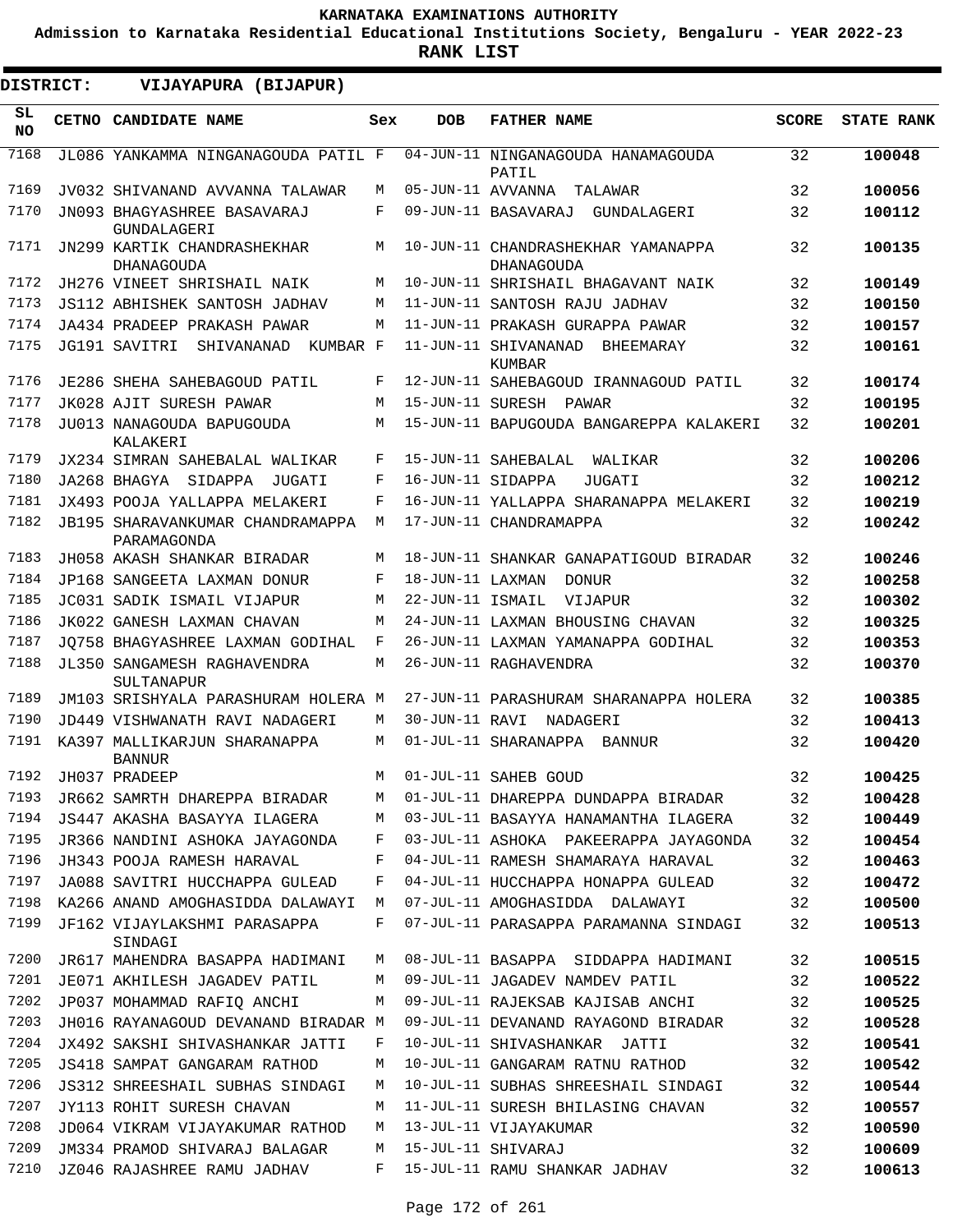**Admission to Karnataka Residential Educational Institutions Society, Bengaluru - YEAR 2022-23**

**RANK LIST**

 $\blacksquare$ 

| DISTRICT:       | VIJAYAPURA (BIJAPUR)                                                       |         |                     |                                                                            |              |                   |
|-----------------|----------------------------------------------------------------------------|---------|---------------------|----------------------------------------------------------------------------|--------------|-------------------|
| SL<br><b>NO</b> | CETNO CANDIDATE NAME                                                       | Sex     | <b>DOB</b>          | <b>FATHER NAME</b>                                                         | <b>SCORE</b> | <b>STATE RANK</b> |
| 7211            | JS597 APOORVA SANGANAGOUDA PATIL                                           | F       |                     | 16-JUL-11 SANGANAGOUDA<br>BASAVANTAPPAGOUDA PATIL                          | 32           | 100622            |
| 7212            | JW198 AKASH SURESH JAWALAGI                                                | M       |                     | 18-JUL-11 SURESH NAGAPPA JAWALAGI                                          | 32           | 100653            |
| 7213            | JM076 PRAJWAL SHANKRAPPA                                                   | M       |                     | 19-JUL-11 SHANKRAPPA BANDIWADDAR                                           | 32           | 100671            |
|                 | BANDIWADDAR                                                                |         |                     |                                                                            |              |                   |
| 7214            | JY533 RAGHAVENDRA RAJU KAMBALE                                             | M       |                     | 19-JUL-11 RAJU PEERAPPA KAMBALE                                            | 32           | 100673            |
| 7215            | JG212 MANJUKUMAR SIDDARAM SALAGAR M                                        |         |                     | 20-JUL-11 SIDDARAM AMOGASIDD SALAGAR                                       | 32           | 100685            |
| 7216            | JG092 NAGARAJ IRAPPA BADIGER                                               | M       |                     | 22-JUL-11 IRAPPA BADIGER                                                   | 32           | 100706            |
| 7217            | JU158 POOJA RAMANAGOUD PATIL                                               | F       |                     | 24-JUL-11 RAMANAGOUDA PATIL                                                | 32           | 100725            |
| 7218            | JX295 PRUTHVI VITTAL LOGAVI                                                | F       |                     | 25-JUL-11 VITTAL LOGAVI                                                    | 32           | 100734            |
| 7219            | JA208 SIDDALINGA SHARANAPPA ROOGI M                                        |         |                     | 27-JUL-11 SHARANAPPA B ROOGI                                               | 32           | 100765            |
| 7220            | JW063 VIJAYALAXMI VITHAL GANAJALI F                                        |         |                     | 27-JUL-11 VITHAL GANAJALI                                                  | 32           | 100769            |
| 7221            | JO287 SANGAMESH SHANTAPPA<br>NIDAGUNDI                                     | М       |                     | 28-JUL-11 SHANTAPPA SANGAPPA NIDAGUNDI                                     | 32           | 100778            |
| 7222            | JE455 SUMITRA SHREEMANT PUJARI                                             | F       |                     | 30-JUL-11 SHREEMANT CHANDRAM PUJARI                                        | 32           | 100800            |
| 7223            | JY412 GOUSAPAK HAMZAHUSAIN GOUNDI M                                        |         |                     | 31-JUL-11 HAMZAHUSAIN<br>GOUNDI                                            | 32           | 100803            |
| 7224            | JS131 RAHUL SURESH HOSAMANI                                                | M       |                     | 31-JUL-11 SURESH MAREPPA HOSAMANI                                          | 32           | 100806            |
| 7225            | JO410 SAVITA HANAMANT CHALAWADI                                            | F       |                     | 31-JUL-11 HANAMANT YAMANAPPA CHALAWADI                                     | 32           | 100807            |
| 7226            | JR152 SWATI RAVISHANKAR DONUR                                              | F       |                     | 31-JUL-11 RAVISHANKAR AVANNA DONUR                                         | 32           | 100810            |
| 7227            | JH397 SANKET VITHAL HATTALLI                                               | M       | 01-AUG-11 VITHAL    | HATTALLI                                                                   | 32           | 100827            |
| 7228            | JZ552 SRUSHTI PRAKASH MANUR                                                | F       | 05-AUG-11 PRAKASH   | MANUR                                                                      | 32           | 100868            |
| 7229            | JZ295 ALLABAKSH LALASAB MULLA                                              | M       |                     | 06-AUG-11 LALASAB AMINSAB MULLA                                            | 32           | 100870            |
| 7230            | JX045 PALLAVI ASHOK MALAGHAN                                               | F       |                     | 07-AUG-11 ASHOK BHIMAPPA MALAGHAN                                          | 32           | 100889            |
| 7231            | JM415 MAREMMA NINGAPPA HARIJAN                                             | F       |                     | 09-AUG-11 NINGAPPA HARIJAN                                                 | 32           | 100918            |
| 7232            | JY266 SHARVANAKUMAR SADASHIV<br>JUMANAL                                    | M       |                     | 09-AUG-11 SADASHIV                                                         | 32           | 100923            |
| 7233            | JE256 SUMANGALA ARAVIND KAMAGOND                                           | F       |                     | 10-AUG-11 ARAVIND SIDAGOND KAMAGOND                                        | 32           | 100942            |
| 7234            | JR236 AMIT RAJU KUSALKAR                                                   | M       |                     | 15-AUG-11 RAJU BHIMARAYA KUSALKAR                                          | 32           | 100988            |
| 7235            | KA291 NAGINI BASAPPA PUJARI                                                | F       |                     | 15-AUG-11 BASAPPA KENCHAPPA PUJARI                                         | 32           | 100994            |
| 7236            | JN175 PAVITRA NINGANAGOUDA DESAI                                           | F       |                     | 15-AUG-11 NINGANAGOUDA BASANAGOUDA<br>DESAI                                | 32           | 100996            |
|                 | 7237 JG111 SHRIKANT SHIVANAND BIRADAR M 17-AUG-11 SHIVANAND VITTAL BIRADAR |         |                     |                                                                            | 32           | 101017            |
| 7238            | JO754 ARUN RAMAPPA RABINAL                                                 |         | M 20-AUG-11 RAMAPPA |                                                                            | 32           | 101039            |
| 7239            | JX261 AMASIDDA PARAMANAND SARVAR M 22-AUG-11 PARAMANAND SARVAR             |         |                     |                                                                            | 32           | 101057            |
| 7240            | JT213 SHIVANI SHARANAPPA<br>KATAKDOND                                      |         |                     | F 23-AUG-11 SHARANAPPA                                                     | 32           | 101071            |
| 7241            | JT026 KIRAN RAVI NAIK                                                      | M       |                     | 27-AUG-11 RAVI GANGARAM NAIK                                               | 32           | 101117            |
| 7242            | JP075 VINAYAK RAMESH KATTIMANI                                             |         |                     | M 29-AUG-11 RAMESH KATTIMANI                                               | 32           | 101131            |
| 7243            | JP090 DIVYA BHIMAPPA BHAJANTRI                                             | $F$ and |                     | 30-AUG-11 BHIMAPPA BHAJANTRI                                               | 32           | 101135            |
| 7244            | JZ482 SHLOK SANJAYKUMAR PUJARI                                             | М       |                     | 10-SEP-11 SANJAYKUMAR SIDAGONDA PUJARI                                     | 32           | 101238            |
| 7245            | JY549 VIVEK BASAVARAJ SHIVANAGI M                                          |         |                     | 10-SEP-11 BASAVARAJ SHIVANAGI                                              | 32           | 101241            |
| 7246            | JJ219 SHANTABAI BASAVARAJ<br>SHIRADONAKAR                                  | F       |                     | 15-SEP-11 BASAVARAJ SHIRADONAKAR                                           | 32           | 101280            |
| 7247            | JZ453 BASAVARAJ SHREEKANT<br>BAGEWADI                                      | M       |                     | 17-SEP-11 SHREEKANT                                                        | 32           | 101288            |
| 7248            |                                                                            |         |                     | JF441 SHRUTI KHAJABABU SHIVANAGI F 21-SEP-11 KHAJABABU SAYABANNA SHIVANAGI | 32           | 101337            |
| 7249            | JY590 YASHODHA SHIVAPUTRA<br>CHALAWADI                                     |         |                     | M 21-SEP-11 SHIVAPUTRA CHALAWADI                                           | 32           | 101339            |
| 7250            | JP406 ROHITGOUDA PRABHUGOUDA<br><b>GOUDRA</b>                              |         |                     | M 24-SEP-11 PRABHUGOUDA GOUDRA                                             | 32           | 101359            |
| 7251            | JQ663 ANKITA SHASHIKANT RATHOD                                             | F       |                     | 26-SEP-11 SHASHIKANT SHIVARAYA RATHOD                                      | 32           | 101370            |
| 7252            | JQ058 POOJA CHANDRASHEKHAR LAMANI F 04-OCT-11 CHANDRASHEKHAR KASANAPPA     |         |                     | LAMANI                                                                     | 32           | 101456            |

Page 173 of 261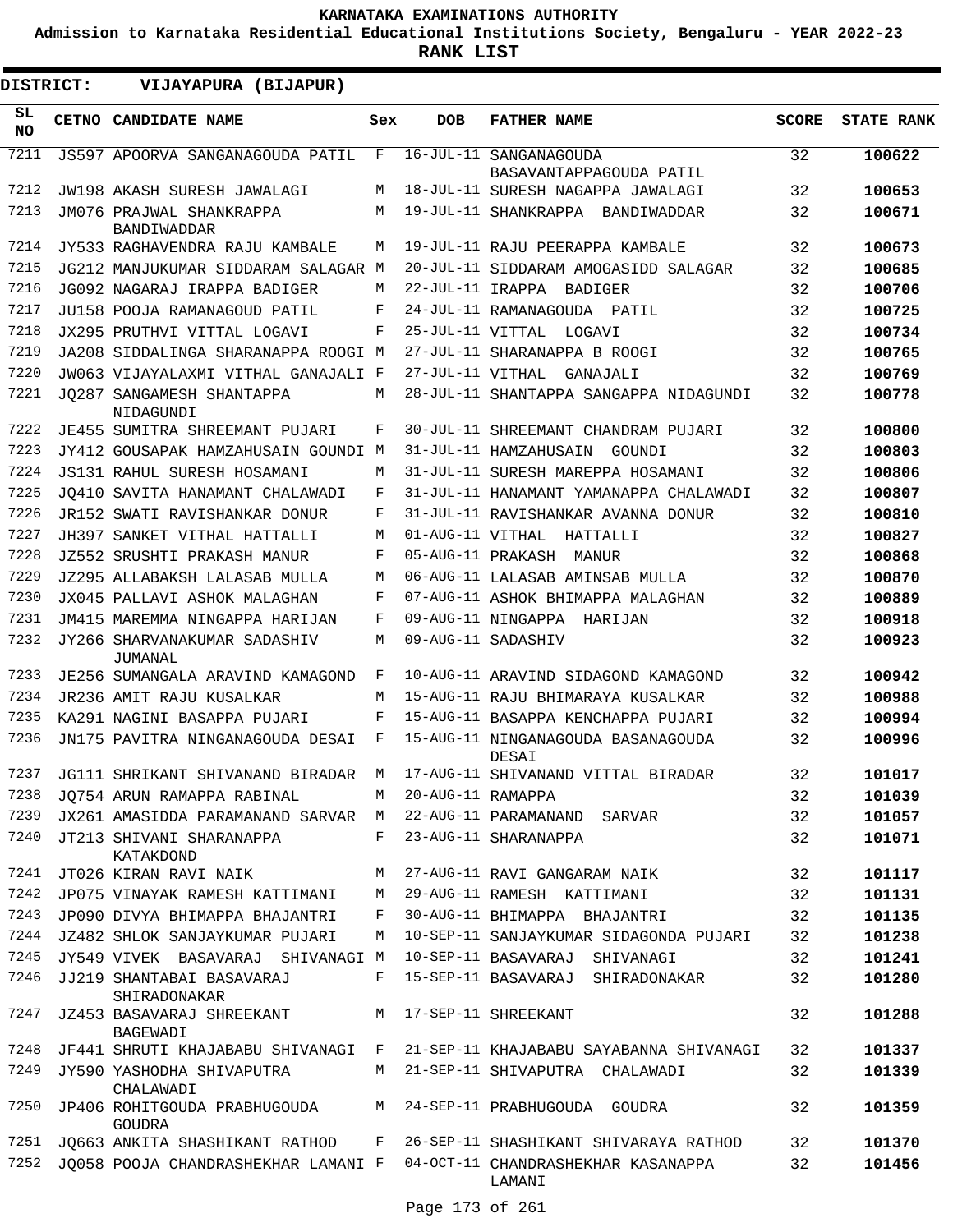**Admission to Karnataka Residential Educational Institutions Society, Bengaluru - YEAR 2022-23**

**RANK LIST**

ı

| DISTRICT:       | VIJAYAPURA (BIJAPUR)                                            |              |                   |                                                                              |              |                   |
|-----------------|-----------------------------------------------------------------|--------------|-------------------|------------------------------------------------------------------------------|--------------|-------------------|
| SL<br><b>NO</b> | <b>CETNO CANDIDATE NAME</b>                                     | Sex          | <b>DOB</b>        | <b>FATHER NAME</b>                                                           | <b>SCORE</b> | <b>STATE RANK</b> |
| 7253            | JO191 SHAHISATA ABDULRAHIMAN<br>MULLA                           | $\mathbf{F}$ |                   | 04-OCT-11 ABDULRAHIMAN                                                       | 32           | 101461            |
| 7254            | JW193 JAGADEESH<br>DINDAWAR                                     | М            |                   | 10-OCT-11 CHANDRAKANT                                                        | 32           | 101502            |
| 7255            | JM352 SHIVARAJA BASAVARAJA<br>BELLAKKI                          | М            |                   | 10-OCT-11 BASAVARAJA<br>BELLAKKI                                             | 32           | 101505            |
| 7256            | JN152 SANGAMESH MALLAKARJUN MULI                                | М            |                   | 15-OCT-11 MALLAKARJUN SABANNA MULI                                           | 32           | 101541            |
| 7257            | JR156 KAVERI SANTOSH RATHOD                                     | F            |                   | 17-OCT-11 SANTOSH SITU RATHOD                                                | 32           | 101554            |
| 7258            | KA139 LAXMI SIDDANAGOUDA BIRADAR                                | F            |                   | 18-OCT-11 SIDDANAGOUDA SAHEBAGOUDA<br><b>BIRADAR</b>                         | 32           | 101565            |
| 7259            | JA164 BASAVARAJ SURESH LAMANI                                   | М            | 19-OCT-11 SURESH  | LAMANI                                                                       | 32           | 101567            |
| 7260            | JZ014 DADAGOUDA MALLIKARJUN<br><b>BIRADAR</b>                   | М            |                   | 25-OCT-11 MALLIKARJUN BIRADAR                                                | 32           | 101609            |
| 7261            | JX522 BHARATI NIJAGUN NAVI                                      | F            | 01-NOV-11 NIJAGUN | NAVI                                                                         | 32           | 101667            |
| 7262            | JG128 SHRISHAIL SOMALINGAPPA<br>KANTHEPPAGOL                    | M            |                   | 03-NOV-11 SOMALINGAPPA GURAPPA<br>KANTHEPPAGOL                               | 32           | 101688            |
| 7263            | JT139 SHEEMA PEERASAB BANNETTI                                  | F            |                   | 04-NOV-11 PEERASAB                                                           | 32           | 101696            |
| 7264            | KA440 CHANDRAKALA JAGADISH KUDARI F                             |              |                   | 05-NOV-11 JAGADISH GANGAPPA KUDARI                                           | 32           | 101701            |
| 7265            | KA191 RAVI MALLAPPA PUTHANI                                     | М            |                   | 05-NOV-11 MALLAPPA<br>PUTHANI                                                | 32           | 101704            |
| 7266            | JS674 SOMASEKHAR MAHANTESH RATHOD M                             |              |                   | 06-NOV-11 MAHANTESH MOTU RATHOD                                              | 32           | 101715            |
| 7267            | JD118 SUKANYA HANAMANT MADAR                                    | F            |                   | 11-NOV-11 HANAMANT MAHADEVAPPA MADAR                                         | 32           | 101750            |
| 7268            | JH225 TANVEER HASEEM INDIKAR                                    | М            |                   | 13-NOV-11 HASEEM IMAMSAB INDIKAR                                             | 32           | 101762            |
| 7269            | JE503 ABHISHEK PRAKASH WALIKAR                                  | М            |                   | 14-NOV-11 PRAKASH<br>WALIKAR                                                 | 32           | 101765            |
| 7270            | JY395 NISARGA RAVI BAGALKOTI                                    | F            |                   | 21-NOV-11 RAVI NINGAPPA BAGALKOTI                                            | 32           | 101829            |
| 7271            | JH035 AKSHATA SIDDESHWAR BIRADAR F                              |              |                   | 25-NOV-11 SIDDESHWAR BHEEMARAY BIRADAR                                       | 32           | 101860            |
| 7272            | JZ488 SAVITRI KALLAPPA PATIL                                    | $_{\rm F}$   |                   | 28-NOV-11 KALLAPPA MUTTAPPA PATIL                                            | 32           | 101893            |
| 7273            | <b>JS657 PRAVEEN SHRISHAIL</b><br>PATTANASHETTI                 | М            |                   | 29-NOV-11 SHRISHAIL<br>GOPALAPPA<br>PATTANASHETTI                            | 32           | 101904            |
| 7274            | JA038 SUSHMITA KALAGOND                                         | F            |                   | 30-NOV-11 DUSANGAPPA                                                         | 32           | 101918            |
| 7275            | JN022 PRAJWAL KASHINATH BASARKOD                                | M            |                   | 01-DEC-11 KASHINATH CHANDAPPA BASARKOD                                       | 32           | 101928            |
| 7276            | JN148 CHANDRASHEKHAR VEERESH<br>GULED                           | М            | 07-DEC-11 VEERESH | GULED                                                                        | 32           | 101957            |
| 7277            | <b>JS164 PRASHANT</b><br>CHANDRASHEKHAR<br>HATTARAKALA          | М            |                   | 10-DEC-11 CHANDRASHEKHAR<br>HATTARAKALA                                      | 32           | 101978            |
| 7278            | JA288 BANDENAWAZ LALASAB BILAGI                                 | M            |                   | 15-DEC-11 LALASAB RAJESAB BILAGI                                             | 32           | 102013            |
| 7279            | JL362 BHAGYA AMBRAPPA BAGEWADI                                  | F            |                   | 01-JAN-12 AMBRAPPA BASAPPA BAGEWADI                                          | 32           | 102120            |
| 7280            | JX010 SAMARTH SADASHIVAYYA<br>KORIMATH                          | М            |                   | 01-JAN-12 SADASHIVAYYA KORIMATH                                              | 32           | 102128            |
| 7281            | KA098 SAMEER NERU LAMANI                                        | М            |                   | 19-JAN-12 NERU R LAMANI                                                      | 32           | 102179            |
| 7282            | JO517 VIJAYALAXMI MALLIKARJUN<br>NADAGOUD                       | F            |                   | 04-MAR-12 MALLIKARJUN HANAMANTRAY<br>NADAGOUD                                | 32           | 102230            |
| 7283            | JY253 KARTIK RAJU RATHOD                                        | М            |                   | 25-MAR-12 RAJU RATHOD                                                        | 32           | 102244            |
| 7284            | JJ201 LAYANNA SIDDARAM BIRADAR                                  | М            |                   | 06-AUG-12 SIDDARAM S BIRADAR                                                 | 32           | 102269            |
| 7285            | JW252 ROHIT RAVI CHAVAN                                         | М            |                   | 21-NOV-08 RAVI CHAVAN                                                        | 31           | 102284            |
| 7286            | JJ019 ADITYA KALLAPPA KOLI                                      | М            |                   | 01-JAN-09 KALLAPPA KRISHNA KOLI                                              | 31           | 102285            |
| 7287            | JA498 ROOPA MOTILAL LAMANI                                      | F            |                   | 18-JUL-09 MOTILAL DARMU LAMANI                                               | 31           | 102310            |
| 7288            | JQ376 CHAITRA SHIVAPPA BENNUR                                   | F            |                   | 12-SEP-09 SHIVAPPA GURUBASAPPA BENNUR                                        | 31           | 102315            |
| 7289            | JC083 ABHIJIT APPU NAYAK                                        | M            |                   | 23-OCT-09 APPU KASANU NAYAK                                                  | 31           | 102322            |
| 7290            | JC092 AKASH BASAVARAJ HALLI                                     | М            |                   | 29-OCT-09 BASAVARAJ KALLAPPA HALLI                                           | 31           | 102326            |
| 7291<br>7292    | KA392 AVINASH PRAKASH CHAVAN                                    | М<br>F       |                   | 29-NOV-09 PRAKASH CHAVAN                                                     | 31           | 102331            |
| 7293            | JY444 AMRUTHA SHIVANAND TOLANUR<br>JE477 AMRUTA JAKKAPPA PUJARI | F            |                   | 22-DEC-09 SHIVANAND DATTATRAYA TOLANUR<br>01-JAN-10 JAKKAPPA BHIRAPPA PUJARI | 31<br>31     | 102339<br>102347  |
| 7294            | JA262 MAHAMADALI KHADARASAB                                     | М            |                   | 04-JAN-10 KHADARASAB DAVALASAB BAGAWAN                                       | 31           | 102371            |
|                 | BAGAWAN                                                         |              |                   |                                                                              |              |                   |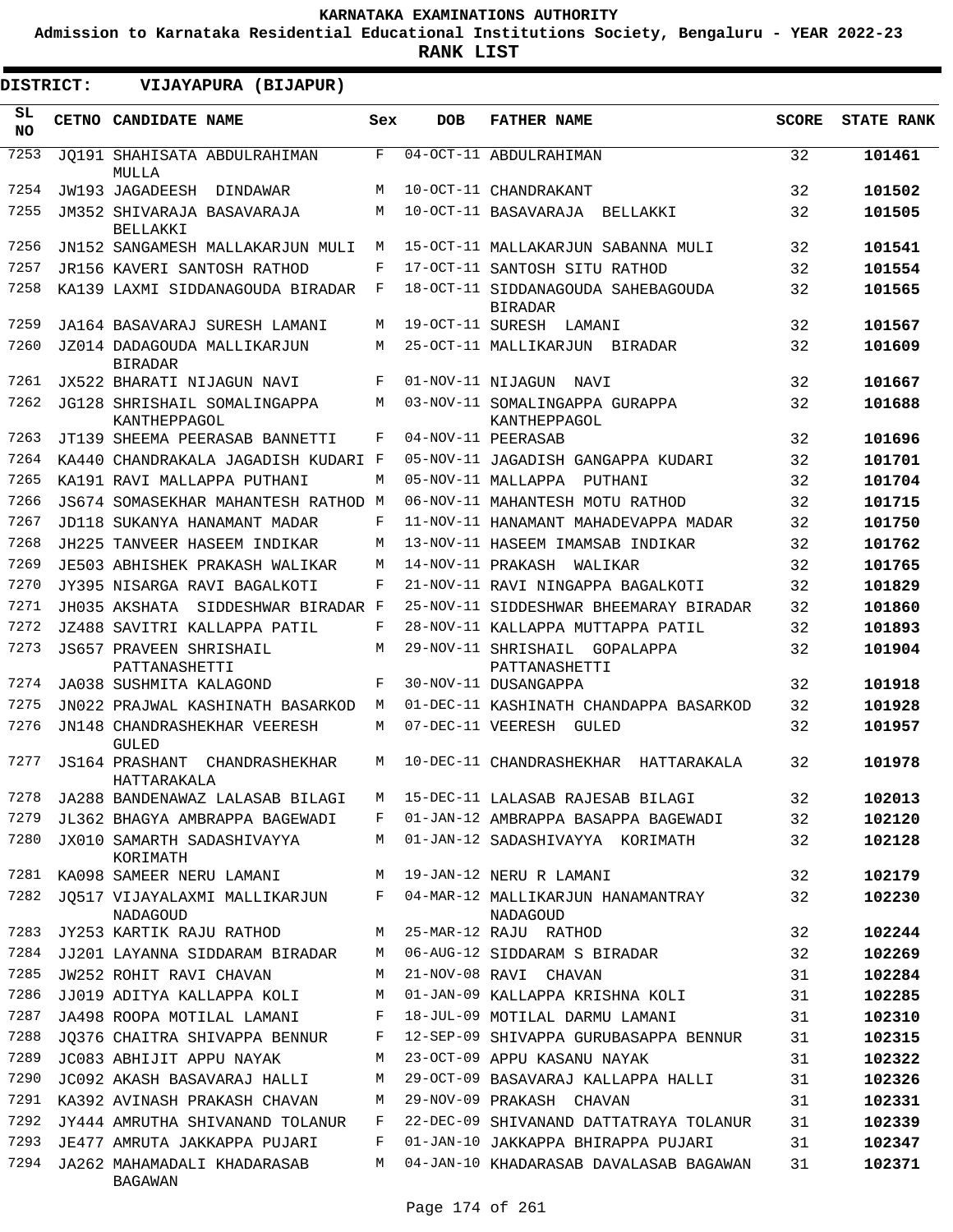**Admission to Karnataka Residential Educational Institutions Society, Bengaluru - YEAR 2022-23**

| DISTRICT:       | VIJAYAPURA (BIJAPUR)                                                   |     |                   |                                                       |              |                   |
|-----------------|------------------------------------------------------------------------|-----|-------------------|-------------------------------------------------------|--------------|-------------------|
| SL<br><b>NO</b> | CETNO CANDIDATE NAME                                                   | Sex | <b>DOB</b>        | <b>FATHER NAME</b>                                    | <b>SCORE</b> | <b>STATE RANK</b> |
| 7295            | JM316 ROHIT BABU RATHOD                                                | М   |                   | 31-JAN-10 BABU MOTILAL RATHOD                         | 31           | 102388            |
| 7296            | JY285 SUKANYA SANGAYYA HIREMATH                                        | F   |                   | 14-FEB-10 SANGAYYA                                    | 31           | 102402            |
| 7297            | JY178 SAVITA RAJU GANI                                                 | F   |                   | 15-FEB-10 RAJU GANI                                   | 31           | 102404            |
| 7298            | JX416 HUSENBANU ALLABAKSHA<br>GULEDGUDDA                               | F   |                   | 18-FEB-10 ALLABAKSHA<br>GULEDGUDDA                    | 31           | 102408            |
| 7299            | JP003 SINDHU MANOHAR JADHAV                                            | F   | 22-FEB-10 MANOHAR | <b>JADHAV</b>                                         | 31           | 102412            |
| 7300            | JL348 RAMASHNAKR SHANTAPPA<br>KSHATRI                                  | M   |                   | 30-MAR-10 SHANTAPPA KSHATRI                           | 31           | 102442            |
| 7301            | JW045 AFREEN SALEEM MUJAWAR                                            | F   |                   | 05-APR-10 SALEEM RAJESAB MUJAWAR                      | 31           | 102446            |
| 7302            | JA472 SANKET PRAKASH CHAVAN                                            | М   | 15-APR-10 PRAKASH | CHAVAN                                                | 31           | 102457            |
| 7303            | JJ215 VISHWANATH MALAPPA<br>GIRIGOUDAR                                 | М   | 27-APR-10 MALAPPA | GIRIGOUDAR                                            | 31           | 102471            |
| 7304            | KA175 SANCHIT BALIRAM RATHOD                                           | F   |                   | 01-MAY-10 BALIRAM RATHOD                              | 31           | 102479            |
| 7305            | JO732 SANGANAGOUDA PAVADEPPAGOUDA M<br><b>BIRADAR</b>                  |     |                   | 05-MAY-10 PAVADEPPAGOUDA SANGAGOUDA<br><b>BIRADAR</b> | 31           | 102485            |
| 7306            | JD419 AKSHATA JAGADISH PUJARI                                          | F   |                   | 10-MAY-10 JAGADISH PARASHURAM PUJARI                  | 31           | 102492            |
| 7307            | JH183 SHIVARAJKUMAR SHARANAPPA<br>KUMBAR                               | М   |                   | 15-MAY-10 SHARANAPPA SANGAPPA KUMBAR                  | 31           | 102503            |
| 7308            | JP272 BHIMANNA DAYANAND KARIGUDDI M                                    |     |                   | 20-MAY-10 DAYANAND BHIMAPPA KARIGUDDI                 | 31           | 102506            |
| 7309            | JO606 KARAN APPU RATHOD                                                | М   |                   | 10-JUN-10 APPU DHANAJU RATHOD                         | 31           | 102554            |
| 7310            | JR208 LAXMI BHOOTALI HIREKURABAR                                       | F   |                   | 15-JUN-10 BHOOTALI MADAPPA HIREKURABAR                | 31           | 102562            |
| 7311            | JR723 SHREESHAIL DEWINDRA<br>KANNOLLI                                  | М   |                   | 19-JUN-10 DEWINDRA KASHIRAYA KANNOLLI                 | 31           | 102568            |
| 7312            | KA430 SADASHIV LAXMAN UPPAR                                            | М   |                   | 30-JUN-10 LAXMAN SADASHIV UPPAR                       | 31           | 102583            |
| 7313            | KA160 SUPRIT KRISHNA CHAVAN                                            | М   |                   | 14-JUL-10 KRISHNA CHAVAN                              | 31           | 102612            |
| 7314            | JN218 MAHAMMADRIYAN DILEEP<br>GIRAGAV                                  | М   | 19-JUL-10 DILEEP  | GIRAGAV                                               | 31           | 102619            |
| 7315            | KA067 PRIYANKA NAGAPPA GUGADADDI                                       | F   |                   | 03-AUG-10 NAGAPPA KALLEPPA GUGADADDI                  | 31           | 102650            |
| 7316            | JL080 GANESH YAMANAPPA KUMBAR                                          | М   |                   | 11-AUG-10 YAMANAPPA LAKSHMAN KUMBAR                   | 31           | 102673            |
| 7317            | JH488 MAHAMMAD HASIB RAJESAB<br><b>BALLOLLI</b>                        | М   |                   | 11-AUG-10 RAJESAB KASHIMASAB BALLOLLI                 | 31           | 102676            |
| 7318            | JX116 MAHMADAFAN DAVALAMALIK<br>MULLA                                  | М   |                   | 12-AUG-10 DAVALAMALIK MULLA                           | 31           | 102682            |
| 7319            | JK217 NILAMMA SHIVANAD<br>KATTIMANI                                    | F   |                   | 12-AUG-10 SHIVANAD TIPPANNA KATTIMANI                 | 31           | 102683            |
| 7320            | JP198 SAMAREEN MULLA                                                   | F   |                   | 16-AUG-10 MAIBUBASAB MULLA                            | 31           | 102697            |
| 7321            | JH295 NAGENDRA GIRIMALLA M 17-AUG-10 GIRIMALLA SOMANING<br>HIREKURUBAR |     |                   | HIREKURUBAR                                           | 31           | 102700            |
| 7322            | JG263 SANJU NINGAPPA JIDDIMANI                                         |     |                   | M 18-AUG-10 NINGAPPA                                  | 31           | 102705            |
| 7323            | JM256 KARTIK GOPAL KOODAGI                                             | M   |                   | 19-AUG-10 GOPAL KOODAGI                               | 31           | 102707            |
|                 | 7324 JX338 ARAMAN HAJIMALANGA NADAF                                    | M   |                   | 21-AUG-10 HAJIMALANGA NADAF                           | 31           | 102714            |
| 7325            | JS523 PRADEEP YALLALING<br>BAMMANALLI                                  | M   |                   | 26-AUG-10 YALLALING MUTTAPPA BAMMANALLI               | 31           | 102736            |
| 7326            | JY224 SHRADDHA BHEERAPPA F 27-AUG-10 BHEERAPPA SIDDAPPA<br>HIREKURABAR |     |                   | HIREKURABAR                                           | 31           | 102738            |
| 7327            | JR643 PAVITRA SHIVAPPA MADAR F                                         |     |                   | 29-AUG-10 SHIVAPPA GOLLALAPPA MADAR                   | 31           | 102740            |
| 7328            | JS636 SANDEEP BADDU JADAV                                              | M   |                   | 29-AUG-10 BADDU KHEMU JADAV                           | 31           | 102742            |
| 7329            | JC232 DANAMMA DHYAVAPPA MANAGULI F                                     |     |                   | 10-SEP-10 DHYAVAPPA SOMANINGAPPA<br>MANAGULI          | 31           | 102781            |
| 7330            | JK081 VINOD NAGESH DODAMANI                                            |     |                   | M 10-SEP-10 NAGESH HUCHHAPPA DODAMANI                 | 31           | 102785            |
| 7331            | JL160 HANAMAVVA MUTTAPPA<br>CHALAWADI                                  |     |                   | F 01-OCT-10 MUTTAPPA JUMMANNA CHALAWADI               | 31           | 102851            |
| 7332            | JM074 PALLAVI DEVAPPA HELAVAR                                          |     |                   | F 01-OCT-10 DEVAPPA BASALINGAPPA HELAVAR              | 31           | 102854            |
| 7333            | JE494 BHEERAPPA JATTEPPA PUJARI                                        |     |                   | M 10-OCT-10 JATTEPPA BHEERAPPA PUJARI                 | 31           | 102900            |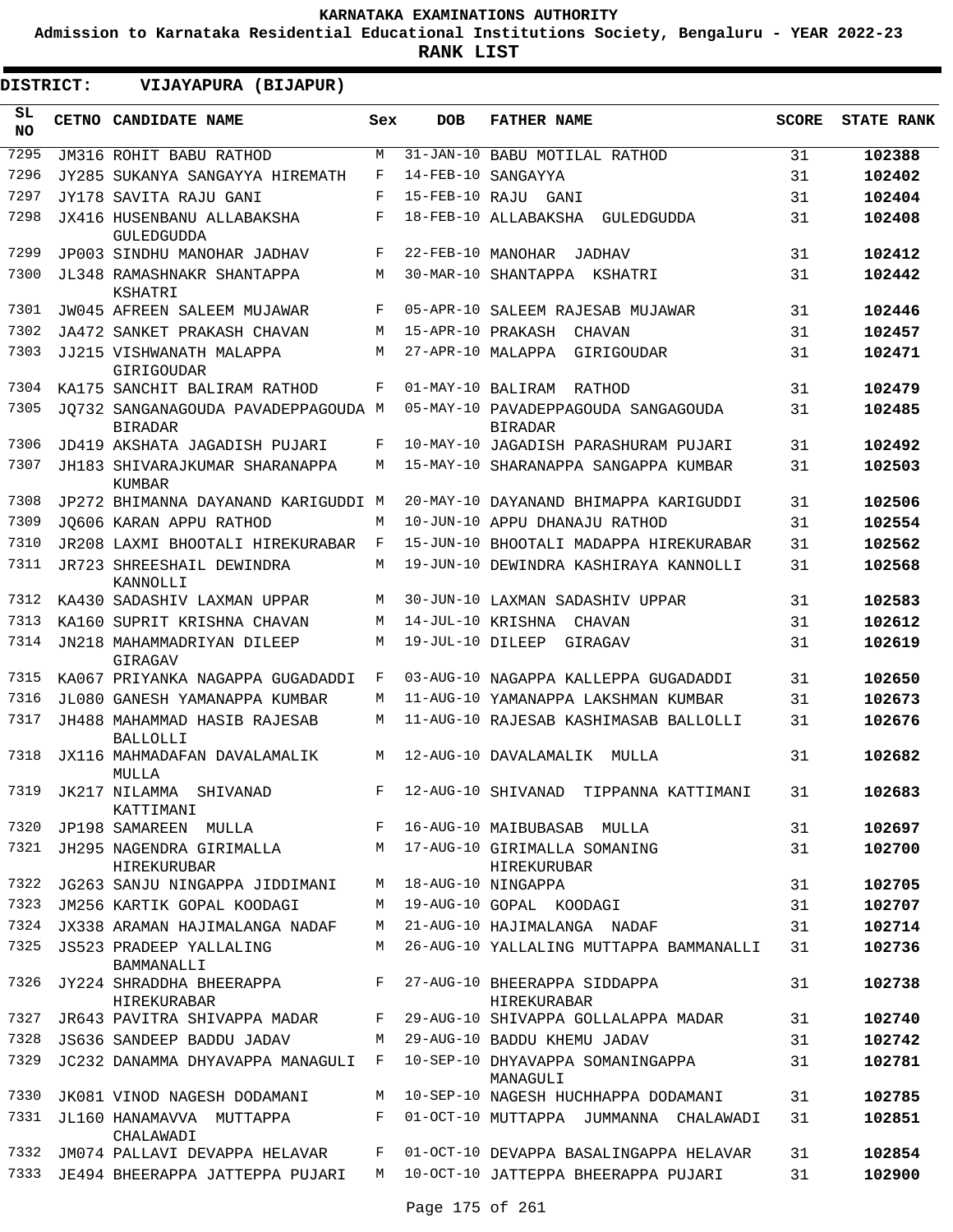**Admission to Karnataka Residential Educational Institutions Society, Bengaluru - YEAR 2022-23**

| SL<br>CETNO CANDIDATE NAME<br><b>DOB</b><br><b>FATHER NAME</b><br><b>SCORE</b><br><b>STATE RANK</b><br>Sex<br><b>NO</b><br>7334<br>10-OCT-10 REEKHA KALLAPPA MULIMANI<br>JD338 SAMPAT MULIMANI<br>M<br>31<br>102906<br>7335<br>JH475 ASHOK YUVARAJ RATHOD<br>13-OCT-10 YUVARAJ TOPU RATHOD<br>31<br>102921<br>M<br>7336<br>14-OCT-10 KALLAPPA KARANAL<br>31<br>102928<br>JP241 VIRESH KALLAPPA KARANAL<br>M<br>7337<br>F<br>18-OCT-10 DYAVAPPA HANAMANT NAGARAL<br>102947<br>JO093 BHAGYASHREE DYAVAPPA<br>31<br>NAGARAL<br>7338<br>JD196 CHETAN CHANDRASHEKHAR BELI<br>21-OCT-10 CHANDRASHEKHAR SIDDAPPA BELI<br>31<br>М<br>102959<br>7339<br>24-OCT-10 LALASAB NADAF<br>31<br>102974<br>JM220 DAVALASAB LALASAB NADAF<br>М<br>7340<br>26-OCT-10 ASHOK RAJANNA GHATE<br>JO510 PRADEEP ASHOK GHATE<br>31<br>102980<br>М<br>7341<br>F<br>02-NOV-10 DADASAB MAMTARAM TARASE<br>31<br>103010<br>KA137 AISHWARAYA DADASAB TARASE<br>7342<br>F<br>04-NOV-10 ASHOK BASAPPA CHALAWADI<br>31<br>103026<br>JP252 DHANALAXMI ASHOK CHALAWADI<br>7343<br>F<br>04-NOV-10 AMEENPATEL ALLABAKSHA ALGOOR<br>103029<br>JV085 MAKKABI AMEENPATEL ALGOOR<br>31<br>7344<br>JO603 ABHILASH SANJAY JADHAV<br>05-NOV-10 SANJAY LALU JADHAV<br>31<br>103033<br>М<br>7345<br>F<br>05-NOV-10 YALLAPPA NINGAPPA KUMATAGI<br>31<br>103038<br>JF456 SAVITRI YALLAPPA KUMATAGI<br>7346<br>06-NOV-10 SUBHAS<br>31<br>103040<br>KA462 MALLIKARJUN SUBHAS SINDHOOR M<br>SINDHOOR<br>7347<br>07-NOV-10 HUSENBASHA AMINSAB<br>31<br>103042<br>JZ334 SHAHID HUSENBASHA<br>М<br>BAMMANAHALI<br>BAMMANAHALI<br>7348<br>31<br>JS192 ROZABI MAIBOOBSAB HORAKERI<br>08-NOV-10 MAIBOOBSAB GULSAB HORAKERI<br>103048<br>F<br>7349<br>31<br>JZ451 RAKESH SHRISHAIL REDDI<br>10-NOV-10 SHRISHAIL<br>103057<br>М<br>REDDI<br>7350<br>JY048 SWETA ASHOK BHAJANTRI<br>31<br>103071<br>F<br>12-NOV-10 ASHOK RAMAPPA BHAJANTRI<br>7351<br>17-NOV-10 BHIMASHANKAR<br>31<br>103091<br>JX120 SIDDARTH B WADDAR<br>М<br>7352<br>31<br>JY393 KALPANA PRAKASH LAMANI<br>F<br>21-NOV-10 PRAKASH LAMANI<br>103111<br>7353<br>31<br>103115<br>JO654 SHRADDHA RAJU KAVATEKAR<br>22-NOV-10 RAJU DANNAPPA KAVATEKAR<br>F<br>7354<br>31<br>103120<br>JY110 ILIYAS AMEENSAB MANIKANAVAR M<br>24-NOV-10 AMEENSAB<br>MANIKANAVAR<br>7355<br>31<br>103140<br>JZ305 SAMARTH SHIVANAND TALAWAR<br>26-NOV-10 SHIVANAND<br>М<br>TALAWAR<br>7356<br>31<br>JT063 SHRUSTI ANIL BHAJANTRI<br>F<br>27-NOV-10 ANIL JATTEPPA BHAJANTRI<br>103147<br>7357<br>JV165 SAVITRI BHEERAPPA<br>F<br>28-NOV-10 BHEERAPPA LAXMAN BALAGANOOR<br>31<br>103151<br><b>BALAGANOOR</b><br>7358<br>05-DEC-10 BHIMANNA MADIVALAPPA NAYKODI<br>103179<br>JP396 ANAND BHIMANNA NAYKODI<br>М<br>31<br>7359<br>F<br>06-DEC-10 DRUVAKUMAR SOMAVVA GUDIMANI<br>103187<br>JA223 ANUSHA DRUVAKUMAR GUDIMANI<br>31<br>7360<br>14-DEC-10 JIYAUDDIN MAIBOOBSAB JAMADAR<br>103238<br>JS359 AFANAN JIYAUDDIN JAMADAR<br>М<br>31<br>7361<br>19-DEC-10 PARSHURAM KUCHABAL<br>JR411 SURAJ<br>KUCHABAL<br>M<br>31<br>103273<br>7362 JS310 GAYATRI SIDDALINGAPPA<br>20-DEC-10 SIDDALINGAPPA PARAMANNA<br>31<br>103278<br>F<br>KANTIGOND<br>KANTIGOND<br>7363<br>20-DEC-10 MURTUJASAB MAHAMMADASAB<br>JD072 MAHMADSIRAJUDDIN MURTUJASAB M<br>31<br>103279<br>TEGGINAMANI<br>TEGGINAMANI<br>7364<br>21-DEC-10 RAM YALLAPPA SHIGANAPUR<br>31<br>103286<br>JH359 JYOTI RAM SHIGANAPUR<br>F<br>7365<br>JM214 VEERESH MALLANAGOUD<br>M 23-DEC-10 MALLANAGOUD SHANKARAGOUD<br>31<br>103300<br>NARASANAGI<br>NARASANAGI<br>7366<br>JX002 SAHANA RAMESH ONTIHATTI F<br>24-DEC-10 RAMANINGA ONTIHATTI<br>31<br>103307<br>7367<br>JW206 REVANASIDDA SHIVAPUTRA<br>M<br>29-DEC-10 SHIVAPUTRA PUJARI<br>31<br>103338<br>PUJARI<br>7368<br>JQ204 AFNAN WALIKAR KHAJESAB<br>M<br>01-JAN-11 KHAJESAB MAHABULAL WALIKAR<br>31<br>103357<br>WALIKAR<br>7369<br>JG234 ASHWINI BANNEPPA<br>$F -$<br>01-JAN-11 BANNEPPA MALLAPPA INGALESHWAR<br>31<br>103364<br>INGALESHWAR<br>7370<br>JV239 RAJAPATEL MABUPATEL BIRADAR M<br>01-JAN-11 MABUPATEL KHAJAPATEL BIRADAR<br>103403<br>31<br>7371<br>JK213 SANKET SANJEEVKUMAR KSHATRI M<br>01-JAN-11 SANJEEVKUMAR KSHATRI<br>31<br>103415<br>7372<br>JR355 TOSEEF MAIBUBSAB USTAD<br>01-JAN-11 MAIBUBSAB ABDUL RAHIMAN USTAD<br>103431<br>31<br>M<br>7373<br>JE183 RASHMI ASHOK LOGAVI<br>02-JAN-11 ASHOK DYAVAPPA LOGAVI<br>31<br>103443<br>F<br>7374<br>JB009 ABHISHEK SHANKAR LAMANI<br>04-JAN-11 SHANKAR<br>103453<br>M<br>31<br>7375<br>JR474 KAJAL PANDURANG CHAVAN<br>06-JAN-11 PANDURANG MOTIRAM CHAVAN<br>31<br>F<br>103466<br>7376<br>JY386 ARATI GULAB RATHOD<br>F<br>07-JAN-11 GULAB RATHOD<br>103473<br>31 | DISTRICT: | VIJAYAPURA (BIJAPUR) |  |  |  |
|-------------------------------------------------------------------------------------------------------------------------------------------------------------------------------------------------------------------------------------------------------------------------------------------------------------------------------------------------------------------------------------------------------------------------------------------------------------------------------------------------------------------------------------------------------------------------------------------------------------------------------------------------------------------------------------------------------------------------------------------------------------------------------------------------------------------------------------------------------------------------------------------------------------------------------------------------------------------------------------------------------------------------------------------------------------------------------------------------------------------------------------------------------------------------------------------------------------------------------------------------------------------------------------------------------------------------------------------------------------------------------------------------------------------------------------------------------------------------------------------------------------------------------------------------------------------------------------------------------------------------------------------------------------------------------------------------------------------------------------------------------------------------------------------------------------------------------------------------------------------------------------------------------------------------------------------------------------------------------------------------------------------------------------------------------------------------------------------------------------------------------------------------------------------------------------------------------------------------------------------------------------------------------------------------------------------------------------------------------------------------------------------------------------------------------------------------------------------------------------------------------------------------------------------------------------------------------------------------------------------------------------------------------------------------------------------------------------------------------------------------------------------------------------------------------------------------------------------------------------------------------------------------------------------------------------------------------------------------------------------------------------------------------------------------------------------------------------------------------------------------------------------------------------------------------------------------------------------------------------------------------------------------------------------------------------------------------------------------------------------------------------------------------------------------------------------------------------------------------------------------------------------------------------------------------------------------------------------------------------------------------------------------------------------------------------------------------------------------------------------------------------------------------------------------------------------------------------------------------------------------------------------------------------------------------------------------------------------------------------------------------------------------------------------------------------------------------------------------------------------------------------------------------------------------------------------------------------------------------------------------------------------------------------------------------------------------------------------------------------------------------------------------------------------------------------------------------------------------------------------------------------------------------------------------------------------------------------------------------------------------------|-----------|----------------------|--|--|--|
|                                                                                                                                                                                                                                                                                                                                                                                                                                                                                                                                                                                                                                                                                                                                                                                                                                                                                                                                                                                                                                                                                                                                                                                                                                                                                                                                                                                                                                                                                                                                                                                                                                                                                                                                                                                                                                                                                                                                                                                                                                                                                                                                                                                                                                                                                                                                                                                                                                                                                                                                                                                                                                                                                                                                                                                                                                                                                                                                                                                                                                                                                                                                                                                                                                                                                                                                                                                                                                                                                                                                                                                                                                                                                                                                                                                                                                                                                                                                                                                                                                                                                                                                                                                                                                                                                                                                                                                                                                                                                                                                                                                                                               |           |                      |  |  |  |
|                                                                                                                                                                                                                                                                                                                                                                                                                                                                                                                                                                                                                                                                                                                                                                                                                                                                                                                                                                                                                                                                                                                                                                                                                                                                                                                                                                                                                                                                                                                                                                                                                                                                                                                                                                                                                                                                                                                                                                                                                                                                                                                                                                                                                                                                                                                                                                                                                                                                                                                                                                                                                                                                                                                                                                                                                                                                                                                                                                                                                                                                                                                                                                                                                                                                                                                                                                                                                                                                                                                                                                                                                                                                                                                                                                                                                                                                                                                                                                                                                                                                                                                                                                                                                                                                                                                                                                                                                                                                                                                                                                                                                               |           |                      |  |  |  |
|                                                                                                                                                                                                                                                                                                                                                                                                                                                                                                                                                                                                                                                                                                                                                                                                                                                                                                                                                                                                                                                                                                                                                                                                                                                                                                                                                                                                                                                                                                                                                                                                                                                                                                                                                                                                                                                                                                                                                                                                                                                                                                                                                                                                                                                                                                                                                                                                                                                                                                                                                                                                                                                                                                                                                                                                                                                                                                                                                                                                                                                                                                                                                                                                                                                                                                                                                                                                                                                                                                                                                                                                                                                                                                                                                                                                                                                                                                                                                                                                                                                                                                                                                                                                                                                                                                                                                                                                                                                                                                                                                                                                                               |           |                      |  |  |  |
|                                                                                                                                                                                                                                                                                                                                                                                                                                                                                                                                                                                                                                                                                                                                                                                                                                                                                                                                                                                                                                                                                                                                                                                                                                                                                                                                                                                                                                                                                                                                                                                                                                                                                                                                                                                                                                                                                                                                                                                                                                                                                                                                                                                                                                                                                                                                                                                                                                                                                                                                                                                                                                                                                                                                                                                                                                                                                                                                                                                                                                                                                                                                                                                                                                                                                                                                                                                                                                                                                                                                                                                                                                                                                                                                                                                                                                                                                                                                                                                                                                                                                                                                                                                                                                                                                                                                                                                                                                                                                                                                                                                                                               |           |                      |  |  |  |
|                                                                                                                                                                                                                                                                                                                                                                                                                                                                                                                                                                                                                                                                                                                                                                                                                                                                                                                                                                                                                                                                                                                                                                                                                                                                                                                                                                                                                                                                                                                                                                                                                                                                                                                                                                                                                                                                                                                                                                                                                                                                                                                                                                                                                                                                                                                                                                                                                                                                                                                                                                                                                                                                                                                                                                                                                                                                                                                                                                                                                                                                                                                                                                                                                                                                                                                                                                                                                                                                                                                                                                                                                                                                                                                                                                                                                                                                                                                                                                                                                                                                                                                                                                                                                                                                                                                                                                                                                                                                                                                                                                                                                               |           |                      |  |  |  |
|                                                                                                                                                                                                                                                                                                                                                                                                                                                                                                                                                                                                                                                                                                                                                                                                                                                                                                                                                                                                                                                                                                                                                                                                                                                                                                                                                                                                                                                                                                                                                                                                                                                                                                                                                                                                                                                                                                                                                                                                                                                                                                                                                                                                                                                                                                                                                                                                                                                                                                                                                                                                                                                                                                                                                                                                                                                                                                                                                                                                                                                                                                                                                                                                                                                                                                                                                                                                                                                                                                                                                                                                                                                                                                                                                                                                                                                                                                                                                                                                                                                                                                                                                                                                                                                                                                                                                                                                                                                                                                                                                                                                                               |           |                      |  |  |  |
|                                                                                                                                                                                                                                                                                                                                                                                                                                                                                                                                                                                                                                                                                                                                                                                                                                                                                                                                                                                                                                                                                                                                                                                                                                                                                                                                                                                                                                                                                                                                                                                                                                                                                                                                                                                                                                                                                                                                                                                                                                                                                                                                                                                                                                                                                                                                                                                                                                                                                                                                                                                                                                                                                                                                                                                                                                                                                                                                                                                                                                                                                                                                                                                                                                                                                                                                                                                                                                                                                                                                                                                                                                                                                                                                                                                                                                                                                                                                                                                                                                                                                                                                                                                                                                                                                                                                                                                                                                                                                                                                                                                                                               |           |                      |  |  |  |
|                                                                                                                                                                                                                                                                                                                                                                                                                                                                                                                                                                                                                                                                                                                                                                                                                                                                                                                                                                                                                                                                                                                                                                                                                                                                                                                                                                                                                                                                                                                                                                                                                                                                                                                                                                                                                                                                                                                                                                                                                                                                                                                                                                                                                                                                                                                                                                                                                                                                                                                                                                                                                                                                                                                                                                                                                                                                                                                                                                                                                                                                                                                                                                                                                                                                                                                                                                                                                                                                                                                                                                                                                                                                                                                                                                                                                                                                                                                                                                                                                                                                                                                                                                                                                                                                                                                                                                                                                                                                                                                                                                                                                               |           |                      |  |  |  |
|                                                                                                                                                                                                                                                                                                                                                                                                                                                                                                                                                                                                                                                                                                                                                                                                                                                                                                                                                                                                                                                                                                                                                                                                                                                                                                                                                                                                                                                                                                                                                                                                                                                                                                                                                                                                                                                                                                                                                                                                                                                                                                                                                                                                                                                                                                                                                                                                                                                                                                                                                                                                                                                                                                                                                                                                                                                                                                                                                                                                                                                                                                                                                                                                                                                                                                                                                                                                                                                                                                                                                                                                                                                                                                                                                                                                                                                                                                                                                                                                                                                                                                                                                                                                                                                                                                                                                                                                                                                                                                                                                                                                                               |           |                      |  |  |  |
|                                                                                                                                                                                                                                                                                                                                                                                                                                                                                                                                                                                                                                                                                                                                                                                                                                                                                                                                                                                                                                                                                                                                                                                                                                                                                                                                                                                                                                                                                                                                                                                                                                                                                                                                                                                                                                                                                                                                                                                                                                                                                                                                                                                                                                                                                                                                                                                                                                                                                                                                                                                                                                                                                                                                                                                                                                                                                                                                                                                                                                                                                                                                                                                                                                                                                                                                                                                                                                                                                                                                                                                                                                                                                                                                                                                                                                                                                                                                                                                                                                                                                                                                                                                                                                                                                                                                                                                                                                                                                                                                                                                                                               |           |                      |  |  |  |
|                                                                                                                                                                                                                                                                                                                                                                                                                                                                                                                                                                                                                                                                                                                                                                                                                                                                                                                                                                                                                                                                                                                                                                                                                                                                                                                                                                                                                                                                                                                                                                                                                                                                                                                                                                                                                                                                                                                                                                                                                                                                                                                                                                                                                                                                                                                                                                                                                                                                                                                                                                                                                                                                                                                                                                                                                                                                                                                                                                                                                                                                                                                                                                                                                                                                                                                                                                                                                                                                                                                                                                                                                                                                                                                                                                                                                                                                                                                                                                                                                                                                                                                                                                                                                                                                                                                                                                                                                                                                                                                                                                                                                               |           |                      |  |  |  |
|                                                                                                                                                                                                                                                                                                                                                                                                                                                                                                                                                                                                                                                                                                                                                                                                                                                                                                                                                                                                                                                                                                                                                                                                                                                                                                                                                                                                                                                                                                                                                                                                                                                                                                                                                                                                                                                                                                                                                                                                                                                                                                                                                                                                                                                                                                                                                                                                                                                                                                                                                                                                                                                                                                                                                                                                                                                                                                                                                                                                                                                                                                                                                                                                                                                                                                                                                                                                                                                                                                                                                                                                                                                                                                                                                                                                                                                                                                                                                                                                                                                                                                                                                                                                                                                                                                                                                                                                                                                                                                                                                                                                                               |           |                      |  |  |  |
|                                                                                                                                                                                                                                                                                                                                                                                                                                                                                                                                                                                                                                                                                                                                                                                                                                                                                                                                                                                                                                                                                                                                                                                                                                                                                                                                                                                                                                                                                                                                                                                                                                                                                                                                                                                                                                                                                                                                                                                                                                                                                                                                                                                                                                                                                                                                                                                                                                                                                                                                                                                                                                                                                                                                                                                                                                                                                                                                                                                                                                                                                                                                                                                                                                                                                                                                                                                                                                                                                                                                                                                                                                                                                                                                                                                                                                                                                                                                                                                                                                                                                                                                                                                                                                                                                                                                                                                                                                                                                                                                                                                                                               |           |                      |  |  |  |
|                                                                                                                                                                                                                                                                                                                                                                                                                                                                                                                                                                                                                                                                                                                                                                                                                                                                                                                                                                                                                                                                                                                                                                                                                                                                                                                                                                                                                                                                                                                                                                                                                                                                                                                                                                                                                                                                                                                                                                                                                                                                                                                                                                                                                                                                                                                                                                                                                                                                                                                                                                                                                                                                                                                                                                                                                                                                                                                                                                                                                                                                                                                                                                                                                                                                                                                                                                                                                                                                                                                                                                                                                                                                                                                                                                                                                                                                                                                                                                                                                                                                                                                                                                                                                                                                                                                                                                                                                                                                                                                                                                                                                               |           |                      |  |  |  |
|                                                                                                                                                                                                                                                                                                                                                                                                                                                                                                                                                                                                                                                                                                                                                                                                                                                                                                                                                                                                                                                                                                                                                                                                                                                                                                                                                                                                                                                                                                                                                                                                                                                                                                                                                                                                                                                                                                                                                                                                                                                                                                                                                                                                                                                                                                                                                                                                                                                                                                                                                                                                                                                                                                                                                                                                                                                                                                                                                                                                                                                                                                                                                                                                                                                                                                                                                                                                                                                                                                                                                                                                                                                                                                                                                                                                                                                                                                                                                                                                                                                                                                                                                                                                                                                                                                                                                                                                                                                                                                                                                                                                                               |           |                      |  |  |  |
|                                                                                                                                                                                                                                                                                                                                                                                                                                                                                                                                                                                                                                                                                                                                                                                                                                                                                                                                                                                                                                                                                                                                                                                                                                                                                                                                                                                                                                                                                                                                                                                                                                                                                                                                                                                                                                                                                                                                                                                                                                                                                                                                                                                                                                                                                                                                                                                                                                                                                                                                                                                                                                                                                                                                                                                                                                                                                                                                                                                                                                                                                                                                                                                                                                                                                                                                                                                                                                                                                                                                                                                                                                                                                                                                                                                                                                                                                                                                                                                                                                                                                                                                                                                                                                                                                                                                                                                                                                                                                                                                                                                                                               |           |                      |  |  |  |
|                                                                                                                                                                                                                                                                                                                                                                                                                                                                                                                                                                                                                                                                                                                                                                                                                                                                                                                                                                                                                                                                                                                                                                                                                                                                                                                                                                                                                                                                                                                                                                                                                                                                                                                                                                                                                                                                                                                                                                                                                                                                                                                                                                                                                                                                                                                                                                                                                                                                                                                                                                                                                                                                                                                                                                                                                                                                                                                                                                                                                                                                                                                                                                                                                                                                                                                                                                                                                                                                                                                                                                                                                                                                                                                                                                                                                                                                                                                                                                                                                                                                                                                                                                                                                                                                                                                                                                                                                                                                                                                                                                                                                               |           |                      |  |  |  |
|                                                                                                                                                                                                                                                                                                                                                                                                                                                                                                                                                                                                                                                                                                                                                                                                                                                                                                                                                                                                                                                                                                                                                                                                                                                                                                                                                                                                                                                                                                                                                                                                                                                                                                                                                                                                                                                                                                                                                                                                                                                                                                                                                                                                                                                                                                                                                                                                                                                                                                                                                                                                                                                                                                                                                                                                                                                                                                                                                                                                                                                                                                                                                                                                                                                                                                                                                                                                                                                                                                                                                                                                                                                                                                                                                                                                                                                                                                                                                                                                                                                                                                                                                                                                                                                                                                                                                                                                                                                                                                                                                                                                                               |           |                      |  |  |  |
|                                                                                                                                                                                                                                                                                                                                                                                                                                                                                                                                                                                                                                                                                                                                                                                                                                                                                                                                                                                                                                                                                                                                                                                                                                                                                                                                                                                                                                                                                                                                                                                                                                                                                                                                                                                                                                                                                                                                                                                                                                                                                                                                                                                                                                                                                                                                                                                                                                                                                                                                                                                                                                                                                                                                                                                                                                                                                                                                                                                                                                                                                                                                                                                                                                                                                                                                                                                                                                                                                                                                                                                                                                                                                                                                                                                                                                                                                                                                                                                                                                                                                                                                                                                                                                                                                                                                                                                                                                                                                                                                                                                                                               |           |                      |  |  |  |
|                                                                                                                                                                                                                                                                                                                                                                                                                                                                                                                                                                                                                                                                                                                                                                                                                                                                                                                                                                                                                                                                                                                                                                                                                                                                                                                                                                                                                                                                                                                                                                                                                                                                                                                                                                                                                                                                                                                                                                                                                                                                                                                                                                                                                                                                                                                                                                                                                                                                                                                                                                                                                                                                                                                                                                                                                                                                                                                                                                                                                                                                                                                                                                                                                                                                                                                                                                                                                                                                                                                                                                                                                                                                                                                                                                                                                                                                                                                                                                                                                                                                                                                                                                                                                                                                                                                                                                                                                                                                                                                                                                                                                               |           |                      |  |  |  |
|                                                                                                                                                                                                                                                                                                                                                                                                                                                                                                                                                                                                                                                                                                                                                                                                                                                                                                                                                                                                                                                                                                                                                                                                                                                                                                                                                                                                                                                                                                                                                                                                                                                                                                                                                                                                                                                                                                                                                                                                                                                                                                                                                                                                                                                                                                                                                                                                                                                                                                                                                                                                                                                                                                                                                                                                                                                                                                                                                                                                                                                                                                                                                                                                                                                                                                                                                                                                                                                                                                                                                                                                                                                                                                                                                                                                                                                                                                                                                                                                                                                                                                                                                                                                                                                                                                                                                                                                                                                                                                                                                                                                                               |           |                      |  |  |  |
|                                                                                                                                                                                                                                                                                                                                                                                                                                                                                                                                                                                                                                                                                                                                                                                                                                                                                                                                                                                                                                                                                                                                                                                                                                                                                                                                                                                                                                                                                                                                                                                                                                                                                                                                                                                                                                                                                                                                                                                                                                                                                                                                                                                                                                                                                                                                                                                                                                                                                                                                                                                                                                                                                                                                                                                                                                                                                                                                                                                                                                                                                                                                                                                                                                                                                                                                                                                                                                                                                                                                                                                                                                                                                                                                                                                                                                                                                                                                                                                                                                                                                                                                                                                                                                                                                                                                                                                                                                                                                                                                                                                                                               |           |                      |  |  |  |
|                                                                                                                                                                                                                                                                                                                                                                                                                                                                                                                                                                                                                                                                                                                                                                                                                                                                                                                                                                                                                                                                                                                                                                                                                                                                                                                                                                                                                                                                                                                                                                                                                                                                                                                                                                                                                                                                                                                                                                                                                                                                                                                                                                                                                                                                                                                                                                                                                                                                                                                                                                                                                                                                                                                                                                                                                                                                                                                                                                                                                                                                                                                                                                                                                                                                                                                                                                                                                                                                                                                                                                                                                                                                                                                                                                                                                                                                                                                                                                                                                                                                                                                                                                                                                                                                                                                                                                                                                                                                                                                                                                                                                               |           |                      |  |  |  |
|                                                                                                                                                                                                                                                                                                                                                                                                                                                                                                                                                                                                                                                                                                                                                                                                                                                                                                                                                                                                                                                                                                                                                                                                                                                                                                                                                                                                                                                                                                                                                                                                                                                                                                                                                                                                                                                                                                                                                                                                                                                                                                                                                                                                                                                                                                                                                                                                                                                                                                                                                                                                                                                                                                                                                                                                                                                                                                                                                                                                                                                                                                                                                                                                                                                                                                                                                                                                                                                                                                                                                                                                                                                                                                                                                                                                                                                                                                                                                                                                                                                                                                                                                                                                                                                                                                                                                                                                                                                                                                                                                                                                                               |           |                      |  |  |  |
|                                                                                                                                                                                                                                                                                                                                                                                                                                                                                                                                                                                                                                                                                                                                                                                                                                                                                                                                                                                                                                                                                                                                                                                                                                                                                                                                                                                                                                                                                                                                                                                                                                                                                                                                                                                                                                                                                                                                                                                                                                                                                                                                                                                                                                                                                                                                                                                                                                                                                                                                                                                                                                                                                                                                                                                                                                                                                                                                                                                                                                                                                                                                                                                                                                                                                                                                                                                                                                                                                                                                                                                                                                                                                                                                                                                                                                                                                                                                                                                                                                                                                                                                                                                                                                                                                                                                                                                                                                                                                                                                                                                                                               |           |                      |  |  |  |
|                                                                                                                                                                                                                                                                                                                                                                                                                                                                                                                                                                                                                                                                                                                                                                                                                                                                                                                                                                                                                                                                                                                                                                                                                                                                                                                                                                                                                                                                                                                                                                                                                                                                                                                                                                                                                                                                                                                                                                                                                                                                                                                                                                                                                                                                                                                                                                                                                                                                                                                                                                                                                                                                                                                                                                                                                                                                                                                                                                                                                                                                                                                                                                                                                                                                                                                                                                                                                                                                                                                                                                                                                                                                                                                                                                                                                                                                                                                                                                                                                                                                                                                                                                                                                                                                                                                                                                                                                                                                                                                                                                                                                               |           |                      |  |  |  |
|                                                                                                                                                                                                                                                                                                                                                                                                                                                                                                                                                                                                                                                                                                                                                                                                                                                                                                                                                                                                                                                                                                                                                                                                                                                                                                                                                                                                                                                                                                                                                                                                                                                                                                                                                                                                                                                                                                                                                                                                                                                                                                                                                                                                                                                                                                                                                                                                                                                                                                                                                                                                                                                                                                                                                                                                                                                                                                                                                                                                                                                                                                                                                                                                                                                                                                                                                                                                                                                                                                                                                                                                                                                                                                                                                                                                                                                                                                                                                                                                                                                                                                                                                                                                                                                                                                                                                                                                                                                                                                                                                                                                                               |           |                      |  |  |  |
|                                                                                                                                                                                                                                                                                                                                                                                                                                                                                                                                                                                                                                                                                                                                                                                                                                                                                                                                                                                                                                                                                                                                                                                                                                                                                                                                                                                                                                                                                                                                                                                                                                                                                                                                                                                                                                                                                                                                                                                                                                                                                                                                                                                                                                                                                                                                                                                                                                                                                                                                                                                                                                                                                                                                                                                                                                                                                                                                                                                                                                                                                                                                                                                                                                                                                                                                                                                                                                                                                                                                                                                                                                                                                                                                                                                                                                                                                                                                                                                                                                                                                                                                                                                                                                                                                                                                                                                                                                                                                                                                                                                                                               |           |                      |  |  |  |
|                                                                                                                                                                                                                                                                                                                                                                                                                                                                                                                                                                                                                                                                                                                                                                                                                                                                                                                                                                                                                                                                                                                                                                                                                                                                                                                                                                                                                                                                                                                                                                                                                                                                                                                                                                                                                                                                                                                                                                                                                                                                                                                                                                                                                                                                                                                                                                                                                                                                                                                                                                                                                                                                                                                                                                                                                                                                                                                                                                                                                                                                                                                                                                                                                                                                                                                                                                                                                                                                                                                                                                                                                                                                                                                                                                                                                                                                                                                                                                                                                                                                                                                                                                                                                                                                                                                                                                                                                                                                                                                                                                                                                               |           |                      |  |  |  |
|                                                                                                                                                                                                                                                                                                                                                                                                                                                                                                                                                                                                                                                                                                                                                                                                                                                                                                                                                                                                                                                                                                                                                                                                                                                                                                                                                                                                                                                                                                                                                                                                                                                                                                                                                                                                                                                                                                                                                                                                                                                                                                                                                                                                                                                                                                                                                                                                                                                                                                                                                                                                                                                                                                                                                                                                                                                                                                                                                                                                                                                                                                                                                                                                                                                                                                                                                                                                                                                                                                                                                                                                                                                                                                                                                                                                                                                                                                                                                                                                                                                                                                                                                                                                                                                                                                                                                                                                                                                                                                                                                                                                                               |           |                      |  |  |  |
|                                                                                                                                                                                                                                                                                                                                                                                                                                                                                                                                                                                                                                                                                                                                                                                                                                                                                                                                                                                                                                                                                                                                                                                                                                                                                                                                                                                                                                                                                                                                                                                                                                                                                                                                                                                                                                                                                                                                                                                                                                                                                                                                                                                                                                                                                                                                                                                                                                                                                                                                                                                                                                                                                                                                                                                                                                                                                                                                                                                                                                                                                                                                                                                                                                                                                                                                                                                                                                                                                                                                                                                                                                                                                                                                                                                                                                                                                                                                                                                                                                                                                                                                                                                                                                                                                                                                                                                                                                                                                                                                                                                                                               |           |                      |  |  |  |
|                                                                                                                                                                                                                                                                                                                                                                                                                                                                                                                                                                                                                                                                                                                                                                                                                                                                                                                                                                                                                                                                                                                                                                                                                                                                                                                                                                                                                                                                                                                                                                                                                                                                                                                                                                                                                                                                                                                                                                                                                                                                                                                                                                                                                                                                                                                                                                                                                                                                                                                                                                                                                                                                                                                                                                                                                                                                                                                                                                                                                                                                                                                                                                                                                                                                                                                                                                                                                                                                                                                                                                                                                                                                                                                                                                                                                                                                                                                                                                                                                                                                                                                                                                                                                                                                                                                                                                                                                                                                                                                                                                                                                               |           |                      |  |  |  |
|                                                                                                                                                                                                                                                                                                                                                                                                                                                                                                                                                                                                                                                                                                                                                                                                                                                                                                                                                                                                                                                                                                                                                                                                                                                                                                                                                                                                                                                                                                                                                                                                                                                                                                                                                                                                                                                                                                                                                                                                                                                                                                                                                                                                                                                                                                                                                                                                                                                                                                                                                                                                                                                                                                                                                                                                                                                                                                                                                                                                                                                                                                                                                                                                                                                                                                                                                                                                                                                                                                                                                                                                                                                                                                                                                                                                                                                                                                                                                                                                                                                                                                                                                                                                                                                                                                                                                                                                                                                                                                                                                                                                                               |           |                      |  |  |  |
|                                                                                                                                                                                                                                                                                                                                                                                                                                                                                                                                                                                                                                                                                                                                                                                                                                                                                                                                                                                                                                                                                                                                                                                                                                                                                                                                                                                                                                                                                                                                                                                                                                                                                                                                                                                                                                                                                                                                                                                                                                                                                                                                                                                                                                                                                                                                                                                                                                                                                                                                                                                                                                                                                                                                                                                                                                                                                                                                                                                                                                                                                                                                                                                                                                                                                                                                                                                                                                                                                                                                                                                                                                                                                                                                                                                                                                                                                                                                                                                                                                                                                                                                                                                                                                                                                                                                                                                                                                                                                                                                                                                                                               |           |                      |  |  |  |
|                                                                                                                                                                                                                                                                                                                                                                                                                                                                                                                                                                                                                                                                                                                                                                                                                                                                                                                                                                                                                                                                                                                                                                                                                                                                                                                                                                                                                                                                                                                                                                                                                                                                                                                                                                                                                                                                                                                                                                                                                                                                                                                                                                                                                                                                                                                                                                                                                                                                                                                                                                                                                                                                                                                                                                                                                                                                                                                                                                                                                                                                                                                                                                                                                                                                                                                                                                                                                                                                                                                                                                                                                                                                                                                                                                                                                                                                                                                                                                                                                                                                                                                                                                                                                                                                                                                                                                                                                                                                                                                                                                                                                               |           |                      |  |  |  |
|                                                                                                                                                                                                                                                                                                                                                                                                                                                                                                                                                                                                                                                                                                                                                                                                                                                                                                                                                                                                                                                                                                                                                                                                                                                                                                                                                                                                                                                                                                                                                                                                                                                                                                                                                                                                                                                                                                                                                                                                                                                                                                                                                                                                                                                                                                                                                                                                                                                                                                                                                                                                                                                                                                                                                                                                                                                                                                                                                                                                                                                                                                                                                                                                                                                                                                                                                                                                                                                                                                                                                                                                                                                                                                                                                                                                                                                                                                                                                                                                                                                                                                                                                                                                                                                                                                                                                                                                                                                                                                                                                                                                                               |           |                      |  |  |  |
|                                                                                                                                                                                                                                                                                                                                                                                                                                                                                                                                                                                                                                                                                                                                                                                                                                                                                                                                                                                                                                                                                                                                                                                                                                                                                                                                                                                                                                                                                                                                                                                                                                                                                                                                                                                                                                                                                                                                                                                                                                                                                                                                                                                                                                                                                                                                                                                                                                                                                                                                                                                                                                                                                                                                                                                                                                                                                                                                                                                                                                                                                                                                                                                                                                                                                                                                                                                                                                                                                                                                                                                                                                                                                                                                                                                                                                                                                                                                                                                                                                                                                                                                                                                                                                                                                                                                                                                                                                                                                                                                                                                                                               |           |                      |  |  |  |
|                                                                                                                                                                                                                                                                                                                                                                                                                                                                                                                                                                                                                                                                                                                                                                                                                                                                                                                                                                                                                                                                                                                                                                                                                                                                                                                                                                                                                                                                                                                                                                                                                                                                                                                                                                                                                                                                                                                                                                                                                                                                                                                                                                                                                                                                                                                                                                                                                                                                                                                                                                                                                                                                                                                                                                                                                                                                                                                                                                                                                                                                                                                                                                                                                                                                                                                                                                                                                                                                                                                                                                                                                                                                                                                                                                                                                                                                                                                                                                                                                                                                                                                                                                                                                                                                                                                                                                                                                                                                                                                                                                                                                               |           |                      |  |  |  |
|                                                                                                                                                                                                                                                                                                                                                                                                                                                                                                                                                                                                                                                                                                                                                                                                                                                                                                                                                                                                                                                                                                                                                                                                                                                                                                                                                                                                                                                                                                                                                                                                                                                                                                                                                                                                                                                                                                                                                                                                                                                                                                                                                                                                                                                                                                                                                                                                                                                                                                                                                                                                                                                                                                                                                                                                                                                                                                                                                                                                                                                                                                                                                                                                                                                                                                                                                                                                                                                                                                                                                                                                                                                                                                                                                                                                                                                                                                                                                                                                                                                                                                                                                                                                                                                                                                                                                                                                                                                                                                                                                                                                                               |           |                      |  |  |  |
|                                                                                                                                                                                                                                                                                                                                                                                                                                                                                                                                                                                                                                                                                                                                                                                                                                                                                                                                                                                                                                                                                                                                                                                                                                                                                                                                                                                                                                                                                                                                                                                                                                                                                                                                                                                                                                                                                                                                                                                                                                                                                                                                                                                                                                                                                                                                                                                                                                                                                                                                                                                                                                                                                                                                                                                                                                                                                                                                                                                                                                                                                                                                                                                                                                                                                                                                                                                                                                                                                                                                                                                                                                                                                                                                                                                                                                                                                                                                                                                                                                                                                                                                                                                                                                                                                                                                                                                                                                                                                                                                                                                                                               |           |                      |  |  |  |
|                                                                                                                                                                                                                                                                                                                                                                                                                                                                                                                                                                                                                                                                                                                                                                                                                                                                                                                                                                                                                                                                                                                                                                                                                                                                                                                                                                                                                                                                                                                                                                                                                                                                                                                                                                                                                                                                                                                                                                                                                                                                                                                                                                                                                                                                                                                                                                                                                                                                                                                                                                                                                                                                                                                                                                                                                                                                                                                                                                                                                                                                                                                                                                                                                                                                                                                                                                                                                                                                                                                                                                                                                                                                                                                                                                                                                                                                                                                                                                                                                                                                                                                                                                                                                                                                                                                                                                                                                                                                                                                                                                                                                               |           |                      |  |  |  |
|                                                                                                                                                                                                                                                                                                                                                                                                                                                                                                                                                                                                                                                                                                                                                                                                                                                                                                                                                                                                                                                                                                                                                                                                                                                                                                                                                                                                                                                                                                                                                                                                                                                                                                                                                                                                                                                                                                                                                                                                                                                                                                                                                                                                                                                                                                                                                                                                                                                                                                                                                                                                                                                                                                                                                                                                                                                                                                                                                                                                                                                                                                                                                                                                                                                                                                                                                                                                                                                                                                                                                                                                                                                                                                                                                                                                                                                                                                                                                                                                                                                                                                                                                                                                                                                                                                                                                                                                                                                                                                                                                                                                                               |           |                      |  |  |  |
|                                                                                                                                                                                                                                                                                                                                                                                                                                                                                                                                                                                                                                                                                                                                                                                                                                                                                                                                                                                                                                                                                                                                                                                                                                                                                                                                                                                                                                                                                                                                                                                                                                                                                                                                                                                                                                                                                                                                                                                                                                                                                                                                                                                                                                                                                                                                                                                                                                                                                                                                                                                                                                                                                                                                                                                                                                                                                                                                                                                                                                                                                                                                                                                                                                                                                                                                                                                                                                                                                                                                                                                                                                                                                                                                                                                                                                                                                                                                                                                                                                                                                                                                                                                                                                                                                                                                                                                                                                                                                                                                                                                                                               |           |                      |  |  |  |
|                                                                                                                                                                                                                                                                                                                                                                                                                                                                                                                                                                                                                                                                                                                                                                                                                                                                                                                                                                                                                                                                                                                                                                                                                                                                                                                                                                                                                                                                                                                                                                                                                                                                                                                                                                                                                                                                                                                                                                                                                                                                                                                                                                                                                                                                                                                                                                                                                                                                                                                                                                                                                                                                                                                                                                                                                                                                                                                                                                                                                                                                                                                                                                                                                                                                                                                                                                                                                                                                                                                                                                                                                                                                                                                                                                                                                                                                                                                                                                                                                                                                                                                                                                                                                                                                                                                                                                                                                                                                                                                                                                                                                               |           |                      |  |  |  |
|                                                                                                                                                                                                                                                                                                                                                                                                                                                                                                                                                                                                                                                                                                                                                                                                                                                                                                                                                                                                                                                                                                                                                                                                                                                                                                                                                                                                                                                                                                                                                                                                                                                                                                                                                                                                                                                                                                                                                                                                                                                                                                                                                                                                                                                                                                                                                                                                                                                                                                                                                                                                                                                                                                                                                                                                                                                                                                                                                                                                                                                                                                                                                                                                                                                                                                                                                                                                                                                                                                                                                                                                                                                                                                                                                                                                                                                                                                                                                                                                                                                                                                                                                                                                                                                                                                                                                                                                                                                                                                                                                                                                                               |           |                      |  |  |  |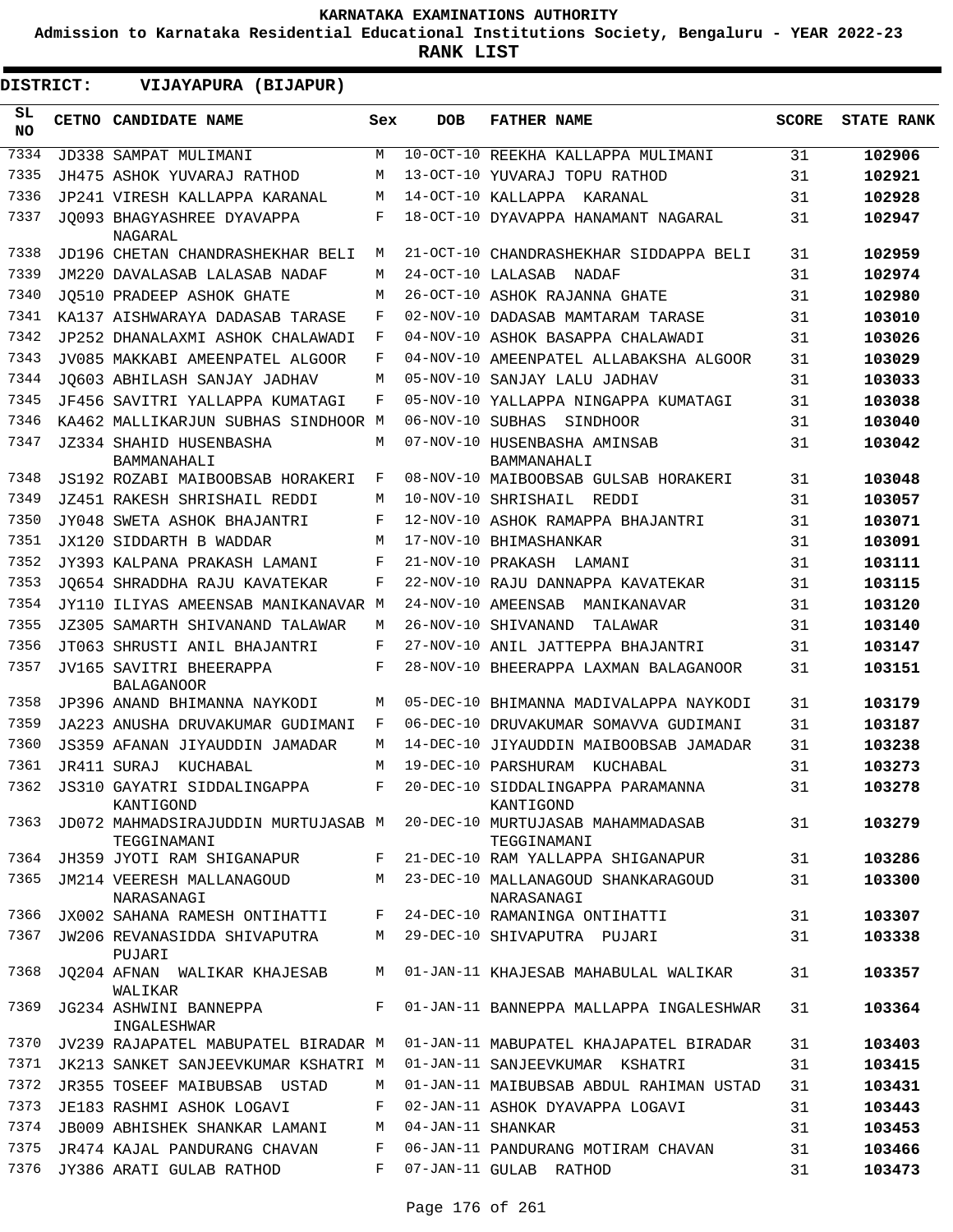**Admission to Karnataka Residential Educational Institutions Society, Bengaluru - YEAR 2022-23**

| DISTRICT:        | VIJAYAPURA (BIJAPUR)                             |     |                |                                                      |              |                   |
|------------------|--------------------------------------------------|-----|----------------|------------------------------------------------------|--------------|-------------------|
| SL.<br><b>NO</b> | CETNO CANDIDATE NAME                             | Sex | <b>DOB</b>     | <b>FATHER NAME</b>                                   | <b>SCORE</b> | <b>STATE RANK</b> |
| 7377             | KA225 SUMMAYYA MOULASAB NADAF                    | F   |                | 09-JAN-11 MOULASAB<br>NADAF                          | 31           | 103493            |
| 7378             | JA099 AMRUTA BABU AMINAPPAGOL                    | F   |                | 11-JAN-11 BABU BALAPPA AMINAPPAGOL                   | 31           | 103502            |
| 7379             | JO646 SAMARTH CHALAWADI                          | M   | 13-JAN-11 RAVI | CHALAVADI                                            | 31           | 103515            |
| 7380             | KA226 SRUSHTI CHANDRAM NIMBAL                    | F   |                | 19-JAN-11 CHANDRAM LAXMAN NIMBAL                     | 31           | 103550            |
| 7381             | JO498 MADAR SIDDESH SANGAMESH                    | M   |                | 27-JAN-11 SANGAMESH                                  | 31           | 103603            |
| 7382             | JR158 AMOGI BISTAKI                              | M   |                | 28-JAN-11 SIDRAMAPPA                                 | 31           | 103610            |
| 7383             | JH185 AKASH SHIVAPPA KANTIKAR                    | M   |                | 01-FEB-11 SHIVAPPA NEELAPPA KANTIKAR                 | 31           | 103636            |
| 7384             | JY078 ANITA SHIVANAD GURADDI                     | F   |                | 03-FEB-11 SHIVANAD YALLAPPA GURADDI                  | 31           | 103648            |
| 7385             | KA235 PRAMOD CHANDAPPA PUJARI                    | М   |                | 03-FEB-11 CHANDAPPA LAYAPPA PUJARI                   | 31           | 103651            |
| 7386             | JX498 SANGAMESH SIDDAPPA PUJARI                  | M   |                | 03-FEB-11 SIDDAPPA<br>PUJARI                         | 31           | 103652            |
| 7387             | KA418 BASAVARAJ MALLAPPA MASALI                  | М   |                | 05-FEB-11 MALLAPPA SHASHIYEAPPA MASALI               | 31           | 103662            |
| 7388             | JB184 SHRUSHTI VISHWANATH NANDYAL F              |     |                | 05-FEB-11 VISHWANATH NANDYAL                         | 31           | 103666            |
| 7389             | JY485 AJAY SHRINATH BIDARI                       | M   |                | 07-FEB-11 SHRINATH BIDARI                            | 31           | 103681            |
| 7390             | JC230 MAHAMADARAFIK NURAMAMHMAD<br>MULLA         | M   |                | 08-FEB-11 NURAMAMHMAD<br>NABHISA MULLA               | 31           | 103692            |
| 7391             | JJ188 NETRA<br>SHREESHAIL<br><b>BABALAGAON</b>   | F   |                | 08-FEB-11 SHREESHAIL NAGAPPA BABALAGAON              | 31           | 103693            |
| 7392             | JM261 PALLAVI<br>PARASAPPA<br><b>ARESHENKAR</b>  | F   |                | 08-FEB-11 PARASAPPA YALLAPPA ARESHANKAR              | 31           | 103694            |
| 7393             | JM382 PRATIKSHA SHANKARAYYA<br>SHIVAYOGIMATH     | F   |                | 10-FEB-11 SHANKARAYYA                                | 31           | 103711            |
| 7394             | JS631 ONKAR SHANTAGOUDA ANGADI                   | М   |                | 11-FEB-11 SHANTAGOUDA                                | 31           | 103722            |
| 7395             | KA338 MAHMADAYASIN ANVARSAHEB<br>KOLHAR          | M   |                | 15-FEB-11 ANVARSAHEB<br>KOLHAR                       | 31           | 103756            |
| 7396             | JQ304 BHAVANI MAGALAPPA MANTYAL                  | F   |                | 22-FEB-11 MAGALAPPA TIPPANNAPPA MANTYAL              | 31           | 103813            |
| 7397             | JD204 SANGEETA SHANTAPPA MAGI                    | F   |                | 27-FEB-11 SHANTAPPA MAGI                             | 31           | 103871            |
| 7398             | JF331 MOHAMMAD EZAJ KASHIMSAB<br><b>BAGWAN</b>   | M   |                | 01-MAR-11 KASHIMSAB<br>LADJISAB<br>BAGWAN            | 31           | 103893            |
| 7399             | JE143 SHREYA MURUGAYYA MATH                      | F   |                | 02-MAR-11 MURUGAYYA GURABALAYYA MATH                 | 31           | 103901            |
| 7400             | JB355 JYOTHI<br>BOMMANAHALLI                     | F   |                | 03-MAR-11 SANGAPPA BOMMANAHALLI                      | 31           | 103909            |
| 7401             | JG077 POORNIMA SHRIMANTHA MADAR                  | F   |                | 04-MAR-11 SHRIMANTHA GURAPPA MADAR                   | 31           | 103919            |
| 7402             | JA477 KALLAPPAGOUD BANAPPAGOUD<br><b>BIRADAR</b> | M   |                | 05-MAR-11 BANAPPAGOUD KALLAPPAGOUD<br><b>BIRADAR</b> | 31           | 103928            |
| 7403             | JY507 ANITA GADIGEPPA KOLAKAR                    | F   |                | 06-MAR-11 GADIGEPPA MALEPPA KOLAKARE                 | 31           | 103938            |
| 7404             | JN243 SHRUSTITHA RAGHU<br>NADUVINAMANI           | F   |                | 10-MAR-11 RAGHU ISHWAR NADUVINAMNAI                  | 31           | 103973            |
| 7405             | JX360 RAKSHITA APPU JADHAV                       | F   |                | 12-MAR-11 APPU JADHAV                                | 31           | 103985            |
| 7406             | JB086 BHAGYASHREE BASAPPA KARABI                 | F   |                | 14-MAR-11 BASAPPA BIMAPPA KARABI                     | 31           | 104007            |
| 7407             | KA176 PALLAVI GOPICHAND LAMANI                   | F   |                | 17-MAR-11 GOPICHAND KHEMU LAMANI                     | 31           | 104046            |
| 7408             | JN020 SIDDAMMA DYAMANNA SOMANAL                  | F   |                | 19-MAR-11 DYAMANNA GADDEPPA SOMANAL                  | 31           | 104059            |
| 7409             | JP138 ANJALI PRABHU JADHAV                       | F   |                | 22-MAR-11 PRABHU SIDDAPPA JADHAV                     | 31           | 104078            |
| 7410             | <b>JB129 RAHUL RAVAJI JAGATAP</b>                | M   |                | 28-MAR-11 RAVAJI VITHOBA JAGATAP                     | 31           | 104149            |
| 7411             | JP385 MANIKANTHA RAMAPPA NAYAK                   | M   |                | 30-MAR-11 RAMAPPA NARAYANAPPA NAYAK                  | 31           | 104167            |
| 7412             | JB071 GOUTAM MAHADEV CHALAWADI                   | M   |                | 01-APR-11 MAHADEV MARUTI CHALAWADI                   | 31           | 104188            |
| 7413             | JX406 SHANKARALING HUCHCHAPPA<br>MARATHE         | M   |                | 04-APR-11 HUCHCHAPPA MARATHE                         | 31           | 104235            |
| 7414             | JV011 VIJAYALAXMI RAVINDRA<br><b>BIRADAR</b>     | F   |                | 04-APR-11 RAVINDAR BIRADAR                           | 31           | 104237            |
| 7415             | JD199 SUDEEP SHIVANAND NAGARAL                   | М   |                | 05-APR-11 SHIVANAND MALLAPPA NAGARAL                 | 31           | 104248            |
| 7416             | JD253 SHIRIN HAJIMALANG<br>ANTARAGANGI           | F   |                | 06-APR-11 HAJIMALANG KASHIMASAB<br>ANTARAGANGI       | 31           | 104258            |
| 7417             | JP058 VEERESH SOMASHEKHAR<br>GUNDAKANAL          | M   |                | 09-APR-11 SOMASHEKHAR BASAPPA<br>GUNDAKANAL          | 31           | 104292            |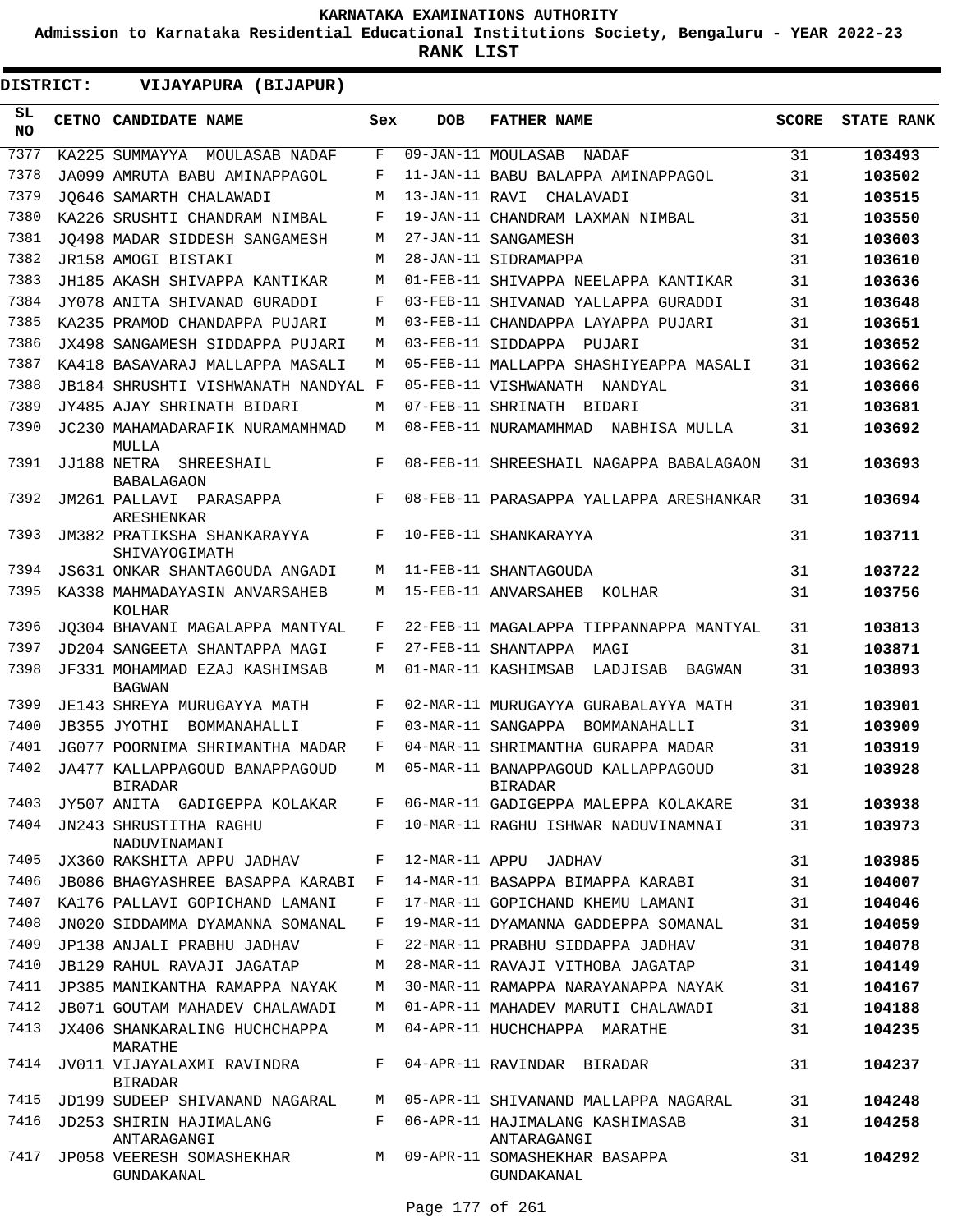**Admission to Karnataka Residential Educational Institutions Society, Bengaluru - YEAR 2022-23**

| DISTRICT:       | VIJAYAPURA (BIJAPUR)                              |     |                   |                                                      |              |                   |
|-----------------|---------------------------------------------------|-----|-------------------|------------------------------------------------------|--------------|-------------------|
| SL<br><b>NO</b> | <b>CETNO CANDIDATE NAME</b>                       | Sex | <b>DOB</b>        | <b>FATHER NAME</b>                                   | <b>SCORE</b> | <b>STATE RANK</b> |
| 7418            | JR114 ARCHANA KANTU MOODALAGI                     | F   |                   | 12-APR-11 KANTU SIDDAPPA MOODALAGI                   | 31           | 104325            |
| 7419            | JX204 KARTIK PINTU RATHOD                         | M   | 12-APR-11 PINTU   |                                                      | 31           | 104330            |
| 7420            | JZ432 ROHAN NAMADEV JADAV                         | M   | 13-APR-11 NAMADEV | JADAV                                                | 31           | 104342            |
| 7421            | JR479 MUBARAK BANDAGISAB DENGI                    | M   |                   | 19-APR-11 BANDAGISAB RAJESAB DENGI                   | 31           | 104403            |
| 7422            | JH080 ABDULARAJAK TOPIK<br><b>SHAMANAVAR</b>      | М   |                   | 20-APR-11 TOPIK BASIRAHMAD SHAMANAVAR                | 31           | 104411            |
| 7423            | JN075 NIKITA NAGESH CHAVAN                        | F   |                   | 21-APR-11 NAGESH NINGAPPA CHAVAN                     | 31           | 104430            |
| 7424            | JR743 AFREED ALLABHAKSHA MURADI                   | M   |                   | 26-APR-11 ALLABHAKSHA DAVALASAB MURADI               | 31           | 104481            |
| 7425            | JP340 SANGAMESH<br>MADAR                          | M   |                   | 27-APR-11 CHANNABASAPPA MADAR                        | 31           | 104495            |
| 7426            | JB098 SHREEKUMAR YAMANAPPA MADAR                  | М   |                   | 28-APR-11 YAMANAPPA MADAR                            | 31           | 104505            |
| 7427            | JY302 SHANKREMMA CHANDRASHEKHAR<br>HACHCHADAD     | F   |                   | 06-MAY-11 CHANDRASHEKHAR HACHCHADAD                  | 31           | 104591            |
| 7428            | JZ032 MADESH SADASHIV KAVATAGI                    | M   |                   | 07-MAY-11 SADASHIV KALLAPPA KAVATAGI                 | 31           | 104598            |
| 7429            | JR017 ROSHAN KHEMU RATHOD                         | M   |                   | 08-MAY-11 KHEMU SHIVAJI RATHOD                       | 31           | 104614            |
| 7430            | JL287 BHIMANAGOUDA SIDDANAGOUDA<br><b>BIRADAR</b> | M   |                   | 10-MAY-11 SIDDANAGOUDA SANGANGOUDA<br><b>BIRADAR</b> | 31           | 104630            |
| 7431            | JM440 SUDHA YALLAPPA ILAGER                       | F   |                   | 12-MAY-11 YALLAPPA HANAMANT ILAGER                   | 31           | 104669            |
| 7432            | JR091 ABHISHEK SURESH RATHOD                      | M   |                   | 13-MAY-11 SURESH RATHOD                              | 31           | 104670            |
| 7433            | JO007 RANJITA GULAPPA HATTARAKAL                  | F   |                   | 16-MAY-11 GULAPPA BASAPPA HATTARAKAL                 | 31           | 104713            |
| 7434            | JY193 BHIMANAGOUD MUTTANNA PATIL                  | M   |                   | 17-MAY-11 MUTTANNA BHIMANAGOUD PATIL                 | 31           | 104717            |
| 7435            | JZ211 KAVERI GURASANGAPPA MASUTI                  | F   |                   | 17-MAY-11 GURASANGAPPA<br>MASUTI                     | 31           | 104719            |
| 7436            | JJ021 POOJA SHRISHAIL VANANJAKAR                  | F   |                   | 19-MAY-11 SHREESHAIL<br>PARASHURAM<br>VANANJAKAR     | 31           | 104742            |
| 7437            | JR094 MAHAMAD HASSAN MUKTHAR<br>AHAMAD KOTIMBAR   | М   |                   | 21-MAY-11 MUKTHAR AHAMAD MAHAMAD HUSENI<br>KOTIMBAR  | 31           | 104776            |
| 7438            | JE405 SHREESHAIL BHEEMASHANKAR<br><b>BIRADAR</b>  | М   |                   | 21-MAY-11 BHEEMASHANKAR SIDDARAM<br><b>BIRADAR</b>   | 31           | 104777            |
| 7439            | JK301 SAMRUDDHI RAMACHANDRA<br><b>BIRADAR</b>     | F   |                   | 23-MAY-11 RAMACHANDRA<br><b>BIRADAR</b>              | 31           | 104795            |
| 7440            | JY182 LAKKAVVA ANAND SINGE                        | F   |                   | 24-MAY-11 ANAND LAXMAN SINGE                         | 31           | 104802            |
| 7441            | JB242 HANAMAVVA YAMANAPPA GUBBI                   | F   |                   | 25-MAY-11 YAMANAPPA<br>GUBBI                         | 31           | 104813            |
| 7442            | JL179 SHOBHA SHIVAKUMARGOUDA<br>PATIL             | F   |                   | 25-MAY-11 SHIVAKUMARGOUDA BASANAGOUDA<br>PATIL       | 31           | 104819            |
| 7443            | JB158 SWAPNA ANAND HACHADAD                       | F   |                   | 29-MAY-11 ANAND SAHEBAGOUD HAHADAD                   | 31           | 104865            |
| 7444            | JO504 BHAGYASHRI SHREEMANTA<br><b>BADIGER</b>     | F   |                   | 01-JUN-11 SHREEMANTA YALLAPPA BADIGER                | 31           | 104895            |
| 7445            | JN205 SHANKARAPPA LADAPPA MUKIHAL M               |     |                   | 01-JUN-11 LADAPPA BASAPPA MUKIHAL                    | 31           | 104921            |
| 7446            | JL315 SIDDARTH SHIVAKANTAPPA<br>HIREKURUBAR       | М   |                   | 01-JUN-11 SHIVAKANTAPPA BASAPPA<br>HIREKURUBAR       | 31           | 104924            |
| 7447            | JZ253 SNEHA MALLAPPA MUDDAPUR                     | F   |                   | 01-JUN-11 MALLAPPA MUDDAPUR                          | 31           | 104925            |
| 7448            | JY431 SUNIL ANAND PAVAR                           | М   |                   | 01-JUN-11 ANAND RAMU PAVAR                           | 31           | 104929            |
| 7449            | JZ518 DARSHAN ASHOK RATHOD                        | М   |                   | 02-JUN-11 ASHOK RATHOD                               | 31           | 104935            |
| 7450            | JE186 RAKSHITA RAMSING PAWAR                      | F   |                   | 02-JUN-11 RAMSING CHANDRAKANT PAWAR                  | 31           | 104941            |
| 7451            | JY098 SADANAND VISHNU SHEREGAR                    | М   |                   | 03-JUN-11 VISHNU HANAMANT SHEREGAR                   | 31           | 104958            |
| 7452            | JK096 RAVIKANTA HANAMANTA GOUDAR                  | М   |                   | 05-JUN-11 HANAMANTA CHANNAPPA GOUDAR                 | 31           | 104990            |
| 7453            | JZ027 TARAMA MAINUDDIN MULLA                      | F   |                   | 06-JUN-11 MAINUDDIN MULLA                            | 31           | 105019            |
| 7454            | JE135 MOHANA RAMESH RATHOD                        | F   |                   | 08-JUN-11 RAMESH MITTU RATHOD                        | 31           | 105040            |
| 7455            | JD303 ARPITA YAMANURAPPA VADIYAR                  | F   |                   | 10-JUN-11 YAMANURAPPA SIDDAPPA VADIYAR               | 31           | 105063            |
| 7456            | JE140 VIJAYAKUMAR ASHOK<br>BENAKANAHALLI          | М   |                   | 16-JUN-11 ASHOK NANASAB BENAKANAHALLI                | 31           | 105162            |
| 7457            | JS649 SNEHA SANJEEV HOSAMANI                      | F   |                   | 18-JUN-11 SANJEEV YAMANAPPA HOSAMANI                 | 31           | 105180            |
| 7458            | JA459 SANDHYA NAGESH KONAYI                       | F   |                   | 19-JUN-11 NAGESH KONAYI                              | 31           | 105186            |
| 7459            | JM313 SUSHMITA AMARESH LOTAGERI                   | F   |                   | 19-JUN-11 AMARESH BASAPPA LOTAGERI                   | 31           | 105190            |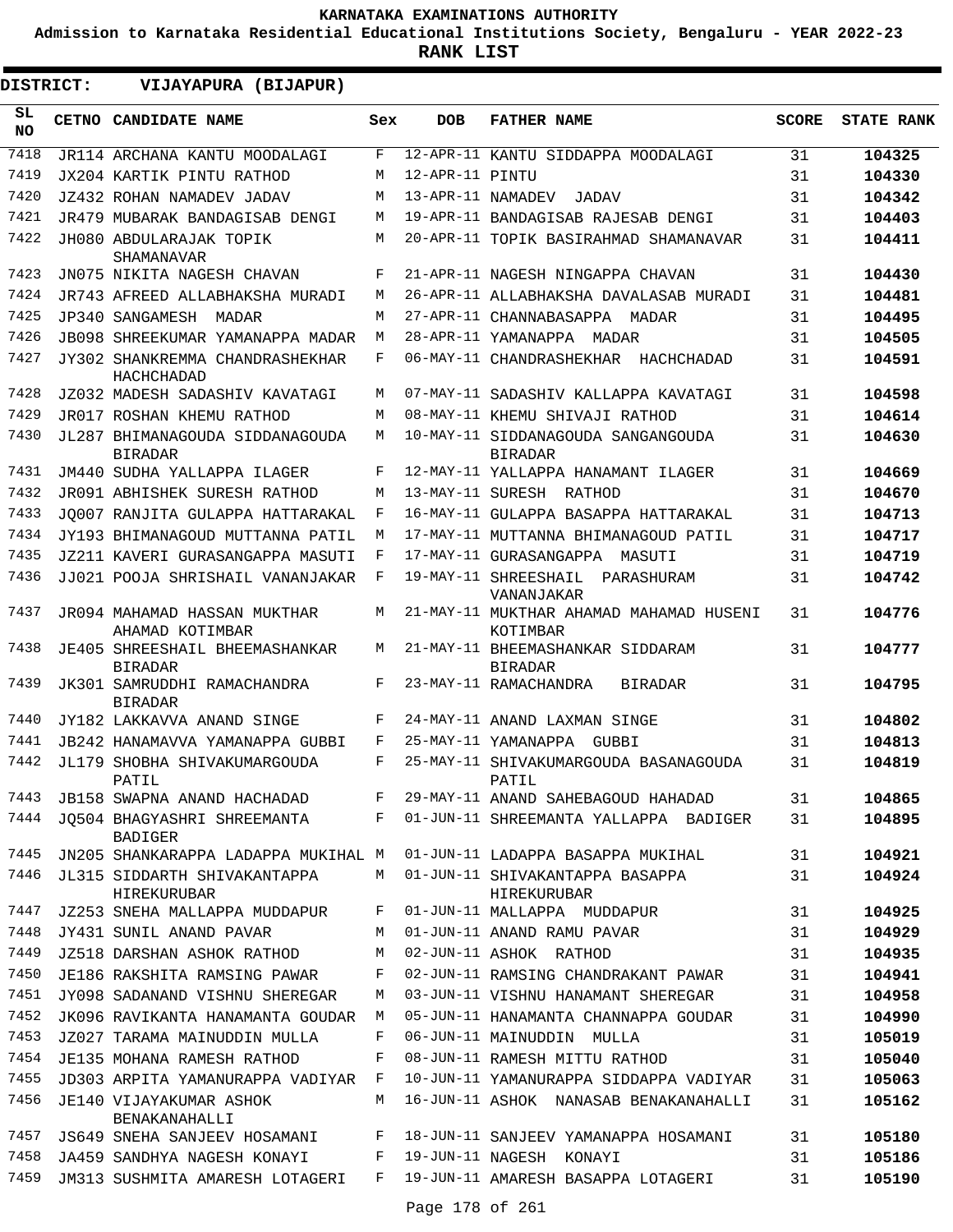**Admission to Karnataka Residential Educational Institutions Society, Bengaluru - YEAR 2022-23**

**RANK LIST**

 $\blacksquare$ 

| DISTRICT:       | VIJAYAPURA (BIJAPUR)                         |     |                   |                                                           |              |                   |
|-----------------|----------------------------------------------|-----|-------------------|-----------------------------------------------------------|--------------|-------------------|
| SL<br><b>NO</b> | <b>CETNO CANDIDATE NAME</b>                  | Sex | <b>DOB</b>        | <b>FATHER NAME</b>                                        | <b>SCORE</b> | <b>STATE RANK</b> |
| 7460            | JF037 KAVERI PARASURAM TADLAGI               | F   |                   | 21-JUN-11 PARASURAM CHANDAPPA TADALGI                     | 31           | 105206            |
| 7461            | JB005 AYISHA SAIYAD DADED                    | F   |                   | 22-JUN-11 SAIYAD DONGREESAB DADED                         | 31           | 105217            |
| 7462            | JS629 DEEPAK ASHOK CHAVAN                    | М   |                   | 24-JUN-11 ASHOK NEMU CHAVAN                               | 31           | 105246            |
| 7463            | JO569 SUJAL SHIVARAM RATHOD                  | M   |                   | 24-JUN-11 SHIVARAM                                        | 31           | 105257            |
| 7464            | JS152 PRAJWAL SAIBANNA WALIKAR               | М   |                   | 25-JUN-11 SAIBANNA AMOGHI WALIKAR                         | 31           | 105264            |
| 7465            | JL004 ABHISHEK SIDDAYYA MATHAPATI M          |     |                   | 28-JUN-11 SIDDAYYA VEERBHADRAYYA<br>MATHAPATI             | 31           | 105292            |
| 7466            | JR564 AJAY DATTATARAY BAGALI                 | М   |                   | 28-JUN-11 DATTATARAY BAGALI                               | 31           | 105294            |
| 7467            | JS506 AKASH ASHOK YANKANCHI                  | М   |                   | 29-JUN-11 ASHOK NAGAPPA YANKANCHI                         | 31           | 105312            |
| 7468            | JL121 ANJALI DEVENDRAPPA HARIJAN             | F   |                   | 01-JUL-11 DEVENDRAPPA MAHADEVAPPA<br>HARIJAN              | 31           | 105334            |
| 7469            | JV047 KANCHANA HANAMANTRAYA PATIL F          |     |                   | 01-JUL-11 HANAMANTRAYA NANAGOUDA PATIL                    | 31           | 105339            |
| 7470            | JM057 AMBIKA PARASHURAM NAGURMETI F          |     |                   | 02-JUL-11 PARASHURAM JUMMANNA NAGURMETI                   | 31           | 105353            |
| 7471            | JP220 ASHVINI CHANDRASHEKHAR<br>NAGURMETI    | F   |                   | 02-JUL-11 CHANDRASHEKHAR HANAMANTRAY<br>NAGURMETI         | 31           | 105354            |
| 7472            | JP242 YALLAMMA PARASHURAM<br>CHALAVADI       | F   |                   | 03-JUL-11 PARASHURAM YALLAPPA CHALAVADI                   | 31           | 105381            |
| 7473            | JN167 MAMMAD AYAN RAGATI                     | М   |                   | 06-JUL-11 ASHPAK IMAMSAB RAGATI                           | 31           | 105418            |
| 7474            | JC015 SNEHA BASAVARAJ SALOTAGI               | F   |                   | 07-JUL-11 BASAVARAJ BHEEMAPPA SALOTAGI                    | 31           | 105440            |
| 7475            | JU180 SACHIN<br>SANGANNA ANIKERI             | М   |                   | 10-JUL-11 SANGANNA KASHIPATHI ANIKERI                     | 31           | 105469            |
| 7476            | JY297 IBRAMASAB BANDENAVAJ KHAJI             | М   |                   | 15-JUL-11 BANDENAVAJ MOULASAB KHAJI                       | 31           | 105530            |
| 7477            | JU137 SIDHU SIDHRAMA KAKKALAMELI             | М   |                   | 15-JUL-11 SIDHRAMA BASANNA KAKKALAMELI                    | 31           | 105547            |
| 7478            | JF041 NAKUL RAJEEV CHAVAN                    | М   | 16-JUL-11 RAJEEV  | CHAVAN                                                    | 31           | 105556            |
| 7479            | JA386 AKSHAYKUMAR UMESH LAMANI               | М   |                   | 17-JUL-11 UMESH LAMANI                                    | 31           | 105558            |
| 7480            | JH141 RAHUL DUNDAPPA HALASANGI               | М   |                   | 17-JUL-11 DUNDAPPA MALAKAPPA HALASANGI                    | 31           | 105572            |
| 7481            | JR069 TARUN SHIVAPPA METRI                   | М   |                   | 18-JUL-11 SHIVAPPA GANGAPPA METRI                         | 31           | 105585            |
| 7482            | JH420 ANJALI SURESH NAGANSUR                 | F   |                   | 22-JUL-11 SURESH KALLAPPA NAGANSUR                        | 31           | 105626            |
| 7483            | JY284 AMAR DUNDAPPA BIRADAR                  | М   |                   | 24-JUL-11 DUNDAPPA BIRADAR                                | 31           | 105646            |
| 7484            | JZ286 SOUMYA SUKADEV YAKKUNDI                | F   |                   | 26-JUL-11 SUKADEV MADEV YAKKUNDI                          | 31           | 105681            |
| 7485            | KA218 KARTIK SHEKU RATHOD                    | М   | 27-JUL-11 SHEKU   | RATHOD                                                    | 31           | 105691            |
| 7486            | JY140 ISHWAR MALLIKARJUN BADIGER             | M   |                   | 28-JUL-11 MALLIKARJUN<br>BADIGER                          | 31           | 105705            |
| 7487            | JS233 SHEESHAIL HANAMANTH HELAVAR M          |     |                   | 28-JUL-11 HANAMANTH SHARANAPA HELAVAR                     | 31           | 105712            |
| 7488            | JQ607 ARJUN BHEEMU LAMANI                    | M   |                   | 30-JUL-11 BHEEMU LAMANI                                   | 31           | 105727            |
| 7489            | JO027 SHREYA KARIYAPPA ASKI                  | F   |                   | 30-JUL-11 KARIYAPPA BASAPPA ASKI                          | 31           | 105740            |
| 7490            | JA199 AKSHATA PRAKASH RATHOD                 | F   |                   | 01-AUG-11 PRAKASH REKHU RATHOD                            | 31           | 105749            |
| 7491            | KA031 ALIYA BABUIBRAHIM JIDDI                | F   |                   | 06-AUG-11 BABUIBRAHIM JIDDI                               | 31           | 105804            |
| 7492            | JS286 ARCHANA ANNARAY LAGASHETTI             | F   |                   | 06-AUG-11 ANNARAY CHANDRAMAPPA<br>LAGASHETTI              | 31           | 105806            |
| 7493            | JM279 AYAN HAJARATAPATEL<br>BEVINAGIDA       | М   |                   | 08-AUG-11 HAJARATAPATEL MAHIBUBPATEL<br><b>BEVINAGIDA</b> | 31           | 105827            |
| 7494            | JF465 ROSHAN SANTOSH CHAVAN                  | М   | 08-AUG-11 SANTOSH |                                                           | 31           | 105839            |
| 7495            | JD077 VIJAYANAYAK SANTOSH LAMANI             | М   |                   | 09-AUG-11 SANTOSH DHEERASING LAMANI                       | 31           | 105854            |
| 7496            | JW056 RACHAYYA IRAYYA MATH                   | М   |                   | 13-AUG-11 IRAYYA AYYANNA MATH                             | 31           | 105898            |
| 7497            | JL394 AMIT RAMESHA PAWAR                     | М   |                   | 14-AUG-11 RAMESHA NARAYANA PAWAR                          | 31           | 105904            |
| 7498            | JC097 BHAGYA YAMANAPPA AMBIGER               | F   |                   | 15-AUG-11 YAMANAPPA AMBIGER                               | 31           | 105920            |
| 7499            | JK181 PRITI GAJANAND WALIKAR                 | F   |                   | 16-AUG-11 GAJANAND VITHAL WALIKAR                         | 31           | 105938            |
| 7500            | JF006 SHANKARALING YASHAVANTRAY<br>MADABHAVI | М   |                   | 16-AUG-11 YASHAVANTARAY MAMALLAPPA<br>MADABHAVI           | 31           | 105940            |
| 7501            | JS545 PRAJWAL SANGAMESH LATUR                | М   |                   | 18-AUG-11 SANGAMSH KALIDAS LATUR                          | 31           | 105960            |
| 7502            | KA113 ROSHAN SHRISHAIL RATHOD                | М   |                   | 18-AUG-11 SHRISHAIL                                       | 31           | 105961            |
| 7503            | JC206 HUSENASAB ISMAILA MULLA                | М   |                   | 21-AUG-11 ISMAILA RAJESAB MULLA                           | 31           | 105978            |
| 7504            | JH495 PRADNYA PARASHURAM NAVI                | F   |                   | 24-AUG-11 PARASHURAM HANAMANT NAVI                        | 31           | 106012            |
|                 |                                              |     | Page 179 of 261   |                                                           |              |                   |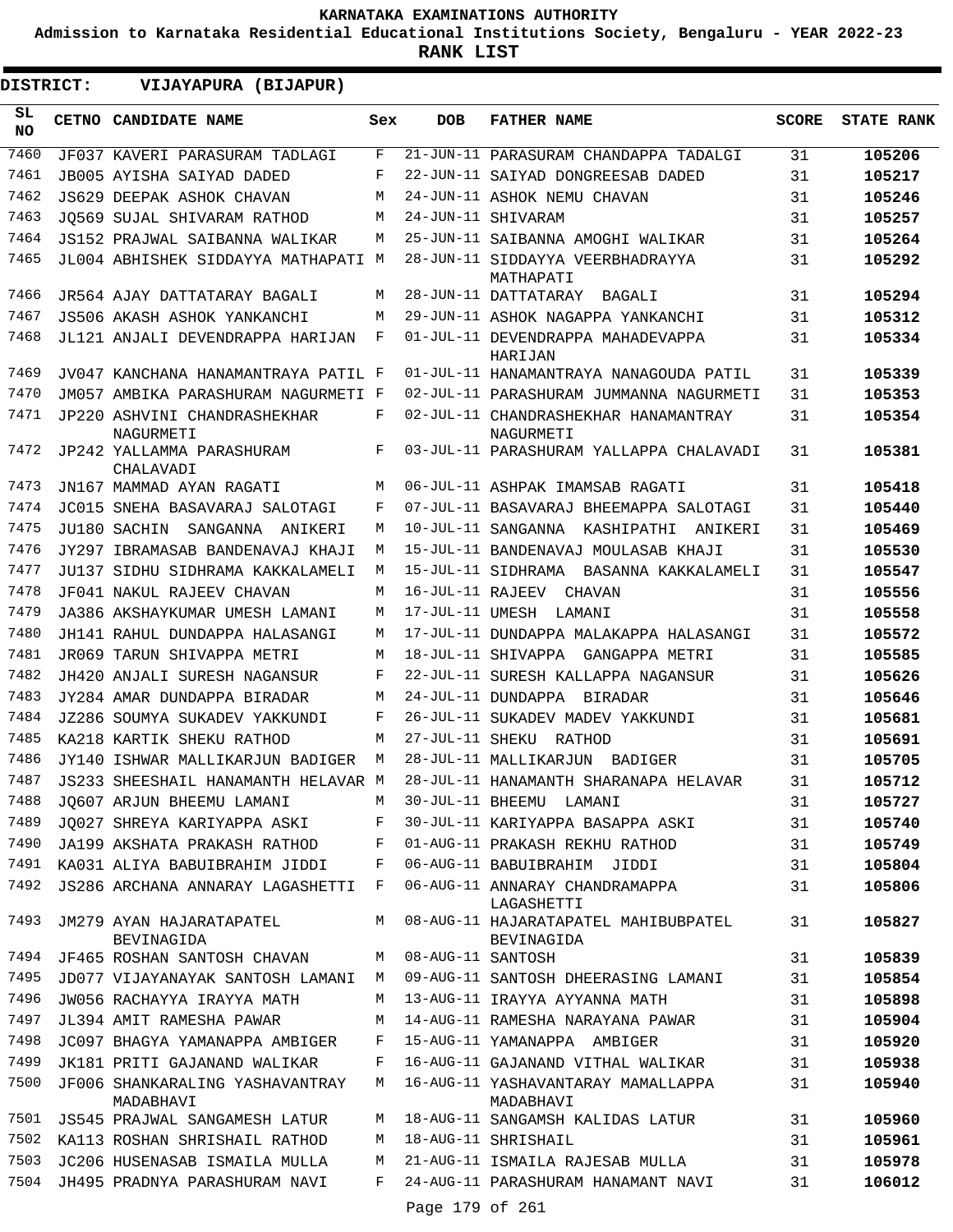**Admission to Karnataka Residential Educational Institutions Society, Bengaluru - YEAR 2022-23**

**RANK LIST**

| DISTRICT:       | VIJAYAPURA (BIJAPUR)                         |     |                   |                                                     |              |                   |
|-----------------|----------------------------------------------|-----|-------------------|-----------------------------------------------------|--------------|-------------------|
| SL<br><b>NO</b> | CETNO CANDIDATE NAME                         | Sex | <b>DOB</b>        | <b>FATHER NAME</b>                                  | <b>SCORE</b> | <b>STATE RANK</b> |
| 7505            | JR112 MADHUSHREE PRAKASH<br>GADAGIMANI       | F   | 26-AUG-11 PRAKASH |                                                     | 31           | 106037            |
| 7506            | JZ214 SHASHNK SHRISHAIL JEVUR                | M   |                   | 29-AUG-11 SHRISHAIL SIDRAMAPA JEVUR                 | 31           | 106059            |
| 7507            | JE129 ASLAM MAINUDDIN MULLA                  | М   |                   | 30-AUG-11 MAINUDDIN LADUBA MULLA                    | 31           | 106060            |
| 7508            | JT221 KAVERI BAPUGOUDA TAKKALAKI             | F   |                   | 30-AUG-11 BAPUGOUDA                                 | 31           | 106064            |
| 7509            | JR446 LAXMI BASAGONDAPPA GOBBUR              | F   |                   | 01-SEP-11 BASAGONDAPPA MALLAPPA GOBBUR              | 31           | 106080            |
| 7510            | JB185 ANJALI ASHOK CHAVAN                    | F   |                   | 04-SEP-11 ASHOK CHANDAPPA CHAVAN                    | 31           | 106105            |
| 7511            | JZ005 PRAJWAL PARASAPPA WALIKAR              | М   |                   | 08-SEP-11 PARASAPPA PARASAPPA                       | 31           | 106155            |
| 7512            | JY474 BHAGYASHREE SHRAVANAKUMAR<br>NANDARAGI | F   |                   | 09-SEP-11 SHRAVANAKUMAR HANAMANTHA<br>NANDARAGI     | 31           | 106160            |
| 7513            | KA188 AKSHATA KADAPPA UTAGI                  | F   |                   | 10-SEP-11 KADAPPA BALAPPA UTAGI                     | 31           | 106169            |
| 7514            | JN172 KAVITHA BEERAPPA PUJARI                | F   |                   | 10-SEP-11 BEERAPPA BASAPPA PUJARI                   | 31           | 106172            |
| 7515            | JH513 PRAVEEN SANTOSH BAGALAKOT              | M   |                   | 10-SEP-11 SANTOSH SHIVALINGAPPA<br><b>BAGALAKOT</b> | 31           | 106174            |
| 7516            | JJ122 ABHISHEAK RAJU JADHAV                  | М   |                   | 12-SEP-11 RAJU JADHAV                               | 31           | 106189            |
| 7517            | JS439 LAXMI MADIVALAPPA NAYKAL               | F   |                   | 12-SEP-11 MADIVALAPPA                               | 31           | 106194            |
| 7518            | JR323 ALMAS MAHIBOOBSAB KORHALLI             | F   |                   | 15-SEP-11 MAHIBOOBSAB HUSENSAB KORHALLI             | 31           | 106224            |
| 7519            | JV143 ARUN NINGAPPA NAIKODI                  | М   |                   | 20-SEP-11 NINGAPPA AVVANNA NAIKODI                  | 31           | 106269            |
| 7520            | JG050 JYUNET MAIBUB JAGIRDAR                 | М   | 22-SEP-11 MAIBUB  | JAGIRDAR                                            | 31           | 106289            |
| 7521            | JD036 ASHWINI ANIL NAYKODI                   | F   |                   | 23-SEP-11 ANIL SHIVAPPA NAYKODI                     | 31           | 106294            |
| 7522            | JL150 SUNIL SHIVAPPA MADAR                   | M   |                   | 25-SEP-11 SHIVAPPA                                  | 31           | 106319            |
| 7523            | JO730 BHAGYASREE PRABHU HOSAMANI             | F   |                   | 26-SEP-11 PRABHU BHEEMARAY HOSAMANI                 | 31           | 106322            |
| 7524            | JY515 JANAPPA BAGAPPA KUTANOOR               | M   | 29-SEP-11 BAGAPPA |                                                     | 31           | 106345            |
| 7525            | JB298 SANGAMMA ASHOK BUDNI                   | F   |                   | 30-SEP-11 ASHOK BASAPPA BUDNI                       | 31           | 106359            |
| 7526            | JR563 VIRESH BASALINGAPPA KUMBAR             | М   |                   | 02-OCT-11 BASALINGAPPA SANGAPPA KUMBAR              | 31           | 106385            |
| 7527            | JE449 AKASH GURAPPA<br>METRI                 | М   | 05-OCT-11 GURAPPA | METRI                                               | 31           | 106404            |
| 7528            | JE426 VIKASH SHIVAPUTRA BHAJANTRI M          |     |                   | 10-OCT-11 SHIVAPUTRA BHAJANTRI                      | 31           | 106448            |
| 7529            | JT135 YALLAMMA KORAWAR                       | F   | 17-OCT-11 PRAKASH |                                                     | 31           | 106498            |
| 7530            | JL192 MOUNESH KRISHNA CHAVAN                 | М   |                   | 22-OCT-11 KRISHNA POORAPPA CHAVAN                   | 31           | 106533            |
| 7531            | JE472 Pallavi Siddaram PATIL                 | F   |                   | 22-OCT-11 SIDDARAM PATIL                            | 31           | 106535            |
| 7532            | JA295 APSANA ALLABAKSHA KALLAGORI F          |     |                   | 29-OCT-11 ALLABAKSHA DOGRISAB KALLAGORI             | 31           | 106576            |
| 7533            | JJ013 KARISHMA RAJU CHAVAN                   | F   |                   | 01-NOV-11 RAJU AADU CHAVAN                          | 31           | 106608            |
| 7534            | JA444 NINGARAJ VITHAL HOSAMANI               | М   |                   | 01-NOV-11 VITHAL SIDRAMAPPA HOSAMANI                | 31           | 106612            |
| 7535            | JS465 IRANNA SHIVANAND MAGI                  | М   |                   | 05-NOV-11 SHIVANAND JAKKAPPA MAGI                   | 31           | 106642            |
| 7536            | JD010 CHANNAMMA MOTILAL LAMANI               | F   |                   | 09-NOV-11 MOTILAL GOPU LAMANI                       | 31           | 106684            |
| 7537            | JE012 PRAJWAL HIRAKANT MENASE                | М   |                   | 09-NOV-11 HIRAKANT SHOURAPPA MENASE                 | 31           | 106687            |
| 7538            | JJ008 MANJUNATH VITTAL BHARMAN               | М   |                   | 18-NOV-11 VITTAL REVANNA BHARMAN                    | 31           | 106743            |
| 7539            | JF320 VIJAYALAXMI RAJAKUMAR<br>HACHADAD      | F   |                   | 20-NOV-11 RAJAKUMAR HACHADAD                        | 31           | 106764            |
| 7540            | JP191 NEMAPPA DAMALAPPA RATHOD               | М   |                   | 21-NOV-11 DAMALAPPA NEMAPPA RATHOD                  | 31           | 106768            |
| 7541            | JZ385 PRADEEP GOLAPPA JANOJI                 | М   |                   | 25-NOV-11 GOLAPPA KALLAPPA JANOJI                   | 31           | 106808            |
| 7542            | JO344 PRAVEEN RAMESH ROOGI                   | М   |                   | 27-NOV-11 RAMESH PARAPPA ROOGI                      | 31           | 106823            |
| 7543            | JA203 NIKHIL HANAMANT WADDAR                 | М   |                   | 29-NOV-11 HANAMANT TIPPANNA WADDAR                  | 31           | 106834            |
| 7544            | JM233 RASULASAB IMAMASAB<br>DHAVALAGI        | М   |                   | 29-NOV-11 IMAMASAB MODINASA DHAVALAGI               | 31           | 106835            |
| 7545            | JW068 ANAND RAMESH AGASA                     | М   |                   | 01-DEC-11 RAMESH NAGAPPA AGASA                      | 31           | 106840            |
| 7546            | JA226 MANIKANTH RAVICHANDRA<br>CHALAVADI     | M   |                   | 05-DEC-11 RAVICHANDRA SIRIYAPPA<br>CHALAVADI        | 31           | 106880            |
| 7547            | JW240 SHAFIULLA BAGAWAN                      | M   |                   | 06-DEC-11 ABDULRAJAK                                | 31           | 106891            |
| 7548            | JK278 ANAND PUNDALIK BHOSALE                 | М   |                   | 12-DEC-11 PUNDALIK MARUTI BHOSALE                   | 31           | 106921            |
| 7549            | JK300 BHAVANA RAJAKUMAR<br>KAKHANDAKI        | F   |                   | 21-DEC-11 RAJAKUMAR SIDDAVEERAPPA<br>KAKHANDAKI     | 31           | 106984            |

Page 180 of 261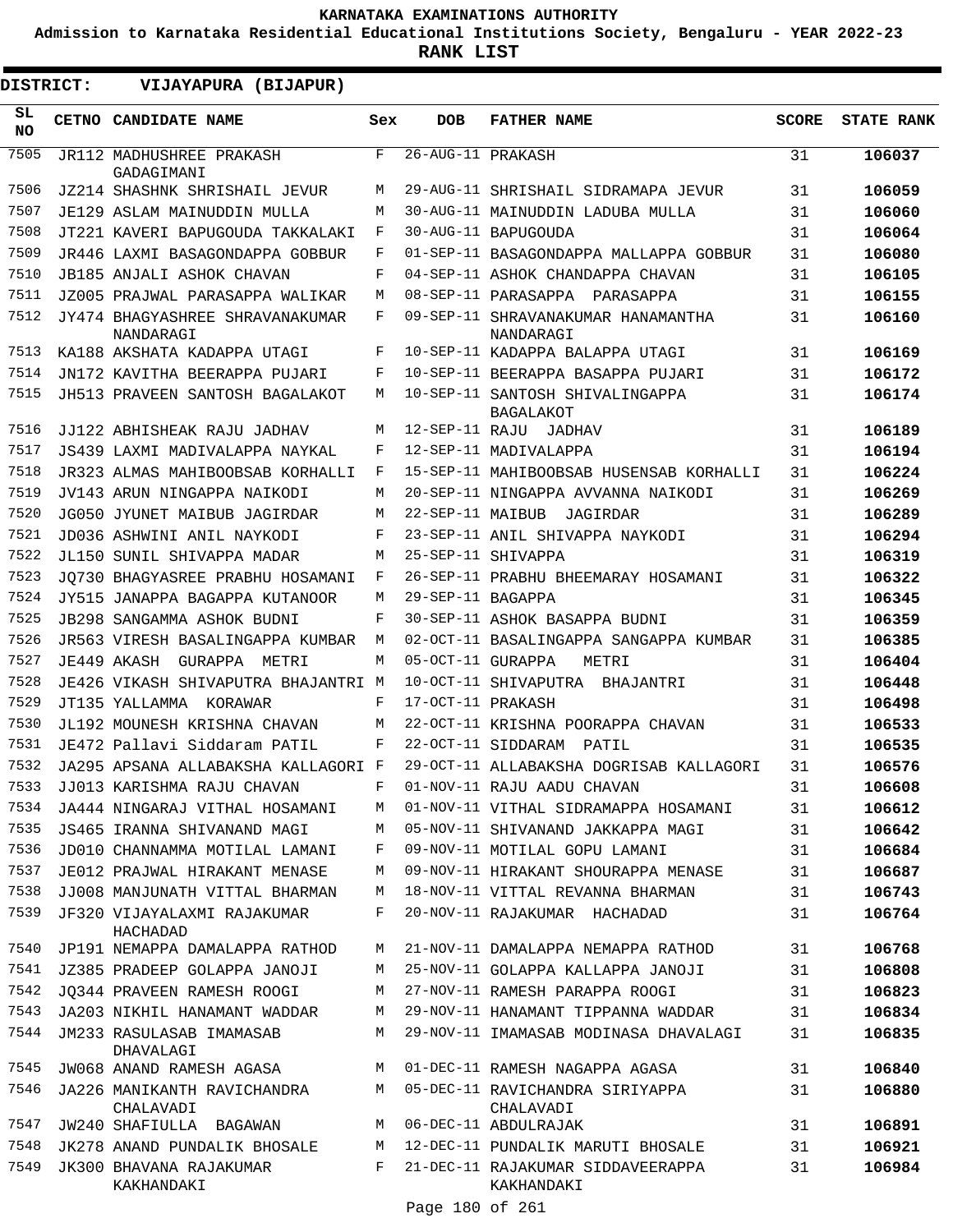**Admission to Karnataka Residential Educational Institutions Society, Bengaluru - YEAR 2022-23**

**RANK LIST**

| DISTRICT: | VIJAYAPURA (BIJAPUR)                       |              |                  |                                                       |              |                   |
|-----------|--------------------------------------------|--------------|------------------|-------------------------------------------------------|--------------|-------------------|
| SL<br>NO. | CETNO CANDIDATE NAME                       | Sex          | <b>DOB</b>       | <b>FATHER NAME</b>                                    | <b>SCORE</b> | <b>STATE RANK</b> |
| 7550      | <b>JB341 VISHAL DAYANAND NATEEKAR</b>      | М            |                  | 21-DEC-11 DAYANAND HANAMANAT NATEEKAR                 | 31           | 106993            |
| 7551      | JE081 AJEET ASHOK AGARKHED                 | M            |                  | 25-DEC-11 ASHOK SIDRAM AGARKHED                       | 31           | 107018            |
| 7552      | JL266 HEMA SOMASHEKAR NAYKODI              | F            |                  | 01-JAN-12 SOMASHEKAR MADIWALAPPA<br>NAYKODI           | 31           | 107068            |
| 7553      | JA263 SUPREETA KOLAKAR                     | F            | 01-JAN-12 SURESH |                                                       | 31           | 107082            |
| 7554      | JX083 JYOTI NAGATHAN                       | F            |                  | 03-JAN-12 YALLAPPA NAGATHAN                           | 31           | 107089            |
| 7555      | <b>JX137 ROHAN ASHOK JADHAV</b>            | M            | 05-JAN-12 ASHOK  | JADHAV                                                | 31           | 107097            |
| 7556      | JO694 SOUKHANYA ASHOK GAYAKAWAD            | F            | 06-JAN-12 ASHOK  | GAYAKAWAD                                             | 31           | 107101            |
| 7557      | JQ503 YAMUNA BASAVARAJ SIDDAPUR            | F            |                  | 09-JAN-12 BASAVARAJ PARAGONDAPPA<br>SIDDAPUR          | 31           | 107109            |
| 7558      | JR318 FOUZAN PAIGAMBAR NADAF               | М            |                  | 15-JAN-12 PAIGAMBAR NABISAB NADAF                     | 31           | 107117            |
| 7559      | JK233 VANDANA ARAVIND NAGENAVAR            | F            |                  | 21-JAN-12 ARAVIND NAGENAVAR                           | 31           | 107127            |
| 7560      | JU086 RAJA PATEL BIREDAR                   | М            |                  | 13-FEB-12 SALIM PATEL BIREDAR                         | 31           | 107151            |
| 7561      | JF245 TEJ MALLIKARJUN SHIVASHARAN M        |              |                  | 02-APR-12 MALLIKARJUN A SHIVASHARAN                   | 31           | 107187            |
| 7562      | JP277 SONIYA DASTAGIRSAB<br>NIDAGUNDI      | F            |                  | 01-JUL-12 DASTAGIRSAB NIDAGUNDI                       | 31           | 107204            |
| 7563      | JG012 ROHIT LALU RATHOD                    | M            |                  | 20-SEP-12 LALU KESU RATHOD                            | 31           | 107210            |
| 7564      | JB020 SAMPATAKUMAR SURESH BIRADAR M        |              |                  | 03-NOV-12 SURESH BIRADAR                              | 31           | 107212            |
| 7565      | JU132 MAKTUMBI MAHMADPATEL<br>VADAGERI     | F            |                  | 01-JAN-09 MAHMADPATEL                                 | 30           | 107235            |
| 7566      | JB391 MARIYA RAJMAHAMMAD TALLOLLI F        |              |                  | 01-JAN-09 RAJMAHAMMAD BANDAGISAB<br>TALLOLLI          | 30           | 107236            |
| 7567      | JL248 NAGAMMA KARADI                       | F            |                  | 27-JUL-09 BASAVARAJ                                   | 30           | 107263            |
| 7568      | JC002 BASAVARAJ SURESH BAGEWADI            | M            |                  | 11-AUG-09 SURESH MALAKAPPA BAGEWADI                   | 30           | 107265            |
| 7569      | JH013 KAVITA RAJU CHAVAN                   | F            |                  | 09-SEP-09 RAJU A CHAVAN                               | 30           | 107270            |
| 7570      | JO241 MAMMAD ISUF<br>HAJIMALANG<br>VALIKAR | М            |                  | 29-SEP-09 HAJIMALANG PIRASAB VALIKAR                  | 30           | 107274            |
| 7571      | JA350 YASHAVANT SABU TALAWAR               | M            |                  | 19-OCT-09 SABU HANAMANTH TALAWAR                      | 30           | 107283            |
| 7572      | JO137 AISHWARYA VEERABHADRA<br>RATHOD      | F            |                  | 01-JAN-10 VEERABHADRA DEVALU RATHOD                   | 30           | 107304            |
| 7573      | JK138 CHANDRASHEKAR BASAVARAJ<br>KUMBAR    | M            |                  | 01-JAN-10 BASAVARAJ<br>SHIVAPPA KUMBAR                | 30           | 107315            |
| 7574      | JE465 CHINNAKKA SANGANNA GHALI             |              |                  | F 01-JAN-10 SANGANNA MALAPPA GHALI                    | 30           | 107316            |
| 7575      | JS592 LAXMI BASAVARAJ VISTEDAR             | F            |                  | 01-JAN-10 BASAVARAJ DUNDAPPA VISTEDAR                 | 30           | 107320            |
| 7576      | JW069 VILAS JAGANNATH RATHOD               | М            |                  | 09-JAN-10 JAGANNATH TOLU RATHOD                       | 30           | 107340            |
| 7577      | JR672 AJAY BABU NAYAK                      | M            |                  | 29-JAN-10 BABU ROOPASING NAYAK                        | 30           | 107353            |
| 7578      | JN226 PRITI RAMANAGOUD BASARAKOD           | $\mathbf{F}$ |                  | 12-FEB-10 RAMANAGOUD HANAMANTRAYA<br><b>BASARAKOD</b> | 30           | 107372            |
| 7579      | JA393 AFARID AMEENASAB RAGATI              | M            |                  | 19-MAR-10 AMEENASAB RAGATI                            | 30           | 107399            |
| 7580      | JX158 KARINA ASHOK RATHOD                  | F            |                  | 01-APR-10 ASHOK RATHOD                                | 30           | 107415            |
| 7581      | JL386 AKSHATA RAMU LAMANI                  | F            |                  | 03-APR-10 RAMU GURAPPA LAMANI                         | 30           | 107418            |
| 7582      | JY414 PRADEEP APPU RATHOD                  | М            |                  | 17-APR-10 APPU RATHOD                                 | 30           | 107439            |
| 7583      | JE489 SADIL HATELSAB CHOUDARI              | М            |                  | 23-APR-10 HATELSAB CHOUDARI                           | 30           | 107445            |
| 7584      | JQ563 SAGAR SURESH CHAVHAN                 | М            |                  | 23-MAY-10 SURESH DEERASING CHAVHAN                    | 30           | 107486            |
| 7585      | KA003 BHAGYASHREE SANGAPPA<br>HARIJAN      | F            |                  | 02-JUN-10 SANGAPPA HARIJAN                            | 30           | 107503            |
| 7586      | JF064 BISMILLA HAJIMALANG SHEKH            | F            |                  | 04-JUN-10 HAJIMALANG HUSENI SHEKH                     | 30           | 107508            |
| 7587      | JF165 RAJASHEKHAR SANGAPPA<br>KOTTALAGI    | М            |                  | 06-JUN-10 SANGAPPA KALLAPPA KOTTALAGI                 | 30           | 107515            |
| 7588      | KA180 KAVITA PAPU RATHOD                   | F            |                  | 10-JUN-10 PAPU RATHOD                                 | 30           | 107520            |
| 7589      | JQ620 PRIYANKA SURESH LAMANI               | F            |                  | 10-JUN-10 SURESH BASHYAPPA LAMANI                     | 30           | 107521            |
| 7590      | JM146 JYOTHI NAGAPPA VADDAR                | F            |                  | 15-JUN-10 NAGAPPA VADDAR                              | 30           | 107537            |
| 7591      | JP076 PRAGATI SURESH LOTAGERI              | F            |                  | 24-JUN-10 SURESH MALLAPPA LOTAGERI                    | 30           | 107545            |
|           |                                            |              | Page 181 of 261  |                                                       |              |                   |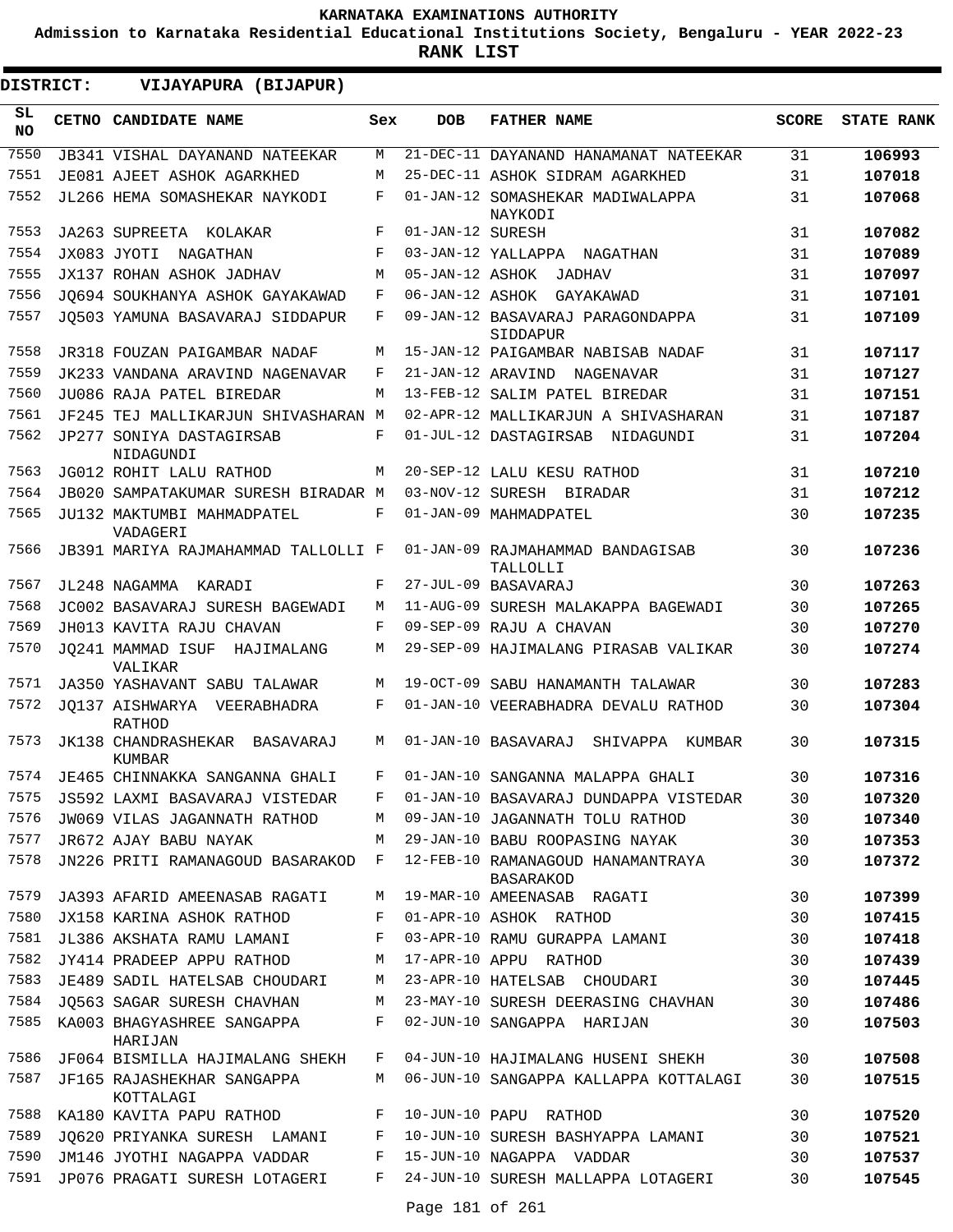**Admission to Karnataka Residential Educational Institutions Society, Bengaluru - YEAR 2022-23**

**RANK LIST**

 $\blacksquare$ 

| DISTRICT:    | VIJAYAPURA (BIJAPUR)                                                        |     |                  |                                                                               |              |                   |
|--------------|-----------------------------------------------------------------------------|-----|------------------|-------------------------------------------------------------------------------|--------------|-------------------|
| SL<br>NO.    | CETNO CANDIDATE NAME                                                        | Sex | <b>DOB</b>       | <b>FATHER NAME</b>                                                            | <b>SCORE</b> | <b>STATE RANK</b> |
| 7592         | JP232 BANDENAVAZ MAIBOOB KASAB                                              | М   |                  | 28-JUN-10 MAIBOOB BANDAGISAB KASAB                                            | 30           | 107549            |
| 7593         | JO221 NAJAMIN RASULSAB BAGAWAN                                              | F   |                  | 01-JUL-10 RASULSAB IMAMASAB BAGAWAN                                           | 30           | 107557            |
| 7594         | JR582 SAGAR BHALABHIM SINGE                                                 | M   |                  | 01-JUL-10 BHALABHIM BASAPPA SINGE                                             | 30           | 107558            |
| 7595         | JK036 MALLAMMA IRANNA NANDARAGI                                             | F   |                  | 02-JUL-10 IRANNA CHANNABASAPPA<br>NANDARAGI                                   | 30           | 107560            |
| 7596         | JE059 SANDEEP SURESH KARAKAL                                                | М   |                  | 11-JUL-10 SURESH BHIMARAY KARAKAL                                             | 30           | 107576            |
| 7597         | JS044 ALTAP<br>HAJIMALANG BAGAWAN                                           | М   |                  | 15-JUL-10 HAJIMALANG HUSENBASHA BAGWAN                                        | 30           | 107582            |
| 7598         | JP086 SAMARTH HANAMANTH MADAR                                               | М   |                  | 15-JUL-10 HANAMANTH BASAVVA MADAR                                             | 30           | 107584            |
| 7599         | JO472 PRADEEP KANTAPPA CHALAVADI                                            | М   |                  | 27-JUL-10 KANTAPPA BHIMAPPA CHALAVADI                                         | 30           | 107602            |
| 7600         | JR046 YASEEN<br>KONDI                                                       | М   | 29-JUL-10 SAYYAD | KONDI                                                                         | 30           | 107609            |
| 7601         | JS702 LAXMAN SHRISHAIL HADIMANI                                             | М   |                  | 30-JUL-10 SHRISHAIL DUNDAPPA HADIMANI                                         | 30           | 107613            |
| 7602         | JB372 DURGAVVA NAGAPPA MADAR                                                | F   |                  | 31-JUL-10 NAGAPPA LAXMAN MADAR                                                | 30           | 107616            |
| 7603         | KA301 SAMARTH BALAPPA HOSAMANI                                              | М   |                  | 07-AUG-10 BALAPPA HOSAMANI                                                    | 30           | 107639            |
| 7604         | JG035 SAMARTH SHREESHAIL UDAGI                                              | М   |                  | 08-AUG-10 SHREESHAIL<br>UDAGI                                                 | 30           | 107643            |
| 7605         | JN092 MAIBOOB MOULASAB PINJAR                                               | М   |                  | 11-AUG-10 MOULASAB<br>PINJAR                                                  | 30           | 107650            |
| 7606         | JR539 AKASHATA SANGANA HAVALAGI                                             | F   |                  | 14-AUG-10 SANGANA SHARNAPPA HAVALAGI                                          | 30           | 107656            |
| 7607         | JR594 NIRMALA KASHILINGA<br>GABASAVALAGI                                    | F   |                  | 18-AUG-10 KASHILING BHIMARAY<br>GABASAVALAGI                                  | 30           | 107669            |
| 7608         | KA457 DUNDAPPA LACHAPPA HANCHINAL M                                         |     |                  | 22-AUG-10 LACHAPPA DUNDAPPA HANCHINAL                                         | 30           | 107686            |
| 7609         | JA364 MALEPPA DUNDAPPA<br>MALEPPANAVAR                                      | М   |                  | 24-AUG-10 DUNDAPPA CHANDRAPPA<br>MALEPPANAVAR                                 | 30           | 107692            |
| 7610         | JH255 PUSHPA HANAMANT<br>HABAGONDE F                                        |     |                  | 30-AUG-10 HANAMANT RAMAPPA HABAGONDE                                          | 30           | 107718            |
| 7611         | JW214 MAHESH NAGAPPA SHIRASHYAD                                             | М   |                  | 01-SEP-10 NAGAPPA HANAMANTRAYYA<br>SHEERSYAD                                  | 30           | 107721            |
| 7612         | KA261 PRATIJNYA RAJU GUDIMANI                                               | F   |                  | 09-SEP-10 RAJU DASHARATH GUDIMANI                                             | 30           | 107751            |
| 7613         | JH062 SUHAN HUSAINSAB MAYAR                                                 | F   |                  | 09-SEP-10 HUSAINSAB NABISAB MAYAR                                             | 30           | 107754            |
| 7614         | <b>JX520 RAVIKANT CHANDRASHEKHAR</b><br><b>BHANDARI</b>                     | М   |                  | 24-SEP-10 CHANDRASHEKHAR TUKARAM<br>BHANDARI                                  | 30           | 107814            |
| 7615         | JR064 SANGEETA LAKSHMAN BORAWAT                                             | F   | 01-OCT-10 LAXMAN |                                                                               | 30           | 107843            |
| 7616         | JR085 TASMEEYA ALLABAKSH MULLA                                              | F   |                  | 01-OCT-10 ALLABAKSH MOULASAB MULLA                                            | 30           | 107844            |
| 7617         | JZ525 ANJALI SANTOSH PAWAR                                                  | F   |                  | 03-OCT-10 SANTOSH PREMASING PAWAR                                             | 30           | 107852            |
| 7618         | JZ008 POOJA KALLAPPA TALAWAR                                                | F   |                  | 06-OCT-10 KALLAPPA TALAWAR                                                    | 30           | 107872            |
| 7619         | KA181 PRAJWALKUMAR MALLIKARJUN<br>BATAWALA                                  | M   |                  | 12-OCT-10 MALLIKARJUN MADIVALAPPA<br>BATAWALA                                 | 30           | 107907            |
| 7620         | JK299 VENKATESH NAMADEV CHAVHAN                                             | M   |                  | 13-OCT-10 NAMADEV CHAVHAN                                                     | 30           | 107910            |
| 7621         | JQ273 BASAYYA SHIVAYYA CHOUKIMATH M                                         |     |                  | 14-OCT-10 SHIVAYYA SHANKARAYYA<br>CHOUKIMATH                                  | 30           | 107911            |
| 7622         | JB261 NAGAMA MOULASAB ATTAR                                                 | F   |                  | 14-OCT-10 MOULASAB MOTISAB ATTAR                                              | 30           | 107916            |
| 7623         | JU091 BHEEMAREDDI BASAVAREDDI                                               | M   | 15-OCT-10 RAMESH |                                                                               | 30           | 107919            |
| 7624         | JV033 SOUMYA SHIVANAND<br>PATTANSHETTI                                      | F   |                  | 15-OCT-10 SHIVANAND IRAANNA<br>PATTANSHETTI                                   | 30           | 107924            |
| 7625         | JE356 SUNIL ARJUN SURAPUR                                                   | М   |                  | 16-OCT-10 ARJUN HONNAPPA SURAPUR                                              | 30           | 107932            |
| 7626         | JA490 VIJAYALAXMI EKANATH LAMANI                                            | F   |                  | 18-OCT-10 EKANATH SHANKAR LAMANI                                              | 30           | 107942            |
| 7627         | JM142 VISHALU NEELAPPA HULLALLI                                             | F   |                  | 19-OCT-10 NEELAPPA                                                            | 30           | 107945            |
| 7628         | JD334 SOUBHAGYA SIDDAPPA UKKALI                                             | F   |                  | 22-OCT-10 SIDDAPPA UKKALI                                                     | 30           | 107962            |
| 7629         | JN064 HANMESH BIRAPPA KURI                                                  | М   |                  | 25-OCT-10 BIRAPPA BALLAPPA KURI                                               | 30           | 107977            |
| 7630         | JA460 MUTTU MADAR                                                           | М   | 02-NOV-10 RAMESH |                                                                               | 30           | 108039            |
| 7631<br>7632 | JZ529 SOUMIKA SANTOSHAKUMAR PATIL F                                         |     |                  | 03-NOV-10 SANTOSHAKUMAR PATIL                                                 | 30           | 108045            |
| 7633         | JA392 SIMRAN SAMEER CHAPPARABAND F                                          | М   |                  | 05-NOV-10 SAMEER LALASAB CHAPPARABAND                                         | 30<br>30     | 108053            |
| 7634         | JS577 Kareppa HANAMANTRAYA<br>KELAGINAMANI<br>JL305 SHRADDHA AMARVIJAY MATH | F   |                  | 06-NOV-10 HANAMANTRAYA B KELAGINAMANI<br>06-NOV-10 SHASHIKALA AMARAVIJAY MATH | 30           | 108060<br>108066  |
|              |                                                                             |     |                  |                                                                               |              |                   |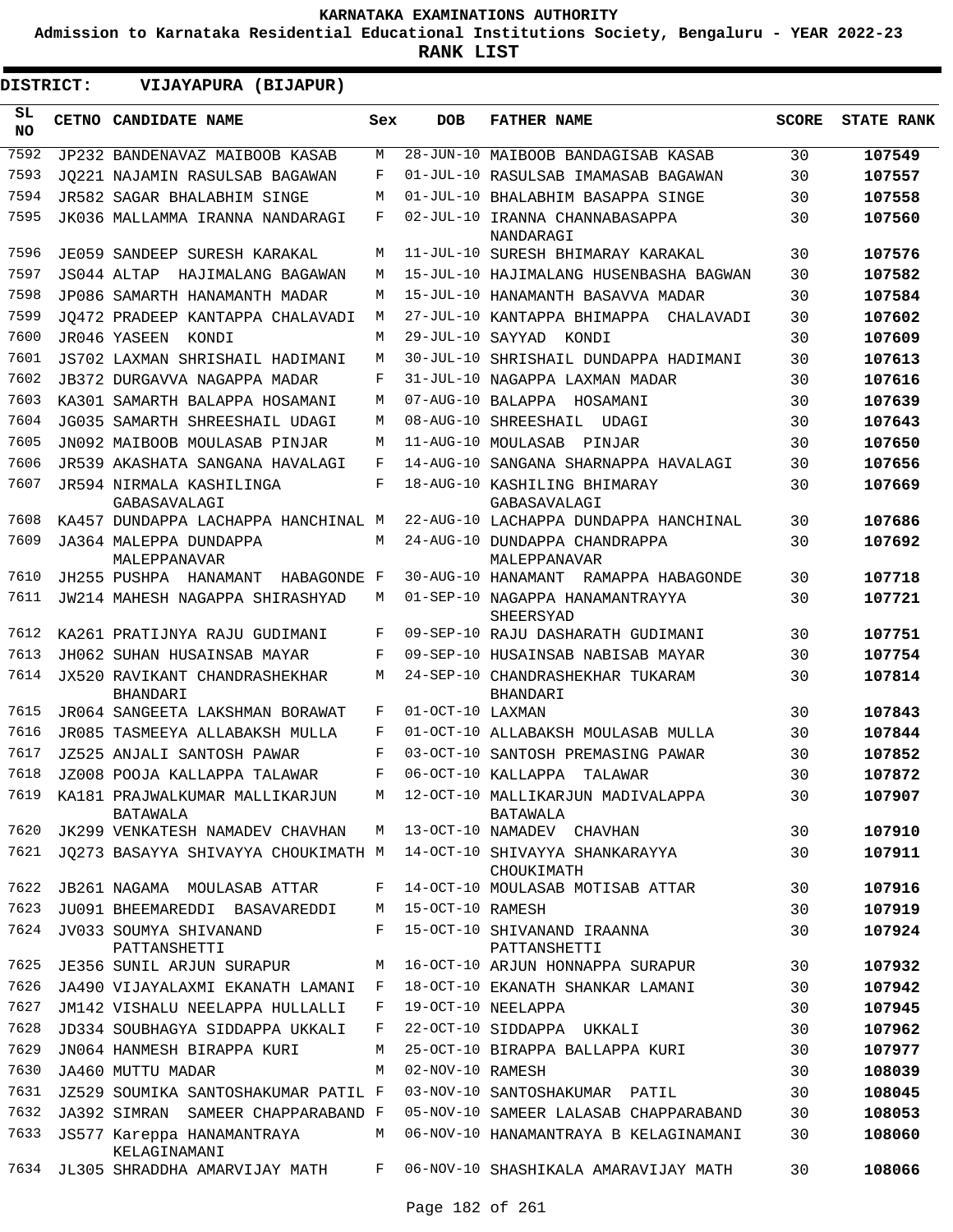**Admission to Karnataka Residential Educational Institutions Society, Bengaluru - YEAR 2022-23**

| <b>DISTRICT:</b> | VIJAYAPURA (BIJAPUR)                         |     |                  |                                               |              |                   |
|------------------|----------------------------------------------|-----|------------------|-----------------------------------------------|--------------|-------------------|
| SL<br><b>NO</b>  | <b>CETNO CANDIDATE NAME</b>                  | Sex | <b>DOB</b>       | <b>FATHER NAME</b>                            | <b>SCORE</b> | <b>STATE RANK</b> |
| 7635             | JO766 BASAMMA SHRISHAIL GANATI               | F   |                  | 07-NOV-10 SHRISHAIL VITTHAPPA GANATI          | 30           | 108070            |
| 7636             | JM129 IMAMBI MURTUJA TALLALLI                | F   |                  | 10-NOV-10 MURTUJA IMAMAPATEL TALLALLI         | 30           | 108095            |
| 7637             | JE194 SANTOSH SHREEKANT CHANDAKI             | М   |                  | 10-NOV-10 SHREEKANT<br>CHANDAKI               | 30           | 108097            |
| 7638             | JR047 SAROJANI ASHOK CHIGARALLI              | F   | 17-NOV-10 ASHOK  | CHIGARALLI                                    | 30           | 108132            |
| 7639             | JE473 ANAND<br>SIDDAPPA BIRADAR              | М   |                  | 25-NOV-10 SIDDAPPA RAMANNA BIRADAR            | 30           | 108172            |
| 7640             | JD262 MAHIBOOB MAINUDDIN<br>GULFAROSH        | М   |                  | 25-NOV-10 MAINUDDIN<br>GULFAROSH              | 30           | 108174            |
| 7641             | JG114 PRATIKSHA SOMANING<br>KATTIMANI        | F   |                  | 30-NOV-10 SOMANING KATTIMANI                  | 30           | 108198            |
| 7642             | JC134 JAGADEESH RAJU LAMANI                  | М   |                  | 02-DEC-10 RAJU VATU LAMANI                    | 30           | 108212            |
| 7643             | JE051 SRAYASHA BASAVARAJA PUJARI             | М   |                  | 05-DEC-10 BASAVARAJA DODDAPPA PUJARI          | 30           | 108235            |
| 7644             | JB087 GAYATRI GURULINGAPPA<br>CHALAVADI      | F   |                  | 07-DEC-10 GURULINGAPPA YALLAPPA<br>CHALAVADI  | 30           | 108244            |
| 7645             | JY383 VARSHA BABUGOUD PATIL                  | F   |                  | 09-DEC-10 BABUGOUD PATIL                      | 30           | 108261            |
| 7646             | JV189 ARATI PARAMANAD GOLAGERI               | F   |                  | 10-DEC-10 PARAMANAD MALLAPPA GOLAGERI         | 30           | 108262            |
| 7647             | JL206 BHAGYALAKSHMI MALLANAGOUDA<br>SASANUR  | F   |                  | 14-DEC-10 MALLANAGOUDA MAHADEVAPPA<br>SASANUR | 30           | 108289            |
| 7648             | JE384 MASIDDA NAGAPPA HONAMANE               | М   |                  | 18-DEC-10 NAGAPPA HONAMANE                    | 30           | 108320            |
| 7649             | <b>JX208 PRAVEEN SURESH PAWAR</b>            | M   |                  | 19-DEC-10 SURESH PAWAR                        | 30           | 108325            |
| 7650             | JS099 VIJAY GIRISH RATHOD                    | М   | 23-DEC-10 GIRISH | RATHOD                                        | 30           | 108353            |
| 7651             | KA399 OMKAR SUBHAS KAMBALE                   | М   | 24-DEC-10 SUBHAS | KAMBALE                                       | 30           | 108360            |
| 7652             | JK247 BHAGYASHREE SAYABANNA<br>TALAWAR       | F   |                  | 25-DEC-10 SAYABANNA ANANDPPA TALAWAR          | 30           | 108364            |
| 7653             | JD406 SANTOSHAKUMAR POOJARI                  | М   |                  | 26-DEC-10 HANAMANT                            | 30           | 108373            |
| 7654             | JX241 SHAHAJAN USMAN MUJAWAR                 | М   |                  | 29-DEC-10 USMAN AMINASAB MUJAWAR              | 30           | 108390            |
| 7655             | JS074 SANJU RAMESH CHAVAN                    | М   |                  | 01-JAN-11 RAMESH MANTU CHAVAN                 | 30           | 108471            |
| 7656             | JS353 SHAHUSAINI MAHMADASAB<br><b>BUKKAD</b> | М   |                  | 01-JAN-11 MAHMABASAB<br>BUKKAD                | 30           | 108475            |
| 7657             | JF452 SHREYASH NAGENDAR PATTAR               | М   |                  | 01-JAN-11 NAGENDAR IRANA PATTAR               | 30           | 108479            |
| 7658             | JT217 SRUSHTI<br>KATAGIGHAN                  | F   | 01-JAN-11 ARJUN  |                                               | 30           | 108483            |
| 7659             | JO638 SANTOSH NATHURAM CHAVAN                | М   |                  | 03-JAN-11 NATHURAM DENU CHAVAN                | 30           | 108506            |
| 7660             | JX478 SHWETA ASHOK LAMANI                    | F   |                  | 07-JAN-11 ASHOK LACHHU LAMANI                 | 30           | 108534            |
| 7661             | JF100 ARCHANA ANEEL AKALAWADI                | F   |                  | 08-JAN-11 ANEEL KALLANAGOUD AKALAWADI         | 30           | 108537            |
| 7662             | JS032 PRATIBHA SHARANAPPA BHASAGI F          |     |                  | 09-JAN-11 SHARANAPPA                          | 30           | 108550            |
| 7663             | JY593 ATMIKA MANOHAR DODDAMANI               | F   |                  | 10-JAN-11 MANOHAR DODDAMANI                   | 30           | 108553            |
| 7664             | JU142 MOUNESH SHIVAJI RATHOOD                | M   |                  | 13-JAN-11 SHIVAJI GEMU RATHOOD                | 30           | 108579            |
| 7665             | JO483 SNEHA SHIVANAND ERADETTIN              | F   |                  | 15-JAN-11 SHIVANAND ERADETTIN                 | 30           | 108596            |
| 7666             | JH381 ADITY RAJASHEKHAR<br>KALASHETTI        | M   |                  | 31-JAN-11 RAJASHEKHAR KASHINATH<br>KALASHETTI | 30           | 108703            |
| 7667             | JZ523 VINOD RAMESH NAIK                      | М   |                  | 03-FEB-11 RAMESH BHIMU NAIK                   | 30           | 108740            |
| 7668             | JX129 RAFIOAHMAD AKBAR JAINAPUR              | М   |                  | 04-FEB-11 AKBAR RAIHAMANSAB JAINAPUR          | 30           | 108748            |
| 7669             | JE269 JEEVAN MALLAPPA HONNAKORE              | М   |                  | 11-FEB-11 MALLAPPA NILAPPA HONNAKORE          | 30           | 108793            |
| 7670             | JZ015 KARTIK PUNDALIK RATHOD                 | М   |                  | 12-FEB-11 PUNDALIK RATHOD                     | 30           | 108803            |
| 7671             | JS184 SHWETA BASALINGAPPA BABALAD F          |     |                  | 14-FEB-11 BASALINGAPPA GURAPPA BABALAD        | 30           | 108824            |
| 7672             | JQ060 PAVITRA HANAMANT WALIKAR               | F   |                  | 17-FEB-11 HANAMANT MALLAPPA WALIKAR           | 30           | 108842            |
| 7673             | JZ457 ADARSH MADAR                           | M   |                  | 18-FEB-11 KASAPPA MADAR                       | 30           | 108846            |
| 7674             | JR183 FHAYAZ KHAJESAB OTIHAL                 | М   |                  | 20-FEB-11 KHAJESAB MAIBUBASAB OTIHAL          | 30           | 108873            |
| 7675             | JC042 SURAJ PARASHURAM MURAMAN               | М   |                  | 20-FEB-11 PARASHURAM                          | 30           | 108876            |
| 7676             | JZ342 ARUN RAJAKUMAR RAMOJI                  | М   |                  | 23-FEB-11 RAJAKUMAR GANGAPPA RAMOJI           | 30           | 108892            |
| 7677             | JD128 SAMARTH RAJU BANDIVADDAR               | М   |                  | 26-FEB-11 RAJU IRAPPA BANDIVADDAR             | 30           | 108920            |
| 7678             | JV207 RENUKA BHIMANAGOUD YALAGOD             | F   |                  | 27-FEB-11 BHIMANAGOUD IRANNA YALAGOD          | 30           | 108931            |
| 7679             | JP049 KULASUMBI ALLABHAKSHA GOGI F           |     |                  | 28-FEB-11 ALLABHAKSHA ISMAYIL GOGI            | 30           | 108938            |
|                  |                                              |     | Page 183 of 261  |                                               |              |                   |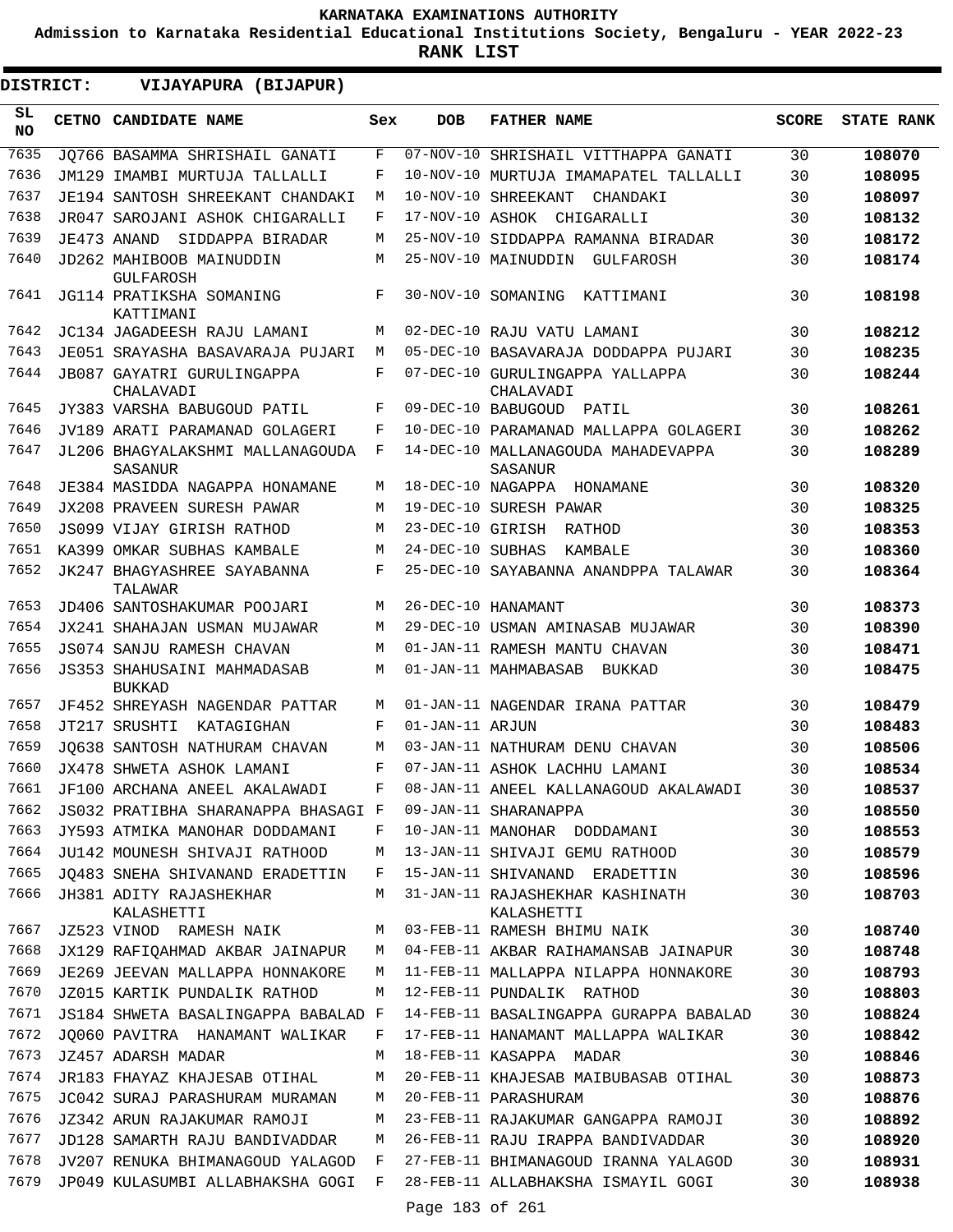**Admission to Karnataka Residential Educational Institutions Society, Bengaluru - YEAR 2022-23**

| DISTRICT:       | VIJAYAPURA (BIJAPUR)                              |              |                   |                                               |              |                   |
|-----------------|---------------------------------------------------|--------------|-------------------|-----------------------------------------------|--------------|-------------------|
| SL<br><b>NO</b> | CETNO CANDIDATE NAME                              | Sex          | <b>DOB</b>        | <b>FATHER NAME</b>                            | <b>SCORE</b> | <b>STATE RANK</b> |
| 7680            | JD422 AMOGHASIDDA SHIVANAND HUGAR M               |              |                   | 03-MAR-11 SHIVANAND SIDDAPPA HUGAR            | 30           | 108960            |
| 7681            | JF403 GURUBAI SHREESHAIL CHAVAN                   | F            |                   | 03-MAR-11 SHREESHAIL PANDU CHAVAN             | 30           | 108963            |
| 7682            | JM092 MOULALI KASIMSAB MULLA                      | М            |                   | 05-MAR-11 KASIMSAB MURTUJSAB MULLA            | 30           | 108985            |
| 7683            | JZ460 NAITIK RANGANATH KORTI                      | M            |                   | 09-MAR-11 RANGANATH KORTI                     | 30           | 109023            |
| 7684            | JJ065 LAKSHAMI LAKSHAMAN MADAR                    | F            |                   | 11-MAR-11 LAKSHAMAN GURAPA MADAR              | 30           | 109048            |
| 7685            | JK125 AKSHATA VILAS CHAVAN                        | F            |                   | 12-MAR-11 VILAS MADEV CHAVAN                  | 30           | 109056            |
| 7686            | JJ156 SHREEHARSHA NANDAPPA<br>TAVARAKHED          | М            |                   | 15-MAR-11 NANDAPPA SHIVAPPA TAVARAKHED        | 30           | 109095            |
| 7687            | JR641 PREETI SANTOSH CHAVAN                       | F            | 18-MAR-11 SANTOSH | CHAVAN                                        | 30           | 109118            |
| 7688            | JR215 MEGHA VITTHAL HOSAMANI                      | F            | 22-MAR-11 VITTHAL |                                               | 30           | 109159            |
| 7689            | JS173 TANUSHA RAMESH CHALAWADI                    | F            | 22-MAR-11 RAMESH  |                                               | 30           | 109166            |
| 7690            | JO292 SANJANA BHEEMASINGH PAWAR                   | F            |                   | 23-MAR-11 BHEEMASINGH PULASINGH PAWAR         | 30           | 109174            |
| 7691            | JN038 JAREENA HAJIMALANG<br>BRAHMADEVANAMADU      | F            |                   | 28-MAR-11 HAJIMALANG                          | 30           | 109218            |
| 7692            | JP103 SPANDANA RAMESH BIRADAR                     | F            |                   | 29-MAR-11 RAMESH BIRADAR                      | 30           | 109235            |
| 7693            | JM335 SANDESH SHIVA RATHOD                        | М            |                   | 02-APR-11 SHIVA PIKAPPA RATHODA               | 30           | 109275            |
| 7694            | JF268 PRUTHVI DEVENDRA MADAR                      | M            |                   | 04-APR-11 DEVENDRA SHANKREPPA MADAR           | 30           | 109287            |
| 7695            | JM180 THIMANNA SHARANAPPA<br>CHALAWADI            | М            |                   | 12-APR-11 SHARANAPPA CHALAWADI                | 30           | 109368            |
| 7696            | JQ430 AKASH SIDDU ILAGER                          | М            |                   | 15-APR-11 SIDDU BASAPPA ILAGER                | 30           | 109383            |
| 7697            | JY080 LAXMAN MARUTI DHANAWADE                     | М            | 15-APR-11 MARUTI  | DHANAWADE                                     | 30           | 109386            |
| 7698            | JB036 SAMARTH AMMANNA HIPPARAGI                   | М            |                   | 23-APR-11 AMMANNA HIPPARAGI                   | 30           | 109468            |
| 7699            | JS127 YALLALINGA BASAVARAJ KOLI                   | М            |                   | 24-APR-11 BASAVARAJ PANCHAPPA KOLI            | 30           | 109481            |
| 7700            | JK019 PUNIT RAJAKUMAR BISE                        | М            |                   | 26-APR-11 RAJAKUMAR RAMACHANDRA BISE          | 30           | 109498            |
| 7701            | JD032 PRAVEENA SOMU LAMANI                        | М            | 27-APR-11 SOMU    |                                               | 30           | 109515            |
| 7702            | JZ395 KALPANA RAVI CHAVAN                         | F            |                   | 29-APR-11 RAVI BHIMSING CHAVAN                | 30           | 109541            |
| 7703            | JC157 SIDDARTHA ANIL RABAKAVI                     | М            | 29-APR-11 ANIL    | RABAKAVI                                      | 30           | 109544            |
| 7704            | JY525 KIRAN ROPASING JADHAV                       | М            |                   | 03-MAY-11 ROPASING<br>JADHAV                  | 30           | 109589            |
| 7705            | JX016 VIJAYLAXMI RAMESH RATHOD                    | F            |                   | 03-MAY-11 RAMESH GOLU RATHOD                  | 30           | 109599            |
| 7706            | JP281 ABJAL DAVALASAB TAHASHILDAR M               |              |                   | 09-MAY-11 DAVALASAB HASANSAB<br>TAHASHILDAR   | 30           | 109656            |
| 7707            | JE245 NAYANA KESU CHAVAN                          | F            |                   | 09-MAY-11 KESU SUBHAS CHAVAN                  | 30           | 109659            |
| 7708            | JL011 NINGANNA SIDDAPPA NAYKODI                   | М            |                   | 10-MAY-11 SIDDAPPA SHIVAPPA NAYKODI           | 30           | 109676            |
| 7709            | JN129 NINGAPPA BASAPPA KAMANAKERI M               |              |                   | 15-MAY-11 BASAPPA MALLAPPA KAMANAKERI         | 30           | 109729            |
| 7710            | <b>JS581 VARSHA ASHOK CHAVAN</b>                  | F            |                   | 15-MAY-11 ASHOK CHAVAN                        | 30           | 109738            |
| 7711            | JN178 MALLIKARJUN<br>SHNTAGOUDA<br><b>BIRADAR</b> | М            |                   | 19-MAY-11 SHANTGOUDA SHIVAKUMAR BIRADAR       | 30           | 109770            |
| 7712            | JF368 SOUNDARYA SIDRAM BOOSTI                     | F            |                   | 23-MAY-11 SIDRAM BASAGONDA BOOSTI             | 30           | 109814            |
| 7713            | JM009 NETRA RAVI GONAL                            | F            |                   | 25-MAY-11 RAVI GONAL                          | 30           | 109833            |
| 7714            | JR013 SUSHMITA SIDDAPPA BEERGOND                  | F            |                   | 25-MAY-11 SIDDAPPA TIPPANNA BEERGOND          | 30           | 109847            |
| 7715            | JS240 NIKITA BHIMASHANKAR KERAKI                  | $\mathbf{F}$ |                   | 26-MAY-11 BHIMASHANKAR BASAVANTAPPA<br>KERAKI | 30           | 109856            |
| 7716            | JK117 AMOGASIDDA ADIVEPPA BIRADAR M               |              |                   | 27-MAY-11 ADIVEPPA CHANAGOND BIRADAR          | 30           | 109862            |
| 7717            | JH269 VAISHNAVI MANJUNATH<br>REVANNAVAR           | F            |                   | 29-MAY-11 MANJUNATH JAGADISH REVANNAVAR       | 30           | 109901            |
| 7718            | JA185 AMIT APPU RATHOD                            | М            |                   | 01-JUN-11 APPU SOMALU RATHOD                  | 30           | 109929            |
| 7719            | JE344 HUJAIYAPA BORAGI                            | M            |                   | 01-JUN-11 ALABAKSH                            | 30           | 109942            |
| 7720            | JO003 KASHIBAYI MAHANTESH<br>NIJAPPANAVAR         | F            |                   | 01-JUN-11 MAHANTESH CHANNAPPA<br>NIJAPPANAVAR | 30           | 109950            |
| 7721            | JJ088 RIYAN JAKEER WALIKAR                        | F            |                   | 01-JUN-11 JAKEER WALIKAR                      | 30           | 109961            |
| 7722            | JR686 SAKSHI SIDDHALINGA HARIJAN                  | F            |                   | 01-JUN-11 SIDDHALINGA MAREPPA HARIJAN         | 30           | 109962            |
| 7723            | JU097 ASIF AMEEN SIPAI                            | M            |                   | 02-JUN-11 AMEEN SIPAI                         | 30           | 109973            |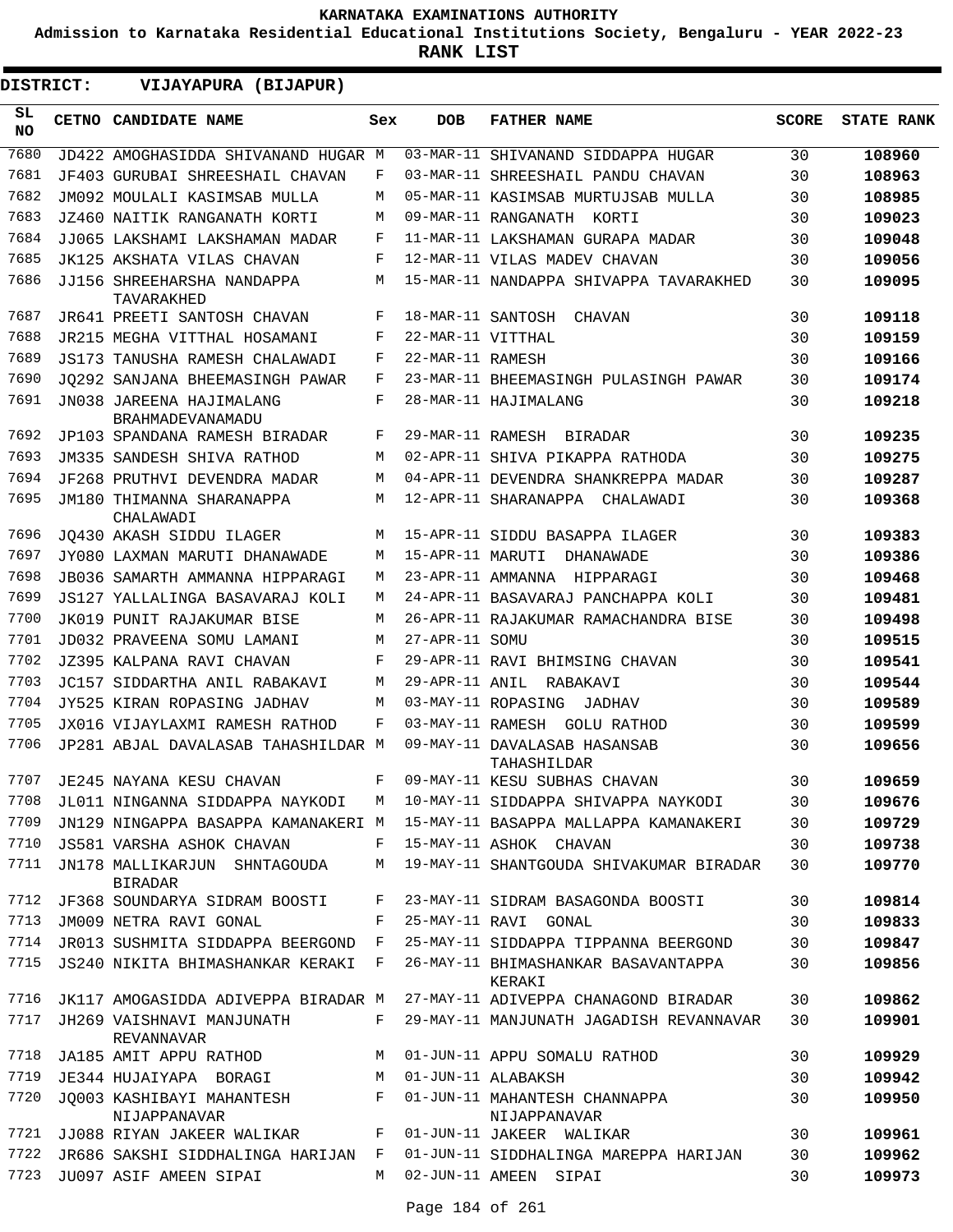**Admission to Karnataka Residential Educational Institutions Society, Bengaluru - YEAR 2022-23**

| DISTRICT:       | VIJAYAPURA (BIJAPUR)                                                              |     |                   |                                                                                         |              |                   |
|-----------------|-----------------------------------------------------------------------------------|-----|-------------------|-----------------------------------------------------------------------------------------|--------------|-------------------|
| SL<br><b>NO</b> | CETNO CANDIDATE NAME                                                              | Sex | <b>DOB</b>        | <b>FATHER NAME</b>                                                                      | <b>SCORE</b> | <b>STATE RANK</b> |
| 7724            | JW051 KALPANA ASHOKA BADIGER                                                      | F   | 03-JUN-11 ASHOKA  | BADIGER                                                                                 | 30           | 109997            |
| 7725            | JF035 SAMARTHA SHIVARAYA ZALAKI                                                   | М   |                   | 07-JUN-11 SHIVARAYA KASHIRAYA ZALAKI                                                    | 30           | 110061            |
| 7726            | JG040 SIDDARTH LAXMAN HADAGAL                                                     | М   |                   | 08-JUN-11 LAXMAN NINGANNA HADAGAL                                                       | 30           | 110079            |
| 7727            | JR166 POOJA GURULINGAPPA ROTTI                                                    | F   |                   | 10-JUN-11 GURULINGAPPA ROTTI                                                            | 30           | 110110            |
| 7728            | JE008 ANKITA SHIVARAYAGOUD<br><b>BIRADAR</b>                                      | F   |                   | 12-JUN-11 SHIVARAYAGOUD SHANTAPPA<br><b>BIRADAR</b>                                     | 30           | 110129            |
| 7729            | JQ477 DEEPA RAVICHANDRA RATHOD                                                    | F   |                   | 13-JUN-11 RAVICHANDRA BHILU RATHOD                                                      | 30           | 110140            |
| 7730            | JA368 LAXMI HUSANAPPA MADAR                                                       | F   |                   | 17-JUN-11 HUSANAPPA SHIDLAPPA MADAR                                                     | 30           | 110193            |
| 7731            | JF157 KASHILING RAJAKUMAR AIHOLLI M                                               |     |                   | 18-JUN-11 RAJAKUMAR SHIVAPPA AIHOLLI                                                    | 30           | 110209            |
| 7732            | JT080 GOLLALAPPA GEEJA                                                            | М   |                   | 19-JUN-11 BASAVARAJ                                                                     | 30           | 110221            |
| 7733            | JX403 PRAJVAL SHAPETI                                                             | М   |                   | 20-JUN-11 BASAVARAJ MHADEVA SHAPETI                                                     | 30           | 110241            |
| 7734            | <b>JB239 ANJANA SABANNA TIPPANATTI</b>                                            | F   |                   | 22-JUN-11 SABANNA BHEEMAPPA TIPPANATTI                                                  | 30           | 110259            |
| 7735            | JF381 SUDEEP RAJAKUMAR MANAGULI                                                   | М   |                   | 23-JUN-11 RAJAKUMAR SAYABANNA MANAGULI                                                  | 30           | 110284            |
| 7736            | JH288 CHETAN NAGAPPA HOSAMANI                                                     | М   | 25-JUN-11 NAGAPPA |                                                                                         | 30           | 110301            |
| 7737            | JS256 CHIDANAD MOHANASING PAWAR                                                   | М   |                   | 25-JUN-11 MOHANASING                                                                    | 30           | 110302            |
| 7738            | JT183 ASEEF MAHMADRAFEEO UTNAL                                                    | М   |                   | 26-JUN-11 MAHMADRAFEEQ UTNAL                                                            | 30           | 110320            |
| 7739            | JL299 BHAGYASHREE AYYAPPA NAYKAR                                                  | F   |                   | 28-JUN-11 AYYAPPA NAYKAR                                                                | 30           | 110347            |
| 7740            | JH433 PUNEET PARASHURAM TADLAGI                                                   | М   |                   | 01-JUL-11 PARASHURAM SAYABANNA TADLAGI                                                  | 30           | 110407            |
| 7741            | JS136 VINAYAKA ADIVEPPA PADAGANUR M                                               |     |                   | 01-JUL-11 ADIVEPPA RAMANNA PADAGANUR                                                    | 30           | 110410            |
| 7742            | JH314 PRAJVAL JAGADEESH BANDAGAR                                                  | М   |                   | 02-JUL-11 JAGADEESH YESHAVANT BANDAGAR                                                  | 30           | 110414            |
| 7743            | JW155 YALAGURESH RAMAPPA ROLLI                                                    | М   |                   | 03-JUL-11 RAMAPPA YALLAPPA ROLLI                                                        | 30           | 110436            |
| 7744            | JE087 PRAVEEN PARASHURAM ALAMEL                                                   | М   |                   | 04-JUL-11 PARASHURAM VITTHAL ALAMEL                                                     | 30           | 110444            |
| 7745            | JZ429 SUDHIPA LAMANI                                                              | М   |                   | 04-JUL-11 RANGU LAMANI                                                                  | 30           | 110447            |
| 7746            | JR679 SANJANA VIJAY RAJAPUT                                                       | F   |                   | 05-JUL-11 VIJAY GOPAL RAJAPUT                                                           | 30           | 110461            |
| 7747            | JQ712 SUMA SHIVANAGOUDA PATIL                                                     | F   |                   | 06-JUL-11 SHIVANAGOUDA MALAKAJAPPA<br>PATIL                                             | 30           | 110478            |
| 7748            | JK103 LAXMI PRABHU SHERIKAR                                                       | F   |                   | 08-JUL-11 PRABHU ANNAPPA SHERIKAR                                                       | 30           | 110502            |
| 7749            | JL114 PRAJWAL SHIVANAND AGASAR                                                    | M   |                   | 08-JUL-11 SHIVANANDA                                                                    | 30           | 110505            |
| 7750            | KA053 CHANNAPPA SIDARAY TIKOTI                                                    | М   |                   | 09-JUL-11 SIDARAY SOMANNA TIKOTI                                                        | 30           | 110515            |
| 7751            | JF185 LAXMI PARASHURAM KATTIMANI                                                  | F   |                   | 09-JUL-11 PARASHURAM SHIVAPPA KATTIMANI                                                 | 30           | 110517            |
| 7752            | JY099 SANDEEP ASHOK CHAVAN                                                        | M   |                   | 10-JUL-11 ASHOK CHAVAN                                                                  | 30           | 110530            |
|                 |                                                                                   |     |                   | 7753 JY452 DADAGOUDA BASAVARAJ BIRADAR M 11-JUL-11 BASAVARAJ CHANDRASHEKHAR<br>BIRADAR  | 30           | 110541            |
|                 | BIRAKABBI                                                                         |     |                   | 7754 JB079 SANGAMESH BHEERAPPA M 12-JUL-11 BHEERAPPA GURAPPA BIRAKABBI                  | 30           | 110560            |
|                 | SHETTEPPAGOL                                                                      |     |                   | 7755 JD091 SHREEDHAR HANAMANT M 13-JUL-11 HANAMANT SHETTEPPAGOL                         | 30           | 110571            |
|                 |                                                                                   |     |                   | 7756 JC162 GANGABAI SHIVANAGOUDA PATIL F 14-JUL-11 SHIVANAGOUDA SIDALINGAGOWDA<br>PATIL | 30           | 110579            |
| 7757            |                                                                                   |     |                   | JE362 ROOPALI ASHOK RATHOD     F 14-JUL-11 ASHOK LAXMAN RATHOD                          | 30           | 110584            |
| 7758            | JR488 KIRAN BIRADAR                                                               |     |                   | M 17-JUL-11 GOLLALAPPA                                                                  | 30           | 110630            |
| 7759            | JN025 MADHU SHANKREPPA BADADANI F                                                 |     |                   | 19-JUL-11 SHANKREPPA BADADANI                                                           | 30           | 110649            |
| 7760            | JS525 BASAVARAJ KANNUR M 20-JUL-11 SIDRAM                                         |     |                   |                                                                                         | 30           | 110662            |
|                 | 7761 JZ358 AMIT SURESH RATHOD M 21-JUL-11 SURESH                                  |     |                   |                                                                                         | 30           | 110681            |
| 7762            |                                                                                   |     |                   | JA242 MAHESH YALLAPPA PADAGANUR   M   21-JUL-11 YALLAPPA LAKKAPPA PADAGANUR             | 30           | 110685            |
| 7763            | ACHAKNALLI                                                                        |     |                   | JX227 PRAVEEN CHAUDAPPA M 21-JUL-11 CHAUDAPPA DUNDAPPA ACHAKNALLI                       | 30           | 110687            |
|                 | 7764 JP144 SHREVANTI BASAVRAJ     F 25-JUL-11 BASAVRAJ BIDARAKUNDI<br>BIDARAKUNDI |     |                   |                                                                                         | 30           | 110741            |
|                 |                                                                                   |     |                   | 7765 JE291 AKSHATA ABHIMANYA YALKOTI   F   27-JUL-11 ABHIMANYA BASAPA YALKOTI           | 30           | 110758            |
| 7766            | JA050 ISAK ABDULARAJAK TORAVI M 27-JUL-11 ABDULARAJAK TORAVI                      |     |                   |                                                                                         | 30           | 110761            |
| 7767            |                                                                                   |     |                   | JR162 SHAHID MAIBOOB JAMADAR       M   27-JUL-11 MAIBOOB HASANASAB JAMADAR              | 30           | 110769            |
|                 |                                                                                   |     |                   |                                                                                         |              |                   |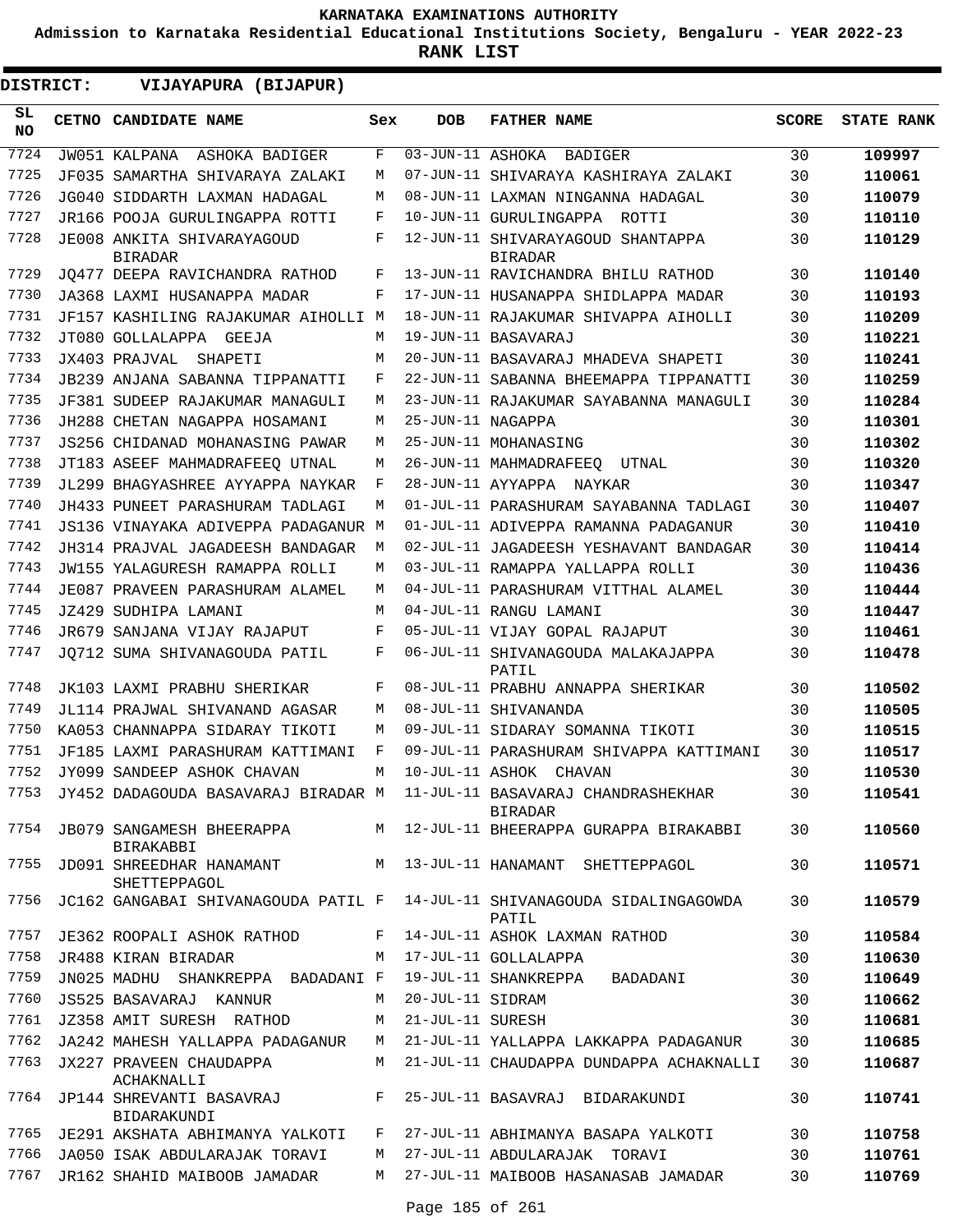**Admission to Karnataka Residential Educational Institutions Society, Bengaluru - YEAR 2022-23**

| DISTRICT:       | VIJAYAPURA (BIJAPUR)                            |     |                   |                                                                         |              |                   |
|-----------------|-------------------------------------------------|-----|-------------------|-------------------------------------------------------------------------|--------------|-------------------|
| SL<br><b>NO</b> | <b>CETNO CANDIDATE NAME</b>                     | Sex | <b>DOB</b>        | <b>FATHER NAME</b>                                                      | <b>SCORE</b> | <b>STATE RANK</b> |
| 7768            | JK236 KAVERI LAXMAN BANDIWADDAR                 | F   |                   | 31-JUL-11 LAXMAN ANNAPPA BANDIWADDAR                                    | 30           | 110800            |
| 7769            | JD394 MAHMADATOUSHIF MOHMADISAK<br>HATTARAKIHAL | М   |                   | 31-JUL-11 MOHMADISAK MURTUJASAB<br>HATTARAKIHAL                         | 30           | 110803            |
| 7770            | JK054 SAMARTH ASHOK CHHATRI                     | М   |                   | 01-AUG-11 ASHOK SHAMARAY CHHATRI                                        | 30           | 110823            |
| 7771            | JH088 SANJANA DEVANAND RANASING                 | F   |                   | 03-AUG-11 DEVANAND<br>RANASING                                          | 30           | 110844            |
| 7772            | JH508 SUMIT IRANNA<br>HUGAR                     | М   |                   | 03-AUG-11 IRANNA BASAPPA HUGAR                                          | 30           | 110846            |
| 7773            | JR038 KAVERI KANTU RATHOD                       | F   |                   | 05-AUG-11 KANTU MAHANTU RATHOD                                          | 30           | 110863            |
| 7774            | JP005 VIJAY KRISHNA RATHOD                      | М   |                   | 06-AUG-11 KRISHNA KASTURAPPA RATHOD                                     | 30           | 110884            |
| 7775            | JP018 CHANDRAKALA BASAVARAJ<br>CHALAWADI        | F   |                   | 10-AUG-11 BASAVARAJ SOAMAPPA CHALAWADI                                  | 30           | 110913            |
| 7776            | JF277 YASHODA VILAS RATHOD                      | F   | 10-AUG-11 VILAS   | RATHOD                                                                  | 30           | 110922            |
| 7777            | JD234 SHREERAKSHA BASAPPA<br>CHIMMALAGI         | F   | 12-AUG-11 BASAPPA | CHIMMALAGI                                                              | 30           | 110950            |
| 7778            | JC123 SOHAM PADMAPPA LAMANI                     | М   |                   | 13-AUG-11 PADMAPPA KHEMAPPA LAMANI                                      | 30           | 110958            |
| 7779            | JG058 PRAJNA RAKESH MALLADE                     | F   |                   | 16-AUG-11 RAKESH MALAPPA MALLADE                                        | 30           | 110993            |
| 7780            | JF295 SOUMYA<br>GANGADHAR MASALI                | F   |                   | 17-AUG-11 GANGADHAR<br>MASALI                                           | 30           | 111005            |
| 7781            | JC190 SUDEEP MUTTAPPA LAMANI                    | М   |                   | 18-AUG-11 MUTTAPPA LAMANI                                               | 30           | 111024            |
| 7782            | JU041 ATIKPATEL BASHIRAAMHAD<br>KADANI          | М   |                   | 19-AUG-11 BASIRAAHMAD HUSENBASHA KADANI                                 | 30           | 111028            |
| 7783            | JS593 MALLIKARJUN JAGADISH<br>HACHADAD          | М   |                   | 22-AUG-11 JAGADISH GURABASAPPA HACHADAD                                 | 30           | 111054            |
| 7784            | JB222 SANNATAMMAPPA BABU HOLDUR                 | М   |                   | 23-AUG-11 BABU SANNATAMMAPPA HOLDUR                                     | 30           | 111061            |
| 7785            | JN089 SAKSHI<br>WALIKAR                         | F   | 28-AUG-11 SABANNA |                                                                         | 30           | 111114            |
| 7786            | JX121 ANUPAM MAHESH MARAPUR                     | М   |                   | 30-AUG-11 MAHESH MURUGHADRA MARAPUR                                     | 30           | 111131            |
| 7787            | JD320 SAMRINA ABDUL RAJAK HALLI                 | F   |                   | 30-AUG-11 ABDULRAJAK BANDAGISAB HALLI                                   | 30           | 111140            |
| 7788            | KA097 GANESH VILAS RATHOD                       | M   |                   | 02-SEP-11 VILAS CHANDU RATHOD                                           | 30           | 111159            |
| 7789            | JP176 KARTIK RAMESH BORAGI                      | M   |                   | 03-SEP-11 RAMESH S BORAGI                                               | 30           | 111168            |
| 7790            | JO009 PRIYANKA KUMARAGOUDA PATIL                | F   |                   | 05-SEP-11 KUMARAGOUDA SANGANAGOUDA<br>PATIL                             | 30           | 111190            |
| 7791            | JW263 AMBIKA<br>DATTUSING RAJAPUT               | F   |                   | 13-SEP-11 DATTUSING CHANDUSING RAJAPUT                                  | 30           | 111259            |
| 7792            | JL079 SANTOSH<br>SIDDAPPA<br>MADARI             | М   |                   | 13-SEP-11 SIDDAPPA                                                      | 30           | 111266            |
| 7793            | JT186 VILAS RAMESH RATHOD                       | M   |                   | 14-SEP-11 RAMESH SITARAM RATHOD                                         | 30           | 111275            |
| 7794<br>7795    | JA361 AISHWARYA BASAVARAJ<br>KAMANATTI          | F   |                   | 19-SEP-11 BASAVARAJ KAMANATTI                                           | 30           | 111305            |
| 7796            |                                                 |     |                   | JR512 PARAMANAND DYAVAPPA BIRADAR M 20-SEP-11 DYAVAPPA DUNDAPPA BIRADAR | 30           | 111321            |
|                 | JM115 HEMALATA CHANDRAMAPPA<br>HADAPAD          | F   |                   | 23-SEP-11 CHANDRAMAPPA                                                  | 30           | 111348            |
| 7797            | JC161 TARUN SANTOSH GACCHINAVAR                 | М   |                   | 30-SEP-11 SANTOSH GURAPPA GACCHINAVAR                                   | 30           | 111411            |
| 7798            | JT004 BHAVANI LAXMAN BANDIVADDAR F              |     |                   | 01-OCT-11 LAXMAN BANDIVADDAR                                            | 30           | 111415            |
| 7799            | KA146 KRISHNA SIDDAPPA RUKMOJIGOL M             |     |                   | 07-OCT-11 SIDDAPPA BHAGAVANT RUKMOJIGOL                                 | 30           | 111463            |
| 7800            | JC061 APOORVA LAXMAN DUNDIGERI                  | F   |                   | 10-OCT-11 LAXMAN JAYAPPA DUNDIGERI                                      | 30           | 111487            |
| 7801            | JF253 ARCHAN SHIVANAND SALENAVAR                | F   |                   | 10-OCT-11 SHIVANAND CHANNAPPA SALENAVAR                                 | 30           | 111488            |
| 7802            | JO024 MANOHAR LAXMAN VIBHOOTI                   | М   |                   | 10-OCT-11 LAXMAN MAREPPA VIBHOOTI                                       | 30           | 111498            |
| 7803<br>7804    | JL285 RADHIKA MANAPPA MADARA                    | F   |                   | 10-OCT-11 MANAPPA LAKSHMAPPA MADARA                                     | 30           | 111503            |
|                 | JF045 AISHWARYA SANTOSH GINNI                   | F   |                   | 12-OCT-11 SANTOSH JETTEPPA GINNI                                        | 30           | 111519            |
| 7805            | JX412 RAKESH LAKKAPPA SONNAD                    | М   |                   | 13-OCT-11 LAKKAPPA SONNAD                                               | 30           | 111539            |
| 7806            | JF193 SUKANAYA PRAKASH KOULGI                   | F   |                   | 15-OCT-11 PRAKASH DYAMANNA KOULAGI                                      | 30           | 111557            |
| 7807            | JU141 AKASH MAHENDRA JAMADAR                    | М   |                   | 16-OCT-11 MAHENDRA PARAMESHWAR JAMADAR                                  | 30           | 111561            |
| 7808            | JK145 SAMARTH SHREESHAIL MADAR                  | М   |                   | 27-OCT-11 SHREESHAIL MADAR                                              | 30           | 111671            |
| 7809            | KA363 PRATIK PRAKASH NAYAK                      | М   |                   | 01-NOV-11 PRAKASH NAYAK                                                 | 30           | 111696            |
| 7810            | JX489 SHRUSTI MANJUNATH KOLAKAR                 | F   |                   | 02-NOV-11 MANJUNATH GURAPPA KOLAKAR                                     | 30           | 111710            |
| 7811            | JK027 DIVYA JEEVANDAR BANASODE                  | F   |                   | 09-NOV-11 JEEVANDAR NAMADEV BANASODE                                    | 30           | 111770            |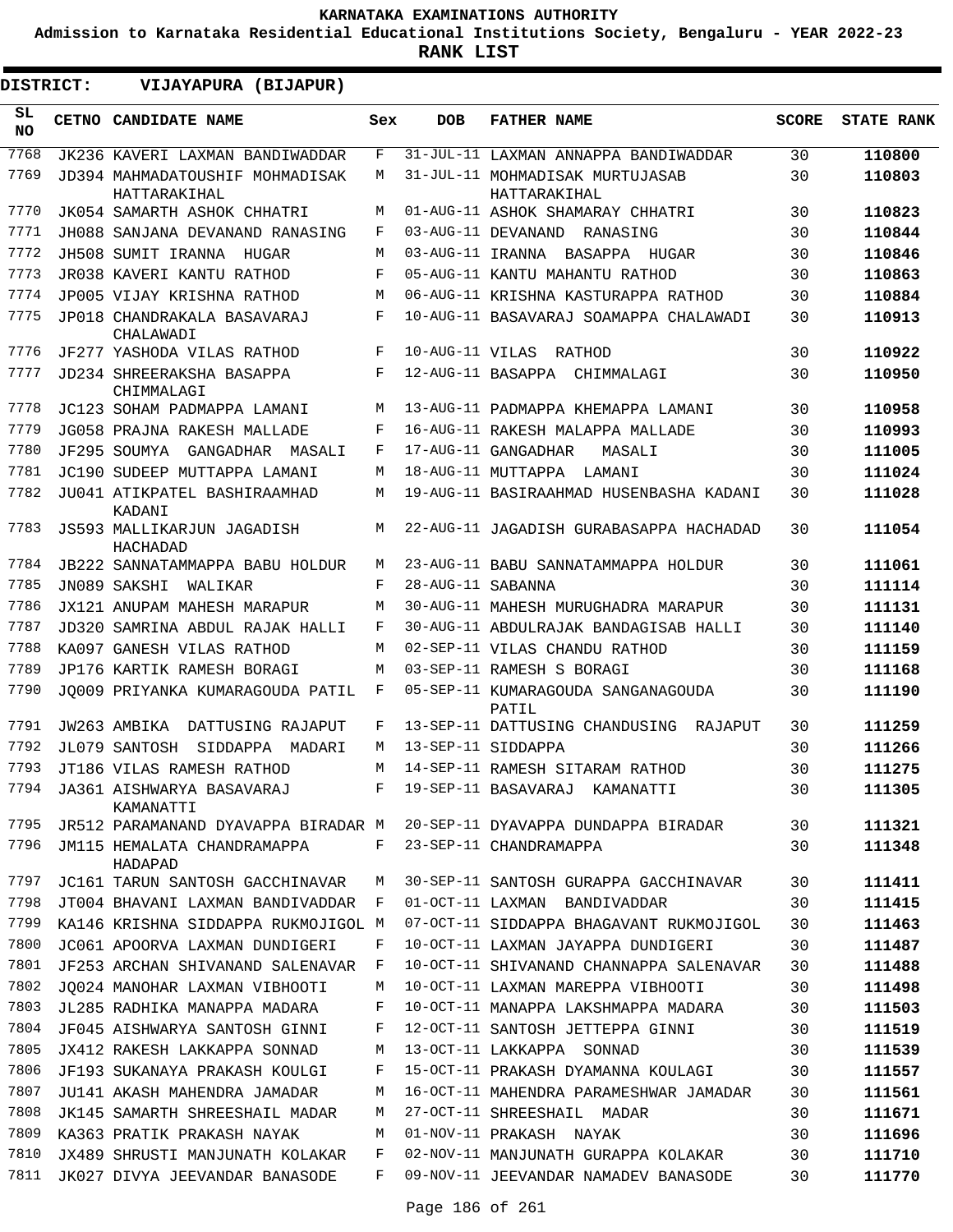**Admission to Karnataka Residential Educational Institutions Society, Bengaluru - YEAR 2022-23**

| DISTRICT:        | VIJAYAPURA (BIJAPUR)                            |     |                   |                                                      |              |                   |
|------------------|-------------------------------------------------|-----|-------------------|------------------------------------------------------|--------------|-------------------|
| SL.<br><b>NO</b> | <b>CETNO CANDIDATE NAME</b>                     | Sex | <b>DOB</b>        | <b>FATHER NAME</b>                                   | <b>SCORE</b> | <b>STATE RANK</b> |
| 7812             | JB101 MALLIKARJUN PARASAPPA<br>GUNDAGI          | М   |                   | 15-NOV-11 PARASAPPA BASAPPA GUNDAGI                  | 30           | 111844            |
| 7813             | JQ327 MUTTU CHANDAPPA CHALAWADI                 | М   |                   | 19-NOV-11 CHANDAPPA MALLAPPA CHALAWADI               | 30           | 111876            |
| 7814             | JC024 AMEER AMADI                               | М   | 21-NOV-11 AJEEJ   | AMADI                                                | 30           | 111888            |
| 7815             | JF020 PRATIKSHA VITTHAL ROOPANUR                | F   |                   | 24-NOV-11 VITTHAL ROOPANUR                           | 30           | 111915            |
| 7816             | JV099 DIVYA CHANDRASHEKHAR KATAGI F             |     |                   | 25-NOV-11 CHANDRASHEKHAR SOMAPPA KATAGI              | 30           | 111919            |
| 7817             | JF123 SACHIN RUPESH WAGHAMORE                   | М   |                   | 29-NOV-11 RUPESH WAGHAMORE                           | 30           | 111965            |
| 7818             | KA044 SHASHIKALA G D                            | F   | 29-NOV-11 GOVINDA | S D                                                  | 30           | 111966            |
| 7819             | JB253 SHEVANTI RAMMAPPA TALEWAD                 | F   |                   | 08-DEC-11 RAMMAPPA BASAPPA TALEWAD                   | 30           | 112034            |
| 7820             | JS234 SAKSHI SIDDANAGOUD BIRADAR                | F   |                   | 15-DEC-11 SIDDANAGOUD GURUSIDDAPPA<br><b>BIRADAR</b> | 30           | 112071            |
| 7821             | JQ658 NOOMAN MAHAMMADRAFIQ MULLA                | М   |                   | 16-DEC-11 MAHAMMADRAFIQ                              | 30           | 112078            |
| 7822             | JZ030 MEENAKSHI TEJU CHAVAN                     | F   |                   | 17-DEC-11 TEJU CHAVAN                                | 30           | 112084            |
| 7823             | JZ048 VIRUPAKSHAYYA BASALINGAYYA<br>NANDIKOL    | М   |                   | 19-DEC-11 BASALINGAYYA NANDIKOL                      | 30           | 112100            |
| 7824             | JW163 SOUJANYA RAMESH NAGATHAN                  | F   | 20-DEC-11 RAMESH  |                                                      | 30           | 112108            |
| 7825             | JD280 AKASH NAGAPPA YARANTELI                   | М   |                   | 01-JAN-12 NAGAPPA BASAPPA YARANTELI                  | 30           | 112182            |
| 7826             | JF299 PRASHANT MAYAPPA<br>PARAMANAND            | M   |                   | 01-JAN-12 MAYAPPA SHIVAYOGI PARAMANAND               | 30           | 112195            |
| 7827             | JE094 BHUVANESHWARI SANGAYYA<br>HIREMATH        | F   |                   | 10-JAN-12 SANGAYYA REVANASIDDAYYA<br>HIREMATH        | 30           | 112230            |
| 7828             | JZ200 CHETANA MANTESH RATHOD                    | F   |                   | 30-JAN-12 MANTESH RATHOD                             | 30           | 112263            |
| 7829             | JO441 SNEHA LAXMAN UPPAR                        | F   | 10-FEB-12 LAXMAN  | UPPAR                                                | 30           | 112277            |
| 7830             | JK032 HRUTEEK HUSENI HOSAMANI                   | М   |                   | 22-FEB-12 HUSENI VITTAL HOSAMANI                     | 30           | 112292            |
| 7831             | JY537 SANDEEP KASHINATH RATHOD                  | М   |                   | 06-APR-12 KASHINATH RATHOD                           | 30           | 112321            |
| 7832             | KA461 SUDEEP SHREEMANT RATHOD                   | М   |                   | 06-MAY-12 SHREEMANT<br>RATHOD                        | 30           | 112330            |
| 7833             | JD179 SINCHANA RAVI CHAWAN                      | F   |                   | 09-AUG-12 RAVI CHAWAN                                | 30           | 112348            |
| 7834             | JO565 MANIKANTHA YALLAPPA WALIKAR M             |     |                   | 07-NOV-12 YALLAPPA HANAMANTA WALIKAR                 | 30           | 112353            |
| 7835             | JJ002 KRISHNA TUKARAM SUNAGAR                   | M   |                   | 23-DEC-12 TUKARAM PANDURANG SUNAGAR                  | 30           | 112355            |
| 7836             | KA211 ISHWARYA KALAPPA UMRANI                   | F   |                   | 15-DEC-08 KALAPPA REVANSHIDHA UMRANI                 | 29           | 112365            |
| 7837             | JB278 SHANMUKHA MARUTI HAVINAVAR                | М   |                   | 20-JAN-09 MARUTI RAMAPPA HAVINAVAR                   | 29           | 112374            |
| 7838             | JK191 SUJAL BASAVARAJ SALADE                    | M   |                   | 01-JUN-09 BASAVARAJ SALADE                           | 29           | 112390            |
| 7839             | JV118 MADIVALAPPA BASAPPA MADAR                 | M   |                   | 12-JUN-09 BASAPPA MADIVALAPPA MADAR                  | 29           | 112392            |
| 7840             | JO286 AKASH PARASHURAM GOLLAR                   | M   |                   | 15-SEP-09 PARASHURAM GURAPPA GOLLAR                  | 29           | 112404            |
| 7841             | JN244 JEEVITA SHANTILAL RATHOD                  | F   |                   | 17-OCT-09 SHANTILAL RATHOD                           | 29           | 112414            |
| 7842             | KA377 PRAVEEN TUKARAM RATHOD                    | М   | 18-NOV-09 TUKARAM |                                                      | 29           | 112431            |
| 7843             | JM438 ANNAPOORNA VEERABHADRAPPA<br>CHALAWADI    | F   |                   | 02-DEC-09 VEERABHADRAPPA CHALAWADI                   | 29           | 112437            |
| 7844             | JY542 ANAND SURESH BARASAGAR                    | М   |                   | 30-DEC-09 SURESH BARASAGAR                           | 29           | 112446            |
| 7845             | JG220 HANAMANTRAY MALLIKARJUN<br><b>NILOORE</b> | М   |                   | 01-JAN-10 MALLIKARJUN S NILOORE                      | 29           | 112456            |
| 7846             | JS345 ROHIT GANAPATI DODAMANI                   | М   |                   | 01-JAN-10 GANAPATI KANTU DODAMANI                    | 29           | 112470            |
| 7847             | JP280 SADIK HUSENABASHA GOGI                    | М   |                   | 03-JAN-10 HUSENABASHA CHANDASAB GOGI                 | 29           | 112489            |
| 7848             | JM212 SANTOSH RAMANAGOUDA CHOUDRI M             |     |                   | 17-JAN-10 RAMANAGOUDA CHANDAPPA CHOUDRI              | 29           | 112500            |
| 7849             | JS723 AMIT GOPAL RATHOD                         | М   |                   | 01-FEB-10 GOPAL RATHOD                               | 29           | 112507            |
| 7850             | JF085 ANANDA SIDAGONDAPPA TALAVAR M             |     |                   | 09-FEB-10 SIDAGONDAPPA IRAPPA TALAVAR                | 29           | 112521            |
| 7851             | JV228 SOUMYA PARASHURAM DHAVALAGI F             |     |                   | 22-FEB-10 PARASHURAM JAGADEESH<br>DHAVALAGI          | 29           | 112537            |
| 7852             | JF339 SALAMAN MASYAK INDIKAR                    | M   |                   | 01-MAR-10 MASYAK INDIKAR                             | 29           | 112543            |
| 7853             | JE521 SAKSHI SHREEKANT SINGE                    | F   |                   | 08-MAR-10 SHREEKANT MAHADEV SINGE                    | 29           | 112551            |
| 7854             | JR493 AMANULLA MOHAMMADHANIF<br>ELIGAR          | М   |                   | 23-MAR-10 MOHAMMADHANIF                              | 29           | 112569            |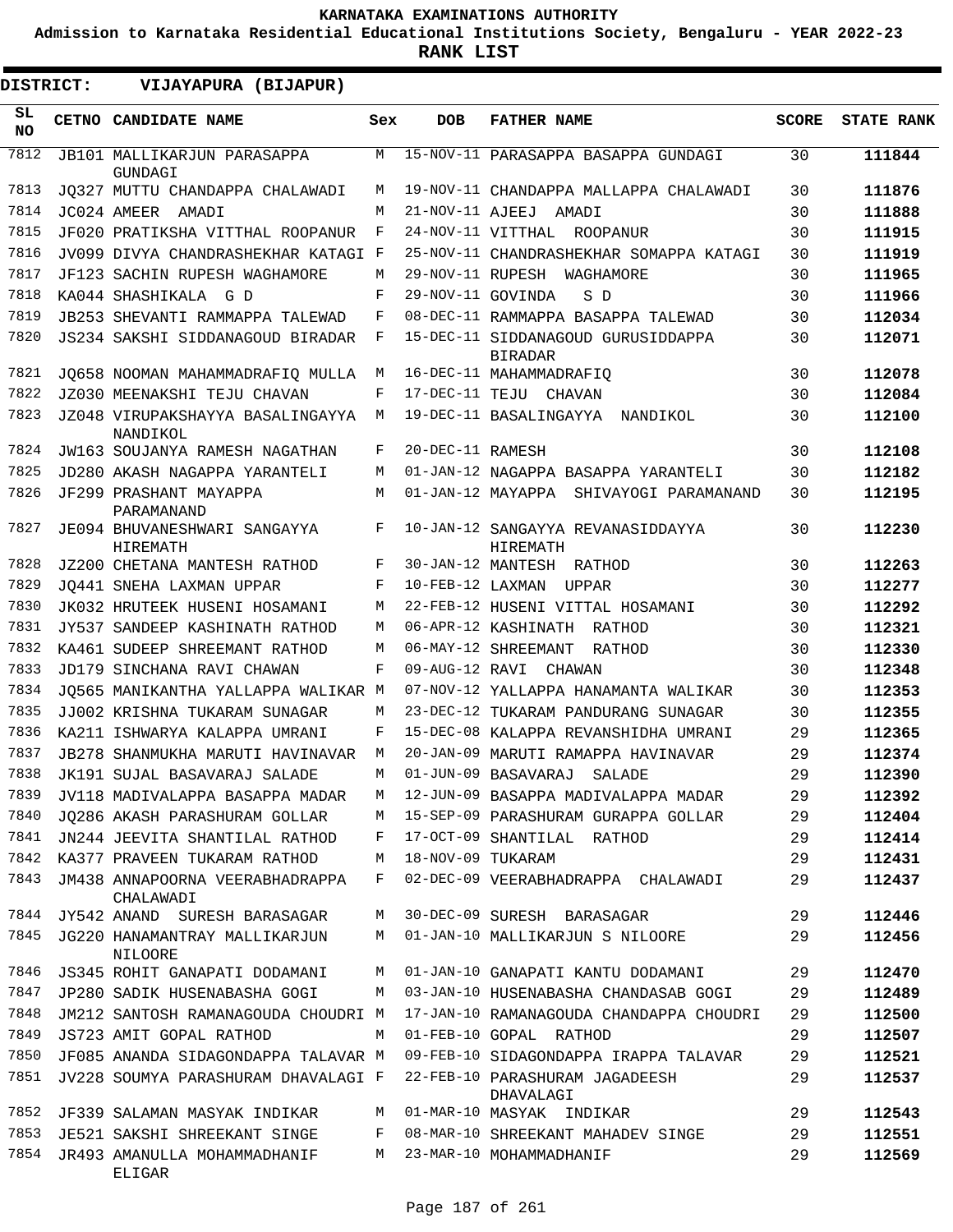**Admission to Karnataka Residential Educational Institutions Society, Bengaluru - YEAR 2022-23**

**RANK LIST**

**DISTRICT:** EE **VIJAYAPURA (BIJAPUR)**

| SL<br><b>NO</b> | <b>CETNO CANDIDATE NAME</b>                                               | Sex | <b>DOB</b>         | <b>FATHER NAME</b>                                                     | SCORE | <b>STATE RANK</b> |
|-----------------|---------------------------------------------------------------------------|-----|--------------------|------------------------------------------------------------------------|-------|-------------------|
| 7855            | JE002 SIDDARTHA MALAPPA PUJARI                                            | M   |                    | 14-APR-10 MALAPPA GIRIMALLA PUJARI                                     | 29    | 112591            |
| 7856            | JO288 BHAGYAJYOTI ASHOK BAGEWADI                                          | F   | 28-APR-10 ASHOK    |                                                                        | 29    | 112608            |
| 7857            | JB271 AKASH NINGAPPA BENKI                                                | М   |                    | 11-MAY-10 NINGAPPA NIJALINGAPPA BENKI                                  | 29    | 112624            |
| 7858            | JG002 PAVITRA SHUBASH LAMANI                                              | F   |                    | 02-JUN-10 SHUBASH LAMANI                                               | 29    | 112663            |
| 7859            | JB137 LAXMI MAHANTESH BOMMANAGI                                           | F   |                    | 08-JUN-10 MAHANTESH MOHAN BOMMANAGI                                    | 29    | 112673            |
| 7860            | JW235 MUTTU SIDDALINGAPPA<br>PARASANALLI                                  | M   |                    | 12-JUN-10 SIDDALINGAPPA MALLAPPA<br>PARASANALLI                        | 29    | 112681            |
| 7861            | JS671 KOMAL APPU RATHOD                                                   | F   |                    | 25-JUN-10 APPU RATHOD                                                  | 29    | 112700            |
| 7862            | JC028 NAGARAJ RAVASAB BIDARI                                              | M   |                    | 30-JUN-10 RAVASAB BIDARI                                               | 29    | 112709            |
| 7863            | JB143 SANKET<br>SADASHIV WALIKAR                                          | M   | 12-JUL-10 SADASHIV |                                                                        | 29    | 112739            |
| 7864            | JD241 BEERAPPA<br>HALYAL                                                  | M   |                    | 18-JUL-10 SHIVAPPA YALLAPPA HALYAL                                     | 29    | 112758            |
| 7865            | JP137 BASAVARAJ SIDDANNA KOODAGI                                          | М   |                    | 21-JUL-10 SIDDANNA BASAPPA KOODAGI                                     | 29    | 112762            |
| 7866            | JJ205 SURYAKANT GAJANAND JINGADE                                          | М   |                    | 27-JUL-10 GAJANAND SURYAKANT JINGADE                                   | 29    | 112776            |
| 7867            | JH396 SONUBAI SURESH KOLI                                                 | F   | 03-AUG-10 SURESH   | KOLI                                                                   | 29    | 112784            |
| 7868            | JO429 SUNIL SIDDAPPA ODI                                                  | M   |                    | 05-AUG-10 SIDDAPPA IRANNA ODI                                          | 29    | 112792            |
| 7869            | JG202 AMEER GAPURSAB MOMIN                                                | M   |                    | 06-AUG-10 GAPURSAB YASEENSAB MOMIN                                     | 29    | 112793            |
| 7870            | JJ060 PRAVEEN MALKAPPA GOLASAR                                            | M   |                    | 14-AUG-10 MALKAPPA GOLASAR                                             | 29    | 112820            |
| 7871            | JN303 DEELIP BHEERAPPA GADED                                              | M   |                    | 17-AUG-10 BHEERAPPA SHIVAPPA GADED                                     | 29    | 112832            |
| 7872            | <b>JB234 VINAY SURESH VAGGAR</b>                                          | M   |                    | 25-AUG-10 SURESH PARASAPPA VAGGAR                                      | 29    | 112858            |
| 7873            | JS001 NINGARAJ HIRAGAPPA HUDED                                            | M   |                    | 28-AUG-10 HIRAGAPPA HANAMANT HUDED                                     | 29    | 112863            |
| 7874            | JE004 SHIVARAM DUNDAPPA SALAGAR                                           | M   |                    | 29-AUG-10 DUNDAPPA SALAGAR                                             | 29    | 112867            |
| 7875            | JV151 SAGAR RAMANING JAMBAGI                                              | М   |                    | 04-SEP-10 RAMANING<br>JAMBAGI                                          | 29    | 112891            |
| 7876            | JK296 NAVEEN ISHWAR PATIL                                                 | М   |                    | 06-SEP-10 ISHWAR RSMALING PATIL                                        | 29    | 112904            |
| 7877            | JR684 PRIYANKA CHANDRAKANT SAGAR                                          | F   |                    | 09-SEP-10 CHANDRAKANT SHARANAPPA SAGAR                                 | 29    | 112917            |
| 7878            | JO216 SAMPAT RAMESH LAMANI                                                | M   |                    | 11-SEP-10 RAMESH NEMAPPA LAMANI                                        | 29    | 112923            |
| 7879            | JU207 BHAGYA BHEEMARAY BAVOOR                                             | F   |                    | 14-SEP-10 BHEEMARAY YAMANAPPA BAVOOR                                   | 29    | 112932            |
| 7880            | JL268 SAVITA BASAPPA CHALAWADI                                            | F   |                    | 15-SEP-10 BASAPPA MARIYAPPA CHALAWADI                                  | 29    | 112938            |
| 7881            | JM186 SUNIL NINGAPPA MADAR                                                | M   |                    | 20-SEP-10 NINGAPPA MADAR                                               | 29    | 112959            |
| 7882            | JW181 BASAVARAJ SOMALINGA<br>NAYKODI                                      | M   |                    | 21-SEP-10 SOMALINGA MALLAP<br>NAYKODI                                  | 29    | 112960            |
| 7883            | JW154 SAKSHI CHANDRAMAPPA<br>TALLOLLI                                     | F   |                    | 23-SEP-10 CHANDRAMAPPA<br>TALLOLLI                                     | 29    | 112966            |
| 7884            | JM373 NAGANNA G DODAMANI M                                                |     |                    | 05-OCT-10 GIRAMALLAPPA S DODAMANI                                      | 29    | 113007            |
| 7885            | JK246 VINOD SHARANU TALAKERI M                                            |     |                    | 05-OCT-10 SHARANU TALAKERI                                             | 29    | 113008            |
| 7886            | GUDLAMANI                                                                 |     |                    | JM258 VIRESH HONAKERAPPA M 08-OCT-10 HONAKERAPPA NINGAYYA<br>GUDLAMANI | 29    | 113021            |
| 7887            |                                                                           |     |                    | JM205 PRASHANT KHEMU PAWAR M 09-OCT-10 KHEMU NAGAPPA PAWAR             | 29    | 113026            |
| 7888            |                                                                           |     |                    | JR237 JAGADISH SUBHAS UPPIN M 12-OCT-10 SUBHAS KALLAPPA UPPIN 29       |       | 113041            |
| 7889            | JF113 PRAJWAL CHANNAPPA KENGANAL M                                        |     |                    | 12-OCT-10 CHANNAPPA RAVUTAPPA KENGANAL                                 | -29   | 113043            |
| 7890            | JS183 SAMEER AMADASAB DONUR                                               | M   |                    | 12-OCT-10 AMADASAB DONUR                                               | 29    | 113045            |
| 7891            | JZ354 HANAMANT SANGAPPA CHALAWADI M                                       |     |                    | 13-OCT-10 SANGAPPA SUSHILA CHALAWADI                                   | 29    | 113052            |
| 7892            | JP027 SINCHANA SOMANNA PUJARI F                                           |     |                    | 13-OCT-10 SOMANNA JADEPPA PUJARI                                       | 29    | 113055            |
| 7893            | JB243 DEEPA DHANASING LAMANI                                              | F   |                    | 14-OCT-10 DHANASING LAMANI                                             | 29    | 113058            |
| 7894            | JB171 ANITA RAJU RATHOD<br>$\mathbf{F}$ and $\mathbf{F}$ and $\mathbf{F}$ |     |                    | 16-OCT-10 RAJU RATHOD                                                  | 29    | 113063            |
| 7895            | JR659 PRAVEEN SHEKHUGOUDA BALI M                                          |     |                    | 16-OCT-10 SHEKHUGOUDA KASHIRAY BALI 29                                 |       | 113066            |
| 7896            | JD060 TANNU SHANTAPPA KALAGI F                                            |     |                    | 16-OCT-10 SHANTAPPA SANGAPPA KALAGI                                    | 29    | 113068            |
| 7897            | JY280 SWATI PHULASING RATHOD                                              | F   |                    | 20-OCT-10 FHULASING RAMU RATHOD                                        | 29    | 113084            |
| 7898            | JF038 VANI SHIVANANAD MALI F                                              |     |                    | 25-OCT-10 SHIVANANAD MALLAPPA MALI                                     | 29    | 113112            |
| 7899            | JP390 ANJALI PRABHU CHAVAN                                                | F   |                    | 26-OCT-10 PRABHU CHANDU CHAVAN                                         | 29    | 113113            |
| 7900            | JS160 BHAGYASHREE SAHEBGOUDA GULI F                                       |     |                    | 26-OCT-10 SAHEBGOUDA BASANNAGOUDA GULI                                 | 29    | 113114            |
| 7901            | JQ681 MAYUR IRAYYA MATHAPATI M 26-OCT-10 IRAYYA MATHAPATI                 |     |                    |                                                                        | 29    | 113117            |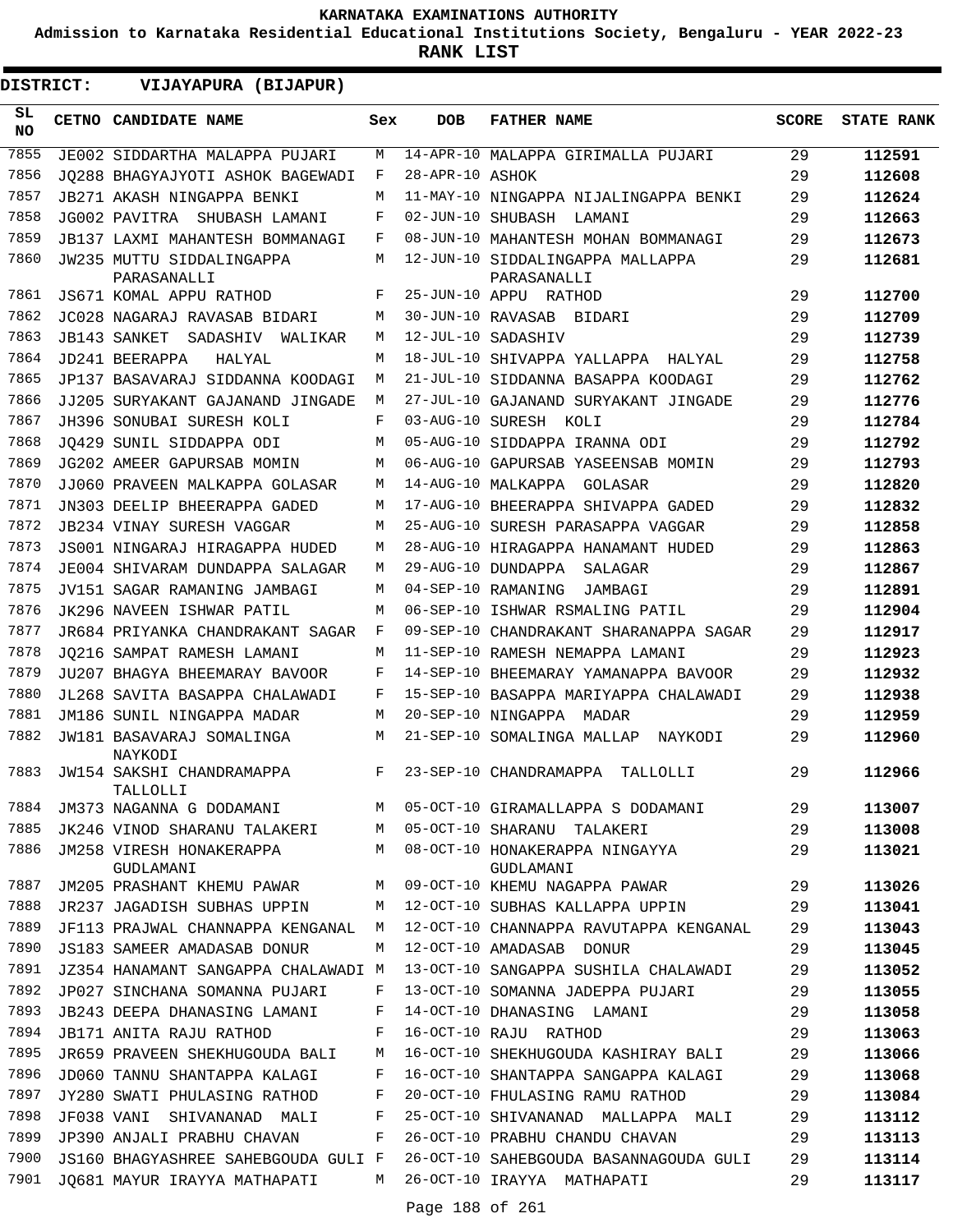**Admission to Karnataka Residential Educational Institutions Society, Bengaluru - YEAR 2022-23**

**RANK LIST**

ı

| <b>DISTRICT:</b> | VIJAYAPURA (BIJAPUR)                                  |        |                   |                                                                           |              |                   |
|------------------|-------------------------------------------------------|--------|-------------------|---------------------------------------------------------------------------|--------------|-------------------|
| SL.<br><b>NO</b> | CETNO CANDIDATE NAME                                  | Sex    | <b>DOB</b>        | <b>FATHER NAME</b>                                                        | <b>SCORE</b> | <b>STATE RANK</b> |
| 7902             | JE525 HASANSAB HAMEED WALIKAR                         | М      | 27-OCT-10 HAMEED  | WALIKAR                                                                   | 29           | 113119            |
| 7903             | JX209 AMRUTA AMOGI ARAKERI                            | F      | 31-OCT-10 AMOGI   | ARAKERI                                                                   | 29           | 113135            |
| 7904             | JC063 CHETAN HANAMANT KUMBAR                          | M      |                   | 31-OCT-10 HANAMANT SOMANINGAPPA KUMBAR                                    | 29           | 113136            |
| 7905             | KA002 LAXMI TALAWAR                                   | F      |                   | 31-OCT-10 VISHWANATH TALWAR                                               | 29           | 113137            |
| 7906             | JZ136 BASAMMA HUCHCHAPPA JUNNUR                       | F      |                   | 01-NOV-10 HUCHCHAPPA                                                      | 29           | 113141            |
| 7907             | JX343 RAJESHWARI RAMESH BELLAKKI                      | F      |                   | 03-NOV-10 RAMESH SUBHAN BELLAKKI                                          | 29           | 113154            |
| 7908             | JL152 MUTTU KASHAPPA MADAR                            | М      |                   | 05-NOV-10 KASHAPPA HULAGAPPA MADAR                                        | 29           | 113168            |
| 7909             | JO420 DIVYA PARASAPPA KUBAKADDI                       | F      |                   | 06-NOV-10 PARASAPPA GOVINDAPPA<br>KUBAKADDI                               | 29           | 113173            |
| 7910             | JS141 VISHWANATH CHIDANAND<br>MANDEVALI               | М      |                   | 10-NOV-10 CHIDANAND SHIVAPUTRAPPA<br>MANDEVALI                            | 29           | 113204            |
| 7911             | JS010 PALLAVI ASHOK BADIGER                           | F      |                   | 18-NOV-10 ASHOK MONAPPA BADIGER                                           | 29           | 113244            |
| 7912             | JR369 MADIVALAMMA MANAPPA<br>JALAHALLI                | F      |                   | 19-NOV-10 MANAPPA N JALAHALLI                                             | 29           | 113249            |
| 7913             | JD289 AISHWARYA RAVI JADHAV                           | F      | 21-NOV-10 RAVI    |                                                                           | 29           | 113258            |
| 7914             | JA049 BHOOMIKA KANTAPPA LAMANI                        | F      |                   | 22-NOV-10 KANTAPPA HARISHCHANDRA LAMANI                                   | 29           | 113264            |
| 7915             | KA254 RAKSHITA NEELAVVA<br><b>BANGENAVAR</b>          | F      | 25-NOV-10 XYZ     |                                                                           | 29           | 113278            |
| 7916             | JD041 SAVITA PARASU LAMANI                            | F      | 26-NOV-10 PARASU  |                                                                           | 29           | 113285            |
| 7917             | JY051 PRUTHVI MANTESH HOSAMANI                        | F      |                   | 29-NOV-10 MANTESH SHARANAPPA HOSAMANI                                     | 29           | 113308            |
| 7918             | JX105 MOOFEED MAIBOOB BAGAWAN                         | M      |                   | 09-DEC-10 MAIBOOB BAGAWAN                                                 | 29           | 113367            |
| 7919             | JS089 HASEENABANU HUSENBHASHA<br>MASARAKAL            | F      |                   | 11-DEC-10 HUSENBHASHA MUKTUMSA<br>MASARAKAL                               | 29           | 113379            |
| 7920             | JO752 KAVERI UMESH MADAR                              | F      |                   | 11-DEC-10 UMESH MADAR                                                     | 29           | 113380            |
| 7921             | JT099 AMBAREESH BHIMANNA HADAPAD                      | M      |                   | 12-DEC-10 BHIMANNA SUBHAS HADAPAD                                         | 29           | 113385            |
| 7922             | JB273 NETRA SHIVAPPA MADAR                            | F      |                   | 12-DEC-10 SHIVAPPA YALLAPPA MADAR                                         | 29           | 113388            |
| 7923             | JO418 DAYANANDA NAMADEVA LAMANI                       | М      |                   | 16-DEC-10 NAMADEVA<br>LAMANI                                              | 29           | 113415            |
| 7924             | JX095 VINOD PUKARAJ MALI                              | M      | 18-DEC-10 PUKARAJ | MALI                                                                      | 29           | 113432            |
| 7925             | JH249 SAKSHI KANTAPPA PARE                            | F      |                   | 22-DEC-10 KANTAPPA GOVINDAPPA PARE                                        | 29           | 113467            |
| 7926             | JH342 DEVIDAS GUNDU JADHAV                            | М      |                   | 27-DEC-10 GUNDU TARASING JADHAV                                           | 29           | 113501            |
| 7927             | <b>JB169 MALLANA GOUDA S BIRADAR</b>                  | М      |                   | 28-DEC-10 SIDDANA GOUDA BIRADAR                                           | 29           | 113510            |
| 7928             | JR177 PRAJWAL DEVINDRA GULEDA                         | М      |                   | 28-DEC-10 DEVINDRA SOMASHEKHAR GULEDA                                     | 29           | 113514            |
| 7929             | JR359 AFAREEN BURANPATEL AWATI                        | F      |                   | 29-DEC-10 BURANPATEL DAVALPATEL AWATI                                     | 29           | 113516            |
| 7930             | JY041 GOUTAM VILAS RATHOD                             |        |                   | M 30-DEC-10 VILAS RATHOD                                                  | 29           | 113523            |
| 7931             | JH474 SUVARNA DAIGOND KANNAL                          | F      |                   | 01-JAN-11 DAIGOND CHANDRAM KANNAL                                         | 29           | 113637            |
| 7932             | KA336 CHETAN SOMAPPA HARIJAN                          | M      |                   | 08-JAN-11 SOMAPPA MALLAPPA HARIJAN                                        | 29           | 113696            |
| 7933             | JQ671 SANJANA ASHOK BADIGER                           | F      |                   | 08-JAN-11 ASHOK BADIGER                                                   | 29           | 113700            |
| 7934<br>7935     | JZ264 ARUN MOHAN RATHOD<br>JP098 NAGARATNA VISHWANATH | M<br>F |                   | 09-JAN-11 MOHAN RATHOD<br>13-JAN-11 VISHWANATH NAGAPPA BOLISHETTI         | 29<br>29     | 113704<br>113741  |
| 7936             | <b>BOLISHETTI</b><br>JU119 PREMANAGOUDA DHOOLAPPA M   |        |                   | 16-JAN-11 DHOOLAPPA SHIVASHARANAPPA                                       | 29           | 113764            |
| 7937             | DESAI<br>JZ322 ADITYA RAVI HARIJAN                    | M      |                   | DESAI<br>20-JAN-11 RAVI HARIJAN                                           | 29           | 113792            |
| 7938             | JE308 SUVARSHA SURESH MYAGERI                         | M      |                   | 25-JAN-11 SURESH KALLAPPA MYAGERI                                         | 29           | 113832            |
| 7939             | JP336 AMRUTA ASHOK SURYAVAMSHI                        | F      |                   | 26-JAN-11 ASHOK SHIVAJI SURYAVAMSHI                                       | 29           | 113834            |
| 7940             | JZ298 LACCHAPPA SIDDAPPA SONNAD                       | M      |                   | 26-JAN-11 SIDDAPPA                                                        | 29           | 113837            |
| 7941             | JS190 REKHA RAJSHEKHAR BAJANTRI                       | F      |                   | 01-FEB-11 RAJSHEKHAR SAYABANNA BAJANTRI                                   | 29           | 113893            |
| 7942             | JL188 DEEPIKA VEERESH VALIKAR                         | F      |                   | 02-FEB-11 VEERESH TIPPANNA VALIKAR                                        | 29           | 113897            |
| 7943             | JA458 KALMESH VITAL GODEKAR                           | M      |                   | 02-FEB-11 VITAL GODEKAR                                                   | 29           | 113899            |
| 7944             | JS740 LAXMI BASAVARAJA BHAJANTRI F                    |        |                   | 03-FEB-11 BASAVARAJ DEVINDRAPPA<br>BHAJANTRI                              | 29           | 113912            |
| 7945             |                                                       |        |                   | JG065 GAJANAND DUNDAPPA MADNALLI  M  14-FEB-11 DUNDAPPA NINGAPPA MADNALLI | 29           | 114017            |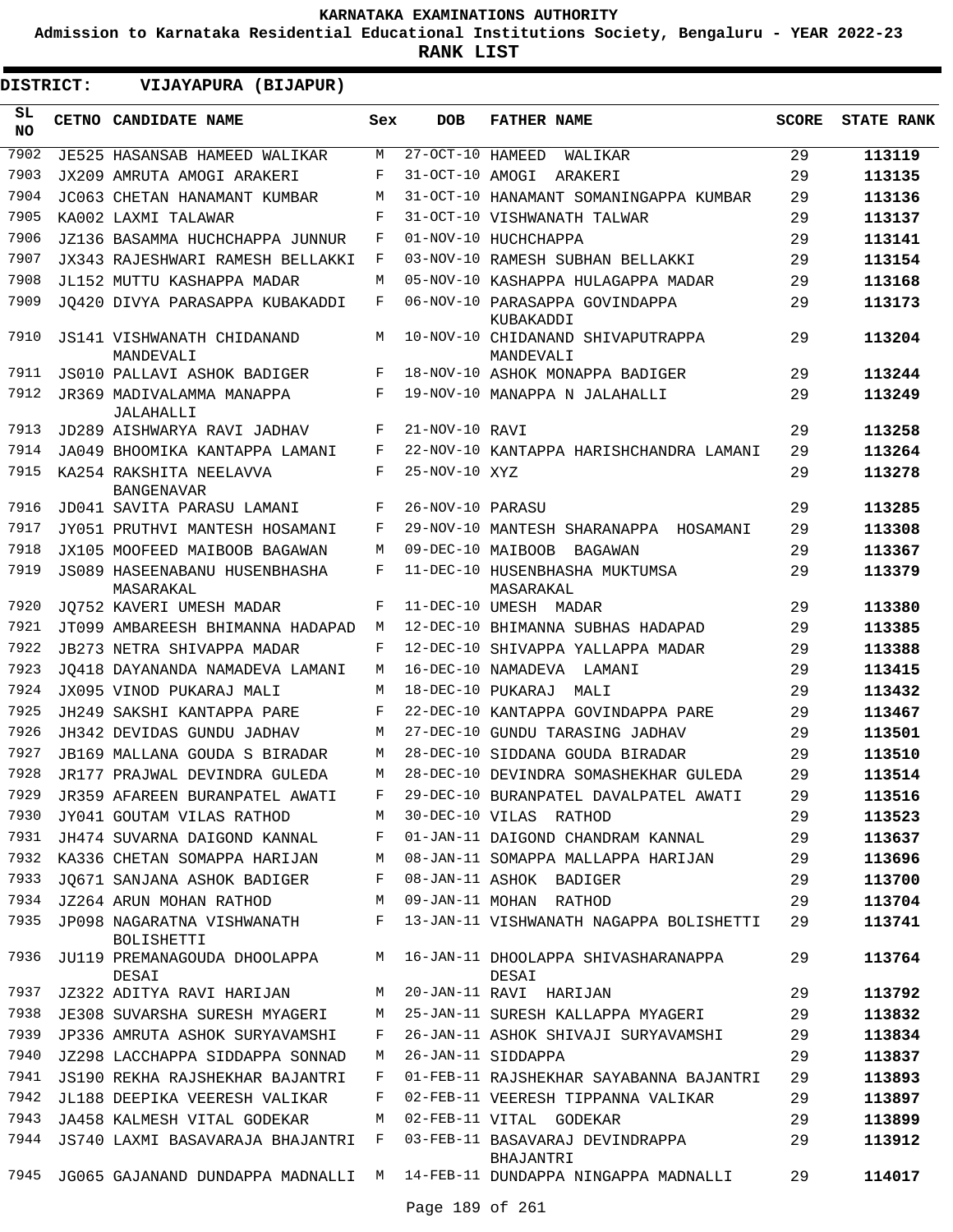**Admission to Karnataka Residential Educational Institutions Society, Bengaluru - YEAR 2022-23**

| DISTRICT:       | VIJAYAPURA (BIJAPUR)                                     |     |                   |                                                      |              |                   |
|-----------------|----------------------------------------------------------|-----|-------------------|------------------------------------------------------|--------------|-------------------|
| SL<br><b>NO</b> | CETNO CANDIDATE NAME                                     | Sex | <b>DOB</b>        | <b>FATHER NAME</b>                                   | <b>SCORE</b> | <b>STATE RANK</b> |
| 7946            | JY307 MAMATA KISAN CHAVHAN                               | F   | 16-FEB-11 KISAN   |                                                      | 29           | 114036            |
| 7947            | JD158 PREMA IRAPPA KALLAWADDAR                           | F   |                   | 21-FEB-11 IRAPPA BASAPPA KALLAWADDAR                 | 29           | 114080            |
| 7948            | JO307 DUNDAVVA PADAYAPPA<br>MAMADAPUR                    | F   |                   | 23-FEB-11 PADAYAPPA BASAPPA MAMADAPUR                | 29           | 114099            |
| 7949            | JC151 ANKIT BASAPPA BADIGER                              | М   |                   | 24-FEB-11 BASAPPA HANAMANTAPPA BADIGER               | 29           | 114108            |
| 7950            | JD209 SHIVARAJ HANAMANT MANAMETTI M                      |     |                   | 24-FEB-11 HANAMANT BHIMANNA MANAMETTI                | 29           | 114113            |
| 7951            | JY424 PREETI PARASAPPA HADIMANI                          | F   |                   | 28-FEB-11 PARASAPPA GANGAVVA HADIMANI                | 29           | 114144            |
| 7952            | JS324 SHAHID RAFIO MASALI                                | М   |                   | 28-FEB-11 RAFIQ LALSAB MASALI                        | 29           | 114147            |
| 7953            | JK177 MAHASIN AMEENSAB YALAGAR                           | М   |                   | 02-MAR-11 AMEENSAB<br>YALAGAR                        | 29           | 114164            |
| 7954            | JA231 ALFIYA ABDULKALAM GOTED                            | F   |                   | 04-MAR-11 ABDULKALAM                                 | 29           | 114179            |
| 7955            | JZ413 ASHWINI RAMU<br>RATHOD                             | F   |                   | 04-MAR-11 RAMU VENKU RATHOD                          | 29           | 114180            |
| 7956            | JH002 SUMEET VENKATESH DUBHE                             | М   |                   | 04-MAR-11 VENKATESH CHANDULAL DUBHE                  | 29           | 114188            |
| 7957            | JO545 ROSHAN<br>JADHAV                                   | М   | 06-MAR-11 GOPAL   |                                                      | 29           | 114210            |
| 7958            | JT078 KOMALA ANIL RATHOD                                 | F   |                   | 07-MAR-11 ANIL RATHOD                                | 29           | 114217            |
| 7959            | KA285 RENUKA CHIDANAND NALKAMAN                          | F   |                   | 13-MAR-11 CHIDANAND MARUTI NALKAMAN                  | 29           | 114283            |
| 7960            | JN090 BASAVARAJA REVANASIDDAPPA<br>BAJANTRI              | М   |                   | 14-MAR-11 REVANASIDDAPPA BASAPPA<br><b>BAJANTHRI</b> | 29           | 114289            |
| 7961            | JX516 KARAN CHAVAN                                       | M   |                   | 15-MAR-11 JAGADISH CHAVAN                            | 29           | 114307            |
| 7962            | KA009 SHRISHAIL KUMATAGI                                 | М   |                   | 15-MAR-11 HANAMANT SOMANING KUMATAGI                 | 29           | 114311            |
| 7963            | JS339 AISHWARYA SHIVALINGAPPA<br>KORI                    | F   |                   | 17-MAR-11 SHIVALINGAPPA NIJAGAPPA KORI               | 29           | 114320            |
| 7964            | JO088 SACHIN SHIVARAJ LAMANI                             | М   |                   | 19-MAR-11 SHIVARAJ THAKUR LAMANI                     | 29           | 114342            |
| 7965            | JD350 CHETAN GURAPPA HONNARADDI                          | М   | 20-MAR-11 GURAPPA |                                                      | 29           | 114347            |
| 7966            | JE149 YOGINATH MALAPPA DAMBALI                           | М   |                   | 21-MAR-11 MALAPPA EGAPPA DAMBALI                     | 29           | 114369            |
| 7967            | JZ135 SAMARTH SURESH RATHOD                              | М   |                   | 29-MAR-11 SURESH SHANKAR RATHOD                      | 29           | 114449            |
| 7968            | JH292 SUSHANT BABUGOUD BIRADAR                           | М   |                   | 30-MAR-11 BABUGOUD BIRADAR                           | 29           | 114461            |
| 7969            | JF063 VIDYA BASAVRAJ HIPPARAGI                           | F   |                   | 02-APR-11 BASAVRAJ ARJUN HIPPARAGI                   | 29           | 114491            |
| 7970            | JX205 MEGHA AMBANNA GADIKHANI                            | F   |                   | 03-APR-11 AMBANNA SHARANNAPPA GADIKHANI              | 29           | 114496            |
| 7971            | JC073 CHETAN SAJJAN                                      | М   |                   | 06-APR-11 BASAPPA SANGAPPA SAJJAN                    | 29           | 114523            |
| 7972            | JV067 PREETI LAXMIKANT TALAWAR                           | F   |                   | 08-APR-11 LAXMIKANT AMRUT TALAWAR                    | 29           | 114556            |
| 7973            | JK189 SANDEEP NAGAPPA SAVALE                             | М   |                   | 08-APR-11 NAGAPPA SHAMARAV SAVALE                    | 29           | 114557            |
| 7974            | JR585 ROOPA SAHEBANNA SEBENAVAR                          | F   |                   | 10-APR-11 SAHEBANNA SIDRAM SEBENAVAR                 | 29           | 114584            |
| 7975            | JX034 SALMAN BAGAWAN                                     |     |                   | M 13-APR-11 FARUO BAGAWAN                            | 29           | 114622            |
| 7976            | JA265 SONALI RAVI LAMANI                                 | F   |                   | 14-APR-11 RAVI MANAPPA LAMANI                        | 29           | 114644            |
| 7977            | JR375 PRASANNA BHIMASHANKAR<br>CHAVAR                    | M   |                   | 15-APR-11 BHIMASHANKAR SHIVARAY CHAVAR               | 29           | 114654            |
| 7978            | JY494 SUDHARANI SHASAPPA<br>CHALAWADI                    | F   |                   | 15-APR-11 SHASAPPA KOOSAPPA CHALAWADI                | 29           | 114657            |
| 7979            | JA377 ROHIT RAVUTAPPA DOLLIN                             | M   |                   | 16-APR-11 RAVUTAPPA MALLAPPA DOLLIN                  | 29           | 114668            |
| 7980            | JF377 SAMARTH SURESH YADAWAD                             | M   |                   | 17-APR-11 SURESH HANAMANT YADAWAD                    | 29           | 114687            |
|                 | 7981 JQ767 SANDEEP CHALAVADI                             | M   | 21-APR-11 SINDHUR |                                                      | 29           | 114720            |
| 7982            | KA269 SHIVARAJ NILAKANT<br>KESARATTI                     | М   |                   | 23-APR-11 NILAKANT SIDRAMAPPA KESARATTI              | 29           | 114745            |
| 7983            | JZ208 NAGARAJ CHATTARAKI                                 |     |                   | M 25-APR-11 SIDDAPPA YAMANAPPA CHATTARAKI            | 29           | 114759            |
|                 | 7984 JP292 SAHANA MALLANNA CHOUDARI F 25-APR-11 MALLANNA |     |                   |                                                      | 29           | 114760            |
| 7985            | JQ550 PRAKRUTI CHANABASAPPA<br>KATAKAR                   | F   |                   | 27-APR-11 CHANABASAPPA SANGAPPA KATAKAR              | 29           | 114785            |
| 7986            | JQ706 SAMARTHA BASU BUDNI                                | M   |                   | 27-APR-11 BASU SASAPPA BUDNI                         | 29           | 114787            |
| 7987            | JD396 SHANKAR BASAVARAJ HANDAGI                          | M   |                   | 29-APR-11 BASAVARAJ RAMAPPA HANDAGI                  | 29           | 114805            |
| 7988            | JX500 RAHUL MANASING RATHOD                              | М   |                   | 01-MAY-11 MANASING RATHOD                            | 29           | 114832            |
| 7989            | JZ499 ANANYA LAXMAN TAMBAKE                              | F   |                   | 03-MAY-11 LAXMAN TAMBAKI                             | 29           | 114848            |
| 7990            | JN165 BAGYASHREE SHIVAPPA BIRADAR F                      |     | Page 190 of 261   | 03-MAY-11 SHIVAPPA BASAPPA BIRADAR                   | 29           | 114850            |
|                 |                                                          |     |                   |                                                      |              |                   |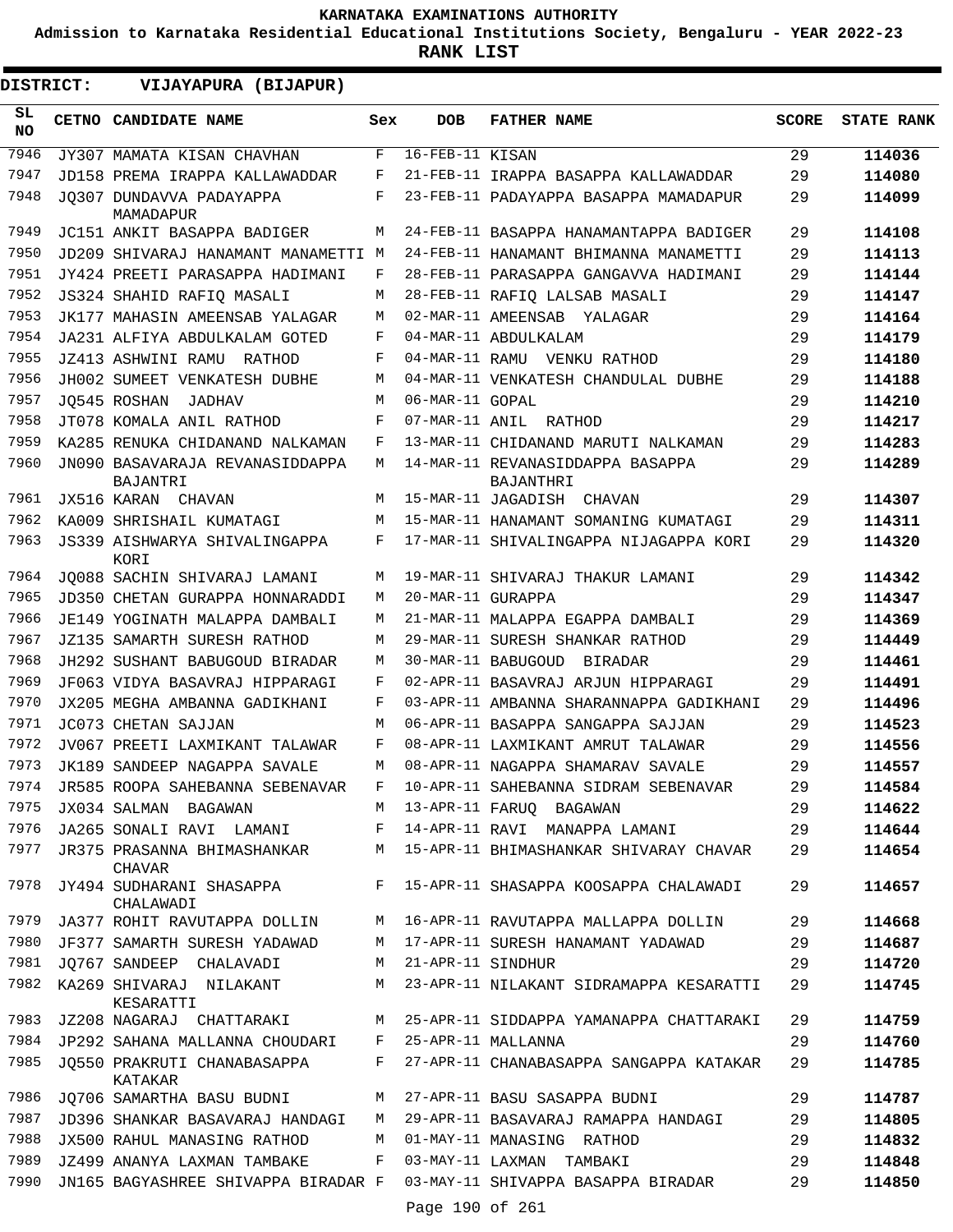**Admission to Karnataka Residential Educational Institutions Society, Bengaluru - YEAR 2022-23**

| DISTRICT:        | VIJAYAPURA (BIJAPUR)                            |     |                   |                                                        |              |                   |
|------------------|-------------------------------------------------|-----|-------------------|--------------------------------------------------------|--------------|-------------------|
| SL.<br><b>NO</b> | CETNO CANDIDATE NAME                            | Sex | <b>DOB</b>        | <b>FATHER NAME</b>                                     | <b>SCORE</b> | <b>STATE RANK</b> |
| 7991             | JY557 SOUMYA TAMMARAYA SANGOGI                  | F   |                   | 03-MAY-11 TAMMARAYA                                    | 29           | 114857            |
| 7992             | KA088 PREETAM APPALAL CHAVAN                    | M   |                   | 04-MAY-11 APPALAL CHAVAN                               | 29           | 114872            |
| 7993             | JO785 SANJANA JAINAPUR                          | F   |                   | 08-MAY-11 PARASAPPA                                    | 29           | 114921            |
| 7994             | JS471 PREEYA NARAYAN RATHOD                     | F   | 09-MAY-11 NARAYAN |                                                        | 29           | 114934            |
| 7995             | JT007 BHAVANI JAGADEVAPPA KUMBAR                | F   |                   | 10-MAY-11 JAGADEVAPPA KUMBAR                           | 29           | 114943            |
| 7996             | JN127 VINOD PARASAPPA RATNAKAR                  | М   |                   | 17-MAY-11 PARASAPPA PARAPPA RATNAKAR                   | 29           | 115040            |
| 7997             | JY456 SHRUTI HANAMANT HACHADAD                  | F   |                   | 19-MAY-11 HANAMANT GURUSIDDAPPA<br>HACHADAD            | 29           | 115059            |
| 7998             | JY198 PRATIKSHA UDAYASHING<br>RAJAPUT           | F   |                   | 22-MAY-11 UDAYASHING NARASAPPA RAJAPUT                 | 29           | 115088            |
| 7999             | JX025 AKASH KALAPPA BADIGER                     | M   |                   | 24-MAY-11 KALAPPA GIRAMALLA BADIGER                    | 29           | 115103            |
| 8000             | JH337 VAGISH MALLAYYA<br>KANTIKARMATH           | М   |                   | 24-MAY-11 MALLAYYA KANTIKARMATH                        | 29           | 115122            |
| 8001             | JO492 PRAVEEN PRAKASH PUJARI                    | М   |                   | 25-MAY-11 PRAKASH PUJARI                               | 29           | 115130            |
| 8002             | KA058 SAMARTH BASAVARAJ NAGARAL                 | M   |                   | 26-MAY-11 BASAVARAJ<br>NAGARAL                         | 29           | 115144            |
| 8003             | JG260 HOBU DHARMU JADHAV                        | M   |                   | 30-MAY-11 DHARMU REVUN JADHAV                          | 29           | 115184            |
| 8004             | JH393 ADITY RAMESH BAMMANALLI                   | M   |                   | 01-JUN-11 RAMESH MALLANNA BAMMANALLI                   | 29           | 115208            |
| 8005             | JL406 KASHINATHGOUDA SHANTAGOUDA<br>NADAGOUDA   | M   |                   | 01-JUN-11 SHANTAGOUDA BASALINGAPPA<br><b>NADAGOUDA</b> | 29           | 115219            |
| 8006             | <b>JS212 PREETI VITTAL NALAVAR</b>              | F   |                   | 01-JUN-11 VITTAL NALAVAR                               | 29           | 115231            |
| 8007             | JW244 SAKSHI BASAVARAJ NAVI                     | F   |                   | 01-JUN-11 BASAVARAJ SHIVAPUTRA NAVI                    | 29           | 115235            |
| 8008             | JD112 UZAMA HASANDONGARI<br><b>BAGALAKOT</b>    | F   |                   | 01-JUN-11 HASANDONGARI                                 | 29           | 115239            |
| 8009             | JV105 SOMESH SHIVAKUMAR SARTIMATH M             |     |                   | 02-JUN-11 SHIVAKUMAR GURUBASAYYA<br>SARTIMATH          | 29           | 115252            |
| 8010             | JX067 SAVITRI SIDDAPPA ADAVI                    | F   |                   | 03-JUN-11 SIDDAPPA SHANKREPPA ADAVI                    | 29           | 115268            |
| 8011             | JY535 BHAGYA CHANNAYYA PUJARI                   | F   |                   | 04-JUN-11 CHANNAYYA PUJARI                             | 29           | 115274            |
| 8012             | JV204 DATTU BASU PAWAR                          | M   |                   | 05-JUN-11 BASU REVU PAWAR                              | 29           | 115293            |
| 8013             | JP206 SOUJANYA PARASAPPA BAIYAPUR F             |     |                   | 05-JUN-11 PARASAPPA BAIYAPUR                           | 29           | 115304            |
| 8014             | JY254 ADITYA SANGAPPA TALAWAR                   | М   |                   | 07-JUN-11 SANGAPPA<br>TALAWAR                          | 29           | 115328            |
| 8015             | JY196 MADIVALAYYA SANGAYYA<br>MATHAPATI         | M   |                   | 08-JUN-11 SANGAYYA<br>MATHAPATI                        | 29           | 115345            |
| 8016             | JL244 SANJANA SHANTAPPA VALI                    | F   |                   | 08-JUN-11 SHANTAPPA VALI                               | 29           | 115356            |
| 8017             | JN030 AKSHATA SHARANAPPA<br>LINGADALLI          | F   |                   | 09-JUN-11 SHARANAPPA LINGADALLI                        | 29           | 115359            |
| 8018             | KA387 PREETAM KHEMU RATHOD M                    |     |                   | 09-JUN-11 KHEMU ROOPASING RATHOD                       | 29           | 115364            |
| 8019             | JN005 REVANASIDDA BALAVANTAPPA<br><b>BYAKOD</b> | M   |                   | 09-JUN-11 BALAVANTAPPA                                 | 29           | 115365            |
| 8020             | JY305 PRIYA SANTOSH LAMANI                      | F   |                   | 11-JUN-11 SANTOSH BHIMASHI LAMANI                      | 29           | 115392            |
| 8021             | JS260 RAVI RAMESH MANGALURU                     | M   |                   | 19-JUN-11 RAMESH SHIVANAND MANGALURU                   | 29           | 115510            |
| 8022             | JN143 SABANNA ASHOK TALAVAR                     | M   |                   | 20-JUN-11 ASHOK TALAVAR                                | 29           | 115532            |
| 8023             | JU143 H M SADASHIVA                             | M   |                   | 21-JUN-11 MADIWALAPPA HADAPAD                          | 29           | 115538            |
| 8024             | JV050 SAMARTH SURESH KADLEWAD                   | М   | 23-JUN-11 SURESH  |                                                        | 29           | 115569            |
| 8025             | JR320 TOUSIF BURAN PATEL BIRADAR M              |     |                   | 23-JUN-11 BURAN PATEL NABEE PATEL<br>BIRADAR           | 29           | 115573            |
| 8026             | KA460 SANJANA RAVI PAWAR                        | F   |                   | 25-JUN-11 RAVI PAWAR                                   | 29           | 115611            |
| 8027             | KA042 VIDYASHREE VIJAY KADAKOL                  | F   | 25-JUN-11 VIJAY   |                                                        | 29           | 115614            |
| 8028             | JS226 PRAJWAL BABU CHAVAN                       | М   |                   | 26-JUN-11 BABU CHAVAN                                  | 29           | 115627            |
| 8029             | JX395 TANUSHREE RAVI RATHOD                     | F   |                   | 26-JUN-11 RAVI DHANASING RATHOD                        | 29           | 115633            |
| 8030             | JD050 AKASH SHRISHAIL HIREKURABAR M             |     |                   | 28-JUN-11 SHRISHAIL HIREKURABAR                        | 29           | 115651            |
| 8031             | JZ049 AKASH DASU RATHOD                         | М   |                   | 30-JUN-11 DASU RATHOD                                  | 29           | 115675            |
| 8032             | JB347 ANIL SUBHAS WADED                         | M   |                   | 01-JUL-11 SUBHAS WADED                                 | 29           | 115687            |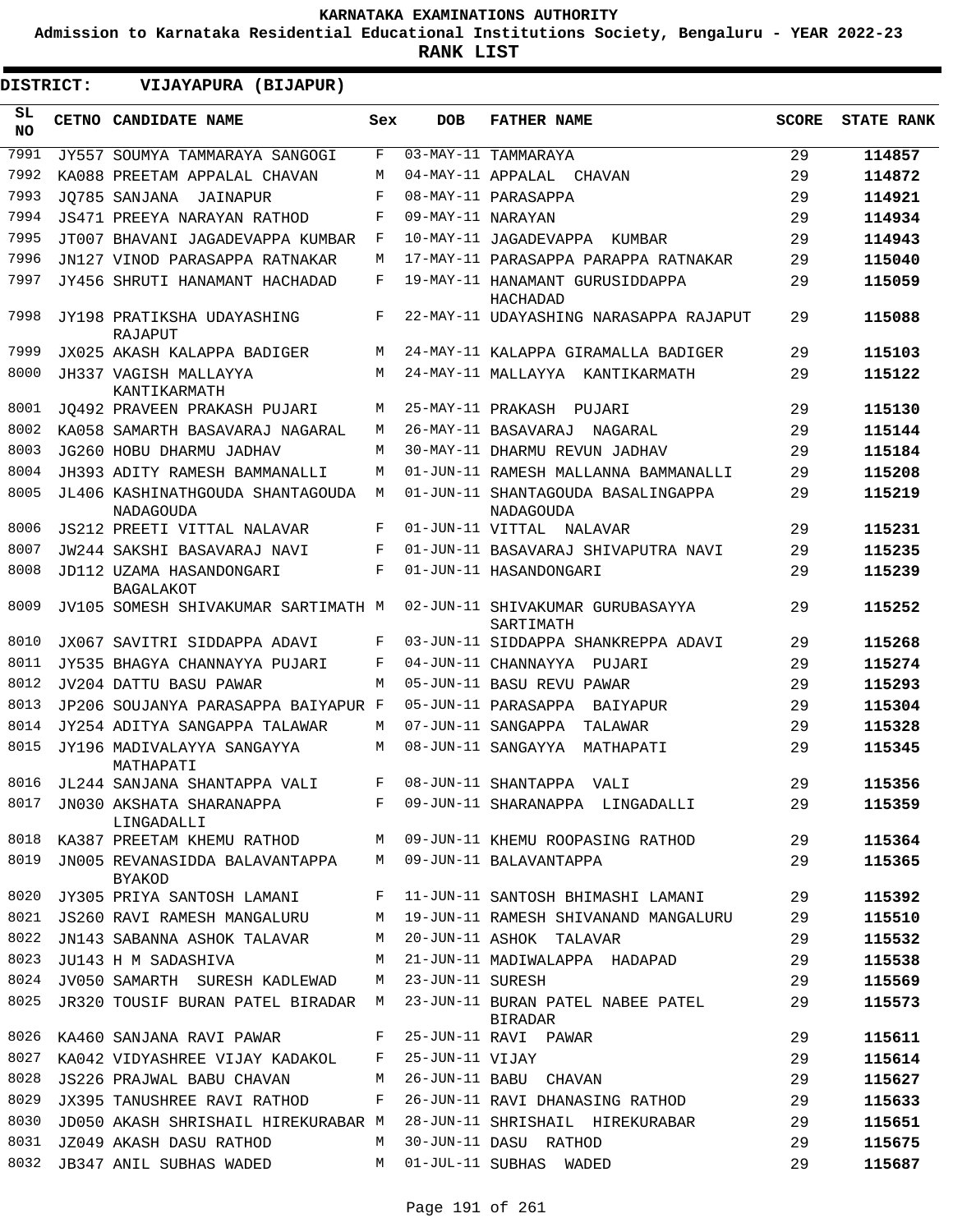**Admission to Karnataka Residential Educational Institutions Society, Bengaluru - YEAR 2022-23**

| DISTRICT:       | VIJAYAPURA (BIJAPUR)                            |     |                   |                                                    |              |                   |
|-----------------|-------------------------------------------------|-----|-------------------|----------------------------------------------------|--------------|-------------------|
| SL<br><b>NO</b> | CETNO CANDIDATE NAME                            | Sex | <b>DOB</b>        | <b>FATHER NAME</b>                                 | <b>SCORE</b> | <b>STATE RANK</b> |
| 8033            | JK101 SHRAVANTI DEVANAND ATHARGA                | F   |                   | 01-JUL-11 DEVANAND PRALHAD ATHARGA                 | 29           | 115702            |
| 8034            | JP344 MALLU BHEEMARAYA BYALAL                   | М   |                   | 02-JUL-11 BHEEMARAYA HANAMAPPA BYALAL              | 29           | 115717            |
| 8035            | JV186 SAKSHI SIDDAPPA MELINAMANI                | F   |                   | 02-JUL-11 SIDDAPPA NINGAPPA MELINAMANI             | 29           | 115722            |
| 8036            | JH487 PRATIXA DHAREPPA SAVALAGI                 | М   |                   | 03-JUL-11 DHAREPPA BASANNA SAVALAGI                | 29           | 115734            |
| 8037            | JK310 SAMARTH AMBANNA<br>MULASAVALAGI           | М   |                   | 03-JUL-11 AMBANNA BHEEMARAY<br>MULASAVALAGI        | 29           | 115736            |
| 8038            | JD191 PRAJWALA KURADIKAR                        | М   |                   | 06-JUL-11 RAJU RAMANNA                             | 29           | 115783            |
| 8039            | JZ405 MANOHAR ESWAR BADIGER                     | М   |                   | 07-JUL-11 ESWAR YANKAPPA BADIGER                   | 29           | 115790            |
| 8040            | JC239 CHANDRIKA SHARANAPPA<br>KACHAPUR          | F   |                   | 10-JUL-11 SHARANAPPA JATTEPPA KACHAPUR             | 29           | 115825            |
| 8041            | JS742 MALLAMMA IRANNA HUBBALLI                  | F   |                   | 10-JUL-11 IRANNA MALLAPPA HUBBALLI                 | 29           | 115830            |
| 8042            | KHEMU RATHOD<br>JS673 YUVARAJ                   | М   |                   | 14-JUL-11 KHEMU WAGU RATHOD                        | 29           | 115876            |
| 8043            | JP334 PREETAM SHIVARAJ BALAGAR                  | M   |                   | 15-JUL-11 SHIVARAJ                                 | 29           | 115884            |
| 8044            | JG099 JABBAR SHAKIL KUNABI                      | M   |                   | 16-JUL-11 SHAKIL GUDUSAB KUNABI                    | 29           | 115891            |
| 8045            | JF126 RAHUL VITHAL KAMBLE                       | M   |                   | 16-JUL-11 VITHAL NAGAPPA KAMBLE                    | 29           | 115894            |
| 8046            | JC095 SADASHIV SHANMUKHA<br>SHEGUNASI           | М   |                   | 17-JUL-11 SHANMUKH BHIMASI SHEGUNASI               | 29           | 115907            |
| 8047            | JC087 MAHESH SUBHASH RATHOD                     | М   |                   | 19-JUL-11 SUBHASH RATHOD                           | 29           | 115925            |
| 8048            | JR021 HUSENABI KHADIRABASHA<br>BEKINAL          | F   |                   | 21-JUL-11 KHADIRABASHA SAYYADASA<br><b>BEKINAL</b> | 29           | 115954            |
| 8049            | JW170 BIBI FATIMA JAVEED BELIF                  | F   |                   | 22-JUL-11 JAVEED DAVULBASHA BELIF                  | 29           | 115969            |
| 8050            | JF117 NOUNATH SURESH CHAVAN                     | М   | 22-JUL-11 SURESH  |                                                    | 29           | 115976            |
| 8051            | JY142 AKSHATA PRAKASH JADHAV                    | F   | 23-JUL-11 PRAKASH | <b>JADHAV</b>                                      | 29           | 115981            |
| 8052            | JD143 AKSHATA DHARMU LAMANI                     | F   |                   | 25-JUL-11 DHARMU VALU LAMANI                       | 29           | 116001            |
| 8053            | JK229 RAHUL RAJKUMAR KATAKADOND                 | М   |                   | 25-JUL-11 RAJKUMAR DHARMANNA KATAKADOND            | 29           | 116008            |
| 8054            | JS511 SHARANABASU DANDAPPA HUGAR                | М   |                   | 25-JUL-11 DANDAPPA RAMANNA HUGAR                   | 29           | 116010            |
| 8055            | JP135 MAINUDDIN IMAMSAB WALIKAR                 | М   |                   | 27-JUL-11 IMAMSAB KASHIMSAB WALIKAR                | 29           | 116033            |
| 8056            | JA489 SHRAVAN MALAPPA WALIKAR                   | М   |                   | 27-JUL-11 MALAPPA DUNDAPPA WALIKAR                 | 29           | 116037            |
| 8057            | JD173 RAJU SHANKAR CHAVAN                       | М   |                   | 29-JUL-11 SHANKAR CHAVAN                           | 29           | 116076            |
| 8058            | JO554 NAGARAJ HANAMANT WALIKARA                 | М   |                   | 01-AUG-11 HANAMANT<br>WALIKARA                     | 29           | 116110            |
| 8059            | KA213 AKASH SADASHIV DALAWAYI                   | М   |                   | 05-AUG-11 SADASHIV SHANKREPPA DALAWAYI             | 29           | 116148            |
| 8060            | JX332 MUJIBA SHAFIK MULLA                       | F   |                   | 05-AUG-11 SHAFIK SAHEBLAL MULLA                    | 29           | 116152            |
| 8061            | JA291 NAGARATNA MALLIKARJUN NAYAK F             |     |                   | 08-AUG-11 MALLIKARJUN GANGAPPA NAYAK               | 29           | 116189            |
| 8062            | JP188 SUSHMITA NINGAPPA NATIKAR                 | F   |                   | 08-AUG-11 NINGAPPA SHARANAPPA NATIKAR              | 29           | 116193            |
| 8063            | JE339 SAMEEULLA IKABAL MULLA                    | М   |                   | 13-AUG-11 IKABAL IMAMSAB MULLA                     | 29           | 116244            |
| 8064            | <b>JS551 PRATIKSHYA SANJEEV CHAVAN</b>          | F   |                   | 20-AUG-11 SANJEEV RAMU CHAVAN                      | 29           | 116327            |
| 8065            | JR441 RADIKA BASAVARAJ KUMATAGI F               |     |                   | 20-AUG-11 BASAVARAJ HANAMANTAPPA<br>KUMATAGI       | 29           | 116328            |
| 8066            | JH050 RAHUL MANTESH ANKALAGI                    | М   |                   | 21-AUG-11 MANTESH APPARAY ANKALAGI                 | 29           | 116338            |
| 8067            | JG023 VAISHNAVI SANJEEVAKUMAR<br>BANASODE       | F   |                   | 21-AUG-11 SANJEEVAKUMAR RANAPPA<br><b>BANASODE</b> | 29           | 116341            |
| 8068            | JB248 SAMARTH MALLAPPA<br>MUKANNAVAR            | М   |                   | 23-AUG-11 MALLAPPA MUKANNAVAR                      | 29           | 116359            |
| 8069            | JX258 SANJU KALLAPPA TIKOTI                     | М   |                   | 28-AUG-11 KALLAPPA TIKOTI                          | 29           | 116423            |
| 8070            | JE035 GANESH REVAPPA ANKALAGI                   | М   |                   | 03-SEP-11 REVAPPA APPARAY ANKALAGI                 | 29           | 116491            |
| 8071            | JD139 GURUKIRAN CHANNABASAPPA<br>CHINIWALAR     | M   |                   | 05-SEP-11 CHANNABASAPPA CHINIWALAR                 | 29           | 116511            |
| 8072            | JD261 MOHAMMADASHAHID HUSAINBASHA M<br>KAMATAGI |     |                   | 06-SEP-11 HUSAINBASHA LALASAB KAMATAGI             | 29           | 116528            |
| 8073            | JR333 NETAJI BASAVARAJ JADHAV                   | М   |                   | 06-SEP-11 BASAVARAJ NETAJI JADHAV                  | 29           | 116530            |
| 8074            | KA346 REKHA ANIL CHAVAN                         | F   |                   | 06-SEP-11 ANIL RAMACHAND CHAVAN                    | 29           | 116533            |
| 8075            | KA117 PREEYANKA MOHAN RATHOD                    | F   |                   | 08-SEP-11 MOHAN RATHOD                             | 29           | 116557            |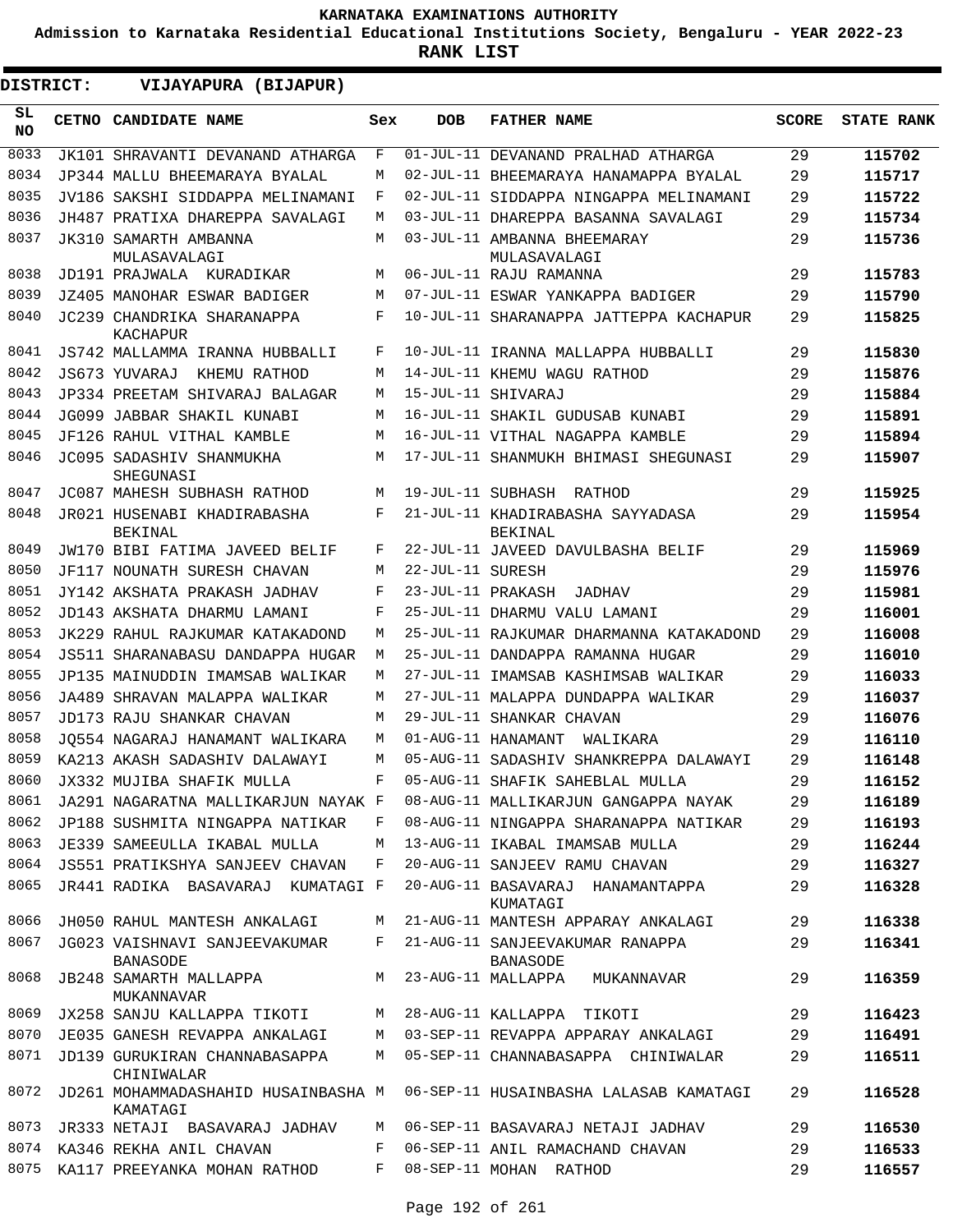**Admission to Karnataka Residential Educational Institutions Society, Bengaluru - YEAR 2022-23**

**RANK LIST**

**DISTRICT:** EE **VIJAYAPURA (BIJAPUR)**

| SL<br><b>NO</b> | CETNO CANDIDATE NAME                                           | Sex | <b>DOB</b>        | <b>FATHER NAME</b>                                     | <b>SCORE</b> | <b>STATE RANK</b> |
|-----------------|----------------------------------------------------------------|-----|-------------------|--------------------------------------------------------|--------------|-------------------|
| 8076            | JS711 PREETHAM KUMAR SHINDE                                    | М   |                   | 12-SEP-11 KUMAR UTTAM SHINDE                           | 29           | 116598            |
| 8077            | JC180 NANDINI<br>HANAMANTRAYA MADAR F                          |     |                   | 18-SEP-11 HANAMANTRAYA<br>MADAR                        | 29           | 116650            |
| 8078            | JS206 SATISH VITTHAL NAYKODI                                   | М   | 18-SEP-11 VITTHAL |                                                        | 29           | 116655            |
| 8079            | JK206 VIJAYALAKSHAMI SHARANAGOUD<br><b>BIRADAR</b>             | F   |                   | 24-SEP-11 SHARANAGOUD CHANDRAKANTH<br><b>BIRADAR</b>   | 29           | 116714            |
| 8080            | JE331 ARBAJ NIYAMAT SHEKHAJI                                   | М   |                   | 25-SEP-11 NIYAMAT JAINODDIN SHEKHAJI                   | 29           | 116715            |
| 8081            | JH501 SHUBHAM ANAND TORAVI                                     | М   |                   | 01-OCT-11 ANAND SHIVAPPA TORAVI                        | 29           | 116778            |
| 8082            | JS092 MAHESH IRAPPA DHARIKAR                                   | М   |                   | 05-OCT-11 IRAPPA MAMALA DHARIKAR                       | 29           | 116809            |
| 8083            | JY311 ANAND ASHOK CHAVAN                                       | М   |                   | 08-OCT-11 ASHOK LALU CHAVAN                            | 29           | 116831            |
| 8084            | JR677 AKASH RUDRAPPA SHABHADI                                  | М   |                   | 12-OCT-11 RUDRAPPA BASAPPA SHABHADI                    | 29           | 116878            |
| 8085            | JE131 NAVYA PARASAPPA KUDARI                                   | F   |                   | 12-OCT-11 PARASAPPA SHREESHAIL KUDARI                  | 29           | 116882            |
| 8086            | <b>JB353 PREM CHAVAN</b>                                       | М   |                   | 12-OCT-11 DHANASING                                    | 29           | 116884            |
| 8087            | JS109 BHOMMIKA GOPAL RATHOD                                    | F   |                   | 14-OCT-11 GOPAL VITTHAL RATHOD                         | 29           | 116900            |
| 8088            | JD014 ANJALI BASAVARAJ KUBAKADDI                               | F   |                   | 19-OCT-11 BASAVARAJ MALLAPPA KUBAKADDI                 | 29           | 116958            |
| 8089            | <b>JS289 VIDYASHREE CHANDRASHEKHAR</b><br>MANAGOOLI            | F   |                   | 22-OCT-11 CHANDRASHEKHAR SATYAPPA<br>MANAGOOLI         | 29           | 116995            |
| 8090            | JF039 DEEPA BHEEMANAGOUD PATIL                                 | F   |                   | 25-OCT-11 BHEEMANAGOUD VITTHAPPAGOUD<br>PATIL          | 29           | 117016            |
| 8091            | JP225 NAGESH NADAGERAPPA BEERGOND M                            |     |                   | 25-OCT-11 NADAGERAPPA NAGAPPA BEERGOND                 | 29           | 117019            |
| 8092            | JS002 PANKAJ NAMADEV SURYAVANSHI                               | M   |                   | 27-OCT-11 NAMADEV ARJUN SURYAVANSHI                    | 29           | 117042            |
| 8093            | JM431 ANANYA BASAVARAJ<br>INGALAGI                             | F   |                   | 02-NOV-11 BASAVARAJ<br>INGALAGI                        | 29           | 117086            |
| 8094            | JL390 SUSHMITA MAHANTAGOUDA<br>HOSAGOUDAR                      | F   |                   | 02-NOV-11 MAHANTAGOUDA<br>BASALINGAPPAGOUDA HOSAGOUDAR | 29           | 117095            |
| 8095            | JD083 SUDEEP BASAVARAJ MADDARAKI                               | М   |                   | 06-NOV-11 BASAVARAJ HALLEPPA MADDARAKI                 | 29           | 117128            |
| 8096            | JL372 MOTILAL LALASA CHAVAN                                    | М   |                   | 08-NOV-11 LALASA MOTILAL CHAVAN                        | 29           | 117146            |
| 8097            | JO690 ANANYA RAGHAVENDRA NUCHHI                                | F   |                   | 10-NOV-11 RAGHAVENDRA BABU NUCHHI                      | 29           | 117164            |
| 8098            | JA306 MAHAMADALI AKBAR DAKHANI                                 | М   |                   | 10-NOV-11 AKBAR IMAMASAB DAKHANI                       | 29           | 117172            |
| 8099            | JZ227 KARTIK RAJAKUMAR KUDAGI                                  | М   |                   | 12-NOV-11 RAJAKUMAR MADEV KUDAGI                       | 29           | 117192            |
| 8100            | JG025 SNEHA JAGADISH CHAVAN                                    | F   |                   | 12-NOV-11 JAGADISH CHAVAN                              | 29           | 117197            |
| 8101            | JO028 GANGARAM NAGAPPA<br>MAHENDRAKAR                          | М   |                   | 20-NOV-11 NAGAPPA GANGARAM MAHENDRAKAR                 | 29           | 117255            |
| 8102            | JA008 MUTTESH SANTOSH PAWAR                                    | М   |                   | 20-NOV-11 SANTOSH SIDDARAMA PAWAR                      | 29           | 117261            |
|                 | 8103 JX060 MAHAMAD SAKIB BADESAB GOGI M 21-NOV-11 BADESAB GOGI |     |                   |                                                        | 29           | 117268            |
| 8104            | JL018 DODDPPA AMARAPPA KOMALAPUR                               | M   |                   | 29-NOV-11 AMARAPPA BASAPPA KOMALAPUR                   | 29           | 117322            |
| 8105            | JJ240 SHRUTI SATISH NAVI                                       | F   |                   | 10-DEC-11 SATISH HANAMANT NAVI                         | 29           | 117396            |
| 8106            | JL135 CHANDRSHEKARA CHIDANANDA<br>HUNSHYALA                    | М   |                   | 17-DEC-11 CHIDANAND MALLANNA HUNSHYALA                 | 29           | 117442            |
| 8107            | JD205 AISHWARYA SIDDAPPA<br>PRABHAKAR                          | F   |                   | 18-DEC-11 SIDDAPPA HANAMANT PRABHAKAR                  | 29           | 117449            |
| 8108            | JQ608 SUDEEP BHIMAPPA KORAWAR                                  | М   |                   | 19-DEC-11 BHIMAPPA HANAMANTH KORAWAR                   | 29           | 117472            |
| 8109            | KA216 SOMANATH MUKTANKAR VALASANG M                            |     |                   | 23-JAN-12 MUKTANKAR VALASANG                           | 29           | 117645            |
| 8110            | JX417 ISMAIL HUSSAINSAB WALIKAR M                              |     |                   | 13-MAR-12 HUSSAINSAB H WALIKAR                         | 29           | 117704            |
| 8111            | JF174 SACHIN GOURISHANKAR NAGARE                               | М   |                   | 17-MAY-12 GOURISHANKAR K NAGARE                        | 29           | 117737            |
| 8112            | JB051 AKASH BHIMAPPA VALIKARA                                  | М   |                   | 26-JUN-12 BHIMAPPA SHIVAPPA VALIKARA                   | 29           | 117745            |
| 8113            | JZ132 VINIT RAJU CHAVAN                                        | М   |                   | 25-JUL-12 RAJU LAXMAN CHAVAN                           | 29           | 117746            |
| 8114            | JR405 VIJAYALAXMI HANAMANT PUJARI F                            |     |                   | 01-JAN-09 HANAMANT PUJARI                              | 28           | 117761            |
| 8115            | JZ043 SAHANA SANTOSH NAGANOOR                                  | F   |                   | 17-JUL-09 SANTOSH MALLAPPA NAGANOOR                    | 28           | 117790            |
| 8116            | JR389 POOJA TEJU RATHOD                                        | F   |                   | 09-AUG-09 TEJU SOMALU RATHOD                           | 28           | 117797            |
| 8117            | JL292 RADHIKA GULAPPA CHIMMALAGI                               | F   |                   | 01-SEP-09 GULAPPA BHIMAPPA CHIMMALAGI                  | 28           | 117801            |
| 8118            | JK161 SHABANAM BABULAL PANDU                                   | F   |                   | 03-SEP-09 BABULAL AMINSAB PANDU                        | 28           | 117803            |
| 8119            | JS231 CHAITHRA<br>KUMBAR                                       | F   |                   | 29-SEP-09 DEVAPPA KUMBAR                               | 28           | 117812            |
| 8120            | JA109 ABBULSSAMAD MOULASAB                                     | М   | Page 193 of 261   | 18-OCT-09 MOULASAB MAYBOBSAB BANAKAR                   | 28           | 117814            |
|                 |                                                                |     |                   |                                                        |              |                   |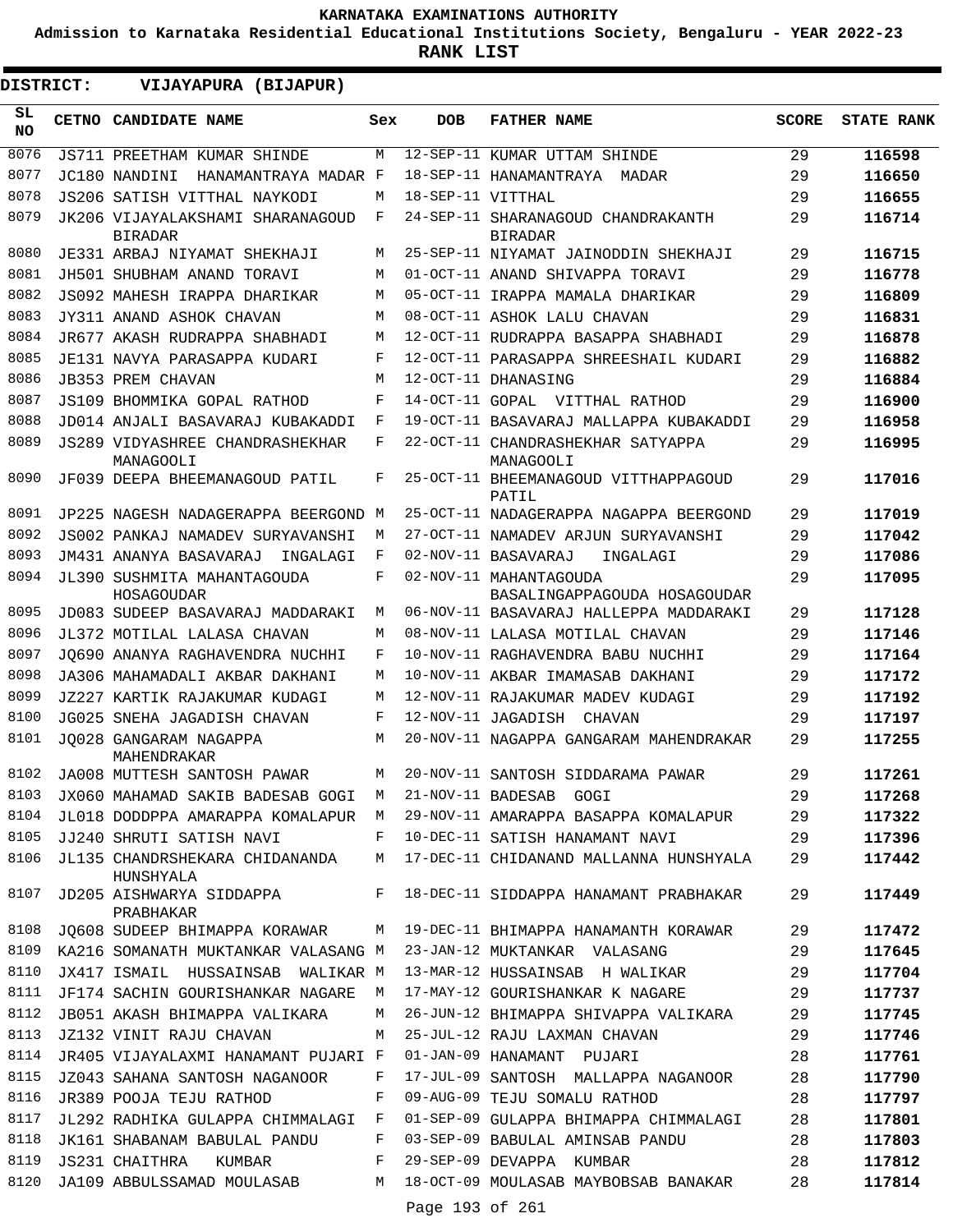**Admission to Karnataka Residential Educational Institutions Society, Bengaluru - YEAR 2022-23**

**RANK LIST**

| DISTRICT: |  | VIJAYAPURA (BIJAPUR)                              |     |                   |                                                        |              |                   |
|-----------|--|---------------------------------------------------|-----|-------------------|--------------------------------------------------------|--------------|-------------------|
| SL<br>NO. |  | CETNO CANDIDATE NAME                              | Sex | <b>DOB</b>        | <b>FATHER NAME</b>                                     | <b>SCORE</b> | <b>STATE RANK</b> |
|           |  | <b>BANAKAR</b>                                    |     |                   |                                                        |              |                   |
| 8121      |  | JO253 SHARADHA PARASURAM MADAR                    | F   | $13 - NOV - 09$   | PARASURAM SHIVAPPA MADAR                               | 28           | 117828            |
| 8122      |  | JO625 PARSHURAM SOMANNA YARAJHARI M               |     |                   | 15-NOV-09 SOMANNA BHEEMANNA YARAJHARI                  | 28           | 117830            |
| 8123      |  | JT143 PRAKASH HANAMANT CHAKARI                    | М   |                   | 01-JAN-10 HANAMANT DURGAPPA CHAKARI                    | 28           | 117865            |
| 8124      |  | JX375 ROSHAN DONDIRAM CHAVAN                      | М   |                   | 15-FEB-10 DONDIRAM<br>CHAVAN                           | 28           | 117933            |
| 8125      |  | KA315 SHRISHAIL IRAPPA JAINAPUR                   | M   | 19-FEB-10 IRAPPA  | JAINAPUR                                               | 28           | 117942            |
| 8126      |  | JP110 SANDEEP<br>SITARAM NAYAK                    | М   | 08-MAR-10 SITARAM | NAYAK                                                  | 28           | 117966            |
| 8127      |  | JD202 SANJAY DEVENDRA CHAVAN                      | М   |                   | 21-MAR-10 DEVENDRA KRISHNAJI CHAVAN                    | 28           | 117979            |
| 8128      |  | JE509 NAVEEN<br>KASHIRAY<br>KUMBAR                | M   |                   | 11-APR-10 KASHIRAY<br>SIDDANNA<br>KUMBAR               | 28           | 118004            |
| 8129      |  | JZ196 SAMARTH SHANTAPPA KAGAWAD                   | M   |                   | 27-APR-10 SHANTAPPA RAMAPPA KAGAWAD                    | 28           | 118025            |
| 8130      |  | JX239 PRAMODA BASAVARAJA<br>MASABINAL             | М   |                   | 08-MAY-10 BASAVARAJ MALAKAPPA MASABINAL                | 28           | 118044            |
| 8131      |  | JK089 MOHAMMEDKAIF RASHID KANI                    | М   | 20-MAY-10 RASHID  |                                                        | 28           | 118059            |
| 8132      |  | KA014 NIKEEL NAMADEV RATHOD                       | М   |                   | 24-JUN-10 NAMADEV BHEEMU RATHOD                        | 28           | 118110            |
| 8133      |  | JR353 VIDYASHREE<br><b>BHEERAPPA</b><br>PUJARI    | F   |                   | 26-JUN-10 BHEERAPPA<br>PUJARI                          | 28           | 118116            |
| 8134      |  | JM203 KASHAMMA BASAPPA KONDAGULI F                |     | 05-AUG-10 BASAPPA | KANTEPPA KONDAGULI                                     | 28           | 118188            |
| 8135      |  | JS648 MAHALAKSHMI HULIGEPPA<br>JAINAPUR           | F   |                   | 06-AUG-10 HULIGEPPA<br>JAINAPUR                        | 28           | 118191            |
| 8136      |  | JP104 BHARATH PRAKASH PATTAR                      | М   | 07-AUG-10 PRAKASH |                                                        | 28           | 118193            |
| 8137      |  | JD192 SWATI REVANASIDDA HALLI                     | F   |                   | 07-AUG-10 REVANASIDDA BASAPPA HALLI                    | 28           | 118197            |
| 8138      |  | JP014 KAVERI HULAGAPPA ILIGER                     | F   |                   | 08-AUG-10 HULAGAPPA MALLAPPA ILIGER                    | 28           | 118199            |
| 8139      |  | JF365 AMOGHISIDDA RAYAPPA PUJARI                  | М   |                   | 10-AUG-10 RAYAPPA GAVISIDDA PUJARI                     | 28           | 118205            |
| 8140      |  | KA308 SUJAN SADASIV DHARIGOND                     | М   |                   | 13-AUG-10 SADASHIV<br>DHARIGOND                        | 28           | 118215            |
| 8141      |  | JZ456 SHRISAIL HANAMANT KOLAKAR                   | М   |                   | 17-AUG-10 HANAMANT SANGAPPA KOLAKAR                    | 28           | 118227            |
| 8142      |  | JZ423 SUSHILA NAGAPPA KORABU                      | F   | 22-AUG-10 NAGAPPA | KORABU                                                 | 28           | 118238            |
| 8143      |  | JS182 AVINASH SURESH GUNDAGI                      | М   | 01-SEP-10 SURESH  | GUNDAGI                                                | 28           | 118264            |
| 8144      |  | JR729 SAHANA SANGAPPA LALASANGI                   | F   |                   | 01-SEP-10 SANGAPPA GURULINGAPPPA<br>LALASANGI          | 28           | 118266            |
| 8145      |  | JY387 SUNIL JEMU RATHOD                           | М   |                   | 01-SEP-10 JEMU RAMACHANDRA RATHOD                      | 28           | 118268            |
| 8146      |  | JE048 LAXMAN SOMANING SALUTAGI                    | М   |                   | 06-SEP-10 SOMANING<br>SALUTAGI                         | 28           | 118291            |
| 8147      |  | KA342 PRADEEP HOSAKOTI RAJENDRA<br>HOSAKOTI       | M   |                   | 10-SEP-10 RAJENDRA HANAMANT HOSAKOTI                   | 28           | 118308            |
| 8148      |  | JT188 ANJANA MALAKAPPA WALIKAR                    | F   |                   | 15-SEP-10 MALAKAPPA SAYABANNA WALIKAR                  | 28           | 118325            |
| 8149      |  | <b>JB014 KISHOR ARJUN RATHOD</b>                  | М   |                   | 17-SEP-10 ARJUN SHIVAPPA RATHOD                        | 28           | 118337            |
| 8150      |  | JX379 SANDEEP GOPU RATHOD                         | М   |                   | 01-OCT-10 GOPU AMBU RATHOD                             | 28           | 118380            |
| 8151      |  | <b>JZ296 ROHIT SUBHAS RATHOD</b>                  | М   |                   | 06-OCT-10 SUBHAS LALU RATHOD                           | 28           | 118411            |
| 8152      |  | JY278 AKSHATA PRAKASH HOSAMANI                    | F   |                   | 07-OCT-10 PRAKASH VITHAL HOSAMANI                      | 28           | 118413            |
| 8153      |  | JY337 MAHANTESH YENKU RATHOD                      | М   |                   | 13-OCT-10 YENKU RATHOD                                 | 28           | 118445            |
| 8154      |  | JA130 PRAJWAL SANTOSH LAMANI                      | М   |                   | 13-OCT-10 SANTOSH SHETTEPPA LAMANI                     | 28           | 118447            |
| 8155      |  | JO326 SHRISHAILGOUD SHRIKANT<br>KIRISHYAL         | М   |                   | 15-OCT-10 SHRIKANT HANAMANTARAYA<br>KIRISHYAL          | 28           | 118466            |
| 8156      |  | JD332 SOUMYA HANAMANT KALLARI                     | F   |                   | 19-OCT-10 HANAMANT                                     | 28           | 118486            |
| 8157      |  | JM088 SHREEKANT HANAMANTRAYA<br>BALADINNI         | М   |                   | 22-OCT-10 HANAMANTRAYA AYYAPPA<br>BALADINNI            | 28           | 118504            |
| 8158      |  | JH158 ANKITA VIJAYAKUMAR BANASODE F               |     |                   | 25-OCT-10 VIJAYAKUMAR BANASODE                         | 28           | 118508            |
| 8159      |  | JW210 DODAPPAGOUDA SHARANAGOUDA<br><b>BIRADAR</b> | М   |                   | 02-NOV-10 SHARANAGOUDA DODDAPPAGOUDA<br><b>BIRADAR</b> | 28           | 118546            |
| 8160      |  | JA330 MINAJ MURTUJASAB WALIKAR                    | F   |                   | 04-NOV-10 MURTUJASAB MAIBUSAB WALIKAR                  | 28           | 118558            |
| 8161      |  | KA466 VIJAYALAXMI RAJASHEKHAR<br>WADDAR           | F   |                   | 06-NOV-10 RAJASHEKHAR HANAMANT WADDAR                  | 28           | 118575            |
| 8162      |  | JY268 ANJALI HANAMANT TAMAGOND                    | F   |                   | 09-NOV-10 HANAMANT TAMAGOND                            | 28           | 118586            |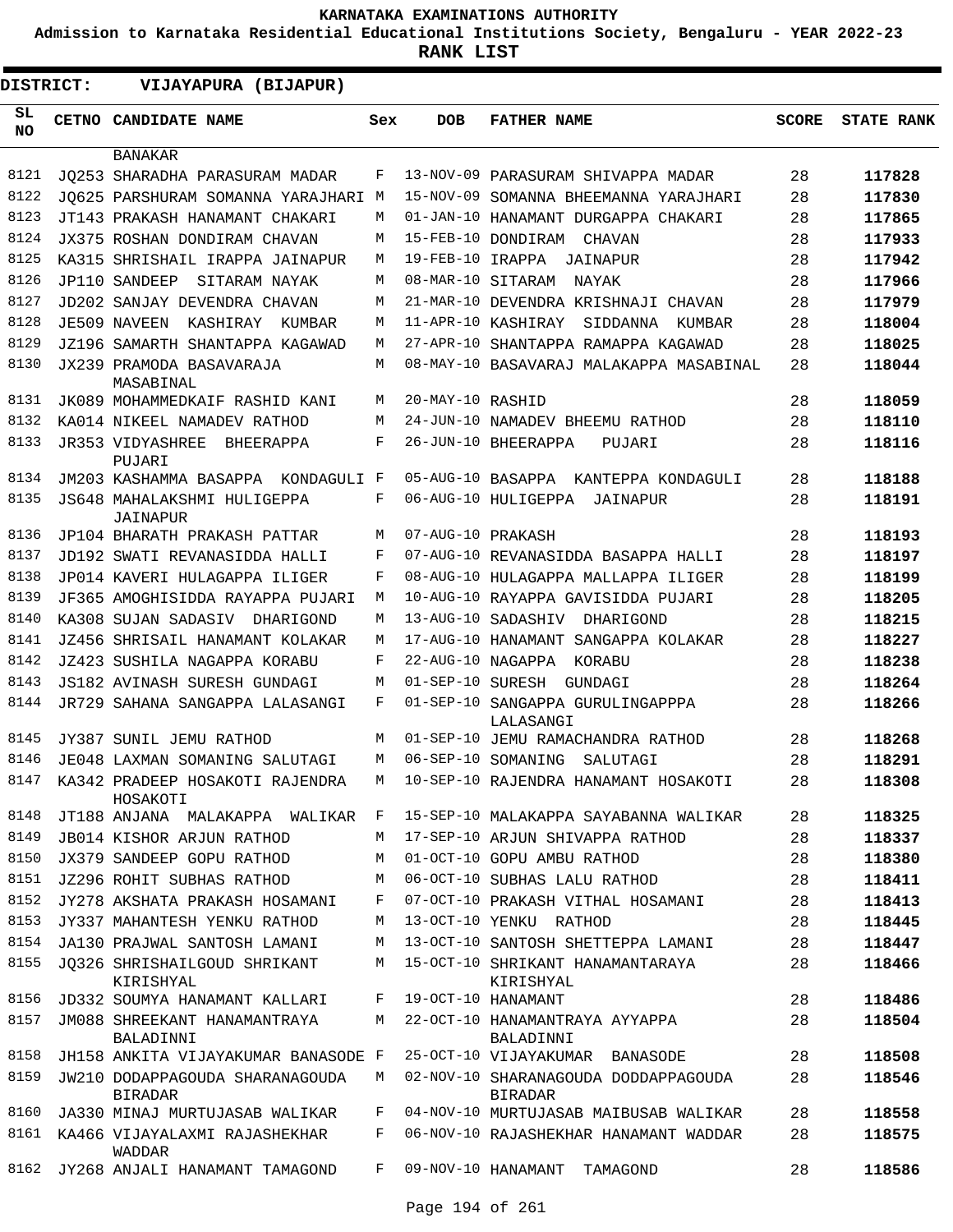**Admission to Karnataka Residential Educational Institutions Society, Bengaluru - YEAR 2022-23**

| <b>DISTRICT:</b> | VIJAYAPURA (BIJAPUR)                        |     |                   |                                                  |              |                   |
|------------------|---------------------------------------------|-----|-------------------|--------------------------------------------------|--------------|-------------------|
| SL<br>NO.        | CETNO CANDIDATE NAME                        | Sex | <b>DOB</b>        | <b>FATHER NAME</b>                               | <b>SCORE</b> | <b>STATE RANK</b> |
| 8163             | JZ441 SRUSHTI RAGHAVENDRA HADAPAD F         |     |                   | 10-NOV-10 RAGHAVENDRA<br>HADAPAD                 | 28           | 118598            |
| 8164             | JZ361 KARTIK JAGADISH TALAGERI              | M   |                   | 14-NOV-10 JAGADISH<br>TALAGERI                   | 28           | 118616            |
| 8165             | JS617 SWATI BASAVARAJ HADAPAD               | F   |                   | 21-NOV-10 BASAVARAJ<br>IRAPPA HADAPAD            | 28           | 118646            |
| 8166             | JF350 VIKAS ARJUN HIPPALI                   | М   |                   | 23-NOV-10 ARJUN HIPPALI                          | 28           | 118653            |
| 8167             | JR646 SANJANA NILAPPA VATHAR                | F   |                   | 29-NOV-10 NILAPPA SHIVAPPA VATHAR                | 28           | 118675            |
| 8168             | JO580 DEEPAK KASHINATH RATHOD               | M   |                   | 13-DEC-10 KASHINATH KASANU RATHOD                | 28           | 118757            |
| 8169             | JZ506 KALMESH BASAVARAJ PATIL               | M   |                   | 15-DEC-10 BASAVARAJ<br>PATIL                     | 28           | 118776            |
| 8170             | JQ020 NIJALINGAVVA ANAND DODAMANI F         |     | 15-DEC-10 ANAND   | DODAMNI                                          | 28           | 118780            |
| 8171             | JY199 PUNEET<br>HUNASHYAL                   | M   | 15-DEC-10 MAHADEV | HUNASHYAL                                        | 28           | 118783            |
| 8172             | JO199 DAWAL RAJESAB CHAPPARABHAND M         |     | 19-DEC-10 RAJESAB | CHAPPARABHAND                                    | 28           | 118805            |
| 8173             | JC026 PRAVIN BEERAPPA JALAPUR               | M   |                   | 19-DEC-10 BEERAPPA JALAPUR                       | 28           | 118808            |
| 8174             | JO613 ARATI GOPAL LAMANI                    | F   |                   | 20-DEC-10 GOPAL RAJU LAMANI                      | 28           | 118812            |
| 8175             | JO010 SHREERAKSHA ASHOK CHAVAN              | F   | 20-DEC-10 ASHOK   |                                                  | 28           | 118814            |
| 8176             | JD096 PRITAM SUNIL SURYAVAMSHI              | M   | 23-DEC-10 SUNIL   | SURYAVAMSHI                                      | 28           | 118835            |
| 8177             | JP263 KAVERI SHANKAR LAMANI                 | F   |                   | 25-DEC-10 SHANKAR RAMAPPA LAMANI                 | 28           | 118842            |
| 8178             | JD292 ALTAF MOULASAB CHAPPARABAND M         |     |                   | 26-DEC-10 MOULASAB RAJESAB CHAPPARABAND          | 28           | 118845            |
| 8179             | JA022 B T PUSHPARAJ                         | M   |                   | 26-DEC-10 R T BASAVARAJ                          | 28           | 118846            |
| 8180             | JD302 SATISH SHIVANAND SAJJAN               | M   |                   | 28-DEC-10 SHIVANAND SHANKRAPPA SAJJAN            | 28           | 118860            |
| 8181             | JM436 NINGANNA MALAKAPPA                    | M   |                   | 30-DEC-10 MALAKAPPA NINGAPPA HUNAKUNTI           | 28           | 118869            |
|                  | HUNAKUNTI                                   |     |                   |                                                  |              |                   |
| 8182             | JN106 JAGADISH MALLAPPA MARANAL             | M   |                   | 31-DEC-10 MALLAPPA LAKKAPPA MARANAL              | 28           | 118879            |
| 8183             | JR178 ANAND KALLAPPA GORAGUNDAGI            | М   |                   | 01-JAN-11 KALLAPPA GORAGUNDAGI                   | 28           | 118890            |
| 8184             | JW145 PRAJWAL PARASHURAM HARIJAN            | М   |                   | 01-JAN-11 PARASHURAM                             | 28           | 118938            |
| 8185             | JO774 RAHUL RAMESH TELAGAR                  | M   |                   | 01-JAN-11 RAMESH SANGAPPA TELAGAR                | 28           | 118945            |
| 8186             | JO212 REKHA MALLAPPA KALAKERI               | F   |                   | 01-JAN-11 MALLAPPA MADIVALAPPA KALAKERI          | 28           | 118950            |
| 8187             | JE471 SAMARTH SHIVASHANKAR<br>KOULAGI       | M   |                   | 01-JAN-11 SHIVASHANKAR KUBBANNA KOULAGI          | 28           | 118956            |
| 8188             | JX100 SHANKARAGOUD MALLIKARJUN<br>KOLOORAGI | M   |                   | 01-JAN-11 MALLIKARJUN<br>SHANKREPPA<br>KOLOORAGI | 28           | 118960            |
| 8189             | JF492 VANISHREE SURESH CHAVAN               | F   |                   | 01-JAN-11 SURESH KESU CHAVAN                     | 28           | 118976            |
| 8190             | <b>JS121 VEERESH</b>                        | М   |                   | 01-JAN-11 KALAPPA KAMBAR                         | 28           | 118978            |
| 8191             | JM392 SHREENATH RAVI CHAVAN                 | М   |                   | 03-JAN-11 RAVI HANAMANT CHAVAN                   | 28           | 118998            |
| 8192             | JZ121 SHRUSTI MALEPPA SANGAPUR              | F   |                   | 03-JAN-11 MALEPPA SANGAPUR                       | 28           | 118999            |
| 8193             | JM260 SONI NAGESH BHAJANTRI                 | F   |                   | 04-JAN-11 NAGESH CHANDRAM BHAJANTRI              | 28           | 119009            |
| 8194             | JO168 MEGHA NINGANAGOUD GONAL               | F   |                   | 06-JAN-11 NINGANAGOUD GONAL                      | 28           | 119021            |
| 8195             | JB350 ANU SURESH KELAGERI                   | F   | 07-JAN-11 SURESH  |                                                  | 28           | 119023            |
| 8196             | JA190 GAYATRI MOHAN LAMANI                  | F   |                   | 07-JAN-11 MOHAN LAMANI                           | 28           | 119024            |
| 8197             | JN101 VAISHNAVI RAJ                         | F   | 07-JAN-11 RAJ     |                                                  | 28           | 119032            |
| 8198             | JB200 SADASHIV SHREESHAILGOUD<br>PATIL      | М   |                   | 10-JAN-11 SHREESHAILGOUD SHANKARAGOUD<br>PATIL   | 28           | 119051            |
| 8199             | JN242 BASAMMA LAXMANNA TALAWAR              | F   |                   | 21-JAN-11 LAXMANNA TALAWAR                       | 28           | 119126            |
| 8200             | JL224 PRAJWAL DEVAPPA MADAR                 | М   |                   | 21-JAN-11 DEVAPPA BALAPPA MADAR                  | 28           | 119133            |
| 8201             | JP111 ANNAPURNA GAJANAND CHAVAN             | F   |                   | 22-JAN-11 GAJANAND BAGULAL CHAVAN                | 28           | 119141            |
| 8202             | JH261 ALISHA SHABBEER ATANOOR               | F   |                   | 24-JAN-11 SHABBEER GUDUSAB ATANOOR               | 28           | 119150            |
| 8203             | JU101 PRASHANT MLLIKARJUN<br>KURANALLI      | М   |                   | 24-JAN-11 MLLIKARJUN KURANALLI                   | 28           | 119155            |
| 8204             | KA359 SIDDARTH AMASIDDA PUJARI              | М   |                   | 28-JAN-11 AMASIDDA PUJARI                        | 28           | 119178            |
| 8205             | JC234 ANUSHA MANJUNATH HARIJAN              | F   |                   | 30-JAN-11 MANJUNATH SHEKAPPA HARIJAN             | 28           | 119187            |
| 8206             | JR713 CHAITRA HIREMATH                      | F   |                   | 06-FEB-11 SHRISHAIL HIREMATH                     | 28           | 119242            |
| 8207             | JN309 SABIYABEGAM CHANDAPATEL<br>TALLALLI   | F   |                   | 12-FEB-11 CHANDAPATEL IMAMAPATEL<br>TALLALLI     | 28           | 119286            |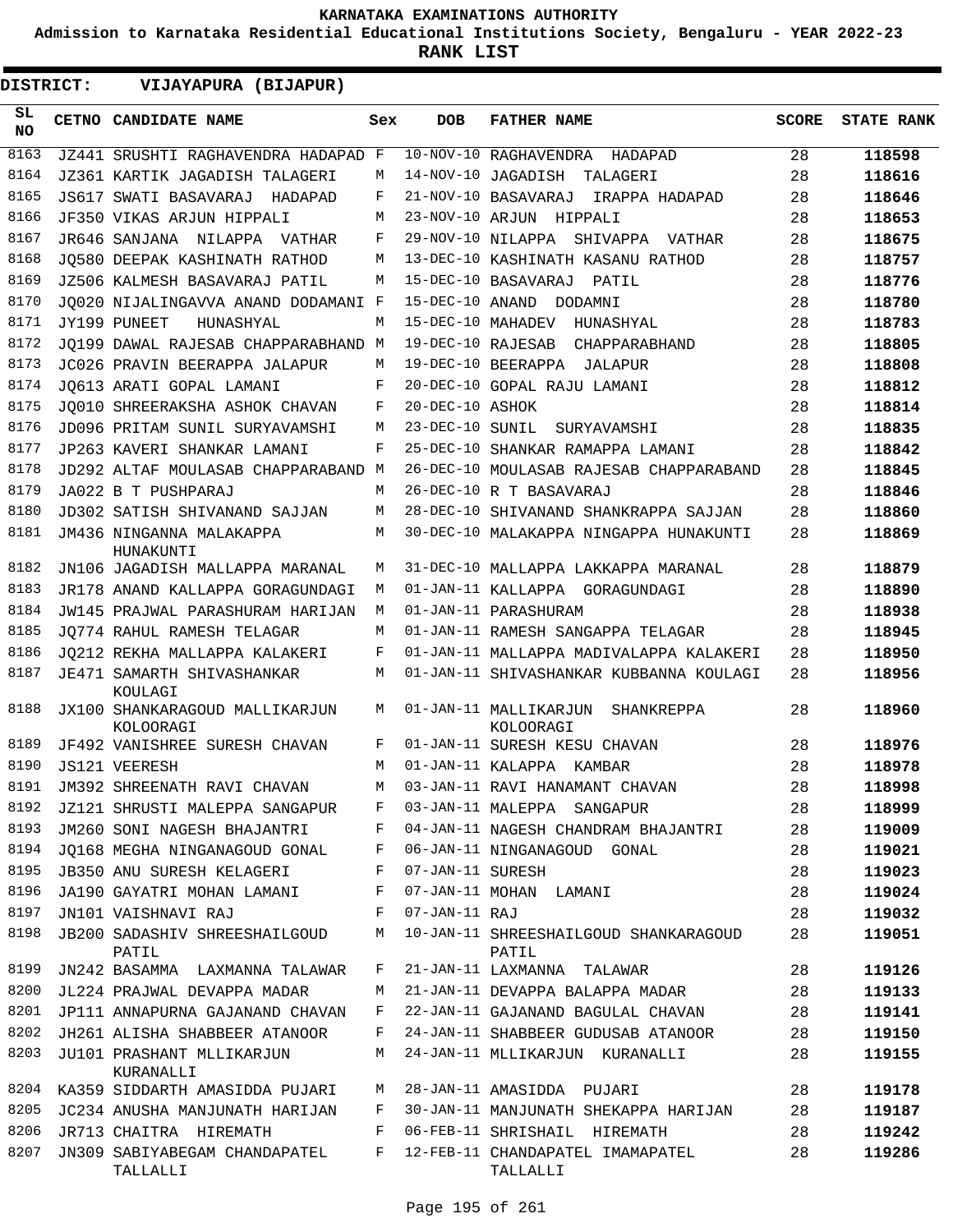**Admission to Karnataka Residential Educational Institutions Society, Bengaluru - YEAR 2022-23**

| <b>DISTRICT:</b> | VIJAYAPURA (BIJAPUR)                                                       |     |                 |                                                    |              |                   |
|------------------|----------------------------------------------------------------------------|-----|-----------------|----------------------------------------------------|--------------|-------------------|
| SL.<br><b>NO</b> | CETNO CANDIDATE NAME                                                       | Sex | <b>DOB</b>      | <b>FATHER NAME</b>                                 | <b>SCORE</b> | <b>STATE RANK</b> |
| 8208             | JZ145 BASAVARAJ LAXMAN HUGAR                                               | M   |                 | 14-FEB-11 LAXMAN BASAPPA HUGAR                     | 28           | 119296            |
| 8209             | JA159 PRIYANKA IRAPPA KALLAWADDAR F                                        |     |                 | 21-FEB-11 IRAPPA BASAPPA KALLAWADDAR               | 28           | 119353            |
| 8210             | JF507 PRAMOD REVAPPA BIRADAR                                               | M   |                 | 26-FEB-11 REVAPPA SHARANAPPA BIRADAR               | 28           | 119385            |
| 8211             | JK058 UMESH SHIVASHANKAR NAYAKODI M                                        |     |                 | 26-FEB-11 SHIVASHANKAR MUTTANNA<br>NAYAKODI        | 28           | 119388            |
| 8212             | JK121 AVINASHA NAMADEVA CHOUHAN                                            | M   |                 | 02-MAR-11 NAMADEVA SHANKAR CHOUHAN                 | 28           | 119430            |
| 8213             | JN070 SAVITRI KARIYAPPA MULI                                               | F   |                 | 02-MAR-11 KARIYAPPA SHIVAMURTEPPA MULI             | 28           | 119439            |
| 8214             | JS162 JAVID MURTUJ MANDE                                                   | M   |                 | 05-MAR-11 MURTUJ HUSENASAB MANDE                   | 28           | 119464            |
| 8215             | JM032 VAISHNAVI MAHESH CHALAWADI                                           | F   |                 | 06-MAR-11 MAHESH CHALAWADI                         | 28           | 119482            |
| 8216             | JW211 SHANKARALINGAYYA<br>VEERABHADRAYYA HIREMATH                          | M   |                 | 08-MAR-11 VEERABHADRAYYA SHIVANANDAYYA<br>HIREMATH | 28           | 119503            |
| 8217             | JF125 VIJAYALAKSHMI SOMANING<br>HARALAYYA                                  | F   |                 | 09-MAR-11 SOMANING JETTEPPA HARALAYYA              | 28           | 119516            |
| 8218             | JL105 BORAMMA DEVANAND<br>HATTARAKIHAL                                     | F   |                 | 10-MAR-11 DEVANAND ADIVEPPA<br>HATTARAKIHAL        | 28           | 119524            |
| 8219             | JZ124 BOURAMMA SUBAS MARATI                                                | F   |                 | 11-MAR-11 SUBAS KASHAPPA MARATI                    | 28           | 119537            |
| 8220             | JS667 PRAJAVAL CHIDANAD NAYAK                                              | М   |                 | 11-MAR-11 CHIDAND RAVAJI NAYAK                     | 28           | 119543            |
| 8221             | JA020 AKHANDESH SURESH<br><b>BANDIVADDAR</b>                               | M   |                 | 19-MAR-11 SURESH LAXMAN BANDIVADDAR                | 28           | 119605            |
| 8222             | JY416 SUMAYA KADARABASHA<br>HATTARAKAL                                     | F   |                 | 24-MAR-11 KADARABASHA HATTARAKAL                   | 28           | 119666            |
| 8223             | JQ624 YAMANAPPA LAKKAPPA HACHYALA M                                        |     |                 | 26-MAR-11 LAKKAPPA BANNEPPA HACHYALA               | 28           | 119682            |
| 8224             | JT006 SAIFANAMA ABBASALI<br>KHALEKHAN                                      | F   |                 | 28-MAR-11 ABBASALI KHALEKHAN                       | 28           | 119704            |
| 8225             | JT196 SHRIDHAR DOULATARAY KADAM                                            | M   |                 | 30-MAR-11 DOULATARAY RAMANNA KADAM                 | 28           | 119720            |
| 8226             | JX255 SHREESHAIL SANGOND DODAMANI M                                        |     |                 | 31-MAR-11 SANGOND DODAMANI                         | 28           | 119728            |
| 8227             | JC119 AKSHATA MALLIKARJUN TEGGI                                            | F   |                 | 02-APR-11 MALLIKARJUN SANGAPPA TEGGI               | 28           | 119743            |
| 8228             | JJ216 BALACHANDR RAJU INGALE                                               | M   |                 | 04-APR-11 RAJU MANOHAR INGALE                      | 28           | 119773            |
| 8229             | JM388 PARASHURAM NAGESH<br><b>BANDIVADDAR</b>                              | M   |                 | 05-APR-11 NAGESH RAMANNA BANDIVADDAR               | 28           | 119790            |
| 8230             | JP338 ROSHANA RAMESHA RATHOD                                               | М   |                 | 06-APR-11 TAMEDHA RATHOD                           | 28           | 119808            |
| 8231             | JF184 SABEER GULAB BARADOL                                                 | M   | 06-APR-11 GULAB | BARADOL                                            | 28           | 119809            |
|                  | 8232 JY544 SHRAVANKUMAR UPPASAPPA TELI M 06-APR-11 UPPASEPPA DUNDAPPA TELI |     |                 |                                                    | 28           | 119810            |
| 8233             | JL226 SHREEKANT PARASAPPA HARIJAN M                                        |     |                 | 06-APR-11 PARASAPPA BASAPPA HARIJAN                | 28           | 119811            |
|                  | 8234 KA073 AKSHAYKUMAR BIMASHANKAR<br>KUMBAR                               | M   |                 | 09-APR-11 BIMASHANKAR BASGONDAPPA<br>KUMBAR        | 28           | 119839            |
|                  | 8235 JV145 LALITA YASHAVANT<br>HEGGANADODDI                                | F   |                 | 10-APR-11 YASHAVANT HEGGANADODDI                   | 28           | 119853            |
| 8236             | JM450 VIJALAKSHMI RAMESHA<br>TALAVARA                                      |     |                 | F 10-APR-11 RAMESHA SANGANNA TALAVARA              | 28           | 119860            |
| 8237             | JY563 PARASHURAM AMAGOND BIRADAR M                                         |     |                 | 16-APR-11 AMAGOND BIRADAR                          | 28           | 119930            |
| 8238             | JQ390 PRATIBHA MADAR                                                       | F   |                 | 16-APR-11 SHREESHAIL MADAR                         | 28           | 119931            |
| 8239             | JE359 HUVANNA NANDAPPA KHATALE                                             | М   |                 | 23-APR-11 NANDAPPA TULAJARAM KHATALE               | 28           | 119994            |
| 8240             | JZ239 AJIT SIDAGOND LONI                                                   | М   |                 | 24-APR-11 SIDAGOND KALLAPPA LONI                   | 28           | 120001            |
| 8241             | JQ541 SAVITA SIDDAPPA METRI                                                | F   |                 | 24-APR-11 SIDDAPPA BASAPPA METRI                   | 28           | 120010            |
| 8242             | JP395 SHRUTIK GOLASANGI                                                    | М   |                 | 24-APR-11 RAJU GOLASANGI                           | 28           | 120014            |
| 8243             | JW011 DEEPAK SANTOSH RATHOD                                                | M   |                 | 27-APR-11 SANTOSH GOVIND RATHOD                    | 28           | 120030            |
| 8244             | JA419 AKASH JAGADISH CHAVAN                                                | M   |                 | 28-APR-11 JAGADISH SUBBU CHAVAN                    | 28           | 120038            |
| 8245             | JR080 ISRAHIL MAIBOOBSAB BAGWAN                                            | M   |                 | 01-MAY-11 MAIBOOBSAB IMAMSAB BAGWAN                | 28           | 120066            |
| 8246             | JZ114 MAMMED AYAN ASLAM SHIRAGUR M                                         |     |                 | 01-MAY-11 ASLAM SHIRAGUR                           | 28           | 120067            |
| 8247             | JR052 ROHITH SHIVALINGAPPA MADAR M                                         |     |                 | 01-MAY-11 SHIVALINGAPPA GOVINDAPPA<br>MADAR        | 28           | 120072            |
|                  | 8248 JA406 ASHA UTTAM CHAVAN                                               | F   |                 | 04-MAY-11 UTTAM RAMU CHAVAN                        | 28           | 120089            |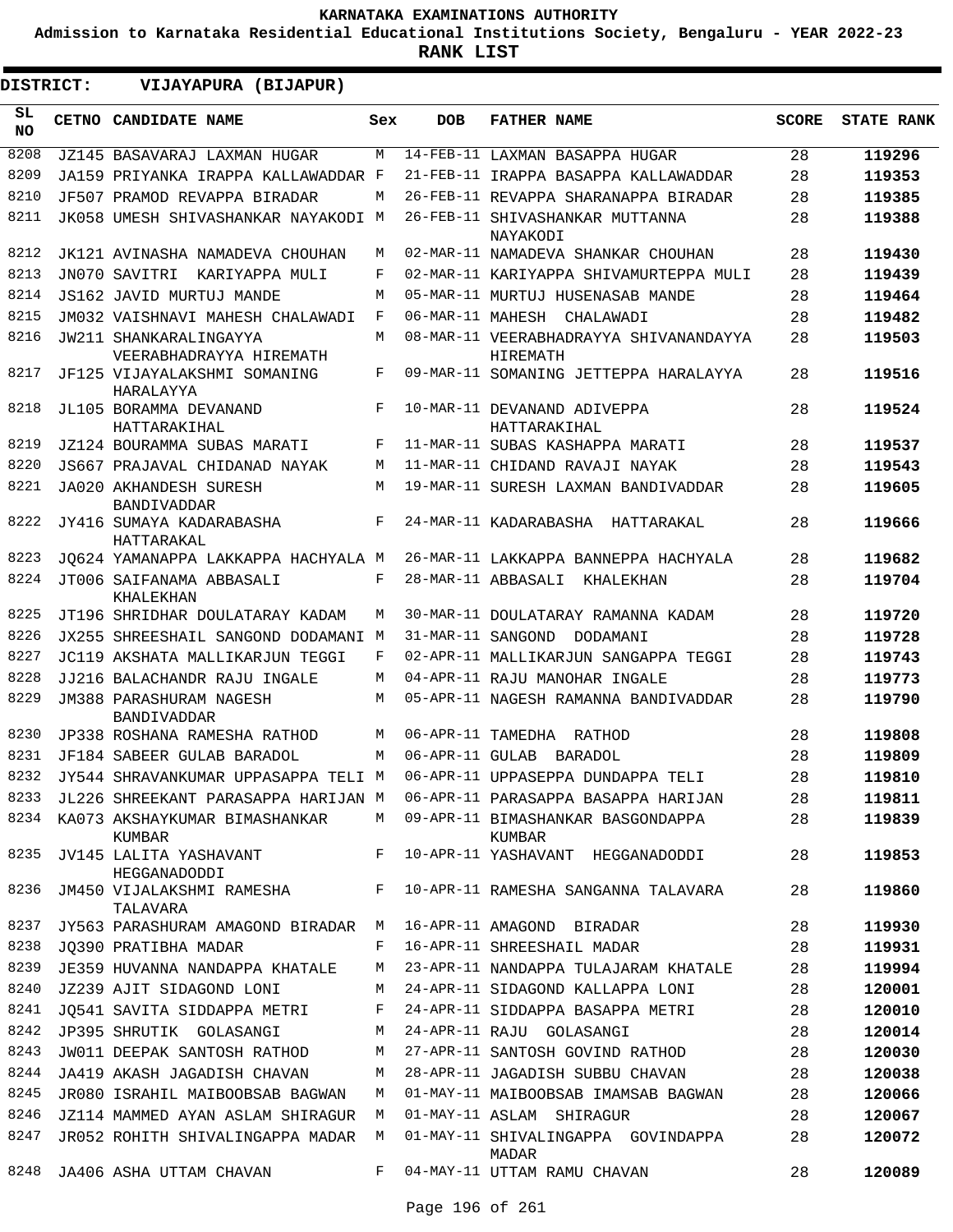**Admission to Karnataka Residential Educational Institutions Society, Bengaluru - YEAR 2022-23**

| <b>DISTRICT:</b> | VIJAYAPURA (BIJAPUR)                           |     |                   |                                               |              |                   |
|------------------|------------------------------------------------|-----|-------------------|-----------------------------------------------|--------------|-------------------|
| SL<br>NO.        | <b>CETNO CANDIDATE NAME</b>                    | Sex | <b>DOB</b>        | <b>FATHER NAME</b>                            | <b>SCORE</b> | <b>STATE RANK</b> |
| 8249             | JA304 MAMMADUBED RAFEEQ DOLACHI                | М   |                   | 08-MAY-11 RAFEEQ DONGRISAB DOLACHI            | 28           | 120137            |
| 8250             | JS208 SANJU CHANDRAM DODAMANI                  | М   |                   | 15-MAY-11 CHANDRAM DODAMANI                   | 28           | 120220            |
| 8251             | JS318 VIKASA RAJU RATHOD                       | М   | 15-MAY-11 RAJU    | BHOJU RATHOD                                  | 28           | 120224            |
| 8252             | JX161 CHETAN MALLAPPA HARIJAN                  | М   |                   | 16-MAY-11 MALLAPPA HARIJAN                    | 28           | 120225            |
| 8253             | JR583 DARSHAN BHIMASING PAWAR                  | М   |                   | 18-MAY-11 BHIMASING<br>PAWAR                  | 28           | 120247            |
| 8254             | JB003 SHAKEER KHAJA AMEEN MUJAVAR M            |     |                   | 18-MAY-11 KHAJA AMEEN                         | 28           | 120254            |
| 8255             | JY358 UTTAM JAGDISH MADAR                      | М   |                   | 19-MAY-11 JAGDISH MADAR                       | 28           | 120265            |
| 8256             | JP289 RAJASHEKHAR MOUNESH BADIGER M            |     | 20-MAY-11 MOUNESH | BADIGER                                       | 28           | 120284            |
| 8257             | JO502 ABHIJITA LAXMAN HOLIKADI                 | М   |                   | 25-MAY-11 LAXMAN YALAGURADAPPA HOLIKADI       | 28           | 120326            |
| 8258             | JZ415 AMEER SALEEM MULLA                       | М   |                   | 25-MAY-11 SALEEM RAJESAB MULLA                | 28           | 120327            |
| 8259             | JZ371 SHWETA SHRISHAIL RATHOD                  | F   |                   | 25-MAY-11 SHRISHAIL CHINGU RATHOD             | 28           | 120343            |
| 8260             | JP224 SABANNA HULAGAPPA UNDI                   | М   |                   | 31-MAY-11 HULAGAPPA SABANNA UNDI              | 28           | 120400            |
| 8261             | JG231 SHRUSHTI YASHAVANT PUJARI                | F   |                   | 31-MAY-11 YASHAVANT SOMANNA PUJARI            | 28           | 120404            |
| 8262             | JK254 TASLIM HUSENSAB SHEKHAJI                 | F   |                   | 31-MAY-11 HUSENSAB JAINUDDIN SHEKHAJI         | 28           | 120405            |
| 8263             | JH308 ANKITA VIJAY NAIK                        | F   |                   | 01-JUN-11 VIJAY JAKKAPPA NAIK                 | 28           | 120410            |
| 8264             | JE221 MALLIKARJUN SURESH BIRADAR               | М   |                   | 01-JUN-11 SURESH BIRADAR                      | 28           | 120425            |
| 8265             | JS376 SUPRIT HALLEPPA NAYKODI                  | М   |                   | 01-JUN-11 HALLEPPA BHEEMANNA NAYKODI          | 28           | 120439            |
| 8266             | JZ021 SIDDU KASHINATH ALAGUR                   | М   |                   | 03-JUN-11 KASHINATH ALUR                      | 28           | 120466            |
| 8267             | JR500 BABUSAB MAIBUSAB DANGI                   | M   |                   | 05-JUN-11 MAIBUSAB BABUSAB DANGI              | 28           | 120485            |
| 8268             | JH493 REVANASIDDA JAGADEVAPPA<br><b>BABLAD</b> | М   |                   | 06-JUN-11 JAGADEVAPPA HONNAPPA BABLAD         | 28           | 120509            |
| 8269             | JP023 SHIVARAJ NAGAPPA HALLUR                  | М   |                   | 06-JUN-11 NAGAPPA DUNDAPPA HALLUR             | 28           | 120510            |
| 8270             | JG163 RADHEKA BHIMARAJ LOHAR                   | F   |                   | 07-JUN-11 BHIMARAJ<br>LOHAR                   | 28           | 120527            |
| 8271             | JW259 AYAN ALLABAKSA<br>NAGAVI                 | М   |                   | 08-JUN-11 ALLABAKSA<br>NAGAVI                 | 28           | 120534            |
| 8272             | JZ364 SOUNDARYA RAJU ZANDE                     | F   | 08-JUN-11 RAJU    | ZANDE                                         | 28           | 120546            |
| 8273             | JP123 VEERASANGAYYA GANGAYYA<br>HIREMATH       | М   |                   | 08-JUN-11 GANGAYYA VEERASANGAYYA<br>HIREMATH  | 28           | 120548            |
| 8274             | JA474 PALLAVI LAMANI                           | F   |                   | 10-JUN-11 GOPAL LAMANI                        | 28           | 120567            |
| 8275             | JS451 SRUSHTI MADIVALAPPA DYAPOOR F            |     |                   | 10-JUN-11 MADIVALAPPA BHEEMARAY DYAPOOR       | 28           | 120574            |
| 8276             | JH089 VIJAYALAXMI LAXMAN<br>BANDIVADDAR        | F   |                   | 10-JUN-11 LAXMAN NAGAPPA BANDIVADDAR          | 28           | 120575            |
| 8277             | JY018 RENUKA SANGAPPA PUJARI                   | F   |                   | 19-JUN-11 SANGAPPA VITTAL PUJARI              | 28           | 120705            |
| 8278             | JC139 SANTOSH CHANDRASHEKHAR<br>NIDAGUNDI      | М   |                   | 20-JUN-11 CHANDRASHEKHAR RAMANNA<br>NIDAGUNDI | 28           | 120725            |
| 8279             | JY026 GURUBAI BASANAGOUD BIRADAR               | F   |                   | 21-JUN-11 BASANAGOUD BIRADAR                  | 28           | 120732            |
| 8280             | JM444 PRAMOD BASAPPA HARIJAN                   | М   |                   | 23-JUN-11 BASAPPA DURAGAPPA HARIJAN           | 28           | 120758            |
| 8281             | JS400 ATMANAND MUPPAYYA<br>BHUSTHALIMATH       | М   |                   | 30-JUN-11 MUPPAYYA BHUSTHALIMATH              | 28           | 120848            |
| 8282             | JE456 RAKSHITA VITTAL PUJARI                   | F   |                   | 01-JUL-11 VITTAL DULAPPA PUJARI               | 28           | 120866            |
| 8283             | JR387 SOUJANYA SIDDALING NATIKAR               | F   |                   | 01-JUL-11 SIDDALING NATIKAR                   | 28           | 120869            |
| 8284             | JZ174 AKASH SUBHAS KAMBALE                     | М   |                   | 02-JUL-11 SUBHAS DHAREPPA KAMBALE             | 28           | 120872            |
| 8285             | JD108 SULEMAN DASTAGEERASAB<br>WALIKAR         | М   |                   | 02-JUL-11 DASTAGEERASAB WALIKAR               | 28           | 120880            |
| 8286             | JK264 KARATIK RAJAKUMAR RATHOD                 | М   |                   | 03-JUL-11 RAJKUMAR RATHOD                     | 28           | 120886            |
| 8287             | JZ154 PRIYA RAMESH NAYKODI                     | F   |                   | 03-JUL-11 RAMESH MARUTI NAYKODI               | 28           | 120888            |
| 8288             | JS058 VISHAL BHEEMANNA DONUR                   | М   |                   | 03-JUL-11 BHEEMANNA<br>DONUR                  | 28           | 120894            |
| 8289             | JN079 LAXMI BASAVARAJA KOLUR                   | F   |                   | 04-JUL-11 BASAVARAJA BHIMAPPA KOLUR           | 28           | 120905            |
| 8290             | JZ197 SAMARTH SHRISAIL PUJARI                  | М   |                   | 04-JUL-11 SHRISAIL VITTAL PUJARI              | 28           | 120913            |
| 8291             | JS113 MAHANTESH GOLLALA MANAGOOLI M            |     |                   | 05-JUL-11 GOLLALA BASANNA MANAGOOLI           | 28           | 120920            |
| 8292             | JD441 AKASH SIDLINGAPPA KUMBAR                 | М   |                   | 06-JUL-11 SIDLINGAPPA KUMBAR                  | 28           | 120934            |
| 8293             | JR179 CHANDRASHEKHAR NANASAB<br>KOTARGASTI     | М   |                   | 07-JUL-11 NANASAB BHIMAPPA KOTARGASTI         | 28           | 120945            |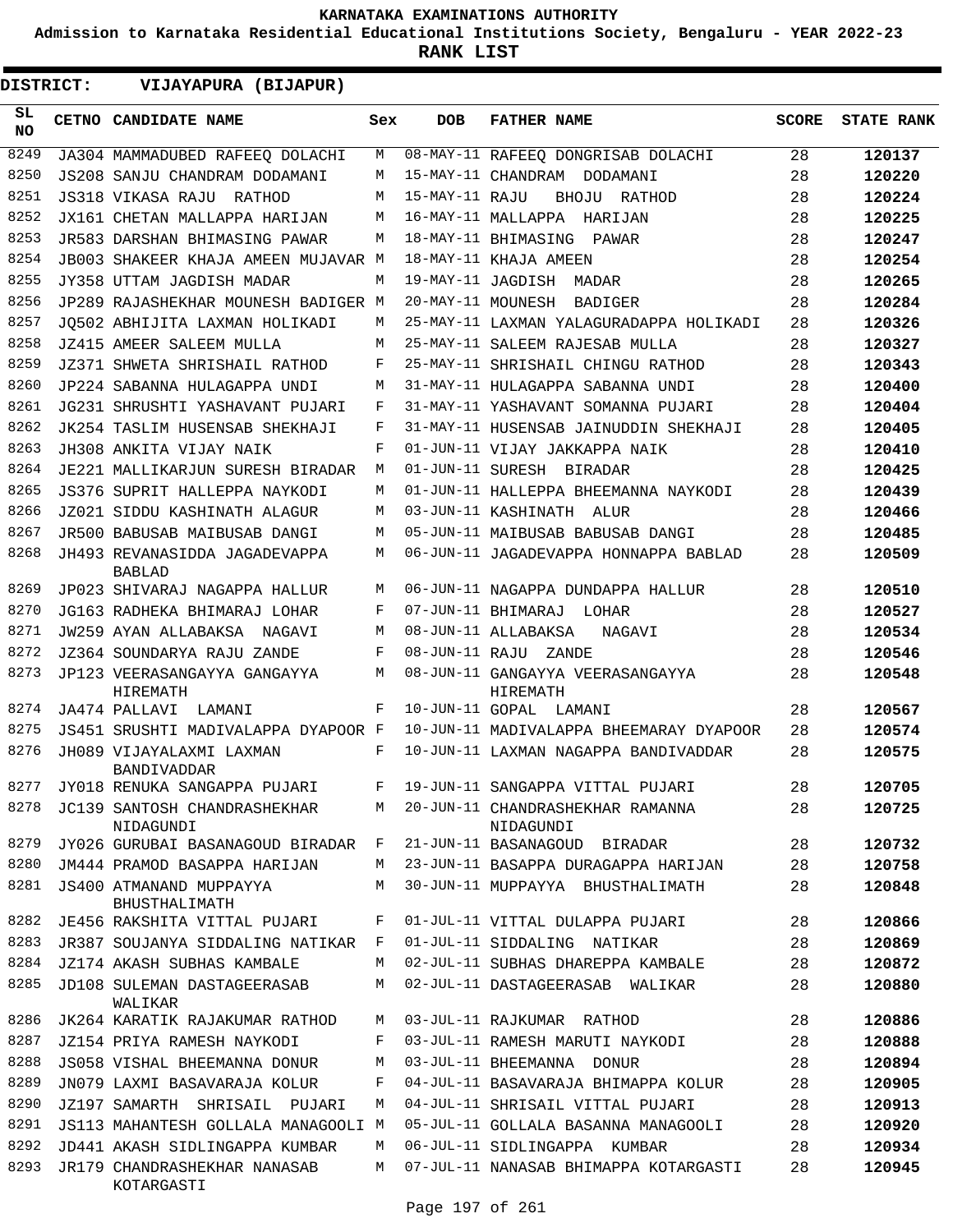**Admission to Karnataka Residential Educational Institutions Society, Bengaluru - YEAR 2022-23**

| DISTRICT:       | VIJAYAPURA (BIJAPUR)                            |              |                   |                                                    |              |                   |
|-----------------|-------------------------------------------------|--------------|-------------------|----------------------------------------------------|--------------|-------------------|
| SL<br><b>NO</b> | CETNO CANDIDATE NAME                            | Sex          | <b>DOB</b>        | <b>FATHER NAME</b>                                 | <b>SCORE</b> | <b>STATE RANK</b> |
| 8294            | JK132 BHAVANA BALU NAIK                         | F            |                   | 10-JUL-11 BALU PANDU NAIK                          | 28           | 120997            |
| 8295            | JN071 SAVITA NINGANAGOUDA CHALAMI F             |              |                   | 12-JUL-11 NINGANAGOUDA                             | 28           | 121031            |
| 8296            | JR440 YALLAMMA<br>SASABAL                       | F            | 13-JUL-11 IRAPPA  |                                                    | 28           | 121041            |
| 8297            | JV212 KARAN MACHINDAR CHAVAN                    | M            |                   | 15-JUL-11 MACHINDAR                                | 28           | 121069            |
| 8298            | JX450 SHIVARAJ BASAPPA KALI                     | М            |                   | 16-JUL-11 BASAPPA KALI                             | 28           | 121091            |
| 8299            | JT093 PRAJNA SHREESHAIL BELLUBBI                | F            |                   | 18-JUL-11 SHREESHAIL<br>BELLUBBI                   | 28           | 121115            |
| 8300            | JM023 PRASANNA MALLAPPA MALAGI                  | М            |                   | 18-JUL-11 MALLAPPA SANGAPPA MALAGI                 | 28           | 121116            |
| 8301            | <b>JB203 SANGEETA MALLAPPA GANIGER</b>          | F            |                   | 19-JUL-11 MALLAPPA SANGANABASAPPA<br>GANIGER       | 28           | 121128            |
| 8302            | JH105 ASHOK SHANKAR GIDAGANTI                   | М            |                   | 20-JUL-11 SHANKAR CHANNAPPA GIDAGANTI              | 28           | 121131            |
| 8303            | JU053 LAXMI GURUSHANTAPPA<br>SINDANAKERI        | F            |                   | 20-JUL-11 GURUSHANTAPPA SIDDANNA<br>SINDANAKERI    | 28           | 121139            |
| 8304            | JT177 NINGANAGOUDA GOLLALAPPA<br><b>BIRADAR</b> | М            |                   | 20-JUL-11 GOLLALAPPA BASANAGOUDA<br><b>BIRADAR</b> | 28           | 121140            |
| 8305            | JR587 SHIVANAGOUDA SOMANAGOUDA<br>PATIL         | М            |                   | 23-JUL-11 SOMANAGOUDA SHANTAGOUDA PATIL            | 28           | 121179            |
| 8306            | JN074 BASAMMA HONNAPPA RANJANAGI                | F            |                   | 25-JUL-11 HONNAPPA SANGAPPA RANJANAGI              | 28           | 121202            |
| 8307            | JN055 MALLAMMA HULAGAPPA AMBIGER                | F            |                   | 25-JUL-11 HULAGAPPA AMBIGER                        | 28           | 121207            |
| 8308            | JM294 ROHIT KASHAPPA LAMANI                     | М            |                   | 28-JUL-11 KASHAPPA HANAMANT LAMANI                 | 28           | 121252            |
| 8309            | JR280 SANDYA BHIMASHANKAR YAMPURE               | F            |                   | 31-JUL-11 BHIMASHANKAR                             | 28           | 121295            |
| 8310            | JD174 BASALINGAYYA MAHANTAYYA<br>HIREMATH       | М            |                   | 01-AUG-11 MAHANTAYYA BASALINGAYYA<br>HIREMATH      | 28           | 121299            |
| 8311            | JZ594 SHRAVAN LALAPPA HOSAMANI                  | M            |                   | 05-AUG-11 LALAPPA IGAPPA HOSAMANI                  | 28           | 121350            |
| 8312            | JP253 SHRUTI BASAVARAJ HADNUR                   | F            |                   | 08-AUG-11 BASAVARAJ IRAGANTEPPA HADNUR             | 28           | 121383            |
| 8313            | JW137 SRUSHTI BASAVARAJ CHIGARI                 | F            |                   | 09-AUG-11 BASAVARAJ MADIVALAPPA<br>CHIGARI         | 28           | 121404            |
| 8314            | JD425 AYAN RAJESAB MULLA                        | М            |                   | 10-AUG-11 RAJESAB ALLABAX MULLA                    | 28           | 121411            |
| 8315            | JZ463 BEERAPPA TUKARAM WADRAGOL                 | М            |                   | 10-AUG-11 TUKARAM JOTEPPA WADRAGOL                 | 28           | 121413            |
| 8316            | JE076 KRISHNA SHREESHAIL MADAR                  | М            |                   | 11-AUG-11 SHREESHAIL JATTEPPA MADAR                | 28           | 121421            |
| 8317            | JY498 MUTTAPPA MUDAKAPPA KOLAKAR                | M            |                   | 13-AUG-11 MUDAKAPP                                 | 28           | 121445            |
| 8318            | JO164 SHREENIVAS MALLESHI<br>BANDIVADDAR        | M            |                   | 15-AUG-11 MALLESHI RAMAPPA BANDIVADDAR             | 28           | 121476            |
| 8319            | JQ151 ABHISHEK BASAPPA HUGAR                    | М            |                   | 16-AUG-11 BASAPPA BHEEMAPPA HUGAR                  | 28           | 121484            |
| 8320            | JO148 RAGHU ASHOK KORAVER                       | M            |                   | 16-AUG-11 ASHOK BHIMASHI KORAVER                   | 28           | 121495            |
| 8321            | JD378 SHRISHAIL SANGAPPA WALIKAR M              |              |                   | 17-AUG-11 SANGAPPA BHIMAPPA WALIKAR                | 28           | 121508            |
| 8322            | JM310 ARPITA TELAGI                             | F            | 19-AUG-11 VEERESH |                                                    | 28           | 121524            |
| 8323            | JD013 MALLAMMA ARJUN MADAR                      | F            | 20-AUG-11 ARJUN   |                                                    | 28           | 121545            |
| 8324            | JV231 APOORVA MADIWALAPPA<br>YALAGI             | F            |                   | 22-AUG-11 MADIWALAPPA YALAGI                       | 28           | 121559            |
| 8325            | JH512 SAMPAT MALLIKARJUN BIRADAR                | M            |                   | 24-AUG-11 MALLIKARJUN PANDIT BIRADAR               | 28           | 121580            |
| 8326            | JY510 SHVETA RAJAKUMAR RADDIGOUD                | $\mathbf{F}$ |                   | 24-AUG-11 RAJKUMAR YANKAPPA RADDIGOUD              | 28           | 121583            |
| 8327            | KA337 SANDEEP SURESH HARIJAN                    | М            |                   | 26-AUG-11 SURESH KALAPPA HARIJAN                   | 28           | 121615            |
| 8328            | JP092 CHANDASAB RAJESAB MUJAWAR                 | M            |                   | 27-AUG-11 RAJESAB GUDESAB MUJAWAR                  | 28           | 121620            |
| 8329            | JO556 MANOJ PREMASING RAJAPUT                   | M            |                   | 28-AUG-11 PREMASING HIRU RAJAPUT                   | 28           | 121643            |
| 8330            | JY528 LAXMI TUKARAM RATHOD                      | F            |                   | 29-AUG-11 TUKARAM RATHOD                           | 28           | 121653            |
| 8331            | JU215 MONIKA BHEERAPPA GODDEMMI                 | F            |                   | 30-AUG-11 BHEERAPPA HANAMANTRAYA<br>GODDEMMI       | 28           | 121670            |
| 8332            | <b>JB212 VINITA RAVI RATHOD</b>                 | F            |                   | 31-AUG-11 RAVI BHIMU RATHOD                        | 28           | 121685            |
| 8333            | JZ313 ANNAPURNESHWARI DASHARATHA<br>HOSAMANI    | F            |                   | 05-SEP-11 DASHARATHA YAMANAPPA HOSAMANI            | 28           | 121725            |
| 8334            | JY147 NAVEEN SANTOSH JAMAKHANDI                 | M            |                   | 05-SEP-11 SANTOSH PRADHANI JAMAKHANDI              | 28           | 121730            |
| 8335            | JK094 RANI SOMANATH ANDEVADI                    | F            |                   | 08-SEP-11 SOMANATH H ANDEVADI                      | 28           | 121764            |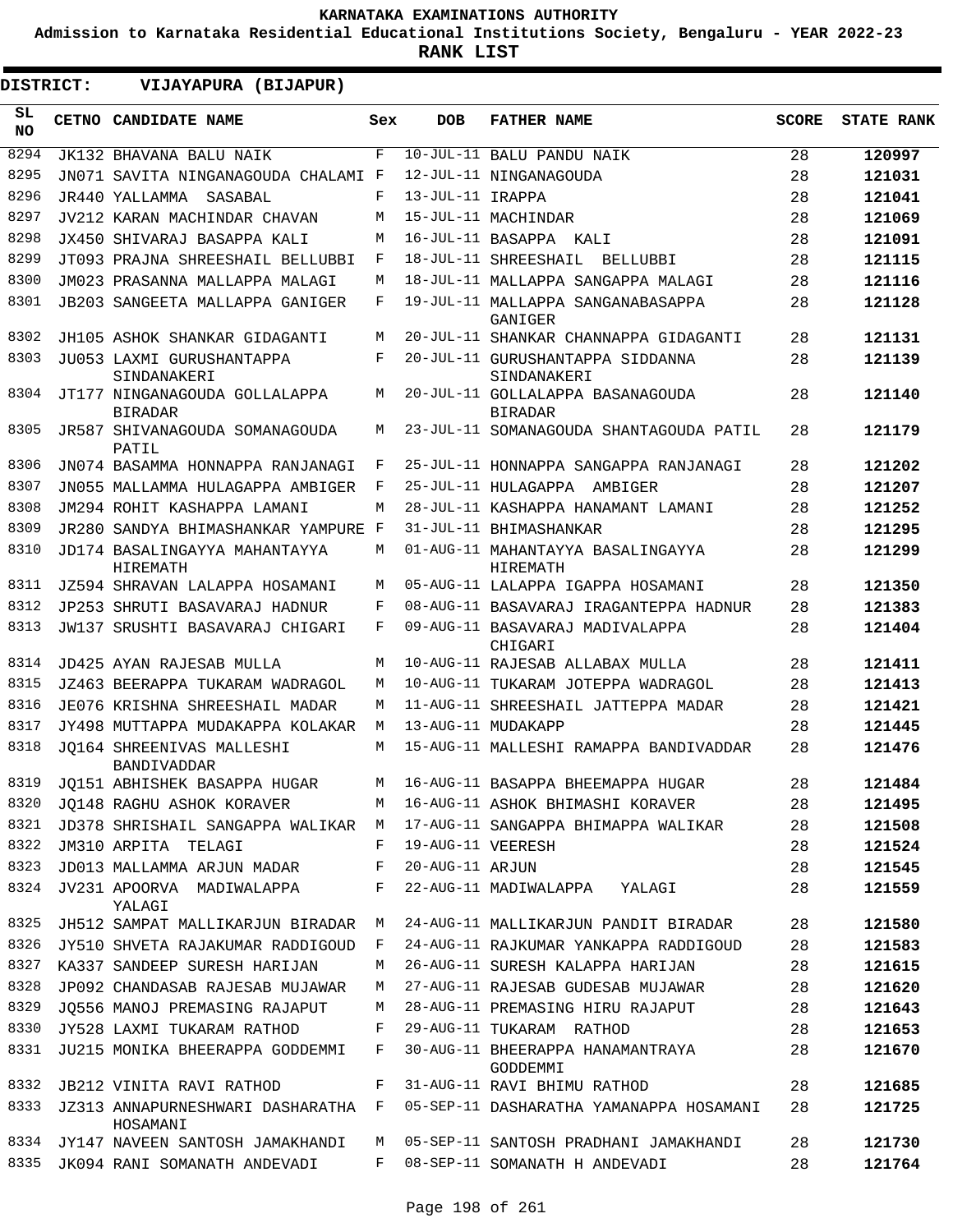**Admission to Karnataka Residential Educational Institutions Society, Bengaluru - YEAR 2022-23**

**RANK LIST**

**DISTRICT:** EE **VIJAYAPURA (BIJAPUR)**

| SL<br><b>NO</b> | CETNO CANDIDATE NAME                          | Sex | <b>DOB</b>        | <b>FATHER NAME</b>                      | <b>SCORE</b> | <b>STATE RANK</b> |
|-----------------|-----------------------------------------------|-----|-------------------|-----------------------------------------|--------------|-------------------|
| 8336            | JL002 PRAJWAL IRANNA GANAGER                  | М   | $09 - SEP - 11$   | IRANNA K GANAGER                        | 28           | 121774            |
| 8337            | JJ109 SUSMITA SUDHAKAR NATIKAR                | F   |                   | 11-SEP-11 SUDHAKAR SAYABANNA NATIKAR    | 28           | 121799            |
| 8338            | JW130 SHARAT<br>SHIVAYOGEPPA MADAR            | М   |                   | 13-SEP-11 SHIVAYOGEPPA MADAR            | 28           | 121809            |
| 8339            | JH503 VINAYAKUMAR SHRISHAIL<br><b>BIRADAR</b> | М   |                   | 21-SEP-11 SHRISHAIL<br>BIRADAR          | 28           | 121881            |
| 8340            | <b>JB235 AMIT MADAR</b>                       | М   | 24-SEP-11 TUKARAM |                                         | 28           | 121905            |
| 8341            | JJ054 SANDEEP IRAPPA KAMBAR                   | M   |                   | 24-SEP-11 IRAPPA SANGAPPA KAMBAR        | 28           | 121916            |
| 8342            | JG024 SANDHYA SANJUKUMAR RATHOD               | F   |                   | 29-SEP-11 SANJUKUMAR                    | 28           | 121968            |
| 8343            | KA429 CHANNAMMA MALLIKARJUN<br><b>BATAGI</b>  | F   |                   | 01-OCT-11 MALLIKARJUN<br>BATAGI         | 28           | 121979            |
| 8344            | JS201 PRAJWAL PRASHANT VADDAR                 | M   |                   | 04-OCT-11 PRASHANT HANAMANT VADDAR      | 28           | 122015            |
| 8345            | JC100 BASAVARAJ MOUNESH<br>BADAGER            | M   | 09-OCT-11 MOUNESH | BASAVANTAPPA BADAGER                    | 28           | 122057            |
| 8346            | JR368 LAKSHMEE GURANNA BIRADAR                | F   |                   | 14-OCT-11 GURANNA SIDDANNA BIRADAR      | 28           | 122105            |
| 8347            | JW122 VIRESH ARJUN OMKAREPPAGOL               | M   | 15-OCT-11 ARJUN   | OMKAREPPAGOL                            | 28           | 122123            |
| 8348            | JO657 BHARAT YAMANAPPA METI                   | M   |                   | 21-OCT-11 YAMANAPPA GULAPPA METI        | 28           | 122174            |
| 8349            | JM347 NINGAPPA RAMANN KARIGAR                 | М   |                   | 21-OCT-11 RAMANN NINGAPPA KARIGAR       | 28           | 122182            |
| 8350            | JE300 SNEHA NILAKANTH BIRADAR                 | F   |                   | 21-OCT-11 NILAKANTH ANNARAY BIRADAR     | 28           | 122186            |
| 8351            | JH491 BHIRAPPA SHRISHAIL PUJARI               | M   |                   | 26-OCT-11 SHRISHAIL TIPPANNA PUJARI     | 28           | 122231            |
| 8352            | JW084 ATIKA ALLABAKSHA CHOUDHARI              | F   |                   | 03-NOV-11 ALLABAKSHA WAJIRSAB CHOUDHARI | 28           | 122309            |
| 8353            | KA446 DIVYABAI RAJU LAMANI                    | F   |                   | 03-NOV-11 RAJU LAMANI                   | 28           | 122311            |
| 8354            | JM404 KALLAPPA SHARANAPPA<br>NANDIHAL         | M   |                   | 03-NOV-11 SHARANAPPA KALLAPPA NANDIHAL  | 28           | 122313            |
| 8355            | JF122 KARTHIK PUNDALIK KSHATRI                | М   |                   | 03-NOV-11 PUNDALIK HANAMANT KSHATRI     | 28           | 122314            |
| 8356            | JT084 KASIMBI BADESAB BANNETTI                | F   | 05-NOV-11 BADESAB |                                         | 28           | 122339            |
| 8357            | JH169 PRITI BHIRAPPA<br>ACHCHEGAON            | F   |                   | 06-NOV-11 BHIRAPPA<br>SIDRAM ACHCHEGAON | 28           | 122348            |
| 8358            | JP189 HOLEBASAPPA KALLAPPA KOPPA              | М   |                   | 11-NOV-11 KALLAPPA HOLEBASAPPA KOPPA    | 28           | 122382            |
| 8359            | JJ074 YALLALING SHRISHAIL PUJARI              | М   |                   | 14-NOV-11 SHRISHAIL MUTTAPPA PUKARI     | 28           | 122420            |
| 8360            | JE435 AMBIKA SAHEBAGOUD HILLI                 | F   |                   | 22-NOV-11 SAHEBAGOUD LAXMAN HILLI       | 28           | 122475            |
| 8361            | KA094 NIKHIL PRAKASH RAJAPUT                  | М   | 23-NOV-11 PRAKASH | RAJAPUT                                 | 28           | 122484            |
| 8362            | JR379 AKASH MALLAPPA HARIJAN                  | М   |                   | 26-NOV-11 MALLAPPA MANTAPPA HARIJAN     | 28           | 122509            |
| 8363            | JN294 KIRTI MAHANTESH HANDIGANUR              | F   |                   | 30-NOV-11 MAHANTESH HANDIGANUR          | 28           | 122545            |
| 8364            | JA169 AKHANDAPPA GULEDAVAR                    | M   |                   | 05-DEC-11 SANGAPPA                      | 28           | 122580            |
| 8365            | JZ056 KARTIK KUMAR RATHOD                     | М   |                   | 06-DEC-11 KUMAR RATHOD                  | 28           | 122592            |
| 8366            | JZ082 MANIKANTA IRANNAGOUDA<br><b>BIRADAR</b> | M   |                   | 09-DEC-11 IRANNAGOUDA BIRADAR           | 28           | 122614            |
| 8367            | JS116 ANJALI VISHWARADHYA NATIKAR F           |     |                   | 14-DEC-11 VISHWARADHYA RAMAPPA NATIKAR  | 28           | 122645            |
| 8368            | JV180 SIDDARTH SANJEEVA HOSAMANI              | M   |                   | 14-DEC-11 SANJEEVA SHANKREPPA HOSAMANI  | 28           | 122648            |
| 8369            | JE319 HANAMANT PANDURANG BEDAR                | М   |                   | 20-DEC-11 PANDURANG VITTHOBA BEDAR      | 28           | 122686            |
| 8370            | JS579 SANJAYAKUMAR NAVI                       | М   |                   | 25-DEC-11 CHIDANAND                     | 28           | 122732            |
| 8371            | JA037 KIRAN RAVI BANDIVADDAR                  | М   |                   | 28-DEC-11 RAVI ARJUN BANDIVADDAR        | 28           | 122749            |
| 8372            | JB403 DONGRISAB SONNAD                        | М   |                   | 30-DEC-11 PAIGAMBAR                     | 28           | 122761            |
| 8373            | JF076 AISHWARYA SURESH BAJANTRI               | F   |                   | 01-JAN-12 SURESH HULAGEPPA BAJANTRI     | 28           | 122782            |
| 8374            | JJ098 AKASH GADDEPPA KADABAGANV               | М   |                   | 01-JAN-12 GADDEPPA LAXMANN KADABAGANV   | 28           | 122784            |
| 8375            | JE033 NAKUL GANAPTI GAJAKOSH                  | М   |                   | 01-JAN-12 GANAPATI TUKARAM GAJAKOSH     | 28           | 122803            |
| 8376            | JE522 SACHIN SANJU GAJAKOSH                   | М   |                   | 01-JAN-12 SANJU PARASHURAM GAJAKOSH     | 28           | 122811            |
| 8377            | JA029 SOUNDARYA SANGAPPA KODEKAL              | F   |                   | 01-JAN-12 SANGAPPA SIDDAPPA KODEKAL     | 28           | 122814            |
| 8378            | JH134 YUVARAJ NARAYAN NAIKODI                 | М   |                   | 01-JAN-12 NARAYAN BHIMASHYA NAIKODI     | 28           | 122820            |
| 8379            | KA093 SHIVARAJ NINGAPPA TELI                  | М   |                   | 11-JAN-12 NINGAPPA TELI                 | 28           | 122842            |
| 8380            | JJ052 RAJASHEKHAR RAMESH<br>SHIVANAGI         | М   |                   | 15-JAN-12 RAMESH CHIDANAND SHIVANAGI    | 28           | 122853            |
| 8381            | JX172 SUCHITRA SABU BANGENAVAR                | F   |                   | 15-JAN-12 SABU MARAEVVA BANGENAVAR      | 28           | 122854            |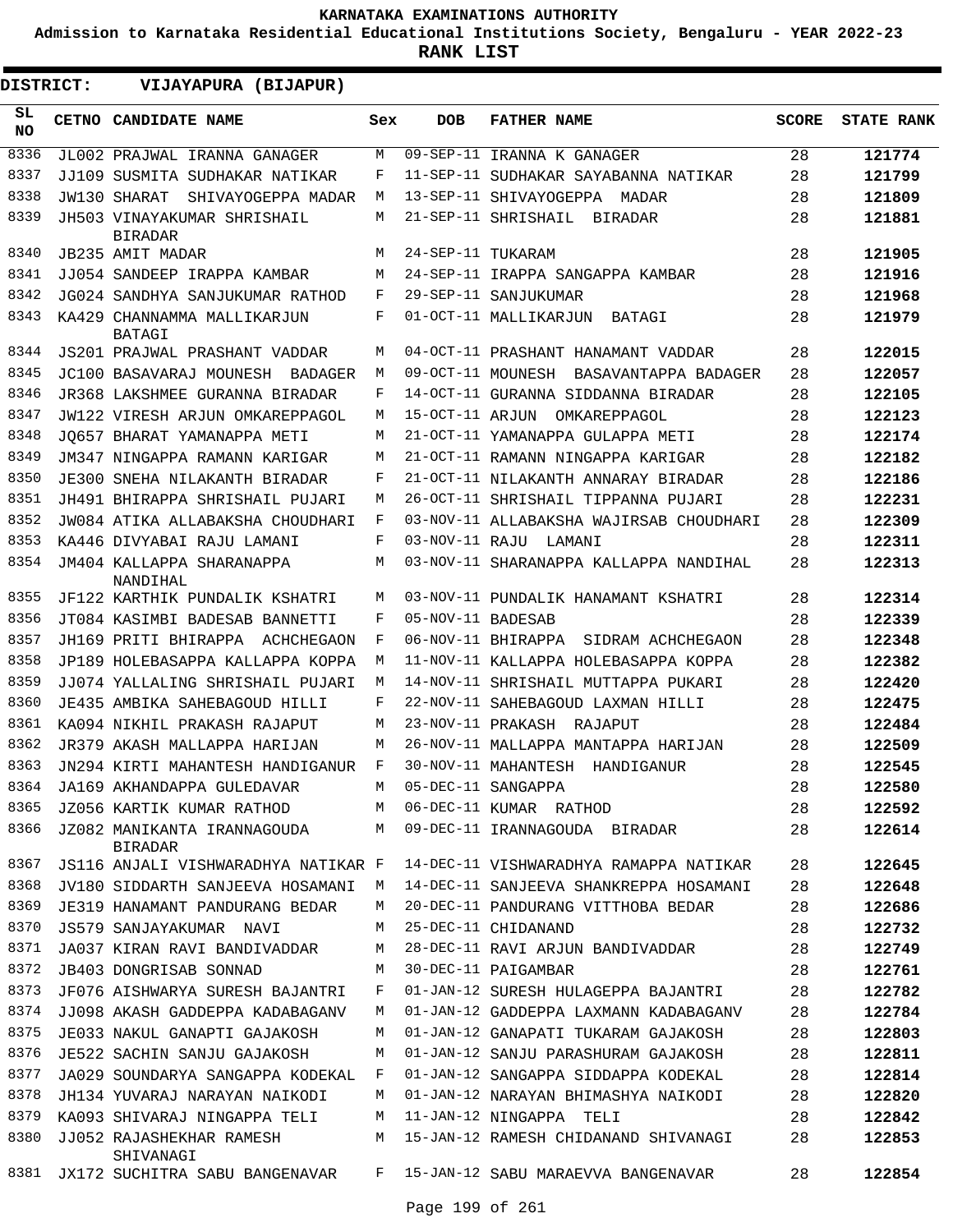**Admission to Karnataka Residential Educational Institutions Society, Bengaluru - YEAR 2022-23**

| DISTRICT:       | VIJAYAPURA (BIJAPUR)                                            |     |                |                                                                                      |              |                   |
|-----------------|-----------------------------------------------------------------|-----|----------------|--------------------------------------------------------------------------------------|--------------|-------------------|
| SL<br><b>NO</b> | CETNO CANDIDATE NAME                                            | Sex | <b>DOB</b>     | <b>FATHER NAME</b>                                                                   | <b>SCORE</b> | <b>STATE RANK</b> |
| 8382            | JX335 KRISHNARAJ KULANKAR<br>CHALAWADI                          | M   |                | 20-JAN-12 KULANKAR CHANDRAM CHALAWADI                                                | 28           | 122867            |
| 8383            | <b>JB177 ROHIT RAVI LAMANI</b>                                  | M   |                | 20-JAN-12 RAVI MANGALU LAMANI                                                        | 28           | 122868            |
| 8384            | JO745 AKBAR BASHA DAVALASAB<br>CHAPPARABAND                     | M   |                | 26-JAN-12 DAVALASAB BHASHASAB<br>CHAPPARABAND                                        | 28           | 122881            |
| 8385            | KA010 SUDNYANAND RAMAPPA PUJARI                                 | М   |                | 31-JAN-12 RAMAPPA YAMANAPPA PUJARI                                                   | 28           | 122892            |
| 8386            | JZ446 CHANDAN PARASAPPA HADIMANI                                | M   |                | 29-FEB-12 PARASAPPA HADIMANI                                                         | 28           | 122927            |
| 8387            | JZ199 VIRAT BABU JADHAV                                         | М   | 05-MAR-12 BABU | <b>JADHAV</b>                                                                        | 28           | 122930            |
| 8388            | JK166 KAZAL MAHAMADSAB ANGADI                                   | F   |                | 27-MAR-12 MAHAMADSAB SHAPUDDIN ANGADI                                                | 28           | 122941            |
| 8389            | JF189 SHARADA RAJAKUMAR<br>PADASHETTI                           | F   |                | 22-MAY-12 RAJAKUMAR NANASAHEB<br>PADASHETTI                                          | 28           | 122969            |
| 8390            | JC219 SIDDU HANAMANT BENDIGERI                                  | M   |                | 06-JUN-12 HANAMANT NAGAPPA BENDIGERI                                                 | 28           | 122976            |
| 8391            | JE112 SANGAMMA PRASHANT<br>MELASHANKAR                          | F   |                | 21-DEC-12 PRASHANT SHANKARGOUDA<br>MELASHANKAR                                       | 28           | 122993            |
| 8392            | JF027 SANTOSH GOUDAPPA BIRADAR                                  | M   |                | 28-DEC-12 GOUDAPPA SIDDANNA BIRADAR                                                  | 28           | 122995            |
| 8393            | JA124 ARJUN MADIVALAPPA AGASAR                                  | М   |                | 10-FEB-09 MADIVALAPPA BHEEMARAY AGASAR                                               | 27           | 123013            |
| 8394            | JM259 BHOOMIKA NAGAPPA CHALAVADI                                | F   |                | 11-FEB-09 NAGAPPA BASAGUNDAPPA<br>CHALAVADI                                          | 27           | 123014            |
| 8395            | JO233 SUBAS LAXMAN RATHOD                                       | M   |                | 25-APR-09 LAXMAN SUBAS RATHOD                                                        | 27           | 123017            |
| 8396            | JK098 SHIVANAND GADDEPPA<br>KADABAGANV                          | М   |                | 01-JUN-09 GADDEPPA LAXMAN KADABAGANV                                                 | 27           | 123024            |
| 8397            | JO593 SUJATA SHIKINDRAPPA<br>SHEKHANNI                          | F   |                | 04-SEP-09 SHIKINDRAPPA BEERAPPA<br>SHEKHANNI                                         | 27           | 123040            |
| 8398            | JD124 BASAVARAJ RAJU SATIHAL                                    | М   |                | 06-SEP-09 RAJU BAILAPPA SATIHAL                                                      | 27           | 123041            |
| 8399            | JL146 ANNAPURNA MARUTI BHANDARI                                 | F   |                | 29-SEP-09 MARUTI GURAPPA BHANDARI                                                    | 27           | 123047            |
| 8400            | JV126 VISHAL ANIL RATHOD                                        | М   |                | 21-NOV-09 ANIL RATHOD                                                                | 27           | 123065            |
| 8401            | JD086 MANTESH MUDDAPPA<br>MALEPPANAVAR                          | M   |                | 12-DEC-09 MUDDAPPA SIDDAPPA<br>MALEPPANAVAR                                          | 27           | 123070            |
| 8402            | JD407 SITAVVA HANAMANT<br>BHAJANTRI F                           |     |                | 29-DEC-09 HANAMANT<br>YAMANAPPA BHAJANTRI                                            | 27           | 123077            |
| 8403            | JR210 POOJA PARASAPPA KARNAL                                    | F   |                | 01-JAN-10 PARASAPPA PUNDAPPA KARNAL                                                  | 27           | 123098            |
| 8404            | JS414 SAMPAT JALAVANTARAY BUDIHAL M                             |     |                | 25-FEB-10 BALAVANTARAY SIDAGONDAPPA<br><b>BUDIHAL</b>                                | 27           | 123176            |
| 8405            | JS624 JYOTI SIDDAPPA GUDDALLI                                   | F   |                | 30-MAR-10 SIDDAPPA KUPENDRA GUDDALLI                                                 | 27           | 123211            |
| 8406            | JQ617 ANJALI KUMAR LAMANI                                       |     |                | F 03-APR-10 KUMAR LALU LAMANI                                                        | 27           | 123214            |
| 8407            |                                                                 |     |                | JS562 SHREESHAIL PRAKASH PAREET M 17-APR-10 PRAKASH BASANNA PAREET                   | 27           | 123236            |
| 8408            | JC168 VIRESHA MALAPPA SASANUR                                   |     |                | M 19-APR-10 MALAPPA VITTAPPA SASANUR                                                 | 27           | 123241            |
| 8409            | JL319 TIPPANNA HANAMANT JAINAPUR M                              |     |                | 15-MAY-10 HANAMANT TIPPANNA JAINAPUR                                                 | 27           | 123270            |
| 8410            | JR302 SUNITA PARASHURAM SULPI                                   | F   |                | 01-JUN-10 PARASURAM SULPI                                                            | 27           | 123296            |
| 8411            | JU064 TAZAKIYA IRFAN MULLA                                      | F   |                | 01-JUN-10 IRFAN IBRAHIMSAB MULLA                                                     | 27           | 123297            |
| 8412            | JS294 PRAVEEN KESAPPA GHATTARAGI M                              |     |                | 08-JUN-10 KESAPPA GHATTARAGI                                                         | 27           | 123310            |
| 8413            | JO497 ABHISHEK RAVI LAMANI                                      |     |                | M 17-JUN-10 RAVI NINGAPPA LAMANI                                                     | 27           | 123322            |
| 8414            | JH496 SOMANING SHIVANAND<br>JEERANKALAGI                        |     |                | M 20-JUN-10 SHIVANAND NEELAPPA<br>JEERANKALAGI                                       | 27           | 123326            |
| 8415            | TALIKOTI                                                        |     |                | JP268 NABIRASULA KARIMALALA M 25-JUN-10 KARIMALALA MOULASA TALIKOTI                  | 27           | 123334            |
| 8416            |                                                                 |     |                | JR726 VEERESH MALLIKARJUN TELLUR  M  29-JUN-10 MALLIKARJUN CHENNAMA;LLAPPA<br>TELLUR | 27           | 123344            |
| 8417            | JM038 MUSAKANA BANGALESA<br>CHAPPARABAND                        |     |                | F 02-JUL-10 BANGELESA DASTHGIRSA<br>CHAPPARABANDA                                    | 27           | 123346            |
| 8418            | JE111 SHREENIVAS PRAKASH RATHOD M 05-JUL-10 PRAKASH KESU RATHOD |     |                |                                                                                      | 27           | 123355            |
| 8419            | JN084 KAVYA NAGAPPA GOUDAR                                      |     |                | F 12-JUL-10 NAGAPPA SOMAPPA GOUDAR                                                   | 27           | 123364            |
| 8420            | JV125 SHANTAGOUDA GURADDI BIRADAR M                             |     |                | 12-JUL-10 GURADDI BIRADAR                                                            | 27           | 123365            |
| 8421            | JD022 SHREESHAIL BASAVARAJ TOTAD M 14-JUL-10 BASAVARAJ TOTAD    |     |                |                                                                                      | 27           | 123368            |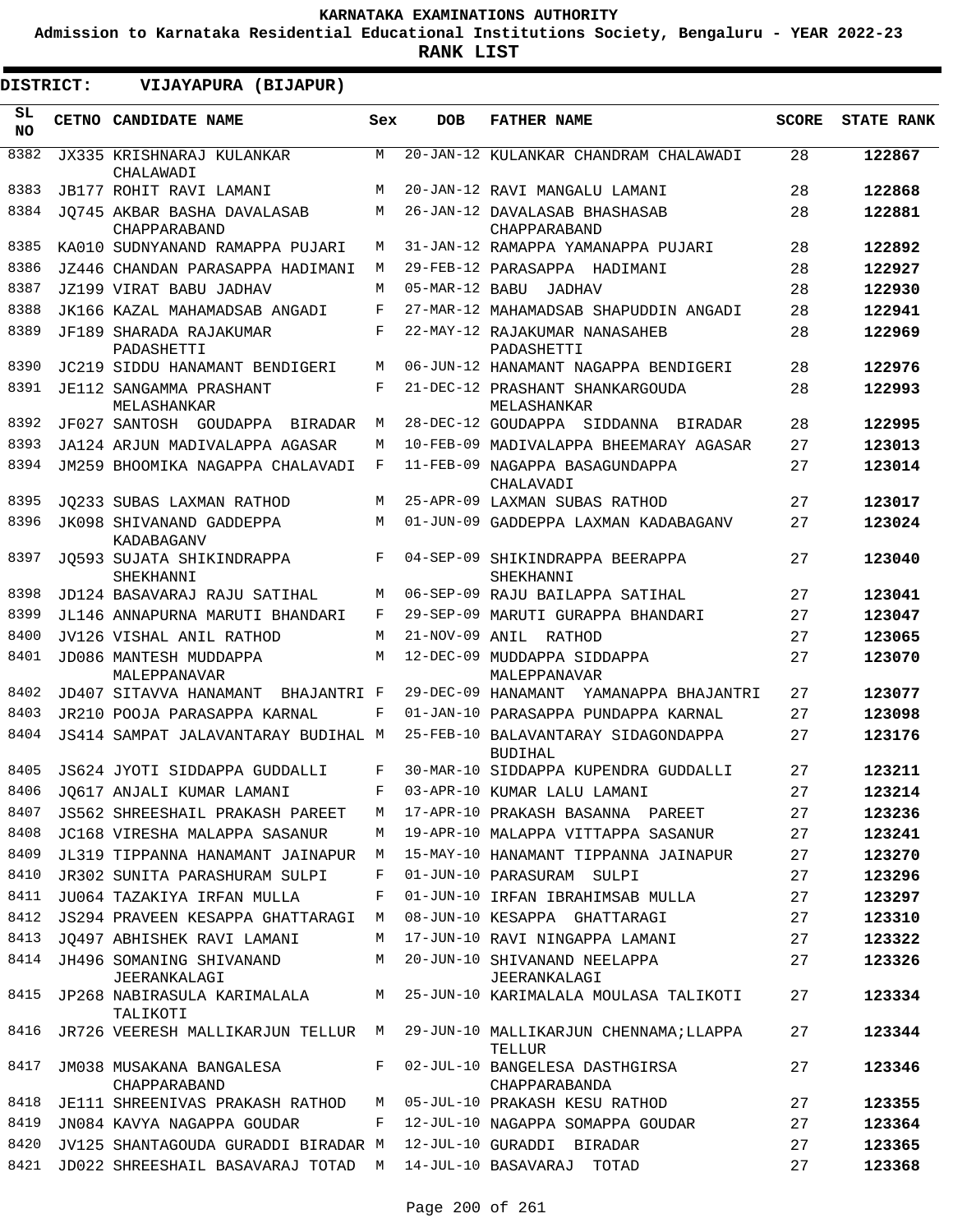**Admission to Karnataka Residential Educational Institutions Society, Bengaluru - YEAR 2022-23**

**RANK LIST**

| DISTRICT: |            | VIJAYAPURA (BIJAPUR)                                 |     |                   |                                              |              |                   |
|-----------|------------|------------------------------------------------------|-----|-------------------|----------------------------------------------|--------------|-------------------|
| SL<br>NO. |            | CETNO CANDIDATE NAME                                 | Sex | <b>DOB</b>        | <b>FATHER NAME</b>                           | <b>SCORE</b> | <b>STATE RANK</b> |
| 8422      | JB066 ANIL | TIPPANNA NAGARAL                                     | М   |                   | 29-JUL-10 TIPPANNA<br>NAGARAL                | 27           | 123390            |
| 8423      |            | JS668 DARSHAN SHIVU CHAVAN                           | М   | $29 - JUL - 10$   | SHIVU                                        | 27           | 123391            |
| 8424      |            | JP153 MALLAMMA HABBULEPPA MURAL                      | F   |                   | 01-AUG-10 HABBULEPPA JATTEPPA MURAL          | 27           | 123398            |
| 8425      |            | JS390 RAHUL YAMANURI SANDHIMANI                      | М   |                   | 01-AUG-10 YAMANURI SHARANAPPA<br>SANDHIMANI  | 27           | 123399            |
| 8426      |            | JZ439 SAVITA MOTILAL RATHOD                          | F   |                   | 02-AUG-10 MOTILAL PANDU RATHOD               | 27           | 123401            |
| 8427      |            | JK221 AKASH JAYAPPA SHINDHE                          | М   | 05-AUG-10 JAYAPPA | SHINDHE                                      | 27           | 123411            |
| 8428      |            | JB368 SIDDANAGOUD IRANNA DANI                        | M   |                   | 06-AUG-10 IRANNA RAMANAGOUD DANI             | 27           | 123416            |
| 8429      |            | JR148 SHREYA BHEERAPPA GANGOOR                       | F   |                   | 10-AUG-10 BHEERAPPA GANGOOR                  | 27           | 123429            |
| 8430      |            | JA356 KIRAN<br>KELAGERI                              | M   |                   | 21-AUG-10 SHIVAPPA KELAGERI                  | 27           | 123459            |
| 8431      |            | JH305 RAKESH SHARANAPPA JOGUR                        | M   | 24-AUG-10         | SHARANAPPA MALLIKARJUN JOGUR                 | 27           | 123467            |
| 8432      |            | JS363 HAMID MALLIKSAB NADAF                          | F   |                   | 26-AUG-10 MALLIKSAB<br>NADAF                 | 27           | 123471            |
| 8433      |            | JY241 AJAY KASHINATH JADHAV                          | М   |                   | 01-SEP-10 KASHINATH<br>JADHAV                | 27           | 123490            |
| 8434      |            | JR307 BAHUBALI SANJU KOBRE                           | M   |                   | 01-SEP-10 SANJU BABUSHA KOBRE                | 27           | 123491            |
| 8435      |            | JO505 TANUJA BASAVARAJ LAMANI                        | F   |                   | 01-SEP-10 BASAVARAJ CHAMPU LAMANI            | 27           | 123495            |
| 8436      |            | JP021 AMBIKA HANAMAPPA NAVADAGI                      | F   |                   | 02-SEP-10 HANAMAPPA HALAVAPPA NAVADAGI       | 27           | 123496            |
| 8437      |            | JC148 KRISHNA SHANKAR LAMANI                         | М   |                   | 02-SEP-10 SHANKAR SHUBBU LAMANI              | 27           | 123497            |
| 8438      |            | JA016 SHRAVANAKUMAR KAISHNAJI<br>KANASE              | М   |                   | 04-SEP-10 KAISHNAJI                          | 27           | 123506            |
| 8439      |            | JB207 SRAVAN NAGARAJ KALLAWADDER                     | M   |                   | 07-SEP-10 NAGARAJ NAGAPPA KALLAWADDER        | 27           | 123524            |
| 8440      |            | KA205 AKSHATA BHIMANNA MARALABAVI F                  |     |                   | 17-SEP-10 BHIMANNA<br>MARALABAVI             | 27           | 123556            |
| 8441      |            | JR334 CHANAMALLAPPA SIDDAPPA<br>MOODAGI              | М   |                   | 28-SEP-10 SIDDAPPA<br>SHANKARPPA<br>MOODAGI  | 27           | 123598            |
| 8442      |            | JC099 VARSHA MAHADEV GAYAKAVAD                       | F   | 29-SEP-10         | MAHADEV                                      | 27           | 123607            |
| 8443      |            | JK015 PRADEEP SURESH GOTYAL                          | M   | 01-OCT-10         | SURESH BASAPPA GOTYAL                        | 27           | 123616            |
| 8444      |            | JY473 DANAMMA PUNDLIK GURAV                          | F   | $04 - OCT - 10$   | PUNDLIK BALBHIM GURAV                        | 27           | 123625            |
| 8445      |            | JC096 PRAVEEN SUBASHA WADDAR                         | M   | 04-OCT-10         | SUBASHA HANMANTHA WADDAR                     | 27           | 123629            |
| 8446      |            | JS191 MALLESH SHRISHAIL MANUR                        | M   | $06 - OCT - 10$   | SHRISHAIL TUKARAM MANUR                      | 27           | 123634            |
| 8447      |            | JN078 IRANNA SANGANABASAYYA<br>HIREMATH              | М   | $07 - OCT - 10$   | SANGANABASAYYA SANGAYYA<br>HIREMATH          | 27           | 123639            |
| 8448      |            | JV235 ISHWAR TALAKERI                                | M   |                   | 10-OCT-10 PARASHURAM                         | 27           | 123657            |
| 8449      |            | JL283 MALLIKARJU DYAMANNA KANAKKI M                  |     |                   | 19-OCT-10 DYAMANNA MALLAPPA KANAKKI          | 27           | 123701            |
| 8450      |            | JA409 SHRAVANAKUMAR SHIVANANDA<br>CHALAMI            | M   |                   | 19-OCT-10 SHIVANANDA SHARANAPPA CHALAMI      | 27           | 123704            |
| 8451      |            | JX119 SWAPNA ISHWAR BHARTE                           | F   |                   | 20-OCT-10 ISHWAR VITTOBA BHARATE             | 27           | 123714            |
| 8452      |            | JB179 ASHWINI SURESH CHAVAN                          | F   |                   | 21-OCT-10 SURESH ONKARI CHAVAN               | 27           | 123720            |
| 8453      |            | JP207 RAMESH SANGAPPA HULLALLI                       | М   |                   | 21-OCT-10 SANGAPPA BASAPPA HULLALLI          | 27           | 123723            |
| 8454      |            | JD403 SUBANUALI ASMATALI SUTAR                       | М   |                   | 22-OCT-10 ASMATALI ABDUL SUTAR               | 27           | 123737            |
| 8455      |            | JS220 AMEER MUNEER KHINDIMANI                        | М   |                   | 23-OCT-10 MUNEER SAHEBPATEL KHINDIMANI       | 27           | 123740            |
| 8456      |            | JY028 SHRUTI ANIL HARIJAN                            | F   |                   | 23-OCT-10 ANIL PRAKASH HARIJAN               | 27           | 123745            |
| 8457      |            | JM157 RAKSHITA RAVINDRA GUDADINNI F                  |     |                   | 27-OCT-10 RAVINDRA GURALINGAPPA<br>GUDADINNI | 27           | 123760            |
| 8458      |            | <b>JB082 SUBHANALLA DASTAGEERSAB</b><br><b>NADAF</b> | М   |                   | 27-OCT-10 DASTAGEERSAB S NADAF               | 27           | 123761            |
| 8459      |            | <b>JB163 RENUKA SIDDANAGOUD PATIL</b>                | F   |                   | 02-NOV-10 SIDDANAGOUD MALLANAGOUD PATIL      | 27           | 123797            |
| 8460      |            | JC037 SANJEEVINI SANTOSH HOLDUR                      | F   |                   | 05-NOV-10 SANTOSH MADEVAPPA HOLDUR           | 27           | 123820            |
| 8461      |            | JO341 BHOODEVI NEELAPPA LAMANI                       | F   |                   | 10-NOV-10 NEELAPPA KASANAPPA LAMANI          | 27           | 123847            |
| 8462      |            | JS011 KUSUMA PREMASING PAWAR                         | F   |                   | 11-NOV-10 PREMASING UMALU PAWAR              | 27           | 123857            |
| 8463      |            | JB102 AKASH ISHWARAPPA<br>KENCHARADDI                | М   |                   | 17-NOV-10 ISHWARAPPA SHIVAPPA<br>KENCHARADDI | 27           | 123896            |
| 8464      |            | JX350 SHREYA BASVARAJ HADAPAD                        | F   |                   | 19-NOV-10 BASAVRAJ MALLAPPA HADAPAD          | 27           | 123909            |
| 8465      |            | JR267 RANJITA HANAMANT TALAWAR                       | F   |                   | 20-NOV-10 HANAMANT RAYAPPA TALAWAR           | 27           | 123912            |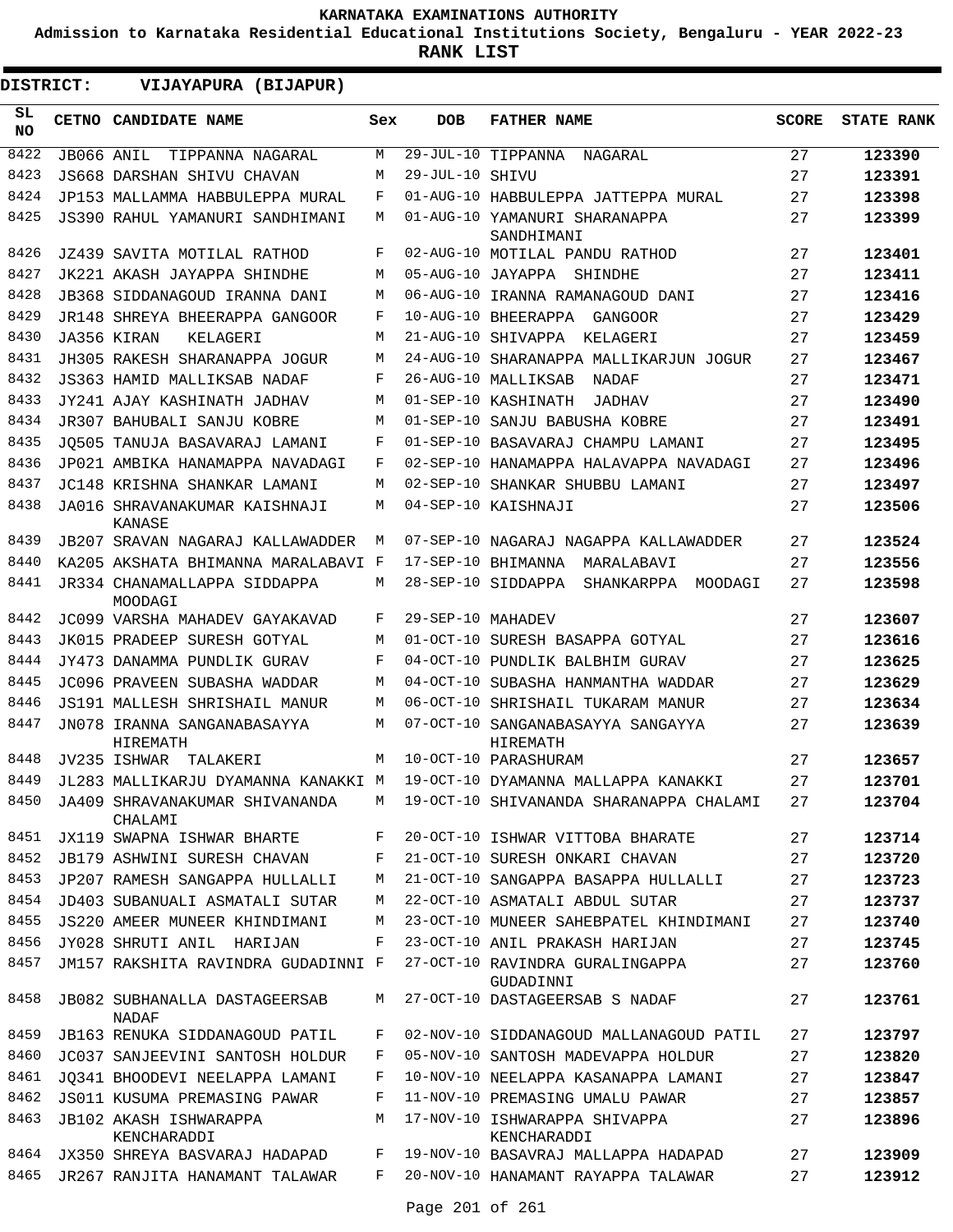**Admission to Karnataka Residential Educational Institutions Society, Bengaluru - YEAR 2022-23**

| DISTRICT:       | VIJAYAPURA (BIJAPUR)                       |     |                   |                                                  |              |                   |
|-----------------|--------------------------------------------|-----|-------------------|--------------------------------------------------|--------------|-------------------|
| SL<br><b>NO</b> | CETNO CANDIDATE NAME                       | Sex | <b>DOB</b>        | <b>FATHER NAME</b>                               | <b>SCORE</b> | <b>STATE RANK</b> |
| 8466            | KA131 AMRUTA CHANDRASHEKHAR<br>WALIKAR     | F   |                   | 21-NOV-10 CHANDRASHEKHAR MUTTAPPA<br>WALIKAR     | 27           | 123915            |
| 8467            | <b>JB264 BHOOMIKA TARASINGA CHAVAN</b>     | F   |                   | 24-NOV-10 TARASINGA                              | 27           | 123924            |
| 8468            | JX369 OMKAR SIDDAPPA DESAI                 | М   |                   | 02-DEC-10 SIDDAPPA DESAI                         | 27           | 123965            |
| 8469            | JV028 SAKSHI RAMESH KAKKALAMELI            | F   |                   | 03-DEC-10 RAMESH SHARANAPPA<br>KAKKALAMELI       | 27           | 123976            |
| 8470            | JE215 SHIVU GANESH NATIKAR                 | М   |                   | 11-DEC-10 GANESH NAGANNA NATIKAR                 | 27           | 124014            |
| 8471            | JE174 SHASHI AMOGASIDDHA HUNNUR            | М   |                   | 14-DEC-10 AMOGASIDDHA HUNNUR                     | 27           | 124030            |
| 8472            | JF147 SIDDHARUDH VISHWANATH<br>ARAWATTU    | M   |                   | 20-DEC-10 VISHWANATH SOMANING ARAWATTU           | 27           | 124073            |
| 8473            | JE406 SUSMITA DHARMANNA BAJANTRI           | F   |                   | 21-DEC-10 DHARMANNA MUTTAPPA BAJANTRI            | 27           | 124085            |
| 8474            | JZ409 ISHWAR SADASHIV NATIKAR              | М   |                   | 23-DEC-10 SADASHIV YALLAPPA NATIKAR              | 27           | 124094            |
| 8475            | JJ114 SAVITA BASAVARAJ NAYKODI             | F   |                   | 23-DEC-10 BASAVARAJ MUTTANNA NAYKODI             | 27           | 124095            |
| 8476            | JK143 TEJASHWINI OMKAREPPA<br>WALIKAR      | F   |                   | 23-DEC-10 OMKAREPPA S WALIKAR                    | 27           | 124097            |
| 8477            | JT021 Balappagouda Mounesh<br>Biradar      | М   | 24-DEC-10 MOUNESH |                                                  | 27           | 124099            |
| 8478            | JB351 JYOTI ARJUN CHALAWADI                | F   | 25-DEC-10 ARJUN   |                                                  | 27           | 124104            |
| 8479            | JX308 DARSHAN MALLIKARJUN ANGADI           | M   |                   | 27-DEC-10 MALLIKARJUN<br>ANGADI                  | 27           | 124115            |
| 8480            | JA394 RUKSAR RAJESAB INAMADAR              | F   | 30-DEC-10 RAJESAB |                                                  | 27           | 124141            |
| 8481            | JX190 BHAGYA MACHANDRA GERADE              | F   |                   | 01-JAN-11 MACHANDRA MAHADEVAPPA GERADE           | 27           | 124171            |
| 8482            | JR473 PRATIKSHA PRAKASH PAWAR              | F   |                   | 01-JAN-11 PRAKASH MOTILAL PAWAR                  | 27           | 124213            |
| 8483            | JT198 SHAMEER SAHEBAPATEL BOJAR            | М   |                   | 01-JAN-11 SAHEBAPATEL ROJESAB BOJAR              | 27           | 124232            |
| 8484            | JY371 SOUMYA SANTOSH KAMBAR                | F   |                   | 01-JAN-11 SATOSH CHANDRAM KAMBAR                 | 27           | 124243            |
| 8485            | JR283 YALLALING PARASHURAM<br>SATIHAL      | M   |                   | 01-JAN-11 PARASHURAM                             | 27           | 124258            |
| 8486            | JR073 ANJALI IRAPPA CHALAWADI              | F   |                   | 02-JAN-11 IRAPPA MADIVALAPPA CHALAWADI           | 27           | 124259            |
| 8487            | JY478 SMARAN KEDARALING VANARASE           | М   |                   | 05-JAN-11 KEDARALING ISHWAR VANARASE             | 27           | 124286            |
| 8488            | JM119 BHARATH RAMESH PAWAR                 | М   |                   | 06-JAN-11 RAMESH BHILAPPA PAWAR                  | 27           | 124291            |
| 8489            | JN119 SHARAT RAMESH PAWAR                  | М   |                   | 06-JAN-11 RAMESH BHILAPPA PAWAR                  | 27           | 124299            |
| 8490            | JS068 ROHAN SIDDAPPA HARIJAN               | М   |                   | 10-JAN-11 SIDDAPPA MALLAPPA HARIJAN              | 27           | 124324            |
| 8491            | JO405 SUPARNIKA CHIDANAND<br>CHALAVADI     | F   |                   | 10-JAN-11 CHIDANAND BASAPPA CHALAVADI            | 27           | 124326            |
| 8492            | JK262 MOSIN MAHIBUB KARJOL                 | М   |                   | 14-JAN-11 MAHIBUB ABDULSAB KARJOL                | 27           | 124347            |
| 8493            | JL116 KAVERI BASAVARAJ DODAMANI            | F   |                   | 18-JAN-11 BASAVARAJ HANAMANT DODAMANI            | 27           | 124372            |
| 8494            | JZ466 KARTIK PRAKASH HARIJAN               | М   |                   | 20-JAN-11 PRAKASH YAMANAPPA HARIJAN              | 27           | 124395            |
| 8495            | JD345 ANKITA SANGAMESH BAGEWADI            | F   |                   | 22-JAN-11 SANGAMESH DUNDAPPA BAGEWADI            | 27           | 124408            |
| 8496            | JZ501 PREETAM RAVIKUMAR NAYIK              | М   |                   | 24-JAN-11 RAVIKUMAR LALASING NAYIK               | 27           | 124425            |
| 8497            | JU152 RAHUL SANTOSH BADIGER                | М   |                   | 25-JAN-11 SANTOSH MALLAPPA BADIGER               | 27           | 124433            |
| 8498            | JL203 BHAGYASHREE BASANAGOUD<br>NADAGOUDAR | F   |                   | 26-JAN-11 BASANAGOUD SIDDANAGOUD<br>NADAGOUDAR   | 27           | 124435            |
| 8499            | JR578 AKSHATA MALLAPPA BISANAL             | F   |                   | 02-FEB-11 MALLAPPA DUNDAPPA BISANAL              | 27           | 124482            |
| 8500            | JX242 APOORNA BASAVARAJ HALAGANI           | F   |                   | 02-FEB-11 BASAVARAJ HALAGANI                     | 27           | 124483            |
| 8501            | JZ377 MEGHA JAGADEESH KERUR                | F   |                   | 04-FEB-11 SAVITA J KERUR                         | 27           | 124504            |
| 8502            | JH372 BASAMMA RAJU HONAKATTI               | F   |                   | 08-FEB-11 RAJU ARJUN HONAKATTI                   | 27           | 124535            |
| 8503            | JS025 SANKET SHARANABASAPPA<br>GUNDAGI     | M   |                   | 11-FEB-11 SHARANABASAPPA GURULINGAPPA<br>GUNDAGI | 27           | 124574            |
| 8504            | KA434 GANESH BHAVASING RATHOD              | М   |                   | 15-FEB-11 BHAVASING TULAJABAI RATHOD             | 27           | 124598            |
| 8505            | JX352 ARYAN JAYAVANT SONAVANE              | М   |                   | 20-FEB-11 JAYAVANT YASHWANT SONAVANE             | 27           | 124634            |
| 8506            | <b>JB320 TANVEER ABDUL MULLA</b>           | М   |                   | 22-FEB-11 ABDUL MULLA                            | 27           | 124663            |
| 8507            | KA192 PRAJWAL MALU DALAWAI                 | М   |                   | 23-FEB-11 MALU BHIMANNA DALAWAI                  | 27           | 124666            |
| 8508            | JE020 TEJASHWINI SANJUKUMAR                | F   |                   | 05-MAR-11 SANJUKUMAR DADARAV BANDAGAR            | 27           | 124769            |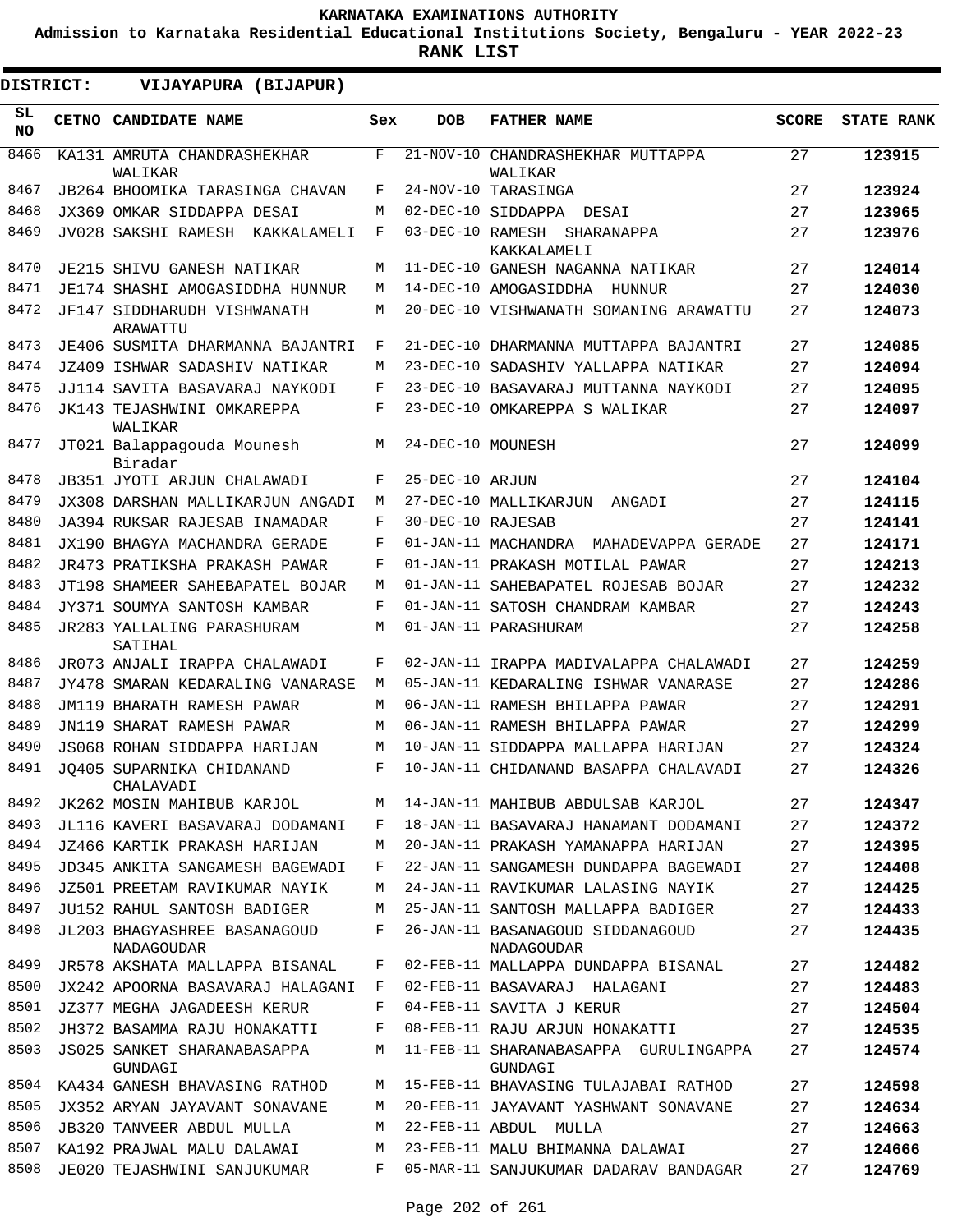**Admission to Karnataka Residential Educational Institutions Society, Bengaluru - YEAR 2022-23**

| <b>DISTRICT:</b> | VIJAYAPURA (BIJAPUR)                         |     |                   |                                               |              |                   |
|------------------|----------------------------------------------|-----|-------------------|-----------------------------------------------|--------------|-------------------|
| SL<br>NO.        | CETNO CANDIDATE NAME                         | Sex | <b>DOB</b>        | <b>FATHER NAME</b>                            | <b>SCORE</b> | <b>STATE RANK</b> |
|                  | <b>BANDAGAR</b>                              |     |                   |                                               |              |                   |
| 8509             | JZ337 SHREYAS PRAVEEN KAMALAKAR              | M   | 07-MAR-11 PRAVEEN | KAMALAKAR                                     | 27           | 124787            |
| 8510             | JZ383 POOJA BASAPPA MADAR                    | F   |                   | 08-MAR-11 BASAPPA SHEKHAPPA MADAR             | 27           | 124799            |
| 8511             | JY176 RAM BASU PAWAR                         | M   |                   | 10-MAR-11 BASU SHANKAR PAWAR                  | 27           | 124819            |
| 8512             | JZ321 ANITA RAJU RATHOD                      | F   |                   | 14-MAR-11 RAJU DAMALU RATHOD                  | 27           | 124853            |
| 8513             | JC199 PARASHU SHANKAR JADHAVA                | M   |                   | 15-MAR-11 SHANKAR MOTILAL JADHAVA             | 27           | 124868            |
| 8514             | JS696 SHIVARAKUMAR ANNARAYA<br>DEVARADI      | М   |                   | 16-MAR-11 ANNARAYA DEVARADI                   | 27           | 124879            |
| 8515             | JH265 ARCHANA ADIVEPPA HARIJANA              | F   |                   | 18-MAR-11 ADIVEPPA KANTAPPA HARIJANA          | 27           | 124889            |
| 8516             | JD235 BASAVARAJ HONNAPPA<br><b>BOODAGOLI</b> | M   |                   | 18-MAR-11 HONNAPPA                            | 27           | 124890            |
| 8517             | JB284 VEERESH BASAYYA HIREMATH               | M   |                   | 18-MAR-11 BASAYYA SHIVABASAYYA HIREMATH       | 27           | 124902            |
| 8518             | JH521 SUPRIYA MALLAPPA KALLUR                | F   |                   | 20-MAR-11 MALLAPPA BHIMASHA KALLUR            | 27           | 124918            |
| 8519             | JD358 SANJANA ASHOKA BAJANTRI                | F   |                   | 21-MAR-11 ASHOKA SHIVARAYAPPA BAJANTHRI       | 27           | 124925            |
| 8520             | JT126 VIRESH PRAKASH CHAVAN                  | М   | 22-MAR-11 PRAKASH |                                               | 27           | 124932            |
| 8521             | JK047 ARAPEETA SIDDARAM KALMANI              | F   |                   | 23-MAR-11 SIDDARAM BASAPPA KALMANI            | 27           | 124934            |
| 8522             | JA417 NATISHA BALAVANT PAWAR                 | F   |                   | 25-MAR-11 BALAVANT PULISIMHA PAWAR            | 27           | 124962            |
| 8523             | JR164 SANGAMMA<br>PARASHURAM<br>ALYAL F      |     |                   | 29-MAR-11 PARASHURAM<br>ALYAL                 | 27           | 125002            |
| 8524             | JU019 MUJEEB RAJU SOMPUR                     | М   |                   | 01-APR-11 RAJU GAIBU SOMPUR                   | 27           | 125024            |
| 8525             | JK005 SAMARTH MAHADEVAPPA PATIL              | M   |                   | 02-APR-11 MAHADEVAPPA SIDDANNA PATIL          | 27           | 125042            |
| 8526             | JL097 SHIVAPRASAD SANGAPPA TOTAD             | M   |                   | 02-APR-11 SANGAPPA SHIVAYOGEPPA TOTAD         | 27           | 125043            |
| 8527             | JA025 GANGU PARAMANNA KAKHANDAKI             | F   |                   | 03-APR-11 PARAMANNA BASAPPA KAKHANDAKI        | 27           | 125051            |
| 8528             | JT239 SAMARTH GURURAJ YAMPURE                | М   | 04-APR-11 GURURAJ | BASAVARAJ<br>YAMPURE                          | 27           | 125068            |
| 8529             | JZ285 SHARATAKUMAR SHIVANAND<br>DODAMANI     | М   |                   | 09-APR-11 SHIVANAND<br>DODAMANI               | 27           | 125119            |
| 8530             | JU159 SACHIN HANAMANTRAY BILLAD              | М   |                   | 13-APR-11 HANAMANTRAY KESURAY BILLAD          | 27           | 125164            |
| 8531             | JA054 ARCHANA MADAR                          | F   |                   | 14-APR-11 GOPAL MADAR                         | 27           | 125169            |
| 8532             | JK174 DARSHAN DURGAPPA HOSAMANI              | М   |                   | 15-APR-11 DURGAPPA<br>HOSAMANI                | 27           | 125184            |
| 8533             | KA105 PREETAM BASAVARAJ BHAJANTRI            | M   |                   | 15-APR-11 BASAVARAJ SHIVAPPA BHAJANTRI        | 27           | 125193            |
| 8534             | JV183 RAMESH BHIMANAGOUD PATIL               | М   |                   | 15-APR-11 BHIMANAGOUD                         | 27           | 125194            |
| 8535             | JF230 VEENODA<br>SHIVANAND WALIKAR           | М   |                   | 15-APR-11 SHIVANAND WALIKAR                   | 27           | 125198            |
| 8536             | JF029 VIKRAM RAJU RATHOD                     | M   |                   | 18-APR-11 RAJU SHIVALAL RATHOD                | 27           | 125224            |
| 8537             | JX479 SHRUTI SHANKAR RATHOD F                |     | 21-APR-11 SHANKAR |                                               | 27           | 125260            |
| 8538             | JP007 PRABHAVATI RAMANAGOUDA F<br>PATIL      |     |                   | 23-APR-11 RAMANAGOUDA CHANDAPPA PATIL         | 27           | 125281            |
| 8539             | JP055 GANGADHAR HULAGAPPA MADAR M            |     |                   | 24-APR-11 HULAGAPPA SIDDAPPA MADAR            | 27           | 125289            |
| 8540             | JX525 KIRAN RAVIKUMAR PAWAR                  | M   |                   | 25-APR-11 RAVIKUMAR PAWAR                     | 27           | 125302            |
| 8541             | JU130 KIRAN SHIVAJI RATHOD                   | M   |                   | 29-APR-11 SHIVAJI MALLESHI RATHOD             | 27           | 125348            |
| 8542             | JD126 TANUSHREE BASAVARAJ RAJAPUT F          |     |                   | 02-MAY-11 BASAVARAJ MARUTI RAJAPUT            | 27           | 125388            |
| 8543             | JP146 SHREEDEVI PRAKASH KORI                 | F   |                   | 05-MAY-11 PRAKASH KORI                        | 27           | 125425            |
| 8544             | JD224 TARUN MALLIKARJUAN SURAPUR M           |     |                   | 06-MAY-11 MALLIKARJUAN SHANKAREPPA<br>SURAPUR | 27           | 125440            |
| 8545             | JZ547 MAHADEV SHASHIKANT KABADE              | M   |                   | 07-MAY-11 SHASHIKANT MAHADEV KABADE           | 27           | 125450            |
| 8546             | JF486 REVUSING RATHOD                        | M   |                   | 16-MAY-11 MALLESI RATHOD                      | 27           | 125559            |
| 8547             | JM118 SANJINA RAJU TALAWAR                   | F   |                   | 16-MAY-11 RAJU CHANNAPPA TALWAR               | 27           | 125561            |
| 8548             | JY564 ARPITA RAJAKUMAR CHAVHAN               | F   |                   | 18-MAY-11 RAJAKUMAR CHAVHAN                   | 27           | 125575            |
| 8549             | JF242 VINOD SOMANING KAMBALE                 | M   |                   | 23-MAY-11 SOMANING KAMBALE                    | 27           | 125654            |
| 8550             | JP358 SANJIVINI KASHIPATI BADIGER F          |     |                   | 25-MAY-11 KASHIPATI IRANNA BADIGER            | 27           | 125671            |
| 8551             | JM172 AMBRISH BASAVARAJ GOUNDI               | М   |                   | 31-MAY-11 BASAVARAJ GOUNDI                    | 27           | 125740            |
| 8552             | JM148 GURUDATTA SHRISHAIL KAMBAR M           |     |                   | 01-JUN-11 SHRISHAIL AMATEPPA KAMBAR           | 27           | 125759            |
| 8553             | JK307 PRADEEP SURESH GINNI                   | M   |                   | 01-JUN-11 SURESH H GINNI                      | 27           | 125772            |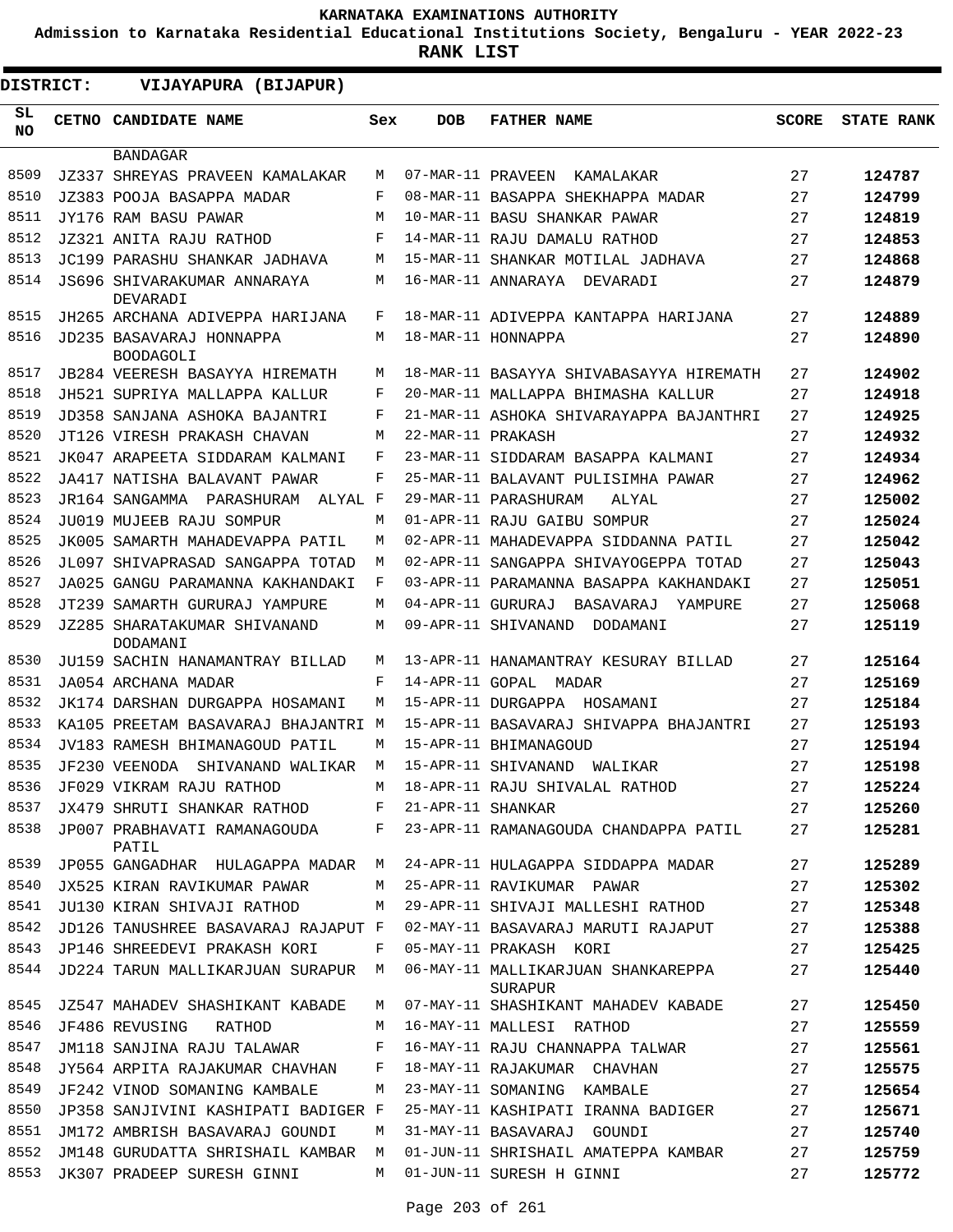**Admission to Karnataka Residential Educational Institutions Society, Bengaluru - YEAR 2022-23**

**RANK LIST**

| DISTRICT:       |  | VIJAYAPURA (BIJAPUR)                              |             |                   |                                                   |              |                   |
|-----------------|--|---------------------------------------------------|-------------|-------------------|---------------------------------------------------|--------------|-------------------|
| SL<br><b>NO</b> |  | CETNO CANDIDATE NAME                              | Sex         | <b>DOB</b>        | <b>FATHER NAME</b>                                | <b>SCORE</b> | <b>STATE RANK</b> |
| 8554            |  | JR039 SUSHMITA SHREESHAIL<br>JALAWADI             | $\mathbf F$ |                   | 01-JUN-11 SHREESHAIL BASAPPA JALAWADI             | 27           | 125788            |
| 8555            |  | JM379 DARSHAN RAJU CHAVAN                         | M           |                   | 02-JUN-11 RAJU BILAPPA CHAVAN                     | 27           | 125801            |
| 8556            |  | JZ468 VARSHYA SHREEKANT PAVAR                     | F           |                   | 02-JUN-11 SHREEKANT V PAVAR                       | 27           | 125811            |
| 8557            |  | JS227 SAMPREET GURURAJ LADI                       | M           |                   | 03-JUN-11 GURURAJ LADI                            | 27           | 125819            |
| 8558            |  | JP088 AKASH BASAVARAJ DEVANAGAVU                  | M           |                   | 06-JUN-11 BASAVARAJ                               | 27           | 125848            |
| 8559            |  | JY548 BHAGYASHREE SURESH KARAJOL                  | F           |                   | 06-JUN-11 SURESH MALEPPA KARAJOL                  | 27           | 125849            |
| 8560            |  | JN111 PRATIKSA MANJUNATH RATHOD                   | F           |                   | 06-JUN-11 MANJUNATH DHARMAPPA RATHOD              | 27           | 125856            |
| 8561            |  | KA145 OMKAR SADASHIV HARIJAN                      | М           |                   | 09-JUN-11 SADASHIV YALLAPPA HARIJAN               | 27           | 125904            |
| 8562            |  | JW065 MANJUNATH<br>HIREMATH                       | M           |                   | 10-JUN-11 SHIVANAND                               | 27           | 125924            |
| 8563            |  | JZ400 AVINASH SURESH TOLE                         | M           |                   | 11-JUN-11 SURESH ASHOK TOLE                       | 27           | 125937            |
| 8564            |  | KA074 BHAGYASHREE RAVINDRA SAVADI F               |             |                   | 12-JUN-11 RAVINDRA SAVADI                         | 27           | 125951            |
| 8565            |  | JM265 MEGHA SIDDANAGOUDA AVERI                    | F           |                   | 16-JUN-11 SIDDANAGOUDA<br>BALAVANTAPPAGOUDA AVERI | 27           | 125997            |
| 8566            |  | JM263 JYOTI SANGAPPA KODEKALLA                    | F           |                   | 17-JUN-11 SANGAPPA YAMANAPPA KODEKALLA            | 27           | 126012            |
| 8567            |  | JE287 MALLIKARJUN BASAVARAJ<br><b>BISANAL</b>     | M           |                   | 18-JUN-11 BASAVARAJ NAGAPPA BISANAL               | 27           | 126025            |
| 8568            |  | JZ230 GEETA DEVANAND BIRADAR                      | F           |                   | 20-JUN-11 DEVANAND                                | 27           | 126052            |
| 8569            |  | JD433 SOURABH SANTOSH RATHOD                      | M           | 21-JUN-11 SANTOSH |                                                   | 27           | 126071            |
| 8570            |  | JU022 VIJAYALAXMI GURUPADAPPA<br>HADAPAD          | F           |                   | 24-JUN-11 GURUPADAPPA NANDAPPA HADAPAD            | 27           | 126117            |
| 8571            |  | JO043 BORAMMA SHIVAPPA HALABAR                    | F           |                   | 25-JUN-11 SHIVAPPA PAVADEPPA HALABAR              | 27           | 126120            |
| 8572            |  | JN004 ABIBA RAJESAB NADHAF                        | M           |                   | 26-JUN-11 RAJESAB MAHAMMADSAB NADHAF              | 27           | 126127            |
| 8573            |  | JS150 VINOD LAXMAN NAIKODI                        | М           |                   | 30-JUN-11 LAXMAN TIPPANNA NAIKODI                 | 27           | 126185            |
| 8574            |  | JG245 SRUSHTI MOHANKUMAR NAYAK                    | F           |                   | 01-JUL-11 MOHANKUMAR NAYAK                        | 27           | 126204            |
| 8575            |  | JX223 AKASH REVANASIDDA MURADI                    | М           |                   | 02-JUL-11 REVANASIDDA MURADI                      | 27           | 126206            |
| 8576            |  | JU002 JAKKAPPA NINGAPPA POOJARI                   | M           |                   | 03-JUL-11 NINGAPPA BHIMAPPA POOJARI               | 27           | 126224            |
| 8577            |  | JD413 MAHMADMOSIN HUSENSAB<br>GOBRODAGI           | М           |                   | 06-JUL-11 HUSENSAB                                | 27           | 126271            |
| 8578            |  | JA470 SUNIL SHRISHIAL HOSUR                       | M           |                   | 08-JUL-11 SHRISHAIL                               | 27           | 126322            |
| 8579            |  | JV082 BASAVARAJ VITHTHAL ALLAGI                   | M           |                   | 10-JUL-11 VITHTHAL SAYABANNA ALLAGI               | 27           | 126340            |
| 8580            |  | JQ651 RAHUL IRAPPA HYAVAGAL                       |             |                   | M 10-JUL-11 IRAPPA RUDRAPPA HYAVAGAL              | 27           | 126350            |
| 8581            |  | JR513 CHAITRA RAMESH BHAJANTRI                    | F.          |                   | 12-JUL-11 RAMESH DEVINDRAPPA BHAJANTRI            | 27           | 126372            |
| 8582            |  | JY585 SAMARTH SHRISHAIL BALUTI                    | M           |                   | 14-JUL-11 SHRISHAIL SIDDARAM BALUTI               | 27           | 126407            |
| 8583            |  | JR560 ABHI NANU RATHOD                            | M           |                   | 15-JUL-11 NANU SHANKAR RATHOD                     | 27           | 126410            |
| 8584            |  | JL019 KASHINATH BASAVARAJ<br>MADIWALAR            | М           |                   | 15-JUL-11 BASAVARAJ MADIWALAR                     | 27           | 126420            |
| 8585            |  | JR250 SHAHID IBRAHIM VADAGERI M 15-JUL-11 IBRAHIM |             |                   |                                                   | 27           | 126424            |
| 8586            |  | JM128 BHIMASHANKAR SHANKAR<br>KYODAGERI           | M           |                   | 16-JUL-11 SHANKAR BIMAPPA KYODAGERI               | 27           | 126428            |
| 8587            |  | JS102 PRAJWAL RAMANGOUD PATIL M                   |             |                   | 21-JUL-11 RAMANGOUD SANGANGOUD PATIL              | 27           | 126494            |
| 8588            |  | JY039 SUREKHA BHIMU RATHOD                        | F           |                   | 21-JUL-11 BHIMU KHEMU RATHOD                      | 27           | 126497            |
| 8589            |  | JH193 BHAGYASHREE PUNDALIKA KATE                  | F           |                   | 22-JUL-11 PUNDALIKA VITTHAL KATE                  | 27           | 126499            |
| 8590            |  | JW223 SHAMSHADBEGUM MOULALI<br>TURAKANAGERI       | F           | 22-JUL-11 MOULALI |                                                   | 27           | 126512            |
| 8591            |  | JS496 MANJUNATH NARAYAN RATHOD                    | М           |                   | 23-JUL-11 NARAYANA SHIVASHANKAR RATHOD            | 27           | 126519            |
| 8592            |  | JP033 PALLAVI TIPPANNA DODAMANI                   | F           |                   | 23-JUL-11 TIPPANNA SANGAPPA DODAMANI              | 27           | 126522            |
| 8593            |  | JA443 KALPANA SURESH LAMANI                       | F           |                   | 24-JUL-11 SURESH SHETTEPPA LAMANI                 | 27           | 126529            |
| 8594            |  | JP192 ADRUSH HONNAPPA MADAR                       | М           |                   | 27-JUL-11 HONNAPPA RAMAPPA MADAR                  | 27           | 126568            |
| 8595            |  | JR572 RUKMINI BHAGANNA BIRADAR                    | F           |                   | 27-JUL-11 BHAGANNA                                | 27           | 126584            |
| 8596            |  | JH230 MOHAN SHIVUKUMAR BADIGER                    | М           |                   | 28-JUL-11 SHIVUKUMAR SHARANAPA BADIGER            | 27           | 126598            |
| 8597            |  | JE280 PALLAVI RAGAVENDRA AGASAR F                 |             |                   | 29-JUL-11 RAGAVENDRA SHANKREPPA                   | 27           | 126614            |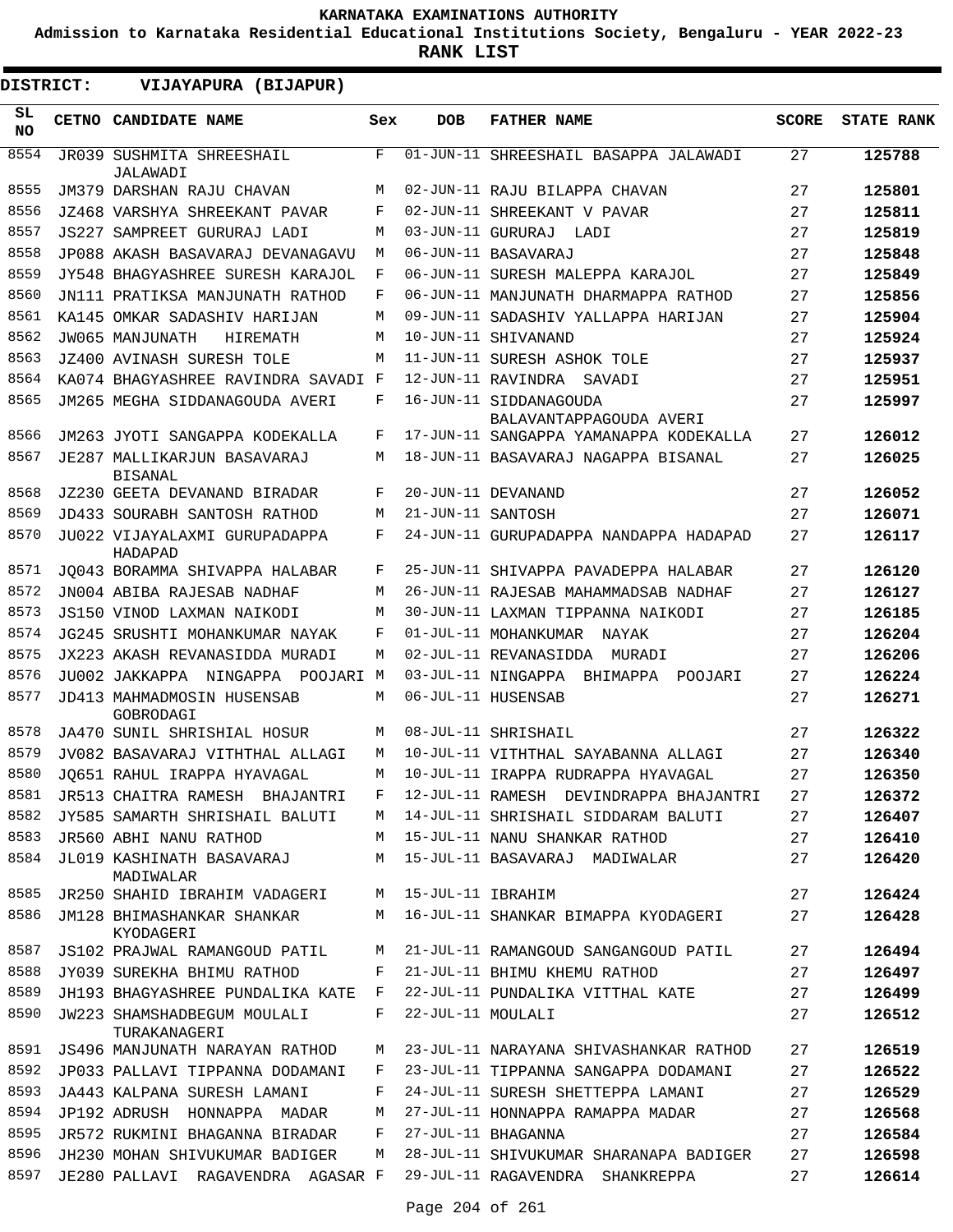**Admission to Karnataka Residential Educational Institutions Society, Bengaluru - YEAR 2022-23**

**RANK LIST**

| <b>DISTRICT:</b> |  | VIJAYAPURA (BIJAPUR)                           |     |                  |                                                |              |                   |
|------------------|--|------------------------------------------------|-----|------------------|------------------------------------------------|--------------|-------------------|
| SL.<br><b>NO</b> |  | CETNO CANDIDATE NAME                           | Sex | <b>DOB</b>       | <b>FATHER NAME</b>                             | <b>SCORE</b> | <b>STATE RANK</b> |
|                  |  |                                                |     |                  | AGASAR                                         |              |                   |
| 8598             |  | JS393 ADHITYA NINGANNA BIRADARA                | М   |                  | 30-JUL-11 NINGANNA SHANKRAPPA BIRADARA         | 27           | 126622            |
| 8599             |  | JC082 NAYEEM NABISAB NADAF                     | М   |                  | 30-JUL-11 NABISAB HUSENSAB NADAF               | 27           | 126629            |
| 8600             |  | JR636 SHREESHAIL SOMARAYA HADAPAD M            |     |                  | 01-AUG-11 SOMARAYA                             | 27           | 126651            |
| 8601             |  | JE388 SHAMBHAVI BASAVARAJ WALI                 | F   |                  | 05-AUG-11 BASAVARAJ SHARANAPPA WALI            | 27           | 126708            |
| 8602             |  | JH132 PRAVEEN<br>BASAVARAJ<br>MADIVAL M        |     |                  | 08-AUG-11 BASAVARAJ<br>MADTVAL                 | 27           | 126743            |
| 8603             |  | JY158 PRAVEEN ASHOK RATHOD                     | М   |                  | 10-AUG-11 ASHOK BABURAO RATHOD                 | 27           | 126767            |
| 8604             |  | JH450 SHARANKUMAR MALLAPPA<br>DABBIGAR         | М   |                  | 10-AUG-11 MALLAPPA SHEKHAPPA DABBIGAR          | 27           | 126770            |
| 8605             |  | JD384 PREMA SUBHAS MADAR                       | М   | 12-AUG-11 SUBHAS | MADAR                                          | 27           | 126790            |
| 8606             |  | JD049 HARALAYYA SURESH MADAR                   | М   |                  | 15-AUG-11 SURESH BASAPPA MADAR                 | 27           | 126807            |
| 8607             |  | KA124 HARISH SURESH DHARANAKAR                 | М   |                  | 15-AUG-11 SURESH DHARANAKAR                    | 27           | 126808            |
| 8608             |  | JL374 AKASH SHARANAPPA JALAHALLI               | М   |                  | 19-AUG-11 SHARANAPPA D JALAHALLI               | 27           | 126850            |
| 8609             |  | JD228 HANAMANT VITTAL<br>JAMMALADINNI          | М   |                  | 20-AUG-11 VITTAL BHEEMAPPA JAMMALADINNI        | 27           | 126861            |
| 8610             |  | JH349 SUJNANI RAJAKUMAR GAYAKAVAD F            |     |                  | 28-AUG-11 RAJAKUMAR HANAMANT GAYAKAVAD         | 27           | 126954            |
| 8611             |  | JP275 SAMARTH<br>EAVANAGI                      | М   |                  | 01-SEP-11 SHANTAPPA<br>EAVANAGI                | 27           | 126990            |
| 8612             |  | JJ018 VINAYAK SHARANAPPA GHANTI                | М   |                  | 01-SEP-11 SHARANAPPA MALLAPPA GHANTI           | 27           | 126993            |
| 8613             |  | JS142 SAKSHI RAJU<br>JADHAV                    | F   |                  | 04-SEP-11 RAJU GOVIND JADHAV                   | 27           | 127015            |
| 8614             |  | KA186 VAISHNAVI DHARMU<br>CHAVAN               | F   | 04-SEP-11 DHARMU | BASU CHAVAN                                    | 27           | 127018            |
| 8615             |  | KA344 MANJUNATH VENKAPPA MALLI                 | М   |                  | 05-SEP-11 VENKAPPA MALLI                       | 27           | 127027            |
| 8616             |  | JM108 BAGARAJ BASAVARAJ<br>BANDIWADDAR         | М   |                  | 06-SEP-11 BASAVARAJ BANDIWADDAR                | 27           | 127039            |
| 8617             |  | JX354 SOUMYA LAGAMANNA SATYAL                  | F   |                  | 07-SEP-11 LAGAMANNA<br>SATYAL                  | 27           | 127052            |
| 8618             |  | <b>JD305 BHAGYASHREE SANGAPPA</b><br>MADDARAKI | F   |                  | 09-SEP-11 SANGAPPA BASAPPA MADDARAKI           | 27           | 127067            |
| 8619             |  | JY360 SUDEEP ASHOK PADAGANUR                   | М   |                  | 09-SEP-11 ASHOK SIDDALINGAPPA PADAGANUR        | 27           | 127074            |
| 8620             |  | JO111 AKASHKUMAR RAJASHEKHAR<br>ALAMATTI       | М   |                  | 10-SEP-11 RAJASHEKHAR SADANAND ALAMATTI        | 27           | 127075            |
| 8621             |  | JP183 SHANKARAGOUDA BASANAGOUDA<br>TIGALI      | М   |                  | 11-SEP-11 BASANAGOUDA CHANNAPPAGOUDA<br>TIGALI | 27           | 127089            |
| 8622             |  | JY450 PRAVEEN BHAGAVANT SANAL                  | М   |                  | 12-SEP-11 BHAGAVANT<br>SANAL                   | 27           | 127102            |
| 8623             |  | JH467 PREMAKUMAR KASHINATH<br><b>BANASODE</b>  | М   |                  | 12-SEP-11 KASHINATH SIDDALING BANASODE         | 27           | 127103            |
| 8624             |  | JP179 PRAVEENAKUMAR YANKAPPA<br>WADDAR         | M   |                  | 13-SEP-11 YANKAPPA TIMMAPPA WADDAR             | 27           | 127117            |
| 8625             |  | JG148 SUDATTA IRAPPA KAMBALE                   | M   |                  | 13-SEP-11 IRAPPA TUKARAM KAMBALE               | 27           | 127119            |
| 8626             |  | JO423 MITHUN RAKESH CHAVAN                     | М   |                  | 16-SEP-11 RAKESH RAJARAM CHAVAN                | 27           | 127141            |
| 8627             |  | JB176 PRAJWAL PRAKASH DALAWAI                  | М   |                  | 16-SEP-11 PRAKASH CHANDAPPA DALAWAI            | 27           | 127143            |
| 8628             |  | JX114 VIJAYKUMAR ALEGAVI                       | M   |                  | 18-SEP-11 VIRUPAKSH                            | 27           | 127164            |
| 8629             |  | JE005 NIKHITA ANNAPPA CHOUDHARI                | F   |                  | 19-SEP-11 ANNAPPA SIDAGOND CHOUDHARI           | 27           | 127172            |
| 8630             |  | JE284 MALLIKARJUN PARASHURAM<br>ALLIBADI       | М   |                  | 22-SEP-11 PARASHURAM VITTHAL ALLIBADI          | 27           | 127201            |
| 8631             |  | JD323 VIKAS HANAMANT KYATANNAVAR               | М   |                  | 23-SEP-11 HANAMANT KYATANNAVAR                 | 27           | 127211            |
| 8632             |  | KA272 RAKESH SUBHASH RATHOD                    | М   |                  | 24-SEP-11 SUBHASH RATHOD                       | 27           | 127223            |
| 8633             |  | JS505 VASUDEVA SANTOSH RATHOD                  | М   |                  | 24-SEP-11 SANTOSH MITTHU RATHOD                | 27           | 127226            |
| 8634             |  | JA423 VIDYASHRI YAMANAPPA<br>DODAMANI          | F   |                  | 24-SEP-11 YAMANAPPA BELLEPPA DODAMANI          | 27           | 127227            |
| 8635             |  | JZ113 SAMARTHA RAJU RATHOD                     | М   |                  | 26-SEP-11 RAJU LIMBAJI RATHOD                  | 27           | 127246            |
| 8636             |  | JS114 SHASHIKANT SHREEMANT<br>TALAKERI         | М   |                  | 28-SEP-11 SHREEMANT SHIVBASAPPA<br>TALAKERI    | 27           | 127265            |
| 8637             |  | JA418 BHARATI BASAVARAJ LAMANI                 | F   |                  | 01-OCT-11 BASAVARAJ                            | 27           | 127286            |
| 8638             |  | JK069 UMESH KALLAYYA HIREMATH                  | M   |                  | 02-OCT-11 KALLAYYA HIREMATH                    | 27           | 127301            |

Page 205 of 261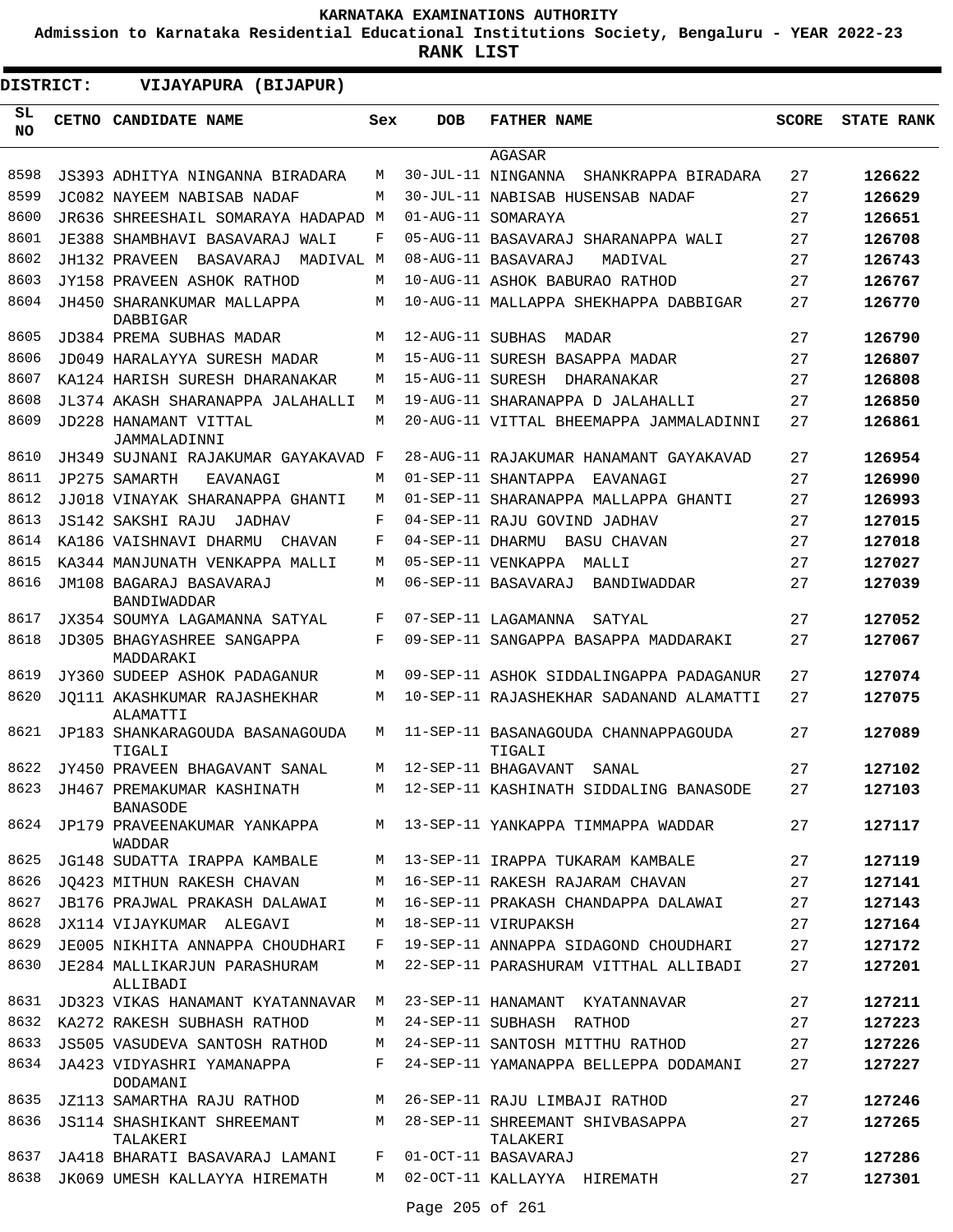**Admission to Karnataka Residential Educational Institutions Society, Bengaluru - YEAR 2022-23**

**RANK LIST**

| <b>DISTRICT:</b> |  | VIJAYAPURA (BIJAPUR)                                                    |        |                   |                                                                            |              |                   |
|------------------|--|-------------------------------------------------------------------------|--------|-------------------|----------------------------------------------------------------------------|--------------|-------------------|
| SL.<br><b>NO</b> |  | CETNO CANDIDATE NAME                                                    | Sex    | <b>DOB</b>        | <b>FATHER NAME</b>                                                         | <b>SCORE</b> | <b>STATE RANK</b> |
| 8639             |  | JZ194 PRATIKSHA PRABHU MYAGERI                                          | F      |                   | 03-OCT-11 PRABHU MYAGERI                                                   | 27           | 127311            |
| 8640             |  | JX517 ROHIT ANIL CHAVAN                                                 | M      | $04-0CT-11$ ANTI. | CHAVAN                                                                     | 27           | 127322            |
| 8641             |  | JP017 SUKANYA VEERESH ADIHAL                                            | F      |                   | 05-OCT-11 VEERESH SIDDAPPA ADIHAL                                          | 27           | 127337            |
| 8642             |  | JS057 YALLALINGA SHANKRALINGA<br>RATYAL                                 | M      |                   | 05-OCT-11 SHANKARALINGA SHREESHAIL<br>RATYAL                               | 27           | 127338            |
| 8643             |  | JD264 PRAJVAL BHIMAPPA CHAVAN                                           | M      |                   | 06-OCT-11 BHIMAPPA SHITARAM CHAVAN                                         | 27           | 127347            |
| 8644             |  | JY127 SIDDHARUDHA RAJKUMAR<br>GIRISAGAR                                 | M      |                   | 14-OCT-11 RAJKUMAR MALEPPA GIRISAGAR                                       | 27           | 127424            |
| 8645             |  | JY577 PAVANAKUMAR ALLAMAPRABHU<br><b>SUTAR</b>                          | M      |                   | 16-OCT-11 ALLAMAPRABHU VASU SUTAR                                          | 27           | 127441            |
| 8646             |  | JR503 NIKITA HANAMANT KELAGINMANI F                                     |        |                   | 18-OCT-11 HANAMANT B KELAGINMANI                                           | 27           | 127471            |
| 8647             |  | JE288 GODAVARI AMASIDDA VATARE                                          | F      |                   | 19-OCT-11 AMASIDDA<br>VATARE                                               | 27           | 127478            |
| 8648             |  | JN039 RANJITA SURESH CHOUDRI                                            | F      | 24-OCT-11 SURESH  |                                                                            | 27           | 127520            |
| 8649             |  | JR556 SEVANTI KAREPPA HADNUR                                            | F      | 24-OCT-11 KAREPPA |                                                                            | 27           | 127521            |
| 8650             |  | JM348 SOUJANYA SHARANAPPA NAYKODI F                                     |        |                   | 24-OCT-11 SHARANAPPA O NAYKODI                                             | 27           | 127524            |
| 8651<br>8652     |  | JB323 AKASH NAGANUR<br>JO085 AISHWARYA CHANDRASHEKHAR                   | M<br>F |                   | 25-OCT-11 NINGAPPA<br>01-NOV-11 CHANDRASHEKHAR RAMU LAMANI                 | 27<br>27     | 127529<br>127589  |
|                  |  | RATHOD                                                                  |        |                   |                                                                            |              |                   |
| 8653             |  | JH274 DHANESHWARI SATYAPPA PUJARI F                                     |        |                   | 02-NOV-11 SATYAPPA PRABHU PUJARI                                           | 27           | 127600            |
| 8654             |  | JH329 JAMEER JAINUDDIN KARABARI                                         | М      |                   | 02-NOV-11 JAINUDDIN IMAMSAB KARABARI                                       | 27           | 127603            |
| 8655             |  | JF104 PAVAN PRAKASH LONI                                                | M      |                   | 08-NOV-11 PRAKASH GIRAMALLAPPA LONI                                        | 27           | 127663            |
| 8656             |  | JP056 HANAMANTA NINGAPPA<br>KALLAPPAGOL                                 | М      |                   | 10-NOV-11 NINGAPPA HANAMATA KALLAPPAGOL                                    | 27           | 127673            |
| 8657             |  | JF424 BHAGAPPA ANAND BANIKOL                                            | M      |                   | 11-NOV-11 ANAND SHIVSHANKAR BANIKOL                                        | 27           | 127680            |
| 8658             |  | JO096 VIDYA NAGAPPA KOLAMALI                                            | F      |                   | 11-NOV-11 NAGAPPA YALLAPPA KOLAMALI                                        | 27           | 127689            |
| 8659             |  | JK215 AMOL MALLESHI KATTIMANI                                           | M      |                   | 13-NOV-11 MALLESHI<br>KATTIMANI                                            | 27           | 127701            |
| 8660             |  | JA189 BHAGYASHREE MALLAPPA<br>HEDIJOL                                   | F      |                   | 14-NOV-11 MALLAPPA<br>HEDIJOL                                              | 27           | 127717            |
| 8661             |  | JK106 ROHIT VIJAYAKUMAR RATHOD                                          | М      |                   | 19-NOV-11 VIJAYAKUMAR SOMU RATHOD                                          | 27           | 127763            |
| 8662             |  | JD188 VISHNU KRISHNA CHAVAN                                             | М      |                   | 20-NOV-11 KRISHNA VACHU CHAVAN                                             | 27           | 127771            |
| 8663             |  | JX430 ROOPA RAJU DHARANAKAR                                             | F      |                   | 21-NOV-11 RAJU DHARANAKAR                                                  | 27           | 127774            |
| 8664             |  | JY210 DARSHAN BHARAMANNA NAVI                                           | М      |                   | 26-NOV-11 BHARAMANNA HANAMANT NAVI                                         | 27           | 127810            |
| 8665             |  | JR505 LAXMIPUTR SHANKAR SUNGANTAN M                                     |        |                   | 27-NOV-11 SHANKAR SUNGANTAN                                                | 27           | 127824            |
| 8666             |  | JA210 SAHANA HONNAPPA KOLAKAR                                           | F      |                   | 28-NOV-11 HONNAPPA SIVAPPA KOLAKAR                                         | 27           | 127839            |
| 8667             |  | JZ042 UMASHREE MALAPPA LANGOTI                                          | F      |                   | 28-NOV-11 MALAPPA DHAREPPA LANGOTI                                         | 27           | 127841            |
| 8668<br>8669     |  | JR666 KIRTI SURESH SAMAGAR                                              | F<br>М |                   | 30-NOV-11 SURESH SAMAGAR                                                   | 27           | 127859            |
| 8670             |  | JQ378 PARAMANANDA SOMANATH<br>HOSAMANI<br>JX151 KUMAR ANNASAB CHAMAKERI |        |                   | 30-NOV-11 SOMANATH BASAPPA HOSAMANI<br>04-DEC-11 ANNASAB BASAPPA CHAMAKERI | 27           | 127860            |
| 8671             |  |                                                                         | М<br>F |                   | 09-DEC-11 ASHVANTARAY SHRISHAIL MANE                                       | 27           | 127890            |
| 8672             |  | JK178 NEELAVATI ASHVANTARAY MANE<br>JR469 VAISHNAVI SIDRAMAPPAGOUD      | F      |                   | 12-DEC-11 SIDRAMAPPAGOUD                                                   | 27<br>27     | 127930<br>127964  |
| 8673             |  | <b>BIRADAR</b><br>JM215 ARUN HANAMANTA MADAR                            | M      |                   | GURUSIDDAPPAGOUD BIRADAR<br>14-DEC-11 HANAMANTA                            | 27           | 127970            |
| 8674             |  | JH029 PRATIK RAJU NAIK                                                  | М      |                   | 16-DEC-11 RAJU NAMU NAIK                                                   | 27           | 127991            |
| 8675             |  | KA445 SINCHANA HANAMANTH MADAR                                          | F      |                   | 19-DEC-11 HANAMANTH                                                        | 27           | 128011            |
| 8676             |  | KA372 GOUTAM HANAMANTH CHALWADI                                         | М      |                   | 20-DEC-11 HANAMANTH CHALWADI                                               | 27           | 128015            |
| 8677             |  | JR245 SVARUPA VITTALASING                                               | F      |                   | 25-DEC-11 VITTALASING PARADESHI                                            | 27           | 128044            |
| 8678             |  | PARADESHI                                                               |        |                   |                                                                            | 27           |                   |
| 8679             |  | JV161 MUSTAF BANDENAMAJ MULLA                                           | М<br>М |                   | 31-DEC-11 BANDENAMAJ RAMAJAN MULLA                                         |              | 128088            |
| 8680             |  | JO258 PRAKASH HANAMANT NADAGADDI<br>JP133 KAVYA SHIVAPPA KORI           | F      |                   | 31-DEC-11 HANAMANTH NADAGADDI<br>01-JAN-12 SHIVAPPA GADDEPPA KORI          | 27<br>27     | 128091<br>128096  |
| 8681             |  | JK090 PAVITRA ANIL NAIK                                                 | F      |                   | 01-JAN-12 ANIL NAMADEV NAIK                                                | 27           | 128103            |
|                  |  |                                                                         |        |                   |                                                                            |              |                   |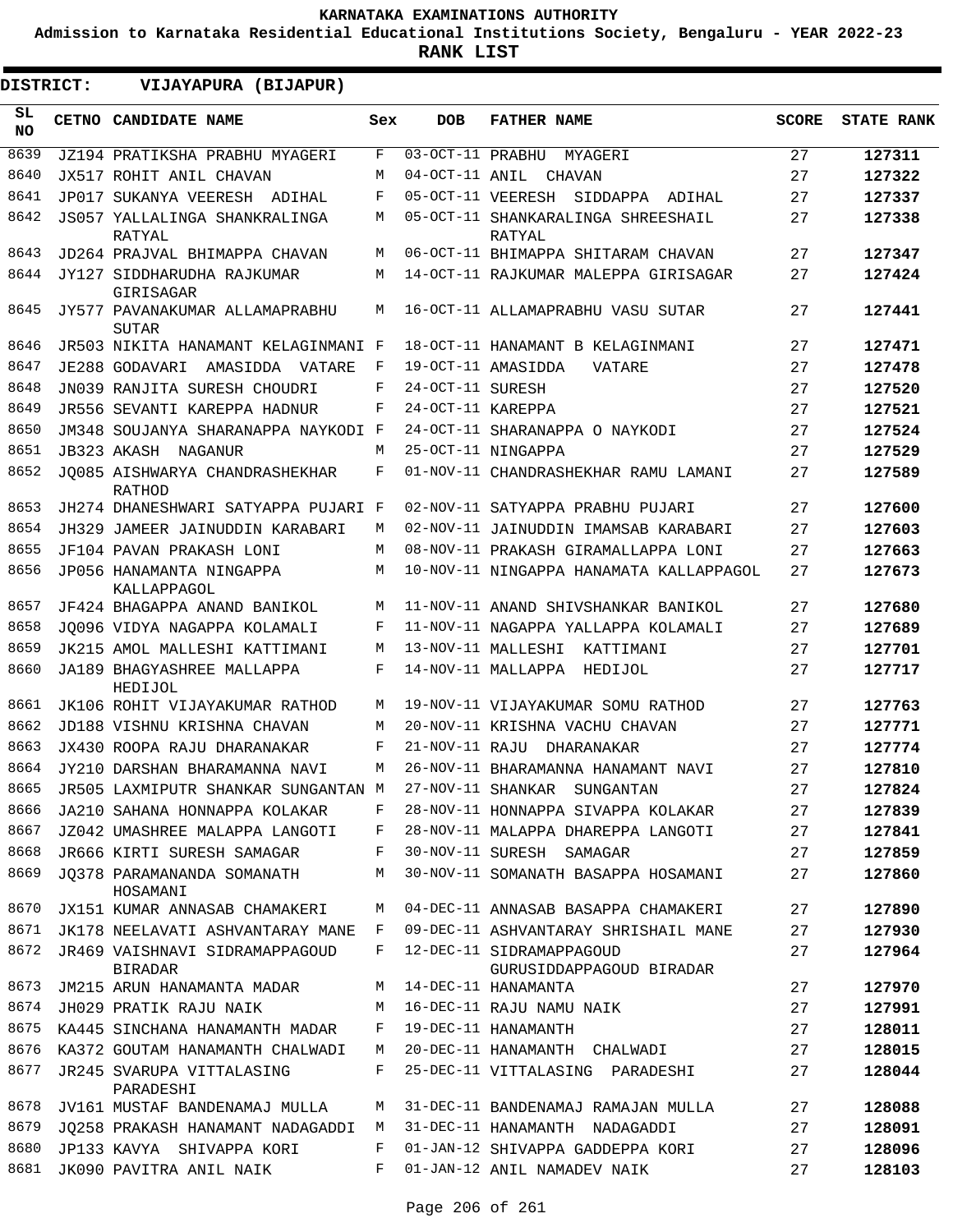**Admission to Karnataka Residential Educational Institutions Society, Bengaluru - YEAR 2022-23**

| DISTRICT:       | VIJAYAPURA (BIJAPUR)                           |     |                   |                                                      |              |                   |
|-----------------|------------------------------------------------|-----|-------------------|------------------------------------------------------|--------------|-------------------|
| SL<br><b>NO</b> | CETNO CANDIDATE NAME                           | Sex | <b>DOB</b>        | <b>FATHER NAME</b>                                   | <b>SCORE</b> | <b>STATE RANK</b> |
| 8682            | JD136 SAHIL RAVIKANT RATHOD                    | M   |                   | $\overline{01 - JAN - 12}$ RAVIKANT<br>RATHOD        | 27           | 128109            |
| 8683            | JK220 SUKANYA SIDDAPPA BABALAGAON F            |     |                   | 01-JAN-12 SIDDAPPA GURAPPA BABALAGAON                | 27           | 128117            |
| 8684            | JH209 VASTALYA GOUTUM BANASODE                 | F   |                   | 16-JAN-12 GOUTUM PANDURNG BANASODE                   | 27           | 128155            |
| 8685            | JF376 SHIVALING SHIVARAJ<br>PADASHETTI         | М   |                   | 20-JAN-12 SHIVARAJ SHIVALINGAPPA<br>PADASHETTI       | 27           | 128164            |
| 8686            | JR241 MUSKAN HUSENBASHA NAIKODI                | F   |                   | 11-MAR-12 HUSENBASHA KHADARSAB NAIKODI               | 27           | 128222            |
| 8687            | JB306 MAHAMADUMAR AKBAR DAKHANI                | М   |                   | 14-AUG-12 AKBAR IMAMASAB DAKHANI                     | 27           | 128269            |
| 8688            | JJ049 ALLAUDDIN ILAYI GOUNDI                   | М   |                   | 17-APR-09 ILAYI BANDIGISAB GOUNDI                    | 26           | 128296            |
| 8689            | KA427 SAGAR KALLAPPA HOSAMANI                  | М   |                   | 25-JUN-09 KALLAPPA HOSAMANI                          | 26           | 128307            |
| 8690            | KA265 LAXMI VILAS RATHOD                       | F   |                   | 02-JUL-09 VILAS REVU RATHOD                          | 26           | 128308            |
| 8691            | JN086 PRAJWAL BHIMANNA<br>BANDIWADDAR          | М   |                   | 10-JUL-09 BHIMANNA RAMANNA BANDIWADDAR               | 26           | 128310            |
| 8692            | JZ554 LAKSHMI SHRISHAIL BASHETTI               | F   |                   | 14-AUG-09 SHRISHAIL<br>BASHETTI                      | 26           | 128315            |
| 8693            | JM187 SHALINI SHIVAPPA KOLYAL                  | F   |                   | 16-AUG-09 SHIVAPPA SIDDAPPA KOLYAL                   | 26           | 128316            |
| 8694            | JJ224 RAJESAB AMINSAB JATKAR                   | М   |                   | 28-AUG-09 AMINSAB RAJESAB JATKAR                     | 26           | 128320            |
| 8695            | JY301 SANDEEP ASHOK CHAVAN                     | М   | 09-SEP-09 ASHOK   | CHAVAN                                               | 26           | 128324            |
| 8696            | JH064 LAKSHMI SIDDAPPA BALAGANUR               | F   |                   | 19-SEP-09 SIDDAPPA KASANNA BALAGANUR                 | 26           | 128327            |
| 8697            | JF522 GANGADHAR SHIVANAND<br>ANDEWADI          | М   |                   | 02-NOV-09 SHIVANAND YALLAPPA ANDEWADI                | 26           | 128333            |
| 8698            | JH262 ABDULRAJAK MAHABUB KARJOL                | M   |                   | 06-NOV-09 MAHABUB ABDULSAB KARJOL                    | 26           | 128337            |
| 8699            | <b>JR371 ARUN BHAGANN GOBBUR</b>               | М   |                   | 07-NOV-09 BHAGANN SAYABANN GOBBUR                    | 26           | 128338            |
| 8700            | JE133 CHETAN CHANDU NAIK                       | М   |                   | 01-JAN-10 CHANDU DHANSING NAIK                       | 26           | 128355            |
| 8701            | JG160 SAMARTH RAMAKRISHNA<br>MADIWALAKAR       | М   |                   | 01-JAN-10 RAMAKRISHNA MADIWALAKAR                    | 26           | 128373            |
| 8702            | JM257 SANTOSH HANAMANT CHALAWADI               | М   |                   | 03-FEB-10 HANAMANT CHANDAPPA CHALAWADI               | 26           | 128414            |
| 8703            | JS700 CHANDAPATEL RUKUMPATEL<br><b>BIRADAR</b> | М   |                   | 10-FEB-10 RUKUMPATEL MAHAMMADPATEL<br><b>BIRADAR</b> | 26           | 128420            |
| 8704            | JR737 SHIVARAJKUMAR AMOGI<br>GOUDAPAGOAL       | М   |                   | 11-FEB-10 AMOGI GOUDAPAGOUDA<br>GOUDAPAGOAL          | 26           | 128423            |
| 8705            | KA039 OMKAR KASHINATH JADHAV                   | M   |                   | 05-MAR-10 KASHINATH MADHU JADHAV                     | 26           | 128449            |
| 8706            | JP222 SUMANTH<br>PRADEEP<br>DODAMANI           | M   | 11-MAR-10 PRADEEP | Н<br>DODAMANI                                        | 26           | 128458            |
| 8707            | JD028 PARAMANAND SHARANAPPA<br>KALAKERI        | M   |                   | 14-MAR-10 SHARANAPPA<br>KALAKERI                     | 26           | 128463            |
| 8708            | JR216 LAXMI MALAPPA PUJARI                     | F   |                   | 27-MAR-10 MALAPPA TAMARAYA PUJARI                    | 26           | 128473            |
| 8709            | JX037 SAMARTH UMMAVAGOL                        | М   |                   | 15-APR-10 SHARABASAPPA UMMAVAGOL                     | 26           | 128485            |
| 8710            | JF371 ABHINASH BASAVARAJ KAMBALE               | М   |                   | 24-APR-10 BASAVARAJ TULASIRAM KAMBALE                | 26           | 128495            |
| 8711            | JB359 SAGAR BABU LAMANI                        | M   |                   | 08-MAY-10 BABU SANKAPPA LAMANI                       | 26           | 128511            |
| 8712            | JD197 PRADEEP MAHANTESH HADAPAD                | М   |                   | 13-MAY-10 MAHANTESH SANJEEVAPPA HADAPAD              | 26           | 128516            |
| 8713            | JU044 AISHA ALLABAKSHA MUJAWAR                 | F   |                   | 20-MAY-10 ALLABAKSHA                                 | 26           | 128522            |
| 8714            | JM447 PARUSURAM SIDDAPPA MADAR                 | М   |                   | 30-MAY-10 SIDDAPPA BASALINGAPPA MADAR                | 26           | 128532            |
| 8715            | KA026 DANAMMA PARAMANAND<br>SUTAGUNDI          | F   |                   | 31-MAY-10 PARAMANAND SUTAGUNDI                       | 26           | 128534            |
| 8716            | JX007 RIYAN H KAROSHI                          | М   |                   | 31-MAY-10 HASANSABA H KAROSHI                        | 26           | 128536            |
| 8717            | JP164 RENUKA RAMANNA HOSAMANI                  | F   |                   | 03-JUN-10 RAMANNA NINGAPPA HOSAMANI                  | 26           | 128555            |
| 8718            | JY100 ANUSHKA DAYANAND SWAMI                   | F   |                   | 15-JUN-10 DAYANAND                                   | 26           | 128568            |
| 8719            | JO725 BHAVANI KRISHNAJI HINGOLI                | F   |                   | 15-JUN-10 KRISHNAJI SHIVAJI HINGOLI                  | 26           | 128569            |
| 8720            | JA255 BASANAGOUD MALLANAGOUD<br>BIRADAR        | М   |                   | 17-JUN-10 MALLANAGOUD GURAPPAGOUD<br><b>BIRADAR</b>  | 26           | 128574            |
| 8721            | JR374 RAJASHEKHAR ARJUN RODAGI                 | M   |                   | 04-JUL-10 ARJUN VITHOBA RODAGI                       | 26           | 128598            |
| 8722            | JB399 SAGAR MALLANAGOUD ODI                    | М   |                   | 10-JUL-10 MALLANAGOUD SHARANAGOUD ODI                | 26           | 128608            |
| 8723            | JT090 PREETI SURESH METAGAR                    | F   |                   | 11-JUL-10 SURESH METAGAR                             | 26           | 128609            |
| 8724            | JQ359 BHUVANESHWARI LINGAPPA                   | F   |                   | 17-JUL-10 LINGAPPA VAGU LAMANI                       | 26           | 128620            |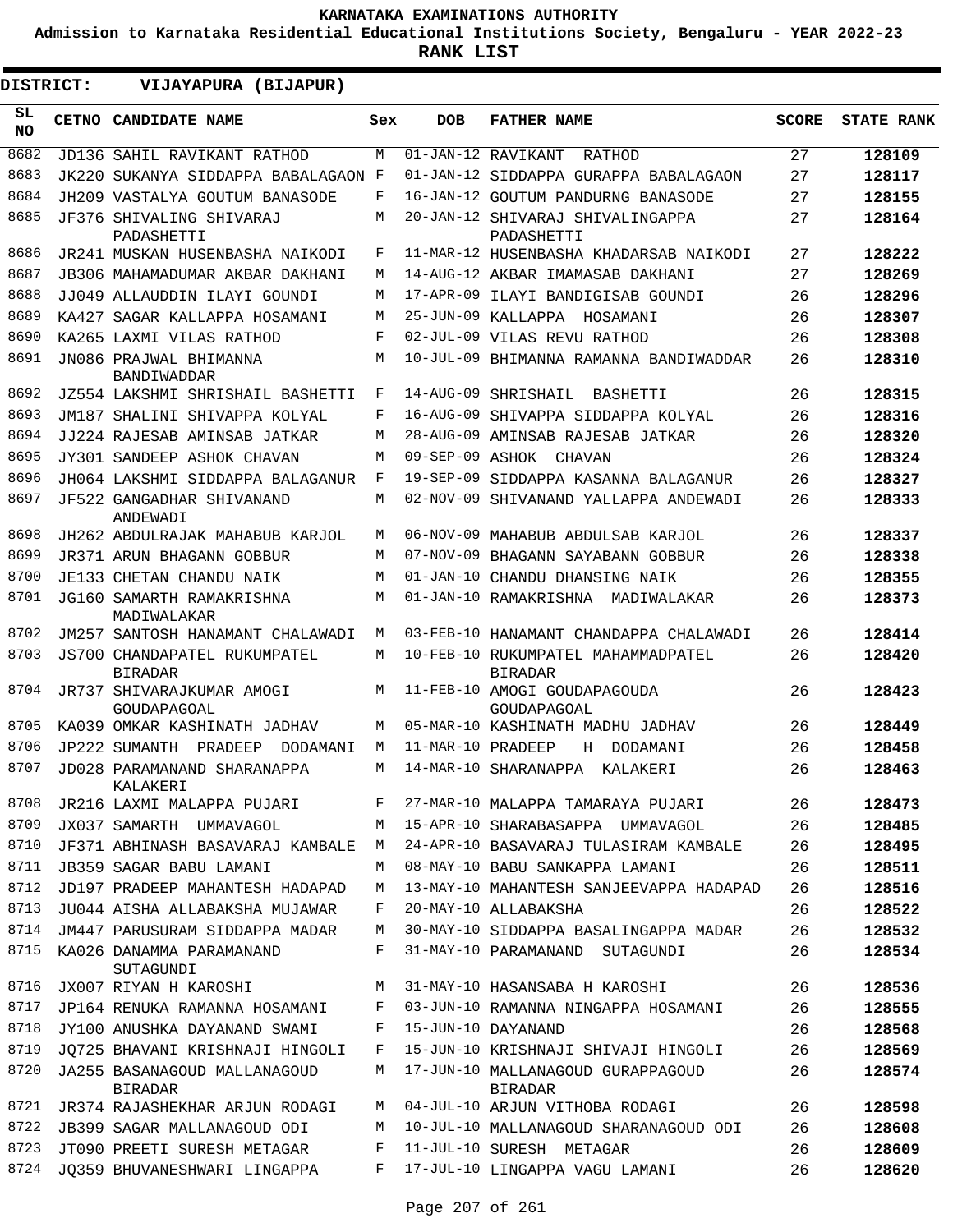**Admission to Karnataka Residential Educational Institutions Society, Bengaluru - YEAR 2022-23**

| <b>DISTRICT:</b> | VIJAYAPURA (BIJAPUR)                       |     |                   |                                                     |              |                   |
|------------------|--------------------------------------------|-----|-------------------|-----------------------------------------------------|--------------|-------------------|
| SL.<br>NO.       | CETNO CANDIDATE NAME                       | Sex | <b>DOB</b>        | <b>FATHER NAME</b>                                  | <b>SCORE</b> | <b>STATE RANK</b> |
|                  | LAMANI                                     |     |                   |                                                     |              |                   |
| 8725             | JT106 BHUMIKA                              | F   |                   | 18-JUL-10 SHRIMANTA                                 | 26           | 128622            |
| 8726             | JM224 PRAJWAL DEVENDRA DULEKAR             | М   |                   | 22-JUL-10 DEVENDRA BASAPPA DULEKAR                  | 26           | 128628            |
| 8727             | JO322 DEEPA CHANDRASHEKHAR JYOTI           | F   |                   | 24-JUL-10 CHANDRASHEKHAR SHANKREPPA<br>JYOTI        | 26           | 128633            |
| 8728             | JO635 DEVANAND SHANKAR                     | М   | 01-AUG-10 SHANKAR |                                                     | 26           | 128653            |
| 8729             | JP209 NAGARAJ YAMANAPPA WALIKAR            | М   |                   | 12-AUG-10 YAMANAPPA HANAMANTA WALIKAR               | 26           | 128685            |
| 8730             | JY406 NAGARAJ HUCHCHAPPA SARAWAD           | М   |                   | 14-AUG-10 HUCHCHAPPA<br>SARAWAD                     | 26           | 128690            |
| 8731             | JN188 PRASHANT JAIRAM NAYAK                | М   |                   | 21-AUG-10 JAIRAM SUBBAPPA NAYAK                     | 26           | 128704            |
| 8732             | JK287 AKASH SHIVANAND HAVINAL              | М   |                   | 27-AUG-10 SHIVANAND<br>HAVINAL                      | 26           | 128723            |
| 8733             | JG174 SAMPAT NANDANAGOUD BIRADAR           | М   |                   | 03-SEP-10 NANDANAGOUD BASAGONDAPP<br><b>BIRADAR</b> | 26           | 128748            |
| 8734             | JV230 SADIYA SYED HAWALDAR                 | F   |                   | 05-SEP-10 SYED HAWALDAR                             | 26           | 128755            |
| 8735             | JD225 AISHWARYA RACHAPPA<br>CHIMMALAGI     | F   |                   | 12-SEP-10 RACHAPPA LAKSHMAN CHIMMALAGI              | 26           | 128774            |
| 8736             | JW241 SWAPNA ANIL GUTTARAGI                | F   |                   | 15-SEP-10 ANIL PAKEERAPPA GUTTARAGI                 | 26           | 128790            |
| 8737             | JA030 SANDEEP SHRISAIL HADAPAD             | М   |                   | 22-SEP-10 SHRISAIL SHANKRAPPA HADAPAD               | 26           | 128807            |
| 8738             | JE079 MUSKAN MOULASAB<br>SHEKH             | F   |                   | 26-SEP-10 MOULASAB HASANSAB SHEKH                   | 26           | 128820            |
| 8739             | JA370 PRAJWAL KAREPPA WALIKAR              | М   |                   | 30-SEP-10 KAREPPA HANAMANTA WALIKAR                 | 26           | 128837            |
| 8740             | JA192 AJAY RAMU MADAR                      | М   | $04-OCT-10$ RAMU  | MADAR                                               | 26           | 128854            |
| 8741             | <b>JZ519 SAGAR BRIJESH RATHOD</b>          | М   |                   | 05-OCT-10 BRIJESH RATHOD                            | 26           | 128866            |
| 8742             | JR438 GOWRAMMA BASAVARAJ HOOGARA           | F   |                   | 08-OCT-10 BASAVARAJ SHIVALINGAPPA<br>HOOOGARA       | 26           | 128878            |
| 8743             | JY203 SHRUTI MAHADEV DALAWAYI              | F   |                   | 08-OCT-10 MAHADEV<br>DALAWAYI                       | 26           | 128882            |
| 8744             | JC070 DURGAPPA ASHOK SANDHIMANI            | M   |                   | 09-OCT-10 ASHOK DURGAPPA SANDHIMANI                 | 26           | 128886            |
| 8745             | JY554 SAVITRI SHIVANAND PUJARI             | F   |                   | 10-OCT-10 SHIVANAND SOMANNA PUJARI                  | 26           | 128891            |
| 8746             | JO005 PUSHPA SHIVANAGOUD<br><b>BIRADAR</b> | F   |                   | 13-OCT-10 SHIVANAGOUD<br>GURUSANGAPPAGOUDA BIRADAR  | 26           | 128908            |
| 8747             | JR434 ANKITA SHIVARAY JAWALAGI             | F   |                   | 19-OCT-10 SHIVARAY BHEEMARAY JAWALAGI               | 26           | 128929            |
| 8748             | JO386 AKSHAYKUMAR PARASAPPA<br>KUDARI      | М   |                   | 20-OCT-10 PARASAPPA HANUMANT KUDARI                 | 26           | 128940            |
| 8749             | JJ132 SHREYA BADDU RATHOD                  | F   |                   | 23-OCT-10 BADDU LAXMAN RATHOD                       | 26           | 128961            |
| 8750             | KA153 RAKESH MANTRI RATHOD                 | М   |                   | 25-OCT-10 MANTRI SHANKAR RATHOD                     | 26           | 128966            |
| 8751             | JX048 SAMARTH ULLAGADDI                    | М   |                   | 27-OCT-10 BHIMAPPA ULLAGADDI                        | 26           | 128972            |
| 8752             | JL039 REHAN CHANDSA CHORAGASTI             | М   |                   | 30-OCT-10 CHANDSA CHORAGASTI                        | 26           | 128981            |
| 8753             | JX378 PREETAM MANOHAR RATHOD               | M   | 03-NOV-10 MANOHAR |                                                     | 26           | 129002            |
| 8754             | JX376 DIVYA ASHOK MANTOOR                  | F   |                   | 05-NOV-10 ASHOK MANTOOR                             | 26           | 129011            |
| 8755             | JT109 SHIVAKUMAR HIRANNA BANTHNUR M        |     |                   | 05-NOV-10 HIRANNA SIDAPPA BANTHNUR                  | 26           | 129014            |
| 8756             | JK128 DEEPAK REVANASIDDA WADEYAR           | M   |                   | 06-NOV-10 REVANASIDDA BHIRAPPA WADEYAR              | 26           | 129017            |
| 8757             | JX440 SAIPRASAD RAVI NAIK                  | М   |                   | 07-NOV-10 RAVI RAMESH NAIK                          | 26           | 129022            |
| 8758             | JP141 Ninganagouda Sharanappa<br>Kulageri  | М   |                   | 10-NOV-10 Sharanappa                                | 26           | 129034            |
| 8759             | JV236 SHWETA SHANTAGOUD TUMBAGI            | F   |                   | 10-NOV-10 SHANTAGOUD BASAVANTARAY<br>TUMBAGI        | 26           | 129037            |
| 8760             | JJ174 AMBIKA UMESH DODAMANI                | F   |                   | 13-NOV-10 UMESH SHARANAPPA DODAMANI                 | 26           | 129056            |
| 8761             | JG018 MANIKANT MALLAYYA AREKAR             | М   |                   | 14-NOV-10 MALLAYYA SHARANAYYA AREKAR                | 26           | 129064            |
| 8762             | JA488 AKASH DHARMAPAL LAMANI               | М   |                   | 15-NOV-10 DHARMAPAL LAMANI                          | 26           | 129069            |
| 8763             | JC201 BIBIFATIMA HASANASAB<br>MAIRAGOLA    | F   |                   | 16-NOV-10 HASANASAB RAJESAB MAIRAGOLA               | 26           | 129074            |
| 8764             | JK011 ROHAN HAMULALA CHAVAN                | М   |                   | 18-NOV-10 HAMULALA KRASHNA CHAVAN                   | 26           | 129095            |
| 8765             | JQ468 SAVITRI BASAPPA ANGADI               | F   |                   | 19-NOV-10 BASAPPA CHANNABASAPPA ANGADI              | 26           | 129100            |
| 8766             | JV154 SHARANABASAVA BHAGAPPA               | М   |                   | 21-NOV-10 BHAGAPPA CHIDANANDA WALIKAR               | 26           | 129121            |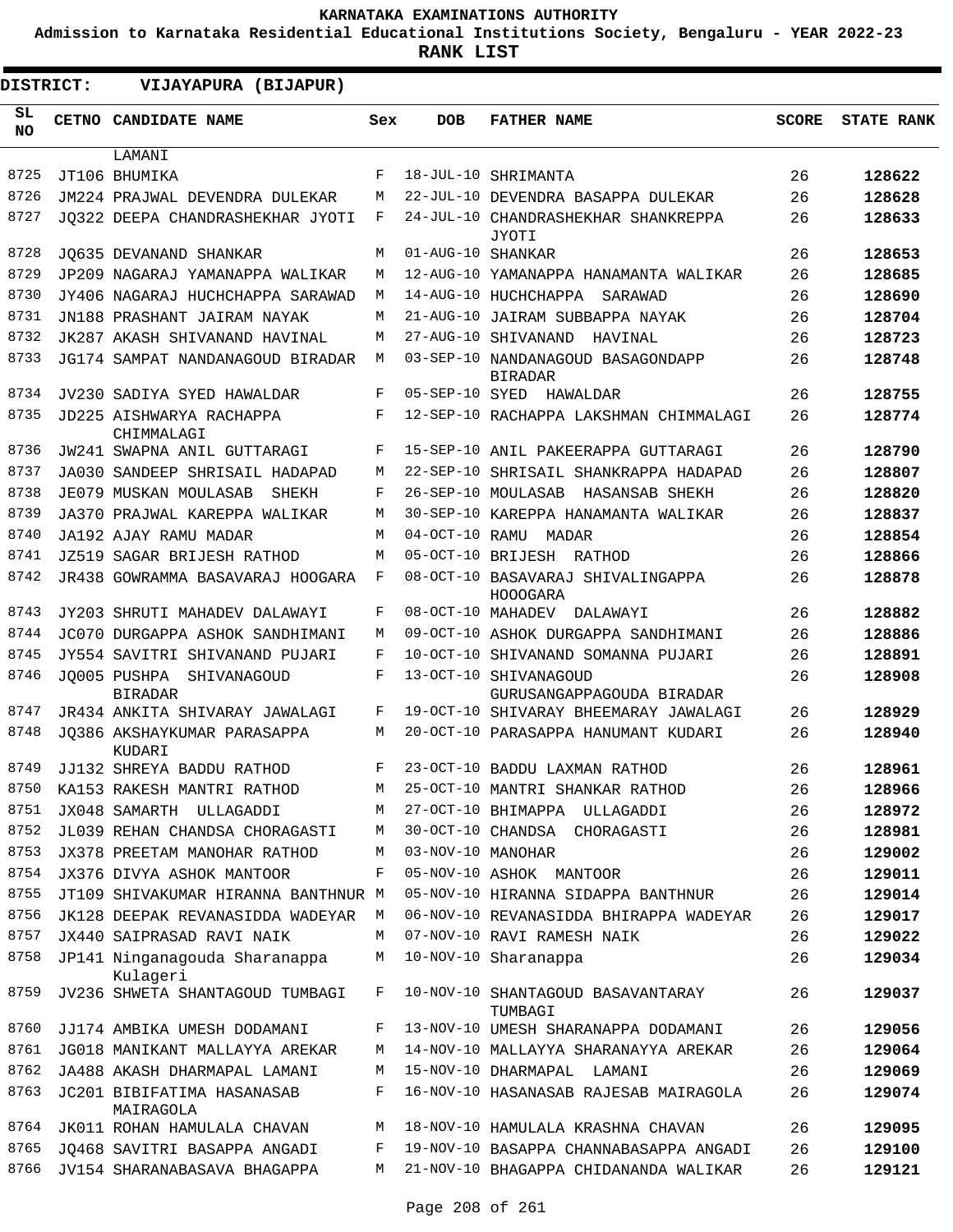**Admission to Karnataka Residential Educational Institutions Society, Bengaluru - YEAR 2022-23**

**RANK LIST**

| <b>DISTRICT:</b> |            | VIJAYAPURA (BIJAPUR)                                         |                       |                   |                                                                                                                                        |              |                   |
|------------------|------------|--------------------------------------------------------------|-----------------------|-------------------|----------------------------------------------------------------------------------------------------------------------------------------|--------------|-------------------|
| SL<br>NO.        |            | CETNO CANDIDATE NAME                                         | Sex                   | <b>DOB</b>        | <b>FATHER NAME</b>                                                                                                                     | <b>SCORE</b> | <b>STATE RANK</b> |
|                  |            | WALIKAR                                                      |                       |                   |                                                                                                                                        |              |                   |
| 8767             |            | JA188 KARTIKA HANAMANT<br>BANDIVADDAR                        | M                     |                   | 24-NOV-10 HANAMANT<br>BANDIVADDAR                                                                                                      | 26           | 129133            |
| 8768             |            | JE307 SANKET SIDDARAM GHATE                                  | М                     |                   | 24-NOV-10 SIDDARAM B GHATE                                                                                                             | 26           | 129139            |
| 8769             |            | JE200 POOJA NINGAPPA METRI                                   | F                     |                   | 25-NOV-10 NINGAPPA REVAPPA METRI                                                                                                       | 26           | 129148            |
| 8770             |            | JX364 DARSHAN PRAKASH RATHOD                                 | M                     |                   | 27-NOV-10 PRAKASH GANGU RATHOD                                                                                                         | 26           | 129156            |
| 8771             |            | JS635 SHILPA<br>HALAKANAVAR                                  | F                     |                   | 01-DEC-10 MAHANTAPPA                                                                                                                   | 26           | 129178            |
| 8772             |            | KA112 SHRAVAN KASHINATH RATHOD                               | M                     |                   | 03-DEC-10 KASHINATH SEETARAM RATHOD                                                                                                    | 26           | 129185            |
| 8773             | JD067 AMIT | MALLESHI RATHOD                                              | М                     |                   | 05-DEC-10 MALLESHI DHANASINGA RATHOD                                                                                                   | 26           | 129193            |
| 8774             |            | JS395 PRUTHVIRAJ AYYAPPA<br>PADADALLI                        | М                     |                   | 06-DEC-10 AYYAPPA SHIVAPPA PADADALLI                                                                                                   | 26           | 129200            |
| 8775             |            | JK311 SOMU BHEEMARAY RATHOD                                  | M                     |                   | 08-DEC-10 BHEEMARAY KASHEENATH RATHOD                                                                                                  | 26           | 129216            |
| 8776             |            | JY467 MANJUNATH RAMESH RATHOD                                | М                     |                   | 10-DEC-10 RAMESH YASHAVANT RATHOD                                                                                                      | 26           | 129234            |
| 8777             |            | JK170 NAMRUTA SURESH RATHOD                                  | F                     | 20-DEC-10 SURESH  |                                                                                                                                        | 26           | 129290            |
| 8778             |            | JY141 SANJANA TORAPPAGOL                                     | F                     |                   | 25-DEC-10 ADIVEPPA TORAPPAGOL                                                                                                          | 26           | 129324            |
| 8779             |            | JA402 MANIKANTH SIDDARAM NAVI                                | М                     |                   | 27-DEC-10 SIDDARAM BASAPPA NAVI                                                                                                        | 26           | 129331            |
| 8780             |            | JX166 SRUSHTI SANGAMESH UNKI                                 | F                     |                   | 27-DEC-10 SANGAMESH BASAPPA UNKI                                                                                                       | 26           | 129335            |
| 8781             |            | JX325 RAKSHITA SADASHIV CHALAWADI F                          |                       |                   | 31-DEC-10 SADASHIV RAMAPPA CHALAWADI                                                                                                   | 26           | 129351            |
| 8782             |            | JS067 SHIVARAJ GURULINGAPPA JOGUR M                          |                       |                   | 31-DEC-10 GURULINGAPPA SHIVAPPA JOGUR                                                                                                  | 26           | 129353            |
| 8783             |            | JH302 ARPITA RAMESH RATHOD                                   | F                     |                   | 01-JAN-11 RAMESH SHIVALAL RATHOD                                                                                                       | 26           | 129368            |
| 8784             |            | JT203 BAVOSAB KADHARSAB BADIGERA                             | M                     |                   | 01-JAN-11 KADHARSAB BAVOSAB BADIGERA                                                                                                   | 26           | 129374            |
| 8785             |            | JS243 DANESHWARI SHANTAMALL SODDI F                          |                       |                   | 01-JAN-11 SHANTAMALL<br>SODDI                                                                                                          | 26           | 129386            |
| 8786             |            | JW216 MALLIKARJUN<br>SASABAL                                 | М                     |                   | 01-JAN-11 SIDDAPPA                                                                                                                     | 26           | 129408            |
| 8787             |            | JR733 PRASHANT JAGADISH WALIKAR                              | М                     |                   | 01-JAN-11 JAGADISH SHANKARALING WALIKAR                                                                                                | 26           | 129426            |
| 8788             |            | JH408 SARASWATI MALAPPA PUJARI                               | F                     |                   | 01-JAN-11 MALAPPA GURAPPA PUJARI                                                                                                       | 26           | 129442            |
| 8789             |            | JY279 SIYA RAMESH CHAVAN                                     | F                     |                   | 01-JAN-11 RAMESH SHEVU CHAVAN                                                                                                          | 26           | 129456            |
| 8790             |            | <b>JR204 SUBHANALLA MODINSAB</b><br><b>MURAGANOOR</b>        | М                     |                   | 01-JAN-11 MODINSAB<br>MURAGANOOR                                                                                                       | 26           | 129458            |
| 8791             |            | JC226 SAHANA SANGAPPA HUGAR                                  | F                     |                   | 07-JAN-11 SANGAPPA LACHAPPA HUGAR                                                                                                      | 26           | 129509            |
| 8792             |            | JA355 PRAKASH AVVAPPA<br>WAT TKAR                            | М                     | 12-JAN-11 AVVAPPA | TIMMAPPA WALIKAR                                                                                                                       | 26           | 129542            |
| 8793             |            | JS280 SANJANA PRAKASH JALAWADI                               | F                     | 13-JAN-11 PRAKASH |                                                                                                                                        | 26           | 129551            |
| 8794             |            | JJ028 SANA ALLABAKSHA PANDU F                                |                       |                   | 14-JAN-11 ALLABAKSHA AMEENSAB PANDU                                                                                                    | 26           | 129560            |
| 8795             |            | JH464 AKUL SANGAYYA MATH MATH MATH MATH SANGAYYA MATH        |                       |                   | $\sim$ 26                                                                                                                              |              | 129568            |
| 8796             |            |                                                              |                       |                   | JX487 POORNIMA BHEEMAPPA ALABAL F 19-JAN-11 BHEEMAPPA HANAMANTAPPA ALABAL 26                                                           |              | 129585            |
| 8797             |            | JP004 MURTUJI HASANASAB MULLA M 22-JAN-11 HASANASAB MULLA    |                       |                   |                                                                                                                                        | 26           | 129613            |
| 8798             |            | JJ069 SUPRIYA HANAMANT BIRADAR F                             |                       |                   | 26-JAN-11 HANAMANT BIRADAR                                                                                                             | 26           | 129649            |
| 8799             |            | JQ398 PREEYANKA DODAMANI F                                   |                       |                   | 04-FEB-11 MANOHAR                                                                                                                      | 26           | 129721            |
| 8800             |            | JH174 NIKHITA SANTOSH PAWAR F                                |                       |                   | 10-FEB-11 SANTOSH CHANDU PAWAR                                                                                                         | 26           | 129770            |
|                  |            |                                                              |                       |                   | 8801 JM441 BHIRAPPA GADDEPPA MADARI M 14-FEB-11 YALLAVVA GADDEPPA MADARI 26                                                            |              | 129788            |
| 8802             |            | JQ622 KAVYA KUMAR CHAVAN F 14-FEB-11 KUMAR CHAVAN            |                       |                   |                                                                                                                                        | 26           | 129790            |
| 8803             |            |                                                              |                       |                   | JX518 SUDHAKAR ARJUN PUJARI M 18-FEB-11 ARJUN LALU PUJARI                                                                              | 26           | 129830            |
|                  |            |                                                              |                       |                   | 8804 JH272 SAMARTHA RAJU JADHAV         M   20-FEB-11 RAJU  JADHAV<br>8805  KA064 KAVERI SADASHIV MAIDARAGI     F   22-FEB-11 SADASHIV | 26           | 129847            |
|                  |            |                                                              |                       |                   |                                                                                                                                        | 26           | 129861            |
| 8806             |            | JN133 PRIYA MOUNAYYA HUTTAGANUR F                            |                       |                   | 27-FEB-11 MOUNAYYA HUTTAGANUR 26                                                                                                       |              | 129901            |
| 8807             |            | JZ072 CHANDRIKA YAKKUNDI F                                   |                       |                   | 28-FEB-11 AMOGHASIDD YAKKUNDI 26                                                                                                       |              | 129906            |
| 8808             |            | JS247 VINOD BAGAPPA NAIKODI M                                |                       |                   | 28-FEB-11 BAGAPPA SAYABANNA NAIKODI 26                                                                                                 |              | 129911            |
| 8809             |            | JD351 LAXMI ROLLI                                            | $\mathbb{F}^{\times}$ | 05-MAR-11 LAXMAN  |                                                                                                                                        | 26           | 129953            |
| 8810             |            | KA251 PAYAL PAPU CHAVAN F                                    |                       |                   | 05-MAR-11 PAPU CHAVAN                                                                                                                  | 26           | 129955            |
| 8811             |            | JZ373 DANESHWARI SHRIMANT KABADE F                           |                       |                   | 14-MAR-11 SHRIMANT KABADE                                                                                                              | 26           | 130033            |
|                  |            | 8812 JX394 KARTIK RAJU RATHOD M 14-MAR-11 RAJU BACCHU RATHOD |                       |                   |                                                                                                                                        | 26           | 130038            |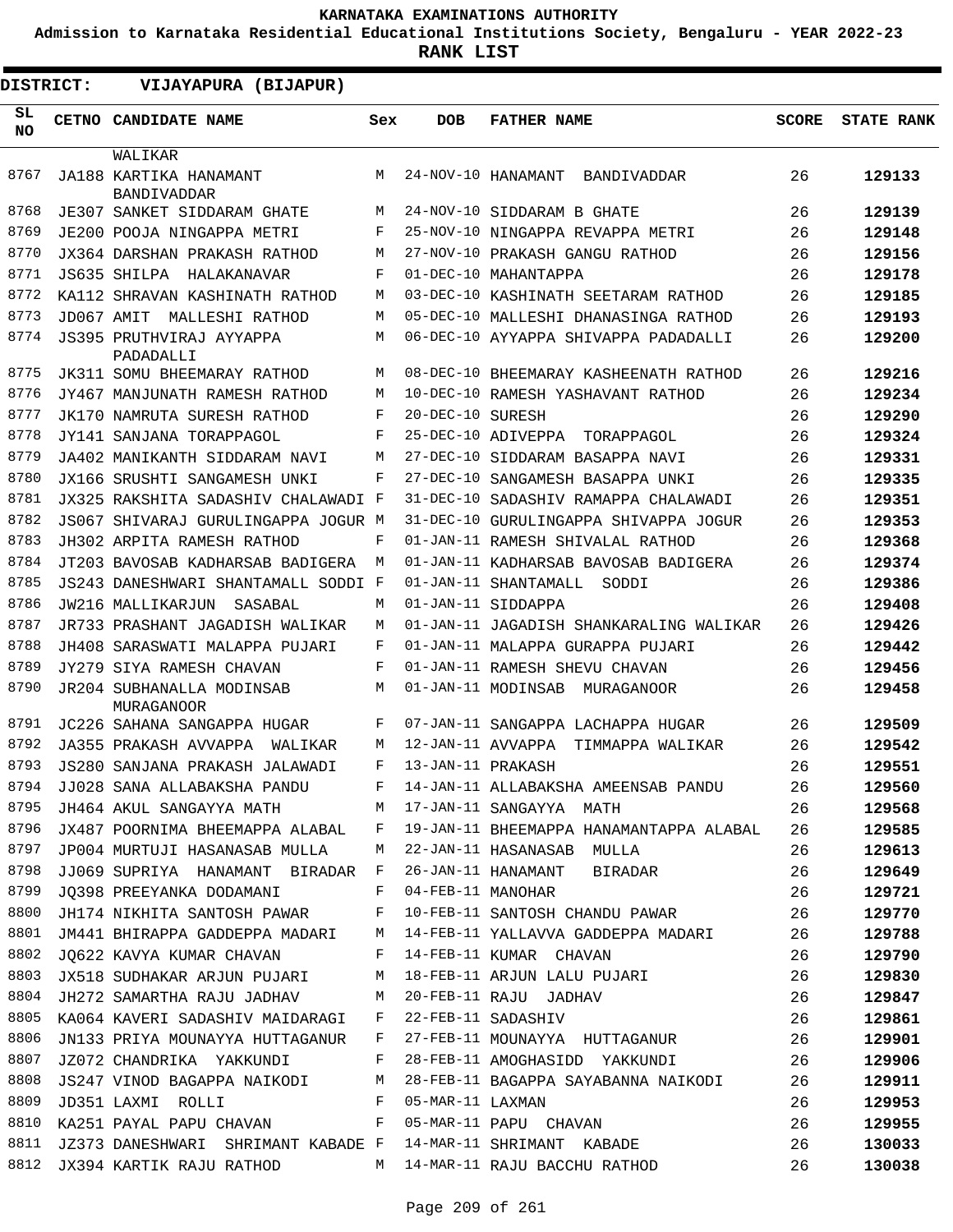**Admission to Karnataka Residential Educational Institutions Society, Bengaluru - YEAR 2022-23**

| DISTRICT:       | VIJAYAPURA (BIJAPUR)                                       |              |                 |                                                              |              |                   |
|-----------------|------------------------------------------------------------|--------------|-----------------|--------------------------------------------------------------|--------------|-------------------|
| SL<br><b>NO</b> | CETNO CANDIDATE NAME                                       | Sex          | <b>DOB</b>      | <b>FATHER NAME</b>                                           | <b>SCORE</b> | <b>STATE RANK</b> |
| 8813            | JT067 PARAMANAND HANAMANT UKKALI                           | М            |                 | 14-MAR-11 HANAMANT SAYABANNA UKKALI                          | 26           | 130041            |
| 8814            | JG164 PRAKASH MUTTAPPA                                     | М            |                 | 15-MAR-11 MUTTAPPA MAHADEVAPPA                               | 26           | 130051            |
| 8815            | SURAGIHALLI                                                | М            |                 | SURAGIHALLI                                                  |              |                   |
| 8816            | JR703 GURUNATA PRAKASH NAYAK<br>JR460 GALIB RAMESH GANIYAR | М            |                 | 18-MAR-11 PRAKASH NAIK<br>19-MAR-11 RAMESH HUCCHAPPA GANIYAR | 26<br>26     | 130091<br>130102  |
| 8817            | JM297 PAVAN HANAMANTRAYA SOUDI                             | М            |                 | 23-MAR-11 HANAMANTRAYA YANKANNA SOUDI                        | 26           | 130133            |
| 8818            | JZ495 SHREYAS BASAVARAJ HOSAMANI                           | М            |                 | 23-MAR-11 BASAVARAJ<br>HOSAMANI                              | 26           | 130136            |
| 8819            | JR161 AKSHATA SURESH BANDIVADDAR                           | F            |                 | 25-MAR-11 SURESH BANDIVADDAR                                 | 26           | 130147            |
| 8820            | JL025 ANNAPURNA SANGANAGOUDA                               | F            |                 | 26-MAR-11 SANGANAGOUDA GURANNA                               | 26           | 130162            |
|                 | CHINCHOLI                                                  |              |                 | CHINCHOLI                                                    |              |                   |
| 8821            | JF327 HANAMANT AMBANNA DHANGI                              | M            |                 | 27-MAR-11 AMBANNA REVAPPA DHANGI                             | 26           | 130181            |
| 8822            | JL194 MAHAMMADIBRAHIM DAVALASAB<br>KADIWALA                | М            |                 | 28-MAR-11 DAVALASAB KADIWALA                                 | 26           | 130188            |
| 8823            | JD276 SIDDAMMA PARAMAPPA GEDI                              | F            |                 | 28-MAR-11 PARAMAPPA T GEDI                                   | 26           | 130193            |
| 8824            | JW035 KAVITA ADAPPA NATIKAR                                | F            |                 | 29-MAR-11 ADAPPA DUNDAPPA NATIKAR                            | 26           | 130197            |
| 8825            | JA175 SANGEETA MAHANTESH                                   | F            |                 | 30-MAR-11 MAHANTESH SHIVALINGAPPA                            | 26           | 130206            |
| 8826            | AMARAVATI<br>JO270 VINODA PARASAPPA LAMANI                 | М            |                 | AMARAVATI<br>01-APR-11 PARASAPPA LAMANI                      | 26           | 130230            |
| 8827            | KA319 AMIT PARASHURAM VAGAMORE                             | М            |                 | 05-APR-11 PARASHURAM VAGAMORE                                | 26           | 130251            |
| 8828            | JF218 REVANASIDDA SHREESHAIL                               | М            |                 | 05-APR-11 SHREESHAIL BHIRAPPA                                | 26           | 130260            |
|                 | MANANKALAGI                                                |              |                 | MANANKALAGI                                                  |              |                   |
| 8829            | JX359 SAHIL CHANDRASHEKHAR CHAVAN                          | M            |                 | 07-APR-11 CHANDRASHEKHAR CHAVAN                              | 26           | 130285            |
| 8830            | JM061 ARJUN SIDDAPPA CHALAVADI                             | М            |                 | 08-APR-11 SIDDAPPA CHALAVADI                                 | 26           | 130291            |
| 8831            | JY421 SADHIK GAIBISAB NADAF                                | М            |                 | 08-APR-11 GAIBISAB MANIKASAB NADAF                           | 26           | 130298            |
| 8832            | JW192 MURUGENDRA SHARANAPPA<br>SASABAL                     | M            |                 | 10-APR-11 SHARANAPPA                                         | 26           | 130323            |
| 8833            | JD040 KAVERI RAMESH DESAI                                  | F            |                 | 13-APR-11 RAMESH MUDDAPPA DESAI                              | 26           | 130364            |
| 8834            | JF024 SHABEER SALIM BADIWALE                               | М            | 14-APR-11 SALIM | BADIWALE                                                     | 26           | 130377            |
| 8835            | JW201 PRAMOD SUGAPPA MALIPATIL                             | М            |                 | 17-APR-11 SUGAPPA<br>MALIPATIL                               | 26           | 130409            |
| 8836            | JD233 VEERESH SHIVAYYA SALIMATH                            | М            |                 | 18-APR-11 SHIVAYYA NAGAYYA SALIMATH                          | 26           | 130422            |
| 8837            | KA140 SHIVANI BASAPPA WALIKAR                              | F            |                 | 24-APR-11 BASAPPA MAHADEV WALIKAR                            | 26           | 130494            |
| 8838            | JE397 GURUDEVI VIJAY RATHOD                                | F            |                 | 26-APR-11 VIJAY LUMBU RATHOD                                 | 26           | 130505            |
| 8839            | JF066 ROHIT POMASING RATHOD                                | М            |                 | 01-MAY-11 POMASING NARAYAN RATHOD                            | 26           | 130566            |
| 8840            | JJ218 VIKRAM SURESH CHAVAN                                 | M            |                 | 01-MAY-11 SURESH NARAYAN CHAVAN                              | 26           | 130568            |
| 8841            | JL142 PRAJWAL DEVENDRA TALAHALLI                           | M            |                 | 03-MAY-11 DEVENDRA JATTEPPA TALAHALLI                        | 26           | 130588            |
| 8842            | JE428 OMKAR HANAMANT DAFEDAR                               | М            |                 | 05-MAY-11 HANAMANT                                           | 26           | 130612            |
| 8843            | JX174 AJIT SHIVASHANKAR KHANDEKAR M                        |              |                 | 09-MAY-11 SHIVASHANKAR BEERAPPA<br>KHANDEKAR                 | 26           | 130644            |
| 8844            | JH400 RAJU JAGANNATH HOSAMANI                              | М            |                 | 10-MAY-11 JAGANNATH TIMMANNA HOSAMANI                        | 26           | 130669            |
| 8845            | KA353 BHEERAPPA KASHIRAY PUJARI                            | M            |                 | 11-MAY-11 KASHIRAY PUJARI                                    | 26           | 130676            |
| 8846            | JR261 JOYA MURTUJ MULLA                                    | F            |                 | 12-MAY-11 MURTUJ SAMSHUDIN MULLA                             | 26           | 130686            |
| 8847            | JY269 LAXMI MALLIKARJUN KATAGERI                           | $\mathbf{F}$ |                 | 12-MAY-11 MALLIKARJUN KATAGERI                               | 26           | 130690            |
| 8848<br>8849    | JW042 MEGHARAJ MALLAPPA KORI                               | М            |                 | 13-MAY-11 MALLAPPA NIJAGAPPA KORI                            | 26           | 130704            |
| 8850            | JQ145 RAHUL RAVI LAMANI                                    | М            |                 | 18-MAY-11 RAVI LAMANI                                        | 26           | 130754            |
| 8851            | JL085 VIJAYKUMAR IRAYYA GANACHARI M                        | F            |                 | 18-MAY-11 IRAYYA BASAYYA GANACHARI<br>21-MAY-11 YANKANNA     | 26           | 130758            |
| 8852            | JC207 BHAGYASHREE KAMARADDI<br>JJ057 GANESH BAPURAY DONAJE | М            |                 | 28-MAY-11 BAPURAY AMASIDDA DONAJE                            | 26<br>26     | 130783<br>130858  |
| 8853            | JQ220 TOUSIF MOULASAB DADED                                | М            |                 | 29-MAY-11 MOULASAB DONGREESAB DADED                          | 26           | 130877            |
| 8854            | JP353 CHAITRA PARASHURAM RATHOD                            | F            |                 | 30-MAY-11 PARASHURAM BABU RATHOD                             | 26           | 130884            |
| 8855            | JQ316 KAVERI VALAPPA PAWAR                                 | F            |                 | 02-JUN-11 VALAPPA NANAPPA PAWAR                              | 26           | 130943            |
| 8856            | JJ115 MANJUNATH JAGUNATH RATHOD                            | M            |                 | 03-JUN-11 JAGUNATHA ROOPASING RATHOD                         | 26           | 130956            |
| 8857            | JR040 MINAKSHI SURESH JADHAV                               | F            |                 | 03-JUN-11 SURESH VITHTHAL JADHAV                             | 26           | 130957            |
|                 |                                                            |              | Page 210 of 261 |                                                              |              |                   |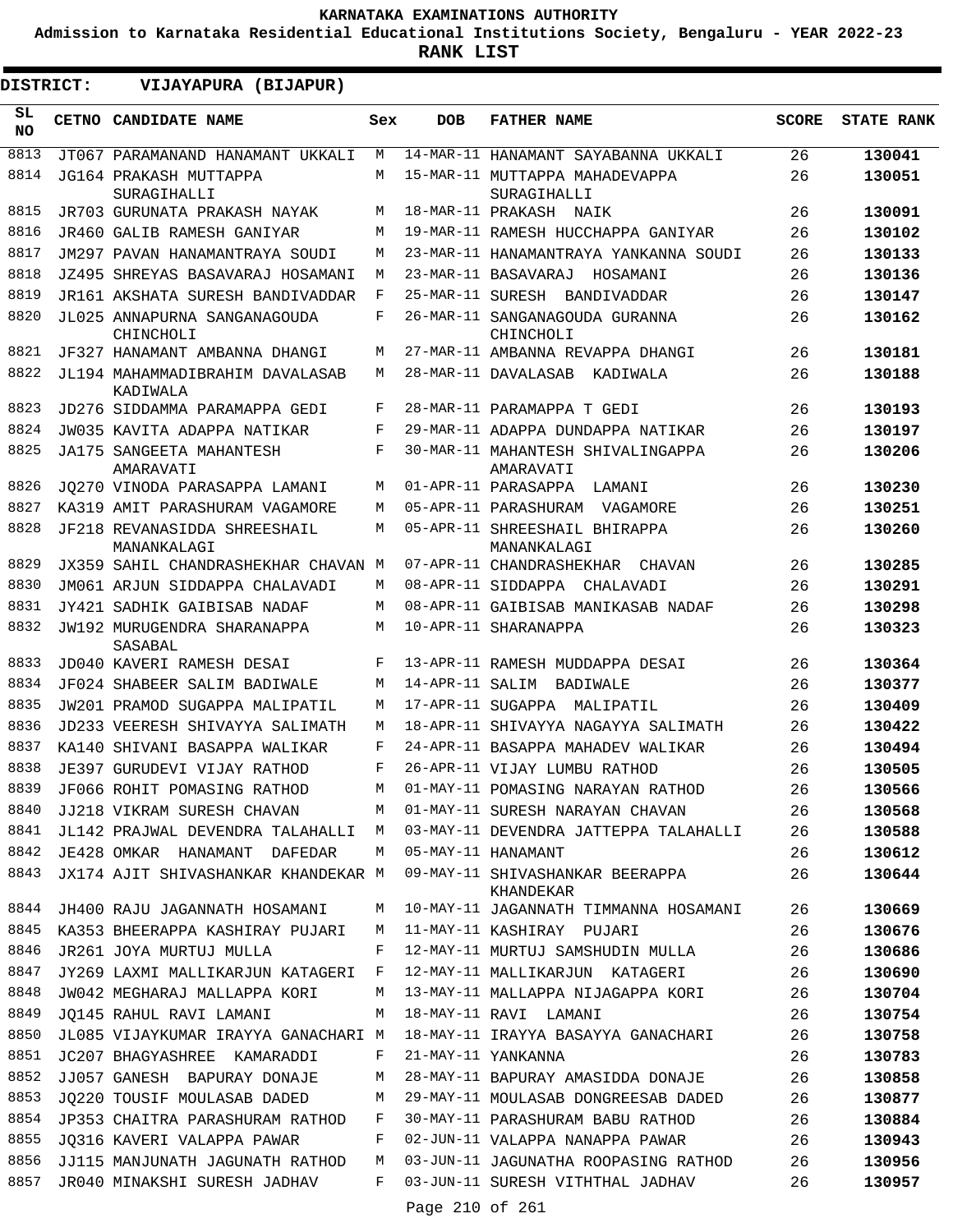**Admission to Karnataka Residential Educational Institutions Society, Bengaluru - YEAR 2022-23**

**RANK LIST**

 $\blacksquare$ 

| DISTRICT:        | VIJAYAPURA (BIJAPUR)                                                |     |            |                                                      |              |                   |
|------------------|---------------------------------------------------------------------|-----|------------|------------------------------------------------------|--------------|-------------------|
| SL.<br><b>NO</b> | CETNO CANDIDATE NAME                                                | Sex | <b>DOB</b> | <b>FATHER NAME</b>                                   | <b>SCORE</b> | <b>STATE RANK</b> |
| 8858             | JZ376 RAKSHITA GURUNINGAPPA<br>IRAMANI                              | F   |            | 04-JUN-11 GURUNINGAPPA IRAMANI                       | 26           | 130972            |
| 8859             | JL246 ARCHANA CHAVAN                                                | F   |            | 07-JUN-11 MOTILALA ROOPASINGH CHAVAN                 | 26           | 131011            |
| 8860             | JX238 MALLIKARJUN RAMESH VALASANG M                                 |     |            | 07-JUN-11 RAMESH VALASANG                            | 26           | 131014            |
| 8861             | JO789 MAHMADASALMAN BANDENAVAJ<br>MOMIN                             | M   |            | 08-JUN-11 BANDENAVAJ                                 | 26           | 131023            |
| 8862             | JP202 SANGAMESH RAMANAGOUDA<br>SANGAM                               | M   |            | 08-JUN-11 RAMANAGOUDA SANGAM                         | 26           | 131031            |
| 8863             | JA358 CHYITRA ASHOK BEVUR                                           | F   |            | 09-JUN-11 ASHOK SANGAPPA BEVUR                       | 26           | 131037            |
| 8864             | JA500 KAVERI MUTTAPPA LAMANI                                        | F   |            | 10-JUN-11 MUTTAPPA KASANU LAMANI                     | 26           | 131057            |
| 8865             | JE098 PRAJWAL YAMANAPPA BAJANTRI                                    | М   |            | 10-JUN-11 YAMANAPPA BHIMARAY BAJANTRI                | 26           | 131062            |
| 8866             | KA438 PUJA NAIK                                                     | F   |            | 10-JUN-11 TEJU NAIK                                  | 26           | 131067            |
| 8867             | JR295 VIJAY KISHAN RATHOD                                           | М   |            | 10-JUN-11 KISHAN  RATHOD                             | 26           | 131072            |
| 8868             | JE034 PRAGATI PRAKASH NAVI                                          | F   |            | 11-JUN-11 PRAKASH GADIGEPPA NAVI                     | 26           | 131081            |
| 8869             | JN211 CHETANA IRANNA TAKKALAKI                                      | F   |            | 12-JUN-11 IRANNA DHULAPPA TAKKALAKI                  | 26           | 131091            |
| 8870             | JZ605 NADIM SHABBIR MULLA                                           | М   |            | 16-JUN-11 SHABBIR MULLA                              | 26           | 131139            |
| 8871             | JM281 SALEEM LADASAB WALIKAR                                        | М   |            | 16-JUN-11 LADASAB NABISAB WALIKAR<br>LADASAB WALIKAR | 26           | 131141            |
| 8872             | JS046 MOHAMMED SADIK SHAMEER<br>MUJAVAR                             | М   |            | 18-JUN-11 SHAMEER MUJAVAR                            | 26           | 131162            |
| 8873             | JY174 ARATI MANGALU RATHOD                                          | F   |            | 20-JUN-11 MANGALU PANDU RATHOD                       | 26           | 131185            |
| 8874             | JM087 SHIVALEELA PARAMANANDA<br>KACHERI                             | F   |            | 21-JUN-11 PARAMANANDA KACHERI                        | 26           | 131211            |
| 8875             | JF488 DUSHYANT VINODA POAL                                          | М   |            | 22-JUN-11 VINODA POAL                                | 26           | 131215            |
| 8876             | <b>JS375 BHAGYASHREE GANGAPPA</b><br>HARIJAN                        | F   |            | 24-JUN-11 GANGAPPA SIDDAPPA HARIJAN                  | 26           | 131234            |
| 8877             | JT134 IBRAHIM SAIFANSAB LALABAND                                    | М   |            | 28-JUN-11 SAIFANSAB ABDULSAB LALABAND                | 26           | 131291            |
| 8878             | JS564 VIJAY DATTATARAY BAGALI                                       | М   |            | 28-JUN-11 DATTATARAY BAGALI                          | 26           | 131298            |
| 8879             | JH392 HIRAGANNAGOUDA MHANTESH<br><b>BIRADAR</b>                     | М   |            | 03-JUL-11 MHANTESH SIDDAPPA BIRADAR                  | 26           | 131353            |
| 8880             | JD116 BHAGYASHRI SHARANAPPA<br>KALAKERI                             | F   |            | 04-JUL-11 SHARANAPPA BASAVARAJ KALAKERI              | 26           | 131363            |
| 8881             | JP266 DEEPAK VINOD CHAVAN                                           | М   |            | 05-JUL-11 VINOD GUSAPPA CHAVAN                       | 26           | 131375            |
| 8882             | JT113 MAHESH GOLLALA MANAGOOLI                                      | М   |            | 05-JUL-11 GOLLALA BASANN MANAGOOLI                   | 26           | 131379            |
| 8883             | JH499 SAMARH SHIVANAND VALASANGI                                    | M   |            | 05-JUL-11 SHIVANAND BASAPPA VALASANGI                | 26           | 131391            |
| 8884             | JO298 GEETA BASAVARAJ HUNAKUNTI                                     | F   |            | 06-JUL-11 BASAVARAJ GURABASAPPA<br>HUNAKUNTI         | 26           | 131399            |
| 8885             | JZ317 SARASWATI MALEPPA HADAPAD F                                   |     |            | 07-JUL-11 MALEPPA SANGAPPA HADAPAD                   | 26           | 131426            |
| 8886             | JA011 BHARAT PARASHURAM CHAVAN                                      | M   |            | 08-JUL-11 PARASHURAM DHIRASING CHAVAN                | 26           | 131431            |
| 8887             | JU073 NILESH CHAVAN MANGALU<br>CHAVAN                               | М   |            | 10-JUL-11 MANGALU SHANKAR CHAVAN                     | 26           | 131466            |
| 8888             | JZ025 SAIYAD AYAN SAYAD<br>KARIMPEERA JAGIRADAR                     |     |            | M 10-JUL-11 SAYAD KARIMPEERA JAGIRADAR               | 26           | 131470            |
| 8889             | JL168 ANJUMKOUSAR LALEMASHAK<br>MULLA                               | F   |            | 15-JUL-11 LALEMASHAK GUDUSAB MULLA                   | 26           | 131525            |
| 8890             | JU059 KARISIDDA TALAGERI                                            | M   |            | 15-JUL-11 PEERAPPA                                   | 26           | 131528            |
| 8891             | JP171 ROSHAN ANAND CHAVHAN                                          | M   |            | 15-JUL-11 ANAND BHIMU CHAVHAN                        | 26           | 131536            |
| 8892             | JO711 SHRINIVAS ASHOK KOLAKAR                                       | M   |            | 15-JUL-11 ASHOK SAYABANNA KOLAKAR                    | 26           | 131539            |
| 8893             | JY031 UMER MOULASAB KEEJI                                           | М   |            | 15-JUL-11 MOULASAB CHANDASAB KEEJI                   | 26           | 131541            |
| 8894             | JE134 PREETAM KISAN RATHOD                                          | М   |            | 17-JUL-11 KISAN BASU RATHOD                          | 26           | 131568            |
| 8895             | JZ440 SHANKREPPA DYAMANNA PUJARI                                    | M   |            | 17-JUL-11 DYAMANNA AYYAPPA PUJARI                    | 26           | 131570            |
| 8896             | JZ248 SHRAVANI MARUTI TARASE                                        | F   |            | 17-JUL-11 MARUTI NARAYAN TARASE                      | 26           | 131572            |
| 8897             | JT173 SURESH BEERAPPA SIRAKANALLI M 17-JUL-11 BEERAPPA BASAVANTAPPA |     |            | SIRAKANALLI                                          | 26           | 131574            |

Page 211 of 261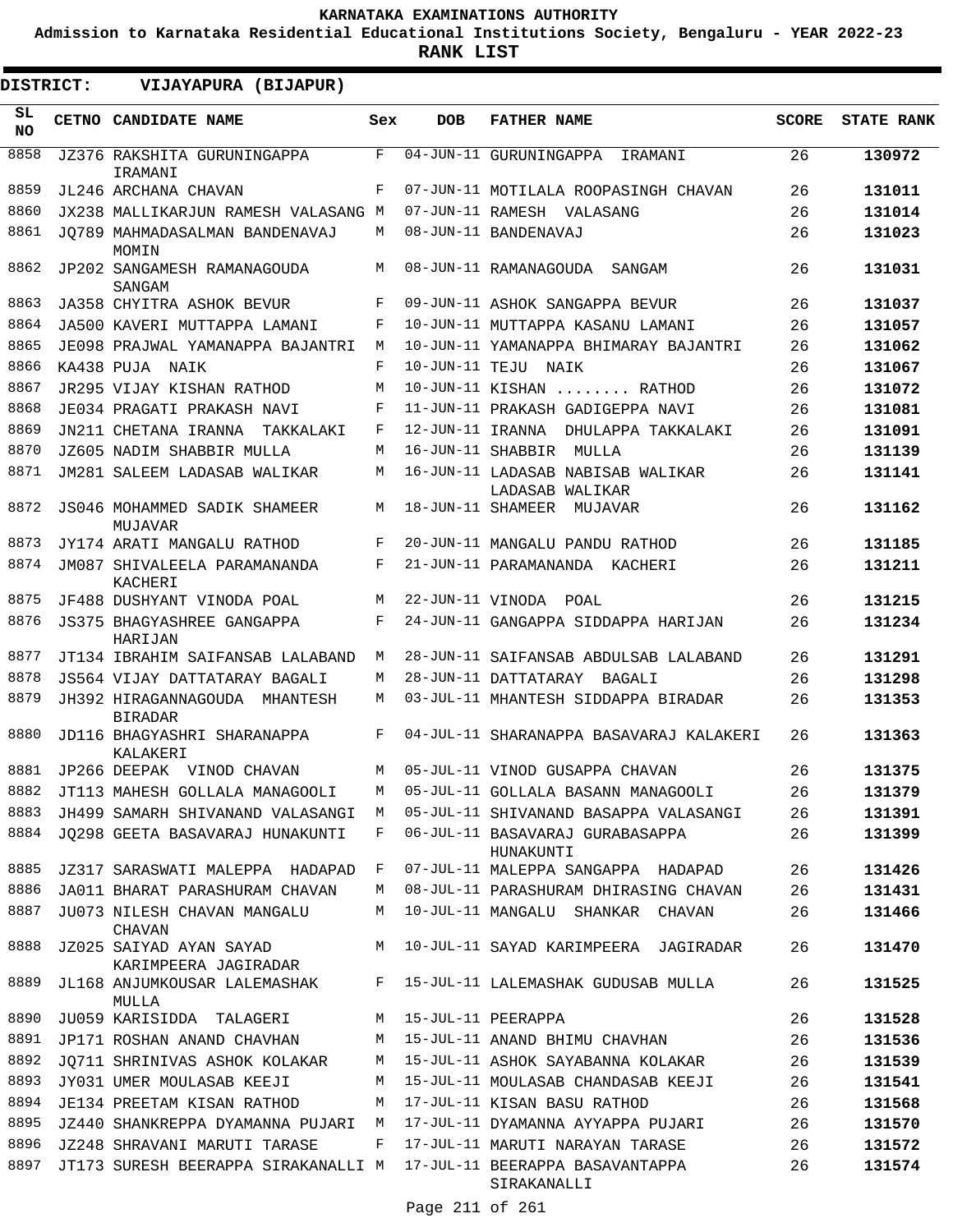**Admission to Karnataka Residential Educational Institutions Society, Bengaluru - YEAR 2022-23**

| DISTRICT:        | VIJAYAPURA (BIJAPUR)                         |     |                   |                                                 |              |                   |
|------------------|----------------------------------------------|-----|-------------------|-------------------------------------------------|--------------|-------------------|
| SL.<br><b>NO</b> | CETNO CANDIDATE NAME                         | Sex | <b>DOB</b>        | <b>FATHER NAME</b>                              | <b>SCORE</b> | <b>STATE RANK</b> |
| 8898             | KA107 SUSHMA ADIVEPPA MADAR                  | F   |                   | 17-JUL-11 ADIVEPPA<br>MADAR                     | 26           | 131575            |
| 8899             | JA483 RANJEETA BHOJU CHAVAN                  | F   |                   | 20-JUL-11 BHOJU BHEELU CHAVAN                   | 26           | 131618            |
| 8900             | JL006 TUKARAMA PUTTANNA RATHOD               | M   |                   | 20-JUL-11 PUTTANNA KAPANAPPA RATHOD             | 26           | 131621            |
| 8901             | JV201 LAXMI SHREESHAIL<br>KELAGINAMANI       | F   |                   | 21-JUL-11 SHREESHAIL S KELAGINAMANI             | 26           | 131625            |
| 8902             | JD148 LAXMI SIDDAPPA BHAJENTRI               | F   |                   | 21-JUL-11 SIDDAPPA HANAMANTA BHAJENTRI          | 26           | 131626            |
| 8903             | JF012 SHWETA IRAPPA HOSAMANI                 | F   |                   | 21-JUL-11 IRAPPA MUTTAPPA HOSAMANI              | 26           | 131631            |
| 8904             | JA039 BHAVANI BASAVARAJ KAMBAR               | F   |                   | 22-JUL-11 BASAVARAJ NAGAPPA KAMBAR              | 26           | 131634            |
| 8905             | KA395 NAVYA RAVIKUMAR RATHOD                 | F   |                   | 22-JUL-11 RAVIKUMAR GEMU RATHOD                 | 26           | 131642            |
| 8906             | JH374 PREM VILAS RATHOD                      | М   |                   | 22-JUL-11 VILAS LOKU RATHOD                     | 26           | 131643            |
| 8907             | <b>JB135 MAIJABEEN BANDENAVAJ</b><br>DOLACHI | F   |                   | 23-JUL-11 BANDENAVAJ<br>DOLACHI                 | 26           | 131655            |
| 8908             | JC167 SANITA SHREESHAIL<br>GORAGUNDAGI       | F   |                   | 23-JUL-11 SHREESHAIL<br>BHIMAPPA<br>GORAGUNDAGI | 26           | 131661            |
| 8909             | JW001 SANTOSH LALASING CHAVAN                | M   |                   | 24-JUL-11 LALASING CHAVAN                       | 26           | 131671            |
| 8910             | JP269 AREEFA RAMJANSAB NADAF                 | F   |                   | 27-JUL-11 RAMJANSAB NADAF                       | 26           | 131690            |
| 8911             | JA168 DALAPPA MADAR                          | М   |                   | 27-JUL-11 PARASAPPA                             | 26           | 131693            |
| 8912             | JE220 PRADEEP MADDAPPA BAJANTRI              | М   |                   | 28-JUL-11 MADDAPPA LALSAB BAJANTRI              | 26           | 131716            |
| 8913             | JB110 YAMANAVVA MADAR                        | F   | 30-JUL-11 XX      |                                                 | 26           | 131751            |
| 8914             | JB321 RIYAZ MOULASAB DODAMANI                | М   |                   | 04-AUG-11 MOULASAB DONGREESAB DODAMANI          | 26           | 131814            |
| 8915             | JU176 ANNARAYAGOUD ANAND PATIL               | М   |                   | 05-AUG-11 ANAND ANNARAY PATIL                   | 26           | 131820            |
| 8916             | JH352 DEEPIKA NAGAPPA BIRADAR                | F   |                   | 06-AUG-11 NAGAPPA YAMANAPPA BIRADAR             | 26           | 131834            |
| 8917             | JK041 GADDEPPA RAVUTAPPA NEDALAGI M          |     |                   | 08-AUG-11 RAVUTAPPA BHIMARAY NEDALAGI           | 26           | 131855            |
| 8918             | JX290 SUDHA PARASURAM METRI                  | F   |                   | 08-AUG-11 PARASURAM                             | 26           | 131863            |
| 8919             | JU110 HUCHCHAPPA SANJEEV KAVALAGI M          |     |                   | 09-AUG-11 SANJEEV LAGAMANNA KAVALAGI            | 26           | 131867            |
| 8920             | JW087 PRADEEP SHIVASHARANA<br>CHIGARALLI     | М   |                   | 12-AUG-11 SHIVASHARANA SHRIMANTA<br>CHIGARALLI  | 26           | 131911            |
| 8921             | JP147 RAHUL SHIVAJI CHAVAN                   | М   |                   | 14-AUG-11 SHIVAJI MEGHAPPA CHAVAN               | 26           | 131934            |
| 8922             | JO350 SOUMYA YALLAPPA HOSAMANI               | F   |                   | 16-AUG-11 YALLAPPA BASAPPA HOSAMANI             | 26           | 131961            |
| 8923             | JY227 MOUNESH GURUBASAPPA KUMBAR             | М   |                   | 17-AUG-11 GURUBASAPPA BASALINGAPPA<br>KUMBAR    | 26           | 131970            |
|                  | 8924 JM123 PARVATI BHIMAPPA RATHOD           |     |                   | F 18-AUG-11 BHIMAPPA RAMU RATHOD                | 26           | 131980            |
| 8925             | JN174 RAKSHITA LAXMAN MADAR                  | F   |                   | 18-AUG-11 LAXMAN BASAPPA MADAR                  | 26           | 131982            |
| 8926             | JR734 SUSMITA HULAGEPPA CHALAWADI F          |     |                   | 18-AUG-11 HULAGEPPA SHIVAPPA CHALAWADI          | 26           | 131985            |
| 8927             | JE128 ISMAIL ALTAFHUSAIN SIPAI               | M   |                   | 21-AUG-11 ALTAFHUSAIN MOHAMMEDHUSEN<br>SIPAI    | 26           | 132007            |
| 8928             | JA115 SEEMA<br>CHAVAN                        | F   |                   | 21-AUG-11 NEELAKANT                             | 26           | 132010            |
| 8929             | JM117 APPU KOODLAPPA CHIGARI                 | M   |                   | 23-AUG-11 KOODLAPPA BASALINGAPPA<br>CHIGARI     | 26           | 132022            |
| 8930             | JW091 BHAGYA BASAVARAJ KUMBAR                | F   |                   | 24-AUG-11 BASAVARAJ S KUMBAR                    | 26           | 132026            |
| 8931             | JX082 SAVITRI VITTAL PADASALAGI              | F   |                   | 24-AUG-11 VITTAL PADASALAGI                     | 26           | 132035            |
| 8932             | JF315 MANJUNATHA KALLAPPA<br>HATTALLI        | М   |                   | 27-AUG-11 KALLAPPA BASAPPA HATTALLI             | 26           | 132063            |
| 8933             | JC154 PRIYA KEERU KANAMADI                   | F   |                   | 27-AUG-11 KEERU KANAMADI                        | 26           | 132065            |
| 8934             | JD432 SAKSHI KOLHAR                          | F   | 28-AUG-11 NAGAPPA |                                                 | 26           | 132077            |
| 8935             | JO134 ABHISHEK THAKARU LAMANI                | M   |                   | 29-AUG-11 THAKARU SHIVAPPA LAMANI               | 26           | 132082            |
| 8936             | JB277 KIRAN KASHEENATH BENAKOTAGI M          |     |                   | 01-SEP-11 KASHEENATH DOULAPPA<br>BENAKOTAGI     | 26           | 132116            |
| 8937             | JR658 KARTHIK TANAJI RATHOD                  | М   |                   | 05-SEP-11 TANAJI HARISHANDRA RATHOD             | 26           | 132158            |
| 8938             | JM337 LAXMI CHINNAYYA MATH                   | F   |                   | 05-SEP-11 CHINNAYYA MATH                        | 26           | 132160            |
| 8939             | JJ230 BASAVARAJ SURESH BAJANTRI              | М   |                   | 08-SEP-11 SURESH SHIVAPPA BAJANTRI              | 26           | 132189            |
| 8940             | JZ018 KAVERI SHIVANAND UPPAR                 | F   |                   | 10-SEP-11 SHIVANAND KRISHANAPPA UPPAR           | 26           | 132217            |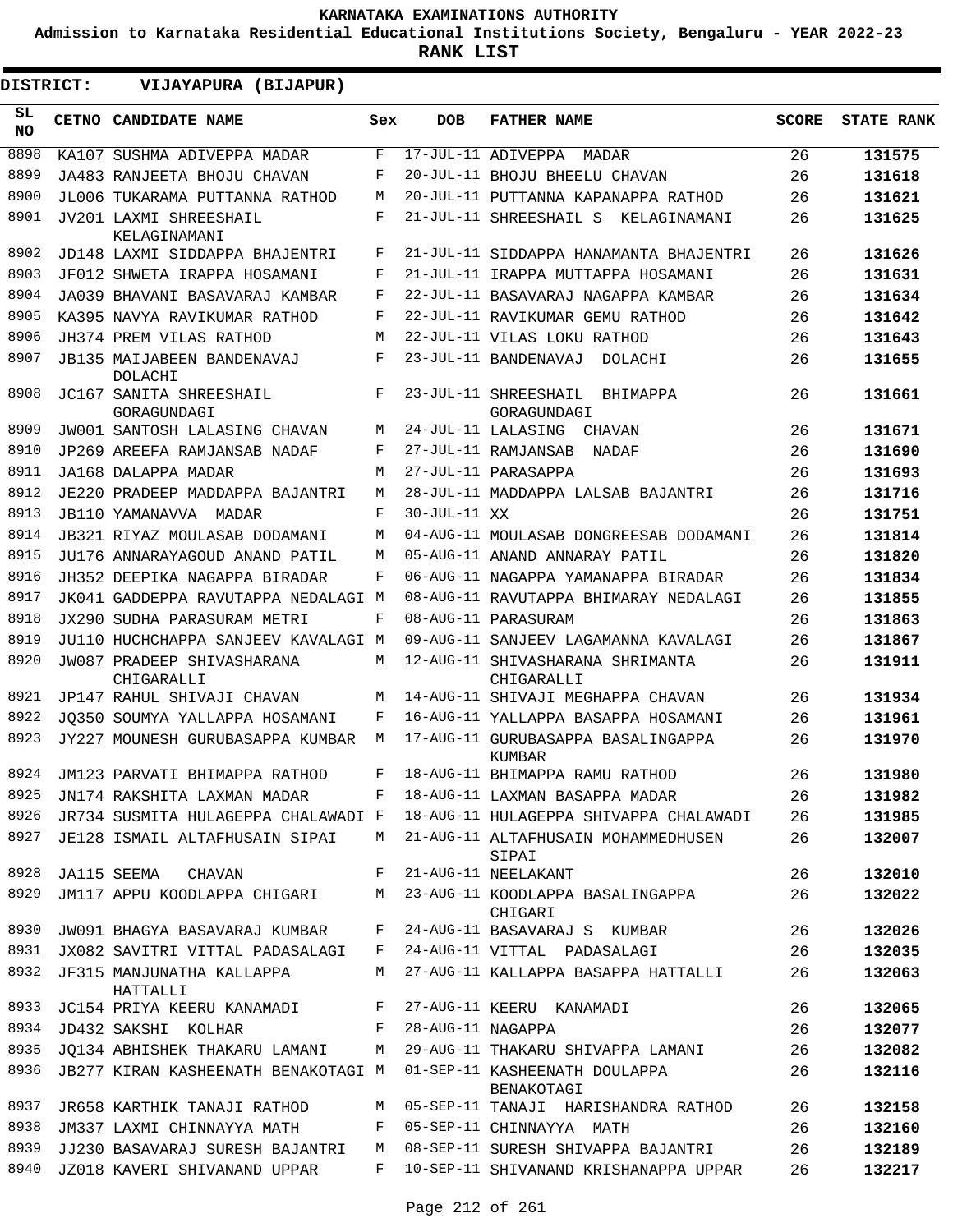**Admission to Karnataka Residential Educational Institutions Society, Bengaluru - YEAR 2022-23**

| DISTRICT:        | VIJAYAPURA (BIJAPUR)                      |     |                |                                                        |              |                   |
|------------------|-------------------------------------------|-----|----------------|--------------------------------------------------------|--------------|-------------------|
| SL.<br><b>NO</b> | CETNO CANDIDATE NAME                      | Sex | <b>DOB</b>     | <b>FATHER NAME</b>                                     | <b>SCORE</b> | <b>STATE RANK</b> |
| 8941             | JL092 BABAJAN KHAJESAB MULLA              | M   |                | 12-SEP-11 KHAJESAB<br>MULLA                            | 26           | 132234            |
| 8942             | JO061 YALAGURESH MANJUNATH<br>JALAWADI    | M   |                | 15-SEP-11 MANJUNATH RAMACHANDRA<br>JALAWADI            | 26           | 132278            |
| 8943             | JG062 MOHAMMAD ASEEM BADEPIR<br>JAGIRADAR | M   |                | 16-SEP-11 BADEPIR H JAGIRADAR                          | 26           | 132281            |
| 8944             | JA118 ARAVIND SANTOSH LAMANI              | M   |                | 20-SEP-11 SANTOSH YANKAPPA LAMANI                      | 26           | 132310            |
| 8945             | JU010 MEENAXI GADIGEPPA BIRADAR           | F   |                | 29-SEP-11 GADIGEPPA BASAPPA BIRADAR                    | 26           | 132399            |
| 8946             | JA436 SAMARTHA ANANDAKUMAR<br>HOSAMNAI    | M   |                | 30-SEP-11 HOSAMNAI HOSAMNAI                            | 26           | 132416            |
| 8947             | <b>JB010 BHUVAN GOPAL NAYAK</b>           | M   |                | 04-OCT-11 GOPAL MARUTI NAYAK                           | 26           | 132456            |
| 8948             | JE065 AMBIKA MANJUNATH KAMBALE            | F   |                | 05-OCT-11 MANJUNATH KAMBALE                            | 26           | 132463            |
| 8949             | JY377 JAYASHREE RAMU CHAVAN               | F   | 05-OCT-11 RAMU |                                                        | 26           | 132466            |
| 8950             | JH108 HANAMANTH LAXMAN TADLAGI            | M   |                | 06-OCT-11 LAXMAN CHANDAPPA TADLAGI                     | 26           | 132473            |
| 8951             | JU136 KAVERI SHARANAGOUD BIRADAR          | F   |                | 11-OCT-11 SHARANAGOUD REVANASIDDAPPA<br><b>BIRADAR</b> | 26           | 132520            |
| 8952             | KA459 SATISH PRAKASH RATHOD               | M   |                | 11-OCT-11 PRAKASH RATHOD                               | 26           | 132524            |
| 8953             | JH522 ANAND SHIVANAND NAYKODI             | M   |                | 12-OCT-11 SHIVANAND CHANDRASHYA NAYKODI                | 26           | 132529            |
| 8954             | JZ016 APEKSHA SADASHIV GAYAKAWAD          | F   |                | 17-OCT-11 SADASHIV GAYAKAWAD                           | 26           | 132562            |
| 8955             | JT025 VAIB HUSNSAB SINDAGI                | M   |                | 18-OCT-11 HUSENASAB                                    | 26           | 132577            |
| 8956             | JR363 ARAMAN ABDULRAJAK CHATNALLI M       |     |                | 26-OCT-11 ABDULRAJAK                                   | 26           | 132642            |
| 8957             | JF119 KEERTI BASAVARAJ PATIL              | F   |                | 31-OCT-11 BASAVARAJ SHIVANNAGOUD PATIL                 | 26           | 132683            |
| 8958             | JN154 PAVITRA ANIL RATHOD                 | F   |                | 31-OCT-11 ANIL NARAYANAPPA RATHOD                      | 26           | 132685            |
| 8959             | JP134 RENUKA AMBRAPPA MADAR               | F   |                | 02-NOV-11 AMBRAPPA MADAR                               | 26           | 132702            |
| 8960             | JA287 ADARSH TANAJI GAYAKAWAD             | M   |                | 04-NOV-11 TANAJI GAYAKAWAD                             | 26           | 132711            |
| 8961             | JS069 JAGADEESH SHARANAPPA BAVOOR M       |     |                | 05-NOV-11 SHARANAPPA HANAMANTAPPA<br><b>BAVOOR</b>     | 26           | 132723            |
| 8962             | JU151 ANAND PARASURAM TAKKALAKI           | M   |                | 14-NOV-11 PARASURAM MALLAPPA TAKKALAKI                 | 26           | 132805            |
| 8963             | JF053 DARSHAN SIDDARAM<br>MADARAKHANDI    | M   |                | 16-NOV-11 SIDDARAM BHOJAPPA<br>MADARAKHANDI            | 26           | 132820            |
| 8964             | JB194 RAHUL VISHWANTH HADAPAD             | M   |                | 17-NOV-11 VISHWANTH HADAPAD                            | 26           | 132832            |
| 8965             | <b>JW140 SUDEEP DEVINDRA PAVAR</b>        | M   |                | 19-NOV-11 DEVINDRA BASU PAVAR                          | 26           | 132858            |
| 8966             | JU203 PRAVIN DASHARATH HOSAMANI           | M   |                | 20-NOV-11 DASHARATH SUGALABAYI HOSAMANI                | 26           | 132869            |
| 8967             | JZ164 PAYAL RAMESH RATHOD                 | F   |                | 22-NOV-11 RAMESH MOOTU RATHOD                          | 26           | 132878            |
| 8968             | JS358 SALIM MEERASAB MANNUR               | M   |                | 22-NOV-11 MEERASAB MANNUR                              | 26           | 132884            |
| 8969             | JJ063 JAHINGEER RAMAPPA KAMBALE           | M   |                | 24-NOV-11 RAMAPPA KAMBALE                              | 26           | 132900            |
| 8970             | JQ265 SHREESHAIL SIDDANAGOUDA<br>PATILA   | M   |                | 24-NOV-11 SIDDANAGOUDA PATILA                          | 26           | 132903            |
| 8971             | JL043 ANUSHA SHARANABASAYYA<br>HIREMATH   | F   |                | 26-NOV-11 SHARANABASAYYA HIREMATH                      | 26           | 132916            |
| 8972             | JG149 ARCHANA NARASAPPA BHAJANTRI F       |     |                | 01-DEC-11 NARASAPPA SIDRAM BHAJANTRI                   | 26           | 132967            |
| 8973             | JK194 SEVANTI MALAPPA PUJARI              | F   |                | 07-DEC-11 MALAPPA BIRAPPA PUJARI                       | 26           | 133007            |
| 8974             | JA497 SANGEETA MALLAPPA CHALAVADI F       |     |                | 08-DEC-11 MALLAPPA BHASKAR CHALAVADI                   | 26           | 133012            |
| 8975             | JQ323 SAVITRI KALLANAGOUD PATIL           | F   |                | 25-DEC-11 KALLANAGOUD BASANAGOUD PATIL                 | 26           | 133131            |
| 8976             | JM094 MALINGARAY SHITARAM RATHOD          | М   |                | 27-DEC-11 SHITARAM ĿHARAMAPPA RATHOD                   | 26           | 133147            |
| 8977             | JE170 RAVIKANT RAMU BHAJANTRI             | М   |                | 01-JAN-12 RAMU SHIVAPPA BHAJANTRI                      | 26           | 133212            |
| 8978             | JE369 SUSMITA BANASIDDA JADHAV            | F   |                | 02-JAN-12 BANASIDDA KHIRU JADHAV                       | 26           | 133224            |
| 8979             | JS524 PREETAM GANAPATI JADHAV             | М   |                | 06-JAN-12 GANAPATI SOMALU JADHAV                       | 26           | 133236            |
| 8980             | JD301 AMIT SANGAPPA RATHOD                | M   |                | 17-JAN-12 SANGAPPA BADDEPPA RATHOD                     | 26           | 133267            |
| 8981             | JH176 UMASHRI RAMESH RATHOD               | F   |                | 01-MAR-12 RAMESH BHIMRAO RATHOD                        | 26           | 133327            |
| 8982             | JC106 NIKITA SHEKAPPA LAMANI              | F   |                | 18-MAR-12 SHEKAPPA JEMALU LAMANI                       | 26           | 133339            |
| 8983             | JX244 APSARA AKBAR NADAF                  | F   |                | 17-AUG-12 AKBAR MOULASAB NADAF                         | 26           | 133383            |
| 8984             | JF055 PREM SANTOSH MADAR                  | М   |                | 01-JAN-09 SANTOSH CHOUDAPPA MADAR                      | 25           | 133408            |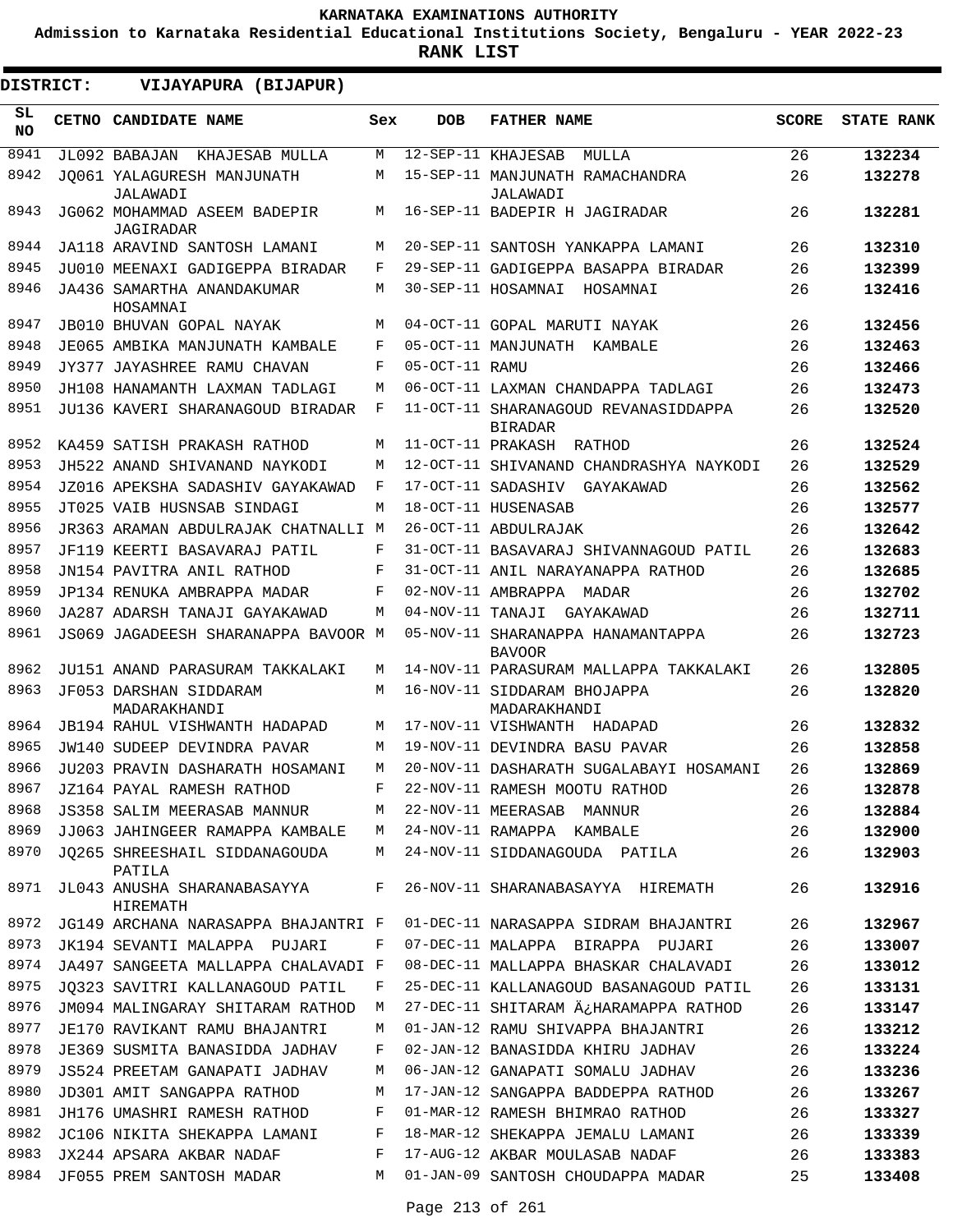**Admission to Karnataka Residential Educational Institutions Society, Bengaluru - YEAR 2022-23**

**RANK LIST**

| DISTRICT:        | VIJAYAPURA (BIJAPUR)                         |     |                   |                                                      |              |                   |
|------------------|----------------------------------------------|-----|-------------------|------------------------------------------------------|--------------|-------------------|
| SL.<br><b>NO</b> | CETNO CANDIDATE NAME                         | Sex | <b>DOB</b>        | <b>FATHER NAME</b>                                   | <b>SCORE</b> | <b>STATE RANK</b> |
| 8985             | JP258 SUDEEP JATTEPPA HARIJAN                | М   |                   | 01-JAN-09 JATTEPPA BASAPPA HARIJAN                   | 25           | 133410            |
| 8986             | JZ330 ASHWATH SURESH MADAR                   | М   |                   | 28-FEB-09 SURESH MADAR                               | 25           | 133413            |
| 8987             | JH117 AVINASH NAYAK                          | М   |                   | 20-APR-09 PHULASING NAYAK                            | 25           | 133421            |
| 8988             | JD016 CHANDAPPA SOMESH NATIKAR               | М   |                   | 06-AUG-09 SOMESH NIGAPPA NATIKAR                     | 25           | 133438            |
| 8989             | JM002 GANESHA LAKKAPPA KACHERI               | М   |                   | 22-OCT-09 LAKKAPPA LAXMANA KACHERI                   | 25           | 133453            |
| 8990             | JT162 SOHEL RASUL BAGAWAN                    | М   | 01-JAN-10 RASUL   | BAGAWAN                                              | 25           | 133498            |
| 8991             | JR057 SANDESH SHARANAPPA NAVI                | М   |                   | 06-JAN-10 SHARANAPPA NAGAPPA NAVI                    | 25           | 133505            |
| 8992             | JO126 SHWETA SHIVANANDA NAYAK                | F   |                   | 21-JAN-10 SHIVANANDA RAMU NAYAK                      | 25           | 133514            |
| 8993             | JZ394 GURURAJ RAMESH<br>JANGAMASHETTI        | М   |                   | 07-FEB-10 RAMESH JANGAMASHETTI                       | 25           | 133528            |
| 8994             | JW113 AMRUTA HIRASING RAJAPUT                | F   |                   | 15-MAR-10 HIRASING BHAVANSING RAJAPUT                | 25           | 133566            |
| 8995             | JS519 VEERESH MADIWALAPPA NAYKODI M          |     |                   | 15-MAR-10 MADIWALAPPA                                | 25           | 133568            |
| 8996             | JF278 PRETAM MALLESHI CHAVAN                 | М   |                   | 04-APR-10 MALLESHI SOMANATH CHAVAN                   | 25           | 133584            |
| 8997             | JT227 SHIVANAND HANAMANT<br>MAINDARAGI       | М   |                   | 05-APR-10 HANAMANT JAGADEVAPPA<br>MAINDARAGI         | 25           | 133586            |
| 8998             | JV198 SANJAY SHIVAYYA HALLADAMATH M          |     |                   | 16-APR-10 SHIVAYYA GURUPADAYYA<br>HALLADAMATH        | 25           | 133602            |
| 8999             | JB037 CHANNAPPA RAVI KATTIMANI               | М   |                   | 12-MAY-10 RAVI KATTIMANI                             | 25           | 133638            |
| 9000             | JD335 PRAJVAL SHANKAREPPA<br>GANAJALI        | М   |                   | 18-JUN-10 SHANKAREPPA MADEVAPPA<br>GANAJALI          | 25           | 133701            |
| 9001             | JR603 SHRUSHTI GEMU RATHOD                   | F   |                   | 22-JUL-10 GEMU RATHOD                                | 25           | 133739            |
| 9002             | JU189 BHAGANNA MONESH BADIGER                | М   |                   | 02-AUG-10 MONESH SHARANAPPA BADIGER                  | 25           | 133763            |
| 9003             | JE367 AISHWARYA PANDIT ASANGI                | F   |                   | 05-AUG-10 PANDIT SHARANAPPA ASANGI                   | 25           | 133771            |
| 9004             | JE324 VIKRANT SIDDANNA BIRADAR               | М   |                   | 12-AUG-10 SIDDANNA BIRADAR                           | 25           | 133794            |
| 9005             | JL349 RAHUL GOPU NAYAK                       | М   |                   | 18-AUG-10 GOPU POMU NAYAK                            | 25           | 133805            |
| 9006             | JZ301 SUDEEP ASHOK CHAVAN                    | М   |                   | 22-AUG-10 ASHOK CHANDU CHAVAN                        | 25           | 133816            |
| 9007             | JJ217 RUDRAGOUD SHARANAPPA<br><b>BIRADAR</b> | M   |                   | 24-AUG-10 SHARANAPPA MALAKAPPA BIRADAR               | 25           | 133821            |
| 9008             | JR322 ALIYABEGUM MAHIBOOBALI<br>CHATNALLI    | F   |                   | 02-SEP-10 MAHIBOOBALI K CHATNALLI                    | 25           | 133852            |
| 9009             | KA385 ASHWINI GOPAL RATHOD                   | F   |                   | 02-SEP-10 GOPAL SHAMU RATHOD                         | 25           | 133854            |
| 9010             | JU163 SAVITA BASAPPA HUNASHYAL               | F   | 12-SEP-10 BASAPPA |                                                      | 25           | 133895            |
| 9011             | JD383 KAREPPA SIDDAPPA BAGEWADI              | М   |                   | 19-SEP-10 SIDDAPPA BAGEWADI                          | 25           | 133922            |
| 9012             | JO727 VIJAYAKUMAR MALLIKARJUN<br>HALLI       | М   |                   | 20-SEP-10 MALLIKARJUN DUNDAPPA HALLI                 | 25           | 133925            |
| 9013             | JY330 GANESH SURESH KARAJOL                  | М   |                   | 24-SEP-10 SURESH GIRAMALLAPPA KARAJOL                | 25           | 133939            |
| 9014             | JP145 VEDANTA MALLIKARJUN CHAVAN             | М   |                   | 30-SEP-10 MALLIKARJUN CHAVAN                         | 25           | 133959            |
| 9015             | JM181 KAJEBI LALESAB TURAKANAKERI F          |     |                   | 01-OCT-10 LALESAB DAVALASA TURAKANAKERI              | 25           | 133961            |
| 9016             | JH368 SHIVANANDA BABU RATHOD                 | М   |                   | 01-OCT-10 BABU OSARAM RATHOD                         | 25           | 133967            |
| 9017             | KA452 AISHWARYA NAGTHAN                      | F   |                   | 04-OCT-10 SHRISHAIL                                  | 25           | 133976            |
| 9018             | JO095 RAKSHITA MALEPPA KATTIMANI             | F   |                   | 05-OCT-10 MALEPPA BHIMAPPA KATTIMANI                 | 25           | 133985            |
| 9019             | JU213 AMITKUMAR RAVICHANDRA<br>JADAV         | M   |                   | 13-OCT-10 RAVICHANDRA RATANSING JADAV                | 25           | 134018            |
| 9020             | JT047 ISHWARYA BAPUGOUD BIRADAR              | F   |                   | 14-OCT-10 BAPUGOUD BIRADAR                           | 25           | 134024            |
| 9021             | KA348 PRASHANT VITTAL HALAPPAGOL             | М   |                   | 14-OCT-10 VITTAL HALAPPAGOL                          | 25           | 134026            |
| 9022             | JB041 SACHIN GOLAGOND                        | М   |                   | 18-OCT-10 MADIWALAPPA                                | 25           | 134055            |
| 9023             | JX486 SHARAVANI PATROTI                      | F   |                   | 19-OCT-10 LAXMAN KOLLAPPA PATROTI                    | 25           | 134063            |
| 9024             | JM333 NIRMALA SANGANAGOUDA<br><b>BIRADAR</b> | F   |                   | 23-OCT-10 SANGANAGOUDA SAHEBAGOUDA<br><b>BIRADAR</b> | 25           | 134084            |
| 9025             | JK230 VINAYAK SURESH KUMBAR                  | М   |                   | 23-OCT-10 SURESH MUTAPPA KUMBAR                      | 25           | 134086            |
| 9026             | JP057 PARASHURAM SHARANAPPA<br>HANDRAL       | М   |                   | 24-OCT-10 SHARANAPPA NINGAPPA HANDRAL                | 25           | 134090            |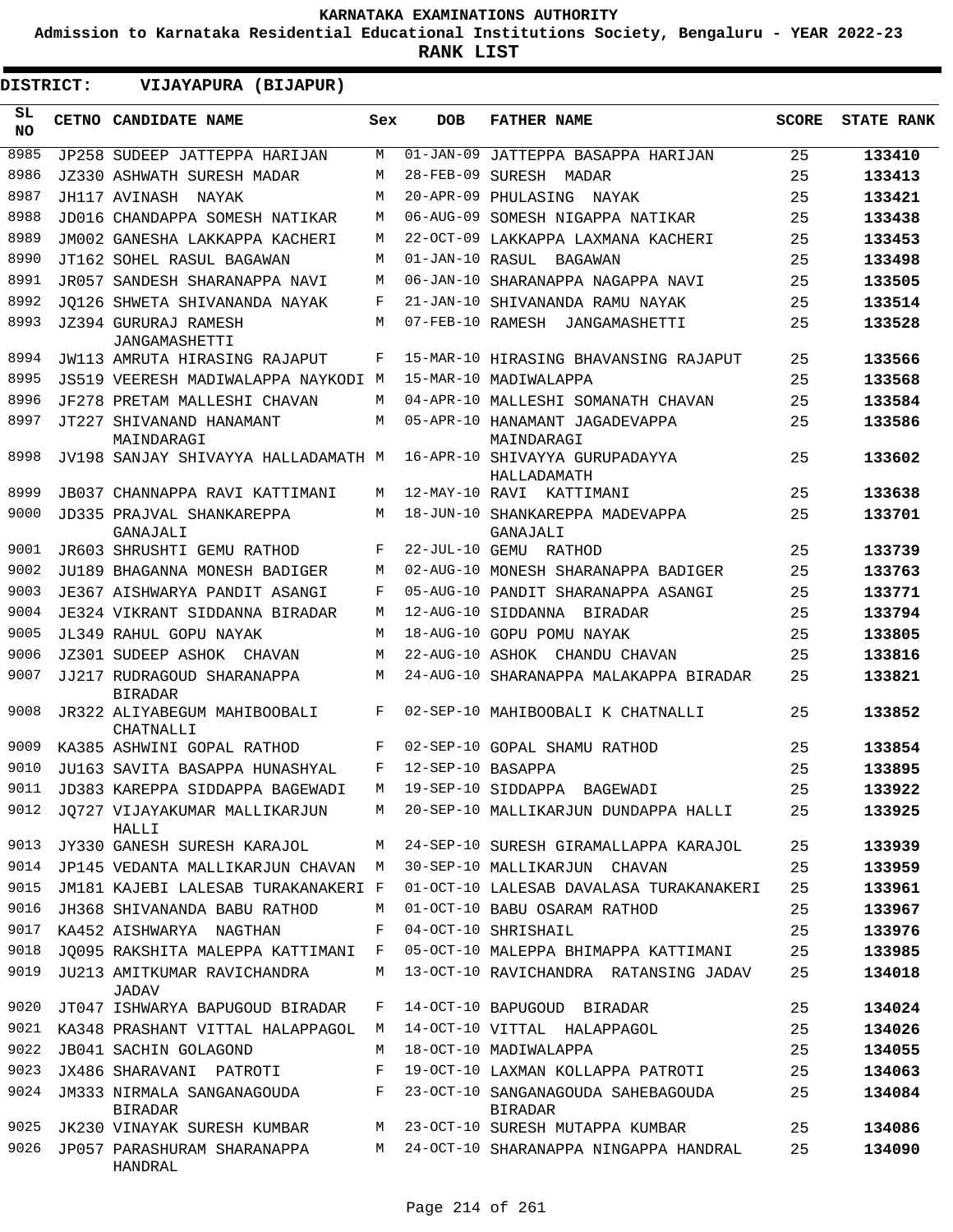**Admission to Karnataka Residential Educational Institutions Society, Bengaluru - YEAR 2022-23**

| DISTRICT:        | VIJAYAPURA (BIJAPUR)                                                           |     |                   |                                              |              |                   |
|------------------|--------------------------------------------------------------------------------|-----|-------------------|----------------------------------------------|--------------|-------------------|
| SL.<br><b>NO</b> | CETNO CANDIDATE NAME                                                           | Sex | <b>DOB</b>        | <b>FATHER NAME</b>                           | <b>SCORE</b> | <b>STATE RANK</b> |
| 9027             | KA332 MAHEK ALAMSAB SHEKH                                                      | F   |                   | 25-OCT-10 ALAMSAB ALLISAB SHEKH              | 25           | 134097            |
| 9028             | JO548 AKSHAY BASAVARAJ HALIHAL                                                 | М   |                   | 26-OCT-10 BASAVARAJ BHEEMARAYA HALIHAL       | 25           | 134098            |
| 9029             | JR347 AJAY KISAN PAWAR                                                         | М   |                   | 29-OCT-10 KISAN RAMU PAWAR                   | 25           | 134111            |
| 9030             | JZ458 LAXMI MALLAPPA MADAR                                                     | F   |                   | 30-OCT-10 MALLAPPA MADAR                     | 25           | 134118            |
| 9031             | JF451 KASHINATH MALLIKARJUN<br>ADALLI                                          | М   |                   | 01-NOV-10 MALLIKARJUN SIDARAY ADALLI         | 25           | 134126            |
| 9032             | JN033 PREM PRAKASH RATHOD                                                      | M   | 03-NOV-10 PRAKASH |                                              | 25           | 134136            |
| 9033             | JC069 ANIL UMALU RATHOD                                                        | М   | 04-NOV-10 UMALU   | RATHOD                                       | 25           | 134140            |
| 9034             | JV133 SAMARTH RAJU PAWAR                                                       | М   | 07-NOV-10 RAJU    | PAWAR                                        | 25           | 134159            |
| 9035             | JE336 ASHWATH SHANTAPPA<br>BAMMANALLI                                          | М   |                   | 15-NOV-10 SHANTAPPA MALLANNA BAMMANALLI      | 25           | 134188            |
| 9036             | JB366 LAXMANNA HANAMANT<br>NAKARAGUNDI                                         | M   |                   | 17-NOV-10 HANAMANT NINGAPPA NAKARAGUNDI      | 25           | 134201            |
| 9037             | JY595 LAYAVVA MADDAPPAA<br>HIREKURABAR                                         | F   |                   | 19-NOV-10 MADDAPPA PARASAPPA<br>HIREKURABAR  | 25           | 134215            |
| 9038             | JH504 PRAJVAL RAVINDRA KAMBALE                                                 | М   |                   | 19-NOV-10 RAVINDRA KAMBALE                   | 25           | 134218            |
| 9039             | JY206 KENCHAPPA MALLAPPA<br>ULLAGADDI                                          | M   |                   | 21-NOV-10 MALLAPPA SABU ULLAGADDI            | 25           | 134234            |
| 9040             | JR538 PARASHURAM RAYAPPA<br>SHIVAYOGI                                          | М   |                   | 02-DEC-10 RAYAPPA BHEEMANNA SHIVAYOGI        | 25           | 134279            |
| 9041             | JC228 SAMPREET SUBHASCHANDRA<br>NAGARAL                                        | М   |                   | 04-DEC-10 SUBHASCHANDRA BHEEMAPPA<br>NAGARAL | 25           | 134293            |
| 9042             | JY217 ASHWINI SABU KOKATANUR                                                   | F   |                   | 11-DEC-10 SABU BALAPPA KOKATANUR             | 25           | 134321            |
| 9043             | JO358 PRITAM SANTOSH RATHOD                                                    | М   |                   | 15-DEC-10 SANTOSH HANAMANT RATHOD            | 25           | 134349            |
| 9044             | JX232 SHREYA BHEEMAPPA BIRADAR                                                 | F   |                   | 21-DEC-10 BHEEMAPPA SIDDAPPA BIRADAR         | 25           | 134377            |
| 9045             | JA363 NETRA KAMBALI                                                            | F   |                   | 24-DEC-10 BHIRAPPA MALLAPPA KABALI           | 25           | 134394            |
| 9046             | JA374 JAYASHREE PRABHU BAGEWADI                                                | F   |                   | 29-DEC-10 PRABHU NINGAPPA BAGEWADI           | 25           | 134416            |
| 9047             | JR477 ABDULRAHEMAN ADAM ALMEL                                                  | М   |                   | 01-JAN-11 ADAM MATABASAB ALMEL               | 25           | 134426            |
| 9048             | JR678 AKSHATA SANJEEV RATHOD                                                   | F   |                   | 01-JAN-11 SANJEEV BHIMU RATHOD               | 25           | 134431            |
| 9049             | <b>JS309 BEERAPPA SHIVAPPA</b><br>JANNAPPAGOL                                  | M   |                   | 01-JAN-11 SHIVAPPA BASAPPA JANNAPPAGOL       | 25           | 134437            |
| 9050             | JF167 GURUNATH BHIMARAYA BIRADAR                                               | M   |                   | 01-JAN-11 BHIMARAYA GURUPPA BIRADAR          | 25           | 134456            |
| 9051             | JW167 NEELAGANGAVVA SHIVASHARAN F 01-JAN-11 SHIVASHARAN NINGAPPA<br>TAVARAKHED |     |                   | TAVARAKHED                                   | 25           | 134480            |
| 9052             | JV063 PARASHURAM PARAMANNA MADAR M                                             |     |                   | 01-JAN-11 PARAMANNA BALABHEEMA MADAR         | 25           | 134484            |
| 9053             | JG156 PRABHULING MALLIKARJUN<br>NATIKAR                                        | М   |                   | 01-JAN-11 MALLIKARJUN SIDDAPPA NATIKAR       | 25           | 134489            |
| 9054             | JS296 SANDEEP MAHADEV NAYKODI                                                  | М   |                   | 01-JAN-11 MAHADEV KANTAPPA NAYKODI           | 25           | 134506            |
| 9055             | JM153 BASAVARAJ RAVINDRA<br>CHALAVADI                                          | М   |                   | 02-JAN-11 RAVINDRA S CHALAVADI               | 25           | 134541            |
| 9056             | JA366 KALPANA HANAMANT MADAR                                                   | F   |                   | 09-JAN-11 HANAMANT MADAR                     | 25           | 134601            |
| 9057             | JR574 ANJALI MADEVAPPA HOSAMANI                                                | F   |                   | 10-JAN-11 MADEVAPPA SIDDAPPA HOSAMANI        | 25           | 134607            |
| 9058             | JK292 PRAJWAL BAILAPPA HOSAMANI                                                | M   |                   | 10-JAN-11 BAILAPPA SHANTAPPA HOSAMANI        | 25           | 134609            |
| 9059             | JW187 SRUSHTI DANAPPA KALAKERI                                                 | F   | 11-JAN-11 DANAPPA |                                              | 25           | 134622            |
| 9060             | JN137 SUSHEEL SANTOSH HANCHATE                                                 | М   |                   | 11-JAN-11 SANTOSH HANCHATE                   | 25           | 134623            |
| 9061             | JZ390 SANKET MOHAN RATHOD                                                      | М   |                   | 13-JAN-11 MOHAN LIMBAJI RATHOD               | 25           | 134635            |
| 9062             | JU032 AARATI ASHOK WALIKAR                                                     | F   |                   | 14-JAN-11 ASHOK SHAMARAY WALIKAR             | 25           | 134637            |
| 9063             | JK289 ARUN RAJAKUMAR<br>INDI                                                   | М   |                   | 18-JAN-11 RAJAKUMAR VITHAL<br>INDI           | 25           | 134664            |
| 9064             | JZ444 DEEPAK RAJU LAMANI                                                       | М   |                   | 21-JAN-11 RAJU LAMANI                        | 25           | 134685            |
| 9065             | JS321 DAVALMALIK NAGTHAN                                                       | М   |                   | 24-JAN-11 KASHIMSAB NAGTHAN                  | 25           | 134702            |
| 9066             | JP382 SHANKRAYYA ADIVAYYA<br>MATHAPATHI                                        | М   |                   | 26-JAN-11 ADIVAYYA MATHAPATHI                | 25           | 134717            |
| 9067             | JS463 SAYIKUMAR SHARANAPPA KANNI                                               | M   |                   | 01-FEB-11 SHARANAPPA SIDDANNA KANNI          | 25           | 134765            |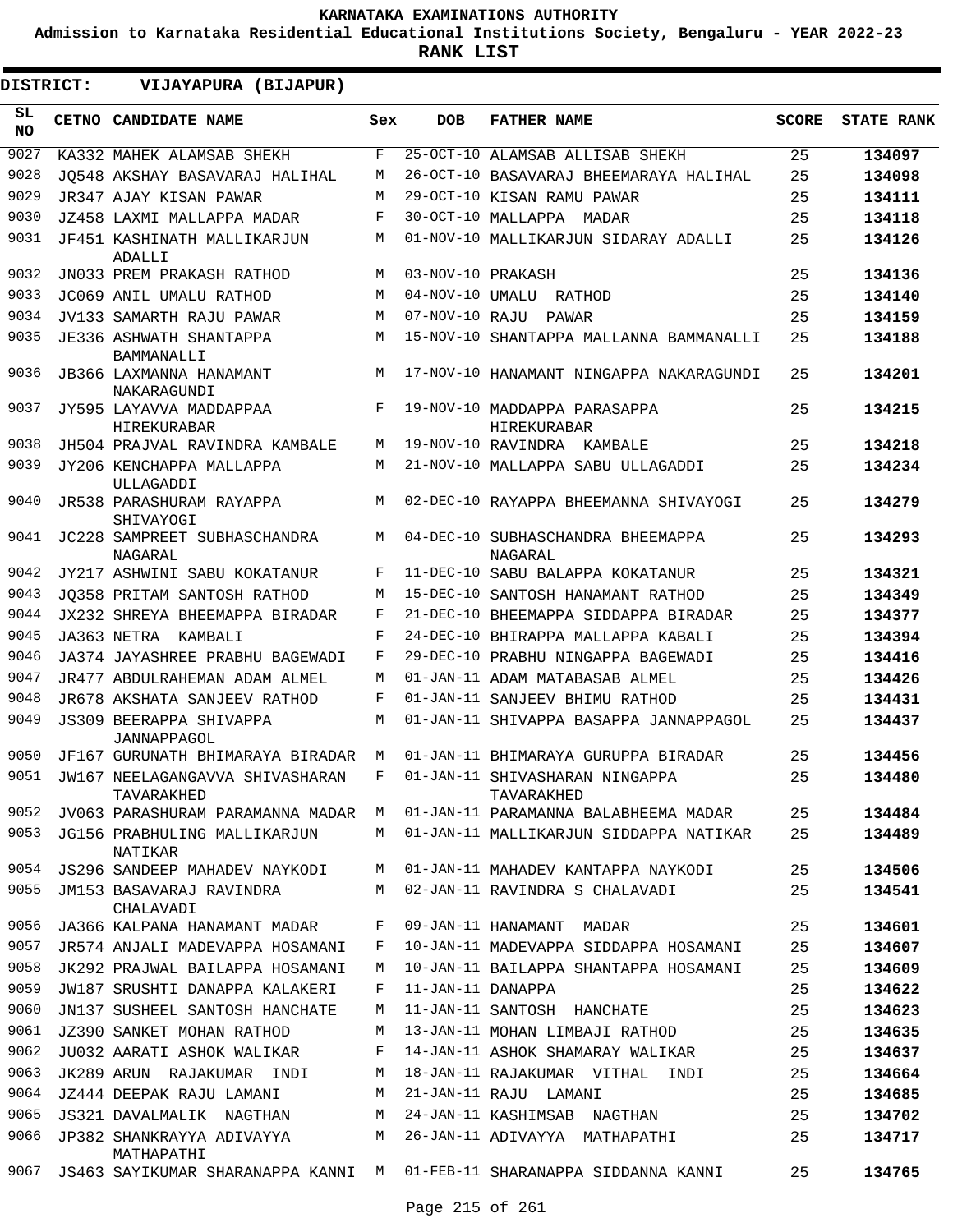**Admission to Karnataka Residential Educational Institutions Society, Bengaluru - YEAR 2022-23**

| <b>DISTRICT:</b> | VIJAYAPURA (BIJAPUR)                         |              |                   |                                                                           |              |                   |
|------------------|----------------------------------------------|--------------|-------------------|---------------------------------------------------------------------------|--------------|-------------------|
| SL.<br><b>NO</b> | CETNO CANDIDATE NAME                         | Sex          | <b>DOB</b>        | <b>FATHER NAME</b>                                                        | <b>SCORE</b> | <b>STATE RANK</b> |
| 9068             | JP072 NIKITA                                 | F            |                   | 08-FEB-11 TIPPANNA                                                        | 25           | 134831            |
| 9069             | JY439 PRATEEK<br>PAWAR                       | М            |                   | 15-FEB-11 RAJAKUMAR                                                       | 25           | 134881            |
| 9070             | JR119 SAINATH SAYABANNA MILTRI               | М            |                   | 16-FEB-11 SAYABANNA MILTRI                                                | 25           | 134891            |
| 9071             | JF154 NIRAJ SURESH PATROTI                   | М            | 17-FEB-11 SURESH  |                                                                           | 25           | 134897            |
| 9072             | JZ483 ABHISHEK<br>CHANDRASHEKAR<br>HADIMANI  | М            |                   | 20-FEB-11 CHANDRASHEKHAR                                                  | 25           | 134910            |
| 9073             | JE271 PAVAN PAPU CHAVAN                      | М            |                   | 21-FEB-11 PAPU SAVAI CHAVAN                                               | 25           | 134920            |
| 9074             | JX422 HUSEN ABDULKHADAR PATEL                | М            |                   | 25-FEB-11 ABDULKHADAR PATEL                                               | 25           | 134951            |
| 9075             | JY359 MANIKANTH<br>MAHANTESH PUJARI M        |              |                   | 25-FEB-11 MAHANTESH SHIVAYYA PUJARI                                       | 25           | 134952            |
| 9076             | JF372 AKSHAY NANAGOUD PATIL                  | М            |                   | 01-MAR-11 NANAGOUD IRANNAGOUD PATIL                                       | 25           | 134984            |
| 9077             | JP239 MAHIBOOB ALISA SIMPIGER                | М            |                   | 01-MAR-11 ALISA RAJESA SIMPIGER                                           | 25           | 134985            |
| 9078             | JE266 VIJAYALAXMI APPAGOUD MANE              | F            |                   | 04-MAR-11 APPAGOUD MANIKARAV MANE                                         | 25           | 135021            |
| 9079             | JF086 MALAPPA CHANNAPPA HUNNUR               | М            |                   | 05-MAR-11 CHANNAPPA HUNNUR                                                | 25           | 135027            |
| 9080             | JR616 REVANASIDDA VITTHAL PUJARI             | М            |                   | 05-MAR-11 VITTHAL MALAPPA PUJARI                                          | 25           | 135032            |
| 9081             | JO748 NITISH AMOGHASIDDA ODEYAR              | M            |                   | 11-MAR-11 AMOGHASIDDA<br>ODEYAR                                           | 25           | 135086            |
| 9082             | JH106 SAIRAJ TUKARAM WAGHAMORE               | М            | 12-MAR-11 TUKARAM | WAGHAMORE                                                                 | 25           | 135096            |
| 9083             | <b>JE441 SAVITA HAMU CHAVAN</b>              | F            |                   | 14-MAR-11 HAMU KHEMU CHAVAN                                               | 25           | 135116            |
| 9084             | JE099 HARISH SIDDHESH BHAVIKATTI             | М            |                   | 16-MAR-11 SIDDHESH BHAVIKATTI                                             | 25           | 135136            |
| 9085             | JO568 SAMPATH CHANDRASHEKAR<br><b>CHAVAN</b> | М            |                   | 20-MAR-11 CHANDRASHEKAR                                                   | 25           | 135170            |
| 9086             | JH076 SHIDDARAM TUKARAM HATTUR               | М            |                   | 20-MAR-11 TUKARAM SAYABANNA HATTUR                                        | 25           | 135172            |
| 9087             | JB259 VIJAY<br>MOHAN KALAGI                  | М            |                   | 27-MAR-11 MOHAN GANGAVVA KALAGI                                           | 25           | 135236            |
| 9088             | JW189 PRATAMESH PARASHURAM CHAVAN M          |              |                   | 29-MAR-11 PARASHURAM<br>CHAVAN                                            | 25           | 135246            |
| 9089             | JH331 HAZARATBI MAINUDDIN ANGADI             | F            |                   | 30-MAR-11 MAINUDDIN NAZEERAHAMAD ANGADI                                   | 25           | 135259            |
| 9090             | <b>JL149 CHETAN RATHOD</b>                   | М            |                   | 04-APR-11 LAKSHMINBAI TAKAREPPA RATHOD                                    | 25           | 135312            |
| 9091             | JN151 JYOTI HULAGAPPA MADAR                  | F            |                   | 06-APR-11 HULAGAPPA YAMANAPPA MADAR                                       | 25           | 135338            |
| 9092             | JX392 PRAJWAL PINTU CHAVAN                   | M            |                   | 06-APR-11 PINTU MADU CHAVAN                                               | 25           | 135341            |
| 9093             | JD397 VIDYA BHEEMARAY BANDI                  | F            |                   | 06-APR-11 BHEEMARAY BASAPPA BANDI                                         | 25           | 135352            |
| 9094             | JS302 VIJAYALAKSHMI PRABHU<br>NADUVINAKERI   | F            |                   | 06-APR-11 PRABHU NADUVINAKERI                                             | 25           | 135353            |
| 9095             | JH364 REKHA NARASAPPA HALLUR                 | F            |                   | 08-APR-11 NARASAPPA JATTEPPA HALLUR                                       | 25           | 135365            |
| 9096             | JB116 CHANNAMMA GURAPPA NAYAK                | F            |                   | 10-APR-11 GURAPPA JEMALU NAYAK                                            | 25           | 135387            |
| 9097             | JA207 BORAMMMA SHARANAPPA<br>MADIVALAR       |              |                   | F 11-APR-11 SHARANAPPA MADIVALAR                                          | 25           | 135398            |
| 9098             |                                              |              |                   | JS335 LAXMI BASAVRAJ HOSAMANI F 11-APR-11 BASAVRAJ RAMANNA HOSAMANI       | 25           | 135401            |
| 9099             | JS530 YALLALINGA MUTTAPPA<br>BANNETTI        |              |                   | M 15-APR-11 MUTTAPPA MADIVALAPPA BANNETTI                                 | 25           | 135439            |
| 9100             | JR081 DAYANAND IRANNA GADANCHI               | M            |                   | 16-APR-11 IRANNA GADANCHI                                                 | 25           | 135442            |
| 9101             | JD097 PRAJWAL YAMANAPPA BHAJANTRI M          |              |                   | 18-APR-11 YAMANAPPA YALLAPPA BHAJANTRI                                    | 25           | 135465            |
| 9102             | JY272 SANGAMESH RAJENDRA TOTAD               | M            |                   | 19-APR-11 RAJENDRA BHIMAPPA TOTAD                                         | 25           | 135475            |
| 9103             | JR584 PRITI LAXMAN NAIK                      | F            |                   | 20-APR-11 LAXMAN R NAIK                                                   | 25           | 135482            |
| 9104             | JR567 ROHIT BALABHIM DEVAKAR                 | M            |                   | 21-APR-11 BALABHIM                                                        | 25           | 135489            |
| 9105             | JG110 RAVEESI SANJEEV RATHOD                 | $\mathbf{F}$ |                   | 22-APR-11 SANJEEV CHANDRASHEKHAR RATHOD                                   | 25           | 135501            |
| 9106             | JW009 SANTOSHI                               | F            | 22-APR-11 NAGRAJ  |                                                                           | 25           | 135503            |
| 9107             | JG241 PUSHPA SIDDARAM JABAGOMDE F            |              |                   | 25-APR-11 SIDDARAM JABAGOMDE                                              | 25           | 135538            |
| 9108             | JJ087 RAKESH REVANASIDDA<br>SHIRASHYAD       | M            |                   | 25-APR-11 REVANASIDDA MALLAPPA<br>SHIRASHYAD                              | 25           | 135539            |
| 9109             |                                              |              |                   | JH236 SHRISHAIL KASHINATH TADLAGI M 27-APR-11 KASHINATH SHRISHAIL TADLAGI | 25           | 135564            |
| 9110             | JY438 SANJANA VASANT LAMANI                  | F            |                   | 01-MAY-11 VASANT LAMANI                                                   | 25           | 135606            |
| 9111             | JN085 VASIMAKRAM MAHABUBSAB<br>DODAMANI      | M            |                   | 03-MAY-11 MAHABUBSAB DODAMANI                                             | 25           | 135629            |
|                  | 9112 JD227 AKASH SHIVASHANKAR NATIKAR M      |              |                   | 05-MAY-11 SHIVASHANKAR MALLAPPA NATIKAR                                   | 25           | 135642            |
|                  |                                              |              | Page 216 of 261   |                                                                           |              |                   |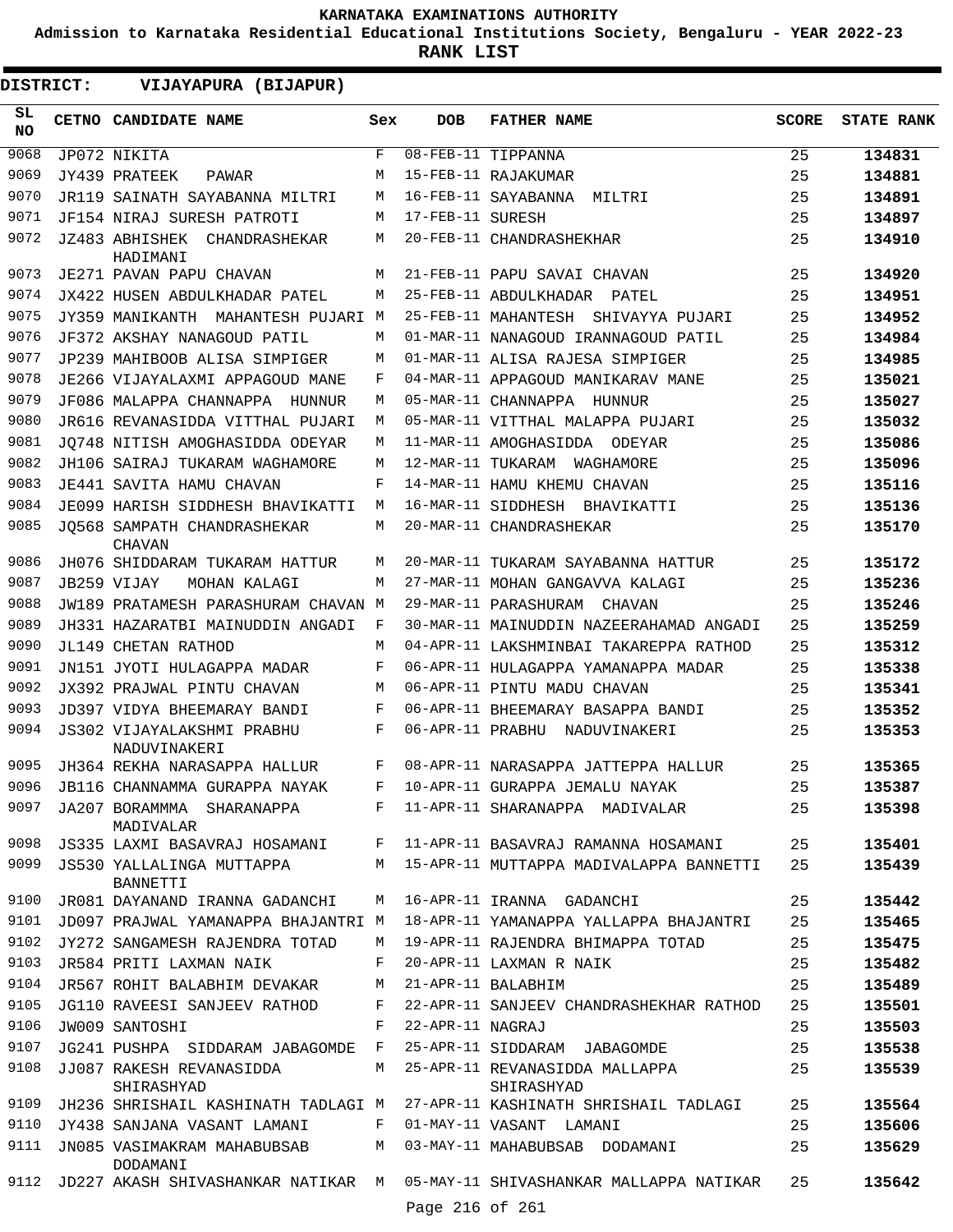**Admission to Karnataka Residential Educational Institutions Society, Bengaluru - YEAR 2022-23**

| DISTRICT: | VIJAYAPURA (BIJAPUR)                                            |     |                   |                                                                           |              |                   |
|-----------|-----------------------------------------------------------------|-----|-------------------|---------------------------------------------------------------------------|--------------|-------------------|
| SL<br>NO. | CETNO CANDIDATE NAME                                            | Sex | <b>DOB</b>        | <b>FATHER NAME</b>                                                        | <b>SCORE</b> | <b>STATE RANK</b> |
| 9113      | JJ024 ALPHIYASHIPHA DASHAGIR<br>MULLA                           | F   |                   | 07-MAY-11 DASHAGIR LALASAB MULLA                                          | 25           | 135664            |
| 9114      | JD061 ANIL MALLAPPA HADIMANI                                    | M   |                   | 09-MAY-11 MALLAPPA HADIMANI                                               | 25           | 135683            |
| 9115      | JE058 AKSHATA IRANNA KOLOORAGI                                  | F   |                   | 12-MAY-11 IRANNA KOLLORAGI                                                | 25           | 135726            |
| 9116      | JL207 NITIN RAGHAVENDRA<br>JALIBENCHI                           | M   |                   | 19-MAY-11 RAGHAVENDRA JALIBENCHI                                          | 25           | 135786            |
| 9117      | JB064 SHREYA SHEKAPPA ANKALAGI                                  | F   |                   | 22-MAY-11 SHEKAPPA SIDDAPPA ANKALAGI                                      | 25           | 135823            |
| 9118      | JM326 ANAND REDDI RATHOD                                        | M   |                   | 24-MAY-11 REDDI RAMAJI RATHOD                                             | 25           | 135833            |
| 9119      | JA440 ANIL SANGAPPA MAITRI                                      | M   |                   | 24-MAY-11 SANGAPPA SHARANAPPA MAITRI                                      | 25           | 135835            |
| 9120      | JR266 CHETAN CHIDANAND BADIGER                                  | M   |                   | 26-MAY-11 CHIDANAND APPARAYA BADIGER                                      | 25           | 135861            |
| 9121      | JD454 VIJAY RAMESH CHAVHAN                                      | M   |                   | 27-MAY-11 RAMESH RUPASING CHAVHAN                                         | 25           | 135877            |
| 9122      | JX020 APPAJI BASALINGAYYA<br>KAVATAGIMATH                       | M   |                   | 29-MAY-11 BASALINGAYYA KAVATAGIMATH                                       | 25           | 135888            |
| 9123      | JX219 AYAJ HUSENASAB ATTAR                                      | M   |                   | 29-MAY-11 HUSENASAB ATTAR                                                 | 25           | 135889            |
| 9124      | JJ173 BIRAPPA HIRAGAPPA RAPATE                                  | M   |                   | 01-JUN-11 HIRAGAPPA SHANKRAPPA RAPATE                                     | 25           | 135919            |
| 9125      | JR635 DANAMMA<br>HILLI                                          | F   | 03-JUN-11 EERANNA |                                                                           | 25           | 135955            |
| 9126      | JX277 SIDDAPPA BASAVARAJ<br>JAMAKHANDI                          | M   |                   | 04-JUN-11 BASAVARAJ SIDDAPPA JAMAKHANDI                                   | 25           | 135976            |
| 9127      | JJ116 NEELABAI SHIVANAND BIRADAR                                | F   |                   | 05-JUN-11 SHIVANAND ASHOK BIRADAR                                         | 25           | 135989            |
| 9128      | JD054 PRIYANKA HANAMANTH KALADAGI F                             |     |                   | 05-JUN-11 HANAMANTH NINGAPPA KALADAGI                                     | 25           | 135991            |
| 9129      | <b>JB374 CHANDRASHEKHAR PRABHU</b><br>CHALAWADI                 | M   |                   | 06-JUN-11 PRABHU CHALAWADI                                                | 25           | 135996            |
| 9130      | JT167 RAJESH RAJU JADHAV                                        | M   |                   | 09-JUN-11 RAJU DEVALU JADHAV                                              | 25           | 136040            |
| 9131      | JD109 MAHAMMADMAJ MAIBUBA<br>GIRAGANV                           | М   |                   | 10-JUN-11 MAIBUBA RUKMUDDIN GIRAGANV                                      | 25           | 136051            |
| 9132      | JK014 ARCHANA VILAS RATHOD                                      | F   |                   | 11-JUN-11 VILAS ARJUN RATHOD                                              | 25           | 136062            |
| 9133      | JS177 LOKESH DEWINDRA HADAPAD                                   | M   |                   | 11-JUN-11 DEWINDRA LESAPPA HADAPAD                                        | 25           | 136065            |
| 9134      | JG152 SURAJ PRAKASH WAGHAMORE                                   | M   | 13-JUN-11 PRAKASH |                                                                           | 25           | 136097            |
| 9135      | JL044 PRAJWAL MALLESHI VADDAR                                   | M   |                   | 14-JUN-11 MALLESHI SIDRAM VADDAR                                          | 25           | 136112            |
| 9136      | JH144 RAKSHITA RAMESH WALIKAR                                   | F   |                   | 15-JUN-11 RAMESH PRABHU WALIKAR                                           | 25           | 136124            |
| 9137      | JO144 VIKRAM MALIKARJUN KOLAKAR                                 | M   |                   | 16-JUN-11 MALIKARJUN                                                      | 25           | 136136            |
| 9138      | JS219 SOUBHAGYA SHREENATH TALAWAR F                             |     |                   | 19-JUN-11 SHREENATH CHANDRAM TALAWAR                                      | 25           | 136175            |
| 9139      | JQ458 DILEEP SHIVAJI RATHOD                                     | M   |                   | 20-JUN-11 SHIVAJI SHANKAR RATHOD                                          | 25           | 136183            |
| 9140      |                                                                 |     |                   | JP271 MUJAMIL MAHIBOOB WALIKAR M 21-JUN-11 MAHIBOOB ABDULSAB WALIKAR      | 25           | 136197            |
|           | 9141 JV226 PRAVEEN BALAKRISHNA<br>SHALLAGI                      |     |                   | M 21-JUN-11 BALAKRISHNA AYYAPPA SHALLAGI                                  | 25           | 136198            |
| 9142      | JG078 GOUTAM MAHESH SHINDHE M 22-JUN-11 MAHESH                  |     |                   |                                                                           | 25           | 136207            |
| 9143      | JD075 VISHAL BASAPPA TURADI       M   24-JUN-11 BASAPPA  TURADI |     |                   |                                                                           | 25           | 136239            |
| 9144      | JS429 SASHIDAR RAMESH RAJANAL                                   | M   |                   | 27-JUN-11 RAMESH BALAPPA RAJANAL                                          | 25           | 136284            |
| 9145      | JO190 ALLABHAKSHA RAJESAB PENDARI M                             |     | 28-JUN-11 RAJESAB |                                                                           | 25           | 136290            |
| 9146      | JM341 BASAVARAJ ADIHAL                                          | M   |                   | 01-JUL-11 KAREPPA RAKKASAGI                                               | 25           | 136327            |
| 9147      | JZ559 VINOD SHRIMANT RATHOD                                     | M   |                   | 01-JUL-11 SHRIMANT RATHOD                                                 | 25           | 136337            |
| 9148      | JU105 ABHAYA ASHOK BAGEVADI                                     | M   |                   | 03-JUL-11 ASHOK BAGEVADI                                                  | 25           | 136360            |
| 9149      |                                                                 |     |                   | JH410 VIRAT PARASHURAM VAGHAMORE M 03-JUL-11 PARASHURAM MALAPPA VAGHAMORE | 25           | 136371            |
| 9150      | JP217 TANUPRIYA PARASAPPA<br>GARASANGI                          | F   |                   | 04-JUL-11 PARASAPPA HANAMANT GARASANGI                                    | 25           | 136384            |
| 9151      | JG039 SHIVAYYA CHIDANANAD<br>HIREMATH                           |     |                   | M 08-JUL-11 CHIDANANAD SHIVAYYA HIREMATH                                  | 25           | 136436            |
| 9152      | JA092 SHRIKANT HANAMANT<br>SHETTEPPAGOL                         |     |                   | M 13-JUL-11 HANAMANT SHETTEPPAGOL                                         | 25           | 136507            |
| 9153      | JQ319 SUNIL MAHANTESH LAMANI M 14-JUL-11 MAHANTESH LAMANI       |     |                   |                                                                           | 25           | 136519            |
|           | 9154 JS197 SHUBHAM RAMESH PAWAR                                 |     |                   | M 15-JUL-11 RAMESH KUSU PAWAR                                             | 25           | 136529            |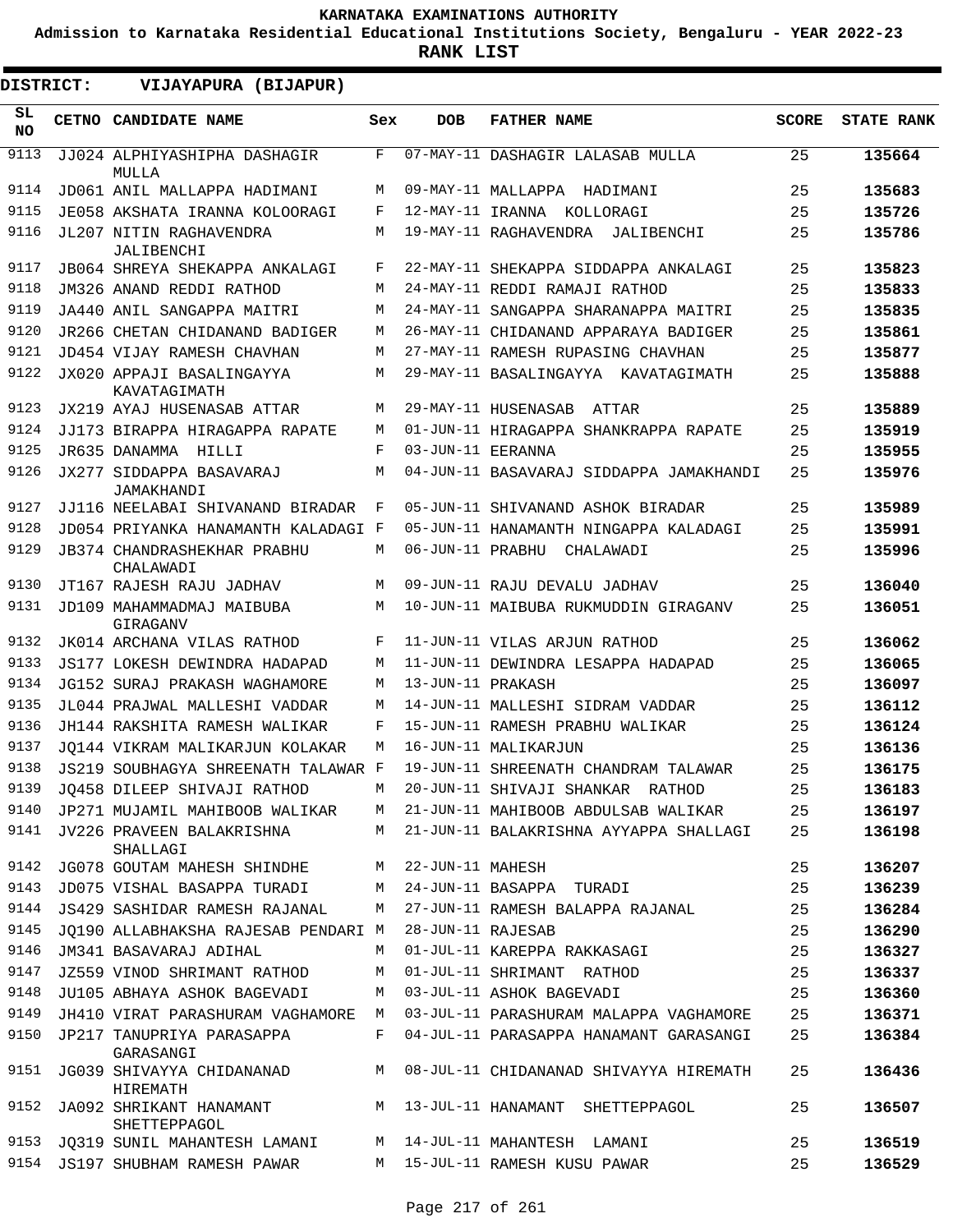**Admission to Karnataka Residential Educational Institutions Society, Bengaluru - YEAR 2022-23**

**RANK LIST**

| DISTRICT:    | VIJAYAPURA (BIJAPUR)                                          |        |                  |                                                                              |              |                   |
|--------------|---------------------------------------------------------------|--------|------------------|------------------------------------------------------------------------------|--------------|-------------------|
| SL.<br>NO.   | CETNO CANDIDATE NAME                                          | Sex    | <b>DOB</b>       | <b>FATHER NAME</b>                                                           | <b>SCORE</b> | <b>STATE RANK</b> |
| 9155         | JE108 BHAGYASHREE DHAREPPA<br>HIREKURABAR                     | F      |                  | 18-JUL-11 DHAREPPA BEERAPPA HIREKURABAR                                      | 25           | 136562            |
| 9156         | JR083 SHIVARAJ HANAMANTARAY REVUR M                           |        |                  | 19-JUL-11 HANAMANTARAY SHANKREPPA REVUR                                      | 25           | 136579            |
| 9157         | JR377 SHIVAKUMAR JANDAR DODAMANI                              | М      |                  | 24-JUL-11 JANDAR KHEERU DODAMANI                                             | 25           | 136649            |
| 9158         | JN091 JABIR PATEL R BIRADAR                                   | М      |                  | 25-JUL-11 RAJA PATEL A BIRADAR                                               | 25           | 136656            |
| 9159         | JD390 ASIFA DASTAGEERSAB BAGAWAN                              | F      |                  | 26-JUL-11 DASTAGEERSAB<br>BAGAWAN                                            | 25           | 136664            |
| 9160         | <b>JE244 SHEEPA CHANASAB PANDU</b>                            | F      |                  | 30-JUL-11 CHANASAB DASAGIRASAB PANDU                                         | 25           | 136727            |
| 9161         | JO512 AISHWARYA BASAPPA DALAWAI                               | F      |                  | 31-JUL-11 BASAPPA LAGAMAPPA DALAWAI                                          | 25           | 136730            |
| 9162         | KA204 UMAIRA BANDENAWAZ MUJAWAR                               | F      |                  | 31-JUL-11 BANDENAWAZ MIYASAB MUJAWAR                                         | 25           | 136744            |
| 9163         | JR464 PRAJWAL SHETTEPPA HOSAMANI                              | M      |                  | 01-AUG-11 SHETTEPPA GANAPATI HOSAMANI                                        | 25           | 136756            |
| 9164         | JX229 VIRESH SHARANAPPA MADAR                                 | M      |                  | 01-AUG-11 SHARANAPPA SATAPPA MADAR                                           | 25           | 136759            |
| 9165         | JY219 SRUSHTI BASAVARAJ HADAPAD                               | F      |                  | 10-AUG-11 BASAVARAJ LAXMAN HADAPAD                                           | 25           | 136849            |
| 9166         | JV216 EKANATH UDAYAKUMAR KAMBAR                               | М      |                  | 17-AUG-11 UDAYAKUMAR EKANATH KUMBAR                                          | 25           | 136915            |
| 9167         | JR003 MAHESH SAYABANNA GOLAGERI                               | М      |                  | 21-AUG-11 SAYABANNA GOLLALAPPA GOLAGERI                                      | 25           | 136966            |
| 9168         | JL331 BHIMABAI BASAVARAJ<br>ANANTAREDDY                       | F      |                  | 24-AUG-11 BASAVARAJ MADANAPPAGOUDA<br>ANANTAREDDY                            | 25           | 136992            |
| 9169         | JJ210 SHWETA MOHAN CHAVAN                                     | F      |                  | 24-AUG-11 MOHAN KRISHNA CHAVAN                                               | 25           | 137002            |
| 9170         | JX490 PRAJWAL RAJAKUMAR MALAGAR                               | М      |                  | 25-AUG-11 RAJAKUMAR MALAGAR                                                  | 25           | 137016            |
| 9171         | JS273 KAVERI YALLAPPA MANNUR                                  | F      |                  | 30-AUG-11 YALLAPPA<br>MANNUR                                                 | 25           | 137055            |
| 9172         | KA005 POOJA SHANMUKH YAKKUNDI                                 | F      |                  | 01-SEP-11 SHANMUKH<br>YAKKUNDI                                               | 25           | 137068            |
| 9173         | JK199 SIDDARAM MALASIDDA HALLI                                | M      |                  | 01-SEP-11 MALASIDDA SHIVANNA HALLI                                           | 25           | 137074            |
| 9174         | JA067 TANUSH RAJASHEKAR CHIKKOND                              | М      |                  | 03-SEP-11 RAJASHEKAR CHIKKOND                                                | 25           | 137099            |
| 9175         | JJ080 AISHA RAFIQ SHEKHA                                      | F      |                  | 06-SEP-11 RAFIQ IBRAHIM SHEKHA                                               | 25           | 137124            |
| 9176         | JZ102 YAMANAPPA SHANKAR MADAR                                 | М      |                  | 07-SEP-11 SHANKAR SANGAPPA MADAR                                             | 25           | 137146            |
| 9177         | JA276 KIRAN DAYAPPA HARIJAN                                   | M      |                  | 10-SEP-11 DAYAPPA HANAMANT HARIJAN                                           | 25           | 137181            |
| 9178         | JR168 PREETI SHIVU CHAWAN                                     | F      |                  | 12-SEP-11 SHIVU VITHAL CHAWAN                                                | 25           | 137205            |
| 9179         | JB139 PRAKASH ASHOK HADAPAD                                   | М      |                  | 20-SEP-11 ASHOK SIDDALINGAPPA HADAPAD                                        | 25           | 137281            |
| 9180<br>9181 | JQ457 BHAGYASHREE SHANTAPPA<br>MOKASHI                        | F      |                  | 28-SEP-11 SHANTAPPA BHIMAPPA MOKASHI                                         | 25           | 137342            |
| 9182         | JZ562 SHRADDA GAJANAN BIRADAR                                 | F<br>М |                  | 28-SEP-11 GAJANAN BHIMARAV BIRADAR                                           | 25           | 137347            |
| 9183         | JH319 AKASH PRAKASH GOLLAGI                                   | М      |                  | 29-SEP-11 PRAKASH JATTEPPA GOLLAGI                                           | 25           | 137348            |
| 9184         | JQ572 MANOJ ASHOK TALAVAR<br>JO080 RAKSHITA PARASHURAM LAMANI | F      |                  | 29-SEP-11 ASHOK SHIVALINGAPPA TALAVAR<br>29-SEP-11 PARASHURAM SITARAM LAMANI | 25           | 137353            |
| 9185         | JB297 ROOPA AMARAPPA JADAV                                    | F      |                  | 29-SEP-11 AMARAPPA SHAMU JADAV                                               | 25<br>25     | 137357            |
| 9186         | JQ407 VIJAYALAXMI GURAPPA                                     | F      |                  | 30-SEP-11 GURAPPA SANGAPPA DIVATAGI                                          | 25           | 137358<br>137374  |
| 9187         | DIVATAGI<br>JB142 CHAITRA LACHAMAPPA DODAMANI F               |        |                  | 01-OCT-11 LACHAMAPPA SOMAPPA DODAMANI                                        | 25           | 137375            |
| 9188         | JU198 MULAKASAB MAIBUSAB NADAF                                | М      |                  | 01-OCT-11 MAIBUSAB DAVALSAB NADAF                                            | 25           | 137378            |
| 9189         | JX346 MOHAMMED IZAN RUKUMUDDIN<br>MASUTI                      | М      |                  | 03-OCT-11 RUKUMUDDIN MASUTI                                                  | 25           | 137395            |
| 9190         | JG238 HAIBATTI PANDURANG PAWAR                                | М      |                  | 06-OCT-11 PANDURANG KALLAPPA PAWAR                                           | 25           | 137408            |
| 9191         | JK115 SANJEEV RYAVANNA YALAMELI                               | М      |                  | 07-OCT-11 RYAVANNA HANAMANT YALAMELI                                         | 25           | 137418            |
| 9192         | JY052 RAKSHITA SANGAPPA TALEWAD                               | F      |                  | 08-OCT-11 SANGAPPA TALEWAD                                                   | 25           | 137428            |
| 9193         | JA261 SHASHIKALA GADDEPPA<br>NAGABENAL                        | F      |                  | 14-OCT-11 GADDEPPA DODDAPPA NAGABENAL                                        | 25           | 137493            |
| 9194         | JW034 ARUN SIDRAM NAGANASUR                                   | М      | 16-OCT-11 SIDRAM |                                                                              | 25           | 137510            |
| 9195         | JF251 ARATI KRISHNAPPA BIRADAR                                | F      |                  | 21-OCT-11 KRISHNAPPA SIDDARAM BIRADAR                                        | 25           | 137552            |
| 9196         | JO647 AKSHAY ARJUN TOTAD                                      | М      |                  | 22-OCT-11 ARJUN TOTAD                                                        | 25           | 137560            |
| 9197         | JA213 BASAVARAJ SHIVANNA<br>HADLAGERI                         | М      |                  | 23-OCT-11 SHIVANNA MAHADEVAPPA<br>HADALAGERI                                 | 25           | 137570            |
| 9198         | JR517 LAKSHMI MAHESH BAJANTRI                                 | F      |                  | 23-OCT-11 MAHESH MALAKAPPA BAJANTRI                                          | 25           | 137572            |
| 9199         | JR184 LAXMI BALAVANTA PARAGONDA                               | F      |                  | 30-OCT-11 BALAVANTH MALLAPPA PARAGONDA                                       | 25           | 137628            |
|              |                                                               |        | Page 218 of 261  |                                                                              |              |                   |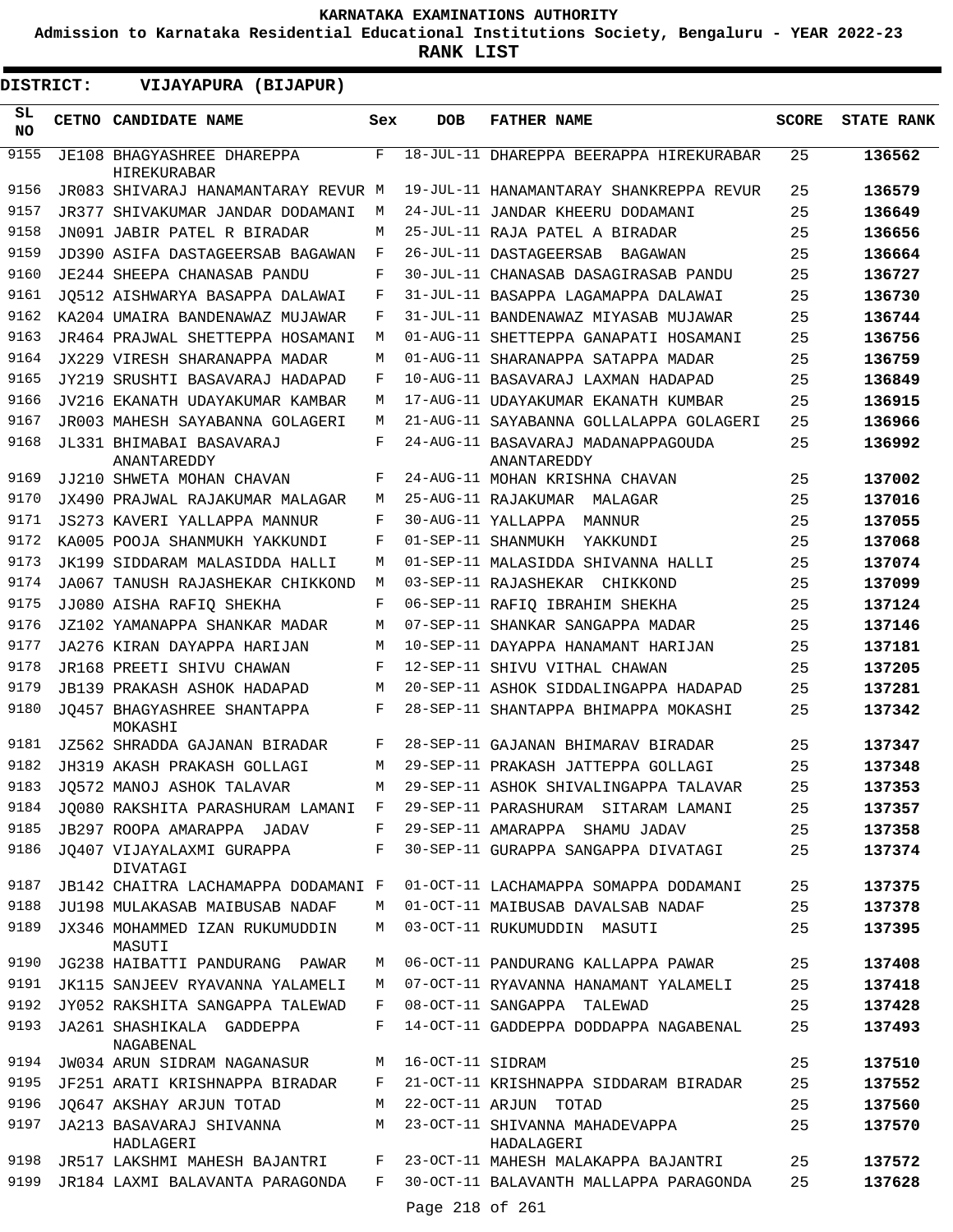**Admission to Karnataka Residential Educational Institutions Society, Bengaluru - YEAR 2022-23**

**RANK LIST**

ı

| DISTRICT:       | VIJAYAPURA (BIJAPUR)                           |     |                  |                                               |              |                   |
|-----------------|------------------------------------------------|-----|------------------|-----------------------------------------------|--------------|-------------------|
| SL<br><b>NO</b> | <b>CETNO CANDIDATE NAME</b>                    | Sex | <b>DOB</b>       | <b>FATHER NAME</b>                            | <b>SCORE</b> | <b>STATE RANK</b> |
| 9200            | JT027 PRAJWAL BHAVANASING RATHOD               | М   |                  | 06-NOV-11 BHAVANASING                         | 25           | 137677            |
| 9201            | JN100 SHRAVANAKUMAR NAGARAJ<br><b>BIRADAR</b>  | М   |                  | 07-NOV-11 NAGARAJ SANGAPPA<br><b>BIRADAR</b>  | 25           | 137685            |
| 9202            | JN262 AKASH RAVI CHALAWADI                     | М   |                  | 08-NOV-11 RAVI HANAMANT CHALAWADI             | 25           | 137688            |
| 9203            | <b>JS420 SADASHIV HUCHCHAPPA</b><br>SONAVANI   | М   |                  | 11-NOV-11 HUCHCHAPPA ANNAPPA SONAVANI         | 25           | 137722            |
| 9204            | JB113 ANANYA CHANDAPPA CHIMMALAGI F            |     |                  | 17-NOV-11 CHANDAPPA CHIMMALAGI                | 25           | 137764            |
| 9205            | KA273 PREETAM MARUTI HADIMANI                  | M   |                  | 25-NOV-11 MARUTI SANGAPPA HADIMANI            | 25           | 137827            |
| 9206            | JP226 KASHIBAI SHIVAPPA MADAR                  | F   |                  | 01-DEC-11 SHIVAPPA YALLAPPA MADAR             | 25           | 137872            |
| 9207            | JP393 NIKHITHA S JADHAV                        | F   |                  | 01-DEC-11 SANTHOSHJADHAV                      | 25           | 137874            |
| 9208            | JP082 RAMESH MALLU LAMANI                      | M   |                  | 01-DEC-11 MALLU POMAPPA LAMANI                | 25           | 137875            |
| 9209            | JF205 MALLIKARJUN RAMACHANDRA<br><b>KUMBAR</b> | М   |                  | 02-DEC-11 RAMACHANDRA MALLIKARJUN<br>KUMBAR   | 25           | 137881            |
| 9210            | JO553 KAVERI GANESH RATHOD                     | F   |                  | 03-DEC-11 GANESH DEEPALU RATHOD               | 25           | 137889            |
| 9211            | JH416 SAJANA MAHADEV DODAMANI                  | F   |                  | 08-DEC-11 MAHADEV MALLAMMA DODAMANI           | 25           | 137933            |
| 9212            | JG253 JYOTI SURESH NAYAKODI                    | F   |                  | 11-DEC-11 SURESH APPANNA NAYAKODI             | 25           | 137955            |
| 9213            | JA312 VITTAL HANAMANT KATAGI                   | М   |                  | 13-DEC-11 HANAMANT VITTAPPA KATAGI            | 25           | 137974            |
| 9214            | JD078 SHIVARAJ ISHWARAPPA PUJARI               | М   |                  | 17-DEC-11 ISHWARAPPA LAXMAN PUJARI            | 25           | 138002            |
| 9215            | JB044 SHRAIYA<br>MALLAYYA MATHAPATI F          |     |                  | 30-DEC-11 MALLAYYA CHANAVEERAYYA<br>MATHAPATI | 25           | 138087            |
| 9216            | JT081 LAXMI ANAND TADDEWADI                    | F   | 01-JAN-12 ANAND  | TADDEWADI                                     | 25           | 138104            |
| 9217            | JD272 PRAJVAL SHANKARAPPA TALAWAR M            |     |                  | 01-JAN-12 SHANKARAPPA MALAKAPPA TALAWAR       | 25           | 138106            |
| 9218            | JX228 SOUMYYA RAMESH GOLAPHA                   | F   | 01-JAN-12 RAMESH |                                               | 25           | 138109            |
| 9219            | JS100 VIJAYALAXMI GUNADAPPA<br>KOTARAGASTI     | F   |                  | 27-FEB-12 GUNDAPPA SHARANAPPA<br>KOTARAGASTI  | 25           | 138231            |
| 9220            | JP368 SADANANDA GANGAPPA MADAR                 | М   |                  | 12-MAR-12 GANGAPPA HANAMAPPA MADAR            | 25           | 138243            |
| 9221            | JM055 PRIYA HANAMAPPA BIRADAR                  | F   |                  | 23-MAR-12 HANAMAPPA SABANNA BIRADAR           | 25           | 138252            |
| 9222            | JN198 WAHEEDABILAL MAHMAD RAFIK<br>LAHORI      | М   |                  | 12-APR-12 MAHMAD RAFIK                        | 25           | 138257            |
| 9223            | JH045 ABHISHEKA NANDAPPA<br><b>HIREKURABAR</b> | М   |                  | 01-MAY-12 NANDAPPA RAVUTAPPA<br>HIREKURABAR   | 25           | 138266            |
| 9224            | JH366 SOMANNA KAMANNA BEDAR                    | М   |                  | 10-JUL-12 KAMANNA SOMANNA BEDAR               | 25           | 138277            |
| 9225            | JK172 SANIKA                                   | F   |                  | 26-AUG-12 THUKARAM RAMCHANDRA PUJARI          | 25           | 138290            |
| 9226            | JK012 KAVERI MANJUNATH RUGI                    | F   |                  | 09-NOV-12 MANJUNATH DUNDAPPA RUGI             | 25           | 138298            |
| 9227            | JY237 DRAKSHAYINI HANAMANTH<br>CHANABASAGOL    | F   |                  | 28-DEC-12 HANAMANTH CHANABASAGOL              | 25           | 138301            |
| 9228            | KA223 SURESH SHARANAPPA PUJARI                 | М   |                  | 25-SEP-09 SHARANAPPA JATTEPPA PUJARI          | 24           | 138349            |
| 9229            | JH345 INUSH ELAAHI CHOUDHARI                   | М   |                  | 01-JAN-10 ELAAHI MAHIBOOB CHOUDHARI           | 24           | 138386            |
| 9230            | JE442 KHANDAPPA NINGAPPA NAYAKODI M            |     |                  | 01-JAN-10 NINGAPPA SIDDAPPA NAYAKODI          | 24           | 138388            |
| 9231            | JB336 RUKKAMVVA SANGAPPA KONTIKAL F            |     |                  | 23-JAN-10 SANGAPPA VITTAL KONTIKAL            | 24           | 138415            |
| 9232            | JV181 SAGAR SIDDAPPA YALAGI                    | М   |                  | 05-MAR-10 SIDDAPPA SHANKREPPA YALAGI          | 24           | 138443            |
| 9233            | JS580 BASAVARAJ SHREESHAIL<br>UKKALI           | М   |                  | 30-MAR-10 SHREESHAIL<br>UKKALI                | 24           | 138465            |
| 9234            | JD178 ARUN RAVI LAMANI                         | М   |                  | 04-MAY-10 RAVI SHANKAR LAMANI                 | 24           | 138501            |
| 9235            | JP380 AKSHATA REVANEPPA THANED                 | F   |                  | 08-MAY-10 REVANEPPA                           | 24           | 138505            |
| 9236            | JS361 PRIYANKA DEVINDRA PAWAR                  | F   |                  | 12-MAY-10 DEVINDRA RAMU PAWAR                 | 24           | 138510            |
| 9237            | JF232 BHAGYASHREE DEVENDRA<br>ALAGUR           | F   |                  | 26-MAY-10 DEVENDRA SHIVAPPA ALAGUR            | 24           | 138520            |
| 9238            | JZ225 HAJIMALANG KHAJESAB<br>KALBURGI          | М   |                  | 04-JUN-10 KHAJESAB ALLISAB KALBURGI           | 24           | 138534            |
| 9239            | JB180 PRATIKSHA RAVI PATIL                     | F   |                  | 27-JUN-10 RAVI SIDDANAGOUD PATIL              | 24           | 138564            |
| 9240            | JS665 ASHWEENI SHIVAPRAKASH<br>KONNUR          | F   |                  | 30-JUN-10 SHIVAPRAKASH KUPPANNA KONNUR        | 24           | 138570            |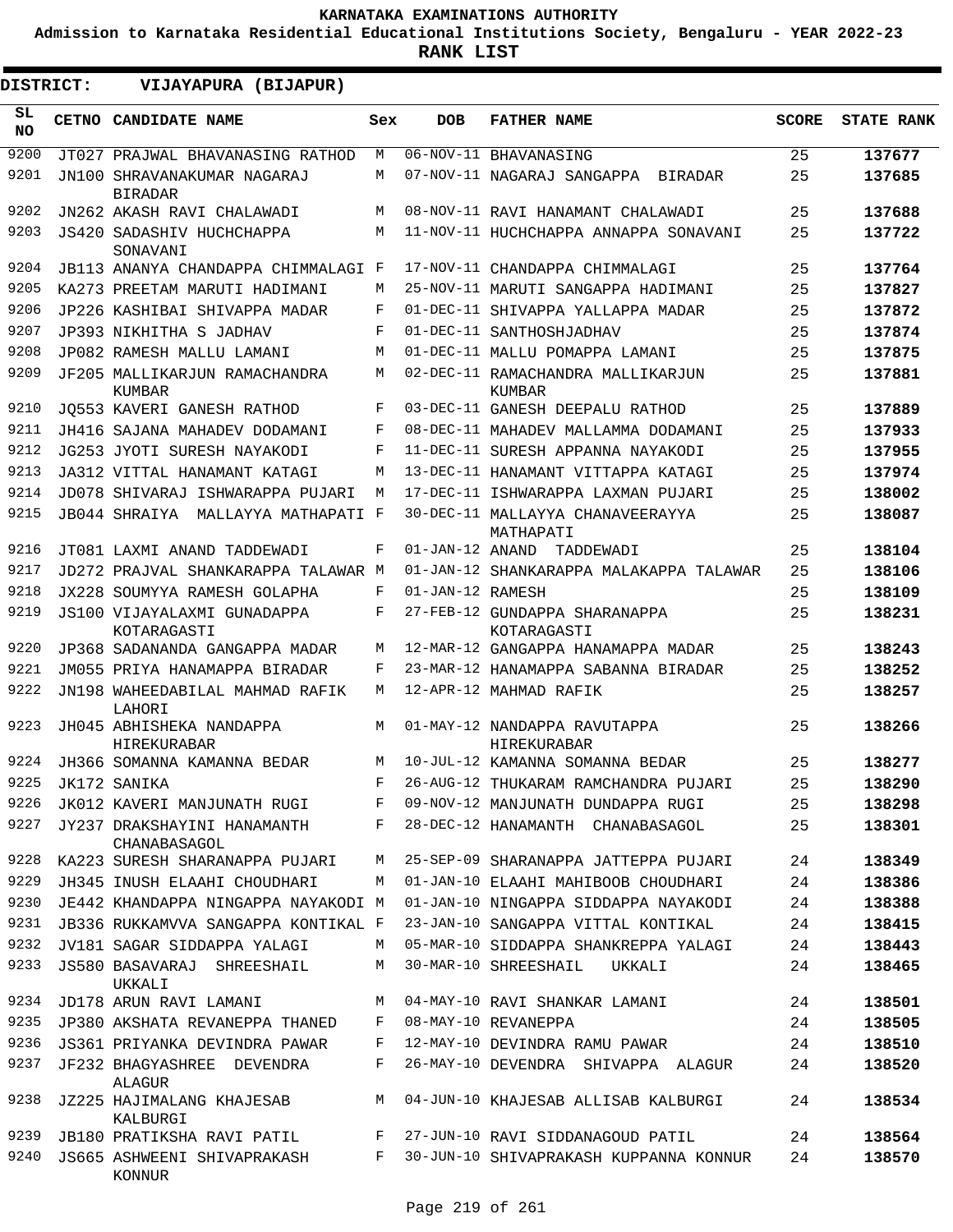**Admission to Karnataka Residential Educational Institutions Society, Bengaluru - YEAR 2022-23**

| DISTRICT:       | VIJAYAPURA (BIJAPUR)                       |     |                 |                                                 |              |                   |
|-----------------|--------------------------------------------|-----|-----------------|-------------------------------------------------|--------------|-------------------|
| SL<br><b>NO</b> | CETNO CANDIDATE NAME                       | Sex | <b>DOB</b>      | <b>FATHER NAME</b>                              | <b>SCORE</b> | <b>STATE RANK</b> |
| 9241            | JH497 GANGADHAR SIDDAPPA<br>KADABAGANV     | M   |                 | 11-JUL-10 SIDDAPPA RAMAGOND KADABAGANV          | 24           | 138582            |
| 9242            | JV214 NINGAPPA PARASHURAM MALLI            | M   |                 | 14-JUL-10 PRASHURAM NINGAPPA MALLI              | 24           | 138584            |
| 9243            | JV222 SURAB MAIBOOB MULLA                  | F   |                 | 01-AUG-10 MAIBOOB BANDAGISAB MULLA              | 24           | 138610            |
| 9244            | JF136 AISHWARYA VILAS RATHOD               | F   | 02-AUG-10 VILAS | RATHOD                                          | 24           | 138612            |
| 9245            | JS119 PAYAL APPU RATHOD                    | F   | 03-AUG-10 APPU  | RATHOD                                          | 24           | 138617            |
| 9246            | JH346 AHLIPYA JAINUDDIN YADRAMI            | F   |                 | 07-AUG-10 JAINUDDIN SHAKHASAB YADRAMI           | 24           | 138623            |
| 9247            | JO037 BASAVARAJ OMAKAREPPA<br>SIMHASANA    | M   |                 | 14-AUG-10 OMKAREPPA SHIVAPUTHRAPPA<br>SIMHASANA | 24           | 138639            |
| 9248            | <b>JB300 SONALI MOTIRAM RATHOD</b>         | F   |                 | 15-AUG-10 MOTIRAM LOKU RATHOD                   | 24           | 138643            |
| 9249            | JW245 ABILASH DEVINDRA ANANTAGOLA M        |     |                 | 20-AUG-10 DEVINDRA GANGAPPA ANANTAGOLA          | 24           | 138650            |
| 9250            | JZ053 LAKSHAMI SIDARAY ADIN                | F   |                 | 20-AUG-10 SIDARAY LAKSHMANA ADIN                | 24           | 138651            |
| 9251            | JZ256 SOMESH KRISHNAPPA BANI               | M   |                 | 22-AUG-10 KRISHNAPPA BANI                       | 24           | 138657            |
| 9252            | JS520 CHANDRAKALA<br>YAMANAPPA<br>HOSAMANI | F   |                 | 28-AUG-10 YAMANAPPA<br>HOSAMANI                 | 24           | 138671            |
| 9253            | JO195 MAMMADAISAK MAIBUBA KOLAR            | M   |                 | 28-AUG-10 MAIBUBA DONGRISAB KOLAR               | 24           | 138674            |
| 9254            | JX185 SUMIT BASAVANT CHINAGUNDI            | M   |                 | 30-AUG-10 BASAVANT SIDDAPPA CHINAGUNDI          | 24           | 138679            |
| 9255            | JD367 SANTOSH HIRAGAPPA GUNDAGI            | M   |                 | 31-AUG-10 HIRAGAPPA SUBAS GUNDAGI               | 24           | 138681            |
| 9256            | JT002 SAYABANNA BHEEMAPPA TALAWAR M        |     |                 | 31-AUG-10 BHEEMAPPA<br>TALAWAR                  | 24           | 138682            |
| 9257            | JU057 SHAFINA<br>MAHABOOB<br>MULLA         | F   |                 | 11-SEP-10 MAHABOOB<br>MULLA                     | 24           | 138717            |
| 9258            | JK037 VIKAS PRAKASH<br>ANJUTAGI            | M   |                 | 17-SEP-10 PRAKASH SIDDANNA<br>ANJUTAGI          | 24           | 138743            |
| 9259            | JF030 INDRAJEET RAJU CHAVAN                | M   |                 | 18-SEP-10 RAJU CHOKALU CHAVAN                   | 24           | 138744            |
| 9260            | JX013 AMBRUTA BHIMAPPA TOLAMATTI           | F   |                 | 21-SEP-10 BHIMAPPA<br>TOLAMATTI                 | 24           | 138754            |
| 9261            | JS254 NAJUMA MAKABUL NAIKODI               | F   |                 | 01-OCT-10 MAKABUL KHADARBASHA NAIKODI           | 24           | 138788            |
| 9262            | JP172 SACHIN BHIMAPPA CHALAVADI            | M   |                 | 02-OCT-10 BHIMAPPA MADIWALAPPA<br>CHALAVADI     | 24           | 138799            |
| 9263            | JM284 BASAVARAJ MALLIKARJUN<br>NAYKODI     | M   |                 | 03-OCT-10 MALLIKARJUN<br>NAYKODI                | 24           | 138802            |
| 9264            | JC221 VISHVANATH SHIVAPUTRA<br>KADAKALLA   | M   |                 | 03-OCT-10 SHIVAPUTRA                            | 24           | 138809            |
| 9265            | JY501 AKASH RAMESH RATHOD                  | M   |                 | 04-OCT-10 RAMESH RATHOD                         | 24           | 138810            |
| 9266            | JD257 SHWETA PUNDALEEK BAGALKOT            | F   |                 | 06-OCT-10 PUNDALEEK BASAPPA BAGALKOT            | 24           | 138827            |
| 9267            | JZ054 SAIRANJAN VIJU PAWAR                 | M   |                 | 10-OCT-10 VIJU DESU PAWAR                       | 24           | 138844            |
| 9268            | JE030 ADITYA SUNIL CHAVAN                  | M   |                 | 12-OCT-10 SUNIL TUKARAM CHAVAN                  | 24           | 138852            |
| 9269            | JD401 AMARESH SHIVARAYA MANUR              | М   |                 | 14-OCT-10 SHIVARAYA GUNDAPPA MANUR              | 24           | 138862            |
| 9270            | JY105 DARSHANI PRABHU BHAJANTRI            | F   |                 | 15-OCT-10 PRABHU RAMAPPA BHAJANTRI              | 24           | 138869            |
| 9271            | JB126 NAGARAJ BASAVARAJ BIRADAR            | М   |                 | 17-OCT-10 BASAVARAJ NAGAPPAGOUD BIRADAR         | 24           | 138882            |
| 9272            | JD328 SAMEET YALAGURESH MADAR              | М   |                 | 22-OCT-10 YALAGURESH SOMAPPA MADAR              | 24           | 138910            |
| 9273            | JP341 SHRUTI KASHAPPA CHALAVADI            | F   |                 | 23-OCT-10 KASHAPPA YAMANAPPA CHALAVADI          | 24           | 138917            |
| 9274            | KA015 BASAGOND RAJKUMAR GUNKI              | М   |                 | 28-OCT-10 RAJKUMAR BASAGONDAPPA GUNKI           | 24           | 138942            |
| 9275            | JE433 MADHUMATI LAXMIKANT PATIL            | F   |                 | 28-OCT-10 LAXMIKANT VITOBHA PATIL               | 24           | 138946            |
| 9276            | JS591 SUKANYYA ASHOK PUJARI                | F   |                 | 29-OCT-10 ASHOK BALAGARI PUJARI                 | 24           | 138953            |
| 9277            | JC052 ARFAMAHIYA BADESAB BAGBAN            | F   |                 | 10-NOV-10 BADESAB HUSENSAB BAGBAN               | 24           | 139013            |
| 9278            | JU051 SANGANNA SUKAMUNI KAWALDAR           | M   |                 | 10-NOV-10 SUKAMUNI ANGAPPA KAWALDAR             | 24           | 139018            |
| 9279            | JD245 SNEHAL NEELAKANTH CHAVAN             | F   |                 | 13-NOV-10 NEELAKANTH                            | 24           | 139031            |
| 9280            | JX282 SANJANA LAXMAN BIRADAR               | F   |                 | 18-NOV-10 LAXMAN BIRADAR                        | 24           | 139052            |
| 9281            | JY583 RAJANANDINI PARSHURAM<br>GHADAGE     | F   |                 | 26-NOV-10 PARSHURAM GOPAL GHADAGE               | 24           | 139077            |
| 9282            | JJ083 BHIMASHANKAR JAGADEV<br>CHOPADE      | M   |                 | 27-NOV-10 JAGADEV CHOPADE                       | 24           | 139079            |
| 9283            | JL003 BIBIFATIMA MAHMAD MUJAWAR            | F   |                 | 04-DEC-10 MAHMAD MUJAWAR                        | 24           | 139116            |
| 9284            | JB249 ASHWINI MALINGARAYA KOLAKAR F        |     |                 | 07-DEC-10 MALINGARAYA HANAMANT KOLAKAR          | 24           | 139133            |
|                 |                                            |     | Page 220 of 261 |                                                 |              |                   |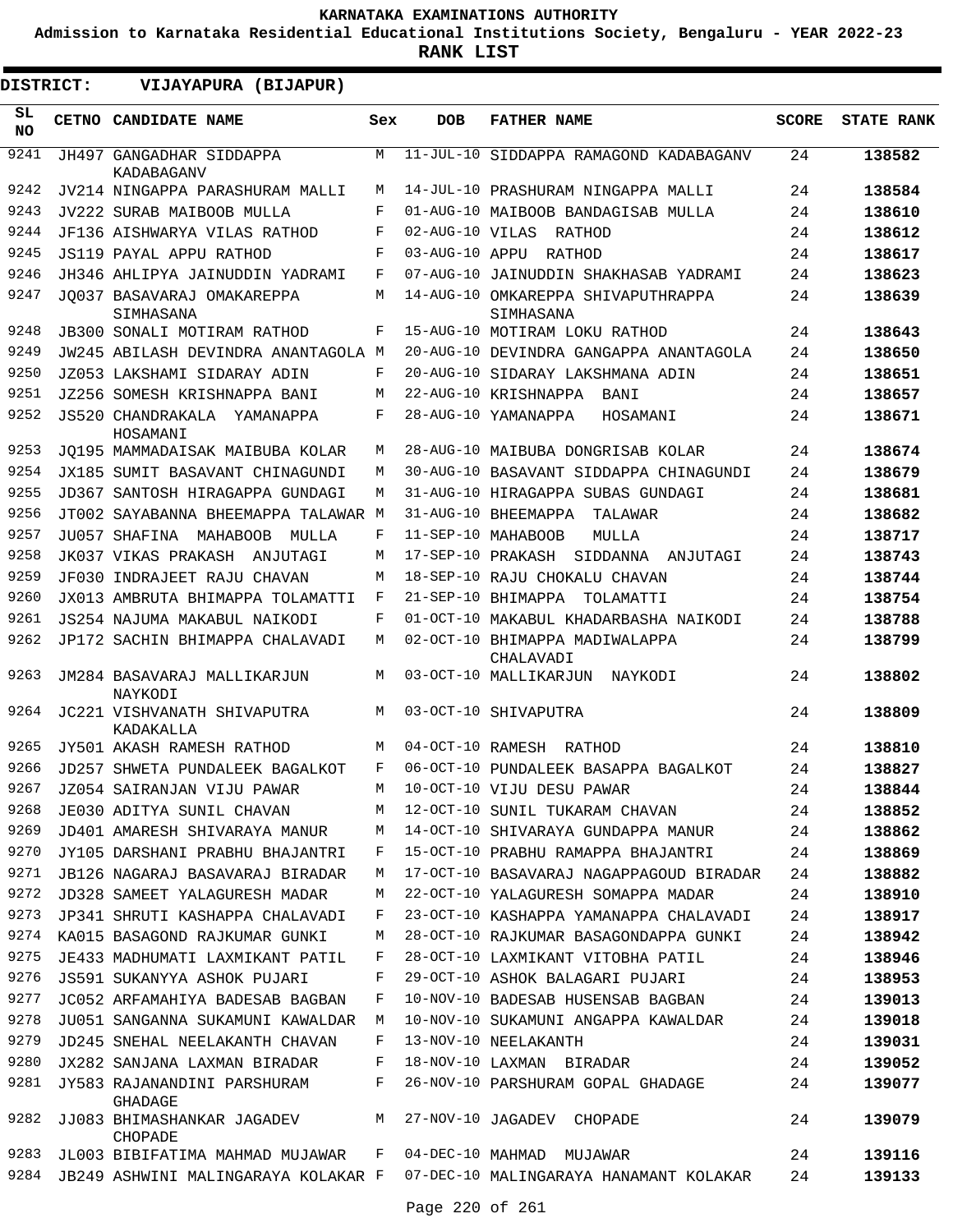**Admission to Karnataka Residential Educational Institutions Society, Bengaluru - YEAR 2022-23**

**RANK LIST**

| <b>DISTRICT:</b> | VIJAYAPURA (BIJAPUR)                          |     |                   |                                               |              |                   |
|------------------|-----------------------------------------------|-----|-------------------|-----------------------------------------------|--------------|-------------------|
| SL<br><b>NO</b>  | CETNO CANDIDATE NAME                          | Sex | <b>DOB</b>        | <b>FATHER NAME</b>                            | <b>SCORE</b> | <b>STATE RANK</b> |
| 9285             | JN308 SHRUSHTI LAXAMAN RATHOD                 | F   |                   | 10-DEC-10 LAXMAN HUNAPPA RATHOD               | 24           | 139159            |
| 9286             | JY303 NETRA LAXMAN HARIJAN                    | F   | 19-DEC-10 LAXMAN  | HARIJAN                                       | 24           | 139197            |
| 9287             | JX214 SANDHEEP SADASHIV HARIJAN               | М   |                   | 23-DEC-10 SADASHIV MAHADEVAPPA HARIJAN        | 24           | 139221            |
| 9288             | JP152 VEERESH MALLAPPA BARIMANI M             |     |                   | 26-DEC-10 MALLAPPA VEERABHADRAPPA<br>BARIMANI | 24           | 139233            |
| 9289             | JH166 ANKIT SHIVAJI RATHOD                    | F   |                   | 29-DEC-10 SHIVAJI RAMU RATHOD                 | 24           | 139242            |
| 9290             | JU025 KHATIJA ABDULRAJAK JAMADAR              | F   |                   | 01-JAN-11 ABDULRAJAK JAMADAR                  | 24           | 139285            |
| 9291             | JH049 MAHMADKAIF ASPHAK INAMDAR               | М   |                   | 01-JAN-11 ASPHAK NABILAL INAMDAR              | 24           | 139290            |
| 9292             | JR444 SOMANING BABU GANGANALLI                | М   |                   | 01-JAN-11 BABU KALLAPPA GANGANALLI            | 24           | 139325            |
| 9293             | JD051 MAHMADAFJAL AYUB HONYAL                 | М   | 02-JAN-11 AYUB    | HONYAL                                        | 24           | 139343            |
| 9294             | JN216 RENUKA BASAPPA AWATI                    | F   |                   | 05-JAN-11 BASAPPA AWATI                       | 24           | 139361            |
| 9295             | JZ182 PAVITRA SIDARAY SALI                    | F   |                   | 07-JAN-11 SIDARAY JAKKAPPA SALI               | 24           | 139368            |
| 9296             | JV130 DIVYA SHIVANANDA RATHOD                 | F   |                   | 13-JAN-11 SHIVANANDA BHIMASINGH RATHOD        | 24           | 139401            |
| 9297             | JG235 SANDEEP GANGARAM SULAKHE                | M   |                   | 13-JAN-11 GANGARAM SHANKAR SULAKHE            | 24           | 139404            |
| 9298             | JD417 USMAN SIKANDAR KANI                     | M   |                   | 16-JAN-11 SIKANDAR BANDAGEERASAB KANI         | 24           | 139428            |
| 9299             | JS425 RAVINA MOTILAL PAWAR                    | F   |                   | 17-JAN-11 MOTILAL LAXMAN PAWAR                | 24           | 139434            |
| 9300             | JR425 SATYAVVA MANASHAPPA<br>GANAJALI         | F   |                   | 18-JAN-11 MANASHAPPA GANAJALI                 | 24           | 139440            |
| 9301             | JU040 SHREESHAIL KAMALAKAR<br>DALAVAYI        | M   |                   | 23-JAN-11 KAMALAKAR MADEVAPPA DALAVAYI        | 24           | 139481            |
| 9302             | JO110 MAREVVA ASHOK GANTI                     | F   |                   | 26-JAN-11 ASHOK DURGAPPA GANTI                | 24           | 139488            |
| 9303             | JX237 SUHAS BASAVARAJ PATIL                   | М   |                   | 01-FEB-11 BASAVARAJ<br>PATIL                  | 24           | 139524            |
| 9304             | JY262 SAMARTH NAGAPPA HOLAPPAGOL              | М   | 09-FEB-11 NAGAPPA |                                               | 24           | 139566            |
| 9305             | JX243 SWATI RAMU RATHOD                       | F   |                   | 14-FEB-11 RAMU RATHOD                         | 24           | 139593            |
| 9306             | JD034 VIKAS<br>RATHOD                         | M   |                   | 27-FEB-11 RAMESH RATHOD                       | 24           | 139684            |
| 9307             | JT224 ABHISHEK HIKKANAGUTTI                   | М   |                   | 01-MAR-11 VIRUPAKSHI                          | 24           | 139694            |
| 9308             | JA316 BHAGYASHRI KRISHNAPPA<br>DEVAKAR        | F   |                   | 01-MAR-11 KRISHNAPPA SANGAPPA DEVAKAR         | 24           | 139696            |
| 9309             | JA403 GAIBUSAB NABISAB MANNABAI               | М   | 02-MAR-11 NABISAB | MANNABAI                                      | 24           | 139703            |
| 9310             | JC110 SUVARNA HANAMANT NANDYAL                | F   |                   | 02-MAR-11 HANAMANT LAXMAN NANDYAL             | 24           | 139714            |
| 9311             | JX176 LAKHAN BASU PAWAR                       | М   |                   | 10-MAR-11 BASU SHANKAR PAWAR                  | 24           | 139766            |
| 9312             | JS442 DANESHWARI ASHOK BIRADAR                | F   |                   | 13-MAR-11 ASHOK SHANKARAGOUD BIRADAR          | 24           | 139792            |
| 9313             | JU108 SHREYASH BASAVARAJ BADIGER              | M   |                   | 13-MAR-11 BASAVARAJ BADIGER                   | 24           | 139796            |
| 9314             | JK218 SHUBAM VASANT WALIKAR                   | М   |                   | 14-MAR-11 VASANT CHANDRAM WALIKAR             | 24           | 139805            |
| 9315             | JL267 PAVITRA YALLAPPA BAGEWADI               | F   |                   | 17-MAR-11 YALLAPPA YAMANAPPA BAGEWADI         | 24           | 139833            |
| 9316             | JS239 SHARANAMMA NAGAPPA DESUNAGI F           |     |                   | 17-MAR-11 NAGAPPA SHARANAPPLPA DESUNAGI       | 24           | 139836            |
| 9317             | JZ088 RAMAVVA BAPU KAMBALE                    | F   |                   | 20-MAR-11 BAPU KAMBALE                        | 24           | 139850            |
| 9318             | JO555 DEEPA KASHINATH CHAVAN                  | F   |                   | 23-MAR-11 KASHINATH                           | 24           | 139868            |
| 9319             | JC172 JAYASHRI RAMU RATHOD                    | F   |                   | 28-MAR-11 RAMU ANNU RATHOD                    | 24           | 139913            |
| 9320             | JA134 SUNIL NAYAK SHANKAR NAYAK               | М   | 30-MAR-11 SHANKAR |                                               | 24           | 139939            |
| 9321             | JY448 PAIRUJ MAHAMADRAFIQ<br>HADIMANI         | M   |                   | 04-APR-11 MAHAMADRAFIQ MAIBUBASAB<br>HADIMANI | 24           | 139984            |
| 9322             | JF467 SACHIN HANAMANTH TALAWAR                | M   |                   | 07-APR-11 HANAMANTH SIDLINGAPPA TALAWAR       | 24           | 140018            |
| 9323             | JY152 KEERTI HANAMANT DEVAPUR                 | F   |                   | 09-APR-11 HANAMANT SANGAPPA DEVAPUR           | 24           | 140034            |
| 9324             | JG228 RAKSHITA CHANDRASHEKHAR<br><b>MADAR</b> | F   |                   | 09-APR-11 CHANDRASHEKHAR REVANASIDDA<br>MADAR | 24           | 140037            |
| 9325             | JE393 AJIT PARAMANAND MELINAMANI              | M   |                   | 10-APR-11 PARAMANAND VITTAL MELINMANI         | 24           | 140041            |
| 9326             | JG014 TARAMATI SHIVANAND<br>GHATANATTI        | F   |                   | 16-APR-11 SHIVANAND GHATANATTI                | 24           | 140109            |
| 9327             | JA428 NAVEEN NANDAPPA BARAGI                  | М   |                   | 17-APR-11 NANDAPPA BARAGI                     | 24           | 140112            |
| 9328             | JL294 PUNAPPA GUNDURAV LAMANI                 | М   |                   | 21-APR-11 GUNDURAV MANAPPA LAMANI             | 24           | 140140            |
| 9329             | JT170 DARSHAN DULAPPA METAGAR                 | М   |                   | 22-APR-11 DUNDAPPA                            | 24           | 140144            |
|                  |                                               |     | Page 221 of 261   |                                               |              |                   |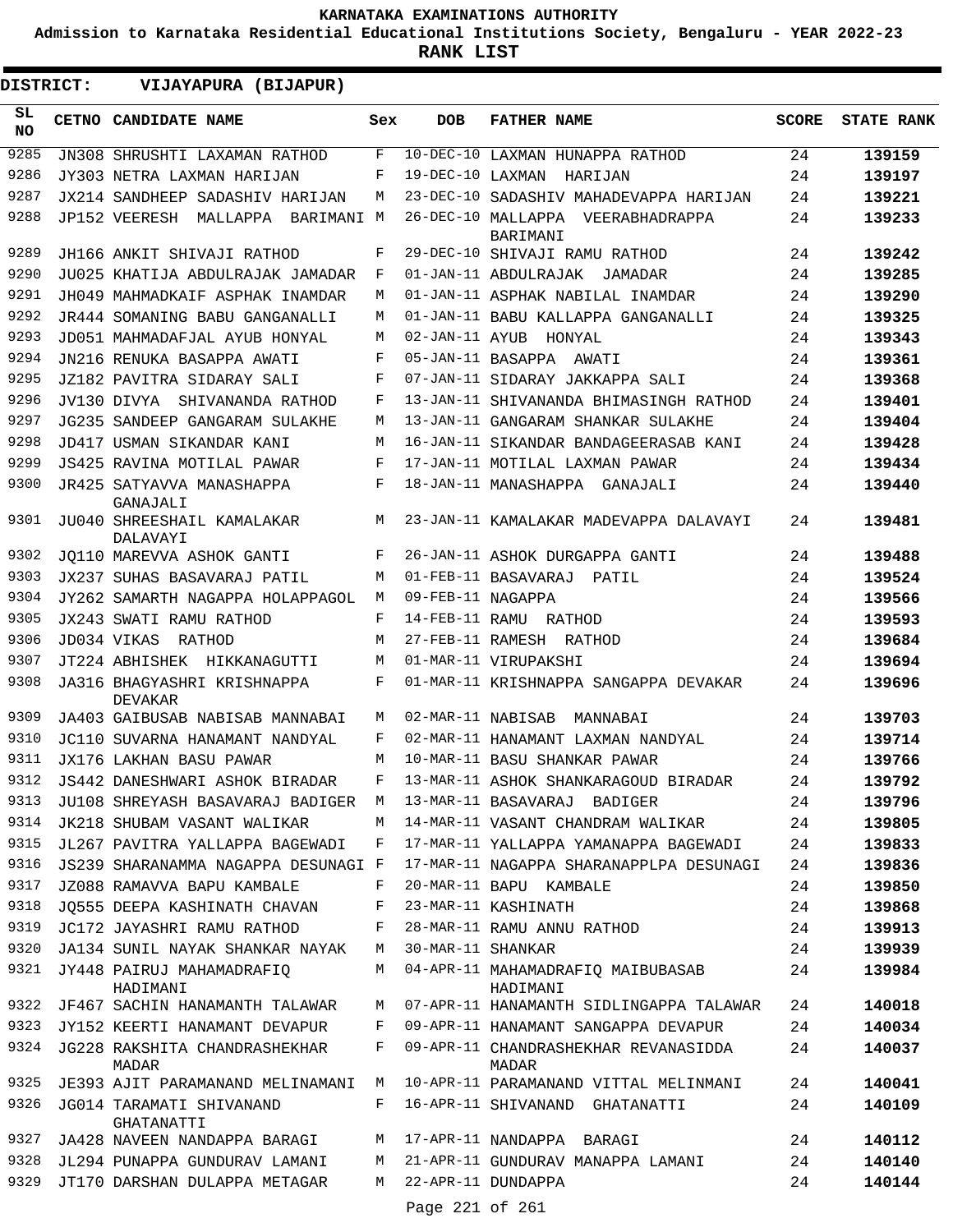**Admission to Karnataka Residential Educational Institutions Society, Bengaluru - YEAR 2022-23**

**RANK LIST**

ı

| DISTRICT:        | VIJAYAPURA (BIJAPUR)                                |     |                |                                                       |              |                   |
|------------------|-----------------------------------------------------|-----|----------------|-------------------------------------------------------|--------------|-------------------|
| SL.<br><b>NO</b> | CETNO CANDIDATE NAME                                | Sex | <b>DOB</b>     | <b>FATHER NAME</b>                                    | <b>SCORE</b> | <b>STATE RANK</b> |
| 9330             | JL378 SIDDARTH RAJANIKANT<br>CHALAVADI              | M   |                | 24-APR-11 RAJANIKANT HANAMANT CHALAVADI               | 24           | 140168            |
| 9331             | JY354 ARUN MANJUNATH CHAVAN                         | М   |                | 26-APR-11 MANJUNATH CHAVAN                            | 24           | 140181            |
| 9332             | JJ221 SWATI IRANNA IBRAHIMPUR                       | F   |                | 27-APR-11 IRANNA MALLESHAPPA IBRAHIMPUR               | 24           | 140197            |
| 9333             | JA076 AISHWARYA HANAMANT<br>MELINAMANI              | F   |                | 28-APR-11 HANAMANT GIRAMALLAPPA<br>MELINAMANI         | 24           | 140200            |
| 9334             | JL396 MANJUNATH BEEMANNA GULABAL                    | М   |                | 28-APR-11 BEEMANNA BASAVANTA GULABAL                  | 24           | 140206            |
| 9335             | JR118 SAROJA ASHOK PAWAR                            | F   |                | 28-APR-11 ASHOK RAMU PAWAR                            | 24           | 140211            |
| 9336             | JO557 VENKATESH RAJAKUMAR NAYAK                     | М   |                | 02-MAY-11 RAJAKUMAR RAMU NAYAK                        | 24           | 140269            |
| 9337             | JW098 NIKHIL<br>GEEJA                               | M   |                | 05-MAY-11 SHIVALINGAPPA GEEJA                         | 24           | 140291            |
| 9338             | JO223 JUBER ALLISAB ATTAR                           | М   |                | 08-MAY-11 ALLISAB ABDULASAB ATTAR                     | 24           | 140318            |
| 9339             | JL344 SANGEETA SHARANAGOUD<br>SASANOOR              | F   |                | 14-MAY-11 SHARANAGOUD                                 | 24           | 140390            |
| 9340             | JW242 SANJANA JOTEPPA GANGASHETTI F                 |     |                | 17-MAY-11 JOTEPPA BALACHANDRA<br>GANGASHETTI          | 24           | 140413            |
| 9341             | JZ587 VIDHYADHAR BABU MASALI                        | М   |                | 19-MAY-11 BABU CHANNAPPA MASALI                       | 24           | 140430            |
| 9342             | JR514 DARSHAN SANGAPPA TADDEWADI                    | М   |                | 20-MAY-11 SANGAPPA SAYABANNA TADDEWADI                | 24           | 140438            |
| 9343             | JG218 VAISHNAVI SIDDARAM BIRADAR                    | F   |                | 20-MAY-11 SIDDARAM CHANNAPPA BIRADAR                  | 24           | 140445            |
| 9344             | JF247 AVADUSIDDA AMASIDDA BIRADAR M                 |     |                | 28-MAY-11 AMASIDDA BIRADAR                            | 24           | 140522            |
| 9345             | JX508 SAVITA GURURAJ NAVI                           | F   |                | 29-MAY-11 GURURAJ PARASAPPA NAVI                      | 24           | 140532            |
| 9346             | JE198 ASHWINI SAGAR PAWAR                           | F   |                | 30-MAY-11 SAGAR HUBU PAWAR                            | 24           | 140535            |
| 9347             | JX162 AKASH PAPU RATHOD                             | M   | 01-JUN-11 PAPU | RATHOD                                                | 24           | 140550            |
| 9348             | JD030 PRITHI BASAPPA NATIKAR                        | F   |                | 01-JUN-11 BASAPPA BHIMAPPA NATIKAR                    | 24           | 140575            |
| 9349             | JK007 RAXITA SHIVANAND VIJAPURE                     | F   |                | 01-JUN-11 SHIVANAND SHANKAREPPA<br>VIJAPURE           | 24           | 140578            |
| 9350             | JH059 SANTOSHI RAMESH RATHOD                        | F   |                | 01-JUN-11 RAMESH KHEERU RATHOD                        | 24           | 140582            |
| 9351             | JR468 SATYAVVA SIDDAPPA MADAR                       | F   |                | 01-JUN-11 SIDDAPPA NIJALINGAPPA MADAR                 | 24           | 140583            |
| 9352             | JW135 SHIVAPPA BHEERAPPA DOLAGOND M                 |     |                | 01-JUN-11 BHEERAPPA DOLAGOND                          | 24           | 140585            |
| 9353             | JZ381 ROHIT<br>SHIVANAGI                            | M   |                | 02-JUN-11 VASANTH<br>SHIVANAGI                        | 24           | 140601            |
| 9354             | JE270 REKHA NAGESH BEVOOR                           | F   |                | 05-JUN-11 NAGESH YAMANAPPA BEVOOR                     | 24           | 140641            |
| 9355             | JJ155 GAYATRI BHIMASHANKAR<br>PAREKAR               | F   |                | 06-JUN-11 BHIMASHANKAR PAREKAR                        | 24           | 140652            |
| 9356             | JY599 YASHAVANT SOMANING HARIJAN                    | М   |                | 07-JUN-11 SOMANING SHIVAPPA HARIJAN                   | 24           | 140682            |
| 9357             | JZ059 RAKSHITA PRAKASH NAVI                         | F   |                | 08-JUN-11 PRAKASH GURUPAD NAVI                        | 24           | 140692            |
| 9358             | JE206 AMULYA RAJU BEDAR                             | F   |                | 09-JUN-11 RAJU PRABHU BEDAR                           | 24           | 140697            |
| 9359             | JZ471 PRAJWAL BASANAGOUDA BIRADAR M                 |     |                | 09-JUN-11 BASANAGOUDA BIRADAR                         | 24           | 140708            |
| 9360             | JE124 ASMITA SANTOSH CHAVAN                         | F   |                | 10-JUN-11 SANTOSH NATHU CHAVAN                        | 24           | 140711            |
| 9361             | JA186 DANAMMA BASAPPA MYAGERI                       | F   |                | 11-JUN-11 BASAPPA MUDAKAPPA MYAGERI                   | 24           | 140732            |
| 9362             | JZ087 CHETAN YANKAPPA JANOJI                        | M   |                | 15-JUN-11 YENKAPPA JANOJI                             | 24           | 140772            |
| 9363             | JD047 SHREYA TIPPANNA BAJANTRI                      | F   |                | 16-JUN-11 TIPPANNA SHIVARAYAPPA<br>BAJANTRI           | 24           | 140796            |
| 9364             | JK274 SHILPA SAYABANNA KAMBALE                      | F   |                | 22-JUN-11 SAYABANNA TIPANNA KAMBALE                   | 24           | 140856            |
| 9365             | JS455 SHARABASU MANTESH                             | М   |                | 26-JUN-11 MANTESH IRAPPA KOTARGASTI                   | 24           | 140915            |
| 9366             | KOTARGASTI<br>JE185 PURUSHOTTAM DAYANAND<br>NATIKAR | M   |                | 01-JUL-11 DAYANAND TAYAPPA NATIKAR                    | 24           | 140959            |
| 9367             | JH177 UMARPHAROOK SAIPANASAB INDI M                 |     |                | 01-JUL-11 SAIPANASAB HUSENI INDI                      | 24           | 140963            |
| 9368             | JD306 ARAMAN ISMAYIL MUNNABAHAI                     | M   |                | 03-JUL-11 ISMAYILSAB MUNNABHAI                        | 24           | 140974            |
| 9369             | JH357 HEMA EKANATH RATHOD                           | F   |                | 03-JUL-11 EKANATH RATHOD                              | 24           | 140977            |
| 9370             | JS039 RAKESH SHRIMANTAGOUD<br>GIRIGOUDAR            | M   |                | 03-JUL-11 SHRIMANTAGOUD MALLESHAPPAGOUD<br>GIRIGOUDAR | 24           | 140982            |
| 9371             | JZ038 AKASH PARAMAPPA DODAMANI                      |     |                | M 05-JUL-11 PARAMAPPA NINGAPPA DODAMANI               | 24           | 140998            |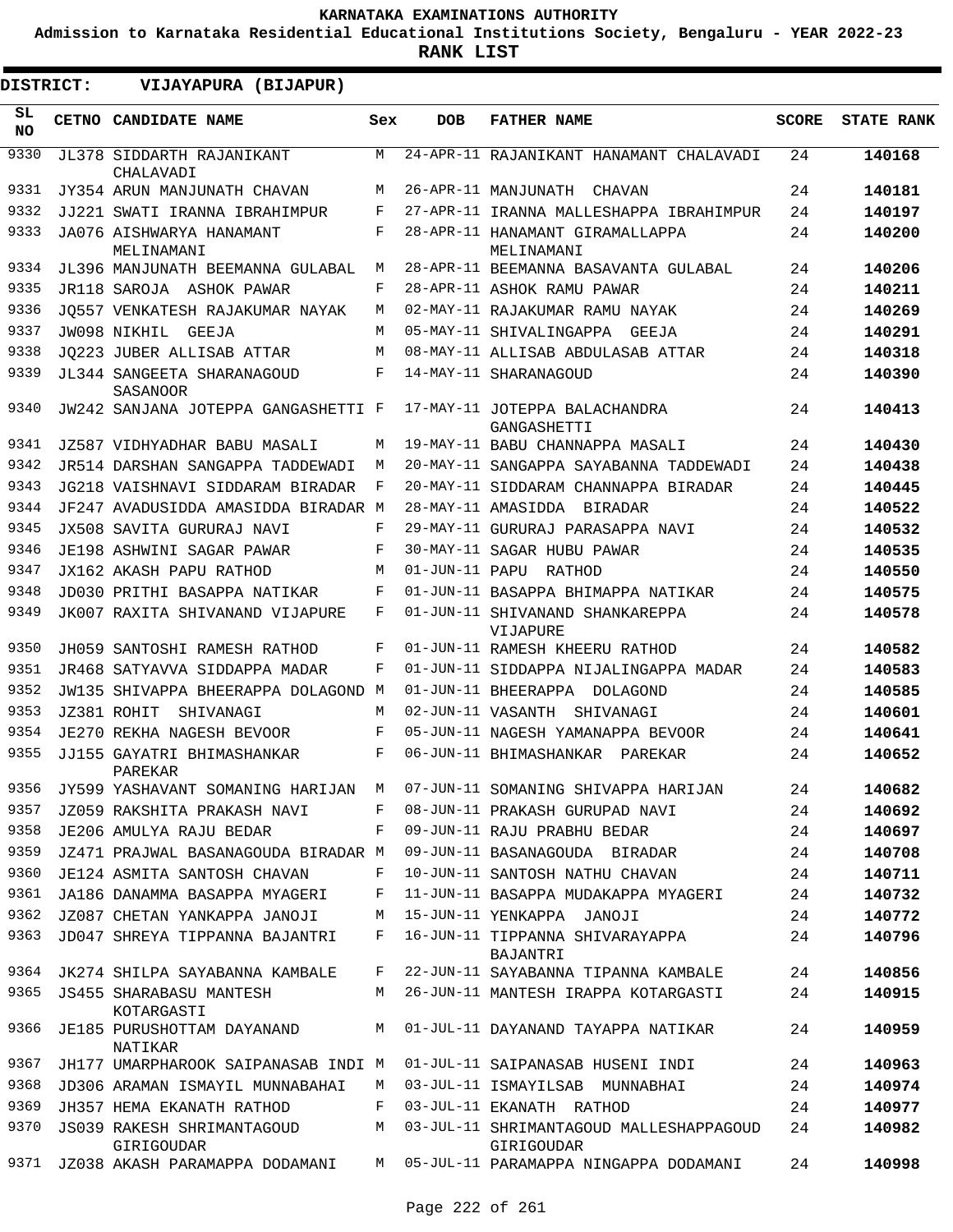**Admission to Karnataka Residential Educational Institutions Society, Bengaluru - YEAR 2022-23**

**RANK LIST**

 $\blacksquare$ 

**DISTRICT:** EE **VIJAYAPURA (BIJAPUR)**

| SL<br>NO.    | CETNO CANDIDATE NAME                                                       | Sex    | DOB             | <b>FATHER NAME</b>                                                              | SCORE    | <b>STATE RANK</b> |
|--------------|----------------------------------------------------------------------------|--------|-----------------|---------------------------------------------------------------------------------|----------|-------------------|
| 9372         | JS140 IBRAHIM NABILAL BHASAGI                                              | М      |                 | 05-JUL-11 NABILAL MASHAKSAB BHASAGI                                             | 24       | 141001            |
| 9373         | JG009 INNUS JAAVED BIRADAR                                                 | М      |                 | 05-JUL-11 JAAVED MASTANSAB BIRADAR                                              | 24       | 141002            |
| 9374         | JN012 AKSHATA RAJU CHAVAN                                                  | F      |                 | 06-JUL-11 RAJU YAMANAPPA CHAVAN                                                 | 24       | 141019            |
| 9375         | JZ023 PRAJVAL SALI                                                         | M      |                 | 11-JUL-11 SHIVANANDA SADASHIVA SALI                                             | 24       | 141075            |
| 9376         | JT122 VAISHNAVI HARANAL                                                    | F      |                 | 12-JUL-11 SHIVASHANKAR                                                          | 24       | 141092            |
| 9377         | JM208 DEEPAK SANTOSH RATHOD                                                | М      |                 | 14-JUL-11 SANTOSH HANAMANT RATHOD                                               | 24       | 141114            |
| 9378         | JV132 ASLAM MOULALI ALAGOOR                                                | М      |                 | 15-JUL-11 MOULALI ALAGOOR                                                       | 24       | 141122            |
| 9379         | JO345 NAVEEN SANGAPPA MOORAMATTI                                           | М      |                 | 16-JUL-11 SANGAPPA VITTAPPA MOORAMATTI                                          | 24       | 141142            |
| 9380         | JJ016 PRABHULING HANAMANT PATIL                                            | М      |                 | 17-JUL-11 HANAMANT BASAVARAJ PATIL                                              | 24       | 141146            |
| 9381         | JV221 PRAJWAL SANGOGI                                                      | М      |                 | 17-JUL-11 YALAGOND<br>SANGOGI                                                   | 24       | 141147            |
| 9382         | JR058 SUJATA ASHOK RATHOD                                                  | F      |                 | 17-JUL-11 ASHOK ISHWAR RATHOD                                                   | 24       | 141152            |
| 9383         | JM041 ANIL SANGAPPA CHALAWADI                                              | М      |                 | 18-JUL-11 SANGAPPA SHETTEPPA CHALAWADI                                          | 24       | 141154            |
| 9384         | JE018 BANDENAVAZ MAINODDIN<br>HALASANGI                                    | М      |                 | 18-JUL-11 MAINODDIN ISMAIL HALASANGI                                            | 24       | 141155            |
| 9385         | KA464 TREESHA ASHOK RATHOD                                                 | F      |                 | 21-JUL-11 ASHOK RAMACHANDRA RATHOD                                              | 24       | 141190            |
| 9386         | JY273 AKSHAYA ARUN NADUVINAKERI                                            | М      |                 | 22-JUL-11 ARUNA BHIMAPPA NADUVINAKERI                                           | 24       | 141192            |
| 9387         | JZ210 NAYANA CHANDRAKANTH ADDI                                             | F      |                 | 25-JUL-11 CHANDRAKANTH ADDI                                                     | 24       | 141232            |
| 9388         | JB268 AKASH AMARESH VADAGERI                                               | М      |                 | 26-JUL-11 AMRESH KANAKAPPA VADAGERI                                             | 24       | 141243            |
| 9389         | JV059 SHREESHAIL NAVI                                                      | М      |                 | 29-JUL-11 SHIVASHARAN                                                           | 24       | 141290            |
| 9390         | JX449 VIKAS TAMMARAY HANJAGI                                               | М      |                 | 30-JUL-11 TAMMARAY KAMANNA HANJAGI                                              | 24       | 141300            |
| 9391         | JF101 PRAJWAL BHIMARAY MADNALLI                                            | M      |                 | 31-JUL-11 BHIMARAY MALASIDDAPPA<br>MADNALLI                                     | 24       | 141307            |
| 9392         | JB387 AKASH YAMANAPPA MADAR                                                | М      |                 | 01-AUG-11 YAMANAPPA RAMAPPA MADAR                                               | 24       | 141313            |
| 9393         | JV113 SUJATA RAVI RATHOD                                                   | F      |                 | 02-AUG-11 RAVI CHITTU RATHOD                                                    | 24       | 141339            |
| 9394         | JX173 PRAHSANTA SURESH NANDYAL                                             | М      |                 | 03-AUG-11 SURESH NANDYAL                                                        | 24       | 141347            |
| 9395         | JO254 DHANESH KOTAGOND                                                     | М      | 04-AUG-11 ASHOK |                                                                                 | 24       | 141353            |
| 9396         | JU009 DAYANAND DADU NAIK                                                   | М      | 05-AUG-11 DADU  |                                                                                 | 24       | 141365            |
| 9397         | JF361 SAMARTH VITOBA NATIKAR                                               | М      |                 | 12-AUG-11 VITOBA SHANKREPPA NATIKAR                                             | 24       | 141441            |
| 9398         | <b>JS431 MAHESH SANTOSH RATHOD</b>                                         | М      |                 | 14-AUG-11 SANTOSH KESHU RATHOD                                                  | 24       | 141458            |
| 9399         | JO495 SONAKSHI BALIRAM PATIL                                               | F      |                 | 24-AUG-11 BALIRAM MARUTI WAGH PATIL                                             | 24       | 141552            |
| 9400         | JO002 ABHISHEK NEELAPPA RATHOD                                             | M      |                 | 11-SEP-11 NEELAPPA KEERU RATHOD                                                 | 24       | 141708            |
| 9401         | JM307 TAMANA BEVINAGIDA                                                    |        |                 | F 11-SEP-11 KASHIMPATEL                                                         | 24       | 141716            |
|              | 9402 KA334 ALLABAKSHA KHAJAMANASUR<br>KENGANAL                             |        |                 | M 12-SEP-11 KHAJAMANASUR MALLIKASAB<br>KENGANAL                                 | 24       | 141718            |
| 9403         | JZ170 ALMAS IBRAHIM NADAF                                                  | F      |                 | 12-SEP-11 IBRAHIM BANDAGISAB NADAF                                              | 24       | 141719            |
| 9404         | JS214 ANILREDDY SIDDANAGOUDA<br>GOTAGANAKI                                 |        |                 | M 19-SEP-11 SIDDANAGOUDA SUBHASA<br>GOTAGANAKI                                  | 24       | 141790            |
| 9405<br>9406 | JE398 PREETI YUVARAJ DODAMANI                                              | F      |                 | 19-SEP-11 YUVARAJ RAMU DODAMANI<br>19-SEP-11 MALLAPPA BHIMARAYA MADDARAKI       | 24       | 141793            |
|              | JN196 VIKAS MALLAPPA MADDARAKI                                             | М      |                 |                                                                                 | 24       | 141800            |
| 9407         | JF099 ARABAJ ABDUL NADAF                                                   | М      |                 | 20-SEP-11 ABDUL SHAMASAB NADAF                                                  | 24       | 141804            |
| 9408         | JM455 LUMBAPPA RAMACHANDRA NAYAK M                                         |        |                 | 20-SEP-11 RAMACHANDRA LUMBAPPA NAYAK                                            | 24       | 141808            |
| 9409<br>9410 | JK225 RUDRUGOWDA KANTHAPPA<br><b>BIRADAR</b><br>JS336 GOURAMMA MALLIKARJUN | M<br>F |                 | 20-SEP-11 KANTHAPPA RUDRUGOWDA BIRADAR<br>26-SEP-11 MALLIKARJUN ANNAPPA TADLAGI | 24<br>24 | 141811<br>141845  |
|              | TADLAGI                                                                    |        |                 |                                                                                 |          |                   |
| 9411         | JS049 PRABHU SHARANAPPA BIRADAR                                            | M      |                 | 29-SEP-11 SHARANAPPA                                                            | 24       | 141869            |
| 9412         | JK026 SHABBIR RAJESAB SHEKH                                                | М      |                 | 01-OCT-11 RAJESAB HUSENASAB SHEKH                                               | 24       | 141897            |
| 9413         | JT052 RAVUT SHANTAPPA BIRADAR                                              | М      |                 | 05-OCT-11 SHATNAPPA HANAMANTRAY BIRADAR                                         | 24       | 141924            |
| 9414         | JP320 RAJESHVARI SHANTAPPA<br>PATTANAD                                     | F      |                 | 10-OCT-11 SHANTAPPA PATTANAD                                                    | 24       | 141959            |
| 9415         | JK224 SANIYA BANDENAVAZ NADAF                                              | F      |                 | 12-OCT-11 BANDENAVAZ RAHEEM NADAF                                               | 24       | 141979            |
| 9416         | JN256 ROOPA GUNDAPPA BAJANTRI                                              | F      | Page 223 of 261 | 13-OCT-11 GUNDAPPA SAYABANNA BAJANTRI                                           | 24       | 141988            |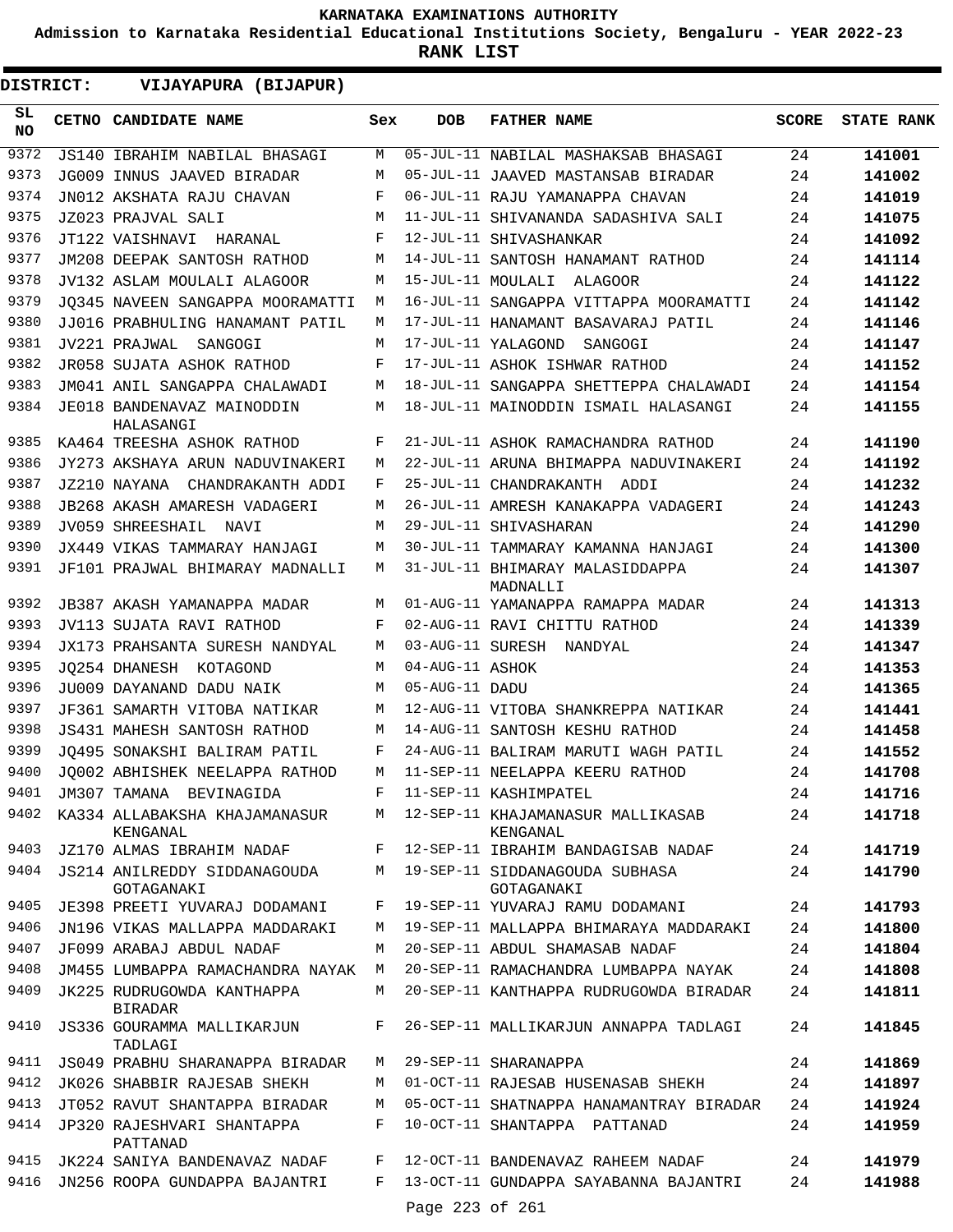**Admission to Karnataka Residential Educational Institutions Society, Bengaluru - YEAR 2022-23**

**RANK LIST**

| DISTRICT: | VIJAYAPURA (BIJAPUR)                             |     |                   |                                                        |       |                   |
|-----------|--------------------------------------------------|-----|-------------------|--------------------------------------------------------|-------|-------------------|
| SL<br>NO. | CETNO CANDIDATE NAME                             | Sex | <b>DOB</b>        | <b>FATHER NAME</b>                                     | SCORE | <b>STATE RANK</b> |
| 9417      | JS632 KHUSHI KANTAPPA SANDIMANI                  | F   |                   | 14-OCT-11 KANTAPPA<br>SANDIMANI                        | 24    | 141990            |
| 9418      | JO786 SHREYA MALLIKARJUN<br>DODAMANI             | F   |                   | 19-OCT-11 MALLIKARJUN S DODAMANI                       | 24    | 142029            |
| 9419      | JX127 SATISH LAXMAN DARGA                        | M   |                   | 27-OCT-11 LAXMAN AMASIDDA DARGA                        | 24    | 142076            |
| 9420      | JY375 AKSHATA MEGHARAJ JADHAV                    | F   |                   | 29-OCT-11 MEGHARAJ G JADHAV                            | 24    | 142088            |
| 9421      | JC227 ANKITA SHIVAPPA WADDAR                     | F   |                   | 29-OCT-11 SHIVAPPA GURAPPA WADDAR                      | 24    | 142089            |
| 9422      | JF156 SUJATA LAXMAN DENGI                        | F   |                   | 01-NOV-11 LAXMAN MALAPPA DENGI                         | 24    | 142125            |
| 9423      | JJ123 ANAND SANGAPPA WAGGI                       | М   |                   | 05-NOV-11 SANGAPPA WAGGI                               | 24    | 142149            |
| 9424      | JA040 SAVITRI SHRISHAIL DEVAR                    | F   |                   | 05-NOV-11 SHRISHAIL CANABASAPPA DEEVAR                 | 24    | 142153            |
| 9425      | JG259 AYAN MALIKSAB MULLA                        | M   |                   | 06-NOV-11 MALIKSAB ISMAILSAB MULLA                     | 24    | 142156            |
| 9426      | KA245 BASAVARAJ LAXAMAN MADAR                    | M   |                   | 10-NOV-11 LAXAMAN SHRIMANT MADAR                       | 24    | 142180            |
| 9427      | JS133 SALMA RASULASAB CHABANOOR                  | F   |                   | 13-NOV-11 RASULASAB BANDAGI CHABANOOR                  | 24    | 142218            |
| 9428      | JJ089 AMEENA BASHASAB SHEKH                      | F   |                   | 15-NOV-11 BASHASAB SAIYADASAB SHEKH                    | 24    | 142227            |
| 9429      | JX252 SANIKA KHEMU NAYAK                         | F   |                   | 15-NOV-11 KHEMU NAMADEV NAYAK                          | 24    | 142234            |
| 9430      | JO067 KEERTI HANAMANT SANAMANI                   | F   |                   | 18-NOV-11 HANAMANT CHINNAPPA SANAMANI                  | 24    | 142260            |
| 9431      | JR456 SHRUTI MANTESH KUMBAR                      | F   |                   | 26-NOV-11 MANTESH SIDDRAM KUMBAR                       | 24    | 142331            |
| 9432      | JT231 AISHWARYA PRAKASH<br>GANGANALLI            | F   |                   | 28-NOV-11 PRAKASH GANGANALLI                           | 24    | 142341            |
| 9433      | JT057 SHABANA NABILAL BANNETTI                   | F   | 01-DEC-11 NABILAL |                                                        | 24    | 142376            |
| 9434      | JX081 ALPIYA KHAJASAB NADAF                      | F   |                   | 07-DEC-11 KHAJASAB SAHEBALAL NADAF                     | 24    | 142418            |
| 9435      | JN156 SANJANA LINGANAGOUDA CHAVAN F              |     |                   | 09-DEC-11 LINGANAGOUDA CHANDRASHEKHAR<br><b>CHAVAN</b> | 24    | 142433            |
| 9436      | JO108 HANUMGOUD RAMANAGOUD<br><b>BIRADAR</b>     | M   |                   | 11-DEC-11 RAMANAGOUD GURUSANGAPPGOUD<br><b>BIRADAR</b> | 24    | 142447            |
| 9437      | JD182 SHRAVANKUMAR MAHANTGOUDA<br><b>BIRADAR</b> | M   |                   | 22-DEC-11 MAHANTGOUDA                                  | 24    | 142518            |
| 9438      | JO760 POOJA NAGAPPA JAMBAGI                      | F   |                   | 24-DEC-11 NAGAPPA PAKIRAPPA JAMBAGI                    | 24    | 142527            |
| 9439      | KA417 RAVI BASAPPA JOGI                          | M   |                   | 01-JAN-12 BASAVARAJ HIRAGAPPA JOGI                     | 24    | 142595            |
| 9440      | JJ190 KAJAL SURESH GAYAKAWAD                     | F   |                   | 02-JAN-12 SURESH GAYAKAWAD                             | 24    | 142608            |
| 9441      | JM022 POOJAPPA JUMAPPA HARIJAN                   | М   |                   | 05-JAN-12 JUMAPPA BASAPPA HARIJAN                      | 24    | 142615            |
| 9442      | JF421 MUNAZZA AMEENASAB GOREBI                   | F   |                   | 07-JAN-12 AMEENASAB NABISAB GOREBI                     | 24    | 142617            |
| 9443      | JR065 SHAKIL BANDENAMAZ REVOOR                   | M   |                   | 19-JAN-12 BANDENAMAZ MAHAMMAD HANIF<br><b>REVOOR</b>   | 24    | 142643            |
| 9444      | JA161 ROHIT SANDEEP RAJPUT                       | M   |                   | 13-FEB-12 SANDEEP SITARAM RAJPUT                       | 24    | 142672            |
| 9445      | JE446 AKSHATA BALURAGI                           | F   |                   | 26-FEB-12 BHEEMARAY                                    | 24    | 142682            |
| 9446      | JF307 VEERABHADRA SOMANING METRI                 | M   |                   | 18-MAY-12 SOMANING MALAKANNA METRI                     | 24    | 142723            |
| 9447      | JY502 PRIYANKA SHIVAPPA<br>SHIVAPPAGOL           | F   |                   | 26-MAY-12 SHIVAPPA DUNDAPPA SHIVAPPAGOL                | 24    | 142726            |
| 9448      | JC231 MAHAMADAYAN REHAMAN RAGATI                 | М   |                   | 06-JUN-12 REHAMAN DAVULASAB RAGATI                     | 24    | 142730            |
| 9449      | JL115 PARASHURAM DEVAPPA NAGARAL                 | М   |                   | 17-MAR-09 DEVAPPA MAREPPA NAGARAL                      | 23    | 142755            |
| 9450      | JA066 ADARSHA RAJU BAGEWADI                      | М   |                   | 23-OCT-09 RAJU GURAPPA BAGEWADI                        | 23    | 142784            |
| 9451      | JX266 YUVARAJ ISHWAR CHAVAN                      | М   |                   | 25-OCT-09 ISHWAR CHAVAN                                | 23    | 142785            |
| 9452      | JB343 YALLAPPA MADEV BABALESHWAR                 | М   |                   | 01-DEC-09 MADEV YALLAPPA BABALESHWAR                   | 23    | 142789            |
| 9453      | JJ093 LAKSHMI RAMESH MANAGULI                    | F   |                   | 01-JAN-10 RAMESH SUBHAS MANAGULI                       | 23    | 142804            |
| 9454      | JR049 SHIVARAJ PARAMANAND LANGOTI M              |     |                   | 01-JAN-10 PARAMANAND MALLAPPA LANGOTI                  | 23    | 142817            |
| 9455      | JM192 JYOTIBAI PANDAPPA LAMANI                   | F   |                   | 04-JAN-10 PANDAPPA DANJAPPA LAMANI                     | 23    | 142823            |
| 9456      | JZ084 ROHIT RAMAPPA BANDDIVADDAR                 | М   |                   | 17-FEB-10 RAMAPPA BANDDIVADDAR                         | 23    | 142847            |
| 9457      | JA209 RAMESH BASAPPA METI                        | М   |                   | 19-FEB-10 BASAPPA BASALINGAPPA METI                    | 23    | 142848            |
| 9458      | JO052 PRAJVAL DYAVAPPA HANDRAGAL                 | M   |                   | 07-MAR-10 DYAVAPPA BASANGOUDA<br>HANDARGALLA           | 23    | 142858            |
| 9459      | JH194 MAHMADTANVEER MASHAK<br>BAGAWAN            | M   |                   | 12-MAY-10 MASHAK ALHABHAKSH BAGAWAN                    | 23    | 142913            |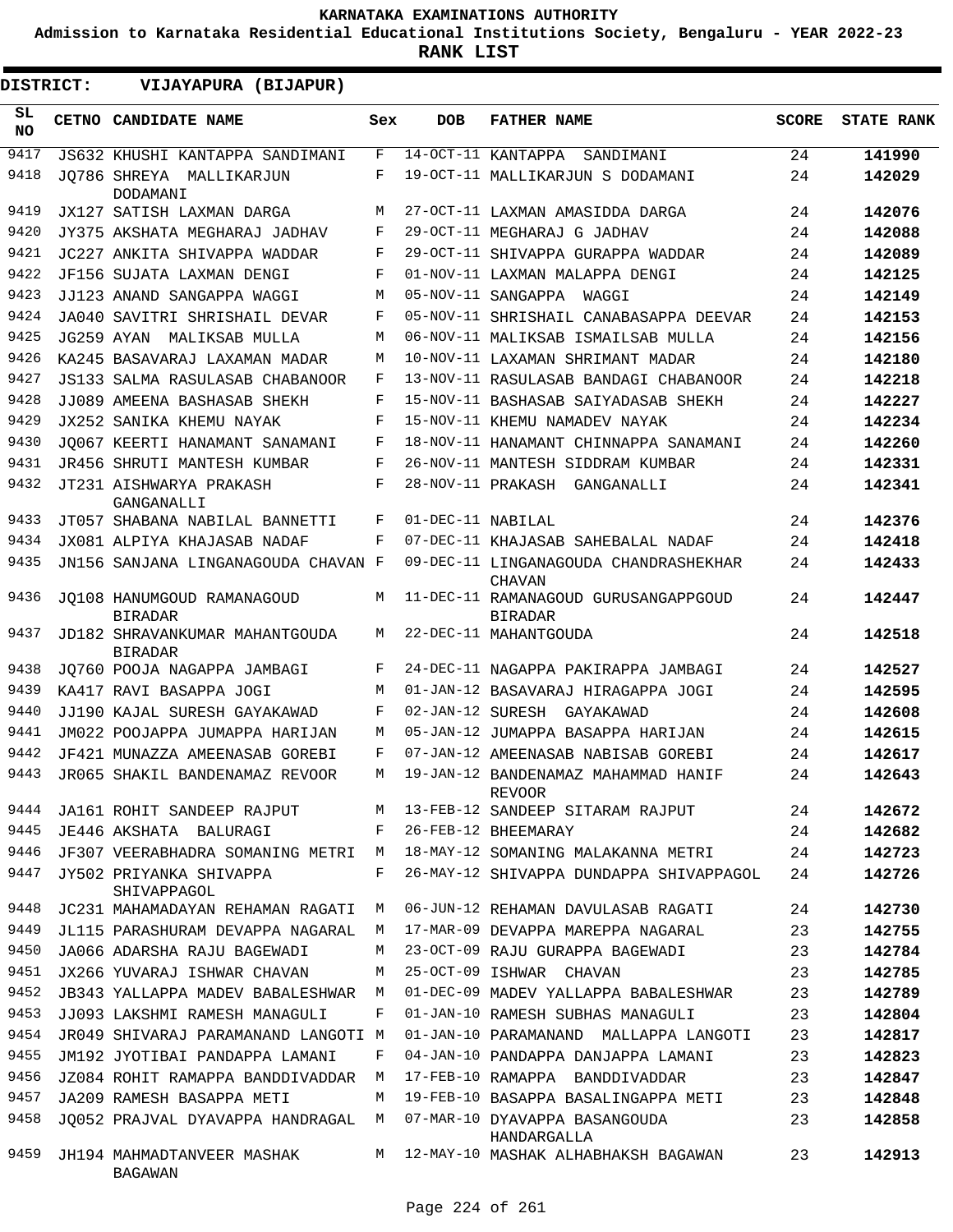**Admission to Karnataka Residential Educational Institutions Society, Bengaluru - YEAR 2022-23**

| <b>DISTRICT:</b> |  | VIJAYAPURA (BIJAPUR)                          |     |                   |                                                    |              |                   |
|------------------|--|-----------------------------------------------|-----|-------------------|----------------------------------------------------|--------------|-------------------|
| SL.<br><b>NO</b> |  | CETNO CANDIDATE NAME                          | Sex | <b>DOB</b>        | <b>FATHER NAME</b>                                 | <b>SCORE</b> | <b>STATE RANK</b> |
| 9460             |  | JA236 LAXMI GAYAKAWAD                         | F   | 18-MAY-10 SUBHASH |                                                    | 23           | 142920            |
| 9461             |  | JL214 AKASH HULAGAPPA CHALAWADI               | M   |                   | 19-MAY-10 HULAGAPPA GURAPPA CHALAWADI              | 23           | 142922            |
| 9462             |  | JW077 AISHWARYA GOVIND GANAJALI               | F   |                   | 01-JUN-10 GOVIND SIDDAPPA GANAJALI                 | 23           | 142935            |
| 9463             |  | JB091 YUVARAJ DYAVAPPA<br>NADUVINMANI         | M   |                   | 14-JUN-10 DYAVAPPA BHIMAPPA NADUVINMANI            | 23           | 142955            |
| 9464             |  | JS707 GURALINGAPPA SHIVAPPA<br>YALAGI         | M   |                   | 19-JUN-10 SHIVAPPA SHANKREPPA YALAGI               | 23           | 142959            |
| 9465             |  | JF139 PRASHANT<br>MALLIKARJUN<br>SHIVASHARAN  | M   |                   | 23-JUN-10 MALLIKARJUN<br>BASAPPA<br>SHIVASHARAN    | 23           | 142967            |
| 9466             |  | JZ278 ADIKSHA PRAKASH LAMANI                  | F   |                   | 01-JUL-10 PRAKASH BHANGU LAMANI                    | 23           | 142982            |
| 9467             |  | KA473 SHEKHAR SANTOSH ITI                     | M   |                   | 09-JUL-10 SANTOSH RAMACHANDRA ITI                  | 23           | 142994            |
| 9468             |  | JH135 SUDEEP SIDDAPPA MASHYAL                 | M   |                   | 12-JUL-10 SIDDAPPA BASAPPA MASHYAL                 | 23           | 142998            |
| 9469             |  | JN277 AKSHATA TIPPANNA SUTAGUNDAR F           |     |                   | 17-JUL-10 TIPPANNA<br>SUTAGUNDAR                   | 23           | 143004            |
| 9470             |  | JR699 PRAJWAL MUTTANNA SOMPUR                 | M   |                   | 19-JUL-10 MUTTANNA VASANT SOMPUR                   | 23           | 143008            |
| 9471             |  | JH233 SUNIL AMASIDDA PUJARI                   | M   |                   | 01-AUG-10 AMASIDDA PANDIT PUJARI                   | 23           | 143024            |
| 9472             |  | JU092 UMESH RAYAPPA PUJARI                    | M   |                   | 03-AUG-10 RAYAPPA ARJUN PUJARI                     | 23           | 143026            |
| 9473             |  | KA325 KAVERI SAYABANNA TALAWAR                | F   |                   | 09-AUG-10 SAYABANNA<br>TALAWAR                     | 23           | 143038            |
| 9474             |  | JS207 SUDEEP BASAVARAJ CHIGARI                | M   |                   | 13-SEP-10 BASAVARAJ HANAMANTH CHIGARI              | 23           | 143128            |
| 9475             |  | JC103 BABY SHYAMILI                           | F   |                   | 17-SEP-10 LAKSHMIKANTHA BADAGERA                   | 23           | 143138            |
| 9476             |  | JZ384 PUSPHA BHEEMAPPA<br>HEREKURUBAR         | F   |                   | 21-SEP-10 BHEEMAPPA HEREKURUBAR                    | 23           | 143148            |
| 9477             |  | JX386 SAKUNA GOVIND JADHAV                    | F   |                   | 21-SEP-10 GOVIND REVU JADHAV                       | 23           | 143150            |
| 9478             |  | JZ177 AISHWARYA MOHAN JADHAV                  | F   | 24-SEP-10 MOHAN   | JADHAV                                             | 23           | 143156            |
| 9479             |  | KA231 SOUMYA ASHOK KOLAKAR                    | F   | 25-SEP-10 ASHOK   | KOLAKAR                                            | 23           | 143161            |
| 9480             |  | JH189 APPASHYA BHEEMARAY KANTIKAR M           |     |                   | 02-OCT-10 BHEEMARAY DUNDAPPA KANTIKAR              | 23           | 143181            |
| 9481             |  | JV045 RAMAJANABI RAJESAB JAMADAR              | F   |                   | 06-OCT-10 RAJESAB CHANDASAB JAMADAR                | 23           | 143199            |
| 9482             |  | JX305 IRAYYA SANGAYYA BELLUBBI                | M   |                   | 25-OCT-10 SANGAYYA SADASHIVAYYA<br><b>BELLUBBI</b> | 23           | 143258            |
| 9483             |  | JW083 SAHEBAGOUD SURESH<br>POLISHPATIL        | M   |                   | 28-OCT-10 SURESH GOLLALAPPAGOUD<br>POLISHPATIL     | 23           | 143267            |
| 9484             |  | JA468 ROHIT SURESH JADHAV                     | M   | 06-NOV-10 SURESH  |                                                    | 23           | 143296            |
| 9485             |  | <b>JB237 BASAVARAJ KUMARAPPA</b><br>CHALAWADI | M   |                   | 19-NOV-10 KUMARAPPA BASAPPA CHALAWADI              | 23           | 143335            |
| 9486             |  | JN153 JETTEPPA YALLAPPA M<br>GUNDAKARJAGI     |     |                   | 26-NOV-10 YALLAPPA GURAPPA GUNDAKARJAGI            | 23           | 143367            |
| 9487             |  | JL334 LALEMASHAK PATELSAB M<br>TALIKOTI       |     |                   | 30-NOV-10 PATELSAB                                 | 23           | 143387            |
| 9488             |  | JY527 DHARAMARAJ SURESH CHAVAN                | M   |                   | 08-DEC-10 SURESH CHAVAN                            | 23           | 143420            |
| 9489             |  | JM365 ANNAPURNA HANAMANT KAREKALL F           |     |                   | 20-DEC-10 HANAMANT                                 | 23           | 143465            |
| 9490             |  | JM039 SANIYA MURTUJA KANCHAGAR                | F   |                   | 20-DEC-10 MURTUJA DOULASA KANCHAGAR                | 23           | 143467            |
| 9491             |  | JN077 SHREYA SANGANNA TAKKALAKI               | F   |                   | 25-DEC-10 SANGANNA VEERAPPA TAKKALAKI              | 23           | 143495            |
| 9492             |  | JU079 PRATIBHA DODAMANI                       | F   |                   | 29-DEC-10 SHIVARAY S DODAMANI                      | 23           | 143516            |
| 9493             |  | JS320 MINAJ HUSENSAB USTAD                    | F   |                   | 01-JAN-11 HUSENSAB ABDULRAHIMAN USTAD              | 23           | 143570            |
| 9494             |  | JB388 SANNAMATI ANIL ROTTI                    | F   |                   | 01-JAN-11 ANIL ROTTI                               | 23           | 143598            |
| 9495             |  | JG044 SURESH YAMANAPPA KANNAL                 | M   |                   | 01-JAN-11 YAMANAPPA CHANDRAM KANNAL                | 23           | 143607            |
| 9496             |  | JE363 VITTHAL BASAVARAJ KUMBAR                | M   |                   | 01-JAN-11 BASAVARAJ KUMBAR                         | 23           | 143614            |
| 9497             |  | KA444 AKASH PRAKASH RATHOD                    | М   |                   | 03-JAN-11 PRAKASH RATHOD                           | 23           | 143622            |
| 9498             |  | JC033 KHUBU BABU LAMANI                       | M   |                   | 18-JAN-11 BABU SOMALU LAMANI                       | 23           | 143716            |
| 9499             |  | JK248 ASLAM DADASAB DADHED                    | M   |                   | 31-JAN-11 DADASAB KHADHIRASAB DADHED               | 23           | 143790            |
| 9500             |  | JG076 REVANASIDDA SOMASHEKHAR<br>KUMBAR       | M   |                   | 04-FEB-11 SOMASHEKHAR REVANASIDDA<br>KUMBAR        | 23           | 143821            |
| 9501             |  | JS187 AJAYAKUMAR SAYABANNA YADAGI M           |     |                   | 07-FEB-11 SAYABANNA                                | 23           | 143829            |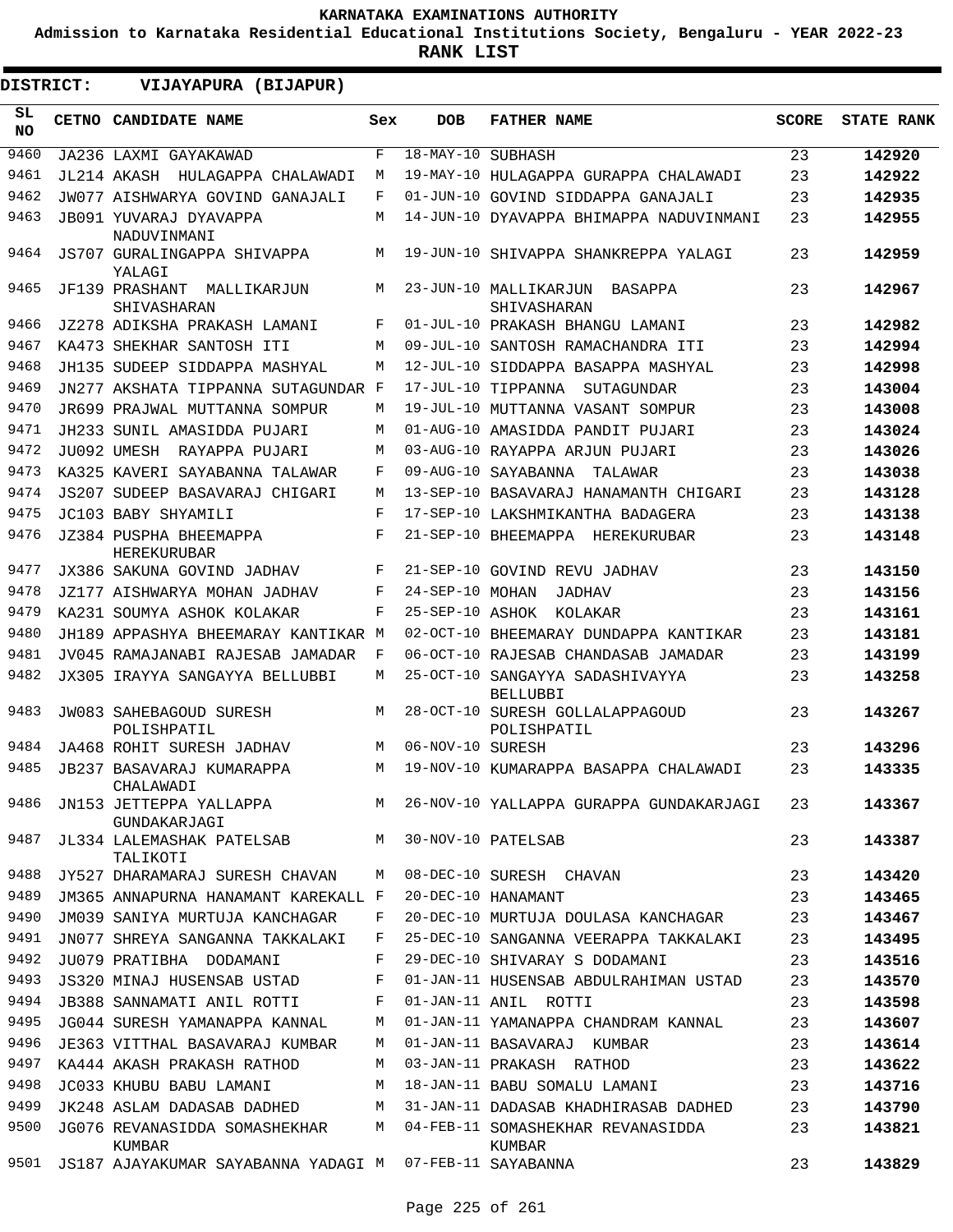**Admission to Karnataka Residential Educational Institutions Society, Bengaluru - YEAR 2022-23**

**RANK LIST**

| <b>DISTRICT:</b> |  | VIJAYAPURA (BIJAPUR)                           |     |                   |                                              |              |                   |
|------------------|--|------------------------------------------------|-----|-------------------|----------------------------------------------|--------------|-------------------|
| SL<br>NO.        |  | CETNO CANDIDATE NAME                           | Sex | <b>DOB</b>        | <b>FATHER NAME</b>                           | <b>SCORE</b> | <b>STATE RANK</b> |
| 9502             |  | KA217 SHRUSTI SANTOSH KAPSE                    | F   |                   | 08-FEB-11 SANTOSH BASAPPA KAPSE              | 23           | 143842            |
| 9503             |  | JR392 MALLAMMA VIRUPAKSHI<br>HIREMATH          | F   |                   | 20-FEB-11 VIRUPAKSHI HIREMATH                | 23           | 143905            |
| 9504             |  | KA388 SNEHA MAHANTESH RATHOD                   | F   |                   | 22-FEB-11 MAHANTESH RATHOD                   | 23           | 143919            |
| 9505             |  | JD313 PRAJWAL SANJU CHAVHAN                    | M   |                   | 04-MAR-11 SANJU CHAVHAN                      | 23           | 143985            |
| 9506             |  | JM423 CHANDANA KASHINTH INGALAGI               | F   |                   | 05-MAR-11 KASHINTH                           | 23           | 143991            |
| 9507             |  | JO749 LAXMI BASAPPA HUVANNAGOL                 | F   |                   | 05-MAR-11 BASAPPA BHEEMASHEPPA<br>HUVANNAGOL | 23           | 143992            |
| 9508             |  | JE208 AKSHATA SANTOSH JADHAV                   | F   |                   | 12-MAR-11 SANTOSH REVU JADHAV                | 23           | 144035            |
| 9509             |  | JX285 TAIYSIN SAHEBLAL JEDDI                   | F   |                   | 14-MAR-11 SAHEBLAL RAJAKSAB JEDDI            | 23           | 144061            |
| 9510             |  | JB054 ASHOK B BILAGI                           | M   |                   | 17-MAR-11 BASAPPA BILAGI                     | 23           | 144077            |
| 9511             |  | JK282 TEJAS ARAVIND JIGAJINAGI                 | M   |                   | 21-MAR-11 ARAVIND SEETARAM JIGAJINAGI        | 23           | 144121            |
| 9512             |  | KA096 ARPITA SUBHAS JADHAV                     | F   |                   | 23-MAR-11 SUBHAS KHEMU JADHAV                | 23           | 144128            |
| 9513             |  | KA196 BAPU SHASAPPA NATIKAR                    | M   |                   | 25-MAR-11 SHASAPPA BAGAPPA NATIKAR           | 23           | 144146            |
| 9514             |  | JZ339 SAINATH<br>PARASURAM KABADE              | M   |                   | 28-MAR-11 PARASURAM KABADE                   | 23           | 144176            |
| 9515             |  | JX186 LAYAVVA CHANDRAM HADAGALI                | F   |                   | 29-MAR-11 CHANDRAM HADAGALI                  | 23           | 144183            |
| 9516             |  | JE483 AKASH SHRIMANT BAGALI                    | M   |                   | 08-APR-11 SHRIMANT MALAPPA BAGALI            | 23           | 144257            |
| 9517             |  | JR122 SAMPATAKUMAR VIJAY GOLLAR                | M   |                   | 08-APR-11 VIJAY GURAPPA GOLLAR               | 23           | 144262            |
| 9518             |  | JY575 SHRUSHTI DENAKKANAVAR                    | F   |                   | 08-APR-11 SUNIL DENAKKANAVAR                 | 23           | 144263            |
| 9519             |  | KA076 NEESHAL RAJASHEKHAR TOTAD                | M   |                   | 17-APR-11 RAJASHEKHAR                        | 23           | 144331            |
| 9520             |  | JY509 PRAJWAL PARAMANAND BAGALI                | M   |                   | 17-APR-11 PARAMANAND HANAMANT BAGALI         | 23           | 144332            |
| 9521             |  | JM303 PRATEEK SHANTAPPA KATTIMANI F            |     |                   | 17-APR-11 SHANTAPPA HANAMANT KATTIMANI       | 23           | 144333            |
| 9522             |  | JS653 PREETI MADIVALAPPA SALIMANI F            |     |                   | 17-APR-11 MADIVALAPPA LAXMAN SALIMANI        | 23           | 144334            |
| 9523             |  | JA232 BASAVARAJ HANPANNA<br><b>BABANAGAR</b>   | M   |                   | 18-APR-11 HAMPANNA SIDRAMAPPA BABANAGAR      | 23           | 144339            |
| 9524             |  | JV149 BHAURAMMA<br>KALLAPPA<br><b>GUDDALLI</b> | F   |                   | 22-APR-11 KALLAPPA<br>VETTAPPA GUDDALLI      | 23           | 144366            |
| 9525             |  | JT145 SAMRUDDHI MAHADEV MADIWALAR F            |     | 24-APR-11 MAHADEV |                                              | 23           | 144387            |
| 9526             |  | JP254 ANNAPURNA CHANDAPPA HARIJAN F            |     |                   | 25-APR-11 CHANDAPPA BASAPPA HARIJAN          | 23           | 144389            |
| 9527             |  | JK018 ANUPAMA SHIVANAND NATIKAR                | F   |                   | 26-APR-11 SHIVANAND<br>NATIKAR               | 23           | 144393            |
| 9528             |  | JZ406 ANUPAMA IRAPAKSHI HIREMATH               | F   |                   | 04-MAY-11 IRAPAKSHI SHANTAYYA HIREMATH       | 23           | 144459            |
| 9529             |  | JF358 MINAKSHI IRANNA HALLI                    | F   |                   | 04-MAY-11 IRANNA SHIVANINGAPPA HALLI         | 23           | 144468            |
| 9530             |  | JV139 AYAN BANDENAVAZ CHATTARAKI M             |     |                   | 05-MAY-11 BANDENAVAZ CHATTARAKI              | 23           | 144476            |
| 9531             |  | JR715 SANIKA ASHOK BHANTANUR                   | F   |                   | 07-MAY-11 ASHOK MALLLSH BHANTANUR            | 23           | 144509            |
| 9532             |  | JB301 ROHIT SANGAPPA LAMANI                    | M   |                   | 09-MAY-11 SANGAPPA NANAPPA LAMANI            | 23           | 144524            |
| 9533             |  | JC237 SAROJA MALLAPPA MASABINAL                | F   |                   | 09-MAY-11 MALLAPPA DESAPPA MASABINAL         | 23           | 144525            |
| 9534             |  | JO518 PREETAM MOHAN NAYAK                      | М   |                   | 11-MAY-11 MOHAN NAYAK                        | 23           | 144543            |
| 9535             |  | JZ202 GULAPPA TIPPARAI PUJERI                  | M   |                   | 26-MAY-11 TIPPARAI GULAPPA PUJERI            | 23           | 144661            |
| 9536             |  | JR186 POOJA SHARANAYYA MATH                    | F   |                   | 26-MAY-11 SHARANAYYA SIDDAYYA MATH           | 23           | 144665            |
| 9537             |  | JF373 SANKET SHIVAJI RATHOD                    | М   |                   | 31-MAY-11 SHIVAJI YEGU RATHOD                | 23           | 144707            |
| 9538             |  | JB352 MAHADEVAPPA SIDDAPPA<br>NAYKODI          | М   |                   | 01-JUN-11 SIDDAPPA                           | 23           | 144727            |
| 9539             |  | JY057 POOJA SOMANING BALURAGI                  | F   |                   | 01-JUN-11 SOMANING BALURAGI                  | 23           | 144737            |
| 9540             |  | JP404 SUPREETA PARASAPPA KUMBAR                | F   |                   | 01-JUN-11 PARASAPPA MALIYAPPA KUMBAR         | 23           | 144746            |
| 9541             |  | JA113 NAHEEM SHIRAJ NADAF                      | М   |                   | 03-JUN-11 SHIRAJ ALLABAKSHA NADAF            | 23           | 144763            |
| 9542             |  | JZ589 NARASAMMA BHEERAPPA ROOGI                | F   |                   | 04-JUN-11 BHEERAPPA BHEEMANNA ROOGI          | 23           | 144777            |
| 9543             |  | JB285 ADITYA MALLAYYA HIREMATH                 | M   |                   | 06-JUN-11 MALLAYYA CHANNABASAYYA<br>HIREMATH | 23           | 144791            |
| 9544             |  | JB108 HEMA SHREESHAIL HOSAMANI                 | F   |                   | 08-JUN-11 SHREESHAIL                         | 23           | 144822            |
| 9545             |  | JR524 PRUTHVI VIJAYAKUMAR NAGARAL F            |     |                   | 08-JUN-11 VIJAYAKUMAR SHRISHAIL NAGARAL      | 23           | 144827            |
| 9546             |  | JA445 CHAITRA PRAKASH CHAVAN                   | F   |                   | 09-JUN-11 PRAKASH GULABASING CHAVAN          | 23           | 144832            |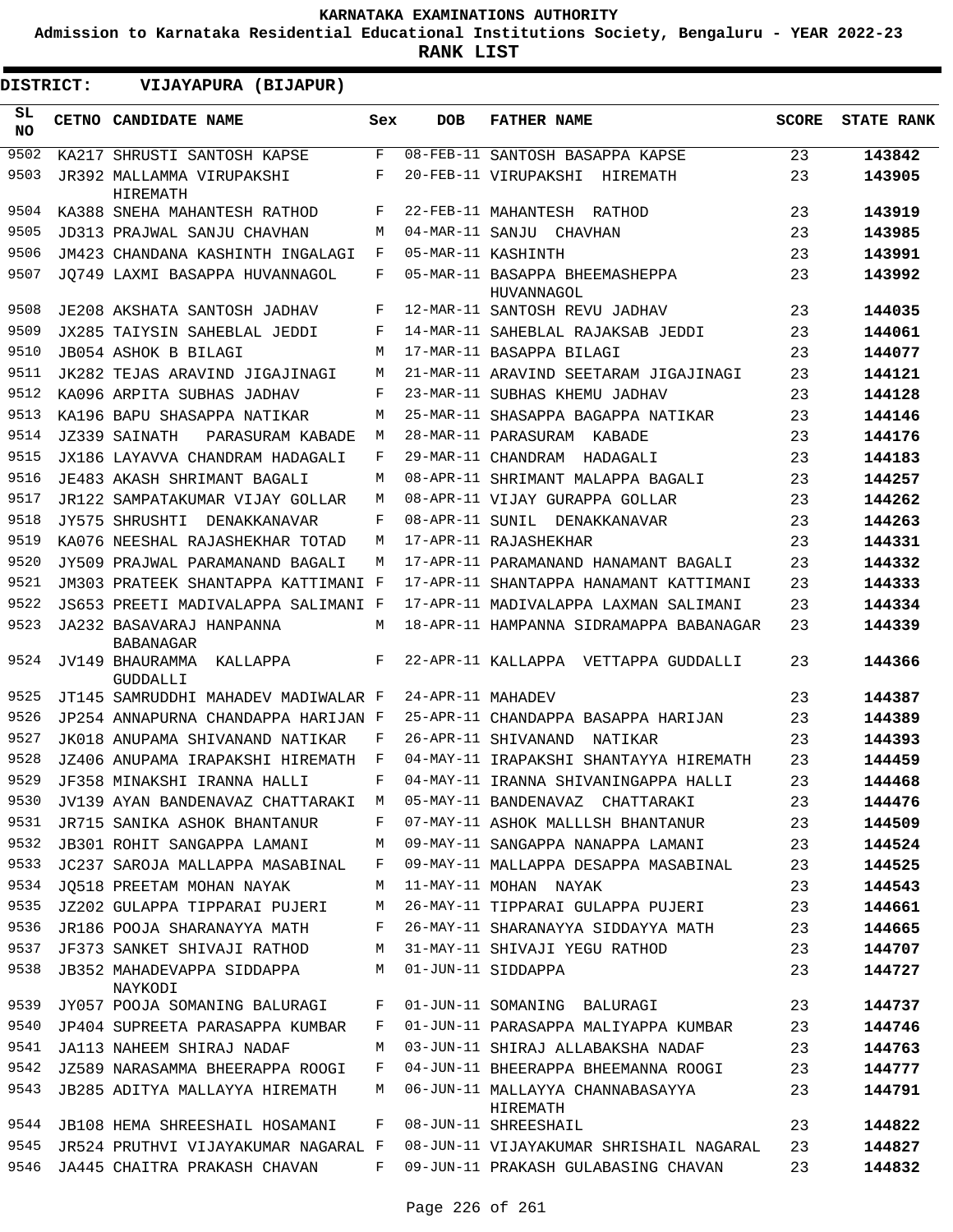**Admission to Karnataka Residential Educational Institutions Society, Bengaluru - YEAR 2022-23**

**RANK LIST**

 $\blacksquare$ 

| <b>DISTRICT:</b> | VIJAYAPURA (BIJAPUR)                                               |     |            |                                             |       |                   |
|------------------|--------------------------------------------------------------------|-----|------------|---------------------------------------------|-------|-------------------|
| SL<br>NO.        | CETNO CANDIDATE NAME                                               | Sex | <b>DOB</b> | <b>FATHER NAME</b>                          | SCORE | <b>STATE RANK</b> |
| 9547             | KA365 SUMITRA REVANEPPA<br><b>BISALANAYAK</b>                      | F   |            | 10-JUN-11 REVANEPPA SA BISALANAYAK          | 23    | 144850            |
| 9548             | JX046 POORNIMA PRAKASH NAVI                                        | F   |            | 11-JUN-11 PRAKASH GADIGEPPA NAVI            | 23    | 144858            |
| 9549             | JH085 SHIVANAND SHRIMANT KATAYI                                    | M   |            | 11-JUN-11 SHRIMANT                          | 23    | 144862            |
| 9550             | JY249 ASHMITA JAGANNATH CHAVAN                                     | F   |            | 13-JUN-11 JAGANNATH PHULASING CHAVAN        | 23    | 144872            |
| 9551             | JS329 IOBAL<br>BAGAWAN                                             | М   |            | 13-JUN-11 MALIKAJAN                         | 23    | 144873            |
| 9552             | JN207 HULAGAMMA SABANNA KORI                                       | F   |            | 16-JUN-11 SABANNA MALLAPPA KORI             | 23    | 144912            |
| 9553             | JK297 AISHWARYA LAXMAN CHAVAN                                      | F   |            | 18-JUN-11 LAXMAN NATHU CHAVAN               | 23    | 144927            |
| 9554             | JL271 SUHANA MULLA                                                 | F   |            | 20-JUN-11 BANDAGISAHEB MULLA                | 23    | 144951            |
| 9555             | JJ133 POOJA KALAPPA BABALADI                                       | F   |            | 21-JUN-11 KALAPPA SHARANAPPA BABALADI       | 23    | 144958            |
| 9556             | JT129 ARJUN RAMESH CHAVAN                                          | М   |            | 27-JUN-11 RAMESH GANGARAM CHAVAN            | 23    | 145018            |
| 9557             | JD379 RAAM SHANKRAPPA BHAJANTRI                                    | M   |            | 27-JUN-11 SHANKRAPPA BHAJANTRI              | 23    | 145023            |
| 9558             | JH365 ARCHANA RUDRAPPA KAMBLE                                      | F   |            | 28-JUN-11 RUDRAPPA NAGAPPA KAMBLE           | 23    | 145031            |
| 9559             | JX233 NAVEEN MAHESH MUDHOL                                         | M   |            | 28-JUN-11 MAHESH MUDHOL                     | 23    | 145036            |
| 9560             | JM015 PRATIBHA NINGAPPA KUMBAR                                     | F   |            | 01-JUL-11 NINGAPPA                          | 23    | 145065            |
| 9561             | JT191 ANILKUMAR DEVENDRA<br>HALLIMANI                              | М   |            | 02-JUL-11 DENDRA SHARANNAPPA HALLIMANI      | 23    | 145071            |
| 9562             | JM360 SAMARTH SAHEBGOUDA VATHAR                                    | М   |            | 03-JUL-11 SAHEBGOUDA MADANAPPA VATHAR       | 23    | 145086            |
| 9563             | JZ338 MUJAMIL BADAKALASAB DEGINAL M                                |     |            | 08-JUL-11 BADAKALASAB                       | 23    | 145131            |
| 9564             | JL196 SATYAVVA DODDAPPA KORI                                       | F   |            | 09-JUL-11 DODDAPPA HULAGAPPA KORI           | 23    | 145144            |
| 9565             | JB144 PRAJWAL LAKSHMAN KASAR                                       | М   |            | 10-JUL-11 LAKSHMAN APPANNA KASAR            | 23    | 145153            |
| 9566             | JW118 PREETI ARJUN PAWAR                                           | F   |            | 10-JUL-11 ARJUN VALU PAWAR                  | 23    | 145154            |
| 9567             | JJ043 SAMARTH SIDDAPPA TALAKERI                                    | М   |            | 11-JUL-11 SIDDAPPA CHANDRAM TALAKERI        | 23    | 145168            |
| 9568             | KA431 PRAVEEN TARASING JADHAV                                      | M   |            | 13-JUL-11 TARASING DHANASING JADHAV         | 23    | 145189            |
| 9569             | JE262 SANAM SUBHANALLA WALIKAR                                     | F   |            | 14-JUL-11 SUBHANALLA<br>WALIKAR             | 23    | 145198            |
| 9570             | JL274 SUREKHA SURESH CHALAWADI                                     | F   |            | 17-JUL-11 SURESH BASAPPA CHALAWADI          | 23    | 145226            |
| 9571             | JW142 ARAVINDA YASHAVANTA RATHOD                                   | М   |            | 18-JUL-11 YASHAVANTA BHOJA RATHOD           | 23    | 145227            |
| 9572             | JZ564 KARTIK KRISHNA NAGARAGOJI                                    | М   |            | 18-JUL-11 KRISHNA NAGARAGOJI                | 23    | 145229            |
| 9573             | JM075 RAKSHITA<br>MUTTAPPA<br>HOSAMANI                             | F   |            | 18-JUL-11 MUTTAPPA SABAPPA HOSAMANI         | 23    | 145232            |
| 9574             | JW205 MANIKANTHA SANGAPPA GUDYAL                                   | M   |            | 19-JUL-11 SANGAPPA                          | 23    | 145237            |
| 9575             | JR590 NAGAMMA RAMANAGOUDA BIRADAR F                                |     |            | 19-JUL-11 RAMANAGOUDA                       | 23    | 145240            |
| 9576             | JK049 UMAR MAHABOOB MULLA                                          | M   |            | 20-JUL-11 MAHABOOB VAJEER MULLA             | 23    | 145262            |
| 9577             | JM069 VEERESH SANGAYYA HIREMATH M                                  |     |            | 25-JUL-11 SANGAYYA SHIVAYYA HIREMATH        | 23    | 145294            |
| 9578             | JZ558 NIRANJAN NANU CHAVAN                                         | M   |            | 26-JUL-11 NANU CHAVAN                       | 23    | 145299            |
| 9579             | JY559 NITIN NANU CHAVAN                                            | M   |            | 26-JUL-11 NANU CHAVAN                       | 23    | 145300            |
| 9580             | JQ264 VINAYAK SHIVAPPA<br>KANAMUCHANAL                             | M   |            | 26-JUL-11 SHIVAPPA HANAMANT<br>KANAMUCHANAL | 23    | 145304            |
| 9581             | JT121 SAVITA MADEV HIPPARAGI                                       | F   |            | 27-JUL-11 MADEV CHANDRKANT HIPPARAGI        | 23    | 145314            |
| 9582             | JD310 SUPREET DHASHARAT MADAR                                      | М   |            | 27-JUL-11 DHASHARAT                         | 23    | 145318            |
| 9583             | KA415 ARISHA HAJIMALANG NIDONI                                     | F   |            | 29-JUL-11 HAJIMALANG NIDONI                 | 23    | 145329            |
| 9584             | JJ163 GOURAMMA GOPAL SAGANUR                                       | F   |            | 29-JUL-11 GOPAL VITHOBA SAGANUR             | 23    | 145333            |
| 9585             | JZ070 ROHIT DHARMU RATHOD                                          | М   |            | 29-JUL-11 DHARMU DHNJU RATHOD               | 23    | 145340            |
| 9586             | JQ203 MAHAMMADSUFIYAN HADANI                                       | M   |            | 02-AUG-11 PAIGAMBAR                         | 23    | 145369            |
| 9587             | JA202 MAHMADAYAN GAIBUSAB<br>GIRAGANVI                             | M   |            | 02-AUG-11 GAIBUSAB KASIMSAB GIRAGANVI       | 23    | 145370            |
| 9588             | JX262 PRAJWAL SHIVANAND KOKATANUR M 03-AUG-11 SHIVANAND NANDAKUMAR |     |            | KOKATANUR                                   | 23    | 145385            |
| 9589             | JE416 NAGARAJ GANGADHAR HIREMATH M                                 |     |            | 04-AUG-11 GANGADHAR HIREMATH                | 23    | 145391            |
| 9590             | JM191 ASHWINI ASHOK KUNDARAGI                                      | F   |            | 05-AUG-11 ASHOK IRAPPA KUNDARAGI            | 23    | 145395            |
| 9591             | JE289 OMKAR DANAYYA HIREMATH                                       |     |            | M 08-AUG-11 DANAYYA HIREMATH                | 23    | 145417            |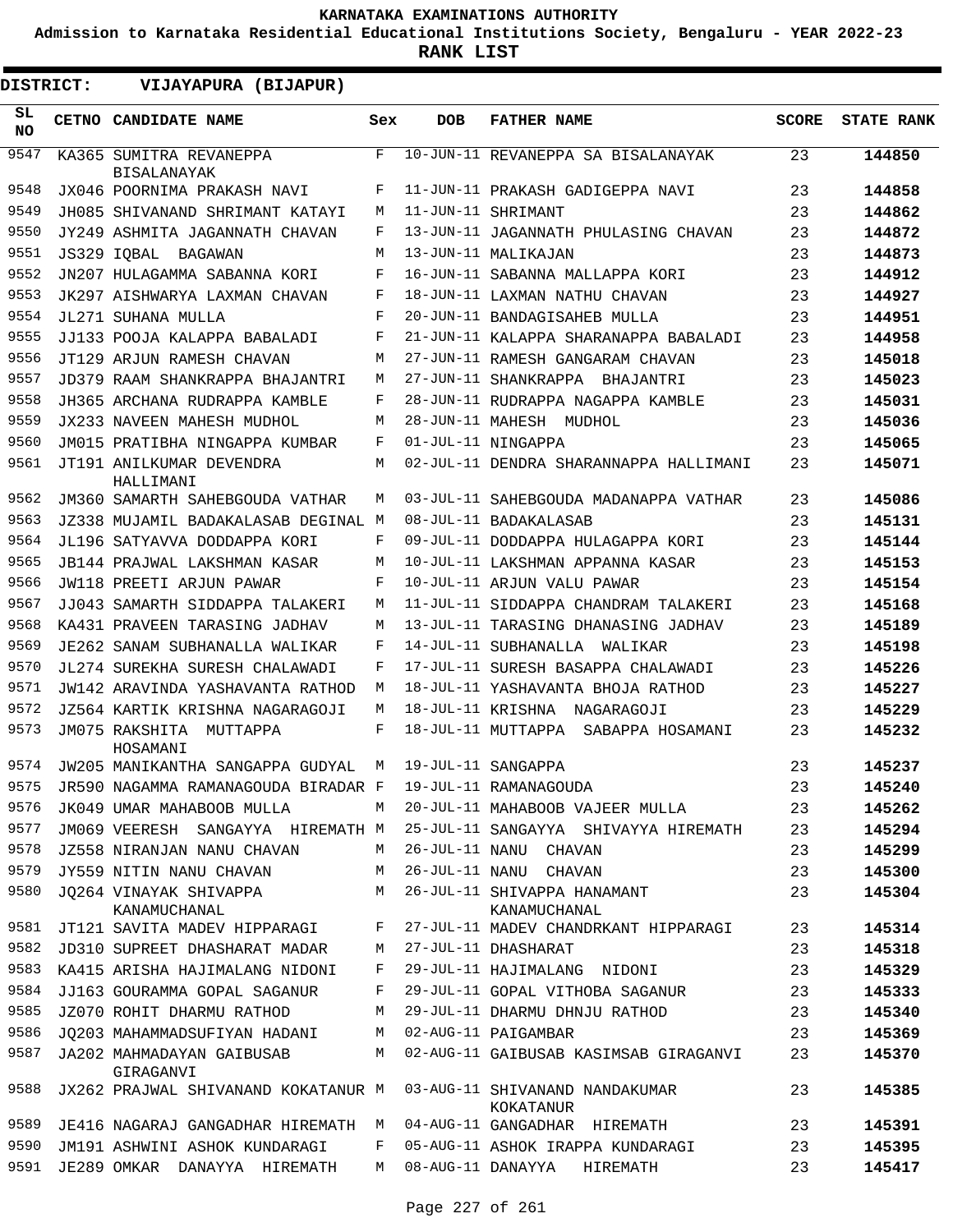**Admission to Karnataka Residential Educational Institutions Society, Bengaluru - YEAR 2022-23**

| DISTRICT:        | VIJAYAPURA (BIJAPUR)                                           |     |                   |                                                                        |              |                   |
|------------------|----------------------------------------------------------------|-----|-------------------|------------------------------------------------------------------------|--------------|-------------------|
| SL.<br><b>NO</b> | CETNO CANDIDATE NAME                                           | Sex | <b>DOB</b>        | <b>FATHER NAME</b>                                                     | <b>SCORE</b> | <b>STATE RANK</b> |
| 9592             | JY168 REKHA SURESH RATHOD                                      | F   |                   | 11-AUG-11 SURESH ANNAPPA RATHOD                                        | 23           | 145444            |
| 9593             | JX142 SHWETA BABU PAWAR                                        | F   |                   | 12-AUG-11 BABU SHANKAR PAWAR                                           | 23           | 145453            |
| 9594             | JZ546 SHIVAKANT MALLIKARJUN<br>BELLAKKI                        | M   |                   | 13-AUG-11 MALLIKARJUN SHANTAPPA<br>BELLAKKI                            | 23           | 145460            |
| 9595             | JH231 ANURADHA SIDDAPPA TADALAGI                               | F   |                   | 22-AUG-11 SIDDAPPA                                                     | 23           | 145526            |
| 9596             | JV083 JYOTI IRABASAYYA BETAGERI                                | F   |                   | 24-AUG-11 IRABASAYYA SHANKRAYYA<br><b>BETAGERI</b>                     | 23           | 145545            |
| 9597             | JE304 KALIPRASAD SANTOSH CHAVAN                                | M   |                   | 25-AUG-11 SANTOSH GANAPATI CHAVAN                                      | 23           | 145555            |
| 9598             | JS658 VARAD TANAJI RATHOD                                      | M   |                   | 05-SEP-11 TANAJI HARISHANDRA RATHOD                                    | 23           | 145653            |
| 9599             | JN295 BHAGYA PRAKASH CHALAWADI                                 | F   |                   | 12-SEP-11 PRAKASH DURAGAPPA CHALAWADI                                  | 23           | 145716            |
| 9600             | JP142 ADRASH NEELKANT KONDAGULI                                | M   |                   | 13-SEP-11 NEELKANT<br>KONDAGULI                                        | 23           | 145721            |
| 9601             | JS477 MAHMADSAHEER BANDENAMAZ<br><b>DONUR</b>                  | M   |                   | 13-SEP-11 BANDENAMAZ<br>DONUR                                          | 23           | 145725            |
| 9602             | JZ593 ABHILAKSHI AMASIDD ODEYAR                                | F   |                   | 17-SEP-11 AMASIDD GURAPPA ODEYAR                                       | 23           | 145755            |
| 9603             | JE437 LAXMEE RAJAKUMAR KAMBALE                                 | F   |                   | 27-SEP-11 RAJAKUMAR SHREEMANT KAMBALE                                  | 23           | 145817            |
| 9604             | JY484 SHREYA SADASHIV GARASANGI                                | F   |                   | 05-OCT-11 SADASHIV PARASAPPA GARASANGI                                 | 23           | 145891            |
| 9605             | JH256 ADARSHA CHANDRAKANT SAGARE                               | M   |                   | 09-OCT-11 CHANDRAKANT<br>SAGARE                                        | 23           | 145915            |
| 9606             | MUJAWAR F<br>JR481 NEELOFAR NABIRASUL                          |     |                   | 09-OCT-11 NABIRASUL<br>MUJAWAR                                         | 23           | 145918            |
| 9607             | JD079 BHAGYASHRI BASAVARAJ MADAR                               | F   |                   | 13-OCT-11 BASAVARAJ YAMANAPPA MADAR                                    | 23           | 145957            |
| 9608             | JU187 PRADEEP MALLIKARJUN TALAWAR M                            |     |                   | 19-OCT-11 MALLIKARJUN                                                  | 23           | 146004            |
| 9609             | JF472 AISHWARYA SIDDARAM PUJARI                                | F   |                   | 20-OCT-11 SIDDARAM BHIRAPA PUJARI                                      | 23           | 146007            |
| 9610             | <b>JG068 DARSHAN PRAVEEN CHAVAN</b>                            | M   | 20-OCT-11 PRAVEEN | CHAVAN                                                                 | 23           | 146008            |
| 9611             | JH312 AKASH BUTALI MASHYAL                                     | M   |                   | 23-OCT-11 BUTALI GADDEPPA MASHYAL                                      | 23           | 146024            |
| 9612             | JX307 KARTIK GOPAL RAJAPUT                                     | M   | 27-OCT-11 GOPAL   |                                                                        | 23           | 146045            |
| 9613             | JX235 MADHUGONDA<br>DAMBAL                                     | M   | 02-NOV-11 MAHADEV |                                                                        | 23           | 146090            |
| 9614             | JX096 TEJASHWINI SAHEBAGOUDA<br>AKALAWADI                      | F   |                   | 02-NOV-11 SAHEBAGOUDA BHUJINGAPPA<br>AKALAWADI                         | 23           | 146096            |
| 9615             | <b>JS708 AVINASH SUNIL RATHOD</b>                              | M   |                   | 11-NOV-11 SUNIL HARICHANDRA RATHOD                                     | 23           | 146148            |
| 9616             | JX092 PRIYANKA DUNDAPPA<br>PADASALAGI                          | F   |                   | 11-NOV-11 DUNDAPPA PADASALAGI                                          | 23           | 146151            |
| 9617             | KA257 PRAKASH CHIDANANDA RATHOD                                | M   |                   | 15-NOV-11 CHIDANANDA HIRU RATHOD                                       | 23           | 146181            |
| 9618             | JQ401 MANJUNATH BASAPPA KOLAKAR                                | M   |                   | 23-NOV-11 BASAPPA KOLAKAR                                              | 23           | 146238            |
| 9619             | JH271 PRATIJNA PRAKASH KANCHANAL F 05-DEC-11 PRAKASH KANCHANAL |     |                   |                                                                        | 23           | 146322            |
| 9620             | JA272 CHAITRA PAVADDEPPA<br>BALABATTI                          |     |                   | F 09-DEC-11 PAVADEPPA SIDDAPPA BALABATTI                               | 23           | 146340            |
|                  |                                                                |     |                   | 9621 KA322 NIKITA RAVI KARAJOL F 09-DEC-11 RAVI HUCHHAPPA KARAJOL      | 23           | 146345            |
| 9622             | JM356 ROHINI GOPAL LAMANI                                      |     |                   | F 10-DEC-11 GOPAL LAMANI                                               | 23           | 146351            |
| 9623             | JR044 ARABAJ MAMMADRAFEEK NADAF                                | M   |                   | 14-DEC-11 MAMMADRAFEEK ALLISAB NADAF                                   | 23           | 146380            |
| 9624             | JO244 ASHA MOTILAL LAMANI                                      | F   |                   | 15-DEC-11 MOTILAL SHANKAR LAMANI                                       | 23           | 146384            |
| 9625             | JM452 GANESH BHIMARAY CHALAWADI                                | M   |                   | 15-DEC-11 BHIMARAY YAMANAPPA CHALAWADI                                 | 23           | 146388            |
| 9626             | JY323 MALASHRI SABU HANJAGI                                    | F   |                   | 20-DEC-11 SABU HANJAGI                                                 | 23           | 146411            |
| 9627             | JP331 AKASH CHANNAPPA MANGALUR                                 | M   |                   | 26-DEC-11 CHANNAPPA KENCHAPPA MANGALUR                                 | 23           | 146438            |
| 9628             | JR239 MONESH MAHANTESH TALAWAR                                 |     |                   | M 27-DEC-11 MAHANTESH TALAWAR                                          | 23           | 146448            |
| 9629             | JV184 CHANDRAKANT KANCHAPPA<br>KAKKALAMELI                     | M   |                   | 01-JAN-12 KANCHAPPA KAKKALAMELI                                        | 23           | 146480            |
| 9630             | JU016 SHIDRAMAPPA PARAMAPPA MADAR M 01-JAN-12 PARAMAPPA        |     |                   |                                                                        | 23           | 146492            |
| 9631             | JF150 SIDDAMMA KENCHAPPA<br>KATTIMANI                          |     |                   | F 01-JAN-12 KENCHAPPA BHEEMAPPA KATTIMANI                              | 23           | 146494            |
|                  |                                                                |     |                   | 9632 JE301 SHNEHA RAJAKUMAR METRI F 22-JAN-12 RAJAKUMAR TIPPANNA METRI | 23           | 146532            |
| 9633             |                                                                |     |                   | JX446 PRATIKSHA SHANKAR BADACHI F 09-MAR-12 SHANKAR BADACHI            | 23           | 146573            |
| 9634             | KA157 SANDEEP ASHOK CHAVAN                                     |     |                   | M 28-APR-12 ASHOK CHAVAN                                               | 23           | 146588            |
|                  | 9635 JE188 BHAGYASHREE MALLIKARJUN                             | F   |                   | 07-JUN-12 MALLIKARJUN K KADLEVAD                                       | 23           | 146601            |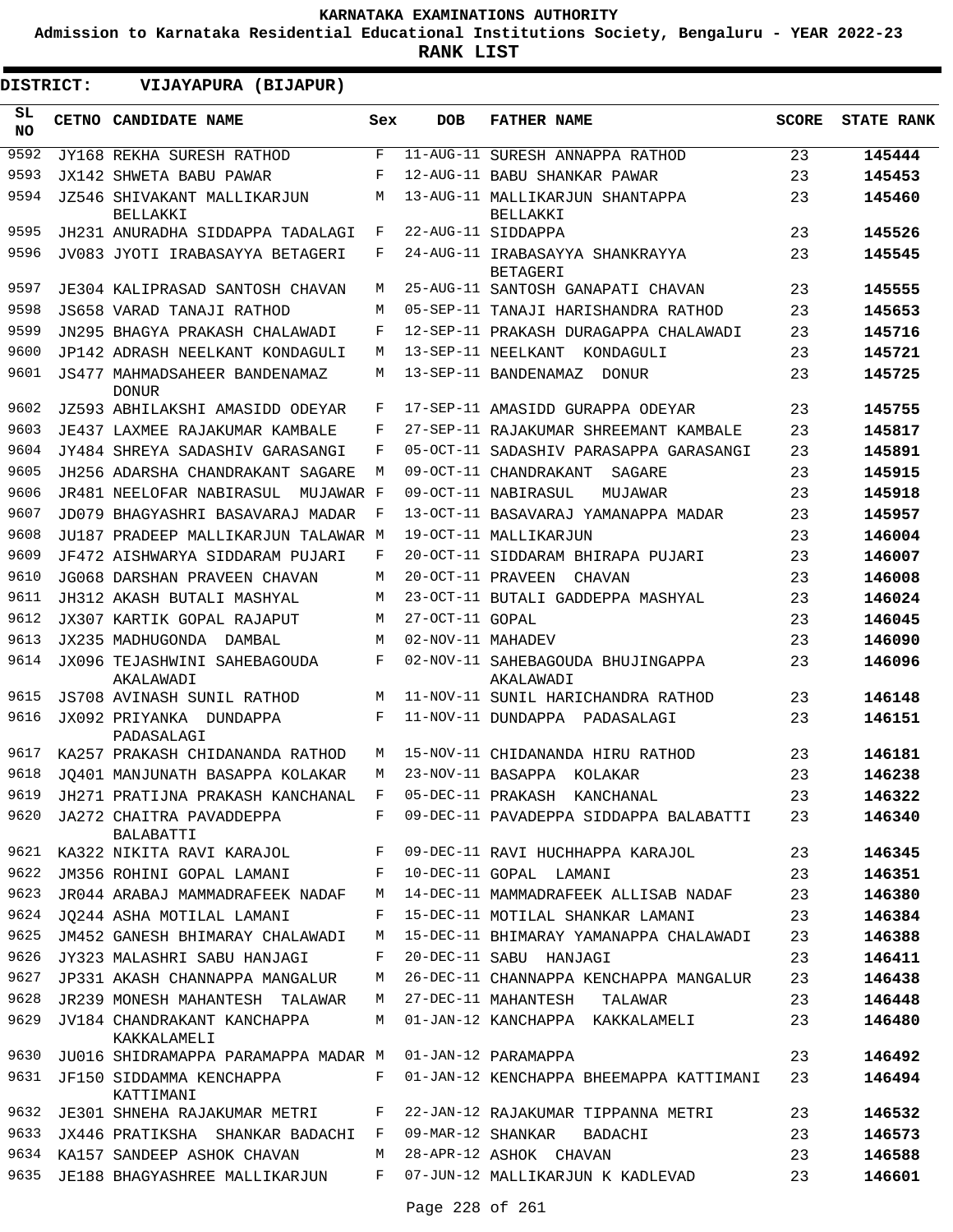**Admission to Karnataka Residential Educational Institutions Society, Bengaluru - YEAR 2022-23**

**RANK LIST**

| <b>DISTRICT:</b> |  | VIJAYAPURA (BIJAPUR)                                                   |        |                 |                                                                                  |              |                   |
|------------------|--|------------------------------------------------------------------------|--------|-----------------|----------------------------------------------------------------------------------|--------------|-------------------|
| SL<br>NO.        |  | CETNO CANDIDATE NAME                                                   | Sex    | <b>DOB</b>      | <b>FATHER NAME</b>                                                               | <b>SCORE</b> | <b>STATE RANK</b> |
|                  |  | KADLEVAD                                                               |        |                 |                                                                                  |              |                   |
| 9636             |  | JJ135 ROSHAN TEJU RATHOD                                               | F      |                 | 20-APR-09 RAJU DONDIBA RATHOD                                                    | 22           | 146623            |
| 9637             |  | JA373 PREETI NIJAPPA MADAR                                             | F      |                 | 01-JUN-09 NIJAPPA GURAPPA MADAR                                                  | 22           | 146629            |
| 9638             |  | JA141 MALLAPPA SUBHASA MADAR                                           | М      |                 | 06-DEC-09 SUBHASA MALLAPPA MADAR                                                 | 22           | 146663            |
| 9639             |  | <b>JW247 SACHIN CHIDANAND HARIJAN</b>                                  | М      |                 | 01-JAN-10 CHIDANAND<br>HARIJAN                                                   | 22           | 146693            |
| 9640             |  | JE169 SANKET RAVATAPPA BILLADI                                         | М      |                 | 01-JAN-10 RAVATAPPA SURYKANT BILLADI                                             | 22           | 146695            |
| 9641             |  | JD167 SHIVAJI RAMU DINDAWAR                                            | М      | 11-JAN-10 RAMU  | DINDAWAR                                                                         | 22           | 146707            |
| 9642             |  | KA260 LAXMAN PANDIT KATTIMANI                                          | М      |                 | 22-FEB-10 PANDIT LAMAN KATTIMANI                                                 | 22           | 146735            |
| 9643             |  | JW002 SHREENATH MADIVALLAPPA<br>GOLED                                  | М      |                 | 07-MAY-10 MADIVALLAPPA CHANNAPPA GOLED                                           | 22           | 146788            |
| 9644             |  | JR299 AKASH MOTILAL PAVAR                                              | M      |                 | 10-MAY-10 MOTILAL LAKKU PAVAR                                                    | 22           | 146793            |
| 9645             |  | JK242 ANAND TAYAPPA WALIKAR                                            | M      |                 | 25-MAY-10 TAYAPPA BALASAB WALIKAR                                                | 22           | 146808            |
| 9646             |  | JH259 SAJANABI ALLABHAKSHA PANDU                                       | F      |                 | 05-JUN-10 ALLABHAKSHA KASIMASAB PANDU                                            | 22           | 146828            |
| 9647             |  | JH299 KARAN MOHAN PAWAR                                                | М      |                 | 06-JUN-10 MOHAN BHASU PAWAR                                                      | 22           | 146830            |
| 9648             |  | JW070 SUDEEP VAGHU CHAVAN                                              | М      | 19-JUN-10 VAGHU |                                                                                  | 22           | 146853            |
| 9649             |  | JU179 RAMAPPA NINGAPPA MADAR                                           | M      |                 | 17-JUL-10 NINGAPPA RAMAPPA MADAR                                                 | 22           | 146889            |
| 9650             |  | JQ225 DAVALAMALIK MOULALI<br>SHIVANAGUTTI                              | M      |                 | 26-JUL-10 MOULALI DASTAGIRASAB<br>SHIVANAGUTTI                                   | 22           | 146897            |
| 9651             |  | JN063 SHIVAPPA BASAVARAJA<br><b>NALATAVADA</b>                         | М      |                 | 01-AUG-10 BASAVARAJA JUMMANNA<br>NALATAVADA                                      | 22           | 146904            |
| 9652             |  | <b>JB043 PRAJWAL CHANDRASHEKAR</b><br><b>RATHOD</b>                    | M      |                 | 06-AUG-10 CHANDRASHEKAR RATHOD                                                   | 22           | 146909            |
| 9653             |  | JC188 AVINASH KRISHNA CHAVAN                                           | М      |                 | 15-AUG-10 KRISHNA VACHU CHAVAN                                                   | 22           | 146916            |
| 9654             |  | JX373 TUSHAR TUKARAM JADHAV                                            | М      |                 | 15-AUG-10 TUKARAM RUPALU JADHAV                                                  | 22           | 146917            |
| 9655             |  | JH003 ANKITA SHRISHAIL MADABHAVI                                       | F      |                 | 28-AUG-10 SHRISHAIL GANGAPPA MADABHAVI                                           | 22           | 146941            |
| 9656             |  | JK291 SAVITRI ANILKUMAR JADHAV                                         | F      |                 | 29-AUG-10 ANILKUMAR DESU JADHAV                                                  | 22           | 146946            |
| 9657             |  | JB363 LAKSHMI CHANDRAPPA<br>CHALAWADI                                  | F      |                 | 01-SEP-10 CHANDRAPPA SOMAPPA CHALAWADI                                           | 22           | 146951            |
| 9658             |  | JO656 SHREESHAIL SHIVANAND<br>NAGARAL                                  | M      |                 | 06-SEP-10 SHIVANAND<br>NAGARAL                                                   | 22           | 146959            |
| 9659             |  | JO777 KAVERI BASAVARAJ MADAR                                           | F      |                 | 09-SEP-10 BASAVARAJ BHIMAPPA MADAR                                               | 22           | 146964            |
| 9660             |  | JN251 YASHODHA NINGAPPA CHALAVADI F                                    |        |                 | 09-SEP-10 NINGAPPA                                                               | 22           | 146966            |
| 9661             |  | JV192 RAJAKUMAR SHREEMANTA PUJARI M 14-SEP-10 SHREEMANTA               |        |                 |                                                                                  | 22           | 146979            |
| 9662             |  | JX453 AMOGH S MALABADI                                                 |        |                 | M 15-SEP-10 SHIVANAND                                                            | 22           | 146981            |
| 9663<br>9664     |  | JR159 SAMARTH BASAVARAJ PATIL<br>JR506 BORAMMA SHANMUKHAPPA            | M<br>F |                 | 23-SEP-10 BASAVARAJ HANAMANTRAY PATIL<br>01-OCT-10 SHANMUKHAPPA KESAPPA HATTALLI | 22<br>22     | 146999<br>147016  |
| 9665             |  | HATTALLI                                                               |        |                 |                                                                                  |              |                   |
|                  |  | JV089 Sunil SOMAPPA NADUVINAMANI                                       | M      |                 | 02-OCT-10 SOMAPPA B NADUVINAMANI                                                 | 22           | 147024            |
| 9666<br>9667     |  | JC143 JAGADEVI BHIMASHANKAR<br>CHANDAKAVATE<br>JS038 PRAVEEN MARALAPPA | F<br>M |                 | 04-OCT-10 BHIMASHANKAR CHANDAKAVATE<br>07-OCT-10 MARALAPPA BEVINGIDAD            | 22<br>22     | 147033<br>147047  |
| 9668             |  | BEVINGIDAD<br>JA278 SANDEEP MALAKAPPA CHALAWADI M                      |        |                 | 12-OCT-10 MALAKAPPA YAMANAPPA CHALAWADI                                          | 22           | 147065            |
| 9669             |  | JD003 KARTIK YALAGURESH TILAGOOL                                       | М      |                 | 17-OCT-10 YALAGURESH SHANKRAPPA                                                  | 22           | 147078            |
|                  |  |                                                                        |        |                 | TILAGOOL                                                                         |              |                   |
| 9670             |  | JQ705 YALLAMMA SIDDALINGAPPA<br>SHEKANNI                               | F      |                 | 17-OCT-10 SIDDALINGAPPA SABU SHEKANNI                                            | 22           | 147079            |
| 9671             |  | JB173 CHAITANYA NAMADEVA CHAVAN                                        | F      |                 | 28-OCT-10 NAMADEVA                                                               | 22           | 147118            |
| 9672             |  | KA314 NIJAVVA HANAMANT DODAMANI                                        | F      |                 | 28-OCT-10 HANAMANT CHANDRAPPA DODAMANI                                           | 22           | 147120            |
| 9673             |  | JY205 NAVIN BAGAPPA GANGOTAGI                                          | M      |                 | 30-OCT-10 BAGAPPA MALLAPPA GANGOTAGI                                             | 22           | 147129            |
| 9674<br>9675     |  | JP345 SANJANA GURAPPA KUMBAR                                           | F      |                 | 09-NOV-10 GURAPPA KUNTAPPA KUMBAR                                                | 22           | 147160            |
| 9676             |  | JY385 SAHIL GEMU RATHOD                                                | М      |                 | 11-NOV-10 GEMU PANDU RATHOD                                                      | 22           | 147164            |
|                  |  | JD392 BASHIRAHAMAD SAHEBALAL                                           | М      | Page 229 of 261 | 19-NOV-10 SAHEBALAL HENDIGERI                                                    | 22           | 147184            |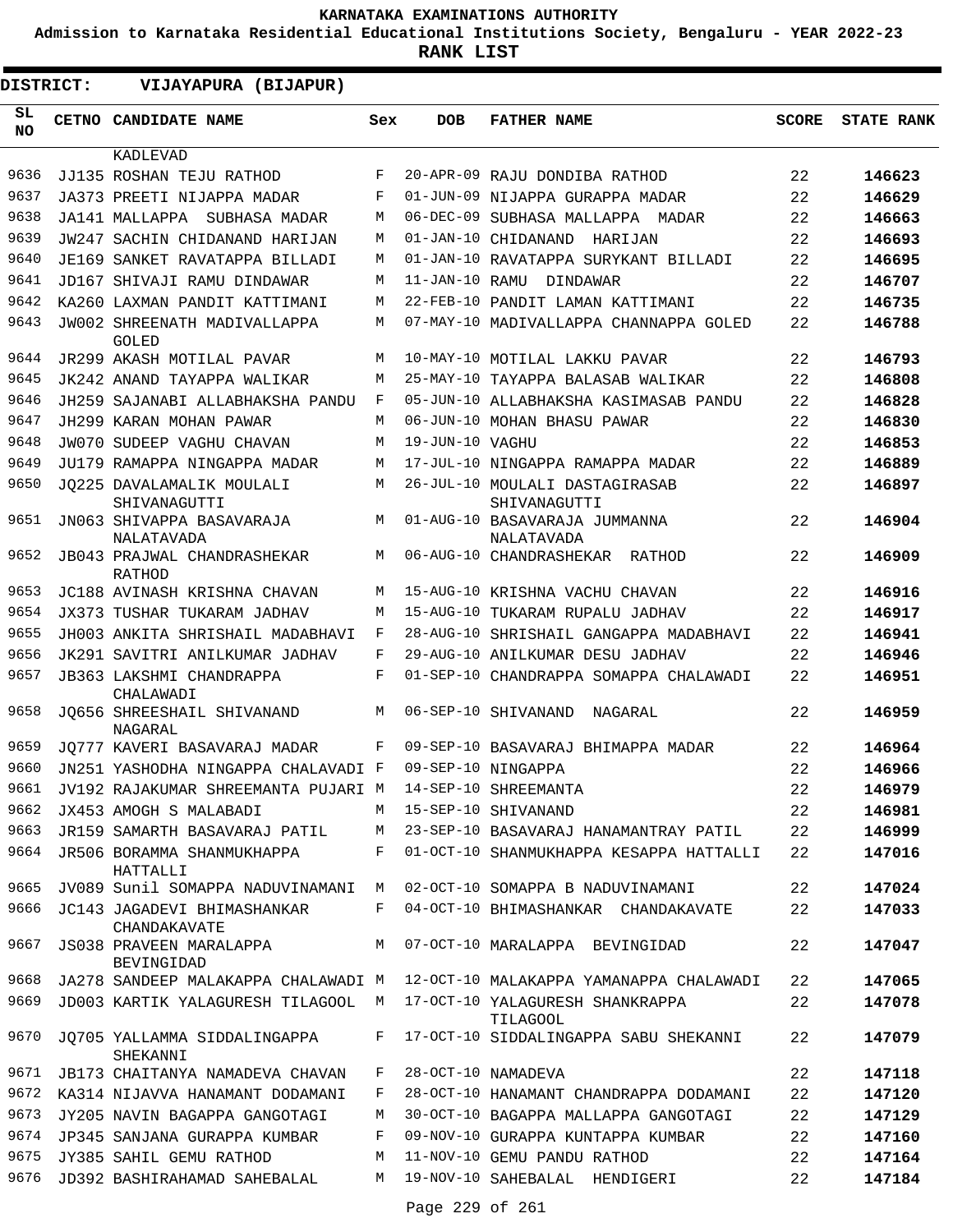**Admission to Karnataka Residential Educational Institutions Society, Bengaluru - YEAR 2022-23**

**RANK LIST**

| DISTRICT: | VIJAYAPURA (BIJAPUR)                                            |     |                   |                                                  |              |                   |
|-----------|-----------------------------------------------------------------|-----|-------------------|--------------------------------------------------|--------------|-------------------|
| SL<br>NO. | <b>CETNO CANDIDATE NAME</b>                                     | Sex | <b>DOB</b>        | <b>FATHER NAME</b>                               | <b>SCORE</b> | <b>STATE RANK</b> |
|           | HENDIGERI                                                       |     |                   |                                                  |              |                   |
| 9677      | JN261 PALLAVI PARASHURAM<br>DHAVALAGI                           | F   |                   | 29-NOV-10 PARASHURAM<br>MADIVALAPPA<br>DHAVALAGI | 22           | 147217            |
| 9678      | JH019 AKASH AMOGASIDDA PUJARI                                   | М   |                   | 01-DEC-10 AMOGASIDDA<br>PUJARI                   | 22           | 147226            |
| 9679      | JC175 NANDINI MALLIKARJUN MATH                                  | F   |                   | 13-DEC-10 MALLIKARJUN MUPPAYYA MATH              | 22           | 147272            |
| 9680      | JY181 BASAVARAJ IRANNA HUGAR                                    | М   |                   | 15-DEC-10 IRANNA HUGAR                           | 22           | 147278            |
| 9681      | JE311 ANKITA ANNAPPA KAMBALE                                    | F   | 01-JAN-11 ANNAPPA | KAMBALE                                          | 22           | 147344            |
| 9682      | JS572 SHIVARAJ MADIWALAPPA<br>TALAWAR                           | М   |                   | 01-JAN-11 MADIWALAPPA<br>TALAWAR                 | 22           | 147401            |
| 9683      | JF224 SHWETA SUNIL RATHOD                                       | F   |                   | 01-JAN-11 SUNIL MITTU RATHOD                     | 22           | 147404            |
| 9684      | JT184 YALLALINGA HIRAGAPPA<br>POOJARI                           | M   |                   | 01-JAN-11 HIRAGAPPA SHARANAPPA POOJARI           | 22           | 147413            |
| 9685      | JK238 BHOURAMMA PRAKASH NAVI                                    | F   |                   | 02-JAN-11 PRAKASH CHANDAPPA NAVI                 | 22           | 147415            |
| 9686      | JX177 TANUJA ISHWARAPPA BAJANTRI                                | F   |                   | 06-JAN-11 ISHWARAPPA BAJANTRI                    | 22           | 147445            |
| 9687      | JO361 PRITAM ANIL PAWAR                                         | M   |                   | 10-JAN-11 ANIL BASAPPA PAWAR                     | 22           | 147459            |
| 9688      | KA426 DEVANAND<br>ASHOK<br>RATHOD                               | М   | 11-JAN-11 ASHOK   | RATHOD                                           | 22           | 147462            |
| 9689      | JD185 PUTALABAI<br>BAIRAPPA CHOPADE                             | F   |                   | 17-JAN-11 BAIRAPPA GYANUBA CHOPADE               | 22           | 147492            |
| 9690      | JR746 MASHAK MDRAFIK LALABAND                                   | М   |                   | 22-JAN-11 MDRAFIK ABDULSAB LALABAND              | 22           | 147510            |
| 9691      | JD456 MALLIKARJUNA SANKAPPA UNDI                                | М   |                   | 24-JAN-11 SANKAPPA<br>UNDI                       | 22           | 147520            |
| 9692      | JB205 VINAYAK SHIVAPPA JADHAV                                   | М   |                   | 26-JAN-11 SHIVAPPA TOPU JADHAV                   | 22           | 147540            |
| 9693      | JL256 BHIRANNA GIRIYAPPA PUJARI                                 | M   |                   | 01-FEB-11 GIRIYAPPA<br>PUJARI                    | 22           | 147560            |
| 9694      | KA236 ARUN BASAVARAJ HALAGANI                                   | F   |                   | 02-FEB-11 BASAVARAJ<br>HALAGANI                  | 22           | 147565            |
| 9695      | JF447 SOMANATH BASAVARAJ ROOLI                                  | M   |                   | 08-FEB-11 BASAVARAJ RUDRAPPA ROOLI               | 22           | 147603            |
| 9696      | JY116 UMAR FARUQ MATTESAB KORABU                                | М   |                   | 12-FEB-11 MATTESAB<br>KORABU                     | 22           | 147630            |
| 9697      | JE246 INUSA PAREEDHA<br>MANIYAR                                 | М   |                   | 17-FEB-11 PAREEDHA<br>PAIGAMBER MANIYAR          | 22           | 147655            |
| 9698      | JD151 ANKITA BASAPPA<br>BADIGER                                 | F   |                   | 24-FEB-11 BASAPPA HANAMANTAPPA BADIGER           | 22           | 147701            |
| 9699      | JB251 VITTAL YAMANAPPA BYALYAL                                  | M   |                   | 24-FEB-11 MALLAPPA BASALINGAPPA BYALYAL          | 22           | 147709            |
| 9700      | JS449 LAKSHMI DUNDAPPA MAKANAPUR                                | F   |                   | 07-MAR-11 DUNDAPPA SOMANNA MAKANAPUR             | 22           | 147759            |
| 9701      | JZ542 GANESH TUKARAM GOLAPPA                                    | М   |                   | 09-MAR-11 TUKARAM BALAKRISHNA GOLAPPA            | 22           | 147771            |
| 9702      | JX112 TANUJA ISHWAR MADAR                                       | F   |                   | 09-MAR-11 ISHWAR SIDDALINGA MADAR                | 22           | 147776            |
| 9703      | JP084 SHASHANK SHARANAPPA<br>TAKKALAKI                          | М   |                   | 10-MAR-11 SHARANAPPA VEERAPPA TAKKALAKI          | 22           | 147784            |
| 9704      | JD123 ANUSHA DATTU PADAGANUR                                    | F   |                   | 11-MAR-11 DATTU ANNAPPA PADAGANUR                | 22           | 147789            |
| 9705      | JZ443 AYAAN NABISAB TORAVI                                      | M   |                   | 11-MAR-11 NABISAB TORAVI                         | 22           | 147790            |
| 9706      | JE237 YASHOD LAXMAN PATNE                                       | F   |                   | 26-MAR-11 LAXMAN AYYAPPA PATNE                   | 22           | 147903            |
| 9707      | JY402 KARTHIKA VEER SOMASHEKHARA<br>NARAGUNDA                   | M   |                   | 02-APR-11 SOMASHEKHARA NARAGUNDA                 | 22           | 147942            |
| 9708      | JZ316 RAYAPPA KAREPPA NADAGADDI                                 | M   |                   | 03-APR-11 KAREPPA RAYAPPA NADAGADDI              | 22           | 147948            |
| 9709      | JS475 SANIYA HAZIMALANG<br>WALLIBHAVI                           | F   |                   | 08-APR-11 HAZIMALANG LALESAB WALLIBHAVI          | 22           | 147988            |
| 9710      | KA354 LAXMI SANTOSH CHAVAN                                      | F   |                   | 13-APR-11 SANTOSH CHAVAN                         | 22           | 148028            |
| 9711      | JS154 NINGANNA                                                  | M   |                   | 14-APR-11 RAJAKUMAR WALIKAR                      | 22           | 148040            |
| 9712      | JZ421 SAIYADALI HUSENASAB ATTAR                                 | M   |                   | 18-APR-11 HUSENASAB MAIBUBASAB ATTAR             | 22           | 148070            |
| 9713      | JE001 ABUBAKAR KHAJESAHEB SHAIKH                                | М   |                   | 25-APR-11 KHAJESAHEB SIKANDAR SHAIKH             | 22           | 148111            |
| 9714      | JX469 LAVANYA SIDDAPPA DHANYAL                                  | F   |                   | 26-APR-11 SIDDAPPA BASAPPA DHANYAL               | 22           | 148120            |
| 9715      | JR346 IRESH SURESH SANNAKKI                                     | М   | 04-MAY-11 SURESH  |                                                  | 22           | 148185            |
| 9716      | JD081 MUSTAK HUSENASAB KORABU                                   | М   |                   | 05-MAY-11 HUSENASAB JAMINASAB KORABU             | 22           | 148197            |
| 9717      | JP155 DAVUD MOHAMMADRAFIK WALIKAR M                             |     |                   | 07-MAY-11 MOHAMMADRAFIK ABDULSAB<br>WALIKAR      | 22           | 148202            |
| 9718      | JM135 PRAVEEN MADIVALAPPA<br>CHALAWADI                          | M   |                   | 08-MAY-11 MADIVALAPPA CHALAWADI                  | 22           | 148214            |
| 9719      | JH509 SIDDALING AMABANNA HADAPAD M 08-MAY-11 AMABANNA S HADAPAD |     |                   |                                                  | 22           | 148216            |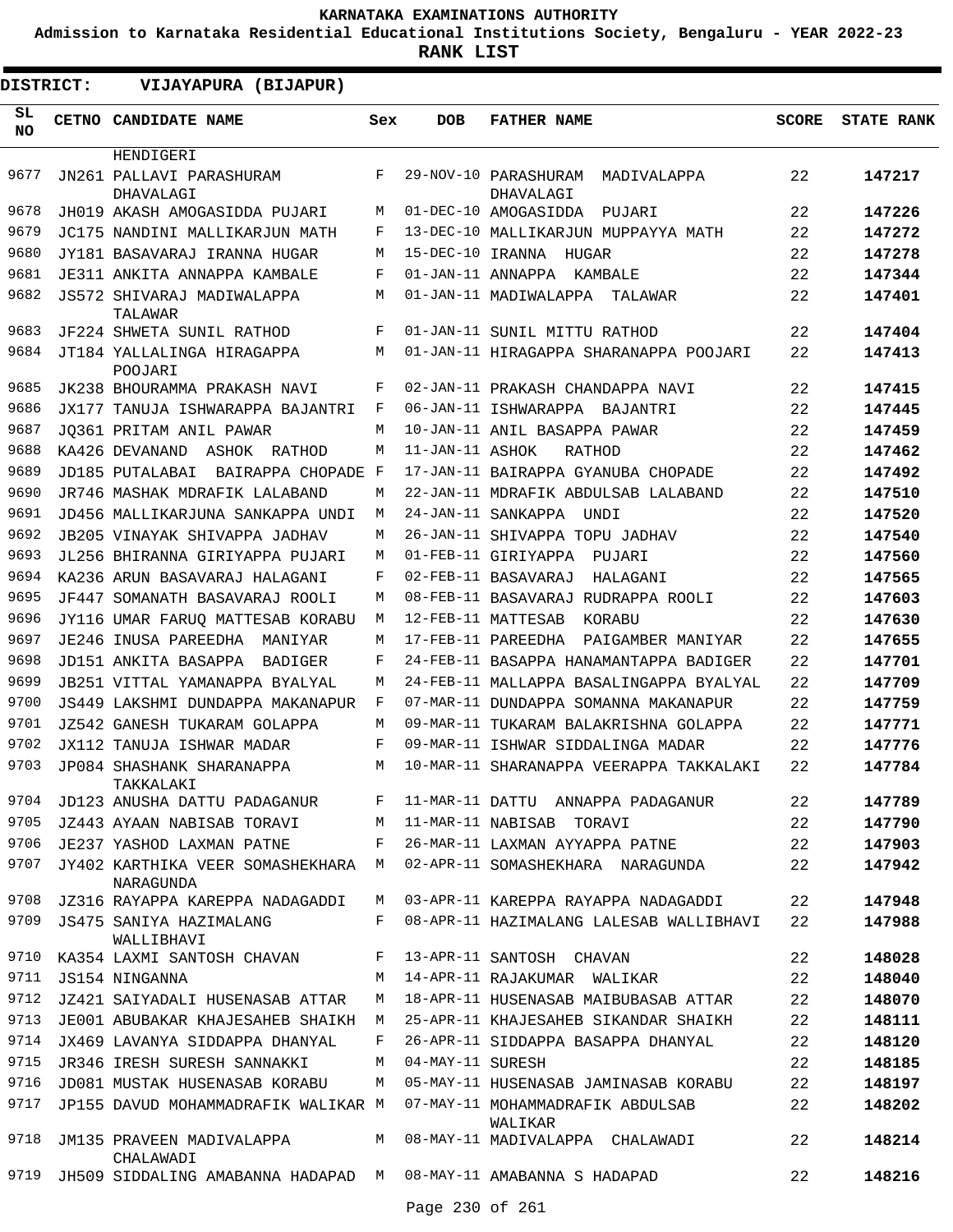**Admission to Karnataka Residential Educational Institutions Society, Bengaluru - YEAR 2022-23**

| DISTRICT:       |  | VIJAYAPURA (BIJAPUR)                                            |         |                   |                                                                       |              |                   |
|-----------------|--|-----------------------------------------------------------------|---------|-------------------|-----------------------------------------------------------------------|--------------|-------------------|
| SL<br><b>NO</b> |  | CETNO CANDIDATE NAME                                            | Sex     | <b>DOB</b>        | <b>FATHER NAME</b>                                                    | <b>SCORE</b> | <b>STATE RANK</b> |
| 9720            |  | JW168 RASHMI HABBULEPPA NAIKODI                                 | F       |                   | 10-MAY-11 HABBULEPPA BHEEMARAYA NAIKODI                               | 22           | 148233            |
| 9721            |  | KA111 MAHMADFAISAL L MULLA                                      | М       |                   | 15-MAY-11 LALASAHEB                                                   | 22           | 148259            |
| 9722            |  | KA068 SANIKA BASAVARAJ HANDAGI                                  | F       |                   | 15-MAY-11 BASAVARAJ MASIDDA HANDAGI                                   | 22           | 148262            |
| 9723            |  | JF132 ARPAN LAYAKALI BORUTAGI                                   | М       |                   | 21-MAY-11 LAYAKALI SUKHRUSAB BORUTAGI                                 | 22           | 148308            |
| 9724            |  | JZ020 SUSHMITA SHRISHAIL TIKOTA                                 | F       |                   | 21-MAY-11 SHRISHAIL DASHARATH TIKOTA                                  | 22           | 148315            |
| 9725            |  | KA018 AMTT GANU LAMANT                                          | М       |                   | 24-MAY-11 GANU R LAMANI                                               | 22           | 148329            |
| 9726            |  | JJ096 VISHWAS HANAMANT NAGENAVAR                                | М       |                   | 27-MAY-11 HANAMANT NAMADEV NAGENAVAR                                  | 22           | 148372            |
| 9727            |  | KA170 BHAIRAVANATH RAJAKUMAR<br>HUNASIKATTI                     | М       |                   | 29-MAY-11 RAJAKUMAR HUNASIKATTI                                       | 22           | 148382            |
| 9728            |  | JN267 AISHWARY HANAMANT NAYKODI                                 | F       |                   | 01-JUN-11 HANAMANT AMARAPPA NAYKODI                                   | 22           | 148402            |
| 9729            |  | JD157 AKASH RATHOD                                              | М       | 01-JUN-11 BALU    | RATHOD                                                                | 22           | 148404            |
| 9730            |  | JK163 CHANDRASHEKHAR JATTEPPA<br><b>BISANAL</b>                 | М       |                   | 01-JUN-11 JATTEPPA CHANDRAM BISANAL                                   | 22           | 148406            |
| 9731            |  | JE247 OMKAR TUKARAM MADAR                                       | М       | 01-JUN-11 TUKARAM | MADAR                                                                 | 22           | 148413            |
| 9732            |  | JF077 AKSHATA SANJEEV NAGENAVAR                                 | F       | 02-JUN-11 SANJEEV | NAGENAVAR                                                             | 22           | 148428            |
| 9733            |  | JX009 SONIA YALLAPPA HAKKENAVAR                                 | F       |                   | 04-JUN-11 YALLAPPA KRISHAPPA HAKKENAVAR                               | 22           | 148450            |
| 9734            |  | JD382 PALLAVI SHIVAPPA CHALAWADI                                | F       |                   | 15-JUN-11 SHIVAPPA RAMAPPA CHALAWADI                                  | 22           | 148555            |
| 9735            |  | JG117 PARAMESHWAR TUKARAM NAYAK                                 | М       | 15-JUN-11 TUKARAM | NAYAK                                                                 | 22           | 148556            |
| 9736            |  | JF159 LAXMI                                                     | F       |                   | 17-JUN-11 GURUNATHAYYA                                                | 22           | 148584            |
| 9737            |  | JS176 VISHNU TALAWAR                                            | M       | 23-JUN-11 UDAY    |                                                                       | 22           | 148633            |
| 9738            |  | JZ153 DEEPAK LAXMAN RATHOD                                      | М       |                   | 24-JUN-11 LAXMAN DESU RATHOD                                          | 22           | 148637            |
| 9739            |  | JW120 KARTIK MALAKAPPA KATTI                                    | М       |                   | 24-JUN-11 MALAKAPPA                                                   | 22           | 148639            |
| 9740<br>9741    |  | JF032 ADITYA SHIVANAND BIRADAR                                  | М       |                   | 27-JUN-11 SHIVANAND SHREEMANT BIRADAR                                 | 22<br>22     | 148668            |
| 9742            |  | JY508 ISHWRAYA LAXMAN KHANDEKAR<br>JS115 MALLANNA BASAVANTAPPA  | F<br>М  |                   | 27-JUN-11 LAXMAN ABHIMANUY KHANDEKAR<br>02-JUL-11 BASAVANTAPPA ANGADI | 22           | 148672<br>148724  |
| 9743            |  | ANGADI<br>JX062 AJAN SALIM SHANAWALE                            | М       |                   | 04-JUL-11 SALIM RAMAJANSAB SHANWALE                                   | 22           | 148736            |
| 9744            |  | JM283 KASTURI JUMMANNA MADARI                                   | F       |                   | 06-JUL-11 JUMMANNA RAMACHANDRA MADARI                                 | 22           | 148754            |
| 9745            |  | JT171 SANTOSH SIDDANAGOUDA                                      | М       |                   | 06-JUL-11 SIDDANAGOUDA BASAPPA BIRADAR                                | 22           | 148759            |
|                 |  | <b>BIRADAR</b>                                                  |         |                   |                                                                       |              |                   |
| 9746            |  | JO070 YALLAKKA MALLIKARAJUN ASKI                                | F       |                   | 06-JUL-11 MALLIKARAJUN BASAPPA ASKI                                   | 22           | 148760            |
| 9747            |  | JX463 ABHISHEK SURESH GUDDADAGI                                 | M       |                   | 07-JUL-11 SURESH GUDDADAGI                                            | 22           | 148762            |
| 9748            |  | JM036 MUTTU SABANNA KUMBAR                                      |         |                   | M 08-JUL-11 SABANNA DUNDAPPA KUMBAR                                   | 22           | 148775            |
| 9749            |  | JQ128 KAREENA SHREESHAIL LAMANI F                               |         |                   | 10-JUL-11 SHREESHAIL RAJU LAMANI                                      | 22           | 148796            |
| 9750            |  | JR143 SANGEETA BIRADAR                                          | $F$ and | 10-JUL-11 ASHOK   | 15-JUL-11 SHANTAPPA LAMANI                                            | 22           | 148801            |
| 9751<br>9752    |  | JQ676 BHAVYA SHANTAPPA LAMANI F<br>JR337 ARUNA MANJU NANDIKOL F |         |                   | 16-JUL-11 MANJU GURULINGAYYA NANDIKOL 22                              | 22           | 148844            |
| 9753            |  | JK001 RAKSHITA BANNAPPA MYAKERI F                               |         |                   | 17-JUL-11 BANNAPPA RAMANNA MYAKERI                                    | 22           | 148853<br>148862  |
| 9754            |  | JS198 ALFIYA NABIPATEL MUJAWAR                                  | F       |                   | 18-JUL-11 NABIPATEL                                                   | 22           | 148864            |
| 9755            |  | JE498 LAKSHMI SIDDAPPA MOOKANAVAR F                             |         |                   | 18-JUL-11 SIDDAPPA SIDDHARAM MOOKANAVAR                               | 22           | 148867            |
| 9756            |  | JZ159 VAISHANAVI GOVIND CHAVAN                                  | F       |                   | 27-JUL-11 GOVIND SEVU CHAVAN                                          | 22           | 148942            |
| 9757            |  | JE345 JUBER ILAYIPATEL PATIL                                    | М       |                   | 28-JUL-11 ILAYIPATEL KASHIMPATEL PATIL                                | 22           | 148948            |
| 9758            |  | JB252 SAHIL HAJIMALANG SHIRABUR                                 | M       |                   | 28-JUL-11 HAJIMALANG HASANSAB SHIRABUR                                | 22           | 148952            |
| 9759            |  | KA087 SANGMESH MALLAPPA KAMBAGI                                 | M       |                   | 29-JUL-11 MALLAPPA                                                    | 22           | 148963            |
| 9760            |  | JY569 SAVAN KASU JADHAV                                         | M       |                   | 30-JUL-11 KASU JADHAV                                                 | 22           | 148971            |
| 9761            |  | JA082 MODINASAB MAIBOOB GULED                                   | M       |                   | 31-JUL-11 MAIHIBOOB MIRASAB GULED                                     | 22           | 148976            |
| 9762            |  | JE282 LAXMI YALAGOND BEVANUR                                    | F       |                   | 13-AUG-11 YALAGOND BEVANUR                                            | 22           | 149076            |
| 9763            |  | JQ097 HULIGEPPA PARASAPPA MADAR                                 | M       |                   | 15-AUG-11 PARASAPPA BASAPPA MADAR                                     | 22           | 149085            |
| 9764            |  | JY468 SOURABHA SHASAPPA PUJARI                                  | M       |                   | 15-AUG-11 SHASAPPA LAXMAN PUJARI                                      | 22           | 149089            |
| 9765            |  | JA357 VEERESSH SHIVANANDA ANGADI M                              |         |                   | 15-AUG-11 SHIVANADA NEELAKANTH ANGADI                                 | 22           | 149090            |
| 9766            |  | JR099 AMAR GIRISH RATHOD                                        |         |                   | M 20-AUG-11 GIRISH RATHOD                                             | 22           | 149118            |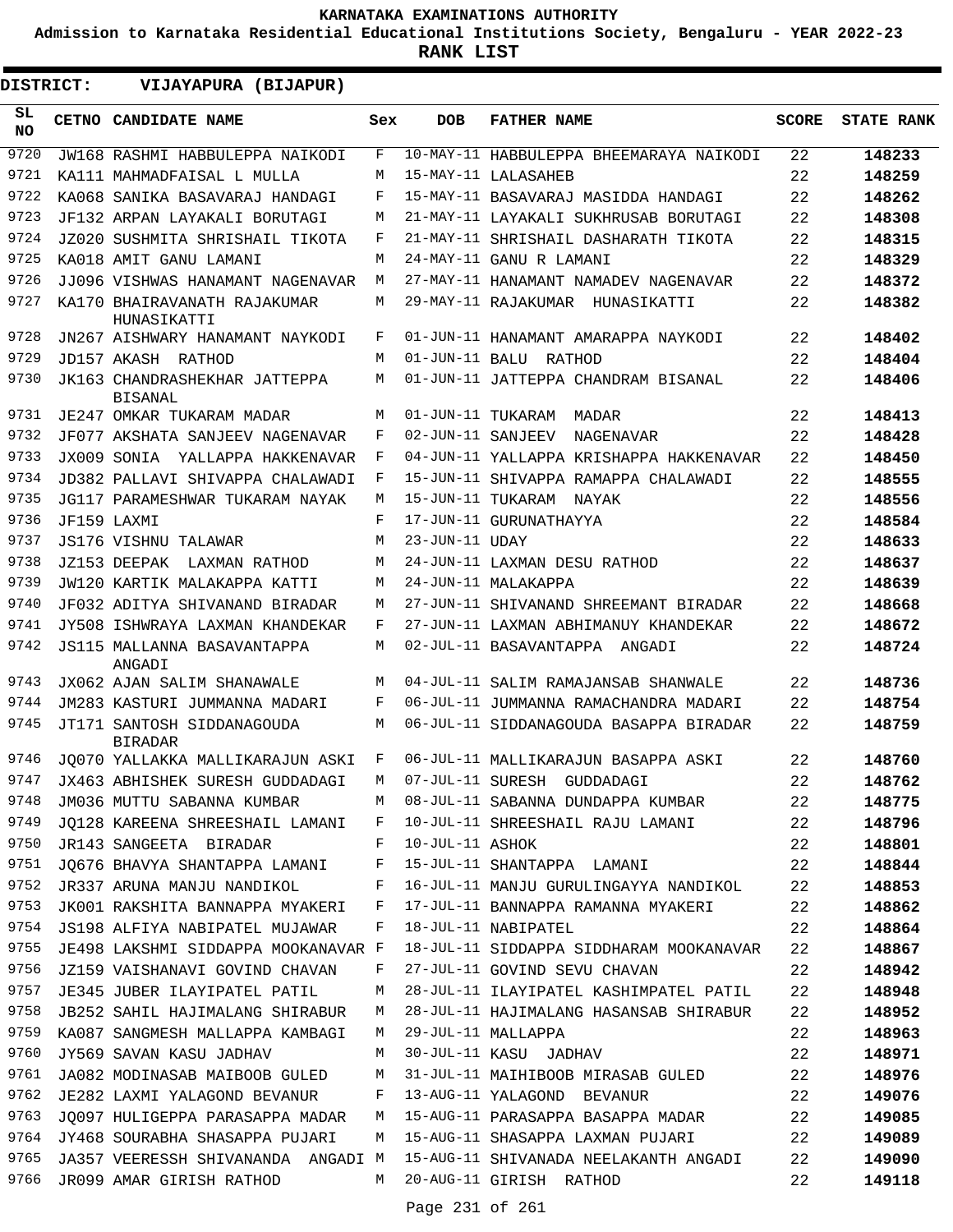**Admission to Karnataka Residential Educational Institutions Society, Bengaluru - YEAR 2022-23**

| <b>DISTRICT:</b> | VIJAYAPURA (BIJAPUR)                    |     |                 |                                              |              |                   |
|------------------|-----------------------------------------|-----|-----------------|----------------------------------------------|--------------|-------------------|
| SL<br><b>NO</b>  | CETNO CANDIDATE NAME                    | Sex | <b>DOB</b>      | <b>FATHER NAME</b>                           | <b>SCORE</b> | <b>STATE RANK</b> |
| 9767             | JD265 SATISH<br>SANJEEV CHAVHAN         | M   |                 | 24-AUG-11 SANJEEV VIITTHAL CHAVHAN           | 22           | 149148            |
| 9768             | JF095 ROHIT SUKHADEV BHAJANTRI          | M   |                 | 30-AUG-11 SUKHADEV BHAJANTRI                 | 22           | 149206            |
| 9769             | JL167 PRAVIN NEELAPPA LAMANI            | M   |                 | 31-AUG-11 NEELAPPA BEELAPPA LAMANI           | 22           | 149212            |
| 9770             | JP319 HANAMANTH MANAPPA KOLUR           | M   |                 | 02-SEP-11 MANAPPA KOLUR                      | 22           | 149223            |
| 9771             | JB074 AKASH RAYANAGOUD GOUDAR           | M   |                 | 09-SEP-11 RAYANAGOUD SUBBANAGOUD GOUDAR      | 22           | 149277            |
| 9772             | JR212 LAXMI VISHWANATH AWARADI          | F   |                 | 11-SEP-11 VISWANATH GURAPPA AWRADI           | 22           | 149293            |
| 9773             | JR670 DARSHAN AMBRU RATHOD              | M   | 15-SEP-11 AMBRU |                                              | 22           | 149323            |
| 9774             | JE467 ASHWINI GURUBAL BIRADAR           | F   |                 | 16-SEP-11 GURUBAL LAXMAN BIRADAR             | 22           | 149328            |
| 9775             | JY129 PRAHALAD POOJARI                  | M   |                 | 21-SEP-11 RAGHAVENDRA POOJARI                | 22           | 149367            |
| 9776             | JY106 SALIYA HUSEN DALAWAYI             | F   |                 | 26-SEP-11 HUSEN SAIYYAD DALAWAYI             | 22           | 149399            |
| 9777             | JJ053 PRIYANK BABUGOUD PATIL            | F   |                 | 01-OCT-11 BABUGOUD IRANNAGOUD PATIL          | 22           | 149435            |
| 9778             | JY238 ARATI TUKARAM RATHOD              | F   |                 | 02-OCT-11 TUKARAM TOLARAM RATHOD             | 22           | 149438            |
| 9779             | JB182 SANDEEP<br>PATIL                  | M   |                 | 09-OCT-11 BASANGAUDA                         | 22           | 149471            |
| 9780             | JA253 SAGAR GOUDAPPA KARJOL             | М   |                 | 13-OCT-11 GOUDAPPA SABU KARJOL               | 22           | 149504            |
| 9781             | JF052 NAVIN BABU BADIGER                | M   |                 | 18-OCT-11 BABU KALAPPA BADIGER               | 22           | 149538            |
| 9782             | JC084 YALLALING SHRISHAIL HOLER         | M   |                 | 19-OCT-11 SHRISHAIL SHANKRAPPA HOLER         | 22           | 149549            |
| 9783             | JF453 MUTTURAJ SANJEEV KATTIMANI        | M   |                 | 27-OCT-11 SANJEEV SIDDAPPA KATTIMANI         | 22           | 149598            |
| 9784             | KA163 KAREEN RAJU PAWAR                 | М   |                 | 16-NOV-11 RAJU YAMAJU PAWAR                  | 22           | 149722            |
| 9785             | JY340 SUJIT BHIMASHANKAR BAGEWADI M     |     |                 | 22-NOV-11 BHIMASHANKAR MAHADEV BAGEWADI      | 22           | 149769            |
| 9786             | JZ152 GOURAMMA SANGAPPA<br>JAMMANAKATTI | F   |                 | 26-NOV-11 SANGAPPA HANAMANT<br>JAMMANAKATTI  | 22           | 149786            |
| 9787             | JN223 ANITA ASHOK MASTI                 | F   |                 | 28-NOV-11 ASHOK SHIVAPPA MASTI               | 22           | 149802            |
| 9788             | JR331 RAMAJAN ALLABHAKSHA<br>MANAGULI   | M   |                 | 29-NOV-11 ALLABHAKSHA BASHASAB MANAGULI      | 22           | 149813            |
| 9789             | JN045 AMIT BABU CHAVAN                  | M   |                 | 30-NOV-11 BABU RATNAPPA CHAVAN               | 22           | 149817            |
| 9790             | KA207 MALLAYYA BASAVARAJ ODEYAR         | M   |                 | 06-DEC-11 BASAVARAJ                          | 22           | 149849            |
| 9791             | KA331 SNEHA VITTAL GOKAVI               | F   |                 | 14-DEC-11 VITTAL GOKAVI                      | 22           | 149893            |
| 9792             | JN263 PADMAVATI SAYABANNA<br>BALADINNI  | F   |                 | 28-DEC-11 SAYABANNA BASANNA BALADINNI        | 22           | 149960            |
| 9793             | JR687 ANASUBAI RAMESH CHAVAN            | F   |                 | 01-JAN-12 RAMESH BABU CHAVAN                 | 22           | 149981            |
| 9794             | JM099 NAUFAL HASANASAB<br>HALLADAMANI   | M   |                 | 08-JAN-12 HASANASAB MURTUJSAB<br>HALLADAMANI | 22           | 150023            |
| 9795             | JS093 RAMU SHIVASHANKAR<br>DEVARAMANI   | M   |                 | 26-JAN-12 SHIVASHANKAR KALAPPA<br>DEVARAMANI | 22           | 150041            |
| 9796             | JX267 DEVANAND ANIL JADHAV              | М   |                 | 28-JAN-12 ANIL JADHAV                        | 22           | 150043            |
| 9797             | JA340 SHASHANK SHIVAPPA UKKALI          | М   |                 | 01-MAR-12 SHIVAPPA UKKALI                    | 22           | 150076            |
| 9798             | JO534 SAKSHI ARAVIND NAGAVI             | F   |                 | 09-SEP-12 ARAVIND NAGAVI                     | 22           | 150117            |
| 9799             | JR414 MAHESH BADASHYA CHAVAN            | M   |                 | 25-AUG-09 BADASHYA CHAVAN                    | 21           | 150147            |
| 9800             | JD189 BORAMMA MARUTI DASAR              | F   |                 | 22-DEC-09 MARUTI THEVARAPPA DASAR            | 21           | 150174            |
| 9801             | JG053 VITHOBA DATTAPPA TALAWAR          | M   |                 | 01-JAN-10 DATTAPPA VITHOBA TALAWAR           | 21           | 150206            |
| 9802             | JX111 SAJEEYA RIYAZ JAINAPUR            | F   |                 | 29-JAN-10 RIYAZ MASHAKSAB JAINAPUR           | 21           | 150220            |
| 9803             | JH133 DEEPA GANAPATI RATHOD             | F   |                 | 08-FEB-10 GANAPATI BHEEMU RATHOD             | 21           | 150229            |
| 9804             | JG015 LAXMI ASHOK RATHOD                | F   |                 | 10-FEB-10 ASHOK DONDU RATHOD                 | 21           | 150233            |
| 9805             | JF166 BANGAREVVA DAIGOND PUJERI         | F   |                 | 24-MAR-10 DAIGOND YALAGOND PUJERI            | 21           | 150258            |
| 9806             | JP298 TEJASHWINI ASHOK NAGARAL          | F   |                 | 11-APR-10 ASHOK MAHADEV NAGARAL              | 21           | 150270            |
| 9807             | JP009 ROHIT YALLAPPA HATTI              | М   |                 | 21-APR-10 YALLAPPA DYAMANNA HATTI            | 21           | 150275            |
| 9808             | JZ367 DEEPAK SEVALAL LAMANI             | М   |                 | 02-MAY-10 SEVALAL SEETARAM LAMANI            | 21           | 150287            |
| 9809             | JF234 NAMRATA ASHOK TALAWAR             | F   |                 | 13-MAY-10 ASHOK SHANKREPPA TALAWAR           | 21           | 150298            |
| 9810             | JZ006 KAJAL KHEMU RATHOD                | F   |                 | 06-JUN-10 KHEMU HONNAPPA RATHOD              | 21           | 150325            |
| 9811             | JE243 NAGARATNA VITTAL KATTI            | F   |                 | 14-JUN-10 VITTAL KATTI                       | 21           | 150333            |
| 9812             | JX388 SAMARTH KHEMU RATHOD              | M   |                 | 16-JUN-10 KHEMU RUPASING RATHOD              | 21           | 150335            |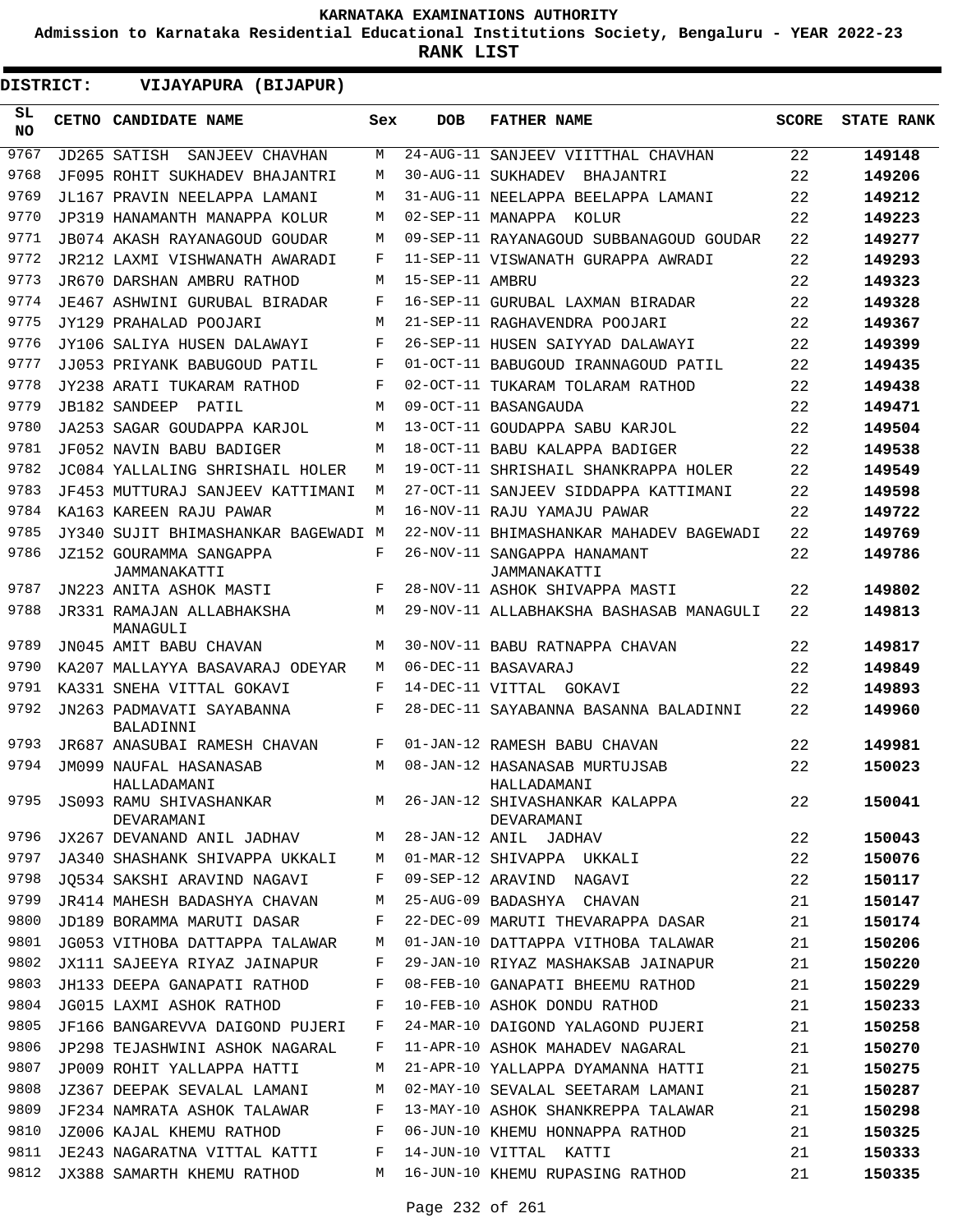**Admission to Karnataka Residential Educational Institutions Society, Bengaluru - YEAR 2022-23**

| DISTRICT:       | VIJAYAPURA (BIJAPUR)                                   |       |                    |                                                                 |              |                   |
|-----------------|--------------------------------------------------------|-------|--------------------|-----------------------------------------------------------------|--------------|-------------------|
| SL<br><b>NO</b> | <b>CETNO CANDIDATE NAME</b>                            | Sex   | <b>DOB</b>         | <b>FATHER NAME</b>                                              | <b>SCORE</b> | <b>STATE RANK</b> |
| 9813            | JZ535 DEEPAK DILIP RATHOD                              | М     | $10$ -JUL-10 DILIP | RATHOD                                                          | 21           | 150357            |
| 9814            | <b>JB373 SANTAVVA GURULINGAPPA</b><br>KANTEPPAGOL      | F     |                    | 15-JUL-10 GURULINGAPPA<br>KANTEPPAGOL                           | 21           | 150365            |
| 9815            | JZ500 JETHALAL MOTILAL RATHOD                          | М     |                    | 26-JUL-10 MOTILAL BABU RATHOD                                   | 21           | 150377            |
| 9816            | JK171 MALLANAGOUDA SANGAPPA<br>BENAKANAHALLI           | М     |                    | 01-AUG-10 SANGAPPA BENAKANAHALLI                                | 21           | 150383            |
| 9817            | JT149 SAVITA ISHWAR RATHOD                             | F     |                    | 21-AUG-10 ISHWAR BABU RATHOD                                    | 21           | 150416            |
| 9818            | JR285 AKSHATA<br>SUNKAD                                | F     |                    | 10-SEP-10 SHARANAPPA<br>SUNKAD                                  | 21           | 150449            |
| 9819            | JY145 HANAMANT IRAPPA TALAWAR                          | M     |                    | 10-SEP-10 IRAPPA PAKIRAPPA TALAWAR                              | 21           | 150450            |
| 9820            | JA204 AISHWARYA RAMU<br>LAMANI                         | F     | 21-SEP-10 RAMU     | DARMU LAMANI                                                    | 21           | 150470            |
| 9821            | JD372 TEJASWINI NAGESH JADAV                           | F     |                    | 25-SEP-10 NAGESH RAMACHANDRA JADAV                              | 21           | 150480            |
| 9822            | JL057 PAVAN PARAMESHWAR KAKKERI                        | М     |                    | 08-OCT-10 PARAMESHWAR AMARAPPA KAKKERI                          | 21           | 150525            |
| 9823            | JH114 SAMANTHA BASAVARAJ NATIKAR M                     |       |                    | 09-OCT-10 BASAVARAJ SHIVAPPA NATIKAR                            | 21           | 150528            |
| 9824            | JU033 RAVIRAJ SHIVANAND<br>PATTANASHETTI               | М     |                    | 15-OCT-10 SHIVANAND IRANNA<br>PATTANASHETTI                     | 21           | 150548            |
| 9825            | JB201 ASIF ABBASALI KALLAGORI                          | М     |                    | 21-OCT-10 ABBASALI ABDULASA KALLAGORI                           | 21           | 150564            |
| 9826            | KA411 ASHOK LAKKAPPA SONNAD                            | М     |                    | 27-NOV-10 LAKKAPPA<br>SONNAD                                    | 21           | 150673            |
| 9827            | JA245 VISHAL JAIRAM RATHOD                             | М     |                    | 27-NOV-10 JAIRAM RATHOD                                         | 21           | 150676            |
| 9828            | JY363 DHAREPPA PRAKASH AKASHI                          | М     |                    | 05-DEC-10 PRAKASH DHAREPPA AKASHI                               | 21           | 150697            |
| 9829            | JA264 ABHISHEK GOPAL CHAVHAN                           | M     | 24-DEC-10 GOPAL    |                                                                 | 21           | 150758            |
| 9830            | JV237 SAPNA SIDDALING YADRAMI                          | F     |                    | 26-DEC-10 SIDDALING SHARANAPPA YADRAMI                          | 21           | 150770            |
| 9831            | JO459 VENKATESH SIDDAPPA<br>WADDAR M                   |       |                    | 31-DEC-10 SIDDAPPA<br>WADDAR                                    | 21           | 150789            |
| 9832            | JW030 KARTIK ASHOK TALAWAR                             | М     |                    | 01-JAN-11 ASHOK BALABHEEM TALAWAR                               | 21           | 150803            |
| 9833            | JR155 NAGAPPAGOUD GOLAPPAGOUD<br><b>BIRADAR</b>        | М     |                    | 01-JAN-11 GOLAPPAGOUD BASAPPAGOUD<br><b>BIRADAR</b>             | 21           | 150815            |
| 9834            | JU075 NITESH YESU CHAVAN                               | М     |                    | 01-JAN-11 YESU CHAVAN                                           | 21           | 150816            |
| 9835            | JR419 PRAJWAL GULAB RATHOD                             | M     |                    | 01-JAN-11 GULAB BADDU RATHOD                                    | 21           | 150820            |
| 9836            | JH469 SHANKARALING<br>RAMANNA<br>DONI M                |       |                    | 01-JAN-11 RAMANNA KOBBANNA<br>DONI                              | 21           | 150842            |
| 9837            | JL402 SABANNA CHANDAPPA WALIKAR                        | М     |                    | 02-JAN-11 CHANDAPPA SABANNA WALIKAR                             | 21           | 150867            |
| 9838            | JY146 AMEER ABDULASAB PINJAR                           | М     |                    | 04-JAN-11 ABDULASAB ALLASAB PINJAR                              | 21           | 150874            |
| 9839            | JK008 PRABHAVATI HANAMANT<br>SHIVASHARAN               | F     |                    | 04-JAN-11 HANAMANT SIDDAPPA SHIVASHARAN                         | 21           | 150880            |
| 9840            | JO239 ANIL MANGESH CHAVHAN M 09-JAN-11 MANGESH CHAVHAN |       |                    |                                                                 | 21           | 150901            |
| 9841            |                                                        |       |                    | JE316 DHANAMMA LAXMAN KUMBAR F 26-JAN-11 LAXMAN TIPPANNA KUMBAR | 21           | 150960            |
| 9842            | JV088 SAVITA BHEEMAPPA<br>MASARAKALLA                  | $F -$ |                    | 03-FEB-11 BHEEMAPPA MASARAKALLA                                 | 21           | 150995            |
| 9843            | JK006 ANAND RAMESH CHOUGALE                            | М     |                    | 14-FEB-11 RAMESH ANAND CHOUGALE                                 | 21           | 151033            |
| 9844            | JR620 RAKSHITA MADIWALAPPA<br>TALLOLLI                 | $F -$ |                    | 15-FEB-11 MADIWALAPPA TALLOLLI                                  | 21           | 151040            |
| 9845            | JN117 PARASU SANJEEV CHALAWADI                         | М     |                    | 17-FEB-11 SANJEEV SUBHAS CHALAWADI                              | 21           | 151048            |
| 9846            | JL332 VASANTA MANTESHA WADDAR                          | M     |                    | 24-FEB-11 MANTESHA DYAMANNA WADDAR                              | 21           | 151088            |
| 9847            | JE526 HAJIMALANGA SULTAN SHEKH                         | М     |                    | 01-MAR-11 SULTAN CHANDASAB SHEKH                                | 21           | 151108            |
| 9848            | KA237 SUGANDHA RAJU CHAVAN                             | F     |                    | 04-MAR-11 RAJU CHAVAN                                           | 21           | 151129            |
| 9849            | JN155 ARIF INAMADAR LALEMASHAK<br>INAMADAR             | М     |                    | 13-MAR-11 LALEMASHAK KASHIMSAB INAMADAR                         | 21           | 151163            |
| 9850            | JW230 MAHEDA MAHIN HUSAINBASHA<br>JAMADAR              | F     |                    | 13-MAR-11 HUSAINBASHA M JAMADAR                                 | 21           | 151168            |
| 9851            | JX476 SAMARTHA NAGARAJ HOSALLI                         | М     |                    | 17-MAR-11 NAGARAJ SIDDAPPA HOSALLI                              | 21           | 151186            |
| 9852            | JR087 SRUSHTI ROTTI                                    | F     | 26-MAR-11 UMESH    |                                                                 | 21           | 151235            |
| 9853            | JV224 ADITYA                                           | М     | 02-APR-11 MOUNESH  |                                                                 | 21           | 151268            |
| 9854            | JC193 ARCHANA SHIVASHANKAR<br>DODAMANI                 | F     |                    | 06-APR-11 SHIVASHANKAR RAMAPPA DODAMANI                         | 21           | 151303            |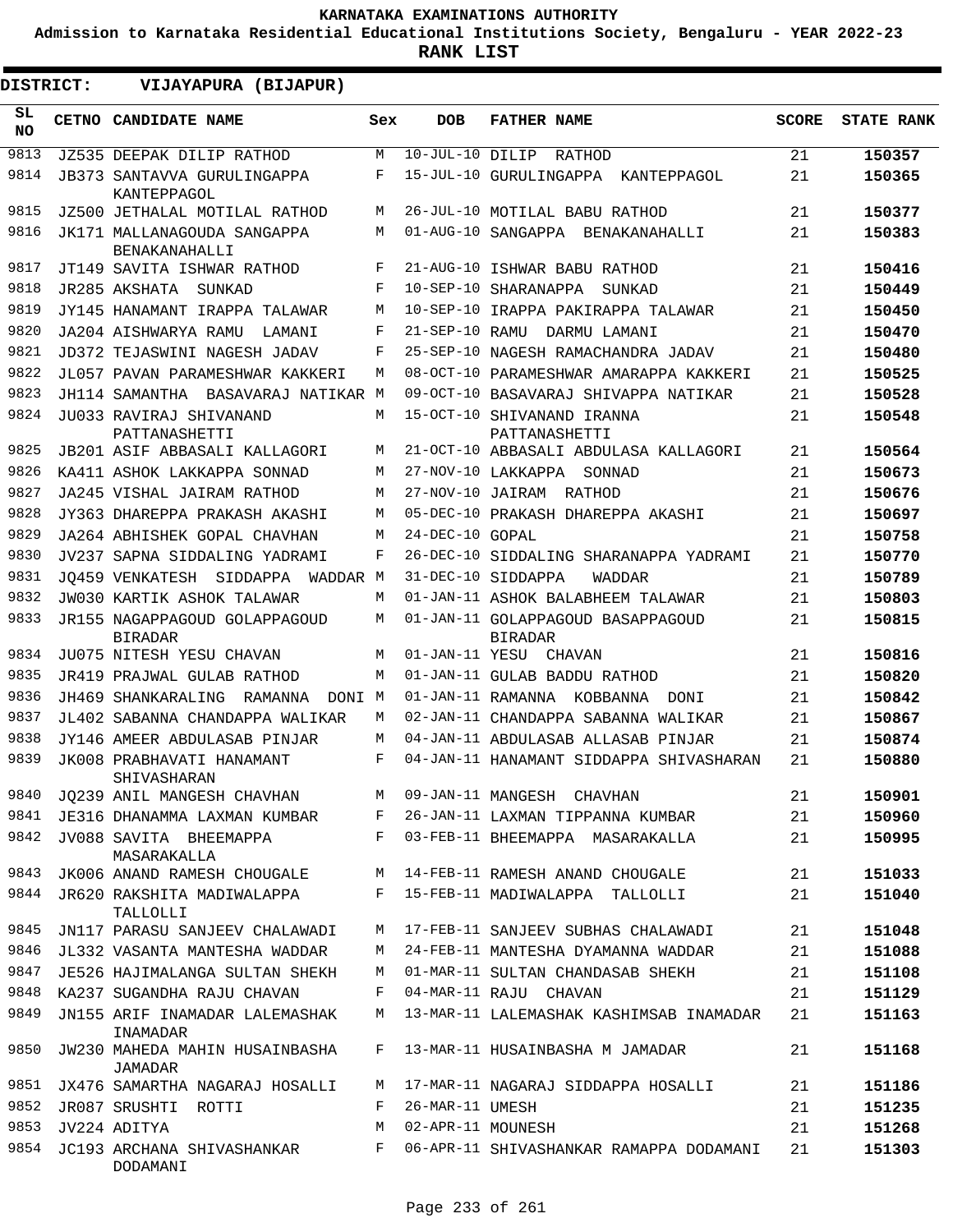**Admission to Karnataka Residential Educational Institutions Society, Bengaluru - YEAR 2022-23**

**RANK LIST**

| <b>DISTRICT:</b> |  | VIJAYAPURA (BIJAPUR)                                           |        |                 |                                                                          |              |                   |
|------------------|--|----------------------------------------------------------------|--------|-----------------|--------------------------------------------------------------------------|--------------|-------------------|
| SL<br><b>NO</b>  |  | CETNO CANDIDATE NAME                                           | Sex    | <b>DOB</b>      | <b>FATHER NAME</b>                                                       | <b>SCORE</b> | <b>STATE RANK</b> |
| 9855             |  | JR224 LALMAHAMMAD MAIBUB MULLA                                 | M      |                 | 06-APR-11 MAIBUB MOULALI MULLA                                           | 21           | 151305            |
| 9856             |  | JM110 SUMIT RAJASHEKHAR NAYAK                                  | M      |                 | 19-APR-11 RAJASHEKHAR NEELAPPA NAYAK                                     | 21           | 151398            |
| 9857             |  | JE062 NETIK SHIVANAND GAYAKAWAD                                | М      |                 | 23-APR-11 SHIVANAND SHASHIKANT<br>GAYAKAWAD                              | 21           | 151416            |
| 9858             |  | JZ289 PRASHANT BHIMU MALAGANVI                                 | М      |                 | 08-MAY-11 BHIMU MAYAPPA MALAGANVI                                        | 21           | 151528            |
| 9859             |  | KA200 PREMA PANDU RATHOD                                       | M      |                 | 10-MAY-11 PANDU RATHOD                                                   | 21           | 151539            |
| 9860             |  | JU081 AMISHA ANIL PAWAR                                        | F      | 15-MAY-11 ANIL  | PAWAR                                                                    | 21           | 151574            |
| 9861             |  | JS571 DANNAMMA SIDDAPPA MOODAGI                                | F      |                 | 17-MAY-11 SIDDAPPA SHIVASHANKAR MOODAGI                                  | 21           | 151590            |
| 9862             |  | JL071 ANEESH ANAND CHAVAN                                      | M      |                 | 19-MAY-11 ANAND GURAPPA CHAVAN                                           | 21           | 151603            |
| 9863             |  | JM271 MALANABI MAIBOOB AWATI                                   | F      |                 | 19-MAY-11 MAIBOOB HUSSENASAB AWATI                                       | 21           | 151605            |
| 9864             |  | JF435 BHEEMASHANKAR SHARANU<br><b>BENOOR</b>                   | M      |                 | 01-JUN-11 SHARANU S BENOOR                                               | 21           | 151690            |
| 9865             |  | JY189 PRAVEEN KULAPPA ARAKERI                                  | M      |                 | 01-JUN-11 KULAPPA SIDARAM ARAKERI                                        | 21           | 151699            |
| 9866             |  | JR290 KAVYA DHARMANNA BADAGI                                   | F      |                 | 03-JUN-11 DHARMANNA MALLAPPA BADAGI                                      | 21           | 151720            |
| 9867             |  | KA060 VASIMAKRAM ABDULRAJAK NADAF M                            |        |                 | 05-JUN-11 ABDULRAJAK BASHASAB NADAF                                      | 21           | 151747            |
| 9868             |  | JX311 AKSHATA ANIL SINGE                                       | F      |                 | 11-JUN-11 ANIL YAMANAVVA SINGE                                           | 21           | 151796            |
| 9869             |  | JF261 PREM ARJUN<br>RATHOD                                     | M      | 14-JUN-11 ARJUN | RATHOD                                                                   | 21           | 151819            |
| 9870             |  | JJ056 SANIYABANU BALEBAI                                       | F      |                 | 16-JUN-11 ANWAR BALEBAI                                                  | 21           | 151834            |
| 9871             |  | JE264 ARUN SIDDARAM KOTTALAGI                                  | M      |                 | 18-JUN-11 SIDDARAM                                                       | 21           | 151843            |
| 9872             |  | JO514 ISHWAR MAHANTESH MAGI                                    | M      |                 | 18-JUN-11 MAHANTESH MALLAPPA MAGI                                        | 21           | 151845            |
| 9873             |  | KA358 SAMARTH KALLAPPA CHAVAN                                  | M      |                 | 22-JUN-11 KALLAPPA CHAVAN                                                | 21           | 151877            |
| 9874             |  | JY006 KALYANI SUBHAS LAMANI                                    | F      |                 | 26-JUN-11 SUBHAS SEETARAM LAMANI                                         | 21           | 151905            |
| 9875             |  | JF098 ADEEL SAIYAD HULAJANTI                                   | M      |                 | 04-JUL-11 SAIYAD NAJIRA AMMAD HULAJANTI                                  | 21           | 151962            |
| 9876             |  | KA221 ASHWINI KALLAPPA HADAPAD                                 | F      |                 | 07-JUL-11 KALLAPPA NAGAPPA HADAPAD                                       | 21           | 151992            |
| 9877             |  | JJ169 CHETAN JAGANNATH DHULKHED                                | M      |                 | 09-JUL-11 JAGANNATH SHIVARAY DHULKHED                                    | 21           | 152008            |
| 9878             |  | JM311 NINGAMMA BASAVARAJ<br>GORAGUNDAGI                        | F      |                 | 09-JUL-11 BASAVARAJ JANGALEPPA<br>GORAGUNDAGI                            | 21           | 152011            |
| 9879             |  | KA305 SOMANATH SHIVANING<br><b>GUDIGENAVAR</b>                 | М      |                 | 12-JUL-11 SHIVANING MALAKAPPA<br><b>GUDIGENAVAR</b>                      | 21           | 152036            |
| 9880             |  | JS341 SANKET VASANT PATIL                                      | M      |                 | 15-JUL-11 VASANT SOMALING PATIL                                          | 21           | 152051            |
| 9881             |  | JR367 SHIVARAJ BASAVARAJ NAVI                                  | M      |                 | 15-JUL-11 BASAVARAJ NINGAPPA NAVI                                        | 21           | 152052            |
| 9882             |  | KA234 AMOGHASIDDA JEVOOR                                       | M      |                 | 16-JUL-11 PARAMANAND JEVOOR                                              | 21           | 152054            |
| 9883             |  | JY520 PREETI GOPAL CHAVAN                                      | F      |                 | 17-JUL-11 GOPAL GANGARAM CHAVAN                                          | 21           | 152067            |
| 9884             |  | JH040 SHRIKANT MALLIKARJUN<br>KEMASHETTI                       | М      |                 | 20-JUL-11 MALLIKARJUN KANTAPPA<br>KEMASHETTI                             | 21           | 152087            |
| 9885             |  | JD445 BORAMMA YAMANAPPA MADAR                                  | F      |                 | 21-JUL-11 YAMANAPPA SHANKARAPPA MADAR                                    | 21           | 152088            |
| 9886             |  | JA093 PRAVEEN SIDDAPPA JYOTI                                   | М      |                 | 22-JUL-11 SIDDAPPA KAREPPA JYOTI                                         | 21           | 152099            |
| 9887             |  | JR141 SUDEEP CHANDRASHEKAR RATHOD M                            |        |                 | 28-JUL-11 CHANDRASHEKAR DHARMU RATHOD                                    | 21           | 152142            |
| 9888             |  | JL102 SUMAN ANAPPA RATHOD                                      | F      |                 | 31-JUL-11 ANAPPA LALAPPA RATHOD                                          | 21           | 152163            |
| 9889<br>9890     |  | JE240 KIRAN RUDRAPPA PADASHETTI                                | M      |                 | 01-AUG-11 RUDRAPPA KARABASAPPA<br>PADASHETTI                             | 21           | 152165            |
| 9891             |  | JD153 VIJET SHIVAPPA SHAKHAPUR                                 | M      |                 | 02-AUG-11 SHIVAPPA AMARAPPA SHAKHAPUR                                    | 21           | 152177            |
| 9892             |  | JX148 SANDEEP APPPU RATHOD<br>JS128 ROHIT MOTILAL RATHOD       | М<br>М |                 | 04-AUG-11 APPPU RATHOD<br>08-AUG-11 MOTILAL POMU RATHOD                  | 21<br>21     | 152193<br>152222  |
|                  |  |                                                                |        |                 |                                                                          |              |                   |
| 9893<br>9894     |  | JF169 MEGHA RAJAKUMAR LOGAVI<br>JX008 BASAVARAJ CHANDRASHEKHAR | F<br>М |                 | 09-AUG-11 RAJAKUMAR MAHADEV LOGAVI<br>12-AUG-11 CHANDRASHEKHAR MURIGEPPA | 21<br>21     | 152226<br>152247  |
|                  |  | HACHADAD                                                       |        |                 | HACHADAD                                                                 |              |                   |
| 9895<br>9896     |  | JF523 REVATI YASHAWANT BALAGANUR                               | F      |                 | 17-AUG-11 YASHWANT KASHINATH BALAGANUR                                   | 21           | 152282            |
| 9897             |  | JC122 VITTAL GAYAKAWAD                                         | М      |                 | 17-AUG-11 BASAVARAJ                                                      | 21           | 152283            |
| 9898             |  | KA329 SANGEETA SUNIL KATHANALLI                                | F<br>М |                 | 21-AUG-11 SUNIL MALLAPPA KATHANALLI                                      | 21           | 152310            |
| 9899             |  | KA409 ADITYA SHREESHAIL ARAKERI<br>JY218 MUHAMMED AMAN         | М      |                 | 29-AUG-11 SHREESHAIL SIDDAPPA ARAKERI<br>30-AUG-11 RASHEED SAB R INDI    | 21<br>21     | 152341<br>152349  |
|                  |  |                                                                |        | Page 234 of 261 |                                                                          |              |                   |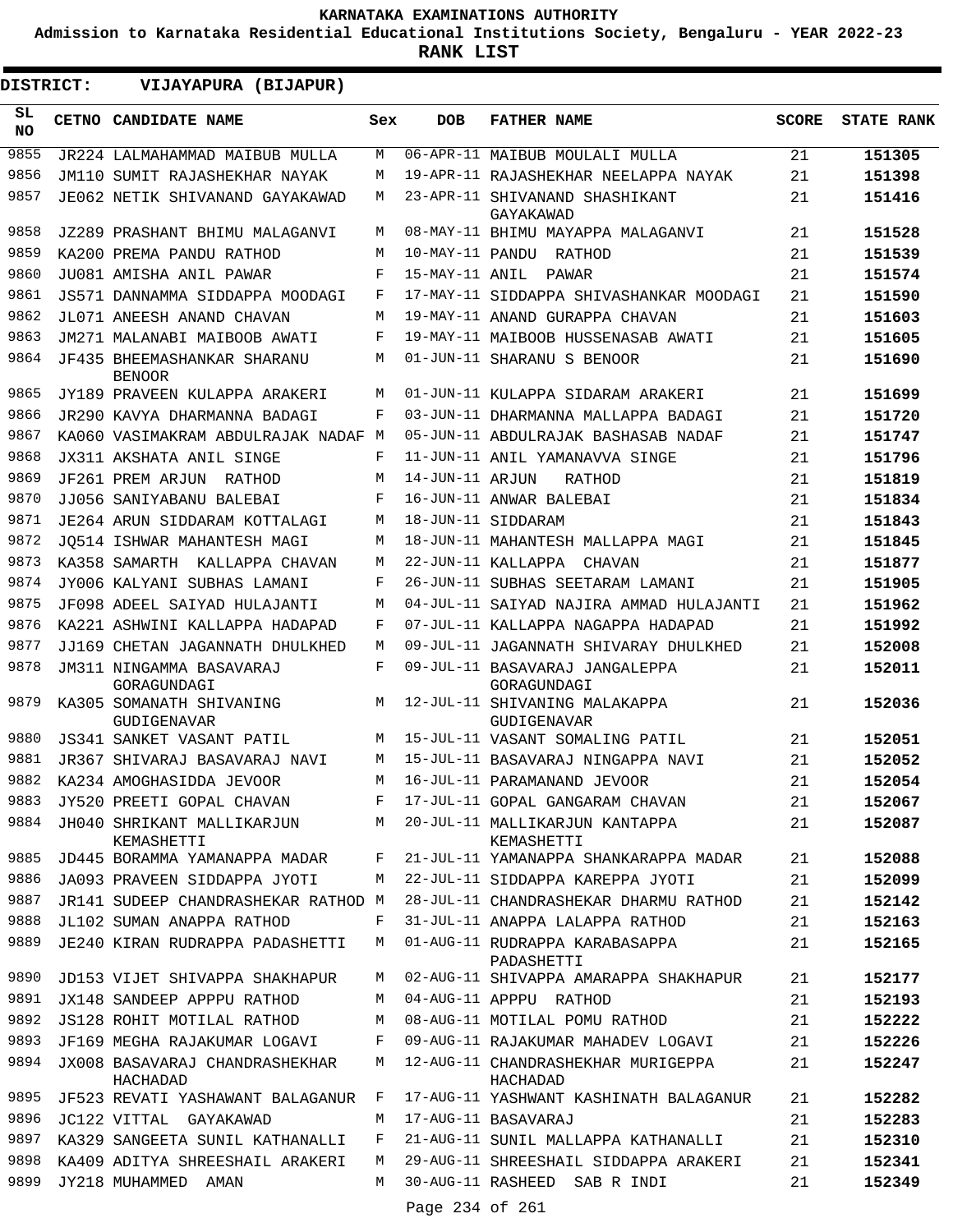**Admission to Karnataka Residential Educational Institutions Society, Bengaluru - YEAR 2022-23**

**RANK LIST**

| DISTRICT:       | VIJAYAPURA (BIJAPUR)                                       |              |                   |                                                                             |              |                   |
|-----------------|------------------------------------------------------------|--------------|-------------------|-----------------------------------------------------------------------------|--------------|-------------------|
| SL<br><b>NO</b> | <b>CETNO CANDIDATE NAME</b>                                | Sex          | <b>DOB</b>        | <b>FATHER NAME</b>                                                          | <b>SCORE</b> | <b>STATE RANK</b> |
| 9900            | JH273 SUMIT SANJAY BIRADAR                                 | M            |                   | 08-SEP-11 SANJAY NIGAPPA BIRADAR                                            | 21           | 152409            |
| 9901            | KA061 MAHAMMADAMIN RIYAZ DARGA                             | М            | 10-SEP-11 RIYAZ   | DARGA                                                                       | 21           | 152418            |
| 9902            | JH215 SOUNDARY MALAPPA BELLUNDAGI F                        |              |                   | 12-SEP-11 MALAPPA GOUDAPPA BELLUNDAGI                                       | 21           | 152431            |
| 9903            | JD252 ASHA DURAGAPPA TALAGERI                              | F            |                   | 22-SEP-11 DURAGAPPA PARAPPA TALAGERI                                        | 21           | 152480            |
| 9904            | JX168 SPOORTHI SUBHASH HADIMANI                            | F            |                   | 23-SEP-11 SUBHASH GIRIMALLA HADIMANI                                        | 21           | 152485            |
| 9905            | JO109 SANTOSHI MUCHAGANDEPPA<br>TALAWAR                    | F            |                   | 26-SEP-11 MUCHAGANDEPPA BASALINGAPPA<br>TALAWAR                             | 21           | 152502            |
| 9906            | JW088 ARATI MAHANTESH TALAWAR                              | F            |                   | 30-SEP-11 MAHANTESH IRAPPA TALAWAR                                          | 21           | 152519            |
| 9907            | JN044 ARUN PARASAPPA KAMBAR                                | М            |                   | 02-OCT-11 PARASAPPA KAMBAR                                                  | 21           | 152530            |
| 9908            | JX144 ARUN SANTOSH RATHOD                                  | М            |                   | 08-OCT-11 SANTOSH RATHOD                                                    | 21           | 152559            |
| 9909            | JK156 YUVARAJ PRABHU PATED                                 | М            |                   | 17-OCT-11 PRABHU VITHOBHA PATED                                             | 21           | 152617            |
| 9910            | JP186 ANKITA SHANTAGOUD METI                               | F            |                   | 23-OCT-11 SHANTAGOUD KASHIRAYA METI                                         | 21           | 152636            |
| 9911            | JS436 NIRAJ VINOD CHAVAN                                   | М            |                   | 29-OCT-11 VINOD DONGRU CHAVAN                                               | 21           | 152668            |
| 9912            | JO669 SUJATA KARIYAPPA TONDIKATTI F                        |              |                   | 29-OCT-11 KARIYAPPA RANGAPPA TONDIKATTI                                     | 21           | 152671            |
| 9913            | JO332 PREMA HONNU LAMANI                                   | F            |                   | 02-NOV-11 HONNU DHARMU LAMANI                                               | 21           | 152692            |
| 9914            | JS678 YUVARAJ SHETTI PAWAR                                 | М            |                   | 07-NOV-11 SHETTI MOTILAL PAWAR                                              | 21           | 152727            |
| 9915            | JZ382 SNEHA ARAVIND NAIK                                   | F            |                   | 09-NOV-11 ARAVIND NAIK                                                      | 21           | 152737            |
| 9916            | JM329 SANGEETA SHIVARAJ MUDLAGERI F                        |              |                   | 11-NOV-11 SHIVARAJ                                                          | 21           | 152751            |
| 9917            | JR544 SAGAR DEVENDRA RATHOD                                | М            |                   | 20-NOV-11 DEAVENDRA RATHOD                                                  | 21           | 152798            |
| 9918            | JP282 SPOORTI NAGANAGOUDA PATIL                            | F            |                   | 21-NOV-11 NAGANAGOUDA PATIL                                                 | 21           | 152804            |
| 9919            | JP053 VITHAL BASAVARAJ WALIKAR                             | М            |                   | 25-NOV-11 BASAVARAJ BASAPPA WALIKAR                                         | 21           | 152832            |
| 9920            | JK009 ARJUN ISHWARAPPA BUDNI                               | М            |                   | 26-NOV-11 ISHWARAPPA SAIBANNA BUDNI                                         | 21           | 152835            |
| 9921            | JK285 VINAYAK DATTATREYA ALUR                              | М            |                   | 30-NOV-11 DATTATREYA SHIVAPPA ALUR                                          | 21           | 152861            |
| 9922            | JB125 TRIVENI NAYAK                                        | F            | 17-DEC-11 APPALAL |                                                                             | 21           | 152954            |
| 9923            | JS217 GURURAJ MALLAPPA HADAPAD                             | М            |                   | 22-DEC-11 MALLAPPA                                                          | 21           | 152973            |
| 9924            | JU027 SABJAPARI CHANDPATEL<br><b>BIRADAR</b>               | F            |                   | 01-JAN-12 CHANDPATEL HAIDARPATEL<br><b>BIRADAR</b>                          | 21           | 153034            |
| 9925            | JS693 SAMARTH SANGAPPA HUGAR                               | М            |                   | 01-JAN-12 SANGAPPA HANAMANT HUGAR                                           | 21           | 153036            |
| 9926            | JE114 SHIVANAND SHEKHAR NIMBARAGI M                        |              |                   | 29-JAN-12 SHEKHAR HANAMANT NIMBARAGI                                        | 21           | 153085            |
| 9927            | JG083 PRATIKSHA NANDU PAWAR                                | F            |                   | 12-MAR-12 NANDU DHAKU PAWAR                                                 | 21           | 153116            |
| 9928            | JH234 RADHIKA CHANDRAKANT PAREET                           | F            |                   | 24-AUG-12 CHANDRAKANT MAHADEVAPPA<br>PAREET                                 | 21           | 153138            |
| 9929            | JQ026 KARTIK MALLAPPA MADAR M 31-DEC-09 MALLAPPA           |              |                   |                                                                             | 20           | 153185            |
| 9930            |                                                            |              |                   | JU096 MASHYAK DASTAGEERSAB HAKEEM M 01-APR-10 DASTAGEERSAB BANDGEESA HAKEEM | 20           | 153242            |
| 9931            | $\mathbf{F}$ and $\mathbf{F}$<br>JY252 APEKSHA MADEV KURNE |              |                   | 11-MAY-10 MADEV BEEMA KURNE                                                 | 20           | 153265            |
| 9932            | JB117 KIRTI PANDIT NAYAK F 10-JUL-10 PANDIT                |              |                   |                                                                             | 20           | 153309            |
| 9933            | JV080 PRATIBHA KANTIGOND F                                 |              | 15-JUL-10 VITTAL  |                                                                             | 20           | 153316            |
| 9934            | <b>M</b><br>JA123 ROHIT RAVI NAYAK                         |              |                   | 20-JUL-10 RAVI LACHHAAPPA NAYAK                                             | 20           | 153321            |
| 9935            | JM052 PUNEETARAJ YALAGURASWAMI M<br>GOUDRA                 |              |                   | 21-JUL-10 YALAGURASWAMI BALAPPAGOUDA<br>GOUDRA                              | 20           | 153323            |
| 9936            | JS072 SATEESH SANTOSH JALAWADI M                           |              |                   | 21-JUL-10 SANTOSH JALAWADI                                                  | 20           | 153324            |
| 9937            | JD364 SAVITA DYAMANNA TONASHYAL                            | F            |                   | 24-JUL-10 DYAMANNA GADIGEPPA TONASHYAL                                      | 20           | 153327            |
| 9938            | JR457 VIGNESH APPASAHEB MESTHARI                           | M            |                   | 31-JUL-10 APPASAHEB MESTHRI                                                 | 20           | 153330            |
| 9939            | JZ595 BHAGIRATHI MADEPPA HIRODAGI F                        |              |                   | 22-AUG-10 MADEPPA HIRODAGI                                                  | 20           | 153366            |
| 9940            | JN163 HULAGAMMA MALAPPA YARAZARI                           | $\mathbf{F}$ |                   | 05-SEP-10 MALAPPA SIDDAPPA YARAZARI                                         | 20           | 153387            |
| 9941            | JR329 SAIPANMULK RAFHIK HADIMANI                           | M            |                   | 10-SEP-10 RAFHIK MAIBUBSAB HADIMANI                                         | 20           | 153402            |
| 9942            | JF074 SAMARTH SHASHIKANT NAYAKODI M                        |              |                   | 10-SEP-10 SHASHIKANT SHIVAPPA NAYAKODI                                      | 20           | 153403            |
| 9943            | JS299 VARUN MUTTAPPA GABASAVALAGI M                        |              |                   | 21-SEP-10 MUTTAPPA VITTAL GABASAVALAGI                                      | 20           | 153417            |
| 9944            | KA040 SHWETA DHANASING RATHOD                              | F            |                   | 24-SEP-10 RATHOD YANKU RATHOD                                               | 20           | 153424            |
| 9945            | JH156 KAVERI MANJUNATH PARAGOND                            | F            |                   | 01-OCT-10 MANJUNATH PARAGOND                                                | 20           | 153432            |
| 9946            | JP401 LAXMIBAI BALABHIMAPPA                                | F            |                   | 03-OCT-10 BALABHIMAPPA BASALINGAPPA                                         | 20           | 153441            |
|                 |                                                            |              | Page 235 of 261   |                                                                             |              |                   |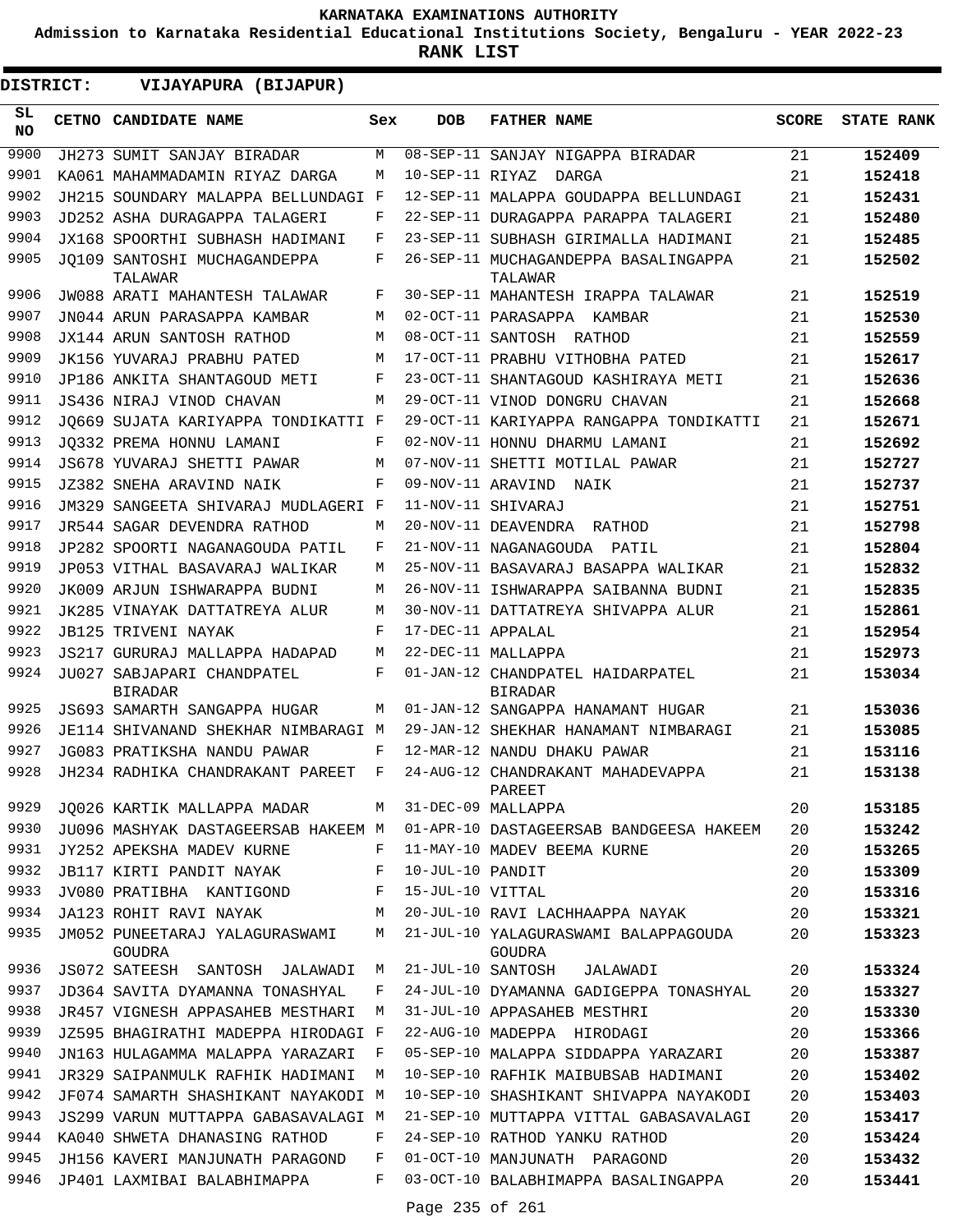**Admission to Karnataka Residential Educational Institutions Society, Bengaluru - YEAR 2022-23**

| DISTRICT: | VIJAYAPURA (BIJAPUR)                          |     |                   |                                                |              |                   |
|-----------|-----------------------------------------------|-----|-------------------|------------------------------------------------|--------------|-------------------|
| SL<br>NO. | CETNO CANDIDATE NAME                          | Sex | <b>DOB</b>        | <b>FATHER NAME</b>                             | <b>SCORE</b> | <b>STATE RANK</b> |
|           | DODAMANI                                      |     |                   | DODAMANI                                       |              |                   |
| 9947      | JF015 SAMARTH SHIVAJI RATHOD                  | М   | 08-OCT-10 SHIVAJI |                                                | 20           | 153454            |
| 9948      | KA169 SADHEEK SHAKIL PENDARI                  | М   | 10-OCT-10 SHAKIL  | PENDARI                                        | 20           | 153462            |
| 9949      | JP309 SUJATA PRAKASH DADDENAVAR               | F   | 13-OCT-10 PRAKASH | DADDENAVAR                                     | 20           | 153478            |
| 9950      | JY102 BANDENAWAZ DAVALASAB MULLA              | М   |                   | 16-OCT-10 DAVALASAB<br>MULLA                   | 20           | 153482            |
| 9951      | JE146 OMKAR<br>SHRISHAIL ALAGUR               | М   |                   | 20-OCT-10 SHRISHAIL<br>ALAGUR                  | 20           | 153498            |
| 9952      | JJ149 MALLIKARJUN REYAPPA PUJARI              | М   |                   | 05-NOV-10 REVAPP BHOJANNA PUJARI               | 20           | 153546            |
| 9953      | JP378 NAGAVENI SHIVAPPA KUMBAR                | F   |                   | 09-NOV-10 SHIVAPPA CHANNAPPA KUMBAR            | 20           | 153560            |
| 9954      | JS030 SAVITRI PIRAPPA                         | F   |                   | 14-NOV-10 PIRAPPA SAYABANNA                    | 20           | 153581            |
| 9955      | JD391 RAKSHITA RAMAPPA MADAR                  | F   |                   | 18-NOV-10 RAMAPPA KENCHAVVA MADAR              | 20           | 153592            |
| 9956      | JE082 LAXMI MALLIKARJUN KUMBAR                | F   |                   | 26-NOV-10 MALLIKARJUN SHARANAPPA KUMBAR        | 20           | 153613            |
| 9957      | JA305 PRAJWAL BASAWARAJ CHALAWADI M           |     |                   | 01-DEC-10 BASAWARAJ BALAPPA CHALAWADI          | 20           | 153626            |
| 9958      | JP151 BASAVARAJ JATTEPPA MADAR                | М   |                   | 20-DEC-10 JATTEPPA BHIMAPPA MADAR              | 20           | 153661            |
| 9959      | JF296 BHEEMASHANKAR IRANNA<br><b>BIRADAR</b>  | М   |                   | 01-JAN-11 IRANNA DHARMARAJ BIRADAR             | 20           | 153701            |
| 9960      | JR644 MANIKKAMMA SHREESHAIL<br><b>BUDIHAL</b> | F   |                   | 01-JAN-11 SHREESHAIL<br>BUDIHAL                | 20           | 153730            |
| 9961      | JF405 NAGESH BASANNAGOUD PATIL                | М   |                   | 01-JAN-11 BASANNAGOUD MALAKANGOUD PATIL        | 20           | 153735            |
| 9962      | JO478 ARCHANA RAVIKUMAR VADDAR                | F   |                   | 03-JAN-11 RAVIKUMAR GIDDAPPA VADDAR            | 20           | 153770            |
| 9963      | JD420 DINESH NAMADEV JADHAV                   | M   | 09-JAN-11 NAMADEV | JADHAV                                         | 20           | 153790            |
| 9964      | KA428 ADARSH SURAPPA MADAR                    | M   |                   | 15-JAN-11 SURAPPA BASKAR MADAR                 | 20           | 153802            |
| 9965      | JM442 KEERTI<br>BHAJANTRI                     | F   |                   | 15-JAN-11 MALAKAPPA                            | 20           | 153805            |
| 9966      | JH099 AMITKUMAR MATH                          | М   |                   | 17-JAN-11 SANGAYYA                             | 20           | 153811            |
| 9967      | JB280 YALLALINGA CHANDRASHEKHAR               | М   |                   | 19-JAN-11 CHANDRASHEKHAR                       | 20           | 153819            |
|           | <b>BIRADAR</b>                                |     |                   |                                                |              |                   |
| 9968      | JJ197 NASIR SAIPANABEG ATHRGA                 | М   |                   | 24-JAN-11 SAIPANABEG                           | 20           | 153827            |
| 9969      | JO393 PRATIK RAVINDRA MAMADAPUR               | М   |                   | 24-JAN-11 RAVINDRA MAMADAPUR                   | 20           | 153828            |
| 9970      | JY573 KARTIK SADASHIV KATAVI                  | М   |                   | 01-FEB-11 SADASHIV MALAKARI KATAVI             | 20           | 153863            |
| 9971      | JS656 AKSHITA PREMASINGA CHAVHANA             | F   |                   | 05-FEB-11 PREMASINGA CHOKU CHAVHANA            | 20           | 153871            |
| 9972      | JE470 PREM SANJAY JADHAV                      | M   | 14-FEB-11 SANJAY  | <b>JADHAV</b>                                  | 20           | 153909            |
| 9973      | JO490 SHREESHAIL MALLANAGOUDA<br>PATIL        | М   |                   | 14-FEB-11 MALLANAGOUDA DYAVANAGOUDA<br>PATIL   | 20           | 153912            |
| 9974      | JX225 BHAGYA VENKAPPA HUNASIKATTI F           |     |                   | 18-FEB-11 VENKAPPA VITHAL HUNASIKATTI          | 20           | 153922            |
| 9975      | JZ076 ADITIYA A TARANAL                       | M   |                   | 20-FEB-11 ASHOK TARANAL                        | 20           | 153926            |
| 9976      | JZ111 ANANDI SUBHASH PAWAR                    | F   |                   | 22-FEB-11 SUBHASH PAWAR                        | 20           | 153934            |
| 9977      | JS014 SHREYASGOUDA SANGANAGOUDA<br>PATIL      | М   |                   | 10-MAR-11 SANGANAGOUD PATIL                    | 20           | 154000            |
| 9978      | JO507 AKASH GADDEPPA CHAVANABHAVI M           |     |                   | 18-MAR-11 GADDEPPA LAKKAPPA<br>CHAVANABHAVI    | 20           | 154028            |
| 9979      | JA178 AKASH SOMAPPA CHALAWADI                 | M   |                   | 23-MAR-11 SOMAPPA JUMMAPPA CHALAWADI           | 20           | 154048            |
| 9980      | JY173 PUSHPA LAKSHMAN MADAR                   | F   |                   | 27-MAR-11 LAKSHMAN SANGAPPA MADAR              | 20           | 154063            |
| 9981      | JB097 SHRISHAIL YALLAPPA<br>PRABHAKAR         | M   |                   | 30-MAR-11 YALLAPPA PRABHAKAR                   | 20           | 154080            |
| 9982      | JY328 NIVEDITA SIDDAPPA HARIJAN               | F   |                   | 02-APR-11 SIDDAPPA HARIJAN                     | 20           | 154099            |
| 9983      | JQ075 SANTOSH SHIVANAPPA HUGGI                | М   |                   | 03-APR-11 SHIVANAPPA PUNDAPPA HUGGI            | 20           | 154105            |
| 9984      | JM320 JAYASHREE RAMANNA CHALAVADI F           |     |                   | 07-APR-11 RAMANNA BASAPPA CHALAVADI            | 20           | 154126            |
| 9985      | JS278 OMKAR PARAMESHWAR<br>GHATTARAGI         | М   |                   | 15-APR-11 PARAMESHWAR GHATTARAGI               | 20           | 154162            |
| 9986      | JV233 SEVANTI SHARANABASAPPA<br>YALASANGI     | F   |                   | 24-APR-11 SHARANABASAPPA TUKKAPPA<br>YALASANGI | 20           | 154202            |
| 9987      | JY357 MAYAR AKBAR MOMIN                       | F   |                   | 27-APR-11 AKABAR HASIM MOMIN                   | 20           | 154221            |
| 9988      | JH110 IRANNA SHIVAJI PUJARI                   | М   |                   | 01-MAY-11 SHIVAJI RUDRAPPA PUJARI              | 20           | 154238            |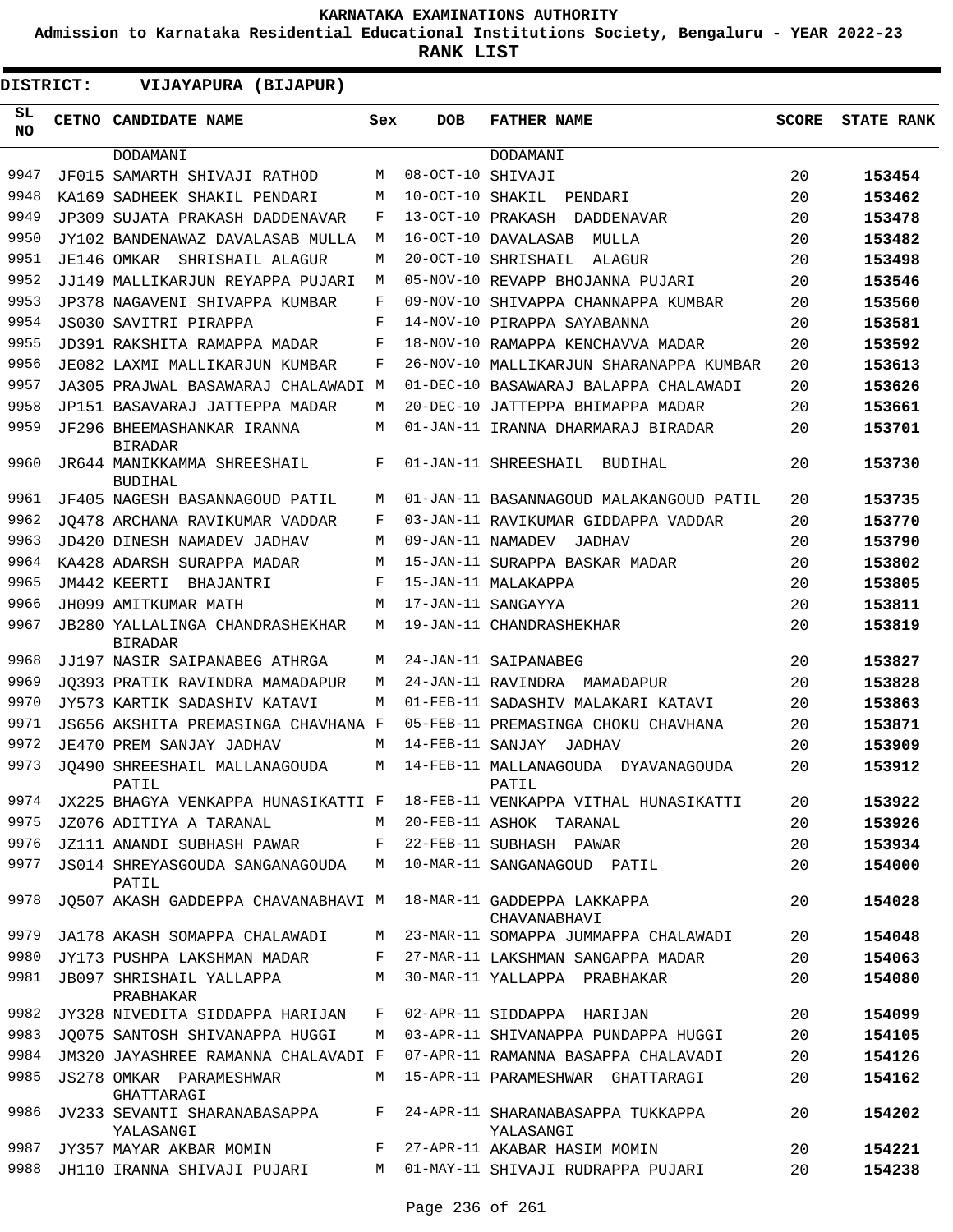**Admission to Karnataka Residential Educational Institutions Society, Bengaluru - YEAR 2022-23**

**RANK LIST**

**DISTRICT:** EE **VIJAYAPURA (BIJAPUR)**

| SL<br><b>NO</b> | CETNO CANDIDATE NAME                               | Sex   | <b>DOB</b>        | <b>FATHER NAME</b>                             | <b>SCORE</b> | <b>STATE RANK</b> |
|-----------------|----------------------------------------------------|-------|-------------------|------------------------------------------------|--------------|-------------------|
| 9989            | JL064 KASHINATH MALLAPPA HUDED                     | M     |                   | 04-MAY-11 MALLAPPA HOLEPPA HUDED               | 20           | 154254            |
| 9990            | KA222 PREETAM JAINATH LAMANI                       | M     | 20-MAY-11 JAINATH | LAMANI                                         | 20           | 154331            |
| 9991            | JG080 JANNATABI MAKTUMASAB NADAF                   | F     |                   | 24-MAY-11 MAKTUMASAB MEERASAB NADAF            | 20           | 154346            |
| 9992            | JG003 AMBADAS MALLAPPA KOLI                        | M     |                   | 25-MAY-11 MALLAPPA KALLAPPA KOLI               | 20           | 154350            |
| 9993            | JX040 DILEEP MADEV CHAVAN                          | M     |                   | 25-MAY-11 MADEV SHANKAR CHAVAN                 | 20           | 154352            |
| 9994            | JU094 RAHUL ANNARAY SINGE                          | M     |                   | 25-MAY-11 ANNARAY YAMANAPPA SINGE              | 20           | 154355            |
| 9995            | JS578 KARTIK RATHOD                                | M     |                   | 01-JUN-11 HARISCHANDRA                         | 20           | 154403            |
| 9996            | JA080 PARVATI BHEEMAPPA SANDIMANI F                |       |                   | 05-JUN-11 BHEEMAPPA                            | 20           | 154442            |
| 9997            | JM368 SUVARNA GANGAPPA BARADENAL                   | F     |                   | 08-JUN-11 GANGAPPA SHARANAPPA BARADENAL        | 20           | 154465            |
| 9998            | JT116 PAVITRA SIDDARAMAYYA<br>MATHPATI             | F     |                   | 11-JUN-11 SIDDARAMAYYA AMBRAYYA<br>MATHPATI    | 20           | 154488            |
| 9999            | JZ142 PRIYANKA KALLAPPA<br>CHAKRAVARTI             | F     |                   | 15-JUN-11 KALLAPPA GIRIYAPPA<br>CHAKRAVARTI    | 20           | 154509            |
| 10000           | JO291 VIJAY<br>CHAVAN                              | M     |                   | 20-JUN-11 SHRISHAIL                            | 20           | 154540            |
| 10001           | JS272 PRAMOD SOMASHEKHAR DODAMANI M                |       |                   | 23-JUN-11 SOMASHEKHAR DODAMANI                 | 20           | 154556            |
| 10002           | KA243 HARISH MANOJ SON                             | M     |                   | 24-JUN-11 MANOJ RAJU SON                       | 20           | 154559            |
|                 | 10003 JY481 KARABASAYYASWAMI BASAVARAJ<br>HIREMATH | M     |                   | 29-JUN-11 BASAVARAJ PANCHAYYA HIREMATH         | 20           | 154596            |
|                 | 10004 JE093 BHAGIRATHI PARAMATMA<br>PARAGOND       | F     |                   | 30-JUN-11 PARAMATMA ADIVEPPA PARAGOND          | 20           | 154604            |
| 10005           | JX072 DIYA PARASHURAM CHAVAN                       | F     |                   | 30-JUN-11 PARASURAM L CHAVAN                   | 20           | 154605            |
| 10006           | JC236 SAMPATH GUNDU RATHOD                         | M     |                   | 01-JUL-11 GUNDU RATHOD                         | 20           | 154617            |
| 10007           | JZ524 SACHIN RAVI RATHOD                           | M     |                   | 04-JUL-11 RAVI KASHIRAM RATHOD                 | 20           | 154636            |
| 10008           | JR568 AKASH<br>DEVENDRA NATIKAR                    | M     |                   | 10-JUL-11 DEVENDRA PIRAPPA NATIKAR             | 20           | 154680            |
| 10009           | JA416 FAYAZ HADIMANI                               | M     |                   | 10-JUL-11 RAFIQSAB                             | 20           | 154682            |
| 10010           | JS427 AJIT RAJU RATHOD                             | M     |                   | 13-JUL-11 RAJU RATHOD                          | 20           | 154695            |
|                 | 10011 JY067 POOJA SURESH KAMBAR                    | F     |                   | 15-JUL-11 SURESH MALLIKRJUN KAMBAR             | 20           | 154710            |
| 10012           | JO537 GURUSWAMI NOORANDAYYA<br>HIREMATH            | M     |                   | 20-JUL-11 NOORANDAYYA GURUSIDDAYYA<br>HIREMATH | 20           | 154736            |
| 10013           | JE080 RAKSITA HUSANAPPA MADAR                      | F     |                   | 20-JUL-11 HUSANAPPA HOOVANNA MADAR             | 20           | 154738            |
|                 | 10014 JU192 ASHWIN SOMALINGA NAYAKODI              | M     |                   | 21-JUL-11 SOMALINGA SAYABANNA NAYAKODI         | 20           | 154741            |
|                 | 10015 JN015 AJAY NARASAPPA KAVADI                  | M     |                   | 23-JUL-11 NARASAPPA BASAPPA KAVADI             | 20           | 154752            |
|                 | 10016 JY250 VAJEERAMA ASHADANA NADAF               | $F -$ |                   | 27-JUL-11 ASHADANA NADAF                       | 20           | 154780            |
|                 | 10017 JF347 PRAVIN RAMESH ROODAGI                  | М     |                   | 02-AUG-11 RAMESH ROODAGI                       | 20           | 154816            |
|                 | 10018 JA081 PNDALIK BHEEMAPPA WALIKAR              | M     |                   | 13-AUG-11 BHEEMAPPA PUNDAPPA WALIKAR           | 20           | 154862            |
|                 | 10019 JA077 MANOJAKUMAR SHANKARAGOUDA<br>PATIL     | M     |                   | 17-AUG-11 SHANKARAGOUDA SIDALINGAOUDA<br>PATIL | 20           | 154881            |
|                 | 10020 JJ027 SHASHIKUMAR GOVIND MADAR               | М     |                   | 02-SEP-11 GOVIND SHIVAPPA MADAR                | 20           | 154973            |
|                 | 10021 JS387 NANDINI SINARAM RATHOD                 | F     |                   | 16-SEP-11 SINARAM ROOPALU RATHOD               | 20           | 155039            |
|                 | 10022 JS445 SAIJAL BALU RATHOD                     | F     |                   | 16-SEP-11 BALU SEETARAM RATHOD                 | 20           | 155044            |
|                 | 10023 JP203 BHIMANNA CHANDAPPA<br>KADDENAHALLI     | М     |                   | 30-SEP-11 CHANDAPPA BASAPPA<br>KADDENAHALLI    | 20           | 155107            |
|                 | 10024 JS494 VIJAYALAXMI KRISHNA PAVARA             | F     |                   | 02-OCT-11 KRISHNA GANGARAMA PAVARA             | 20           | 155118            |
|                 | 10025 JP061 DYAMANNA SHIVAJI MADAR                 | М     |                   | 15-OCT-11 SHIVAJI MADAR                        | 20           | 155181            |
|                 | 10026 JY479 VANITA BILLU CHAVAN                    | F     |                   | 15-OCT-11 BILLU CHAVAN                         | 20           | 155187            |
|                 | 10027 JX068 LAYAPPA SVAMANING NAGANUR              | M     |                   | 19-OCT-11 SVAMANING LAYAPPA NAGANUR            | 20           | 155206            |
|                 | 10028 KA422 VINAYAK DEVENDRA BADIGER               | М     |                   | 26-OCT-11 DEVENDRA J BADIGER                   | 20           | 155239            |
|                 | 10029 JD138 IQBALAHMAD ALLABHAKSH ATTAR M          |       |                   | 28-OCT-11 ALLABHAKSH ATTAR                     | 20           | 155244            |
|                 | 10030 JV176 DEVENDRA ASHOK GEDDALAMARI             | М     |                   | 01-NOV-11 ASHOK SAYABANNA GEDDALAMARI          | 20           | 155258            |
|                 | 10031 JE153 SATISH PRAKASH CHAVAN                  | М     |                   | 04-NOV-11 PRAKASH REVU CHAVAN                  | 20           | 155278            |
|                 | 10032 JY372 RAHUL MALLIKARJUN ARAKERI              | M     |                   | 10-NOV-11 MALLIKARJUN                          | 20           | 155307            |
|                 | 10033 JR423 APPUGOUDA MALKANNA BIRADAR M           |       |                   | 11-NOV-11 MALKANNA BASAVANTRAYA BIRADAR        | 20           | 155312            |
|                 |                                                    |       | Page 237 of 261   |                                                |              |                   |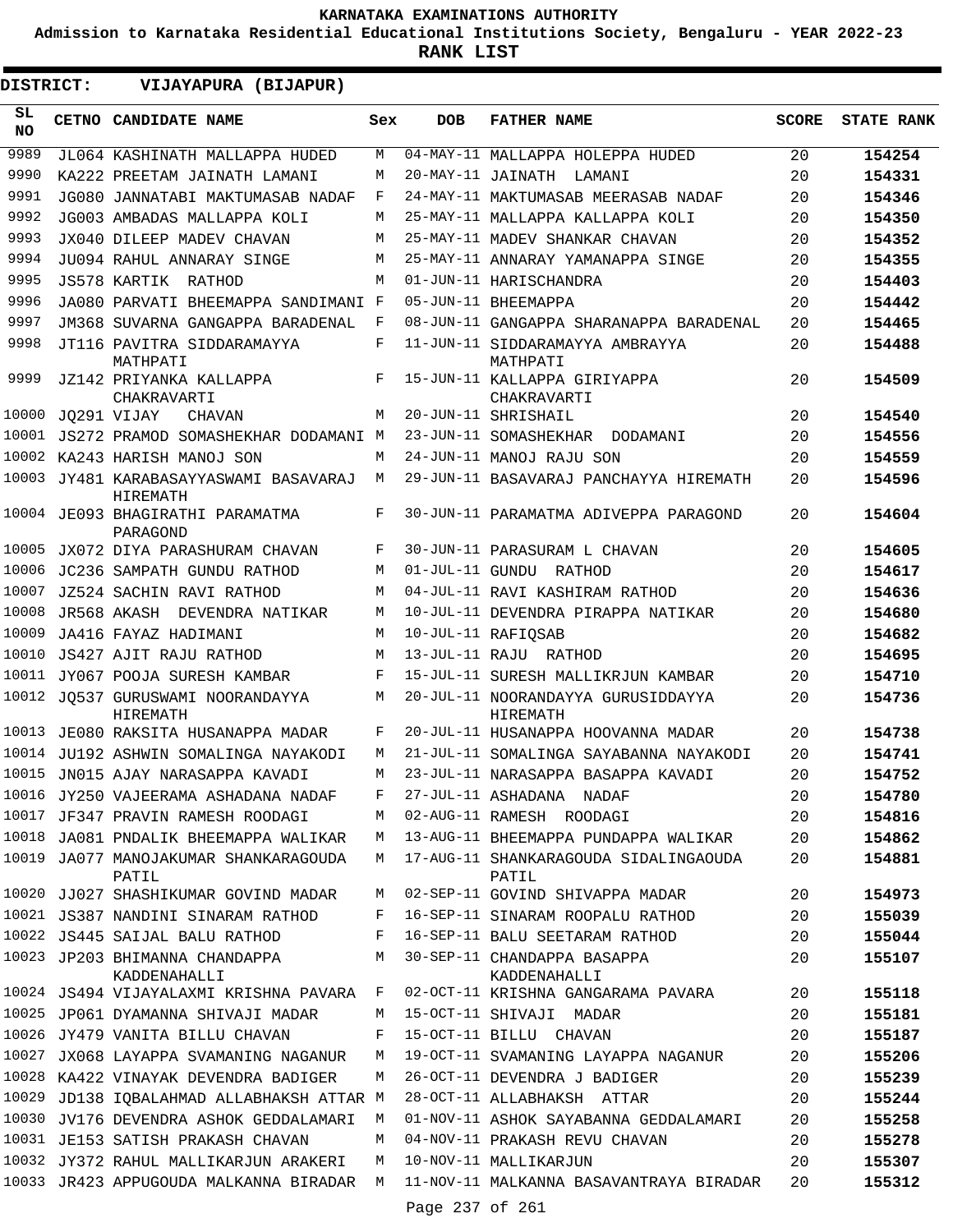**Admission to Karnataka Residential Educational Institutions Society, Bengaluru - YEAR 2022-23**

| SL<br><b>DOB</b><br><b>FATHER NAME</b><br><b>SCORE</b><br>CETNO CANDIDATE NAME<br>Sex<br><b>NO</b><br>10034<br>14-NOV-11 DEVARAJ LAKSHMAN NIDONI<br>JZ487 ADITYA DEVARAJ NIDONI<br>M<br>20<br>155329<br>10035<br>F<br>28-NOV-11 SABANNA BASAPPA BIRADAR<br>20<br>155395<br>JP262 SNEHA SABANNA BIRADAR<br>10036<br>30-NOV-11 HANAMAGOUDA BIRADAR<br>20<br>JD270 PRADIP HANAMAGOUDA BIRADAR<br>M<br>155408<br>10037<br>F<br>05-DEC-11 MALLIKARJUN SHRIMANT MADYAL<br>20<br>JF317 CHINNAMMA MALLIKARJUN<br>155424<br>MADYAL<br>10038<br>F<br>09-DEC-11 MAHAMMADHANIF MAKTUM KOTAWAL<br>JG001 MUSKAN MAHAMMADHANIF<br>20<br>155441<br>KOTAWAL<br>10039<br>JC225 AKASH<br>20<br>PHAKIRAPPA VIBHUTI<br>01-JAN-12 PHAKIRAPPA VIBHUTI<br>155518<br>M<br>10040<br>20<br>JF400 LAXMI GOUDAPPA BAGALI<br>F<br>01-JAN-12 GOUDAPPA NINGAPPA BAGALI<br>155523<br>10041 JR510 JYOTHI BASAVARAJ DHARIKHAR<br>F<br>02-JAN-12 BASAVARAJ SHARANAPPA DHARIKAR<br>20<br>155541<br>10042<br>JN275 TIMMANAGOUD SAHEBAGOUD<br>01-FEB-12 TIMMANAGOUD TIMMANAGOUD PATIL<br>20<br>155581<br>М<br>PATIL<br>10043<br>F<br>01-MAR-12 SHARANAPPA<br>20<br>155599<br>JZ545 SNEHA SHARANAPPA WALIKAR<br>10044<br>30-MAR-12 HANAMANT SADAPPA SHIVAPPAGOL<br>20<br>JX160 HARISH HANAMANT SHIVAPPAGOL M<br>155611<br>10045<br>22-APR-12 HANAMANT<br>20<br>JM443 SANDEEP HANAMANT MADAR<br>M<br>155618<br>10046<br>F<br>05-JUL-12 SHRISHAIL M KOLURAGI<br>20<br>JF181 TRIVENI SHRISHAIL KOLURAGI<br>155633<br>10047<br>F<br>27-NOV-12 VASANT RATHOD<br>20<br>155641<br>JY011 PRAKRUTI VASANT RATHOD<br>10048<br>22-MAY-09 BHEEMANNA RAMAPAP HAVINAVAR<br>19<br>JD080 RAMESH BHEEMANNA HAVINAVAR<br>M<br>155665<br>10049<br>M<br>26-MAY-09 SHAMSHODDIN ISMAYIL<br>19<br>JV015 ANWAR SHAMSHODDIN<br>155666<br><b>BENNESHIRUR</b><br><b>BENNESHIRUR</b><br>10050<br>10-AUG-09 MADEV CHAVAN<br>19<br>JX039 ROHAN MADEV CHAVAN<br>M<br>155669<br>10051<br>08-SEP-09 RAMAJAN<br>19<br>JX300 MEERASAB RAMAJAN TAKKOD<br>M<br>155672<br>TAKKOD<br>10052<br>01-JAN-10 NAMADEV TEJU RATHOD<br>19<br>KA264 SUBHASHA NAMADEV RATHOD<br>М<br>155700<br>10053<br>20-JAN-10 SANGAPPA BASAPPA BHAJANTRI<br>JM446 SHIVARAJ SANGAPPA BHAJANTRI<br>M<br>19<br>155705<br>10054<br>03-FEB-10 KANTAPPA VITHAL BANTHANAL<br>19<br>155711<br>JS396 RAHUL KANTAPPA BANTHANAL<br>M<br>10055<br>25-MAR-10 MAHENDRA<br>19<br>JH476 PARASHU MAHENDRA SUNAGAR<br>M<br>155724<br>SUNAGAR<br>10056<br>04-APR-10 RAVI VITTAL KUMBAR<br>19<br>155730<br>JK034 DARSHAN RAVI KUMBAR<br>М<br>10057<br>04-APR-10 DAVALSAB<br>19<br>155731<br>JS331 SAIYAD PATEL<br>M<br>MASARAKALLA<br>10058<br>14-APR-10 SANJU GANGU CHAVAN<br>19<br>JK123 VEER SANJU CHAVAN<br>M<br>155736<br>10059<br>05-MAY-10 SHREESHAIL<br>19<br>JY600 MALLIKARJUN<br>M<br>155749<br>SHREESHAIL<br>KAMBAGI<br>155760<br>10060 JK168 GIRIMALLA RAMESH MASALI<br>M 01-JUN-10 RAMESH KHANDAPPA MASALI<br>19<br>10061 JR657 Bhagyasree Siddappa Dori<br>14-JUN-10 SIDDAPPA S DORI<br>19<br>155774<br>F<br>10062 JZ397 BHAGYSHREE SHANKAR CHAVAN<br>19<br>155777<br>F<br>20-JUN-10 SHANKAR JEMALU CHAVAN<br>10063 JR602 KASHILING BHAGAPPA METAGAR<br>28-JUN-10 BHAGAPPA SHIDRAMAPPA METAGAR<br>19<br>155785<br>М<br>10064 JA475 ANIKET ANAND RATHODA<br>29-JUL-10 ANAND SOMALU RATHODA<br>19<br>155803<br>M<br>10065 JL125 ASMITA RAVI RATHOD<br>19<br>F<br>15-AUG-10 RAVI SHANKRAPPA RATHOD<br>155817<br>10066 JA036 PARASURAM DUNDAPPA JYOTI<br>15-AUG-10 DUNDAPPA JYOTI<br>19<br>155819<br>М<br>10067 JZ599 UMESH VITHAL KOLAKAR<br>25-AUG-10 VITHAL SHIVAPPA KOLAKAR<br>19<br>155836<br>М<br>10068 JR450 NIRMALA GIREPPA VADDAR<br>19<br>F<br>03-SEP-10 GIREPPA DURGAPPA VADDAR<br>155847<br>10069 JZ536 PALLAVI IRAPPA CHALAVADI<br>19<br>F<br>12-OCT-10 IRAPPA CHALAVADI<br>155903<br>10070 JX063 LAXMI HANAMANT TALEWAD<br>21-OCT-10 HANAMANT<br>19<br>155923<br>F<br>TALEWAD<br>10071 JW096 NINGAMMA SANGANNA BIRADAR<br>25-OCT-10 SANGANNA MALLAPPAGOUDA<br>19<br>F<br>155930<br><b>BIRADAR</b><br>10072 JE050 USMAN MAKTUMSAB ROKADI<br>25-OCT-10 MAKTUMSAB RAJASAB ROKADI<br>19<br>155932<br>М<br>10073<br>19<br>JB241 SURESH BEERAPPA PUJARI<br>27-OCT-10 BEERAPPA PUJARI<br>155936<br>М<br>10074 JE054 SONALI NAGANATH GURAV<br>30-OCT-10 NAGANATH VASANT GURAV<br>F<br>19<br>155943<br>10075<br>F<br>07-NOV-10 LAYAPPA DODAPPA TENNIHALLI<br>19<br>JR315 AKSHATA LAYAPPA TENNIHALLI<br>155955<br>10076 JE283 SUDHAKAR DADAGOUD KORE<br>01-DEC-10 DADAGOUD BASAVARAJ KORE<br>М<br>19<br>156012<br>10077 JP083 LAXMI SHNKRAGOUDA GUDAGUNTI F<br>02-DEC-10 SHNKRAGOUDA NINGANAGOUDA<br>19<br>156015<br>GUDAGUNTI<br>10078 JP013 ADITY VIJAY RATHOD<br>04-DEC-10 VIJAY SEENAPPA RATHOD<br>М<br>19<br>156020<br>Page 238 of 261 | <b>DISTRICT:</b> | VIJAYAPURA (BIJAPUR) |  |  |                   |
|----------------------------------------------------------------------------------------------------------------------------------------------------------------------------------------------------------------------------------------------------------------------------------------------------------------------------------------------------------------------------------------------------------------------------------------------------------------------------------------------------------------------------------------------------------------------------------------------------------------------------------------------------------------------------------------------------------------------------------------------------------------------------------------------------------------------------------------------------------------------------------------------------------------------------------------------------------------------------------------------------------------------------------------------------------------------------------------------------------------------------------------------------------------------------------------------------------------------------------------------------------------------------------------------------------------------------------------------------------------------------------------------------------------------------------------------------------------------------------------------------------------------------------------------------------------------------------------------------------------------------------------------------------------------------------------------------------------------------------------------------------------------------------------------------------------------------------------------------------------------------------------------------------------------------------------------------------------------------------------------------------------------------------------------------------------------------------------------------------------------------------------------------------------------------------------------------------------------------------------------------------------------------------------------------------------------------------------------------------------------------------------------------------------------------------------------------------------------------------------------------------------------------------------------------------------------------------------------------------------------------------------------------------------------------------------------------------------------------------------------------------------------------------------------------------------------------------------------------------------------------------------------------------------------------------------------------------------------------------------------------------------------------------------------------------------------------------------------------------------------------------------------------------------------------------------------------------------------------------------------------------------------------------------------------------------------------------------------------------------------------------------------------------------------------------------------------------------------------------------------------------------------------------------------------------------------------------------------------------------------------------------------------------------------------------------------------------------------------------------------------------------------------------------------------------------------------------------------------------------------------------------------------------------------------------------------------------------------------------------------------------------------------------------------------------------------------------------------------------------------------------------------------------------------------------------------------------------------------------------------------------------------------------------------------------------------------------------------------------------------------------------------------------------------------------------------------------------------------------------------------------------------------------------------------------------------------------------------------------------------------------------------------------------------------------------------------------------------------------|------------------|----------------------|--|--|-------------------|
|                                                                                                                                                                                                                                                                                                                                                                                                                                                                                                                                                                                                                                                                                                                                                                                                                                                                                                                                                                                                                                                                                                                                                                                                                                                                                                                                                                                                                                                                                                                                                                                                                                                                                                                                                                                                                                                                                                                                                                                                                                                                                                                                                                                                                                                                                                                                                                                                                                                                                                                                                                                                                                                                                                                                                                                                                                                                                                                                                                                                                                                                                                                                                                                                                                                                                                                                                                                                                                                                                                                                                                                                                                                                                                                                                                                                                                                                                                                                                                                                                                                                                                                                                                                                                                                                                                                                                                                                                                                                                                                                                                                                                                                                                                                                  |                  |                      |  |  | <b>STATE RANK</b> |
|                                                                                                                                                                                                                                                                                                                                                                                                                                                                                                                                                                                                                                                                                                                                                                                                                                                                                                                                                                                                                                                                                                                                                                                                                                                                                                                                                                                                                                                                                                                                                                                                                                                                                                                                                                                                                                                                                                                                                                                                                                                                                                                                                                                                                                                                                                                                                                                                                                                                                                                                                                                                                                                                                                                                                                                                                                                                                                                                                                                                                                                                                                                                                                                                                                                                                                                                                                                                                                                                                                                                                                                                                                                                                                                                                                                                                                                                                                                                                                                                                                                                                                                                                                                                                                                                                                                                                                                                                                                                                                                                                                                                                                                                                                                                  |                  |                      |  |  |                   |
|                                                                                                                                                                                                                                                                                                                                                                                                                                                                                                                                                                                                                                                                                                                                                                                                                                                                                                                                                                                                                                                                                                                                                                                                                                                                                                                                                                                                                                                                                                                                                                                                                                                                                                                                                                                                                                                                                                                                                                                                                                                                                                                                                                                                                                                                                                                                                                                                                                                                                                                                                                                                                                                                                                                                                                                                                                                                                                                                                                                                                                                                                                                                                                                                                                                                                                                                                                                                                                                                                                                                                                                                                                                                                                                                                                                                                                                                                                                                                                                                                                                                                                                                                                                                                                                                                                                                                                                                                                                                                                                                                                                                                                                                                                                                  |                  |                      |  |  |                   |
|                                                                                                                                                                                                                                                                                                                                                                                                                                                                                                                                                                                                                                                                                                                                                                                                                                                                                                                                                                                                                                                                                                                                                                                                                                                                                                                                                                                                                                                                                                                                                                                                                                                                                                                                                                                                                                                                                                                                                                                                                                                                                                                                                                                                                                                                                                                                                                                                                                                                                                                                                                                                                                                                                                                                                                                                                                                                                                                                                                                                                                                                                                                                                                                                                                                                                                                                                                                                                                                                                                                                                                                                                                                                                                                                                                                                                                                                                                                                                                                                                                                                                                                                                                                                                                                                                                                                                                                                                                                                                                                                                                                                                                                                                                                                  |                  |                      |  |  |                   |
|                                                                                                                                                                                                                                                                                                                                                                                                                                                                                                                                                                                                                                                                                                                                                                                                                                                                                                                                                                                                                                                                                                                                                                                                                                                                                                                                                                                                                                                                                                                                                                                                                                                                                                                                                                                                                                                                                                                                                                                                                                                                                                                                                                                                                                                                                                                                                                                                                                                                                                                                                                                                                                                                                                                                                                                                                                                                                                                                                                                                                                                                                                                                                                                                                                                                                                                                                                                                                                                                                                                                                                                                                                                                                                                                                                                                                                                                                                                                                                                                                                                                                                                                                                                                                                                                                                                                                                                                                                                                                                                                                                                                                                                                                                                                  |                  |                      |  |  |                   |
|                                                                                                                                                                                                                                                                                                                                                                                                                                                                                                                                                                                                                                                                                                                                                                                                                                                                                                                                                                                                                                                                                                                                                                                                                                                                                                                                                                                                                                                                                                                                                                                                                                                                                                                                                                                                                                                                                                                                                                                                                                                                                                                                                                                                                                                                                                                                                                                                                                                                                                                                                                                                                                                                                                                                                                                                                                                                                                                                                                                                                                                                                                                                                                                                                                                                                                                                                                                                                                                                                                                                                                                                                                                                                                                                                                                                                                                                                                                                                                                                                                                                                                                                                                                                                                                                                                                                                                                                                                                                                                                                                                                                                                                                                                                                  |                  |                      |  |  |                   |
|                                                                                                                                                                                                                                                                                                                                                                                                                                                                                                                                                                                                                                                                                                                                                                                                                                                                                                                                                                                                                                                                                                                                                                                                                                                                                                                                                                                                                                                                                                                                                                                                                                                                                                                                                                                                                                                                                                                                                                                                                                                                                                                                                                                                                                                                                                                                                                                                                                                                                                                                                                                                                                                                                                                                                                                                                                                                                                                                                                                                                                                                                                                                                                                                                                                                                                                                                                                                                                                                                                                                                                                                                                                                                                                                                                                                                                                                                                                                                                                                                                                                                                                                                                                                                                                                                                                                                                                                                                                                                                                                                                                                                                                                                                                                  |                  |                      |  |  |                   |
|                                                                                                                                                                                                                                                                                                                                                                                                                                                                                                                                                                                                                                                                                                                                                                                                                                                                                                                                                                                                                                                                                                                                                                                                                                                                                                                                                                                                                                                                                                                                                                                                                                                                                                                                                                                                                                                                                                                                                                                                                                                                                                                                                                                                                                                                                                                                                                                                                                                                                                                                                                                                                                                                                                                                                                                                                                                                                                                                                                                                                                                                                                                                                                                                                                                                                                                                                                                                                                                                                                                                                                                                                                                                                                                                                                                                                                                                                                                                                                                                                                                                                                                                                                                                                                                                                                                                                                                                                                                                                                                                                                                                                                                                                                                                  |                  |                      |  |  |                   |
|                                                                                                                                                                                                                                                                                                                                                                                                                                                                                                                                                                                                                                                                                                                                                                                                                                                                                                                                                                                                                                                                                                                                                                                                                                                                                                                                                                                                                                                                                                                                                                                                                                                                                                                                                                                                                                                                                                                                                                                                                                                                                                                                                                                                                                                                                                                                                                                                                                                                                                                                                                                                                                                                                                                                                                                                                                                                                                                                                                                                                                                                                                                                                                                                                                                                                                                                                                                                                                                                                                                                                                                                                                                                                                                                                                                                                                                                                                                                                                                                                                                                                                                                                                                                                                                                                                                                                                                                                                                                                                                                                                                                                                                                                                                                  |                  |                      |  |  |                   |
|                                                                                                                                                                                                                                                                                                                                                                                                                                                                                                                                                                                                                                                                                                                                                                                                                                                                                                                                                                                                                                                                                                                                                                                                                                                                                                                                                                                                                                                                                                                                                                                                                                                                                                                                                                                                                                                                                                                                                                                                                                                                                                                                                                                                                                                                                                                                                                                                                                                                                                                                                                                                                                                                                                                                                                                                                                                                                                                                                                                                                                                                                                                                                                                                                                                                                                                                                                                                                                                                                                                                                                                                                                                                                                                                                                                                                                                                                                                                                                                                                                                                                                                                                                                                                                                                                                                                                                                                                                                                                                                                                                                                                                                                                                                                  |                  |                      |  |  |                   |
|                                                                                                                                                                                                                                                                                                                                                                                                                                                                                                                                                                                                                                                                                                                                                                                                                                                                                                                                                                                                                                                                                                                                                                                                                                                                                                                                                                                                                                                                                                                                                                                                                                                                                                                                                                                                                                                                                                                                                                                                                                                                                                                                                                                                                                                                                                                                                                                                                                                                                                                                                                                                                                                                                                                                                                                                                                                                                                                                                                                                                                                                                                                                                                                                                                                                                                                                                                                                                                                                                                                                                                                                                                                                                                                                                                                                                                                                                                                                                                                                                                                                                                                                                                                                                                                                                                                                                                                                                                                                                                                                                                                                                                                                                                                                  |                  |                      |  |  |                   |
|                                                                                                                                                                                                                                                                                                                                                                                                                                                                                                                                                                                                                                                                                                                                                                                                                                                                                                                                                                                                                                                                                                                                                                                                                                                                                                                                                                                                                                                                                                                                                                                                                                                                                                                                                                                                                                                                                                                                                                                                                                                                                                                                                                                                                                                                                                                                                                                                                                                                                                                                                                                                                                                                                                                                                                                                                                                                                                                                                                                                                                                                                                                                                                                                                                                                                                                                                                                                                                                                                                                                                                                                                                                                                                                                                                                                                                                                                                                                                                                                                                                                                                                                                                                                                                                                                                                                                                                                                                                                                                                                                                                                                                                                                                                                  |                  |                      |  |  |                   |
|                                                                                                                                                                                                                                                                                                                                                                                                                                                                                                                                                                                                                                                                                                                                                                                                                                                                                                                                                                                                                                                                                                                                                                                                                                                                                                                                                                                                                                                                                                                                                                                                                                                                                                                                                                                                                                                                                                                                                                                                                                                                                                                                                                                                                                                                                                                                                                                                                                                                                                                                                                                                                                                                                                                                                                                                                                                                                                                                                                                                                                                                                                                                                                                                                                                                                                                                                                                                                                                                                                                                                                                                                                                                                                                                                                                                                                                                                                                                                                                                                                                                                                                                                                                                                                                                                                                                                                                                                                                                                                                                                                                                                                                                                                                                  |                  |                      |  |  |                   |
|                                                                                                                                                                                                                                                                                                                                                                                                                                                                                                                                                                                                                                                                                                                                                                                                                                                                                                                                                                                                                                                                                                                                                                                                                                                                                                                                                                                                                                                                                                                                                                                                                                                                                                                                                                                                                                                                                                                                                                                                                                                                                                                                                                                                                                                                                                                                                                                                                                                                                                                                                                                                                                                                                                                                                                                                                                                                                                                                                                                                                                                                                                                                                                                                                                                                                                                                                                                                                                                                                                                                                                                                                                                                                                                                                                                                                                                                                                                                                                                                                                                                                                                                                                                                                                                                                                                                                                                                                                                                                                                                                                                                                                                                                                                                  |                  |                      |  |  |                   |
|                                                                                                                                                                                                                                                                                                                                                                                                                                                                                                                                                                                                                                                                                                                                                                                                                                                                                                                                                                                                                                                                                                                                                                                                                                                                                                                                                                                                                                                                                                                                                                                                                                                                                                                                                                                                                                                                                                                                                                                                                                                                                                                                                                                                                                                                                                                                                                                                                                                                                                                                                                                                                                                                                                                                                                                                                                                                                                                                                                                                                                                                                                                                                                                                                                                                                                                                                                                                                                                                                                                                                                                                                                                                                                                                                                                                                                                                                                                                                                                                                                                                                                                                                                                                                                                                                                                                                                                                                                                                                                                                                                                                                                                                                                                                  |                  |                      |  |  |                   |
|                                                                                                                                                                                                                                                                                                                                                                                                                                                                                                                                                                                                                                                                                                                                                                                                                                                                                                                                                                                                                                                                                                                                                                                                                                                                                                                                                                                                                                                                                                                                                                                                                                                                                                                                                                                                                                                                                                                                                                                                                                                                                                                                                                                                                                                                                                                                                                                                                                                                                                                                                                                                                                                                                                                                                                                                                                                                                                                                                                                                                                                                                                                                                                                                                                                                                                                                                                                                                                                                                                                                                                                                                                                                                                                                                                                                                                                                                                                                                                                                                                                                                                                                                                                                                                                                                                                                                                                                                                                                                                                                                                                                                                                                                                                                  |                  |                      |  |  |                   |
|                                                                                                                                                                                                                                                                                                                                                                                                                                                                                                                                                                                                                                                                                                                                                                                                                                                                                                                                                                                                                                                                                                                                                                                                                                                                                                                                                                                                                                                                                                                                                                                                                                                                                                                                                                                                                                                                                                                                                                                                                                                                                                                                                                                                                                                                                                                                                                                                                                                                                                                                                                                                                                                                                                                                                                                                                                                                                                                                                                                                                                                                                                                                                                                                                                                                                                                                                                                                                                                                                                                                                                                                                                                                                                                                                                                                                                                                                                                                                                                                                                                                                                                                                                                                                                                                                                                                                                                                                                                                                                                                                                                                                                                                                                                                  |                  |                      |  |  |                   |
|                                                                                                                                                                                                                                                                                                                                                                                                                                                                                                                                                                                                                                                                                                                                                                                                                                                                                                                                                                                                                                                                                                                                                                                                                                                                                                                                                                                                                                                                                                                                                                                                                                                                                                                                                                                                                                                                                                                                                                                                                                                                                                                                                                                                                                                                                                                                                                                                                                                                                                                                                                                                                                                                                                                                                                                                                                                                                                                                                                                                                                                                                                                                                                                                                                                                                                                                                                                                                                                                                                                                                                                                                                                                                                                                                                                                                                                                                                                                                                                                                                                                                                                                                                                                                                                                                                                                                                                                                                                                                                                                                                                                                                                                                                                                  |                  |                      |  |  |                   |
|                                                                                                                                                                                                                                                                                                                                                                                                                                                                                                                                                                                                                                                                                                                                                                                                                                                                                                                                                                                                                                                                                                                                                                                                                                                                                                                                                                                                                                                                                                                                                                                                                                                                                                                                                                                                                                                                                                                                                                                                                                                                                                                                                                                                                                                                                                                                                                                                                                                                                                                                                                                                                                                                                                                                                                                                                                                                                                                                                                                                                                                                                                                                                                                                                                                                                                                                                                                                                                                                                                                                                                                                                                                                                                                                                                                                                                                                                                                                                                                                                                                                                                                                                                                                                                                                                                                                                                                                                                                                                                                                                                                                                                                                                                                                  |                  |                      |  |  |                   |
|                                                                                                                                                                                                                                                                                                                                                                                                                                                                                                                                                                                                                                                                                                                                                                                                                                                                                                                                                                                                                                                                                                                                                                                                                                                                                                                                                                                                                                                                                                                                                                                                                                                                                                                                                                                                                                                                                                                                                                                                                                                                                                                                                                                                                                                                                                                                                                                                                                                                                                                                                                                                                                                                                                                                                                                                                                                                                                                                                                                                                                                                                                                                                                                                                                                                                                                                                                                                                                                                                                                                                                                                                                                                                                                                                                                                                                                                                                                                                                                                                                                                                                                                                                                                                                                                                                                                                                                                                                                                                                                                                                                                                                                                                                                                  |                  |                      |  |  |                   |
|                                                                                                                                                                                                                                                                                                                                                                                                                                                                                                                                                                                                                                                                                                                                                                                                                                                                                                                                                                                                                                                                                                                                                                                                                                                                                                                                                                                                                                                                                                                                                                                                                                                                                                                                                                                                                                                                                                                                                                                                                                                                                                                                                                                                                                                                                                                                                                                                                                                                                                                                                                                                                                                                                                                                                                                                                                                                                                                                                                                                                                                                                                                                                                                                                                                                                                                                                                                                                                                                                                                                                                                                                                                                                                                                                                                                                                                                                                                                                                                                                                                                                                                                                                                                                                                                                                                                                                                                                                                                                                                                                                                                                                                                                                                                  |                  |                      |  |  |                   |
|                                                                                                                                                                                                                                                                                                                                                                                                                                                                                                                                                                                                                                                                                                                                                                                                                                                                                                                                                                                                                                                                                                                                                                                                                                                                                                                                                                                                                                                                                                                                                                                                                                                                                                                                                                                                                                                                                                                                                                                                                                                                                                                                                                                                                                                                                                                                                                                                                                                                                                                                                                                                                                                                                                                                                                                                                                                                                                                                                                                                                                                                                                                                                                                                                                                                                                                                                                                                                                                                                                                                                                                                                                                                                                                                                                                                                                                                                                                                                                                                                                                                                                                                                                                                                                                                                                                                                                                                                                                                                                                                                                                                                                                                                                                                  |                  |                      |  |  |                   |
|                                                                                                                                                                                                                                                                                                                                                                                                                                                                                                                                                                                                                                                                                                                                                                                                                                                                                                                                                                                                                                                                                                                                                                                                                                                                                                                                                                                                                                                                                                                                                                                                                                                                                                                                                                                                                                                                                                                                                                                                                                                                                                                                                                                                                                                                                                                                                                                                                                                                                                                                                                                                                                                                                                                                                                                                                                                                                                                                                                                                                                                                                                                                                                                                                                                                                                                                                                                                                                                                                                                                                                                                                                                                                                                                                                                                                                                                                                                                                                                                                                                                                                                                                                                                                                                                                                                                                                                                                                                                                                                                                                                                                                                                                                                                  |                  |                      |  |  |                   |
|                                                                                                                                                                                                                                                                                                                                                                                                                                                                                                                                                                                                                                                                                                                                                                                                                                                                                                                                                                                                                                                                                                                                                                                                                                                                                                                                                                                                                                                                                                                                                                                                                                                                                                                                                                                                                                                                                                                                                                                                                                                                                                                                                                                                                                                                                                                                                                                                                                                                                                                                                                                                                                                                                                                                                                                                                                                                                                                                                                                                                                                                                                                                                                                                                                                                                                                                                                                                                                                                                                                                                                                                                                                                                                                                                                                                                                                                                                                                                                                                                                                                                                                                                                                                                                                                                                                                                                                                                                                                                                                                                                                                                                                                                                                                  |                  |                      |  |  |                   |
|                                                                                                                                                                                                                                                                                                                                                                                                                                                                                                                                                                                                                                                                                                                                                                                                                                                                                                                                                                                                                                                                                                                                                                                                                                                                                                                                                                                                                                                                                                                                                                                                                                                                                                                                                                                                                                                                                                                                                                                                                                                                                                                                                                                                                                                                                                                                                                                                                                                                                                                                                                                                                                                                                                                                                                                                                                                                                                                                                                                                                                                                                                                                                                                                                                                                                                                                                                                                                                                                                                                                                                                                                                                                                                                                                                                                                                                                                                                                                                                                                                                                                                                                                                                                                                                                                                                                                                                                                                                                                                                                                                                                                                                                                                                                  |                  |                      |  |  |                   |
|                                                                                                                                                                                                                                                                                                                                                                                                                                                                                                                                                                                                                                                                                                                                                                                                                                                                                                                                                                                                                                                                                                                                                                                                                                                                                                                                                                                                                                                                                                                                                                                                                                                                                                                                                                                                                                                                                                                                                                                                                                                                                                                                                                                                                                                                                                                                                                                                                                                                                                                                                                                                                                                                                                                                                                                                                                                                                                                                                                                                                                                                                                                                                                                                                                                                                                                                                                                                                                                                                                                                                                                                                                                                                                                                                                                                                                                                                                                                                                                                                                                                                                                                                                                                                                                                                                                                                                                                                                                                                                                                                                                                                                                                                                                                  |                  |                      |  |  |                   |
|                                                                                                                                                                                                                                                                                                                                                                                                                                                                                                                                                                                                                                                                                                                                                                                                                                                                                                                                                                                                                                                                                                                                                                                                                                                                                                                                                                                                                                                                                                                                                                                                                                                                                                                                                                                                                                                                                                                                                                                                                                                                                                                                                                                                                                                                                                                                                                                                                                                                                                                                                                                                                                                                                                                                                                                                                                                                                                                                                                                                                                                                                                                                                                                                                                                                                                                                                                                                                                                                                                                                                                                                                                                                                                                                                                                                                                                                                                                                                                                                                                                                                                                                                                                                                                                                                                                                                                                                                                                                                                                                                                                                                                                                                                                                  |                  |                      |  |  |                   |
|                                                                                                                                                                                                                                                                                                                                                                                                                                                                                                                                                                                                                                                                                                                                                                                                                                                                                                                                                                                                                                                                                                                                                                                                                                                                                                                                                                                                                                                                                                                                                                                                                                                                                                                                                                                                                                                                                                                                                                                                                                                                                                                                                                                                                                                                                                                                                                                                                                                                                                                                                                                                                                                                                                                                                                                                                                                                                                                                                                                                                                                                                                                                                                                                                                                                                                                                                                                                                                                                                                                                                                                                                                                                                                                                                                                                                                                                                                                                                                                                                                                                                                                                                                                                                                                                                                                                                                                                                                                                                                                                                                                                                                                                                                                                  |                  |                      |  |  |                   |
|                                                                                                                                                                                                                                                                                                                                                                                                                                                                                                                                                                                                                                                                                                                                                                                                                                                                                                                                                                                                                                                                                                                                                                                                                                                                                                                                                                                                                                                                                                                                                                                                                                                                                                                                                                                                                                                                                                                                                                                                                                                                                                                                                                                                                                                                                                                                                                                                                                                                                                                                                                                                                                                                                                                                                                                                                                                                                                                                                                                                                                                                                                                                                                                                                                                                                                                                                                                                                                                                                                                                                                                                                                                                                                                                                                                                                                                                                                                                                                                                                                                                                                                                                                                                                                                                                                                                                                                                                                                                                                                                                                                                                                                                                                                                  |                  |                      |  |  |                   |
|                                                                                                                                                                                                                                                                                                                                                                                                                                                                                                                                                                                                                                                                                                                                                                                                                                                                                                                                                                                                                                                                                                                                                                                                                                                                                                                                                                                                                                                                                                                                                                                                                                                                                                                                                                                                                                                                                                                                                                                                                                                                                                                                                                                                                                                                                                                                                                                                                                                                                                                                                                                                                                                                                                                                                                                                                                                                                                                                                                                                                                                                                                                                                                                                                                                                                                                                                                                                                                                                                                                                                                                                                                                                                                                                                                                                                                                                                                                                                                                                                                                                                                                                                                                                                                                                                                                                                                                                                                                                                                                                                                                                                                                                                                                                  |                  |                      |  |  |                   |
|                                                                                                                                                                                                                                                                                                                                                                                                                                                                                                                                                                                                                                                                                                                                                                                                                                                                                                                                                                                                                                                                                                                                                                                                                                                                                                                                                                                                                                                                                                                                                                                                                                                                                                                                                                                                                                                                                                                                                                                                                                                                                                                                                                                                                                                                                                                                                                                                                                                                                                                                                                                                                                                                                                                                                                                                                                                                                                                                                                                                                                                                                                                                                                                                                                                                                                                                                                                                                                                                                                                                                                                                                                                                                                                                                                                                                                                                                                                                                                                                                                                                                                                                                                                                                                                                                                                                                                                                                                                                                                                                                                                                                                                                                                                                  |                  |                      |  |  |                   |
|                                                                                                                                                                                                                                                                                                                                                                                                                                                                                                                                                                                                                                                                                                                                                                                                                                                                                                                                                                                                                                                                                                                                                                                                                                                                                                                                                                                                                                                                                                                                                                                                                                                                                                                                                                                                                                                                                                                                                                                                                                                                                                                                                                                                                                                                                                                                                                                                                                                                                                                                                                                                                                                                                                                                                                                                                                                                                                                                                                                                                                                                                                                                                                                                                                                                                                                                                                                                                                                                                                                                                                                                                                                                                                                                                                                                                                                                                                                                                                                                                                                                                                                                                                                                                                                                                                                                                                                                                                                                                                                                                                                                                                                                                                                                  |                  |                      |  |  |                   |
|                                                                                                                                                                                                                                                                                                                                                                                                                                                                                                                                                                                                                                                                                                                                                                                                                                                                                                                                                                                                                                                                                                                                                                                                                                                                                                                                                                                                                                                                                                                                                                                                                                                                                                                                                                                                                                                                                                                                                                                                                                                                                                                                                                                                                                                                                                                                                                                                                                                                                                                                                                                                                                                                                                                                                                                                                                                                                                                                                                                                                                                                                                                                                                                                                                                                                                                                                                                                                                                                                                                                                                                                                                                                                                                                                                                                                                                                                                                                                                                                                                                                                                                                                                                                                                                                                                                                                                                                                                                                                                                                                                                                                                                                                                                                  |                  |                      |  |  |                   |
|                                                                                                                                                                                                                                                                                                                                                                                                                                                                                                                                                                                                                                                                                                                                                                                                                                                                                                                                                                                                                                                                                                                                                                                                                                                                                                                                                                                                                                                                                                                                                                                                                                                                                                                                                                                                                                                                                                                                                                                                                                                                                                                                                                                                                                                                                                                                                                                                                                                                                                                                                                                                                                                                                                                                                                                                                                                                                                                                                                                                                                                                                                                                                                                                                                                                                                                                                                                                                                                                                                                                                                                                                                                                                                                                                                                                                                                                                                                                                                                                                                                                                                                                                                                                                                                                                                                                                                                                                                                                                                                                                                                                                                                                                                                                  |                  |                      |  |  |                   |
|                                                                                                                                                                                                                                                                                                                                                                                                                                                                                                                                                                                                                                                                                                                                                                                                                                                                                                                                                                                                                                                                                                                                                                                                                                                                                                                                                                                                                                                                                                                                                                                                                                                                                                                                                                                                                                                                                                                                                                                                                                                                                                                                                                                                                                                                                                                                                                                                                                                                                                                                                                                                                                                                                                                                                                                                                                                                                                                                                                                                                                                                                                                                                                                                                                                                                                                                                                                                                                                                                                                                                                                                                                                                                                                                                                                                                                                                                                                                                                                                                                                                                                                                                                                                                                                                                                                                                                                                                                                                                                                                                                                                                                                                                                                                  |                  |                      |  |  |                   |
|                                                                                                                                                                                                                                                                                                                                                                                                                                                                                                                                                                                                                                                                                                                                                                                                                                                                                                                                                                                                                                                                                                                                                                                                                                                                                                                                                                                                                                                                                                                                                                                                                                                                                                                                                                                                                                                                                                                                                                                                                                                                                                                                                                                                                                                                                                                                                                                                                                                                                                                                                                                                                                                                                                                                                                                                                                                                                                                                                                                                                                                                                                                                                                                                                                                                                                                                                                                                                                                                                                                                                                                                                                                                                                                                                                                                                                                                                                                                                                                                                                                                                                                                                                                                                                                                                                                                                                                                                                                                                                                                                                                                                                                                                                                                  |                  |                      |  |  |                   |
|                                                                                                                                                                                                                                                                                                                                                                                                                                                                                                                                                                                                                                                                                                                                                                                                                                                                                                                                                                                                                                                                                                                                                                                                                                                                                                                                                                                                                                                                                                                                                                                                                                                                                                                                                                                                                                                                                                                                                                                                                                                                                                                                                                                                                                                                                                                                                                                                                                                                                                                                                                                                                                                                                                                                                                                                                                                                                                                                                                                                                                                                                                                                                                                                                                                                                                                                                                                                                                                                                                                                                                                                                                                                                                                                                                                                                                                                                                                                                                                                                                                                                                                                                                                                                                                                                                                                                                                                                                                                                                                                                                                                                                                                                                                                  |                  |                      |  |  |                   |
|                                                                                                                                                                                                                                                                                                                                                                                                                                                                                                                                                                                                                                                                                                                                                                                                                                                                                                                                                                                                                                                                                                                                                                                                                                                                                                                                                                                                                                                                                                                                                                                                                                                                                                                                                                                                                                                                                                                                                                                                                                                                                                                                                                                                                                                                                                                                                                                                                                                                                                                                                                                                                                                                                                                                                                                                                                                                                                                                                                                                                                                                                                                                                                                                                                                                                                                                                                                                                                                                                                                                                                                                                                                                                                                                                                                                                                                                                                                                                                                                                                                                                                                                                                                                                                                                                                                                                                                                                                                                                                                                                                                                                                                                                                                                  |                  |                      |  |  |                   |
|                                                                                                                                                                                                                                                                                                                                                                                                                                                                                                                                                                                                                                                                                                                                                                                                                                                                                                                                                                                                                                                                                                                                                                                                                                                                                                                                                                                                                                                                                                                                                                                                                                                                                                                                                                                                                                                                                                                                                                                                                                                                                                                                                                                                                                                                                                                                                                                                                                                                                                                                                                                                                                                                                                                                                                                                                                                                                                                                                                                                                                                                                                                                                                                                                                                                                                                                                                                                                                                                                                                                                                                                                                                                                                                                                                                                                                                                                                                                                                                                                                                                                                                                                                                                                                                                                                                                                                                                                                                                                                                                                                                                                                                                                                                                  |                  |                      |  |  |                   |
|                                                                                                                                                                                                                                                                                                                                                                                                                                                                                                                                                                                                                                                                                                                                                                                                                                                                                                                                                                                                                                                                                                                                                                                                                                                                                                                                                                                                                                                                                                                                                                                                                                                                                                                                                                                                                                                                                                                                                                                                                                                                                                                                                                                                                                                                                                                                                                                                                                                                                                                                                                                                                                                                                                                                                                                                                                                                                                                                                                                                                                                                                                                                                                                                                                                                                                                                                                                                                                                                                                                                                                                                                                                                                                                                                                                                                                                                                                                                                                                                                                                                                                                                                                                                                                                                                                                                                                                                                                                                                                                                                                                                                                                                                                                                  |                  |                      |  |  |                   |
|                                                                                                                                                                                                                                                                                                                                                                                                                                                                                                                                                                                                                                                                                                                                                                                                                                                                                                                                                                                                                                                                                                                                                                                                                                                                                                                                                                                                                                                                                                                                                                                                                                                                                                                                                                                                                                                                                                                                                                                                                                                                                                                                                                                                                                                                                                                                                                                                                                                                                                                                                                                                                                                                                                                                                                                                                                                                                                                                                                                                                                                                                                                                                                                                                                                                                                                                                                                                                                                                                                                                                                                                                                                                                                                                                                                                                                                                                                                                                                                                                                                                                                                                                                                                                                                                                                                                                                                                                                                                                                                                                                                                                                                                                                                                  |                  |                      |  |  |                   |
|                                                                                                                                                                                                                                                                                                                                                                                                                                                                                                                                                                                                                                                                                                                                                                                                                                                                                                                                                                                                                                                                                                                                                                                                                                                                                                                                                                                                                                                                                                                                                                                                                                                                                                                                                                                                                                                                                                                                                                                                                                                                                                                                                                                                                                                                                                                                                                                                                                                                                                                                                                                                                                                                                                                                                                                                                                                                                                                                                                                                                                                                                                                                                                                                                                                                                                                                                                                                                                                                                                                                                                                                                                                                                                                                                                                                                                                                                                                                                                                                                                                                                                                                                                                                                                                                                                                                                                                                                                                                                                                                                                                                                                                                                                                                  |                  |                      |  |  |                   |
|                                                                                                                                                                                                                                                                                                                                                                                                                                                                                                                                                                                                                                                                                                                                                                                                                                                                                                                                                                                                                                                                                                                                                                                                                                                                                                                                                                                                                                                                                                                                                                                                                                                                                                                                                                                                                                                                                                                                                                                                                                                                                                                                                                                                                                                                                                                                                                                                                                                                                                                                                                                                                                                                                                                                                                                                                                                                                                                                                                                                                                                                                                                                                                                                                                                                                                                                                                                                                                                                                                                                                                                                                                                                                                                                                                                                                                                                                                                                                                                                                                                                                                                                                                                                                                                                                                                                                                                                                                                                                                                                                                                                                                                                                                                                  |                  |                      |  |  |                   |
|                                                                                                                                                                                                                                                                                                                                                                                                                                                                                                                                                                                                                                                                                                                                                                                                                                                                                                                                                                                                                                                                                                                                                                                                                                                                                                                                                                                                                                                                                                                                                                                                                                                                                                                                                                                                                                                                                                                                                                                                                                                                                                                                                                                                                                                                                                                                                                                                                                                                                                                                                                                                                                                                                                                                                                                                                                                                                                                                                                                                                                                                                                                                                                                                                                                                                                                                                                                                                                                                                                                                                                                                                                                                                                                                                                                                                                                                                                                                                                                                                                                                                                                                                                                                                                                                                                                                                                                                                                                                                                                                                                                                                                                                                                                                  |                  |                      |  |  |                   |
|                                                                                                                                                                                                                                                                                                                                                                                                                                                                                                                                                                                                                                                                                                                                                                                                                                                                                                                                                                                                                                                                                                                                                                                                                                                                                                                                                                                                                                                                                                                                                                                                                                                                                                                                                                                                                                                                                                                                                                                                                                                                                                                                                                                                                                                                                                                                                                                                                                                                                                                                                                                                                                                                                                                                                                                                                                                                                                                                                                                                                                                                                                                                                                                                                                                                                                                                                                                                                                                                                                                                                                                                                                                                                                                                                                                                                                                                                                                                                                                                                                                                                                                                                                                                                                                                                                                                                                                                                                                                                                                                                                                                                                                                                                                                  |                  |                      |  |  |                   |
|                                                                                                                                                                                                                                                                                                                                                                                                                                                                                                                                                                                                                                                                                                                                                                                                                                                                                                                                                                                                                                                                                                                                                                                                                                                                                                                                                                                                                                                                                                                                                                                                                                                                                                                                                                                                                                                                                                                                                                                                                                                                                                                                                                                                                                                                                                                                                                                                                                                                                                                                                                                                                                                                                                                                                                                                                                                                                                                                                                                                                                                                                                                                                                                                                                                                                                                                                                                                                                                                                                                                                                                                                                                                                                                                                                                                                                                                                                                                                                                                                                                                                                                                                                                                                                                                                                                                                                                                                                                                                                                                                                                                                                                                                                                                  |                  |                      |  |  |                   |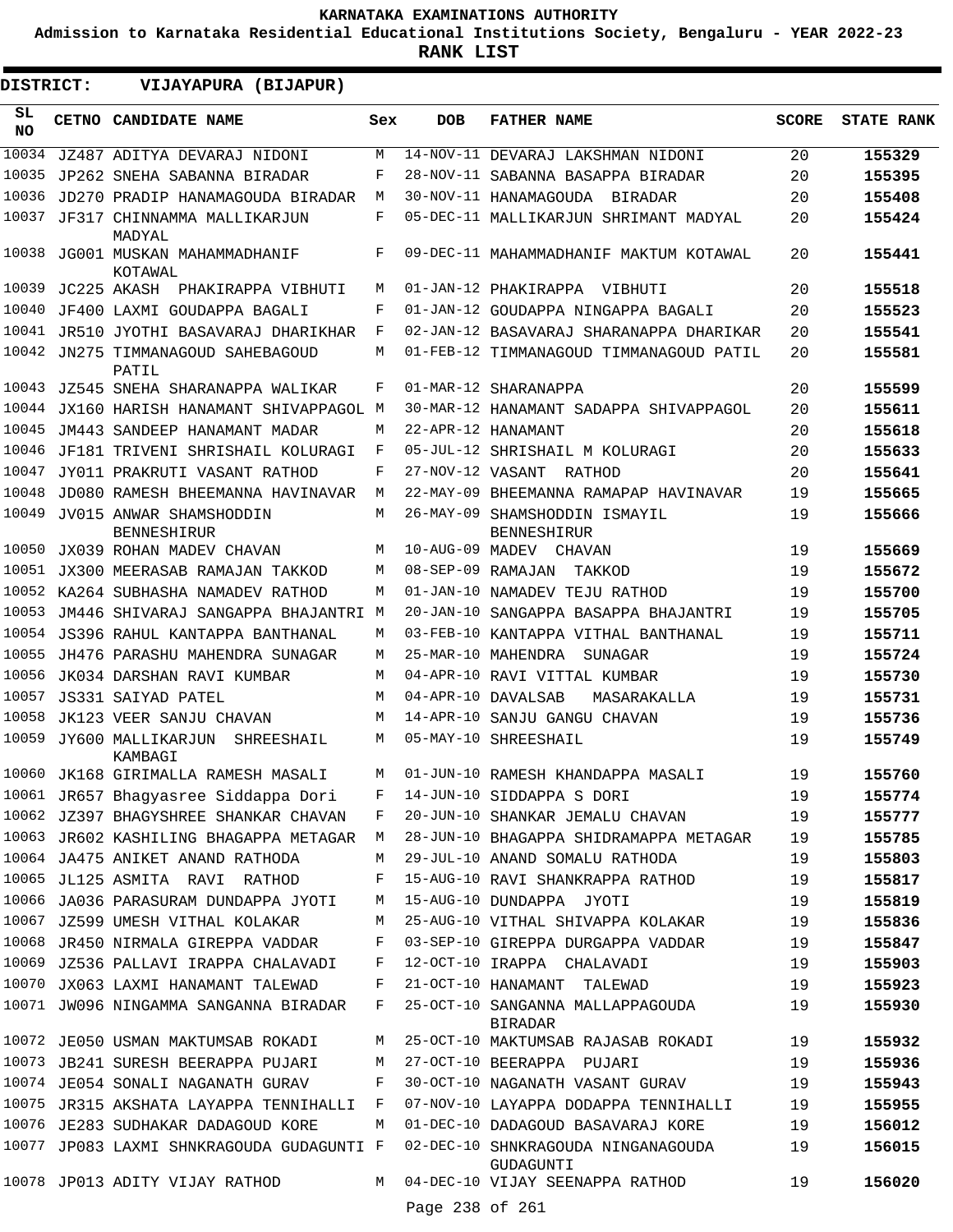**Admission to Karnataka Residential Educational Institutions Society, Bengaluru - YEAR 2022-23**

| DISTRICT:        | VIJAYAPURA (BIJAPUR)                         |     |                   |                                                    |              |                   |
|------------------|----------------------------------------------|-----|-------------------|----------------------------------------------------|--------------|-------------------|
| SL.<br><b>NO</b> | <b>CETNO CANDIDATE NAME</b>                  | Sex | <b>DOB</b>        | <b>FATHER NAME</b>                                 | <b>SCORE</b> | <b>STATE RANK</b> |
| 10079            | JE334 SADASHIVA NAMADEVA DHABE               | М   |                   | 04-DEC-10 NAMNAMADEVA SADASHIVA DHABE              | 19           | 156022            |
| 10080            | JD222 RANI BHEEMARAI WADDAR                  | F   |                   | 12-DEC-10 BHEEMARAI<br>WADDAR                      | 19           | 156051            |
| 10081            | JF275 SIDDARTH SHIVANAND NAIKODI             | М   |                   | 18-DEC-10 SHIVANAND RAMCHANDRA NAIKODI             | 19           | 156067            |
| 10082            | JX385 SNEHA DILEEP KAMBALE                   | F   |                   | 20-DEC-10 DILEEP PARAVVA KAMBALE                   | 19           | 156072            |
| 10083            | JG061 DHAREPPA SHARANAPPA NAVI               | М   |                   | 25-DEC-10 SHARANAPPA HANAMANT NAVI                 | 19           | 156079            |
| 10084            | JH500 SNEHA BALIRAM JADHAV                   | F   |                   | 28-DEC-10 BALIRAM SEVU JADHAV                      | 19           | 156088            |
| 10085            | JT159 ANIL GOUDAPPA MASARAKAL                | М   |                   | 01-JAN-11 GOUDAPPA MASARAKAL                       | 19           | 156100            |
| 10086            | JJ211 SNEHA HANAMANT NATIKAR                 | F   |                   | 01-JAN-11 HANAMANT<br>NATIKAR                      | 19           | 156145            |
| 10087            | JR508 SUBHASH AMBOJI SALANKE                 | М   | 01-JAN-11 AMBOJI  |                                                    | 19           | 156146            |
| 10088            | <b>JD278 DEEPA RAVI CHOUHAN</b>              | F   |                   | 08-JAN-11 RAVI CHOUHAN                             | 19           | 156167            |
| 10089            | JY551 PRUTHVI GURUPAD UKKALI                 | F   |                   | 10-JAN-11 GURUPAD PARAPPA UKKALI                   | 19           | 156173            |
| 10090            | JD365 DAYANAND HANAMANT HARIJAN              | М   |                   | 27-JAN-11 HANAMANT SHIVAPPA HARIJAN                | 19           | 156218            |
| 10091            | JS034 SHRUTI<br>SHIVANNA<br>DIDDIMANI F      |     |                   | 27-JAN-11 SHIVANNA<br>DIDDIMANI I                  | 19           | 156221            |
| 10092            | JA275 MANJUNATH YAMANAPPA KORAVER M          |     |                   | 01-FEB-11 YAMANAPPA SABU KORAVER                   | 19           | 156234            |
| 10093            | JX210 VIJAYAKUMAR BASAVARAJ<br>DALAWAI       | М   |                   | 11-FEB-11 BASAVARAJ<br>DALAWAI                     | 19           | 156266            |
|                  | 10094 JJ036 ANIL SHARANAPPA BHAJANTRI        | М   |                   | 18-FEB-11 SHARAPPA BHAJANTRI                       | 19           | 156285            |
| 10095            | JQ437 KIRTI SANTOSH LAMANI                   | F   |                   | 26-FEB-11 SANTOSH SHANKAR LAMANI                   | 19           | 156313            |
| 10096            | JZ060 RUBINA PAIGAMBAR DALAWAYI              | F   |                   | 06-MAR-11 PAIGAMBAR NABISAB DALAWAYI               | 19           | 156339            |
| 10097            | JR498 SEEMA LALASAB GOLAGERI                 | F   | 07-APR-11 LALASAB | GOLAGERI                                           | 19           | 156445            |
| 10098            | JO769 MANIKANTH TIPPANNA<br>CHALAWADI        | М   |                   | 10-APR-11 TIPPANNA SANGAPPA CHALAWADI              | 19           | 156457            |
| 10099            | JZ399 SANDESH SIDARAYA MADIVAL               | М   |                   | 22-APR-11 SIDARAYA BASANNA MADIVAL                 | 19           | 156508            |
| 10100            | JX226 DATTU RATANSING TIWARI                 | М   |                   | 04-MAY-11 RATANSING MARUTI TIWARI                  | 19           | 156559            |
| 10101            | JB367 AMOGI HANAMANTH HOSAMANI               | М   |                   | 05-MAY-11 HANAMANTH NAGAPPA HOSAMANI               | 19           | 156566            |
| 10102            | JW104 SITABAI SADANAND KOLUR                 | F   |                   | 05-MAY-11 SADANAND SIVU KOLUR                      | 19           | 156574            |
| 10103            | JU154 BRAHAMJEET ASHOK PAWAR                 | М   |                   | 19-MAY-11 ASHOK SOMALU PAWAR                       | 19           | 156627            |
| 10104            | JU074 PRIYANKA SHIVANAND CHAVAN              | F   |                   | 20-MAY-11 SHIVANAND MADEV CHAVAN                   | 19           | 156636            |
| 10105            | JN192 RAMESH PANDAPPA LAMANI                 | М   |                   | 20-MAY-11 PANDAPPA DANJAPPA LAMANI                 | 19           | 156637            |
| 10106            | JJ125 ABHISHEK VIJU PAWAR                    | М   | 25-MAY-11 VIJU    | PAWAR                                              | 19           | 156653            |
|                  | 10107 JY443 PALLAVI RAMESH JADHAV            | F   |                   | 30-MAY-11 RAMESH JADHAV                            | 19           | 156683            |
|                  | 10108 JD370 ANKITA MALLIKARJUN MADAR         | F   |                   | 08-JUN-11 MALLIKARJUN SABANNA MADAR                | 19           | 156741            |
|                  | 10109 JD299 MANOHARA MALAPPA KURUNAD         | М   |                   | 10-JUN-11 MALAPPA YALAGURADAPPA KURUNAD            | 19           | 156750            |
|                  | 10110 JR270 UMASHREE SHANTILAL NAIK          | F   |                   | 18-JUN-11 SHANTILAL NAIK                           | 19           | 156791            |
|                  | 10111 JA100 ADITYA LAKSHMAN KOLAKAR          | М   |                   | 20-JUN-11 LAKSHMAN SANKREPPA KOLAKAR               | 19           | 156795            |
|                  | 10112 JP173 GYANESHA HANAMANTRAYA<br>BIRADAR | М   |                   | 20-JUN-11 HANAMANTRAYA YAMANAPPA<br><b>BIRADAR</b> | 19           | 156799            |
|                  | 10113 JB246 SUJAL NEMU CHAVAN                | М   |                   | 21-JUN-11 NEMU NARAYAN CHAVAN                      | 19           | 156803            |
|                  | 10114 JF228 CHAITRA BHIMASHANKAR<br>ARAVATTU | F   |                   | 26-JUN-11 BHIMASHANKAR SURESH ARAVATTU             | 19           | 156823            |
|                  | 10115 JE144 SHREEKANT PARASHURAM<br>POOJARI  | M   |                   | 26-JUN-11 PARASHURAM REVANASIDDA<br>POOJARI        | 19           | 156827            |
|                  | 10116 JE249 FARANAJ KHAJASAB TAMBOLI         | F   |                   | 27-JUN-11 KHAJASAB BHASHASAB TAMBOLI               | 19           | 156831            |
|                  | 10117 JV167 KEDARLING SHIVAPPA JANAGOND M    |     |                   | 02-JUL-11 SHIVAPPA KREPPA JANAGOND                 | 19           | 156852            |
|                  | 10118 JO105 KARNA GURUSIDDAPPAGOUD<br>PATIL  | М   |                   | 05-JUL-11 GURUSIDDAPPAGOUD AVAPPAGOUD<br>PATIL     | 19           | 156871            |
|                  | 10119 JP246 LAXMI DEVENDRA YAKTAPUR          | F   |                   | 05-JUL-11 DEVENDRA                                 | 19           | 156872            |
|                  | 10120 JX178 SUDEEP PRAKASH RATHOD            | M   |                   | 07-JUL-11 PRAKASH NARASU RATHOD                    | 19           | 156889            |
|                  | 10121 KA323 LAXMI SADASHIV CHALAWADI         | F   |                   | 09-JUL-11 SADASHIV CHALAWADI                       | 19           | 156896            |
|                  | 10122 JZ188 PRASHANTA GURUNATH SALATAGI M    |     |                   | 13-JUL-11 GURUNATH SHARANAPPA SALATAGI             | 19           | 156917            |
|                  | 10123 JM207 PRADEEP RAVI LAMANI              | М   |                   | 15-JUL-11 RAVI RAMAPPA LAMANI                      | 19           | 156927            |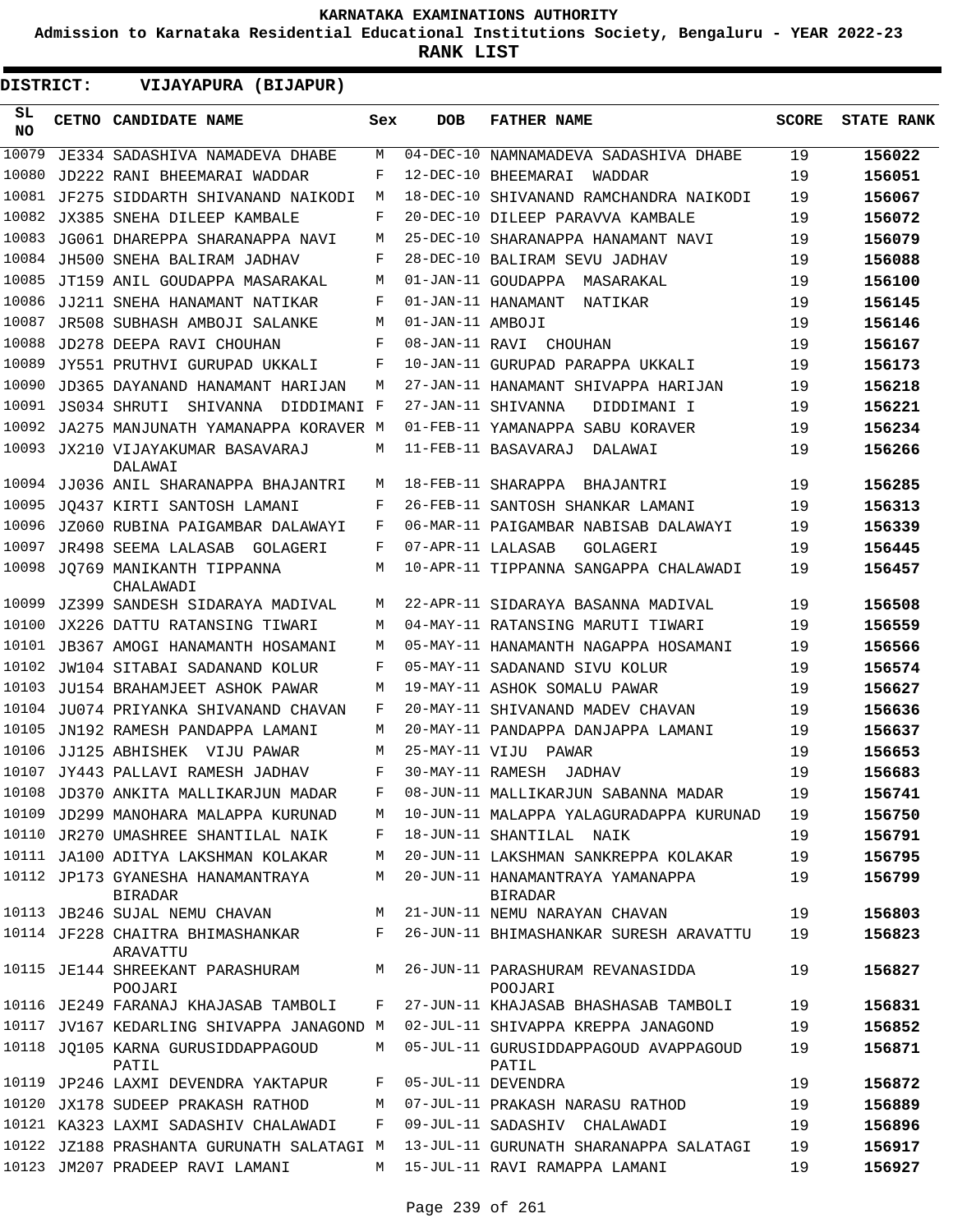**Admission to Karnataka Residential Educational Institutions Society, Bengaluru - YEAR 2022-23**

| DISTRICT:       |  | VIJAYAPURA (BIJAPUR)                                    |     |                   |                                                        |              |                   |
|-----------------|--|---------------------------------------------------------|-----|-------------------|--------------------------------------------------------|--------------|-------------------|
| SL<br><b>NO</b> |  | CETNO CANDIDATE NAME                                    | Sex | <b>DOB</b>        | <b>FATHER NAME</b>                                     | <b>SCORE</b> | <b>STATE RANK</b> |
| 10124           |  | JA344 SHARATH PARASHURAM<br>KARAGADAR                   | M   |                   | 25-JUL-11 PARASHURAM SANTHUNATH<br>KARAGADAR           | 19           | 156971            |
| 10125           |  | JM391 SOUNDARYA SHREESHAIL RAMPUR F                     |     |                   | 25-JUL-11 SHREESHAIL SIDDANNA RAMPUR                   | 19           | 156973            |
| 10126           |  | JE126 SANJANA VILAS RATHOD                              | F   |                   | 27-JUL-11 VILAS SOMU RATHOD                            | 19           | 156982            |
| 10127           |  | JE213 MANIKANTH PARAMANAND<br>JALIBENCHI                | М   |                   | 31-JUL-11 PARAMANAND SOMAPPA JALIBENCHI                | 19           | 157005            |
| 10128           |  | JB186 SHRAVAN BASAVARAJ KATTIMANI M                     |     |                   | 31-JUL-11 BASAVARAJ MARUTI KATTIMANI                   | 19           | 157008            |
| 10129           |  | JS672 LAKSHMI DHANASING RATHOD                          | F   |                   | 01-AUG-11 DHANASING HARISING RATHOD                    | 19           | 157014            |
| 10130           |  | JV026 AMIT SANJU RATHOD                                 | M   |                   | 04-AUG-11 SANJU DHARMU RATHOD                          | 19           | 157031            |
|                 |  | 10131 JB114 KAMARUDDEEN MAHIBUB<br>MAKANDAR             | М   | 06-AUG-11 MAHIBUB | MAKANDAR                                               | 19           | 157047            |
|                 |  | 10132 JS290 PRASHANT GURAPPA BIRADAR                    | М   |                   | 16-AUG-11 GURAPPA MALLAPPA BIRADAR                     | 19           | 157083            |
| 10133           |  | JO039 SAMARTH SHIVARAY CHALAWADI                        | М   |                   | 19-AUG-11 SHIVARAY JAYASHREE CHALAWADI                 | 19           | 157104            |
| 10134           |  | JF108 JAYARAJ JAGANNATH RATHOD                          | М   |                   | 23-AUG-11 JAGANNATH RATHOD                             | 19           | 157122            |
| 10135           |  | JW186 JATTINGARAY YALAGURADAPPA<br>KARNAL               | М   |                   | 28-AUG-11 YALAGURADAPPA HANAMANT KARNAL                | 19           | 157148            |
| 10136           |  | JD329 AYISHA MALIKASA INAMADAR                          | F   |                   | 29-AUG-11 MALIKASA HUSENASA INAMADAR                   | 19           | 157153            |
| 10137           |  | JX316 SHRAVANI JITENDRA SALAGAL                         | F   |                   | 31-AUG-11 JITENDRA KALLAPPA SALAGAL                    | 19           | 157166            |
| 10138           |  | JY469 AKSHATA SIDDAPPA PUJARI                           | F   |                   | 01-SEP-11 SIDDAPPA<br>PUJARI                           | 19           | 157168            |
| 10139           |  | JX231 SAIKUMAR SADASHIV SHEGUNASI M                     |     |                   | 08-SEP-11 SADASHIV<br>SHEGUNASI                        | 19           | 157203            |
| 10140           |  | JG145 SUMNDAR SHIVAPPA GAGADE                           | М   |                   | 08-SEP-11 SHIVAPPA<br>GAGADE                           | 19           | 157205            |
|                 |  | 10141 JY212 VIDYASHRI LAXMAN SHEDABAL                   | F   |                   | 23-SEP-11 LAXMAN SHARANAPPA SHEDABAL                   | 19           | 157253            |
|                 |  | 10142 KA393 SANGAMESH RAJU MADAR                        | М   | 25-SEP-11 RAJU    | MADAR                                                  | 19           | 157258            |
| 10143           |  | JN199 AJAYKUMAR CHANDRASHEKAR<br>CHAVHAN                | М   |                   | 26-SEP-11 CHANDRASHEKAR<br>CHAVHAN                     | 19           | 157260            |
| 10144           |  | JR128 ANKITA MANTU CHAVAN                               | F   |                   | 29-SEP-11 MANTU JAGANU CHAVAN                          | 19           | 157267            |
| 10145           |  | JC204 SHARATH SHANKAR AKKALAKOT                         | М   |                   | 02-OCT-11 SHANKAR NEELAPPA AKKALAKOT                   | 19           | 157281            |
| 10146           |  | JR296 SATEESH LAXMANA CHAWAN                            | M   |                   | 08-OCT-11 LAXMAN DESU CHAWAN                           | 19           | 157298            |
| 10147           |  | JX398 ARATI SHEKHAR RATHOD                              | F   |                   | 15-OCT-11 SHEKHAR RATHOD                               | 19           | 157324            |
|                 |  | 10148 KA451 BHAGYASHRI DHARMANNA<br>SHEDABAL            | F   |                   | 16-OCT-11 DHARMANNA SHARANAPPA SHEDABAL                | 19           | 157329            |
|                 |  | 10149 JM244 PRAMODA SHANTAPPA VALIKARA                  | M   |                   | 20-OCT-11 SHANTAPPA SOMAPPA VALIKARA                   | 19           | 157346            |
|                 |  | 10150 JE014 SAVITRI RAVUTAPPA MANDALI                   | F   |                   | 22-OCT-11 RAVUTAPPA SHANKAREPPA MANDALI                | 19           | 157353            |
|                 |  | 10151 JF508 SINCHANA VITHOBA KADABAGAM                  | F   |                   | 25-OCT-11 VITHOBA MALLAPPA KADABAGAM                   | 19           | 157373            |
|                 |  | 10152 JQ295 KANCHANA BABU RAJAPUT                       | F   |                   | 03-NOV-11 BABU LAXMAN RAJAPUT                          | 19           | 157397            |
|                 |  | 10153 JG067 AKSHATA HANAMANT<br>HIREKURUBAR             | F   |                   | 17-NOV-11 HANAMANT SIDDAPPA HIREKURUBAR                | 19           | 157453            |
|                 |  | 10154 JK046 RUTIKA PRABHULINGA<br><b>BIDARAKOTI</b>     | F   |                   | 17-NOV-11 PRABHULINGA SAYABANNA<br>BIDARAKOTI          | 19           | 157458            |
|                 |  | 10155 JX462 SHREESHAIL MAHESH KOHALLI                   | M   |                   | 26-NOV-11 MAHESH SHREESHAIL KOHALLI                    | 19           | 157488            |
|                 |  | 10156 JP335 PREETI HANAMANT CHAVAN                      | F   |                   | 30-NOV-11 HANAMANT LAKSHMAN CHAVAN                     | 19           | 157499            |
|                 |  | 10157 JB167 SRUJAN UTNAL                                | М   |                   | 30-NOV-11 SHIVAJI UTNAL                                | 19           | 157500            |
|                 |  | 10158 JR180 LAKSHMI RAMACHANDRA<br>BAJANTRI             | F   |                   | 02-DEC-11 RAMACHANDRA SHRISHAIL<br>BAJANTRI            | 19           | 157508            |
|                 |  | 10159 JB406 LAKSHMEE GADDI                              | F   |                   | 07-DEC-11 SANGAPPA                                     | 19           | 157520            |
|                 |  | 10160 JF202 SHIVANANDA YALAGONDA<br>SHIRASHYAD          | М   |                   | 08-DEC-11 YALAGONDA SHIRASHYAD                         | 19           | 157529            |
|                 |  | 10161 JR598 SRUSHTI SANTOSH DODAMANI                    | F   |                   | 28-MAR-12 SANTOSH BABU DODAMANI                        | 19           | 157694            |
|                 |  | 10162 JD052 SAHEBHUSEN MAKBUL PATHAN                    | М   |                   | 26-NOV-09 MAKBUL SAHEBHUSEN PATHAN                     | 18           | 157739            |
|                 |  | 10163 JB141 REKHA SUNIL PAWAR                           | F   |                   | 23-MAR-10 SUNIL PAWAR                                  | 18           | 157781            |
|                 |  | 10164 JS716 ASHOK MALLIKARJUN KALLUR                    | М   |                   | 20-APR-10 MALLIKARJUN                                  | 18           | 157790            |
|                 |  | 10165 JS469 NANAGOUDA SIDRAMAPPAGOUDA<br><b>BIRADAR</b> | M   |                   | 01-MAY-10 SIDRAMAPPAGOUDA<br>GURUSIDDAPPAGOUDA BIRADAR | 18           | 157796            |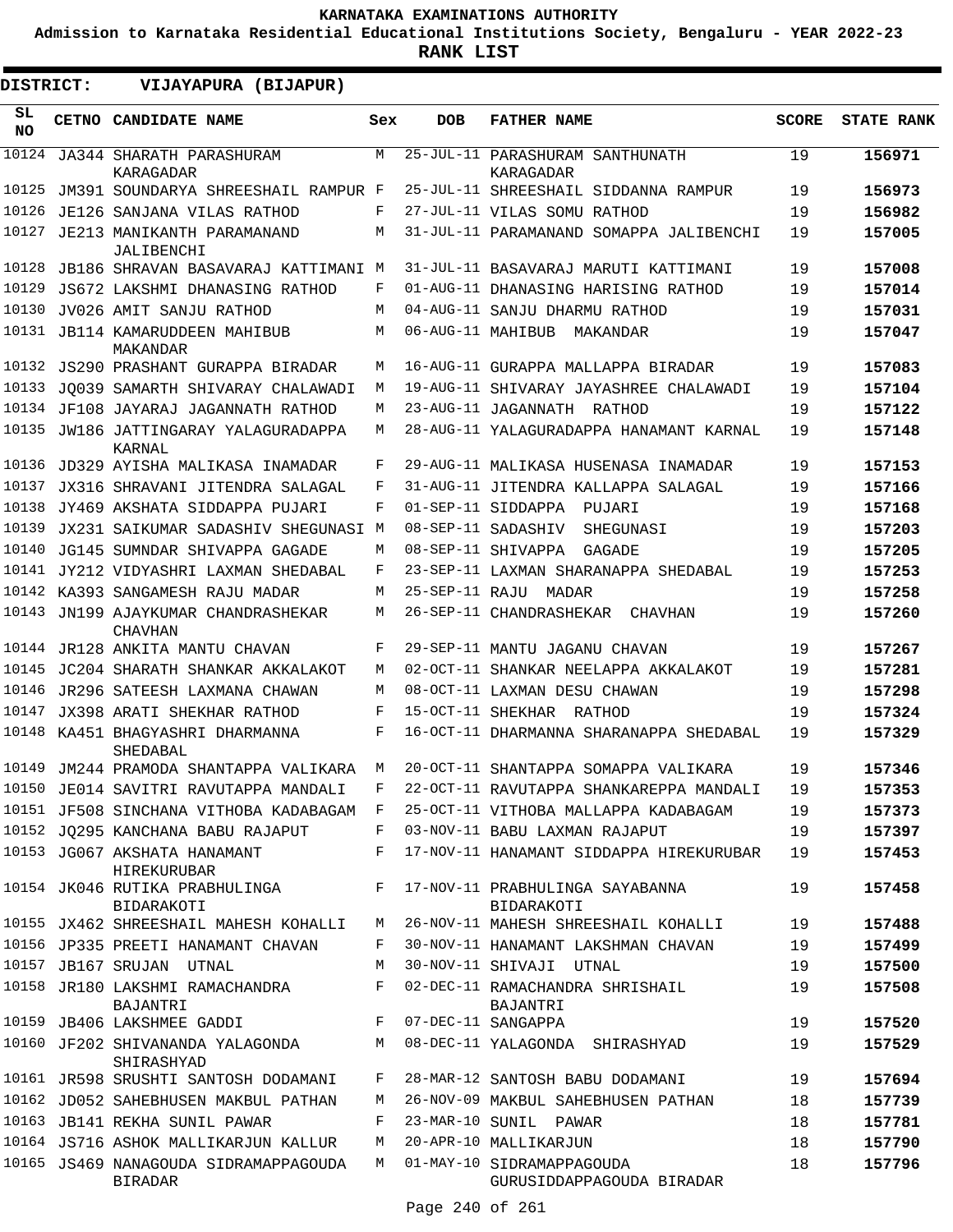**Admission to Karnataka Residential Educational Institutions Society, Bengaluru - YEAR 2022-23**

| DISTRICT:       | VIJAYAPURA (BIJAPUR)                            |     |                   |                                                       |              |                   |
|-----------------|-------------------------------------------------|-----|-------------------|-------------------------------------------------------|--------------|-------------------|
| SL<br><b>NO</b> | CETNO CANDIDATE NAME                            | Sex | <b>DOB</b>        | <b>FATHER NAME</b>                                    | <b>SCORE</b> | <b>STATE RANK</b> |
| 10166           | JS350 SOUMYA HANAMANTH MANUR                    | F   |                   | 11-MAY-10 HANAMANTH MALLAPPA MANUR                    | 18           | 157800            |
| 10167           | JW166 AKASH MALLIKARJUN JOGUR                   | М   |                   | 15-MAY-10 MALLIKARJUN SHARANAPAP JOGUR                | 18           | 157801            |
| 10168           | JT082 JYOTI SATAPPA HARIJAN                     | F   |                   | 02-JUN-10 SATAPPA MADEVAPPA HARIJAN                   | 18           | 157808            |
| 10169           | JF267 SANGANABASAV BHAIRAPPA<br><b>BANASODE</b> | М   |                   | 20-JUN-10 BHAIRAPPA GANGARAM BANASODE                 | 18           | 157817            |
| 10170           | KA289 PALLAVI MAHANTESH CHAVAN                  | F   |                   | 22-JUL-10 MAHANTESH TOLU CHAVAN                       | 18           | 157835            |
|                 | 10171 JO279 PRIYA SHEKHARAPPA BHAJANTRI F       |     |                   | 08-AUG-10 SHEKHARAPPA HANAMANTH<br>BHAJANTRI          | 18           | 157854            |
|                 | 10172 JP371 LAXMI LACHAPPA AGNI                 | F   |                   | 22-AUG-10 LACHAPPA GURAPPA AGNI                       | 18           | 157868            |
| 10173           | JZ427 YUVARAJ<br>GUNADAL                        | M   |                   | 27-AUG-10 SHRISHAIL RAYAPPA GUNADAL                   | 18           | 157875            |
| 10174           | JO343 VINAYAK PARASHURAM HOSAMANI M             |     |                   | 22-SEP-10 PARASHURAM LAKSHMAN HOSAMANI                | 18           | 157908            |
| 10175           | JY489 SINCHANA NAGAPPA HOSAMANI                 | F   |                   | 24-SEP-10 NAGAPPA HOSAMANI                            | 18           | 157910            |
| 10176           | JX306 PREETAM SOMSHEKHAR BILAGI                 | М   |                   | 03-OCT-10 SOMSHEKHAR BASAVARAJ BILAGI                 | 18           | 157918            |
| 10177           | JM185 SHUBHAM HONNAPPAGOUDA<br><b>BIRADAR</b>   | М   |                   | 10-OCT-10 HONNAPPAGOUDA NAGANAGOUDA<br><b>BIRADAR</b> | 18           | 157934            |
| 10178           | JJ151 SAIFNSAB HUSENSAB ROKADI                  | М   |                   | 12-OCT-10 HUSENSAB RAJASAB ROKADI                     | 18           | 157940            |
| 10179           | JR011 SEEMA NARASU JADHAV                       | F   |                   | 13-OCT-10 NARASU SUBBU JADHAV                         | 18           | 157942            |
| 10180           | JO094 KALAVVA LACCHAPPA TALAWAR                 | F   |                   | 16-OCT-10 LACCHAPPA YALAGURADAPPA<br>TALAWAR          | 18           | 157947            |
| 10181           | JY522 AJITHA PAPU RATHOD                        | М   |                   | 23-OCT-10 PAPU RATHOD                                 | 18           | 157960            |
| 10182           | JY356 MAHAMMADAREHAN AMIT SANADI                | М   |                   | 29-OCT-10 AMIT MAKABUL SANADI                         | 18           | 157975            |
| 10183           | JS257 CHANDRU RAJASHEKHAR<br>CHALAGERI          | М   |                   | 05-NOV-10 RAJASHEKHAR SHANKREPPA<br>CHALAGERI         | 18           | 157987            |
| 10184           | JV007 AKSHATA MALLAPPA HARIJAN                  | F   |                   | 07-NOV-10 MALLAPPA SHARANAPPA HARIJAN                 | 18           | 157995            |
|                 | 10185 JQ780 HANAMANATH SADASHIVAPPA<br>MADAR    | M   |                   | 20-NOV-10 SADASHIVAPPA MADAR                          | 18           | 158013            |
| 10186           | JX089 VIJAYALAXMI RANGAPPA JADHAV F             |     |                   | 29-NOV-10 RANGAPPA RUPALU JADHAV                      | 18           | 158029            |
| 10187           | JO560 SANJU SHARANAPPA YANTAMAAN                | М   |                   | 01-DEC-10 SHARANAPPA YANTAMAAN                        | 18           | 158033            |
| 10188           | JE482 SRUJAN SHIVANAND HIPPALI                  | М   |                   | 01-DEC-10 SHIVANAND AMASIDDHA HIPPALI                 | 18           | 158035            |
| 10189           | JP066 SHIVARAJ MALLAPPA SULIBHAVI M             |     |                   | 06-DEC-10 MALLAPPA                                    | 18           | 158045            |
| 10190           | JM170 RAKSHITA SHARANAPPA MADAR                 | F   |                   | 13-DEC-10 SHARANAPPA                                  | 18           | 158059            |
|                 | 10191 JM409 AKASH CHANDRSHEKAR<br>HUNASHYAL     | M   |                   | 15-DEC-10 CHANDRSHEKAR BASAVARAJ<br>HUNASHYAL         | 18           | 158062            |
|                 | 10192 JA279 ASHWINI HADAPAD                     | F   |                   | 18-DEC-10 PUNDALIKAPPA                                | 18           | 158071            |
|                 | 10193 JT146 SARVESH VILAS PYATI                 | М   | 20-DEC-10 VILAS   |                                                       | 18           | 158075            |
|                 | 10194 JE423 SANDYA DHANASING RATHOD             | F   |                   | 28-DEC-10 DHANASING SAKARAM RATHOD                    | 18           | 158088            |
|                 | 10195 JH125 KUMAR SURESH RATHOD                 | М   |                   | 01-JAN-11 SURESH SITARAM RATHOD                       | 18           | 158111            |
|                 | 10196 JG146 SAKSHI SUBHAS SOLANKAR              | F   |                   | 01-JAN-11 SUBHAS TUKARAM SOLANKAR                     | 18           | 158125            |
|                 | 10197 JH138 PRITI MALIKAJ IHOLE                 | F   | 02-JAN-11 MALIKAJ |                                                       | 18           | 158139            |
| 10198           | JQ523 SHIVALINGAMMA BASAVARAJ<br>GIDDAPPAGOL    | F   |                   | 02-JAN-11 BASAVARAJ MALAKAJAPPA<br>GIDDAPPAGOL        | 18           | 158141            |
|                 | 10199 JZ092 SAMRUDDA HANAMANT BYADAGI           | F   |                   | 28-JAN-11 HANAMANT BYADAGI                            | 18           | 158215            |
|                 | 10200 JH419 VEDANTH BHAGAPPA WALIKAR            | М   |                   | 05-FEB-11 BHAGAPPA BASANNA WALIKAR                    | 18           | 158233            |
|                 | 10201 JZ067 POOJA MALAKARI ODEYAR               | F   |                   | 10-FEB-11 MALAKARI SOMANNA ODEYAR                     | 18           | 158249            |
|                 | 10202 JZ232 SHOBITA DHARMARAJ HOSUR             | F   |                   | 22-FEB-11 DHARMARAJ SHIVAPPA HOSUR                    | 18           | 158288            |
|                 | 10203 JY082 ARCHANA SIDDRAM BIRADAR             | F   |                   | 28-FEB-11 SIDDRAM MALAKAPPA BIRADAR                   | 18           | 158307            |
|                 | 10204 JY175 VISHWA RAJU GANI                    | М   |                   | 06-MAR-11 RAJU GANI                                   | 18           | 158324            |
|                 | 10205 JQ351 TULAJAPPA KOLAKAR                   | М   |                   | 08-MAR-11 MALAPPA KOLAKAR                             | 18           | 158333            |
|                 | 10206 JF311 SHANTAKUMAR BASAPPA<br>JALAWADI     | М   |                   | 31-MAR-11 BASAPPA NILAPPA JALAWADI                    | 18           | 158416            |
|                 | 10207 KA080 KOMAL GOVIND JADHAV                 | F   |                   | 08-APR-11 GOVIND JADHAV                               | 18           | 158441            |
|                 | 10208 JZ574 SAKSHI DENAKKANAVAR                 | F   |                   | 08-APR-11 SUNIL DENAKKANAVAR                          | 18           | 158442            |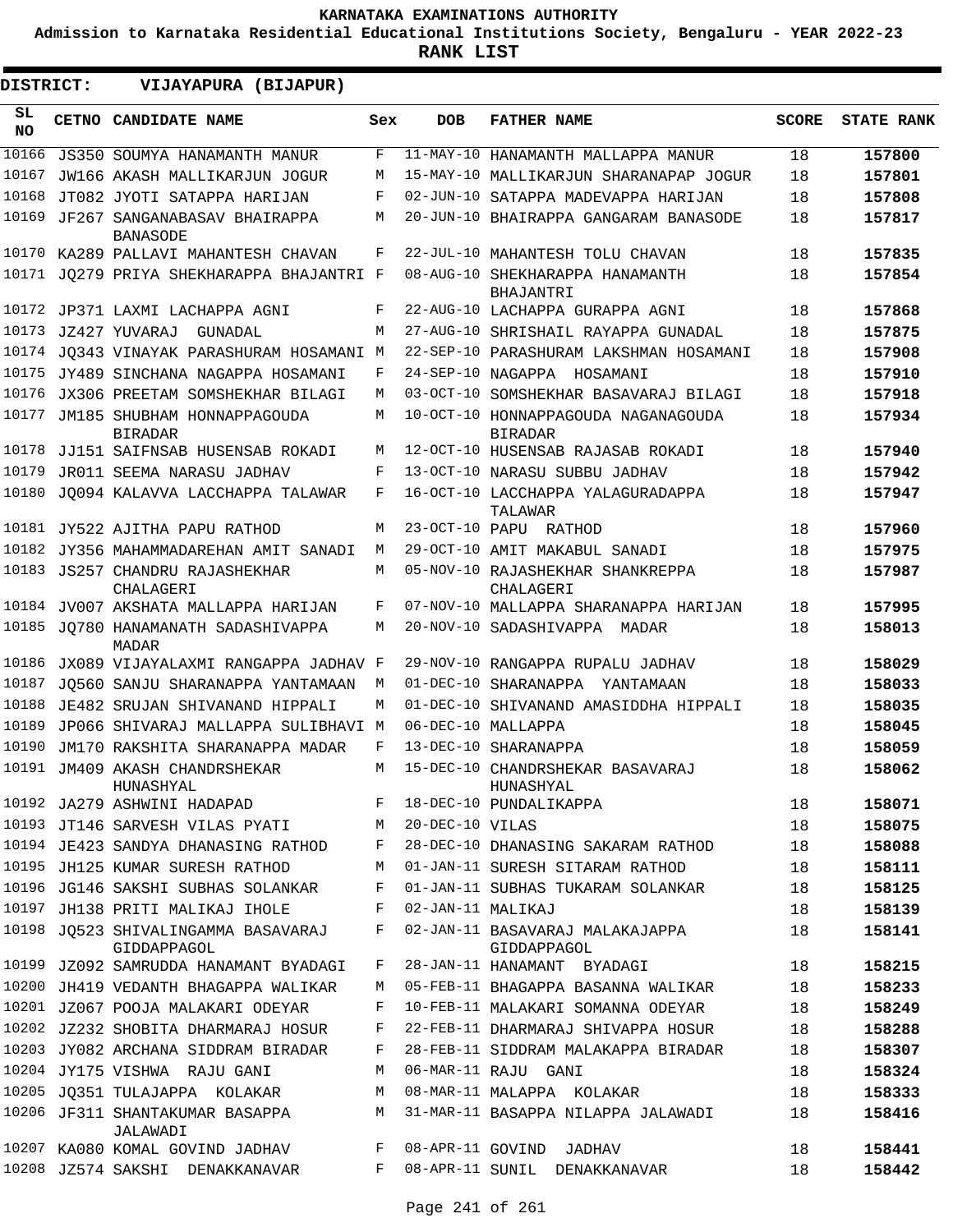**Admission to Karnataka Residential Educational Institutions Society, Bengaluru - YEAR 2022-23**

**RANK LIST**

**DISTRICT:** EE **VIJAYAPURA (BIJAPUR)**

| SL<br>NO. | CETNO CANDIDATE NAME                                           | Sex   | <b>DOB</b>        | <b>FATHER NAME</b>                                                                 | <b>SCORE</b> | <b>STATE RANK</b> |
|-----------|----------------------------------------------------------------|-------|-------------------|------------------------------------------------------------------------------------|--------------|-------------------|
| 10209     | JM226 RAJASHREE RAJU WADDAR                                    | F     |                   | 17-APR-11 RAJU HANAMANT WADDAR                                                     | 18           | 158481            |
| 10210     | JK053 SACHIN MALLIKARJUN BAJANTRI M                            |       |                   | 17-APR-11 MALLIKARJUN JAGANNATH<br>BAJANTRI                                        | 18           | 158482            |
| 10211     | JA321 AYAAN NURAMAHAMMAD<br>CHAPPARBAND                        | М     |                   | 24-APR-11 NURAMAHAMMAD MAHIBOOB<br>CHAPPARBAND                                     | 18           | 158499            |
| 10212     | JR219 VIKAS PANDIT BANDAGAR                                    | М     |                   | 05-MAY-11 PANDIT MALLARI BANDAGAR                                                  | 18           | 158532            |
| 10213     | JL158 RAMANAGOUD HANAMANTRYA<br>SANKANAL                       | М     |                   | 09-MAY-11 HANAMNTRAYA SHIDAGONDAPPA<br>SANKANL                                     | 18           | 158544            |
|           | 10214 JS497 PRABHAVATI SHIVAPPA MANNUR                         | F     |                   | 19-MAY-11 SHIVAPPA SAYABANNA MANNUR                                                | 18           | 158590            |
| 10215     | JP405 GOUTAM GURAPPA KOOCHABAL                                 | М     |                   | 24-MAY-11 GURAPPA PEERAPPA KOOCHABAL                                               | 18           | 158606            |
| 10216     | JH264 SWAPNA SAYABANNA PUJAR                                   | F     |                   | 30-MAY-11 SAYABANNA                                                                | 18           | 158630            |
| 10217     | KA219 SACHIN JYOTIBA KOLI                                      | М     |                   | 03-JUN-11 JYOTIBA KOLI                                                             | 18           | 158660            |
| 10218     | JO155 RAVI DURAGAPPA MADAR                                     | М     |                   | 05-JUN-11 DURAGAPPA SANGAPPA MADAR                                                 | 18           | 158670            |
| 10219     | JD250 YASMEEN ALLABAKSHA BORAGI                                | F     |                   | 05-JUN-11 ALLABAKSHA HUSENASA BORAGI                                               | 18           | 158673            |
| 10220     | JV124 MAHESH<br>CHAVAN                                         | М     | 12-JUN-11 DAADU   |                                                                                    | 18           | 158707            |
|           | 10221 JL216 MANJULA BALAVANTARAYA<br>MAILESHWAR                | F     |                   | 20-JUN-11 BALAVANTARAYA MAILESHWAR                                                 | 18           | 158742            |
|           | 10222 JY433 CHANDRAKALA PANDITA<br>CHINAGUNDI                  | F     |                   | 29-JUN-11 PANDIT CHINAGUNDI                                                        | 18           | 158775            |
|           | 10223 JR543 RIYAZ BAGAWAN                                      | М     |                   | 01-JUL-11 ABBASALI                                                                 | 18           | 158789            |
|           | 10224 JE454 VINAYAK SHARANU TELI                               | М     |                   | 04-JUL-11 SHARANU RAYAGOND TELI                                                    | 18           | 158805            |
| 10225     | JS612 AMIT ASHOK BADIGER                                       | М     |                   | 09-JUL-11 ASHOK SHRISHAIL BADIGER                                                  | 18           | 158825            |
| 10226     | JW144 SAMARTH RAVINDRA KATTIMANI                               | М     |                   | 11-JUL-11 RAVINDRA PARAMANNA KATTIMANI                                             | 18           | 158841            |
| 10227     | JK059 VARADASHANKAR BASANNA MANE                               | М     |                   | 17-JUL-11 BASANNA S MANE                                                           | 18           | 158868            |
| 10228     | JE167 BHAGYASHRI GURANNA KUDARI                                | F     | 22-JUL-11 GURANNA |                                                                                    | 18           | 158884            |
| 10229     | JE371 ARPITA APPU RATHOD                                       | F     |                   | 27-JUL-11 APPU HARICHANDRA RATHOD                                                  | 18           | 158909            |
| 10230     | JY300 ROHIT GIRIMALLA KATRAL                                   | М     |                   | 01-AUG-11 GIRIMALLA VITTAL KATRAL                                                  | 18           | 158933            |
|           | 10231 JO008 BHAGYASHREE JATTEPPA<br>HATTARAKIHAL               | F     |                   | 04-AUG-11 JATTEPPA NAGAPPA HATTARAKIHAL                                            | 18           | 158950            |
|           | 10232 JW127 VIJAY LALASING CHAVAN                              | М     |                   | 19-AUG-11 LALASING DHANASING CHAVAN                                                | 18           | 159018            |
| 10233     | JH321 KARTHIK REVAPPA LONI                                     | М     |                   | 28-AUG-11 REVAPPA CHANDRAMAPPA LONI                                                | 18           | 159058            |
|           | 10234 JR249 PUTTARAJ RAVIKUMAR PURANIK                         | М     |                   | 29-AUG-11 RAVIKUMAR MANTAYYA PURANIK                                               | 18           | 159063            |
|           | 10235 JE202 SNEHAL SUBAS RATHOD                                | F     |                   | 03-SEP-11 SUBAS RATHOD                                                             | 18           | 159081            |
|           | 10236 JQ118 AISHWARYA RAMU CHAVAN F 04-SEP-11 RAMU GEMU CHAVAN |       |                   |                                                                                    | 18           | 159082            |
|           |                                                                |       |                   | 10237 JA367 AKSHATA HANAMANTH BIRADAR F 26-SEP-11 HANAMANTH RAMANAGOUDA BIRADAR 18 |              | 159161            |
|           | 10238 JD340 SHANKARGOUD BASAVARAJ<br><b>BIRADAR</b>            |       |                   | M 30-SEP-11 BASAVARAJ SHENKREPPA BIRADAR                                           | 18           | 159181            |
|           |                                                                |       |                   | 10239 JC080 RAMAVVA BHEEMANNA HAVINAVAR F 13-OCT-11 BHEEMANNA RAMAPPA HAVINAVAR    | 18           | 159218            |
|           | 10240 JS596 SANIKA RAMESH TALAKERI                             |       |                   | F 13-OCT-11 RAMESH MANOHAR TALAKERI                                                | 18           | 159220            |
|           | 10241 JY374 MALLIKARJUN SHANKREPPA<br>KABADAGI                 | M     |                   | 18-OCT-11 SHANKREPPA KABADAGI                                                      | 18           | 159231            |
|           | 10242 JY090 VASU RATHOD                                        |       |                   | M 30-OCT-11 MADANALAL                                                              | 18           | 159266            |
|           | 10243 JR410 VAISHAKH SANJEEVAKUMAR<br>CHAVAN                   |       |                   | M 02-NOV-11 SANJEEVAKUMAR                                                          | 18           | 159274            |
|           | 10244 JC216 BALABAI KANTEPPA<br>NALATAWAD                      | $F$ – |                   | 08-NOV-11 KANTEPPA SANGANABASAPPA<br>NALATAWAD                                     | 18           | 159292            |
|           | 10245 JE199 PRASHANT DILEEP BEERUNAGI                          | M     |                   | 08-NOV-11 DILEEP BEERUNAGI                                                         | 18           | 159294            |
|           | 10246 JC186 BORAMMA BHEEMARAYA MUDDI                           | F     |                   | 15-NOV-11 BHEEMARAYA SANGANNA MUDDI                                                | 18           | 159314            |
|           | 10247 JX377 PRAGATI BHIMAPPA HARIJAN                           | F     |                   | 15-NOV-11 BHIMAPPA HARIJAN                                                         | 18           | 159317            |
|           | 10248 JE107 ROHAN VIJAYKUMAR RATHOD                            | M     |                   | 19-NOV-11 VIJAYKUMAR SOMU RATHOD                                                   | 18           | 159330            |
|           | 10249 JT041 SUNITA UMESH CHAVAN                                | F     |                   | 01-DEC-11 UMESH CHAVAN                                                             | 18           | 159370            |
|           | 10250 JS493 MAJID ABDULRAJAK SIPAI                             |       |                   | M 03-DEC-11 ABDULRAJAK<br>SIPAI                                                    | 18           | 159375            |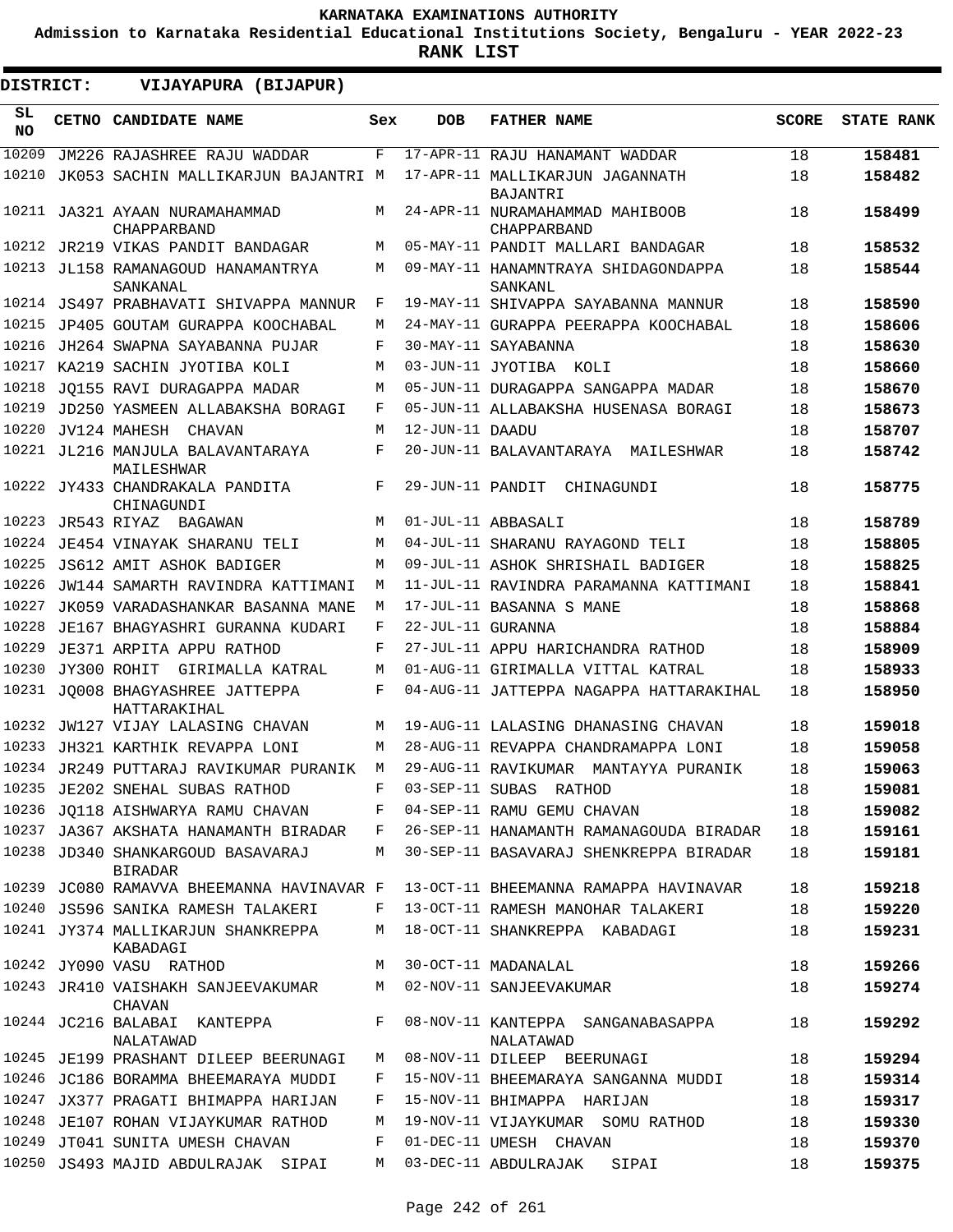**Admission to Karnataka Residential Educational Institutions Society, Bengaluru - YEAR 2022-23**

| <b>DISTRICT:</b> | VIJAYAPURA (BIJAPUR)                                |     |                  |                                               |              |                   |
|------------------|-----------------------------------------------------|-----|------------------|-----------------------------------------------|--------------|-------------------|
| SL.<br>NO.       | CETNO CANDIDATE NAME                                | Sex | <b>DOB</b>       | <b>FATHER NAME</b>                            | <b>SCORE</b> | <b>STATE RANK</b> |
| 10251            | JM051 DHANARAJ NAGAPPA GONAL                        | М   |                  | 07-DEC-11 NAGAPPA SANJEEVAPPA GONAL           | 18           | 159391            |
| 10252            | <b>JB385 PREETI SURESH LAMANI</b>                   | F   |                  | 20-DEC-11 SURESH NANU LAMANI                  | 18           | 159425            |
|                  | 10253 JQ162 SRUSHTI MAHADEVAYYA<br>MATHAPATI        | F   |                  | 22-DEC-11 MAHADEVAYYA GURAYYA MATHAPATI       | 18           | 159430            |
| 10254            | JE303 SACHIN RAVINDRA KUMBAR                        | M   |                  | 26-DEC-11 RAVINDRA DHAREPPA KUMBAR            | 18           | 159438            |
| 10255            | JT064 AAFIYA ABDUL RAHIMAN DIGGI F                  |     |                  | 11-JUN-12 ABDUL RAHIMAN DIGGI                 | 18           | 159522            |
|                  | 10256 JX145 LALASAB DASTAGIRASAB<br><b>BANDUGOL</b> | M   |                  | 01-JAN-09 DASTAGIRASAB<br>BANDUGOL            | 17           | 159534            |
| 10257            | JZ122 ROSHAN PAPU RATHOD                            | M   |                  | 17-JUN-09 PAPU SHANKAR RATHOD                 | 17           | 159541            |
| 10258            | JA176 ANJALI PARASHURAM LAMANI                      | F   |                  | 10-JAN-10 PARASHURAM BEEKU LAMANI             | 17           | 159563            |
| 10259            | JR596 PRAVEEN PARASHURAM<br>JALAHALLI               | M   |                  | 24-FEB-10 PARASHURAM BHEEMANNA<br>JALAHALLI   | 17           | 159571            |
|                  | 10260 JP400 SHIVAPPA HANAMANT MADAR                 | M   |                  | 28-FEB-10 HANAMANT SHIVAPPA MADAR             | 17           | 159573            |
| 10261            | JN311 VIKRAM PRABHU HARIJAN                         | M   |                  | 18-APR-10 PRABHU MADIWALAPPA HARIJAN          | 17           | 159589            |
|                  | 10262 JX256 SANTOSH ASHOK BIDARI                    | M   | 05-MAY-10 ASHOK  | BIDARI                                        | 17           | 159593            |
| 10263            | JZ435 NEETIK KUMAR RATHOD                           | М   | 01-JUN-10 KUMAR  | RATHOD                                        | 17           | 159597            |
|                  | 10264 JY517 VISHAL ANIL SHINDE                      | M   |                  | 01-JUN-10 ANIL DATTA SHINDE                   | 17           | 159600            |
| 10265            | JX071 SUPRIYA HANAMANT HARIJAN                      | F   |                  | 31-JUL-10 HANAMANT KOOSAPPA HARIJAN           | 17           | 159623            |
| 10266            | JE366 PALLAVI VITTAL NAIKODI                        | F   |                  | 06-AUG-10 VITTAL TAMMANNA NAIKODI             | 17           | 159632            |
| 10267            | JJ020 PAVITRA SURESH CHAVAN                         | F   |                  | 16-AUG-10 SURESH SHANKAR CHAVAN               | 17           | 159642            |
| 10268            | JU149 ARPITA JATTEPPA<br>SHIRAKANAHALLI             | F   |                  | 11-SEP-10 JATTEPPA CHANDRAM<br>SHIRAKANAHALLI | 17           | 159664            |
| 10269            | JM097 SHAILA SHARANAPPA CHOKAVI                     | F   |                  | 15-SEP-10 SHARANAPPA BASAVANT CHOKAVI         | 17           | 159670            |
| 10270            | JM425 MEGHARAJ RAMESH NAYAK                         | M   |                  | 18-NOV-10 RAMESH IRAPPA NAYAK                 | 17           | 159743            |
| 10271            | JF410 ASHOK PARASHURAM BANASODE                     | M   |                  | 06-DEC-10 PARASHURAM VINAYAK BANASODE         | 17           | 159765            |
| 10272            | JM371 ANJANA PARASAPPA BENAKAL                      | F   |                  | 15-DEC-10 PARASAPPA BENAKAL                   | 17           | 159784            |
| 10273            | JD366 AJAY HANAMANT RATHOD                          | M   |                  | 31-DEC-10 HANAMANT SHANKAR RATHOD             | 17           | 159800            |
| 10274            | JR573 SAVITRI DYAVAPPA NATIKAR                      | F   |                  | 01-JAN-11 DYAVAPPA RAMAPPA NATIKAR            | 17           | 159825            |
| 10275            | JE257 RAMABAI SUKALAL BHOVI                         | F   |                  | 02-JAN-11 SUKALAL S BHOVI                     | 17           | 159836            |
| 10276            | JY341 MANOJ HANAMANT NANAJAGI                       | M   |                  | 03-JAN-11 HANAMANT MADEVAPPA NANAJAGI         | 17           | 159837            |
| 10277            | JW012 SIDDARAM MALLANNA MANUR                       | М   |                  | 10-JAN-11 MALLANNA SUBHASACHANDRA MANUR       | 17           | 159852            |
| 10278            | JF464 DINESH VIJAYKUMAR CHAVAN                      | M   |                  | 16-JAN-11 VIJAYKUMAR NATHU CHAVAN             | 17           | 159863            |
|                  | 10279 JL129 SANIYA HUSENABASHA WALEEKAR F           |     |                  | 29-JAN-11 HUSENABASHA LADASA WALEEKAR         | 17           | 159887            |
|                  | 10280 JO677 KIRAN SURESH KATTIMANI                  | М   |                  | 31-JAN-11 SURESH BHASKAR KATTIMANI            | 17           | 159890            |
|                  | 10281 JY010 SHAHIDAFRID SALEEM BALEBAYI M           |     |                  | 13-FEB-11 SALEEM ABDULSAB BALEBAYI            | 17           | 159909            |
|                  | 10282 JW006 VAISHALI RUPASING CHAVAN                | F   |                  | 16-FEB-11 RUPASING SHANKAR CHAVAN             | 17           | 159915            |
|                  | 10283 JX165 PRAJWAL RAMU VADDAR                     | М   |                  | 28-FEB-11 RAMU VADDAR                         | 17           | 159940            |
|                  | 10284 JR436 PRIYANKA VIJAYAKUMAR<br>SANDORI         | F   |                  | 01-MAR-11 VIJAYAKUMAR MALAKANNA SANDORI       | 17           | 159941            |
|                  | 10285 JL185 DEEPA HANAMANT NAYKODI                  | F   |                  | 12-MAR-11 HANAMANT SHIVAPPA NAYKODI           | 17           | 159969            |
|                  | 10286 JE007 SIDDAPPA RAMESH<br>GIRANIVADDAR         | М   |                  | 17-MAR-11 RAMESH SIDDAPPA GIRANIVADDAR        | 17           | 159985            |
|                  | 10287 JZ178 PAYAL RAMAJI RATHOD                     | F   |                  | 24-MAR-11 RAMAJI RATHOD                       | 17           | 160013            |
|                  | 10288 JR520 RADHIKA JETTAPPA DODAMANI               | F   |                  | 24-MAR-11 JETTAPPA<br>DODAMANI                | 17           | 160014            |
|                  | 10289 KA184 KIRAN BASAPPA HARIJAN                   | M   |                  | 27-MAR-11 BASAPPA HARIJAN                     | 17           | 160022            |
| 10290            | JN220 REKHA BASAVARAJ NAGURMETI                     | F   |                  | 27-MAR-11 BASAVARAJ ADAPPA NAGURMETI          | 17           | 160023            |
|                  | 10291 JP240 VINAYAK VASANT RATHOD                   | M   | 06-APR-11 VASANT |                                               | 17           | 160046            |
|                  | 10292 KA085 NISHATPRAVEN HUSENSAB<br>MAKANDAR       | F   |                  | 20-APR-11 HUSENSAB MALANGASAB MAKANDAR        | 17           | 160082            |
|                  | 10293 JN177 VIVEKANAND REVANASIDDAYYA<br>HIREMATH   | M   |                  | 20-APR-11 REVANASIDDAYYA BASAYYA<br>HIREMATH  | 17           | 160083            |
|                  | 10294 JH361 SOMANATH MUTTAPPA BANGARI               | M   |                  | 03-MAY-11 MUTTAPPA BHIMARAY BANGARI           | 17           | 160126            |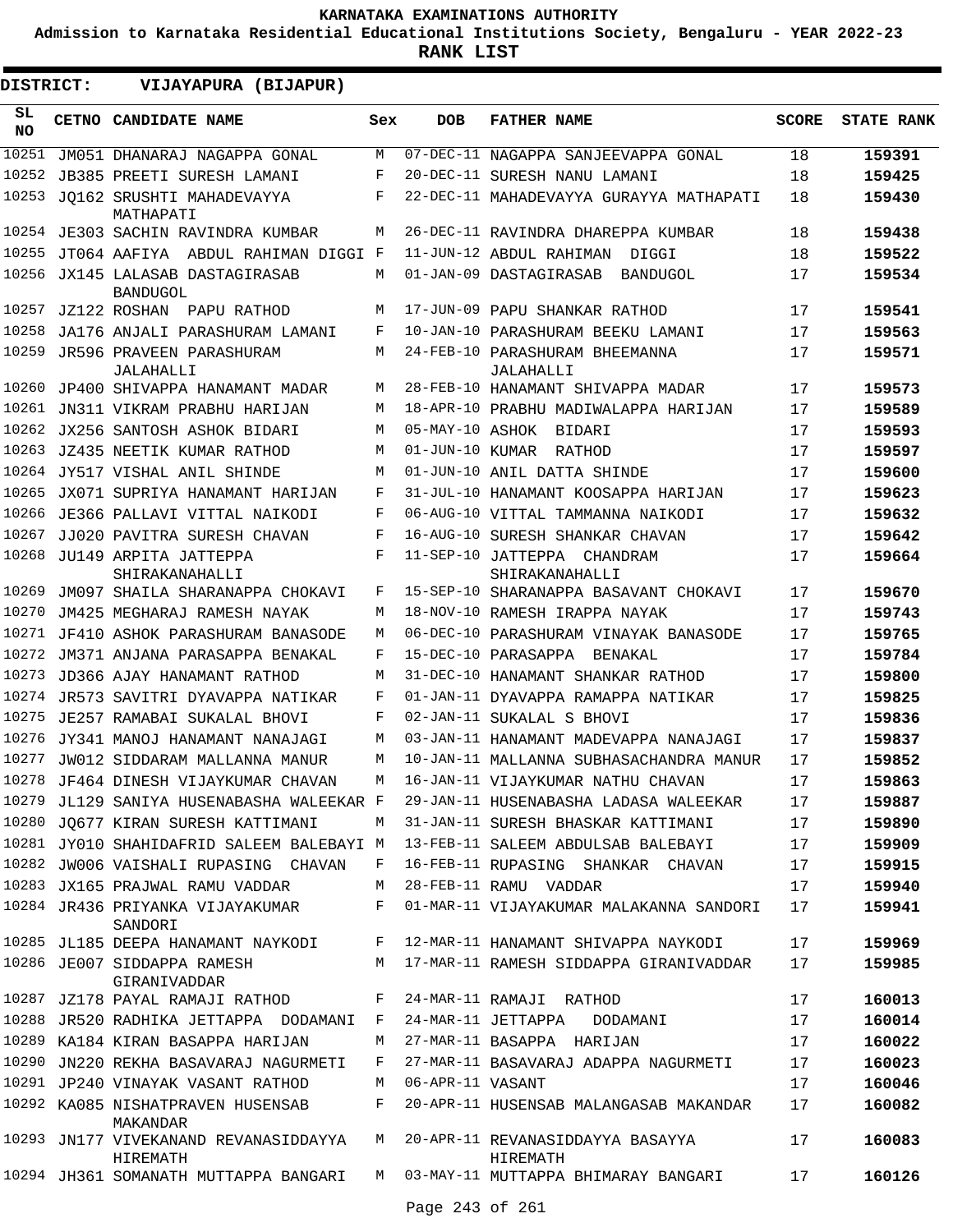**Admission to Karnataka Residential Educational Institutions Society, Bengaluru - YEAR 2022-23**

| DISTRICT:       |  | VIJAYAPURA (BIJAPUR)                                   |     |                   |                                        |              |                   |
|-----------------|--|--------------------------------------------------------|-----|-------------------|----------------------------------------|--------------|-------------------|
| SL<br><b>NO</b> |  | <b>CETNO CANDIDATE NAME</b>                            | Sex | <b>DOB</b>        | <b>FATHER NAME</b>                     | <b>SCORE</b> | <b>STATE RANK</b> |
| 10295           |  | JW133 MAHAMADSAKIB ABBASALI<br><b>BAGAWAN</b>          | М   |                   | 07-MAY-11 ABBASALI MAKABULSAB BAGAWAN  | 17           | 160136            |
| 10296           |  | JO422 PRIYANKA<br>SHARADAL                             | F   |                   | 09-MAY-11 PARASHURAM                   | 17           | 160144            |
| 10297           |  | JP296 DHANARAJ SURESH JADHAV                           | M   |                   | 24-MAY-11 SURESH AMARAPPA JADHAV       | 17           | 160191            |
| 10298           |  | JD190 SHWETA MUTTAPPA SITIMANI                         | F   |                   | 26-MAY-11 MUTTAPPA SITIMANI            | 17           | 160199            |
| 10299           |  | JO232 DEEPA KANTU CHAVAN                               | F   |                   | 01-JUN-11 KANTU SHANKAR CHAVAN         | 17           | 160216            |
| 10300           |  | JL063 CHETAN SHARANABASAPPA MADAR M                    |     |                   | 07-JUN-11 SHARANABASAPPA               | 17           | 160249            |
| 10301           |  | JP235 TAJADALI YAMANURASA NADHAF                       | M   |                   | 12-JUN-11 YAMANURASA NABISAB NADHAF    | 17           | 160268            |
| 10302           |  | JP185 VANITA NAGAPPA CHAVANABAVI                       | F   |                   | 16-JUN-11 NAGAPPA BASAPPA CHAVANABAVI  | 17           | 160283            |
|                 |  | 10303 JQ357 VINAY KAMALANNA<br>ONTETTANAVAR            | M   |                   | 20-JUN-11 KAMALANNA L ONTETTANAVAR     | 17           | 160298            |
|                 |  | 10304 JH304 AJAYAKUMAR SANTOSH NAIKODI                 | М   |                   | 27-JUN-11 SANTOSH MALAKAPPA NAIKODI    | 17           | 160319            |
|                 |  | 10305 JT120 REVANASIDDAPPA DHAREPPA<br><b>DOLAGOND</b> | М   |                   | 01-JUL-11 DHAREPPA                     | 17           | 160346            |
| 10306           |  | JR744 AAYISHA ABIDH MAISHALE                           | F   | 09-JUL-11 ABHID   | MAISHALE                               | 17           | 160385            |
| 10307           |  | JE046 DANAMMA CHANDRAM JADAR                           | F   |                   | 20-JUL-11 CHANDRAM MAHARUDR JADAR      | 17           | 160425            |
| 10308           |  | JU199 SAMARTHA BALAPPA BIRADAR                         | M   |                   | 27-JUL-11 BALAPPA BAPUGOUDA BIRAPPA    | 17           | 160447            |
| 10309           |  | JA057 SOUMYA SHEKAR BASANAL                            | F   |                   | 01-AUG-11 SHEKAR SUKHADEV BASANAL      | 17           | 160461            |
| 10310           |  | KA161 ROHAN PAPA PAWAR                                 | M   |                   | 08-AUG-11 PAPA PAWAR                   | 17           | 160485            |
| 10311           |  | JM016 JAGADISH PRABHU BIREDARA                         | M   |                   | 11-AUG-11 PRABHU BIREDARA              | 17           | 160501            |
| 10312           |  | JR316 SHRISHAIL SHIVANAND DINDWAR M                    |     |                   | 15-AUG-11 SHIVANAND KALLAPPA DINDWAR   | 17           | 160519            |
| 10313           |  | JZ112 SACHIN KALLAPPA BARAGI                           | М   |                   | 16-AUG-11 KALLAPPA MALLAPPA BARAGI     | 17           | 160524            |
| 10314           |  | JM317 SHAILESH NAGESH HELAVAR                          | M   |                   | 02-SEP-11 NAGESH HELAVAR               | 17           | 160577            |
| 10315           |  | JX414 ASHWINI VILAS LAMANI                             | F   |                   | 05-SEP-11 VILAS RAMU LAMANI            | 17           | 160581            |
| 10316           |  | JS130 SNEHA SARADAR CHAVHANA                           | F   |                   | 05-SEP-11 SARADAR TARASING CHAVHANA    | 17           | 160582            |
| 10317           |  | JH007 LEKHAN SHARANAPPA WALIKAR                        | M   |                   | 14-SEP-11 SHARANAPPA G WALIKAR         | 17           | 160605            |
| 10318           |  | JH377 ARARTI MALLAPPA KAKHANDAKI                       | F   |                   | 22-SEP-11 MALLAPPA HANAMANT KAKHANDAKI | 17           | 160625            |
| 10319           |  | JJ081 SANIYA RAJESAB WALIKAR                           | F   | 26-SEP-11 RAJESAB | WALIKAR                                | 17           | 160637            |
| 10320           |  | JC047 OMPRAKASH SURESH MANKANI                         | M   |                   | 01-OCT-11 SURESH SANGAPPA MANKANI      | 17           | 160653            |
| 10321           |  | JY345 NIKHITA VITHAL MANDAR                            | F   |                   | 16-OCT-11 VITHAL MUTTAPPA MANDAR       | 17           | 160701            |
|                 |  | 10322 JH297 AVINASH KUMAR RATHOD                       | М   | 20-OCT-11 KUMAR   | RATHOD                                 | 17           | 160711            |
|                 |  | 10323 JZ365 KALPANA RAVI CHAVAN                        | F   |                   | 30-OCT-11 RAVI BHASU CHAVAN            | 17           | 160746            |
|                 |  | 10324 JA439 SHWETA RAVIDAS RATHOD                      | F   | 01-NOV-11 RAVIDAS |                                        | 17           | 160751            |
|                 |  | 10325 JP347 LAXMAN RUDRAPPA MADAR                      | M   |                   | 15-NOV-11 RUDRAPPA BAMAPPA MADAR       | 17           | 160789            |
|                 |  | 10326 JO331 SWAPNIKA GANAPATI RATHOD                   | F   |                   | 20-NOV-11 GANAPATI RATNU RATHOD        | 17           | 160809            |
|                 |  | 10327 JE504 SAYIKUMAR RAMESH BOLASUR                   | М   |                   | 21-NOV-11 RAMESH SHREESHAIL BOLASUR    | 17           | 160811            |
| 10328           |  | JX017 ASHWINI SUNIL RATHOD                             | F   |                   | 25-NOV-11 SUNIL RATHOD                 | 17           | 160826            |
| 10329           |  | JB006 SHARADA ASHOK CHAVAN                             | F   |                   | 04-DEC-11 ASHOK BADDU CHAVAN           | 17           | 160852            |
|                 |  | 10330 JA346 AKSHAY SANTOSH POOJARI                     | М   |                   | 09-DEC-11 SANTOSH VALAPPA POOJARI      | 17           | 160866            |
|                 |  | 10331 JQ764 GANESH RAVUTAPPA GOSAL                     | М   |                   | 25-DEC-11 RAVUTAPPA DYAMANNA GOSAL     | 17           | 160897            |
|                 |  | 10332 JE263 GANGABAI MANTESH BIRADAR                   | F   |                   | 26-DEC-11 MANTESH BIRADAR              | 17           | 160899            |
|                 |  | 10333 JB027 SHREESHAIL HANAMAGOUD<br>MANKANI           | M   |                   | 15-JAN-12 HANAMAGOUD RAMANNA MANKANI   | 17           | 160937            |
|                 |  | 10334 JB191 PREETI PRAKASH MADAR                       | F   |                   | 13-DEC-09 PRAKASH BASAPPA MADAR        | 16           | 161001            |
|                 |  | 10335 JM370 PRAJWAL SHARANAPPA<br>NADUVINAKERI         | M   |                   | 01-JAN-10 SHARANAPPA NADUVINAKERI      | 16           | 161011            |
|                 |  | 10336 JH217 LAXMI SHANKAR ISHWARAKATTI F               |     |                   | 25-JAN-10 SHANKAR LAXMAN ISHWARAKATTI  | 16           | 161018            |
|                 |  | 10337 JF481 PRATIKSHA SANJU KSHATRI                    | F   |                   | 15-MAR-10 SANJU KSHATRI                | 16           | 161030            |
|                 |  | 10338 JE003 SHRUTI NINGANNA ALAMEL                     | F   |                   | 01-JUL-10 NINGANNA CHANABASAPPA ALAMEL | 16           | 161063            |
|                 |  | 10339 JY020 DAKSHAYINI CHIDANAND<br>HADAPAD            | F   |                   | 14-JUL-10 CHIDANAND HADAPAD            | 16           | 161066            |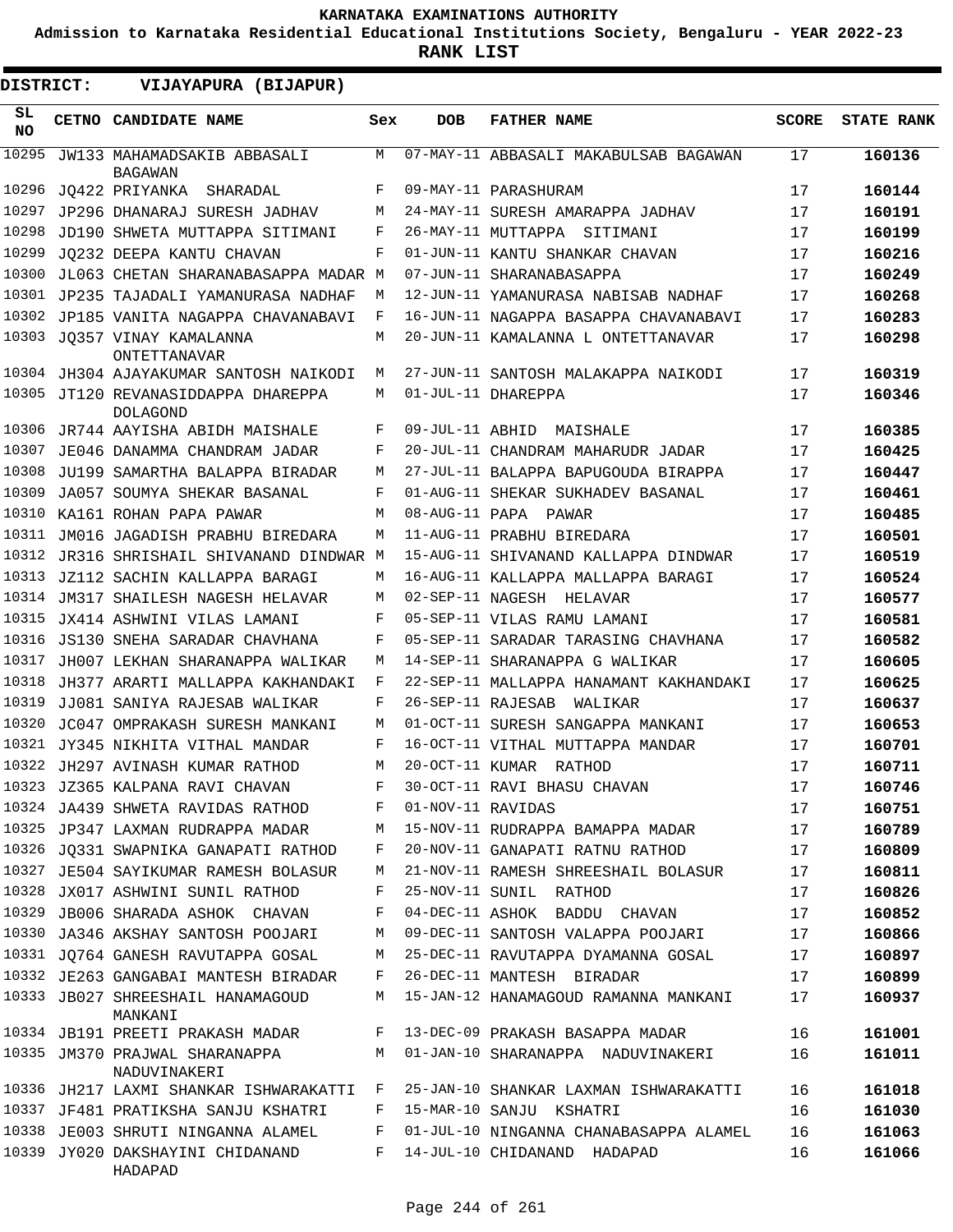**Admission to Karnataka Residential Educational Institutions Society, Bengaluru - YEAR 2022-23**

| <b>DISTRICT:</b> |  | VIJAYAPURA (BIJAPUR)                                |     |                 |                                                     |              |                   |
|------------------|--|-----------------------------------------------------|-----|-----------------|-----------------------------------------------------|--------------|-------------------|
| SL.<br><b>NO</b> |  | CETNO CANDIDATE NAME                                | Sex | <b>DOB</b>      | <b>FATHER NAME</b>                                  | <b>SCORE</b> | <b>STATE RANK</b> |
| 10340            |  | JQ552 MANJU MELINAMANI                              | M   |                 | 18-JUL-10 DANDEPPA CHANNAPPA MELINAMANI             | 16           | 161069            |
| 10341            |  | JO280 PRIYANKA SHEKHARAPPA<br>BHAJANTRI             | F   |                 | 08-AUG-10 SHEKHARAPPA HANAMANTH<br><b>BHAJANTRI</b> | 16           | 161083            |
| 10342            |  | JM282 SOUBHAGYA NINGANNA ALYAL                      | F   |                 | 25-AUG-10 NINGANNA REVANASIDDAPPA ALYAL             | 16           | 161096            |
| 10343            |  | JL312 NINGAMMA SHIVANAND VALI                       | F   |                 | 30-AUG-10 SHIVANAND VALI                            | 16           | 161099            |
| 10344            |  | JR096 IMAMALLI ABDULJABBAR KORABU M                 |     |                 | 20-SEP-10 ABDULJABBAR                               | 16           | 161115            |
| 10345            |  | JR675 SAMEER NAGESH CHAVAN                          | М   |                 | 20-SEP-10 NAGESH CHAVAN                             | 16           | 161116            |
| 10346            |  | JN094 VISHWAKARMA GOKSHER BADIGER M                 |     |                 | 09-OCT-10 GOKSHER KALAPPA BADIGER                   | 16           | 161133            |
| 10347            |  | JX194 BHEEMARAO NAMDEV BARASAGAR                    | М   |                 | 18-OCT-10 NAMDEV BARASAGAR                          | 16           | 161145            |
| 10348            |  | JY200 ABHISHEK MALLAPPA BILAGI                      | М   |                 | 28-OCT-10 MALLAPPA SHIVAPPA BILAGI                  | 16           | 161156            |
| 10349            |  | JW025 YADEVI UMESH PAVAR PAWAR                      | F   |                 | 03-NOV-10 UMESH PAWAR                               | 16           | 161168            |
| 10350            |  | JH036 PRAGATI SAYABANNA NASHI                       | F   |                 | 01-DEC-10 SAYABANNA NASHI                           | 16           | 161199            |
| 10351            |  | JF087 LAXMI PARASHURAM<br>KYATANAKERI               | F   |                 | 01-JAN-11 PARASHURAM SAYABANNA<br>KYATANAKERI       | 16           | 161249            |
| 10352            |  | JM161 PRIYANKA DANDAPPAGOUDA<br><b>VATHAR</b>       | F   |                 | 01-JAN-11 DANDAPPAGOUDA BASANAGOUDA<br>VATHAR       | 16           | 161260            |
| 10353            |  | JO089 PRIYA YAMANAPPA MADAR                         | F   |                 | 02-JAN-11 YAMANAPPA BHIMAPPA MADAR                  | 16           | 161284            |
| 10354            |  | JZ128 MALLIKARJUN SABANNA TALAWAR M                 |     |                 | 26-JAN-11 SAYABANNA NINGAPPA TALAWAR                | 16           | 161332            |
| 10355            |  | JO659 SHREYA SUNIL DHAGE                            | F   |                 | 27-JAN-11 SUNIL BAJARANG DHAGE                      | 16           | 161336            |
| 10356            |  | JD337 KARTIK SANGAPPA BIRADAR                       | М   |                 | 02-FEB-11 SANGAPPA                                  | 16           | 161349            |
| 10357            |  | JR294 SHARAT KANTAPPA KANNOLLI                      | М   |                 | 03-FEB-11 KANTAPPA KANNOLLI                         | 16           | 161351            |
| 10358            |  | JS037 MALLIKARJUN CHIDANANDA<br>CHIGARI             | М   |                 | 04-FEB-11 CHIDANANDA KAREPPA CHIGARI                | 16           | 161355            |
| 10359            |  | JX444 AMITH SHIVANAND TOLANUR                       | М   |                 | 20-FEB-11 SHIVANAND<br>TOLANUR                      | 16           | 161395            |
| 10360            |  | JR554 AFAREEN<br>AMEENASAB<br>DODAMANI              | F   |                 | 13-MAR-11 AMEENASAB<br>DODAMANI                     | 16           | 161431            |
|                  |  | 10361 KA075 SANAGAMESH SATAPPA BAGALE               | M   |                 | 14-MAR-11 SATAPPA SIDDAPPA BAGALE                   | 16           | 161440            |
|                  |  | 10362 KA224 ABHILASH SHEKAPPA SITIMANI              | M   |                 | 19-MAR-11 SHEKAPPA SITIMANI                         | 16           | 161449            |
| 10363            |  | JY440 ABHISHEK ASHOK BASARIGIDAD                    | M   |                 | 27-MAR-11 ASHOK MADAR                               | 16           | 161484            |
| 10364            |  | JL328 POOJA VAGESH CHAVAN                           | F   |                 | 02-APR-11 VAGESH CHAVAN                             | 16           | 161500            |
|                  |  | 10365 JE439 SAMRTH SANJEEV AWATI                    | М   |                 | 08-APR-11 SANJEEV BHIMARAY AWATI                    | 16           | 161513            |
|                  |  | 10366 JP046 GANGADHAR MALLIKARJUN<br>NAGARABETTA    | M   |                 | 09-APR-11 MALLIKARJUN NAGARABETTA                   | 16           | 161514            |
|                  |  | 10367 JD200 ARUN JEMALU LAMANI                      |     |                 | M 11-APR-11 JEMALU RAJAPPA LAMANI                   | 16           | 161520            |
|                  |  | 10368 JH448 SAKSHI GAYAPPA ARJANAL                  | F   |                 | 26-APR-11 GAYAPPA SHRISHAIL ARJANAL                 | 16           | 161572            |
|                  |  | 10369 JC058 RAKSHITA SANGAPPA BILAGI                | F   |                 | 08-MAY-11 SAGAPPA BILAGI                            | 16           | 161607            |
|                  |  | 10370 JM451 BASAMMA BABALU MADAR                    | F   |                 | 23-MAY-11 BABALU HANAMANTH MADAR                    | 16           | 161648            |
| 10371            |  | JQ610 GANESH DANASINGA LAMANI                       | М   |                 | 24-MAY-11 DANASINGA LAMANI                          | 16           | 161651            |
|                  |  | 10372 JK097 MALLESHI SHARANAPAP NANDUR              | M   |                 | 25-MAY-11 SHARANAPAP SHRISHAIL NANDUR               | 16           | 161655            |
|                  |  | 10373 JN209 NETRAWATI YAMANAPPA RATHOD              | F   |                 | 30-MAY-11 YAMANAPPA GANGAPPA RATHOD                 | 16           | 161662            |
|                  |  | 10374 JK095 PRASHANT VENKATESH JADAV                | М   |                 | 30-MAY-11 VENKATESH RATANSING JADAV                 | 16           | 161663            |
|                  |  | 10375 JB193 YUVARAJ SHIVANAND HIPPARAGI M           |     |                 | 30-MAY-11 SHIVANAND LAKSHAMAN HIPPARAGI             | 16           | 161665            |
|                  |  | 10376 JF476 ARYAN BHASU CHAVAN                      | М   |                 | 31-MAY-11 BHASU NOORU CHAVAN                        | 16           | 161667            |
|                  |  | 10377 JX515 AKSHATA SUNIL RATHOD                    | F   | 01-JUN-11 SUNIL |                                                     | 16           | 161669            |
|                  |  | 10378 JF437 GIRISH MADEV TALAKERI                   | М   |                 | 01-JUN-11 MADEV GIRIMALLA TALAKERI                  | 16           | 161672            |
|                  |  | 10379 JP015 ANUSHA BASARADDEPPA CHOUDRI F           |     |                 | 09-JUN-11 BASARADDEPPA SHIVANNA CHOWDRI             | 16           | 161708            |
| 10380            |  | JG063 SANKET VIJAYAKUMAR AWATI                      | М   |                 | 19-JUN-11 VIJAYAKUMAR AWATI                         | 16           | 161741            |
|                  |  | 10381 JA365 AVVANAGOUDA<br>GURUPADAPPAGOUDA BIRADAR | М   |                 | 29-JUN-11 GURUPADAPPAGOUDA BIRADAR                  | 16           | 161764            |
|                  |  | 10382 JF478 SRUSHTI BALASAB BIRADAR                 | F   |                 | 03-JUL-11 BALASAB BAPURAY BIRADAR                   | 16           | 161775            |
|                  |  | 10383 JK240 YUVARAJ SHIVANAND RATHOD                | М   |                 | 07-JUL-11 SHIVANAND DAGADU RATHOD                   | 16           | 161791            |
|                  |  | 10384 JA389 RUKSHAN ALLABAPU NADAF                  | F   |                 | 11-JUL-11 ALLABAPU                                  | 16           | 161805            |
|                  |  |                                                     |     | Page 245 of 261 |                                                     |              |                   |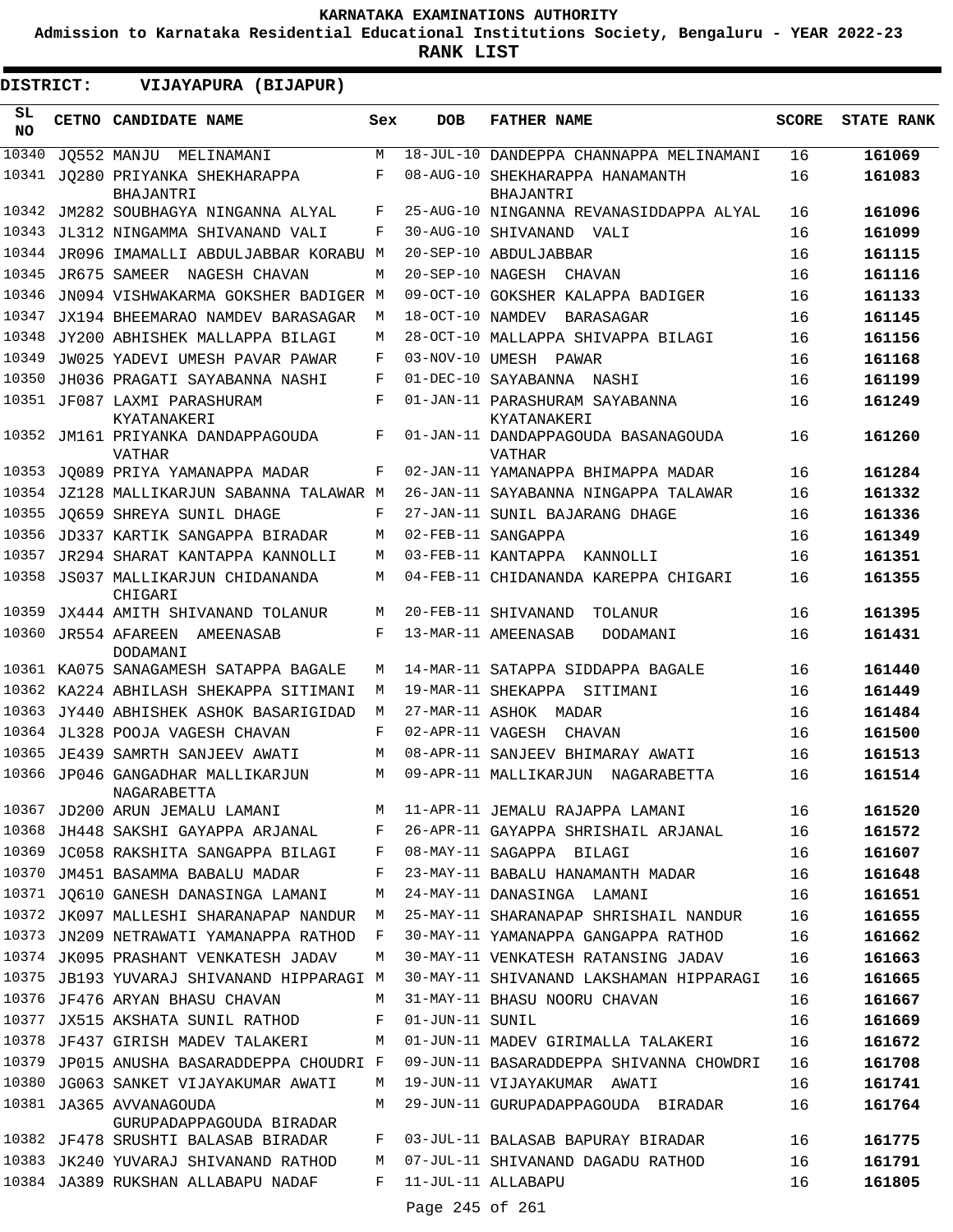**Admission to Karnataka Residential Educational Institutions Society, Bengaluru - YEAR 2022-23**

**RANK LIST**

**DISTRICT:** EE **VIJAYAPURA (BIJAPUR)**

| SL<br><b>NO</b> | CETNO CANDIDATE NAME                            | Sex | <b>DOB</b>        | <b>FATHER NAME</b>                           | <b>SCORE</b> | <b>STATE RANK</b> |
|-----------------|-------------------------------------------------|-----|-------------------|----------------------------------------------|--------------|-------------------|
| 10385           | <b>JS117 GURUBASAPPAGOUDA</b><br>BIRADAR        | М   |                   | 20-JUL-11 BASANGOUDA<br>BIRADAR              | 16           | 161841            |
| 10386           | JN296 PUNDANATH SUBHAS RATHOD                   | М   |                   | 24-JUL-11 SUBHAS SAKASAPPA RATHOD            | 16           | 161856            |
| 10387           | JE487 LAXMI SUBASACHANDRA KAMBALE               | F   |                   | 25-JUL-11 SUBASACHANDRA SANTARA KAMBALE      | 16           | 161858            |
| 10388           | JQ082 PUSHPA ARUN SAJJAN                        | F   |                   | 25-JUL-11 ARUN DUNDAPPA SAJJAN               | 16           | 161860            |
| 10389           | JW215 SIDDARAJ MADIVAL YANKANCHI                | М   |                   | 27-JUL-11 MADIVAL BHEEMANNA YANKANCHI        | 16           | 161865            |
| 10390           | JL201 LAXMI CHANDRASHEKAR<br>CHALAVADI          | F   |                   | 06-AUG-11 CHANDRASHEKAR<br>CHALAVADI         | 16           | 161886            |
| 10391           | JE178 ZAHIR CHANDSAB KARABARI                   | М   |                   | 11-AUG-11 CHANDSAB DASTAGIRSAB KARABARI      | 16           | 161911            |
| 10392           | JR258 RAKSHEETA VITTAL MANGALOOR                | F   |                   | 13-AUG-11 VITTAL LAKKAPPA MANGALOOR          | 16           | 161919            |
| 10393           | JO771 SHRAVANAKUMAR YAMANAPPA<br><b>BUDIHAL</b> | М   |                   | 29-AUG-11 YAMANAPPA SANGAPPA BUDIHAL         | 16           | 161971            |
|                 | 10394 JE475 PRADEEP RAVI JADHAV                 | М   |                   | 06-SEP-11 RAVI KASHINATHA JADHAV             | 16           | 161993            |
| 10395           | JO632 RENUKA MUTTAPPA HARIJAN                   | F   |                   | 26-SEP-11 MUTTAPPA YALLAPPA HARIJAN          | 16           | 162055            |
| 10396           | JD255 SANJANA MALLIKARJUN HADAPAD               | F   |                   | 18-OCT-11 MALLIKARJUN<br>HADAPAD             | 16           | 162114            |
| 10397           | JZ601 AKASH DILIPASINGH RAJPUT                  | М   |                   | 28-OCT-11 DILIPASINGH<br>RAJPUT              | 16           | 162137            |
| 10398           | JR192 BHUMIKA HUCCHAPPA SINGE                   | F   |                   | 10-NOV-11 HUCCHAPPA<br>SINGE                 | 16           | 162172            |
| 10399           | JN241 RAMESHA HANAMANTA TALAWAR                 | М   |                   | 20-NOV-11 HANAMANTA MUKAPPA TALAWAR          | 16           | 162202            |
| 10400           | JE029 BHAGESH AMUL JADHAV                       | М   |                   | 27-NOV-11 AMUL SIDDARAM JADHAV               | 16           | 162215            |
| 10401           | JB081 Asvini Avvanna Dalavai                    | F   | 12-DEC-11 Avvanna | Siddappa Dalavai                             | 16           | 162255            |
| 10402           | JD271 DANESHWARI PARASHURAM<br>DODAMANI         | F   |                   | 18-DEC-11 PARASHURAM YAMANAPPA DODAMANI      | 16           | 162266            |
| 10403           | <b>JS125 PRADEEP SANGAPPA PUJARI</b>            | М   |                   | 18-DEC-11 SANGAPPA                           | 16           | 162270            |
| 10404           | JR399 SHRADDHA RAMANAGOUD BIRADAR F             |     |                   | 28-DEC-11 RAMANAGOUD<br>BIRADAR              | 16           | 162290            |
| 10405           | JH202 AJEEM LALEMASHAK MOMIN                    | М   |                   | 31-DEC-11 LALEMASHAK ABDUL MOMIN             | 16           | 162299            |
| 10406           | JN080 AKSHATA PARASAPPA MASUTI                  | F   |                   | 01-JAN-12 PARASAPPA YAMANAPPA MASUTI         | 16           | 162301            |
| 10407           | JF223 IRFAN<br>KASHIMSAB<br>MANGALORE           | M   |                   | 01-JAN-12 KASHIMSAB<br>BABUSAB<br>MANGALORE  | 16           | 162305            |
| 10408           | JR227 SAKSHI DEVINDRA NATIKAR                   | F   |                   | 01-JAN-12 DEVENDRA NAGAPPA NATIKAR           | 16           | 162309            |
| 10409           | JV040 SHIVARAJ MALLIKARJUN<br>KALABURAGI        | М   |                   | 01-JAN-12 MALLIKARJUN<br>KALABURAGI          | 16           | 162311            |
| 10410           | JH260 AANAND SHREESHAIL DASHAVANT M             |     |                   | 01-FEB-12 SHREESHAIL<br>DASHAVANT            | 16           | 162337            |
| 10411           | JT178 LAXMI MADIVALAPPA BIRADAR                 | F   |                   | 09-FEB-12 MADIVALAPPA BAPUGOUDA BIRADAR      | 16           | 162340            |
| 10412           | JS172 ALFIYA MOHAMMED RAFEEK<br>SIRASAGI        | F   |                   | 02-JUN-12 MOHAMMED RAFEEK<br>SIRASAGI        | 16           | 162361            |
|                 | 10413 JK044 POORNIMA SHIVAPPA CHIGARI           | F   |                   | 01-JAN-10 SHIVAPPA AMMOGI CHIGARI            | 15           | 162396            |
|                 | 10414 KA424 SAJEED MAHEBOOB KATAMANALLI M       |     |                   | 16-MAY-10 MAHEBOOB RAJESAB KATAMANALLI       | 15           | 162424            |
|                 | 10415 JH459 PRAKASH DIGAMBAR PAWAR              | М   |                   | 01-JUN-10 DIGAMBAR SUBHASH PAWAR             | 15           | 162427            |
|                 | 10416 JR173 APSARABEGUM RAJESAB AVARADI F       |     |                   | 16-AUG-10 RAJESAB HUSENBASHA AVARADI         | 15           | 162454            |
|                 | 10417 JK135 DEEPA TUKARAM JADHAV                | F   |                   | 18-AUG-10 TUKARAM GANGARAM JADHAV            | 15           | 162455            |
|                 | 10418 JN146 KIRAN NINGAPPA PUJARI               | М   |                   | 23-AUG-10 NINGAPPA GADDEPPA PUJARI           | 15           | 162457            |
|                 | 10419 JQ170 KEERTI PARASURAM<br>SANGANNAVAR     | F   |                   | 05-SEP-10 PARASURAM DUNDAPPA<br>SANGANNAVAR  | 15           | 162464            |
|                 | 10420 JS297 AKSHATA MALLAPPA HATTI              | F   |                   | 01-OCT-10 MALLAPPA AMLAPPA HATTI             | 15           | 162486            |
|                 | 10421 JX324 MANOJ SADASHIV MADAR                | М   |                   | 04-NOV-10 SADASHIV SANGAPPA MADAR            | 15           | 162518            |
|                 | 10422 JN234 MADHU BASAPPA IBRAHIMPUR            | F   |                   | 11-DEC-10 BASAPPA GURULINGAPPA<br>IBRAHIMPUR | 15           | 162558            |
|                 | 10423 JV148 BASAMMA DEVENDRA KORABU             | F   |                   | 01-JAN-11 DEVENDRA VITHOBA KORABU            | 15           | 162589            |
|                 | 10424 JJ203 SAYIKUMAR YASHAWANT<br>HOSAMANI     | М   |                   | 01-JAN-11 YASHAWANT SHRIMANT HOSAMANI        | 15           | 162605            |
|                 | 10425 JR106 SHANKARGOUDA MALLANAGOUD<br>PATIL   | М   |                   | 01-JAN-11 MALLANAGOUD CHANDRASHEKAR<br>PATIL | 15           | 162606            |
|                 | 10426 JH330 TASHO BADASHA PATEL                 | F   |                   | 01-JAN-11 BADASHA MAHEBOOBASAB PATEL         | 15           | 162614            |
|                 | 10427 JY286 ROHIT MAHANTESH MADAR               | М   |                   | 06-JAN-11 MAHANTESH MADAR                    | 15           | 162623            |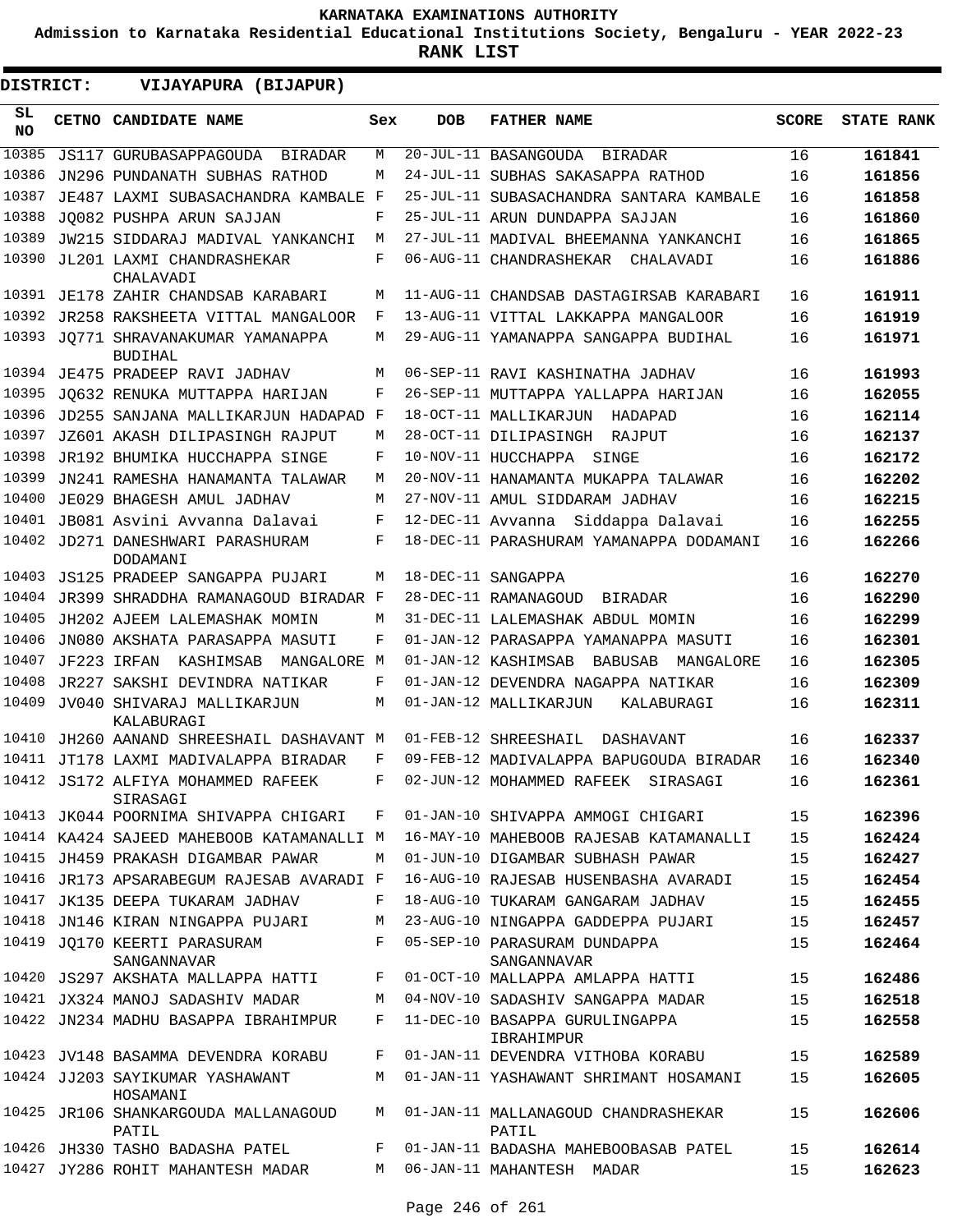**Admission to Karnataka Residential Educational Institutions Society, Bengaluru - YEAR 2022-23**

| DISTRICT: | VIJAYAPURA (BIJAPUR)                              |     |                   |                                              |              |                   |
|-----------|---------------------------------------------------|-----|-------------------|----------------------------------------------|--------------|-------------------|
| SL<br>NO. | CETNO CANDIDATE NAME                              | Sex | <b>DOB</b>        | <b>FATHER NAME</b>                           | <b>SCORE</b> | <b>STATE RANK</b> |
| 10428     | JE254 ARUN RAVI MUJAGOND                          | M   |                   | 30-JAN-11 RAVI ARJUN MUJAGOND                | 15           | 162660            |
| 10429     | JE297 BHAVANI KALLAPPA KSHATRI                    | F   |                   | 04-FEB-11 KALLAPPA VITTHAL KSHATRI           | 15           | 162670            |
| 10430     | JZ510 MEETALI RAJENDRA CHIGARI                    | F   |                   | 08-FEB-11 RAJENDRA OGAPPA CHIGARI            | 15           | 162676            |
| 10431     | JE462 AKSHATA RAMESH CHAVAN                       | F   |                   | 01-MAR-11 RAMESH LACCHU CHAVAN               | 15           | 162716            |
|           | 10432 JU056 MALLIKARJUN<br>DEVINDRA<br>MAGANAGERI | M   |                   | 11-MAR-11 DEVINDRA<br>MAGANAGERI             | 15           | 162733            |
| 10433     | JB052 TOUSHIQ CHORAGASTI                          | F   |                   | 21-MAR-11 SULIYAMAN                          | 15           | 162756            |
| 10434     | JX157 KAVERI ANIL RATHOD                          | F   |                   | 22-MAR-11 ANIL THAVARU RATHOD                | 15           | 162757            |
| 10435     | JS070 JAYASHRI DHANASING RATHOD                   | F   |                   | 10-APR-11 DHANASING BHEERMU RATHOD           | 15           | 162792            |
| 10436     | JX421 ADITYA KAREPPA MADAR                        | M   |                   | 19-APR-11 KAREPPA BHIMAPPA MADAR             | 15           | 162819            |
| 10437     | JG017 LAXMI SHIVAPPA POOJARI                      | F   |                   | 23-APR-11 SHIVAPPA HIRAGAPPA POOJARI         | 15           | 162830            |
| 10438     | KA220 LAXMI PRAKASH MAJJAGI                       | F   | 04-MAY-11 PRAKASH | MAJJAGI                                      | 15           | 162861            |
| 10439     | JZ024 LAXMI RAJU SINDAGI                          | F   | 05-MAY-11 RAJU    | SINDAGI                                      | 15           | 162865            |
| 10440     | JX347 SIMA RAMESH RATHOD                          | F   |                   | 08-MAY-11 RAMESH SHANKAR RATHOD              | 15           | 162872            |
| 10441     | JW020 SOPAMA GAFOOR CHOUDHARI                     | F   |                   | 27-MAY-11 GAFOOR CHOUDHARI                   | 15           | 162928            |
| 10442     | JD399 MALLANGOUDA PARUTHGOWDA<br>PATIL            | М   |                   | 01-JUN-11 PARUTHGOWDA YADAPPAGOWADA<br>PATIL | 15           | 162944            |
| 10443     | JT236 SANDHYA SADASHIV ET                         | F   |                   | 10-JUN-11 SADASHIV ARJUN ET                  | 15           | 162978            |
| 10444     | JO735 MANTESH SHIVANAND HALAGI                    | M   |                   | 12-JUN-11 SHIVANAND SIDDAPPA HALAGI          | 15           | 162985            |
| 10445     | JH031 AMUL SURESHA HELAVAR                        | M   |                   | 24-JUN-11 SURESHA BASAVARAJ HELAVAR          | 15           | 163026            |
| 10446     | JV013 AISHWARYA BHIMARAY HUGAR                    | F   |                   | 27-JUN-11 BHIMARAY RAMALINGA HUGAR           | 15           | 163035            |
| 10447     | JD006 MUKTA RAMESH CHAVAN                         | F   |                   | 10-JUL-11 RAMESH REKHU CHAVAN                | 15           | 163076            |
| 10448     | JJ238 PRAMOD PRABHAKAR DHABE                      | M   |                   | 31-JUL-11 PRABHAKAR BASAPPA DHABE            | 15           | 163133            |
| 10449     | JM047 PUNEET RAMESH LAMANI                        | M   |                   | 13-AUG-11 RAMESH SHANKARAPPA LAMANI          | 15           | 163162            |
| 10450     | JM116 VEERESH BASAVARAJ DONURA                    | M   |                   | 17-AUG-11 BASAVARAJ GURUPAD DONURA           | 15           | 163177            |
|           | 10451 KA349 SAMPATAKUMAR SOMASHEKHAR<br>RATHOD    | M   |                   | 20-AUG-11 SOMASHEKHAR GANGARAM RATHOD        | 15           | 163185            |
|           | 10452 JN065 RAKSHITA SHANKRAPPA<br>KOMALAPUR      | F   |                   | 26-AUG-11 SHANKRAPPA BASAPPA KOMALAPUR       | 15           | 163198            |
|           | 10453 JX201 SAINATH PRAHALAD RATHOD               | M   |                   | 09-SEP-11 PRAHALAD RATHOD                    | 15           | 163227            |
|           | 10454 JX372 SANDEEP SABU MADAR                    | M   |                   | 03-OCT-11 SABU HANMANT MADAR                 | 15           | 163297            |
|           | 10455 JX424 ANKITHA SANJEEV BAJABALE              | F   |                   | 13-OCT-11 SANJEEV TUKARAM BAJABALE           | 15           | 163317            |
|           | 10456 JS412 BASAVARAJ RAMESH KORI                 | М   |                   | 20-OCT-11 RAMESH BASAVARAJ KORI              | 15           | 163341            |
|           | 10457 JR133 ABDULMATEEN FAQRODDIN<br>SHIRUR       | М   |                   | 23-OCT-11 FAQRODDIN BHASHASAB SHIRUR         | 15           | 163348            |
|           | 10458 KA133 MALLIKARJUN SAYIBANNA<br>LOGAVI       | M   |                   | 26-OCT-11 SAYIBANNA LOGAVI                   | 15           | 163355            |
|           | 10459 JK298 SAMARTH MALLIKARJUN PANDRE            | M   |                   | 31-OCT-11 MALLIKARJUN PANDRE                 | 15           | 163371            |
|           | 10460 JE078 PANDU SHIVAPPA KAMBAR                 | М   |                   | 02-NOV-11 SHIVAPPA PANDU KAMBAR              | 15           | 163377            |
|           | 10461 JG204 VIJAYALAXMI KASHINATH<br>GOLAGERI     | F   |                   | 22-JAN-12 KASHINATH CHANDRAM GOLAGERI        | 15           | 163524            |
|           | 10462 JG066 LAKSHMI PUNDALIK ACHCHIGAR            | F   |                   | 05-APR-12 PUNDALIK DHARMANNA ACHCHIGAR       | 15           | 163546            |
|           | 10463 JZ156 VANDANA TAWARU JADAVA                 | F   |                   | 24-MAY-12 TAWARU JADAVA                      | 15           | 163550            |
|           | 10464 JN010 GAYATRI SHRIKANTA RATHOD              | F   |                   | 14-JAN-10 SHRIKANTA MANGALAPPA RATHOD        | 14           | 163584            |
|           | 10465 JM160 SHIVARAJ NAGAPPA KOLYAL               | М   |                   | 18-APR-10 NAGAPPA BASAVARAJ KOLYAL           | 14           | 163598            |
|           | 10466 JW203 SEERIN BANDAGIPATEL BIRADAR F         |     |                   | 18-JUL-10 BANDAGIPATEL BIRADAR               | 14           | 163625            |
| 10467     | JW047 AKASH LAKSHMAN PARASANALLI M                |     |                   | 07-AUG-10 LAKSHMANA RAMAPPA PARASANALLI      | 14           | 163633            |
| 10468     | JQ272 KARABASAVVA SHANTAPPA<br><b>GODEKAR</b>     | F   |                   | 20-SEP-10 SHANTAPPA YALAGURADAPPA<br>GODEKAR | 14           | 163663            |
|           | 10469 JC077 AMRUTA DEVAPPA RATHOD                 | F   |                   | 06-OCT-10 DEVAPPA BASU RATHOD                | 14           | 163669            |
| 10470     | JU205 DEVAMMA NINGANNA DOREGALU                   | F   |                   | 31-OCT-10 NINGANNA                           | 14           | 163701            |
|           | 10471 JY503 ARPITA KAREPPA PUJARI                 | F   | 08-NOV-10 KAREPPA |                                              | 14           | 163710            |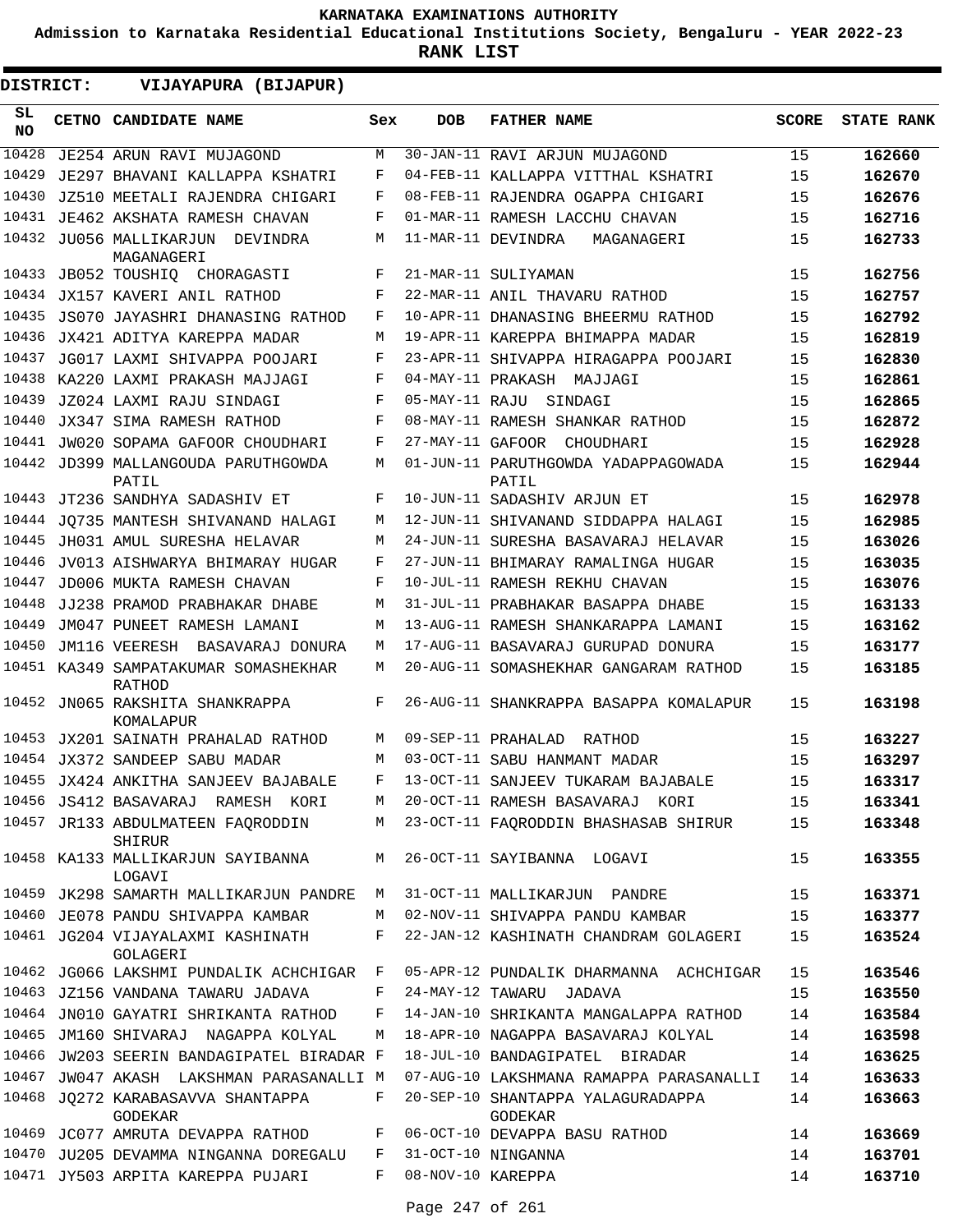**Admission to Karnataka Residential Educational Institutions Society, Bengaluru - YEAR 2022-23**

| DISTRICT:       | VIJAYAPURA (BIJAPUR)                                   |       |                   |                                                |       |                   |
|-----------------|--------------------------------------------------------|-------|-------------------|------------------------------------------------|-------|-------------------|
| SL<br><b>NO</b> | CETNO CANDIDATE NAME                                   | Sex   | <b>DOB</b>        | <b>FATHER NAME</b>                             | SCORE | <b>STATE RANK</b> |
| 10472           | JR305 SAKSHI RAMESH YANKANCHI                          | F     |                   | 26-NOV-10 RAMESH SHIVAPPA YANKANCHI            | 14    | 163726            |
| 10473           | JL134 GAYITRI SIDDANNA PATTEPUR                        | F     |                   | 28-NOV-10 SIDDANNA NEELAPPA PATTEPUR           | 14    | 163728            |
| 10474           | KA158 PRIYANKA BALU PAWAR                              | F     |                   | 01-DEC-10 BALU SITARAM PAWAR                   | 14    | 163733            |
| 10475           | JB075 ANAND ATMANAND PUJARI                            | М     |                   | 16-DEC-10 ATMANAND NINGAPPA PUJARI             | 14    | 163756            |
| 10476           | JF496 RAJASHEKHAR SHANKARLING<br>ARAVATTU              | М     |                   | 26-DEC-10 SHANKARLING<br>ARAVATTU              | 14    | 163767            |
| 10477           | JY027 SUDEEP SUNIL RATHOD                              | М     |                   | 26-DEC-10 SUNIL RATHOD                         | 14    | 163768            |
| 10478           | JR022 ANAND<br>JOGAPPA HIREUKURGU                      | М     | 01-JAN-11 JOGAPPA | HIREKURGU                                      | 14    | 163783            |
| 10479           | JS269 RASHMI RAVI CHOORI                               | F     |                   | 01-JAN-11 RAVI BHIMANNA CHOORI                 | 14    | 163807            |
| 10480           | JY117 VISHNU LAKSHMAN MANG                             | М     |                   | 01-JAN-11 LAKSHMAN APPASAHEB MANG              | 14    | 163817            |
| 10481           | JO713 POOJA<br>SOMU<br>HUGAR                           | F     | 22-JAN-11 SOMU    | SIDDAPPA HUGAR                                 | 14    | 163843            |
| 10482           | JC215 VITTHAL YAMANAPPA MADAR                          | М     |                   | 13-FEB-11 YAMANAPPA SOMAPPA MADAR              | 14    | 163885            |
| 10483           | JR272 UTTARA SIDDANNA<br>NADUVINAKERI                  | F     |                   | 20-FEB-11 SIDDANNA REVANASIDDA<br>NADUVINAKERI | 14    | 163900            |
| 10484           | JN183 MALLAMMA ANNAPPA BELLAKKI                        | F     |                   | 05-MAR-11 ANNAPPA RAVUTAPPA BELLAKKI           | 14    | 163920            |
| 10485           | JX022 MANJULA SHREESHAIL RATHOD                        | F     |                   | 12-MAR-11 SHREESHAIL REVU RATHOD               | 14    | 163929            |
| 10486           | JZ207 KEERTI MURAGEPPA JAMAKHANDI F                    |       |                   | 24-MAR-11 MURAGEPPA                            | 14    | 163950            |
| 10487           | JG154 SHEETAL SHREESHAIL KUMBAR                        | F     |                   | 24-MAR-11 SHREESHAIL BASANNA KUMBAR            | 14    | 163951            |
| 10488           | JF092 SHARAN HUSANAPPA BANIKOL                         | M     |                   | 29-MAR-11 HUSANAPPA SHARANAPPA BANIKOL         | 14    | 163959            |
| 10489           | JN285 DEVAMMA IRAGANTEPPA SASANUR F                    |       |                   | 21-APR-11 IRAGANTEPPA                          | 14    | 164014            |
| 10490           | JE407 SUMIT JATTEPPA GAYAKAWAD                         | M     |                   | 22-APR-11 JATTEPPA HUCHAPPA GAYAKAWAD          | 14    | 164018            |
| 10491           | JA156 RANJIT KANTU LAMANI                              | M     | 26-APR-11 KANTU   |                                                | 14    | 164024            |
| 10492           | JX318 SANJEEV MALLAPPA MADAR                           | M     |                   | 01-MAY-11 MALLAPPA MADAR                       | 14    | 164041            |
| 10493           | <b>JB048 VIKRAM VIJAY CHAVAN</b>                       | М     |                   | 04-MAY-11 VIJAY KASU CHAVAN                    | 14    | 164052            |
|                 | 10494 JM211 ARJUNAKUMAR HANAMAPPA<br>HADALAGERI        | M     |                   | 08-MAY-11 HANAMAPPA ADIVEPPA HADALAGERI        | 14    | 164064            |
| 10495           | JJ062 AYISHYA SAIPAN KATAGI                            | F     |                   | 01-JUN-11 SAIPAN ALLABAX KATAGI                | 14    | 164121            |
| 10496           | JJ117 PUNEETH RAJAKUMAR AWAJI                          | М     |                   | 01-JUN-11 RAJAKUMAR MALLESH<br>AWAJI           | 14    | 164126            |
| 10497           | KA479 ABHISHEK AMBAJI DHANAWADE                        | М     |                   | 20-JUN-11 AMBAJI NANASAB DHANAWADE             | 14    | 164180            |
| 10498           | JL012 SINCHANA<br>VIJAYAMAHANTESHA<br>WADDAR           | F     |                   | 30-JUN-11 VIJAYAMAHANTESHA<br>WADDAR           | 14    | 164213            |
|                 | 10499 JA256 CHANDRASHEKAR PARASAPPA<br>BHAJANTRI       |       |                   | M 04-JUL-11 PARASAPPA KONDAPPA BHAJANTRI       | 14    | 164223            |
|                 | 10500 JZ071 ROHAN GULAB RATHOD                         |       |                   | M 04-JUL-11 GULAB RATHOD                       | 14    | 164226            |
|                 | 10501 KA049 SHRISHAIL DHAREPPA<br>PUNDIBEEJ            |       |                   | M 07-JUL-11 DHAREPPA MALLIKARJUN<br>PUNDIBEEJ  | 14    | 164237            |
|                 | 10502 JP244 KAVITA SHANTILAL RATHOD                    | F     |                   | 10-JUL-11 SHANTILAL RATHOD                     | 14    | 164243            |
|                 | 10503 JZ218 LAXMAN BASAGOND KOLURAGI                   |       |                   | M 22-JUL-11 BASAGOND KOLURAGI                  | 14    | 164278            |
|                 | 10504 JY346 VIJAYALAKSMI DHYAMANNA<br>MEETI            | F     |                   | 10-AUG-11 DHYAMANNA BASAPPA MEETI              | 14    | 164329            |
|                 | 10505 JF001 SUMAIYYA IMRAN SHEKH                       |       |                   | F 12-AUG-11 IMRAN HUSENABASHA SHEKH            | 14    | 164331            |
|                 | 10506 JD001 ABDULWAHAB MOHAMMADISMAIL<br><b>BAGBAN</b> |       |                   | M 21-SEP-11 MOHAMMADISMAIL BABUSAB BAGBAN      | 14    | 164421            |
|                 | 10507 JD048 CHANDRIKA CHANDRAKANTH<br>GARUDAKAR        | $F -$ |                   | 21-SEP-11 CHANDRAKANTH GARUDAKAR               | 14    | 164423            |
|                 | 10508 JE370 PRAJWAL PANDIT CHAVAN                      |       |                   | M 17-OCT-11 PANDIT SHIVALAL CHAVAN             | 14    | 164476            |
|                 | 10509 JQ783 SAKKUBAYI YALAGURESHA<br>CHALAWADI         |       |                   | F 19-OCT-11 YALAGURESHA HANAMAPPA<br>CHALAWADI | 14    | 164481            |
|                 | 10510 JR165 ANKITA ANIL JADHAV                         | F     |                   | 22-OCT-11 ANIL JADHAV                          | 14    | 164483            |
|                 | 10511 JW115 SHREYA SHIVAPPA METAGAR                    | F     |                   | 01-NOV-11 SHIVAPPA SIDRAMAPPA METAGAR          | 14    | 164507            |
|                 | 10512 JD161 HANAMANTRAY SAYABANNA<br>WADWADAGI         | М     |                   | 14-NOV-11 SAYABANNA WADWADAGI                  | 14    | 164531            |
|                 | 10513 JE314 ARUN GANAPATI DENGI                        |       |                   | M 17-NOV-11 GANAPATI REVANAPPA DENGI           | 14    | 164539            |
|                 |                                                        |       | Page 248 of 261   |                                                |       |                   |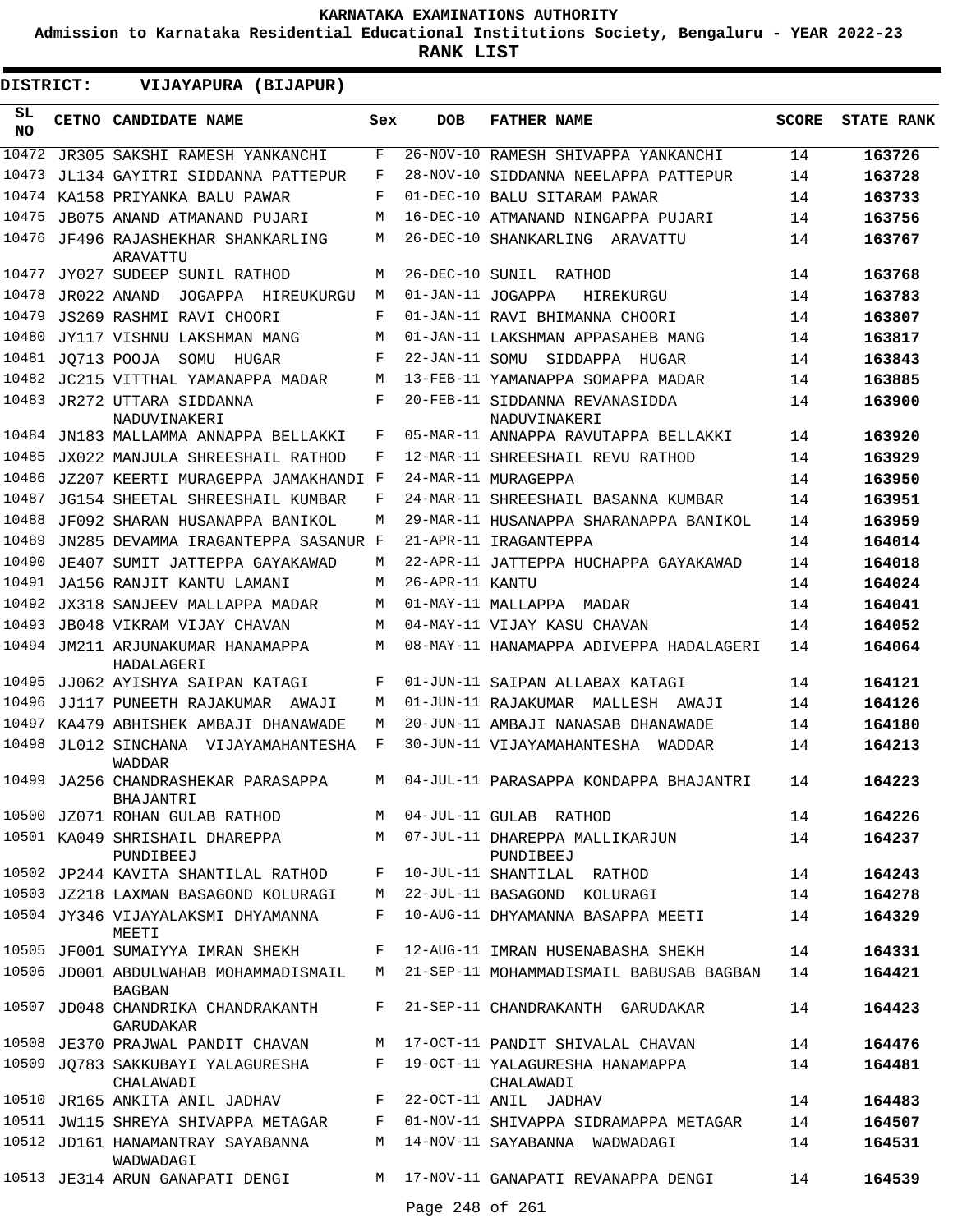**Admission to Karnataka Residential Educational Institutions Society, Bengaluru - YEAR 2022-23**

| DISTRICT: | VIJAYAPURA (BIJAPUR)                                                    |        |                   |                                                                             |              |                   |
|-----------|-------------------------------------------------------------------------|--------|-------------------|-----------------------------------------------------------------------------|--------------|-------------------|
| SL<br>NO. | CETNO CANDIDATE NAME                                                    | Sex    | <b>DOB</b>        | <b>FATHER NAME</b>                                                          | <b>SCORE</b> | <b>STATE RANK</b> |
| 10514     | JA383 SAMARTH SHRIKANTH BAJANTRI                                        | M      |                   | 26-NOV-11 SHRIKANTH RAMACHANDRA<br>BAJANTRI                                 | 14           | 164562            |
|           | 10515 JO035 BHAGYASHREE YAMANAPPA<br>TALAWAR                            | F      |                   | 17-DEC-11 YAMANAPPA NIJAPPA TALAWAR                                         | 14           | 164605            |
|           | 10516 JF180 ARUN GIRAMALL PATIL                                         | М      |                   | 10-SEP-12 GIRAMALL A PATIL                                                  | 14           | 164689            |
|           | 10517 JZ590 UDAYA MALLAPPA ANAGAWADI                                    | M      |                   | 09-SEP-09 MALLAPPA<br>ANAGAWADI                                             | 13           | 164703            |
| 10518     | JS714 ABHISHEK VIRESH<br>TALAWAR                                        | M      |                   | 14-JAN-10 VIRESH SAYABANNA<br>TALAWAR                                       | 13           | 164723            |
| 10519     | JO575 POOJA WALIKAR                                                     | F      |                   | 07-FEB-10 BASAVARAJ                                                         | 13           | 164729            |
| 10520     | JL065 SANTOSH BASAPPA BIRADAR                                           | M      |                   | 01-MAR-10 BASAPPA HANAMAPPA BIRADAR                                         | 13           | 164733            |
|           | 10521 JS005 CHETAN SHREEKANT HOSAMANI                                   | M      |                   | 08-APR-10 SHREEKANT DASHARATH HOSAMANI                                      | 13           | 164746            |
| 10522     | JL045 SUMITRA CHANDU PAWAR                                              | F      | 09-JUN-10 CHANDU  |                                                                             | 13           | 164771            |
| 10523     | JN179 KASHIBAYI SHIVARAJ YATAGIRI F                                     |        |                   | 07-SEP-10 SHIVARAJ MALLANNA YATAGIRI                                        | 13           | 164813            |
|           | 10524 JD012 PRAJWAL SANTOSH SHINTRI                                     | M      | 15-SEP-10 SANTOSH | SHINTRI                                                                     | 13           | 164823            |
| 10525     | JE460 POORNIMA DONDIBA HARIJAN                                          | F      |                   | 12-OCT-10 DONDIBA SOMANNA HARIJAN                                           | 13           | 164847            |
|           | 10526 JL389 AMBIKA VIRUPAKSHAYYA<br>HIREMATH                            | F      |                   | 16-OCT-10 VIRUPAKSHAYYA PRABHULINGAYYA<br>HIREMATH                          | 13           | 164853            |
| 10527     | JA184 RENUKA CHANNAPPA MUTTAGI                                          | F      |                   | 23-OCT-10 CHANNAPPA MUTTAGI                                                 | 13           | 164865            |
| 10528     | JL154 VISHVARAJ LAXMANA JAGALI                                          | M      |                   | 06-NOV-10 LAXMANA MUDAKAPPA JAGALI                                          | 13           | 164878            |
|           | 10529 KA352 KAMARUNABI BADAKALSAB<br>JATAGAR                            | F      |                   | 26-DEC-10 BADAKALSAB LALASAB JATAGAR                                        | 13           | 164926            |
| 10530     | JZ369 ABHISHEK TANAJI CHAVAN                                            | M      |                   | 31-DEC-10 TANAJI JEMALU CHAVAN                                              | 13           | 164931            |
|           | 10531 JF171 ADITYA DASHARATH<br><b>BEVINAHATTI</b>                      | M      |                   | 01-JAN-11 DASHARATH SHIVAPPA<br><b>BEVINAHATTI</b>                          | 13           | 164932            |
|           | 10532 JT211 AKSHATA SIDRAMAPPA DEGINAL                                  | F      |                   | 01-JAN-11 SIDRAMAPPA BEERAPPA DEGINAL                                       | 13           | 164933            |
|           | 10533 JS153 REKHA SHIVAPUTRA KATTIMANI                                  | F      |                   | 01-JAN-11 SHIVAPUTRA KATTIMANI                                              | 13           | 164953            |
|           | 10534 JV021 HANAMANTRAYA SANGANNA<br>JALAPUR                            | M      |                   | 09-JAN-11 SANGANNA                                                          | 13           | 164978            |
|           | 10535 JW036 BRUNDA CHANDRAKANT<br>KOTARAGASTI                           | F      |                   | 15-JAN-11 CHANDRAKANT TIPPANNA<br>KOTARAGASTI                               | 13           | 164989            |
|           | 10536 JR701 SHREESHAIL NAGAPPA RAYACHUR M                               |        |                   | 02-FEB-11 NAGAPPA KISAN RAYACHUR                                            | 13           | 165006            |
| 10537     | JM435 CHANDAN HANAMANT NATIKAR                                          | M      |                   | 03-FEB-11 HANAMANT KANAKAPPA NATIKAR                                        | 13           | 165007            |
|           | 10538 JQ471 TAVUKUMAR KALAPPA MADAR                                     | M      |                   | 08-FEB-11 KALAPPA CHANABASAPPA MADAR                                        | 13           | 165018            |
|           | 10539 JE119 DIVYABHARATI BABU PAWAR                                     | F      |                   | 16-FEB-11 BABU DHAKU PAWAR                                                  | 13           | 165026            |
|           | 10540 JU011 AJAYKUMAR RAVI TALAVAR                                      | M      |                   | 25-FEB-11 RAVI MOULALI TALAVAR                                              | 13           | 165039            |
|           | 10541 JN160 MOUNESH BELLEPPA<br>KENCHAGONDAR                            | М      |                   | 26-MAR-11 BELLEPPA M KENCHAGONDAR                                           | 13           | 165088            |
|           | 10542 JA073 SANIYA RAJESAB KEMBAVI                                      | F      |                   | 03-APR-11 RAJESAB HUSENSAB KEMBAVI                                          | 13           | 165105            |
|           | 10543 JH097 NAGARATNA REVANASIDDAPPA<br>CHOUDHARI                       | F      |                   | 14-APR-11 REVANASIDDAPPA RAMANNA<br>CHOUDHARI                               | 13           | 165126            |
|           | 10544 JK099 PRADEEP TELI                                                | M      |                   | 28-APR-11 PRASHANT TELI                                                     | 13           | 165154            |
|           | 10545 JD239 JANU SHEKHU RATHODA<br>10546 JF364 SUNANDA ANILKUMAR THORAT | F      |                   | 30-APR-11 SHEKHU RATHODA                                                    | 13           | 165157            |
|           | 10547 JA302 PADMA SANTOSH MADAR                                         | F<br>F |                   | 05-MAY-11 ANILKUMAR BHARAT THORAT<br>01-JUN-11 SANTOSH BASAPPA MADAR        | 13<br>13     | 165168            |
|           | 10548 JA260 ROHIT SHARANAPPA WADDAR                                     |        |                   |                                                                             |              | 165233            |
|           | 10549 JE377 SHRISHAIL MUTTAPPA MYAKERI                                  | M      |                   | 01-JUN-11 SHARANAPPA NAGAPPA WADDAR<br>01-JUL-11 MUTTAPPA HIRAGAPPA MYAKERI | 13           | 165235            |
|           |                                                                         | М      |                   |                                                                             | 13           | 165326            |
|           | 10550 JR199 SHREYA MALLANNA JALAWADI                                    | F      |                   | 10-JUL-11 MALLANNA BASAVANTRAYA<br>JALAWADI                                 | 13           | 165355            |
|           | 10551 JA117 SACHIN CHANNAPPA CHALAWADI                                  | М      |                   | 22-JUL-11 CHANNAPPA YALLAPPA CHALAWADI                                      | 13           | 165389            |
|           | 10552 JO781 SAYABANNA SANGAPPA DHANNUR                                  | F      |                   | 01-AUG-11 SANGAPPA DHANNUR                                                  | 13           | 165408            |
|           | 10553 JM275 BHAGYASHRI BHIMANNA METI                                    | F<br>F |                   | 18-AUG-11 BHIMANNA SIDDAPPA METI                                            | 13           | 165444            |
|           | 10554 JE252 UMASHREE PRAKASH RATHOD                                     |        |                   | 23-AUG-11 PRAKASH LOKU RATHOD                                               | 13           | 165461            |
|           | 10555 JS405 PRAVEENA TIPPARAYA<br>HUNACHYAL                             | М      |                   | 27-AUG-11 TIPPARAYA SHARANAPPA<br>HUNACHYAL                                 | 13           | 165468            |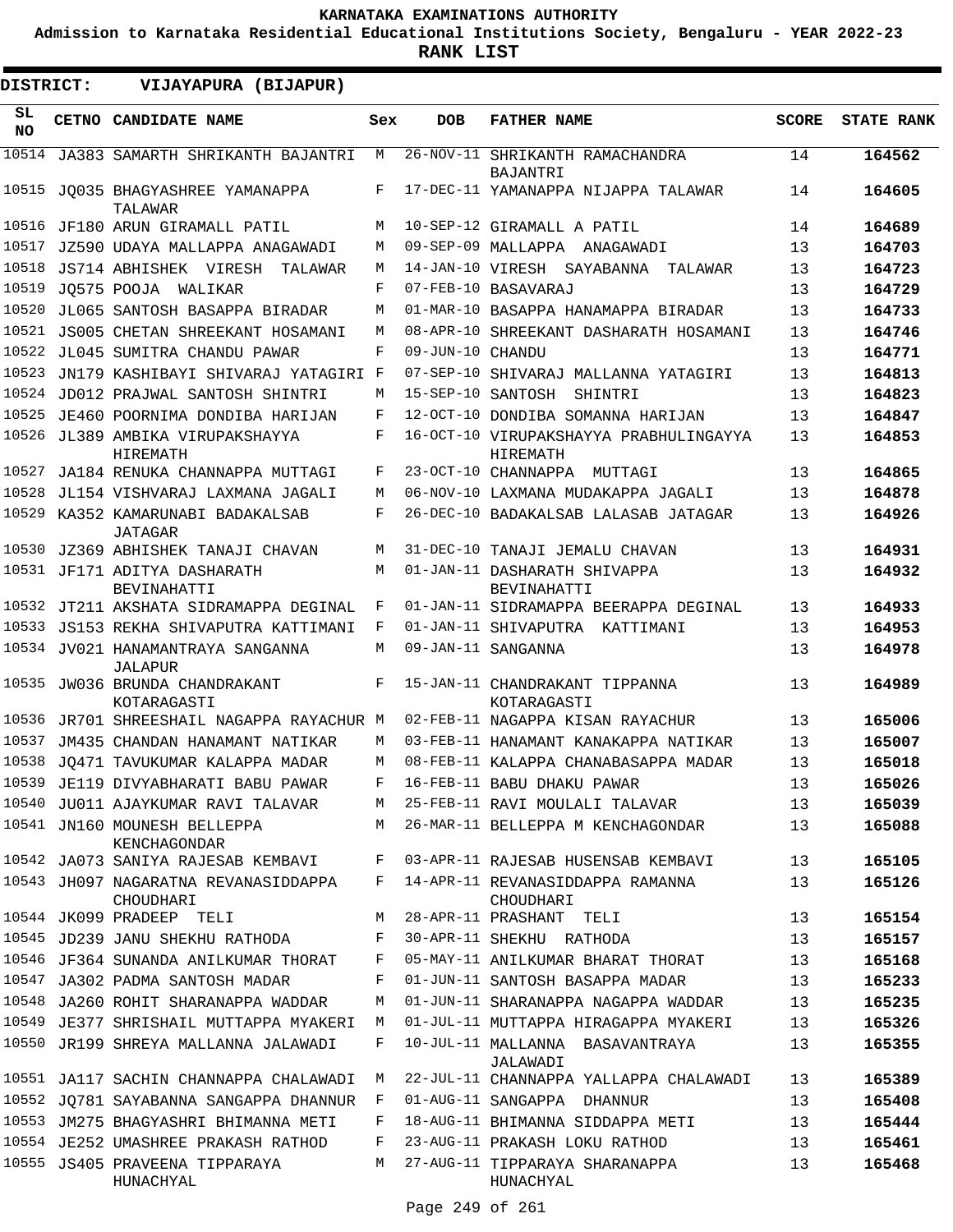**Admission to Karnataka Residential Educational Institutions Society, Bengaluru - YEAR 2022-23**

| DISTRICT:  | VIJAYAPURA (BIJAPUR)                                                         |     |                   |                                              |              |                   |
|------------|------------------------------------------------------------------------------|-----|-------------------|----------------------------------------------|--------------|-------------------|
| SL.<br>NO. | CETNO CANDIDATE NAME                                                         | Sex | <b>DOB</b>        | <b>FATHER NAME</b>                           | <b>SCORE</b> | <b>STATE RANK</b> |
| 10556      | JK175 SUMA SANTOSH RATHOD                                                    | F   |                   | 29-AUG-11 SANTOSH J RATHOD                   | 13           | 165476            |
| 10557      | JN236 DAVALASA MAIBUBSA GOGI                                                 | M   |                   | 05-OCT-11 MAIBUBSA CHANDASA GOGI             | 13           | 165545            |
| 10558      | JK185 AMRUTA KRISHNA ASANGI                                                  | F   |                   | 16-OCT-11 KRISHNA ASANGI                     | 13           | 165566            |
| 10559      | JS020 SUPRITA SHIVANAND NAYKODI                                              | F   |                   | 17-OCT-11 SHIVANAND KALLAPPA NAYKODI         | 13           | 165567            |
| 10560      | JS171 SHIVARAJ<br>KALABURGI                                                  | M   |                   | 03-NOV-11 MAHANTESH KALABURGI                | 13           | 165601            |
| 10561      | JX156 SANGEETA RAJU LAMANI                                                   | F   | 06-NOV-11 RAJU    |                                              | 13           | 165607            |
| 10562      | JS692 LAKSHMI MANTAPPA BAJANTRI                                              | F   |                   | 24-NOV-11 MANTAPPA MALLAPPA BAJANTRI         | 13           | 165645            |
| 10563      | JS300 SANJANA PRABHU BHAVOOR                                                 | F   |                   | 25-DEC-11 PRABHU S BHAVOOR                   | 13           | 165704            |
| 10564      | JN104 MALAKAJI SHARANAPPA TALAVAR M                                          |     |                   | 01-JAN-12 SHARANAPPA BHIMANNA TALAVAR        | 13           | 165714            |
| 10565      | JF008 SUSHMITA SHRIMANT BARAGALI F                                           |     |                   | 01-JAN-12 SHRIMANT<br>BARAGALI               | 13           | 165720            |
|            | 10566 JF434 RAKSHITA RAVINDRA<br>IBRAHIMPUR                                  | F   |                   | 01-APR-12 RAVINDRA MALLESHAPPA<br>IBRAHIMPUR | 13           | 165753            |
| 10567      | JM084 AKSHATA AMBRESH PUJARI                                                 | F   |                   | 25-DEC-09 AMBRESH BIRAPPA PUJARI             | 12           | 165779            |
| 10568      | JH172 ABDULLA MAIBOOB HADIMANI                                               | M   |                   | 01-JAN-10 MAIBOOB HADIMANI                   | 12           | 165780            |
| 10569      | JU006 YASHODA NAMADEV RATHOD                                                 | F   |                   | 01-FEB-10 NAMADEV LALU RATHOD                | 12           | 165797            |
| 10570      | JC220 PRAJWAL SANGAPPA NALATAVAD                                             | М   |                   | 26-APR-10 SANGAPPA MAREPPA NALATAVAD         | 12           | 165813            |
| 10571      | JO083 SANGAMESH SHARANAPPA KOLKAR M                                          |     |                   | 01-JUN-10 SHARANAPPA KOLKAR                  | 12           | 165827            |
|            | 10572 JF197 TANAJ MOULASAB YADRAMI                                           | F   |                   | 15-JUL-10 MOULASAB SHAKSAB YADRAMI           | 12           | 165843            |
|            | 10573 JF177 ABHILASH YALLAPPA<br>BANDIVADDAR                                 | M   |                   | 19-JUL-10 YALLAPPA SHETTEPPA<br>BANDIVADDAR  | 12           | 165844            |
|            | 10574 JE171 CHAITRA MALAKANNA<br>ANJUTAGI                                    | F   |                   | 10-AUG-10 MALAKANNA CHANDAPPA<br>ANJUTAGI    | 12           | 165854            |
| 10575      | JR263 RASHMI<br>PURADAL                                                      | F   | 20-SEP-10 RAJU    |                                              | 12           | 165885            |
| 10576      | JR623 SATISH SHANKAR SUNGATHAN                                               | M   |                   | 01-OCT-10 SHANKAR MADIVALAPP SUNGATHAN       | 12           | 165889            |
| 10577      | JS517 AARATI NARASAPPA BAJANTRI                                              | F   |                   | 02-OCT-10 NARASAPPA KALLAPPA BAJANTRI        | 12           | 165890            |
| 10578      | <b>JZ370 PRAVEEN VIKAS RATHOD</b>                                            | M   |                   | 02-OCT-10 VIKAS RATHOD                       | 12           | 165892            |
| 10579      | JR749 savitri amoghasidda bisanal F                                          |     |                   | 03-OCT-10 amoghasidda                        | 12           | 165893            |
| 10580      | JE242 SOUNDARYA SOMANING KAMBALE                                             | F   |                   | 06-OCT-10 SOMANING AMASIDDA KAMBALE          | 12           | 165896            |
| 10581      | JO036 BHARATI PARASAPPA TALAWAR                                              | F   |                   | 12-OCT-10 PARASAPPA HANAMANT TALAWAR         | 12           | 165902            |
|            | 10582 JL081 ROHIT RAMESH RATHOD                                              | M   |                   | 03-NOV-10 RAMESH SHANKRAPPA RATHOD           | 12           | 165920            |
|            | 10583 JF355 ANEEL SOMANING NAYAKODI                                          | M   |                   | 14-NOV-10 SOMANING NAYAKODI                  | 12           | 165933            |
|            | 10584 JR153 NIKITA SHARANAPPA DODAMANI F                                     |     |                   | 08-DEC-10 SHARANAPPA TIPPANNA DODAMANI       | 12           | 165955            |
|            | 10585 JV211 SARASWATI SOMANAGOUDA PATIL F 11-DEC-10 SOMANGOUDA NINGAPPAGOUDA |     |                   | PATIL                                        | 12           | 165960            |
|            | 10586 JB063 SNEHA MULASAVALAGI                                               |     |                   | F 04-JAN-11 YAMANAPPA                        | 12           | 166026            |
|            | 10587 JF287 SRUSHTI RAMESH DODAMANI                                          | F   |                   | 15-JAN-11 RAMESH NAGAPPA DODAMANI            | 12           | 166037            |
|            | 10588 JX041 SANJANA SUBHAS RATHOD                                            | F   |                   | 30-JAN-11 SUBHAS RATHOD                      | 12           | 166054            |
|            | 10589 JK164 RAHUL PRAKASH WALIKAR                                            | M   |                   | 09-MAR-11 PRAKASH SHAMARAYA WALIKAR          | 12           | 166108            |
|            | 10590 JE390 BHAGYASHREE GIRIMALLA<br>RAGATE                                  | F   |                   | 26-MAR-11 GIRAMALLA S RAGATE                 | 12           | 166135            |
|            | 10591 JW080 CHIDANAND IRANNA GADANCHI                                        |     |                   | M 16-APR-11 IRANNA GADANCHI                  | 12           | 166169            |
|            | 10592 JL172 NINGARAJ BASAPPA<br>KALLAPPAGOL                                  |     |                   | M 19-MAY-11 BASAPPA LAKKAPPA KALLAPPAGOL     | 12           | 166249            |
|            | 10593 JT153 RAVICHANDRA SHIVASHARANA<br>NAVI                                 | M   |                   | 28-JUN-11 SHIVASHARANA JAGAPPA NAVI          | 12           | 166344            |
|            | 10594 JR633 SUDEEP MAHADEVAPP HAYYAL                                         | M   |                   | 10-JUL-11 MAHADEVAPPA NINGAPPA HAYYAL        | 12           | 166379            |
|            | 10595 JD134 SANDESH SANDEEP LAMANI                                           | M   |                   | 12-JUL-11 SANDEEP LAMANI                     | 12           | 166387            |
|            | 10596 JM432 YAMANAVVA SABANNA VADDAR                                         | F   | 15-JUL-11 SABANNA |                                              | 12           | 166393            |
|            | 10597 JR639 SHWETA KHAJAPPA MANGALOOR                                        | F   |                   | 20-JUL-11 KHAJAPPA NINGAPPA MANGALOOR        | 12           | 166405            |
|            | 10598 JV223 HAJARATUMAR MAHAMMADISAQ<br>AFARAD                               | M   |                   | 23-JUL-11 MAHAMMADISAQ HASANSAB AFARAD       | 12           | 166413            |
|            | 10599 JM255 CHETAN CHANDRASHEKHAR                                            |     |                   | M 05-AUG-11 CHANDRASHEKHAR HADAPAD           | 12           | 166438            |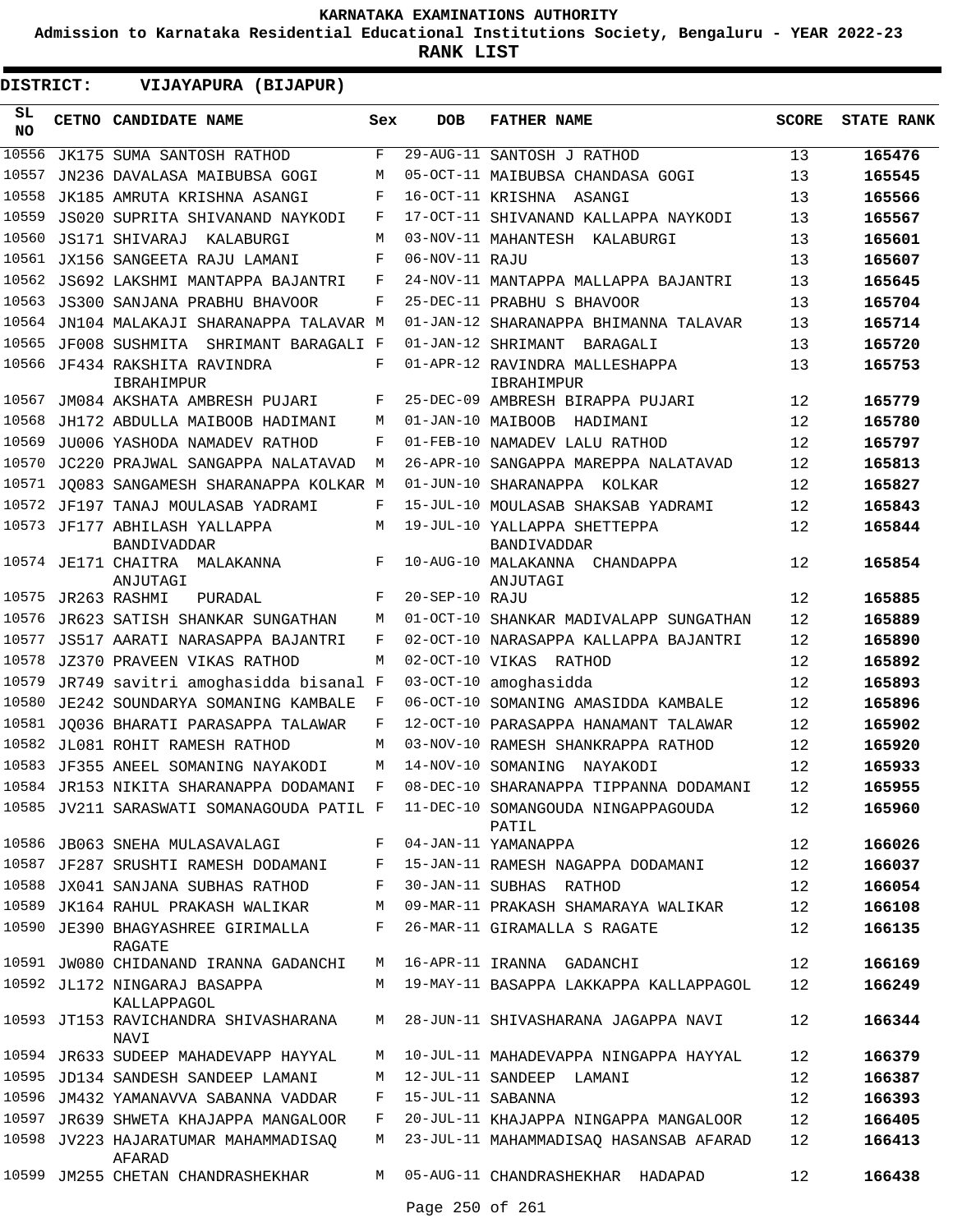**Admission to Karnataka Residential Educational Institutions Society, Bengaluru - YEAR 2022-23**

**RANK LIST**

| <b>DISTRICT:</b> |  | VIJAYAPURA (BIJAPUR)                                     |     |                   |                                                     |              |                   |
|------------------|--|----------------------------------------------------------|-----|-------------------|-----------------------------------------------------|--------------|-------------------|
| SL<br>NO.        |  | CETNO CANDIDATE NAME                                     | Sex | <b>DOB</b>        | <b>FATHER NAME</b>                                  | <b>SCORE</b> | <b>STATE RANK</b> |
|                  |  | HADAPAD                                                  |     |                   |                                                     |              |                   |
| 10600            |  | JD251 SUMITRA PARASHURAM HOSAMANI F                      |     |                   | 11-SEP-11 PARASHURAM MAHADEVAPPA<br>HOSAMANI        | 12           | 166511            |
| 10601            |  | JR529 POOJA RAVI RATHODA                                 | F   |                   | 12-SEP-11 RAVI SHIVALAL RATHODA                     | 12           | 166512            |
| 10602            |  | JH131 ISHWARYA SUDHAKAR VAGHAMORE F                      |     |                   | 15-SEP-11 SUDHAKAR SATISH VAGHAMORE                 | 12           | 166516            |
| 10603            |  | JE123 AJAY RAVIKUMAR RATHOD                              | М   |                   | 23-SEP-11 RAVIKUMAR DHANASING RATHOD                | 12           | 166535            |
|                  |  | 10604 JE166 PRATIKSHA CHAYAPPA<br>GAYAKAWAD              | F   |                   | 27-SEP-11 CHAYAPPA KHAJAPPA GAYAKAWAD               | 12           | 166544            |
|                  |  | 10605 JR605 ISHWARI MADIWALAPPA YADRAMI F                |     |                   | 18-OCT-11 MADIWALAPPA SHARANAPPA<br>YADRAMI         | 12           | 166582            |
| 10606            |  | JU117 NINGANNA<br>YATANUR                                | М   | 29-OCT-11 SHANKAR |                                                     | 12           | 166603            |
| 10607            |  | JF198 MALLIKARJUN SHIVAPPA KAGAR                         | M   |                   | 14-NOV-11 SHIVAPPA ANANDA KAGAR                     | 12           | 166625            |
| 10608            |  | KA433 SOHAN ARJUN RATHOD                                 | М   |                   | 24-NOV-11 ARJUN RATHOD                              | 12           | 166649            |
| 10609            |  | JO211 SATISH MAHANTESH PATIL                             | M   |                   | 26-NOV-11 MAHANTESH IRANAGOUDA PATIL                | 12           | 166652            |
| 10610            |  | KA476 NAYAN SOMANING MADAR                               | M   |                   | 01-JAN-12 SOMANING SHANKREPPA MADAR                 | 12           | 166706            |
| 10611            |  | JS535 NINGAMMA BALLAPPA DANGI                            | F   |                   | 01-JAN-12 BALAPPA SHARANAPPA DANGI                  | 12           | 166707            |
| 10612            |  | JR492 SAMEER BANDENAWAZ<br>TALIKOTI M                    |     |                   | 07-JAN-12 BANDENAWAZ<br>TALIKOTI                    | 12           | 166717            |
| 10613            |  | JE376 SHILPA RAVI AGARAKHED                              | F   |                   | 14-JAN-12 RAVI DUNDAPPA AGARAKHED                   | 12           | 166718            |
|                  |  | 10614 JE501 SUSHMITA RATNAKAR GUMATE                     | F   |                   | 17-FEB-12 RATNAKAR A GUMATE                         | 12           | 166727            |
| 10615            |  | JU042 VAISHNAVI SIDDARAM PATTAR                          | F   |                   | 18-APR-12 SIDDARAM PATTAR                           | 12           | 166738            |
| 10616            |  | JG232 SHRUSHTI<br>MADEV BIRADAR                          | F   | 30-APR-12 MADEV   | <b>BIRADAR</b>                                      | 12           | 166739            |
| 10617            |  | JB282 LAXMAN BASAPPA MADAR                               | M   |                   | 01-JAN-09 BASAPPA RAMAPPA MADAR                     | 11           | 166747            |
| 10618            |  | JK111 RAJASHREE SHIVAYOGEPPA KHED                        | F   |                   | 20-NOV-09 SHIVAYOGEPPA HONNAPPA KHED                | 11           | 166760            |
| 10619            |  | JF200 LAXMI PARAMESHWAR BANASODE                         | F   |                   | 01-MAR-10 PARAMESHWAR HIRACHAND<br><b>BANASODE</b>  | 11           | 166787            |
| 10620            |  | JZ078 SEETA NAGAPPA MARANUR                              | F   |                   | 11-MAY-10 NAGAPPA LAXMAN MARANUR                    | 11           | 166803            |
| 10621            |  | JO156 LAKSHMI GURUSIDDAPPA<br>BADAGANDI                  | F   |                   | 22-JUL-10 GURUSIDDAPPA AMARAPPA<br>BADAGANDI        | 11           | 166827            |
| 10622            |  | JZ007 PALLAVI BHEERAPPA KHANDEKAR F                      |     |                   | 07-AUG-10 BHEERAPPA<br>KHANDEKAR                    | 11           | 166829            |
|                  |  | 10623 JT101 SACHIN MAHANTESH BENAKOTAGI M                |     |                   | 09-SEP-10 MAHANTESH SAYABANNA<br><b>BENAKOTAGI</b>  | 11           | 166841            |
|                  |  | 10624 JQ029 SANGANABASAVVA SHARANAGOUD<br><b>BIRADAR</b> | F   |                   | 17-OCT-10 SHARANAGOUD RAMANAGOUDA<br><b>BIRADAR</b> | 11           | 166864            |
|                  |  | 10625 JF143 PRAJWAL NAGAPPA NADUGADDI                    | М   |                   | 26-DEC-10 NAGAPPA VITTHAL NADUGADDI                 | 11           | 166926            |
|                  |  | 10626 JH242 AKSHATA SURESH KADANI                        | F   |                   | 01-JAN-11 SURESH SHANKAREPPA KADANI                 | 11           | 166932            |
|                  |  | 10627 JX200 SANTOSH BHIMANAGOUD<br>NYAMAGOUD             | М   |                   | 17-JAN-11 BHIMANAGOUD BASAPPA NYAMAGOUD             | 11           | 166976            |
|                  |  | 10628 JH071 GURUNATH KASHINATH RATHOD                    | М   |                   | 20-JAN-11 KASHINATH SOMU RATHOD                     | 11           | 166977            |
| 10629            |  | JF088 APARNA SUBHAS SAKRE                                | F   |                   | 19-FEB-11 SUBHAS NANAGOUD SAKRE                     | 11           | 167015            |
|                  |  | 10630 JZ213 ANJANA RAVI JADHAV                           | F   |                   | 25-FEB-11 RAVI HABU JADHAV                          | 11           | 167019            |
|                  |  | 10631 JB099 AMOGHSIDDA SANGAPPA POOJARI M                |     |                   | 25-MAR-11 SANGAPPA POOJARI                          | 11           | 167067            |
|                  |  | 10632 JH254 MAIBUSAB MUSTAN TADDEWADI                    | М   |                   | 29-MAR-11 MUSTAN GAIBUSAB TADDEWADI                 | 11           | 167073            |
|                  |  | 10633 JL404 RENUKA RAVIRAJ SUTAGUNDAR                    | F   |                   | 07-APR-11 RAVIRAJ MADIVALAPPA<br>SUTAGUNDAR         | 11           | 167094            |
|                  |  | 10634 KA128 SIDDHARTH ANAND MANVAR                       | М   |                   | 30-MAY-11 ANAND PANDURANG MANVAR                    | 11           | 167199            |
|                  |  | 10635 JG162 ASHWINI GANGADHAR JADHAV                     | F   |                   | 01-JUN-11 GANGADHAR SHEVU JADHAV                    | 11           | 167205            |
|                  |  | 10636 JO074 SAMEER DAVALASAB NADAF                       | М   |                   | 02-JUN-11 DAVALASAB NABISAB NADAF                   | 11           | 167216            |
|                  |  | 10637 JU116 SHRUSHTHI SIDRAMAPPA WADDAR F                |     |                   | 07-JUN-11 SIDRAMAPPA HANAMANT WADDAR                | 11           | 167225            |
|                  |  | 10638 JB295 KANCHANA BADDU PAWAR                         | F   |                   | 16-JUN-11 BADDU RUPLU PAWAR                         | 11           | 167248            |
|                  |  | 10639 JZ185 SADASHIV BENAPPA KIRSUR                      | М   |                   | 28-JUN-11 BENAPPA SIDDAPPA KIRSUR                   | 11           | 167279            |
|                  |  | 10640 JL345 SIDDU BHIMRAYA BYALAL                        | М   |                   | 02-JUL-11 BHIMRAYA HANAMAPPA BYALAL                 | 11           | 167289            |
|                  |  | 10641 JX182 PREETAM YALLAPPA                             | М   |                   | 27-JUL-11 YALLAPPA RANGAPPAGOL                      | 11           | 167353            |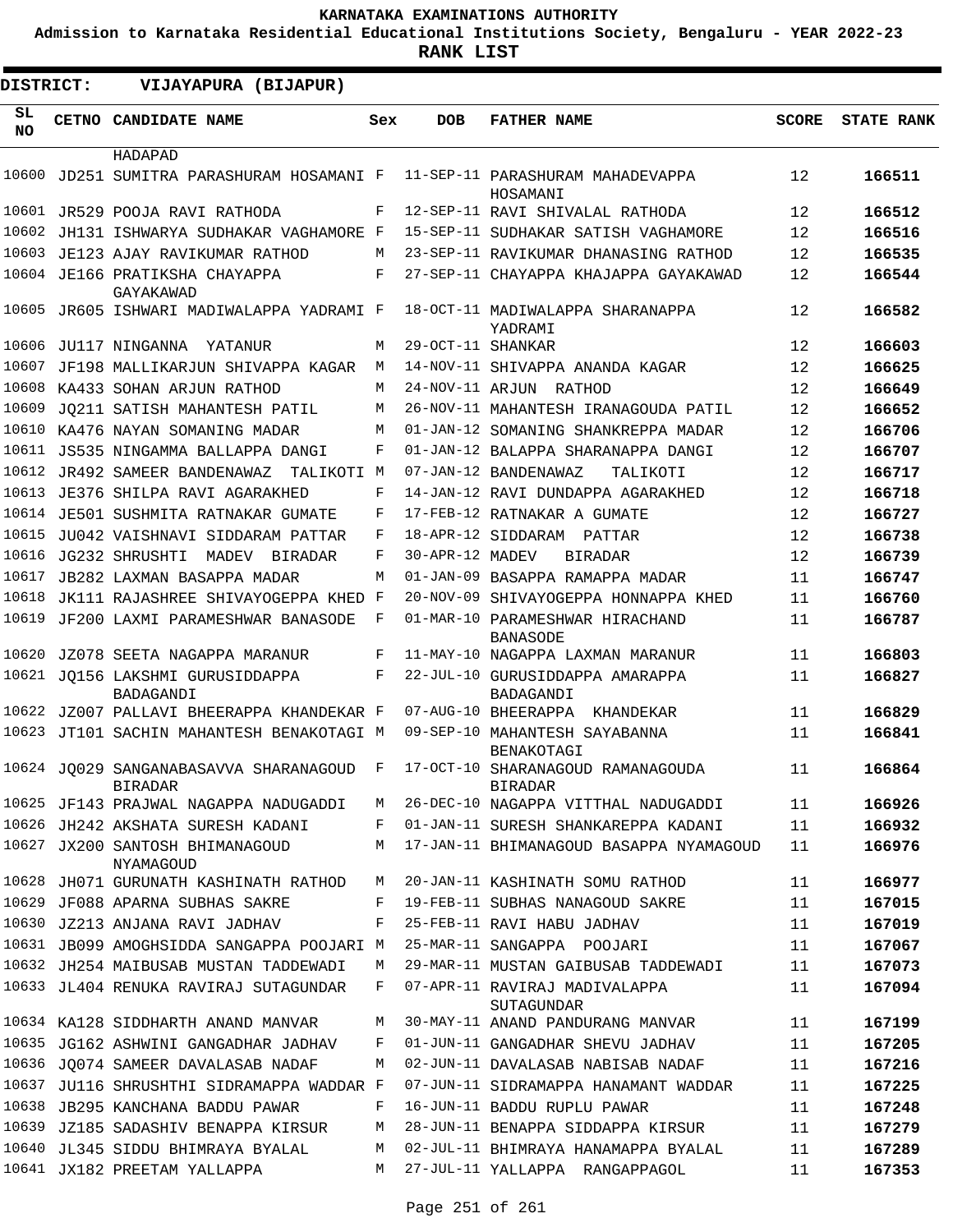**Admission to Karnataka Residential Educational Institutions Society, Bengaluru - YEAR 2022-23**

| <b>DISTRICT:</b> |  | VIJAYAPURA (BIJAPUR)                              |     |                    |                                                        |              |                   |
|------------------|--|---------------------------------------------------|-----|--------------------|--------------------------------------------------------|--------------|-------------------|
| SL<br><b>NO</b>  |  | <b>CETNO CANDIDATE NAME</b>                       | Sex | <b>DOB</b>         | <b>FATHER NAME</b>                                     | <b>SCORE</b> | <b>STATE RANK</b> |
|                  |  | RANGAPPAGOL                                       |     |                    |                                                        |              |                   |
| 10642            |  | JF370 NISHA RAJU RATHOD                           | F   |                    | 01-AUG-11 RAJU SOMASING RATHOD                         | 11           | 167362            |
| 10643            |  | JP267 SANIYA AJMEER MUKIHAL                       | F   |                    | 12-AUG-11 AJMEER AMINPATEL MUKIHAL                     | 11           | 167392            |
|                  |  | 10644 JC079 CHANDRASHEKHAR HANAMANTH<br>PARIYAVAR | М   |                    | 16-AUG-11 HANAMANTH BABAYYA PARIYAVAR                  | 11           | 167400            |
| 10645            |  | JY229 PORNIMA SIDDAPPA HUNDAKAR                   | F   |                    | 18-AUG-11 SIDDAPPA BASAPPA HUNDAKAR                    | 11           | 167406            |
| 10646            |  | JT154 GAYATRI SURESH RATHOD                       | F   |                    | 26-AUG-11 SURESH RATHOD                                | 11           | 167424            |
| 10647            |  | JF398 KARAN PINTU RATHOD                          | M   |                    | 26-AUG-11 PINTU REVU RATHOD                            | 11           | 167426            |
| 10648            |  | JX052 GANESH RAVINDRA TALEWAD                     | M   |                    | 29-AUG-11 RAVINDRA<br>TALEWAD                          | 11           | 167432            |
| 10649            |  | JZ424 RASHIDABANU HUSANSAB<br>TEDGUNDI            | F   |                    | 16-SEP-11 HUSANSAB BHASHASAB TEDGUNDI                  | 11           | 167459            |
| 10650            |  | JK017 YASHVANT SUNIL POTE                         | M   | 17-SEP-11 SUNIL    | POTE                                                   | 11           | 167463            |
|                  |  | 10651 JU107 SIDDU SHIVAPPA HARIJAN                | M   |                    | 04-OCT-11 SHIVAPPA HUCHHAPPA HARIJAN                   | 11           | 167487            |
|                  |  | 10652 JS084 NITIN PRABHUGOUDA BIRADAR             | M   |                    | 06-OCT-11 PRABHUGOUDA TIRTHAPPAGOUDA<br><b>BIRADAR</b> | 11           | 167491            |
| 10653            |  | JR681 PRASHANAT SHIVAPPA PUJARI                   | M   |                    | 06-OCT-11 SHIVAPPA MALASIDDAPPA PUJARI                 | 11           | 167492            |
| 10654            |  | JE009 PRIYAKA RAVI KAMBLE                         | F   |                    | 09-OCT-11 RAVI MADEV KAMBLE                            | 11           | 167500            |
| 10655            |  | JF455 SATAPPA SHRIKANT BOLASUR                    | M   |                    | 29-OCT-11 SHRIKANT SATAPPA BOLASUR                     | 11           | 167549            |
| 10656            |  | JS258 KIRTI ANIL NATIKAR                          | F   |                    | 08-NOV-11 ANILKUMAR MAHADEVAPPA NATIKAR                | 11           | 167560            |
| 10657            |  | JE181 RENUKA SANTOSH HUGAR                        | F   |                    | 26-MAR-12 SANTOSH RAMANNA HUGAR                        | 11           | 167666            |
| 10658            |  | JE506 SANGAMESH BASAVRAJ LONI                     | М   |                    | 01-JAN-10 BASAVRAJ VITTHAL LONI                        | 10           | 167697            |
| 10659            |  | JE173 PRAVEEN IRAPPA KOLI                         | M   | 08-JUL-10 IRAPPA   | KOLI                                                   | 10           | 167743            |
| 10660            |  | JE281 SAVITA LAXMAN KAMBALE                       | F   |                    | 20-JUL-10 LAXMAN TUKARAM KAMBALE                       | 10           | 167747            |
| 10661            |  | JR550 VAISHALI MALAKAPPA BYAKOD                   | F   |                    | 29-SEP-10 MALAKAPPA MADEPPA BYAKOD                     | 10           | 167782            |
| 10662            |  | JY480 SWATI PUNDALEEK<br><b>CHAVAN</b>            | F   |                    | 02-OCT-10 PUNDALEEK<br>NANASING CHAVAN                 | 10           | 167784            |
| 10663            |  | JS402 SUMITRA SIDDAPPA KATTIMANI                  | F   |                    | 10-OCT-10 SIDDAPPA KATTIMANI                           | 10           | 167792            |
| 10664            |  | JR273 PREEYA VITTAL DODAMANI                      | F   |                    | 01-NOV-10 VITTAL BHAGAPPA DODAMANI                     | 10           | 167816            |
| 10665            |  | JX356 KHAJEVALI HUSENABASHA NADAF M               |     |                    | 13-NOV-10 HUSENABASHA<br>NADAF                         | 10           | 167831            |
| 10666            |  | JB118 CHANDRAKALA HONNAPPA<br>NATIKAR             | F   |                    | 22-NOV-10 HONNAPPA RAMANNA NATIKAR                     | 10           | 167836            |
|                  |  | 10667 JA110 TANJILA SIKANDAR SAB<br>DILAWAD       | F   |                    | 22-NOV-10 SIKANDAR SAB AMINASAB DILAWAD                | 10           | 167838            |
|                  |  | 10668 JZ437 SANDESH SURESH PAWAR                  | M   |                    | 11-DEC-10 SURESH PAWAR                                 | 10           | 167849            |
|                  |  | 10669 JN049 AKASH GOUDAPPA DHANNUR                | M   |                    | 01-JAN-11 GOUDAPPA KANAKAPPA DHANNUR                   | 10           | 167863            |
|                  |  | 10670 JR093 GURU SHIVAPUTRA SARANDI               | М   |                    | 01-JAN-11 SHIVAPUTRA SHANKREPPA SARANDI                | 10           | 167872            |
|                  |  | 10671 JH423 MALAKAPPA SURYKANTA PUJARI            | М   |                    | 01-JAN-11 SURYKANTA BUDDAPPA PUJARI                    | 10           | 167876            |
|                  |  | 10672 JE277 AMRUTA TUKARAM CHOUDARI               | F   |                    | 05-JAN-11 TUKARAM CHOUDARI                             | 10           | 167901            |
|                  |  | 10673 JF236 SOUMYA KALLAPPA BALAGAON              | F   |                    | 17-JAN-11 KALLAPPA REVANASIDDA BALAGAON                | 10           | 167917            |
|                  |  | 10674 JF430 CHANDRAKANTH BHEMARAY<br>CHANDAKAVATE | М   |                    | 20-MAR-11 BHEMARAY CHANDRAKANTH<br>CHANDAKAVATE        | 10           | 167994            |
|                  |  | 10675 JY471 GOLLAL BALAPPA NAVI                   | M   |                    | 11-APR-11 BALAPPA HANAMANTH NAVI                       | 10           | 168026            |
|                  |  | 10676 JN162 PREMAKUMAR HANAMANTRAYA<br>LAMANI     | M   |                    | 17-APR-11 HANAMANTRAYA SHIVAPPA LAMANI                 | 10           | 168035            |
|                  |  | 10677 JH192 ASHWINI MAHADEV MALI                  | F   |                    | 02-MAY-11 MAHADEV MALI                                 | 10           | 168067            |
|                  |  | 10678 JS675 ABHISHEK PANDU RATHOD                 | M   |                    | 18-MAY-11 PANDU LAKSHMAN RATHOD                        | 10           | 168102            |
|                  |  | 10679 JA412 VISHAL VILAS CHAVAN                   | M   |                    | 20-MAY-11 VILAS CHAVAN                                 | 10           | 168105            |
|                  |  | 10680 JE132 REVANASIDDA SHANTAPPA<br>SANATANGI    | M   |                    | 01-JUN-11 SHANTAPPA NARASINGA SANATANGI                | 10           | 168129            |
|                  |  | 10681 JJ107 OMKAR SANJAY RATHOD                   |     | M 02-JUN-11 SANJAY |                                                        | 10           | 168132            |
|                  |  | 10682 JP002 ANITA DHARMANNA MELINAKRI             | F   |                    | 12-JUN-11 DHARMANNA BHIMANNA MELINAKRI                 | 10           | 168157            |
|                  |  | 10683 JM083 LAXMI YALLAPPA MADAR                  | F   |                    | 15-JUN-11 YALLAPPA MADAR                               | 10           | 168164            |
|                  |  | 10684 JZ438 ANJALI BASU CHAVAN                    | F   |                    | 25-JUN-11 BASU TUKARAM CHAVAN                          | 10           | 168190            |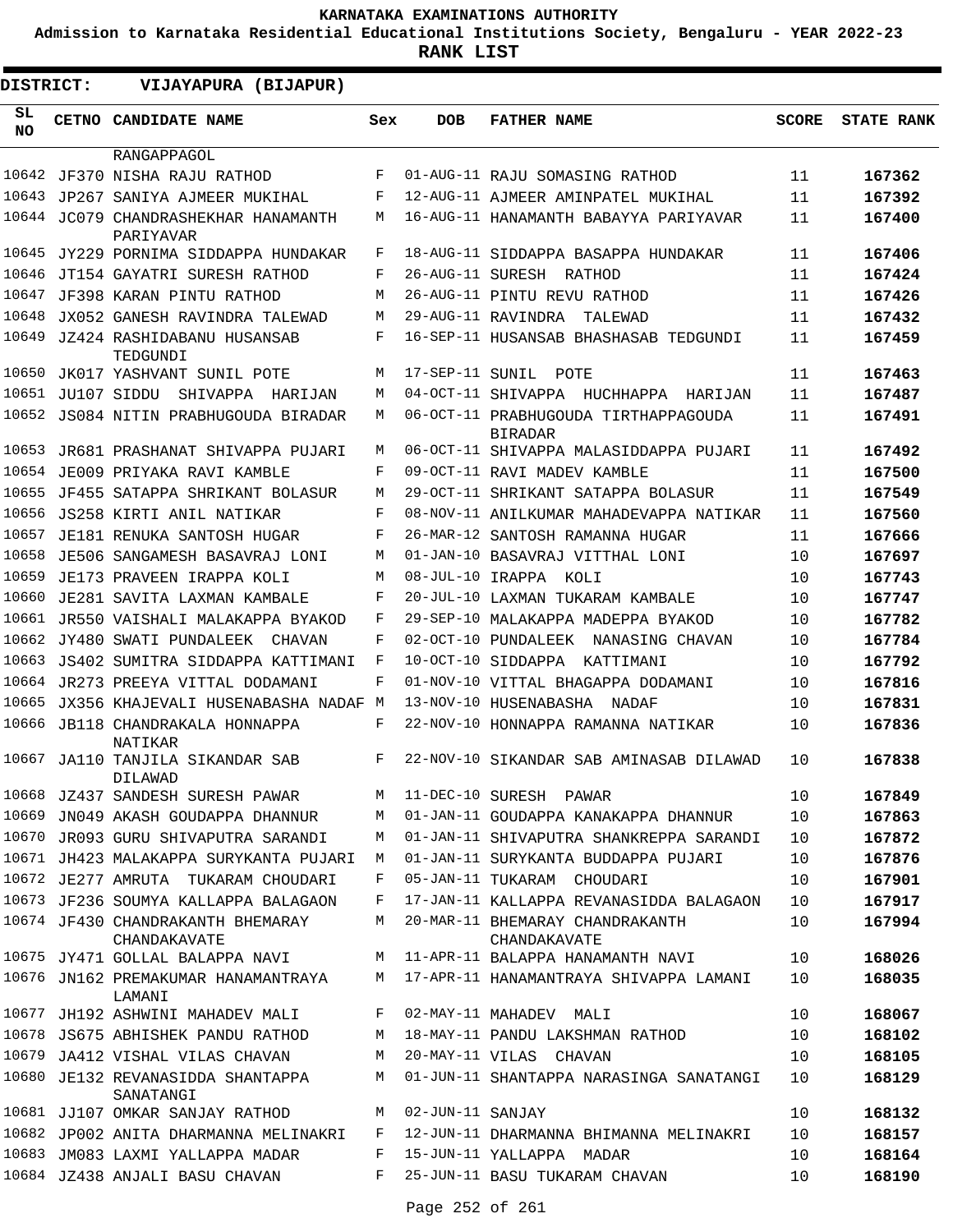**Admission to Karnataka Residential Educational Institutions Society, Bengaluru - YEAR 2022-23**

**RANK LIST**

 $\blacksquare$ 

| <b>DISTRICT:</b> |              | VIJAYAPURA (BIJAPUR)                                                      |     |                   |                                                                                    |              |                   |
|------------------|--------------|---------------------------------------------------------------------------|-----|-------------------|------------------------------------------------------------------------------------|--------------|-------------------|
| SL<br>NO.        | <b>CETNO</b> | CANDIDATE NAME                                                            | Sex | <b>DOB</b>        | <b>FATHER NAME</b>                                                                 | <b>SCORE</b> | <b>STATE RANK</b> |
| 10685            |              | JH072 SIDDAMMA PRABHAKAR WALIKAR                                          | F   |                   | 06-JUL-11 PRABHAKAR BASANINGAPPA<br>WALIKAR                                        | 10           | 168210            |
| 10686            |              | JR242 SHIVAGOND GURULING<br>MADAKIHAL                                     | М   |                   | 08-JUL-11 GURULING SHIVAGOND MADAKIHAL                                             | 10           | 168214            |
| 10687            |              | JP131 RAKSHITA MAHANTESH VADDAR                                           | F   |                   | 27-JUL-11 MAHANTESH SHANKREPPA VADDAR                                              | 10           | 168245            |
| 10688            |              | JV200 SAKSHI LAXMAN YANKANCHI                                             | F   |                   | 30-JUL-11 LAXMAN SHARANAPPA YANKANCHI                                              | 10           | 168248            |
| 10689            |              | JO402 BHAGYA BASAPPA KOULAGI                                              | F   |                   | 07-AUG-11 BASAPPA HANAMANT KOULAGI                                                 | 10           | 168266            |
| 10690            |              | JH098 SAYINATH HANAMANT BANASODE                                          | M   |                   | 07-AUG-11 HANAMANT RAMANNA BANASODE                                                | 10           | 168267            |
| 10691            |              | JG142 MAHESH MALLESHI NAROTI                                              | М   |                   | 13-AUG-11 MALLESHI BHEERAPPA NAROTI                                                | 10           | 168283            |
| 10692            |              | JV187 SHUBHAM VASANTA CHAVAN                                              | М   | 27-AUG-11 VASANTA |                                                                                    | 10           | 168302            |
| 10693            |              | JY038 ANITA KANTU RATHOD                                                  | F   |                   | 01-SEP-11 KANTU RAVI RATHOD                                                        | 10           | 168312            |
| 10694            |              | JD404 RAHUL PARASAPPA SOMANAL                                             | М   |                   | 16-SEP-11 PARASAPPA NINGAPPA SOMANAL                                               | 10           | 168331            |
| 10695            |              | JL117 POORNIMA DYAMANNA NAGUR                                             | F   |                   | 29-SEP-11 DYAMANNA SANGAPPA NAGUR                                                  | 10           | 168357            |
| 10696            |              | JF505 RAVIKANT<br>SHIVANAND<br><b>BIRADAR</b>                             | М   |                   | 04-OCT-11 SHIVANAND<br>BIRADAR                                                     | 10           | 168366            |
| 10697            |              | JS613 SHANKAR BASAVARAJ SUNGTHAN                                          | М   |                   | 30-OCT-11 BASAVARAJ<br>SUNGTHAN                                                    | 10           | 168404            |
| 10698            |              | JA421 YUVARAJ PARASHURAM CHAWHAN                                          | М   |                   | 10-NOV-11 PARASHURAM SHANKAR CHAWHAN                                               | 10           | 168422            |
| 10699            |              | JA294 JAKEER HAJI KARAJAGI                                                | М   |                   | 13-NOV-11 HAJI KASIMSAB KARAJAGI                                                   | 10           | 168428            |
| 10700            |              | JM241 PAVADAMUTTYA BASAVRAJ MADAR M                                       |     |                   | 10-DEC-11 BASAVRAJ<br>MADAR                                                        | 10           | 168487            |
| 10701            |              | JV087 SPANDANA UMESH REVANNAVAR                                           | F   |                   | 17-DEC-11 UMESH SHARANAPPA REVANNAVAR                                              | 10           | 168497            |
| 10702            |              | JE137 LAXMI SANJU KUMAR KUDIGANUR F                                       |     |                   | 01-JAN-12 SANJU KUMAR SHANKAR KUDIGANUR                                            | 10           | 168521            |
| 10703            |              | JY076 GAIBUSAB MIRASAB JAMADAR                                            | М   |                   | 02-FEB-12 MIRASAB RAJESAB JAMADAR                                                  | 10           | 168532            |
| 10704            |              | JO086 BHOOMIKA BASAPPA BHAGAWATI                                          | F   |                   | 04-FEB-10 BASAPPA CHINNAPPA BHAGAWATI                                              | 9            | 168573            |
| 10705            |              | JN124 AKSATA PRAKASH AMBIGER                                              | F   |                   | 08-AUG-10 PRAKASH BASAPPA AMBIGER                                                  | 9            | 168601            |
| 10706            |              | JO474 RAMESH RAJAPPA MADAR                                                | М   |                   | 08-AUG-10 RAJAPPA RAMESH MADAR                                                     | 9            | 168602            |
| 10707            | JY251 ZAID   | PATIL                                                                     | М   |                   | 07-SEP-10 GAPURAPATEL<br>PATIL                                                     | 9            | 168615            |
| 10708            |              | JV029 MAHESH MANTAGOUD BAGALI                                             | М   |                   | 25-SEP-10 MANTAGOUD NARASANAGOUD BAGALI                                            | 9            | 168624            |
| 10709            |              | JX263 MISBA RAZAK BADAMI                                                  | F   |                   | 04-OCT-10 RAZAK RAJESAB BADAMI                                                     | 9            | 168632            |
| 10710            |              | JR191 BHAGYASHREE YALLAPPA KHADRI F                                       |     |                   | 07-NOV-10 YALLAPPA KENCHAPPA KHADRI                                                | 9            | 168656            |
| 10711            |              | JO079 AISHWARYA DYAVAPPA<br>GUNDAKAJRAGI                                  | F   |                   | 09-NOV-10 DYAVAPPA<br>GEEREPPA<br>GUNDAKARJAGI                                     | 9            | 168657            |
|                  |              | 10712 JM410 SACHIN GURUPADAPPA BORAGI                                     | M   |                   | 21-DEC-10 GURUPADAPPA BORAGI                                                       | 9            | 168676            |
|                  |              | 10713 JN276 IRFAN KUTUBUDDIN NADAF                                        |     |                   | M 25-DEC-10 KUTUBUDDIN                                                             | 9            | 168679            |
|                  |              | 10714 JR548 AJAYA DEVINDRA BEKINAL                                        | M   |                   | 24-JAN-11 DEVINDAR BASALINAPPA BEKINAL                                             | 9            | 168735            |
|                  |              | 10715 JZ251 GEETA MANJU MANTUR                                            | F   |                   | 31-JAN-11 MANJU MALAKARI MANTUR                                                    | 9            | 168743            |
|                  |              | 10716 JS155 PAVAN GOPAL RAJANAL                                           | M   |                   | 19-FEB-11 GOPAL HANAMANTH RAJANAL                                                  | 9            | 168768            |
|                  |              | 10717 JZ226 VINOD BASAPPA MALAGAR                                         | M   |                   | 28-FEB-11 BASAPPA MALAGAR                                                          | 9            | 168778            |
|                  |              | 10718 JU171 LAKSHMI NAGAPPA WADDAR                                        |     |                   | F 31-MAR-11 NAGAPPA HULAGAPPA WADDAR                                               | 9            | 168802            |
|                  |              | 10719 JZ079 AISWARAYA SANGAPPA KANBI                                      | F   |                   | 04-APR-11 SANGAPPA GURAYA KANBI                                                    | 9            | 168807            |
|                  |              | 10720 JE364 SAINATH ANAND RUKUMPUR                                        | M   |                   | 11-APR-11 ANAND RUKUMPUR                                                           | 9            | 168819            |
|                  |              | 10721 JS413 AMIT ARUN CHAVAN                                              | М   |                   | 13-APR-11 ARUN JAIRAM CHAVAN                                                       | 9            | 168821            |
|                  |              | 10722 JR555 ROHIT PEERU CHAVAN                                            | M   |                   | 28-APR-11 PEERU CHAVAN                                                             | 9            | 168840            |
|                  |              | 10723 JA438 SUNITA PRAKASH LAMANI                                         | F   |                   | 28-APR-11 PRAKASH RAMU LAMANI                                                      | 9            | 168841            |
|                  |              | 10724 JD214 PRATIBHA SUBHAS GUDIMANI F                                    |     |                   | 03-MAY-11 SUBHAS GUDIMANI                                                          | 9            | 168846            |
|                  |              | 10725 JS701 NAGESH KAREPPA HOSAMANI                                       | M   |                   | 18-MAY-11 KAREPPA SIDDAPPA HOSAMANI                                                | 9            | 168867            |
|                  |              | 10726 JS720 SAKSHI ASHOK AGSAR                                            | F   |                   | 21-MAY-11 ASHOK MADIWALAPPA AGSAR                                                  | 9            | 168875            |
|                  |              | 10727 JQ023 NEELAMMA SHREESHAIL HADAPAD F                                 |     |                   | 09-JUN-11 SHREESHAIL GIRIMALLAPPA<br>HADAPAD                                       | 9            | 168909            |
|                  |              | CHALAVADI                                                                 |     |                   | 10728 JL166 SOUJANYA YAMANAPPA         F   18-JUN-11 YAMANAPPA KANAKAPPA CHALAVADI | 9            | 168925            |
|                  |              | 10729 JE179 DASTAGIR IMAMASAB WALIKAR M 07-JUL-11 IMAMASAB BALUBA WALIKAR |     |                   |                                                                                    | 9            | 168951            |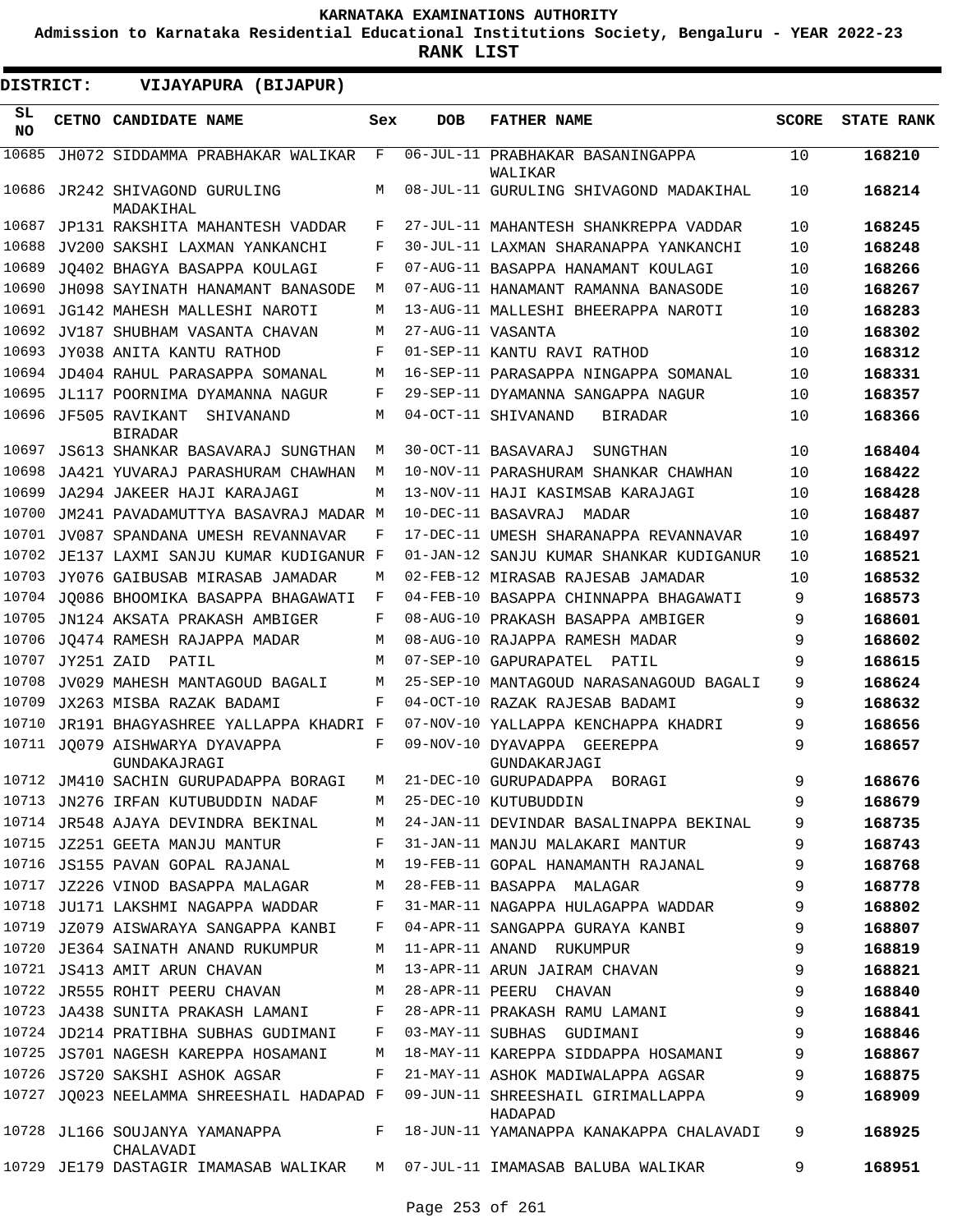**Admission to Karnataka Residential Educational Institutions Society, Bengaluru - YEAR 2022-23**

**RANK LIST**

| DISTRICT:       | VIJAYAPURA (BIJAPUR)                                                               |     |                  |                                                                                  |              |                   |
|-----------------|------------------------------------------------------------------------------------|-----|------------------|----------------------------------------------------------------------------------|--------------|-------------------|
| SL<br><b>NO</b> | <b>CETNO CANDIDATE NAME</b>                                                        | Sex | <b>DOB</b>       | <b>FATHER NAME</b>                                                               | <b>SCORE</b> | <b>STATE RANK</b> |
| 10730           | JS715 BHAGAMM TUKARAM BAJANTRI                                                     | F   |                  | 01-AUG-11 TUKARAM SHRISHAIL BAJANTRI                                             | 9            | 169005            |
| 10731           | JE353 LAXMI PRABHU PUJARI                                                          | F   |                  | 05-AUG-11 PRABHU BHIRAPPA PUJARI                                                 | 9            | 169019            |
| 10732           | JX425 UBEDALLA<br>IMAMAKASHIM<br>KUDACHI                                           | M   |                  | 16-AUG-11 IMAMAKASHIM KUDACHI                                                    | 9            | 169031            |
| 10733           | JO040 SRUSHTI SHIVARAY CHALAWADI                                                   | F   |                  | 19-AUG-11 SHIVARAY KASTURI CHALAWADI                                             | 9            | 169038            |
|                 | 10734 JO182 SUKANYA SIDDAPPA<br>KANAMUCHANAL                                       | F   |                  | 21-AUG-11 SIDDAPPA SHIVAPPA<br>KANAMUCHANAL                                      | 9            | 169045            |
| 10735           | JL049 BAGANNA SHEKHAPPA METI                                                       | М   |                  | 20-SEP-11 SHEKHAPPA BASAPPA METI                                                 | 9            | 169085            |
| 10736           | JS533 BHAGANNA NAIKODI                                                             | M   | 20-SEP-11 IRAPPA |                                                                                  | 9            | 169086            |
| 10737           | JF363 SHARATH SANJAY GAYAKAWAD                                                     | М   |                  | 22-SEP-11 SANJAY HUCHAPPA GAYAKAWAD                                              | 9            | 169091            |
| 10738           | JF188 BHAGYA RAMESH KORAKI                                                         | F   |                  | 21-OCT-11 RAMESH KASHINATH KORAKI                                                | 9            | 169135            |
| 10739           | JX152 CHANDRASHEKAR NINGAPPA<br>PADASALAGI                                         | M   |                  | 07-DEC-11 NINGAPPA SUBBANNA PADASALAGI                                           | 9            | 169190            |
| 10740           | JS123 KARUNA BHIMANNA GUDIMANI                                                     | F   |                  | 07-DEC-11 BHIMANNA IRAPPA GUDIMANI                                               | 9            | 169191            |
|                 | 10741 JC147 SIDDAROD GOLAPPA SOMANAL                                               | М   |                  | 10-JAN-12 GOLAPPA NINGAPPA SOMANAL                                               | 9            | 169234            |
| 10742           | JF374 SATISH VIJAYAKUMAR<br><b>BANDIVADDAR</b>                                     | М   |                  | 16-AUG-09 VIJAYAKUMAR SHATTEPPA<br><b>BANDIVADDAR</b>                            | 8            | 169259            |
| 10743           | JX330 SHREYA SURESH HADIMANI                                                       | F   |                  | 05-SEP-09 SURESH NAMADEV HADIMANI                                                | 8            | 169260            |
| 10744           | <b>JS687 RAHUL RAMESH CHAVAN</b>                                                   | M   |                  | 10-JUL-10 RAMESH BABU CHAVAN                                                     | 8            | 169285            |
| 10745           | JN046 BASAMMA HULAGAPPA POLESHI                                                    | F   |                  | 12-AUG-10 HULAGAPPA POLESHI                                                      | 8            | 169294            |
| 10746           | JN283 MEGHA MAHANTESH HADALAGERI                                                   | F   |                  | 30-OCT-10 MAHANTESH MALLAPPA HADALAGERI                                          | 8            | 169324            |
| 10747           | JJ235 GANGUBAI GURUBASAPPA JATTI                                                   | F   |                  | 10-NOV-10 GURUBASAPPA JATTI                                                      | 8            | 169330            |
| 10748           | JL066 SHRUTI RAMESH CHAVAN                                                         | F   |                  | 15-NOV-10 RAMESH NANAPPA CHAVAN                                                  | 8            | 169332            |
| 10749           | JS528 SHIVANAND MALLAPPA TALAWAR                                                   | M   |                  | 28-DEC-10 MALLAPPA MAHADEVAPPA TALAWAR                                           | 8            | 169361            |
| 10750           | JC156 SAHANA CHAVAN                                                                | F   |                  | 25-FEB-11 SEETARAM                                                               | 8            | 169413            |
| 10751           | JC003 MASHABI SUNITANASA MULLA                                                     | F   |                  | 27-MAR-11 SUNITANASA MOULALI MULLA                                               | 8            | 169437            |
| 10752           | JU165 TEJASWINI BHEEMAPPA WADDAR                                                   | F   |                  | 31-MAR-11 BHEEMAPPA IRAPPA WADDAR                                                | 8            | 169444            |
| 10753           | JA405 MALLIKARJUN BASAVARAJ<br>AMBALANUR                                           | М   |                  | 06-APR-11 BASAVARAJ SHARANAPPA<br>AMBALANUR                                      | 8            | 169450            |
|                 | 10754 JY397 RAJENDRA SANTOSH WALIKAR                                               | M   |                  | 13-MAY-11 SANTOSH MALAPPA WALIKAR                                                | 8            | 169502            |
|                 | 10755 JO300 SAGAR CHIDANAND CHALAMI                                                | M   |                  | 25-MAY-11 CHIDANAND YALLAPPA CHALAMI                                             | 8            | 169520            |
|                 | 10756 JX248 ZUBER ZAMEER SHIKKALAGAR                                               | M   |                  | 07-JUN-11 ZAMEER SHIKKALAGAR                                                     | 8            | 169545            |
|                 | 10757 JP327 BHOOMIKA VAGESH CHAVAN                                                 | F   |                  | 08-JUN-11 VAGESH KASTOOREPPA CHAVAN                                              | 8            | 169548            |
|                 | KATTAMANI                                                                          |     |                  | 10758 JK107 GANGALINGAYA CHIKKAYA M 08-JUN-11 CHIKKAYA LAKSHMAN KATTAMANI        | 8            | 169549            |
|                 | 10759 JL021 NAGARAJ GANGADHAR CHALAWADI M 09-JUN-11 GANGADHAR SHANKRAPPA           |     |                  | CHALAWADI                                                                        | 8            | 169552            |
|                 | HADAPAD                                                                            |     |                  | 10760 JG255 VIJAYALAKSHMI MALLAPPA F 13-JUN-11 MALLAPPA UMMANNA HADAPAD          | 8            | 169559            |
|                 | 10761 JK259 SHAREEFA NASARUDDEEN F<br>KENGANAL                                     |     |                  | 21-JUN-11 NASARUDDEEN KENGANAL                                                   | 8            | 169574            |
|                 | 10762 JQ688 JAYASHRI ASHOK PAWAR F 18-JUL-11 ASHOK DHEERU PAWAR                    |     |                  |                                                                                  | 8            | 169613            |
|                 |                                                                                    |     |                  | 10763 KA143 ANUSHKA VITTAL DOLLI     F   26-JUL-11 VITTAL SHARANAPPA DOLLI       | 8            | 169623            |
|                 | 10764 JE312 ANAND BHEEMASHANKAR TALAWAR M                                          |     |                  | 31-JUL-11 BHEEMASHANKAR RAM TALAWAR                                              | 8            | 169631            |
|                 | 10765 JE386 RAKSHITA IRANNA NIKKAM                                                 | F   | 11-AUG-11 IRANNA | NIKKAM                                                                           | 8            | 169653            |
|                 | 10766 JD142 ANITA SHIVAJI CHAVAN<br>$\mathbf{F}$ and $\mathbf{F}$ and $\mathbf{F}$ |     |                  | 30-AUG-11 SHIVAJI SUBBA CHAVAN                                                   | 8            | 169683            |
|                 | 10767 JS085 RESMA MAHIBOOB<br>CHANDAKAVATE                                         | F   |                  | 08-SEP-11 MAHIBOOB CHANDAKAVATE                                                  | 8            | 169695            |
|                 | 10768 JF382 MALLIKARJUN RAVINDRA M 09-SEP-11 RAVINDRA KAPPENAVAR<br>KAPPENAVAR     |     |                  |                                                                                  | 8            | 169696            |
|                 |                                                                                    |     |                  | 10769 JJ071 PRATHAM LAXMAN CHANDKAVATHE M 30-OCT-11 LAXMAN MALLAPPA CHANDKAVATHE | 8            | 169744            |
|                 | 10770 JV129 AJAYAKUMAR RAVIKUMAR RATHOD M 06-NOV-11 RAVIKUMAR RATHOD               |     |                  |                                                                                  | 8            | 169754            |
|                 | 10771 JF231 PUSHPA VIJAYAKUMAR CHAVAN F 16-NOV-11 VIJAYAKUMAR SHEVU CHAVAN         |     |                  |                                                                                  | 8            | 169769            |

Page 254 of 261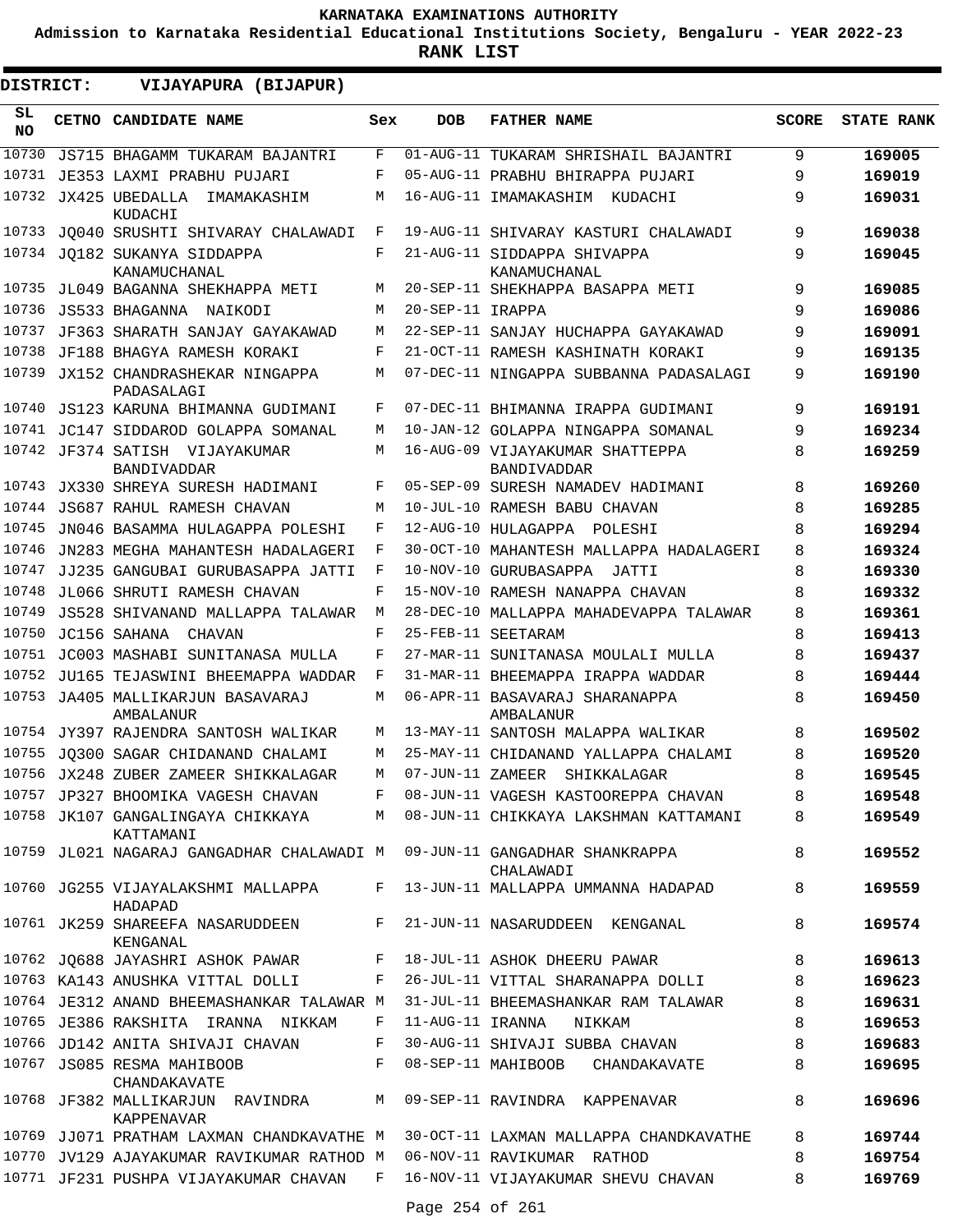**Admission to Karnataka Residential Educational Institutions Society, Bengaluru - YEAR 2022-23**

| <b>DISTRICT:</b> | VIJAYAPURA (BIJAPUR)                                |     |                    |                                                  |              |                   |
|------------------|-----------------------------------------------------|-----|--------------------|--------------------------------------------------|--------------|-------------------|
| SL<br><b>NO</b>  | CETNO CANDIDATE NAME                                | Sex | <b>DOB</b>         | <b>FATHER NAME</b>                               | <b>SCORE</b> | <b>STATE RANK</b> |
| 10772            | JB257 PREMA NANDABASAPPA GANIGER                    | F   |                    | 20-DEC-11 NANDABASAPPA SANGANABASAPPA<br>GANIGER | 8            | 169794            |
|                  | 10773 JJ137 VASHNAVI VIJAYAKUMAR<br>BAJANTRI        | F   |                    | 28-DEC-11 VIJAYAKUMAR BHIMASHA BAJANTRI          | 8            | 169798            |
|                  | 10774 JN099 SALIYA RAIMANASABA NADAF                | F   |                    | 27-JAN-12 RAIMANASABA<br>NADAF                   | 8            | 169824            |
| 10775            | JS186 SUSHMITA RAMESH GUDIMANI                      | F   |                    | 01-JAN-10 RAMESH KASAPPA GUDIMANI                | 7            | 169846            |
| 10776            | JM264 ROOPA SHANKRAPPA NAGUR                        | F   |                    | 31-MAR-10 SHANKRAPPA BASAPPA NAGUR               | 7            | 169853            |
| 10777            | <b>JB034 DARSAN SANTOSH RATHOD</b>                  | М   |                    | 24-MAY-10 SANTOSH RATHOD                         | 7            | 169860            |
| 10778            | JR718 RENUKA SIDDAPPA POOJARI                       | F   |                    | 02-JUN-10 SIDDAPPA                               | 7            | 169862            |
| 10779            | JY103 RADHIKA SHARANAPPA JAMBAGI                    | F   |                    | 10-AUG-10 SHARANAPPA RAMACHANDRA<br>JAMBAGI      | 7            | 169882            |
| 10780            | JD183 PARASURAM RAJU KUBAKADDI                      | М   |                    | 24-AUG-10 RAJU PARASAPPA KUBAKDDI                | 7            | 169887            |
| 10781            | JV191 PRAKASH RAMESH SUNAGAR                        | М   |                    | 01-JAN-11 RAMESH SHREEMANT SUNAGAR               | 7            | 169942            |
| 10782            | JB045 POOJA PARASAPPA SANKANAL                      | F   |                    | 29-JAN-11 PARASAPPA SIDAPPA SANKANAL             | 7            | 169968            |
| 10783            | JA328 KRISHNAJI SHIVAJI JADHAV                      | М   |                    | 04-MAR-11 SHIVAJI MANAKAPPA JADHAV               | 7            | 169981            |
|                  | 10784 JY373 SHIVANAND<br>SHRIMANTH<br><b>KABADE</b> | М   |                    | 14-MAR-11 SHRIMANTH<br>KABADE                    | 7            | 169998            |
| 10785            | JR134 MAHMMADARABAJ MEERASAB<br>SHEKH               | М   |                    | 03-APR-11 MEERASAB HAJISAB SHEKH                 | 7            | 170013            |
| 10786            | JB111 SHEVANTI SANJEEVAPPA DASAR                    | F   |                    | 23-APR-11 SANJEEVAPPA GOVINDAPPA DASAR           | 7            | 170035            |
| 10787            | JU169 PREMA<br>SHARANAYYA MATHAPATI F               |     |                    | 30-MAY-11 SHARANAYYA SANGAYYA MATHAPATI          | 7            | 170072            |
| 10788            | JR174 AKASHA BASAPPA PUJARI                         | М   |                    | 02-JUL-11 BASAPPA PUJARI                         | 7            | 170119            |
| 10789            | JF072 PRIYANKA MILINDRA<br><b>BILIGUDARI</b>        | F   |                    | 07-JUL-11 MILINDRA BALAPPA BILIGUDARI            | 7            | 170127            |
| 10790            | <b>JS120 PREETI BHAGAPPA KORABU</b>                 | F   |                    | 08-JUL-11 BHAGAPPA RAVUTAPPA KORABU              | 7            | 170129            |
|                  | 10791 KA304 AKHILESH SACHIN SHERAKHANE              | M   |                    | 29-JUL-11 SACHIN MALAKAPPA SHERAKHANE            | 7            | 170153            |
| 10792            | JC043 LAXMI HONNAPPA CHALAWADI                      | F   |                    | 07-AUG-11 HONNAPPA BASAPPA CHALAWADI             | 7            | 170166            |
| 10793            | JB371 ANUSHA MANTESH NATIKAR                        | F   | 15-OCT-11 MANTESH  | NATIKAR                                          | 7            | 170239            |
| 10794            | JH355 SANJALI SHIVAPPA BANASODE                     | F   |                    | 07-NOV-11 SHIVAPPA RAMACHANDRA BANASODE          | 7            | 170266            |
| 10795            | JO639 ROHIT BABU RATHOD                             | М   |                    | 18-NOV-11 BABU RATHOD                            | 7            | 170279            |
| 10796            | JP070 MUTTAPPA SANGANABASAPPA<br>HADAPAD            | М   |                    | 03-JUN-12 SANGANABASAPPA BASAPPA<br>HADAPAD      | 7            | 170327            |
|                  | 10797 JK108 KARTIK SHRIKANT KAMATE                  | M   |                    | 01-JAN-10 SHRIKANT KAMATE                        | 6            | 170335            |
|                  | 10798 JC064 PALLAVI SHEKU LAMANI                    | F   |                    | 01-NOV-10 SHEKU MOTAPPA LAMANI                   | 6            | 170380            |
|                  | 10799 JK023 RAJAKUMAR SHIVASHARAN<br>MADAGOND       |     |                    | M 01-JAN-11 SHIVASHARAN CHANDRAKANT<br>MADAGOND  | 6            | 170411            |
|                  | 10800 JQ687 ABHISHEK RAVI CHAVAN                    |     |                    | M 09-FEB-11 RAVI CHAVAN                          | 6            | 170439            |
|                  | 10801 JX094 LAXMI PANCHU KHAIRAV                    |     |                    | F 27-FEB-11 PANCHU KHAIRAV                       | 6            | 170445            |
|                  | 10802 KA037 YASHAVANT VASANT LAMANI                 |     | M 27-FEB-11 VASANT |                                                  | 6            | 170446            |
|                  | 10803 JE125 PANCHAYYA SIDDAYYA<br>MATHAPATI         |     |                    | M 03-MAR-11 SIDDAYYA PANCHAYYA MATHAPATI         | 6            | 170448            |
|                  | 10804 JH287 ROHIT RAMESH MASALIKERI                 |     |                    | M 13-APR-11 RAMESH MASALIKERI                    | 6            | 170481            |
|                  | 10805 JH207 AKSHITA LALU CHAVAN                     |     |                    | F 21-APR-11 LALU DHEERU CHAVAN                   | 6            | 170484            |
|                  | 10806 JY029 BASAVARAJ MALLAPPA<br>HATTARAKIHAL      |     |                    | M 21-APR-11 MALLAPPA HATTARAKIHAL                | 6            | 170485            |
|                  | 10807 JQ728 PALLAVI NAGALING BADIGER                | F   |                    | 02-MAY-11 NAGALING IRAPPA BADIGER                | 6            | 170492            |
|                  | 10808 KA375 VANISHREE LAGAMANNA GAVARI F            |     |                    | 11-MAY-11 LAGAMANNA SANGAPPA GAVARI              | 6            | 170505            |
|                  | 10809 JH316 SNEHA MALAKAPPA SINGE                   | F   |                    | 21-MAY-11 MALAKAPPA SINGE                        | 6            | 170510            |
|                  | 10810 JH121 GURUPADPPA MADEV INDI                   | М   |                    | 05-JUN-11 MADEV TULAJAPPA INDI                   | 6            | 170527            |
|                  | 10811 JZ096 BEBI SIDARAM KALLVAGOL                  | F   |                    | 24-JUN-11 SIDARAM SANGAPPA KALLVAGOL             | 6            | 170556            |
|                  | 10812 JM086 KAVERI BALAPPA HATTI                    | F   |                    | 01-JUL-11 BALAPPA BASAPPA HATTI                  | 6            | 170564            |
|                  | 10813 JR717 HARISH BIRADAR                          | М   |                    | 05-JUL-11 SHIVANAND                              | 6            | 170568            |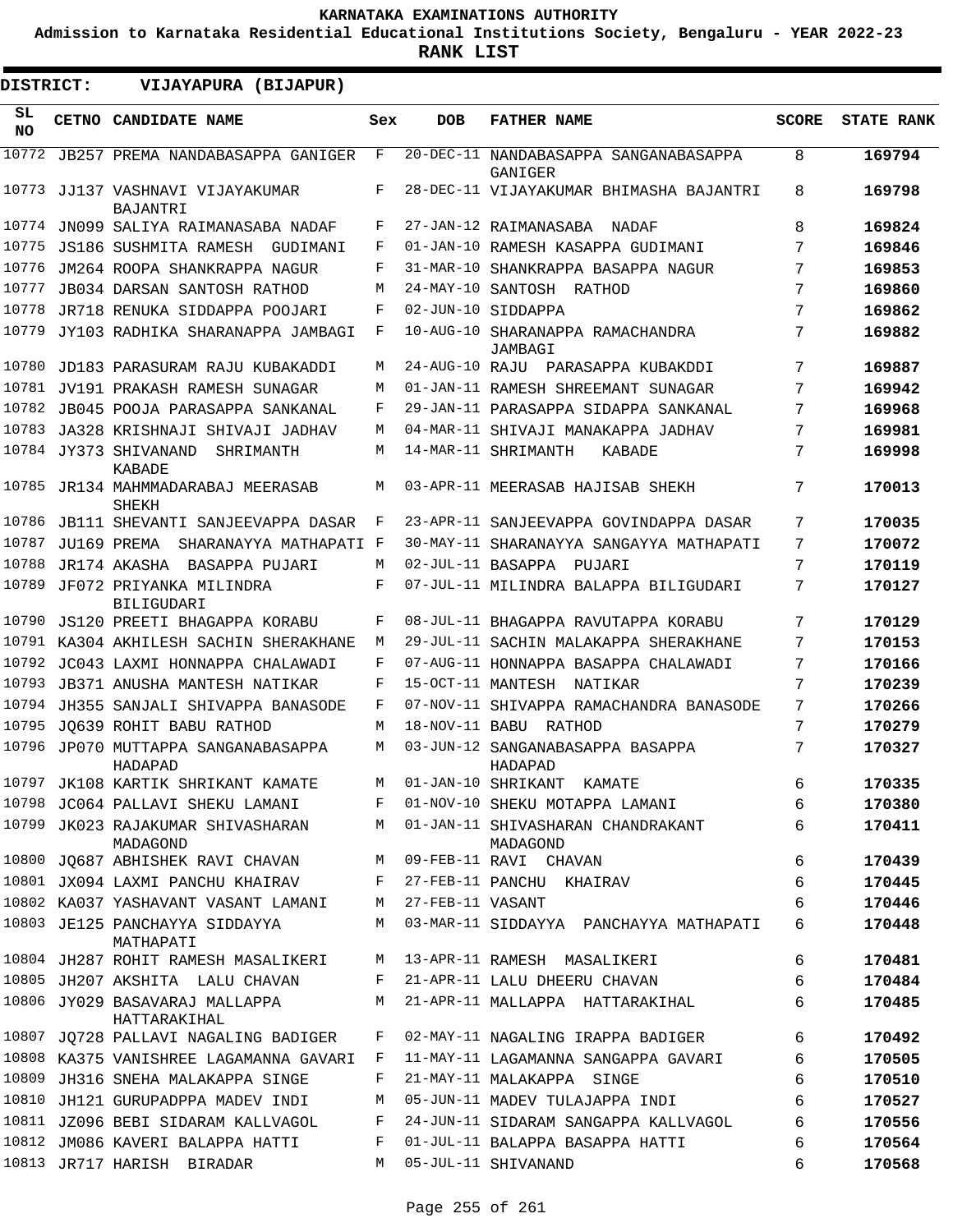**Admission to Karnataka Residential Educational Institutions Society, Bengaluru - YEAR 2022-23**

**RANK LIST**

 $\blacksquare$ 

 $\blacksquare$ 

| DISTRICT: | VIJAYAPURA (BIJAPUR)                                                  |     |                 |                                                                                        |              |                   |
|-----------|-----------------------------------------------------------------------|-----|-----------------|----------------------------------------------------------------------------------------|--------------|-------------------|
| SL<br>NO. | CETNO CANDIDATE NAME                                                  | Sex | <b>DOB</b>      | <b>FATHER NAME</b>                                                                     | <b>SCORE</b> | <b>STATE RANK</b> |
| 10814     | JR700 SOUBAJYA SHARANAPPA<br>KERIGOND                                 | F   |                 | 06-JUL-11 SHARANAPPA REVAPPA KERIGOND                                                  | 6            | 170576            |
| 10815     | JH084 LAXMI SIDDARAM ARALIKATTI                                       | F   |                 | 08-JUL-11 SIDDARAM                                                                     | 6            | 170578            |
| 10816     | JL145 PAVITRA DAYANANDA PATIL                                         | F   |                 | 11-JUL-11 DAYANAND GURUSWAMI PATIL                                                     | 6            | 170582            |
| 10817     | JR276 BHAVANI SHANKARLINGA<br><b>BADIGER</b>                          | F   |                 | 15-JUL-11 SHANKARLING BADIGER                                                          | 6            | 170585            |
| 10818     | JL310 MANIKANTH SURESH MADIWALAR                                      | М   |                 | 15-JUL-11 SURESH MALLAPPA MADIWALAR                                                    | 6            | 170586            |
| 10819     | JR301 LAGAMAVVA PANDIT MURAL                                          | F   |                 | 23-AUG-11 PANDIT AYYAPPA MURAL                                                         | 6            | 170626            |
| 10820     | JS725 LAXMAN SIDDAPPA SINGE                                           | M   |                 | 11-SEP-11 SIDDAPPA L SINGE                                                             | 6            | 170646            |
| 10821     | JS543 PREMASING DEVENDRA RATHOD                                       | М   |                 | 22-SEP-11 DEVENDRA RATHOD                                                              | 6            | 170655            |
| 10822     | JR716 KAVERI SHIVANNA WALIKAR                                         | F   |                 | 27-SEP-11 SHIVANNA SHARANAPPA WALIKAR                                                  | 6            | 170658            |
|           | 10823 JY179 VIKAS SEVU JADHAV                                         | M   | 08-NOV-11 SEVU  | JADHAV                                                                                 | 6            | 170680            |
| 10824     | JS595 DEEPA PARASHURAM CHAVAN                                         | F   |                 | 03-JAN-12 PARASHURAM MEGU CHAVAN                                                       | 6            | 170726            |
| 10825     | JJ144 SHWETA RAVI POTE                                                | F   | 22-JAN-12 RAVI  | POTE                                                                                   | 6            | 170731            |
| 10826     | JE466 ANKITA ANIL WAGHMORE                                            | F   |                 | 07-FEB-12 ANIL SHARANAPPA WAGHMORE                                                     | 6            | 170737            |
| 10827     | JK010 SHREESHAIL APPASAHEB KUMBAR M                                   |     |                 | 13-MAY-10 APPASAHEBA SIDRAMAPPA KUMBAR                                                 | 5            | 170767            |
| 10828     | JR719 TARUN SHIVARAY SUMBAD                                           | М   |                 | 15-JAN-11 SHIVARAY                                                                     | 5            | 170824            |
| 10829     | JY004 MANOJ KAMANNA KUDARI                                            | M   |                 | 27-JAN-11 KAMANNA MANOHAR KUDARI                                                       | 5            | 170827            |
| 10830     | JR632 VAISHNAVI SHANTAGOUDA<br>ANGADII                                | F   |                 | 11-FEB-11 SHANTAGOUDA                                                                  | 5            | 170838            |
|           | 10831 JR442 SUMAN AMBU JADHAV                                         | F   | 09-MAR-11 AMBU  | JADHAV                                                                                 | 5            | 170846            |
|           | 10832 JR189 ARPITA ASHOK SINDHE                                       | F   |                 | 26-APR-11 ASHOK OMANNA SINDHE                                                          | 5            | 170871            |
|           | 10833 JH150 PRAJWAL SHADAKSHARI<br>MINCHANAL                          | M   |                 | 13-MAY-11 SHADAKSHARI KANTAPPA<br>MINCHANAL                                            | 5            | 170882            |
|           | 10834 JP314 AMARESH NINGANAGOUDA<br><b>BIRADAR</b>                    | M   |                 | 14-MAY-11 NINGANAGOUDA SANGANAGOUDA<br><b>BIRADAR</b>                                  | 5            | 170883            |
|           | 10835 JL383 SAINA BABU RATHOD                                         | F   |                 | 23-MAY-11 BABU SOMSING RATHOD                                                          | 5            | 170892            |
| 10836     | JW225 SUHAS HANAMANTH CHALAWADI                                       | М   |                 | 25-MAY-11 HANAMANTH                                                                    | 5            | 170894            |
| 10837     | JU121 BASAVARAJ MAREPPA TALAWAR                                       | М   |                 | 01-JUN-11 MAREPPA NINGAPPA TALAWAR                                                     | 5            | 170897            |
| 10838     | JY493 PREEYA CHANDRAPPA KAMBALE                                       | F   |                 | 01-JUN-11 CHANDRAPPA KAMBALE                                                           | 5            | 170899            |
|           | 10839 JR412 ABHISHEK SURESH NAYAK                                     | М   |                 | 05-JUN-11 SURESH NAYAK                                                                 | 5            | 170903            |
|           | 10840 JB057 PRASHANTH SHIVANAND MURANAL M 07-JUN-11 SHIVANAND MURANAL |     |                 |                                                                                        | 5            | 170909            |
|           |                                                                       |     |                 | 10841 JX286 RAJU PARASAPPA HIREKURUBAR M 13-JUL-11 PARASAPPA SHARANAPPA<br>HIREKURUBAR | 5            | 170947            |
|           | 10842 JM364 SNEHA BASAVARAJ MOPAGAR                                   | F   |                 | 29-JUL-11 BASAVARAL                                                                    | 5            | 170969            |
|           | 10843 JP384 SIDDAMMA MALAKAPPA<br>BHAJANTRI                           | F   |                 | 17-AUG-11 MALAKAPPA GOLLALAPPA<br>BHAJANTRI                                            | 5            | 170980            |
|           | 10844 JY296 SHRADDHA RAMESH BADIGER                                   | F   |                 | 09-SEP-11 RAMESH BADIGER                                                               | 5            | 170987            |
|           | 10845 JQ385 MADHU NIJAPPA MADAR                                       | F   |                 | 13-SEP-11 NIJAPPA SHANKRAPPA MADAR                                                     | 5            | 170993            |
|           | 10846 KA021 SAMARTHA SIDDOBA BHOSALE                                  | M   |                 | 30-OCT-11 SIDDOBA RANGU BHOSALE                                                        | 5            | 171025            |
|           | 10847 JB330 BASAVARAJ SABANNA ITAGI                                   | М   |                 | 12-NOV-11 SABANNA BASAPPA ITAGI                                                        | 5            | 171034            |
|           | 10848 JY282 SANGAMESH ECHRESH BADIGER                                 | М   |                 | 17-DEC-11 ECHRESH BADIGER                                                              | 5            | 171062            |
|           | 10849 JR683 SANKET ADIVEPPA AKKALKOT                                  | M   |                 | 04-JAN-12 ADIVEPPA CHANDAPPA AKKALKOT                                                  | 5            | 171080            |
|           | 10850 JE479 DARSHAN DATTA KSHETRI                                     | М   |                 | 09-JUN-11 DATTA JAGAPPA KSHETRI                                                        | 4            | 171210            |
|           | 10851 JX413 JYOTI ASHOK SATARI                                        | F   |                 | 09-AUG-11 ASHOK MADIVALAPPA SATARI                                                     | 4            | 171249            |
|           | 10852 JF270 VIJAYALAXMI NAGESH BEVOOR                                 | F   |                 | 09-NOV-11 NAGESH YAMANAPPA BEVOOR                                                      | 4            | 171297            |
|           | 10853 JR240 ANITA MALLU CHAKKADI                                      | F   |                 | 01-JAN-12 MALLU APPANNA CHAKKADI                                                       | 4            | 171319            |
|           | 10854 JZ514 VASANTH RAMESH CHAVAN                                     | М   |                 | 16-JAN-11 RAMESH THAVARU CHAVAN                                                        | 3            | 171373            |
|           | 10855 JK146 VAISHALI TAMMARAY GAYAKAWAD F                             |     |                 | 03-MAR-11 TAMMARAY GAYAKAWAD                                                           | 3            | 171386            |
|           | 10856 JY074 PRIYANKA LALAPPA MANAGULI                                 | F   |                 | 21-MAR-11 LALAPPA MANAGULI                                                             | 3            | 171391            |
|           | 10857 JY391 VIKRAM NANU RATHOD                                        | М   |                 | 22-JUN-11 NANU DONDURAM RATHOD                                                         | 3            | 171426            |
|           | 10858 JW057 ABHISHEK RUDRAYYA                                         | M   |                 | 11-JUL-11 RUDRAYYA HIREMATH                                                            | 3            | 171435            |
|           |                                                                       |     | Page 256 of 261 |                                                                                        |              |                   |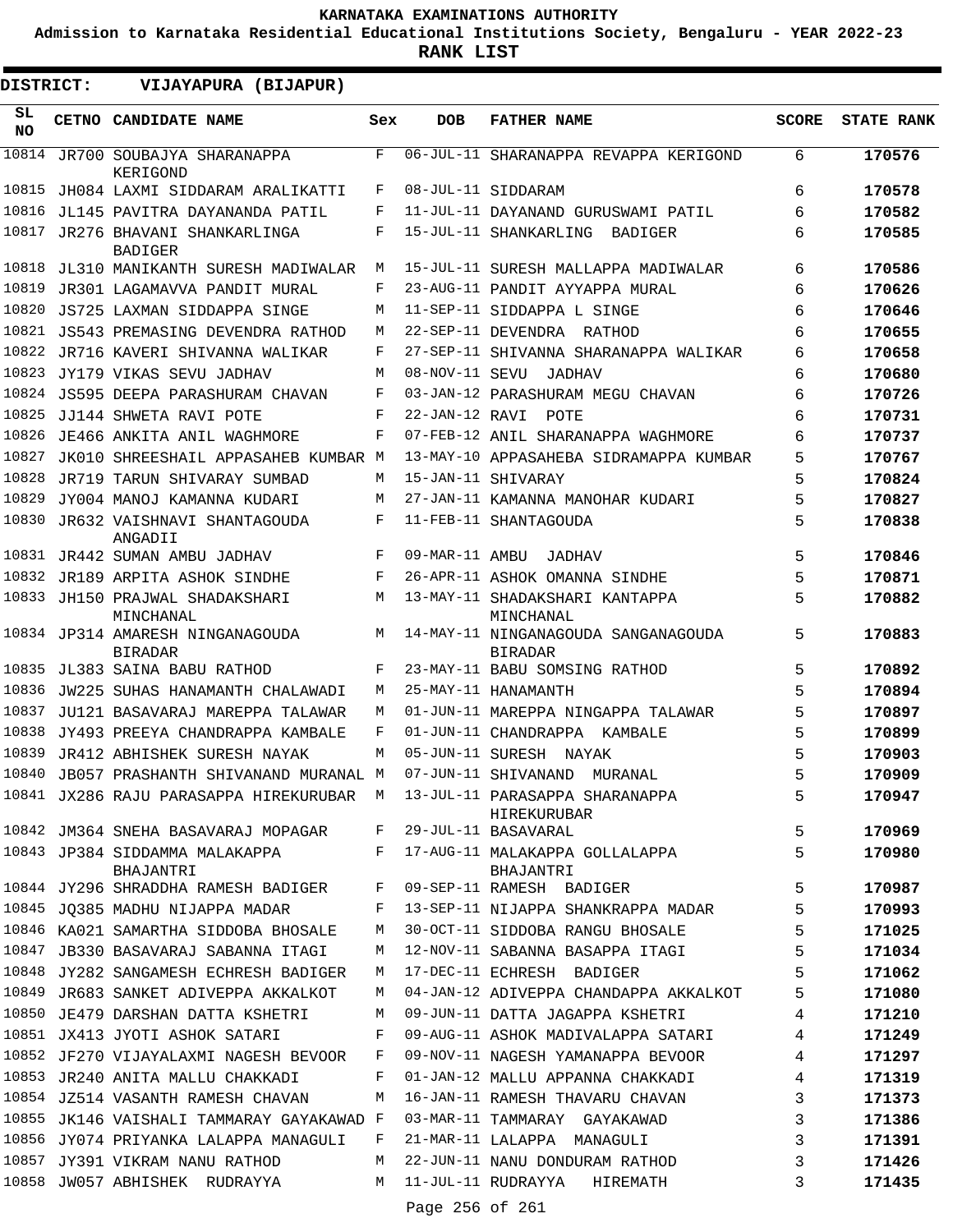**Admission to Karnataka Residential Educational Institutions Society, Bengaluru - YEAR 2022-23**

| <b>DISTRICT:</b> | VIJAYAPURA (BIJAPUR)                              |     |                   |                                                   |              |                   |
|------------------|---------------------------------------------------|-----|-------------------|---------------------------------------------------|--------------|-------------------|
| SL.<br>NO.       | CETNO CANDIDATE NAME                              | Sex | DOB               | <b>FATHER NAME</b>                                | <b>SCORE</b> | <b>STATE RANK</b> |
|                  | HIREMATH                                          |     |                   |                                                   |              |                   |
| 10859            | JW208 GOLLALESHWAR HIRAGAPPA                      | M   |                   | 23-NOV-11 HIRAGAPPA RAYAPPA NAIKODI               | 3            | 171477            |
| 10860            | NAIKODI<br>JN067 DEVARAJ<br>BASAVARAJ             | M   |                   | 01-JAN-10 BASAVARAJ DODABASAPPA                   | 2            | 171501            |
| 10861            | MUDALAGERI<br>JX264 BHEERAPPA SIDDAPPA SANGAPUR M |     |                   | MUDALAGERI<br>18-JUN-10 SIDDAPPA RAMAPPA SANGAPUR | 2            | 171506            |
| 10862            | JX513 CHAITRA VIJAY RATHOD                        | F   |                   | 13-AUG-11 VIJAY GAJJU RATHOD                      | 2            | 171592            |
| 10863            | JN051 SHIVAMMA PARASAPPA DONUR                    | F   |                   | 14-SEP-11 PARASAPPA DONUR                         | 2            | 171607            |
| 10864            | JZ093 VARSHINI NAGAPPA NAYKODI                    | F   |                   | 11-OCT-11 NAGAPPA PARASHURAM NAYKODI              | 2            | 171614            |
| 10865            | JF002 NAGESH KALLAPPA SAVUKAR                     | M   |                   | 14-DEC-10 KALLAPPA RAMANNA SAVUKAR                | 1            | 171672            |
| 10866            | JT050 ASLAM RAJESAB TURKANGERI                    | M   | 01-JAN-11 RAJESAB |                                                   | 1            | 171675            |
| 10867            | JY538 LAXMI MAHADEV HOSAKOTE                      | F   |                   | 22-MAR-11 MAHADEV RAMACHANDRA HOSAKOTE            | 1            | 171691            |
| 10868            | JS281 SNEHA CHANDRASHEKHAR SAGAR                  | F   |                   | 05-JUN-11 CHANDRASHEKHAR                          | 1            | 171719            |
| 10869            | JW204 SUJATA DHARMU CHAVHANA                      | F   |                   | 19-JUN-11 DHARMU HARISHCHANDRA CHAVHANA           | 1            | 171725            |
| 10870            | JX331 ISHWARYA VENKAPPA KALAKAR                   | F   |                   | 03-JUL-11 VENKAPPA KALAKAR                        | 1            | 171728            |
| 10871            | JS435 SAHIL VIJAY RATHOD                          | M   |                   | 27-SEP-11 VIJAY GOPAL RATHOD                      | 1            | 171752            |
| 10872            | JY336 ADITYA RAJU MOORAMAN                        | M   |                   | 07-OCT-11 RAJU MAHADEV MOORAMAN                   | $\mathbf{1}$ | 171755            |
| 10873            | JV019 MEGHARAJ BHAGAPPA BHAVIMANI M               |     |                   | 15-FEB-08 BHAGAPPA KANTTEPPA HARIJAN              | $\Omega$     | 171774            |
|                  | 10874 JF071 YAMUNABAI JATTEPPA<br>HONAKATTI       | F   |                   | 30-JUN-10 JATTEPPA PARASAPPA HONAKATTI            | $\Omega$     | 171783            |
|                  | 10875 JX397 DEEPA SANTOSH WALIKAR                 | F   |                   | 07-NOV-10 SANTOSH MALAPPA WALIKAR                 | $\Omega$     | 171793            |
| 10876            | JG135 SANKEETA SHARANAPPA JADHAV                  | М   |                   | 22-JUN-11 SHARANAPPA KAMU JADHAV                  | $\Omega$     | 171846            |
| 10877            | JS732 ADITYA RAMESH NAYKODI                       | M   |                   | 07-JUL-11 RAMESH ARJUN NAYKODI                    | $\Omega$     | 171851            |
| 10878            | JB315 SUPRIYA SHRIKANT RATHOD                     | F   |                   | 15-JUL-11 SHRIKANT<br>RATHOD                      | $\Omega$     | 171854            |
| 10879            | JM445 PRASANTH MALLAPPA BHAJANTRI M               |     |                   | 07-AUG-11 MALLAPPA<br>BHAJANTRI                   | $\Omega$     | 171857            |
| 10880            | JM312 RAKSHA SHRISHAIL VIBHOOTI                   | F   |                   | 10-OCT-11 SHRISHAIL                               | $\Omega$     | 171878            |
| 10881            | KA156 AISHWARYA ADIVEPPA METRI                    | F   |                   | 28-JUN-11 ADIVEPPA METRI                          | ABSENT       |                   |
| 10882            | JA152 SHWETA BASAPPA HATTARAKI                    | F   |                   | 03-JAN-11 BASAPPA SHIVAPPA HATTARAKI              | ABSENT       |                   |
| 10883            | JD085 RAJESHWARI<br><b>BILANDI</b>                | F   |                   | 09-JUN-11 BHIRAPPA                                | ABSENT       |                   |
| 10884            | JK064 AJAYAKUMAR JAGADISH<br>ANJUTAGI             | M   |                   | 10-JUN-11 JAGADISH DUNDAPPA ANJUTAGI              | ABSENT       |                   |
|                  | 10885 JR480 REHAN ALLABAKSH<br>CHAPPARABAND       | M   |                   | 09-APR-11 ALLABAKSH MOULASAB<br>CHAPPARABAND      | ABSENT       |                   |
|                  | 10886 JS264 RAHUL BAILAPPA MADAR M                |     |                   | 22-JUL-11 BAILAPPA GUNDAPPA MADAR                 | ABSENT       |                   |
|                  | 10887 JR618 SIDDARTHA CHIDANAND<br>POLICEPATIL    | M   |                   | 12-JAN-11 CHIDANAND SIDDANAGOUDA<br>POLICEPATIL   | ABSENT       |                   |
|                  | 10888 JW218 LAXMI MALLAKANAGOUD PATIL F           |     |                   | 21-SEP-11 MALLAKANAGOUD SHARANAGOUD<br>PATIL      | ABSENT       |                   |
|                  | 10889 JS601 RAVINDRA ASHOK TALAWAR                | М   |                   | 22-APR-11 ASHOK TALAWAR                           | ABSENT       |                   |
|                  | 10890 JH047 ABHISHEK SHARANAPPA ADAVI             | M   |                   | 01-JAN-12 SHARANAPPA ANNAPPA ADAVI                | ABSENT       |                   |
|                  | 10891 JF255 BHOURAMMA VISHWANATH KOKARE F         |     |                   | 02-SEP-11 VISHWANATH KHANDU KOKARE                | ABSENT       |                   |
|                  | 10892 JS566 SHASHANK SHANKARAGOUDA<br>PATIL       | М   |                   | 02-DEC-10 SHANKARAGOUDA SHIVAPPAGOUDA<br>PATIL    | ABSENT       |                   |
|                  | 10893 JU072 VIDYARANI APPASAHEB CHAVAN F          |     |                   | 08-SEP-11 APPASAHEB NEMU CHAVAN                   | ABSENT       |                   |
|                  | 10894 JS389 VINAYA VIJAYA CHAVAN                  | M   |                   | 10-SEP-11 VIJAYA VACHU CHAVAN                     | ABSENT       |                   |
|                  | 10895 JW151 SHARANAMMA RAMANNA KALABA             | F   |                   | 15-JUN-11 RAMANNA BASAPPA KALABA                  | ABSENT       |                   |
|                  | 10896 JA026 NAVEEN CHANNABASU GUNDI               | M   |                   | 30-MAY-11 CHANNABASU GUNDI                        | ABSENT       |                   |
|                  | 10897 JQ794 PRIYA BASAPPA MADAR                   | F   |                   | 14-NOV-11 BASAPPA MADAR                           | ABSENT       |                   |
|                  | 10898 JZ091 LAXMI BASAVARAJ KONADI                | F   |                   | 15-JUL-11 BASAVARAJ KONADI                        | ABSENT       |                   |
|                  | 10899 JZ481 HARSHAVARDHAN GANGADHAR<br>CHALAWADI  | M   |                   | 24-OCT-11 GANGADHAR CHALAWADI                     | ABSENT       |                   |
|                  | 10900 JX367 ARATI SANTOSH LAMANI                  |     |                   | F 16-JUN-11 SANTOSH LAMANI                        | ABSENT       |                   |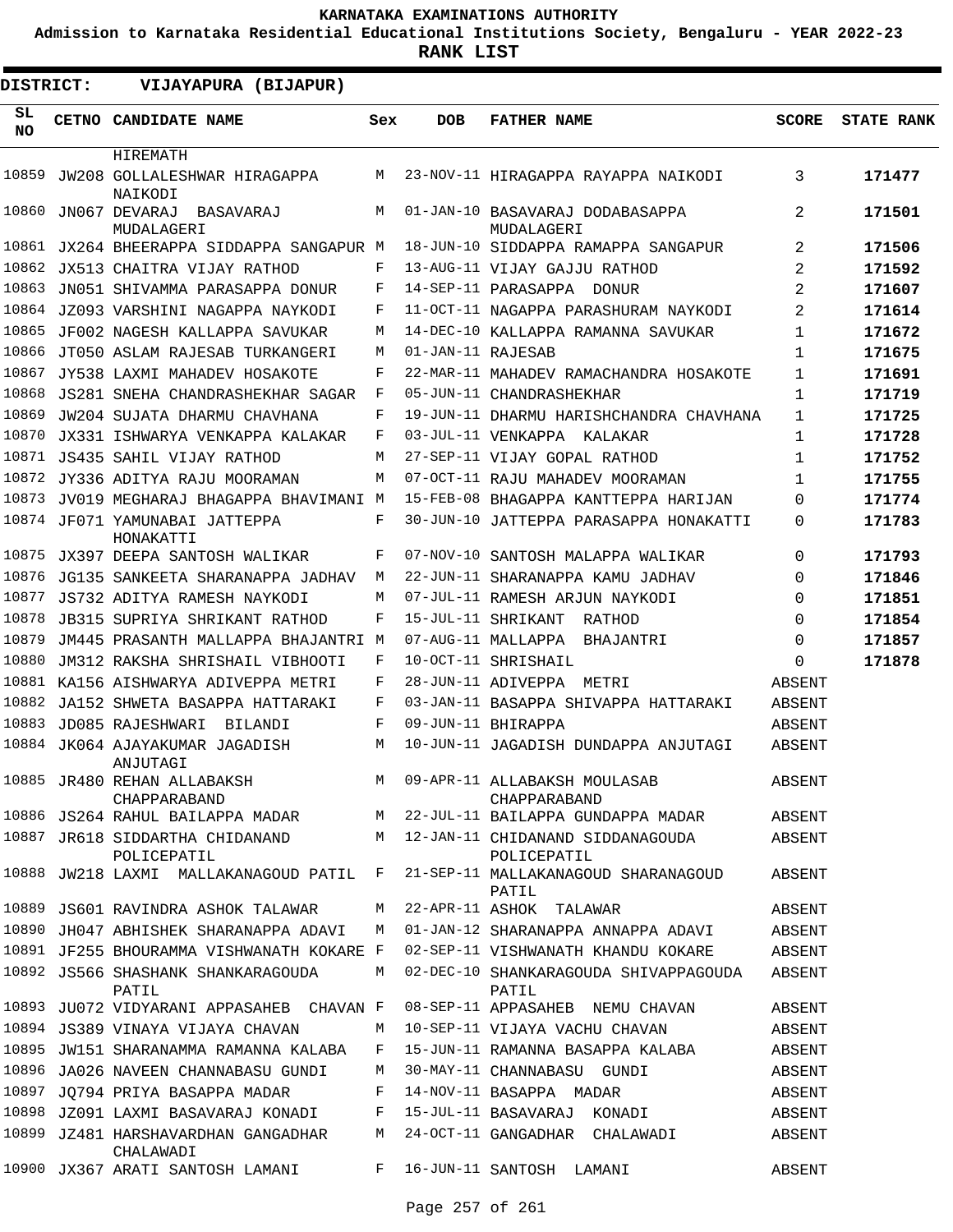**Admission to Karnataka Residential Educational Institutions Society, Bengaluru - YEAR 2022-23**

**RANK LIST**

ı

| <b>DISTRICT:</b> | VIJAYAPURA (BIJAPUR)                                |              |                  |                                                       |        |                   |
|------------------|-----------------------------------------------------|--------------|------------------|-------------------------------------------------------|--------|-------------------|
| SL<br>NO         | CETNO CANDIDATE NAME                                | Sex          | <b>DOB</b>       | <b>FATHER NAME</b>                                    | SCORE  | <b>STATE RANK</b> |
|                  | 10901 KA130 SOUJANYA ARAVINDA PATIL                 | F            |                  | 11-MAY-12 ARAVINDA PATIL                              | ABSENT |                   |
|                  | 10902 JY392 AMIT PINTU PAWAR                        | M            |                  | 01-JUN-11 PINTU PAWAR                                 | ABSENT |                   |
|                  | 10903 JY460 SANJAN RAJENDRA DODAMANI                | $\mathbf{F}$ |                  | 13-AUG-11 RAJENDRA DODAMANI                           | ABSENT |                   |
|                  | 10904 JW086 SHREENIVAS MALLAPPA<br>DEVARAMANI       | М            |                  | 19-MAR-10 MALLAPPA                                    | ABSENT |                   |
|                  | 10905 JM408 AACHAL SHANKAR CHAVAN                   | F            |                  | 04-JUL-11 SHANKAR CHANDU CHAVAN                       | ABSENT |                   |
|                  | 10906 JA183 SOMALING BASALING JYOTI                 | М            |                  | 08-MAR-11 BASALING TIPARAY JYOTI                      | ABSENT |                   |
|                  | 10907 JY338 SEEMA DASTAGIRASAB HANJAGI              | F            |                  | 23-JUL-11 DASTAGIRASAB MAIBUASAB<br>HANJAGI           | ABSENT |                   |
|                  | 10908 JO289 MALLIKARJUN POOJARI                     | М            |                  | 09-MAR-11 NAGENDRA                                    | ABSENT |                   |
|                  | 10909 JN016 MALAPPA KALLAPPAGOL                     | М            | 13-NOV-11 SUBHAS |                                                       | ABSENT |                   |
| 10910            | JA290 SUVARNA SHINTRI                               | F            |                  | 01-JUN-10 BHIMASHI                                    | ABSENT |                   |
|                  | 10911 JK040 PRATHAM RAJAKUMAR BHAJANTRI M           |              |                  | 08-SEP-09 RAJAKUMAR BHAJANTRI                         | ABSENT |                   |
|                  | 10912 JX140 BHARAT BHEEMAPPA MENDEGAR               | М            |                  | 03-MAR-12 BHEEMAPPA MENDEGAR                          | ABSENT |                   |
|                  | 10913 JV023 SHANKARALINGA RAJU SULLOLLI M           |              |                  | 01-OCT-11 RAJU SHANKREPPA SULLOLLI                    | ABSENT |                   |
|                  | 10914 JZ258 BHUVANESHWARI MANJUNATH<br>KAMBAR       | F            |                  | 09-OCT-11 MANJUNATH RUDRAPPA KAMBAR                   | ABSENT |                   |
|                  | 10915 JX293 HEMA M AYYANAGOWDRA<br>$\mathbf{F}$     |              |                  | 09-JAN-12 MAILARAGOWDRA AYYANAGOWDRA                  | ABSENT |                   |
|                  | 10916 JD181 MALLIKARJUN MADIWALAPPA<br><b>DONUR</b> | M            |                  | 05-OCT-11 MADIWALAPPA                                 | ABSENT |                   |
|                  | 10917 JR712 PREM YAMANAPPA ITENAVAR                 | M            |                  | 13-APR-11 YAMANAPPA ITENAVAR                          | ABSENT |                   |
|                  | 10918 JG168 ANNAPOORNESHWARI IRANNA<br>NAYKODI      | F            |                  | 22-JUL-11 IRANNA BASANNA NAYKODI                      | ABSENT |                   |
|                  | 10919 JE069 SHRAVANI VISHWANATH<br>SHANKARSHETTI    | F            |                  | 20-DEC-10 VISHWANATH S SHANKARSHETTI                  | ABSENT |                   |
|                  | 10920 JZ044 BHUWANESHWARI CHIDANAND<br>HITNALI      | F            |                  | 30-SEP-11 CHIDANAND HITNALI                           | ABSENT |                   |
|                  | 10921 JH358 AISHWARYA MALLAPPA BHOSAGI F            |              |                  | 15-MAY-11 MALLAPPA SIDARAY BHOSAGI                    | ABSENT |                   |
|                  | 10922 JS508 LAXMI DHARMANN<br>HATTARAKIHAL          | F            |                  | 01-JAN-11 DHARMANNA MADDAPPA<br>HATTARAKIHAL          | ABSENT |                   |
|                  | 10923 JZ011 MOHAN ASHOK JADHAV                      |              |                  | M 15-JUL-10 ASHOK NARAYAN JADHAV                      | ABSENT |                   |
|                  | 10924 KA152 SAMARTH SHANKARGOUD PATIL               | M            |                  | 23-JAN-11 SHANKARGOUD SANGANGOUD PATIL ABSENT         |        |                   |
|                  | 10925 JX281 DRUTI NARAYAN ILAKAL                    |              |                  | F 18-DEC-11 NARAYAN ILAKAL                            | ABSENT |                   |
|                  | 10926 KA239 SIDDAPPA MALAPPA PAVADI M               |              |                  | 10-NOV-11 MALAPPA LAKKAPPA PAVADI                     | ABSENT |                   |
|                  | 10927 JU140 AFREENA LALESAB MULLA F                 |              |                  | 01-NOV-10 LALESAB MITTESAB MULLA                      | ABSENT |                   |
|                  | 10928 JH094 NIKHITA SHRISHAIL HALLI F               |              |                  | 02-NOV-11 SHRISHAIL BASANNA HALLI                     | ABSENT |                   |
|                  | 10929 JX461 ARCHANA SADASHIVAYYA<br>HIREMATH        | F            |                  | 24-MAR-11 SADASHIVAYYA SHEKHARAYYA ABSENT<br>HIREMATH |        |                   |
|                  | 10930 JJ189 SHIVARAJ BHIMASHANKAR<br>JAKKONDI       | M            |                  | 08-AUG-10 BHIMASHANKAR BASANNA JAKKONDI ABSENT        |        |                   |
|                  | 10931 JS743 SAKIF BAGAWAN                           | M            |                  | 04-SEP-11 LALEMASHAK                                  | ABSENT |                   |
|                  | 10932 JR202 VIVEK VISHWANATH HAVALAGI               | M            |                  | 16-SEP-11 VISHWANATH NARASAPPA HAVALAGI ABSENT        |        |                   |
|                  | 10933 JV084 MUSKAN MAIBUB NAIKODI                   | F            |                  | 17-OCT-11 MAIBUB<br>NAIKODI                           | ABSENT |                   |
|                  | 10934 JK085 AKASH BAMMANNA SAPALI                   | М            |                  | 24-MAY-11 BAMMANNA BHEEMARAY SAPALI                   | ABSENT |                   |
|                  | 10935 KA374 MALAPPA MARIBA DALE                     | M            |                  | 30-MAY-11 MARIBA DULAPPA DALE                         | ABSENT |                   |
|                  | 10936 JY270 CHINNU PARASHURAM SHEDABAL M            |              |                  | 16-JUN-11 PARASHURAM SHIVAPPA SHEDABAL ABSENT         |        |                   |
|                  | 10937 JF148 BHAGYASHREE BILIYANASIDDA<br>BANNE      | F            |                  | 19-AUG-11 BILIYANASIDDA BANNE                         | ABSENT |                   |
|                  | 10938 JJ015 AMOGH RAJAKUMAR WAGHAMORE M             |              |                  | 14-FEB-11 RAJAKUMAR WAGHAMORE                         | ABSENT |                   |
|                  | 10939 JY299 SANIYA MOHAMMADASAB KUNABI F            |              |                  | 24-AUG-11 MOHAMMADASAB HAJISAB KUNABI                 | ABSENT |                   |
|                  | 10940 JT158 NIKHITA MALLAPPA SAJJAN                 | F            |                  | 08-AUG-10 MALLAPPA                                    | ABSENT |                   |
|                  | 10941 JH164 TRREEMURTI NINGAPPA<br>KANTIKAR         | M            |                  | 11-OCT-10 NINGAPPA MALAPPA KANTIKAR                   | ABSENT |                   |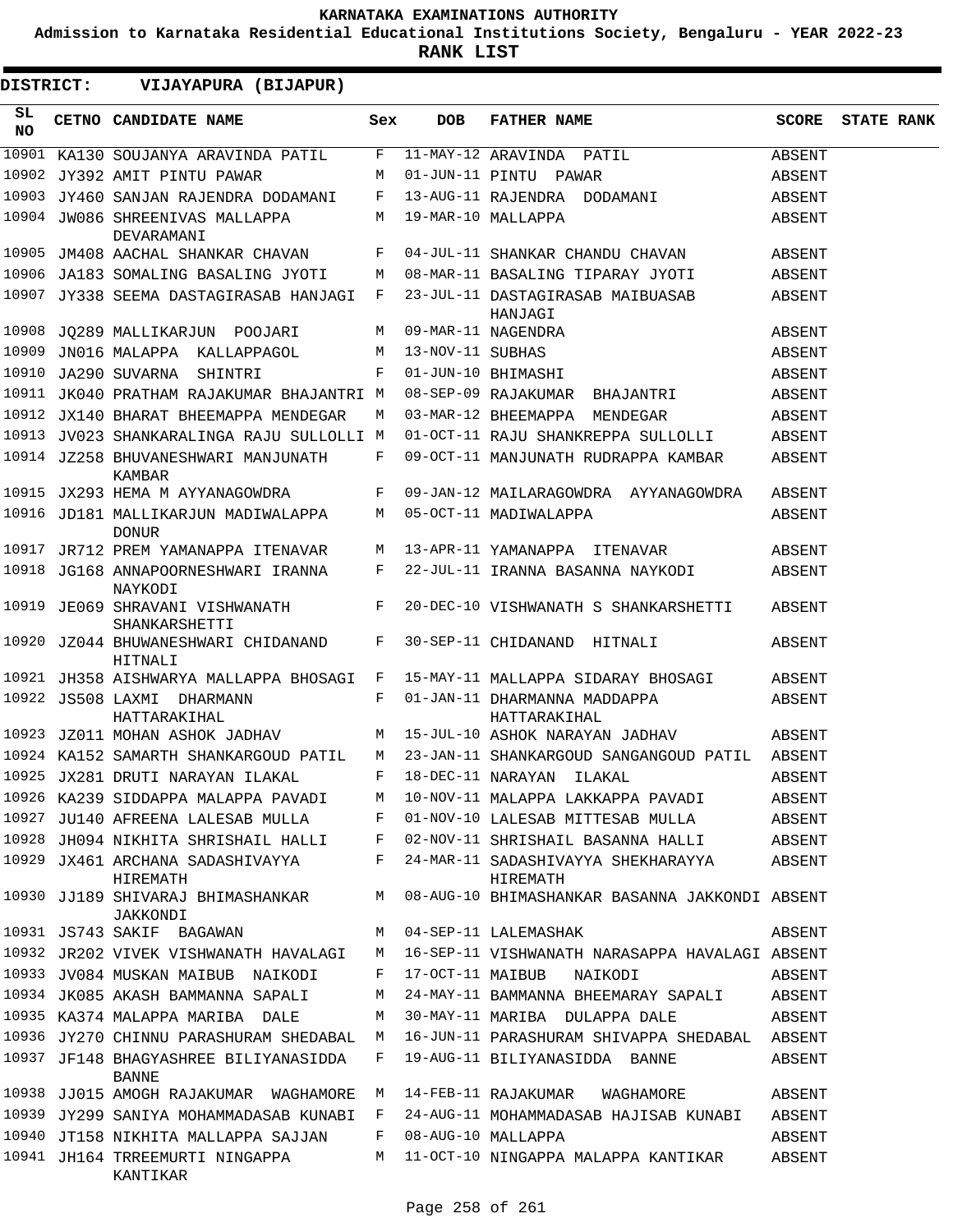**Admission to Karnataka Residential Educational Institutions Society, Bengaluru - YEAR 2022-23**

 $\blacksquare$ 

| <b>DISTRICT:</b> | VIJAYAPURA (BIJAPUR)                                              |     |                   |                                                                         |        |                   |
|------------------|-------------------------------------------------------------------|-----|-------------------|-------------------------------------------------------------------------|--------|-------------------|
| SL<br>NO.        | CETNO CANDIDATE NAME                                              | Sex | <b>DOB</b>        | <b>FATHER NAME</b>                                                      | SCORE  | <b>STATE RANK</b> |
| 10942            | JX224 SAMARTH SIDDAPPA GANGANAVAR M                               |     |                   | 23-APR-11 SIDDAPPA GANGANAVAR                                           | ABSENT |                   |
| 10943            | JX423 BHARAT BASAVARAJ KUCHANUR                                   | M   |                   | 26-MAR-11 BASAVARAJ BHIMRAY KUCHANUR                                    | ABSENT |                   |
|                  | 10944 JS734 SIDDAYYA KODIKOPPANAMATH                              | M   |                   | 30-AUG-11 SHIVANANDAYYA<br>KODIKOPPANAMATH                              | ABSENT |                   |
|                  | 10945 JT112 SHABBIR KHAJAHUSEN KEMBHAVI M                         |     |                   | 18-JAN-11 KHAJAHUSEN HASANSAB KEMBHAVI ABSENT                           |        |                   |
|                  | 10946 JF137 SOMANATHA SIDDAPPA<br>PATTANASHETTI                   | M   |                   | 01-JUN-11 SIDDAPPA KALYANI<br>PATTANASHETTI                             | ABSENT |                   |
|                  | 10947 JU186 SANJANA SANGAPPA EMMI                                 | F   |                   | 05-NOV-11 SANGAPPA EMMI                                                 | ABSENT |                   |
|                  | 10948 JH195 CHIDANAND RAJAKUMAR MANE                              | M   |                   | 01-JAN-10 RAJAKUMAR MANE                                                | ABSENT |                   |
| 10949            | JE053 RAJU MAIBUB MASALI                                          | М   |                   | 28-MAR-11 MAIBUB RAJAKSAB MASALI                                        | ABSENT |                   |
| 10950            | JF318 VINOD NAGAPPA CHAMBAR                                       | M   |                   | 15-JAN-11 NAGAPPA CHANDRSHYA CHAMBAR                                    | ABSENT |                   |
|                  | 10951 JG223 NITESHA GULAB JADHAVA                                 | М   |                   | 16-SEP-10 GULAB DHANSING JADHAVA                                        | ABSENT |                   |
|                  | 10952 JR255 SUMAYYA MOULALI NAGAVI                                | F   |                   | 24-SEP-10 MOULALI MAKTUMSAB NAGAVI                                      | ABSENT |                   |
|                  | 10953 JS594 SHIVANAND MALLANAGOUDA<br>PATIL                       | M   |                   | 01-JUN-10 MALLANGOUDA NARASPAPPAGOUDA<br>PATIL                          | ABSENT |                   |
|                  | 10954 JU200 PRAKASH KAREPPA KOODALAGI                             | M   |                   | 28-MAR-10 KAREPPA M KOODALAGI                                           | ABSENT |                   |
|                  | 10955 JS295 ANKITA KRISHNAPPA TALLOLLI                            | F   |                   | 25-JAN-11 KRISHNAPPA<br>TALLOLLI                                        | ABSENT |                   |
|                  | 10956 JL197 LAXMAN YAMANAPPA HARIJAN                              | М   |                   | 22-OCT-10 YAMANAPPA B HARIJAN                                           | ABSENT |                   |
|                  | 10957 JS490 PRAFUL VIJAYAKUMAR<br>MELINAMANI                      | M   |                   | 05-FEB-11 VIJAYAKUMAR MILINAMANI                                        | ABSENT |                   |
|                  | 10958 JH525 AFAN IBRAHIM JETAGI                                   | M   |                   | 04-MAR-11 IBRAHIM HUSENSAB JETAGI                                       | ABSENT |                   |
|                  | 10959 JF329 SANA HUSEN KALAL                                      | F   |                   | 08-AUG-10 HUSEN AMEENSAB KALAL                                          | ABSENT |                   |
| 10960            | JR406 ABHISHEK RATHOD                                             | M   | 10-FEB-10 JAYARAM |                                                                         | ABSENT |                   |
|                  | 10961 JQ078 DARSHAN MADEV GODEKAR                                 | M   |                   | 18-DEC-11 MADEV AVVANNA GODEKAR                                         | ABSENT |                   |
|                  | 10962 JC217 RUDRESHGOUD MAHESHWARGOUD<br>PATIL                    | М   |                   | 30-OCT-10 MAHESHWARGOD SARISHALGOUD<br>PATIL                            | ABSENT |                   |
|                  | 10963 JQ778 BHEEMAREDDI HANAMANTH ALALI M                         |     |                   | 06-MAR-10 HANAMANTH BHEEMANNA ALALI                                     | ABSENT |                   |
|                  | 10964 JW202 ASMA BABUSAB MUGALI                                   | F   |                   | 15-MAY-10 BABUSAB MUGALI                                                | ABSENT |                   |
|                  | 10965 JN009 SOUBHAGYA SADANANDA<br>NADAGOUDRA                     | F   |                   | 24-APR-11 SADANANDA DEVENDRA NADAGOUDRA ABSENT                          |        |                   |
|                  | 10966 JS610 SHREYA MALLIKARJUN JOSHI                              | F   |                   | 22-OCT-11 MALLIKARJUN JOSHI                                             | ABSENT |                   |
|                  | 10967 JV091 DANAMMA SURESH SOUDI                                  | F   | 30-APR-11 SURESH  |                                                                         | ABSENT |                   |
|                  | 10968 JZ391 DINESH PARASHURAM CHAVAN                              |     |                   | M 03-DEC-10 PARASHURAM RAMAJI CHAVAN                                    | ABSENT |                   |
|                  | 10969 JS135 AKHIL ALI MANIYAR                                     |     |                   | M 10-NOV-11 ALI GANI MANIYAR                                            | ABSENT |                   |
|                  | MANTOLI                                                           |     |                   | 10970 JR314 CHANDRASHEKHAR VITTHAL M 05-NOV-11 VITTHAL CHANDRAM MANTOLI | ABSENT |                   |
|                  | 10971 JH324 NITISH SIDRAM CHAVAN M                                |     |                   | 27-DEC-11 SIDRAM LACCHU CHAVAN                                          | ABSENT |                   |
|                  | 10972 JZ234 KARTIK PRAKASH PAWAR     M   13-MAR-11 PRAKASH  PAWAR |     |                   |                                                                         | ABSENT |                   |
|                  | 10973 JY243 SUSMITA SHANKARAPPA<br>GUDIMANI                       |     |                   | F 15-MAY-11 SANKARAPPA JATTEPPA GUDIMANI ABSENT                         |        |                   |
|                  | 10974 JH087 SAVITRI RAVUTARAY BIRADAR F                           |     |                   | 01-JAN-11 RAVUTARAY SHANKARAGOUD<br><b>BIRADAR</b>                      | ABSENT |                   |
|                  | 10975 JX484 RAMAGOND MAHANTESH BIRADAR M                          |     |                   | 18-FEB-11 MAHANTESH BIRADAR                                             | ABSENT |                   |
|                  | 10976 JZ191 GANGADHAR MALLAPPA DARGA                              | M   |                   | 23-APR-11 MALLAPPA GANAPATI DARGA                                       | ABSENT |                   |
|                  | 10977 JY177 VAISHALI LAXMAN PAWAR                                 | F   |                   | 08-FEB-12 LAXMAN PAWAR                                                  | ABSENT |                   |
|                  | 10978 JZ228 SUJAL ASHOK DHANAWADE                                 | M   |                   | 17-MAR-11 ASHOK NANASAB DHANAWADE                                       | ABSENT |                   |
|                  | 10979 JZ503 MAHESH AYYAPPA BADAGI                                 | M   | 17-MAR-11 AYYAPPA |                                                                         | ABSENT |                   |
|                  | 10980 JZ387 HARSHA KAILAS ASODE                                   | F   |                   | 11-APR-11 KAILAS ASODE                                                  | ABSENT |                   |
|                  | 10981 JZ332 YASEERA ABDULRAJAK DEGINAL F                          |     |                   | 01-MAR-11 ABDULRAJAK M DEGINAL                                          | ABSENT |                   |
|                  | 10982 JX269 SIDDARTH MAHADEV LONAR                                | M   |                   | 06-JUN-11 MAHADEV LONAR                                                 | ABSENT |                   |
|                  | 10983 JX455 SPANDANA MANTE                                        | F   |                   | 25-APR-11 NAGRAJ MANTE                                                  | ABSENT |                   |
|                  | 10984 JA426 MASOODAHMADPATEL                                      |     |                   | M 19-SEP-11 MAHIBOOBPATEL MODINPATEL                                    | ABSENT |                   |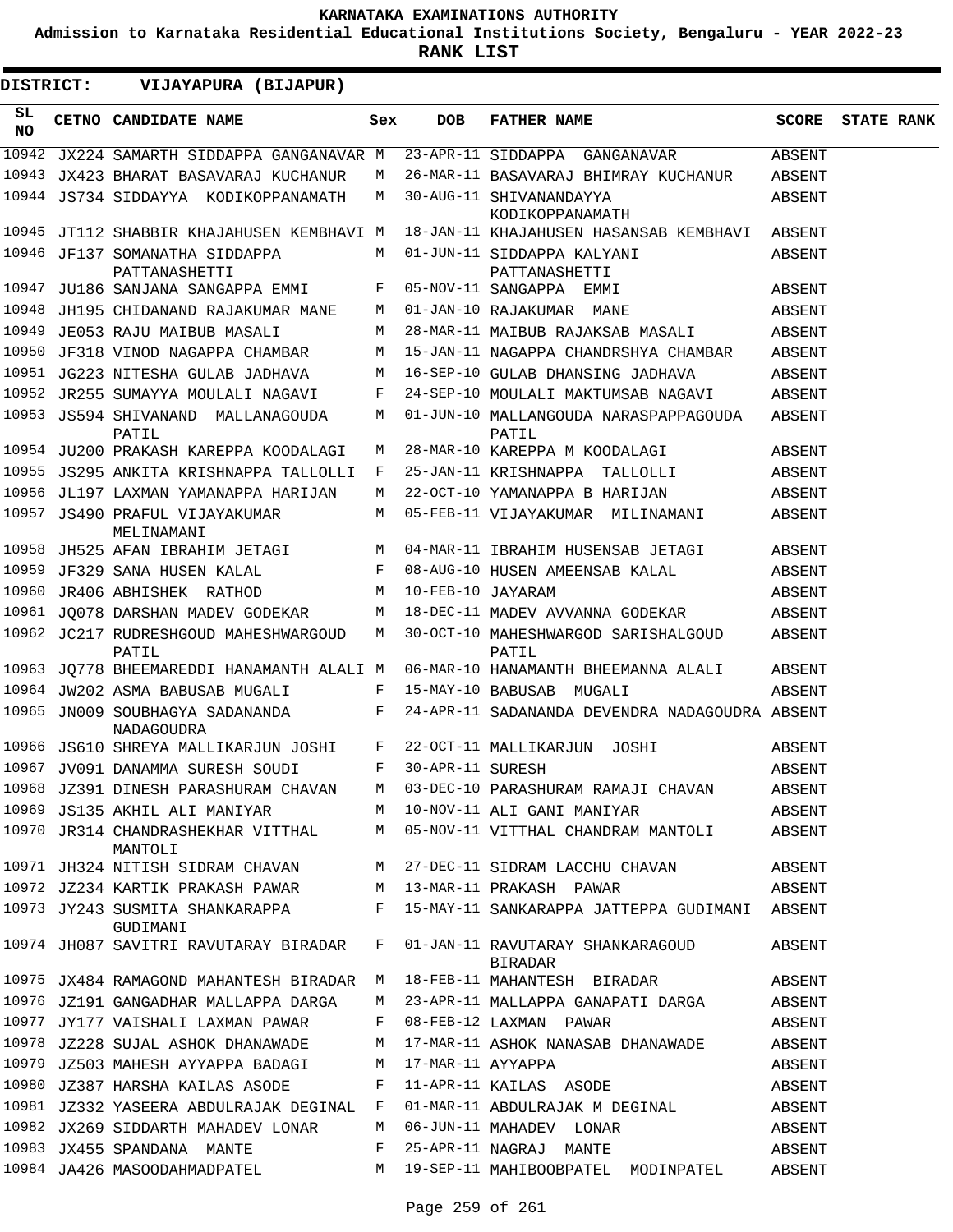**Admission to Karnataka Residential Educational Institutions Society, Bengaluru - YEAR 2022-23**

3

**RANK LIST**

**DISTRICT:** EE **VIJAYAPURA (BIJAPUR)**

| SL<br>NO. | CETNO CANDIDATE NAME                              | Sex          | DOB              | FATHER NAME                                    | <b>SCORE</b> | <b>STATE RANK</b> |  |
|-----------|---------------------------------------------------|--------------|------------------|------------------------------------------------|--------------|-------------------|--|
|           | MAHIBOOBPATEL KHANNAVAR                           |              |                  | KHANNAVAR                                      |              |                   |  |
| 10985     | JX155 SHRUTHI BABALESHWAR                         | F            |                  | 04-OCT-10 MALLIKARJUN BABALESHWAR              | ABSENT       |                   |  |
| 10986     | JY561 NIVEDITA ANIL DABADE                        | F            |                  | 01-FEB-11 ANIL DABADE                          | ABSENT       |                   |  |
| 10987     | JJ136 SHIVANADA HABBNNA KHARATA                   | M            |                  | 02-APR-10 HABBNNA MAREPPA KHARATA              | ABSENT       |                   |  |
|           | 10988 JR661 CHANDRASHEKHAR RAMESH<br>KUNTOJI      | M            | 13-NOV-10 RAMESH |                                                | ABSENT       |                   |  |
|           | 10989 JW018 MUJAMILLA MAHAMMADMUSTAF M<br>WALIKAR |              |                  | 24-JUL-10 MAHAMMADMUSTAF AHMAD WALIKAR ABSENT  |              |                   |  |
|           | 10990 JF395 SACHIN SANGAMESH NAVI                 | M            |                  | 12-JUL-11 SANGAMESH NAVI                       | ABSENT       |                   |  |
|           | 10991 JF473 PRAGATI GURAPPA PATTAR                | F            |                  | 25-SEP-10 GURAPPA MALAKAPPA PATTAR             | ABSENT       |                   |  |
|           | 10992 JS744 MALIKSAB BAGAWAN                      | M            |                  | 13-NOV-10 MOHAMMED GOUS                        | ABSENT       |                   |  |
| 10993     | JK249 TEJAS MALLIKARJUN TENGALE                   | M            |                  | 26-FEB-11 MALLIKARJUN TENGALE                  | ABSENT       |                   |  |
|           | 10994 JW165 BHAGYA GAJANANDA NIVURAGI             | F            |                  | 19-JUN-11 GAJANANDA SHREEMANT NIVURAGI ABSENT  |              |                   |  |
|           | 10995 JZ577 SHRADDHA TULASIRAM<br>DHANAWADE       | F            |                  | 16-DEC-10 TULASIRAM APPASAB DHANAWADE          | ABSENT       |                   |  |
|           | 10996 JY578 SRUSHTI TULASIRAM DHANAWAD F          |              |                  | 16-DEC-10 TULASIRAM APPASAB DHANAWADE          | ABSENT       |                   |  |
| 10997     | JW093 ZEENATH UNNISA                              | F            | 19-NOV-12 SIDDIQ |                                                | ABSENT       |                   |  |
| 10998     | JE332 ALIYA PHIROZ TASEWALE                       | F            |                  | 18-NOV-10 PHIROZ BASHASAB TASEWALE             | ABSENT       |                   |  |
|           | 10999 JF499 MAYUR SANJEEV KAMBAR                  | M            |                  | 10-DEC-11 SANJEEV SIDDAPPA KAMBAR              | ABSENT       |                   |  |
| 11000     | JZ137 PRAVEEN CHIDANAND WALIKAR                   | M            |                  | 12-APR-11 CHIDANAND WALIKAR                    | ABSENT       |                   |  |
|           | 11001 JX133 LOHIT RAVINDRA NAIK                   | M            |                  | 08-JUL-11 RAVINDRA NAIK                        | ABSENT       |                   |  |
|           | 11002 KA086 BHEERU MADDAPPA<br>BENAKAPPAGOL       | M            |                  | 19-DEC-10 MADDAPPA BENAKAPPAGOL                | ABSENT       |                   |  |
|           | 11003 JX093 SANGMESH HANAMANT UKKALI              | M            |                  | 01-DEC-11 HANAMANT MAHADEVAPPA UKKALI          | ABSENT       |                   |  |
|           | 11004 JZ379 VINOD BAJANTRI                        | M            |                  | 01-JAN-11 SANGAPPA                             | ABSENT       |                   |  |
|           | 11005 JZ073 POOJA ANAND NIDAGUNDIMATH             | F            |                  | 19-SEP-10 ANAND NIDAGUNDIMATH                  | ABSENT       |                   |  |
|           | 11006 KA110 NOORAIN GAIBUSAB MULLA                | F            |                  | 12-APR-11 GAIBUSAB MULLA                       | ABSENT       |                   |  |
|           | 11007 JX240 SOUNDRYA SURESH JINJARAWAD            | $\mathbf{F}$ |                  | 05-DEC-10 SURESH BALAPPA JINJARAWAD            | ABSENT       |                   |  |
| 11008     | JZ492 RAKSHITA SURESH JADAR                       | F            |                  | 08-JAN-11 SURESH JADAR                         | ABSENT       |                   |  |
| 11009     | JX215 SIDDANNA SURESH PUJARI                      | M            |                  | 17-APR-11 SURESH PUJARI                        | ABSENT       |                   |  |
| 11010     | JN037 CHANDAPASHYA NABISAB NADAF                  | M            |                  | 05-DEC-11 NABISAB LALESAB NADAF                | ABSENT       |                   |  |
|           | 11011 JF333 RAKSHITA KASHINATH SANGOGI            | F            |                  | 01-JUN-11 KASHINATH BASANNA SANGOGI            | ABSENT       |                   |  |
|           | 11012 JC181 GANGU MADIWALAPPA DONUR               | F            |                  | 02-APR-10 MADIWALAPPA                          | ABSENT       |                   |  |
|           | 11013 JY221 SIDDAVVA SANGAPPA DEVAPUR             | F            |                  | 19-MAY-11 SANGAPPA GURUSANGAPPA DEVAPUR ABSENT |              |                   |  |
|           | 11014 JP193 PRITAM MADU LAMANI                    | М            |                  | 09-JUL-11 MADU DHIMAPPA LAMANI                 | ABSENT       |                   |  |
|           | 11015 JN128 SHREESHAIL SHIVAPPA MADAR             | M            |                  | 13-FEB-10 SHIVAPPA MADAR                       | ABSENT       |                   |  |
|           | 11016 JL258 JUMMANNA HANAMAPPA KUDALAGI M         |              |                  | 08-JUN-11 HANAMAPPA JUMMANNA KUDALAGI ABSENT   |              |                   |  |
|           | 11017 JS271 KAVERI SHIVAPPA MANGANAVAR F          |              |                  | 24-DEC-10 SHIVAPPA NIGONDAPPA<br>MANGANAVAR    | ABSENT       |                   |  |
|           | 11018 JK190 PARAMANAND PARASHURAM<br>BISANAL      | M            |                  | 01-JAN-10 PARASHURAM HIRAGAPPA BISANAL ABSENT  |              |                   |  |
|           | 11019 JA244 BASAVARAJ GANAPATI<br>GADIWADDAR      | M            |                  | 22-MAR-10 GANAPATI                             | ABSENT       |                   |  |
|           | 11020 JQ543 GOPAL SIDDAPPA KERUTAGI               | M            |                  | 14-NOV-10 SIDDAPPA KERUTAGI                    | ABSENT       |                   |  |
|           | 11021 JL055 DYAMAMMA HANAMAGOUDA PATIL            | $\mathbb{F}$ |                  | 02-NOV-11 HANAMAGOUDA RUDRAGOUDA PATIL ABSENT  |              |                   |  |
|           | 11022 JF408 ANIL MALAKARI SHIRSHYAD               | M            |                  | 01-JAN-11 MALAKARI BASAPPA SHIRSHYAD           | ABSENT       |                   |  |
|           | 11023 JE361 SANDHYA SIDDU MYAGERI                 | F            |                  | 12-FEB-11 SIDDU NINGAPPA MYAGERI               | ABSENT       |                   |  |
|           | 11024 JB345 BHUMIKA RAVINDRA KUDAGI               | F            |                  | 18-OCT-11 RAVINDRA SHREEMANTA KUDAGI           | ABSENT       |                   |  |
|           | 11025 JN193 DAUAD HUNGUND                         | М            |                  | 15-JAN-11 BANDENAWAZ LALASAB HUNGUND           | ABSENT       |                   |  |
|           | 11026 JL001 RASHMI MADIVALAPPA GURIKAR F          |              |                  | 21-DEC-11 MADIVALAPPA GURIKAR                  | ABSENT       |                   |  |
|           | 11027 JH432 SAMARTH KASHINATH CHAWAN              | М            |                  | 06-JAN-11 KASHINATH MAHADEV CHAWAN             | ABSENT       |                   |  |
|           | 11028 JJ044 SIDDU SURESH JAMADAR                  | М            |                  | 01-JUN-11 SURESH BHAGAPPA JAMADAR              | ABSENT       |                   |  |

Page 260 of 261